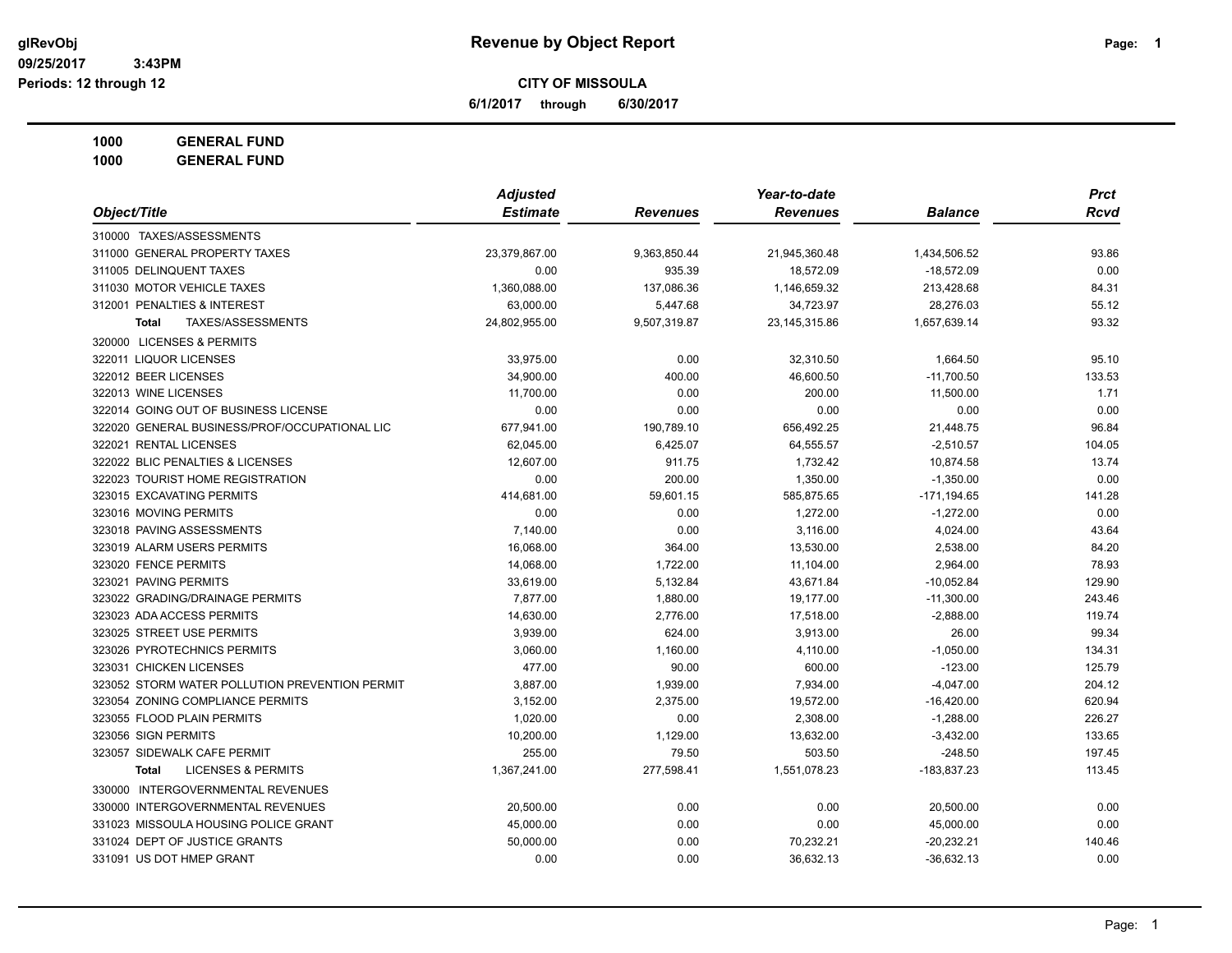**6/1/2017 through 6/30/2017**

#### **1000 GENERAL FUND**

| <b>Adjusted</b> |                 | Year-to-date    | <b>Prct</b>    |             |
|-----------------|-----------------|-----------------|----------------|-------------|
| <b>Estimate</b> | <b>Revenues</b> | <b>Revenues</b> | <b>Balance</b> | <b>Rcvd</b> |
| 14,500.00       | 0.00            | 0.00            | 14,500.00      | 0.00        |
| 0.00            | 0.00            | 0.00            | 0.00           | 0.00        |
| 0.00            | 0.00            | 0.00            | 0.00           | 0.00        |
| 240,000.00      | 0.00            | 68,850.00       | 171,150.00     | 28.69       |
| 127,650.00      | 0.00            | 127,595.56      | 54.44          | 99.96       |
| 435,116.00      | 0.00            | 0.00            | 435,116.00     | 0.00        |
| 8,072,398.00    | 2,126,878.67    | 8,507,514.68    | $-435, 116.68$ | 105.39      |
| 0.00            | 0.00            | 152,600.00      | $-152,600.00$  | 0.00        |
| 2,459,661.00    | 276,619.74      | 2,275,906.52    | 183,754.48     | 92.53       |
| 2,265,164.00    | 278,186.11      | 2,306,414.01    | $-41,250.01$   | 101.82      |
| 10,098.00       | 0.00            | 11,250.47       | $-1,152.47$    | 111.41      |
| 0.00            | 0.00            | 0.00            | 0.00           | 0.00        |
| 6,000.00        | 0.00            | 6,412.50        | $-412.50$      | 106.88      |
| 3,000.00        | 0.00            | 3,000.00        | 0.00           | 100.00      |
| 0.00            | 0.00            | 0.00            | 0.00           | 0.00        |
| 34,056.00       | 0.00            | 14,898.00       | 19,158.00      | 43.75       |
| 13,783,143.00   | 2,681,684.52    | 13,581,306.08   | 201,836.92     | 98.54       |
|                 |                 |                 |                |             |
| 363,860.00      | 181,930.00      | 363,860.00      | 0.00           | 100.00      |
| 76,264.00       | 35,000.00       | 35,175.00       | 41,089.00      | 46.12       |
| 24,720.00       | 12,360.00       | 24,720.00       | 0.00           | 100.00      |
| 100.00          | 0.00            | 0.00            | 100.00         | 0.00        |
| 250.00          | 35.00           | 105.00          | 145.00         | 42.00       |
| 1,350,838.00    | 675,419.00      | 1,350,838.00    | 0.00           | 100.00      |
| 148,635.00      | 74,318.00       | 148,636.00      | $-1.00$        | 100.00      |
| 15,916.00       | 7,958.00        | 15,916.00       | 0.00           | 100.00      |
| 198,357.00      | 99,179.00       | 198,358.00      | $-1.00$        | 100.00      |
| 4,647.00        | 2,324.00        | 4,648.00        | $-1.00$        | 100.02      |
| 25,462.00       | 12,731.00       | 25,462.00       | 0.00           | 100.00      |
| 52,000.00       | 0.00            | 0.00            | 52,000.00      | 0.00        |
| 0.00            | 0.00            | 0.00            | 0.00           | 0.00        |
| 0.00            | 13,190.00       | 26,380.00       | $-26,380.00$   | 0.00        |
| 4,500.00        | 539.00          | 4,884.00        | $-384.00$      | 108.53      |
| 330,916.00      | 30,414.58       | 284,295.38      | 46,620.62      | 85.91       |
| 2,500.00        | 127.00          | 1,415.33        | 1,084.67       | 56.61       |
| 0.00            | 600.00          | 5,391.16        | $-5,391.16$    | 0.00        |
| 5,100.00        | 0.00            | 30,044.00       | $-24,944.00$   | 589.10      |
| 5,100.00        | 4,965.00        | 31,105.00       | $-26,005.00$   | 609.90      |
| 15,300.00       | 4,827.44        | 37,252.98       | $-21,952.98$   | 243.48      |
|                 |                 |                 |                |             |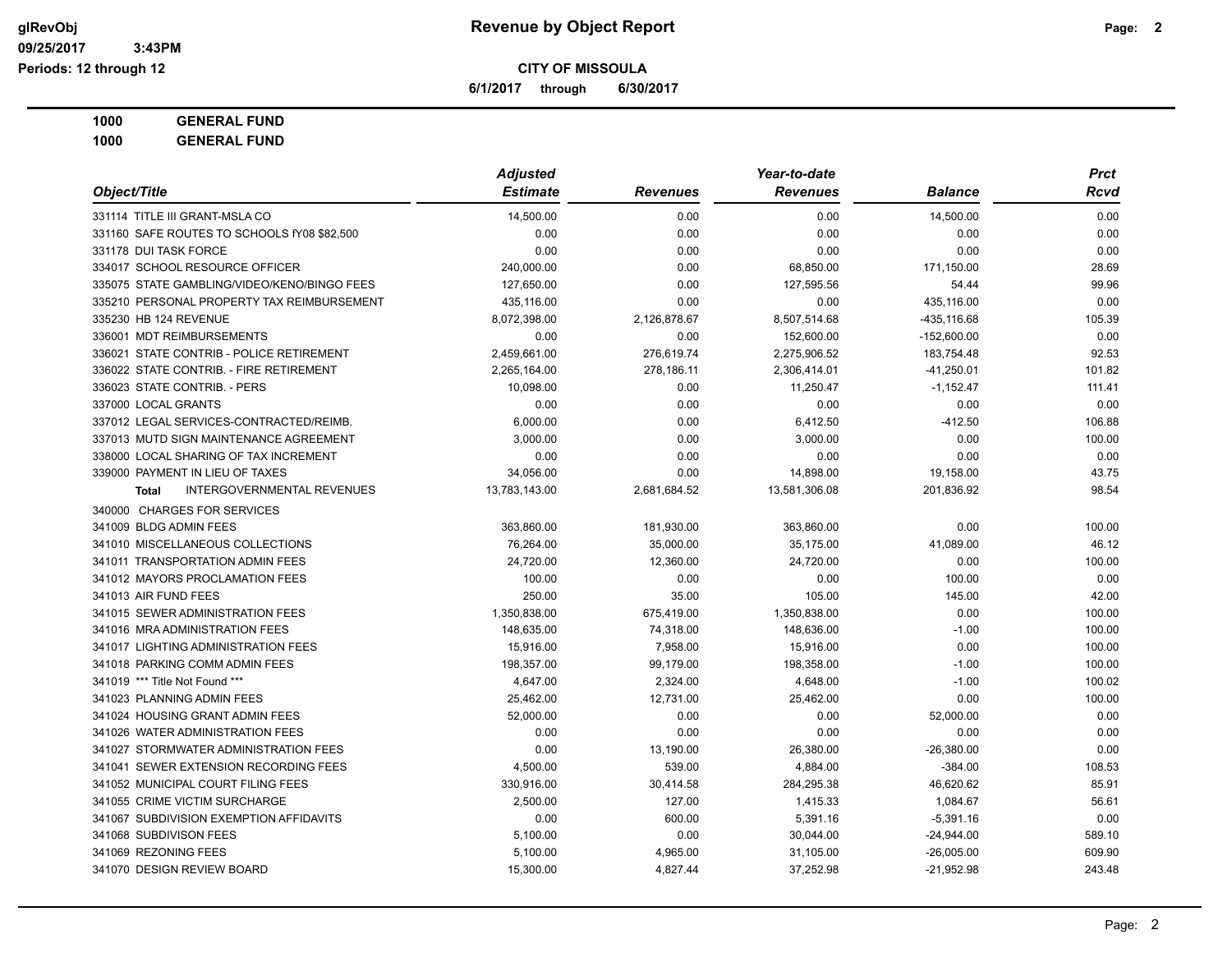**6/1/2017 through 6/30/2017**

#### **1000 GENERAL FUND**

|                                           | <b>Adjusted</b> |                 | Year-to-date    |                | <b>Prct</b> |
|-------------------------------------------|-----------------|-----------------|-----------------|----------------|-------------|
| Object/Title                              | <b>Estimate</b> | <b>Revenues</b> | <b>Revenues</b> | <b>Balance</b> | Rcvd        |
| 341073 FIRE PLAN CHECK FEES               | 28,541.00       | 4,035.00        | 41,441.00       | $-12,900.00$   | 145.20      |
| 341074 FIRE INSPECTION FEES               | 51,000.00       | 5,817.00        | 70,547.00       | $-19,547.00$   | 138.33      |
| 341076 ENGINEERING PLAN CHECK FEES        | 34,148.00       | 6,176.00        | 55,451.00       | $-21,303.00$   | 162.38      |
| 341078 ENGINEERING MAP FEES               | 122.00          | 5.00            | 107.00          | 15.00          | 87.70       |
| 341079 GREASE INTERCEPTOR APPEAL FEES     | 2,000.00        | 330.00          | 948.00          | 1,052.00       | 47.40       |
| 341090 STREET VACATION PETITION FEES      | 0.00            | 0.00            | 0.00            | 0.00           | 0.00        |
| 341091 INSPECTION CODE BOOKS & COPIES     | 0.00            | 0.00            | 0.00            | 0.00           | 0.00        |
| 342010 POLICE/BID AGREEMENT               | 48,000.00       | 0.00            | 49,115.00       | $-1,115.00$    | 102.32      |
| 342012 PD REIMBURSABLE SERVICES           | 750.00          | 0.00            | 531.66          | 218.34         | 70.89       |
| 342013 SECURITY INVEST FEES               | 11,000.00       | 2,138.50        | 14,222.00       | $-3,222.00$    | 129.29      |
| 342014 POLICE DEPARTMENT SERVICE FEES     | 15,000.00       | 2,469.00        | 22,113.00       | $-7,113.00$    | 147.42      |
| 342015 POLICE OVERTIME FEES               | 84,000.00       | 8,376.43        | 93,055.15       | $-9,055.15$    | 110.78      |
| 342016 POLICE TRAINING FEES               | 36,000.00       | 812.02          | 7,841.26        | 28,158.74      | 21.78       |
| 342017 CATERING FEES                      | 7,200.00        | 490.00          | 4,340.00        | 2,860.00       | 60.28       |
| 342018 DESK REPORTS                       | 20,000.00       | 2,083.00        | 28,280.00       | $-8,280.00$    | 141.40      |
| 342019 ABANDONED VEHICLE REVENUE FEES     | 12,500.00       | 385.00          | 17,210.00       | $-4,710.00$    | 137.68      |
| 342020 FIRE DEPARTMENT FEES               | 100.00          | 89.50           | 731.50          | $-631.50$      | 731.50      |
| 342021 CPR EDUCATION PROGRAM              | 7,435.00        | 770.00          | 8,445.00        | $-1,010.00$    | 113.58      |
| 342022 OUTSIDE HIRES                      | 920,150.00      | 10,194.33       | 557,954.33      | 362,195.67     | 60.64       |
| 342060 BIKE PROGRAM SALES & FEES          | 2,700.00        | 0.00            | 0.00            | 2,700.00       | 0.00        |
| 343000 PW REIMBURSABLE SERVICES           | 31,258.00       | 5,028.68        | 52,620.31       | $-21,362.31$   | 168.34      |
| 343001 SIGN FABRICATION & CONTRACTS       | 500.00          | 0.00            | 0.00            | 500.00         | 0.00        |
| 343002 OTHER AGENCIES - VEH MAINT         | 48,000.00       | 27,640.22       | 58,526.80       | $-10,526.80$   | 121.93      |
| 343003 STATE PAYMENT - TRAFFIC COUNTS     | 4,450.00        | 0.00            | 0.00            | 4,450.00       | 0.00        |
| 343004 SPECIAL STATE CONTRACTS            | 80,000.00       | 0.00            | 117, 117.34     | $-37,117.34$   | 146.40      |
| 343006 OTHER GOVT AGENCY-STREET PROJECTS  | 98,318.00       | 0.00            | 0.00            | 98,318.00      | 0.00        |
| 343010 STREET DEPT SALES & SERVICES       | 19,195.00       | 0.00            | 0.00            | 19,195.00      | 0.00        |
| 343013 SNOW REMOVAL FEES                  | 2,933.00        | 210.00          | 1,403.56        | 1,529.44       | 47.85       |
| 343018 SALE OF MATERIALS                  | 0.00            | 0.00            | 0.00            | 0.00           | 0.00        |
| 343025 *** Title Not Found ***            | 0.00            | 0.00            | 0.00            | 0.00           | 0.00        |
| 343033 *** Title Not Found ***            | 0.00            | 0.00            | 0.00            | 0.00           | 0.00        |
| 343080 STATE MAINTENANCE CONTRACT         | 530,082.00      | 122,552.87      | 610,148.48      | $-80,066.48$   | 115.10      |
| 343083 CONTRACT SEWER APPLICATIONS        | 0.00            | 0.00            | 0.00            | 0.00           | 0.00        |
| 343084 STREET MAINTENANCE MATERIALS REIMB | 55,500.00       | 0.00            | 10,744.31       | 44,755.69      | 19.36       |
| 343097 SIDEWALK AND CURB FEES             | 340,000.00      | 17,152.00       | 325,644.19      | 14,355.81      | 95.78       |
| 343311 SALE OF NICHES                     | 3,200.00        | 0.00            | 0.00            | 3,200.00       | 0.00        |
| 343320 CEMETERY - SALE OF PLOTS           | 12,870.00       | $-350.00$       | 13,350.00       | $-480.00$      | 103.73      |
| 343321 CEMETERY FOUNDATIONS               | 1,570.00        | 0.00            | 3,345.00        | $-1,775.00$    | 213.06      |
| 343322 CEMETERY FLOWER CARE               | 4,250.00        | 0.00            | 3,890.00        | 360.00         | 91.53       |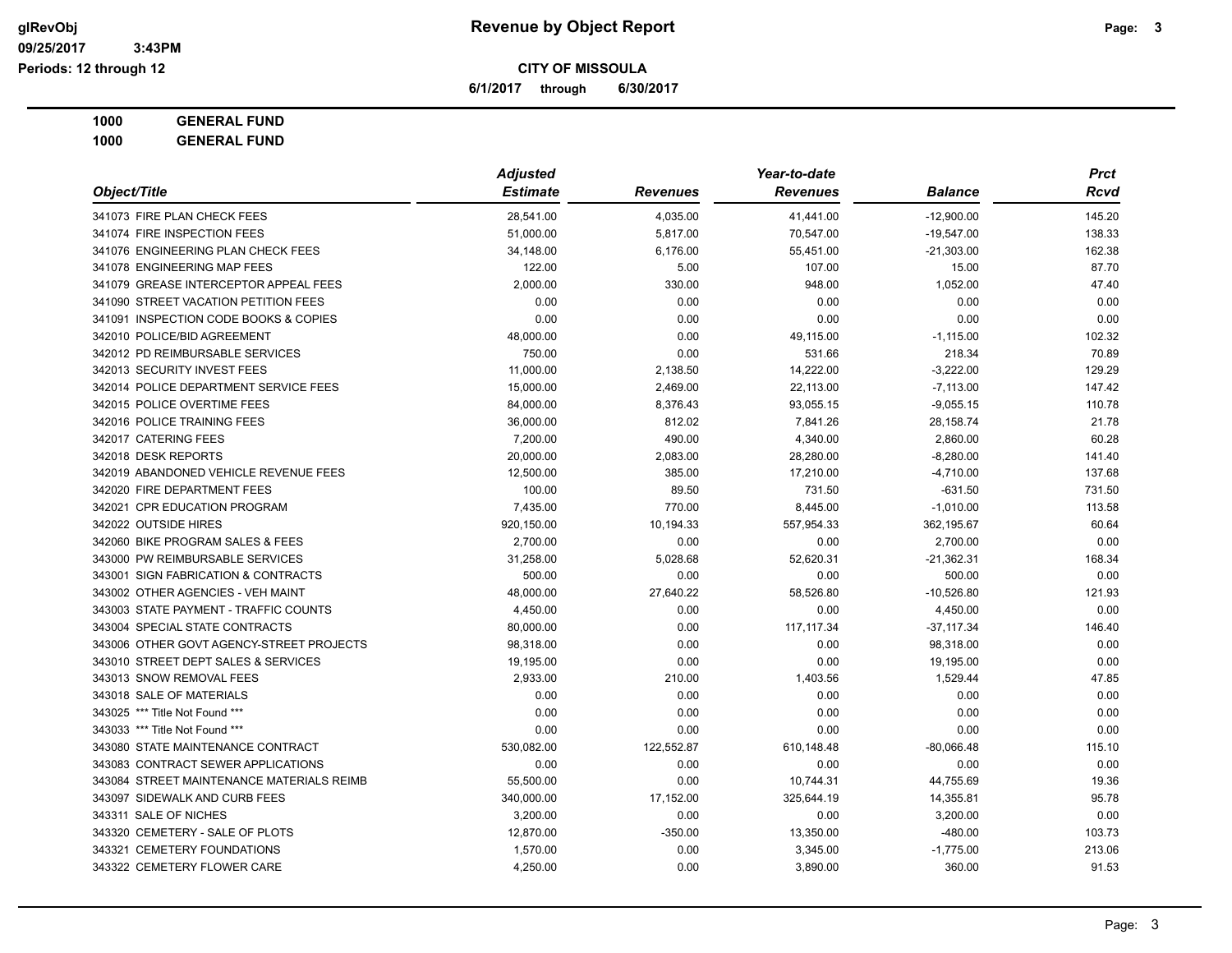**6/1/2017 through 6/30/2017**

#### **1000 GENERAL FUND**

|                                                | <b>Adjusted</b> | Year-to-date    | <b>Prct</b>     |                |           |
|------------------------------------------------|-----------------|-----------------|-----------------|----------------|-----------|
| Object/Title                                   | <b>Estimate</b> | <b>Revenues</b> | <b>Revenues</b> | <b>Balance</b> | Rcvd      |
| 343323 CEMETERY - LINER INSTALL FEES           | 5,580.00        | 500.00          | 11,750.00       | $-6,170.00$    | 210.57    |
| 343324 OTHER CEMETERY FEES                     | 1,500.00        | 150.00          | 1,800.00        | $-300.00$      | 120.00    |
| 343325 2ND INTERMENT RIGHT                     | 0.00            | 1,000.00        | 3,600.00        | $-3,600.00$    | 0.00      |
| 343340 CEMETERY - OPENINGS & CLOSINGS          | 10,950.00       | 875.00          | 13,850.00       | $-2,900.00$    | 126.48    |
| 343350 CEMETERY CARE, FEES                     | 29,000.00       | 0.00            | 0.00            | 29,000.00      | 0.00      |
| 343360 WEED CONTROL                            | 3,000.00        | 0.00            | 2,255.82        | 744.18         | 75.19     |
| 346031 RECREATION FEES                         | 171,283.00      | 22,444.96       | 366,346.71      | $-195,063.71$  | 213.88    |
| 346033 PARK FEES/FACILITY RENTALS              | 200.00          | 36,824.99       | 98,353.02       | $-98, 153.02$  | 49,176.51 |
| 346034 GROUNDS MAINTENANCE CONTRACT            | 181,734.00      | 0.00            | 48,368.00       | 133,366.00     | 26.61     |
| 346036 PARK CONCESSION FEES                    | 3,000.00        | 300.50          | 5,217.14        | $-2,217.14$    | 173.90    |
| 346037 YOUTH DRUG COURT CONTRACT               | 11,700.00       | 0.00            | 0.00            | 11,700.00      | 0.00      |
| 346050 COUNTY PLAYGROUND CONTRACT              | 3,150.00        | 0.00            | 0.00            | 3,150.00       | 0.00      |
| 346051 MONTANA PARKS/REC CONFERENCE 2012       | 4,500.00        | 404.60          | 3,641.40        | 858.60         | 80.92     |
| 346054 PARKS MISC OVERTIME FEES                | 0.00            | 1,075.62        | 1,858.40        | $-1,858.40$    | 0.00      |
| 346070 RECREATION GENERAL MERCHANDISE          | 0.00            | 0.00            | 30.00           | $-30.00$       | 0.00      |
| <b>CHARGES FOR SERVICES</b><br><b>Total</b>    | 5,562,834.00    | 1,435,897.24    | 5,314,679.23    | 248,154.77     | 95.54     |
| 350000 FINES & FORFEITURES                     |                 |                 |                 |                |           |
| 351022 LAW ENFORCEMENT ACADEMY SURCHARGE #5    | 0.00            | $-10,132.79$    | $-5,508.23$     | 5,508.23       | 0.00      |
| 351031 TRAFFIC FINES                           | 1,356,738.00    | 104,722.09      | 1,129,460.01    | 227, 277.99    | 83.25     |
| 351032 SURCHARGE ON FINES                      | 129,089.00      | 7,887.36        | 86,309.63       | 42,779.37      | 66.86     |
| 351033 PUBLIC DEFENDER FEES                    | 125,000.00      | 6,340.43        | 68,836.88       | 56,163.12      | 55.07     |
| 351034 CELLULAR PHONE FINES                    | 65,000.00       | 13,148.12       | 83,302.75       | $-18,302.75$   | 128.16    |
| 351035 CELL PHONE FINES: EDUCATION             | 65,000.00       | 13,148.12       | 83,302.75       | $-18,302.75$   | 128.16    |
| 355000 FALSE ALARM PENALTY                     | 10,000.00       | 1,092.00        | 9,490.00        | 510.00         | 94.90     |
| <b>FINES &amp; FORFEITURES</b><br><b>Total</b> | 1,750,827.00    | 136,205.33      | 1,455,193.79    | 295,633.21     | 83.11     |
| 360000 MISCELLANEOUS REVENUES                  |                 |                 |                 |                |           |
| 360000 MISCELLANEOUS REVENUES                  | 0.00            | 0.00            | 0.00            | 0.00           | 0.00      |
| 360001 COPIES                                  | 2,200.00        | 214.25          | 2,164.25        | 35.75          | 98.38     |
| 360002 PHONES                                  | 0.00            | 0.00            | 0.00            | 0.00           | 0.00      |
| 360003 MMIA REIMBURSEMENT-ATTORNEY             | 0.00            | 0.00            | $-138.80$       | 138.80         | 0.00      |
| 360010 MISCELLANEOUS                           | 15,000.00       | 561.16          | 4,951.25        | 10,048.75      | 33.01     |
| 360050 OVER/SHORT                              | 0.00            | 1.00            | 2.00            | $-2.00$        | 0.00      |
| 360100 REFUNDS                                 | 200.00          | 0.00            | 0.00            | 200.00         | 0.00      |
| 362000 OTHER MISCELLANEOUS REVENUE             | 8,000.00        | 0.00            | 0.00            | 8,000.00       | 0.00      |
| 362002 BAD CHECK CHARGES                       | 500.00          | 0.00            | 180.00          | 320.00         | 36.00     |
| 362004 URD III FACADE IMPROVEMENT LOAN REC     | 0.00            | 0.00            | 0.00            | 0.00           | 0.00      |
| 362011 SALE OF UNCLAIMED PROPERTY              | 0.00            | 0.00            | 2,321.25        | $-2,321.25$    | 0.00      |
| 362012 REC/GREEN TAG PROGRAM                   | 300.00          | 0.00            | 0.00            | 300.00         | 0.00      |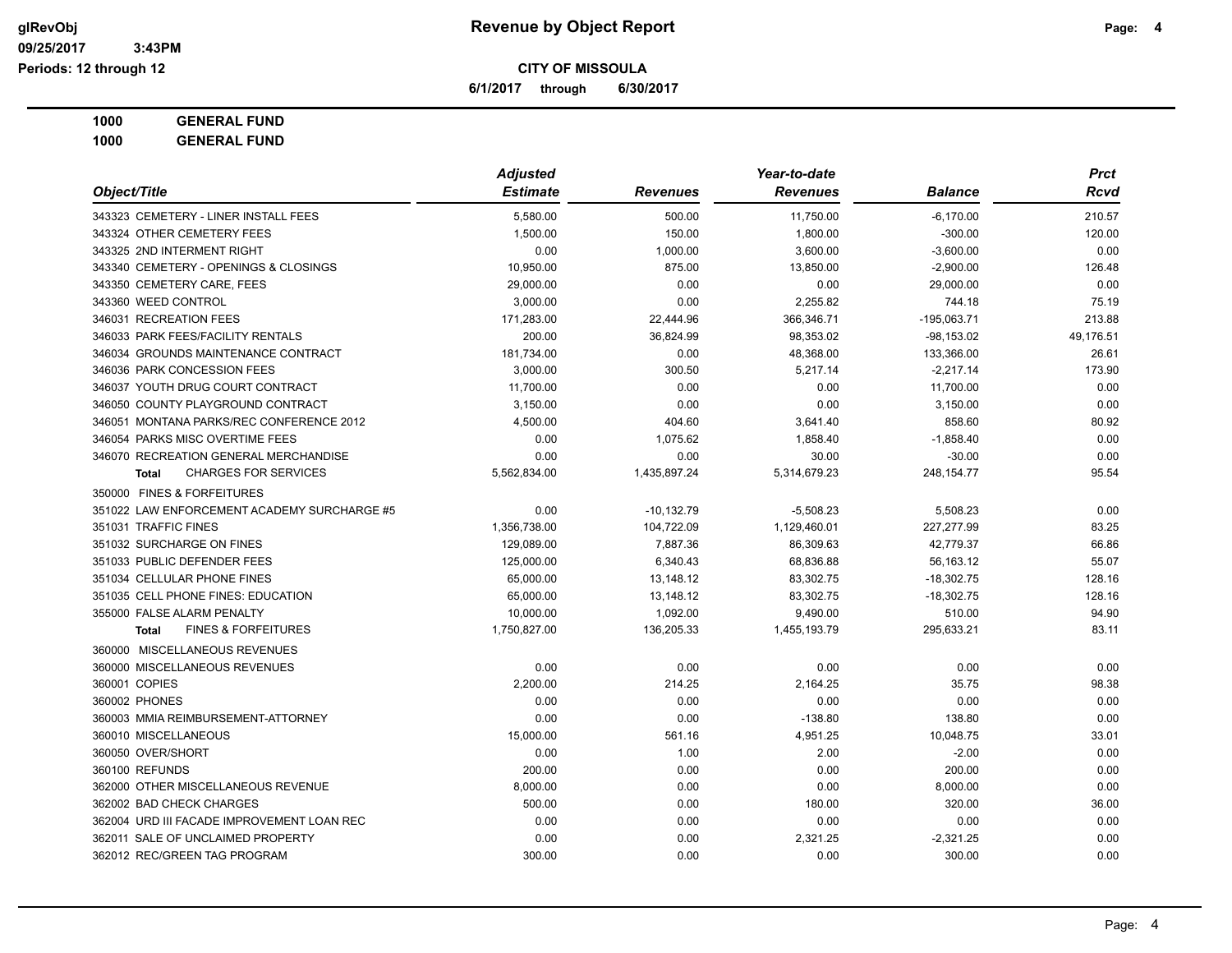**6/1/2017 through 6/30/2017**

**1000 GENERAL FUND**

|                                                           | <b>Adjusted</b> |                 | Year-to-date    |                | <b>Prct</b> |
|-----------------------------------------------------------|-----------------|-----------------|-----------------|----------------|-------------|
| Object/Title                                              | <b>Estimate</b> | <b>Revenues</b> | <b>Revenues</b> | <b>Balance</b> | Rcvd        |
| 364012 SALE OF SURPLUS PROPERTY                           | 40.000.00       | 0.00            | 14,445.22       | 25,554.78      | 36.11       |
| 364040 INSURANCE AND DAMAGE RECOVERY                      | 40,000.00       | 630.12          | 21,029.07       | 18,970.93      | 52.57       |
| 364041 WORKERS COMPENSATION REIMBURSEMENT                 | 2,500.00        | 0.00            | 0.00            | 2,500.00       | 0.00        |
| 364042 EXPENDITURE REIMBURSEMENTS                         | 1,200.00        | 0.00            | 0.00            | 1,200.00       | 0.00        |
| 364043 RATTLESNAKE CORRIDOR REIMBURSEMENT                 | 10,000.00       | 0.00            | 12,298.00       | $-2,298.00$    | 122.98      |
| 364044 EMERGENCY RESPONSE REIMBURSEMENT                   | 50,000.00       | 0.00            | 0.00            | 50,000.00      | 0.00        |
| 364047 MMIA EXPENDITURE REIMBURSEMENT                     | 0.00            | 0.00            | 0.00            | 0.00           | 0.00        |
| 365000 DONATIONS                                          | 0.00            | 0.00            | 0.00            | 0.00           | 0.00        |
| 365001 *** Title Not Found ***                            | 0.00            | 4,091.85        | 7,285.87        | $-7,285.87$    | 0.00        |
| 365021 PARKS AND RECS GRANTS & CONTRIBUTIONS              | 15.000.00       | 0.00            | 15,000.00       | 0.00           | 100.00      |
| 368000 SALE OF COINS                                      | 0.00            | 0.00            | 0.00            | 0.00           | 0.00        |
| 368001 SALE OF POLICE PROMOTIONS                          | 0.00            | 0.00            | 0.00            | 0.00           | 0.00        |
| 368002 SALE OF FIRE PROMOTIONS                            | 0.00            | 0.00            | 0.00            | 0.00           | 0.00        |
| <b>MISCELLANEOUS REVENUES</b><br>Total                    | 184,900.00      | 5,498.38        | 79,538.11       | 105,361.89     | 43.02       |
| 370000 INVESTMENTS & ROYALTY EARNINGS                     |                 |                 |                 |                |             |
| 371010 INTEREST ON INVESTMENTS                            | 3,500.00        | 0.00            | 412.20          | 3,087.80       | 11.78       |
| 371020 GAIN/LOSS IN MARKET VALUE OF INVESTMENTS           | 0.00            | 0.00            | 0.00            | 0.00           | 0.00        |
| <b>INVESTMENTS &amp; ROYALTY EARNINGS</b><br><b>Total</b> | 3,500.00        | 0.00            | 412.20          | 3,087.80       | 11.78       |
| 380000 OTHER FINANCING SOURCES                            |                 |                 |                 |                |             |
| 381070 PROCEEDS FROM NOTES/LOANS/INTERCAP                 | 0.00            | 0.00            | 0.00            | 0.00           | 0.00        |
| 381090 PROCEEDS FROM CAPITAL LEASE                        | 316,129.00      | 688,911.64      | 688,911.64      | $-372,782.64$  | 217.92      |
| 382010 SALE OF FIXED ASSETS                               | 0.00            | 0.00            | 0.00            | 0.00           | 0.00        |
| 383000 OPERATING TRANSFERS                                | 74,000.00       | $-37,000.00$    | 0.00            | 74,000.00      | 0.00        |
| 383001 TRANS FR FLUSHING DISTRICT                         | 41,200.00       | 19,261.00       | 39,861.00       | 1,339.00       | 96.75       |
| 383002 TRANS FR GAS TAX                                   | 564,000.00      | 282,000.00      | 564,000.00      | 0.00           | 100.00      |
| 383003 TRANS FR COMPREHENSIVE INSURANCE LEVY              | 0.00            | 0.00            | 0.00            | 0.00           | 0.00        |
| 383004 TRANS FR EMPLOYEE HEALTH INSURANCE LEVY            | 4,778,675.00    | 2,389,338.00    | 4,778,676.00    | $-1.00$        | 100.00      |
| 383007 TRANS FR CABLE FRANCHISE                           | 301,433.00      | 150,717.00      | 301,434.00      | $-1.00$        | 100.00      |
| 383011 TRANS FR SID REVOLVING                             | 100,000.00      | 0.00            | 0.00            | 100,000.00     | 0.00        |
| 383065 TRANSFER FROM WWTF                                 | 50,213.00       | 50,213.00       | 50,213.00       | 0.00           | 100.00      |
| OTHER FINANCING SOURCES<br><b>Total</b>                   | 6,225,650.00    | 3,543,440.64    | 6,423,095.64    | -197,445.64    | 103.17      |
| 390000 INTERNAL SERVICES                                  |                 |                 |                 |                |             |
| 399999 NEW REQUESTS FUNDING                               | 0.00            | 0.00            | 0.00            | 0.00           | 0.00        |
| <b>INTERNAL SERVICES</b><br><b>Total</b>                  | 0.00            | 0.00            | 0.00            | 0.00           | 0.00        |
|                                                           |                 |                 |                 |                |             |
| <b>GENERAL FUND</b><br><b>Total</b>                       | 53,681,050.00   | 17,587,644.39   | 51,550,619.14   | 2,130,430.86   | 96.03       |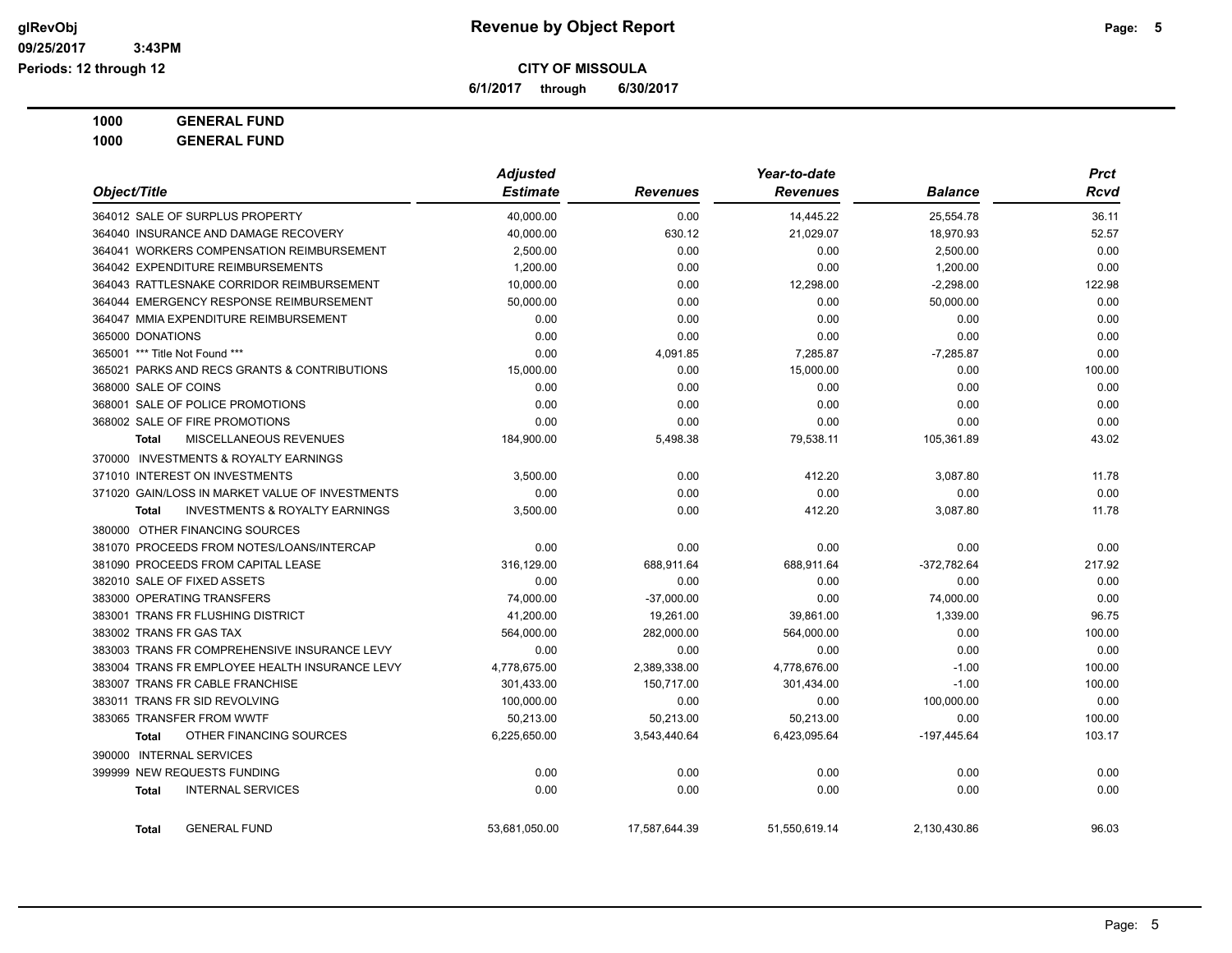**CITY OF MISSOULA 6/1/2017 through 6/30/2017**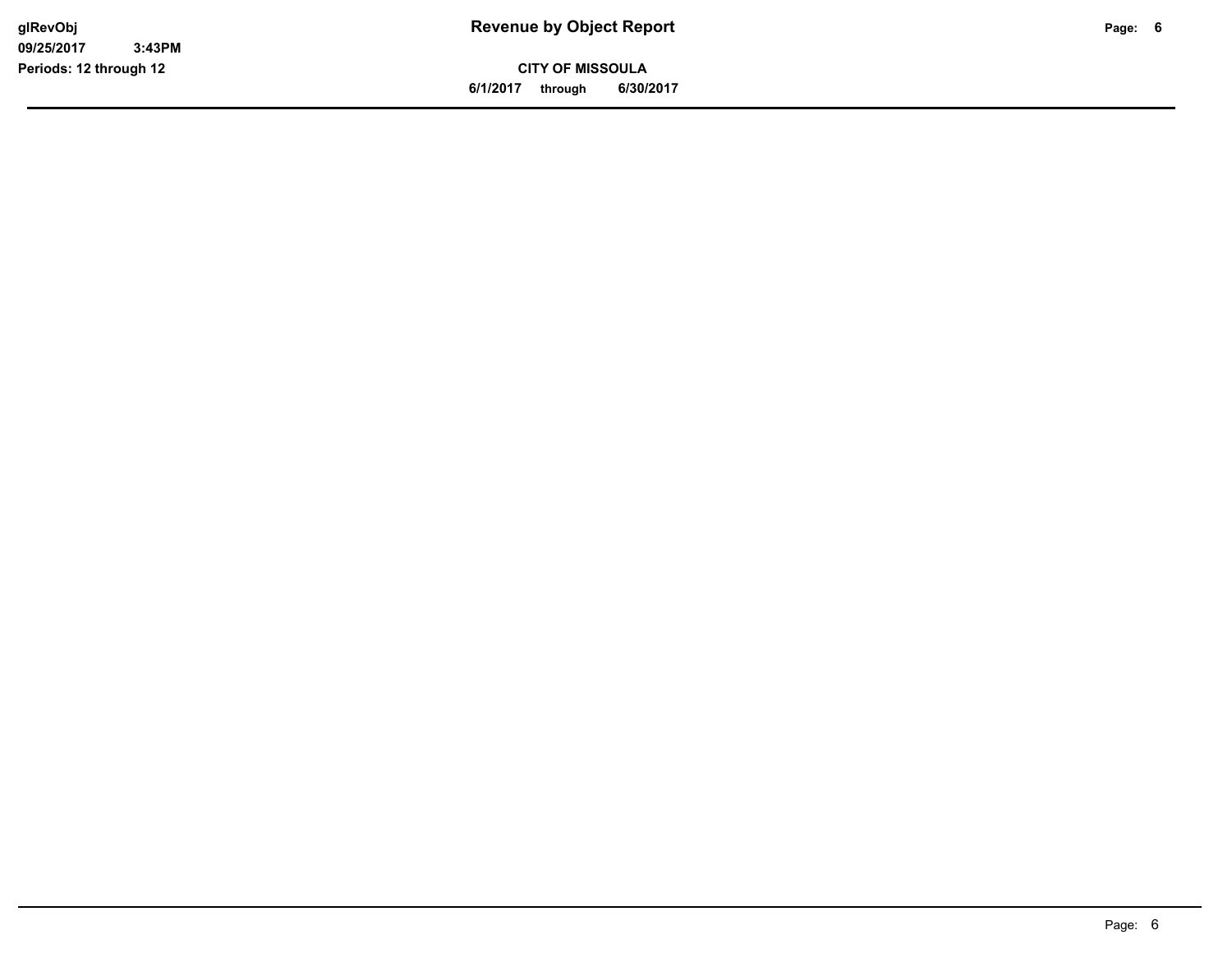**Periods: 12 through 12**

**CITY OF MISSOULA**

**6/1/2017 through 6/30/2017**

**1000 GENERAL FUND**

 **3:43PM**

|                                               | <b>Adjusted</b> |                 | Year-to-date    |                | <b>Prct</b> |
|-----------------------------------------------|-----------------|-----------------|-----------------|----------------|-------------|
| Object/Title                                  | <b>Estimate</b> | <b>Revenues</b> | <b>Revenues</b> | <b>Balance</b> | <b>Rcvd</b> |
| 310000 TAXES/ASSESSMENTS                      |                 |                 |                 |                |             |
| 311000 GENERAL PROPERTY TAXES                 | 23,379,867.00   | 9,363,850.44    | 21,945,360.48   | 1,434,506.52   | 93.86       |
| 311005 DELINQUENT TAXES                       | 0.00            | 935.39          | 18,572.09       | $-18,572.09$   | 0.00        |
| 311030 MOTOR VEHICLE TAXES                    | 1,360,088.00    | 137,086.36      | 1,146,659.32    | 213,428.68     | 84.31       |
| 312001 PENALTIES & INTEREST                   | 63,000.00       | 5,447.68        | 34,723.97       | 28,276.03      | 55.12       |
| TAXES/ASSESSMENTS<br><b>Total</b>             | 24,802,955.00   | 9,507,319.87    | 23, 145, 315.86 | 1,657,639.14   | 93.32       |
| 320000 LICENSES & PERMITS                     |                 |                 |                 |                |             |
| 322011 LIQUOR LICENSES                        | 33,975.00       | 0.00            | 32,310.50       | 1,664.50       | 95.10       |
| 322012 BEER LICENSES                          | 34,900.00       | 400.00          | 46,600.50       | $-11,700.50$   | 133.53      |
| 322013 WINE LICENSES                          | 11,700.00       | 0.00            | 200.00          | 11,500.00      | 1.71        |
| 322014 GOING OUT OF BUSINESS LICENSE          | 0.00            | 0.00            | 0.00            | 0.00           | 0.00        |
| 322020 GENERAL BUSINESS/PROF/OCCUPATIONAL LIC | 677,941.00      | 190,789.10      | 656,492.25      | 21,448.75      | 96.84       |
| 322021 RENTAL LICENSES                        | 62,045.00       | 6,425.07        | 64,555.57       | $-2,510.57$    | 104.05      |
| 322022 BLIC PENALTIES & LICENSES              | 12,607.00       | 911.75          | 1,732.42        | 10,874.58      | 13.74       |
| 322023 TOURIST HOME REGISTRATION              | 0.00            | 200.00          | 1,350.00        | $-1,350.00$    | 0.00        |
| 323015 EXCAVATING PERMITS                     | 414,681.00      | 59,601.15       | 585,875.65      | $-171, 194.65$ | 141.28      |
| 323016 MOVING PERMITS                         | 0.00            | 0.00            | 1,272.00        | $-1,272.00$    | 0.00        |
| 323018 PAVING ASSESSMENTS                     | 7,140.00        | 0.00            | 3,116.00        | 4,024.00       | 43.64       |
| 323019 ALARM USERS PERMITS                    | 16,068.00       | 364.00          | 13,530.00       | 2,538.00       | 84.20       |
| 323020 FENCE PERMITS                          | 14,068.00       | 1,722.00        | 11,104.00       | 2,964.00       | 78.93       |
| 323021 PAVING PERMITS                         | 33,619.00       | 5,132.84        | 43,671.84       | $-10,052.84$   | 129.90      |
| 323022 GRADING/DRAINAGE PERMITS               | 7,877.00        | 1,880.00        | 19,177.00       | $-11,300.00$   | 243.46      |
| 323023 ADA ACCESS PERMITS                     | 14,630.00       | 2,776.00        | 17,518.00       | $-2,888.00$    | 119.74      |
| 323025 STREET USE PERMITS                     | 3,939.00        | 624.00          | 3,913.00        | 26.00          | 99.34       |
| 323026 PYROTECHNICS PERMITS                   | 3,060.00        | 1,160.00        | 4,110.00        | $-1,050.00$    | 134.31      |
| 323031 CHICKEN LICENSES                       | 477.00          | 90.00           | 600.00          | $-123.00$      | 125.79      |
| 323052 STORM WATER POLLUTION PREVENTION PERM  | 3,887.00        | 1,939.00        | 7,934.00        | $-4,047.00$    | 204.12      |
| 323054 ZONING COMPLIANCE PERMITS              | 3,152.00        | 2,375.00        | 19,572.00       | $-16,420.00$   | 620.94      |
| 323055 FLOOD PLAIN PERMITS                    | 1,020.00        | 0.00            | 2,308.00        | $-1,288.00$    | 226.27      |
| 323056 SIGN PERMITS                           | 10,200.00       | 1,129.00        | 13,632.00       | -3,432.00      | 133.65      |
| 323057 SIDEWALK CAFE PERMIT                   | 255.00          | 79.50           | 503.50          | $-248.50$      | 197.45      |
| <b>LICENSES &amp; PERMITS</b><br>Total        | 1,367,241.00    | 277,598.41      | 1,551,078.23    | $-183,837.23$  | 113.45      |
| 330000 INTERGOVERNMENTAL REVENUES             |                 |                 |                 |                |             |
| 330000 INTERGOVERNMENTAL REVENUES             | 20,500.00       | 0.00            | 0.00            | 20,500.00      | 0.00        |
| 331023 MISSOULA HOUSING POLICE GRANT          | 45,000.00       | 0.00            | 0.00            | 45,000.00      | 0.00        |
| 331024 DEPT OF JUSTICE GRANTS                 | 50,000.00       | 0.00            | 70,232.21       | $-20,232.21$   | 140.46      |
| 331091 US DOT HMEP GRANT                      | 0.00            | 0.00            | 36,632.13       | $-36,632.13$   | 0.00        |
| 331114 TITLE III GRANT-MSLA CO                | 14,500.00       | 0.00            | 0.00            | 14,500.00      | 0.00        |
| 331160 SAFE ROUTES TO SCHOOLS fY08 \$82,500   | 0.00            | 0.00            | 0.00            | 0.00           | 0.00        |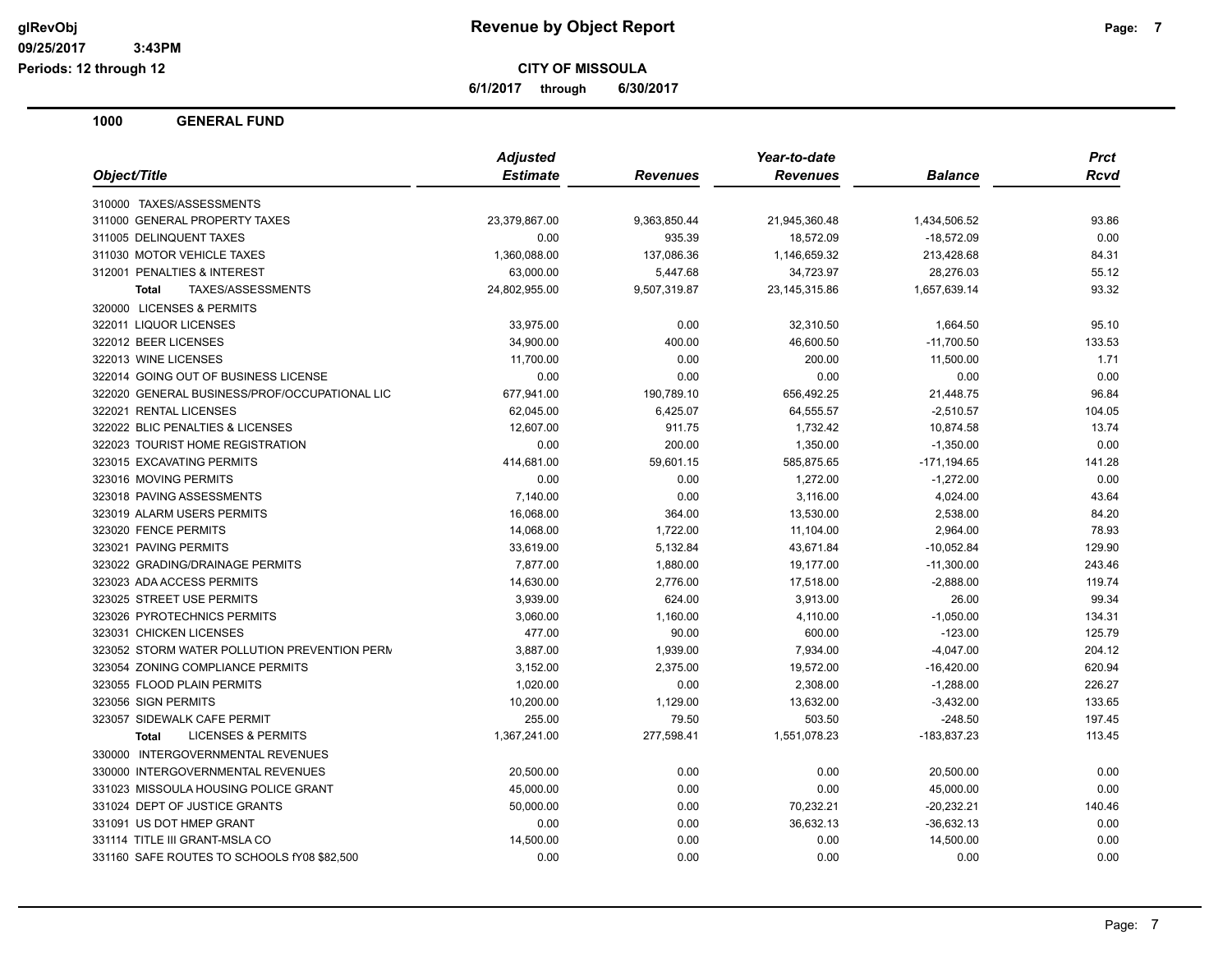**Periods: 12 through 12**

**CITY OF MISSOULA**

**6/1/2017 through 6/30/2017**

|                                                   | <b>Adjusted</b> |                 | Year-to-date    | <b>Prct</b>                                                                                                                                                                                                                                                                                                                                                                                                                                                                                |        |
|---------------------------------------------------|-----------------|-----------------|-----------------|--------------------------------------------------------------------------------------------------------------------------------------------------------------------------------------------------------------------------------------------------------------------------------------------------------------------------------------------------------------------------------------------------------------------------------------------------------------------------------------------|--------|
| Object/Title                                      | <b>Estimate</b> | <b>Revenues</b> | <b>Revenues</b> | <b>Balance</b><br>0.00<br>171,150.00<br>54.44<br>435,116.00<br>-435,116.68<br>$-152,600.00$<br>183,754.48<br>$-41,250.01$<br>$-1,152.47$<br>0.00<br>$-412.50$<br>0.00<br>0.00<br>19,158.00<br>201,836.92<br>0.00<br>41,089.00<br>0.00<br>100.00<br>145.00<br>0.00<br>$-1.00$<br>0.00<br>$-1.00$<br>$-1.00$<br>0.00<br>52,000.00<br>0.00<br>$-26,380.00$<br>-384.00<br>46,620.62<br>1,084.67<br>$-5,391.16$<br>$-24,944.00$<br>$-26,005.00$<br>$-21,952.98$<br>$-12,900.00$<br>$-19,547.00$ | Rcvd   |
| 331178 DUI TASK FORCE                             | 0.00            | 0.00            | 0.00            |                                                                                                                                                                                                                                                                                                                                                                                                                                                                                            | 0.00   |
| 334017 SCHOOL RESOURCE OFFICER                    | 240,000.00      | 0.00            | 68,850.00       |                                                                                                                                                                                                                                                                                                                                                                                                                                                                                            | 28.69  |
| 335075 STATE GAMBLING/VIDEO/KENO/BINGO FEES       | 127,650.00      | 0.00            | 127,595.56      |                                                                                                                                                                                                                                                                                                                                                                                                                                                                                            | 99.96  |
| 335210 PERSONAL PROPERTY TAX REIMBURSEMENT        | 435,116.00      | 0.00            | 0.00            |                                                                                                                                                                                                                                                                                                                                                                                                                                                                                            | 0.00   |
| 335230 HB 124 REVENUE                             | 8,072,398.00    | 2,126,878.67    | 8,507,514.68    |                                                                                                                                                                                                                                                                                                                                                                                                                                                                                            | 105.39 |
| 336001 MDT REIMBURSEMENTS                         | 0.00            | 0.00            | 152,600.00      |                                                                                                                                                                                                                                                                                                                                                                                                                                                                                            | 0.00   |
| 336021 STATE CONTRIB - POLICE RETIREMENT          | 2,459,661.00    | 276,619.74      | 2,275,906.52    |                                                                                                                                                                                                                                                                                                                                                                                                                                                                                            | 92.53  |
| 336022 STATE CONTRIB. - FIRE RETIREMENT           | 2,265,164.00    | 278,186.11      | 2,306,414.01    |                                                                                                                                                                                                                                                                                                                                                                                                                                                                                            | 101.82 |
| 336023 STATE CONTRIB. - PERS                      | 10,098.00       | 0.00            | 11,250.47       |                                                                                                                                                                                                                                                                                                                                                                                                                                                                                            | 111.41 |
| 337000 LOCAL GRANTS                               | 0.00            | 0.00            | 0.00            |                                                                                                                                                                                                                                                                                                                                                                                                                                                                                            | 0.00   |
| 337012 LEGAL SERVICES-CONTRACTED/REIMB.           | 6,000.00        | 0.00            | 6,412.50        |                                                                                                                                                                                                                                                                                                                                                                                                                                                                                            | 106.88 |
| 337013 MUTD SIGN MAINTENANCE AGREEMENT            | 3,000.00        | 0.00            | 3,000.00        |                                                                                                                                                                                                                                                                                                                                                                                                                                                                                            | 100.00 |
| 338000 LOCAL SHARING OF TAX INCREMENT             | 0.00            | 0.00            | 0.00            |                                                                                                                                                                                                                                                                                                                                                                                                                                                                                            | 0.00   |
| 339000 PAYMENT IN LIEU OF TAXES                   | 34,056.00       | 0.00            | 14,898.00       |                                                                                                                                                                                                                                                                                                                                                                                                                                                                                            | 43.75  |
| <b>INTERGOVERNMENTAL REVENUES</b><br><b>Total</b> | 13,783,143.00   | 2,681,684.52    | 13,581,306.08   |                                                                                                                                                                                                                                                                                                                                                                                                                                                                                            | 98.54  |
| 340000 CHARGES FOR SERVICES                       |                 |                 |                 |                                                                                                                                                                                                                                                                                                                                                                                                                                                                                            |        |
| 341009 BLDG ADMIN FEES                            | 363,860.00      | 181,930.00      | 363,860.00      |                                                                                                                                                                                                                                                                                                                                                                                                                                                                                            | 100.00 |
| 341010 MISCELLANEOUS COLLECTIONS                  | 76,264.00       | 35,000.00       | 35,175.00       |                                                                                                                                                                                                                                                                                                                                                                                                                                                                                            | 46.12  |
| 341011 TRANSPORTATION ADMIN FEES                  | 24,720.00       | 12,360.00       | 24,720.00       |                                                                                                                                                                                                                                                                                                                                                                                                                                                                                            | 100.00 |
| 341012 MAYORS PROCLAMATION FEES                   | 100.00          | 0.00            | 0.00            |                                                                                                                                                                                                                                                                                                                                                                                                                                                                                            | 0.00   |
| 341013 AIR FUND FEES                              | 250.00          | 35.00           | 105.00          |                                                                                                                                                                                                                                                                                                                                                                                                                                                                                            | 42.00  |
| 341015 SEWER ADMINISTRATION FEES                  | 1,350,838.00    | 675,419.00      | 1,350,838.00    |                                                                                                                                                                                                                                                                                                                                                                                                                                                                                            | 100.00 |
| 341016 MRA ADMINISTRATION FEES                    | 148,635.00      | 74,318.00       | 148,636.00      |                                                                                                                                                                                                                                                                                                                                                                                                                                                                                            | 100.00 |
| 341017 LIGHTING ADMINISTRATION FEES               | 15,916.00       | 7,958.00        | 15,916.00       |                                                                                                                                                                                                                                                                                                                                                                                                                                                                                            | 100.00 |
| 341018 PARKING COMM ADMIN FEES                    | 198,357.00      | 99,179.00       | 198,358.00      |                                                                                                                                                                                                                                                                                                                                                                                                                                                                                            | 100.00 |
| 341019 *** Title Not Found ***                    | 4,647.00        | 2,324.00        | 4,648.00        |                                                                                                                                                                                                                                                                                                                                                                                                                                                                                            | 100.02 |
| 341023 PLANNING ADMIN FEES                        | 25,462.00       | 12,731.00       | 25,462.00       |                                                                                                                                                                                                                                                                                                                                                                                                                                                                                            | 100.00 |
| 341024 HOUSING GRANT ADMIN FEES                   | 52,000.00       | 0.00            | 0.00            |                                                                                                                                                                                                                                                                                                                                                                                                                                                                                            | 0.00   |
| 341026 WATER ADMINISTRATION FEES                  | 0.00            | 0.00            | 0.00            |                                                                                                                                                                                                                                                                                                                                                                                                                                                                                            | 0.00   |
| 341027 STORMWATER ADMINISTRATION FEES             | 0.00            | 13,190.00       | 26,380.00       |                                                                                                                                                                                                                                                                                                                                                                                                                                                                                            | 0.00   |
| 341041 SEWER EXTENSION RECORDING FEES             | 4,500.00        | 539.00          | 4,884.00        |                                                                                                                                                                                                                                                                                                                                                                                                                                                                                            | 108.53 |
| 341052 MUNICIPAL COURT FILING FEES                | 330,916.00      | 30,414.58       | 284,295.38      |                                                                                                                                                                                                                                                                                                                                                                                                                                                                                            | 85.91  |
| 341055 CRIME VICTIM SURCHARGE                     | 2,500.00        | 127.00          | 1,415.33        |                                                                                                                                                                                                                                                                                                                                                                                                                                                                                            | 56.61  |
| 341067 SUBDIVISION EXEMPTION AFFIDAVITS           | 0.00            | 600.00          | 5,391.16        |                                                                                                                                                                                                                                                                                                                                                                                                                                                                                            | 0.00   |
| 341068 SUBDIVISON FEES                            | 5,100.00        | 0.00            | 30,044.00       |                                                                                                                                                                                                                                                                                                                                                                                                                                                                                            | 589.10 |
| 341069 REZONING FEES                              | 5,100.00        | 4,965.00        | 31,105.00       |                                                                                                                                                                                                                                                                                                                                                                                                                                                                                            | 609.90 |
| 341070 DESIGN REVIEW BOARD                        | 15,300.00       | 4,827.44        | 37,252.98       |                                                                                                                                                                                                                                                                                                                                                                                                                                                                                            | 243.48 |
| 341073 FIRE PLAN CHECK FEES                       | 28,541.00       | 4,035.00        | 41,441.00       |                                                                                                                                                                                                                                                                                                                                                                                                                                                                                            | 145.20 |
| 341074 FIRE INSPECTION FEES                       | 51,000.00       | 5,817.00        | 70,547.00       |                                                                                                                                                                                                                                                                                                                                                                                                                                                                                            | 138.33 |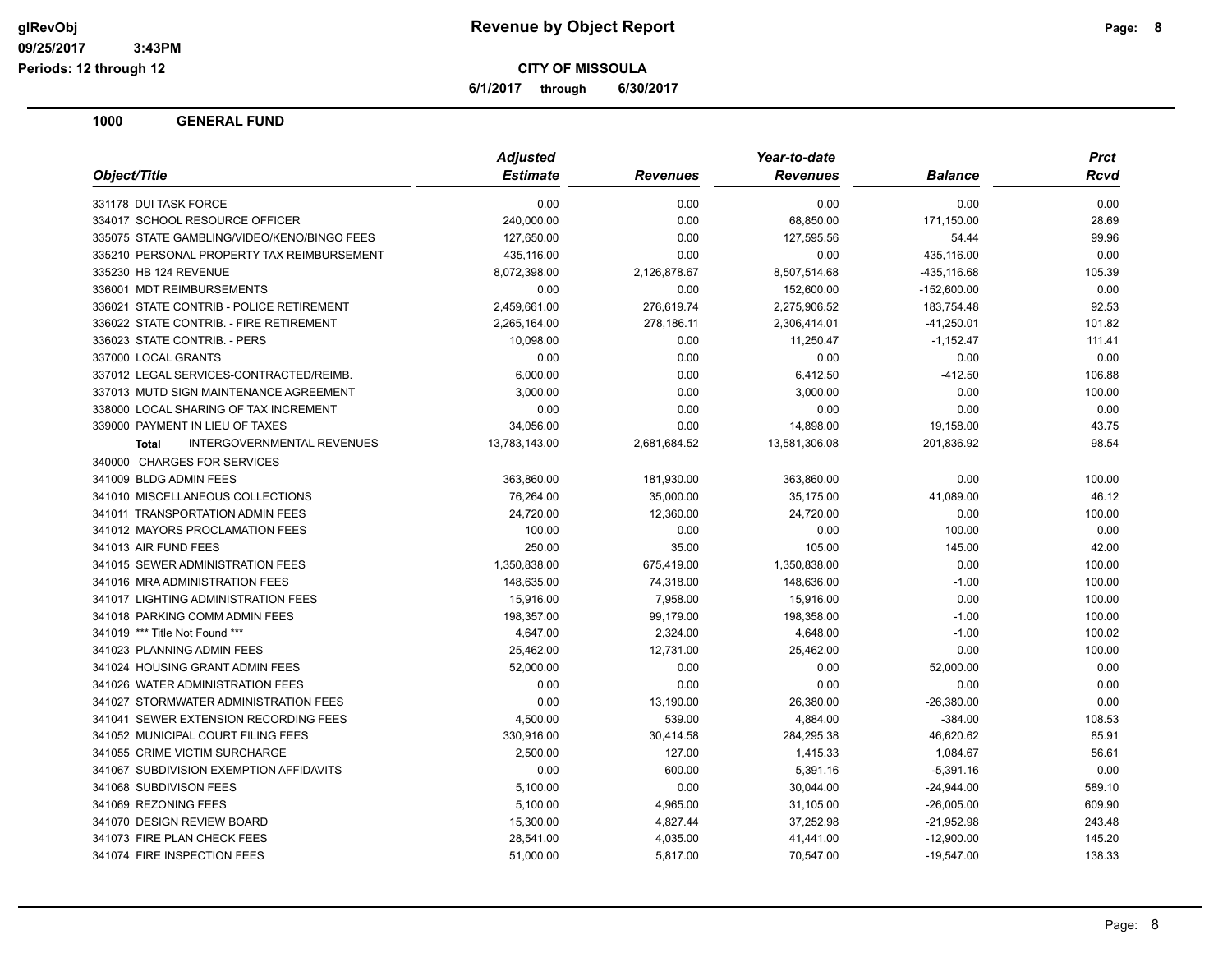**6/1/2017 through 6/30/2017**

|                                           | <b>Adjusted</b> |                 | Year-to-date    |                | <b>Prct</b> |
|-------------------------------------------|-----------------|-----------------|-----------------|----------------|-------------|
| Object/Title                              | <b>Estimate</b> | <b>Revenues</b> | <b>Revenues</b> | <b>Balance</b> | <b>Rcvd</b> |
| 341076 ENGINEERING PLAN CHECK FEES        | 34,148.00       | 6,176.00        | 55,451.00       | $-21,303.00$   | 162.38      |
| 341078 ENGINEERING MAP FEES               | 122.00          | 5.00            | 107.00          | 15.00          | 87.70       |
| 341079 GREASE INTERCEPTOR APPEAL FEES     | 2,000.00        | 330.00          | 948.00          | 1,052.00       | 47.40       |
| 341090 STREET VACATION PETITION FEES      | 0.00            | 0.00            | 0.00            | 0.00           | 0.00        |
| 341091 INSPECTION CODE BOOKS & COPIES     | 0.00            | 0.00            | 0.00            | 0.00           | 0.00        |
| 342010 POLICE/BID AGREEMENT               | 48,000.00       | 0.00            | 49,115.00       | $-1,115.00$    | 102.32      |
| 342012 PD REIMBURSABLE SERVICES           | 750.00          | 0.00            | 531.66          | 218.34         | 70.89       |
| 342013 SECURITY INVEST FEES               | 11,000.00       | 2,138.50        | 14,222.00       | $-3,222.00$    | 129.29      |
| 342014 POLICE DEPARTMENT SERVICE FEES     | 15,000.00       | 2,469.00        | 22,113.00       | $-7,113.00$    | 147.42      |
| 342015 POLICE OVERTIME FEES               | 84,000.00       | 8,376.43        | 93,055.15       | $-9,055.15$    | 110.78      |
| 342016 POLICE TRAINING FEES               | 36,000.00       | 812.02          | 7,841.26        | 28,158.74      | 21.78       |
| 342017 CATERING FEES                      | 7,200.00        | 490.00          | 4,340.00        | 2,860.00       | 60.28       |
| 342018 DESK REPORTS                       | 20,000.00       | 2,083.00        | 28,280.00       | $-8,280.00$    | 141.40      |
| 342019 ABANDONED VEHICLE REVENUE FEES     | 12,500.00       | 385.00          | 17,210.00       | $-4,710.00$    | 137.68      |
| 342020 FIRE DEPARTMENT FEES               | 100.00          | 89.50           | 731.50          | $-631.50$      | 731.50      |
| 342021 CPR EDUCATION PROGRAM              | 7,435.00        | 770.00          | 8,445.00        | $-1,010.00$    | 113.58      |
| 342022 OUTSIDE HIRES                      | 920,150.00      | 10,194.33       | 557,954.33      | 362,195.67     | 60.64       |
| 342060 BIKE PROGRAM SALES & FEES          | 2,700.00        | 0.00            | 0.00            | 2,700.00       | 0.00        |
| 343000 PW REIMBURSABLE SERVICES           | 31,258.00       | 5,028.68        | 52,620.31       | $-21,362.31$   | 168.34      |
| 343001 SIGN FABRICATION & CONTRACTS       | 500.00          | 0.00            | 0.00            | 500.00         | 0.00        |
| 343002 OTHER AGENCIES - VEH MAINT         | 48,000.00       | 27,640.22       | 58,526.80       | $-10,526.80$   | 121.93      |
| 343003 STATE PAYMENT - TRAFFIC COUNTS     | 4,450.00        | 0.00            | 0.00            | 4,450.00       | 0.00        |
| 343004 SPECIAL STATE CONTRACTS            | 80,000.00       | 0.00            | 117, 117.34     | $-37,117.34$   | 146.40      |
| 343006 OTHER GOVT AGENCY-STREET PROJECTS  | 98,318.00       | 0.00            | 0.00            | 98,318.00      | 0.00        |
| 343010 STREET DEPT SALES & SERVICES       | 19,195.00       | 0.00            | 0.00            | 19,195.00      | 0.00        |
| 343013 SNOW REMOVAL FEES                  | 2,933.00        | 210.00          | 1,403.56        | 1,529.44       | 47.85       |
| 343018 SALE OF MATERIALS                  | 0.00            | 0.00            | 0.00            | 0.00           | 0.00        |
| 343025 *** Title Not Found ***            | 0.00            | 0.00            | 0.00            | 0.00           | 0.00        |
| 343033 *** Title Not Found ***            | 0.00            | 0.00            | 0.00            | 0.00           | 0.00        |
| 343080 STATE MAINTENANCE CONTRACT         | 530,082.00      | 122,552.87      | 610,148.48      | $-80,066.48$   | 115.10      |
| 343083 CONTRACT SEWER APPLICATIONS        | 0.00            | 0.00            | 0.00            | 0.00           | 0.00        |
| 343084 STREET MAINTENANCE MATERIALS REIMB | 55,500.00       | 0.00            | 10,744.31       | 44,755.69      | 19.36       |
| 343097 SIDEWALK AND CURB FEES             | 340,000.00      | 17,152.00       | 325,644.19      | 14,355.81      | 95.78       |
| 343311 SALE OF NICHES                     | 3,200.00        | 0.00            | 0.00            | 3,200.00       | 0.00        |
| 343320 CEMETERY - SALE OF PLOTS           | 12,870.00       | $-350.00$       | 13,350.00       | $-480.00$      | 103.73      |
| 343321 CEMETERY FOUNDATIONS               | 1,570.00        | 0.00            | 3,345.00        | $-1,775.00$    | 213.06      |
| 343322 CEMETERY FLOWER CARE               | 4,250.00        | 0.00            | 3,890.00        | 360.00         | 91.53       |
| 343323 CEMETERY - LINER INSTALL FEES      | 5,580.00        | 500.00          | 11,750.00       | $-6,170.00$    | 210.57      |
| 343324 OTHER CEMETERY FEES                | 1,500.00        | 150.00          | 1,800.00        | $-300.00$      | 120.00      |
| 343325 2ND INTERMENT RIGHT                | 0.00            | 1,000.00        | 3,600.00        | $-3,600.00$    | 0.00        |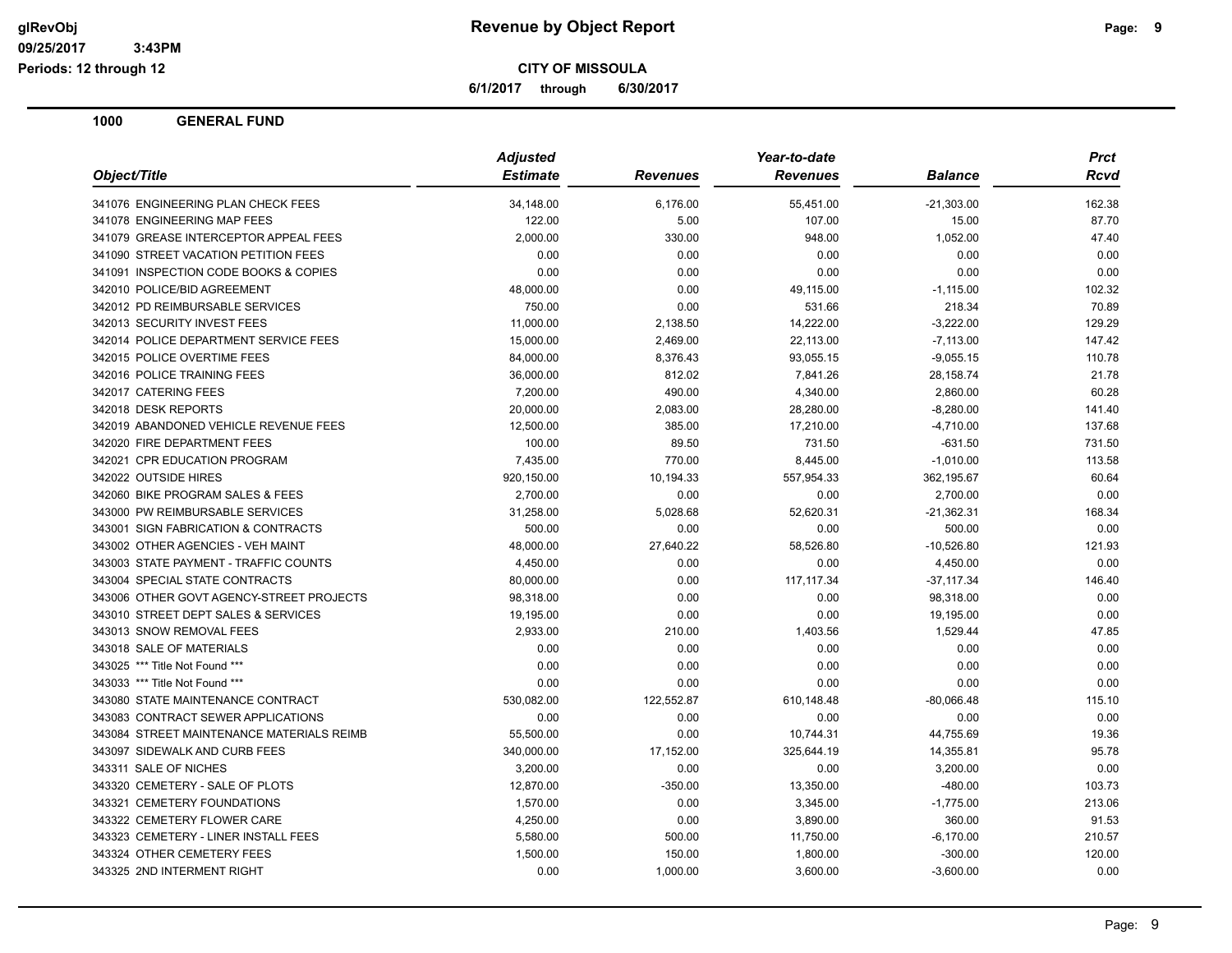**6/1/2017 through 6/30/2017**

|                                                | <b>Adjusted</b> |                 | Year-to-date    |               | <b>Prct</b> |
|------------------------------------------------|-----------------|-----------------|-----------------|---------------|-------------|
| Object/Title                                   | <b>Estimate</b> | <b>Revenues</b> | <b>Revenues</b> | Balance       | Rcvd        |
| 343340 CEMETERY - OPENINGS & CLOSINGS          | 10,950.00       | 875.00          | 13,850.00       | $-2,900.00$   | 126.48      |
| 343350 CEMETERY CARE, FEES                     | 29,000.00       | 0.00            | 0.00            | 29,000.00     | 0.00        |
| 343360 WEED CONTROL                            | 3,000.00        | 0.00            | 2,255.82        | 744.18        | 75.19       |
| 346031 RECREATION FEES                         | 171,283.00      | 22,444.96       | 366,346.71      | $-195,063.71$ | 213.88      |
| 346033 PARK FEES/FACILITY RENTALS              | 200.00          | 36,824.99       | 98,353.02       | $-98,153.02$  | 49,176.51   |
| 346034 GROUNDS MAINTENANCE CONTRACT            | 181,734.00      | 0.00            | 48,368.00       | 133,366.00    | 26.61       |
| 346036 PARK CONCESSION FEES                    | 3,000.00        | 300.50          | 5,217.14        | $-2,217.14$   | 173.90      |
| 346037 YOUTH DRUG COURT CONTRACT               | 11,700.00       | 0.00            | 0.00            | 11,700.00     | 0.00        |
| 346050 COUNTY PLAYGROUND CONTRACT              | 3,150.00        | 0.00            | 0.00            | 3,150.00      | 0.00        |
| 346051 MONTANA PARKS/REC CONFERENCE 2012       | 4,500.00        | 404.60          | 3,641.40        | 858.60        | 80.92       |
| 346054 PARKS MISC OVERTIME FEES                | 0.00            | 1,075.62        | 1,858.40        | $-1,858.40$   | 0.00        |
| 346070 RECREATION GENERAL MERCHANDISE          | 0.00            | 0.00            | 30.00           | $-30.00$      | 0.00        |
| <b>CHARGES FOR SERVICES</b><br><b>Total</b>    | 5,562,834.00    | 1,435,897.24    | 5,314,679.23    | 248, 154. 77  | 95.54       |
| 350000 FINES & FORFEITURES                     |                 |                 |                 |               |             |
| 351022 LAW ENFORCEMENT ACADEMY SURCHARGE #     | 0.00            | $-10, 132.79$   | $-5,508.23$     | 5,508.23      | 0.00        |
| 351031 TRAFFIC FINES                           | 1,356,738.00    | 104,722.09      | 1,129,460.01    | 227, 277.99   | 83.25       |
| 351032 SURCHARGE ON FINES                      | 129,089.00      | 7,887.36        | 86,309.63       | 42,779.37     | 66.86       |
| 351033 PUBLIC DEFENDER FEES                    | 125,000.00      | 6,340.43        | 68,836.88       | 56,163.12     | 55.07       |
| 351034 CELLULAR PHONE FINES                    | 65,000.00       | 13,148.12       | 83,302.75       | $-18,302.75$  | 128.16      |
| 351035 CELL PHONE FINES: EDUCATION             | 65,000.00       | 13,148.12       | 83,302.75       | $-18,302.75$  | 128.16      |
| 355000 FALSE ALARM PENALTY                     | 10,000.00       | 1,092.00        | 9,490.00        | 510.00        | 94.90       |
| <b>FINES &amp; FORFEITURES</b><br><b>Total</b> | 1,750,827.00    | 136,205.33      | 1,455,193.79    | 295,633.21    | 83.11       |
| 360000 MISCELLANEOUS REVENUES                  |                 |                 |                 |               |             |
| 360000 MISCELLANEOUS REVENUES                  | 0.00            | 0.00            | 0.00            | 0.00          | 0.00        |
| 360001 COPIES                                  | 2,200.00        | 214.25          | 2,164.25        | 35.75         | 98.38       |
| 360002 PHONES                                  | 0.00            | 0.00            | 0.00            | 0.00          | 0.00        |
| 360003 MMIA REIMBURSEMENT-ATTORNEY             | 0.00            | 0.00            | $-138.80$       | 138.80        | 0.00        |
| 360010 MISCELLANEOUS                           | 15,000.00       | 561.16          | 4,951.25        | 10,048.75     | 33.01       |
| 360050 OVER/SHORT                              | 0.00            | 1.00            | 2.00            | $-2.00$       | 0.00        |
| 360100 REFUNDS                                 | 200.00          | 0.00            | 0.00            | 200.00        | 0.00        |
| 362000 OTHER MISCELLANEOUS REVENUE             | 8,000.00        | 0.00            | 0.00            | 8,000.00      | 0.00        |
| 362002 BAD CHECK CHARGES                       | 500.00          | 0.00            | 180.00          | 320.00        | 36.00       |
| 362004 URD III FACADE IMPROVEMENT LOAN REC     | 0.00            | 0.00            | 0.00            | 0.00          | 0.00        |
| 362011 SALE OF UNCLAIMED PROPERTY              | 0.00            | 0.00            | 2,321.25        | $-2,321.25$   | 0.00        |
| 362012 REC/GREEN TAG PROGRAM                   | 300.00          | 0.00            | 0.00            | 300.00        | 0.00        |
| 364012 SALE OF SURPLUS PROPERTY                | 40,000.00       | 0.00            | 14,445.22       | 25,554.78     | 36.11       |
| 364040 INSURANCE AND DAMAGE RECOVERY           | 40,000.00       | 630.12          | 21,029.07       | 18,970.93     | 52.57       |
| 364041 WORKERS COMPENSATION REIMBURSEMENT      | 2,500.00        | 0.00            | 0.00            | 2,500.00      | 0.00        |
| 364042 EXPENDITURE REIMBURSEMENTS              | 1,200.00        | 0.00            | 0.00            | 1,200.00      | 0.00        |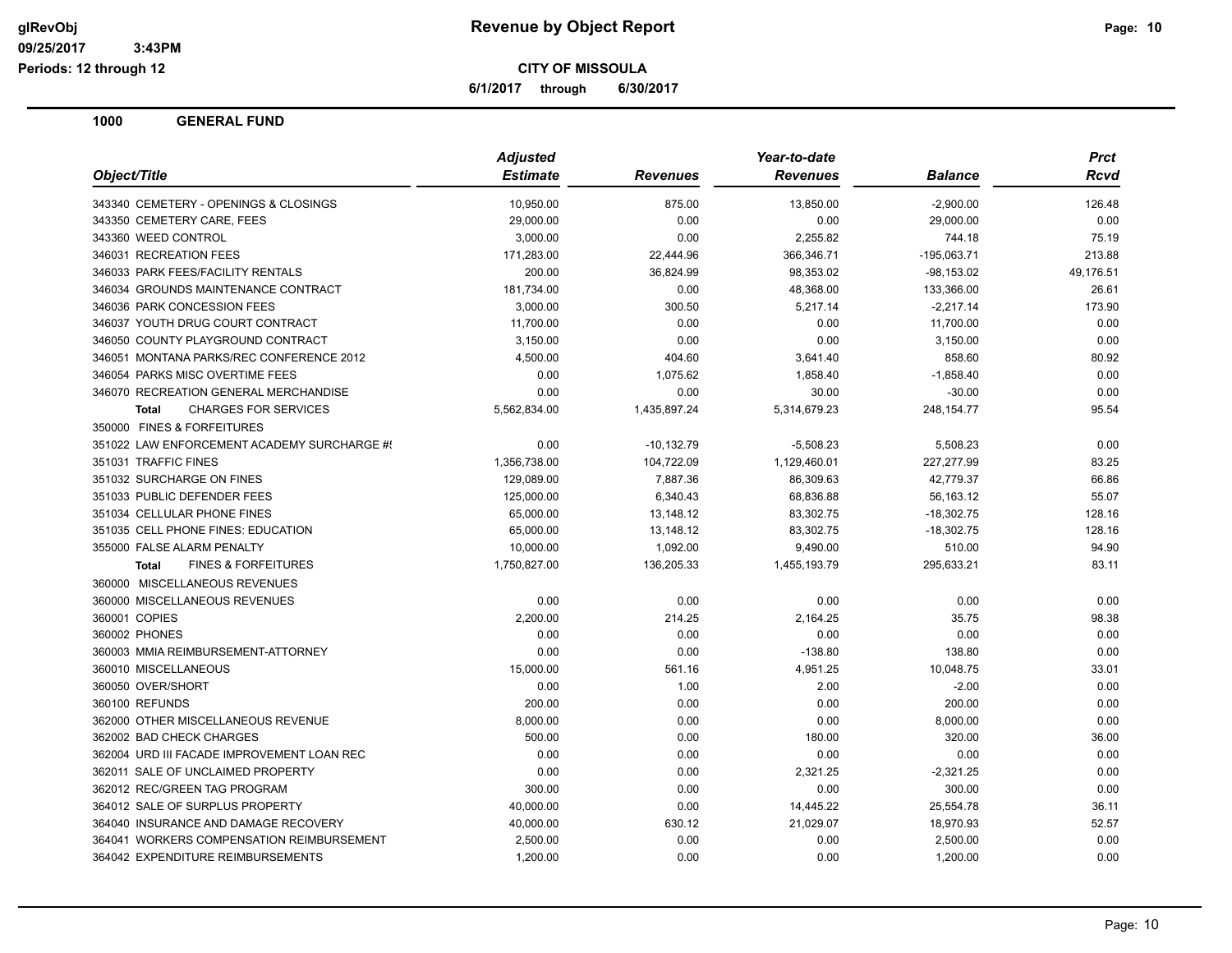**6/1/2017 through 6/30/2017**

|                                                    | <b>Adjusted</b> |                 | Year-to-date    |                | <b>Prct</b> |
|----------------------------------------------------|-----------------|-----------------|-----------------|----------------|-------------|
| Object/Title                                       | <b>Estimate</b> | <b>Revenues</b> | <b>Revenues</b> | <b>Balance</b> | <b>Rcvd</b> |
| 364043 RATTLESNAKE CORRIDOR REIMBURSEMENT          | 10,000.00       | 0.00            | 12,298.00       | $-2,298.00$    | 122.98      |
| 364044 EMERGENCY RESPONSE REIMBURSEMENT            | 50,000.00       | 0.00            | 0.00            | 50,000.00      | 0.00        |
| 364047 MMIA EXPENDITURE REIMBURSEMENT              | 0.00            | 0.00            | 0.00            | 0.00           | 0.00        |
| 365000 DONATIONS                                   | 0.00            | 0.00            | 0.00            | 0.00           | 0.00        |
| 365001 *** Title Not Found ***                     | 0.00            | 4,091.85        | 7,285.87        | $-7,285.87$    | 0.00        |
| 365021 PARKS AND RECS GRANTS & CONTRIBUTIONS       | 15,000.00       | 0.00            | 15,000.00       | 0.00           | 100.00      |
| 368000 SALE OF COINS                               | 0.00            | 0.00            | 0.00            | 0.00           | 0.00        |
| 368001 SALE OF POLICE PROMOTIONS                   | 0.00            | 0.00            | 0.00            | 0.00           | 0.00        |
| 368002 SALE OF FIRE PROMOTIONS                     | 0.00            | 0.00            | 0.00            | 0.00           | 0.00        |
| MISCELLANEOUS REVENUES<br>Total                    | 184,900.00      | 5,498.38        | 79,538.11       | 105,361.89     | 43.02       |
| 370000 INVESTMENTS & ROYALTY EARNINGS              |                 |                 |                 |                |             |
| 371010 INTEREST ON INVESTMENTS                     | 3,500.00        | 0.00            | 412.20          | 3,087.80       | 11.78       |
| 371020 GAIN/LOSS IN MARKET VALUE OF INVESTMENT     | 0.00            | 0.00            | 0.00            | 0.00           | 0.00        |
| <b>INVESTMENTS &amp; ROYALTY EARNINGS</b><br>Total | 3,500.00        | 0.00            | 412.20          | 3,087.80       | 11.78       |
| 380000 OTHER FINANCING SOURCES                     |                 |                 |                 |                |             |
| 381070 PROCEEDS FROM NOTES/LOANS/INTERCAP          | 0.00            | 0.00            | 0.00            | 0.00           | 0.00        |
| 381090 PROCEEDS FROM CAPITAL LEASE                 | 316.129.00      | 688,911.64      | 688,911.64      | $-372,782.64$  | 217.92      |
| 382010 SALE OF FIXED ASSETS                        | 0.00            | 0.00            | 0.00            | 0.00           | 0.00        |
| 383000 OPERATING TRANSFERS                         | 74,000.00       | $-37,000.00$    | 0.00            | 74,000.00      | 0.00        |
| 383001 TRANS FR FLUSHING DISTRICT                  | 41,200.00       | 19,261.00       | 39,861.00       | 1,339.00       | 96.75       |
| 383002 TRANS FR GAS TAX                            | 564,000.00      | 282,000.00      | 564,000.00      | 0.00           | 100.00      |
| 383003 TRANS FR COMPREHENSIVE INSURANCE LEVY       | 0.00            | 0.00            | 0.00            | 0.00           | 0.00        |
| 383004 TRANS FR EMPLOYEE HEALTH INSURANCE LEV      | 4,778,675.00    | 2,389,338.00    | 4,778,676.00    | $-1.00$        | 100.00      |
| 383007 TRANS FR CABLE FRANCHISE                    | 301,433.00      | 150,717.00      | 301,434.00      | $-1.00$        | 100.00      |
| 383011 TRANS FR SID REVOLVING                      | 100,000.00      | 0.00            | 0.00            | 100,000.00     | 0.00        |
| 383065 TRANSFER FROM WWTF                          | 50,213.00       | 50,213.00       | 50,213.00       | 0.00           | 100.00      |
| OTHER FINANCING SOURCES<br>Total                   | 6,225,650.00    | 3,543,440.64    | 6,423,095.64    | $-197,445.64$  | 103.17      |
| 390000 INTERNAL SERVICES                           |                 |                 |                 |                |             |
| 399999 NEW REQUESTS FUNDING                        | 0.00            | 0.00            | 0.00            | 0.00           | 0.00        |
| <b>INTERNAL SERVICES</b><br>Total                  | 0.00            | 0.00            | 0.00            | 0.00           | 0.00        |
| <b>GENERAL FUND</b><br><b>Total</b>                | 53,681,050.00   | 17,587,644.39   | 51,550,619.14   | 2,130,430.86   | 96.03       |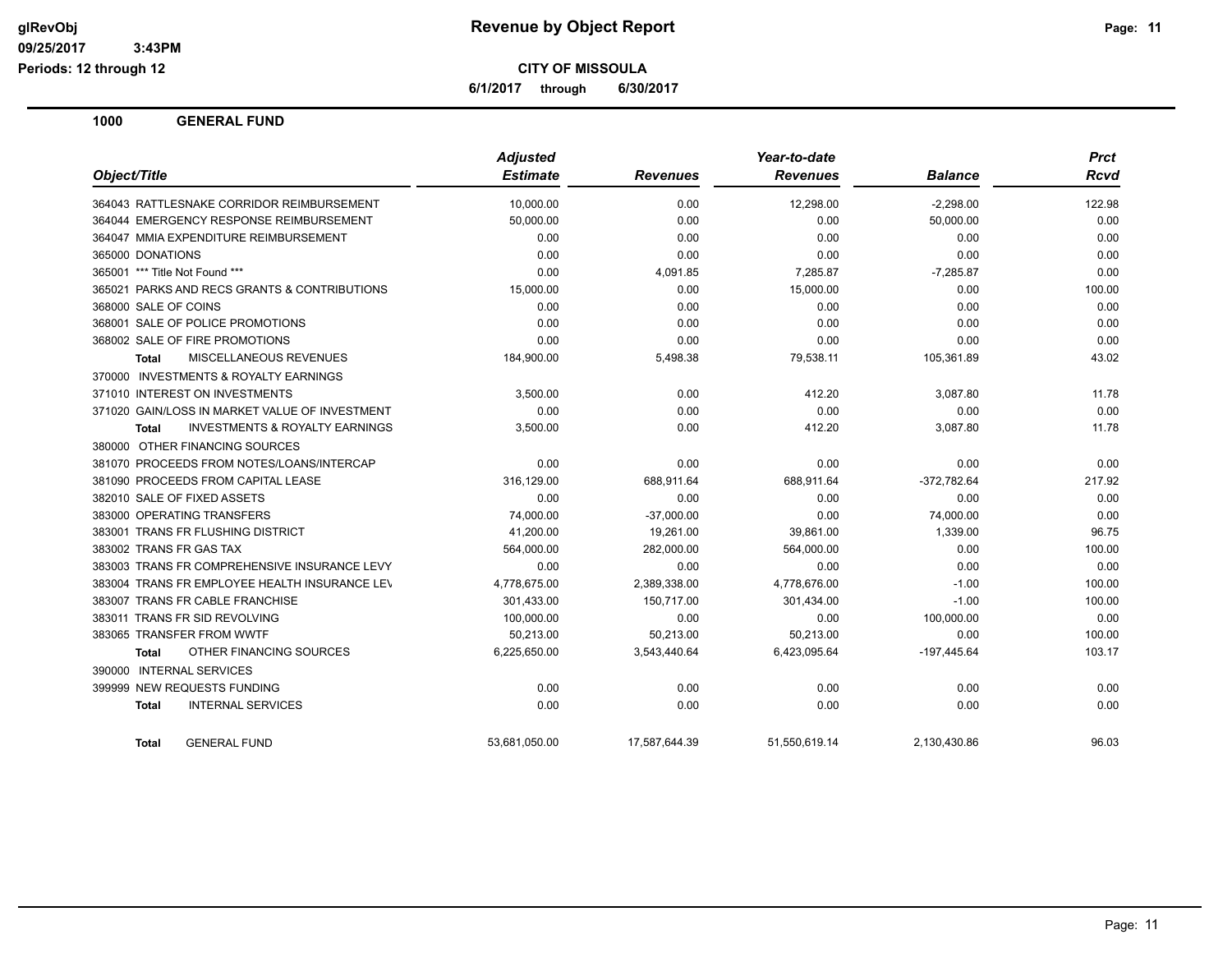**6/1/2017 through 6/30/2017**

## **1211 PARK ACQUISITION & DEVELOPMENT**

#### **1211 PARK ACQUISITION & DEVELOPMENT**

|                                                           | <b>Adjusted</b> |                 | Year-to-date    |                | <b>Prct</b> |
|-----------------------------------------------------------|-----------------|-----------------|-----------------|----------------|-------------|
| Object/Title                                              | <b>Estimate</b> | <b>Revenues</b> | <b>Revenues</b> | <b>Balance</b> | <b>Rcvd</b> |
| 340000 CHARGES FOR SERVICES                               |                 |                 |                 |                |             |
| 346080 PAYMENT IN LIEU OF PARKS                           | 243,228.00      | 0.00            | 30,760.00       | 212,468.00     | 12.65       |
| 346082 HIGH PARK EASEMENT EXCHANGE                        | 0.00            | 0.00            | 0.00            | 0.00           | 0.00        |
| <b>CHARGES FOR SERVICES</b><br>Total                      | 243,228.00      | 0.00            | 30,760.00       | 212,468.00     | 12.65       |
| 360000 MISCELLANEOUS REVENUES                             |                 |                 |                 |                |             |
| 360010 MISCELLANEOUS                                      | 0.00            | 0.00            | 0.00            | 0.00           | 0.00        |
| 360016 LAFRAY PARK DONATIONS                              | 0.00            | 0.00            | 0.00            | 0.00           | 0.00        |
| 360017 PARK PLANS FORFEITURE                              | 0.00            | 0.00            | 0.00            | 0.00           | 0.00        |
| 360020 GREENOUGH PARK ENCROACHMENTS                       | 0.00            | 0.00            | 0.00            | 0.00           | 0.00        |
| 365102 RECREATION YOUTH & ADULT SPORTS                    | 0.00            | 0.00            | 0.00            | 0.00           | 0.00        |
| MISCELLANEOUS REVENUES<br><b>Total</b>                    | 0.00            | 0.00            | 0.00            | 0.00           | 0.00        |
| <b>INVESTMENTS &amp; ROYALTY EARNINGS</b><br>370000       |                 |                 |                 |                |             |
| 371010 INTEREST ON INVESTMENTS                            | 0.00            | 0.00            | 0.00            | 0.00           | 0.00        |
| 371020 GAIN/LOSS IN MARKET VALUE OF INVESTMENTS           | 0.00            | 0.00            | 0.00            | 0.00           | 0.00        |
| <b>INVESTMENTS &amp; ROYALTY EARNINGS</b><br><b>Total</b> | 0.00            | 0.00            | 0.00            | 0.00           | 0.00        |
| OTHER FINANCING SOURCES<br>380000                         |                 |                 |                 |                |             |
| 383000 OPERATING TRANSFERS                                | 0.00            | 0.00            | 0.00            | 0.00           | 0.00        |
| 383029 TRANS FR GENERAL                                   | 0.00            | 0.00            | 0.00            | 0.00           | 0.00        |
| OTHER FINANCING SOURCES<br><b>Total</b>                   | 0.00            | 0.00            | 0.00            | 0.00           | 0.00        |
| PARK ACQUISITION & DEVELOPMENT<br>Total                   | 243,228.00      | 0.00            | 30,760.00       | 212,468.00     | 12.65       |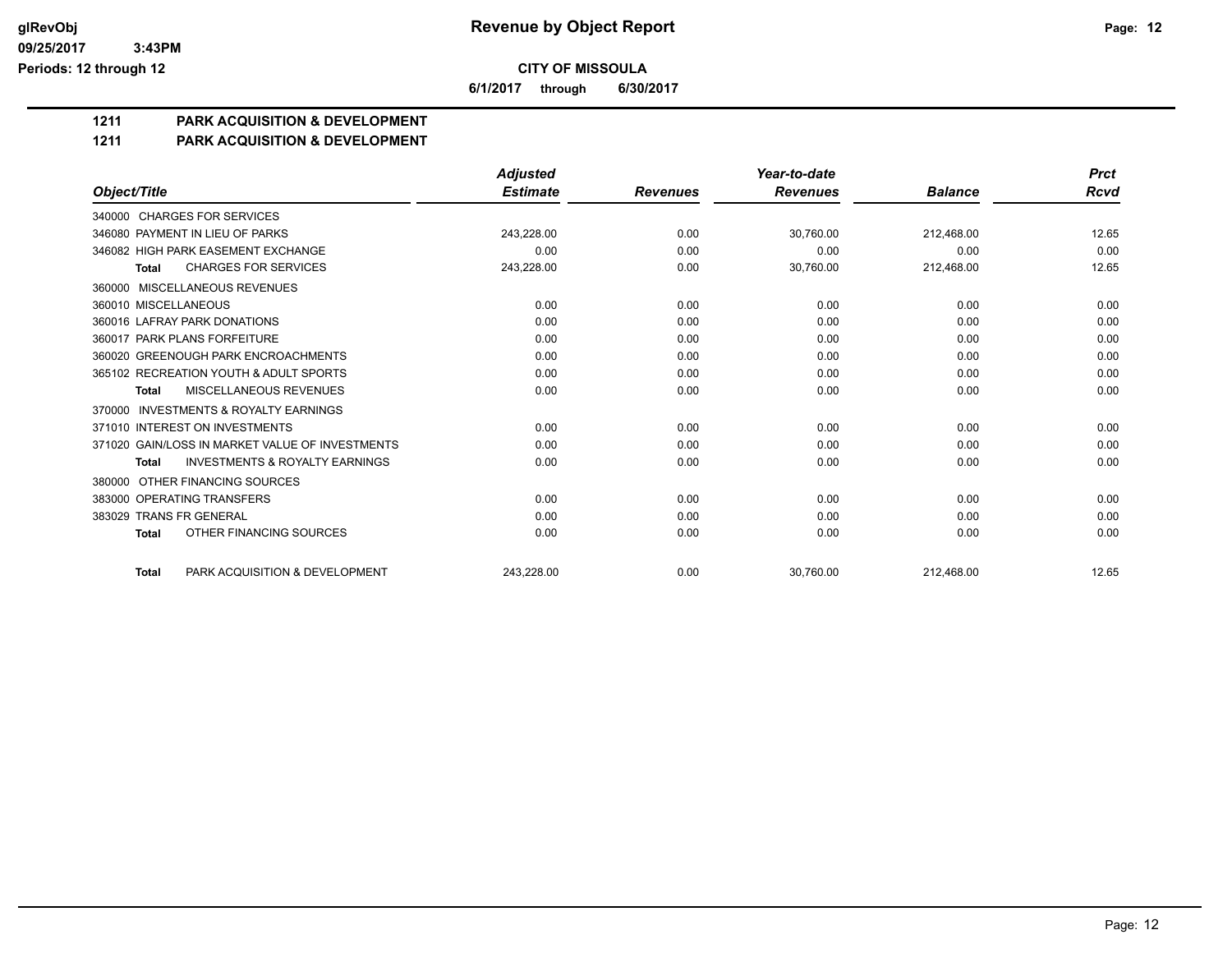**6/1/2017 through 6/30/2017**

#### **1211 PARK ACQUISITION & DEVELOPMENT**

|                                                           | <b>Adjusted</b> |                 | Year-to-date    |                | <b>Prct</b> |
|-----------------------------------------------------------|-----------------|-----------------|-----------------|----------------|-------------|
| Object/Title                                              | <b>Estimate</b> | <b>Revenues</b> | <b>Revenues</b> | <b>Balance</b> | Rcvd        |
| 340000 CHARGES FOR SERVICES                               |                 |                 |                 |                |             |
| 346080 PAYMENT IN LIEU OF PARKS                           | 243,228.00      | 0.00            | 30,760.00       | 212,468.00     | 12.65       |
| 346082 HIGH PARK EASEMENT EXCHANGE                        | 0.00            | 0.00            | 0.00            | 0.00           | 0.00        |
| <b>CHARGES FOR SERVICES</b><br><b>Total</b>               | 243,228.00      | 0.00            | 30,760.00       | 212,468.00     | 12.65       |
| 360000 MISCELLANEOUS REVENUES                             |                 |                 |                 |                |             |
| 360010 MISCELLANEOUS                                      | 0.00            | 0.00            | 0.00            | 0.00           | 0.00        |
| 360016 LAFRAY PARK DONATIONS                              | 0.00            | 0.00            | 0.00            | 0.00           | 0.00        |
| 360017 PARK PLANS FORFEITURE                              | 0.00            | 0.00            | 0.00            | 0.00           | 0.00        |
| 360020 GREENOUGH PARK ENCROACHMENTS                       | 0.00            | 0.00            | 0.00            | 0.00           | 0.00        |
| 365102 RECREATION YOUTH & ADULT SPORTS                    | 0.00            | 0.00            | 0.00            | 0.00           | 0.00        |
| MISCELLANEOUS REVENUES<br><b>Total</b>                    | 0.00            | 0.00            | 0.00            | 0.00           | 0.00        |
| <b>INVESTMENTS &amp; ROYALTY EARNINGS</b><br>370000       |                 |                 |                 |                |             |
| 371010 INTEREST ON INVESTMENTS                            | 0.00            | 0.00            | 0.00            | 0.00           | 0.00        |
| 371020 GAIN/LOSS IN MARKET VALUE OF INVESTMENT            | 0.00            | 0.00            | 0.00            | 0.00           | 0.00        |
| <b>INVESTMENTS &amp; ROYALTY EARNINGS</b><br><b>Total</b> | 0.00            | 0.00            | 0.00            | 0.00           | 0.00        |
| OTHER FINANCING SOURCES<br>380000                         |                 |                 |                 |                |             |
| 383000 OPERATING TRANSFERS                                | 0.00            | 0.00            | 0.00            | 0.00           | 0.00        |
| 383029 TRANS FR GENERAL                                   | 0.00            | 0.00            | 0.00            | 0.00           | 0.00        |
| OTHER FINANCING SOURCES<br><b>Total</b>                   | 0.00            | 0.00            | 0.00            | 0.00           | 0.00        |
| PARK ACQUISITION & DEVELOPMENT<br><b>Total</b>            | 243,228.00      | 0.00            | 30,760.00       | 212,468.00     | 12.65       |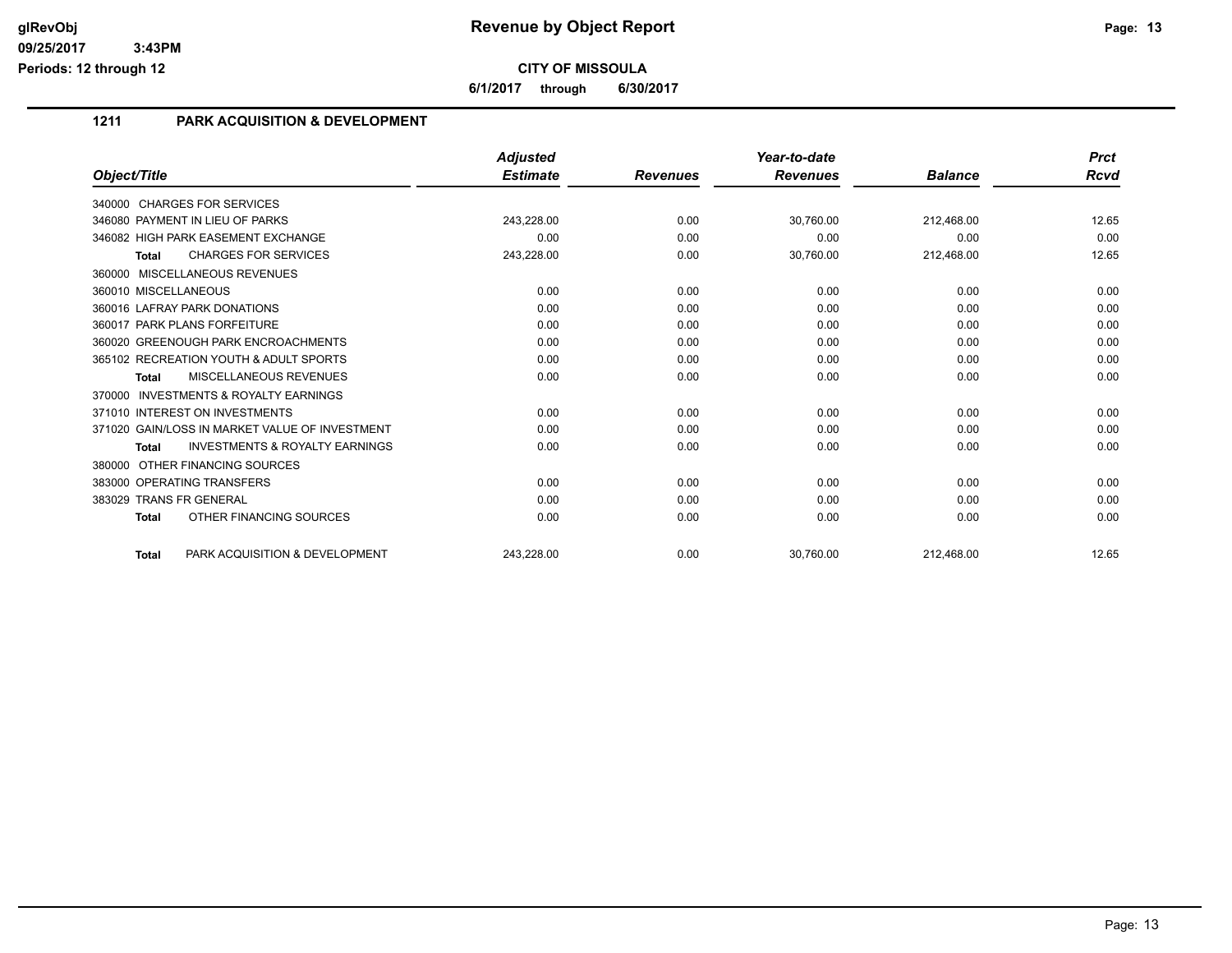**6/1/2017 through 6/30/2017**

**1212 PARK ENTERPRISE FUND**

**1212 PARK ENTERPRISE FUND**

|                                                           | <b>Adjusted</b> |                 | Year-to-date    |                | <b>Prct</b> |
|-----------------------------------------------------------|-----------------|-----------------|-----------------|----------------|-------------|
| Object/Title                                              | <b>Estimate</b> | <b>Revenues</b> | <b>Revenues</b> | <b>Balance</b> | <b>Rcvd</b> |
| 340000 CHARGES FOR SERVICES                               |                 |                 |                 |                |             |
| 346000 FEES                                               | 223,100.00      | 22,236.86       | 58,895.08       | 164,204.92     | 26.40       |
| 346001 TENNIS FEE                                         | 1,000.00        | 0.00            | 1,380.00        | $-380.00$      | 138.00      |
| 346030 SWIMMING POOL FEES                                 | 1,000.00        | 0.00            | 1,000.00        | 0.00           | 100.00      |
| 346040 MCCORMICK SWIMMING POOL                            | 0.00            | 0.00            | 0.00            | 0.00           | 0.00        |
| 346056 PICNIC SITE FEES                                   | 0.00            | 0.00            | 0.00            | 0.00           | 0.00        |
| 346060 CURRENTS SWIMMING FACILITY                         | 0.00            | 0.00            | 0.00            | 0.00           | 0.00        |
| <b>CHARGES FOR SERVICES</b><br>Total                      | 225,100.00      | 22,236.86       | 61,275.08       | 163,824.92     | 27.22       |
| <b>MISCELLANEOUS REVENUES</b><br>360000                   |                 |                 |                 |                |             |
| 360010 MISCELLANEOUS                                      | 0.00            | 0.00            | 0.00            | 0.00           | 0.00        |
| <b>MISCELLANEOUS REVENUES</b><br>Total                    | 0.00            | 0.00            | 0.00            | 0.00           | 0.00        |
| <b>INVESTMENTS &amp; ROYALTY EARNINGS</b><br>370000       |                 |                 |                 |                |             |
| 371010 INTEREST ON INVESTMENTS                            | 0.00            | 0.00            | 0.00            | 0.00           | 0.00        |
| 371020 GAIN/LOSS IN MARKET VALUE OF INVESTMENTS           | 0.00            | 0.00            | 0.00            | 0.00           | 0.00        |
| <b>INVESTMENTS &amp; ROYALTY EARNINGS</b><br><b>Total</b> | 0.00            | 0.00            | 0.00            | 0.00           | 0.00        |
| PARK ENTERPRISE FUND<br><b>Total</b>                      | 225,100.00      | 22,236.86       | 61,275.08       | 163,824.92     | 27.22       |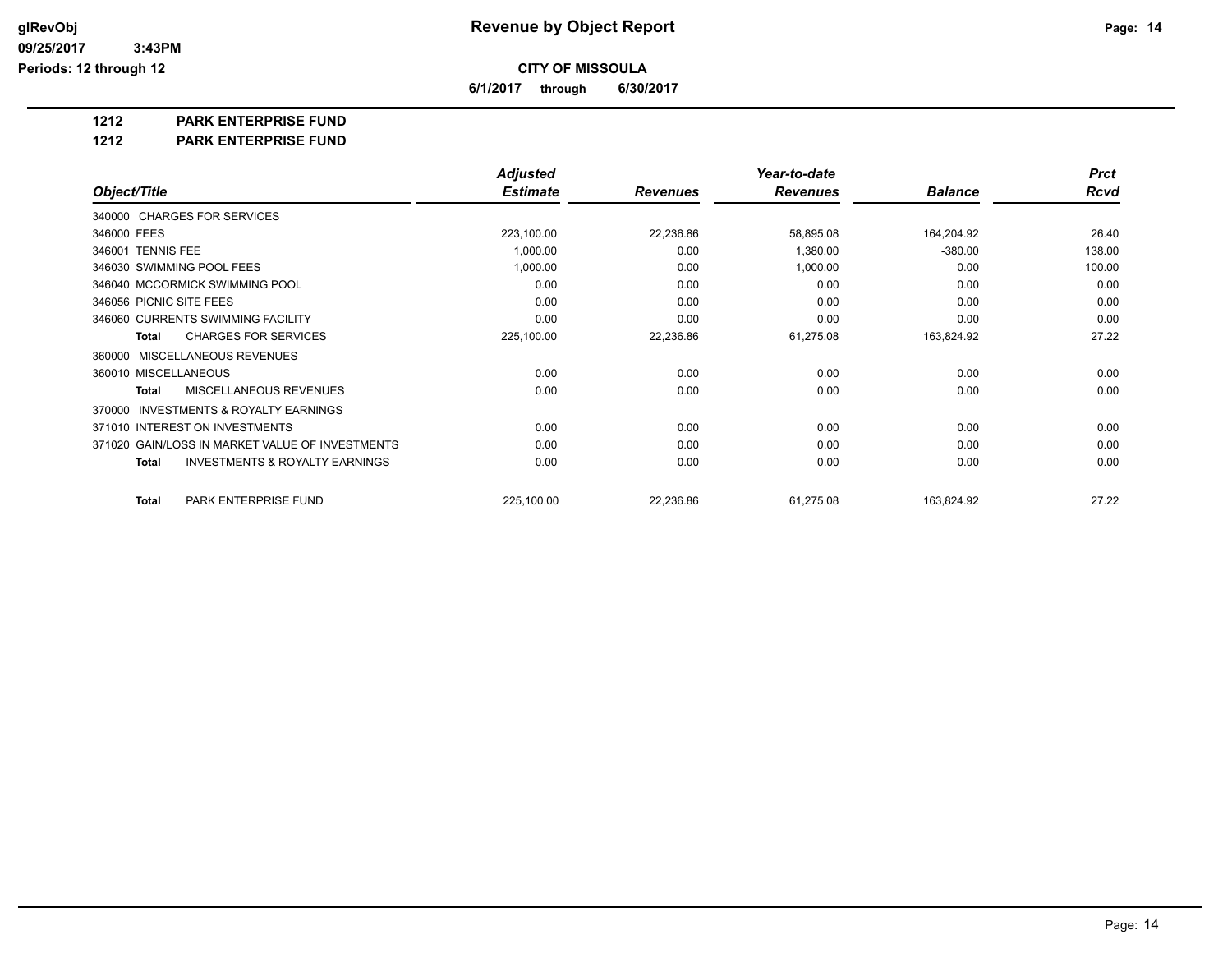**6/1/2017 through 6/30/2017**

#### **1212 PARK ENTERPRISE FUND**

|                                                           | <b>Adjusted</b> |                 | Year-to-date    |                | <b>Prct</b> |
|-----------------------------------------------------------|-----------------|-----------------|-----------------|----------------|-------------|
| Object/Title                                              | <b>Estimate</b> | <b>Revenues</b> | <b>Revenues</b> | <b>Balance</b> | <b>Rcvd</b> |
| 340000 CHARGES FOR SERVICES                               |                 |                 |                 |                |             |
| 346000 FEES                                               | 223,100.00      | 22,236.86       | 58,895.08       | 164,204.92     | 26.40       |
| 346001 TENNIS FEE                                         | 1,000.00        | 0.00            | 1,380.00        | $-380.00$      | 138.00      |
| 346030 SWIMMING POOL FEES                                 | 1,000.00        | 0.00            | 1,000.00        | 0.00           | 100.00      |
| 346040 MCCORMICK SWIMMING POOL                            | 0.00            | 0.00            | 0.00            | 0.00           | 0.00        |
| 346056 PICNIC SITE FEES                                   | 0.00            | 0.00            | 0.00            | 0.00           | 0.00        |
| 346060 CURRENTS SWIMMING FACILITY                         | 0.00            | 0.00            | 0.00            | 0.00           | 0.00        |
| <b>CHARGES FOR SERVICES</b><br>Total                      | 225,100.00      | 22,236.86       | 61,275.08       | 163,824.92     | 27.22       |
| 360000 MISCELLANEOUS REVENUES                             |                 |                 |                 |                |             |
| 360010 MISCELLANEOUS                                      | 0.00            | 0.00            | 0.00            | 0.00           | 0.00        |
| MISCELLANEOUS REVENUES<br>Total                           | 0.00            | 0.00            | 0.00            | 0.00           | 0.00        |
| <b>INVESTMENTS &amp; ROYALTY EARNINGS</b><br>370000       |                 |                 |                 |                |             |
| 371010 INTEREST ON INVESTMENTS                            | 0.00            | 0.00            | 0.00            | 0.00           | 0.00        |
| 371020 GAIN/LOSS IN MARKET VALUE OF INVESTMENT            | 0.00            | 0.00            | 0.00            | 0.00           | 0.00        |
| <b>INVESTMENTS &amp; ROYALTY EARNINGS</b><br><b>Total</b> | 0.00            | 0.00            | 0.00            | 0.00           | 0.00        |
| PARK ENTERPRISE FUND<br><b>Total</b>                      | 225,100.00      | 22,236.86       | 61,275.08       | 163,824.92     | 27.22       |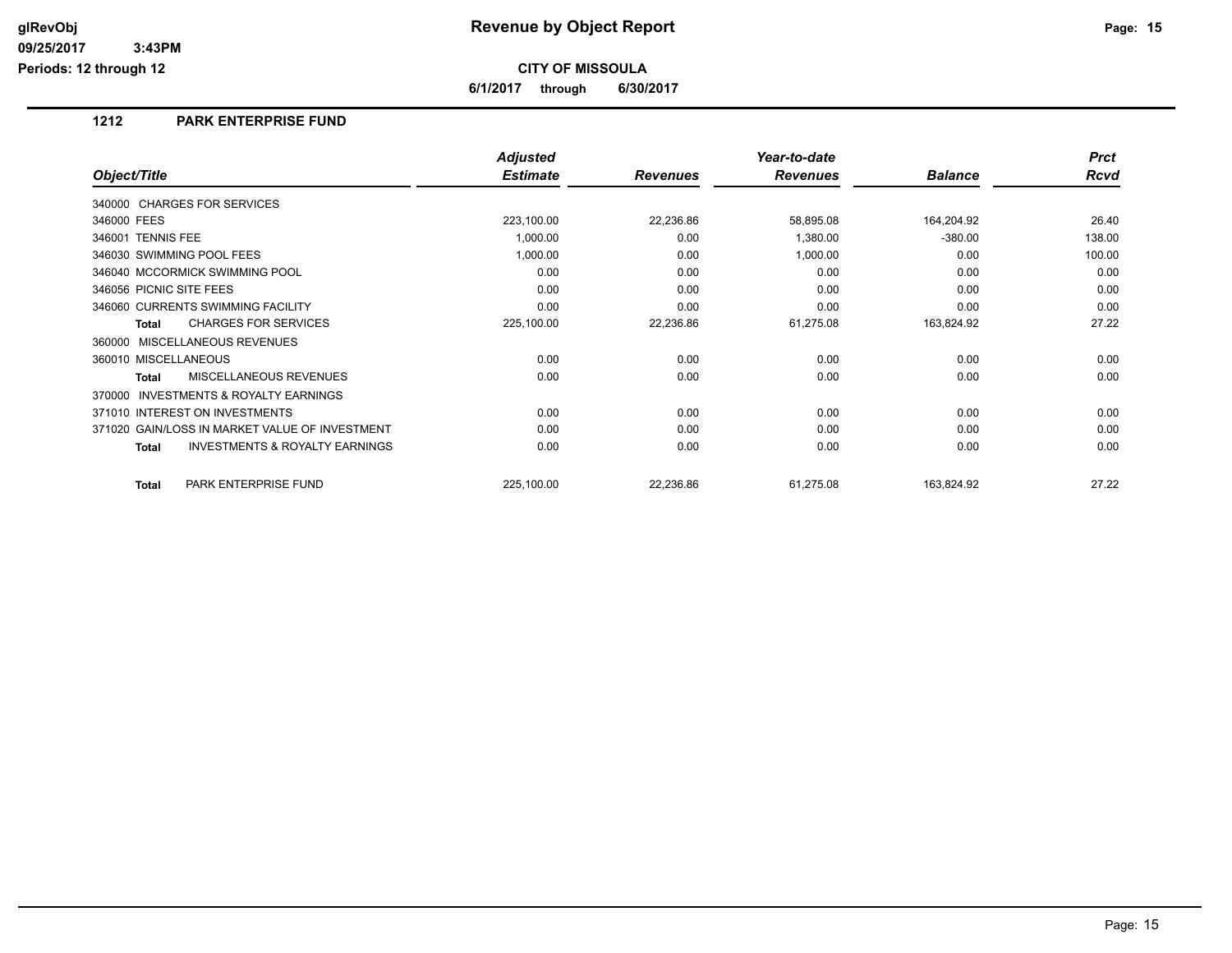**6/1/2017 through 6/30/2017**

**1216 PARKS & REC TRAILS, DEV**

|                                             | <b>Adjusted</b> |                 | Year-to-date    |                | <b>Prct</b> |
|---------------------------------------------|-----------------|-----------------|-----------------|----------------|-------------|
| Object/Title                                | <b>Estimate</b> | <b>Revenues</b> | <b>Revenues</b> | <b>Balance</b> | <b>Rcvd</b> |
| 330000 INTERGOVERNMENTAL REVENUES           |                 |                 |                 |                |             |
| 331013 NORTHSIDE PED BRIDGE ARRA GRANT      | 0.00            | 0.00            | 0.00            | 0.00           | 0.00        |
| 331014 WHITE PINE PLAYGROUND-CDBG GRANT     | 0.00            | 0.00            | 0.00            | 0.00           | 0.00        |
| 334025 COUNTY WEED                          | 15,000.00       | 0.00            | 43,007.68       | $-28,007.68$   | 286.72      |
| 334026 FOREST HEALTH GRANT                  | 20,000.00       | 0.00            | 0.00            | 20,000.00      | 0.00        |
| 334028 DEPT OF AG INTERN GRANT              | 0.00            | 0.00            | 0.00            | 0.00           | 0.00        |
| 334121 DNRC GRANT                           | 50,000.00       | 0.00            | 0.00            | 50,000.00      | 0.00        |
| 334122 RENEWABLE RESOURCE GRANTS            | 0.00            | 0.00            | 0.00            | 0.00           | 0.00        |
| 334125 FWP GRANT                            | 27,000.00       | 0.00            | 0.00            | 27,000.00      | 0.00        |
| 334251 RTP/TAP STATE GRANTS                 | 0.00            | 0.00            | $-2,548.00$     | 2,548.00       | 0.00        |
| 336023 STATE CONTRIB. - PERS                | 0.00            | 0.00            | 5.57            | $-5.57$        | 0.00        |
| <b>INTERGOVERNMENTAL REVENUES</b><br>Total  | 112,000.00      | 0.00            | 40,465.25       | 71,534.75      | 36.13       |
| 340000 CHARGES FOR SERVICES                 |                 |                 |                 |                |             |
| 343036 *** Title Not Found ***              | 0.00            | 0.00            | 0.00            | 0.00           | 0.00        |
| 343302 PARKS SOIL PROJECT                   | 0.00            | 0.00            | 0.00            | 0.00           | 0.00        |
| 346034 GROUNDS MAINTENANCE CONTRACT         | 0.00            | 0.00            | 0.00            | 0.00           | 0.00        |
| 346052 PLAYGROUND SAFETY TRAINING           | 0.00            | 0.00            | 0.00            | 0.00           | 0.00        |
| 346055 COUNTY PARK SUPPORT                  | 0.00            | 0.00            | 0.00            | 0.00           | 0.00        |
| <b>CHARGES FOR SERVICES</b><br><b>Total</b> | 0.00            | 0.00            | 0.00            | 0.00           | 0.00        |
| 360000 MISCELLANEOUS REVENUES               |                 |                 |                 |                |             |
| 360000 MISCELLANEOUS REVENUES               | 25,000.00       | 0.00            | 0.00            | 25,000.00      | 0.00        |
| 360010 MISCELLANEOUS                        | 0.00            | 0.00            | 0.00            | 0.00           | 0.00        |
| 361000 RATTLESNAKE LAND LEASES              | 0.00            | 0.00            | 2,100.00        | $-2,100.00$    | 0.00        |
| 361003 CARAS PARK CONCERT REVENUE           | 0.00            | 0.00            | 0.00            | 0.00           | 0.00        |
| 364040 INSURANCE AND DAMAGE RECOVERY        | 0.00            | 135.54          | 20,800.32       | $-20,800.32$   | 0.00        |
| 365000 DONATIONS                            | 0.00            | 0.00            | 0.00            | 0.00           | 0.00        |
| 365001 *** Title Not Found ***              | 19,650.00       | 0.00            | 0.00            | 19,650.00      | 0.00        |
| 365002 OTHER RECREATION DONATIONS           | 70,000.00       | 1,728.75        | 18,315.49       | 51,684.51      | 26.16       |
| 365003 DONATIONS - SMOKE ALARMS             | 0.00            | 0.00            | 100.55          | $-100.55$      | 0.00        |
| 365004 GRANT CR TRAIL ASSN DONATION         | 0.00            | 0.00            | 0.00            | 0.00           | 0.00        |
| 365005 DONATIONS - ARCO                     | 0.00            | 0.00            | 0.00            | 0.00           | 0.00        |
| 365009 DONATIONS - BASKETBALL/TENNIS COURT  | 45,000.00       | 630.00          | 1,854.00        | 43,146.00      | 4.12        |
| 365019 PARKS DONATIONS                      | 271,100.00      | 3,015.00        | 21,538.85       | 249,561.15     | 7.94        |
| 365020 OPEN SPACE DONATIONS                 | 10,000.00       | 0.00            | 25.00           | 9,975.00       | 0.25        |
| 365100 RECREATION OUTDOOR                   | 30,000.00       | 0.00            | 2,201.00        | 27,799.00      | 7.34        |
| 365101 RECREATION SCHOLARSHIP               | 0.00            | 47.46           | 2,996.18        | $-2,996.18$    | 0.00        |
| 365102 RECREATION YOUTH & ADULT SPORTS      | 0.00            | 0.00            | 3,070.00        | $-3,070.00$    | 0.00        |
| 365103 URBAN FORESTRY PROGRAMS              | 55,000.00       | 500.00          | 4,598.00        | 50,402.00      | 8.36        |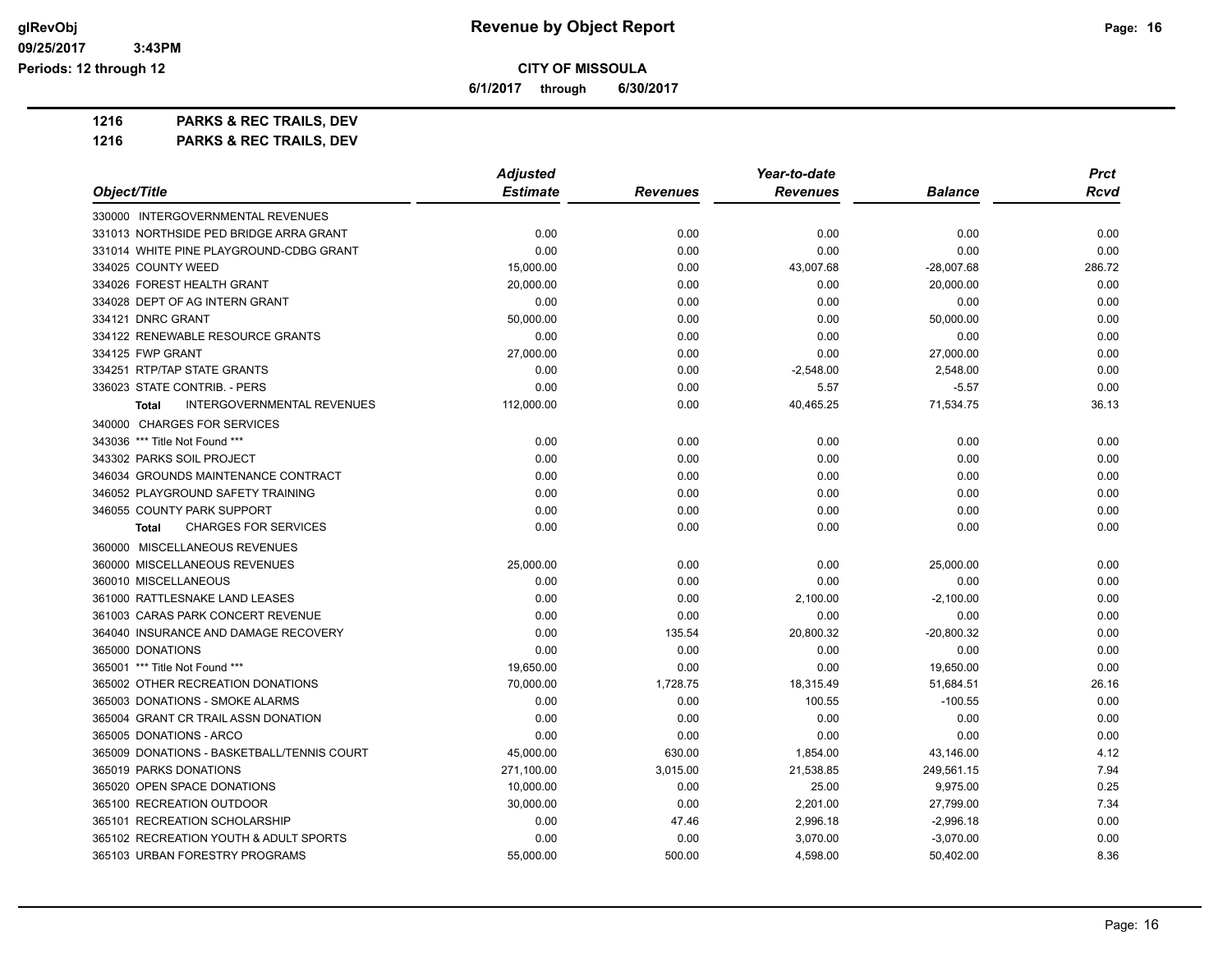**6/1/2017 through 6/30/2017**

**1216 PARKS & REC TRAILS, DEV**

|                                                           | <b>Adjusted</b> |                 | Year-to-date    |                | <b>Prct</b> |
|-----------------------------------------------------------|-----------------|-----------------|-----------------|----------------|-------------|
| Object/Title                                              | <b>Estimate</b> | <b>Revenues</b> | <b>Revenues</b> | <b>Balance</b> | <b>Rcvd</b> |
| 365109 CONSERVATION LANDS DONATIONS                       | 20,000.00       | 0.00            | 0.00            | 20,000.00      | 0.00        |
| MISCELLANEOUS REVENUES<br><b>Total</b>                    | 545,750.00      | 6,056.75        | 77,599.39       | 468,150.61     | 14.22       |
| <b>INVESTMENTS &amp; ROYALTY EARNINGS</b><br>370000       |                 |                 |                 |                |             |
| 371010 INTEREST ON INVESTMENTS                            | 0.00            | 0.00            | 0.00            | 0.00           | 0.00        |
| 371020 GAIN/LOSS IN MARKET VALUE OF INVESTMENTS           | 0.00            | 0.00            | 0.00            | 0.00           | 0.00        |
| <b>INVESTMENTS &amp; ROYALTY EARNINGS</b><br><b>Total</b> | 0.00            | 0.00            | 0.00            | 0.00           | 0.00        |
| 380000 OTHER FINANCING SOURCES                            |                 |                 |                 |                |             |
| 383000 OPERATING TRANSFERS                                | 10,000.00       | 0.00            | 10,000.00       | 0.00           | 100.00      |
| 383001 TRANS FR FLUSHING DISTRICT                         | 0.00            | 0.00            | 0.00            | 0.00           | 0.00        |
| 383026 TRANS FR CDBG                                      | 158,000.00      | 0.00            | 160,000.00      | $-2,000.00$    | 101.27      |
| 383043 TRANSFERS FROM IMPACT FEES                         | 0.00            | 0.00            | 0.00            | 0.00           | 0.00        |
| OTHER FINANCING SOURCES<br><b>Total</b>                   | 168,000.00      | 0.00            | 170,000.00      | $-2,000.00$    | 101.19      |
| PARKS & REC TRAILS, DEV<br><b>Total</b>                   | 825,750.00      | 6,056.75        | 288.064.64      | 537,685.36     | 34.89       |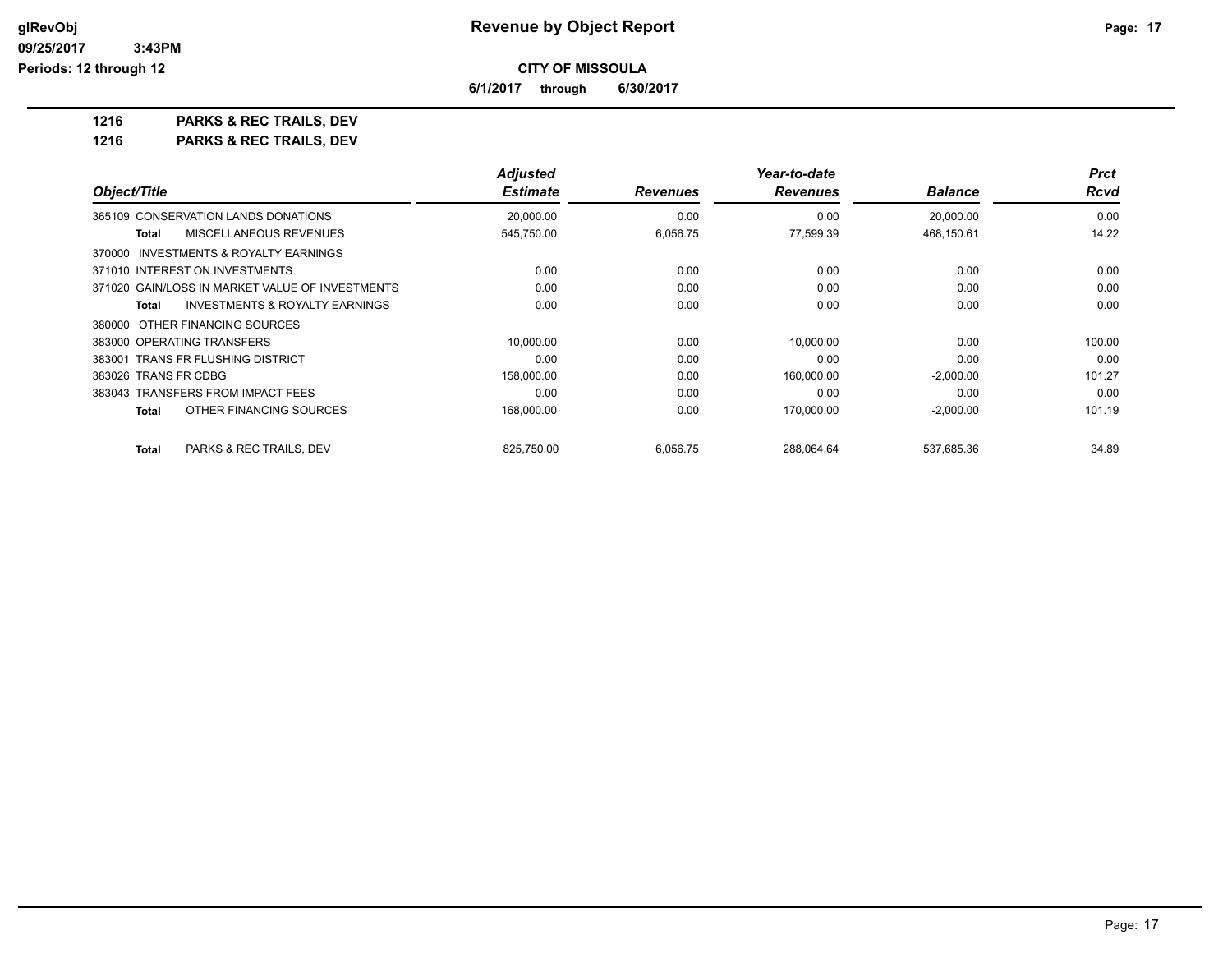**6/1/2017 through 6/30/2017**

|                                                   | <b>Adjusted</b> |          | Year-to-date    |                | <b>Prct</b> |
|---------------------------------------------------|-----------------|----------|-----------------|----------------|-------------|
| Object/Title                                      | <b>Estimate</b> | Revenues | <b>Revenues</b> | <b>Balance</b> | <b>Rcvd</b> |
| 330000 INTERGOVERNMENTAL REVENUES                 |                 |          |                 |                |             |
| 331013 NORTHSIDE PED BRIDGE ARRA GRANT            | 0.00            | 0.00     | 0.00            | 0.00           | 0.00        |
| 331014 WHITE PINE PLAYGROUND-CDBG GRANT           | 0.00            | 0.00     | 0.00            | 0.00           | 0.00        |
| 334025 COUNTY WEED                                | 15,000.00       | 0.00     | 43,007.68       | $-28,007.68$   | 286.72      |
| 334026 FOREST HEALTH GRANT                        | 20,000.00       | 0.00     | 0.00            | 20,000.00      | 0.00        |
| 334028 DEPT OF AG INTERN GRANT                    | 0.00            | 0.00     | 0.00            | 0.00           | 0.00        |
| 334121 DNRC GRANT                                 | 50,000.00       | 0.00     | 0.00            | 50,000.00      | 0.00        |
| 334122 RENEWABLE RESOURCE GRANTS                  | 0.00            | 0.00     | 0.00            | 0.00           | 0.00        |
| 334125 FWP GRANT                                  | 27,000.00       | 0.00     | 0.00            | 27,000.00      | 0.00        |
| 334251 RTP/TAP STATE GRANTS                       | 0.00            | 0.00     | $-2,548.00$     | 2,548.00       | 0.00        |
| 336023 STATE CONTRIB. - PERS                      | 0.00            | 0.00     | 5.57            | $-5.57$        | 0.00        |
| <b>INTERGOVERNMENTAL REVENUES</b><br><b>Total</b> | 112,000.00      | 0.00     | 40,465.25       | 71,534.75      | 36.13       |
| 340000 CHARGES FOR SERVICES                       |                 |          |                 |                |             |
| 343036 *** Title Not Found ***                    | 0.00            | 0.00     | 0.00            | 0.00           | 0.00        |
| 343302 PARKS SOIL PROJECT                         | 0.00            | 0.00     | 0.00            | 0.00           | 0.00        |
| 346034 GROUNDS MAINTENANCE CONTRACT               | 0.00            | 0.00     | 0.00            | 0.00           | 0.00        |
| 346052 PLAYGROUND SAFETY TRAINING                 | 0.00            | 0.00     | 0.00            | 0.00           | 0.00        |
| 346055 COUNTY PARK SUPPORT                        | 0.00            | 0.00     | 0.00            | 0.00           | 0.00        |
| <b>CHARGES FOR SERVICES</b><br><b>Total</b>       | 0.00            | 0.00     | 0.00            | 0.00           | 0.00        |
| 360000 MISCELLANEOUS REVENUES                     |                 |          |                 |                |             |
| 360000 MISCELLANEOUS REVENUES                     | 25,000.00       | 0.00     | 0.00            | 25,000.00      | 0.00        |
| 360010 MISCELLANEOUS                              | 0.00            | 0.00     | 0.00            | 0.00           | 0.00        |
| 361000 RATTLESNAKE LAND LEASES                    | 0.00            | 0.00     | 2,100.00        | $-2,100.00$    | 0.00        |
| 361003 CARAS PARK CONCERT REVENUE                 | 0.00            | 0.00     | 0.00            | 0.00           | 0.00        |
| 364040 INSURANCE AND DAMAGE RECOVERY              | 0.00            | 135.54   | 20,800.32       | $-20,800.32$   | 0.00        |
| 365000 DONATIONS                                  | 0.00            | 0.00     | 0.00            | 0.00           | 0.00        |
| 365001 *** Title Not Found ***                    | 19,650.00       | 0.00     | 0.00            | 19,650.00      | 0.00        |
| 365002 OTHER RECREATION DONATIONS                 | 70,000.00       | 1,728.75 | 18,315.49       | 51,684.51      | 26.16       |
| 365003 DONATIONS - SMOKE ALARMS                   | 0.00            | 0.00     | 100.55          | $-100.55$      | 0.00        |
| 365004 GRANT CR TRAIL ASSN DONATION               | 0.00            | 0.00     | 0.00            | 0.00           | 0.00        |
| 365005 DONATIONS - ARCO                           | 0.00            | 0.00     | 0.00            | 0.00           | 0.00        |
| 365009 DONATIONS - BASKETBALL/TENNIS COURT        | 45,000.00       | 630.00   | 1,854.00        | 43,146.00      | 4.12        |
| 365019 PARKS DONATIONS                            | 271,100.00      | 3,015.00 | 21,538.85       | 249,561.15     | 7.94        |
| 365020 OPEN SPACE DONATIONS                       | 10,000.00       | 0.00     | 25.00           | 9,975.00       | 0.25        |
| 365100 RECREATION OUTDOOR                         | 30,000.00       | 0.00     | 2,201.00        | 27,799.00      | 7.34        |
| 365101 RECREATION SCHOLARSHIP                     | 0.00            | 47.46    | 2,996.18        | $-2,996.18$    | 0.00        |
| 365102 RECREATION YOUTH & ADULT SPORTS            | 0.00            | 0.00     | 3,070.00        | $-3,070.00$    | 0.00        |
| 365103 URBAN FORESTRY PROGRAMS                    | 55,000.00       | 500.00   | 4,598.00        | 50,402.00      | 8.36        |
| 365109 CONSERVATION LANDS DONATIONS               | 20.000.00       | 0.00     | 0.00            | 20.000.00      | 0.00        |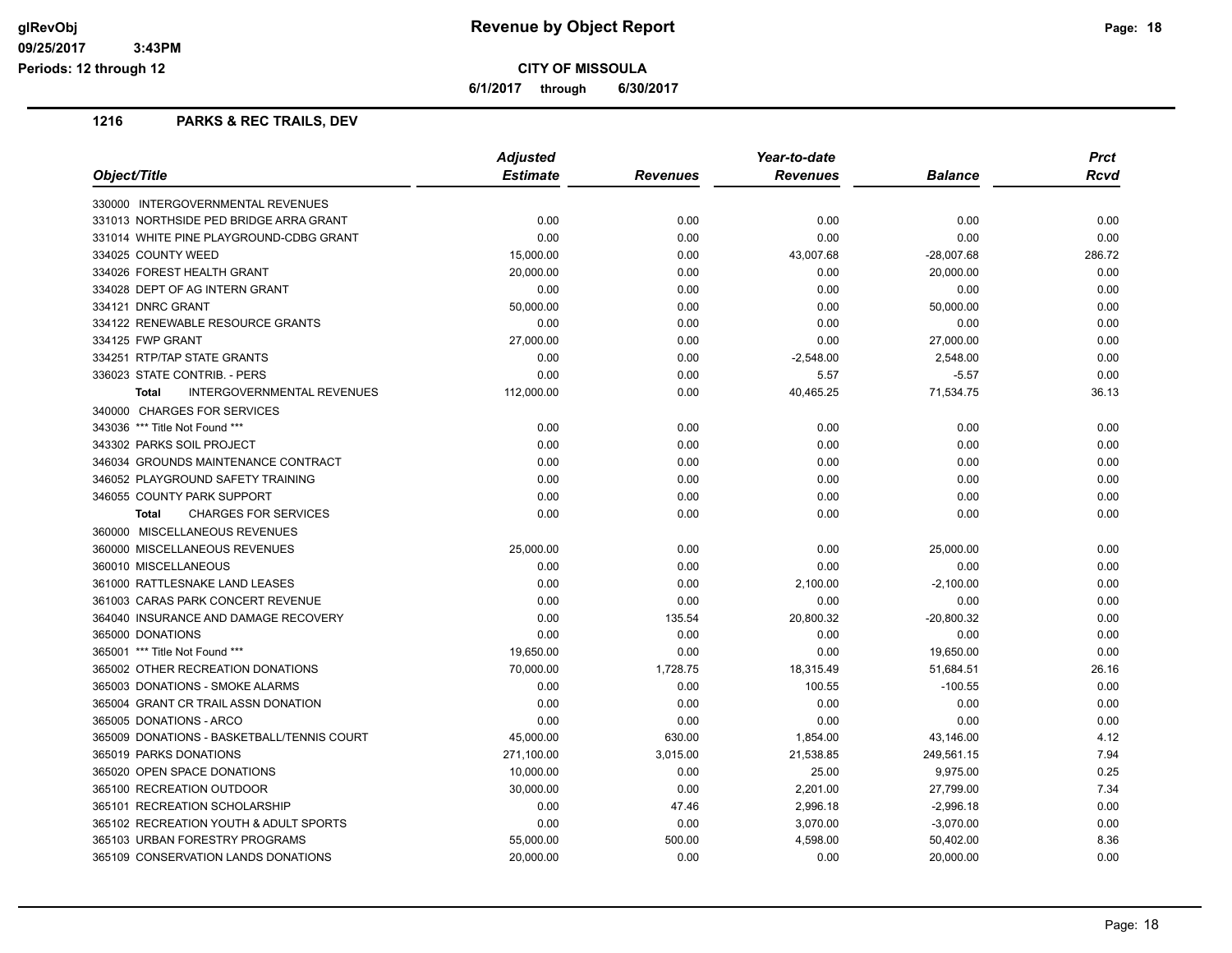**6/1/2017 through 6/30/2017**

| Object/Title                                   | <b>Adjusted</b><br><b>Estimate</b> | <b>Revenues</b> | Year-to-date<br><b>Revenues</b> | <b>Balance</b> | <b>Prct</b><br><b>Rcvd</b> |
|------------------------------------------------|------------------------------------|-----------------|---------------------------------|----------------|----------------------------|
| MISCELLANEOUS REVENUES<br><b>Total</b>         | 545,750.00                         | 6,056.75        | 77,599.39                       | 468,150.61     | 14.22                      |
| 370000 INVESTMENTS & ROYALTY EARNINGS          |                                    |                 |                                 |                |                            |
| 371010 INTEREST ON INVESTMENTS                 | 0.00                               | 0.00            | 0.00                            | 0.00           | 0.00                       |
| 371020 GAIN/LOSS IN MARKET VALUE OF INVESTMENT | 0.00                               | 0.00            | 0.00                            | 0.00           | 0.00                       |
| INVESTMENTS & ROYALTY EARNINGS<br><b>Total</b> | 0.00                               | 0.00            | 0.00                            | 0.00           | 0.00                       |
| 380000 OTHER FINANCING SOURCES                 |                                    |                 |                                 |                |                            |
| 383000 OPERATING TRANSFERS                     | 10.000.00                          | 0.00            | 10.000.00                       | 0.00           | 100.00                     |
| 383001 TRANS FR FLUSHING DISTRICT              | 0.00                               | 0.00            | 0.00                            | 0.00           | 0.00                       |
| 383026 TRANS FR CDBG                           | 158.000.00                         | 0.00            | 160,000.00                      | $-2.000.00$    | 101.27                     |
| 383043 TRANSFERS FROM IMPACT FEES              | 0.00                               | 0.00            | 0.00                            | 0.00           | 0.00                       |
| OTHER FINANCING SOURCES<br><b>Total</b>        | 168,000.00                         | 0.00            | 170,000.00                      | $-2,000.00$    | 101.19                     |
| PARKS & REC TRAILS, DEV<br><b>Total</b>        | 825.750.00                         | 6.056.75        | 288.064.64                      | 537.685.36     | 34.89                      |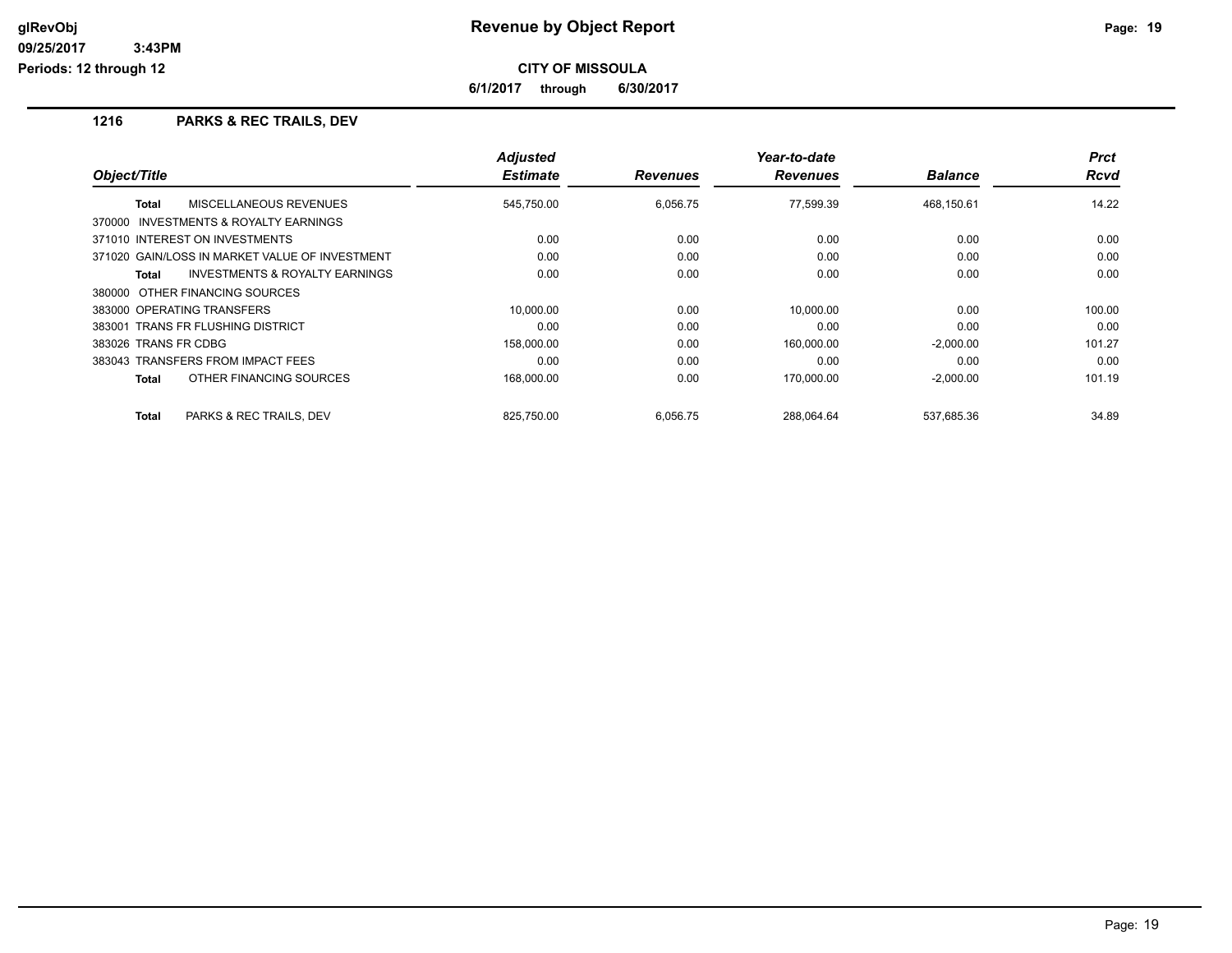**6/1/2017 through 6/30/2017**

#### **1217 PARKS CITY LIFE GYM LEASE**

**1217 PARKS CITY LIFE GYM LEASE**

|                                           | <b>Adjusted</b> |                 | Year-to-date    |                | <b>Prct</b> |
|-------------------------------------------|-----------------|-----------------|-----------------|----------------|-------------|
| Object/Title                              | <b>Estimate</b> | <b>Revenues</b> | <b>Revenues</b> | <b>Balance</b> | <b>Rcvd</b> |
| INTERGOVERNMENTAL REVENUES<br>330000      |                 |                 |                 |                |             |
| 336023 STATE CONTRIB. - PERS              | 0.00            | 0.00            | 0.00            | 0.00           | 0.00        |
| INTERGOVERNMENTAL REVENUES<br>Total       | 0.00            | 0.00            | 0.00            | 0.00           | 0.00        |
| 340000 CHARGES FOR SERVICES               |                 |                 |                 |                |             |
| 346031 RECREATION FEES                    | 38,000.00       | 3,616.00        | 44,813.75       | $-6,813.75$    | 117.93      |
| 346032 PRESCHOOL PROGRAMS                 | 0.00            | 0.00            | 0.00            | 0.00           | 0.00        |
| 346053 CITY LIFE PROGRAMS                 | 7,250.00        | 445.00          | 9,893.00        | $-2,643.00$    | 136.46      |
| <b>CHARGES FOR SERVICES</b><br>Total      | 45,250.00       | 4,061.00        | 54,706.75       | $-9,456.75$    | 120.90      |
| 360000 MISCELLANEOUS REVENUES             |                 |                 |                 |                |             |
| 365019 PARKS DONATIONS                    | 0.00            | 0.00            | 0.00            | 0.00           | 0.00        |
| MISCELLANEOUS REVENUES<br><b>Total</b>    | 0.00            | 0.00            | 0.00            | 0.00           | 0.00        |
| PARKS CITY LIFE GYM LEASE<br><b>Total</b> | 45,250.00       | 4,061.00        | 54,706.75       | $-9,456.75$    | 120.90      |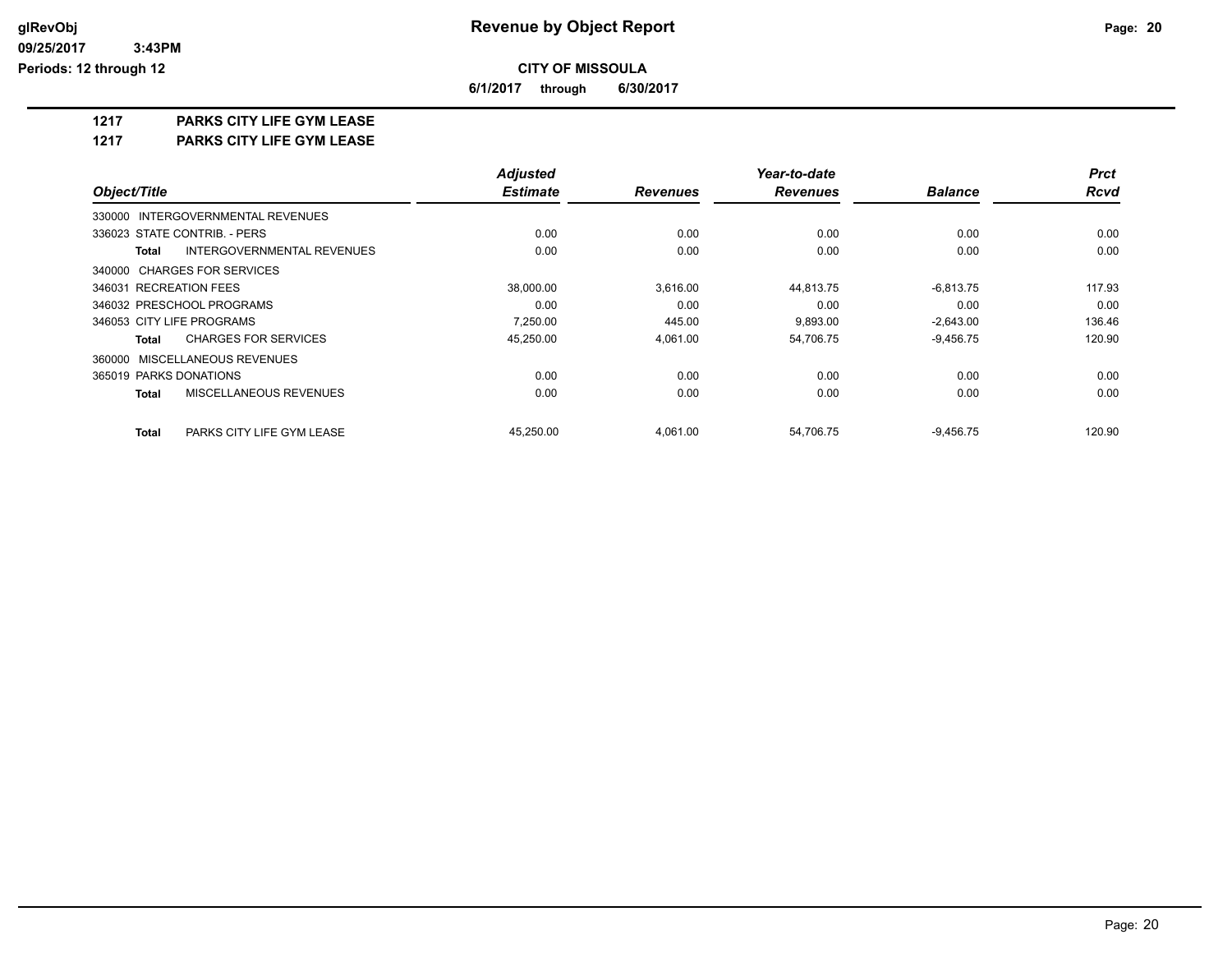**6/1/2017 through 6/30/2017**

#### **1217 PARKS CITY LIFE GYM LEASE**

| Object/Title                                | <b>Adjusted</b><br><b>Estimate</b> | <b>Revenues</b> | Year-to-date<br><b>Revenues</b> | <b>Balance</b> | <b>Prct</b><br>Rcvd |
|---------------------------------------------|------------------------------------|-----------------|---------------------------------|----------------|---------------------|
| INTERGOVERNMENTAL REVENUES<br>330000        |                                    |                 |                                 |                |                     |
| 336023 STATE CONTRIB. - PERS                | 0.00                               | 0.00            | 0.00                            | 0.00           | 0.00                |
| INTERGOVERNMENTAL REVENUES<br><b>Total</b>  | 0.00                               | 0.00            | 0.00                            | 0.00           | 0.00                |
| 340000 CHARGES FOR SERVICES                 |                                    |                 |                                 |                |                     |
| 346031 RECREATION FEES                      | 38,000.00                          | 3,616.00        | 44,813.75                       | $-6,813.75$    | 117.93              |
| 346032 PRESCHOOL PROGRAMS                   | 0.00                               | 0.00            | 0.00                            | 0.00           | 0.00                |
| 346053 CITY LIFE PROGRAMS                   | 7.250.00                           | 445.00          | 9,893.00                        | $-2.643.00$    | 136.46              |
| <b>CHARGES FOR SERVICES</b><br><b>Total</b> | 45,250.00                          | 4,061.00        | 54,706.75                       | $-9,456.75$    | 120.90              |
| 360000 MISCELLANEOUS REVENUES               |                                    |                 |                                 |                |                     |
| 365019 PARKS DONATIONS                      | 0.00                               | 0.00            | 0.00                            | 0.00           | 0.00                |
| MISCELLANEOUS REVENUES<br><b>Total</b>      | 0.00                               | 0.00            | 0.00                            | 0.00           | 0.00                |
| PARKS CITY LIFE GYM LEASE<br><b>Total</b>   | 45.250.00                          | 4,061.00        | 54,706.75                       | $-9,456.75$    | 120.90              |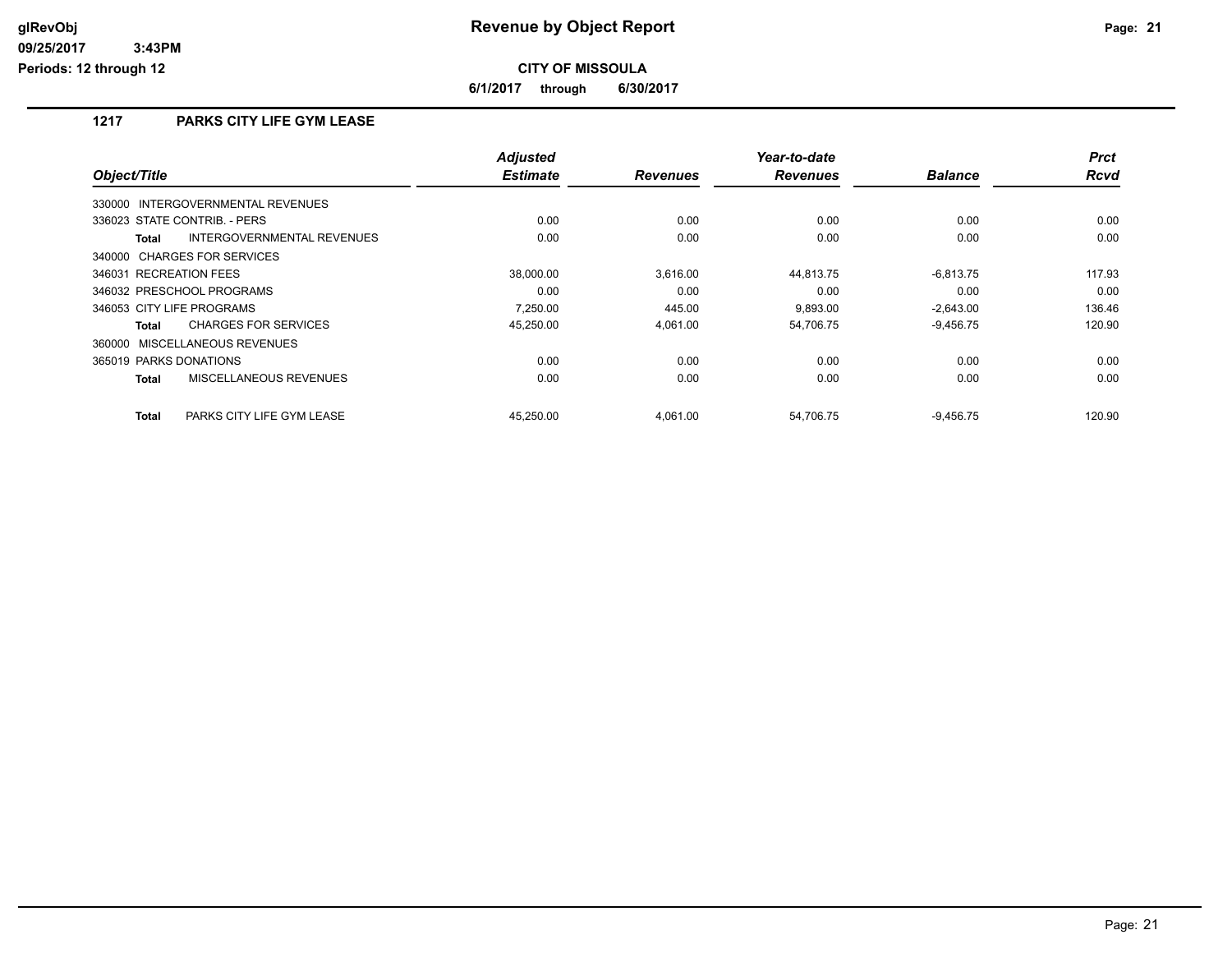**6/1/2017 through 6/30/2017**

#### **1218 ALL ABILITIES PLAYGROUND**

#### **1218 ALL ABILITIES PLAYGROUND**

|                                          | <b>Adjusted</b> |                 | Year-to-date    |                |             |
|------------------------------------------|-----------------|-----------------|-----------------|----------------|-------------|
| Object/Title                             | <b>Estimate</b> | <b>Revenues</b> | <b>Revenues</b> | <b>Balance</b> | <b>Rcvd</b> |
| 360000 MISCELLANEOUS REVENUES            |                 |                 |                 |                |             |
| 365019 PARKS DONATIONS                   | 0.00            | 0.00            | 7.685.00        | $-7.685.00$    | 0.00        |
| MISCELLANEOUS REVENUES<br><b>Total</b>   | 0.00            | 0.00            | 7,685.00        | $-7.685.00$    | 0.00        |
| 380000 OTHER FINANCING SOURCES           |                 |                 |                 |                |             |
| 383010 TRANS FR CIP                      | 11.387.00       | 0.00            | 0.00            | 11.387.00      | 0.00        |
| OTHER FINANCING SOURCES<br><b>Total</b>  | 11.387.00       | 0.00            | 0.00            | 11.387.00      | 0.00        |
|                                          |                 |                 |                 |                |             |
| ALL ABILITIES PLAYGROUND<br><b>Total</b> | 11.387.00       | 0.00            | 7.685.00        | 3.702.00       | 67.49       |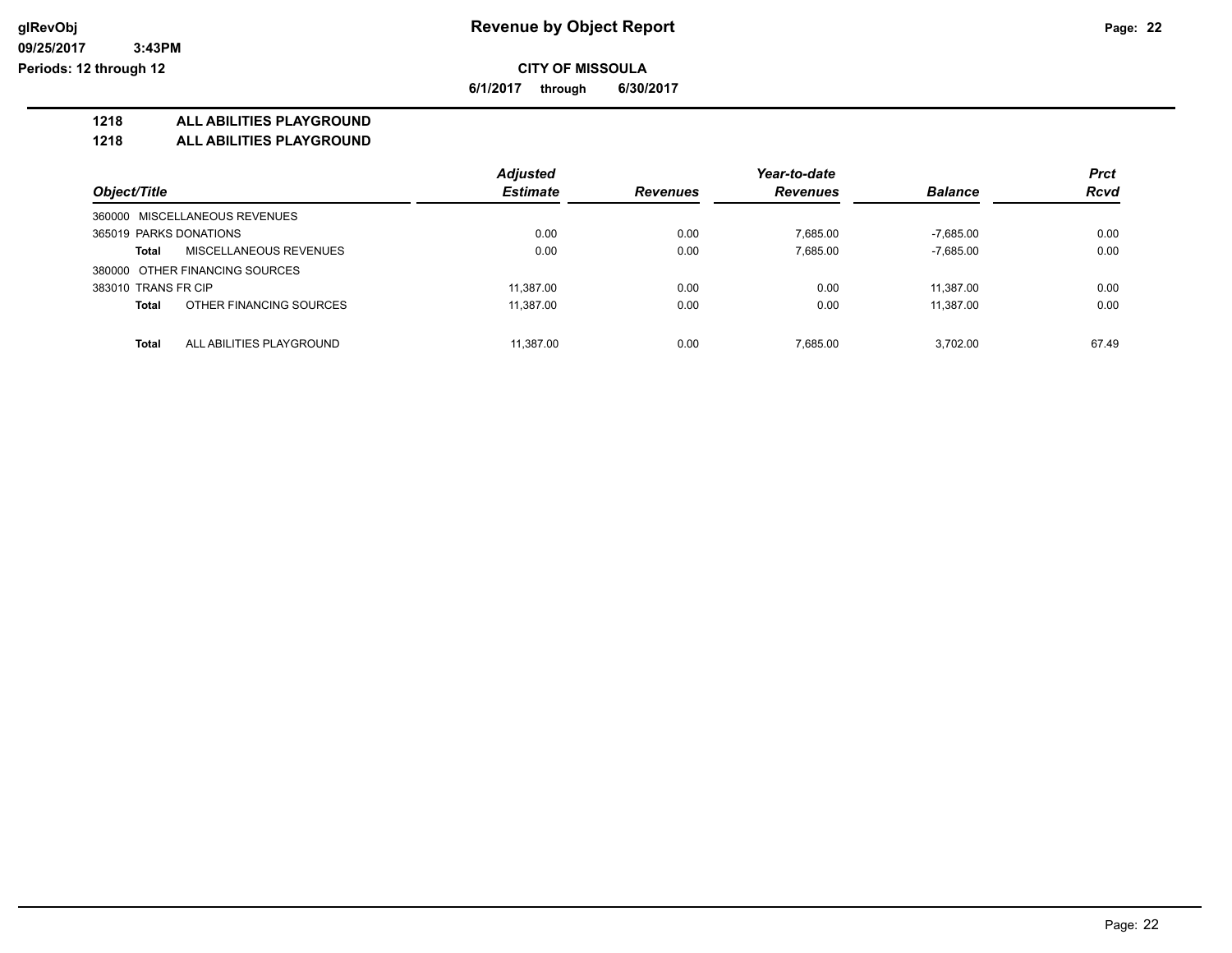**6/1/2017 through 6/30/2017**

#### **1218 ALL ABILITIES PLAYGROUND**

|                        |                                | <b>Adjusted</b> |                 | Year-to-date    |                | <b>Prct</b> |
|------------------------|--------------------------------|-----------------|-----------------|-----------------|----------------|-------------|
| Object/Title           |                                | <b>Estimate</b> | <b>Revenues</b> | <b>Revenues</b> | <b>Balance</b> | <b>Rcvd</b> |
| 360000                 | MISCELLANEOUS REVENUES         |                 |                 |                 |                |             |
| 365019 PARKS DONATIONS |                                | 0.00            | 0.00            | 7.685.00        | $-7.685.00$    | 0.00        |
| Total                  | <b>MISCELLANEOUS REVENUES</b>  | 0.00            | 0.00            | 7,685.00        | $-7,685.00$    | 0.00        |
|                        | 380000 OTHER FINANCING SOURCES |                 |                 |                 |                |             |
| 383010 TRANS FR CIP    |                                | 11,387.00       | 0.00            | 0.00            | 11,387.00      | 0.00        |
| <b>Total</b>           | OTHER FINANCING SOURCES        | 11.387.00       | 0.00            | 0.00            | 11.387.00      | 0.00        |
| Total                  | ALL ABILITIES PLAYGROUND       | 11.387.00       | 0.00            | 7.685.00        | 3.702.00       | 67.49       |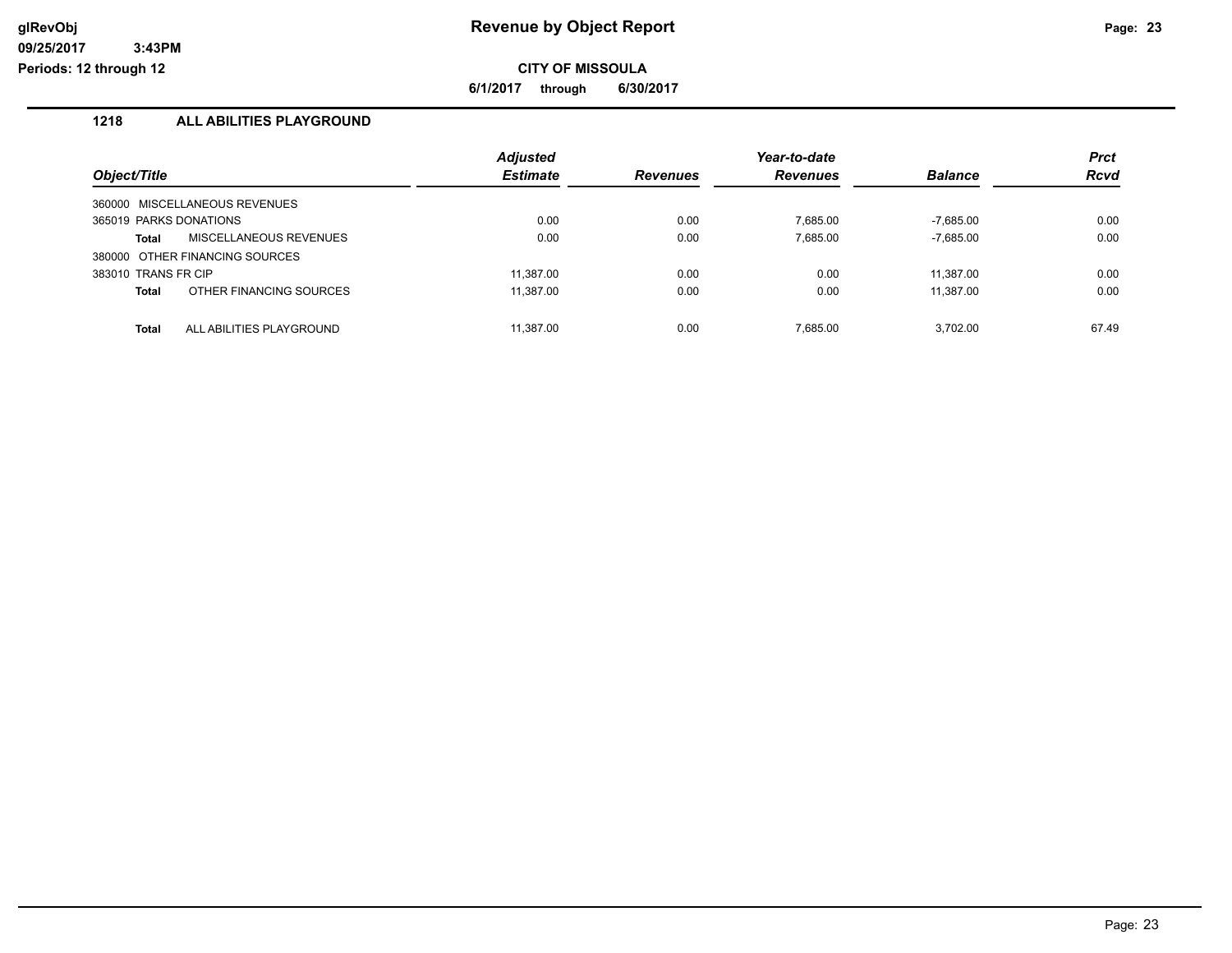**6/1/2017 through 6/30/2017**

#### **1219 FT MISSOULA REGIONAL PARK**

#### **1219 FT MISSOULA REGIONAL PARK**

|                                                   | <b>Adjusted</b> |                 | Year-to-date    |                | <b>Prct</b> |
|---------------------------------------------------|-----------------|-----------------|-----------------|----------------|-------------|
| Object/Title                                      | <b>Estimate</b> | <b>Revenues</b> | <b>Revenues</b> | <b>Balance</b> | <b>Rcvd</b> |
| 330000 INTERGOVERNMENTAL REVENUES                 |                 |                 |                 |                |             |
| 330000 INTERGOVERNMENTAL REVENUES                 | 0.00            | 0.00            | 483.131.98      | -483.131.98    | 0.00        |
| 336023 STATE CONTRIB. - PERS                      | 0.00            | 0.00            | 93.26           | $-93.26$       | 0.00        |
| <b>INTERGOVERNMENTAL REVENUES</b><br><b>Total</b> | 0.00            | 0.00            | 483,225.24      | -483,225.24    | 0.00        |
| 340000 CHARGES FOR SERVICES                       |                 |                 |                 |                |             |
| 346031 RECREATION FEES                            | 35,000.00       | 5,176.73        | 39.406.71       | $-4,406.71$    | 112.59      |
| 346033 PARK FEES/FACILITY RENTALS                 | 8.875.00        | 7,418.81        | 17,737.54       | $-8,862.54$    | 199.86      |
| 346036 PARK CONCESSION FEES                       | 20,000.00       | 0.00            | 0.00            | 20,000.00      | 0.00        |
| 346050 COUNTY PLAYGROUND CONTRACT                 | 0.00            | 0.00            | 85.00           | $-85.00$       | 0.00        |
| <b>CHARGES FOR SERVICES</b><br><b>Total</b>       | 63,875.00       | 12,595.54       | 57,229.25       | 6,645.75       | 89.60       |
| MISCELLANEOUS REVENUES<br>360000                  |                 |                 |                 |                |             |
| 360010 MISCELLANEOUS                              | 0.00            | $-317,218.66$   | 0.00            | 0.00           | 0.00        |
| 365000 DONATIONS                                  | 0.00            | 0.00            | 10,000.00       | $-10,000.00$   | 0.00        |
| 365019 PARKS DONATIONS                            | 0.00            | 0.00            | 0.00            | 0.00           | 0.00        |
| MISCELLANEOUS REVENUES<br>Total                   | 0.00            | $-317,218.66$   | 10,000.00       | $-10,000.00$   | 0.00        |
| 380000 OTHER FINANCING SOURCES                    |                 |                 |                 |                |             |
| 381010 BOND PROCEEDS                              | 132.115.00      | 0.00            | 0.00            | 132,115.00     | 0.00        |
| 383000 OPERATING TRANSFERS                        | 163,214.00      | 163,214.00      | 163,214.00      | 0.00           | 100.00      |
| 383050 TRANSFER FROM IMPACT FEES                  | 0.00            | 0.00            | 0.00            | 0.00           | 0.00        |
| OTHER FINANCING SOURCES<br><b>Total</b>           | 295,329.00      | 163,214.00      | 163,214.00      | 132,115.00     | 55.27       |
| FT MISSOULA REGIONAL PARK<br><b>Total</b>         | 359.204.00      | $-141.409.12$   | 713.668.49      | -354.464.49    | 198.68      |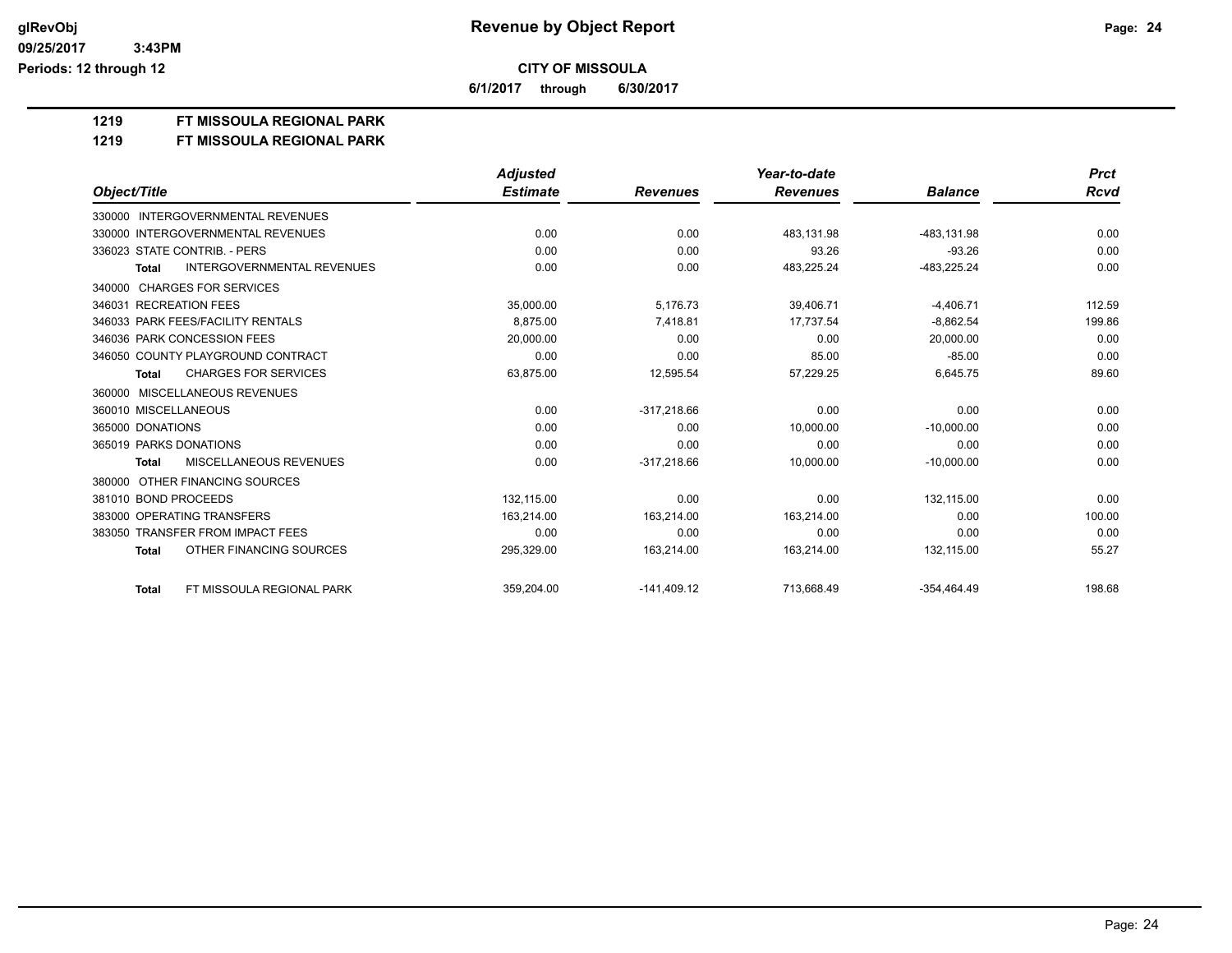**6/1/2017 through 6/30/2017**

#### **1219 FT MISSOULA REGIONAL PARK**

|                                                   | <b>Adjusted</b> |                 | Year-to-date    |                | <b>Prct</b> |
|---------------------------------------------------|-----------------|-----------------|-----------------|----------------|-------------|
| Object/Title                                      | <b>Estimate</b> | <b>Revenues</b> | <b>Revenues</b> | <b>Balance</b> | Rcvd        |
| 330000 INTERGOVERNMENTAL REVENUES                 |                 |                 |                 |                |             |
| 330000 INTERGOVERNMENTAL REVENUES                 | 0.00            | 0.00            | 483,131.98      | -483,131.98    | 0.00        |
| 336023 STATE CONTRIB. - PERS                      | 0.00            | 0.00            | 93.26           | $-93.26$       | 0.00        |
| <b>INTERGOVERNMENTAL REVENUES</b><br><b>Total</b> | 0.00            | 0.00            | 483,225.24      | -483,225.24    | 0.00        |
| 340000 CHARGES FOR SERVICES                       |                 |                 |                 |                |             |
| 346031 RECREATION FEES                            | 35.000.00       | 5.176.73        | 39,406.71       | $-4,406.71$    | 112.59      |
| 346033 PARK FEES/FACILITY RENTALS                 | 8.875.00        | 7.418.81        | 17,737.54       | $-8,862.54$    | 199.86      |
| 346036 PARK CONCESSION FEES                       | 20,000.00       | 0.00            | 0.00            | 20,000.00      | 0.00        |
| 346050 COUNTY PLAYGROUND CONTRACT                 | 0.00            | 0.00            | 85.00           | $-85.00$       | 0.00        |
| <b>CHARGES FOR SERVICES</b><br><b>Total</b>       | 63,875.00       | 12,595.54       | 57,229.25       | 6,645.75       | 89.60       |
| 360000 MISCELLANEOUS REVENUES                     |                 |                 |                 |                |             |
| 360010 MISCELLANEOUS                              | 0.00            | $-317,218.66$   | 0.00            | 0.00           | 0.00        |
| 365000 DONATIONS                                  | 0.00            | 0.00            | 10,000.00       | $-10,000.00$   | 0.00        |
| 365019 PARKS DONATIONS                            | 0.00            | 0.00            | 0.00            | 0.00           | 0.00        |
| <b>MISCELLANEOUS REVENUES</b><br><b>Total</b>     | 0.00            | $-317,218.66$   | 10,000.00       | $-10,000.00$   | 0.00        |
| 380000 OTHER FINANCING SOURCES                    |                 |                 |                 |                |             |
| 381010 BOND PROCEEDS                              | 132.115.00      | 0.00            | 0.00            | 132,115.00     | 0.00        |
| 383000 OPERATING TRANSFERS                        | 163,214.00      | 163,214.00      | 163,214.00      | 0.00           | 100.00      |
| 383050 TRANSFER FROM IMPACT FEES                  | 0.00            | 0.00            | 0.00            | 0.00           | 0.00        |
| OTHER FINANCING SOURCES<br><b>Total</b>           | 295,329.00      | 163,214.00      | 163,214.00      | 132,115.00     | 55.27       |
| FT MISSOULA REGIONAL PARK<br><b>Total</b>         | 359.204.00      | $-141,409.12$   | 713,668.49      | $-354.464.49$  | 198.68      |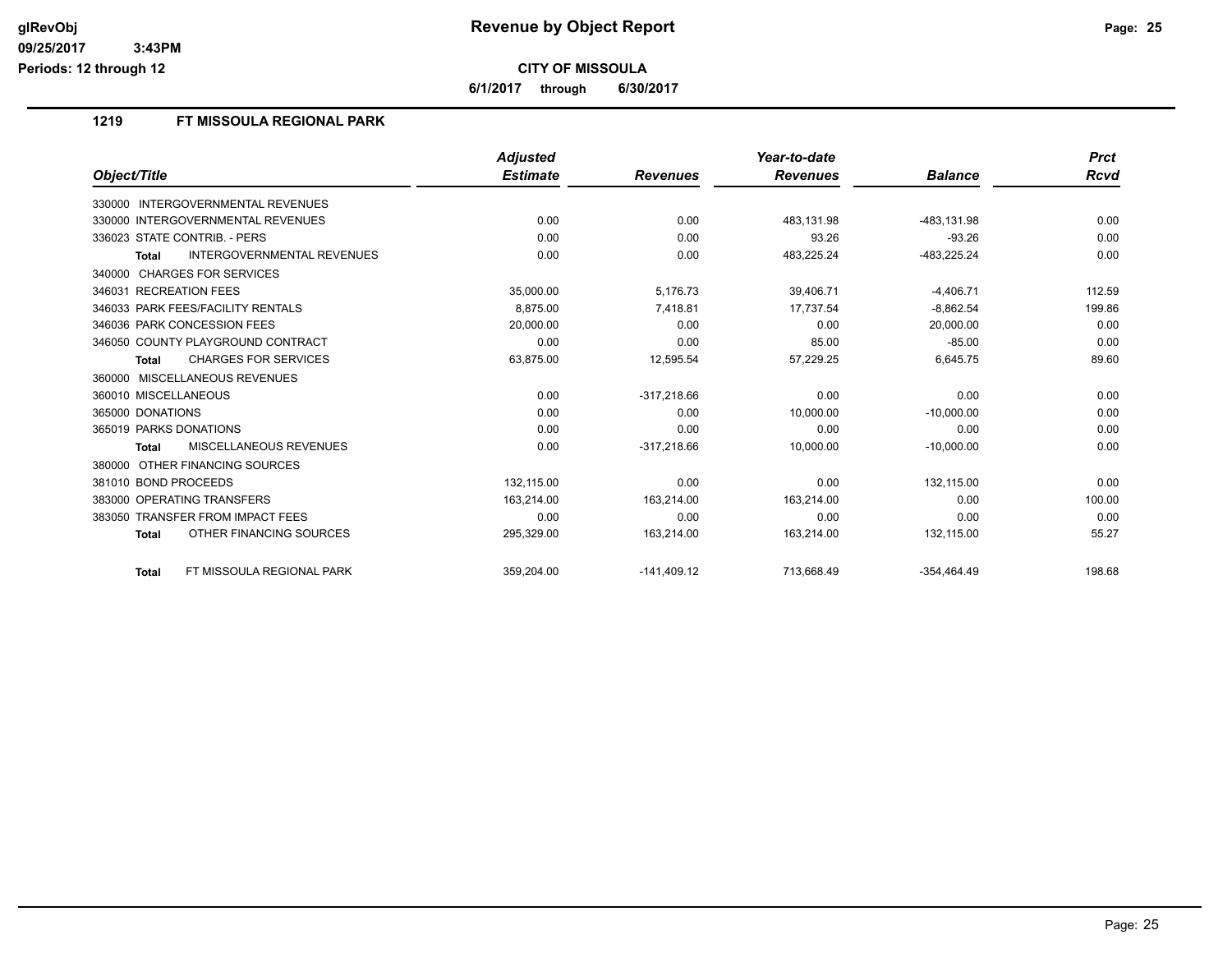**6/1/2017 through 6/30/2017**

# **1241 CREMAIN WALL & CEMETERY DONATIONS FUND**

# **1241 CREMAIN WALL & CEMETERY DONATIONS FUND**

|                                                     | <b>Adjusted</b> |                 | Year-to-date    |                | <b>Prct</b> |
|-----------------------------------------------------|-----------------|-----------------|-----------------|----------------|-------------|
| Object/Title                                        | <b>Estimate</b> | <b>Revenues</b> | <b>Revenues</b> | <b>Balance</b> | <b>Rcvd</b> |
| 340000 CHARGES FOR SERVICES                         |                 |                 |                 |                |             |
| 343310 SALE OF NICHE NAMEPLATES & VASES             | 5,000.00        | 700.00          | 6,800.00        | $-1,800.00$    | 136.00      |
| 343311 SALE OF NICHES                               | 0.00            | 0.00            | 0.00            | 0.00           | 0.00        |
| <b>CHARGES FOR SERVICES</b><br>Total                | 5,000.00        | 700.00          | 6,800.00        | $-1,800.00$    | 136.00      |
| 360000 MISCELLANEOUS REVENUES                       |                 |                 |                 |                |             |
| 360010 MISCELLANEOUS                                | 0.00            | 0.00            | 0.00            | 0.00           | 0.00        |
| 365000 DONATIONS                                    | 0.00            | 0.00            | 0.00            | 0.00           | 0.00        |
| <b>MISCELLANEOUS REVENUES</b><br><b>Total</b>       | 0.00            | 0.00            | 0.00            | 0.00           | 0.00        |
| 370000 INVESTMENTS & ROYALTY EARNINGS               |                 |                 |                 |                |             |
| 371010 INTEREST ON INVESTMENTS                      | 0.00            | 0.00            | 0.00            | 0.00           | 0.00        |
| 371020 GAIN/LOSS IN MARKET VALUE OF INVESTMENTS     | 0.00            | 0.00            | 0.00            | 0.00           | 0.00        |
| <b>INVESTMENTS &amp; ROYALTY EARNINGS</b><br>Total  | 0.00            | 0.00            | 0.00            | 0.00           | 0.00        |
| CREMAIN WALL & CEMETERY DONATIONS F<br><b>Total</b> | 5,000.00        | 700.00          | 6,800.00        | $-1,800.00$    | 136.00      |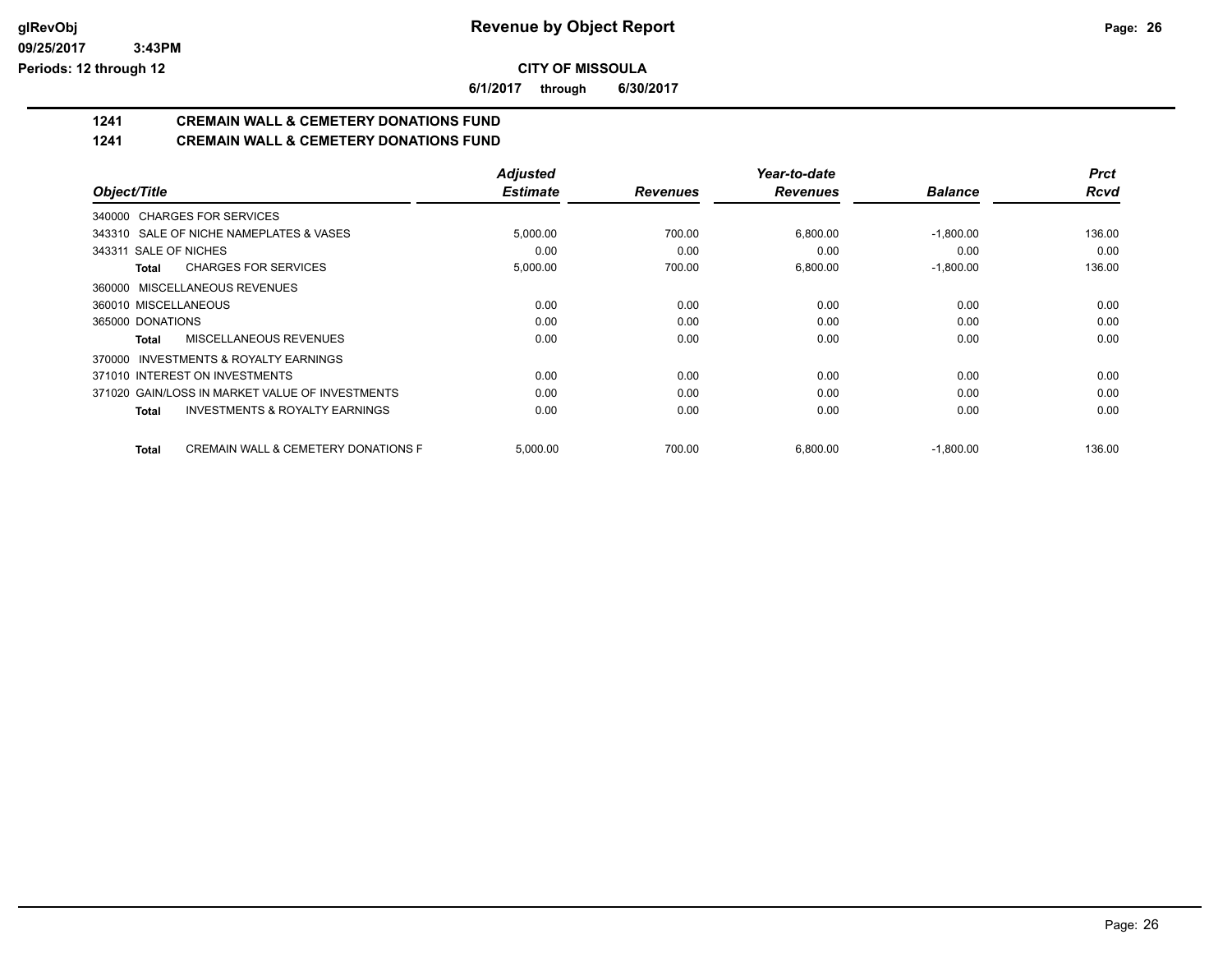**6/1/2017 through 6/30/2017**

#### **1241 CREMAIN WALL & CEMETERY DONATIONS FUND**

| Object/Title                                              | <b>Adjusted</b><br><b>Estimate</b> | <b>Revenues</b> | Year-to-date<br><b>Revenues</b> | <b>Balance</b> | <b>Prct</b><br><b>Rcvd</b> |
|-----------------------------------------------------------|------------------------------------|-----------------|---------------------------------|----------------|----------------------------|
|                                                           |                                    |                 |                                 |                |                            |
| 340000 CHARGES FOR SERVICES                               |                                    |                 |                                 |                |                            |
| 343310 SALE OF NICHE NAMEPLATES & VASES                   | 5,000.00                           | 700.00          | 6,800.00                        | $-1,800.00$    | 136.00                     |
| 343311 SALE OF NICHES                                     | 0.00                               | 0.00            | 0.00                            | 0.00           | 0.00                       |
| <b>CHARGES FOR SERVICES</b><br>Total                      | 5,000.00                           | 700.00          | 6,800.00                        | $-1,800.00$    | 136.00                     |
| 360000 MISCELLANEOUS REVENUES                             |                                    |                 |                                 |                |                            |
| 360010 MISCELLANEOUS                                      | 0.00                               | 0.00            | 0.00                            | 0.00           | 0.00                       |
| 365000 DONATIONS                                          | 0.00                               | 0.00            | 0.00                            | 0.00           | 0.00                       |
| MISCELLANEOUS REVENUES<br>Total                           | 0.00                               | 0.00            | 0.00                            | 0.00           | 0.00                       |
| <b>INVESTMENTS &amp; ROYALTY EARNINGS</b><br>370000       |                                    |                 |                                 |                |                            |
| 371010 INTEREST ON INVESTMENTS                            | 0.00                               | 0.00            | 0.00                            | 0.00           | 0.00                       |
| 371020 GAIN/LOSS IN MARKET VALUE OF INVESTMENT            | 0.00                               | 0.00            | 0.00                            | 0.00           | 0.00                       |
| <b>INVESTMENTS &amp; ROYALTY EARNINGS</b><br><b>Total</b> | 0.00                               | 0.00            | 0.00                            | 0.00           | 0.00                       |
| <b>CREMAIN WALL &amp; CEMETERY DONATIONS F</b><br>Total   | 5,000.00                           | 700.00          | 6,800.00                        | $-1,800.00$    | 136.00                     |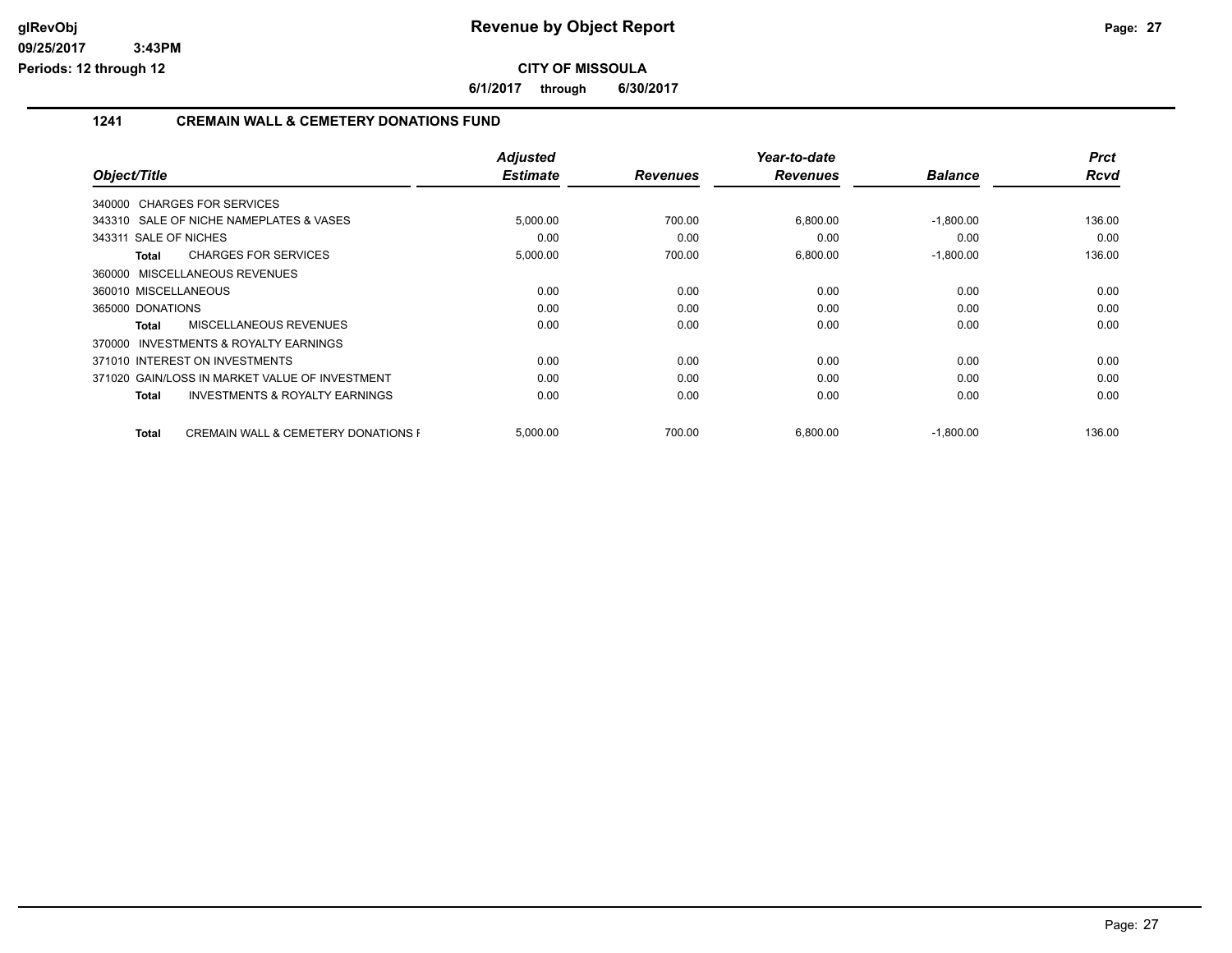**6/1/2017 through 6/30/2017**

#### **1242 CEMETERY CARE FUND**

**1242 CEMETERY CARE FUND**

|                                                           | <b>Adjusted</b> |                 | Year-to-date    |                | <b>Prct</b> |
|-----------------------------------------------------------|-----------------|-----------------|-----------------|----------------|-------------|
| Object/Title                                              | <b>Estimate</b> | <b>Revenues</b> | <b>Revenues</b> | <b>Balance</b> | <b>Rcvd</b> |
| 340000 CHARGES FOR SERVICES                               |                 |                 |                 |                |             |
| 343320 CEMETERY - SALE OF PLOTS                           | 0.00            | $-350.00$       | 13,350.00       | $-13,350.00$   | 0.00        |
| 343321 CEMETERY FOUNDATIONS                               | 0.00            | 0.00            | 3.345.00        | $-3.345.00$    | 0.00        |
| 343322 CEMETERY FLOWER CARE                               | 0.00            | 0.00            | 3.890.00        | $-3.890.00$    | 0.00        |
| 343323 CEMETERY - LINER INSTALL FEES                      | 0.00            | 500.00          | 11.750.00       | $-11,750.00$   | 0.00        |
| 343324 OTHER CEMETERY FEES                                | 0.00            | 150.00          | 1.800.00        | $-1.800.00$    | 0.00        |
| 343325 2ND INTERMENT RIGHT                                | 0.00            | 1.000.00        | 3.600.00        | $-3.600.00$    | 0.00        |
| 343340 CEMETERY - OPENINGS & CLOSINGS                     | 0.00            | 875.00          | 13,850.00       | $-13,850.00$   | 0.00        |
| 343350 CEMETERY CARE, FEES                                | 75,000.00       | 0.00            | 0.00            | 75,000.00      | 0.00        |
| <b>CHARGES FOR SERVICES</b><br><b>Total</b>               | 75,000.00       | 2,175.00        | 51,585.00       | 23,415.00      | 68.78       |
| 360000 MISCELLANEOUS REVENUES                             |                 |                 |                 |                |             |
| 360010 MISCELLANEOUS                                      | 0.00            | 0.00            | 0.00            | 0.00           | 0.00        |
| MISCELLANEOUS REVENUES<br><b>Total</b>                    | 0.00            | 0.00            | 0.00            | 0.00           | 0.00        |
| INVESTMENTS & ROYALTY EARNINGS<br>370000                  |                 |                 |                 |                |             |
| 371010 INTEREST ON INVESTMENTS                            | 0.00            | 0.00            | 0.00            | 0.00           | 0.00        |
| 371020 GAIN/LOSS IN MARKET VALUE OF INVESTMENTS           | 0.00            | 0.00            | 0.00            | 0.00           | 0.00        |
| <b>INVESTMENTS &amp; ROYALTY EARNINGS</b><br><b>Total</b> | 0.00            | 0.00            | 0.00            | 0.00           | 0.00        |
| OTHER FINANCING SOURCES<br>380000                         |                 |                 |                 |                |             |
| 382010 SALE OF FIXED ASSETS                               | 0.00            | 0.00            | 0.00            | 0.00           | 0.00        |
| OTHER FINANCING SOURCES<br><b>Total</b>                   | 0.00            | 0.00            | 0.00            | 0.00           | 0.00        |
| <b>CEMETERY CARE FUND</b><br><b>Total</b>                 | 75.000.00       | 2.175.00        | 51.585.00       | 23.415.00      | 68.78       |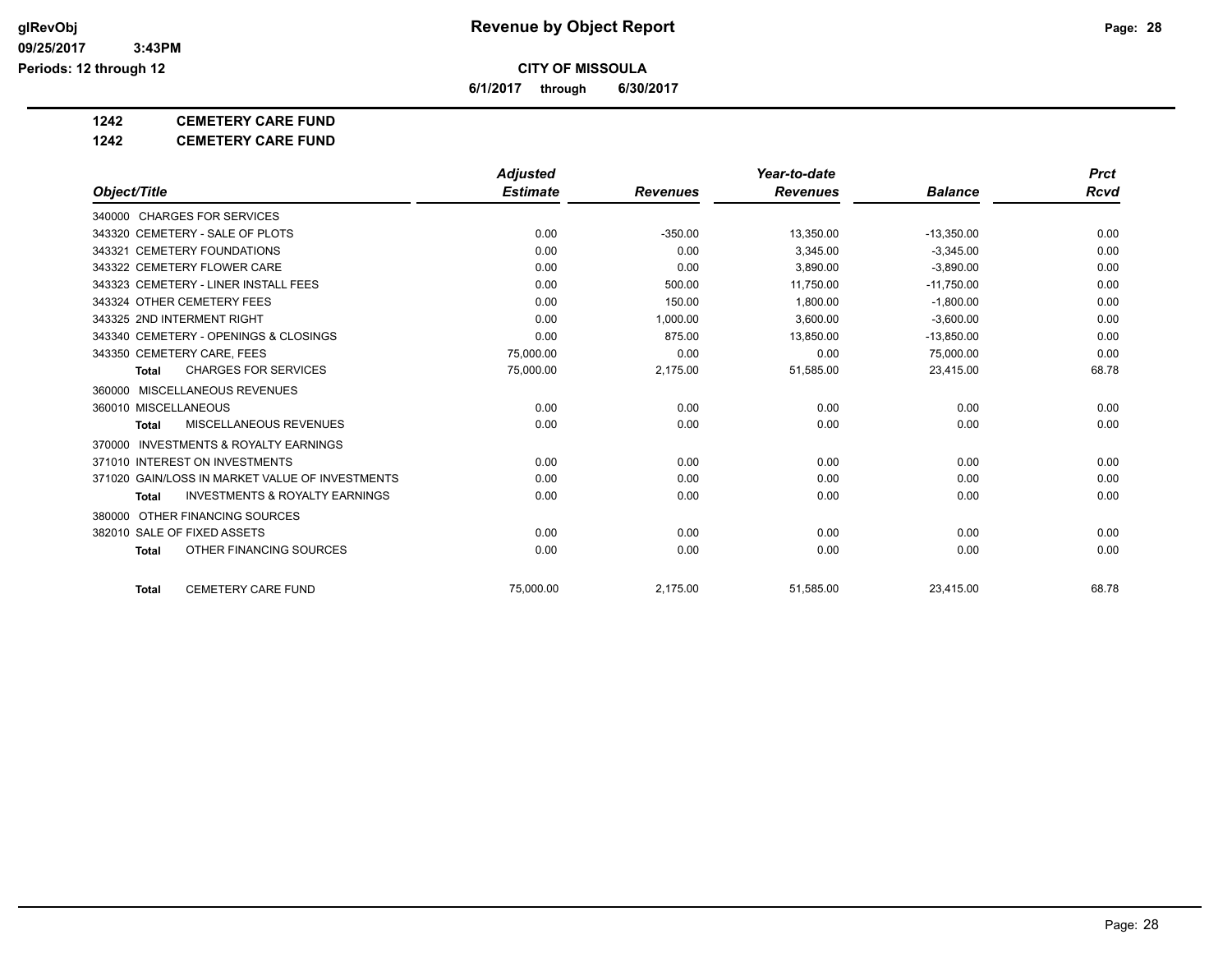**6/1/2017 through 6/30/2017**

#### **1242 CEMETERY CARE FUND**

|                                                           | <b>Adjusted</b> |                 | Year-to-date    |                | <b>Prct</b> |
|-----------------------------------------------------------|-----------------|-----------------|-----------------|----------------|-------------|
| Object/Title                                              | <b>Estimate</b> | <b>Revenues</b> | <b>Revenues</b> | <b>Balance</b> | Rcvd        |
| 340000 CHARGES FOR SERVICES                               |                 |                 |                 |                |             |
| 343320 CEMETERY - SALE OF PLOTS                           | 0.00            | $-350.00$       | 13,350.00       | $-13,350.00$   | 0.00        |
| 343321 CEMETERY FOUNDATIONS                               | 0.00            | 0.00            | 3,345.00        | $-3,345.00$    | 0.00        |
| 343322 CEMETERY FLOWER CARE                               | 0.00            | 0.00            | 3,890.00        | $-3,890.00$    | 0.00        |
| 343323 CEMETERY - LINER INSTALL FEES                      | 0.00            | 500.00          | 11.750.00       | $-11,750.00$   | 0.00        |
| 343324 OTHER CEMETERY FEES                                | 0.00            | 150.00          | 1.800.00        | $-1,800.00$    | 0.00        |
| 343325 2ND INTERMENT RIGHT                                | 0.00            | 1,000.00        | 3,600.00        | $-3,600.00$    | 0.00        |
| 343340 CEMETERY - OPENINGS & CLOSINGS                     | 0.00            | 875.00          | 13,850.00       | $-13,850.00$   | 0.00        |
| 343350 CEMETERY CARE, FEES                                | 75,000.00       | 0.00            | 0.00            | 75,000.00      | 0.00        |
| <b>CHARGES FOR SERVICES</b><br><b>Total</b>               | 75,000.00       | 2,175.00        | 51,585.00       | 23,415.00      | 68.78       |
| 360000 MISCELLANEOUS REVENUES                             |                 |                 |                 |                |             |
| 360010 MISCELLANEOUS                                      | 0.00            | 0.00            | 0.00            | 0.00           | 0.00        |
| <b>MISCELLANEOUS REVENUES</b><br><b>Total</b>             | 0.00            | 0.00            | 0.00            | 0.00           | 0.00        |
| 370000 INVESTMENTS & ROYALTY EARNINGS                     |                 |                 |                 |                |             |
| 371010 INTEREST ON INVESTMENTS                            | 0.00            | 0.00            | 0.00            | 0.00           | 0.00        |
| 371020 GAIN/LOSS IN MARKET VALUE OF INVESTMENT            | 0.00            | 0.00            | 0.00            | 0.00           | 0.00        |
| <b>INVESTMENTS &amp; ROYALTY EARNINGS</b><br><b>Total</b> | 0.00            | 0.00            | 0.00            | 0.00           | 0.00        |
| 380000 OTHER FINANCING SOURCES                            |                 |                 |                 |                |             |
| 382010 SALE OF FIXED ASSETS                               | 0.00            | 0.00            | 0.00            | 0.00           | 0.00        |
| OTHER FINANCING SOURCES<br><b>Total</b>                   | 0.00            | 0.00            | 0.00            | 0.00           | 0.00        |
| <b>CEMETERY CARE FUND</b><br><b>Total</b>                 | 75,000.00       | 2,175.00        | 51,585.00       | 23,415.00      | 68.78       |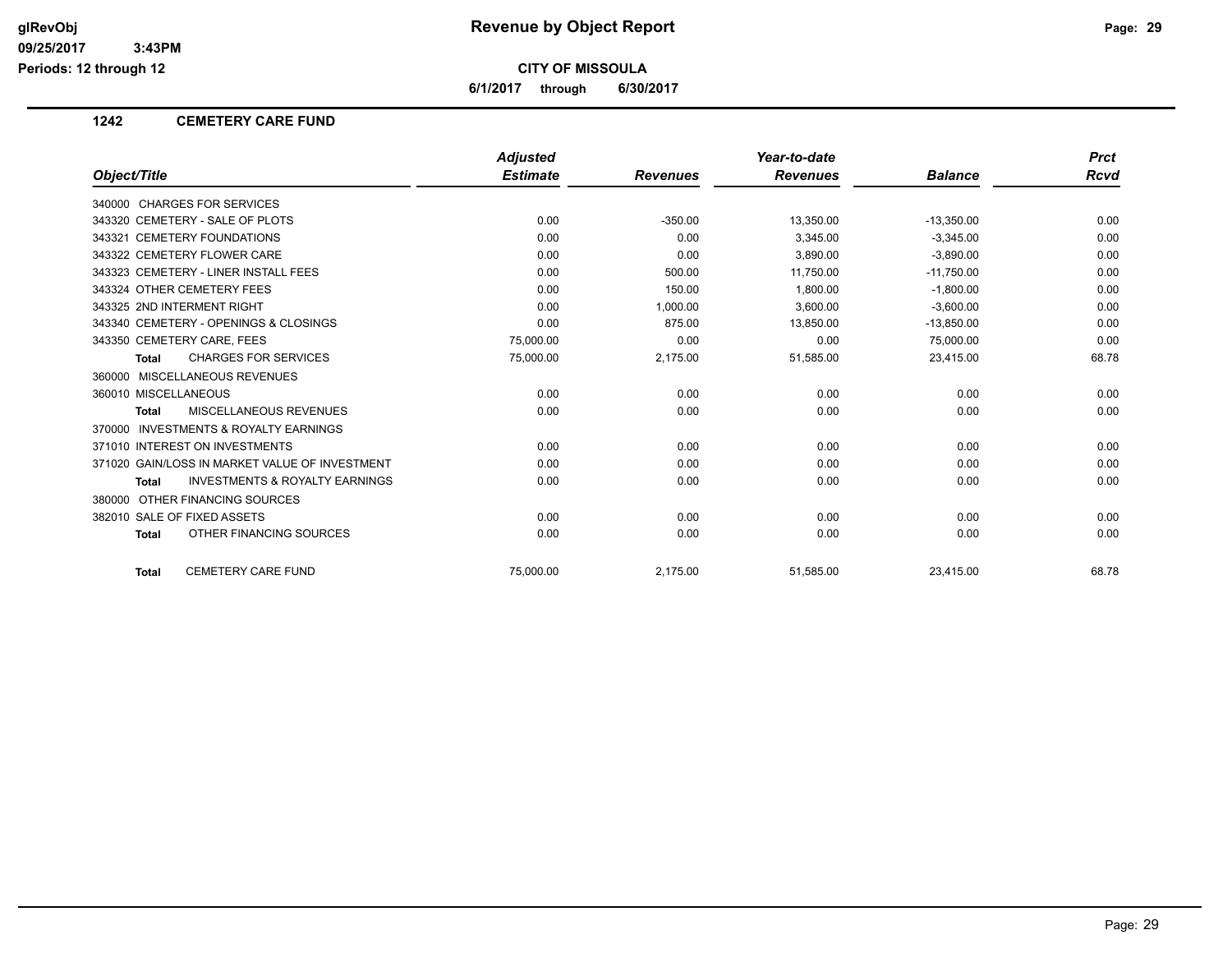**6/1/2017 through 6/30/2017**

**1243 CEMETERY MEMORIAL FUND**

**1243 CEMETERY MEMORIAL FUND**

|                                                    | <b>Adjusted</b> |                 | Year-to-date    |                | <b>Prct</b> |
|----------------------------------------------------|-----------------|-----------------|-----------------|----------------|-------------|
| Object/Title                                       | <b>Estimate</b> | <b>Revenues</b> | <b>Revenues</b> | <b>Balance</b> | <b>Rcvd</b> |
| 360000 MISCELLANEOUS REVENUES                      |                 |                 |                 |                |             |
| 360010 MISCELLANEOUS                               | 0.00            | 0.00            | 0.00            | 0.00           | 0.00        |
| 365000 DONATIONS                                   | 1.500.00        | 0.00            | 1.278.95        | 221.05         | 85.26       |
| MISCELLANEOUS REVENUES<br>Total                    | 1.500.00        | 0.00            | 1.278.95        | 221.05         | 85.26       |
| 370000 INVESTMENTS & ROYALTY EARNINGS              |                 |                 |                 |                |             |
| 371010 INTEREST ON INVESTMENTS                     | 0.00            | 0.00            | 0.00            | 0.00           | 0.00        |
| 371020 GAIN/LOSS IN MARKET VALUE OF INVESTMENTS    | 0.00            | 0.00            | 0.00            | 0.00           | 0.00        |
| <b>INVESTMENTS &amp; ROYALTY EARNINGS</b><br>Total | 0.00            | 0.00            | 0.00            | 0.00           | 0.00        |
| <b>CEMETERY MEMORIAL FUND</b><br><b>Total</b>      | 1.500.00        | 0.00            | 1.278.95        | 221.05         | 85.26       |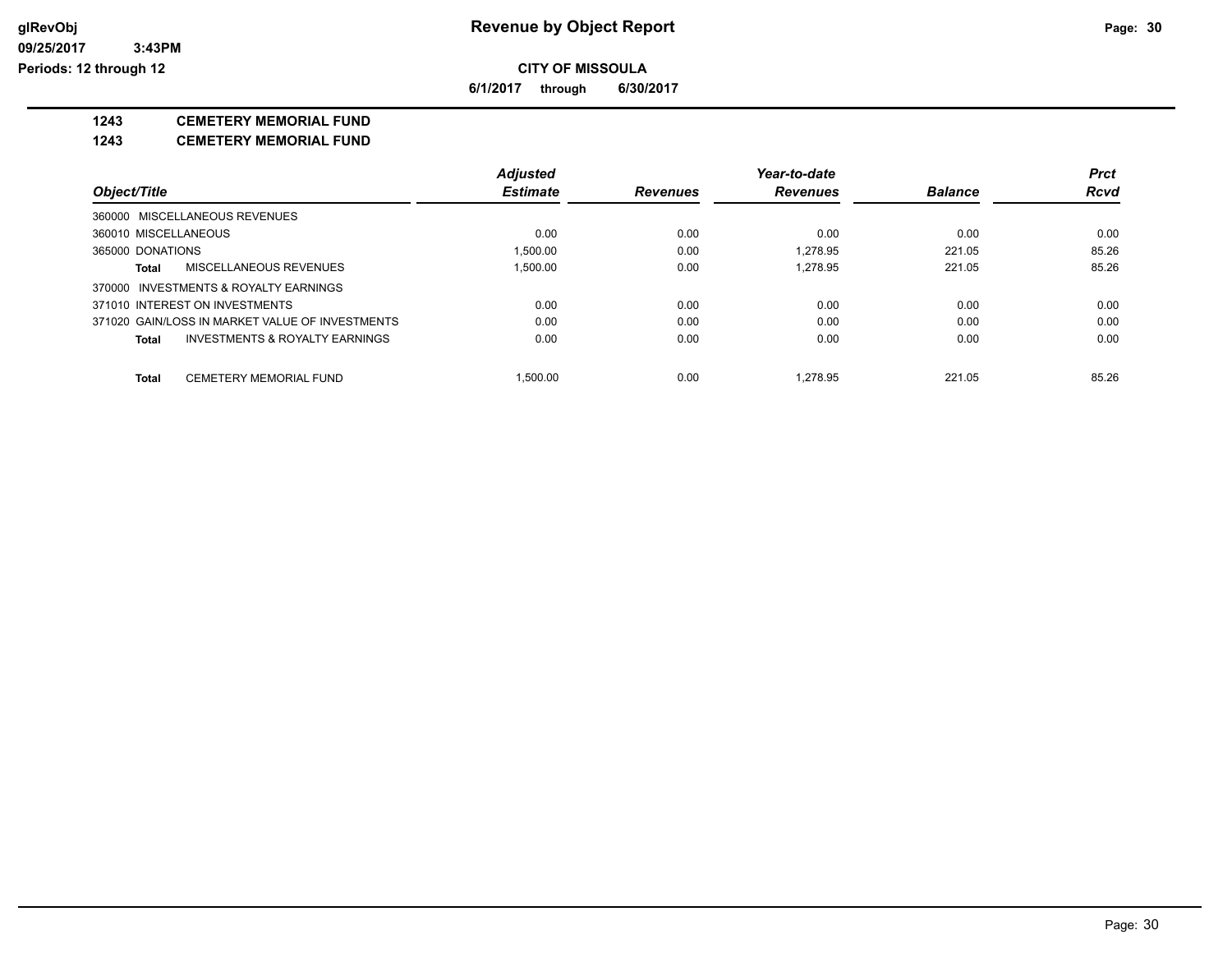**6/1/2017 through 6/30/2017**

#### **1243 CEMETERY MEMORIAL FUND**

|                                                | <b>Adjusted</b> |                 | Year-to-date    |                | <b>Prct</b> |
|------------------------------------------------|-----------------|-----------------|-----------------|----------------|-------------|
| Object/Title                                   | <b>Estimate</b> | <b>Revenues</b> | <b>Revenues</b> | <b>Balance</b> | <b>Rcvd</b> |
| 360000 MISCELLANEOUS REVENUES                  |                 |                 |                 |                |             |
| 360010 MISCELLANEOUS                           | 0.00            | 0.00            | 0.00            | 0.00           | 0.00        |
| 365000 DONATIONS                               | 1.500.00        | 0.00            | 1.278.95        | 221.05         | 85.26       |
| MISCELLANEOUS REVENUES<br>Total                | 1.500.00        | 0.00            | 1.278.95        | 221.05         | 85.26       |
| 370000 INVESTMENTS & ROYALTY EARNINGS          |                 |                 |                 |                |             |
| 371010 INTEREST ON INVESTMENTS                 | 0.00            | 0.00            | 0.00            | 0.00           | 0.00        |
| 371020 GAIN/LOSS IN MARKET VALUE OF INVESTMENT | 0.00            | 0.00            | 0.00            | 0.00           | 0.00        |
| INVESTMENTS & ROYALTY EARNINGS<br><b>Total</b> | 0.00            | 0.00            | 0.00            | 0.00           | 0.00        |
| <b>CEMETERY MEMORIAL FUND</b><br><b>Total</b>  | 1.500.00        | 0.00            | 1.278.95        | 221.05         | 85.26       |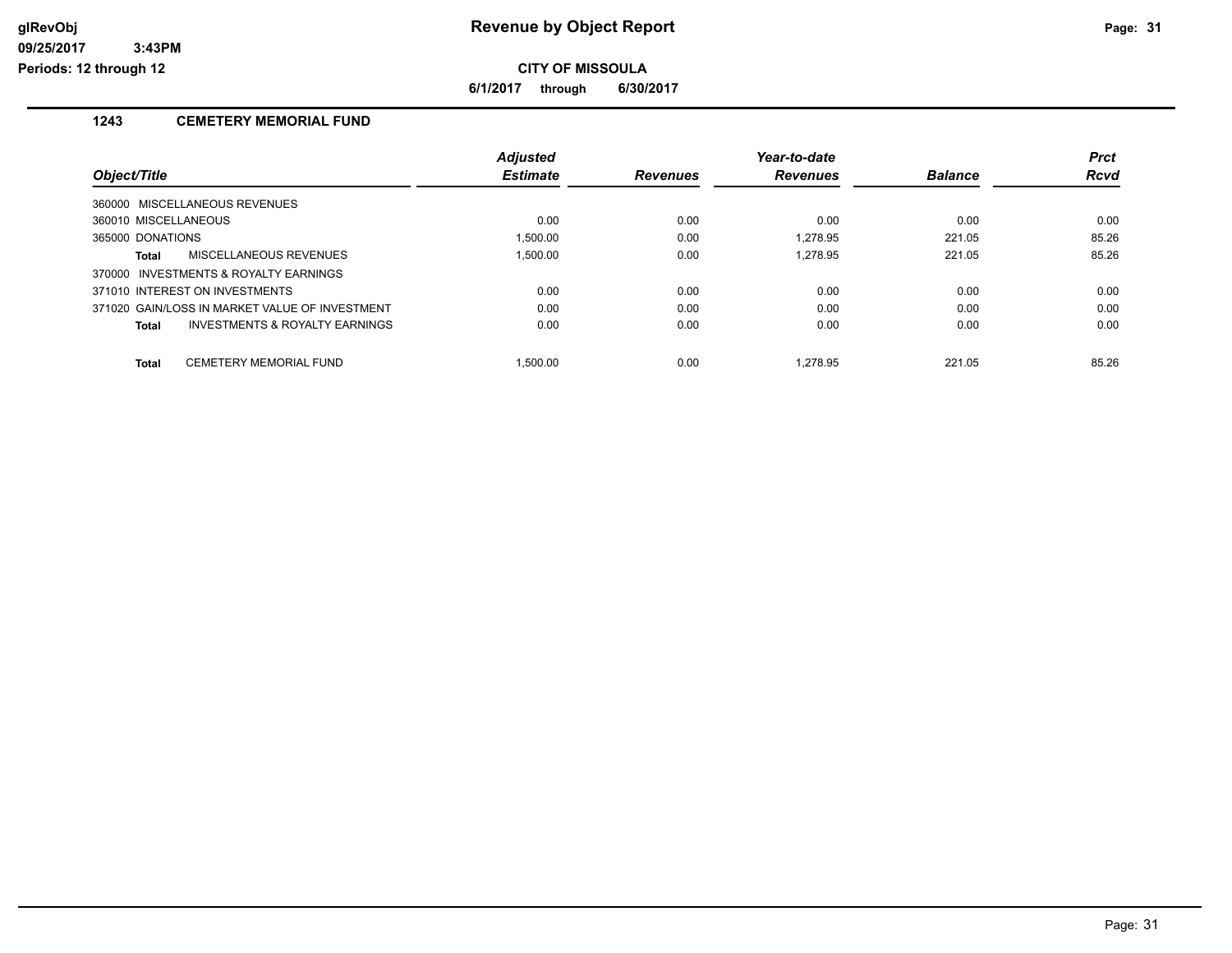**6/1/2017 through 6/30/2017**

**1265 TITLE 1 PROJECTS FUND**

**1265 TITLE 1 PROJECTS FUND**

|                                                    | <b>Adjusted</b> |                 | Year-to-date    |                | <b>Prct</b> |
|----------------------------------------------------|-----------------|-----------------|-----------------|----------------|-------------|
| Object/Title                                       | <b>Estimate</b> | <b>Revenues</b> | <b>Revenues</b> | <b>Balance</b> | Rcvd        |
| 360000 MISCELLANEOUS REVENUES                      |                 |                 |                 |                |             |
| 360010 MISCELLANEOUS                               | 0.00            | 0.00            | 0.00            | 0.00           | 0.00        |
| <b>MISCELLANEOUS REVENUES</b><br>Total             | 0.00            | 0.00            | 0.00            | 0.00           | 0.00        |
| 370000 INVESTMENTS & ROYALTY EARNINGS              |                 |                 |                 |                |             |
| 371010 INTEREST ON INVESTMENTS                     | 0.00            | 0.00            | 0.00            | 0.00           | 0.00        |
| 373002 LOAN REPAYMENT - FAMILY SERVICES            | 70.000.00       | 0.00            | 946.15          | 69.053.85      | 1.35        |
| 373006 BURNS ST COMMONS                            | 0.00            | 0.00            | 0.00            | 0.00           | 0.00        |
| <b>INVESTMENTS &amp; ROYALTY EARNINGS</b><br>Total | 70.000.00       | 0.00            | 946.15          | 69.053.85      | 1.35        |
|                                                    |                 |                 |                 |                |             |
| TITLE 1 PROJECTS FUND<br>Total                     | 70.000.00       | 0.00            | 946.15          | 69.053.85      | 1.35        |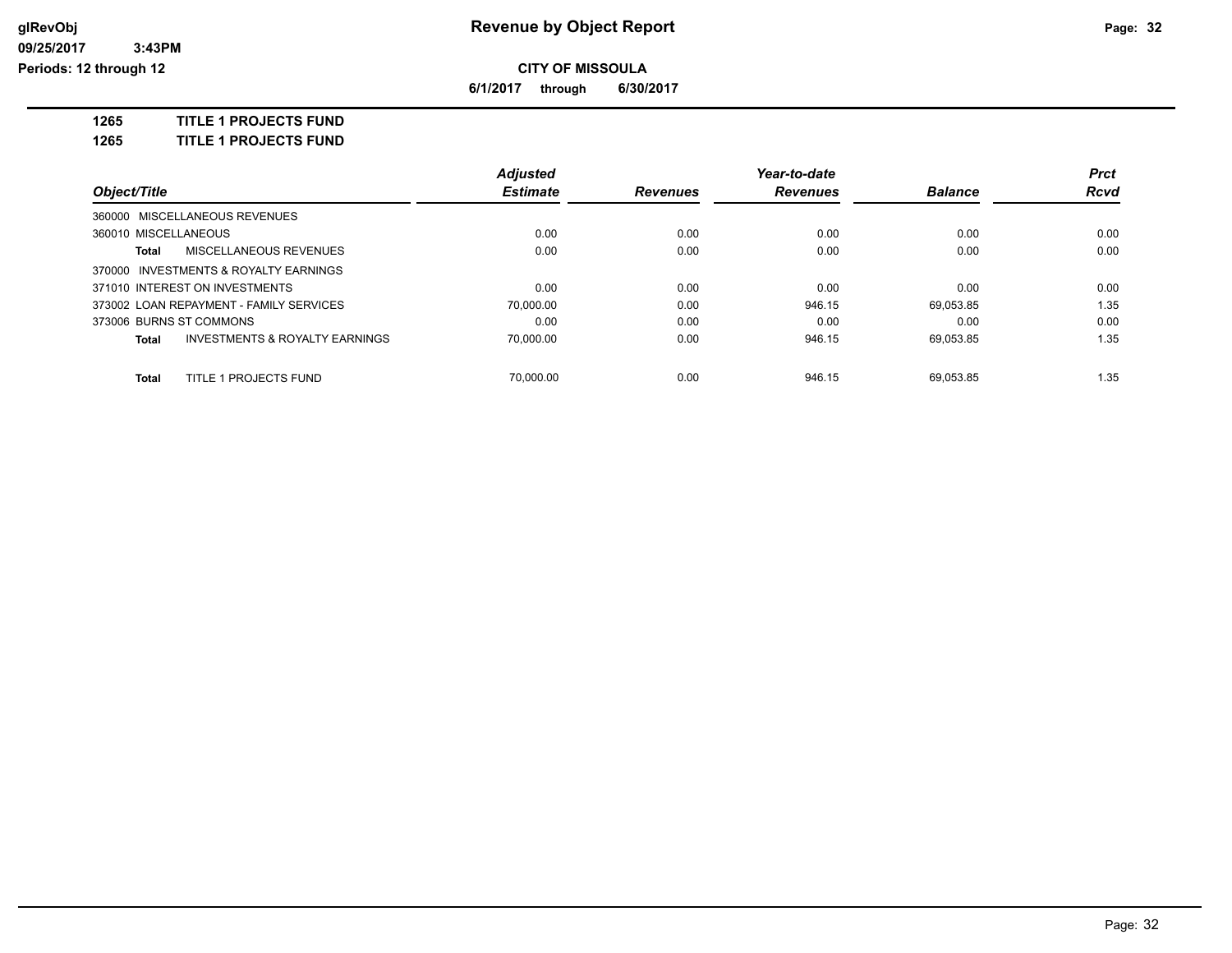**6/1/2017 through 6/30/2017**

#### **1265 TITLE 1 PROJECTS FUND**

|                                                           | <b>Adjusted</b> |                 | Year-to-date    |                | <b>Prct</b> |
|-----------------------------------------------------------|-----------------|-----------------|-----------------|----------------|-------------|
| Object/Title                                              | <b>Estimate</b> | <b>Revenues</b> | <b>Revenues</b> | <b>Balance</b> | <b>Rcvd</b> |
| MISCELLANEOUS REVENUES<br>360000                          |                 |                 |                 |                |             |
| 360010 MISCELLANEOUS                                      | 0.00            | 0.00            | 0.00            | 0.00           | 0.00        |
| <b>MISCELLANEOUS REVENUES</b><br>Total                    | 0.00            | 0.00            | 0.00            | 0.00           | 0.00        |
| INVESTMENTS & ROYALTY EARNINGS<br>370000                  |                 |                 |                 |                |             |
| 371010 INTEREST ON INVESTMENTS                            | 0.00            | 0.00            | 0.00            | 0.00           | 0.00        |
| 373002 LOAN REPAYMENT - FAMILY SERVICES                   | 70.000.00       | 0.00            | 946.15          | 69,053.85      | 1.35        |
| 373006 BURNS ST COMMONS                                   | 0.00            | 0.00            | 0.00            | 0.00           | 0.00        |
| <b>Total</b><br><b>INVESTMENTS &amp; ROYALTY EARNINGS</b> | 70.000.00       | 0.00            | 946.15          | 69,053.85      | 1.35        |
| TITLE 1 PROJECTS FUND<br><b>Total</b>                     | 70.000.00       | 0.00            | 946.15          | 69.053.85      | 1.35        |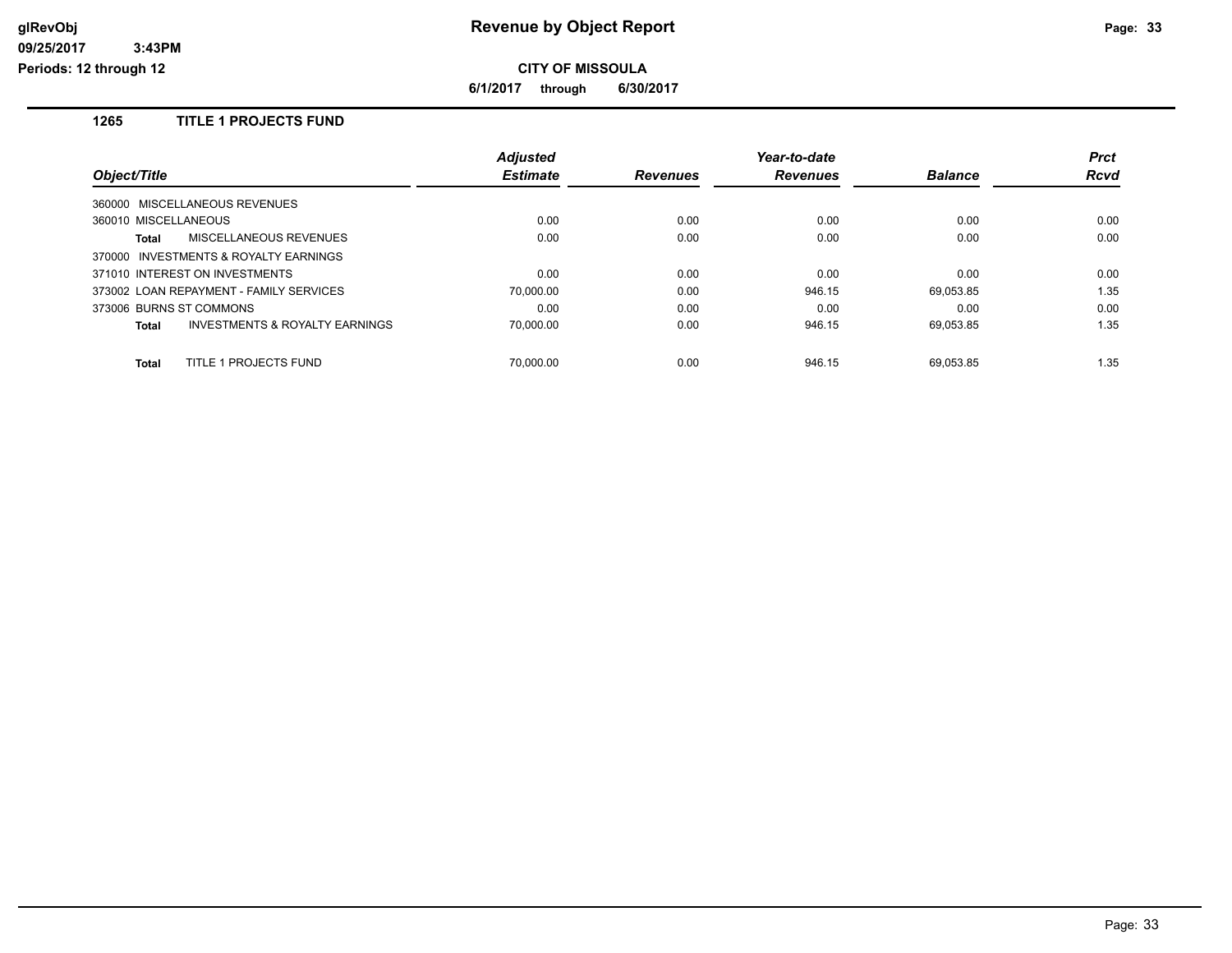**6/1/2017 through 6/30/2017**

# **1396 PROGRAM INCOME REVOLVING LOAN PROGRAM**

| 1396 | <b>PROGRAM INCOME REVOLVING LOAN PROGRAM</b> |
|------|----------------------------------------------|
|------|----------------------------------------------|

|                                                           | <b>Adjusted</b> |                 | Year-to-date    |                | <b>Prct</b> |
|-----------------------------------------------------------|-----------------|-----------------|-----------------|----------------|-------------|
| Object/Title                                              | <b>Estimate</b> | <b>Revenues</b> | <b>Revenues</b> | <b>Balance</b> | Rcvd        |
| 330000 INTERGOVERNMENTAL REVENUES                         |                 |                 |                 |                |             |
| 331010 ENTITLEMENT - CDBG                                 | 0.00            | 0.00            | 0.00            | 0.00           | 0.00        |
| <b>INTERGOVERNMENTAL REVENUES</b><br><b>Total</b>         | 0.00            | 0.00            | 0.00            | 0.00           | 0.00        |
| MISCELLANEOUS REVENUES<br>360000                          |                 |                 |                 |                |             |
| 360005 LOAN REPAYMENTS                                    | 0.00            | 0.00            | 0.00            | 0.00           | 0.00        |
| 360010 MISCELLANEOUS                                      | 0.00            | 0.00            | 0.00            | 0.00           | 0.00        |
| 360013 REPAYMENT OF SEWER GRANT                           | 7,000.00        | 0.00            | 8,762.00        | $-1,762.00$    | 125.17      |
| 360014 REPAYMENT OF LOAN/MHA                              | 0.00            | 0.00            | 0.00            | 0.00           | 0.00        |
| 361013 CLOSED GRANT REPAYMENTS                            | 0.00            | 0.00            | 0.00            | 0.00           | 0.00        |
| MISCELLANEOUS REVENUES<br><b>Total</b>                    | 7,000.00        | 0.00            | 8,762.00        | $-1,762.00$    | 125.17      |
| INVESTMENTS & ROYALTY EARNINGS<br>370000                  |                 |                 |                 |                |             |
| 371010 INTEREST ON INVESTMENTS                            | 0.00            | 0.00            | 0.00            | 0.00           | 0.00        |
| 371020 GAIN/LOSS IN MARKET VALUE OF INVESTMENTS           | 0.00            | 0.00            | 0.00            | 0.00           | 0.00        |
| <b>INVESTMENTS &amp; ROYALTY EARNINGS</b><br><b>Total</b> | 0.00            | 0.00            | 0.00            | 0.00           | 0.00        |
| OTHER FINANCING SOURCES<br>380000                         |                 |                 |                 |                |             |
| 383026 TRANS FR CDBG                                      | 0.00            | 0.00            | 0.00            | 0.00           | 0.00        |
| OTHER FINANCING SOURCES<br><b>Total</b>                   | 0.00            | 0.00            | 0.00            | 0.00           | 0.00        |
| PROGRAM INCOME REVOLVING LOAN PRO<br><b>Total</b>         | 7,000.00        | 0.00            | 8,762.00        | $-1,762.00$    | 125.17      |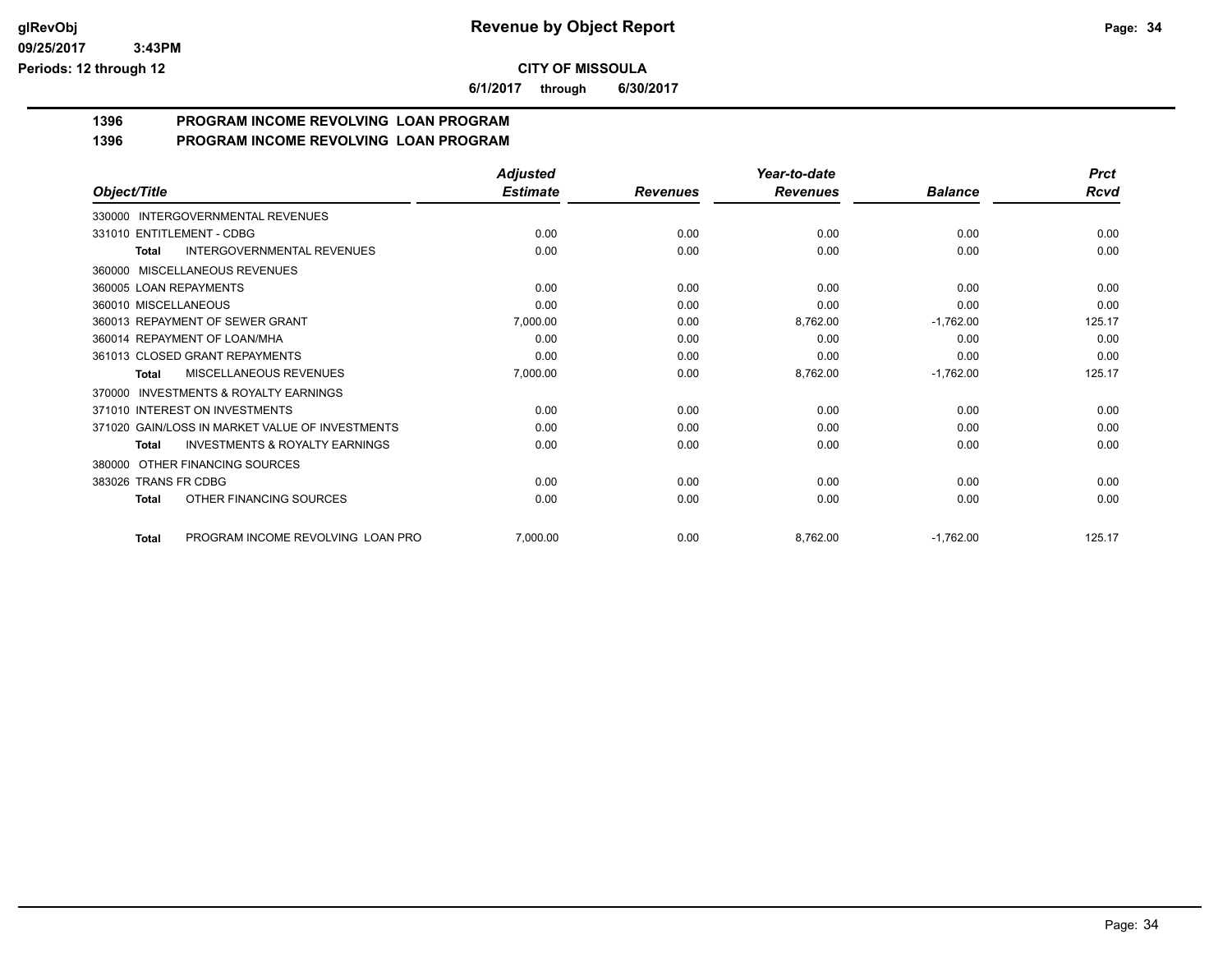**6/1/2017 through 6/30/2017**

#### **1396 PROGRAM INCOME REVOLVING LOAN PROGRAM**

|                                                           | <b>Adjusted</b> |                 | Year-to-date    |                | <b>Prct</b> |
|-----------------------------------------------------------|-----------------|-----------------|-----------------|----------------|-------------|
| Object/Title                                              | <b>Estimate</b> | <b>Revenues</b> | <b>Revenues</b> | <b>Balance</b> | Rcvd        |
| 330000 INTERGOVERNMENTAL REVENUES                         |                 |                 |                 |                |             |
| 331010 ENTITLEMENT - CDBG                                 | 0.00            | 0.00            | 0.00            | 0.00           | 0.00        |
| <b>INTERGOVERNMENTAL REVENUES</b><br><b>Total</b>         | 0.00            | 0.00            | 0.00            | 0.00           | 0.00        |
| 360000 MISCELLANEOUS REVENUES                             |                 |                 |                 |                |             |
| 360005 LOAN REPAYMENTS                                    | 0.00            | 0.00            | 0.00            | 0.00           | 0.00        |
| 360010 MISCELLANEOUS                                      | 0.00            | 0.00            | 0.00            | 0.00           | 0.00        |
| 360013 REPAYMENT OF SEWER GRANT                           | 7,000.00        | 0.00            | 8,762.00        | $-1,762.00$    | 125.17      |
| 360014 REPAYMENT OF LOAN/MHA                              | 0.00            | 0.00            | 0.00            | 0.00           | 0.00        |
| 361013 CLOSED GRANT REPAYMENTS                            | 0.00            | 0.00            | 0.00            | 0.00           | 0.00        |
| MISCELLANEOUS REVENUES<br><b>Total</b>                    | 7,000.00        | 0.00            | 8,762.00        | $-1,762.00$    | 125.17      |
| <b>INVESTMENTS &amp; ROYALTY EARNINGS</b><br>370000       |                 |                 |                 |                |             |
| 371010 INTEREST ON INVESTMENTS                            | 0.00            | 0.00            | 0.00            | 0.00           | 0.00        |
| 371020 GAIN/LOSS IN MARKET VALUE OF INVESTMENT            | 0.00            | 0.00            | 0.00            | 0.00           | 0.00        |
| <b>INVESTMENTS &amp; ROYALTY EARNINGS</b><br><b>Total</b> | 0.00            | 0.00            | 0.00            | 0.00           | 0.00        |
| 380000 OTHER FINANCING SOURCES                            |                 |                 |                 |                |             |
| 383026 TRANS FR CDBG                                      | 0.00            | 0.00            | 0.00            | 0.00           | 0.00        |
| OTHER FINANCING SOURCES<br><b>Total</b>                   | 0.00            | 0.00            | 0.00            | 0.00           | 0.00        |
| PROGRAM INCOME REVOLVING LOAN PRC<br><b>Total</b>         | 7,000.00        | 0.00            | 8,762.00        | $-1,762.00$    | 125.17      |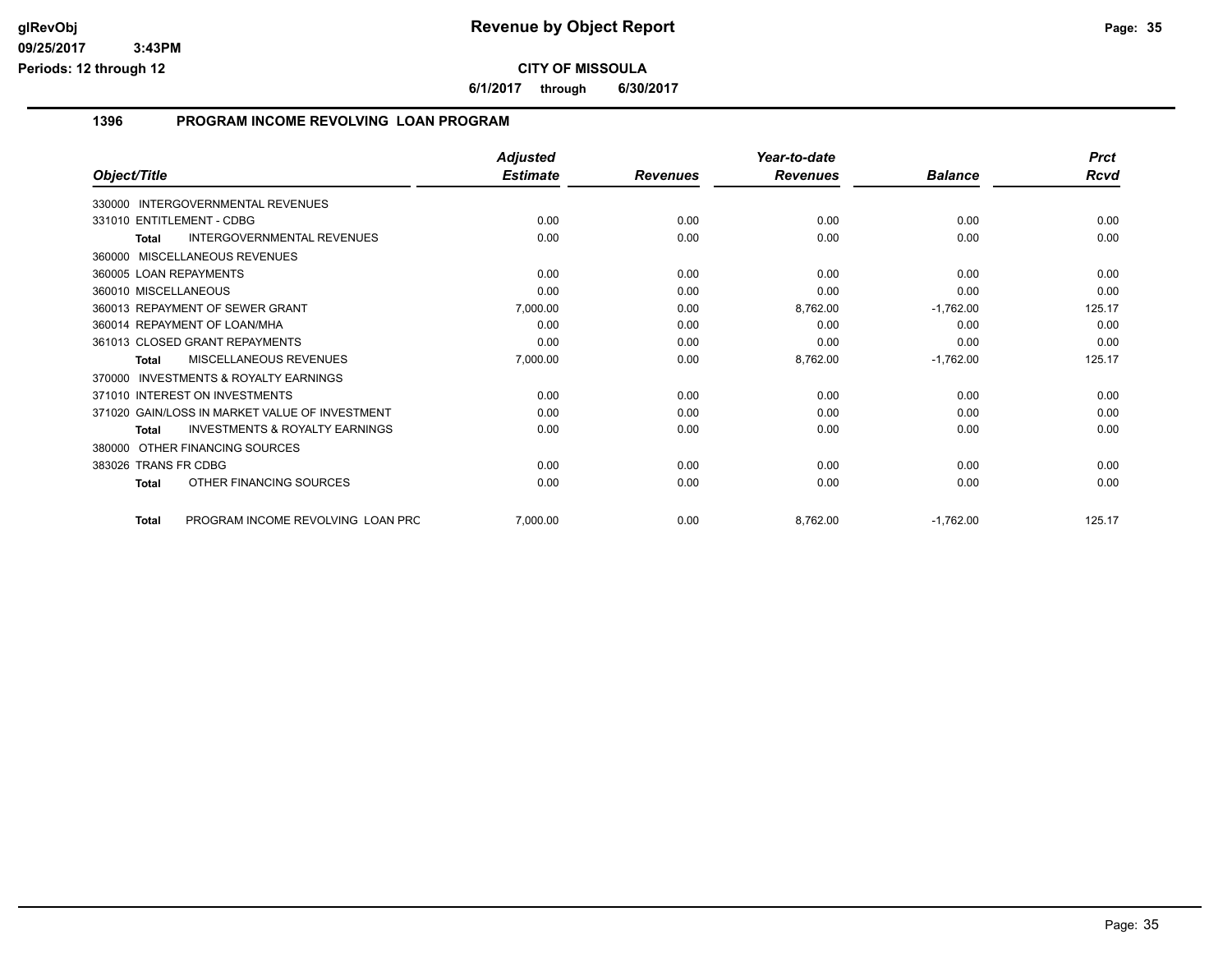**6/1/2017 through 6/30/2017**

#### **1397 STATE HOME PROGRAM INCOME**

#### **1397 STATE HOME PROGRAM INCOME**

|                                                           | <b>Adjusted</b> |                 | Year-to-date    |                | <b>Prct</b> |
|-----------------------------------------------------------|-----------------|-----------------|-----------------|----------------|-------------|
| Object/Title                                              | <b>Estimate</b> | <b>Revenues</b> | <b>Revenues</b> | <b>Balance</b> | <b>Rcvd</b> |
| 330000 INTERGOVERNMENTAL REVENUES                         |                 |                 |                 |                |             |
| 331003 STATE HOME PROGRAM INCOME                          | 186.935.00      | 0.00            | 0.00            | 186.935.00     | 0.00        |
| INTERGOVERNMENTAL REVENUES<br>Total                       | 186,935.00      | 0.00            | 0.00            | 186,935.00     | 0.00        |
| 360000 MISCELLANEOUS REVENUES                             |                 |                 |                 |                |             |
| 360005 LOAN REPAYMENTS                                    | 0.00            | 0.00            | 0.00            | 0.00           | 0.00        |
| MISCELLANEOUS REVENUES<br>Total                           | 0.00            | 0.00            | 0.00            | 0.00           | 0.00        |
| 370000 INVESTMENTS & ROYALTY EARNINGS                     |                 |                 |                 |                |             |
| 371010 INTEREST ON INVESTMENTS                            | 0.00            | 0.00            | 0.00            | 0.00           | 0.00        |
| <b>INVESTMENTS &amp; ROYALTY EARNINGS</b><br><b>Total</b> | 0.00            | 0.00            | 0.00            | 0.00           | 0.00        |
| STATE HOME PROGRAM INCOME<br><b>Total</b>                 | 186.935.00      | 0.00            | 0.00            | 186.935.00     | 0.00        |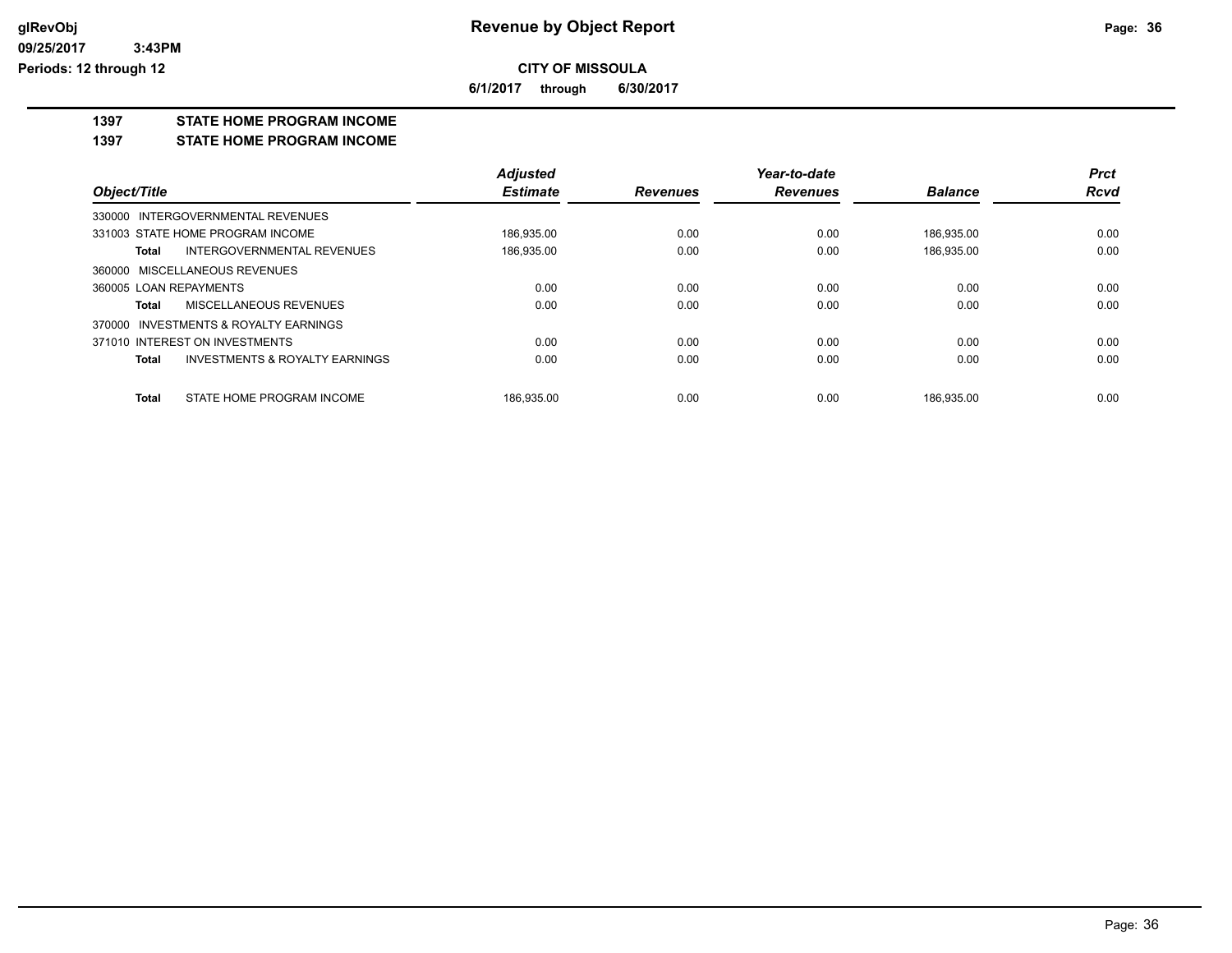**6/1/2017 through 6/30/2017**

# **1397 STATE HOME PROGRAM INCOME**

| Object/Title           |                                           | <b>Adjusted</b><br><b>Estimate</b> | <b>Revenues</b> | Year-to-date<br><b>Revenues</b> | <b>Balance</b> | <b>Prct</b><br>Rcvd |
|------------------------|-------------------------------------------|------------------------------------|-----------------|---------------------------------|----------------|---------------------|
|                        | 330000 INTERGOVERNMENTAL REVENUES         |                                    |                 |                                 |                |                     |
|                        | 331003 STATE HOME PROGRAM INCOME          | 186,935.00                         | 0.00            | 0.00                            | 186,935.00     | 0.00                |
| Total                  | INTERGOVERNMENTAL REVENUES                | 186.935.00                         | 0.00            | 0.00                            | 186.935.00     | 0.00                |
|                        | 360000 MISCELLANEOUS REVENUES             |                                    |                 |                                 |                |                     |
| 360005 LOAN REPAYMENTS |                                           | 0.00                               | 0.00            | 0.00                            | 0.00           | 0.00                |
| Total                  | MISCELLANEOUS REVENUES                    | 0.00                               | 0.00            | 0.00                            | 0.00           | 0.00                |
|                        | 370000 INVESTMENTS & ROYALTY EARNINGS     |                                    |                 |                                 |                |                     |
|                        | 371010 INTEREST ON INVESTMENTS            | 0.00                               | 0.00            | 0.00                            | 0.00           | 0.00                |
| <b>Total</b>           | <b>INVESTMENTS &amp; ROYALTY EARNINGS</b> | 0.00                               | 0.00            | 0.00                            | 0.00           | 0.00                |
| <b>Total</b>           | STATE HOME PROGRAM INCOME                 | 186.935.00                         | 0.00            | 0.00                            | 186.935.00     | 0.00                |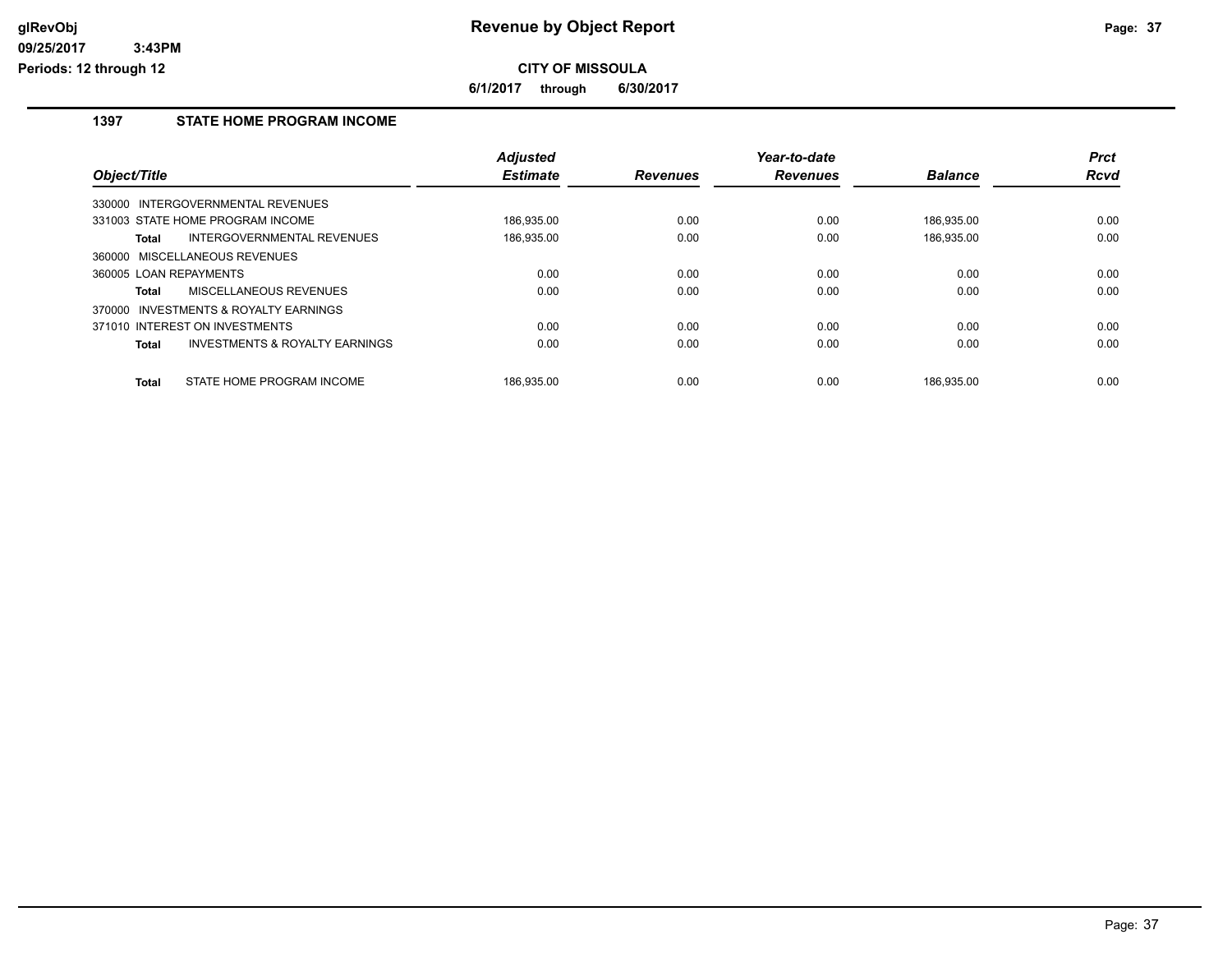**6/1/2017 through 6/30/2017**

# **2250 PLANNING FUND**

**2250 PLANNING FUND**

|                                                    | <b>Adjusted</b> |                 | Year-to-date    |                | <b>Prct</b> |
|----------------------------------------------------|-----------------|-----------------|-----------------|----------------|-------------|
| Object/Title                                       | <b>Estimate</b> | <b>Revenues</b> | <b>Revenues</b> | <b>Balance</b> | <b>Rcvd</b> |
| 330000 INTERGOVERNMENTAL REVENUES                  |                 |                 |                 |                |             |
| 331055 FTA GRANT                                   | 0.00            | 0.00            | 0.00            | 0.00           | 0.00        |
| 331056 MDT FEDERAL CMAQ                            | 0.00            | 0.00            | 0.00            | 0.00           | 0.00        |
| 331170 HISTORICAL PRESERVATION GRANT               | 5,500.00        | 0.00            | 5,500.00        | 0.00           | 100.00      |
| 336023 STATE CONTRIB. - PERS                       | 0.00            | 0.00            | 224.05          | $-224.05$      | 0.00        |
| 338100 PLANNING MILLS PASSED THRU COUNTY           | 329,157.00      | 0.00            | 300,000.00      | 29,157.00      | 91.14       |
| <b>INTERGOVERNMENTAL REVENUES</b><br>Total         | 334,657.00      | 0.00            | 305,724.05      | 28,932.95      | 91.35       |
| INVESTMENTS & ROYALTY EARNINGS<br>370000           |                 |                 |                 |                |             |
| 371010 INTEREST ON INVESTMENTS                     | 0.00            | 0.00            | 0.00            | 0.00           | 0.00        |
| <b>INVESTMENTS &amp; ROYALTY EARNINGS</b><br>Total | 0.00            | 0.00            | 0.00            | 0.00           | 0.00        |
| OTHER FINANCING SOURCES<br>380000                  |                 |                 |                 |                |             |
| 383029 TRANS FR GENERAL                            | 83,734.00       | 41,867.00       | 83,734.00       | 0.00           | 100.00      |
| OTHER FINANCING SOURCES<br><b>Total</b>            | 83,734.00       | 41,867.00       | 83.734.00       | 0.00           | 100.00      |
| <b>PLANNING FUND</b><br><b>Total</b>               | 418.391.00      | 41,867.00       | 389.458.05      | 28,932.95      | 93.08       |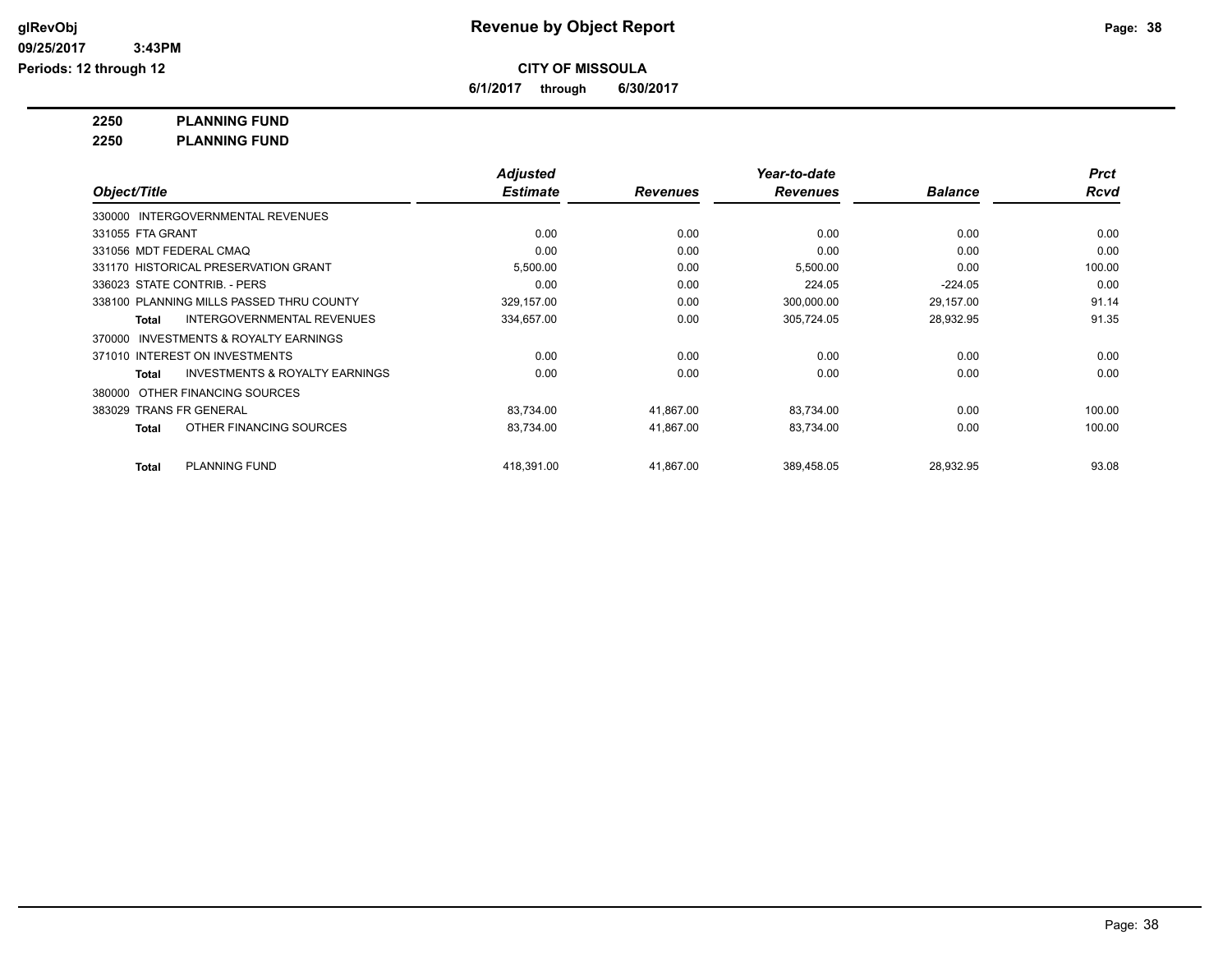**6/1/2017 through 6/30/2017**

# **2250 PLANNING FUND**

| Object/Title                                        | <b>Adjusted</b><br><b>Estimate</b> | <b>Revenues</b> | Year-to-date<br><b>Revenues</b> | <b>Balance</b> | <b>Prct</b><br><b>Rcvd</b> |
|-----------------------------------------------------|------------------------------------|-----------------|---------------------------------|----------------|----------------------------|
| 330000 INTERGOVERNMENTAL REVENUES                   |                                    |                 |                                 |                |                            |
| 331055 FTA GRANT                                    | 0.00                               | 0.00            | 0.00                            | 0.00           | 0.00                       |
| 331056 MDT FEDERAL CMAQ                             | 0.00                               | 0.00            | 0.00                            | 0.00           | 0.00                       |
| 331170 HISTORICAL PRESERVATION GRANT                | 5,500.00                           | 0.00            | 5,500.00                        | 0.00           | 100.00                     |
| 336023 STATE CONTRIB. - PERS                        | 0.00                               | 0.00            | 224.05                          | $-224.05$      | 0.00                       |
| 338100 PLANNING MILLS PASSED THRU COUNTY            | 329,157.00                         | 0.00            | 300,000.00                      | 29,157.00      | 91.14                      |
| <b>INTERGOVERNMENTAL REVENUES</b><br>Total          | 334,657.00                         | 0.00            | 305,724.05                      | 28,932.95      | 91.35                      |
| <b>INVESTMENTS &amp; ROYALTY EARNINGS</b><br>370000 |                                    |                 |                                 |                |                            |
| 371010 INTEREST ON INVESTMENTS                      | 0.00                               | 0.00            | 0.00                            | 0.00           | 0.00                       |
| <b>INVESTMENTS &amp; ROYALTY EARNINGS</b><br>Total  | 0.00                               | 0.00            | 0.00                            | 0.00           | 0.00                       |
| 380000 OTHER FINANCING SOURCES                      |                                    |                 |                                 |                |                            |
| 383029 TRANS FR GENERAL                             | 83,734.00                          | 41,867.00       | 83,734.00                       | 0.00           | 100.00                     |
| OTHER FINANCING SOURCES<br>Total                    | 83,734.00                          | 41,867.00       | 83,734.00                       | 0.00           | 100.00                     |
| PLANNING FUND<br>Total                              | 418.391.00                         | 41,867.00       | 389,458.05                      | 28.932.95      | 93.08                      |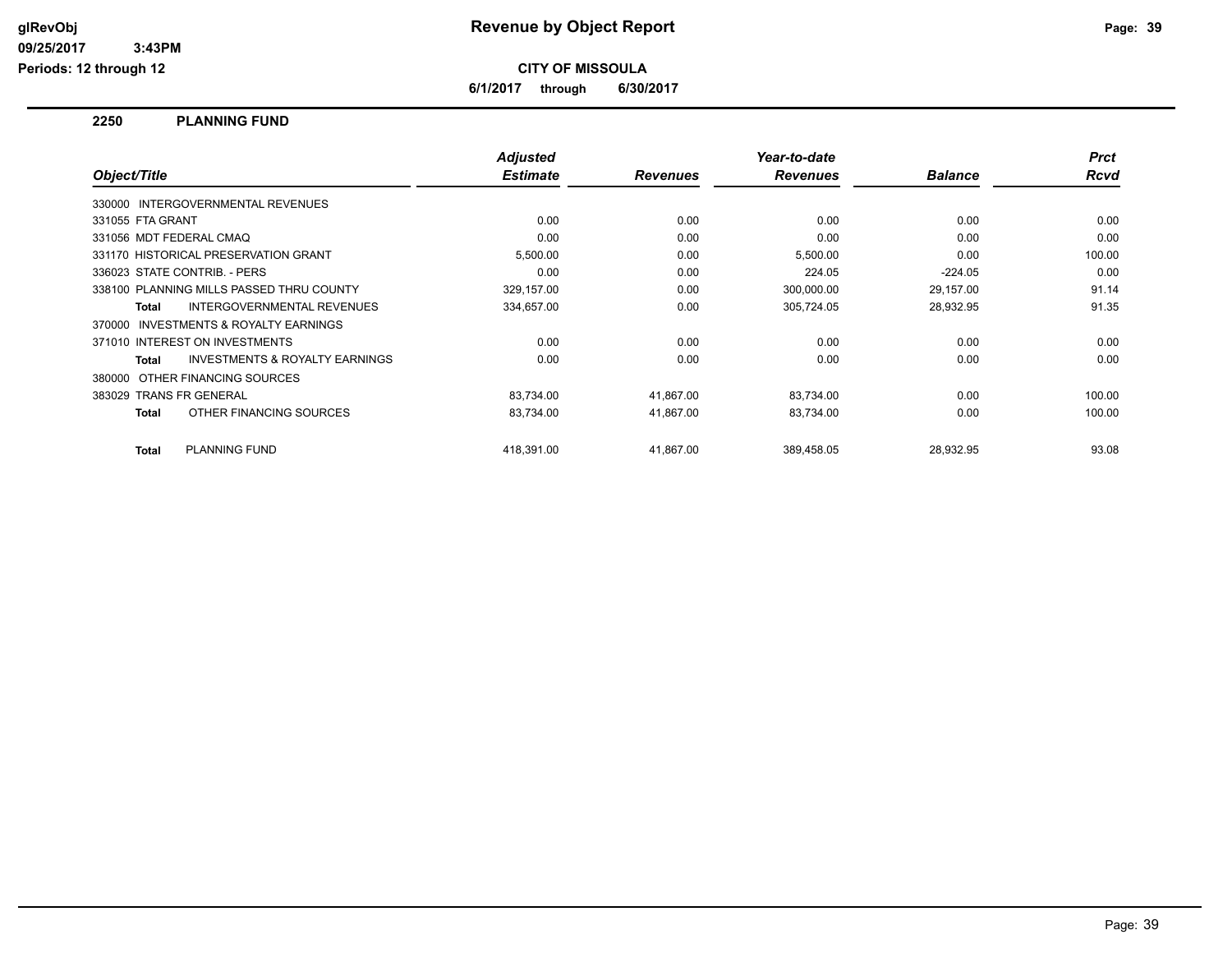**6/1/2017 through 6/30/2017**

# **2310 PUBLIC SAFETY INFORMATION SYSTEMS 2310 PUBLIC SAFETY INFORMATION SYSTEMS**

|                                            | <b>Adjusted</b> |                 | Year-to-date    |                | <b>Prct</b> |
|--------------------------------------------|-----------------|-----------------|-----------------|----------------|-------------|
| Object/Title                               | <b>Estimate</b> | <b>Revenues</b> | <b>Revenues</b> | <b>Balance</b> | <b>Rcvd</b> |
| 330000 INTERGOVERNMENTAL REVENUES          |                 |                 |                 |                |             |
| 330000 INTERGOVERNMENTAL REVENUES          | 18.000.00       | 0.00            | 15.300.00       | 2.700.00       | 85.00       |
| INTERGOVERNMENTAL REVENUES<br>Total        | 18.000.00       | 0.00            | 15.300.00       | 2,700.00       | 85.00       |
| 380000 OTHER FINANCING SOURCES             |                 |                 |                 |                |             |
| 383029 TRANS FR GENERAL                    | 6.000.00        | 0.00            | 6.000.00        | 0.00           | 100.00      |
| OTHER FINANCING SOURCES<br>Total           | 6.000.00        | 0.00            | 6.000.00        | 0.00           | 100.00      |
|                                            |                 |                 |                 |                |             |
| PUBLIC SAFETY INFORMATION SYSTEMS<br>Total | 24.000.00       | 0.00            | 21.300.00       | 2.700.00       | 88.75       |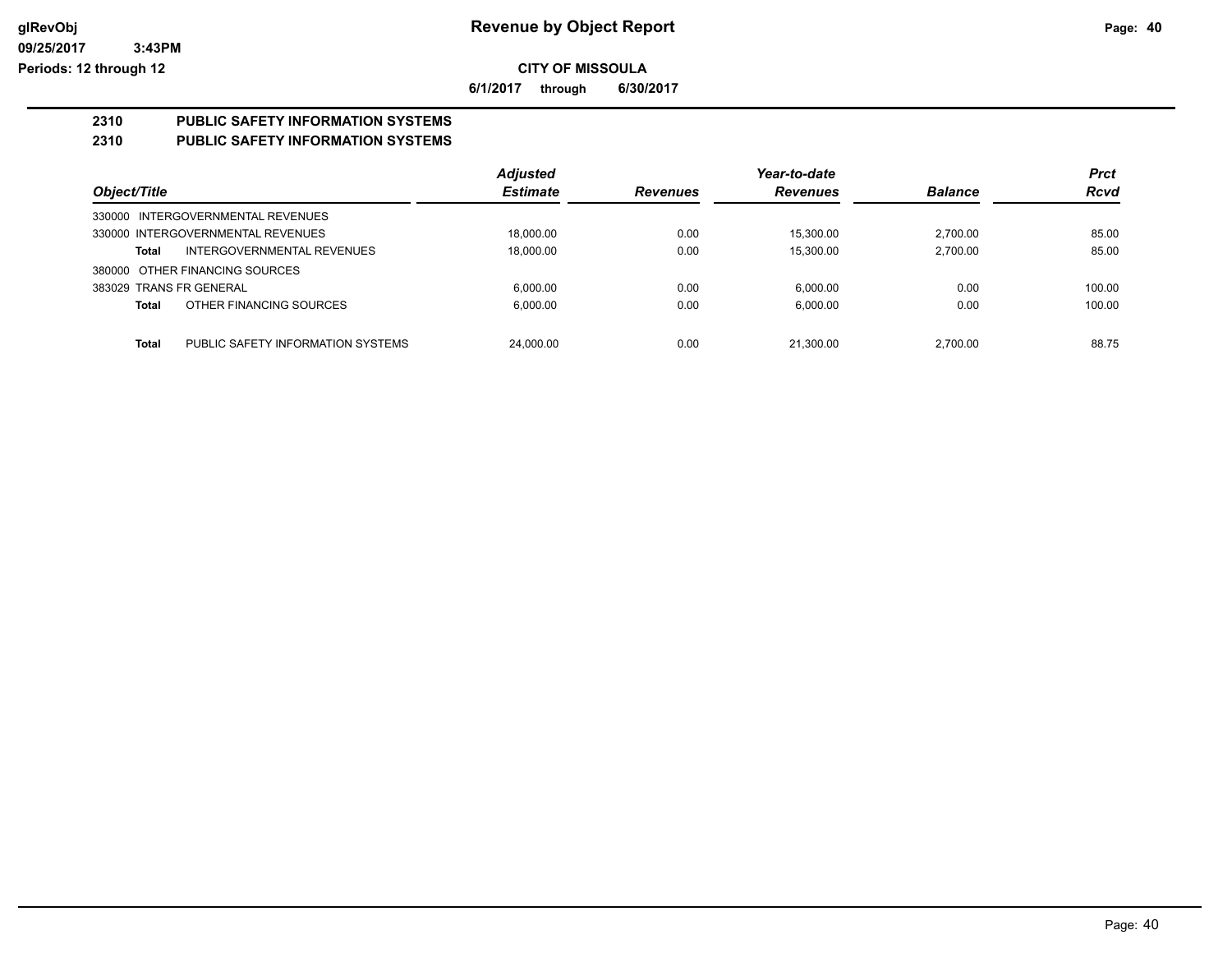**6/1/2017 through 6/30/2017**

# **2310 PUBLIC SAFETY INFORMATION SYSTEMS**

|                                                   | <b>Adjusted</b> |                 | Year-to-date    |                | <b>Prct</b> |
|---------------------------------------------------|-----------------|-----------------|-----------------|----------------|-------------|
| Object/Title                                      | <b>Estimate</b> | <b>Revenues</b> | <b>Revenues</b> | <b>Balance</b> | <b>Rcvd</b> |
| 330000 INTERGOVERNMENTAL REVENUES                 |                 |                 |                 |                |             |
| 330000 INTERGOVERNMENTAL REVENUES                 | 18.000.00       | 0.00            | 15.300.00       | 2.700.00       | 85.00       |
| INTERGOVERNMENTAL REVENUES<br><b>Total</b>        | 18.000.00       | 0.00            | 15,300.00       | 2.700.00       | 85.00       |
| 380000 OTHER FINANCING SOURCES                    |                 |                 |                 |                |             |
| 383029 TRANS FR GENERAL                           | 6,000.00        | 0.00            | 6,000.00        | 0.00           | 100.00      |
| OTHER FINANCING SOURCES<br><b>Total</b>           | 6,000.00        | 0.00            | 6,000.00        | 0.00           | 100.00      |
|                                                   |                 |                 |                 |                |             |
| PUBLIC SAFETY INFORMATION SYSTEMS<br><b>Total</b> | 24.000.00       | 0.00            | 21.300.00       | 2.700.00       | 88.75       |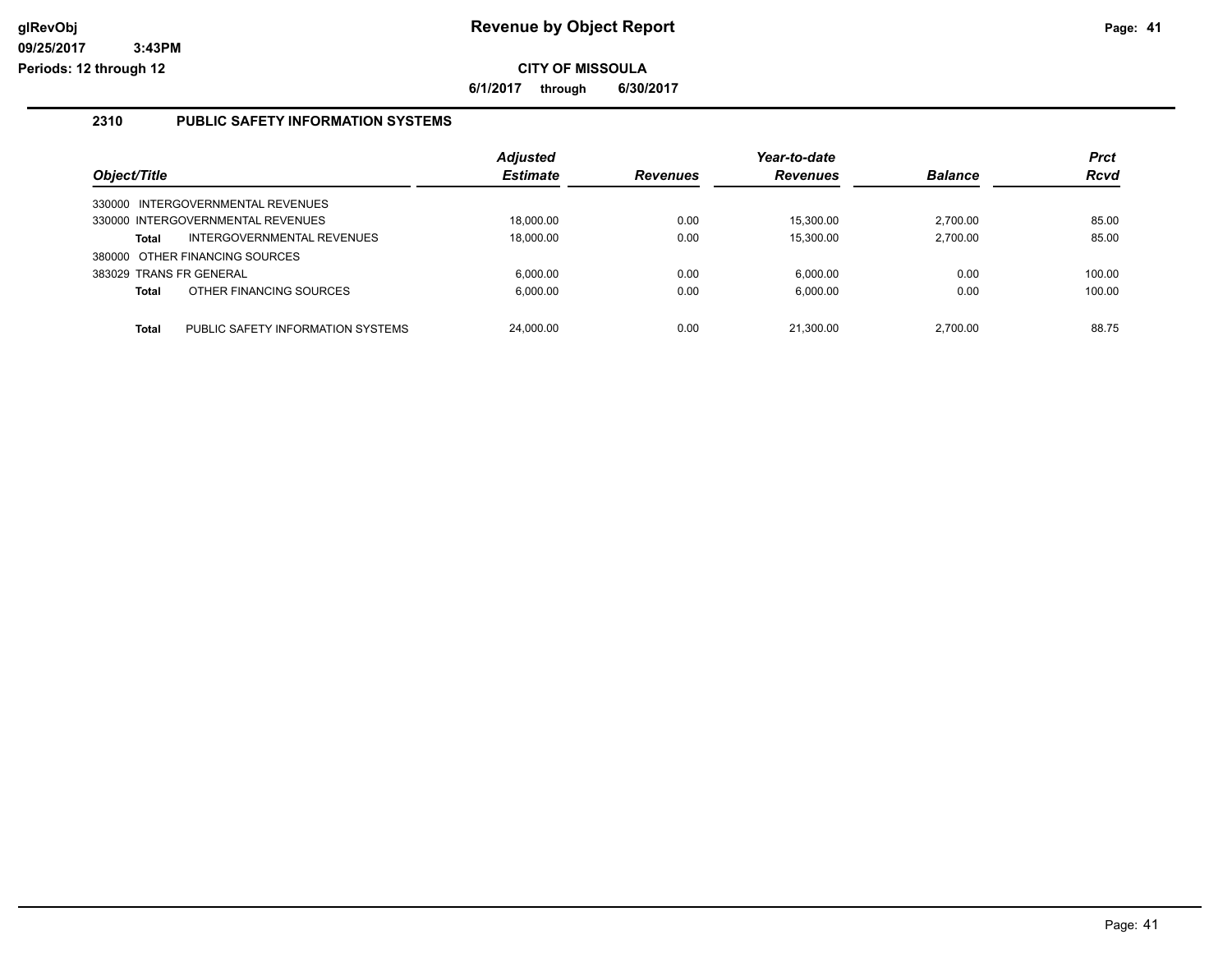**6/1/2017 through 6/30/2017**

**2321 IMPACT FEE FUND**

**2321 IMPACT FEE FUND**

|                                                           | <b>Adjusted</b> |                 | Year-to-date    |                | <b>Prct</b> |
|-----------------------------------------------------------|-----------------|-----------------|-----------------|----------------|-------------|
| Object/Title                                              | <b>Estimate</b> | <b>Revenues</b> | <b>Revenues</b> | <b>Balance</b> | Rcvd        |
| 340000 CHARGES FOR SERVICES                               |                 |                 |                 |                |             |
| 341032 IMPACT FEE CLEARING ACCOUNT                        | 1,200,000.00    | 204,623.78      | 1,876,965.08    | $-676.965.08$  | 156.41      |
| 341033 IMPACT FEES-PARKS SHARE                            | 0.00            | 0.00            | 0.00            | 0.00           | 0.00        |
| 341034 IMPACT FEES-FIRE SHARE                             | 0.00            | 0.00            | 0.00            | 0.00           | 0.00        |
| 341035 IMPACT FEES-POLICE SHARE                           | 0.00            | 0.00            | 0.00            | 0.00           | 0.00        |
| 341036 IMPACT FEES-COMMUNITY SERVICE SHARE                | 0.00            | 0.00            | 0.00            | 0.00           | 0.00        |
| 341037 IMPACT FEE-ROAD SHARE                              | 0.00            | 0.00            | 0.00            | 0.00           | 0.00        |
| <b>CHARGES FOR SERVICES</b><br>Total                      | 1,200,000.00    | 204,623.78      | 1,876,965.08    | $-676,965.08$  | 156.41      |
| 370000 INVESTMENTS & ROYALTY EARNINGS                     |                 |                 |                 |                |             |
| 371010 INTEREST ON INVESTMENTS                            | 0.00            | 0.00            | 0.00            | 0.00           | 0.00        |
| <b>INVESTMENTS &amp; ROYALTY EARNINGS</b><br><b>Total</b> | 0.00            | 0.00            | 0.00            | 0.00           | 0.00        |
| <b>IMPACT FEE FUND</b><br>Total                           | .200.000.00     | 204.623.78      | 1.876.965.08    | $-676.965.08$  | 156.41      |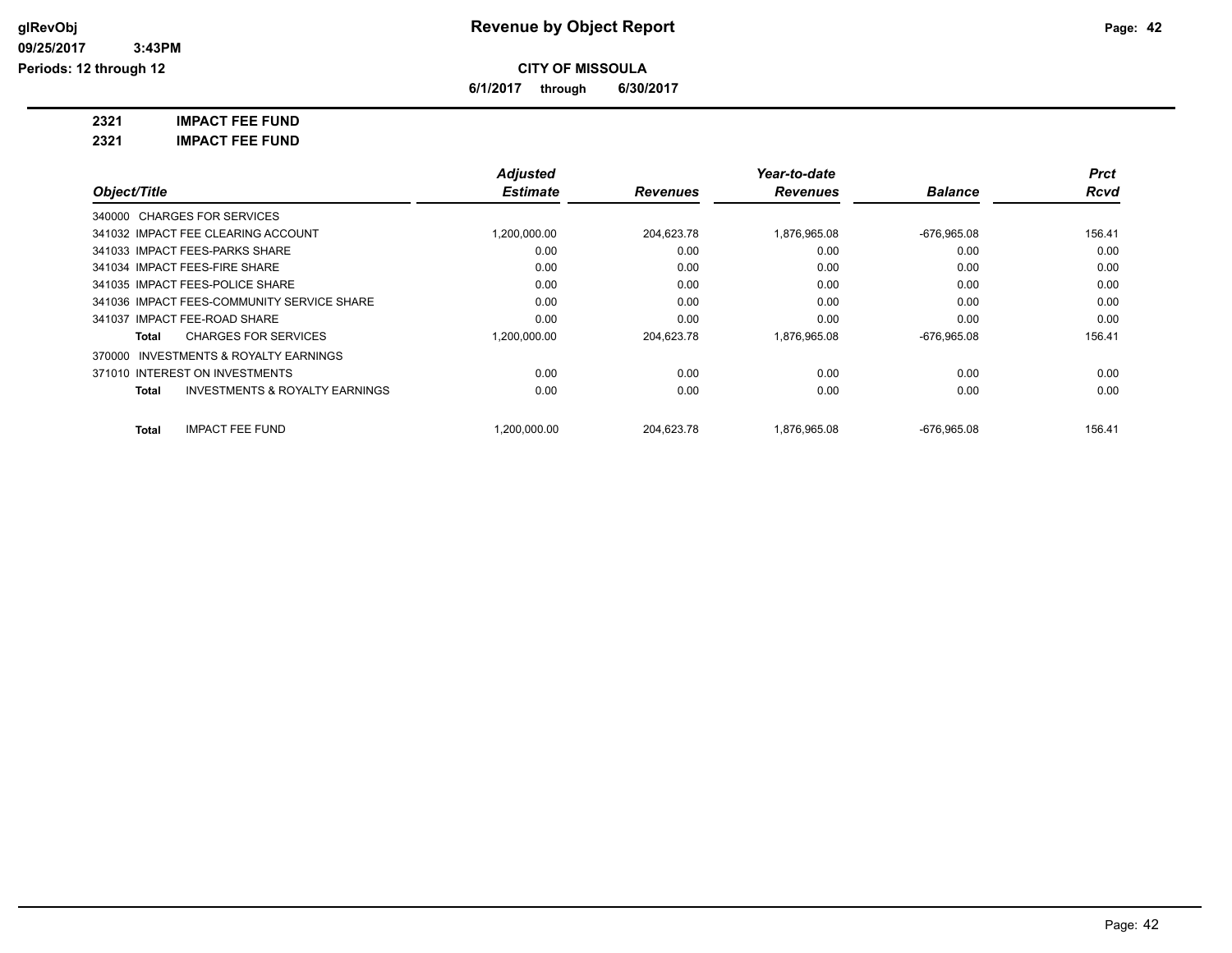**6/1/2017 through 6/30/2017**

# **2321 IMPACT FEE FUND**

| Object/Title                                              | <b>Adjusted</b><br><b>Estimate</b> | <b>Revenues</b> | Year-to-date<br><b>Revenues</b> | <b>Balance</b> | <b>Prct</b><br><b>Rcvd</b> |
|-----------------------------------------------------------|------------------------------------|-----------------|---------------------------------|----------------|----------------------------|
|                                                           |                                    |                 |                                 |                |                            |
| 340000 CHARGES FOR SERVICES                               |                                    |                 |                                 |                |                            |
| 341032 IMPACT FEE CLEARING ACCOUNT                        | 1.200.000.00                       | 204,623.78      | 1,876,965.08                    | $-676,965.08$  | 156.41                     |
| 341033 IMPACT FEES-PARKS SHARE                            | 0.00                               | 0.00            | 0.00                            | 0.00           | 0.00                       |
| 341034 IMPACT FEES-FIRE SHARE                             | 0.00                               | 0.00            | 0.00                            | 0.00           | 0.00                       |
| 341035 IMPACT FEES-POLICE SHARE                           | 0.00                               | 0.00            | 0.00                            | 0.00           | 0.00                       |
| 341036 IMPACT FEES-COMMUNITY SERVICE SHARE                | 0.00                               | 0.00            | 0.00                            | 0.00           | 0.00                       |
| 341037 IMPACT FEE-ROAD SHARE                              | 0.00                               | 0.00            | 0.00                            | 0.00           | 0.00                       |
| <b>CHARGES FOR SERVICES</b><br><b>Total</b>               | 1.200.000.00                       | 204.623.78      | 1.876.965.08                    | $-676.965.08$  | 156.41                     |
| INVESTMENTS & ROYALTY EARNINGS<br>370000                  |                                    |                 |                                 |                |                            |
| 371010 INTEREST ON INVESTMENTS                            | 0.00                               | 0.00            | 0.00                            | 0.00           | 0.00                       |
| <b>INVESTMENTS &amp; ROYALTY EARNINGS</b><br><b>Total</b> | 0.00                               | 0.00            | 0.00                            | 0.00           | 0.00                       |
| <b>IMPACT FEE FUND</b><br><b>Total</b>                    | 1.200.000.00                       | 204.623.78      | 1.876.965.08                    | $-676,965.08$  | 156.41                     |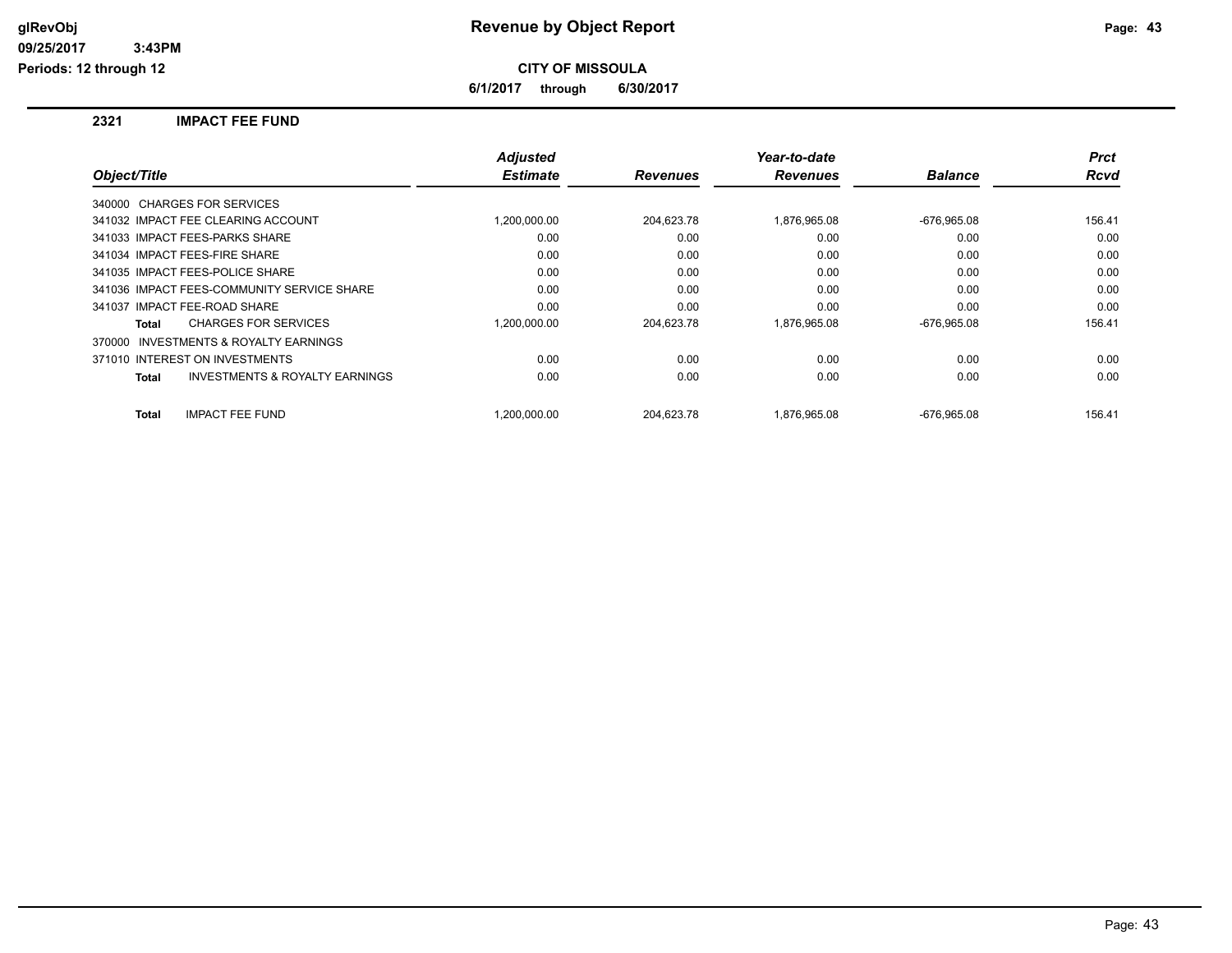**6/1/2017 through 6/30/2017**

# **2322 GEORGE ELMER/CATTLE DR INTERSECTION 2322 GEORGE ELMER/CATTLE DR INTERSECTION**

|              |                                            | <b>Adjusted</b> |                 | Year-to-date    |                | Prct        |
|--------------|--------------------------------------------|-----------------|-----------------|-----------------|----------------|-------------|
| Object/Title |                                            | <b>Estimate</b> | <b>Revenues</b> | <b>Revenues</b> | <b>Balance</b> | <b>Rcvd</b> |
|              | 360000 MISCELLANEOUS REVENUES              |                 |                 |                 |                |             |
|              | 365000 DEVELOPER CONRIBUTIONS              | 15.000.00       | 0.00            | 0.00            | 15,000.00      | 0.00        |
| <b>Total</b> | MISCELLANEOUS REVENUES                     | 15.000.00       | 0.00            | 0.00            | 15,000.00      | 0.00        |
| <b>Total</b> | <b>GEORGE ELMER/CATTLE DR INTERSECTION</b> | 15.000.00       | 0.00            | 0.00            | 15,000.00      | 0.00        |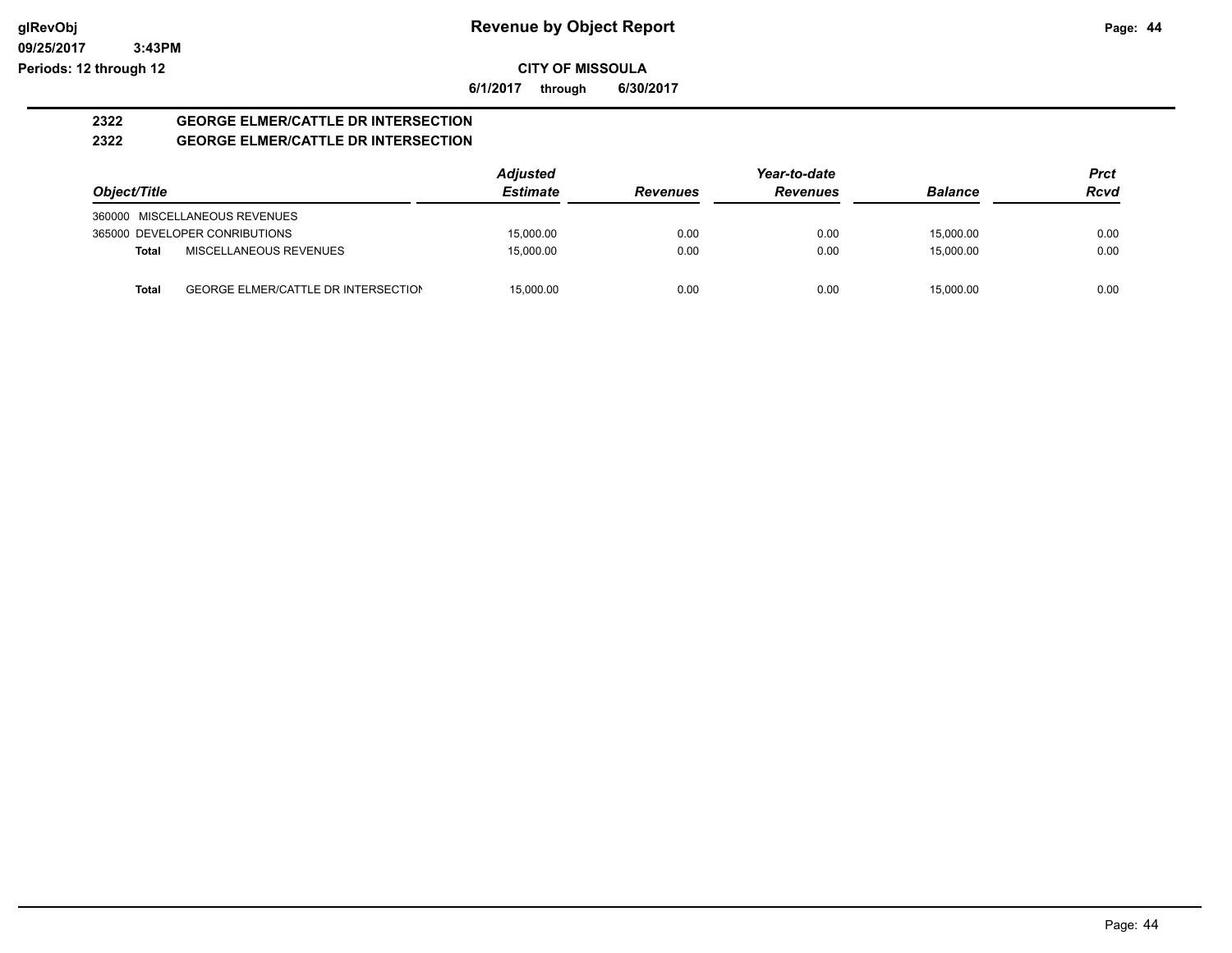**6/1/2017 through 6/30/2017**

# **2322 GEORGE ELMER/CATTLE DR INTERSECTION**

| Object/Title |                                            | Adjusted<br><b>Estimate</b> | <b>Revenues</b> | Year-to-date<br><b>Revenues</b> | <b>Balance</b> | <b>Prct</b><br><b>Rcvd</b> |
|--------------|--------------------------------------------|-----------------------------|-----------------|---------------------------------|----------------|----------------------------|
|              | 360000 MISCELLANEOUS REVENUES              |                             |                 |                                 |                |                            |
|              | 365000 DEVELOPER CONRIBUTIONS              | 15.000.00                   | 0.00            | 0.00                            | 15.000.00      | 0.00                       |
| <b>Total</b> | MISCELLANEOUS REVENUES                     | 15.000.00                   | 0.00            | 0.00                            | 15.000.00      | 0.00                       |
|              |                                            |                             |                 |                                 |                |                            |
| Total        | <b>GEORGE ELMER/CATTLE DR INTERSECTIOL</b> | 15.000.00                   | 0.00            | 0.00                            | 15.000.00      | 0.00                       |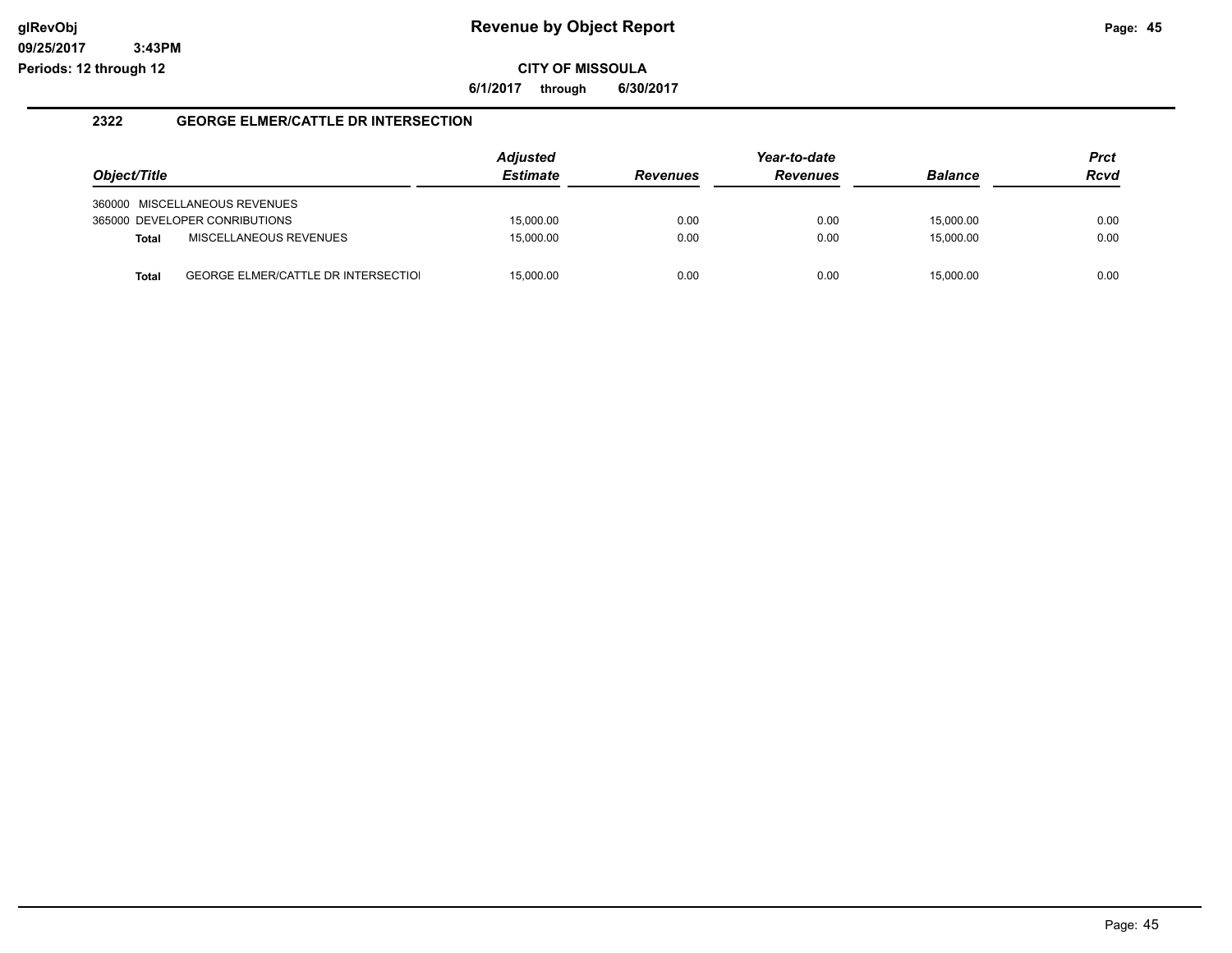**6/1/2017 through 6/30/2017**

**2365 PUBLIC ART FUND**

**2365 PUBLIC ART FUND**

|                                            | <b>Adjusted</b> |                 | Year-to-date    |                | <b>Prct</b> |
|--------------------------------------------|-----------------|-----------------|-----------------|----------------|-------------|
| Object/Title                               | <b>Estimate</b> | <b>Revenues</b> | <b>Revenues</b> | <b>Balance</b> | <b>Rcvd</b> |
| 330000 INTERGOVERNMENTAL REVENUES          |                 |                 |                 |                |             |
| 337000 LOCAL GRANTS                        | 0.00            | 0.00            | 0.00            | 0.00           | 0.00        |
| 337002 MRA GRANT                           | 0.00            | 0.00            | 1,000.00        | $-1,000.00$    | 0.00        |
| <b>INTERGOVERNMENTAL REVENUES</b><br>Total | 0.00            | 0.00            | 1,000.00        | $-1,000.00$    | 0.00        |
| 360000 MISCELLANEOUS REVENUES              |                 |                 |                 |                |             |
| 360010 MISCELLANEOUS                       | 10,095.00       | 0.00            | 0.00            | 10,095.00      | 0.00        |
| 364040 INSURANCE AND DAMAGE RECOVERY       | 0.00            | 0.00            | 0.00            | 0.00           | 0.00        |
| 365000 DONATIONS                           | 0.00            | 0.00            | 80.50           | $-80.50$       | 0.00        |
| MISCELLANEOUS REVENUES<br>Total            | 10,095.00       | 0.00            | 80.50           | 10,014.50      | 0.80        |
| OTHER FINANCING SOURCES<br>380000          |                 |                 |                 |                |             |
| 383000 OPERATING TRANSFERS                 | 0.00            | 0.00            | 0.00            | 0.00           | 0.00        |
| OTHER FINANCING SOURCES<br>Total           | 0.00            | 0.00            | 0.00            | 0.00           | 0.00        |
| PUBLIC ART FUND<br>Total                   | 10,095.00       | 0.00            | 1,080.50        | 9,014.50       | 10.70       |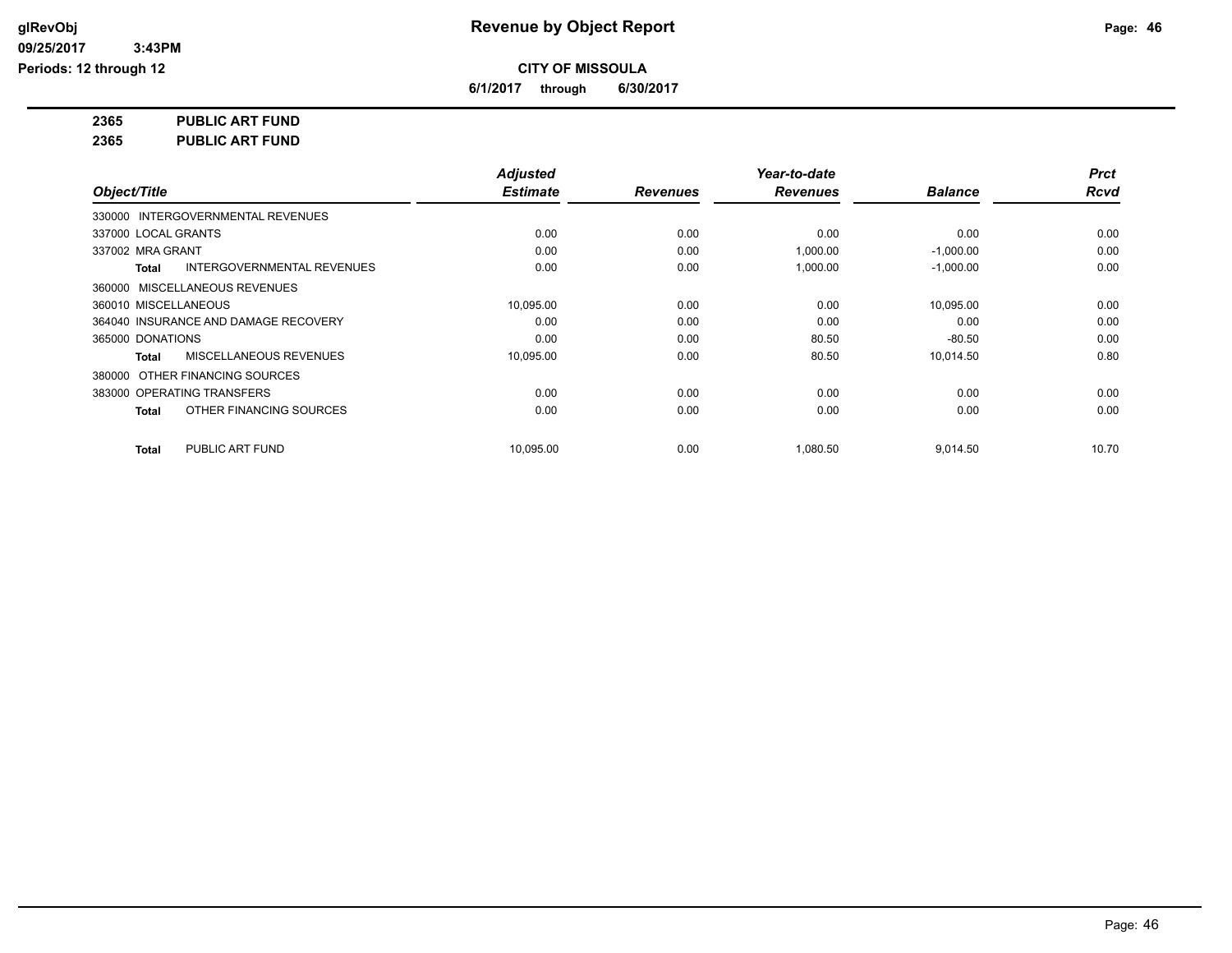**6/1/2017 through 6/30/2017**

# **2365 PUBLIC ART FUND**

| Object/Title                               | <b>Adjusted</b><br><b>Estimate</b> |                 | Year-to-date    | <b>Balance</b> | <b>Prct</b><br><b>Rcvd</b> |
|--------------------------------------------|------------------------------------|-----------------|-----------------|----------------|----------------------------|
|                                            |                                    | <b>Revenues</b> | <b>Revenues</b> |                |                            |
| 330000 INTERGOVERNMENTAL REVENUES          |                                    |                 |                 |                |                            |
| 337000 LOCAL GRANTS                        | 0.00                               | 0.00            | 0.00            | 0.00           | 0.00                       |
| 337002 MRA GRANT                           | 0.00                               | 0.00            | 1,000.00        | $-1,000.00$    | 0.00                       |
| <b>INTERGOVERNMENTAL REVENUES</b><br>Total | 0.00                               | 0.00            | 1,000.00        | $-1,000.00$    | 0.00                       |
| 360000 MISCELLANEOUS REVENUES              |                                    |                 |                 |                |                            |
| 360010 MISCELLANEOUS                       | 10,095.00                          | 0.00            | 0.00            | 10,095.00      | 0.00                       |
| 364040 INSURANCE AND DAMAGE RECOVERY       | 0.00                               | 0.00            | 0.00            | 0.00           | 0.00                       |
| 365000 DONATIONS                           | 0.00                               | 0.00            | 80.50           | $-80.50$       | 0.00                       |
| MISCELLANEOUS REVENUES<br>Total            | 10,095.00                          | 0.00            | 80.50           | 10,014.50      | 0.80                       |
| 380000 OTHER FINANCING SOURCES             |                                    |                 |                 |                |                            |
| 383000 OPERATING TRANSFERS                 | 0.00                               | 0.00            | 0.00            | 0.00           | 0.00                       |
| OTHER FINANCING SOURCES<br>Total           | 0.00                               | 0.00            | 0.00            | 0.00           | 0.00                       |
| PUBLIC ART FUND<br>Total                   | 10,095.00                          | 0.00            | 1,080.50        | 9,014.50       | 10.70                      |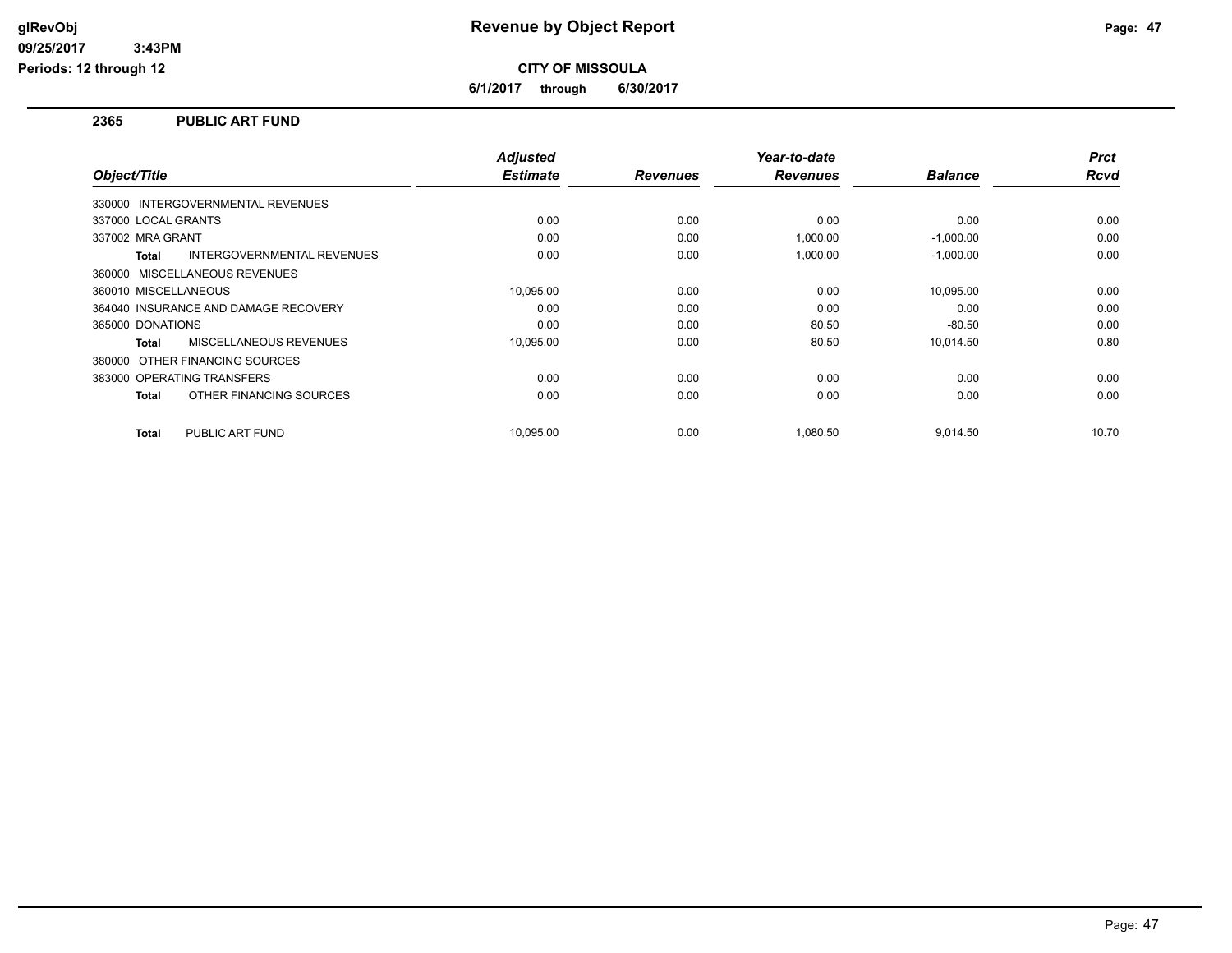**6/1/2017 through 6/30/2017**

# **2371 EMPLOYEE HEALTH INSURANCE LEVY FUND**

# **2371 EMPLOYEE HEALTH INSURANCE LEVY FUND**

|                                                     | Adjusted        |                 | Year-to-date    |                | <b>Prct</b> |
|-----------------------------------------------------|-----------------|-----------------|-----------------|----------------|-------------|
| Object/Title                                        | <b>Estimate</b> | <b>Revenues</b> | <b>Revenues</b> | <b>Balance</b> | <b>Rcvd</b> |
| 310000 TAXES/ASSESSMENTS                            |                 |                 |                 |                |             |
| 311000 GENERAL PROPERTY TAXES                       | 4,525.00        | 1.877.23        | 4,211.22        | 313.78         | 93.07       |
| 312001 PENALTIES & INTEREST                         | 0.00            | 39.66           | 64.34           | $-64.34$       | 0.00        |
| TAXES/ASSESSMENTS<br>Total                          | 4.525.00        | 1.916.89        | 4.275.56        | 249.44         | 94.49       |
| 370000 INVESTMENTS & ROYALTY EARNINGS               |                 |                 |                 |                |             |
| 371010 INTEREST ON INVESTMENTS                      | 0.00            | 0.00            | 0.00            | 0.00           | 0.00        |
| <b>INVESTMENTS &amp; ROYALTY EARNINGS</b><br>Total  | 0.00            | 0.00            | 0.00            | 0.00           | 0.00        |
| EMPLOYEE HEALTH INSURANCE LEVY FUNI<br><b>Total</b> | 4.525.00        | 1.916.89        | 4.275.56        | 249.44         | 94.49       |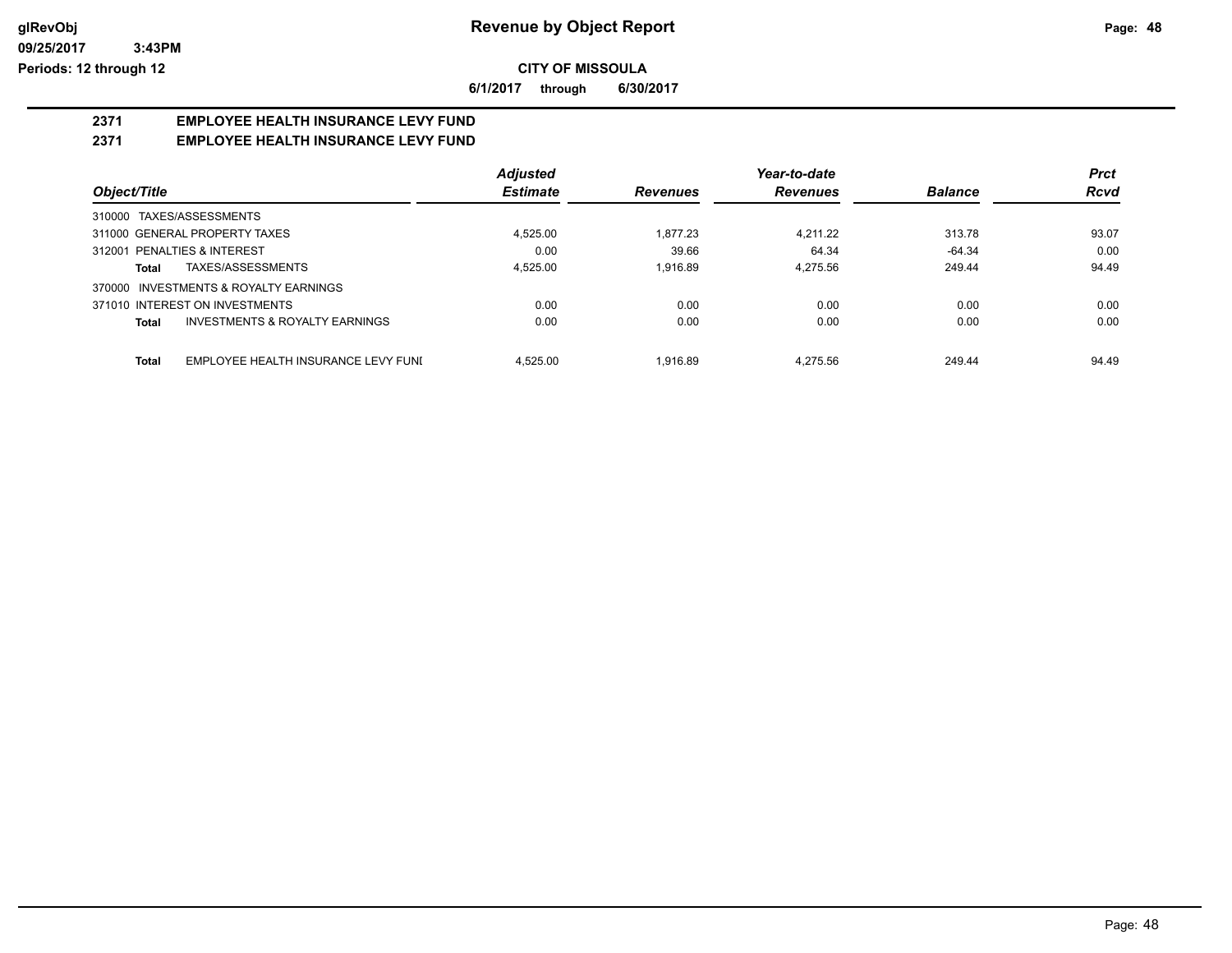**6/1/2017 through 6/30/2017**

# **2371 EMPLOYEE HEALTH INSURANCE LEVY FUND**

|              |                                       | <b>Adjusted</b> |                 | Year-to-date    |                | <b>Prct</b> |
|--------------|---------------------------------------|-----------------|-----------------|-----------------|----------------|-------------|
| Object/Title |                                       | <b>Estimate</b> | <b>Revenues</b> | <b>Revenues</b> | <b>Balance</b> | <b>Rcvd</b> |
|              | 310000 TAXES/ASSESSMENTS              |                 |                 |                 |                |             |
|              | 311000 GENERAL PROPERTY TAXES         | 4.525.00        | 1.877.23        | 4.211.22        | 313.78         | 93.07       |
|              | 312001 PENALTIES & INTEREST           | 0.00            | 39.66           | 64.34           | $-64.34$       | 0.00        |
| <b>Total</b> | TAXES/ASSESSMENTS                     | 4.525.00        | 1.916.89        | 4.275.56        | 249.44         | 94.49       |
|              | 370000 INVESTMENTS & ROYALTY EARNINGS |                 |                 |                 |                |             |
|              | 371010 INTEREST ON INVESTMENTS        | 0.00            | 0.00            | 0.00            | 0.00           | 0.00        |
| <b>Total</b> | INVESTMENTS & ROYALTY EARNINGS        | 0.00            | 0.00            | 0.00            | 0.00           | 0.00        |
| <b>Total</b> | EMPLOYEE HEALTH INSURANCE LEVY FUN    | 4.525.00        | 1.916.89        | 4.275.56        | 249.44         | 94.49       |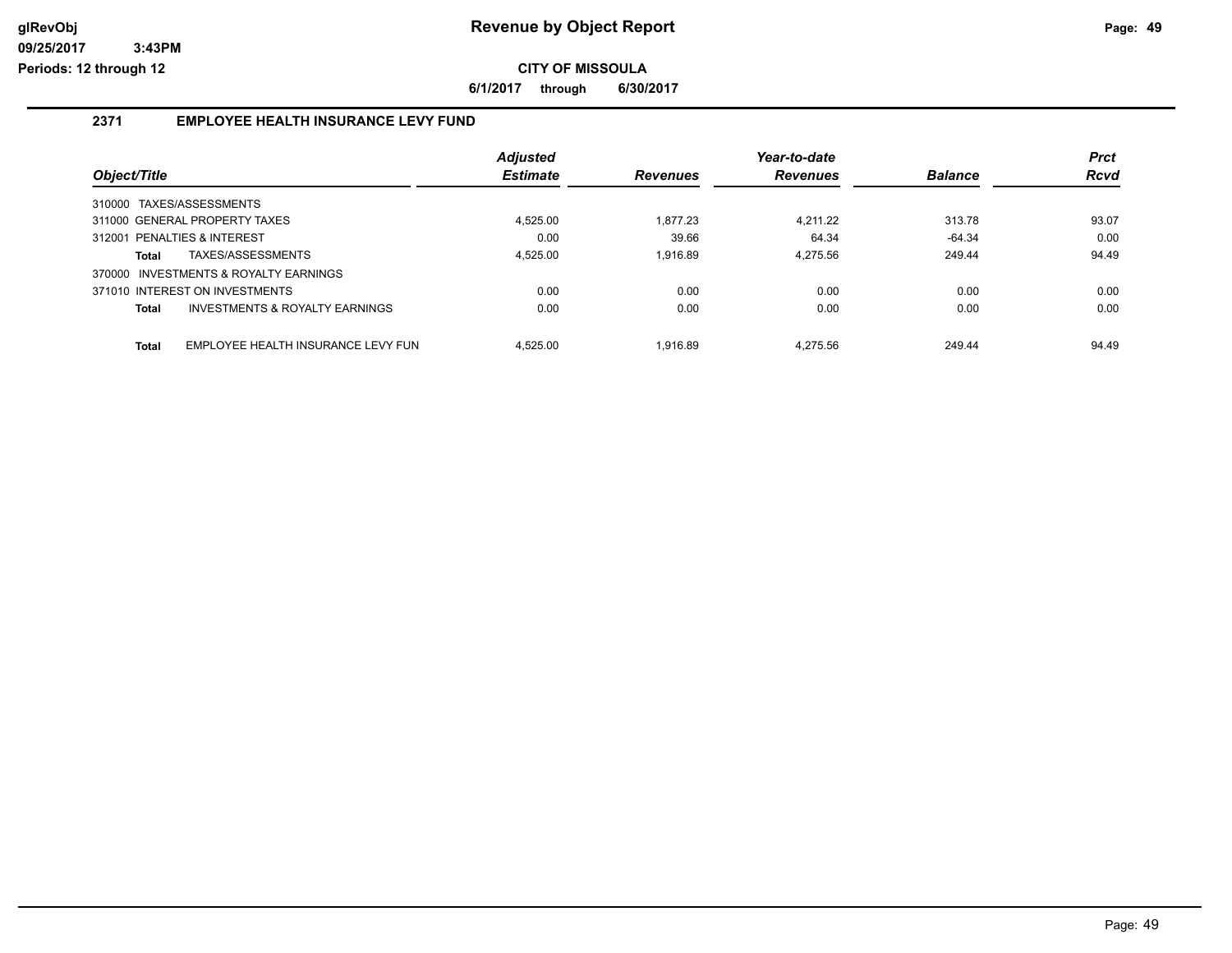**6/1/2017 through 6/30/2017**

**2372 PERMISSIVE MEDICAL LEVY**

**2372 PERMISSIVE MEDICAL LEVY**

|                                                    | <b>Adjusted</b> |                 | Year-to-date    |                | <b>Prct</b> |
|----------------------------------------------------|-----------------|-----------------|-----------------|----------------|-------------|
| Object/Title                                       | <b>Estimate</b> | <b>Revenues</b> | <b>Revenues</b> | <b>Balance</b> | <b>Rcvd</b> |
| 310000 TAXES/ASSESSMENTS                           |                 |                 |                 |                |             |
| 311000 GENERAL PROPERTY TAXES                      | 4.774.150.00    | 1,912,230.22    | 4,484,837.20    | 289.312.80     | 93.94       |
| 312001 PENALTIES & INTEREST                        | 0.00            | 1.111.34        | 5.427.97        | $-5.427.97$    | 0.00        |
| TAXES/ASSESSMENTS<br>Total                         | 4.774.150.00    | 1.913.341.56    | 4.490.265.17    | 283.884.83     | 94.05       |
| 370000 INVESTMENTS & ROYALTY EARNINGS              |                 |                 |                 |                |             |
| 371010 INTEREST ON INVESTMENTS                     | 0.00            | 0.00            | 0.00            | 0.00           | 0.00        |
| <b>INVESTMENTS &amp; ROYALTY EARNINGS</b><br>Total | 0.00            | 0.00            | 0.00            | 0.00           | 0.00        |
| PERMISSIVE MEDICAL LEVY<br>Total                   | 4.774.150.00    | 1.913.341.56    | 4.490.265.17    | 283.884.83     | 94.05       |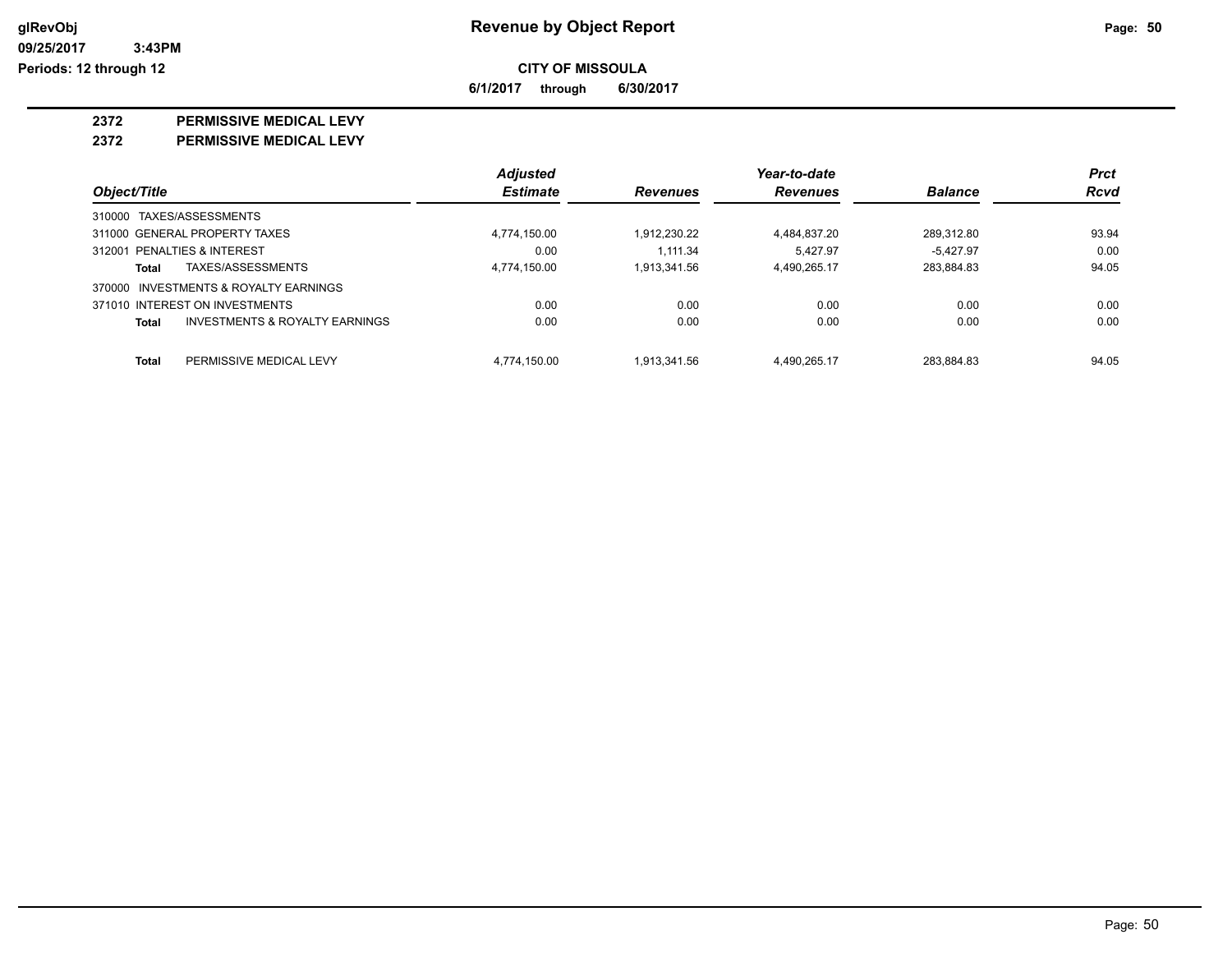**6/1/2017 through 6/30/2017**

# **2372 PERMISSIVE MEDICAL LEVY**

|              |                                       | <b>Adjusted</b> |                 | Year-to-date    |                | <b>Prct</b> |
|--------------|---------------------------------------|-----------------|-----------------|-----------------|----------------|-------------|
| Object/Title |                                       | <b>Estimate</b> | <b>Revenues</b> | <b>Revenues</b> | <b>Balance</b> | <b>Rcvd</b> |
|              | 310000 TAXES/ASSESSMENTS              |                 |                 |                 |                |             |
|              | 311000 GENERAL PROPERTY TAXES         | 4.774.150.00    | 1.912.230.22    | 4,484,837.20    | 289.312.80     | 93.94       |
|              | 312001 PENALTIES & INTEREST           | 0.00            | 1.111.34        | 5.427.97        | $-5.427.97$    | 0.00        |
| <b>Total</b> | TAXES/ASSESSMENTS                     | 4.774.150.00    | 1.913.341.56    | 4.490.265.17    | 283.884.83     | 94.05       |
|              | 370000 INVESTMENTS & ROYALTY EARNINGS |                 |                 |                 |                |             |
|              | 371010 INTEREST ON INVESTMENTS        | 0.00            | 0.00            | 0.00            | 0.00           | 0.00        |
| <b>Total</b> | INVESTMENTS & ROYALTY EARNINGS        | 0.00            | 0.00            | 0.00            | 0.00           | 0.00        |
| <b>Total</b> | PERMISSIVE MEDICAL LEVY               | 4.774.150.00    | 1.913.341.56    | 4.490.265.17    | 283.884.83     | 94.05       |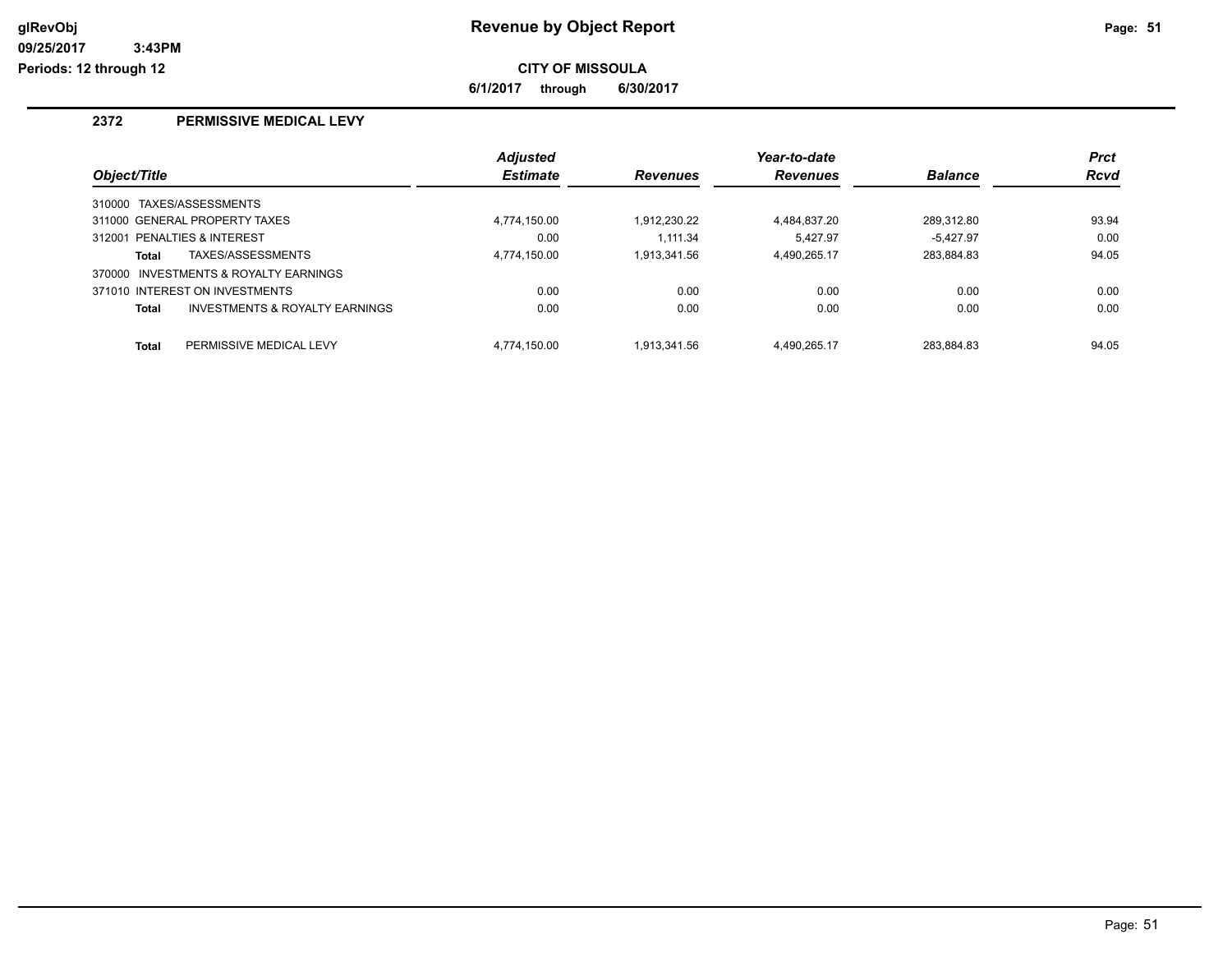**6/1/2017 through 6/30/2017**

# **2389 CABLE TELEVISION FRANCHISE FUND**

# **2389 CABLE TELEVISION FRANCHISE FUND**

|                                                 | <b>Adjusted</b> |                 | Year-to-date    |                | <b>Prct</b> |
|-------------------------------------------------|-----------------|-----------------|-----------------|----------------|-------------|
| Object/Title                                    | <b>Estimate</b> | <b>Revenues</b> | <b>Revenues</b> | <b>Balance</b> | <b>Rcvd</b> |
| 320000 LICENSES & PERMITS                       |                 |                 |                 |                |             |
| 322031 FRANCHISE FEE - AT&T                     | 680.000.00      | 0.00            | 514.847.39      | 165.152.61     | 75.71       |
| 322034 PEG ACCESS                               | 56,000.00       | 0.00            | 29.027.26       | 26.972.74      | 51.83       |
| LICENSES & PERMITS<br>Total                     | 736.000.00      | 0.00            | 543.874.65      | 192.125.35     | 73.90       |
| 360000 MISCELLANEOUS REVENUES                   |                 |                 |                 |                |             |
| 365000 DONATIONS                                | 0.00            | 0.00            | 0.00            | 0.00           | 0.00        |
| MISCELLANEOUS REVENUES<br>Total                 | 0.00            | 0.00            | 0.00            | 0.00           | 0.00        |
| CABLE TELEVISION FRANCHISE FUND<br><b>Total</b> | 736.000.00      | 0.00            | 543.874.65      | 192.125.35     | 73.90       |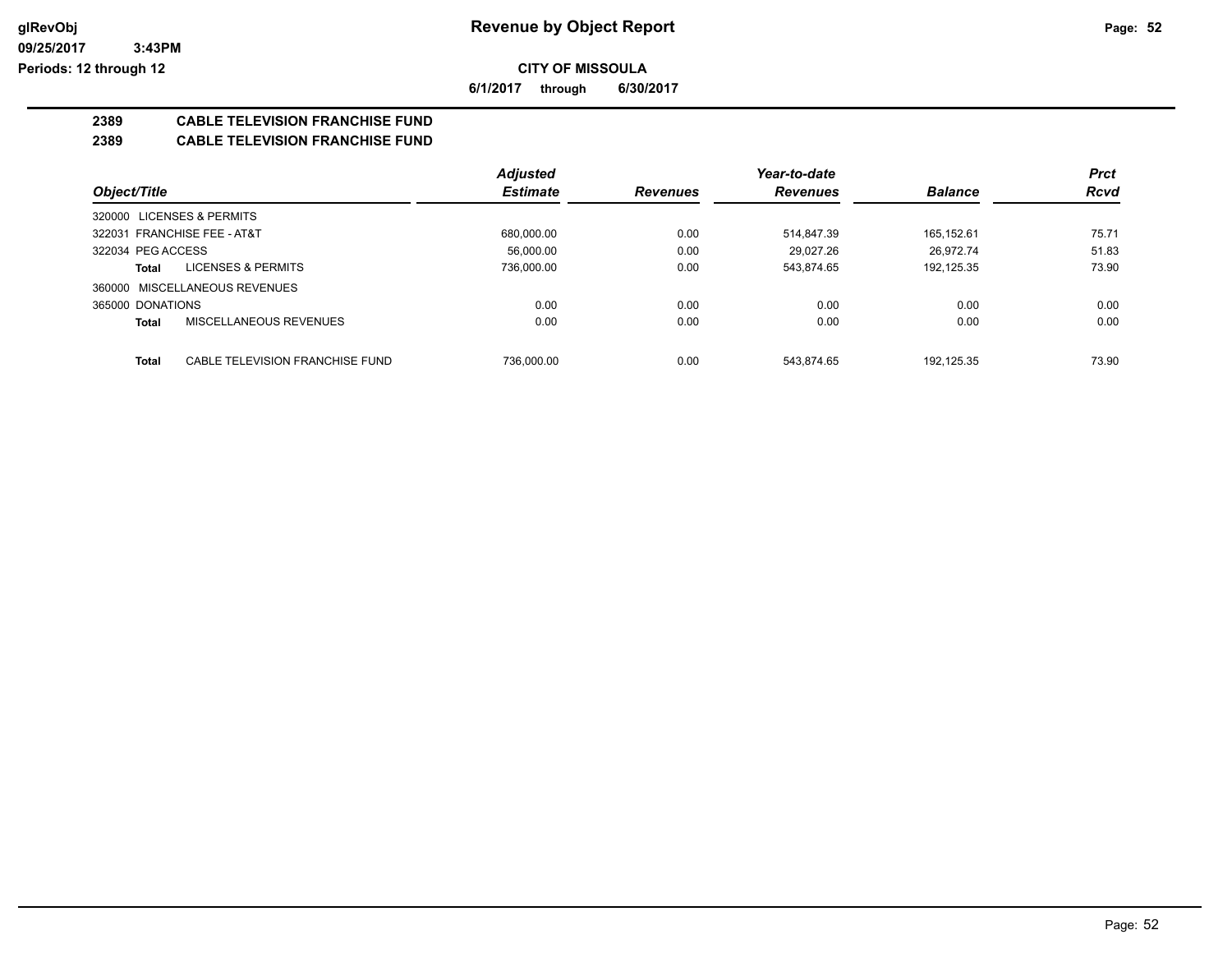**6/1/2017 through 6/30/2017**

# **2389 CABLE TELEVISION FRANCHISE FUND**

|                               |                                 | <b>Adjusted</b> |                 | Year-to-date    |                | <b>Prct</b> |
|-------------------------------|---------------------------------|-----------------|-----------------|-----------------|----------------|-------------|
| Object/Title                  |                                 | <b>Estimate</b> | <b>Revenues</b> | <b>Revenues</b> | <b>Balance</b> | <b>Rcvd</b> |
| 320000 LICENSES & PERMITS     |                                 |                 |                 |                 |                |             |
| 322031 FRANCHISE FEE - AT&T   |                                 | 680.000.00      | 0.00            | 514.847.39      | 165.152.61     | 75.71       |
| 322034 PEG ACCESS             |                                 | 56.000.00       | 0.00            | 29.027.26       | 26.972.74      | 51.83       |
| Total                         | <b>LICENSES &amp; PERMITS</b>   | 736.000.00      | 0.00            | 543,874.65      | 192,125.35     | 73.90       |
| 360000 MISCELLANEOUS REVENUES |                                 |                 |                 |                 |                |             |
| 365000 DONATIONS              |                                 | 0.00            | 0.00            | 0.00            | 0.00           | 0.00        |
| Total                         | MISCELLANEOUS REVENUES          | 0.00            | 0.00            | 0.00            | 0.00           | 0.00        |
|                               |                                 |                 |                 |                 |                |             |
| <b>Total</b>                  | CABLE TELEVISION FRANCHISE FUND | 736.000.00      | 0.00            | 543.874.65      | 192.125.35     | 73.90       |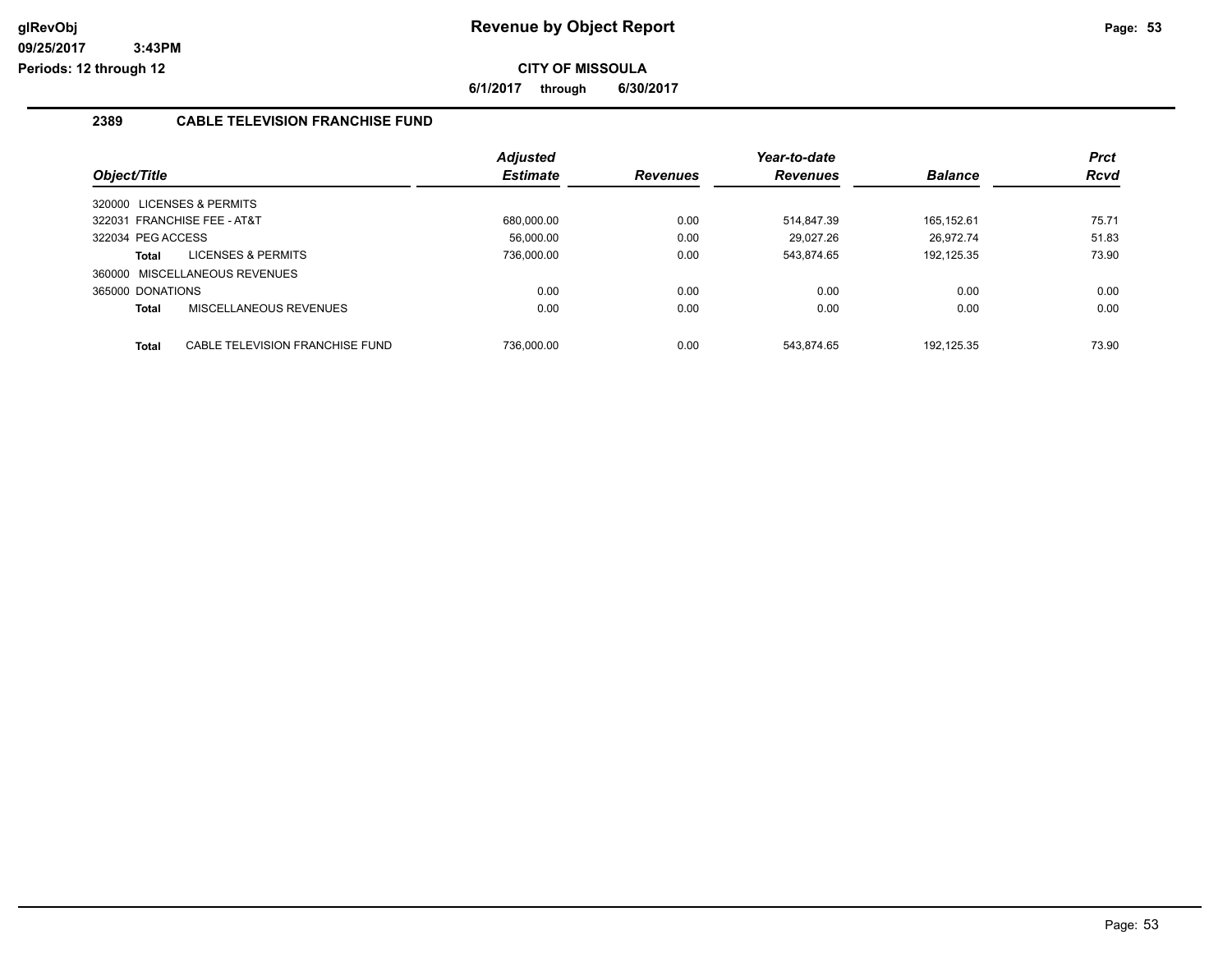**6/1/2017 through 6/30/2017**

# **2390 DRUG FORFEITURE FUND**

**2390 DRUG FORFEITURE FUND**

|                                                           | <b>Adjusted</b> |          | Year-to-date    |                | <b>Prct</b> |
|-----------------------------------------------------------|-----------------|----------|-----------------|----------------|-------------|
| Object/Title                                              | <b>Estimate</b> | Revenues | <b>Revenues</b> | <b>Balance</b> | <b>Rcvd</b> |
| 350000 FINES & FORFEITURES                                |                 |          |                 |                |             |
| 351013 DRUG FORFEITURES                                   | 16.800.00       | 1.435.00 | 15.223.99       | 1.576.01       | 90.62       |
| <b>FINES &amp; FORFEITURES</b><br><b>Total</b>            | 16,800.00       | 1,435.00 | 15.223.99       | 1.576.01       | 90.62       |
| 370000 INVESTMENTS & ROYALTY EARNINGS                     |                 |          |                 |                |             |
| 371010 INTEREST ON INVESTMENTS                            | 0.00            | 0.00     | 0.00            | 0.00           | 0.00        |
| <b>INVESTMENTS &amp; ROYALTY EARNINGS</b><br><b>Total</b> | 0.00            | 0.00     | 0.00            | 0.00           | 0.00        |
| DRUG FORFEITURE FUND<br><b>Total</b>                      | 16.800.00       | 1.435.00 | 15.223.99       | 1.576.01       | 90.62       |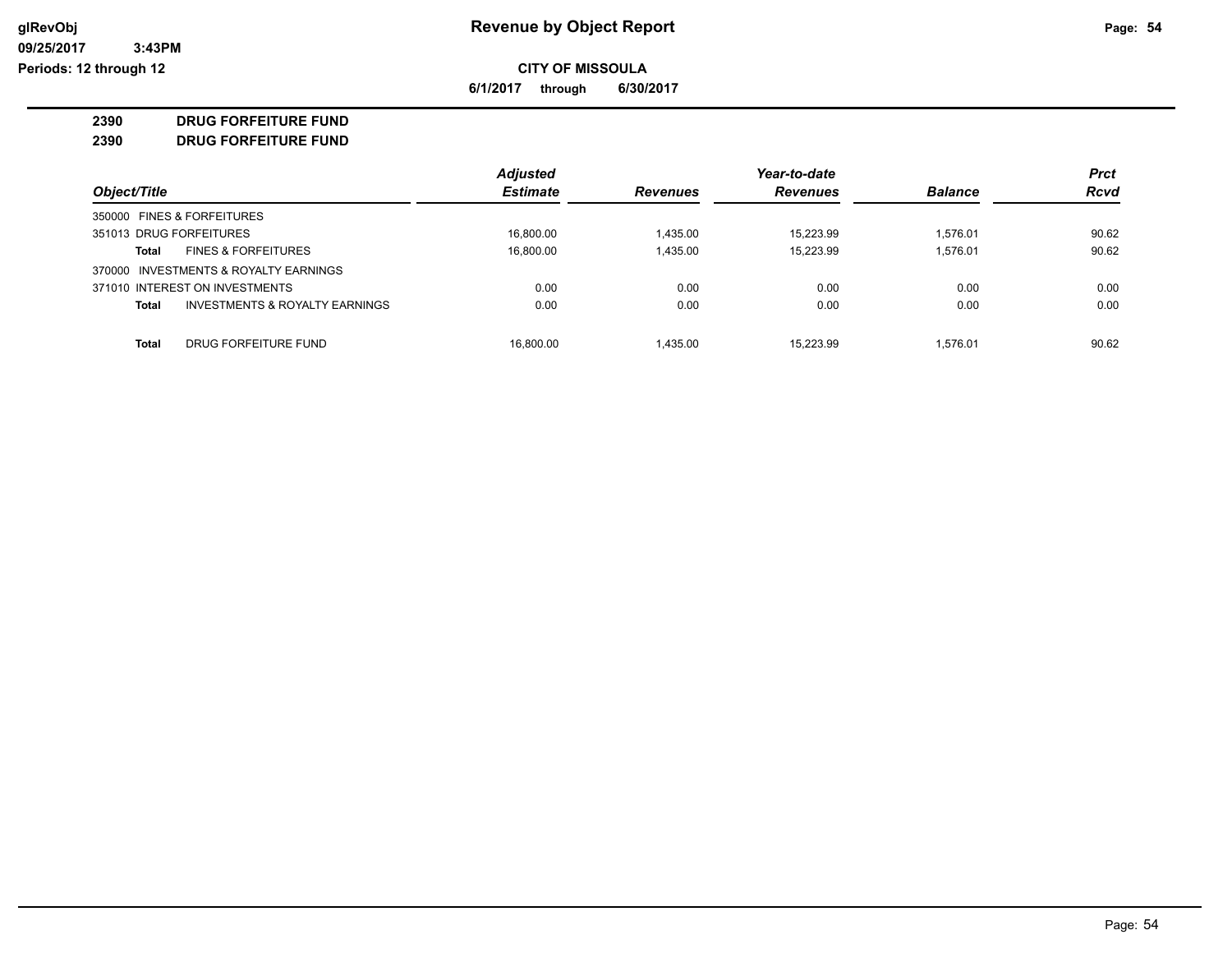**6/1/2017 through 6/30/2017**

# **2390 DRUG FORFEITURE FUND**

|                         |                                           | <b>Adjusted</b> |                 | Year-to-date    |                | <b>Prct</b> |
|-------------------------|-------------------------------------------|-----------------|-----------------|-----------------|----------------|-------------|
| Object/Title            |                                           | <b>Estimate</b> | <b>Revenues</b> | <b>Revenues</b> | <b>Balance</b> | <b>Rcvd</b> |
|                         | 350000 FINES & FORFEITURES                |                 |                 |                 |                |             |
| 351013 DRUG FORFEITURES |                                           | 16.800.00       | 1.435.00        | 15.223.99       | 1.576.01       | 90.62       |
| <b>Total</b>            | <b>FINES &amp; FORFEITURES</b>            | 16,800.00       | 1,435.00        | 15,223.99       | 1.576.01       | 90.62       |
| 370000                  | INVESTMENTS & ROYALTY EARNINGS            |                 |                 |                 |                |             |
|                         | 371010 INTEREST ON INVESTMENTS            | 0.00            | 0.00            | 0.00            | 0.00           | 0.00        |
| <b>Total</b>            | <b>INVESTMENTS &amp; ROYALTY EARNINGS</b> | 0.00            | 0.00            | 0.00            | 0.00           | 0.00        |
| Total                   | DRUG FORFEITURE FUND                      | 16.800.00       | 1.435.00        | 15.223.99       | 1.576.01       | 90.62       |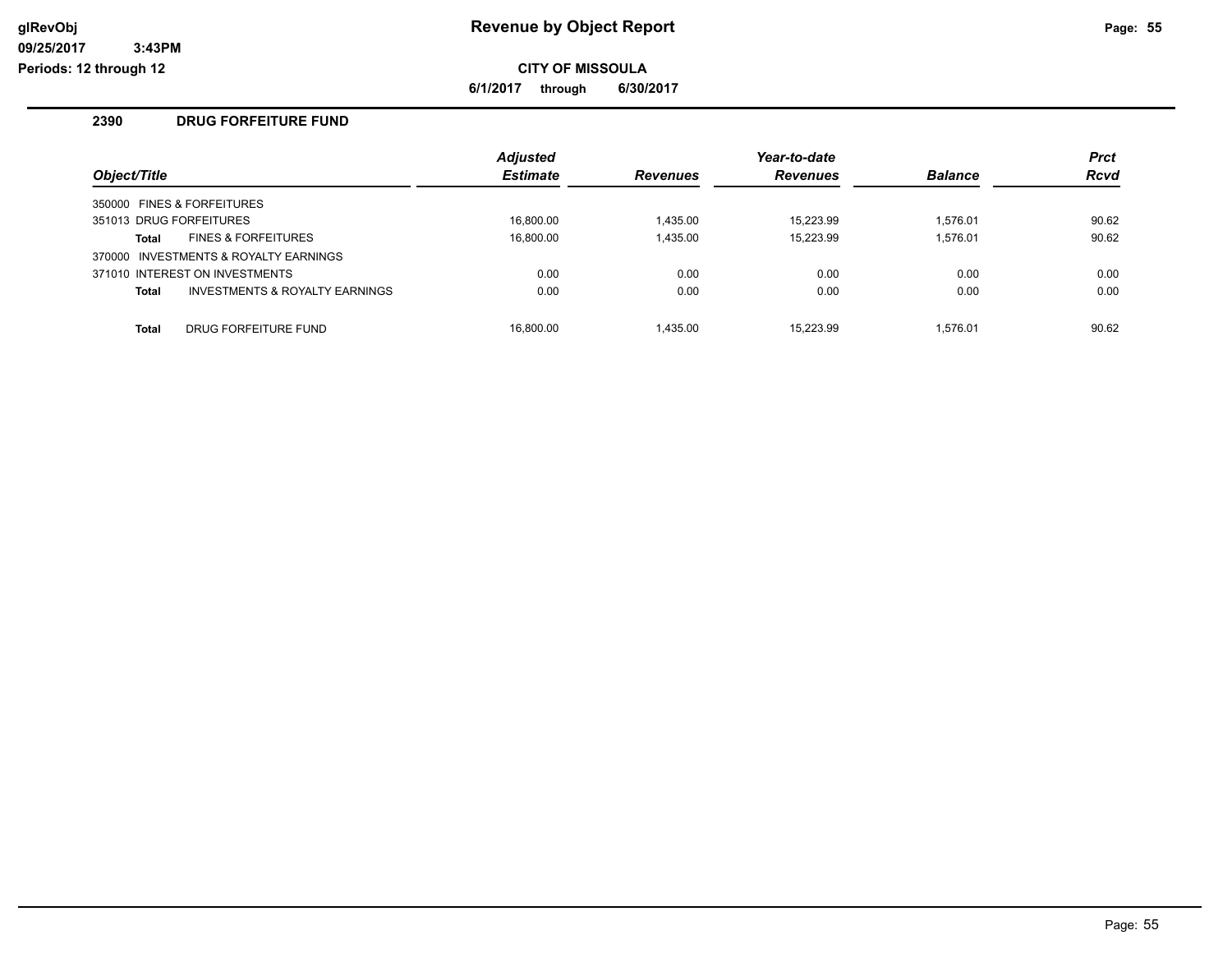**6/1/2017 through 6/30/2017**

# **2394 BUILDING INSPECTION FUND**

# **2394 BUILDING INSPECTION FUND**

|                                                           | <b>Adjusted</b> |                 | Year-to-date    |                | <b>Prct</b> |
|-----------------------------------------------------------|-----------------|-----------------|-----------------|----------------|-------------|
| Object/Title                                              | <b>Estimate</b> | <b>Revenues</b> | <b>Revenues</b> | <b>Balance</b> | <b>Rcvd</b> |
| 320000 LICENSES & PERMITS                                 |                 |                 |                 |                |             |
| 323011 BUILDING PERMITS                                   | 1,111,650.00    | 242,285.03      | 1,511,699.27    | -400,049.27    | 135.99      |
| 323012 ELECTRICAL PERMITS                                 | 239,641.00      | 40,840.23       | 295.859.22      | $-56.218.22$   | 123.46      |
| 323013 PLUMBING PERMITS                                   | 137,006.00      | 11,938.60       | 204,573.60      | $-67,567.60$   | 149.32      |
| 323014 BLDG PERMIT REVIEW FEE                             | 0.00            | 0.00            | 0.00            | 0.00           | 0.00        |
| 323016 MOVING PERMITS                                     | 0.00            | 0.00            | 0.00            | 0.00           | 0.00        |
| 323017 MECHANICAL PERMITS                                 | 100,282.00      | 12,431.80       | 141,134.60      | $-40,852.60$   | 140.74      |
| <b>LICENSES &amp; PERMITS</b><br><b>Total</b>             | 1,588,579.00    | 307,495.66      | 2,153,266.69    | -564,687.69    | 135.55      |
| 330000 INTERGOVERNMENTAL REVENUES                         |                 |                 |                 |                |             |
| 336023 STATE CONTRIB. - PERS                              | 0.00            | 0.00            | 469.84          | $-469.84$      | 0.00        |
| <b>INTERGOVERNMENTAL REVENUES</b><br><b>Total</b>         | 0.00            | 0.00            | 469.84          | $-469.84$      | 0.00        |
| 340000 CHARGES FOR SERVICES                               |                 |                 |                 |                |             |
| 341091 INSPECTION CODE BOOKS & COPIES                     | 1,393.00        | 60.00           | 611.75          | 781.25         | 43.92       |
| <b>CHARGES FOR SERVICES</b><br>Total                      | 1,393.00        | 60.00           | 611.75          | 781.25         | 43.92       |
| 360000 MISCELLANEOUS REVENUES                             |                 |                 |                 |                |             |
| 360010 MISCELLANEOUS                                      | 0.00            | 0.00            | 1,723.63        | $-1,723.63$    | 0.00        |
| 360015 CONFERENCE REVENUES - BUILDING                     | 0.00            | 0.00            | 0.00            | 0.00           | 0.00        |
| MISCELLANEOUS REVENUES<br><b>Total</b>                    | 0.00            | 0.00            | 1,723.63        | $-1,723.63$    | 0.00        |
| 370000 INVESTMENTS & ROYALTY EARNINGS                     |                 |                 |                 |                |             |
| 371010 INTEREST ON INVESTMENTS                            | 0.00            | 0.00            | 0.00            | 0.00           | 0.00        |
| 371020 GAIN/LOSS IN MARKET VALUE OF INVESTMENTS           | 0.00            | 0.00            | 0.00            | 0.00           | 0.00        |
| <b>INVESTMENTS &amp; ROYALTY EARNINGS</b><br><b>Total</b> | 0.00            | 0.00            | 0.00            | 0.00           | 0.00        |
| OTHER FINANCING SOURCES<br>380000                         |                 |                 |                 |                |             |
| 381090 PROCEEDS FROM CAPITAL LEASE                        | 0.00            | 24,044.18       | 24,044.18       | $-24,044.18$   | 0.00        |
| 382010 SALE OF FIXED ASSETS                               | 0.00            | 0.00            | 0.00            | 0.00           | 0.00        |
| 383000 OPERATING TRANSFERS                                | 0.00            | 0.00            | 0.00            | 0.00           | 0.00        |
| OTHER FINANCING SOURCES<br><b>Total</b>                   | 0.00            | 24,044.18       | 24,044.18       | $-24,044.18$   | 0.00        |
| <b>BUILDING INSPECTION FUND</b><br><b>Total</b>           | 1,589,972.00    | 331,599.84      | 2,180,116.09    | $-590, 144.09$ | 137.12      |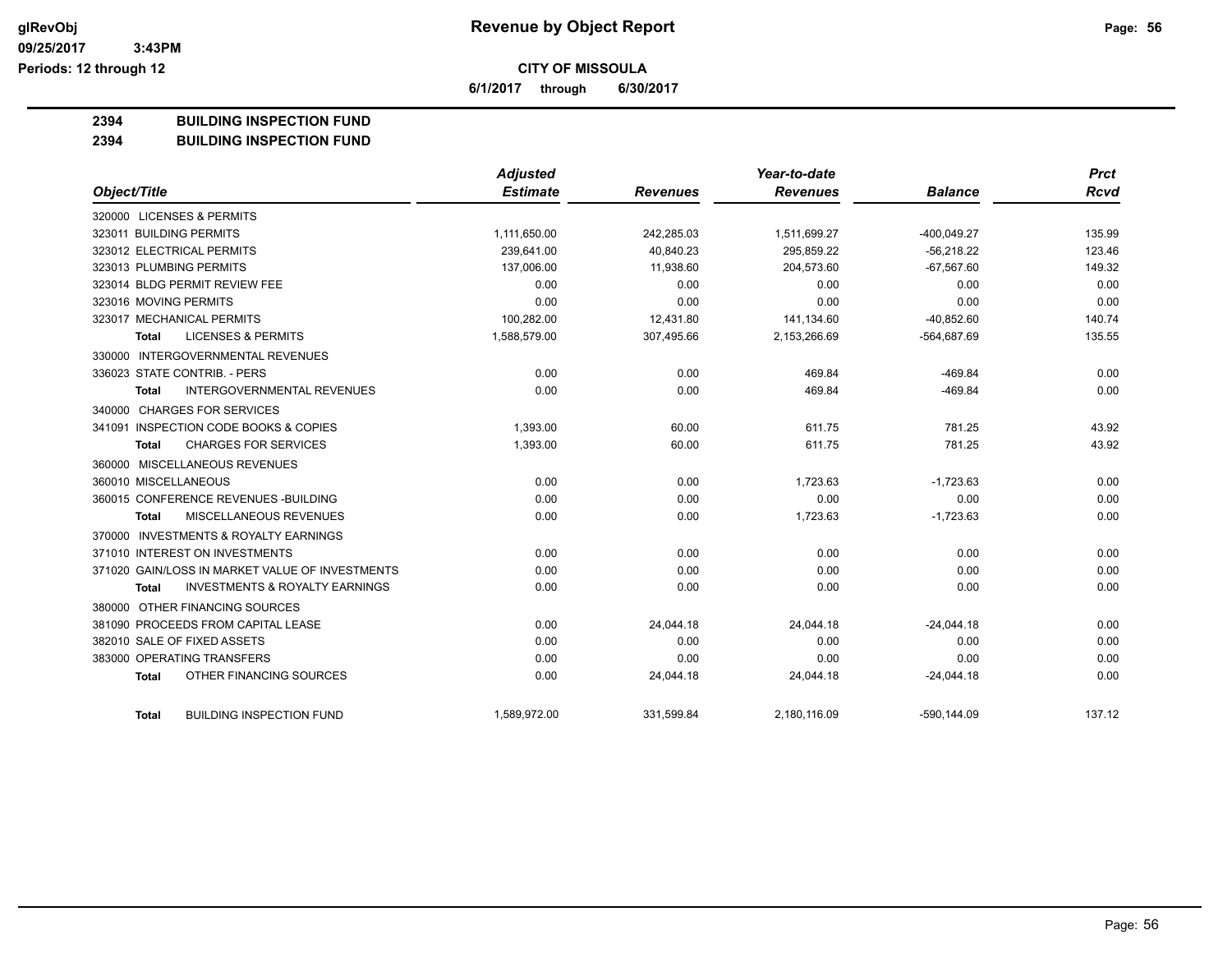**6/1/2017 through 6/30/2017**

# **2394 BUILDING INSPECTION FUND**

|                                                    | <b>Adjusted</b> |                 | Year-to-date    |                | <b>Prct</b> |
|----------------------------------------------------|-----------------|-----------------|-----------------|----------------|-------------|
| Object/Title                                       | <b>Estimate</b> | <b>Revenues</b> | <b>Revenues</b> | <b>Balance</b> | <b>Rcvd</b> |
| 320000 LICENSES & PERMITS                          |                 |                 |                 |                |             |
| 323011 BUILDING PERMITS                            | 1,111,650.00    | 242,285.03      | 1,511,699.27    | $-400,049.27$  | 135.99      |
| 323012 ELECTRICAL PERMITS                          | 239,641.00      | 40,840.23       | 295,859.22      | $-56,218.22$   | 123.46      |
| 323013 PLUMBING PERMITS                            | 137.006.00      | 11.938.60       | 204,573.60      | $-67,567.60$   | 149.32      |
| 323014 BLDG PERMIT REVIEW FEE                      | 0.00            | 0.00            | 0.00            | 0.00           | 0.00        |
| 323016 MOVING PERMITS                              | 0.00            | 0.00            | 0.00            | 0.00           | 0.00        |
| 323017 MECHANICAL PERMITS                          | 100,282.00      | 12,431.80       | 141,134.60      | $-40,852.60$   | 140.74      |
| <b>LICENSES &amp; PERMITS</b><br><b>Total</b>      | 1,588,579.00    | 307,495.66      | 2,153,266.69    | -564,687.69    | 135.55      |
| 330000 INTERGOVERNMENTAL REVENUES                  |                 |                 |                 |                |             |
| 336023 STATE CONTRIB. - PERS                       | 0.00            | 0.00            | 469.84          | $-469.84$      | 0.00        |
| <b>INTERGOVERNMENTAL REVENUES</b><br>Total         | 0.00            | 0.00            | 469.84          | $-469.84$      | 0.00        |
| 340000 CHARGES FOR SERVICES                        |                 |                 |                 |                |             |
| 341091 INSPECTION CODE BOOKS & COPIES              | 1,393.00        | 60.00           | 611.75          | 781.25         | 43.92       |
| <b>CHARGES FOR SERVICES</b><br>Total               | 1,393.00        | 60.00           | 611.75          | 781.25         | 43.92       |
| 360000 MISCELLANEOUS REVENUES                      |                 |                 |                 |                |             |
| 360010 MISCELLANEOUS                               | 0.00            | 0.00            | 1,723.63        | $-1,723.63$    | 0.00        |
| 360015 CONFERENCE REVENUES - BUILDING              | 0.00            | 0.00            | 0.00            | 0.00           | 0.00        |
| <b>MISCELLANEOUS REVENUES</b><br>Total             | 0.00            | 0.00            | 1,723.63        | $-1,723.63$    | 0.00        |
| 370000 INVESTMENTS & ROYALTY EARNINGS              |                 |                 |                 |                |             |
| 371010 INTEREST ON INVESTMENTS                     | 0.00            | 0.00            | 0.00            | 0.00           | 0.00        |
| 371020 GAIN/LOSS IN MARKET VALUE OF INVESTMENT     | 0.00            | 0.00            | 0.00            | 0.00           | 0.00        |
| <b>INVESTMENTS &amp; ROYALTY EARNINGS</b><br>Total | 0.00            | 0.00            | 0.00            | 0.00           | 0.00        |
| 380000 OTHER FINANCING SOURCES                     |                 |                 |                 |                |             |
| 381090 PROCEEDS FROM CAPITAL LEASE                 | 0.00            | 24,044.18       | 24,044.18       | $-24,044.18$   | 0.00        |
| 382010 SALE OF FIXED ASSETS                        | 0.00            | 0.00            | 0.00            | 0.00           | 0.00        |
| 383000 OPERATING TRANSFERS                         | 0.00            | 0.00            | 0.00            | 0.00           | 0.00        |
| OTHER FINANCING SOURCES<br><b>Total</b>            | 0.00            | 24,044.18       | 24,044.18       | $-24,044.18$   | 0.00        |
| <b>BUILDING INSPECTION FUND</b><br>Total           | 1,589,972.00    | 331,599.84      | 2,180,116.09    | $-590, 144.09$ | 137.12      |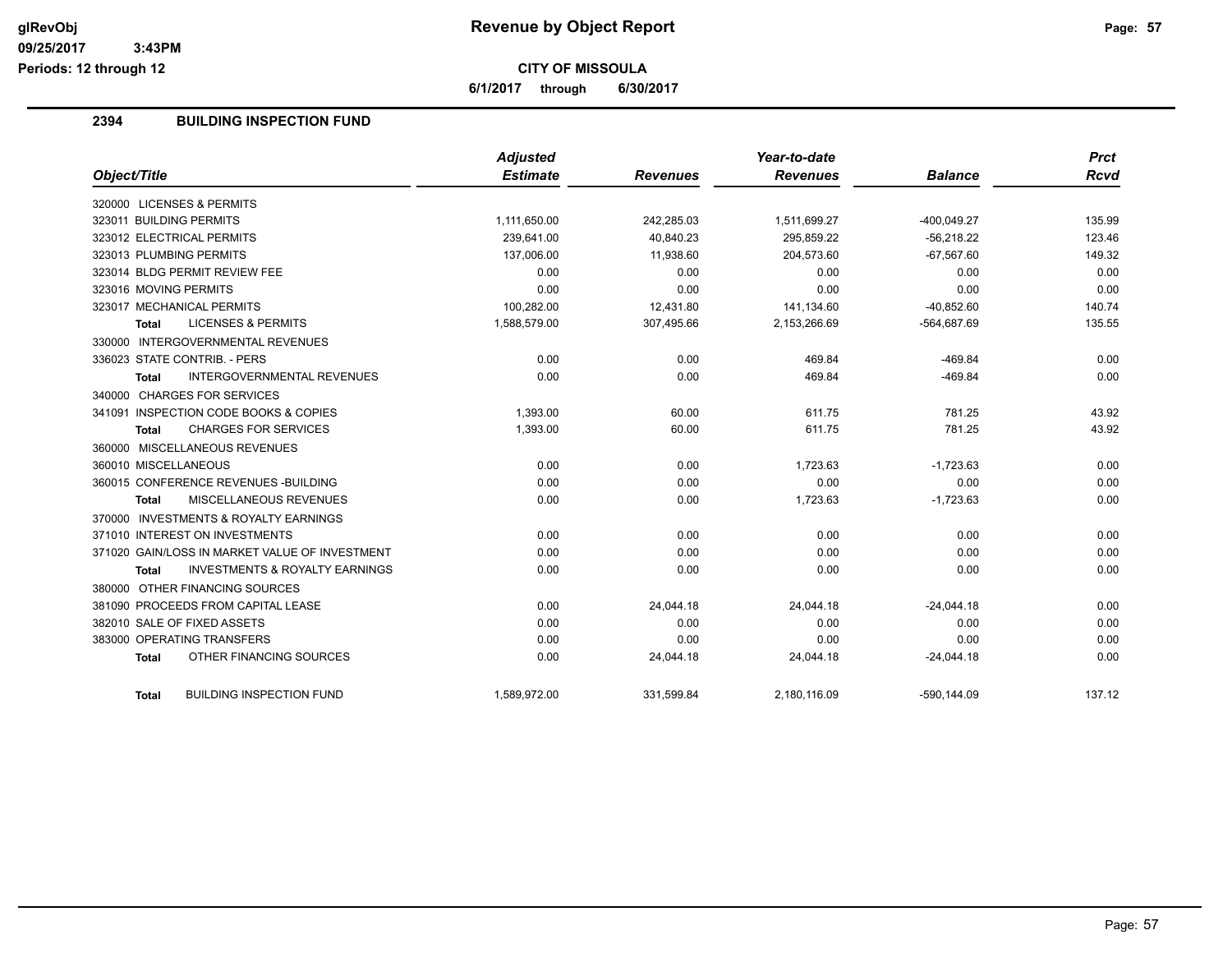**6/1/2017 through 6/30/2017**

# **2395 CITY GRANTS & PROGRAM INCOME FUND**

# **2395 CITY GRANTS & PROGRAM INCOME FUND**

|                                                           | <b>Adjusted</b> |                 | Year-to-date    |                | <b>Prct</b> |
|-----------------------------------------------------------|-----------------|-----------------|-----------------|----------------|-------------|
| Object/Title                                              | <b>Estimate</b> | <b>Revenues</b> | <b>Revenues</b> | <b>Balance</b> | Rcvd        |
| 330000 INTERGOVERNMENTAL REVENUES                         |                 |                 |                 |                |             |
| 331010 ENTITLEMENT - CDBG                                 | 0.00            | 0.00            | 0.00            | 0.00           | 0.00        |
| <b>INTERGOVERNMENTAL REVENUES</b><br><b>Total</b>         | 0.00            | 0.00            | 0.00            | 0.00           | 0.00        |
| 360000 MISCELLANEOUS REVENUES                             |                 |                 |                 |                |             |
| 360005 LOAN REPAYMENTS                                    | 0.00            | 0.00            | 0.00            | 0.00           | 0.00        |
| 360010 MISCELLANEOUS                                      | 0.00            | 0.00            | 0.00            | 0.00           | 0.00        |
| 360013 REPAYMENT OF SEWER GRANT                           | 0.00            | 0.00            | 0.00            | 0.00           | 0.00        |
| 360014 REPAYMENT OF LOAN/MHA                              | 0.00            | 0.00            | 0.00            | 0.00           | 0.00        |
| 362000 OTHER MISCELLANEOUS REVENUE                        | 2,105.00        | 0.00            | 0.00            | 2,105.00       | 0.00        |
| MISCELLANEOUS REVENUES<br><b>Total</b>                    | 2,105.00        | 0.00            | 0.00            | 2,105.00       | 0.00        |
| INVESTMENTS & ROYALTY EARNINGS<br>370000                  |                 |                 |                 |                |             |
| 371010 INTEREST ON INVESTMENTS                            | 0.00            | 0.00            | 0.00            | 0.00           | 0.00        |
| 371020 GAIN/LOSS IN MARKET VALUE OF INVESTMENTS           | 0.00            | 0.00            | 0.00            | 0.00           | 0.00        |
| <b>INVESTMENTS &amp; ROYALTY EARNINGS</b><br><b>Total</b> | 0.00            | 0.00            | 0.00            | 0.00           | 0.00        |
| OTHER FINANCING SOURCES<br>380000                         |                 |                 |                 |                |             |
| 383026 TRANS FR CDBG                                      | 0.00            | 0.00            | 0.00            | 0.00           | 0.00        |
| OTHER FINANCING SOURCES<br><b>Total</b>                   | 0.00            | 0.00            | 0.00            | 0.00           | 0.00        |
| CITY GRANTS & PROGRAM INCOME FUND<br>Total                | 2,105.00        | 0.00            | 0.00            | 2,105.00       | 0.00        |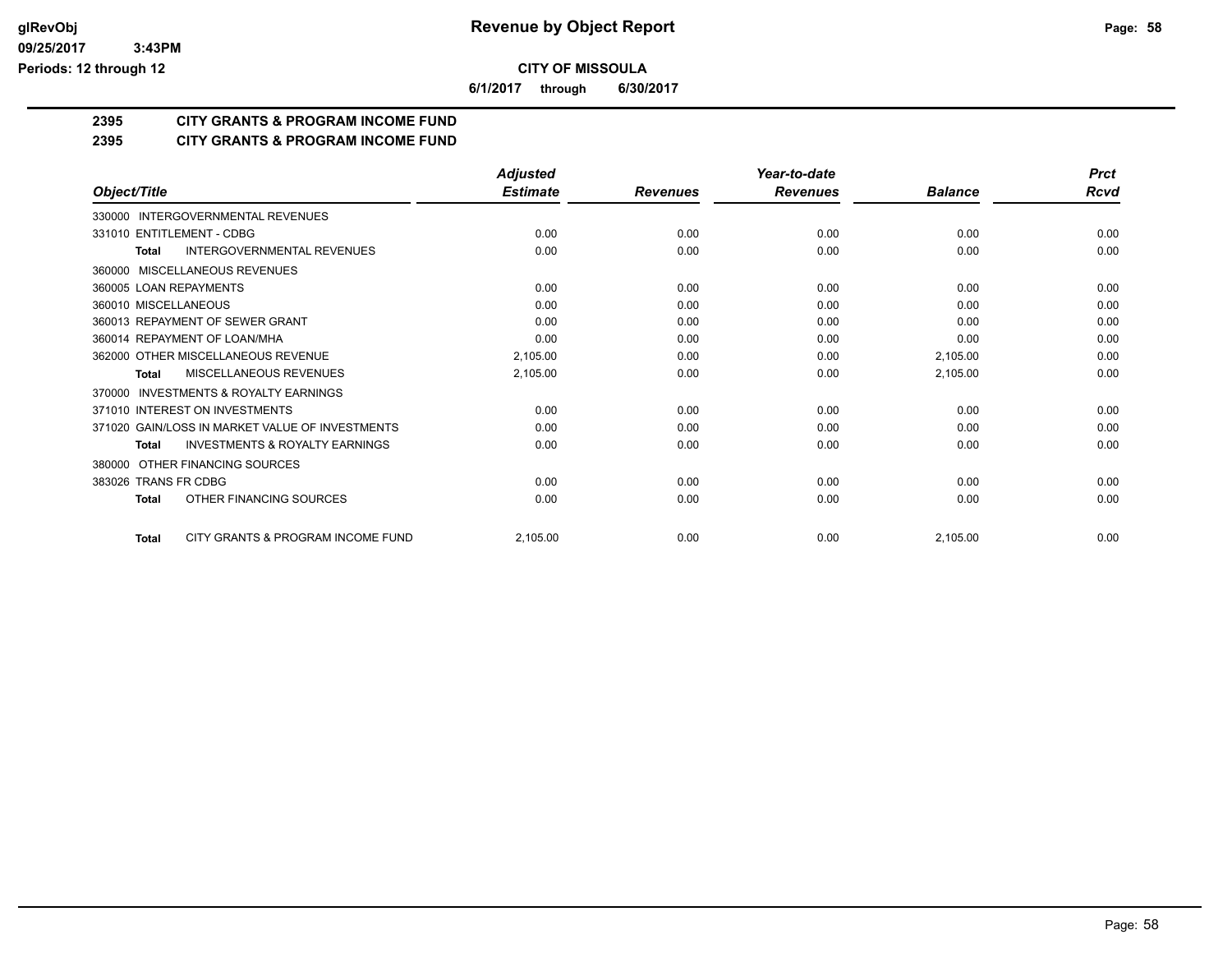**6/1/2017 through 6/30/2017**

# **2395 CITY GRANTS & PROGRAM INCOME FUND**

|                                                     | <b>Adjusted</b> |                 | Year-to-date    |                | <b>Prct</b> |
|-----------------------------------------------------|-----------------|-----------------|-----------------|----------------|-------------|
| Object/Title                                        | <b>Estimate</b> | <b>Revenues</b> | <b>Revenues</b> | <b>Balance</b> | Rcvd        |
| 330000 INTERGOVERNMENTAL REVENUES                   |                 |                 |                 |                |             |
| 331010 ENTITLEMENT - CDBG                           | 0.00            | 0.00            | 0.00            | 0.00           | 0.00        |
| INTERGOVERNMENTAL REVENUES<br><b>Total</b>          | 0.00            | 0.00            | 0.00            | 0.00           | 0.00        |
| 360000 MISCELLANEOUS REVENUES                       |                 |                 |                 |                |             |
| 360005 LOAN REPAYMENTS                              | 0.00            | 0.00            | 0.00            | 0.00           | 0.00        |
| 360010 MISCELLANEOUS                                | 0.00            | 0.00            | 0.00            | 0.00           | 0.00        |
| 360013 REPAYMENT OF SEWER GRANT                     | 0.00            | 0.00            | 0.00            | 0.00           | 0.00        |
| 360014 REPAYMENT OF LOAN/MHA                        | 0.00            | 0.00            | 0.00            | 0.00           | 0.00        |
| 362000 OTHER MISCELLANEOUS REVENUE                  | 2,105.00        | 0.00            | 0.00            | 2,105.00       | 0.00        |
| MISCELLANEOUS REVENUES<br><b>Total</b>              | 2,105.00        | 0.00            | 0.00            | 2,105.00       | 0.00        |
| <b>INVESTMENTS &amp; ROYALTY EARNINGS</b><br>370000 |                 |                 |                 |                |             |
| 371010 INTEREST ON INVESTMENTS                      | 0.00            | 0.00            | 0.00            | 0.00           | 0.00        |
| 371020 GAIN/LOSS IN MARKET VALUE OF INVESTMENT      | 0.00            | 0.00            | 0.00            | 0.00           | 0.00        |
| <b>INVESTMENTS &amp; ROYALTY EARNINGS</b><br>Total  | 0.00            | 0.00            | 0.00            | 0.00           | 0.00        |
| OTHER FINANCING SOURCES<br>380000                   |                 |                 |                 |                |             |
| 383026 TRANS FR CDBG                                | 0.00            | 0.00            | 0.00            | 0.00           | 0.00        |
| OTHER FINANCING SOURCES<br><b>Total</b>             | 0.00            | 0.00            | 0.00            | 0.00           | 0.00        |
| CITY GRANTS & PROGRAM INCOME FUND<br><b>Total</b>   | 2,105.00        | 0.00            | 0.00            | 2,105.00       | 0.00        |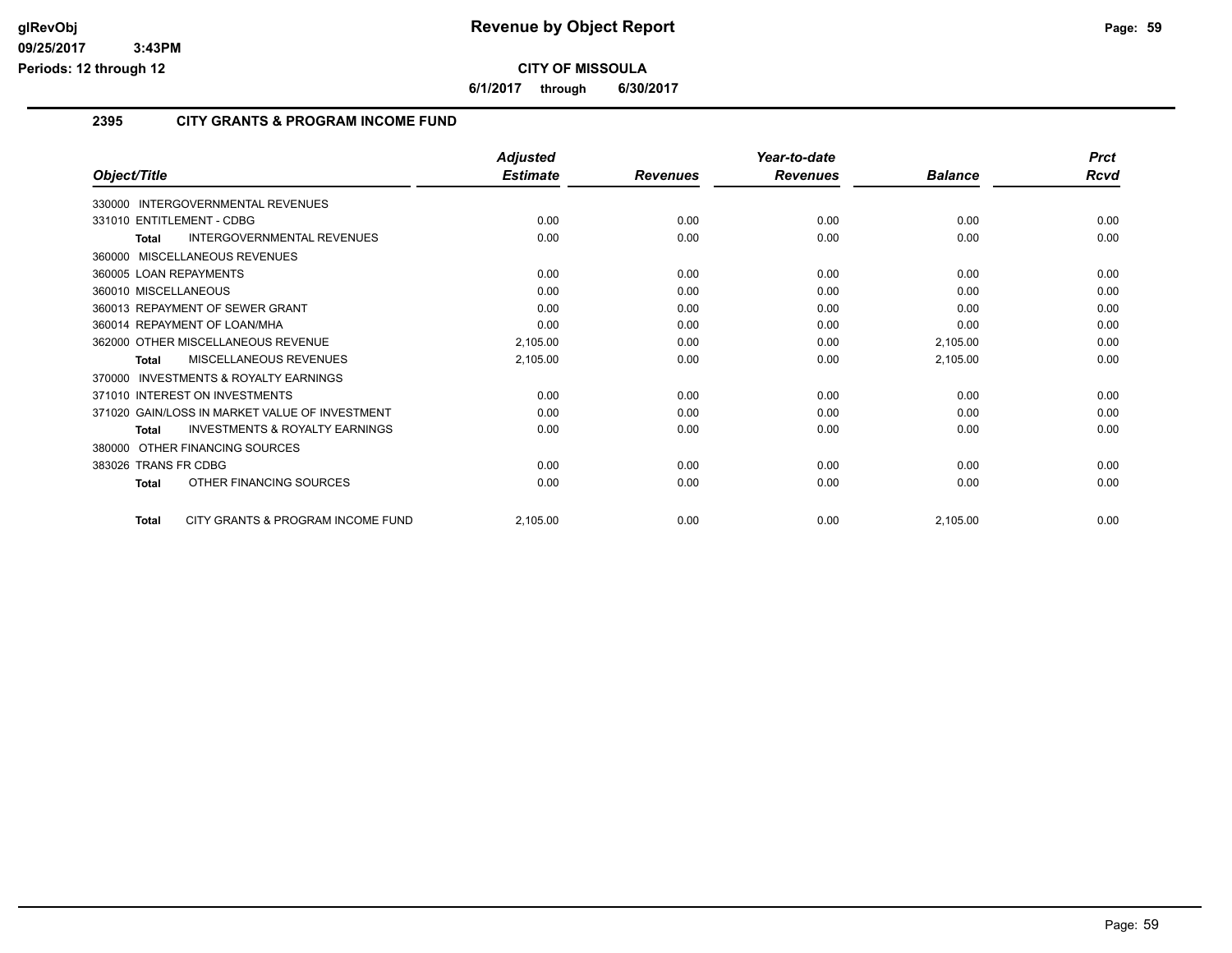**6/1/2017 through 6/30/2017**

# **2399 DANGEROUS BUILDING DEMOLITION & REPAIR F 2399 DANGEROUS BUILDING DEMOLITION & REPAIR F**

|                         |                                      | <b>Adjusted</b> |                 | Year-to-date    |                | Prct |
|-------------------------|--------------------------------------|-----------------|-----------------|-----------------|----------------|------|
| Object/Title            |                                      | <b>Estimate</b> | <b>Revenues</b> | <b>Revenues</b> | <b>Balance</b> | Rcvd |
|                         | 360000 MISCELLANEOUS REVENUES        |                 |                 |                 |                |      |
| 363000 ASSESSMENTS PAID |                                      | 15.000.00       | 0.00            | 0.00            | 15.000.00      | 0.00 |
| Total                   | MISCELLANEOUS REVENUES               | 15.000.00       | 0.00            | 0.00            | 15.000.00      | 0.00 |
| <b>Total</b>            | DANGEROUS BUILDING DEMOLITION & REP. | 15.000.00       | 0.00            | 0.00            | 15.000.00      | 0.00 |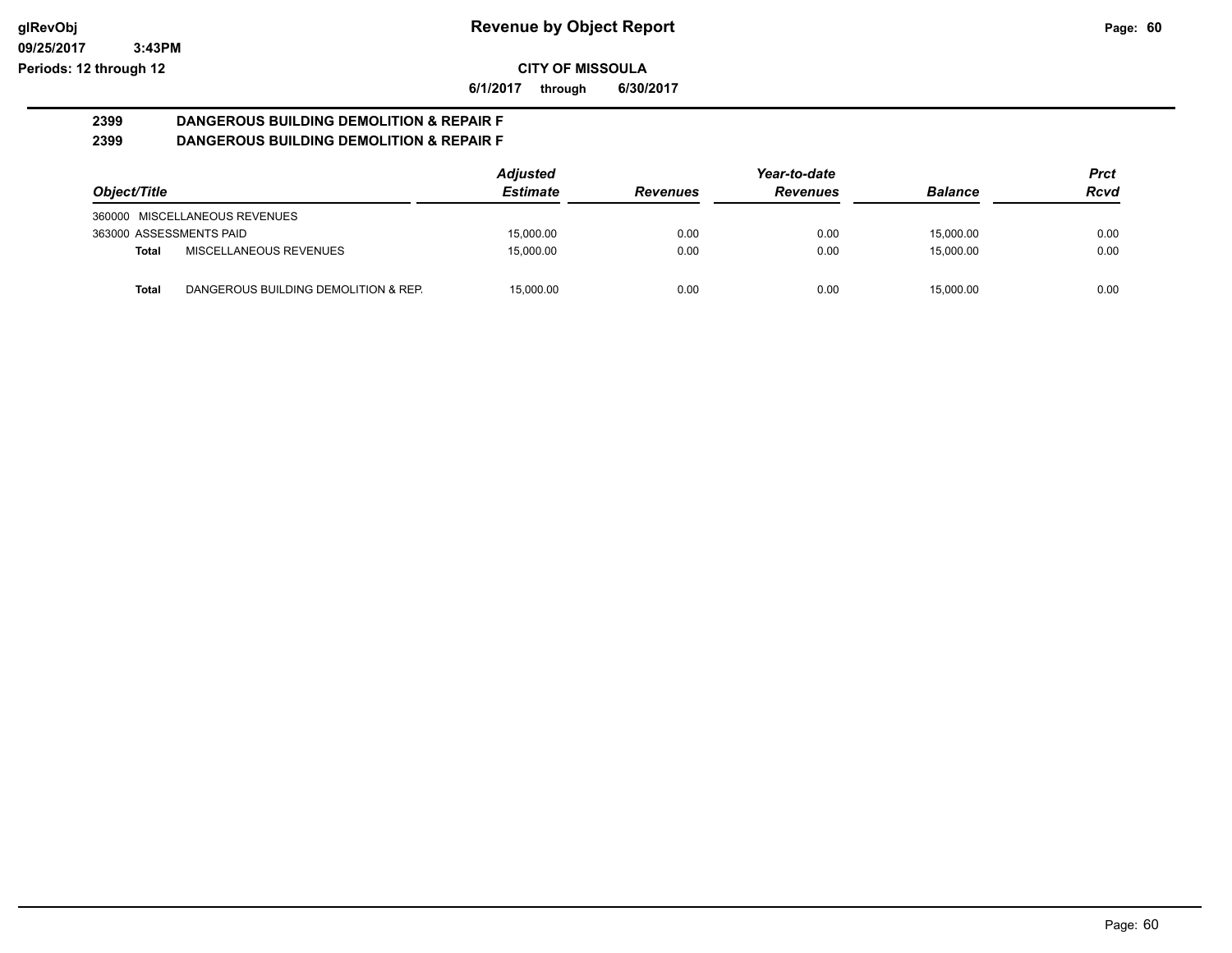**6/1/2017 through 6/30/2017**

# **2399 DANGEROUS BUILDING DEMOLITION & REPAIR F**

| Object/Title            |                                     | <b>Adjusted</b><br><b>Estimate</b> | <b>Revenues</b> | Year-to-date<br><b>Revenues</b> | <b>Balance</b> | <b>Prct</b><br><b>Rcvd</b> |
|-------------------------|-------------------------------------|------------------------------------|-----------------|---------------------------------|----------------|----------------------------|
|                         |                                     |                                    |                 |                                 |                |                            |
|                         | 360000 MISCELLANEOUS REVENUES       |                                    |                 |                                 |                |                            |
| 363000 ASSESSMENTS PAID |                                     | 15.000.00                          | 0.00            | 0.00                            | 15.000.00      | 0.00                       |
| <b>Total</b>            | MISCELLANEOUS REVENUES              | 15.000.00                          | 0.00            | 0.00                            | 15.000.00      | 0.00                       |
|                         |                                     |                                    |                 |                                 |                |                            |
| <b>Total</b>            | DANGEROUS BUILDING DEMOLITION & REF | 15.000.00                          | 0.00            | 0.00                            | 15,000.00      | 0.00                       |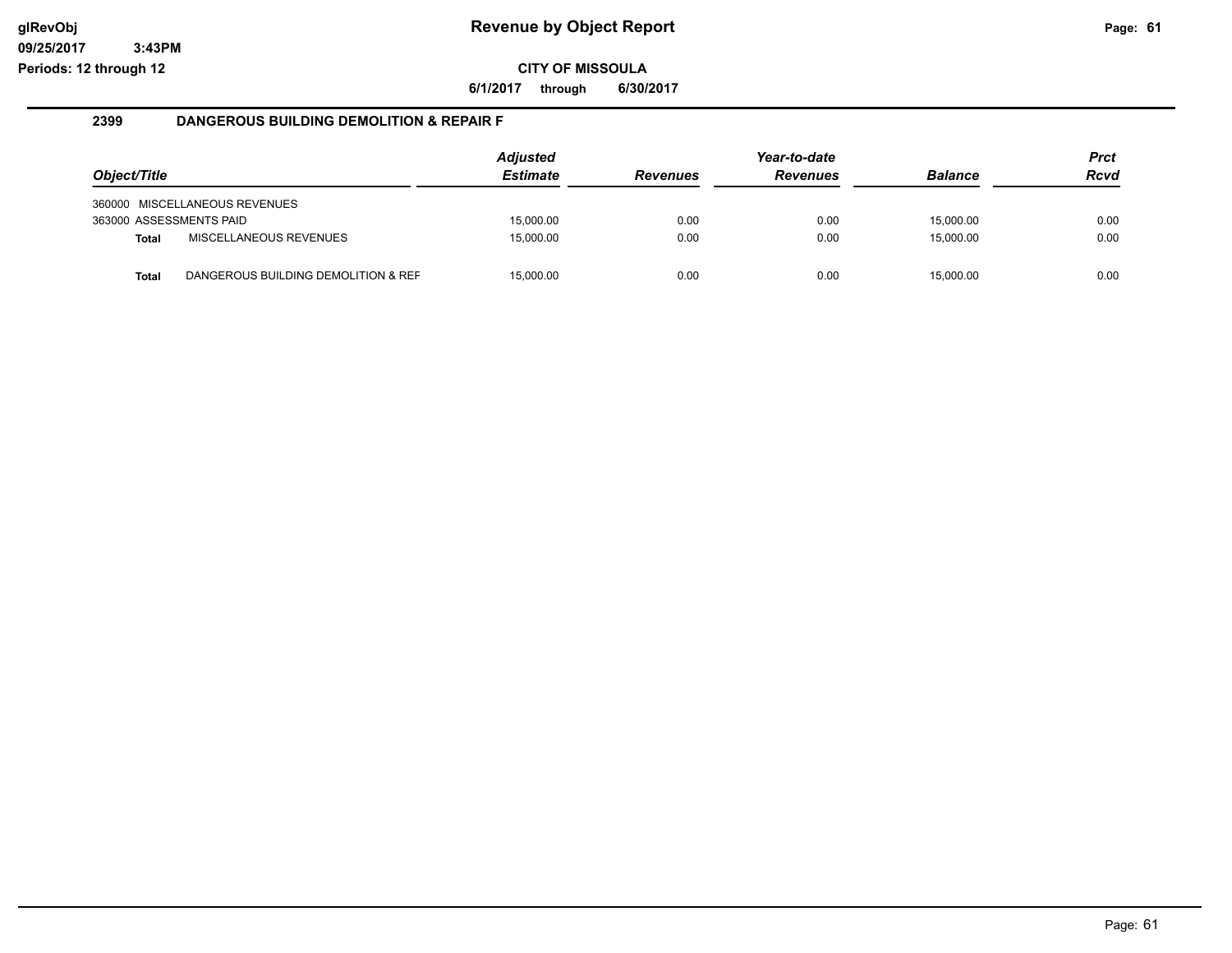**6/1/2017 through 6/30/2017**

# **2400 STREET LIGHTING ASSESSMENTS FUND 2400 STREET LIGHTING ASSESSMENTS FUND**

|                      |                                                 | <b>Adjusted</b> |                 | Year-to-date    |                | <b>Prct</b> |
|----------------------|-------------------------------------------------|-----------------|-----------------|-----------------|----------------|-------------|
| Object/Title         |                                                 | <b>Estimate</b> | <b>Revenues</b> | <b>Revenues</b> | <b>Balance</b> | <b>Rcvd</b> |
|                      | 360000 MISCELLANEOUS REVENUES                   |                 |                 |                 |                |             |
| 360010 MISCELLANEOUS |                                                 | 0.00            | 0.00            | 0.00            | 0.00           | 0.00        |
|                      | 363010 LIGHTING ASSESSMENTS                     | 317.276.00      | 1.294.59        | 306.678.85      | 10.597.15      | 96.66       |
|                      | 363040 PENALTY AND INTEREST                     | 0.00            | 85.37           | 496.88          | $-496.88$      | 0.00        |
| Total                | MISCELLANEOUS REVENUES                          | 317,276.00      | 1.379.96        | 307,175.73      | 10.100.27      | 96.82       |
|                      | 370000 INVESTMENTS & ROYALTY EARNINGS           |                 |                 |                 |                |             |
|                      | 371010 INTEREST ON INVESTMENTS                  | 0.00            | 0.00            | 0.00            | 0.00           | 0.00        |
|                      | 371020 GAIN/LOSS IN MARKET VALUE OF INVESTMENTS | 0.00            | 0.00            | 0.00            | 0.00           | 0.00        |
| Total                | <b>INVESTMENTS &amp; ROYALTY EARNINGS</b>       | 0.00            | 0.00            | 0.00            | 0.00           | 0.00        |
| <b>Total</b>         | STREET LIGHTING ASSESSMENTS FUND                | 317.276.00      | 1.379.96        | 307.175.73      | 10.100.27      | 96.82       |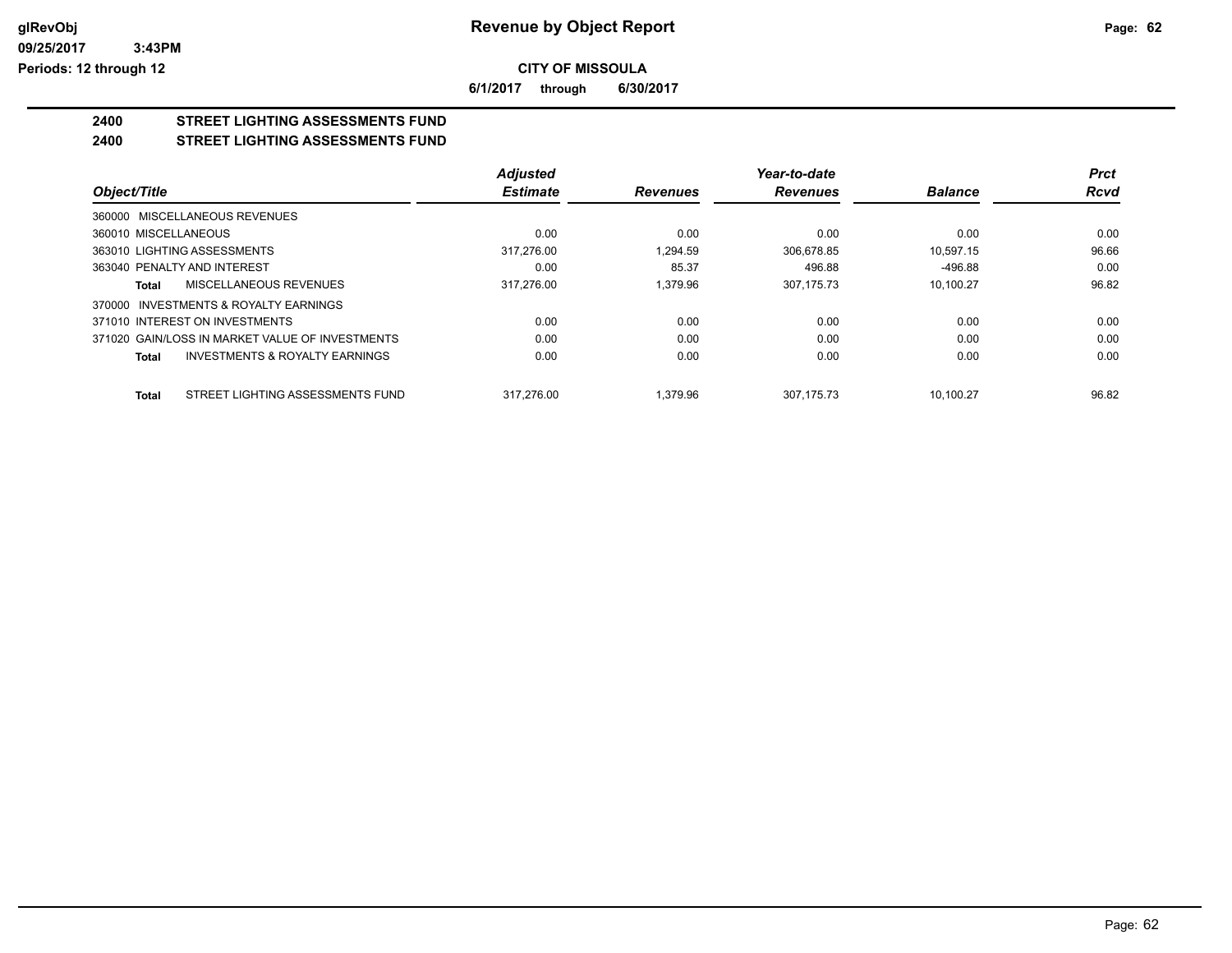**6/1/2017 through 6/30/2017**

# **2400 STREET LIGHTING ASSESSMENTS FUND**

| Object/Title                                       | <b>Adjusted</b><br><b>Estimate</b> | <b>Revenues</b> | Year-to-date<br><b>Revenues</b> | <b>Balance</b> | Prct<br><b>Rcvd</b> |
|----------------------------------------------------|------------------------------------|-----------------|---------------------------------|----------------|---------------------|
| 360000 MISCELLANEOUS REVENUES                      |                                    |                 |                                 |                |                     |
| 360010 MISCELLANEOUS                               | 0.00                               | 0.00            | 0.00                            | 0.00           | 0.00                |
| 363010 LIGHTING ASSESSMENTS                        | 317.276.00                         | 1.294.59        | 306.678.85                      | 10.597.15      | 96.66               |
| 363040 PENALTY AND INTEREST                        | 0.00                               | 85.37           | 496.88                          | -496.88        | 0.00                |
| MISCELLANEOUS REVENUES<br>Total                    | 317,276.00                         | 1.379.96        | 307,175.73                      | 10.100.27      | 96.82               |
| INVESTMENTS & ROYALTY EARNINGS<br>370000           |                                    |                 |                                 |                |                     |
| 371010 INTEREST ON INVESTMENTS                     | 0.00                               | 0.00            | 0.00                            | 0.00           | 0.00                |
| 371020 GAIN/LOSS IN MARKET VALUE OF INVESTMENT     | 0.00                               | 0.00            | 0.00                            | 0.00           | 0.00                |
| <b>INVESTMENTS &amp; ROYALTY EARNINGS</b><br>Total | 0.00                               | 0.00            | 0.00                            | 0.00           | 0.00                |
| STREET LIGHTING ASSESSMENTS FUND<br>Total          | 317.276.00                         | 1.379.96        | 307.175.73                      | 10.100.27      | 96.82               |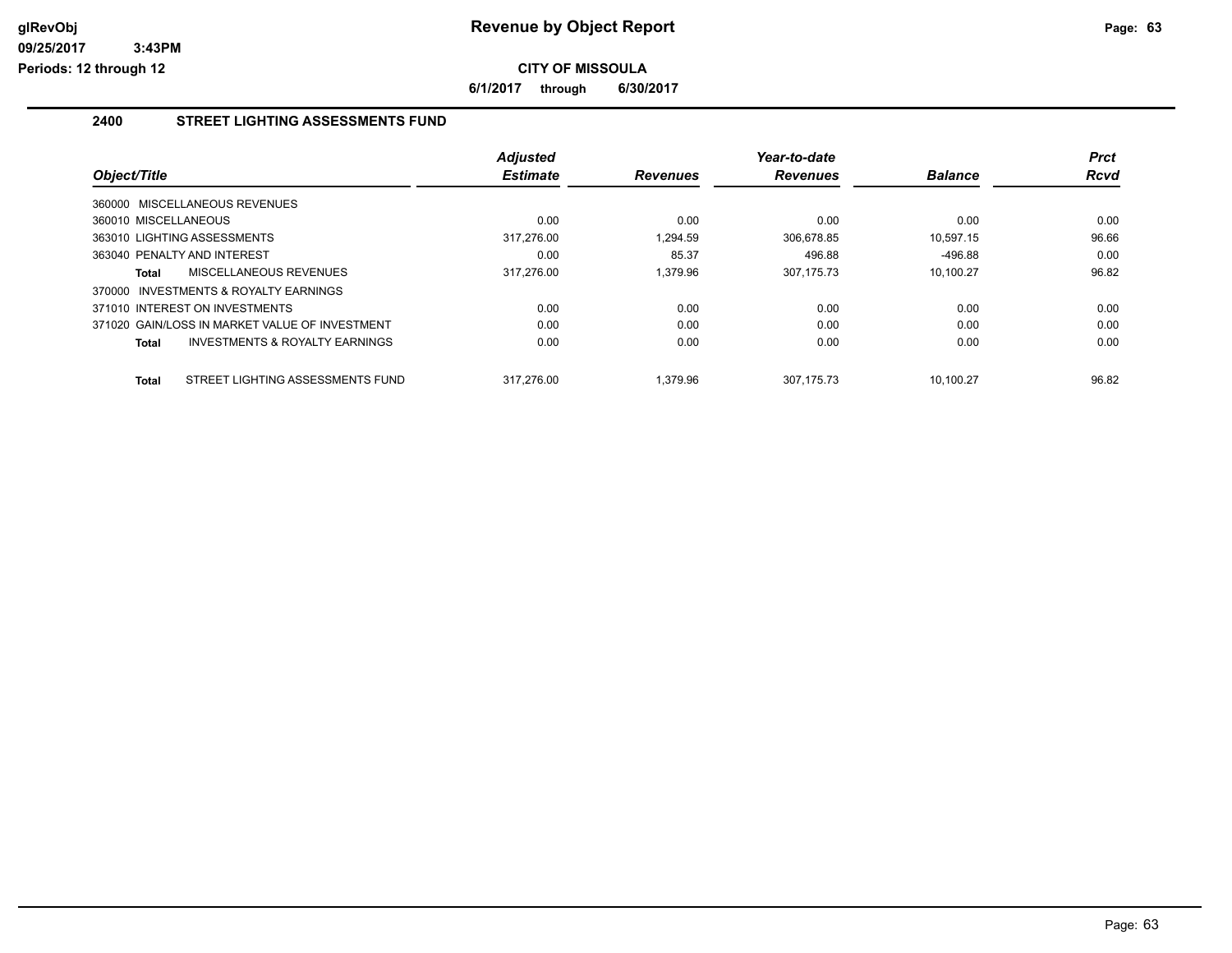**6/1/2017 through 6/30/2017**

# **2500 STREET MAINTENANCE ASSESSMENT FUND**

# **2500 STREET MAINTENANCE ASSESSMENT FUND**

|                                                    | <b>Adjusted</b> |                 | Year-to-date    |                | <b>Prct</b> |
|----------------------------------------------------|-----------------|-----------------|-----------------|----------------|-------------|
| Object/Title                                       | <b>Estimate</b> | <b>Revenues</b> | <b>Revenues</b> | <b>Balance</b> | <b>Rcvd</b> |
| 360000 MISCELLANEOUS REVENUES                      |                 |                 |                 |                |             |
| 363010 LIGHTING ASSESSMENTS                        | 62,780.00       | 18,719.68       | 55,058.52       | 7,721.48       | 87.70       |
| 363040 PENALTY AND INTEREST                        | 0.00            | 19.19           | $-111.58$       | 111.58         | 0.00        |
| <b>MISCELLANEOUS REVENUES</b><br>Total             | 62,780.00       | 18,738.87       | 54,946.94       | 7.833.06       | 87.52       |
| 370000 INVESTMENTS & ROYALTY EARNINGS              |                 |                 |                 |                |             |
| 371010 INTEREST ON INVESTMENTS                     | 0.00            | 0.00            | 0.00            | 0.00           | 0.00        |
| 371020 GAIN/LOSS IN MARKET VALUE OF INVESTMENTS    | 0.00            | 0.00            | 0.00            | 0.00           | 0.00        |
| <b>INVESTMENTS &amp; ROYALTY EARNINGS</b><br>Total | 0.00            | 0.00            | 0.00            | 0.00           | 0.00        |
| OTHER FINANCING SOURCES<br>380000                  |                 |                 |                 |                |             |
| 383000 OPERATING TRANSFERS                         | 0.00            | 0.00            | 0.00            | 0.00           | 0.00        |
| OTHER FINANCING SOURCES<br><b>Total</b>            | 0.00            | 0.00            | 0.00            | 0.00           | 0.00        |
| STREET MAINTENANCE ASSESSMENT FUND<br>Total        | 62.780.00       | 18.738.87       | 54,946.94       | 7.833.06       | 87.52       |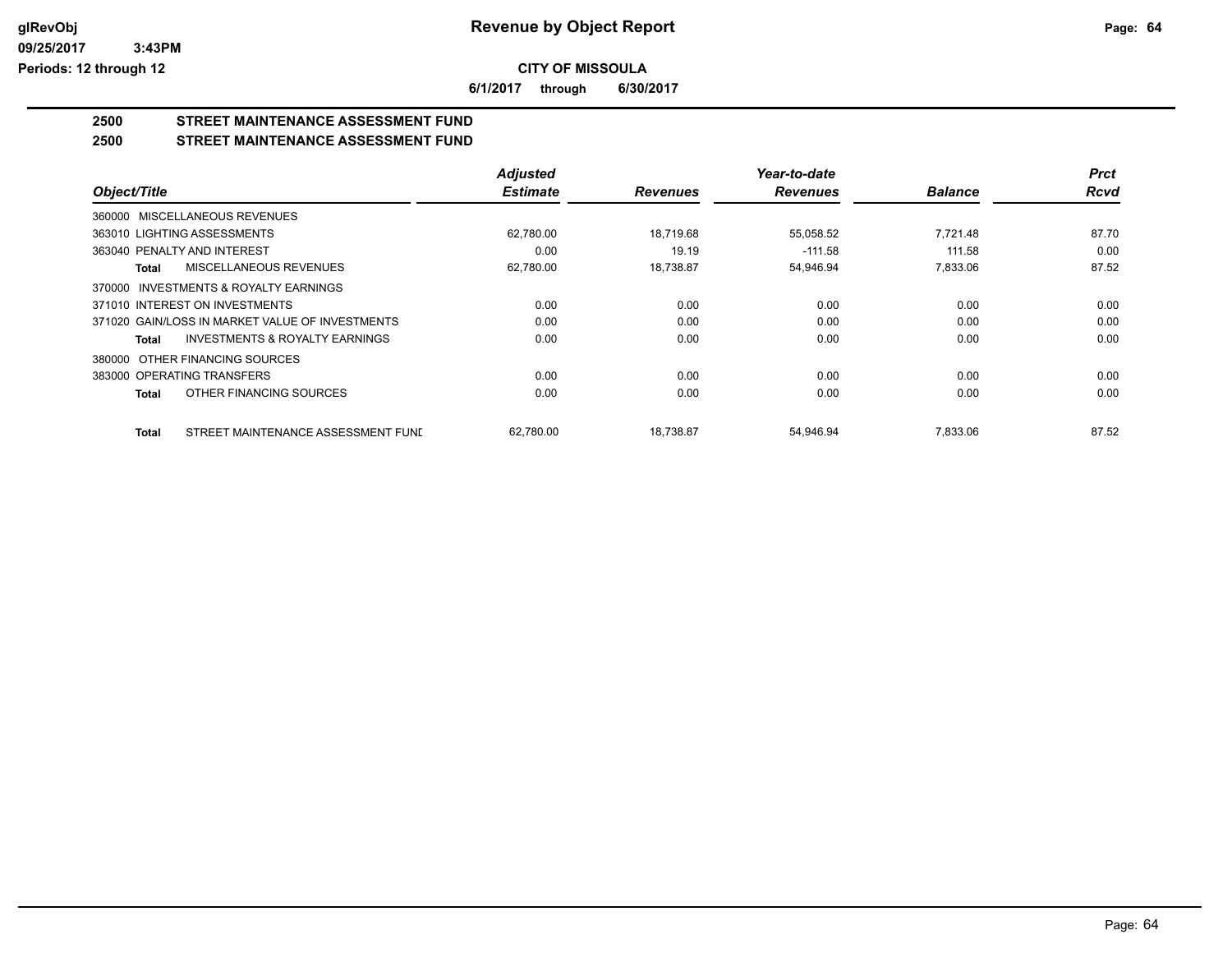**6/1/2017 through 6/30/2017**

# **2500 STREET MAINTENANCE ASSESSMENT FUND**

| Object/Title                                              | <b>Adjusted</b><br><b>Estimate</b> | <b>Revenues</b> | Year-to-date<br><b>Revenues</b> | <b>Balance</b> | <b>Prct</b><br>Rcvd |
|-----------------------------------------------------------|------------------------------------|-----------------|---------------------------------|----------------|---------------------|
| 360000 MISCELLANEOUS REVENUES                             |                                    |                 |                                 |                |                     |
| 363010 LIGHTING ASSESSMENTS                               | 62.780.00                          | 18.719.68       | 55,058.52                       | 7,721.48       | 87.70               |
| 363040 PENALTY AND INTEREST                               | 0.00                               | 19.19           | $-111.58$                       | 111.58         | 0.00                |
| MISCELLANEOUS REVENUES<br>Total                           | 62,780.00                          | 18,738.87       | 54,946.94                       | 7,833.06       | 87.52               |
| INVESTMENTS & ROYALTY EARNINGS<br>370000                  |                                    |                 |                                 |                |                     |
| 371010 INTEREST ON INVESTMENTS                            | 0.00                               | 0.00            | 0.00                            | 0.00           | 0.00                |
| 371020 GAIN/LOSS IN MARKET VALUE OF INVESTMENT            | 0.00                               | 0.00            | 0.00                            | 0.00           | 0.00                |
| <b>INVESTMENTS &amp; ROYALTY EARNINGS</b><br><b>Total</b> | 0.00                               | 0.00            | 0.00                            | 0.00           | 0.00                |
| 380000 OTHER FINANCING SOURCES                            |                                    |                 |                                 |                |                     |
| 383000 OPERATING TRANSFERS                                | 0.00                               | 0.00            | 0.00                            | 0.00           | 0.00                |
| OTHER FINANCING SOURCES<br><b>Total</b>                   | 0.00                               | 0.00            | 0.00                            | 0.00           | 0.00                |
| STREET MAINTENANCE ASSESSMENT FUNI<br><b>Total</b>        | 62,780.00                          | 18,738.87       | 54,946.94                       | 7,833.06       | 87.52               |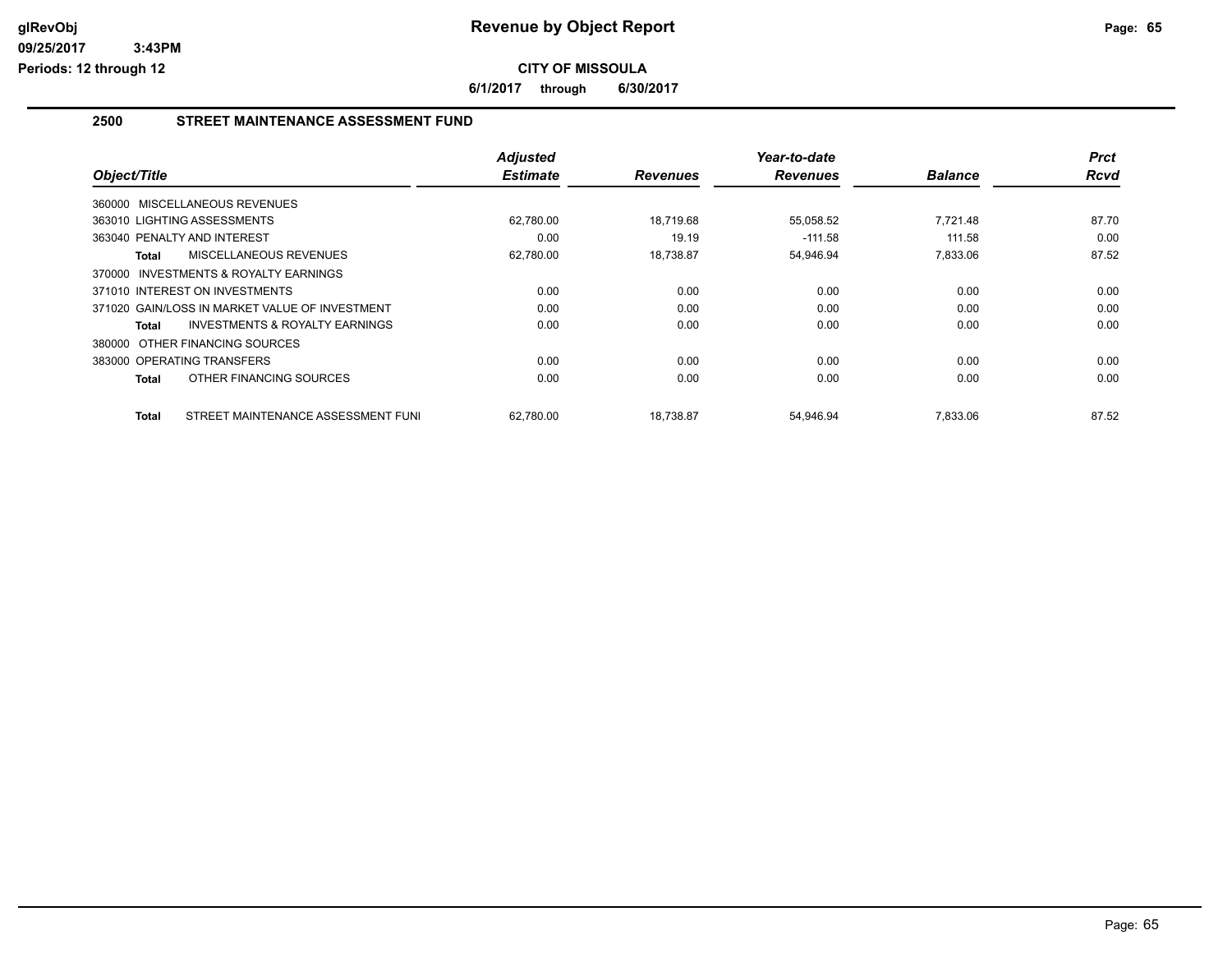# **09/25/2017 3:43PM Periods: 12 through 12**

# **CITY OF MISSOULA**

#### **6/1/2017 through 6/30/2017**

# **2511 WILLOWWOOD PARK MAINTENANCE ASSESSMENT F 2511 WILLOWWOOD PARK MAINTENANCE ASSESSMENT F**

|              |                                           | <b>Adjusted</b> |                 | Year-to-date    |                | Prct        |
|--------------|-------------------------------------------|-----------------|-----------------|-----------------|----------------|-------------|
| Object/Title |                                           | <b>Estimate</b> | <b>Revenues</b> | <b>Revenues</b> | <b>Balance</b> | <b>Rcvd</b> |
|              | 370000 INVESTMENTS & ROYALTY EARNINGS     |                 |                 |                 |                |             |
|              | 371010 INTEREST ON INVESTMENTS            | 0.00            | 0.00            | 0.00            | 0.00           | 0.00        |
| Total        | <b>INVESTMENTS &amp; ROYALTY EARNINGS</b> | 0.00            | 0.00            | 0.00            | 0.00           | 0.00        |
| <b>Total</b> | WILLOWWOOD PARK MAINTENANCE ASSES         | 0.00            | 0.00            | 0.00            | 0.00           | 0.00        |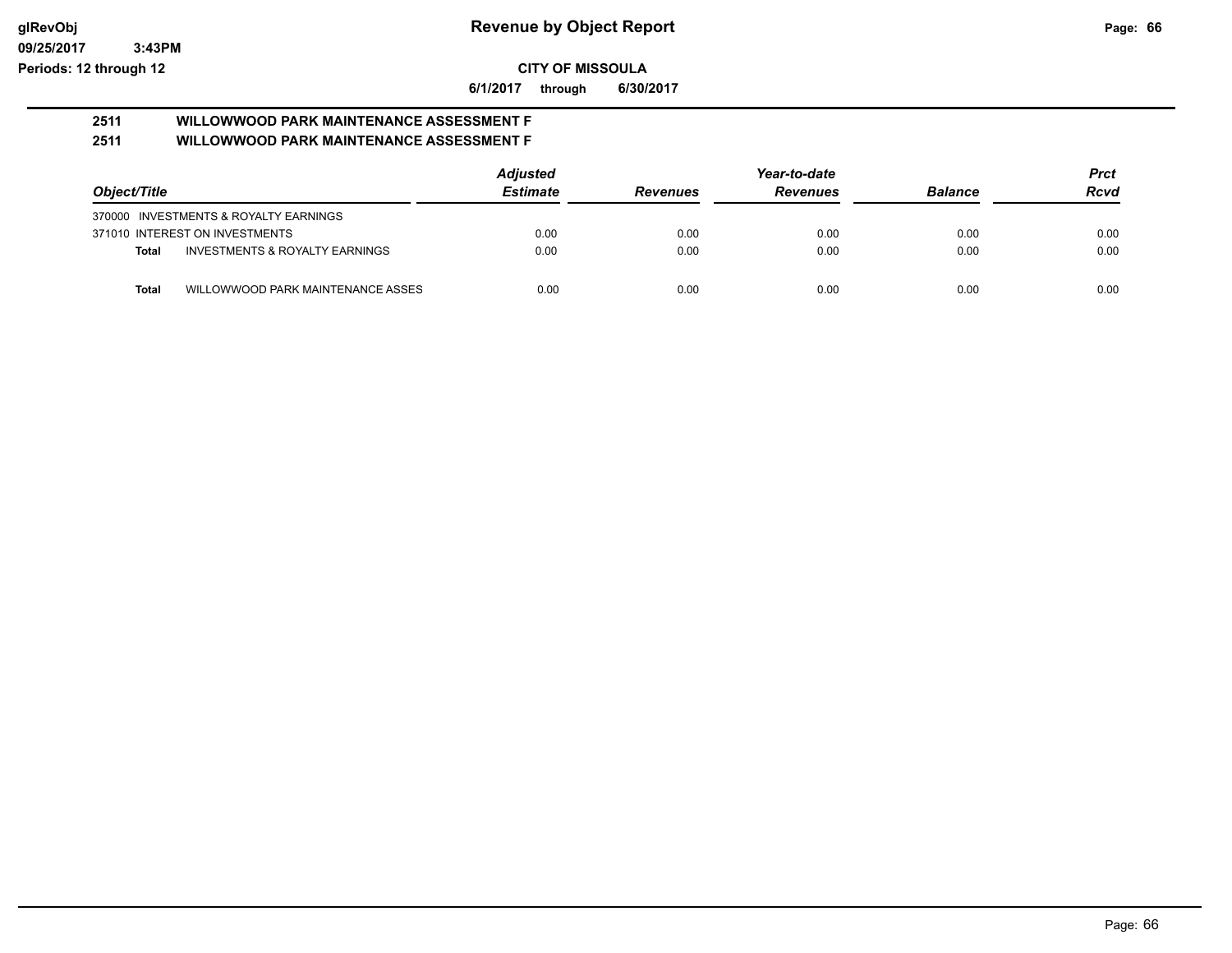**6/1/2017 through 6/30/2017**

# **2511 WILLOWWOOD PARK MAINTENANCE ASSESSMENT F**

|              |                                       | <b>Adjusted</b> |                 | Year-to-date    |                | <b>Prct</b> |
|--------------|---------------------------------------|-----------------|-----------------|-----------------|----------------|-------------|
| Object/Title |                                       | <b>Estimate</b> | <b>Revenues</b> | <b>Revenues</b> | <b>Balance</b> | <b>Rcvd</b> |
|              | 370000 INVESTMENTS & ROYALTY EARNINGS |                 |                 |                 |                |             |
|              | 371010 INTEREST ON INVESTMENTS        | 0.00            | 0.00            | 0.00            | 0.00           | 0.00        |
| <b>Total</b> | INVESTMENTS & ROYALTY EARNINGS        | 0.00            | 0.00            | 0.00            | 0.00           | 0.00        |
| Total        | WILLOWWOOD PARK MAINTENANCE ASSES     | 0.00            | 0.00            | 0.00            | 0.00           | 0.00        |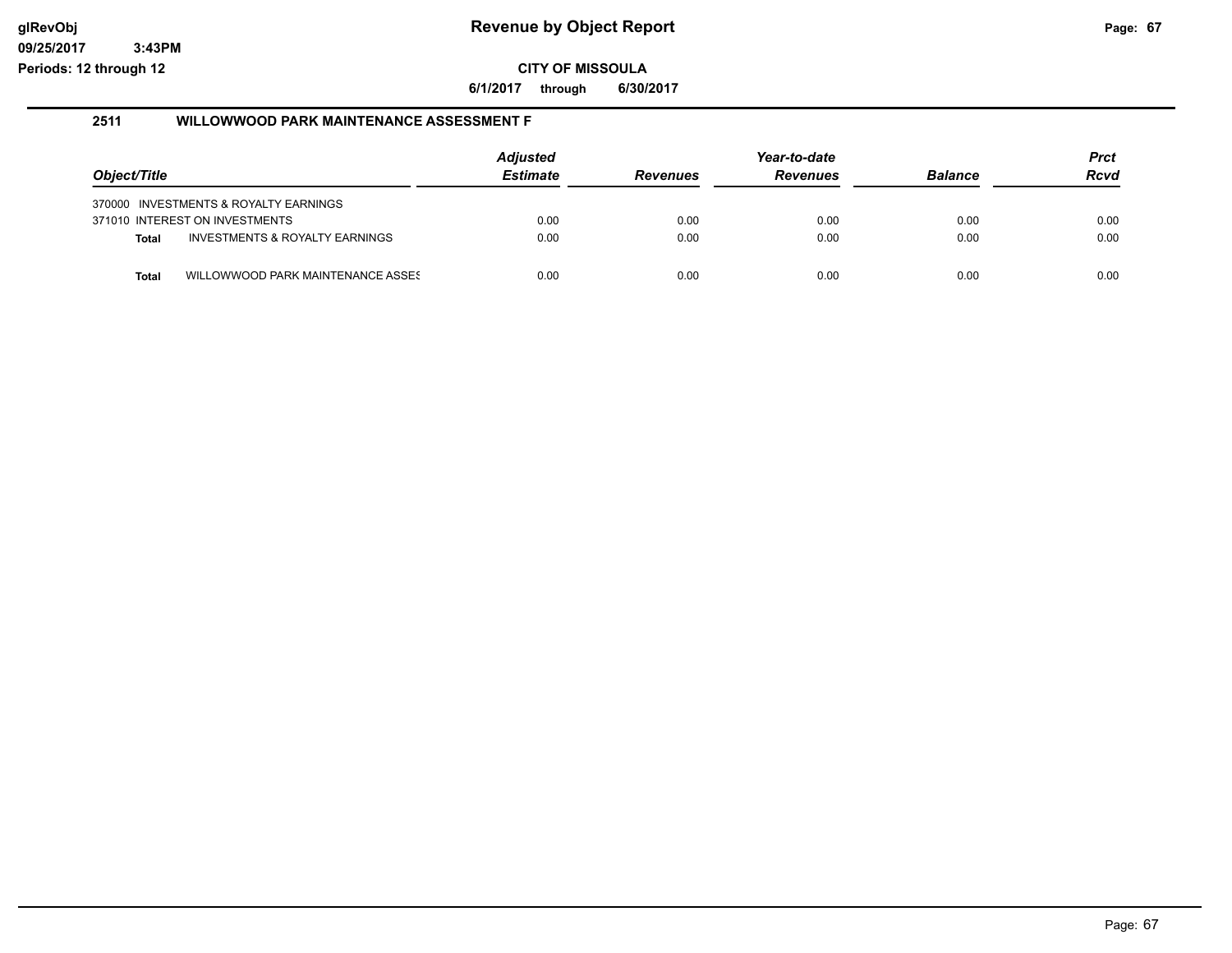**6/1/2017 through 6/30/2017**

**2512 ROAD DISTRICT #1**

**2512 ROAD DISTRICT #1**

|                                                     | <b>Adjusted</b> |                 | Year-to-date    |                | <b>Prct</b> |
|-----------------------------------------------------|-----------------|-----------------|-----------------|----------------|-------------|
| Object/Title                                        | <b>Estimate</b> | <b>Revenues</b> | <b>Revenues</b> | <b>Balance</b> | <b>Rcvd</b> |
| INTERGOVERNMENTAL REVENUES<br>330000                |                 |                 |                 |                |             |
| 336023 STATE CONTRIB. - PERS                        | 0.00            | 0.00            | 14.37           | $-14.37$       | 0.00        |
| <b>INTERGOVERNMENTAL REVENUES</b><br>Total          | 0.00            | 0.00            | 14.37           | $-14.37$       | 0.00        |
| MISCELLANEOUS REVENUES<br>360000                    |                 |                 |                 |                |             |
| 363020 PROPERTY ASSESSMENTS                         | 1,645,581.00    | 659,097.02      | 1,569,688.69    | 75,892.31      | 95.39       |
| 363040 PENALTY AND INTEREST                         | 0.00            | 413.53          | 1.707.64        | $-1,707.64$    | 0.00        |
| MISCELLANEOUS REVENUES<br>Total                     | 1,645,581.00    | 659,510.55      | 1,571,396.33    | 74,184.67      | 95.49       |
| <b>INVESTMENTS &amp; ROYALTY EARNINGS</b><br>370000 |                 |                 |                 |                |             |
| 371010 INTEREST ON INVESTMENTS                      | 0.00            | 0.00            | 0.00            | 0.00           | 0.00        |
| <b>INVESTMENTS &amp; ROYALTY EARNINGS</b><br>Total  | 0.00            | 0.00            | 0.00            | 0.00           | 0.00        |
| 380000 OTHER FINANCING SOURCES                      |                 |                 |                 |                |             |
| 381090 PROCEEDS FROM CAPITAL LEASE                  | 0.00            | 397,088.14      | 397,088.14      | $-397,088.14$  | 0.00        |
| OTHER FINANCING SOURCES<br>Total                    | 0.00            | 397,088.14      | 397,088.14      | $-397,088.14$  | 0.00        |
| <b>ROAD DISTRICT #1</b><br><b>Total</b>             | 1,645,581.00    | 1,056,598.69    | 1,968,498.84    | $-322,917.84$  | 119.62      |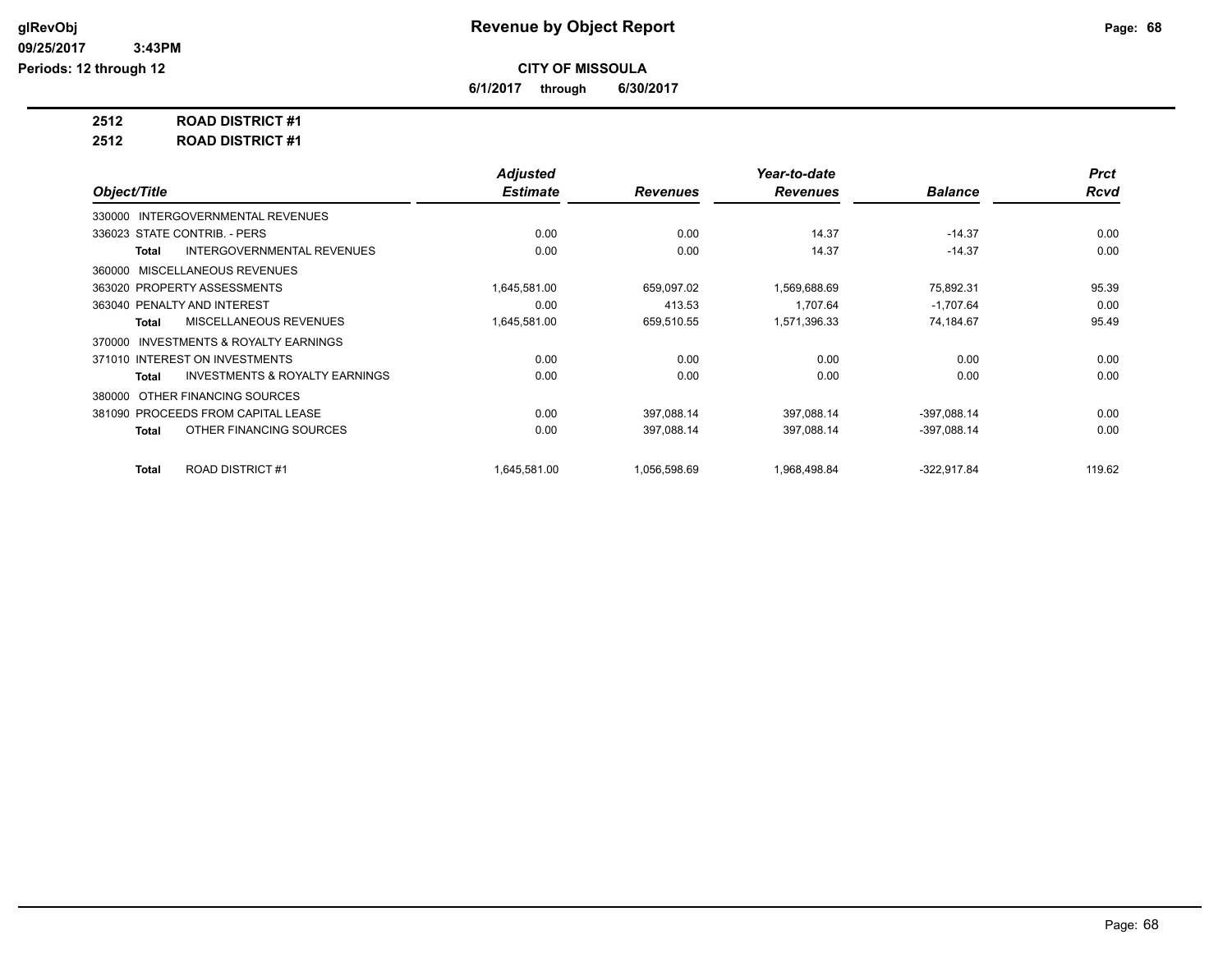**6/1/2017 through 6/30/2017**

# **2512 ROAD DISTRICT #1**

|              |                                           | <b>Adjusted</b> |                 | Year-to-date    |                | <b>Prct</b> |
|--------------|-------------------------------------------|-----------------|-----------------|-----------------|----------------|-------------|
| Object/Title |                                           | <b>Estimate</b> | <b>Revenues</b> | <b>Revenues</b> | <b>Balance</b> | <b>Rcvd</b> |
|              | 330000 INTERGOVERNMENTAL REVENUES         |                 |                 |                 |                |             |
|              | 336023 STATE CONTRIB. - PERS              | 0.00            | 0.00            | 14.37           | $-14.37$       | 0.00        |
| Total        | <b>INTERGOVERNMENTAL REVENUES</b>         | 0.00            | 0.00            | 14.37           | $-14.37$       | 0.00        |
|              | 360000 MISCELLANEOUS REVENUES             |                 |                 |                 |                |             |
|              | 363020 PROPERTY ASSESSMENTS               | 1,645,581.00    | 659,097.02      | 1,569,688.69    | 75,892.31      | 95.39       |
|              | 363040 PENALTY AND INTEREST               | 0.00            | 413.53          | 1.707.64        | $-1,707.64$    | 0.00        |
| Total        | <b>MISCELLANEOUS REVENUES</b>             | 1,645,581.00    | 659,510.55      | 1,571,396.33    | 74,184.67      | 95.49       |
| 370000       | <b>INVESTMENTS &amp; ROYALTY EARNINGS</b> |                 |                 |                 |                |             |
|              | 371010 INTEREST ON INVESTMENTS            | 0.00            | 0.00            | 0.00            | 0.00           | 0.00        |
| Total        | <b>INVESTMENTS &amp; ROYALTY EARNINGS</b> | 0.00            | 0.00            | 0.00            | 0.00           | 0.00        |
| 380000       | OTHER FINANCING SOURCES                   |                 |                 |                 |                |             |
|              | 381090 PROCEEDS FROM CAPITAL LEASE        | 0.00            | 397,088.14      | 397,088.14      | $-397,088.14$  | 0.00        |
| Total        | OTHER FINANCING SOURCES                   | 0.00            | 397,088.14      | 397,088.14      | $-397,088.14$  | 0.00        |
| <b>Total</b> | <b>ROAD DISTRICT #1</b>                   | 1,645,581.00    | 1,056,598.69    | 1.968.498.84    | -322.917.84    | 119.62      |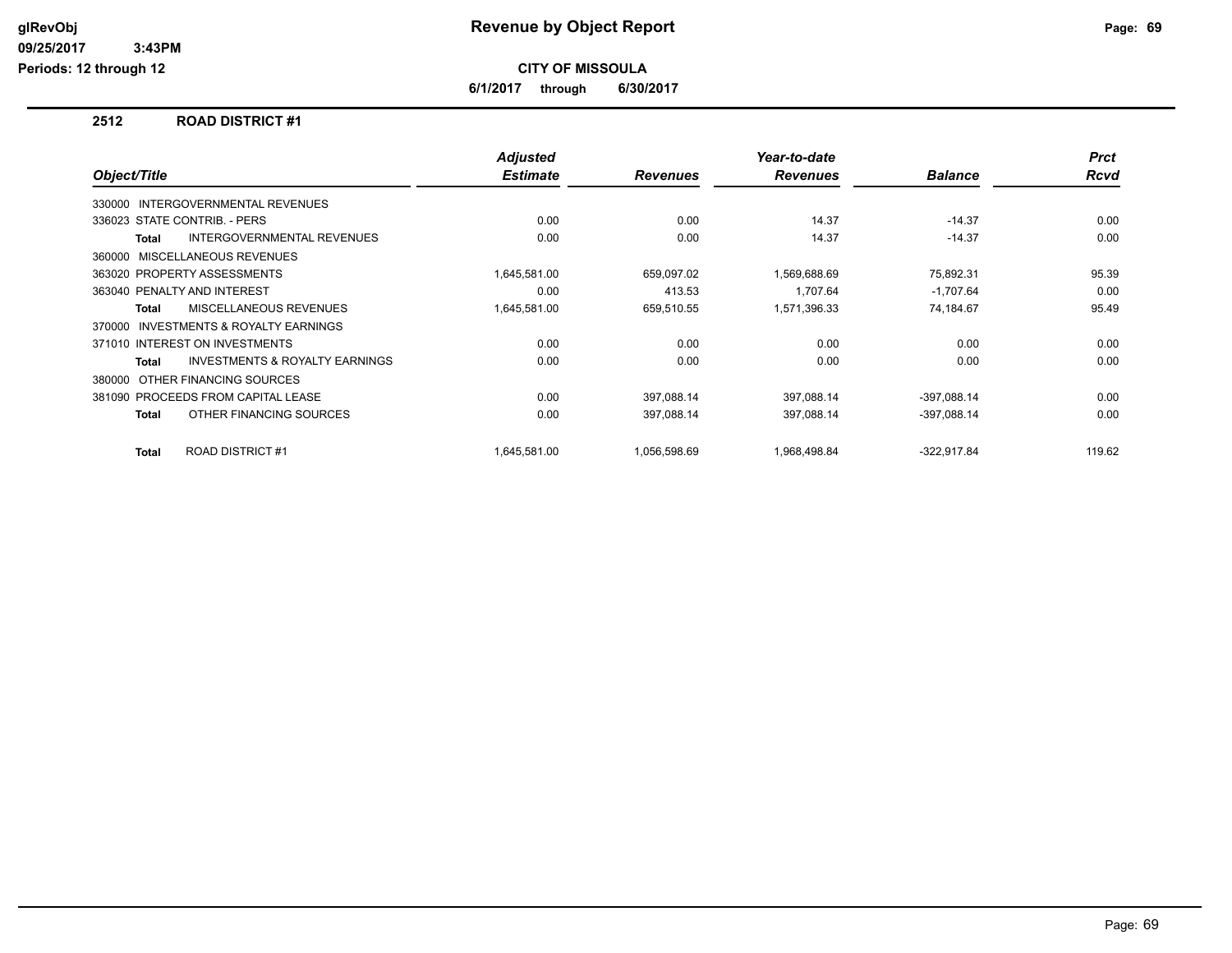**6/1/2017 through 6/30/2017**

**2513 PARK DISTRICT #1**

**2513 PARK DISTRICT #1**

|                                                    | <b>Adjusted</b> |                 | Year-to-date    |                | <b>Prct</b> |
|----------------------------------------------------|-----------------|-----------------|-----------------|----------------|-------------|
| Object/Title                                       | <b>Estimate</b> | <b>Revenues</b> | <b>Revenues</b> | <b>Balance</b> | Rcvd        |
| 330000 INTERGOVERNMENTAL REVENUES                  |                 |                 |                 |                |             |
| 336023 STATE CONTRIB. - PERS                       | 0.00            | 0.00            | 166.79          | $-166.79$      | 0.00        |
| <b>INTERGOVERNMENTAL REVENUES</b><br>Total         | 0.00            | 0.00            | 166.79          | $-166.79$      | 0.00        |
| 360000 MISCELLANEOUS REVENUES                      |                 |                 |                 |                |             |
| 363020 PROPERTY ASSESSMENTS                        | 1,297,626.00    | 519,682.39      | 1,228,138.51    | 69,487.49      | 94.65       |
| 363040 PENALTY AND INTEREST                        | 0.00            | 325.33          | 10,352.02       | $-10,352.02$   | 0.00        |
| MISCELLANEOUS REVENUES<br>Total                    | 1,297,626.00    | 520,007.72      | 1,238,490.53    | 59,135.47      | 95.44       |
| 370000 INVESTMENTS & ROYALTY EARNINGS              |                 |                 |                 |                |             |
| 371010 INTEREST ON INVESTMENTS                     | 0.00            | 0.00            | 0.00            | 0.00           | 0.00        |
| <b>INVESTMENTS &amp; ROYALTY EARNINGS</b><br>Total | 0.00            | 0.00            | 0.00            | 0.00           | 0.00        |
| OTHER FINANCING SOURCES<br>380000                  |                 |                 |                 |                |             |
| 381090 PROCEEDS FROM CAPITAL LEASE                 | 0.00            | 244.993.16      | 244,993.16      | $-244.993.16$  | 0.00        |
| 383000 OPERATING TRANSFERS                         | 10,075.00       | 0.00            | 10,075.00       | 0.00           | 100.00      |
| OTHER FINANCING SOURCES<br><b>Total</b>            | 10,075.00       | 244,993.16      | 255,068.16      | $-244,993.16$  | 2,531.69    |
| <b>PARK DISTRICT #1</b><br><b>Total</b>            | 1,307,701.00    | 765,000.88      | 1,493,725.48    | $-186,024.48$  | 114.23      |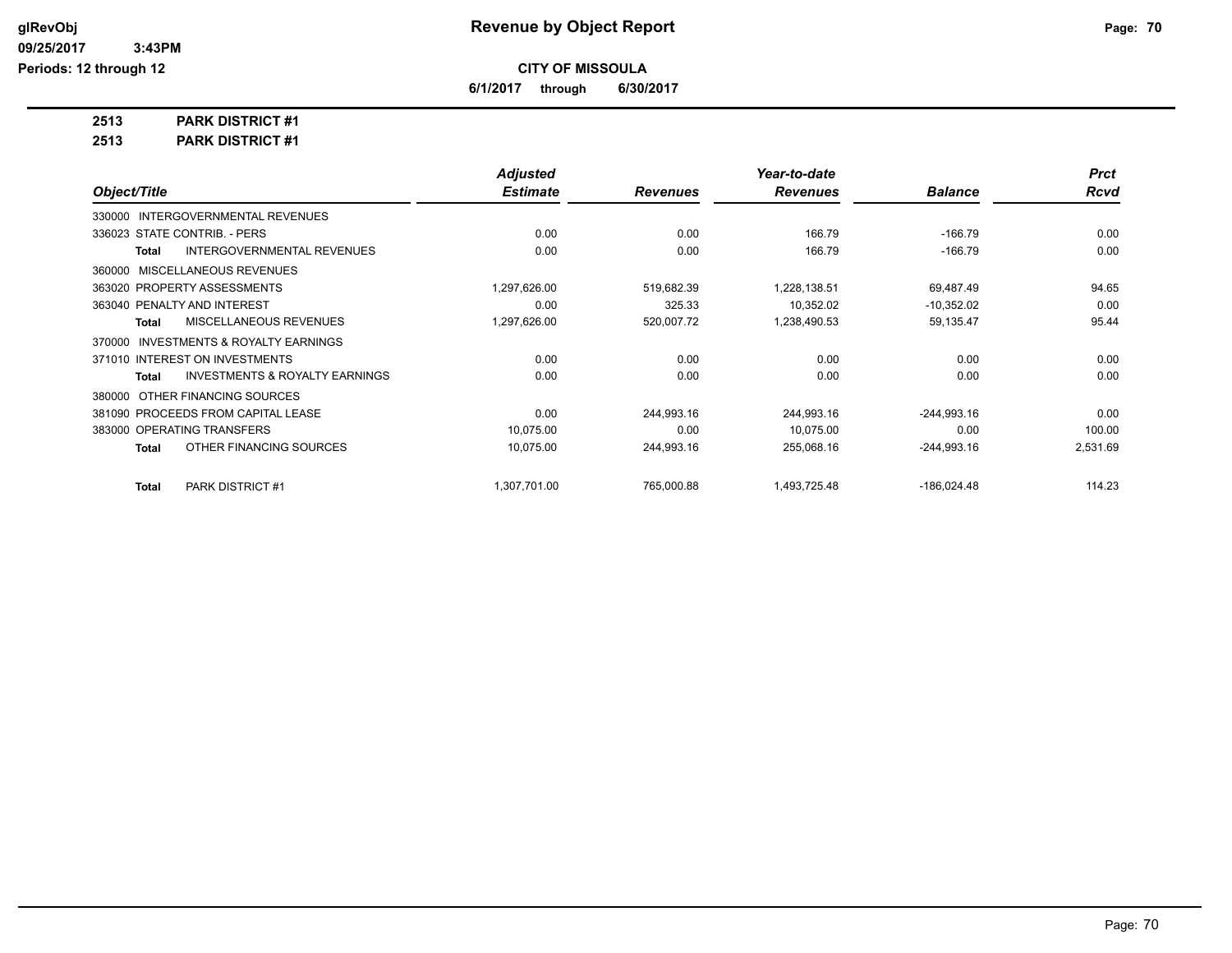**6/1/2017 through 6/30/2017**

# **2513 PARK DISTRICT #1**

|                                                    | <b>Adjusted</b> |                 | Year-to-date    |                | <b>Prct</b> |
|----------------------------------------------------|-----------------|-----------------|-----------------|----------------|-------------|
| Object/Title                                       | <b>Estimate</b> | <b>Revenues</b> | <b>Revenues</b> | <b>Balance</b> | <b>Rcvd</b> |
| 330000 INTERGOVERNMENTAL REVENUES                  |                 |                 |                 |                |             |
| 336023 STATE CONTRIB. - PERS                       | 0.00            | 0.00            | 166.79          | $-166.79$      | 0.00        |
| <b>INTERGOVERNMENTAL REVENUES</b><br>Total         | 0.00            | 0.00            | 166.79          | $-166.79$      | 0.00        |
| 360000 MISCELLANEOUS REVENUES                      |                 |                 |                 |                |             |
| 363020 PROPERTY ASSESSMENTS                        | 1,297,626.00    | 519,682.39      | 1,228,138.51    | 69,487.49      | 94.65       |
| 363040 PENALTY AND INTEREST                        | 0.00            | 325.33          | 10,352.02       | $-10,352.02$   | 0.00        |
| <b>MISCELLANEOUS REVENUES</b><br>Total             | 1,297,626.00    | 520,007.72      | 1,238,490.53    | 59,135.47      | 95.44       |
| INVESTMENTS & ROYALTY EARNINGS<br>370000           |                 |                 |                 |                |             |
| 371010 INTEREST ON INVESTMENTS                     | 0.00            | 0.00            | 0.00            | 0.00           | 0.00        |
| <b>INVESTMENTS &amp; ROYALTY EARNINGS</b><br>Total | 0.00            | 0.00            | 0.00            | 0.00           | 0.00        |
| OTHER FINANCING SOURCES<br>380000                  |                 |                 |                 |                |             |
| 381090 PROCEEDS FROM CAPITAL LEASE                 | 0.00            | 244.993.16      | 244,993.16      | $-244.993.16$  | 0.00        |
| 383000 OPERATING TRANSFERS                         | 10,075.00       | 0.00            | 10.075.00       | 0.00           | 100.00      |
| OTHER FINANCING SOURCES<br>Total                   | 10,075.00       | 244,993.16      | 255,068.16      | $-244,993.16$  | 2.531.69    |
| <b>PARK DISTRICT #1</b><br>Total                   | 1,307,701.00    | 765,000.88      | 1,493,725.48    | $-186.024.48$  | 114.23      |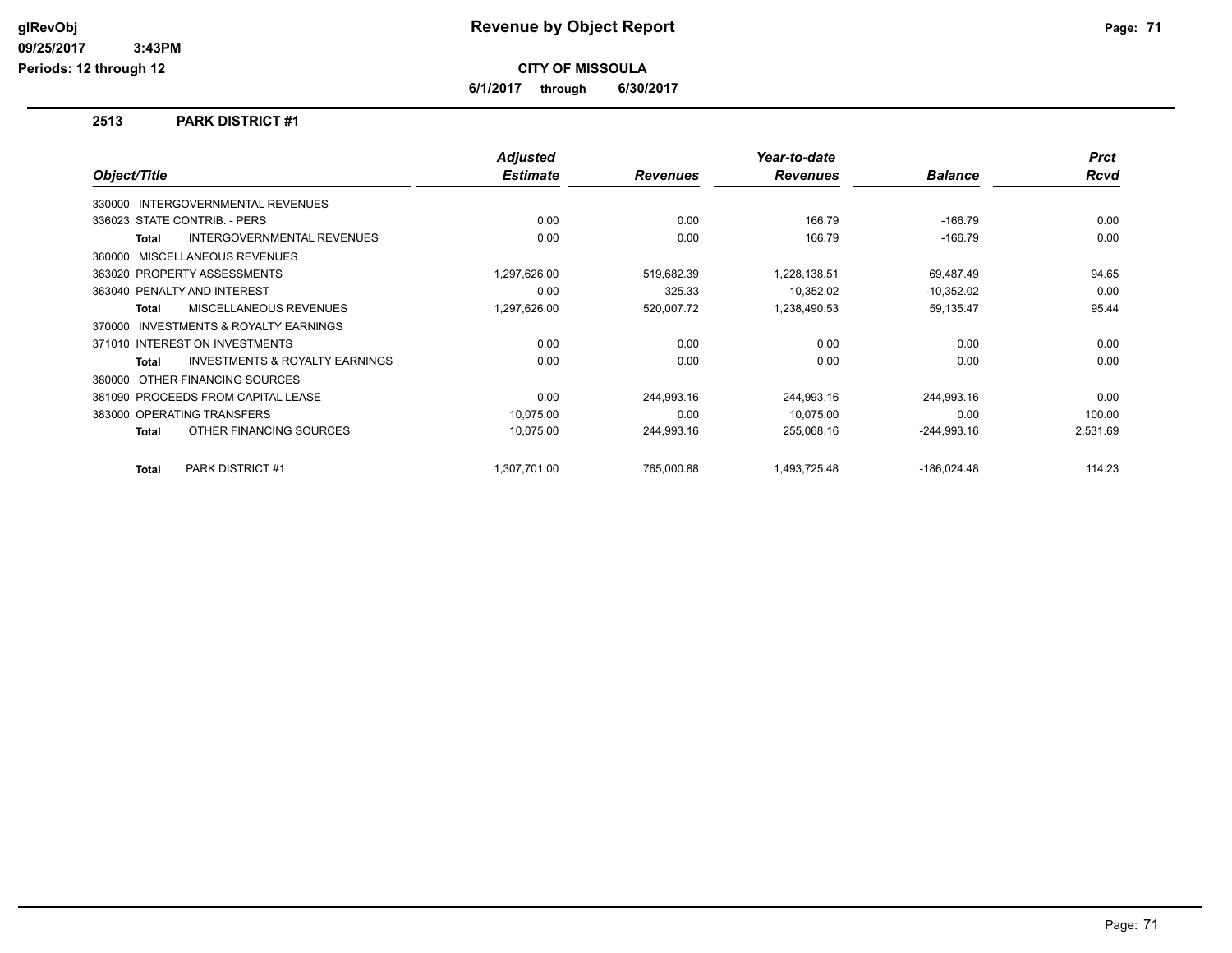**6/1/2017 through 6/30/2017**

# **2820 STATE GAS TAX FUND**

**2820 STATE GAS TAX FUND**

|                                            | <b>Adjusted</b> |                 | Year-to-date    |                | <b>Prct</b> |
|--------------------------------------------|-----------------|-----------------|-----------------|----------------|-------------|
| Object/Title                               | <b>Estimate</b> | <b>Revenues</b> | <b>Revenues</b> | <b>Balance</b> | <b>Rcvd</b> |
| 330000 INTERGOVERNMENTAL REVENUES          |                 |                 |                 |                |             |
| 331052 MDT CMAQ STRIPING GRANT             | 0.00            | 0.00            | 0.00            | 0.00           | 0.00        |
| 334040 GAS TAX APPORTIONMENT               | 1.081.510.00    | 90.125.79       | 1.081.509.50    | 0.50           | 100.00      |
| INTERGOVERNMENTAL REVENUES<br><b>Total</b> | 1,081,510.00    | 90.125.79       | 1,081,509.50    | 0.50           | 100.00      |
| 380000 OTHER FINANCING SOURCES             |                 |                 |                 |                |             |
| 383000 OPERATING TRANSFERS                 | 0.00            | 0.00            | 0.00            | 0.00           | 0.00        |
| OTHER FINANCING SOURCES<br><b>Total</b>    | 0.00            | 0.00            | 0.00            | 0.00           | 0.00        |
| <b>Total</b><br>STATE GAS TAX FUND         | 1.081.510.00    | 90.125.79       | 1.081.509.50    | 0.50           | 100.00      |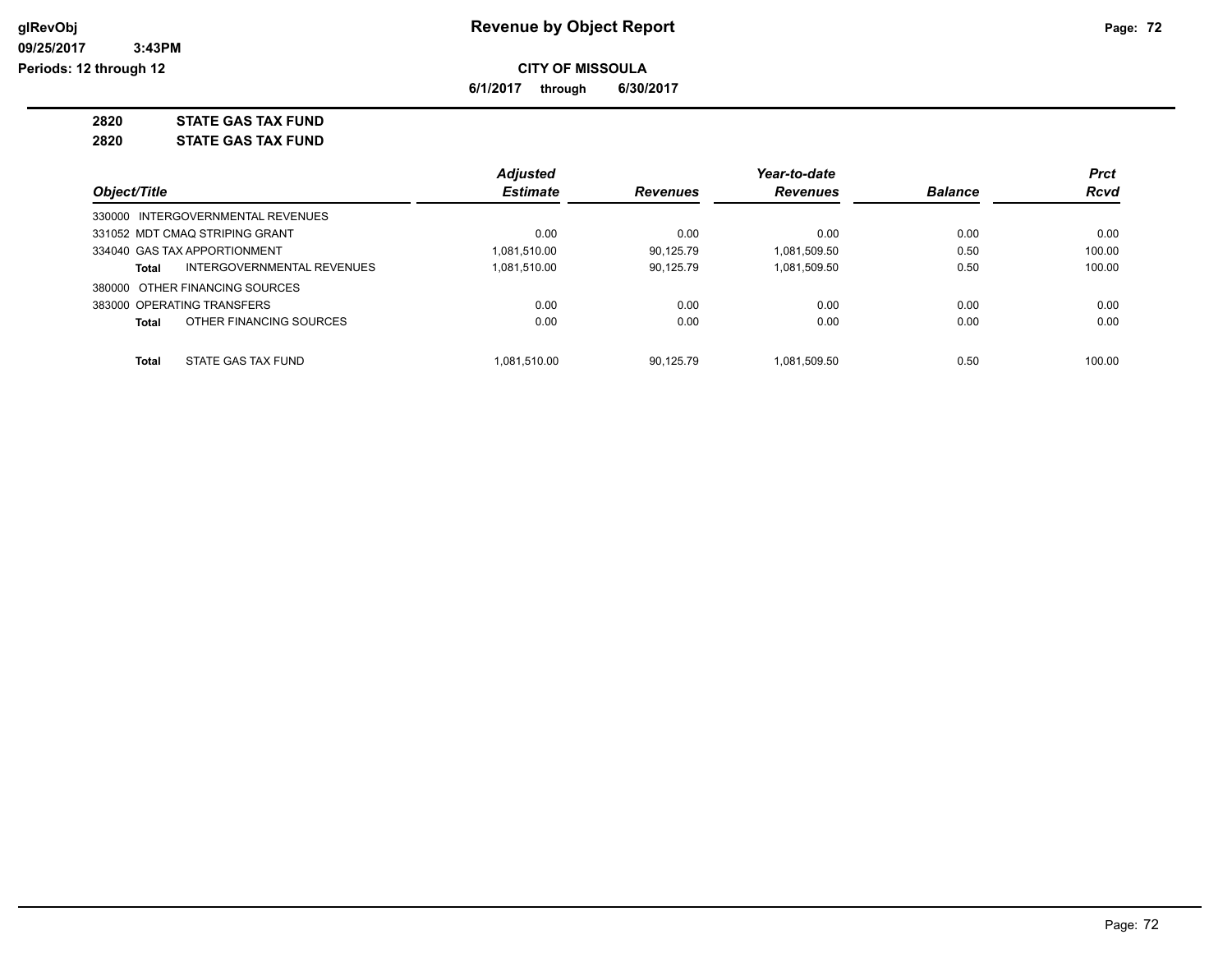**6/1/2017 through 6/30/2017**

## **2820 STATE GAS TAX FUND**

|              |                                   | <b>Adjusted</b> |                 | Year-to-date    |                | <b>Prct</b> |
|--------------|-----------------------------------|-----------------|-----------------|-----------------|----------------|-------------|
| Object/Title |                                   | <b>Estimate</b> | <b>Revenues</b> | <b>Revenues</b> | <b>Balance</b> | <b>Rcvd</b> |
|              | 330000 INTERGOVERNMENTAL REVENUES |                 |                 |                 |                |             |
|              | 331052 MDT CMAQ STRIPING GRANT    | 0.00            | 0.00            | 0.00            | 0.00           | 0.00        |
|              | 334040 GAS TAX APPORTIONMENT      | 1.081.510.00    | 90.125.79       | 1,081,509.50    | 0.50           | 100.00      |
| <b>Total</b> | INTERGOVERNMENTAL REVENUES        | 1,081,510.00    | 90.125.79       | 1,081,509.50    | 0.50           | 100.00      |
|              | 380000 OTHER FINANCING SOURCES    |                 |                 |                 |                |             |
|              | 383000 OPERATING TRANSFERS        | 0.00            | 0.00            | 0.00            | 0.00           | 0.00        |
| Total        | OTHER FINANCING SOURCES           | 0.00            | 0.00            | 0.00            | 0.00           | 0.00        |
| <b>Total</b> | STATE GAS TAX FUND                | 1.081.510.00    | 90.125.79       | 1.081.509.50    | 0.50           | 100.00      |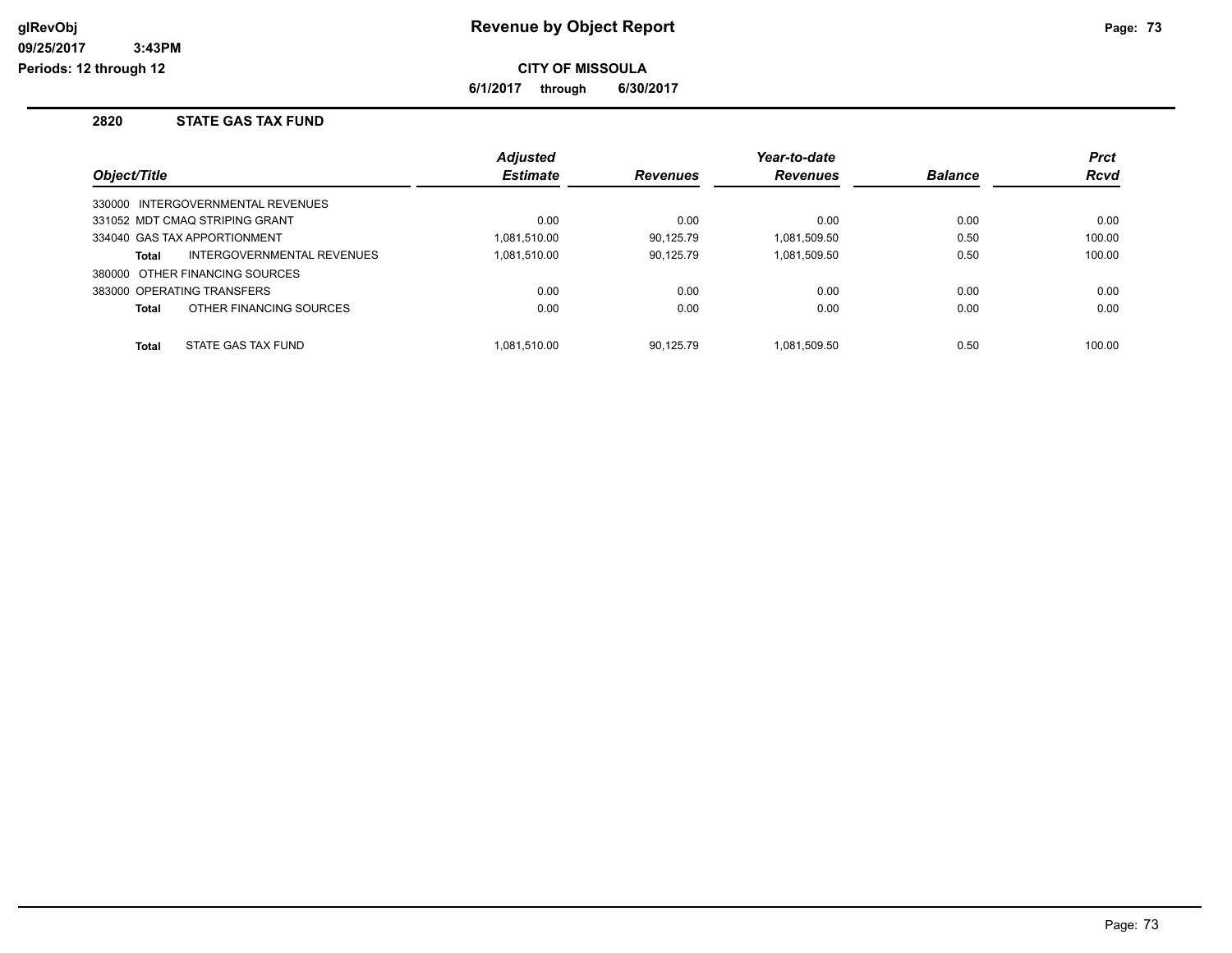**6/1/2017 through 6/30/2017**

## **2917 CRIME VICTIM SURCHARGE**

**2917 CRIME VICTIM SURCHARGE**

|                                                 | <b>Adjusted</b> |                                    | Year-to-date |                | Prct |
|-------------------------------------------------|-----------------|------------------------------------|--------------|----------------|------|
| Object/Title                                    | <b>Estimate</b> | <b>Revenues</b><br><b>Revenues</b> |              | <b>Balance</b> | Rcvd |
| 370000 INVESTMENTS & ROYALTY EARNINGS           |                 |                                    |              |                |      |
| 371010 INTEREST ON INVESTMENTS                  | 0.00            | 0.00                               | 0.00         | 0.00           | 0.00 |
| 371020 GAIN/LOSS IN MARKET VALUE OF INVESTMENTS | 0.00            | 0.00                               | 0.00         | 0.00           | 0.00 |
| INVESTMENTS & ROYALTY EARNINGS<br><b>Total</b>  | 0.00            | 0.00                               | 0.00         | 0.00           | 0.00 |
|                                                 |                 |                                    |              |                |      |
| Total<br>CRIME VICTIM SURCHARGE                 | 0.00            | 0.00                               | 0.00         | 0.00           | 0.00 |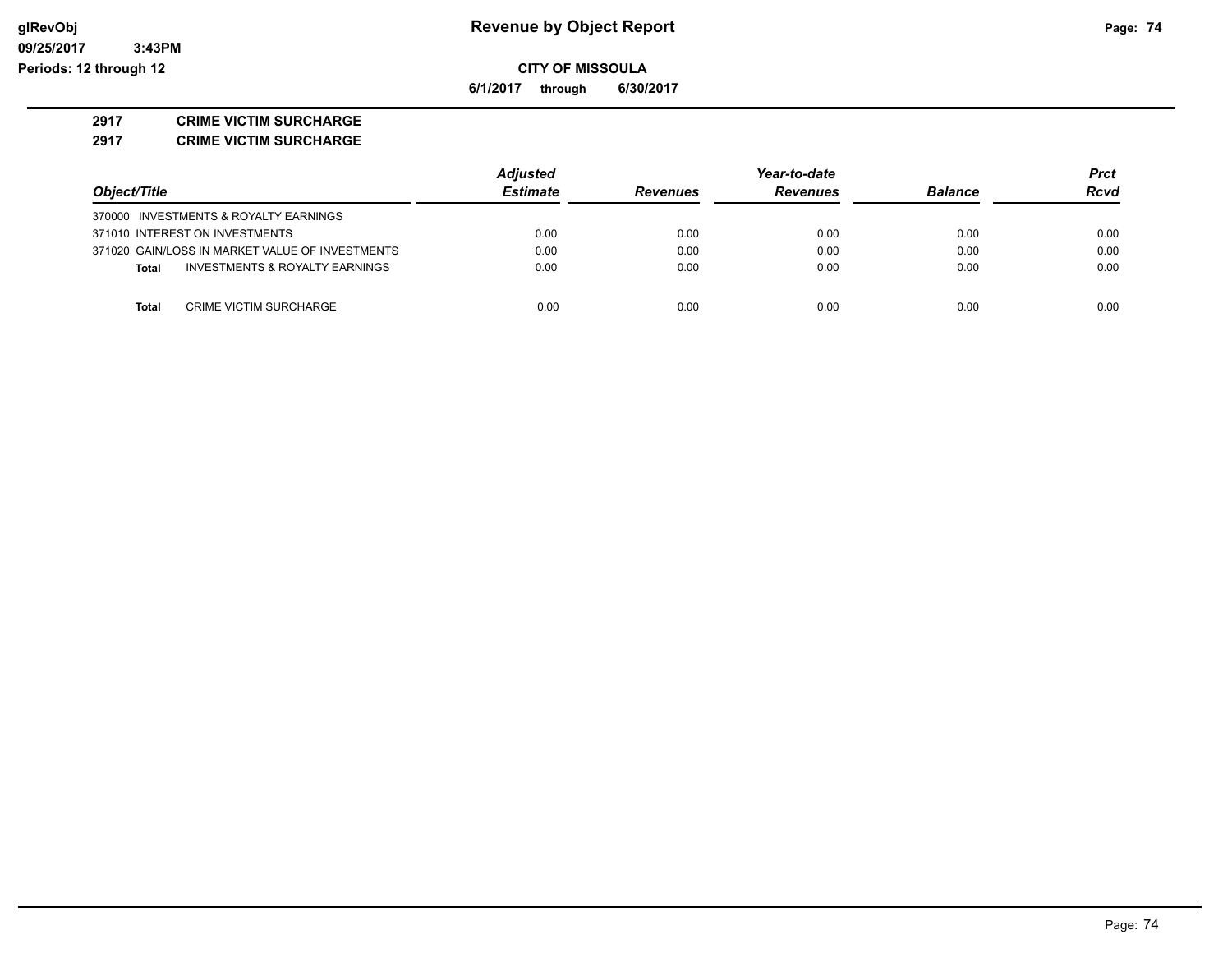**6/1/2017 through 6/30/2017**

## **2917 CRIME VICTIM SURCHARGE**

| Object/Title                                   | <b>Adiusted</b><br><b>Estimate</b> | <b>Revenues</b> | Year-to-date<br><b>Revenues</b> | <b>Balance</b> | <b>Prct</b><br><b>Rcvd</b> |
|------------------------------------------------|------------------------------------|-----------------|---------------------------------|----------------|----------------------------|
| 370000 INVESTMENTS & ROYALTY EARNINGS          |                                    |                 |                                 |                |                            |
| 371010 INTEREST ON INVESTMENTS                 | 0.00                               | 0.00            | 0.00                            | 0.00           | 0.00                       |
| 371020 GAIN/LOSS IN MARKET VALUE OF INVESTMENT | 0.00                               | 0.00            | 0.00                            | 0.00           | 0.00                       |
| INVESTMENTS & ROYALTY EARNINGS<br><b>Total</b> | 0.00                               | 0.00            | 0.00                            | 0.00           | 0.00                       |
|                                                |                                    |                 |                                 |                |                            |
| CRIME VICTIM SURCHARGE<br>Total                | 0.00                               | 0.00            | 0.00                            | 0.00           | 0.00                       |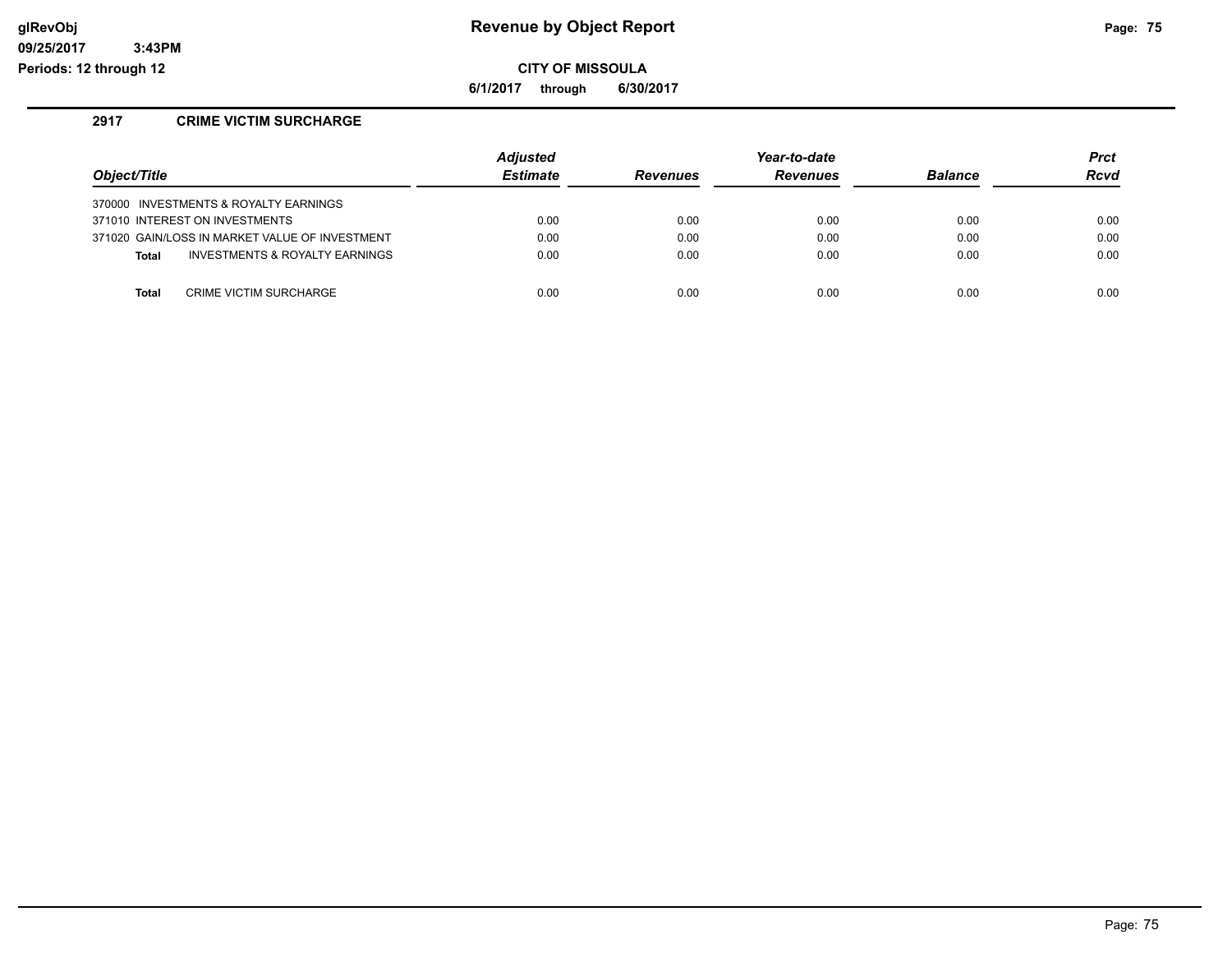**6/1/2017 through 6/30/2017**

# **2918 LAW ENFORCEMENT BLOCK GRANT FUND**

# **2918 LAW ENFORCEMENT BLOCK GRANT FUND**

|                                                     | <b>Adjusted</b> |                 | Year-to-date    |                | <b>Prct</b> |
|-----------------------------------------------------|-----------------|-----------------|-----------------|----------------|-------------|
| Object/Title                                        | <b>Estimate</b> | <b>Revenues</b> | <b>Revenues</b> | <b>Balance</b> | <b>Rcvd</b> |
| 330000 INTERGOVERNMENTAL REVENUES                   |                 |                 |                 |                |             |
| 331000 FEDERAL GRANTS                               | 0.00            | 0.00            | 0.00            | 0.00           | 0.00        |
| 331001 BYRNE DISCRETIONARY                          | 0.00            | 0.00            | 0.00            | 0.00           | 0.00        |
| 331022 EQUIPMENT GRANT                              | 0.00            | 0.00            | 0.00            | 0.00           | 0.00        |
| 331023 COPS HIRING GRANT 2011                       | 40,000.00       | 0.00            | 36,349.56       | 3,650.44       | 90.87       |
| 331024 DEPT OF JUSTICE GRANTS                       | 0.00            | 0.00            | 0.00            | 0.00           | 0.00        |
| 331026 ICAC GRANT                                   | 0.00            | 0.00            | 0.00            | 0.00           | 0.00        |
| 331027 JAG GRANTS REVENUE                           | 60,373.00       | 0.00            | 60,373.00       | 0.00           | 100.00      |
| 336021 STATE CONTRIB - POLICE RETIREMENT            | 0.00            | 0.00            | 0.00            | 0.00           | 0.00        |
| <b>INTERGOVERNMENTAL REVENUES</b><br><b>Total</b>   | 100,373.00      | 0.00            | 96,722.56       | 3,650.44       | 96.36       |
| 340000 CHARGES FOR SERVICES                         |                 |                 |                 |                |             |
| 342010 POLICE/BID AGREEMENT                         | 0.00            | 0.00            | 0.00            | 0.00           | 0.00        |
| <b>CHARGES FOR SERVICES</b><br><b>Total</b>         | 0.00            | 0.00            | 0.00            | 0.00           | 0.00        |
| 360000 MISCELLANEOUS REVENUES                       |                 |                 |                 |                |             |
| 360010 MISCELLANEOUS                                | 0.00            | 0.00            | 0.00            | 0.00           | 0.00        |
| <b>MISCELLANEOUS REVENUES</b><br>Total              | 0.00            | 0.00            | 0.00            | 0.00           | 0.00        |
| <b>INVESTMENTS &amp; ROYALTY EARNINGS</b><br>370000 |                 |                 |                 |                |             |
| 371010 INTEREST ON INVESTMENTS                      | 0.00            | 0.00            | 0.00            | 0.00           | 0.00        |
| 371020 GAIN/LOSS IN MARKET VALUE OF INVESTMENTS     | 0.00            | 0.00            | 0.00            | 0.00           | 0.00        |
| <b>INVESTMENTS &amp; ROYALTY EARNINGS</b><br>Total  | 0.00            | 0.00            | 0.00            | 0.00           | 0.00        |
| OTHER FINANCING SOURCES<br>380000                   |                 |                 |                 |                |             |
| 383023 TRANS FR DRUG FORFEITURE                     | 0.00            | 0.00            | 0.00            | 0.00           | 0.00        |
| 383036 TRANSFER - GRANT                             | 0.00            | 0.00            | 0.00            | 0.00           | 0.00        |
| OTHER FINANCING SOURCES<br><b>Total</b>             | 0.00            | 0.00            | 0.00            | 0.00           | 0.00        |
|                                                     |                 |                 |                 |                |             |
| LAW ENFORCEMENT BLOCK GRANT FUND<br><b>Total</b>    | 100,373.00      | 0.00            | 96,722.56       | 3,650.44       | 96.36       |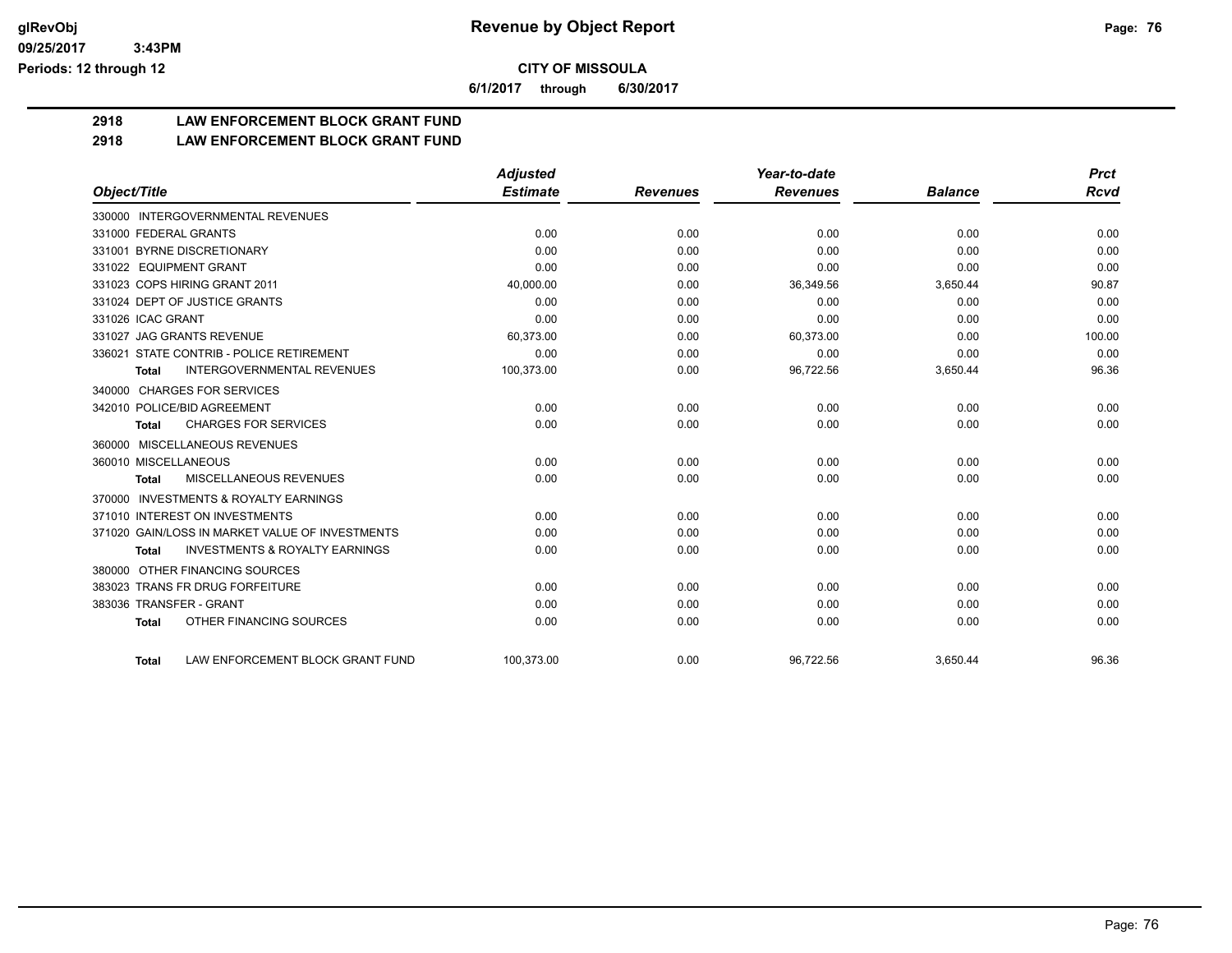**6/1/2017 through 6/30/2017**

## **2918 LAW ENFORCEMENT BLOCK GRANT FUND**

|                                                           | <b>Adjusted</b> |                 | Year-to-date    |                | <b>Prct</b> |
|-----------------------------------------------------------|-----------------|-----------------|-----------------|----------------|-------------|
| Object/Title                                              | <b>Estimate</b> | <b>Revenues</b> | <b>Revenues</b> | <b>Balance</b> | <b>Rcvd</b> |
| 330000 INTERGOVERNMENTAL REVENUES                         |                 |                 |                 |                |             |
| 331000 FEDERAL GRANTS                                     | 0.00            | 0.00            | 0.00            | 0.00           | 0.00        |
| 331001 BYRNE DISCRETIONARY                                | 0.00            | 0.00            | 0.00            | 0.00           | 0.00        |
| 331022 EQUIPMENT GRANT                                    | 0.00            | 0.00            | 0.00            | 0.00           | 0.00        |
| 331023 COPS HIRING GRANT 2011                             | 40,000.00       | 0.00            | 36,349.56       | 3,650.44       | 90.87       |
| 331024 DEPT OF JUSTICE GRANTS                             | 0.00            | 0.00            | 0.00            | 0.00           | 0.00        |
| 331026 ICAC GRANT                                         | 0.00            | 0.00            | 0.00            | 0.00           | 0.00        |
| 331027 JAG GRANTS REVENUE                                 | 60,373.00       | 0.00            | 60,373.00       | 0.00           | 100.00      |
| 336021 STATE CONTRIB - POLICE RETIREMENT                  | 0.00            | 0.00            | 0.00            | 0.00           | 0.00        |
| <b>INTERGOVERNMENTAL REVENUES</b><br><b>Total</b>         | 100,373.00      | 0.00            | 96,722.56       | 3,650.44       | 96.36       |
| 340000 CHARGES FOR SERVICES                               |                 |                 |                 |                |             |
| 342010 POLICE/BID AGREEMENT                               | 0.00            | 0.00            | 0.00            | 0.00           | 0.00        |
| <b>CHARGES FOR SERVICES</b><br>Total                      | 0.00            | 0.00            | 0.00            | 0.00           | 0.00        |
| 360000 MISCELLANEOUS REVENUES                             |                 |                 |                 |                |             |
| 360010 MISCELLANEOUS                                      | 0.00            | 0.00            | 0.00            | 0.00           | 0.00        |
| MISCELLANEOUS REVENUES<br><b>Total</b>                    | 0.00            | 0.00            | 0.00            | 0.00           | 0.00        |
| 370000 INVESTMENTS & ROYALTY EARNINGS                     |                 |                 |                 |                |             |
| 371010 INTEREST ON INVESTMENTS                            | 0.00            | 0.00            | 0.00            | 0.00           | 0.00        |
| 371020 GAIN/LOSS IN MARKET VALUE OF INVESTMENT            | 0.00            | 0.00            | 0.00            | 0.00           | 0.00        |
| <b>INVESTMENTS &amp; ROYALTY EARNINGS</b><br><b>Total</b> | 0.00            | 0.00            | 0.00            | 0.00           | 0.00        |
| 380000 OTHER FINANCING SOURCES                            |                 |                 |                 |                |             |
| 383023 TRANS FR DRUG FORFEITURE                           | 0.00            | 0.00            | 0.00            | 0.00           | 0.00        |
| 383036 TRANSFER - GRANT                                   | 0.00            | 0.00            | 0.00            | 0.00           | 0.00        |
| OTHER FINANCING SOURCES<br><b>Total</b>                   | 0.00            | 0.00            | 0.00            | 0.00           | 0.00        |
| LAW ENFORCEMENT BLOCK GRANT FUND<br><b>Total</b>          | 100.373.00      | 0.00            | 96.722.56       | 3.650.44       | 96.36       |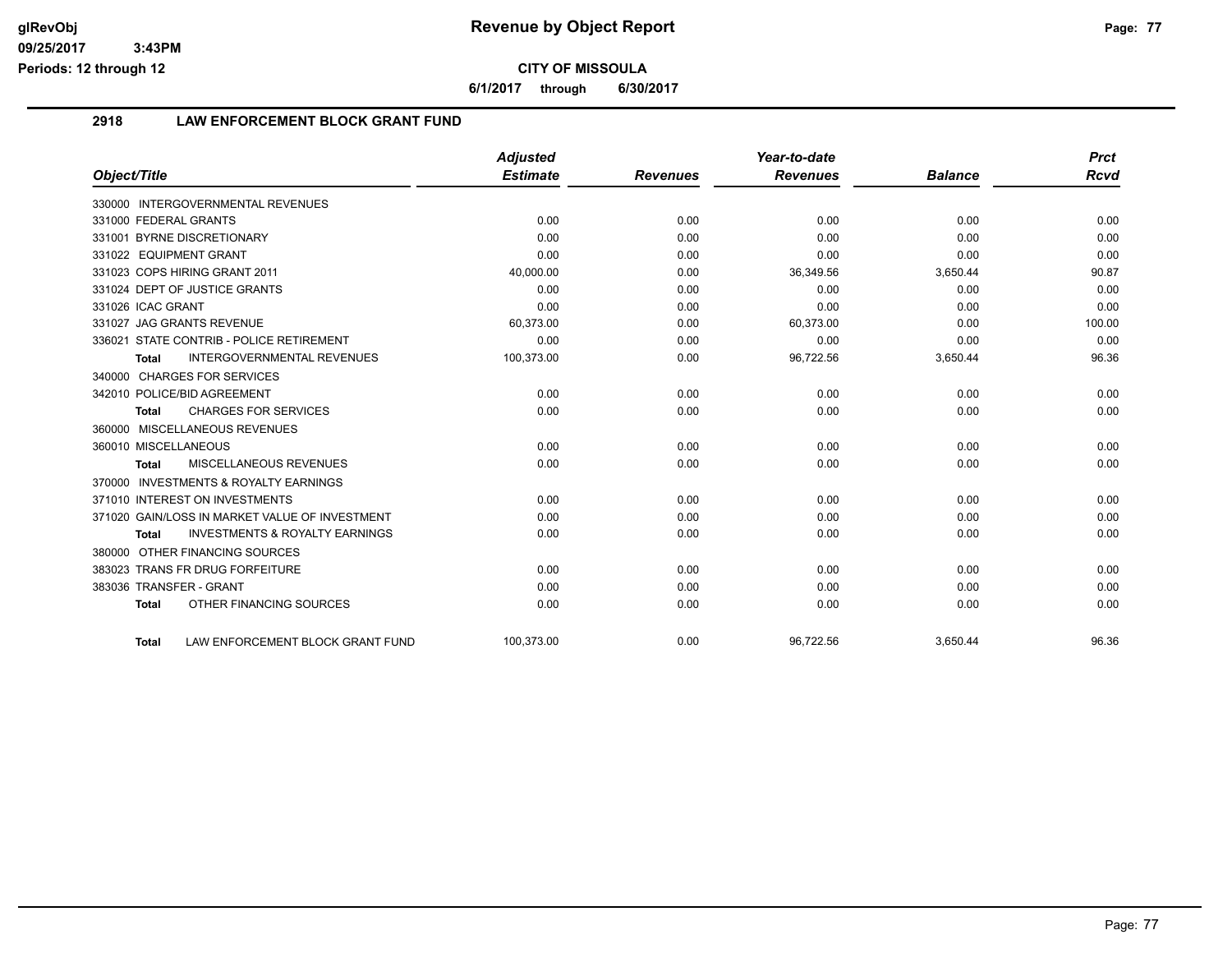**6/1/2017 through 6/30/2017**

# **2919 HIDTA FUND**

**2919 HIDTA FUND**

|                                                    | <b>Adjusted</b> |                 | Year-to-date    |                | <b>Prct</b> |
|----------------------------------------------------|-----------------|-----------------|-----------------|----------------|-------------|
| Object/Title                                       | <b>Estimate</b> | <b>Revenues</b> | <b>Revenues</b> | <b>Balance</b> | <b>Rcvd</b> |
| 340000 CHARGES FOR SERVICES                        |                 |                 |                 |                |             |
| 342013 SECURITY INVEST FEES                        | 140,600.00      | 423.77          | 36,372.86       | 104,227.14     | 25.87       |
| 342014 POLICE DEPARTMENT SERVICE FEES              | 0.00            | 14.031.66       | 27.695.41       | $-27.695.41$   | 0.00        |
| <b>CHARGES FOR SERVICES</b><br>Total               | 140.600.00      | 14.455.43       | 64.068.27       | 76.531.73      | 45.57       |
| 360000 MISCELLANEOUS REVENUES                      |                 |                 |                 |                |             |
| 360010 MISCELLANEOUS                               | 0.00            | 0.00            | 0.00            | 0.00           | 0.00        |
| MISCELLANEOUS REVENUES<br>Total                    | 0.00            | 0.00            | 0.00            | 0.00           | 0.00        |
| 370000 INVESTMENTS & ROYALTY EARNINGS              |                 |                 |                 |                |             |
| 371010 INTEREST ON INVESTMENTS                     | 0.00            | 0.00            | 0.00            | 0.00           | 0.00        |
| <b>INVESTMENTS &amp; ROYALTY EARNINGS</b><br>Total | 0.00            | 0.00            | 0.00            | 0.00           | 0.00        |
| <b>HIDTA FUND</b><br>Total                         | 140.600.00      | 14.455.43       | 64.068.27       | 76.531.73      | 45.57       |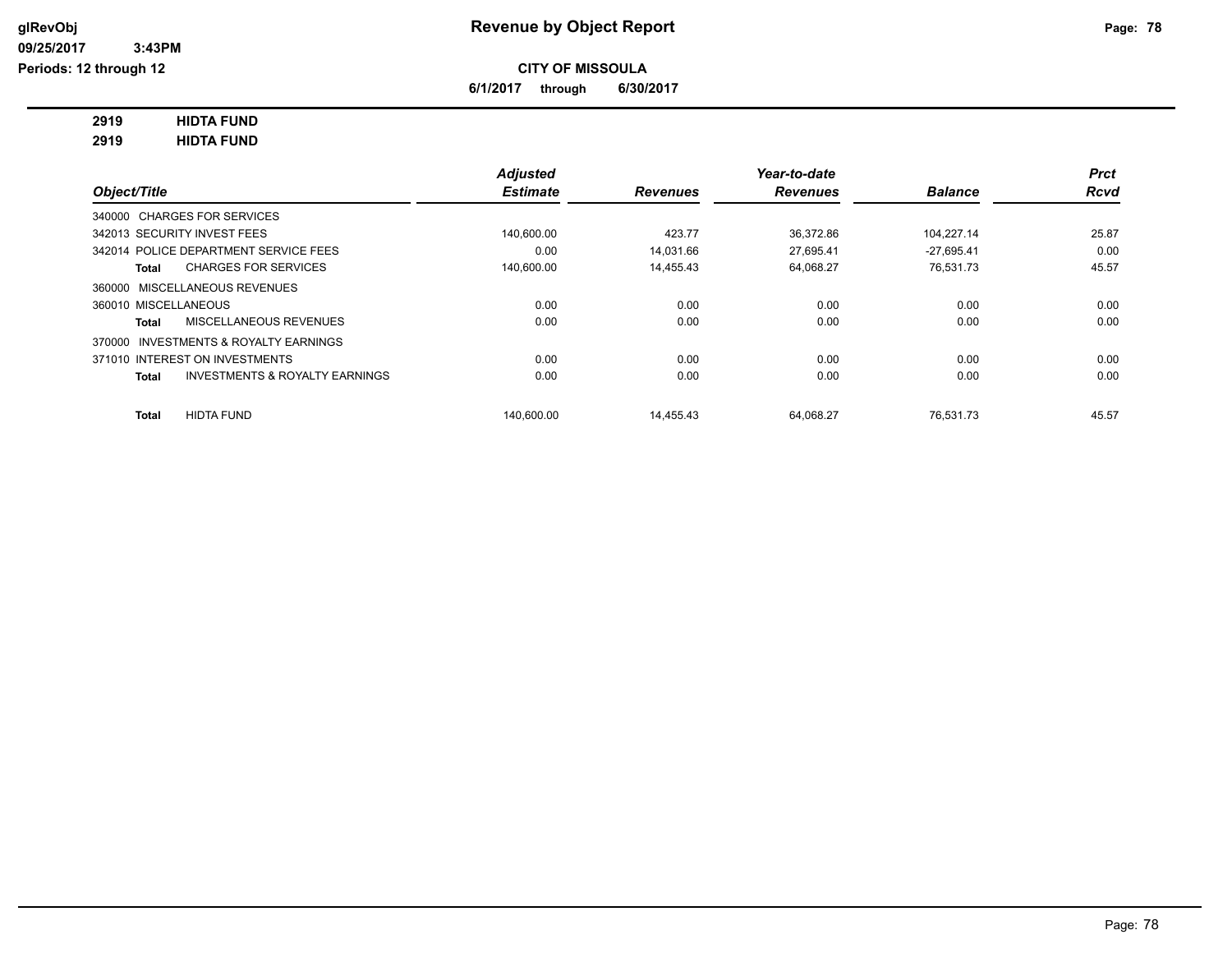**6/1/2017 through 6/30/2017**

**2919 HIDTA FUND**

|                                                    | <b>Adjusted</b> |                 | Year-to-date    |                | <b>Prct</b> |
|----------------------------------------------------|-----------------|-----------------|-----------------|----------------|-------------|
| Object/Title                                       | <b>Estimate</b> | <b>Revenues</b> | <b>Revenues</b> | <b>Balance</b> | <b>Rcvd</b> |
| 340000 CHARGES FOR SERVICES                        |                 |                 |                 |                |             |
| 342013 SECURITY INVEST FEES                        | 140.600.00      | 423.77          | 36,372.86       | 104,227.14     | 25.87       |
| 342014 POLICE DEPARTMENT SERVICE FEES              | 0.00            | 14.031.66       | 27.695.41       | $-27.695.41$   | 0.00        |
| <b>CHARGES FOR SERVICES</b><br>Total               | 140,600.00      | 14,455.43       | 64,068.27       | 76,531.73      | 45.57       |
| 360000 MISCELLANEOUS REVENUES                      |                 |                 |                 |                |             |
| 360010 MISCELLANEOUS                               | 0.00            | 0.00            | 0.00            | 0.00           | 0.00        |
| MISCELLANEOUS REVENUES<br>Total                    | 0.00            | 0.00            | 0.00            | 0.00           | 0.00        |
| 370000 INVESTMENTS & ROYALTY EARNINGS              |                 |                 |                 |                |             |
| 371010 INTEREST ON INVESTMENTS                     | 0.00            | 0.00            | 0.00            | 0.00           | 0.00        |
| <b>INVESTMENTS &amp; ROYALTY EARNINGS</b><br>Total | 0.00            | 0.00            | 0.00            | 0.00           | 0.00        |
| <b>HIDTA FUND</b><br>Total                         | 140.600.00      | 14.455.43       | 64.068.27       | 76.531.73      | 45.57       |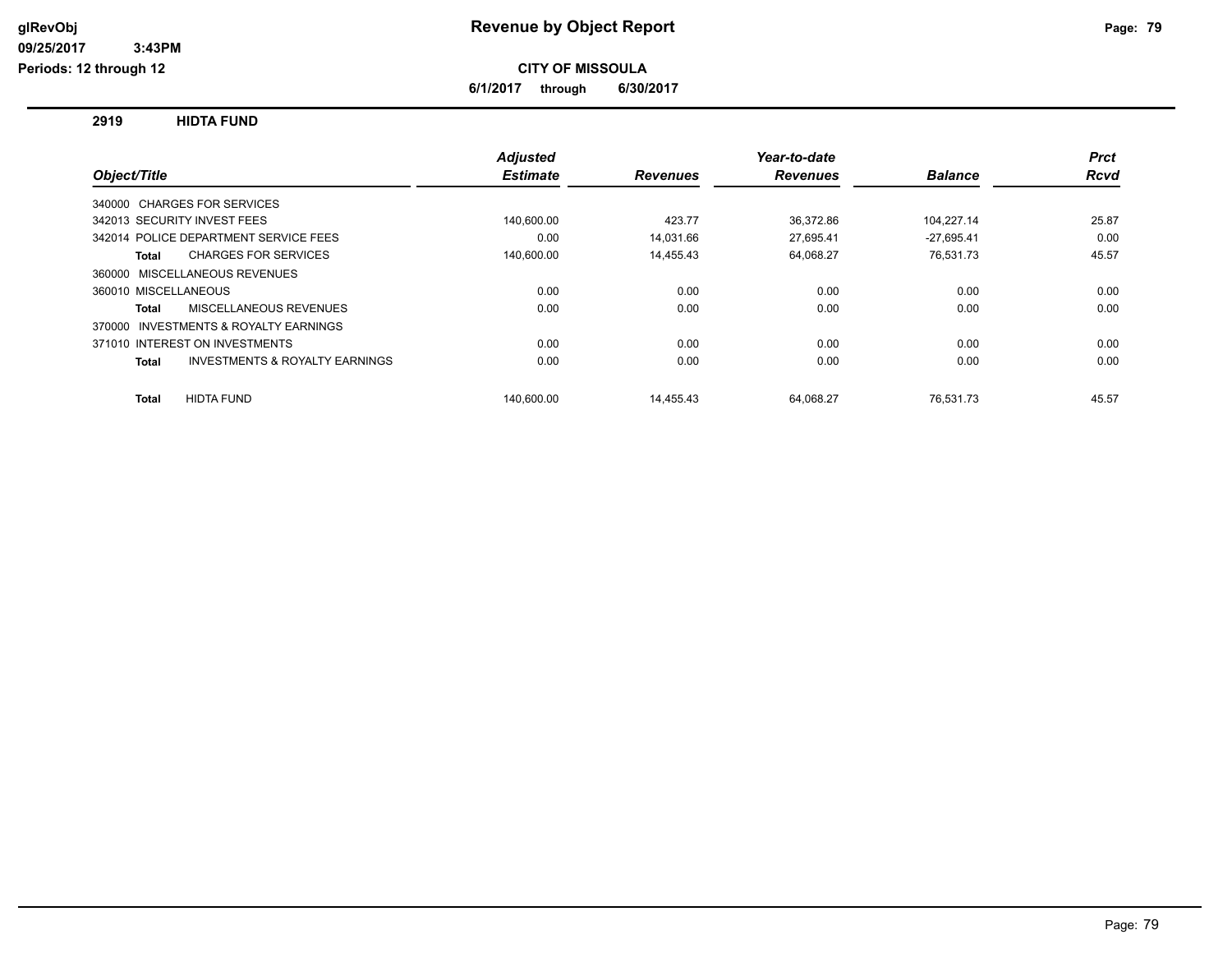**6/1/2017 through 6/30/2017**

# **2939 CDBG PROGRAM INCOME ACCOUNT**

## **2939 CDBG PROGRAM INCOME ACCOUNT**

|                                                           | <b>Adjusted</b> |                 | Year-to-date    |                | <b>Prct</b> |
|-----------------------------------------------------------|-----------------|-----------------|-----------------|----------------|-------------|
| Object/Title                                              | <b>Estimate</b> | <b>Revenues</b> | <b>Revenues</b> | <b>Balance</b> | <b>Rcvd</b> |
| INTERGOVERNMENTAL REVENUES<br>330000                      |                 |                 |                 |                |             |
| 331000 FEDERAL GRANTS                                     | 14,383.00       | 0.00            | 29,370.12       | $-14,987.12$   | 204.20      |
| <b>INTERGOVERNMENTAL REVENUES</b><br>Total                | 14,383.00       | 0.00            | 29,370.12       | $-14,987.12$   | 204.20      |
| MISCELLANEOUS REVENUES<br>360000                          |                 |                 |                 |                |             |
| 360010 MISCELLANEOUS                                      | 0.00            | 0.00            | 0.00            | 0.00           | 0.00        |
| <b>MISCELLANEOUS REVENUES</b><br><b>Total</b>             | 0.00            | 0.00            | 0.00            | 0.00           | 0.00        |
| <b>INVESTMENTS &amp; ROYALTY EARNINGS</b><br>370000       |                 |                 |                 |                |             |
| 371010 INTEREST ON INVESTMENTS                            | 0.00            | 0.00            | 0.00            | 0.00           | 0.00        |
| 371020 GAIN/LOSS IN MARKET VALUE OF INVESTMENTS           | 0.00            | 0.00            | 0.00            | 0.00           | 0.00        |
| <b>INVESTMENTS &amp; ROYALTY EARNINGS</b><br><b>Total</b> | 0.00            | 0.00            | 0.00            | 0.00           | 0.00        |
| OTHER FINANCING SOURCES<br>380000                         |                 |                 |                 |                |             |
| 383000 OPERATING TRANSFERS                                | 0.00            | 0.00            | 0.00            | 0.00           | 0.00        |
| 383009 TRANS FR TITLE I                                   | 0.00            | 0.00            | 0.00            | 0.00           | 0.00        |
| OTHER FINANCING SOURCES<br><b>Total</b>                   | 0.00            | 0.00            | 0.00            | 0.00           | 0.00        |
| <b>CDBG PROGRAM INCOME ACCOUNT</b><br><b>Total</b>        | 14,383.00       | 0.00            | 29,370.12       | $-14,987.12$   | 204.20      |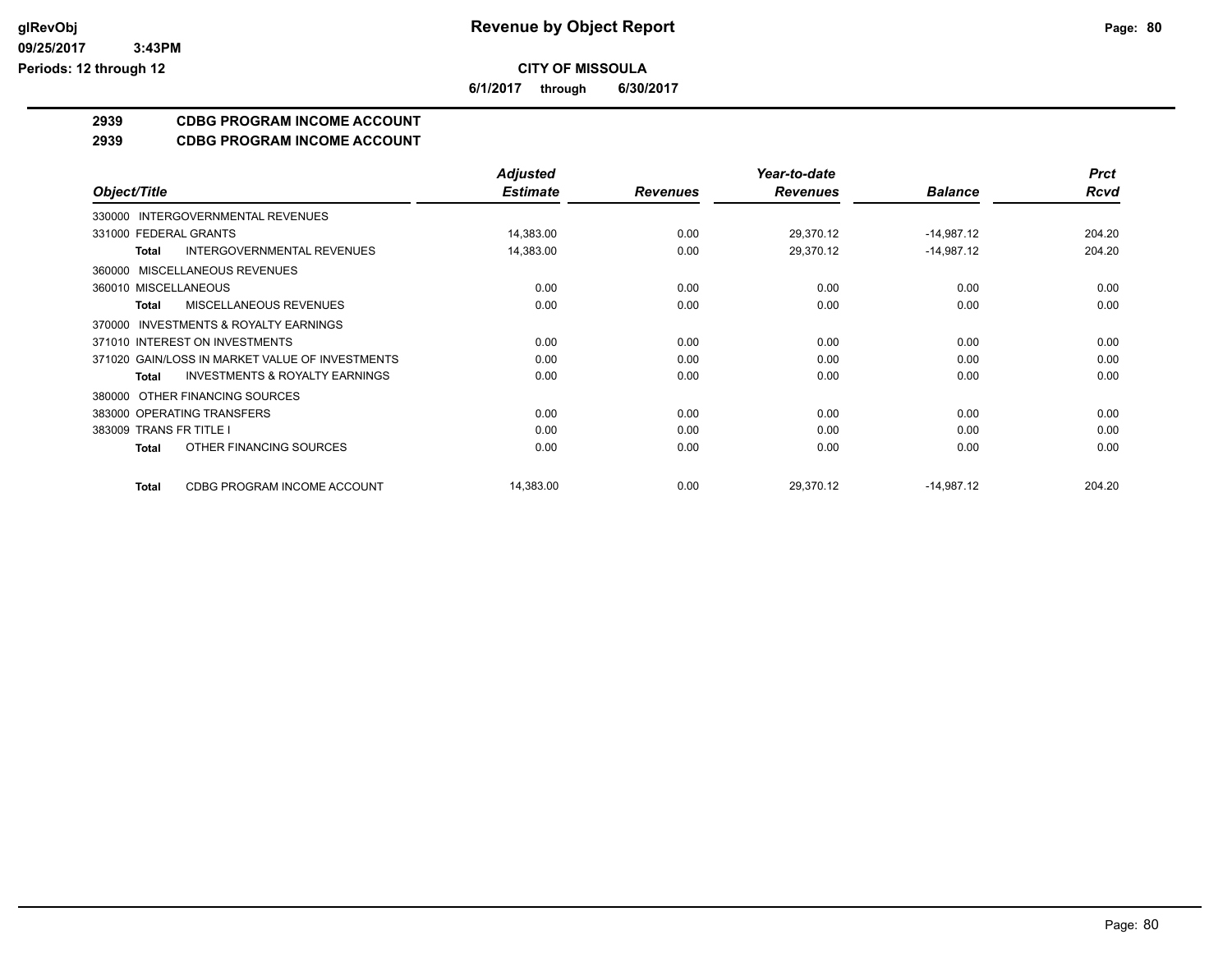**6/1/2017 through 6/30/2017**

## **2939 CDBG PROGRAM INCOME ACCOUNT**

|                                                           | <b>Adjusted</b> |                 | Year-to-date    |                | <b>Prct</b> |
|-----------------------------------------------------------|-----------------|-----------------|-----------------|----------------|-------------|
| Object/Title                                              | <b>Estimate</b> | <b>Revenues</b> | <b>Revenues</b> | <b>Balance</b> | <b>Rcvd</b> |
| 330000 INTERGOVERNMENTAL REVENUES                         |                 |                 |                 |                |             |
| 331000 FEDERAL GRANTS                                     | 14,383.00       | 0.00            | 29,370.12       | $-14,987.12$   | 204.20      |
| <b>INTERGOVERNMENTAL REVENUES</b><br><b>Total</b>         | 14,383.00       | 0.00            | 29,370.12       | $-14,987.12$   | 204.20      |
| 360000 MISCELLANEOUS REVENUES                             |                 |                 |                 |                |             |
| 360010 MISCELLANEOUS                                      | 0.00            | 0.00            | 0.00            | 0.00           | 0.00        |
| MISCELLANEOUS REVENUES<br><b>Total</b>                    | 0.00            | 0.00            | 0.00            | 0.00           | 0.00        |
| 370000 INVESTMENTS & ROYALTY EARNINGS                     |                 |                 |                 |                |             |
| 371010 INTEREST ON INVESTMENTS                            | 0.00            | 0.00            | 0.00            | 0.00           | 0.00        |
| 371020 GAIN/LOSS IN MARKET VALUE OF INVESTMENT            | 0.00            | 0.00            | 0.00            | 0.00           | 0.00        |
| <b>INVESTMENTS &amp; ROYALTY EARNINGS</b><br><b>Total</b> | 0.00            | 0.00            | 0.00            | 0.00           | 0.00        |
| 380000 OTHER FINANCING SOURCES                            |                 |                 |                 |                |             |
| 383000 OPERATING TRANSFERS                                | 0.00            | 0.00            | 0.00            | 0.00           | 0.00        |
| 383009 TRANS FR TITLE I                                   | 0.00            | 0.00            | 0.00            | 0.00           | 0.00        |
| OTHER FINANCING SOURCES<br><b>Total</b>                   | 0.00            | 0.00            | 0.00            | 0.00           | 0.00        |
| <b>Total</b><br>CDBG PROGRAM INCOME ACCOUNT               | 14,383.00       | 0.00            | 29,370.12       | $-14,987.12$   | 204.20      |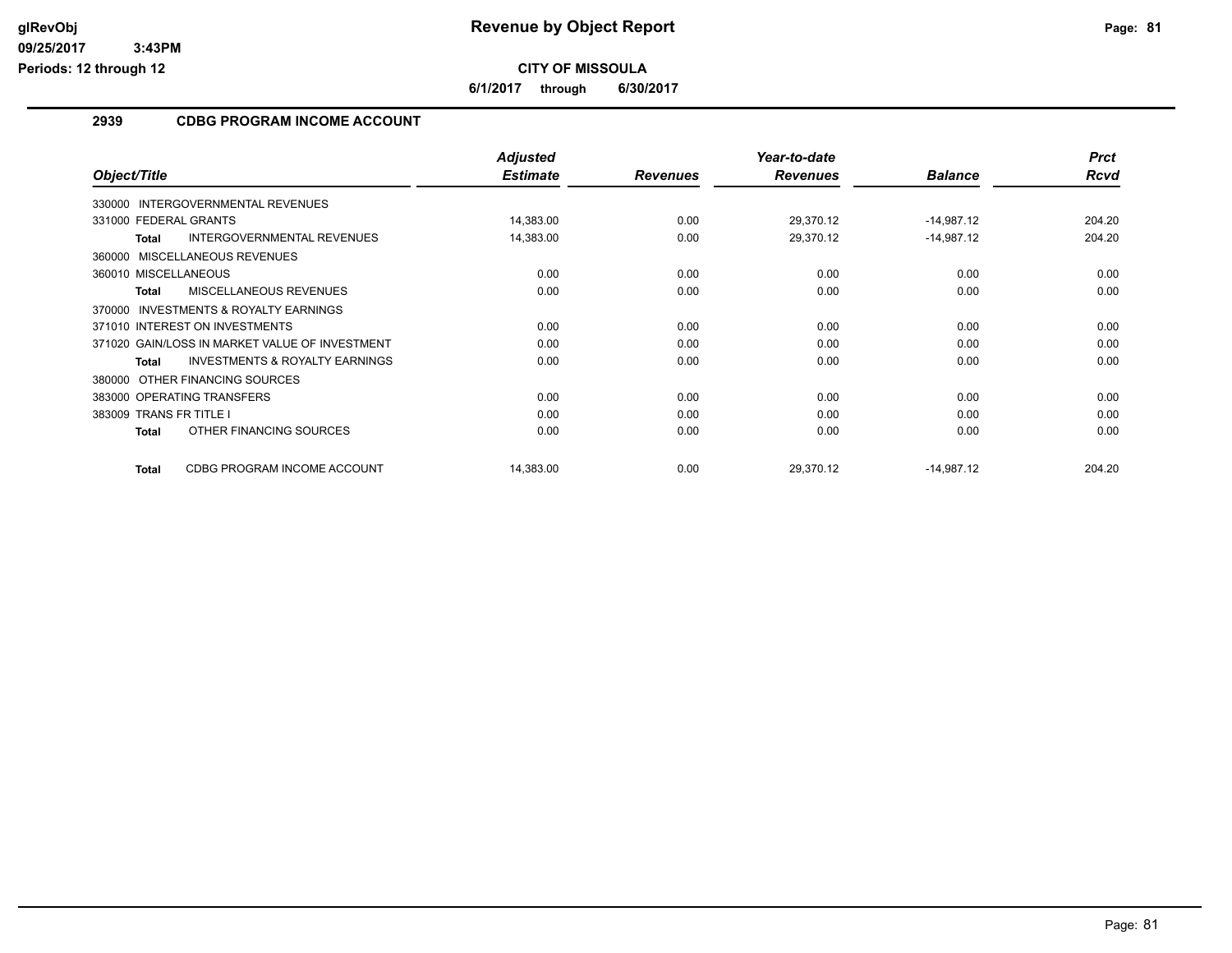**6/1/2017 through 6/30/2017**

## **2940 CDBG FUND**

**2940 CDBG FUND**

|                                                           | <b>Adjusted</b> |                 | Year-to-date    |                | <b>Prct</b> |
|-----------------------------------------------------------|-----------------|-----------------|-----------------|----------------|-------------|
| Object/Title                                              | <b>Estimate</b> | <b>Revenues</b> | <b>Revenues</b> | <b>Balance</b> | Rcvd        |
| 330000 INTERGOVERNMENTAL REVENUES                         |                 |                 |                 |                |             |
| 331010 ENTITLEMENT - CDBG                                 | 577,639.00      | 26,006.49       | 353,071.50      | 224,567.50     | 61.12       |
| 331012 ARRA/CDBG STIMULUS REVENUE                         | 112,504.00      | 0.00            | 0.00            | 112,504.00     | 0.00        |
| <b>INTERGOVERNMENTAL REVENUES</b><br>Total                | 690,143.00      | 26,006.49       | 353,071.50      | 337,071.50     | 51.16       |
| MISCELLANEOUS REVENUES<br>360000                          |                 |                 |                 |                |             |
| 360010 MISCELLANEOUS                                      | 0.00            | 0.00            | 0.00            | 0.00           | 0.00        |
| MISCELLANEOUS REVENUES<br>Total                           | 0.00            | 0.00            | 0.00            | 0.00           | 0.00        |
| <b>INVESTMENTS &amp; ROYALTY EARNINGS</b><br>370000       |                 |                 |                 |                |             |
| 371010 INTEREST ON INVESTMENTS                            | 0.00            | 0.00            | 0.00            | 0.00           | 0.00        |
| <b>INVESTMENTS &amp; ROYALTY EARNINGS</b><br><b>Total</b> | 0.00            | 0.00            | 0.00            | 0.00           | 0.00        |
| OTHER FINANCING SOURCES<br>380000                         |                 |                 |                 |                |             |
| 383000 OPERATING TRANSFERS                                | 0.00            | 0.00            | 0.00            | 0.00           | 0.00        |
| 383009 TRANS FR TITLE I                                   | 0.00            | 0.00            | 0.00            | 0.00           | 0.00        |
| OTHER FINANCING SOURCES<br><b>Total</b>                   | 0.00            | 0.00            | 0.00            | 0.00           | 0.00        |
| <b>CDBG FUND</b><br><b>Total</b>                          | 690,143.00      | 26,006.49       | 353,071.50      | 337,071.50     | 51.16       |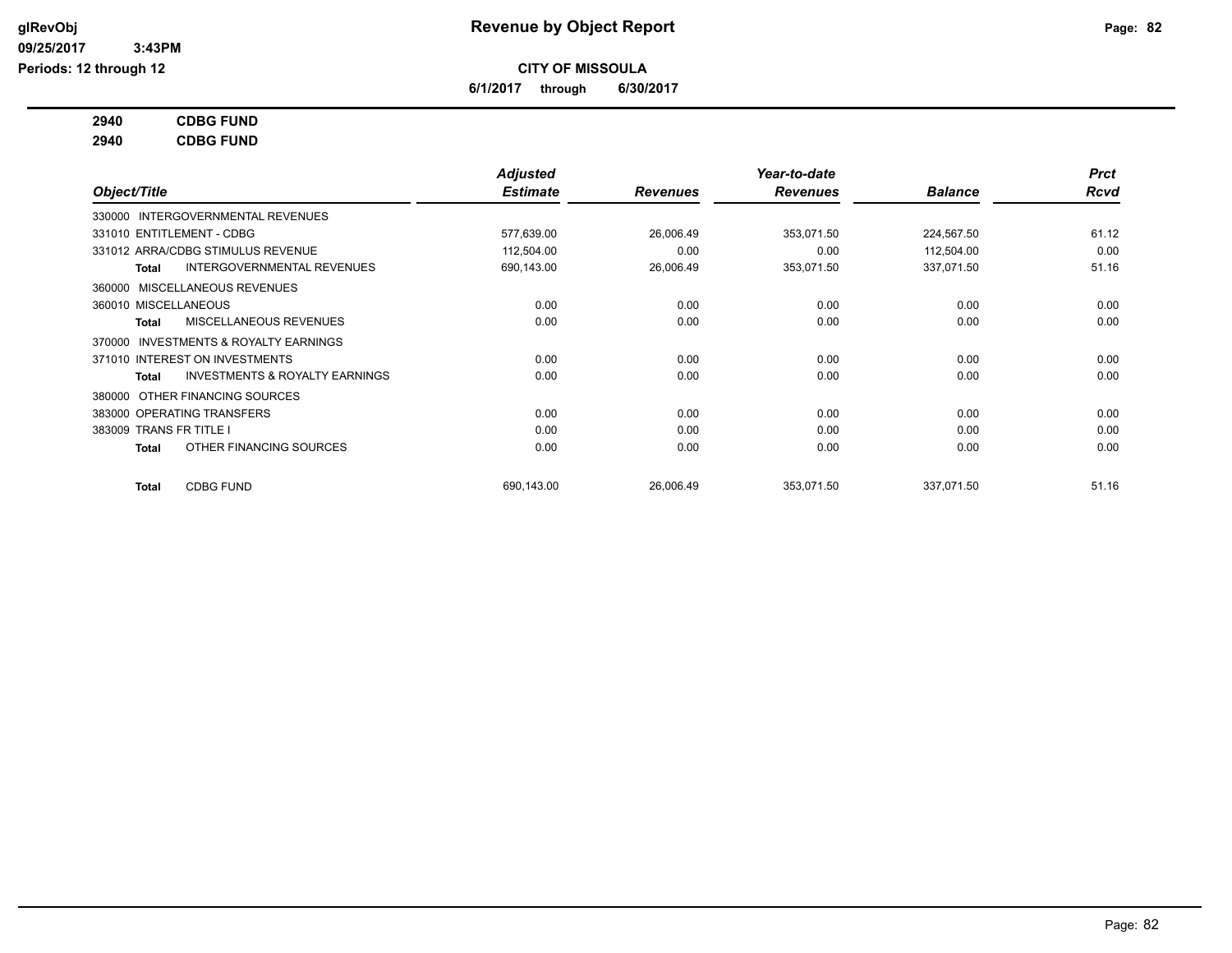**6/1/2017 through 6/30/2017**

**2940 CDBG FUND**

|                                                           | <b>Adjusted</b> |                 | Year-to-date    |                | <b>Prct</b> |
|-----------------------------------------------------------|-----------------|-----------------|-----------------|----------------|-------------|
| Object/Title                                              | <b>Estimate</b> | <b>Revenues</b> | <b>Revenues</b> | <b>Balance</b> | Rcvd        |
| 330000 INTERGOVERNMENTAL REVENUES                         |                 |                 |                 |                |             |
| 331010 ENTITLEMENT - CDBG                                 | 577,639.00      | 26,006.49       | 353,071.50      | 224,567.50     | 61.12       |
| 331012 ARRA/CDBG STIMULUS REVENUE                         | 112,504.00      | 0.00            | 0.00            | 112,504.00     | 0.00        |
| INTERGOVERNMENTAL REVENUES<br><b>Total</b>                | 690,143.00      | 26,006.49       | 353,071.50      | 337,071.50     | 51.16       |
| 360000 MISCELLANEOUS REVENUES                             |                 |                 |                 |                |             |
| 360010 MISCELLANEOUS                                      | 0.00            | 0.00            | 0.00            | 0.00           | 0.00        |
| MISCELLANEOUS REVENUES<br><b>Total</b>                    | 0.00            | 0.00            | 0.00            | 0.00           | 0.00        |
| 370000 INVESTMENTS & ROYALTY EARNINGS                     |                 |                 |                 |                |             |
| 371010 INTEREST ON INVESTMENTS                            | 0.00            | 0.00            | 0.00            | 0.00           | 0.00        |
| <b>INVESTMENTS &amp; ROYALTY EARNINGS</b><br><b>Total</b> | 0.00            | 0.00            | 0.00            | 0.00           | 0.00        |
| 380000 OTHER FINANCING SOURCES                            |                 |                 |                 |                |             |
| 383000 OPERATING TRANSFERS                                | 0.00            | 0.00            | 0.00            | 0.00           | 0.00        |
| 383009 TRANS FR TITLE I                                   | 0.00            | 0.00            | 0.00            | 0.00           | 0.00        |
| OTHER FINANCING SOURCES<br><b>Total</b>                   | 0.00            | 0.00            | 0.00            | 0.00           | 0.00        |
| <b>CDBG FUND</b><br><b>Total</b>                          | 690,143.00      | 26,006.49       | 353,071.50      | 337,071.50     | 51.16       |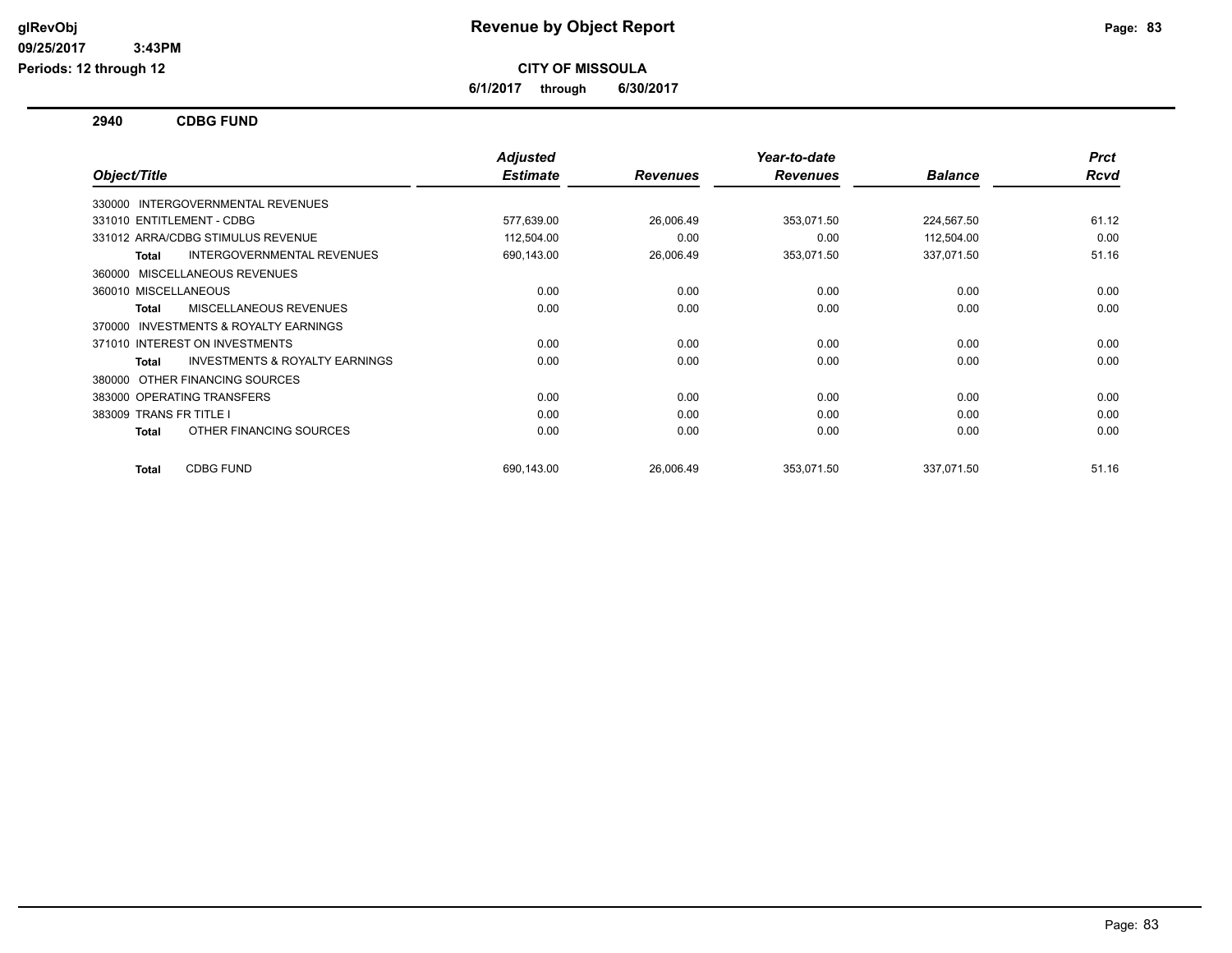**6/1/2017 through 6/30/2017**

## **2941 HOME FUND**

**2941 HOME FUND**

|                                                           | <b>Adjusted</b> |                 | Year-to-date    |                | <b>Prct</b> |
|-----------------------------------------------------------|-----------------|-----------------|-----------------|----------------|-------------|
| Object/Title                                              | <b>Estimate</b> | <b>Revenues</b> | <b>Revenues</b> | <b>Balance</b> | <b>Rcvd</b> |
| 330000 INTERGOVERNMENTAL REVENUES                         |                 |                 |                 |                |             |
| 330000 INTERGOVERNMENTAL REVENUES                         | 57,448.00       | 0.00            | $-15,236.31$    | 72,684.31      | $-26.52$    |
| 331016 HOMEWORD 1800 PHILLIPS                             | 0.00            | $-337.28$       | 0.00            | 0.00           | 0.00        |
| 331033 WORD                                               | 0.00            | 0.00            | 2,899.28        | $-2,899.28$    | 0.00        |
| 334145 WESTERN MT MENTAL HEALTH CTR                       | 0.00            | 0.00            | 0.00            | 0.00           | 0.00        |
| 334149 MISSOULA HOMEOWNERSHIP PROGRAM                     | 0.00            | 0.00            | 0.00            | 0.00           | 0.00        |
| 334153 FY14 DISTRICT XI HRC TBRA                          | 0.00            | 0.00            | $-8.00$         | 8.00           | 0.00        |
| 334154 HOMEWORD SWEETGRASS                                | 0.00            | 1,783.55        | 104,410.55      | $-104,410.55$  | 0.00        |
| 334155 FY08 NMCDC                                         | 0.00            | 0.00            | 0.00            | 0.00           | 0.00        |
| 334156 HOME PROGRAM INCOME                                | 437,800.00      | 15,990.48       | 15,990.48       | 421,809.52     | 3.65        |
| 334157 FY09 MHA                                           | 0.00            | 0.00            | 0.00            | 0.00           | 0.00        |
| 334159 FY09 HOMEWORD                                      | 0.00            | 0.00            | 0.00            | 0.00           | 0.00        |
| 334160 FY09 NMCDC                                         | 0.00            | 0.00            | 0.00            | 0.00           | 0.00        |
| 334161 FY10 DISTRICT XI HRC                               | 0.00            | 0.00            | 0.00            | 0.00           | 0.00        |
| 334163 FY10 homeWORD/SOLSTICE APT                         | 0.00            | 0.00            | 0.00            | 0.00           | 0.00        |
| <b>INTERGOVERNMENTAL REVENUES</b><br><b>Total</b>         | 495,248.00      | 17,436.75       | 108,056.00      | 387,192.00     | 21.82       |
| <b>CHARGES FOR SERVICES</b><br>340000                     |                 |                 |                 |                |             |
| 341450 *** Title Not Found ***                            | 0.00            | 0.00            | 0.00            | 0.00           | 0.00        |
| <b>CHARGES FOR SERVICES</b><br><b>Total</b>               | 0.00            | 0.00            | 0.00            | 0.00           | 0.00        |
| 360000 MISCELLANEOUS REVENUES                             |                 |                 |                 |                |             |
| 360005 LOAN REPAYMENTS                                    | 0.00            | 0.00            | 0.00            | 0.00           | 0.00        |
| 360010 MISCELLANEOUS                                      | 0.00            | 31,021.78       | 31,021.78       | $-31,021.78$   | 0.00        |
| <b>MISCELLANEOUS REVENUES</b><br><b>Total</b>             | 0.00            | 31,021.78       | 31,021.78       | $-31,021.78$   | 0.00        |
| 370000 INVESTMENTS & ROYALTY EARNINGS                     |                 |                 |                 |                |             |
| 371020 GAIN/LOSS IN MARKET VALUE OF INVESTMENTS           | 0.00            | 0.00            | 0.00            | 0.00           | 0.00        |
| <b>INVESTMENTS &amp; ROYALTY EARNINGS</b><br><b>Total</b> | 0.00            | 0.00            | 0.00            | 0.00           | 0.00        |
| <b>HOME FUND</b><br><b>Total</b>                          | 495.248.00      | 48,458.53       | 139,077.78      | 356,170.22     | 28.08       |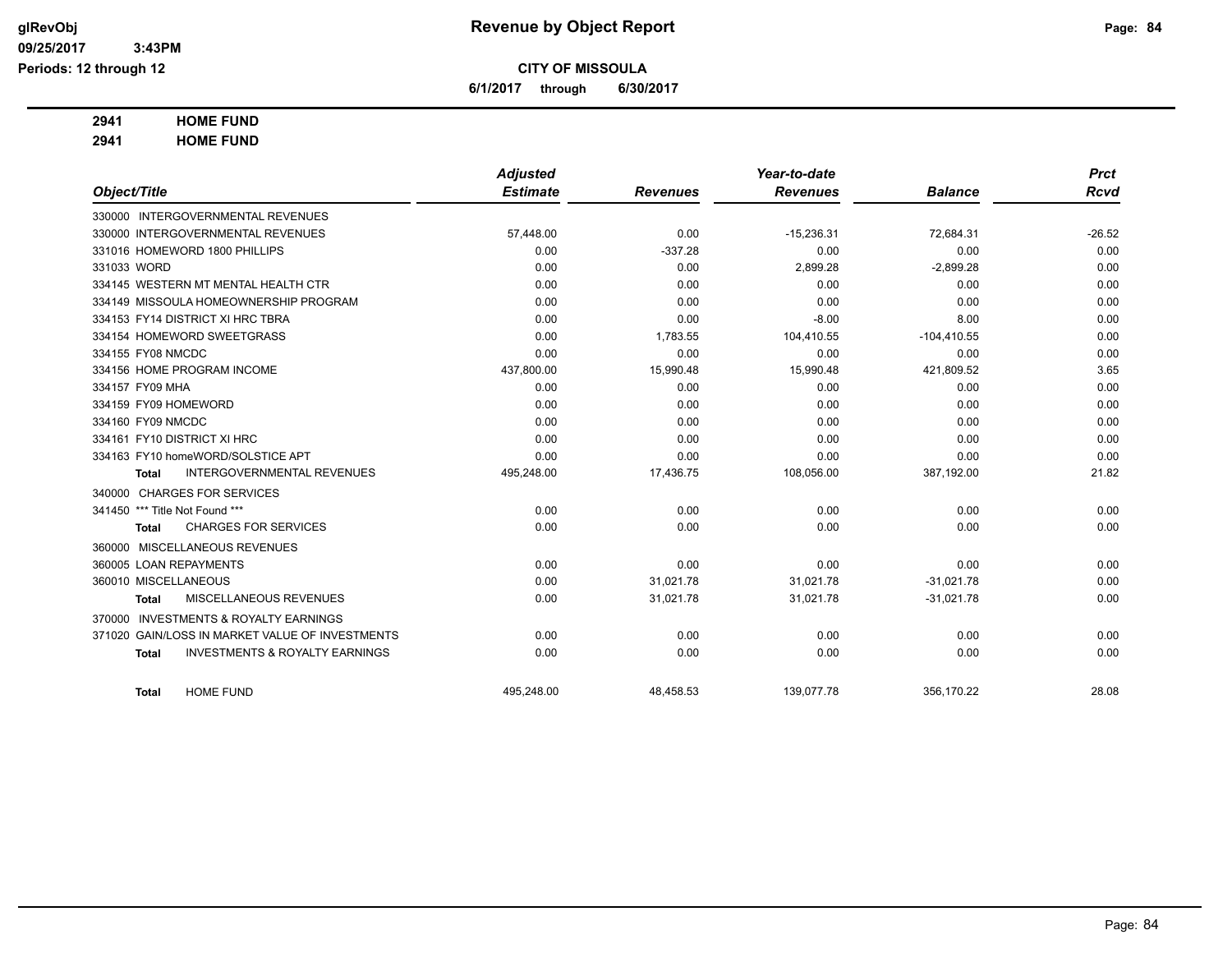**6/1/2017 through 6/30/2017**

**2941 HOME FUND**

|                                                           | <b>Adjusted</b> |                 | Year-to-date    |                | <b>Prct</b> |
|-----------------------------------------------------------|-----------------|-----------------|-----------------|----------------|-------------|
| Object/Title                                              | <b>Estimate</b> | <b>Revenues</b> | <b>Revenues</b> | <b>Balance</b> | <b>Rcvd</b> |
| 330000 INTERGOVERNMENTAL REVENUES                         |                 |                 |                 |                |             |
| 330000 INTERGOVERNMENTAL REVENUES                         | 57,448.00       | 0.00            | $-15,236.31$    | 72,684.31      | $-26.52$    |
| 331016 HOMEWORD 1800 PHILLIPS                             | 0.00            | $-337.28$       | 0.00            | 0.00           | 0.00        |
| 331033 WORD                                               | 0.00            | 0.00            | 2.899.28        | $-2.899.28$    | 0.00        |
| 334145 WESTERN MT MENTAL HEALTH CTR                       | 0.00            | 0.00            | 0.00            | 0.00           | 0.00        |
| 334149 MISSOULA HOMEOWNERSHIP PROGRAM                     | 0.00            | 0.00            | 0.00            | 0.00           | 0.00        |
| 334153 FY14 DISTRICT XI HRC TBRA                          | 0.00            | 0.00            | $-8.00$         | 8.00           | 0.00        |
| 334154 HOMEWORD SWEETGRASS                                | 0.00            | 1,783.55        | 104,410.55      | $-104,410.55$  | 0.00        |
| 334155 FY08 NMCDC                                         | 0.00            | 0.00            | 0.00            | 0.00           | 0.00        |
| 334156 HOME PROGRAM INCOME                                | 437,800.00      | 15,990.48       | 15,990.48       | 421,809.52     | 3.65        |
| 334157 FY09 MHA                                           | 0.00            | 0.00            | 0.00            | 0.00           | 0.00        |
| 334159 FY09 HOMEWORD                                      | 0.00            | 0.00            | 0.00            | 0.00           | 0.00        |
| 334160 FY09 NMCDC                                         | 0.00            | 0.00            | 0.00            | 0.00           | 0.00        |
| 334161 FY10 DISTRICT XI HRC                               | 0.00            | 0.00            | 0.00            | 0.00           | 0.00        |
| 334163 FY10 homeWORD/SOLSTICE APT                         | 0.00            | 0.00            | 0.00            | 0.00           | 0.00        |
| <b>INTERGOVERNMENTAL REVENUES</b><br><b>Total</b>         | 495,248.00      | 17,436.75       | 108,056.00      | 387,192.00     | 21.82       |
| 340000 CHARGES FOR SERVICES                               |                 |                 |                 |                |             |
| 341450 *** Title Not Found ***                            | 0.00            | 0.00            | 0.00            | 0.00           | 0.00        |
| <b>CHARGES FOR SERVICES</b><br><b>Total</b>               | 0.00            | 0.00            | 0.00            | 0.00           | 0.00        |
| 360000 MISCELLANEOUS REVENUES                             |                 |                 |                 |                |             |
| 360005 LOAN REPAYMENTS                                    | 0.00            | 0.00            | 0.00            | 0.00           | 0.00        |
| 360010 MISCELLANEOUS                                      | 0.00            | 31.021.78       | 31.021.78       | $-31,021.78$   | 0.00        |
| <b>MISCELLANEOUS REVENUES</b><br><b>Total</b>             | 0.00            | 31,021.78       | 31,021.78       | $-31,021.78$   | 0.00        |
| 370000 INVESTMENTS & ROYALTY EARNINGS                     |                 |                 |                 |                |             |
| 371020 GAIN/LOSS IN MARKET VALUE OF INVESTMENT            | 0.00            | 0.00            | 0.00            | 0.00           | 0.00        |
| <b>INVESTMENTS &amp; ROYALTY EARNINGS</b><br><b>Total</b> | 0.00            | 0.00            | 0.00            | 0.00           | 0.00        |
| <b>HOME FUND</b><br>Total                                 | 495,248.00      | 48,458.53       | 139,077.78      | 356,170.22     | 28.08       |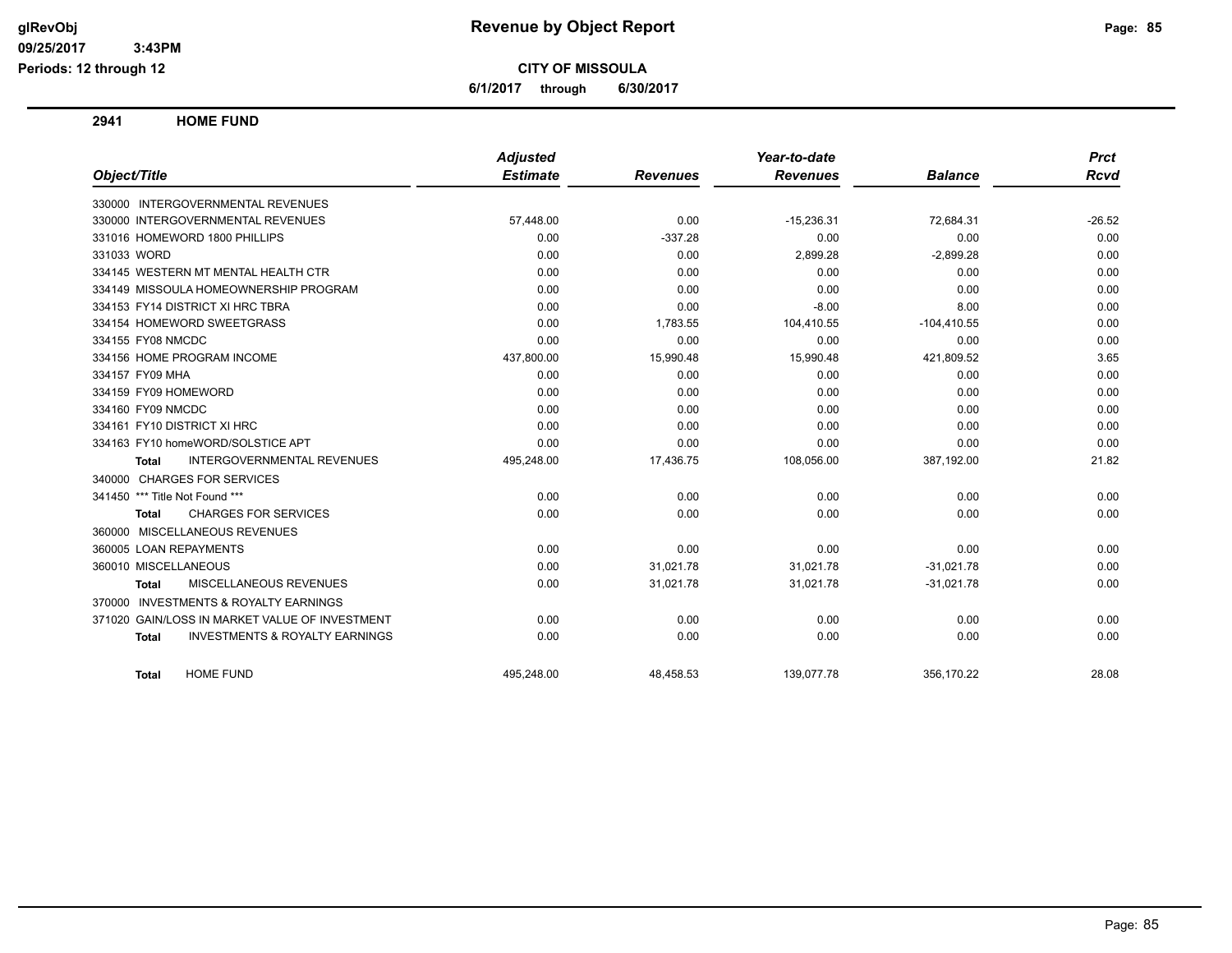**6/1/2017 through 6/30/2017**

# **2942 ADDI PROGRAM**

**2942 ADDI PROGRAM**

|                                                    | Adjusted        |                 | Year-to-date    |                | Prct        |
|----------------------------------------------------|-----------------|-----------------|-----------------|----------------|-------------|
| Object/Title                                       | <b>Estimate</b> | <b>Revenues</b> | <b>Revenues</b> | <b>Balance</b> | <b>Rcvd</b> |
| 330000 INTERGOVERNMENTAL REVENUES                  |                 |                 |                 |                |             |
| 330000 INTERGOVERNMENTAL REVENUES                  | 0.00            | 0.00            | 0.00            | 0.00           | 0.00        |
| 334146 ADDI FUNDS-1ST TIME HOMEBUYERS              | 0.00            | 0.00            | 0.00            | 0.00           | 0.00        |
| INTERGOVERNMENTAL REVENUES<br>Total                | 0.00            | 0.00            | 0.00            | 0.00           | 0.00        |
| 370000 INVESTMENTS & ROYALTY EARNINGS              |                 |                 |                 |                |             |
| 371010 INTEREST ON INVESTMENTS                     | 0.00            | 0.00            | 0.00            | 0.00           | 0.00        |
| 371020 GAIN/LOSS IN MARKET VALUE OF INVESTMENTS    | 0.00            | 0.00            | 0.00            | 0.00           | 0.00        |
| <b>INVESTMENTS &amp; ROYALTY EARNINGS</b><br>Total | 0.00            | 0.00            | 0.00            | 0.00           | 0.00        |
| <b>ADDI PROGRAM</b><br><b>Total</b>                | 0.00            | 0.00            | 0.00            | 0.00           | 0.00        |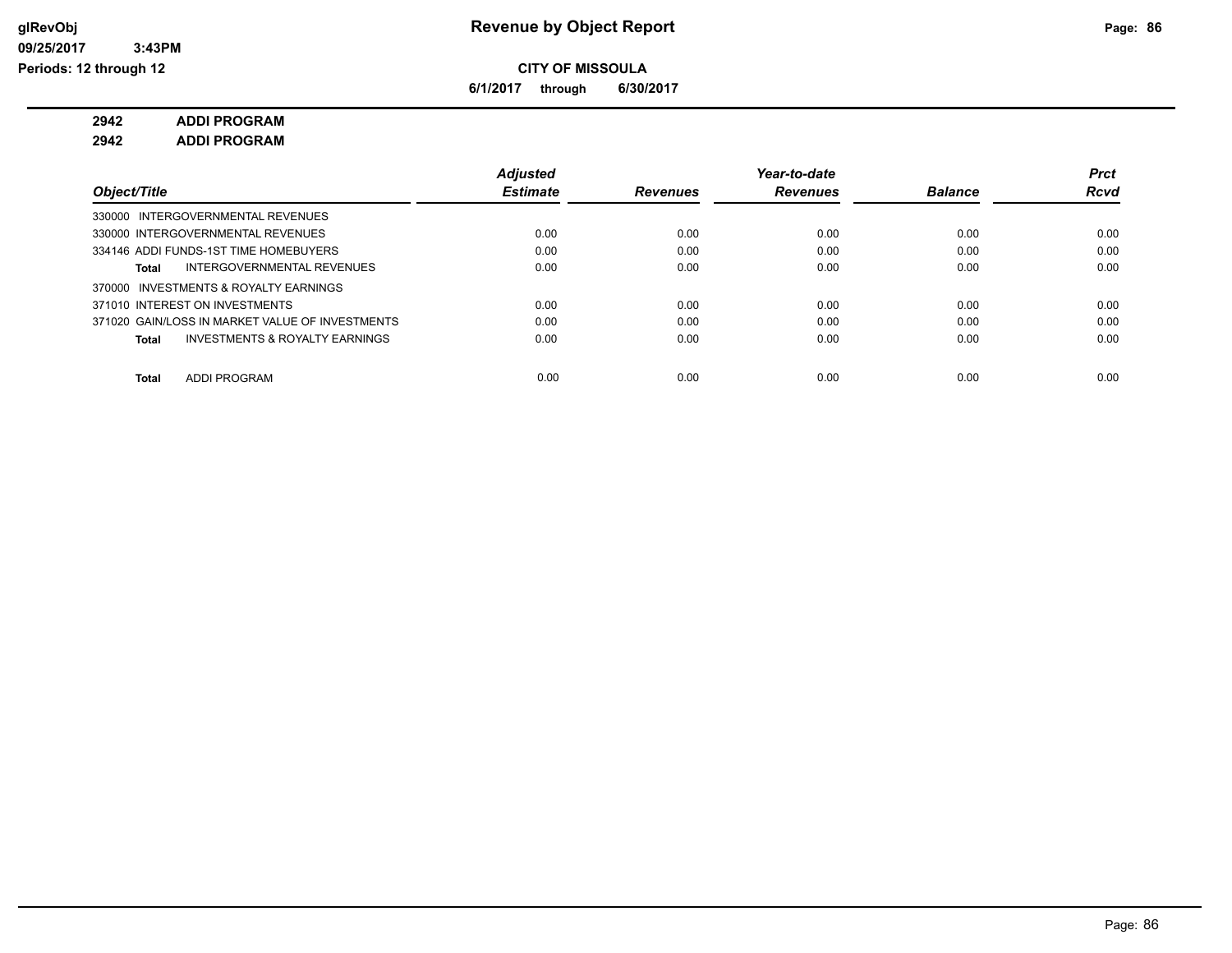**6/1/2017 through 6/30/2017**

## **2942 ADDI PROGRAM**

|                                                | <b>Adjusted</b> |                 | Year-to-date    |                | <b>Prct</b> |
|------------------------------------------------|-----------------|-----------------|-----------------|----------------|-------------|
| Object/Title                                   | <b>Estimate</b> | <b>Revenues</b> | <b>Revenues</b> | <b>Balance</b> | <b>Rcvd</b> |
| 330000 INTERGOVERNMENTAL REVENUES              |                 |                 |                 |                |             |
| 330000 INTERGOVERNMENTAL REVENUES              | 0.00            | 0.00            | 0.00            | 0.00           | 0.00        |
| 334146 ADDI FUNDS-1ST TIME HOMEBUYERS          | 0.00            | 0.00            | 0.00            | 0.00           | 0.00        |
| INTERGOVERNMENTAL REVENUES<br><b>Total</b>     | 0.00            | 0.00            | 0.00            | 0.00           | 0.00        |
| 370000 INVESTMENTS & ROYALTY EARNINGS          |                 |                 |                 |                |             |
| 371010 INTEREST ON INVESTMENTS                 | 0.00            | 0.00            | 0.00            | 0.00           | 0.00        |
| 371020 GAIN/LOSS IN MARKET VALUE OF INVESTMENT | 0.00            | 0.00            | 0.00            | 0.00           | 0.00        |
| INVESTMENTS & ROYALTY EARNINGS<br><b>Total</b> | 0.00            | 0.00            | 0.00            | 0.00           | 0.00        |
| ADDI PROGRAM<br><b>Total</b>                   | 0.00            | 0.00            | 0.00            | 0.00           | 0.00        |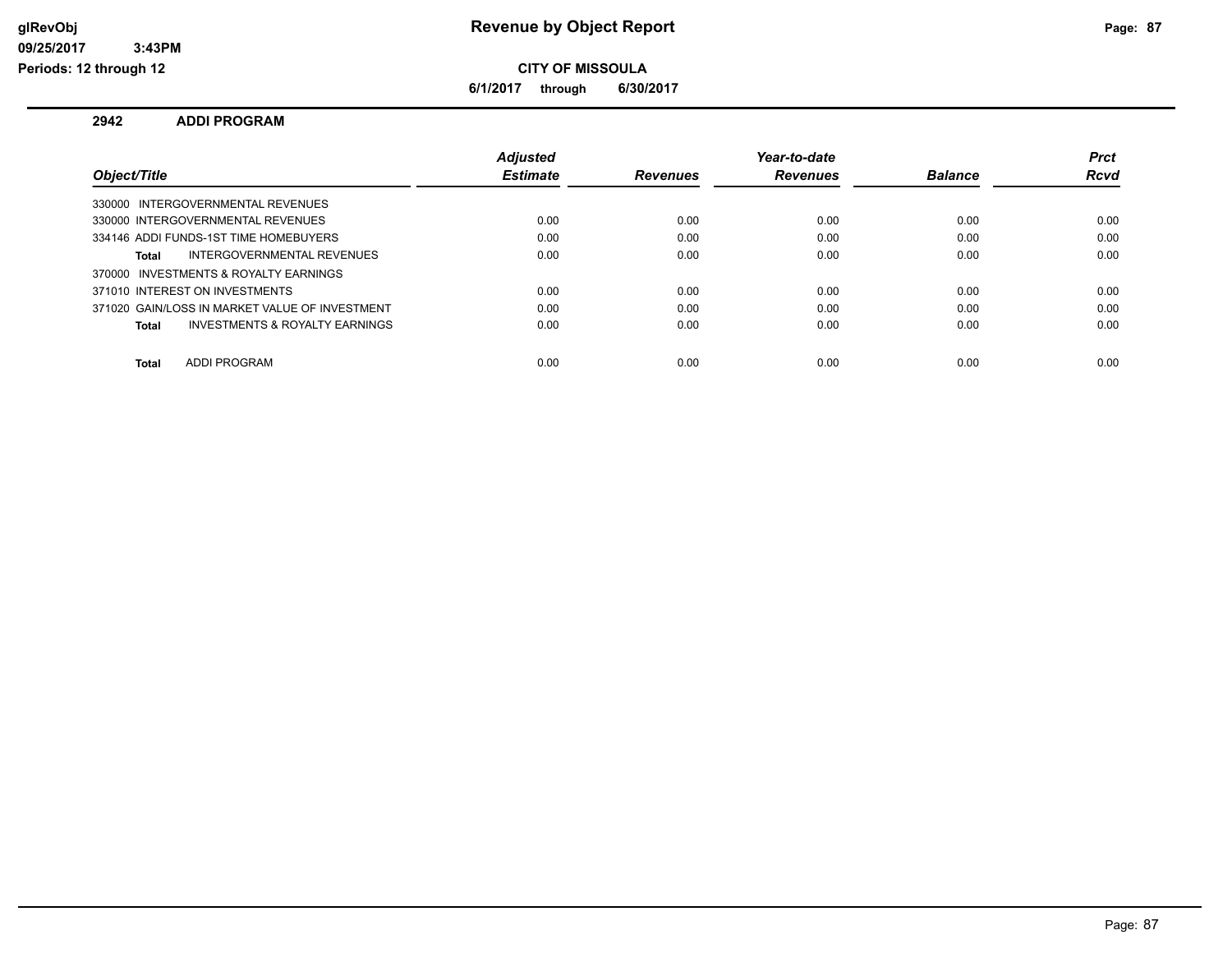**6/1/2017 through 6/30/2017**

## **2943 CITY HOME PROGRAM INCOME**

## **2943 CITY HOME PROGRAM INCOME**

|                                            | <b>Adjusted</b> |                 | Year-to-date    |                | <b>Prct</b> |
|--------------------------------------------|-----------------|-----------------|-----------------|----------------|-------------|
| Object/Title                               | <b>Estimate</b> | <b>Revenues</b> | <b>Revenues</b> | <b>Balance</b> | <b>Rcvd</b> |
| 330000 INTERGOVERNMENTAL REVENUES          |                 |                 |                 |                |             |
| 334156 *** Title Not Found ***             | 0.00            | $-40,183.85$    | 0.00            | 0.00           | 0.00        |
| <b>INTERGOVERNMENTAL REVENUES</b><br>Total | 0.00            | $-40,183.85$    | 0.00            | 0.00           | 0.00        |
| 360000 MISCELLANEOUS REVENUES              |                 |                 |                 |                |             |
| 360005 LOAN REPAYMENTS                     | 25,000.00       | 40,183.85       | 40,183.85       | $-15,183.85$   | 160.74      |
| 360010 MISCELLANEOUS                       | 0.00            | $-17.707.36$    | 733.37          | -733.37        | 0.00        |
| MISCELLANEOUS REVENUES<br>Total            | 25,000.00       | 22.476.49       | 40,917.22       | $-15.917.22$   | 163.67      |
| 380000 OTHER FINANCING SOURCES             |                 |                 |                 |                |             |
| 383000 OPERATING TRANSFERS                 | 0.00            | 0.00            | 0.00            | 0.00           | 0.00        |
| OTHER FINANCING SOURCES<br>Total           | 0.00            | 0.00            | 0.00            | 0.00           | 0.00        |
| CITY HOME PROGRAM INCOME<br>Total          | 25.000.00       | $-17.707.36$    | 40.917.22       | $-15.917.22$   | 163.67      |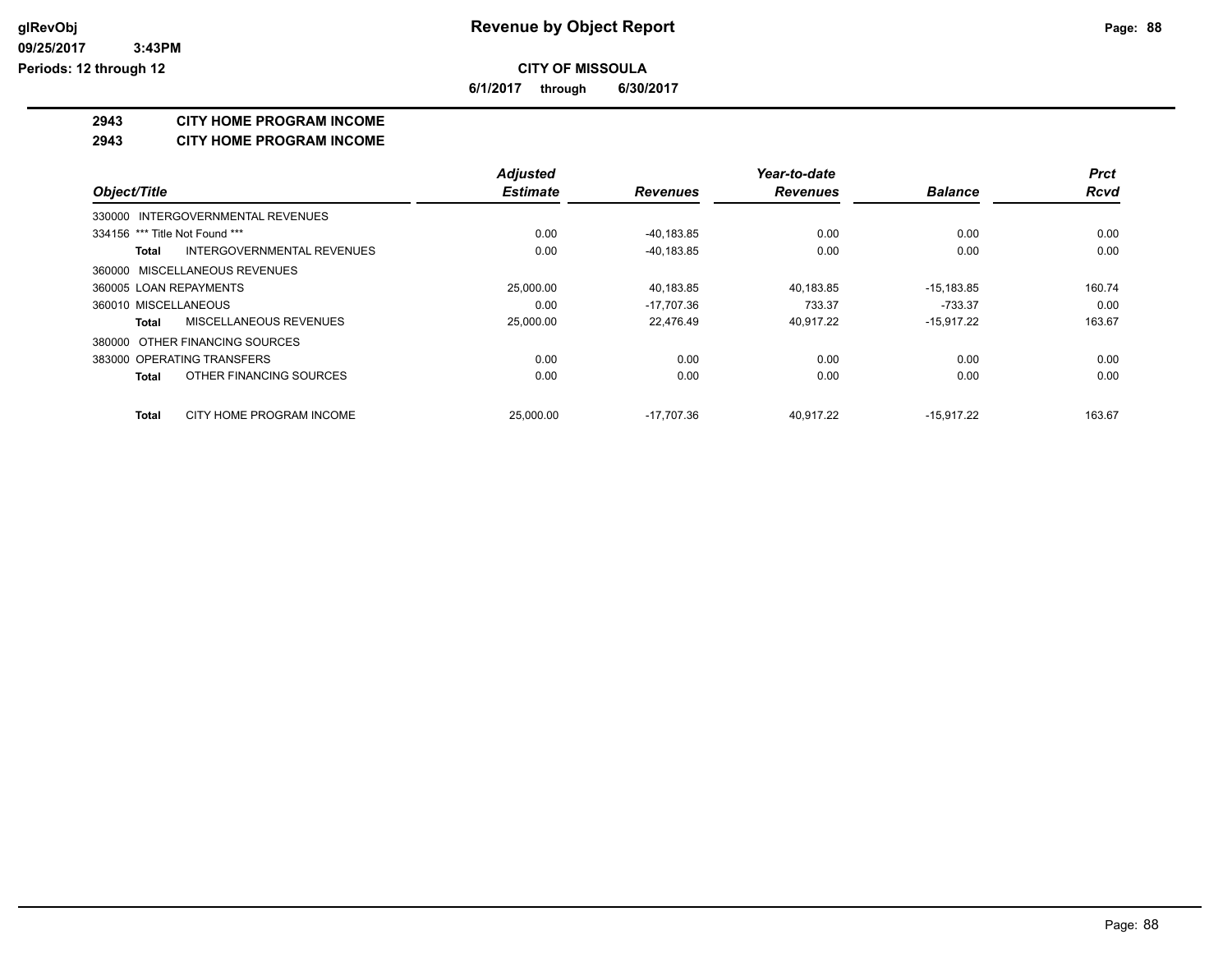**6/1/2017 through 6/30/2017**

## **2943 CITY HOME PROGRAM INCOME**

|                                          | <b>Adjusted</b> |                 | Year-to-date    |                | <b>Prct</b> |
|------------------------------------------|-----------------|-----------------|-----------------|----------------|-------------|
| Object/Title                             | <b>Estimate</b> | <b>Revenues</b> | <b>Revenues</b> | <b>Balance</b> | Rcvd        |
| 330000 INTERGOVERNMENTAL REVENUES        |                 |                 |                 |                |             |
| 334156 *** Title Not Found ***           | 0.00            | $-40,183.85$    | 0.00            | 0.00           | 0.00        |
| INTERGOVERNMENTAL REVENUES<br>Total      | 0.00            | $-40,183.85$    | 0.00            | 0.00           | 0.00        |
| 360000 MISCELLANEOUS REVENUES            |                 |                 |                 |                |             |
| 360005 LOAN REPAYMENTS                   | 25,000.00       | 40,183.85       | 40.183.85       | $-15.183.85$   | 160.74      |
| 360010 MISCELLANEOUS                     | 0.00            | $-17,707.36$    | 733.37          | $-733.37$      | 0.00        |
| MISCELLANEOUS REVENUES<br><b>Total</b>   | 25,000.00       | 22.476.49       | 40.917.22       | $-15,917.22$   | 163.67      |
| 380000 OTHER FINANCING SOURCES           |                 |                 |                 |                |             |
| 383000 OPERATING TRANSFERS               | 0.00            | 0.00            | 0.00            | 0.00           | 0.00        |
| OTHER FINANCING SOURCES<br><b>Total</b>  | 0.00            | 0.00            | 0.00            | 0.00           | 0.00        |
| CITY HOME PROGRAM INCOME<br><b>Total</b> | 25,000.00       | $-17.707.36$    | 40.917.22       | $-15.917.22$   | 163.67      |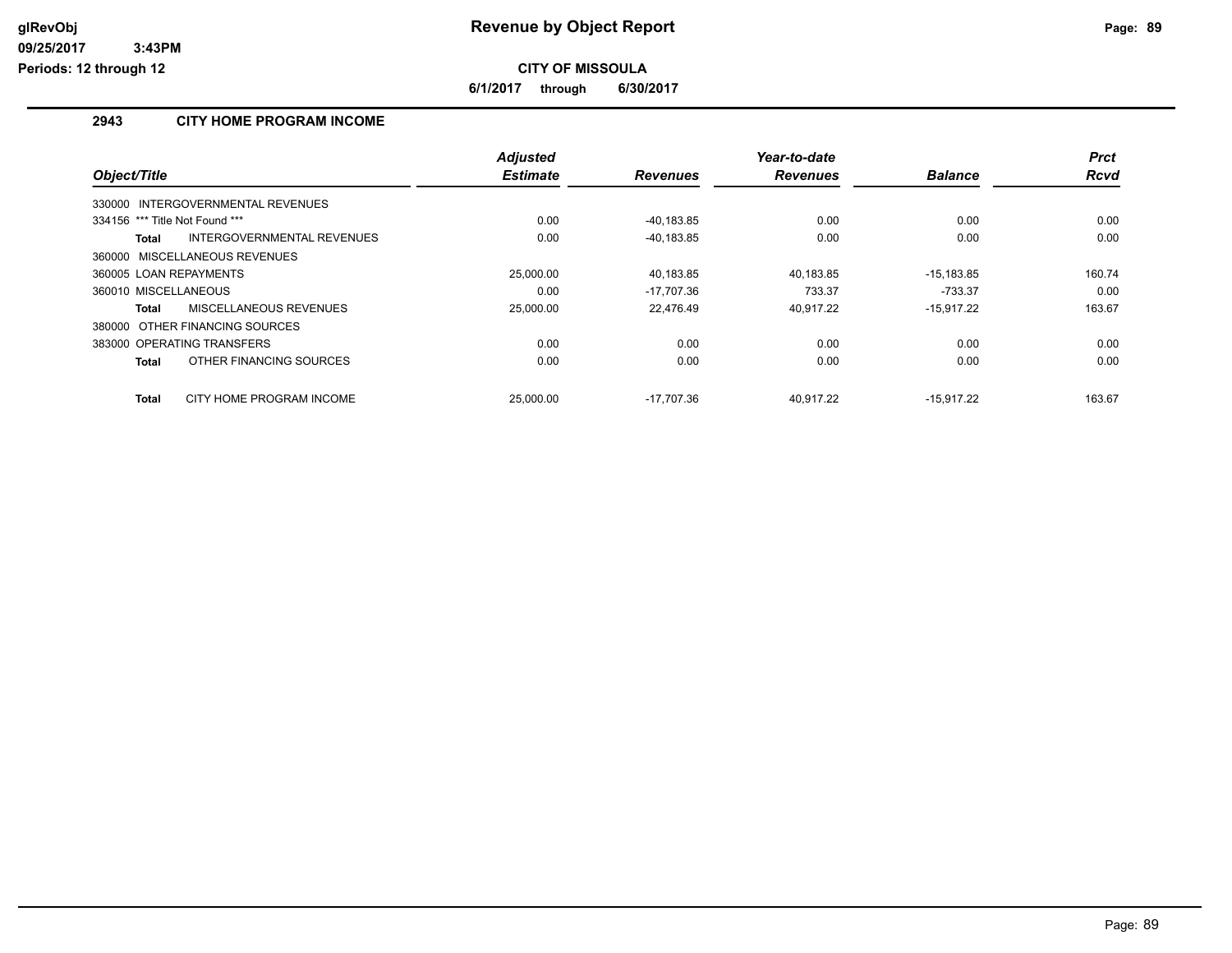**6/1/2017 through 6/30/2017**

# **2944 NEIGHBORHOOD STABILIZATION PROGRAM**

# **2944 NEIGHBORHOOD STABILIZATION PROGRAM**

|                                                    | <b>Adjusted</b> |                 | Year-to-date    |                | <b>Prct</b> |
|----------------------------------------------------|-----------------|-----------------|-----------------|----------------|-------------|
| Object/Title                                       | <b>Estimate</b> | <b>Revenues</b> | <b>Revenues</b> | <b>Balance</b> | <b>Rcvd</b> |
| 330000 INTERGOVERNMENTAL REVENUES                  |                 |                 |                 |                |             |
| 331011 NSP GRANT/SILVERTIP PROJECT                 | 0.00            | 0.00            | 0.00            | 0.00           | 0.00        |
| 331017 HUD 6.7M/SILVERTIP APTS                     | 0.00            | 0.00            | 0.00            | 0.00           | 0.00        |
| 331018 MHA 1M/SILVERTIP APTS                       | 0.00            | 0.00            | 0.00            | 0.00           | 0.00        |
| INTERGOVERNMENTAL REVENUES<br>Total                | 0.00            | 0.00            | 0.00            | 0.00           | 0.00        |
|                                                    |                 |                 |                 |                |             |
| NEIGHBORHOOD STABILIZATION PROGRAM<br><b>Total</b> | 0.00            | 0.00            | 0.00            | 0.00           | 0.00        |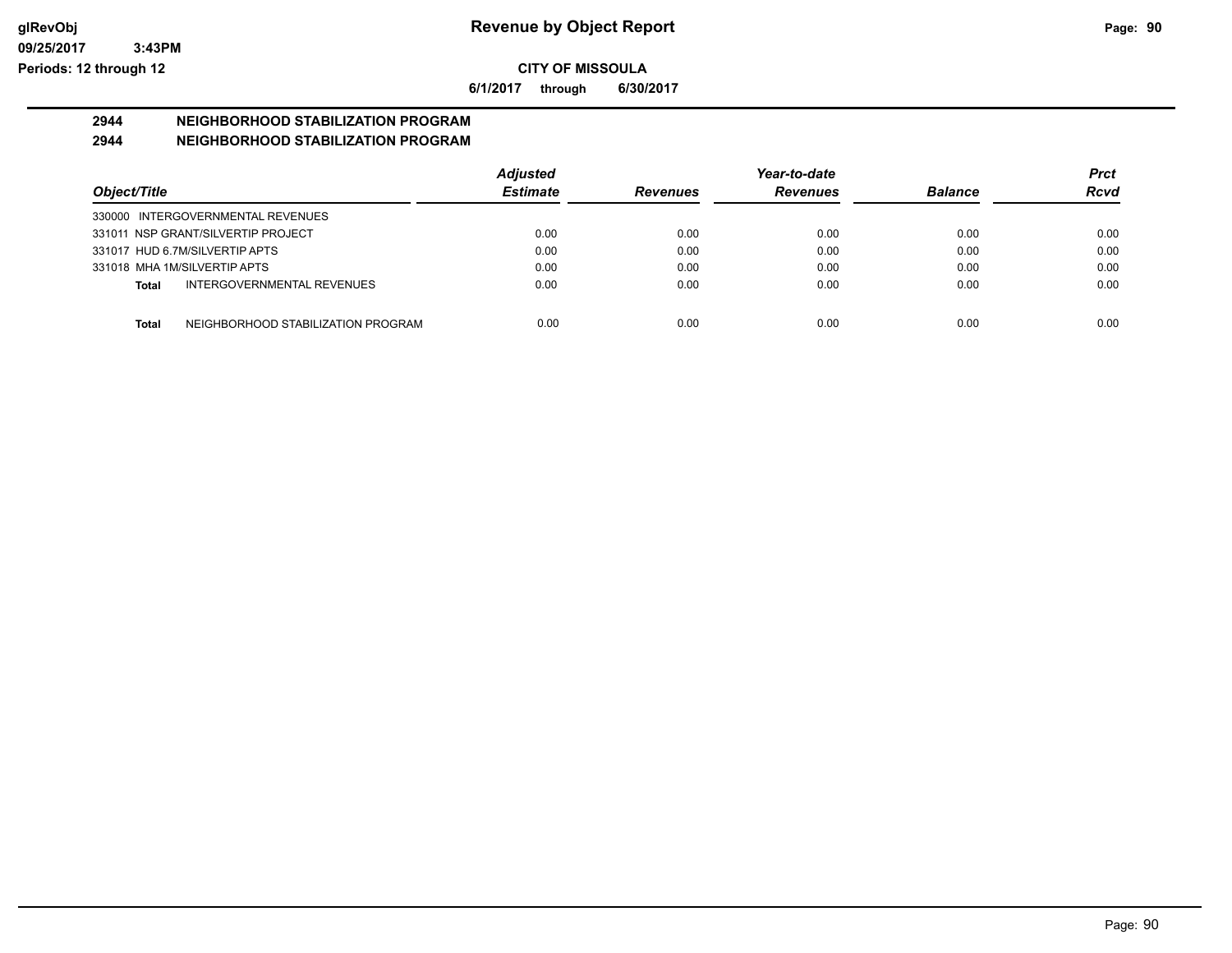**6/1/2017 through 6/30/2017**

## **2944 NEIGHBORHOOD STABILIZATION PROGRAM**

| Object/Title |                                    | <b>Adjusted</b><br><b>Estimate</b> | <b>Revenues</b> | Year-to-date<br><b>Revenues</b> | <b>Balance</b> | <b>Prct</b><br><b>Rcvd</b> |
|--------------|------------------------------------|------------------------------------|-----------------|---------------------------------|----------------|----------------------------|
|              | 330000 INTERGOVERNMENTAL REVENUES  |                                    |                 |                                 |                |                            |
|              | 331011 NSP GRANT/SILVERTIP PROJECT | 0.00                               | 0.00            | 0.00                            | 0.00           | 0.00                       |
|              | 331017 HUD 6.7M/SILVERTIP APTS     | 0.00                               | 0.00            | 0.00                            | 0.00           | 0.00                       |
|              | 331018 MHA 1M/SILVERTIP APTS       | 0.00                               | 0.00            | 0.00                            | 0.00           | 0.00                       |
| Total        | INTERGOVERNMENTAL REVENUES         | 0.00                               | 0.00            | 0.00                            | 0.00           | 0.00                       |
| <b>Total</b> | NEIGHBORHOOD STABILIZATION PROGRAM | 0.00                               | 0.00            | 0.00                            | 0.00           | 0.00                       |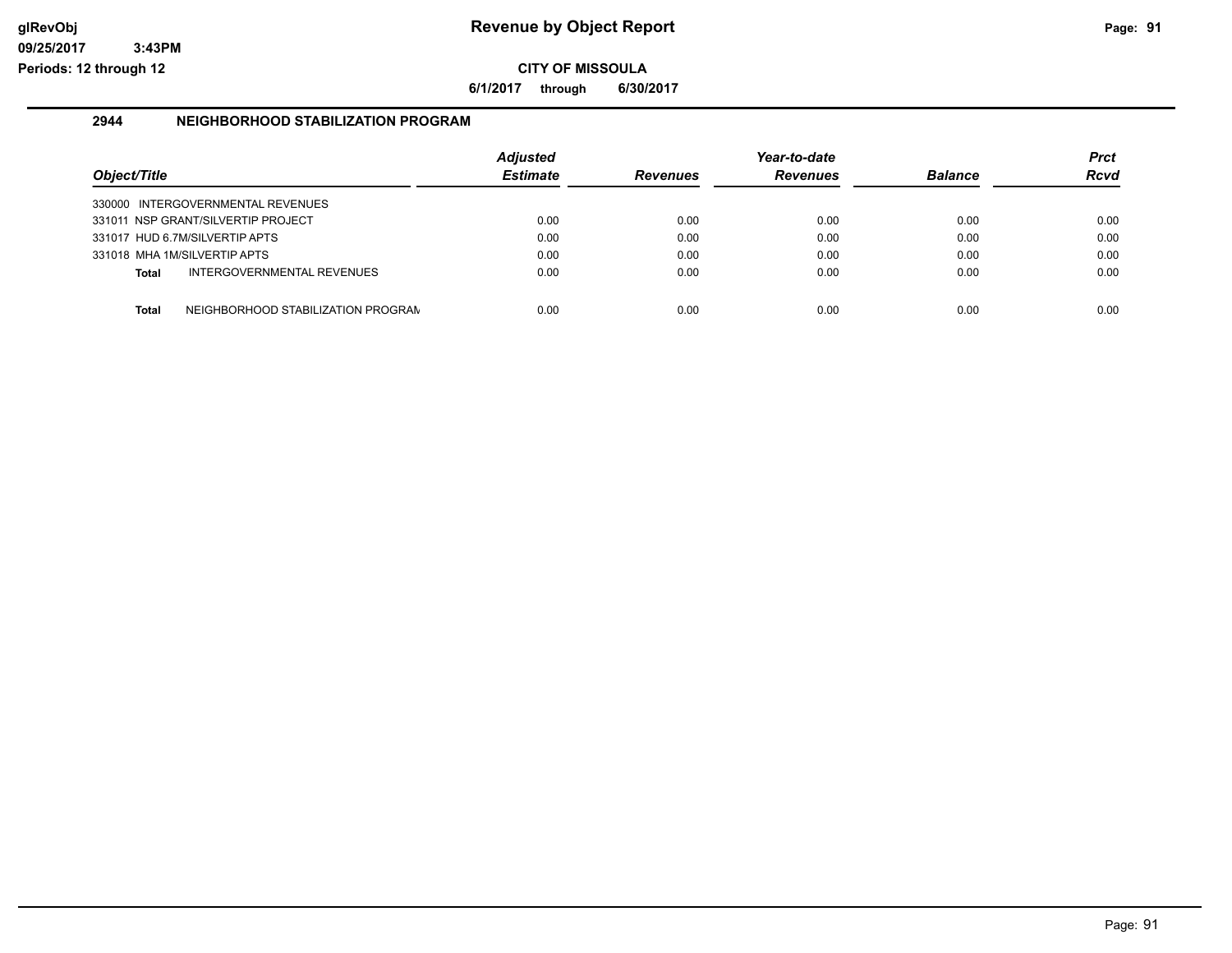**6/1/2017 through 6/30/2017**

**2955 TRANSPORTATION**

**2955 TRANSPORTATION**

| <b>Adjusted</b>                                                                                                                                                                                                                                                                                                                                                                                                                                                                                                                                                                                                                                                                              |                 | Year-to-date    |                | <b>Prct</b> |
|----------------------------------------------------------------------------------------------------------------------------------------------------------------------------------------------------------------------------------------------------------------------------------------------------------------------------------------------------------------------------------------------------------------------------------------------------------------------------------------------------------------------------------------------------------------------------------------------------------------------------------------------------------------------------------------------|-----------------|-----------------|----------------|-------------|
| <b>Estimate</b>                                                                                                                                                                                                                                                                                                                                                                                                                                                                                                                                                                                                                                                                              | <b>Revenues</b> | <b>Revenues</b> | <b>Balance</b> | Rcvd        |
|                                                                                                                                                                                                                                                                                                                                                                                                                                                                                                                                                                                                                                                                                              |                 |                 |                |             |
| 0.00                                                                                                                                                                                                                                                                                                                                                                                                                                                                                                                                                                                                                                                                                         | 0.00            | 0.00            | 0.00           | 0.00        |
| 0.00                                                                                                                                                                                                                                                                                                                                                                                                                                                                                                                                                                                                                                                                                         | 0.00            | 4,514.65        | $-4,514.65$    | 0.00        |
| 851,201.00                                                                                                                                                                                                                                                                                                                                                                                                                                                                                                                                                                                                                                                                                   | 0.00            | 336,564.20      | 514,636.80     | 39.54       |
| 166,584.00                                                                                                                                                                                                                                                                                                                                                                                                                                                                                                                                                                                                                                                                                   | 0.00            | 86,282.93       | 80,301.07      | 51.80       |
| 285.698.00                                                                                                                                                                                                                                                                                                                                                                                                                                                                                                                                                                                                                                                                                   | 0.00            | 149.105.24      | 136.592.76     | 52.19       |
| 0.00                                                                                                                                                                                                                                                                                                                                                                                                                                                                                                                                                                                                                                                                                         | 0.00            | 352.10          | $-352.10$      | 0.00        |
| 9,900.00                                                                                                                                                                                                                                                                                                                                                                                                                                                                                                                                                                                                                                                                                     | 0.00            | 22,923.60       | $-13,023.60$   | 231.55      |
| 1,313,383.00                                                                                                                                                                                                                                                                                                                                                                                                                                                                                                                                                                                                                                                                                 | 0.00            | 599,742.72      | 713,640.28     | 45.66       |
|                                                                                                                                                                                                                                                                                                                                                                                                                                                                                                                                                                                                                                                                                              |                 |                 |                |             |
| 10,000.00                                                                                                                                                                                                                                                                                                                                                                                                                                                                                                                                                                                                                                                                                    | 0.00            | 0.00            | 10,000.00      | 0.00        |
| 0.00                                                                                                                                                                                                                                                                                                                                                                                                                                                                                                                                                                                                                                                                                         | 0.00            | 0.00            | 0.00           | 0.00        |
| 30,000.00                                                                                                                                                                                                                                                                                                                                                                                                                                                                                                                                                                                                                                                                                    | 0.00            | 15.970.52       | 14,029.48      | 53.24       |
| 40,000.00                                                                                                                                                                                                                                                                                                                                                                                                                                                                                                                                                                                                                                                                                    | 0.00            | 15,970.52       | 24,029.48      | 39.93       |
|                                                                                                                                                                                                                                                                                                                                                                                                                                                                                                                                                                                                                                                                                              |                 |                 |                |             |
| 0.00                                                                                                                                                                                                                                                                                                                                                                                                                                                                                                                                                                                                                                                                                         | 0.00            | 0.00            | 0.00           | 0.00        |
| 0.00                                                                                                                                                                                                                                                                                                                                                                                                                                                                                                                                                                                                                                                                                         | 0.00            | 0.00            | 0.00           | 0.00        |
|                                                                                                                                                                                                                                                                                                                                                                                                                                                                                                                                                                                                                                                                                              |                 |                 |                |             |
| 82,086.00                                                                                                                                                                                                                                                                                                                                                                                                                                                                                                                                                                                                                                                                                    | 41.043.00       | 82,086.00       | 0.00           | 100.00      |
| 9.900.00                                                                                                                                                                                                                                                                                                                                                                                                                                                                                                                                                                                                                                                                                     | 0.00            | 9.900.00        | 0.00           | 100.00      |
| 91,986.00                                                                                                                                                                                                                                                                                                                                                                                                                                                                                                                                                                                                                                                                                    | 41,043.00       | 91,986.00       | 0.00           | 100.00      |
|                                                                                                                                                                                                                                                                                                                                                                                                                                                                                                                                                                                                                                                                                              |                 |                 |                | 48.96       |
| 330000 INTERGOVERNMENTAL REVENUES<br>330000 INTERGOVERNMENTAL REVENUES<br>330005 MUTD GRANT ADMIN FEE<br>331054 FHWA PL GRANT<br>331056 MDT FEDERAL CMAQ<br>336023 STATE CONTRIB. - PERS<br>336030 COUNTY CONTRIBUTION<br><b>INTERGOVERNMENTAL REVENUES</b><br>MISCELLANEOUS REVENUES<br>362000 OTHER MISCELLANEOUS REVENUE<br>362007 *** Title Not Found ***<br>365016 LOCAL MATCH MDT<br><b>MISCELLANEOUS REVENUES</b><br><b>INVESTMENTS &amp; ROYALTY EARNINGS</b><br>371010 INTEREST ON INVESTMENTS<br><b>INVESTMENTS &amp; ROYALTY EARNINGS</b><br>OTHER FINANCING SOURCES<br>383000 OPERATING TRANSFERS<br><b>TRANS FR GENERAL</b><br>OTHER FINANCING SOURCES<br><b>TRANSPORTATION</b> | 1,445,369.00    | 41,043.00       | 707,699.24     | 737,669.76  |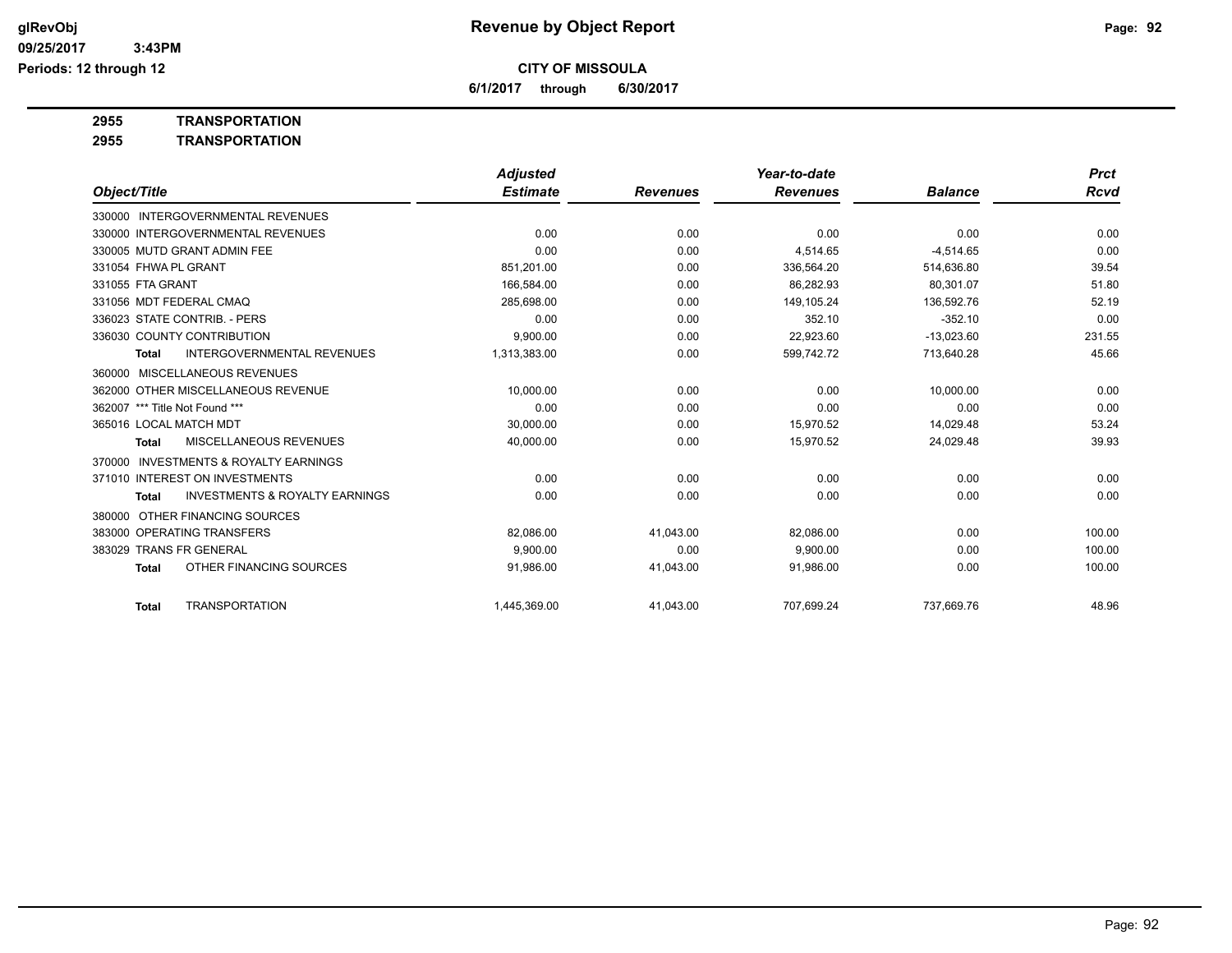**6/1/2017 through 6/30/2017**

## **2955 TRANSPORTATION**

|                                                           | <b>Adjusted</b> |                 | Year-to-date    |                | <b>Prct</b> |
|-----------------------------------------------------------|-----------------|-----------------|-----------------|----------------|-------------|
| Object/Title                                              | <b>Estimate</b> | <b>Revenues</b> | <b>Revenues</b> | <b>Balance</b> | <b>Rcvd</b> |
| 330000 INTERGOVERNMENTAL REVENUES                         |                 |                 |                 |                |             |
| 330000 INTERGOVERNMENTAL REVENUES                         | 0.00            | 0.00            | 0.00            | 0.00           | 0.00        |
| 330005 MUTD GRANT ADMIN FEE                               | 0.00            | 0.00            | 4.514.65        | $-4.514.65$    | 0.00        |
| 331054 FHWA PL GRANT                                      | 851,201.00      | 0.00            | 336,564.20      | 514,636.80     | 39.54       |
| 331055 FTA GRANT                                          | 166,584.00      | 0.00            | 86.282.93       | 80,301.07      | 51.80       |
| 331056 MDT FEDERAL CMAQ                                   | 285,698.00      | 0.00            | 149,105.24      | 136,592.76     | 52.19       |
| 336023 STATE CONTRIB. - PERS                              | 0.00            | 0.00            | 352.10          | $-352.10$      | 0.00        |
| 336030 COUNTY CONTRIBUTION                                | 9.900.00        | 0.00            | 22.923.60       | $-13,023.60$   | 231.55      |
| <b>INTERGOVERNMENTAL REVENUES</b><br><b>Total</b>         | 1,313,383.00    | 0.00            | 599,742.72      | 713,640.28     | 45.66       |
| 360000 MISCELLANEOUS REVENUES                             |                 |                 |                 |                |             |
| 362000 OTHER MISCELLANEOUS REVENUE                        | 10,000.00       | 0.00            | 0.00            | 10,000.00      | 0.00        |
| 362007 *** Title Not Found ***                            | 0.00            | 0.00            | 0.00            | 0.00           | 0.00        |
| 365016 LOCAL MATCH MDT                                    | 30,000.00       | 0.00            | 15.970.52       | 14,029.48      | 53.24       |
| <b>MISCELLANEOUS REVENUES</b><br><b>Total</b>             | 40,000.00       | 0.00            | 15,970.52       | 24,029.48      | 39.93       |
| <b>INVESTMENTS &amp; ROYALTY EARNINGS</b><br>370000       |                 |                 |                 |                |             |
| 371010 INTEREST ON INVESTMENTS                            | 0.00            | 0.00            | 0.00            | 0.00           | 0.00        |
| <b>INVESTMENTS &amp; ROYALTY EARNINGS</b><br><b>Total</b> | 0.00            | 0.00            | 0.00            | 0.00           | 0.00        |
| OTHER FINANCING SOURCES<br>380000                         |                 |                 |                 |                |             |
| 383000 OPERATING TRANSFERS                                | 82,086.00       | 41,043.00       | 82,086.00       | 0.00           | 100.00      |
| 383029 TRANS FR GENERAL                                   | 9,900.00        | 0.00            | 9,900.00        | 0.00           | 100.00      |
| OTHER FINANCING SOURCES<br><b>Total</b>                   | 91,986.00       | 41,043.00       | 91,986.00       | 0.00           | 100.00      |
| <b>TRANSPORTATION</b><br>Total                            | 1.445.369.00    | 41.043.00       | 707.699.24      | 737.669.76     | 48.96       |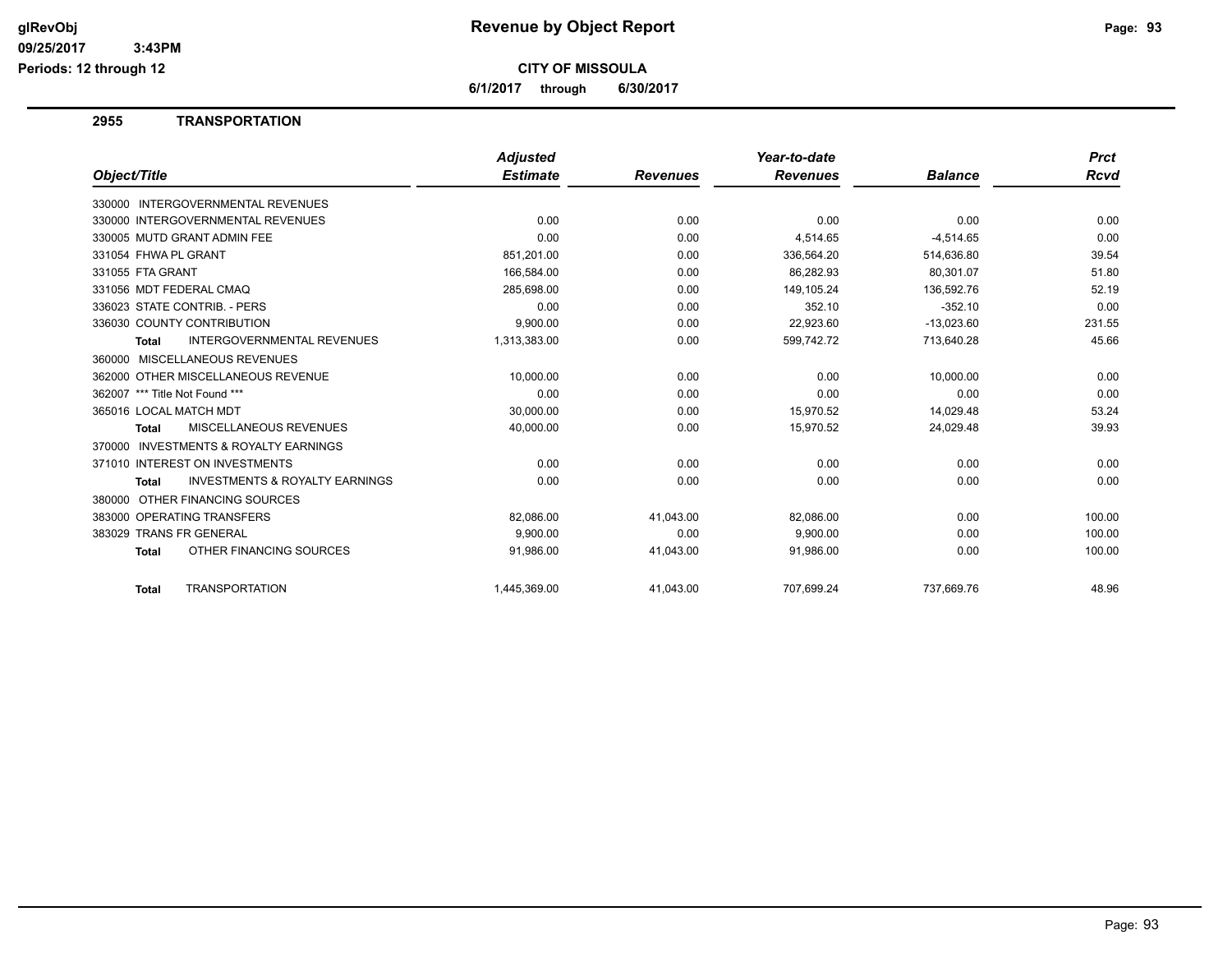**6/1/2017 through 6/30/2017**

**2987 FEDERAL TRANSPORTATION FUND**

**2987 FEDERAL TRANSPORTATION FUND**

|                                                    | <b>Adjusted</b> |                 | Year-to-date    |                | <b>Prct</b> |
|----------------------------------------------------|-----------------|-----------------|-----------------|----------------|-------------|
| Object/Title                                       | <b>Estimate</b> | <b>Revenues</b> | <b>Revenues</b> | <b>Balance</b> | <b>Rcvd</b> |
| 330000 INTERGOVERNMENTAL REVENUES                  |                 |                 |                 |                |             |
| 331053 CTEP PLAYFAIR                               | 0.00            | 0.00            | 53,488.16       | $-53,488.16$   | 0.00        |
| 331180 LIBRARY LITERACY GRANT                      | 0.00            | 0.00            | 0.00            | 0.00           | 0.00        |
| 334045 MONTANA DEPARTMENT TRANSPORTATION           | 0.00            | 0.00            | 0.00            | 0.00           | 0.00        |
| 334251 RTP/TAP STATE GRANTS                        | 0.00            | 0.00            | 0.00            | 0.00           | 0.00        |
| 336023 STATE CONTRIB. - PERS                       | 0.00            | 0.00            | 0.48            | $-0.48$        | 0.00        |
| <b>INTERGOVERNMENTAL REVENUES</b><br>Total         | 0.00            | 0.00            | 53,488.64       | $-53,488.64$   | 0.00        |
| 340000 CHARGES FOR SERVICES                        |                 |                 |                 |                |             |
| 343011 STREET AND ROADWAY REPAIR CHARGES           | 0.00            | 0.00            | 0.00            | 0.00           | 0.00        |
| <b>CHARGES FOR SERVICES</b><br><b>Total</b>        | 0.00            | 0.00            | 0.00            | 0.00           | 0.00        |
| 360000 MISCELLANEOUS REVENUES                      |                 |                 |                 |                |             |
| 360010 MISCELLANEOUS                               | 0.00            | 0.00            | 0.00            | 0.00           | 0.00        |
| 365000 DONATIONS                                   | 0.00            | 10,000.00       | 10,000.00       | $-10,000.00$   | 0.00        |
| MISCELLANEOUS REVENUES<br>Total                    | 0.00            | 10,000.00       | 10,000.00       | $-10,000.00$   | 0.00        |
| 370000 INVESTMENTS & ROYALTY EARNINGS              |                 |                 |                 |                |             |
| 371010 INTEREST ON INVESTMENTS                     | 0.00            | 0.00            | 0.00            | 0.00           | 0.00        |
| 371020 GAIN/LOSS IN MARKET VALUE OF INVESTMENTS    | 0.00            | 0.00            | 0.00            | 0.00           | 0.00        |
| <b>INVESTMENTS &amp; ROYALTY EARNINGS</b><br>Total | 0.00            | 0.00            | 0.00            | 0.00           | 0.00        |
| OTHER FINANCING SOURCES<br>380000                  |                 |                 |                 |                |             |
| 381009 TRANSFERS IN-OPEN SPACE BOND                | 0.00            | 0.00            | 0.00            | 0.00           | 0.00        |
| 383000 OPERATING TRANSFERS                         | 0.00            | 0.00            | 0.00            | 0.00           | 0.00        |
| 383002 TRANS FR GAS TAX                            | 0.00            | 0.00            | 0.00            | 0.00           | 0.00        |
| 383010 TRANS FR CIP                                | 0.00            | 0.00            | 0.00            | 0.00           | 0.00        |
| 383014 TRANS FR MRA                                | 0.00            | 0.00            | 0.00            | 0.00           | 0.00        |
| 383021 TRANS FR P&R TRAILS DEVLP                   | 0.00            | 0.00            | 0.00            | 0.00           | 0.00        |
| 383043 TRANSFERS FROM IMPACT FEES                  | 0.00            | 0.00            | 0.00            | 0.00           | 0.00        |
| OTHER FINANCING SOURCES<br><b>Total</b>            | 0.00            | 0.00            | 0.00            | 0.00           | 0.00        |
| FEDERAL TRANSPORTATION FUND<br>Total               | 0.00            | 10,000.00       | 63.488.64       | $-63.488.64$   | 0.00        |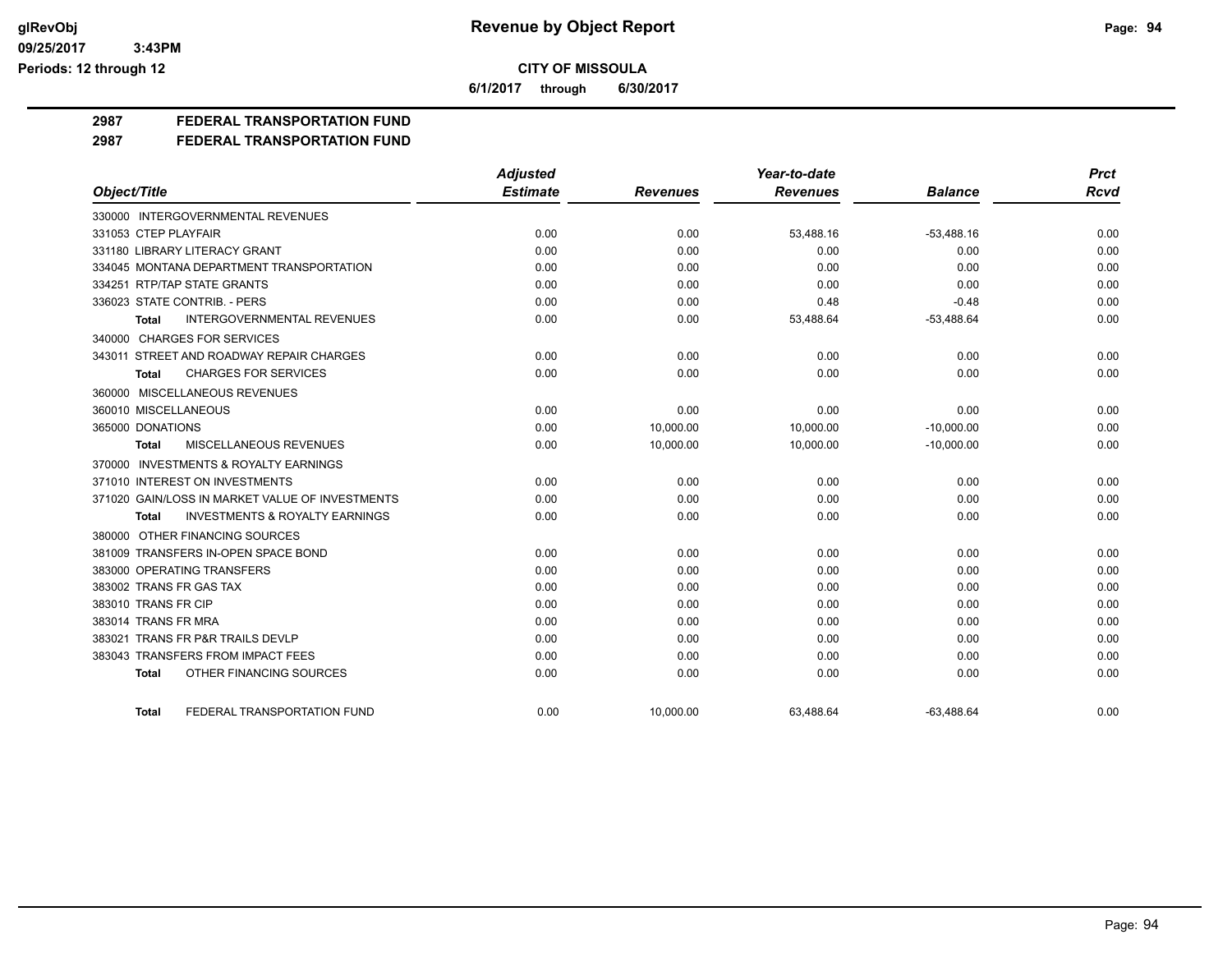**6/1/2017 through 6/30/2017**

## **2987 FEDERAL TRANSPORTATION FUND**

|                                                           | <b>Adjusted</b> |                 | Year-to-date    |                | <b>Prct</b> |
|-----------------------------------------------------------|-----------------|-----------------|-----------------|----------------|-------------|
| Object/Title                                              | <b>Estimate</b> | <b>Revenues</b> | <b>Revenues</b> | <b>Balance</b> | <b>Rcvd</b> |
| 330000 INTERGOVERNMENTAL REVENUES                         |                 |                 |                 |                |             |
| 331053 CTEP PLAYFAIR                                      | 0.00            | 0.00            | 53,488.16       | $-53,488.16$   | 0.00        |
| 331180 LIBRARY LITERACY GRANT                             | 0.00            | 0.00            | 0.00            | 0.00           | 0.00        |
| 334045 MONTANA DEPARTMENT TRANSPORTATION                  | 0.00            | 0.00            | 0.00            | 0.00           | 0.00        |
| 334251 RTP/TAP STATE GRANTS                               | 0.00            | 0.00            | 0.00            | 0.00           | 0.00        |
| 336023 STATE CONTRIB. - PERS                              | 0.00            | 0.00            | 0.48            | $-0.48$        | 0.00        |
| INTERGOVERNMENTAL REVENUES<br>Total                       | 0.00            | 0.00            | 53,488.64       | $-53,488.64$   | 0.00        |
| 340000 CHARGES FOR SERVICES                               |                 |                 |                 |                |             |
| 343011 STREET AND ROADWAY REPAIR CHARGES                  | 0.00            | 0.00            | 0.00            | 0.00           | 0.00        |
| <b>CHARGES FOR SERVICES</b><br><b>Total</b>               | 0.00            | 0.00            | 0.00            | 0.00           | 0.00        |
| 360000 MISCELLANEOUS REVENUES                             |                 |                 |                 |                |             |
| 360010 MISCELLANEOUS                                      | 0.00            | 0.00            | 0.00            | 0.00           | 0.00        |
| 365000 DONATIONS                                          | 0.00            | 10,000.00       | 10,000.00       | $-10,000.00$   | 0.00        |
| MISCELLANEOUS REVENUES<br><b>Total</b>                    | 0.00            | 10,000.00       | 10,000.00       | $-10,000.00$   | 0.00        |
| 370000 INVESTMENTS & ROYALTY EARNINGS                     |                 |                 |                 |                |             |
| 371010 INTEREST ON INVESTMENTS                            | 0.00            | 0.00            | 0.00            | 0.00           | 0.00        |
| 371020 GAIN/LOSS IN MARKET VALUE OF INVESTMENT            | 0.00            | 0.00            | 0.00            | 0.00           | 0.00        |
| <b>INVESTMENTS &amp; ROYALTY EARNINGS</b><br><b>Total</b> | 0.00            | 0.00            | 0.00            | 0.00           | 0.00        |
| 380000 OTHER FINANCING SOURCES                            |                 |                 |                 |                |             |
| 381009 TRANSFERS IN-OPEN SPACE BOND                       | 0.00            | 0.00            | 0.00            | 0.00           | 0.00        |
| 383000 OPERATING TRANSFERS                                | 0.00            | 0.00            | 0.00            | 0.00           | 0.00        |
| 383002 TRANS FR GAS TAX                                   | 0.00            | 0.00            | 0.00            | 0.00           | 0.00        |
| 383010 TRANS FR CIP                                       | 0.00            | 0.00            | 0.00            | 0.00           | 0.00        |
| 383014 TRANS FR MRA                                       | 0.00            | 0.00            | 0.00            | 0.00           | 0.00        |
| 383021 TRANS FR P&R TRAILS DEVLP                          | 0.00            | 0.00            | 0.00            | 0.00           | 0.00        |
| 383043 TRANSFERS FROM IMPACT FEES                         | 0.00            | 0.00            | 0.00            | 0.00           | 0.00        |
| OTHER FINANCING SOURCES<br><b>Total</b>                   | 0.00            | 0.00            | 0.00            | 0.00           | 0.00        |
| FEDERAL TRANSPORTATION FUND<br><b>Total</b>               | 0.00            | 10,000.00       | 63.488.64       | $-63.488.64$   | 0.00        |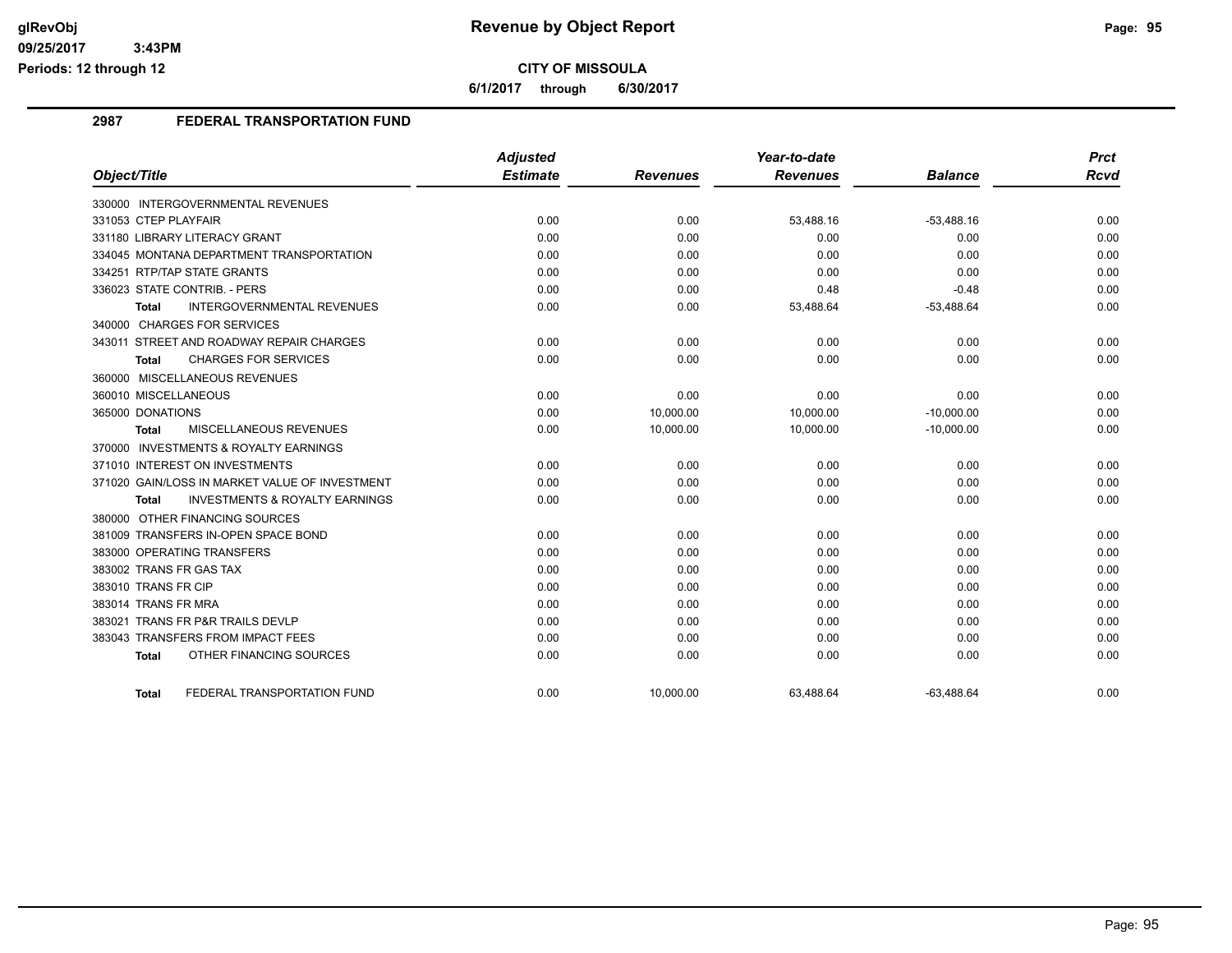**6/1/2017 through 6/30/2017**

**2988 GRANTS & DONATIONS FUND**

| Object/Title                                 | <b>Adjusted</b> |                 | Year-to-date    |                | <b>Prct</b> |
|----------------------------------------------|-----------------|-----------------|-----------------|----------------|-------------|
|                                              | <b>Estimate</b> | <b>Revenues</b> | <b>Revenues</b> | <b>Balance</b> | <b>Rcvd</b> |
| 330000 INTERGOVERNMENTAL REVENUES            |                 |                 |                 |                |             |
| 331013 NORTHSIDE PED BRIDGE/ARRA-CDBG GRANT  | 0.00            | 0.00            | 0.00            | 0.00           | 0.00        |
| 331014 EECBG GRANT                           | 0.00            | 0.00            | 0.00            | 0.00           | 0.00        |
| 331022 EQUIPMENT GRANT                       | 0.00            | 0.00            | 0.00            | 0.00           | 0.00        |
| 331025 DV ACCOUNTABILITY PROJECT             | 0.00            | 0.00            | 0.00            | 0.00           | 0.00        |
| 331026 FY09 POLICE ICAC FEDERAL GRANT        | 0.00            | $-48,401.27$    | 0.00            | 0.00           | 0.00        |
| 331028 DUI-COPS IN SHOPS                     | 0.00            | 0.00            | 0.00            | 0.00           | 0.00        |
| 331029 CHRP GRANT                            | 0.00            | 0.00            | 0.00            | 0.00           | 0.00        |
| 331030 COMMUNITY RESOURCE OFFICER/MCPS       | 0.00            | 0.00            | 0.00            | 0.00           | 0.00        |
| 331038 EPA BROWNSFIELD GRANT                 | 509,603.00      | 0.00            | 36,265.08       | 473,337.92     | 7.12        |
| 331090 EPA GRANT                             | 378,075.00      | 138,374.34      | 198,303.27      | 179,771.73     | 52.45       |
| 331113 *** Title Not Found ***               | 60,000.00       | 0.00            | 54,546.00       | 5,454.00       | 90.91       |
| 331178 DUI TASK FORCE GRANT                  | 0.00            | 0.00            | 0.00            | 0.00           | 0.00        |
| 331181 GRANTS/DONATIONS - FORT MISSOULA      | 0.00            | 0.00            | 0.00            | 0.00           | 0.00        |
| 334013 STATE GRANT - OT SEATBELT             | 0.00            | 0.00            | 0.00            | 0.00           | 0.00        |
| 334014 *** Title Not Found ***               | 0.00            | 0.00            | 0.00            | 0.00           | 0.00        |
| 334015 COPS TECHNOLOGY GRANT                 | 0.00            | 0.00            | 0.00            | 0.00           | 0.00        |
| 334016 BULLETPROOF VEST GRANT                | 0.00            | 0.00            | 0.00            | 0.00           | 0.00        |
| 334018 STATE GRANT - CAPITAL                 | 0.00            | 0.00            | 0.00            | 0.00           | 0.00        |
| 334020 UNDERAGE DRINKING GRANT               | 0.00            | 0.00            | 0.00            | 0.00           | 0.00        |
| 334025 COUNTY WEED                           | 0.00            | 0.00            | 0.00            | 0.00           | 0.00        |
| 334028 DEPT OF AG INTERN GRANT               | 0.00            | 0.00            | 0.00            | 0.00           | 0.00        |
| 334076 BIG SKY TRUST FUND GRANTS             | 0.00            | 0.00            | 0.00            | 0.00           | 0.00        |
| 334121 DNRC-EPA AREA WIDE ASSESSMENT GRANT   | 0.00            | 0.00            | 0.00            | 0.00           | 0.00        |
| 336021 STATE CONTRIB - POLICE RETIREMENT     | 0.00            | 0.00            | 0.00            | 0.00           | 0.00        |
| 336023 STATE CONTRIB. - PERS                 | 0.00            | 0.00            | 4.26            | $-4.26$        | 0.00        |
| <b>INTERGOVERNMENTAL REVENUES</b><br>Total   | 947,678.00      | 89,973.07       | 289,118.61      | 658,559.39     | 30.51       |
| 340000 CHARGES FOR SERVICES                  |                 |                 |                 |                |             |
| 342000 ANTI-GRAFFITI PROJECT                 | 0.00            | 0.00            | 0.00            | 0.00           | 0.00        |
| 342013 SECURITY INVEST FEES                  | 0.00            | 0.00            | 0.00            | 0.00           | 0.00        |
| <b>CHARGES FOR SERVICES</b><br><b>Total</b>  | 0.00            | 0.00            | 0.00            | 0.00           | 0.00        |
| 360000 MISCELLANEOUS REVENUES                |                 |                 |                 |                |             |
| 360010 MISCELLANEOUS                         | 0.00            | 0.00            | 0.00            | 0.00           | 0.00        |
| 365000 DONATIONS                             | 21,910.00       | 0.00            | 50.00           | 21,860.00      | 0.23        |
| 365015 GREEN BLOCK PILOT PROJECT             | 0.00            | 0.00            | 0.00            | 0.00           | 0.00        |
| 365021 PARKS AND RECS GRANTS & CONTRIBUTIONS | 0.00            | 0.00            | 0.00            | 0.00           | 0.00        |
| MISCELLANEOUS REVENUES<br>Total              | 21,910.00       | 0.00            | 50.00           | 21,860.00      | 0.23        |
| 380000 OTHER FINANCING SOURCES               |                 |                 |                 |                |             |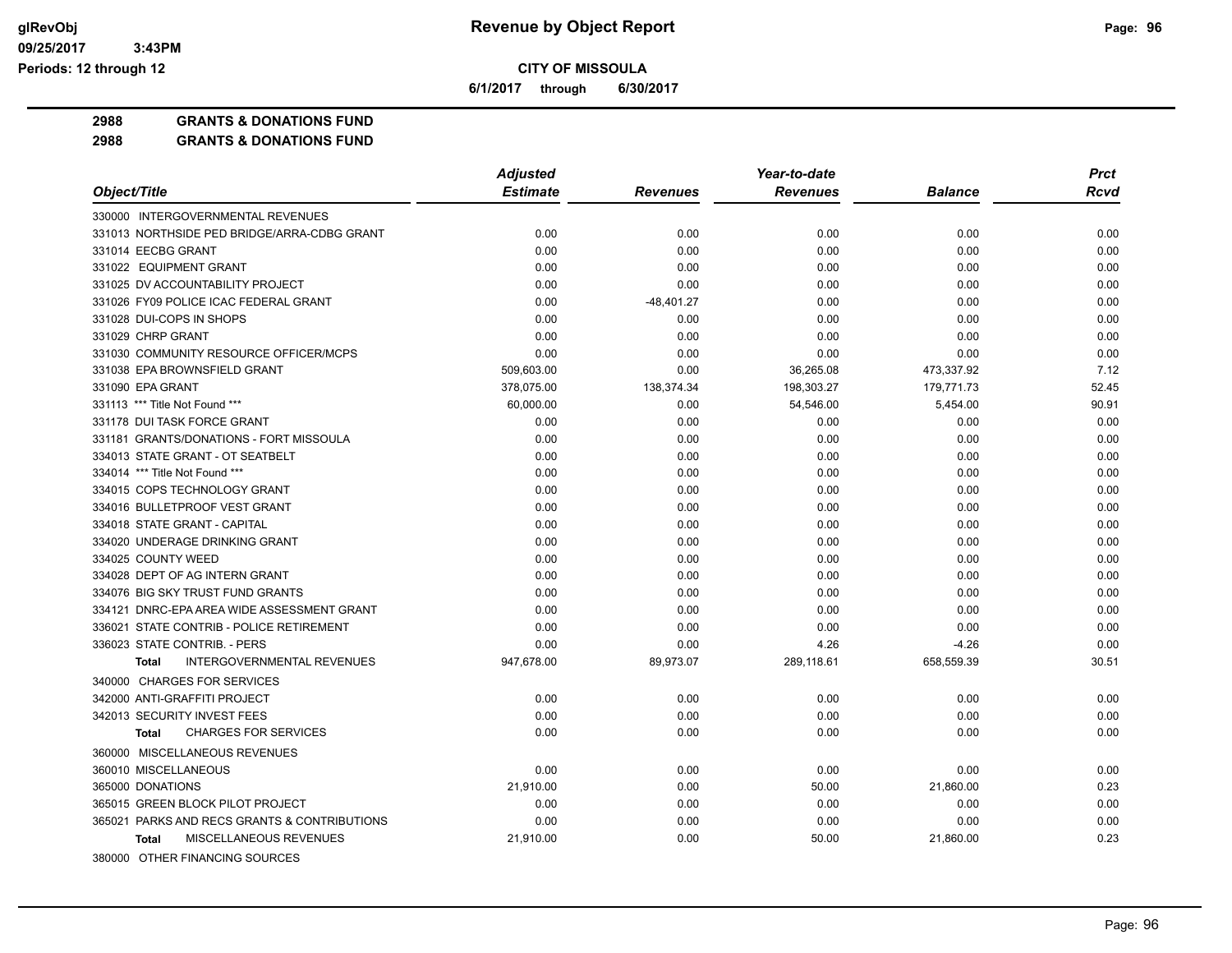**09/25/2017 3:43PM Periods: 12 through 12**

# **CITY OF MISSOULA**

**6/1/2017 through 6/30/2017**

## **2988 GRANTS & DONATIONS FUND**

|                                                    | <b>Adjusted</b> |                 | Year-to-date    |                | <b>Prct</b> |
|----------------------------------------------------|-----------------|-----------------|-----------------|----------------|-------------|
| Object/Title                                       | <b>Estimate</b> | <b>Revenues</b> | <b>Revenues</b> | <b>Balance</b> | Rcvd        |
| 383002 TRANS FR GAS TAX                            | 0.00            | 0.00            | 0.00            | 0.00           | 0.00        |
| 383022 TRANS FR OPEN SPACE BOND                    | 0.00            | 0.00            | 0.00            | 0.00           | 0.00        |
| 383042 TRANSFERS FROM OTHER FUNDS                  | 0.00            | 0.00            | 0.00            | 0.00           | 0.00        |
| OTHER FINANCING SOURCES<br><b>Total</b>            | 0.00            | 0.00            | 0.00            | 0.00           | 0.00        |
| <b>GRANTS &amp; DONATIONS FUND</b><br><b>Total</b> | 969.588.00      | 89.973.07       | 289.168.61      | 680.419.39     | 29.82       |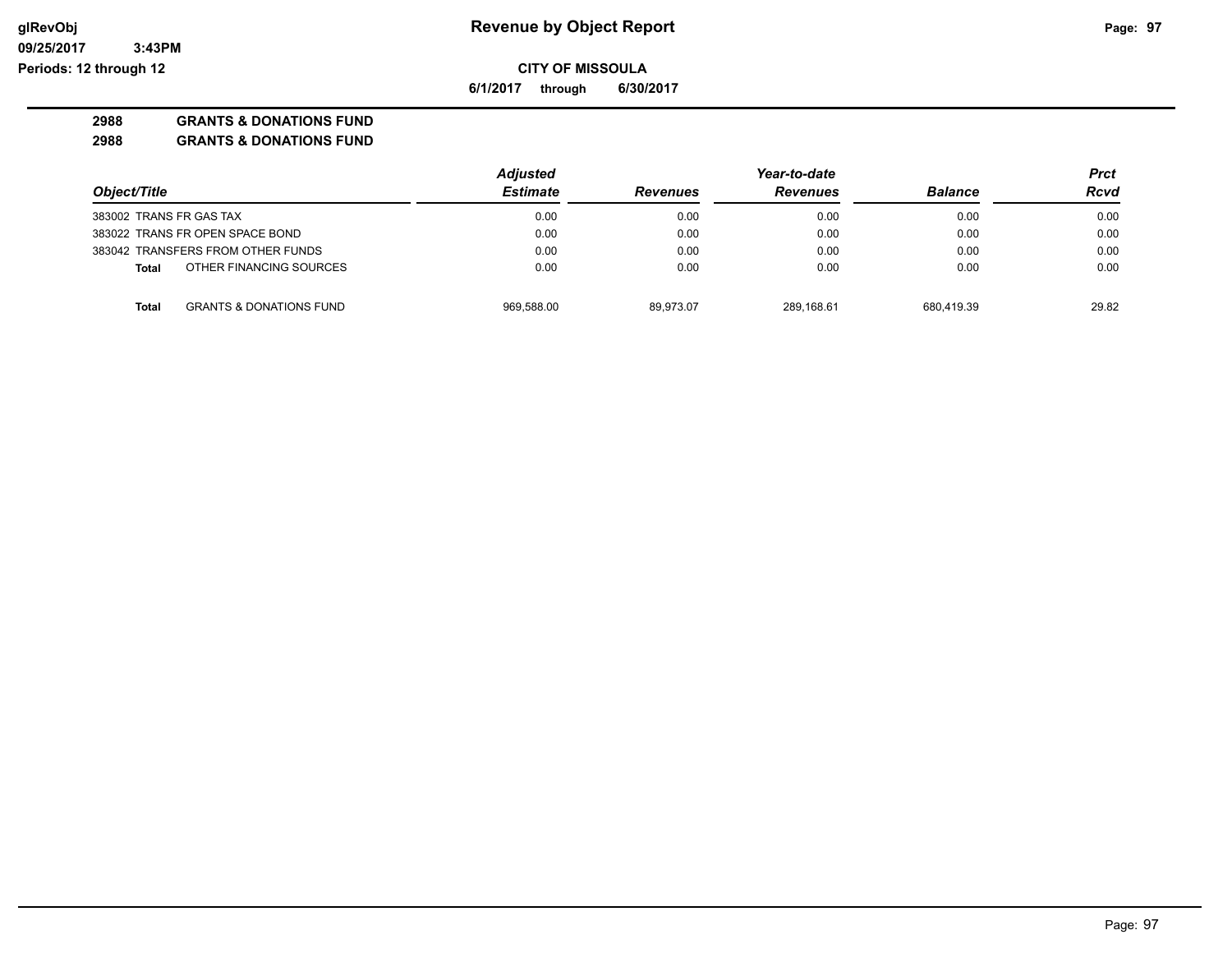**6/1/2017 through 6/30/2017**

|                                              | <b>Adjusted</b> |                 | Year-to-date    |                |             |
|----------------------------------------------|-----------------|-----------------|-----------------|----------------|-------------|
| Object/Title                                 | <b>Estimate</b> | <b>Revenues</b> | <b>Revenues</b> | <b>Balance</b> | <b>Rcvd</b> |
| 330000 INTERGOVERNMENTAL REVENUES            |                 |                 |                 |                |             |
| 331013 NORTHSIDE PED BRIDGE/ARRA-CDBG GRANT  | 0.00            | 0.00            | 0.00            | 0.00           | 0.00        |
| 331014 EECBG GRANT                           | 0.00            | 0.00            | 0.00            | 0.00           | 0.00        |
| 331022 EQUIPMENT GRANT                       | 0.00            | 0.00            | 0.00            | 0.00           | 0.00        |
| 331025 DV ACCOUNTABILITY PROJECT             | 0.00            | 0.00            | 0.00            | 0.00           | 0.00        |
| 331026 FY09 POLICE ICAC FEDERAL GRANT        | 0.00            | $-48,401.27$    | 0.00            | 0.00           | 0.00        |
| 331028 DUI-COPS IN SHOPS                     | 0.00            | 0.00            | 0.00            | 0.00           | 0.00        |
| 331029 CHRP GRANT                            | 0.00            | 0.00            | 0.00            | 0.00           | 0.00        |
| 331030 COMMUNITY RESOURCE OFFICER/MCPS       | 0.00            | 0.00            | 0.00            | 0.00           | 0.00        |
| 331038 EPA BROWNSFIELD GRANT                 | 509,603.00      | 0.00            | 36,265.08       | 473,337.92     | 7.12        |
| 331090 EPA GRANT                             | 378,075.00      | 138,374.34      | 198,303.27      | 179,771.73     | 52.45       |
| 331113 *** Title Not Found ***               | 60,000.00       | 0.00            | 54,546.00       | 5,454.00       | 90.91       |
| 331178 DUI TASK FORCE GRANT                  | 0.00            | 0.00            | 0.00            | 0.00           | 0.00        |
| 331181 GRANTS/DONATIONS - FORT MISSOULA      | 0.00            | 0.00            | 0.00            | 0.00           | 0.00        |
| 334013 STATE GRANT - OT SEATBELT             | 0.00            | 0.00            | 0.00            | 0.00           | 0.00        |
| 334014 *** Title Not Found ***               | 0.00            | 0.00            | 0.00            | 0.00           | 0.00        |
| 334015 COPS TECHNOLOGY GRANT                 | 0.00            | 0.00            | 0.00            | 0.00           | 0.00        |
| 334016 BULLETPROOF VEST GRANT                | 0.00            | 0.00            | 0.00            | 0.00           | 0.00        |
| 334018 STATE GRANT - CAPITAL                 | 0.00            | 0.00            | 0.00            | 0.00           | 0.00        |
| 334020 UNDERAGE DRINKING GRANT               | 0.00            | 0.00            | 0.00            | 0.00           | 0.00        |
| 334025 COUNTY WEED                           | 0.00            | 0.00            | 0.00            | 0.00           | 0.00        |
| 334028 DEPT OF AG INTERN GRANT               | 0.00            | 0.00            | 0.00            | 0.00           | 0.00        |
| 334076 BIG SKY TRUST FUND GRANTS             | 0.00            | 0.00            | 0.00            | 0.00           | 0.00        |
| 334121 DNRC-EPA AREA WIDE ASSESSMENT GRANT   | 0.00            | 0.00            | 0.00            | 0.00           | 0.00        |
| 336021 STATE CONTRIB - POLICE RETIREMENT     | 0.00            | 0.00            | 0.00            | 0.00           | 0.00        |
| 336023 STATE CONTRIB. - PERS                 | 0.00            | 0.00            | 4.26            | $-4.26$        | 0.00        |
| INTERGOVERNMENTAL REVENUES<br><b>Total</b>   | 947,678.00      | 89,973.07       | 289,118.61      | 658,559.39     | 30.51       |
| 340000 CHARGES FOR SERVICES                  |                 |                 |                 |                |             |
| 342000 ANTI-GRAFFITI PROJECT                 | 0.00            | 0.00            | 0.00            | 0.00           | 0.00        |
| 342013 SECURITY INVEST FEES                  | 0.00            | 0.00            | 0.00            | 0.00           | 0.00        |
| <b>CHARGES FOR SERVICES</b><br><b>Total</b>  | 0.00            | 0.00            | 0.00            | 0.00           | 0.00        |
| 360000 MISCELLANEOUS REVENUES                |                 |                 |                 |                |             |
| 360010 MISCELLANEOUS                         | 0.00            | 0.00            | 0.00            | 0.00           | 0.00        |
| 365000 DONATIONS                             | 21,910.00       | 0.00            | 50.00           | 21,860.00      | 0.23        |
| 365015 GREEN BLOCK PILOT PROJECT             | 0.00            | 0.00            | 0.00            | 0.00           | 0.00        |
| 365021 PARKS AND RECS GRANTS & CONTRIBUTIONS | 0.00            | 0.00            | 0.00            | 0.00           | 0.00        |
| MISCELLANEOUS REVENUES<br><b>Total</b>       | 21,910.00       | 0.00            | 50.00           | 21,860.00      | 0.23        |
| 380000 OTHER FINANCING SOURCES               |                 |                 |                 |                |             |
| 383002 TRANS FR GAS TAX                      | 0.00            | 0.00            | 0.00            | 0.00           | 0.00        |
|                                              |                 |                 |                 |                |             |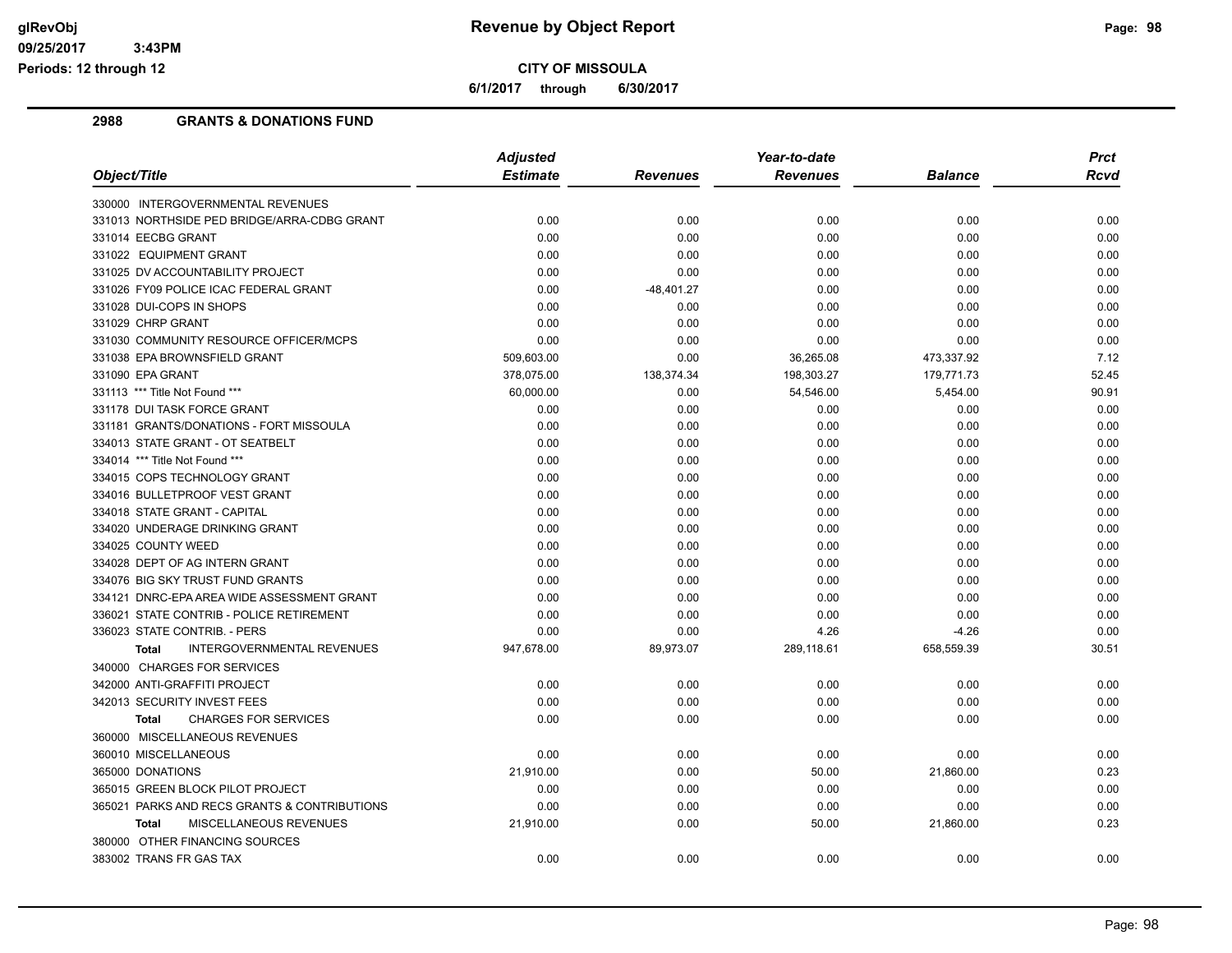**6/1/2017 through 6/30/2017**

| Object/Title |                                    | <b>Adjusted</b><br><b>Estimate</b> | <b>Revenues</b> | Year-to-date<br><b>Revenues</b> | <b>Balance</b> | <b>Prct</b><br><b>Rcvd</b> |
|--------------|------------------------------------|------------------------------------|-----------------|---------------------------------|----------------|----------------------------|
|              | 383022 TRANS FR OPEN SPACE BOND    | 0.00                               | 0.00            | 0.00                            | 0.00           | 0.00                       |
|              | 383042 TRANSFERS FROM OTHER FUNDS  | 0.00                               | 0.00            | 0.00                            | 0.00           | 0.00                       |
| <b>Total</b> | OTHER FINANCING SOURCES            | 0.00                               | 0.00            | 0.00                            | 0.00           | 0.00                       |
| <b>Total</b> | <b>GRANTS &amp; DONATIONS FUND</b> | 969,588.00                         | 89.973.07       | 289,168.61                      | 680.419.39     | 29.82                      |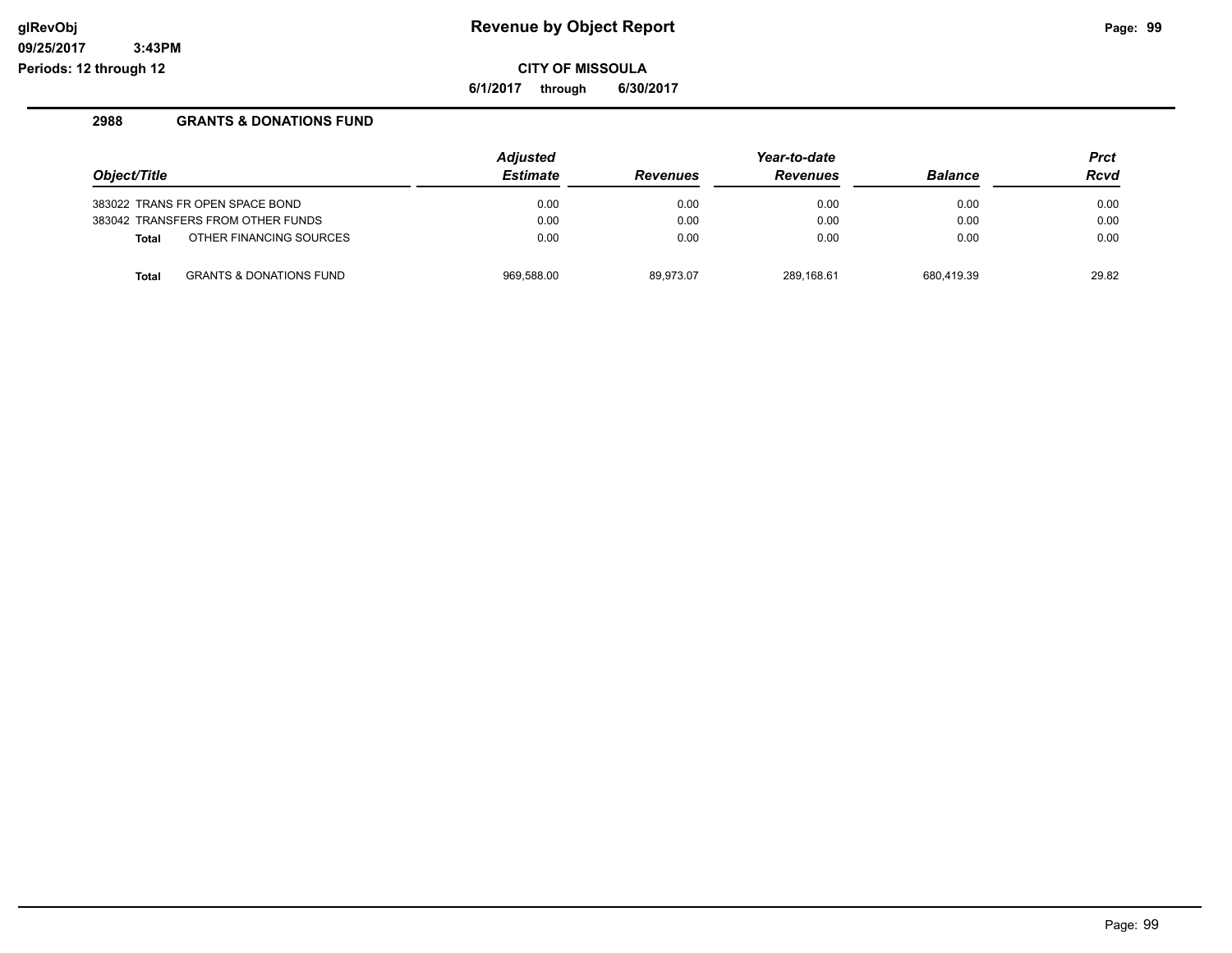**6/1/2017 through 6/30/2017**

## **2989 POLICE GRANTS & DONATIONS**

## **2989 POLICE GRANTS & DONATIONS**

|                                                   | <b>Adjusted</b> |                 | Year-to-date    |                | <b>Prct</b> |
|---------------------------------------------------|-----------------|-----------------|-----------------|----------------|-------------|
| Object/Title                                      | <b>Estimate</b> | <b>Revenues</b> | <b>Revenues</b> | <b>Balance</b> | Rcvd        |
| 330000 INTERGOVERNMENTAL REVENUES                 |                 |                 |                 |                |             |
| 331022 EQUIPMENT GRANT                            | 44,100.00       | 0.00            | 0.00            | 44,100.00      | 0.00        |
| 331026 ICAC GRANT                                 | 105,411.00      | 48,401.27       | 75,832.62       | 29,578.38      | 71.94       |
| 331028 JAG VII                                    | 5,000.00        | 0.00            | 0.00            | 5,000.00       | 0.00        |
| 334013 STATE GRANT - OT SEATBELT                  | 53,600.00       | 14,001.84       | 41,482.87       | 12,117.13      | 77.39       |
| 334015 COPS TECHNOLOGY GRANT                      | 279,242.00      | 0.00            | 151,147.42      | 128,094.58     | 54.13       |
| 334016 BULLETPROOF VEST GRANT                     | 10,500.00       | 0.00            | 0.00            | 10,500.00      | 0.00        |
| 334020 UNDERAGE DRINKING GRANT                    | 10,903.00       | 0.00            | 0.00            | 10,903.00      | 0.00        |
| 336021 STATE CONTRIB - POLICE RETIREMENT          | 0.00            | 0.00            | 0.00            | 0.00           | 0.00        |
| 336023 STATE CONTRIB. - PERS                      | 0.00            | 0.00            | 5.55            | $-5.55$        | 0.00        |
| <b>INTERGOVERNMENTAL REVENUES</b><br><b>Total</b> | 508,756.00      | 62,403.11       | 268,468.46      | 240,287.54     | 52.77       |
| <b>CHARGES FOR SERVICES</b><br>340000             |                 |                 |                 |                |             |
| 342000 *** Title Not Found ***                    | 5,000.00        | 0.00            | 787.50          | 4,212.50       | 15.75       |
| <b>CHARGES FOR SERVICES</b><br><b>Total</b>       | 5,000.00        | 0.00            | 787.50          | 4,212.50       | 15.75       |
| MISCELLANEOUS REVENUES<br>360000                  |                 |                 |                 |                |             |
| 365000 DONATIONS                                  | 20,000.00       | 0.00            | 0.00            | 20,000.00      | 0.00        |
| MISCELLANEOUS REVENUES<br><b>Total</b>            | 20,000.00       | 0.00            | 0.00            | 20,000.00      | 0.00        |
| POLICE GRANTS & DONATIONS<br><b>Total</b>         | 533,756.00      | 62,403.11       | 269,255.96      | 264,500.04     | 50.45       |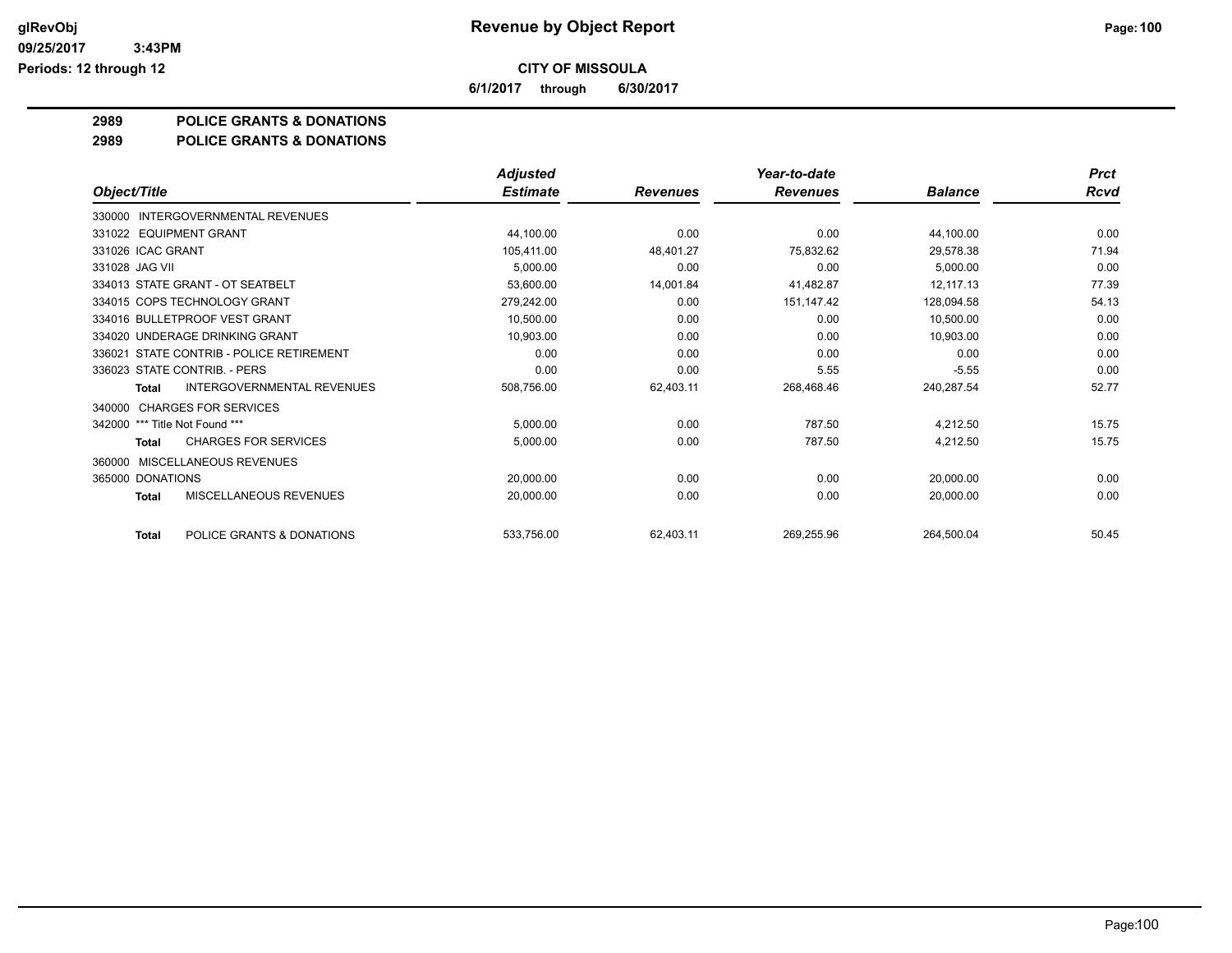**6/1/2017 through 6/30/2017**

## **2989 POLICE GRANTS & DONATIONS**

|                                             | <b>Adjusted</b> |                 | Year-to-date    |                | <b>Prct</b> |
|---------------------------------------------|-----------------|-----------------|-----------------|----------------|-------------|
| Object/Title                                | <b>Estimate</b> | <b>Revenues</b> | <b>Revenues</b> | <b>Balance</b> | <b>Rcvd</b> |
| 330000 INTERGOVERNMENTAL REVENUES           |                 |                 |                 |                |             |
| 331022 EQUIPMENT GRANT                      | 44,100.00       | 0.00            | 0.00            | 44,100.00      | 0.00        |
| 331026 ICAC GRANT                           | 105,411.00      | 48,401.27       | 75,832.62       | 29,578.38      | 71.94       |
| 331028 JAG VII                              | 5,000.00        | 0.00            | 0.00            | 5,000.00       | 0.00        |
| 334013 STATE GRANT - OT SEATBELT            | 53,600.00       | 14,001.84       | 41,482.87       | 12,117.13      | 77.39       |
| 334015 COPS TECHNOLOGY GRANT                | 279,242.00      | 0.00            | 151,147.42      | 128,094.58     | 54.13       |
| 334016 BULLETPROOF VEST GRANT               | 10,500.00       | 0.00            | 0.00            | 10,500.00      | 0.00        |
| 334020 UNDERAGE DRINKING GRANT              | 10,903.00       | 0.00            | 0.00            | 10,903.00      | 0.00        |
| 336021 STATE CONTRIB - POLICE RETIREMENT    | 0.00            | 0.00            | 0.00            | 0.00           | 0.00        |
| 336023 STATE CONTRIB. - PERS                | 0.00            | 0.00            | 5.55            | $-5.55$        | 0.00        |
| INTERGOVERNMENTAL REVENUES<br><b>Total</b>  | 508,756.00      | 62,403.11       | 268,468.46      | 240,287.54     | 52.77       |
| 340000 CHARGES FOR SERVICES                 |                 |                 |                 |                |             |
| 342000 *** Title Not Found ***              | 5,000.00        | 0.00            | 787.50          | 4,212.50       | 15.75       |
| <b>CHARGES FOR SERVICES</b><br><b>Total</b> | 5,000.00        | 0.00            | 787.50          | 4,212.50       | 15.75       |
| MISCELLANEOUS REVENUES<br>360000            |                 |                 |                 |                |             |
| 365000 DONATIONS                            | 20,000.00       | 0.00            | 0.00            | 20,000.00      | 0.00        |
| MISCELLANEOUS REVENUES<br><b>Total</b>      | 20,000.00       | 0.00            | 0.00            | 20,000.00      | 0.00        |
| POLICE GRANTS & DONATIONS<br><b>Total</b>   | 533,756.00      | 62,403.11       | 269,255.96      | 264,500.04     | 50.45       |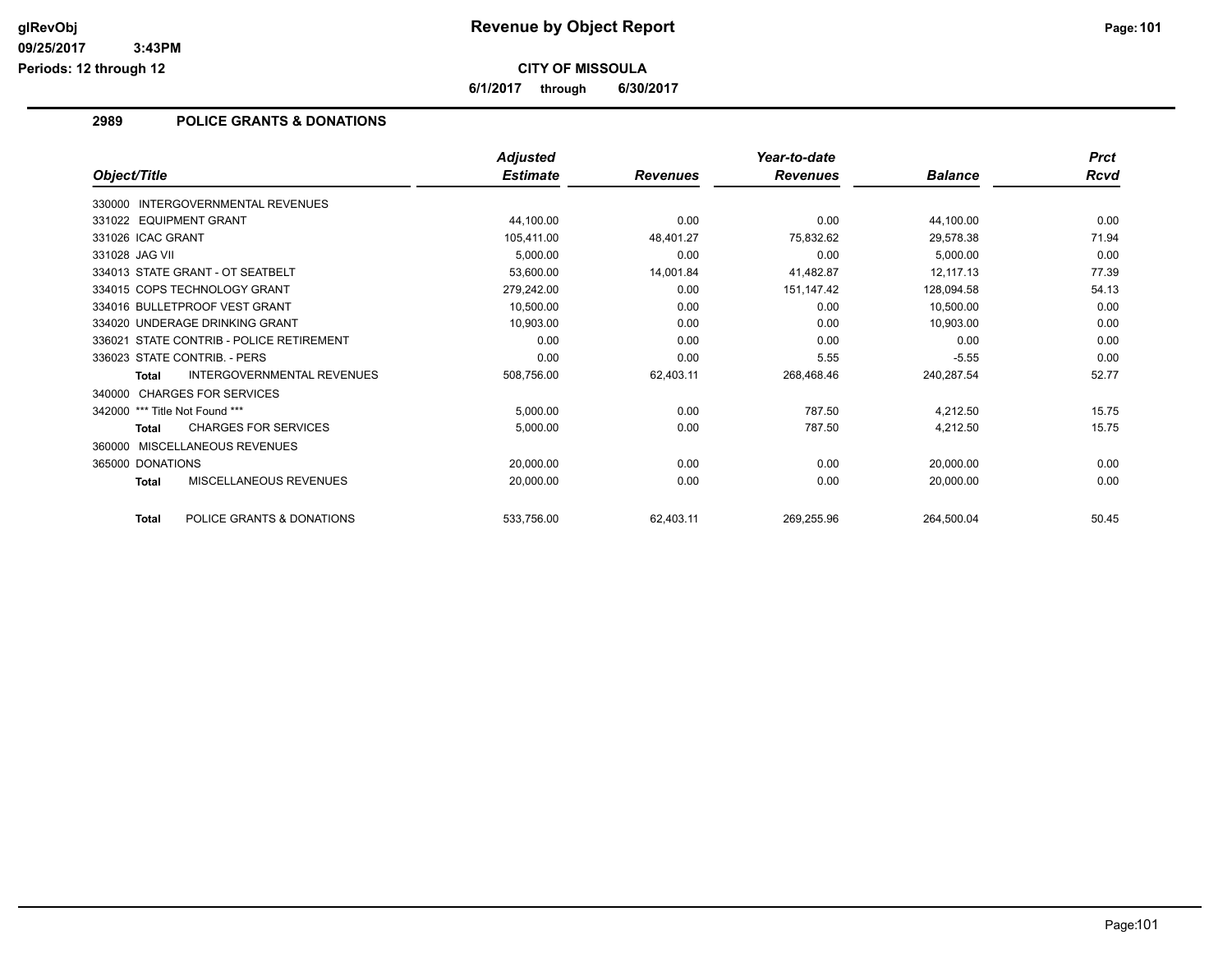**6/1/2017 through 6/30/2017**

**3000 SID REVOLVING FUND**

**3000 SID REVOLVING FUND**

|                                                           | <b>Adjusted</b> |                 | Year-to-date    |                | <b>Prct</b> |
|-----------------------------------------------------------|-----------------|-----------------|-----------------|----------------|-------------|
| Object/Title                                              | <b>Estimate</b> | <b>Revenues</b> | <b>Revenues</b> | <b>Balance</b> | Rcvd        |
| 360000 MISCELLANEOUS REVENUES                             |                 |                 |                 |                |             |
| 360000 MISCELLANEOUS REVENUES                             | 0.00            | 0.00            | 0.00            | 0.00           | 0.00        |
| 360010 MISCELLANEOUS                                      | 0.00            | 0.00            | 0.00            | 0.00           | 0.00        |
| 362000 OTHER MISCELLANEOUS REVENUE                        | 0.00            | 0.00            | 0.00            | 0.00           | 0.00        |
| MISCELLANEOUS REVENUES<br><b>Total</b>                    | 0.00            | 0.00            | 0.00            | 0.00           | 0.00        |
| <b>INVESTMENTS &amp; ROYALTY EARNINGS</b><br>370000       |                 |                 |                 |                |             |
| 371010 INTEREST ON INVESTMENTS                            | 0.00            | 0.00            | 0.00            | 0.00           | 0.00        |
| 371020 GAIN/LOSS IN MARKET VALUE OF INVESTMENTS           | 0.00            | 0.00            | 0.00            | 0.00           | 0.00        |
| <b>INVESTMENTS &amp; ROYALTY EARNINGS</b><br><b>Total</b> | 0.00            | 0.00            | 0.00            | 0.00           | 0.00        |
| OTHER FINANCING SOURCES<br>380000                         |                 |                 |                 |                |             |
| 380000 OTHER FINANCING SOURCES                            | 0.00            | 0.00            | 0.00            | 0.00           | 0.00        |
| 381002 SRF LOAN                                           | 0.00            | 0.00            | 0.00            | 0.00           | 0.00        |
| 381009 TRANSFERS IN                                       | 0.00            | 0.00            | 0.00            | 0.00           | 0.00        |
| 381030 SID BONDS PROCEEDS                                 | 0.00            | 0.00            | 0.00            | 0.00           | 0.00        |
| 383000 OPERATING TRANSFERS                                | 0.00            | 0.00            | 144,634.25      | $-144,634.25$  | 0.00        |
| 383039 FROM SID TRANSFERS                                 | 0.00            | 0.00            | 0.00            | 0.00           | 0.00        |
| OTHER FINANCING SOURCES<br><b>Total</b>                   | 0.00            | 0.00            | 144,634.25      | $-144,634.25$  | 0.00        |
| SID REVOLVING FUND<br><b>Total</b>                        | 0.00            | 0.00            | 144,634.25      | $-144,634.25$  | 0.00        |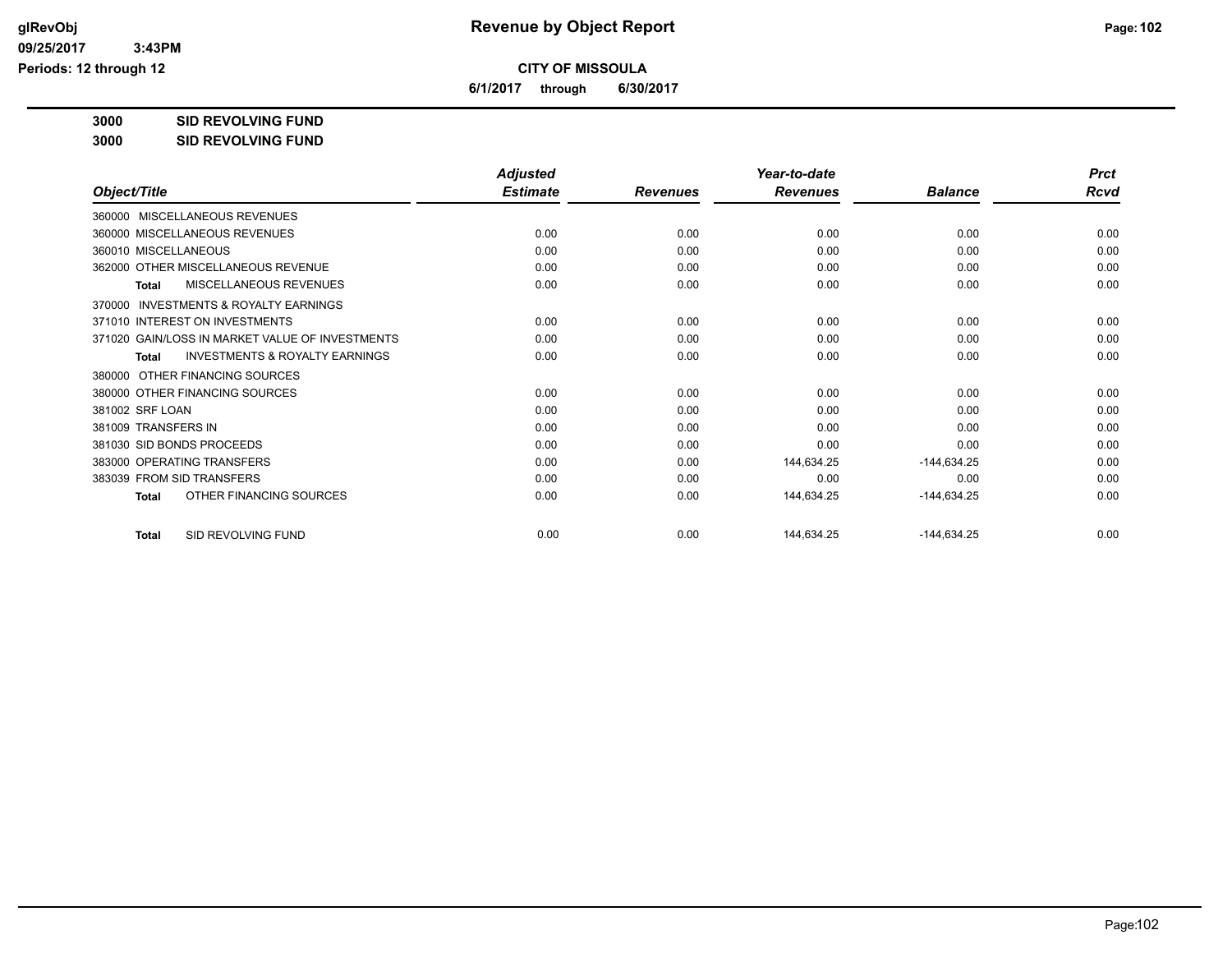**6/1/2017 through 6/30/2017**

## **3000 SID REVOLVING FUND**

|                                                    | <b>Adjusted</b> |                 | Year-to-date    |                | <b>Prct</b> |
|----------------------------------------------------|-----------------|-----------------|-----------------|----------------|-------------|
| Object/Title                                       | <b>Estimate</b> | <b>Revenues</b> | <b>Revenues</b> | <b>Balance</b> | Rcvd        |
| 360000 MISCELLANEOUS REVENUES                      |                 |                 |                 |                |             |
| 360000 MISCELLANEOUS REVENUES                      | 0.00            | 0.00            | 0.00            | 0.00           | 0.00        |
| 360010 MISCELLANEOUS                               | 0.00            | 0.00            | 0.00            | 0.00           | 0.00        |
| 362000 OTHER MISCELLANEOUS REVENUE                 | 0.00            | 0.00            | 0.00            | 0.00           | 0.00        |
| MISCELLANEOUS REVENUES<br>Total                    | 0.00            | 0.00            | 0.00            | 0.00           | 0.00        |
| 370000 INVESTMENTS & ROYALTY EARNINGS              |                 |                 |                 |                |             |
| 371010 INTEREST ON INVESTMENTS                     | 0.00            | 0.00            | 0.00            | 0.00           | 0.00        |
| 371020 GAIN/LOSS IN MARKET VALUE OF INVESTMENT     | 0.00            | 0.00            | 0.00            | 0.00           | 0.00        |
| <b>INVESTMENTS &amp; ROYALTY EARNINGS</b><br>Total | 0.00            | 0.00            | 0.00            | 0.00           | 0.00        |
| 380000 OTHER FINANCING SOURCES                     |                 |                 |                 |                |             |
| 380000 OTHER FINANCING SOURCES                     | 0.00            | 0.00            | 0.00            | 0.00           | 0.00        |
| 381002 SRF LOAN                                    | 0.00            | 0.00            | 0.00            | 0.00           | 0.00        |
| 381009 TRANSFERS IN                                | 0.00            | 0.00            | 0.00            | 0.00           | 0.00        |
| 381030 SID BONDS PROCEEDS                          | 0.00            | 0.00            | 0.00            | 0.00           | 0.00        |
| 383000 OPERATING TRANSFERS                         | 0.00            | 0.00            | 144,634.25      | $-144,634.25$  | 0.00        |
| 383039 FROM SID TRANSFERS                          | 0.00            | 0.00            | 0.00            | 0.00           | 0.00        |
| OTHER FINANCING SOURCES<br>Total                   | 0.00            | 0.00            | 144,634.25      | $-144,634.25$  | 0.00        |
| SID REVOLVING FUND<br><b>Total</b>                 | 0.00            | 0.00            | 144,634.25      | $-144,634.25$  | 0.00        |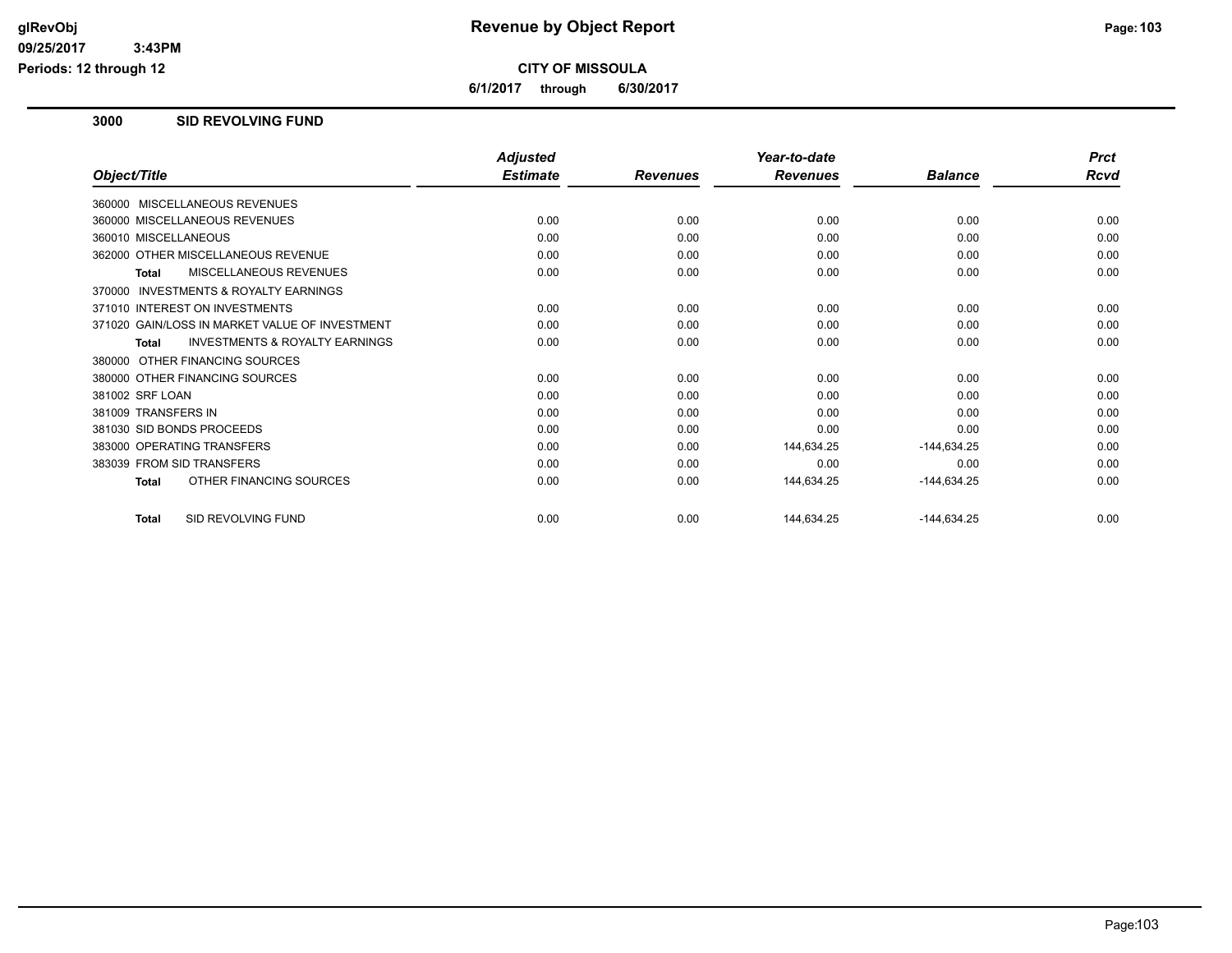**6/1/2017 through 6/30/2017**

# **3065 1998 PUBLIC SAFETY G O BONDS FUND**

**3065 1998 PUBLIC SAFETY G O BONDS FUND**

|                                                    | <b>Adjusted</b> |                 | Year-to-date    |                | <b>Prct</b> |
|----------------------------------------------------|-----------------|-----------------|-----------------|----------------|-------------|
| Object/Title                                       | <b>Estimate</b> | <b>Revenues</b> | <b>Revenues</b> | <b>Balance</b> | <b>Rcvd</b> |
| 310000 TAXES/ASSESSMENTS                           |                 |                 |                 |                |             |
| 310000 TAXES/ASSESSMENTS                           | 0.00            | 0.00            | 0.00            | 0.00           | 0.00        |
| 311000 GENERAL PROPERTY TAXES                      | 0.00            | 0.00            | 0.00            | 0.00           | 0.00        |
| 311001 CURRENT TAXES                               | 0.00            | 0.00            | 0.00            | 0.00           | 0.00        |
| 311030 MOTOR VEHICLE TAXES                         | 0.00            | 0.00            | 0.00            | 0.00           | 0.00        |
| 312000 PENALTIES & INTEREST - DELINQUENT TAXES     | 0.00            | 0.00            | 0.00            | 0.00           | 0.00        |
| 312001 PENALTIES & INTEREST                        | 0.00            | 0.00            | 0.00            | 0.00           | 0.00        |
| 314000 PROP TAX - OTHER THAN ASSESSED VAL          | 0.00            | 0.00            | 0.00            | 0.00           | 0.00        |
| 314001 LIGHT VEHICLE TAX                           | 0.00            | 0.00            | 0.00            | 0.00           | 0.00        |
| TAXES/ASSESSMENTS<br>Total                         | 0.00            | 0.00            | 0.00            | 0.00           | 0.00        |
| 330000 INTERGOVERNMENTAL REVENUES                  |                 |                 |                 |                |             |
| 334056 BANK CORP. LIC. TAX - (PREVIOUS YEARS)      | 0.00            | 0.00            | 0.00            | 0.00           | 0.00        |
| 335210 PERSONAL PROPERTY TAX REIMBURSEMENT         | 0.00            | 0.00            | 0.00            | 0.00           | 0.00        |
| 335230 HB 124 REVENUE                              | 0.00            | 0.00            | 0.00            | 0.00           | 0.00        |
| 335250 STATE REIMB - SB #184                       | 0.00            | 0.00            | 0.00            | 0.00           | 0.00        |
| <b>INTERGOVERNMENTAL REVENUES</b><br><b>Total</b>  | 0.00            | 0.00            | 0.00            | 0.00           | 0.00        |
| 360000 MISCELLANEOUS REVENUES                      |                 |                 |                 |                |             |
| 360010 MISCELLANEOUS                               | 0.00            | 0.00            | 0.00            | 0.00           | 0.00        |
| <b>MISCELLANEOUS REVENUES</b><br>Total             | 0.00            | 0.00            | 0.00            | 0.00           | 0.00        |
| 370000 INVESTMENTS & ROYALTY EARNINGS              |                 |                 |                 |                |             |
| 371010 INTEREST ON INVESTMENTS                     | 0.00            | 0.00            | 0.00            | 0.00           | 0.00        |
| 371020 GAIN/LOSS IN MARKET VALUE OF INVESTMENTS    | 0.00            | 0.00            | 0.00            | 0.00           | 0.00        |
| <b>INVESTMENTS &amp; ROYALTY EARNINGS</b><br>Total | 0.00            | 0.00            | 0.00            | 0.00           | 0.00        |
| 380000 OTHER FINANCING SOURCES                     |                 |                 |                 |                |             |
| 381010 BOND PROCEEDS                               | 0.00            | 0.00            | 0.00            | 0.00           | 0.00        |
| 383042 TRANSFERS FROM OTHER FUNDS                  | 0.00            | 0.00            | 0.00            | 0.00           | 0.00        |
| OTHER FINANCING SOURCES<br><b>Total</b>            | 0.00            | 0.00            | 0.00            | 0.00           | 0.00        |
| 1998 PUBLIC SAFETY G O BONDS FUND<br>Total         | 0.00            | 0.00            | 0.00            | 0.00           | 0.00        |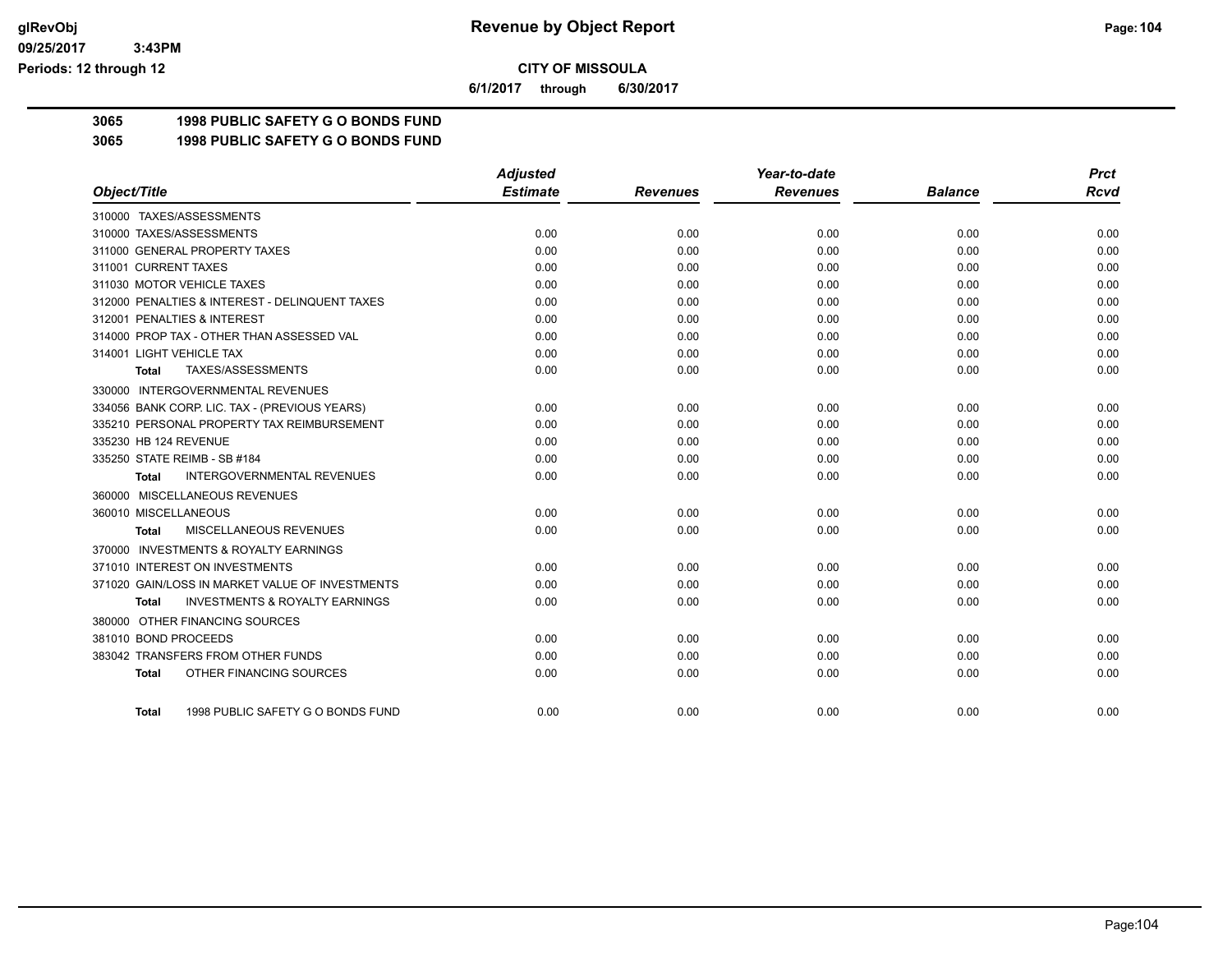**6/1/2017 through 6/30/2017**

## **3065 1998 PUBLIC SAFETY G O BONDS FUND**

|                                                    | <b>Adjusted</b> |                 | Year-to-date    |                | <b>Prct</b> |
|----------------------------------------------------|-----------------|-----------------|-----------------|----------------|-------------|
| Object/Title                                       | <b>Estimate</b> | <b>Revenues</b> | <b>Revenues</b> | <b>Balance</b> | <b>Rcvd</b> |
| 310000 TAXES/ASSESSMENTS                           |                 |                 |                 |                |             |
| 310000 TAXES/ASSESSMENTS                           | 0.00            | 0.00            | 0.00            | 0.00           | 0.00        |
| 311000 GENERAL PROPERTY TAXES                      | 0.00            | 0.00            | 0.00            | 0.00           | 0.00        |
| 311001 CURRENT TAXES                               | 0.00            | 0.00            | 0.00            | 0.00           | 0.00        |
| 311030 MOTOR VEHICLE TAXES                         | 0.00            | 0.00            | 0.00            | 0.00           | 0.00        |
| 312000 PENALTIES & INTEREST - DELINQUENT TAXES     | 0.00            | 0.00            | 0.00            | 0.00           | 0.00        |
| 312001 PENALTIES & INTEREST                        | 0.00            | 0.00            | 0.00            | 0.00           | 0.00        |
| 314000 PROP TAX - OTHER THAN ASSESSED VAL          | 0.00            | 0.00            | 0.00            | 0.00           | 0.00        |
| 314001 LIGHT VEHICLE TAX                           | 0.00            | 0.00            | 0.00            | 0.00           | 0.00        |
| TAXES/ASSESSMENTS<br><b>Total</b>                  | 0.00            | 0.00            | 0.00            | 0.00           | 0.00        |
| 330000 INTERGOVERNMENTAL REVENUES                  |                 |                 |                 |                |             |
| 334056 BANK CORP. LIC. TAX - (PREVIOUS YEARS)      | 0.00            | 0.00            | 0.00            | 0.00           | 0.00        |
| 335210 PERSONAL PROPERTY TAX REIMBURSEMENT         | 0.00            | 0.00            | 0.00            | 0.00           | 0.00        |
| 335230 HB 124 REVENUE                              | 0.00            | 0.00            | 0.00            | 0.00           | 0.00        |
| 335250 STATE REIMB - SB #184                       | 0.00            | 0.00            | 0.00            | 0.00           | 0.00        |
| <b>INTERGOVERNMENTAL REVENUES</b><br><b>Total</b>  | 0.00            | 0.00            | 0.00            | 0.00           | 0.00        |
| 360000 MISCELLANEOUS REVENUES                      |                 |                 |                 |                |             |
| 360010 MISCELLANEOUS                               | 0.00            | 0.00            | 0.00            | 0.00           | 0.00        |
| MISCELLANEOUS REVENUES<br>Total                    | 0.00            | 0.00            | 0.00            | 0.00           | 0.00        |
| 370000 INVESTMENTS & ROYALTY EARNINGS              |                 |                 |                 |                |             |
| 371010 INTEREST ON INVESTMENTS                     | 0.00            | 0.00            | 0.00            | 0.00           | 0.00        |
| 371020 GAIN/LOSS IN MARKET VALUE OF INVESTMENT     | 0.00            | 0.00            | 0.00            | 0.00           | 0.00        |
| <b>INVESTMENTS &amp; ROYALTY EARNINGS</b><br>Total | 0.00            | 0.00            | 0.00            | 0.00           | 0.00        |
| 380000 OTHER FINANCING SOURCES                     |                 |                 |                 |                |             |
| 381010 BOND PROCEEDS                               | 0.00            | 0.00            | 0.00            | 0.00           | 0.00        |
| 383042 TRANSFERS FROM OTHER FUNDS                  | 0.00            | 0.00            | 0.00            | 0.00           | 0.00        |
| OTHER FINANCING SOURCES<br><b>Total</b>            | 0.00            | 0.00            | 0.00            | 0.00           | 0.00        |
| 1998 PUBLIC SAFETY G O BONDS FUND<br><b>Total</b>  | 0.00            | 0.00            | 0.00            | 0.00           | 0.00        |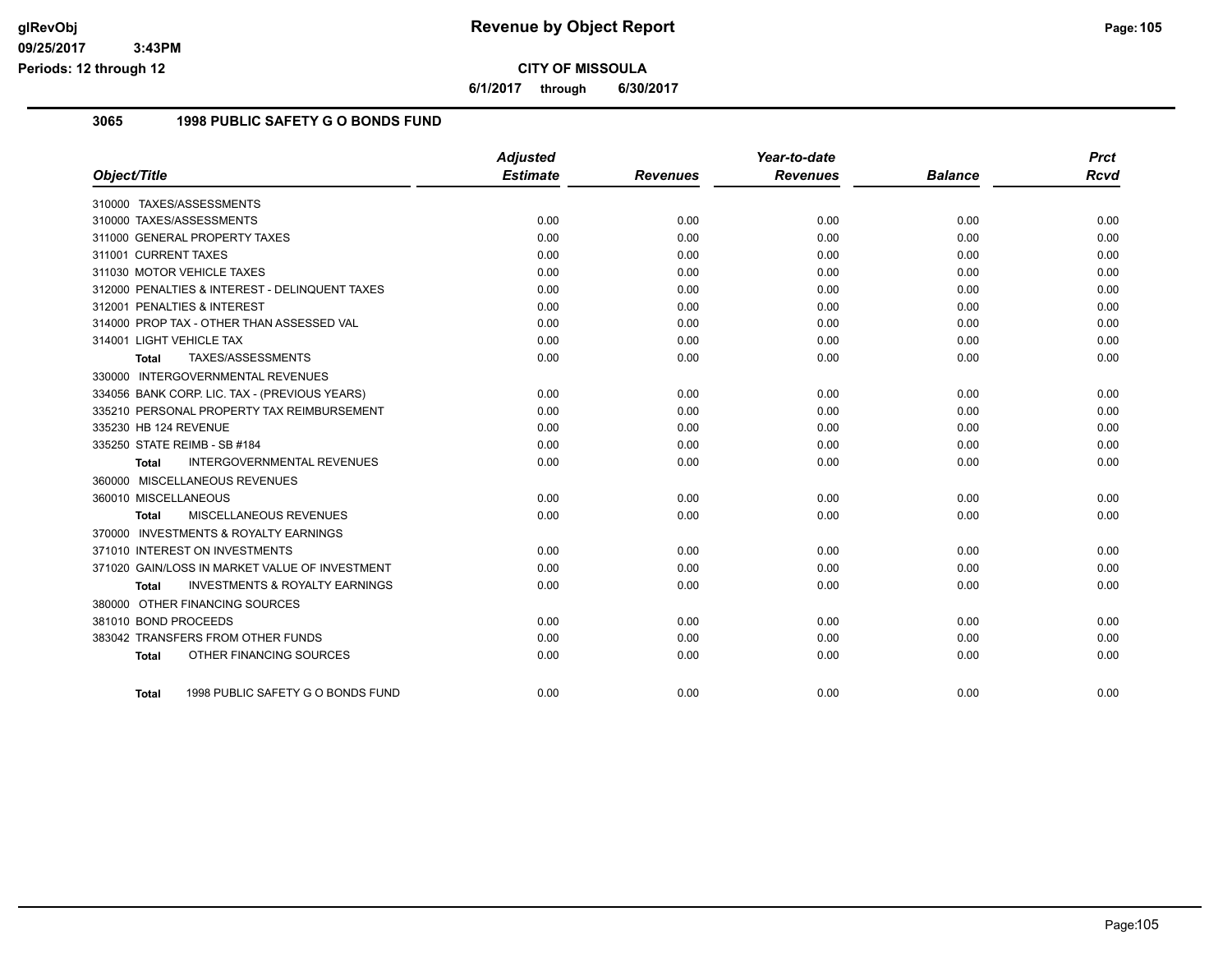**6/1/2017 through 6/30/2017**

**3070 1996 OPEN SPACE GO BONDS**

**3070 1996 OPEN SPACE GO BONDS**

|                                                           | <b>Adjusted</b> |                 | Year-to-date    |                | <b>Prct</b> |
|-----------------------------------------------------------|-----------------|-----------------|-----------------|----------------|-------------|
| Object/Title                                              | <b>Estimate</b> | <b>Revenues</b> | <b>Revenues</b> | <b>Balance</b> | <b>Rcvd</b> |
| 310000 TAXES/ASSESSMENTS                                  |                 |                 |                 |                |             |
| 310000 TAXES/ASSESSMENTS                                  | 0.00            | 0.00            | 0.00            | 0.00           | 0.00        |
| 311000 GENERAL PROPERTY TAXES                             | 0.00            | 0.00            | 0.00            | 0.00           | 0.00        |
| 311030 MOTOR VEHICLE TAXES                                | 0.00            | 0.00            | 0.00            | 0.00           | 0.00        |
| 312000 PENALTIES & INTEREST - DELINQUENT TAXES            | 0.00            | 0.00            | 0.00            | 0.00           | 0.00        |
| 312001 PENALTIES & INTEREST                               | 0.00            | 0.00            | 0.00            | 0.00           | 0.00        |
| 314000 PROP TAX - OTHER THAN ASSESSED VAL                 | 0.00            | 0.00            | 0.00            | 0.00           | 0.00        |
| 314001 LIGHT VEHICLE TAX                                  | 0.00            | 0.00            | 0.00            | 0.00           | 0.00        |
| TAXES/ASSESSMENTS<br><b>Total</b>                         | 0.00            | 0.00            | 0.00            | 0.00           | 0.00        |
| <b>INTERGOVERNMENTAL REVENUES</b><br>330000               |                 |                 |                 |                |             |
| 334056 BANK CORP. LIC. TAX - (PREVIOUS YEARS)             | 0.00            | 0.00            | 0.00            | 0.00           | 0.00        |
| 335210 PERSONAL PROPERTY TAX REIMBURSEMENT                | 0.00            | 0.00            | 0.00            | 0.00           | 0.00        |
| 335250 STATE REIMB - SB #184                              | 0.00            | 0.00            | 0.00            | 0.00           | 0.00        |
| <b>INTERGOVERNMENTAL REVENUES</b><br><b>Total</b>         | 0.00            | 0.00            | 0.00            | 0.00           | 0.00        |
| <b>INVESTMENTS &amp; ROYALTY EARNINGS</b><br>370000       |                 |                 |                 |                |             |
| 371010 INTEREST ON INVESTMENTS                            | 0.00            | 0.00            | 0.00            | 0.00           | 0.00        |
| 371020 GAIN/LOSS IN MARKET VALUE OF INVESTMENTS           | 0.00            | 0.00            | 0.00            | 0.00           | 0.00        |
| <b>INVESTMENTS &amp; ROYALTY EARNINGS</b><br><b>Total</b> | 0.00            | 0.00            | 0.00            | 0.00           | 0.00        |
| OTHER FINANCING SOURCES<br>380000                         |                 |                 |                 |                |             |
| 381010 BOND PROCEEDS                                      | 0.00            | 0.00            | 0.00            | 0.00           | 0.00        |
| OTHER FINANCING SOURCES<br><b>Total</b>                   | 0.00            | 0.00            | 0.00            | 0.00           | 0.00        |
|                                                           |                 |                 |                 |                |             |
| 1996 OPEN SPACE GO BONDS<br><b>Total</b>                  | 0.00            | 0.00            | 0.00            | 0.00           | 0.00        |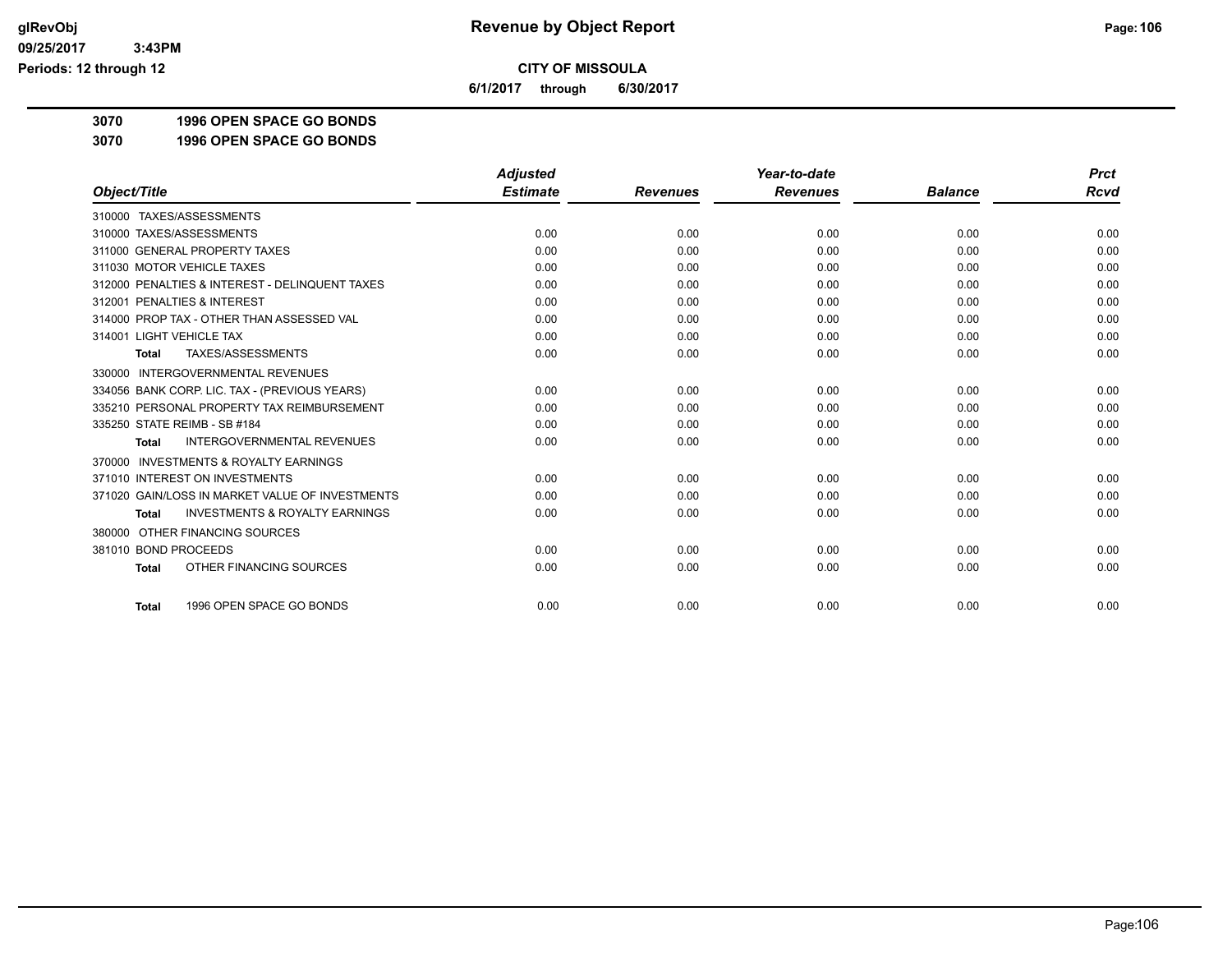**6/1/2017 through 6/30/2017**

## **3070 1996 OPEN SPACE GO BONDS**

|                                                           | <b>Adjusted</b> |                 | Year-to-date    |                | <b>Prct</b> |
|-----------------------------------------------------------|-----------------|-----------------|-----------------|----------------|-------------|
| Object/Title                                              | <b>Estimate</b> | <b>Revenues</b> | <b>Revenues</b> | <b>Balance</b> | Rcvd        |
| 310000 TAXES/ASSESSMENTS                                  |                 |                 |                 |                |             |
| 310000 TAXES/ASSESSMENTS                                  | 0.00            | 0.00            | 0.00            | 0.00           | 0.00        |
| 311000 GENERAL PROPERTY TAXES                             | 0.00            | 0.00            | 0.00            | 0.00           | 0.00        |
| 311030 MOTOR VEHICLE TAXES                                | 0.00            | 0.00            | 0.00            | 0.00           | 0.00        |
| 312000 PENALTIES & INTEREST - DELINQUENT TAXES            | 0.00            | 0.00            | 0.00            | 0.00           | 0.00        |
| 312001 PENALTIES & INTEREST                               | 0.00            | 0.00            | 0.00            | 0.00           | 0.00        |
| 314000 PROP TAX - OTHER THAN ASSESSED VAL                 | 0.00            | 0.00            | 0.00            | 0.00           | 0.00        |
| 314001 LIGHT VEHICLE TAX                                  | 0.00            | 0.00            | 0.00            | 0.00           | 0.00        |
| <b>TAXES/ASSESSMENTS</b><br><b>Total</b>                  | 0.00            | 0.00            | 0.00            | 0.00           | 0.00        |
| 330000 INTERGOVERNMENTAL REVENUES                         |                 |                 |                 |                |             |
| 334056 BANK CORP. LIC. TAX - (PREVIOUS YEARS)             | 0.00            | 0.00            | 0.00            | 0.00           | 0.00        |
| 335210 PERSONAL PROPERTY TAX REIMBURSEMENT                | 0.00            | 0.00            | 0.00            | 0.00           | 0.00        |
| 335250 STATE REIMB - SB #184                              | 0.00            | 0.00            | 0.00            | 0.00           | 0.00        |
| <b>INTERGOVERNMENTAL REVENUES</b><br><b>Total</b>         | 0.00            | 0.00            | 0.00            | 0.00           | 0.00        |
| 370000 INVESTMENTS & ROYALTY EARNINGS                     |                 |                 |                 |                |             |
| 371010 INTEREST ON INVESTMENTS                            | 0.00            | 0.00            | 0.00            | 0.00           | 0.00        |
| 371020 GAIN/LOSS IN MARKET VALUE OF INVESTMENT            | 0.00            | 0.00            | 0.00            | 0.00           | 0.00        |
| <b>INVESTMENTS &amp; ROYALTY EARNINGS</b><br><b>Total</b> | 0.00            | 0.00            | 0.00            | 0.00           | 0.00        |
| 380000 OTHER FINANCING SOURCES                            |                 |                 |                 |                |             |
| 381010 BOND PROCEEDS                                      | 0.00            | 0.00            | 0.00            | 0.00           | 0.00        |
| OTHER FINANCING SOURCES<br><b>Total</b>                   | 0.00            | 0.00            | 0.00            | 0.00           | 0.00        |
| 1996 OPEN SPACE GO BONDS<br><b>Total</b>                  | 0.00            | 0.00            | 0.00            | 0.00           | 0.00        |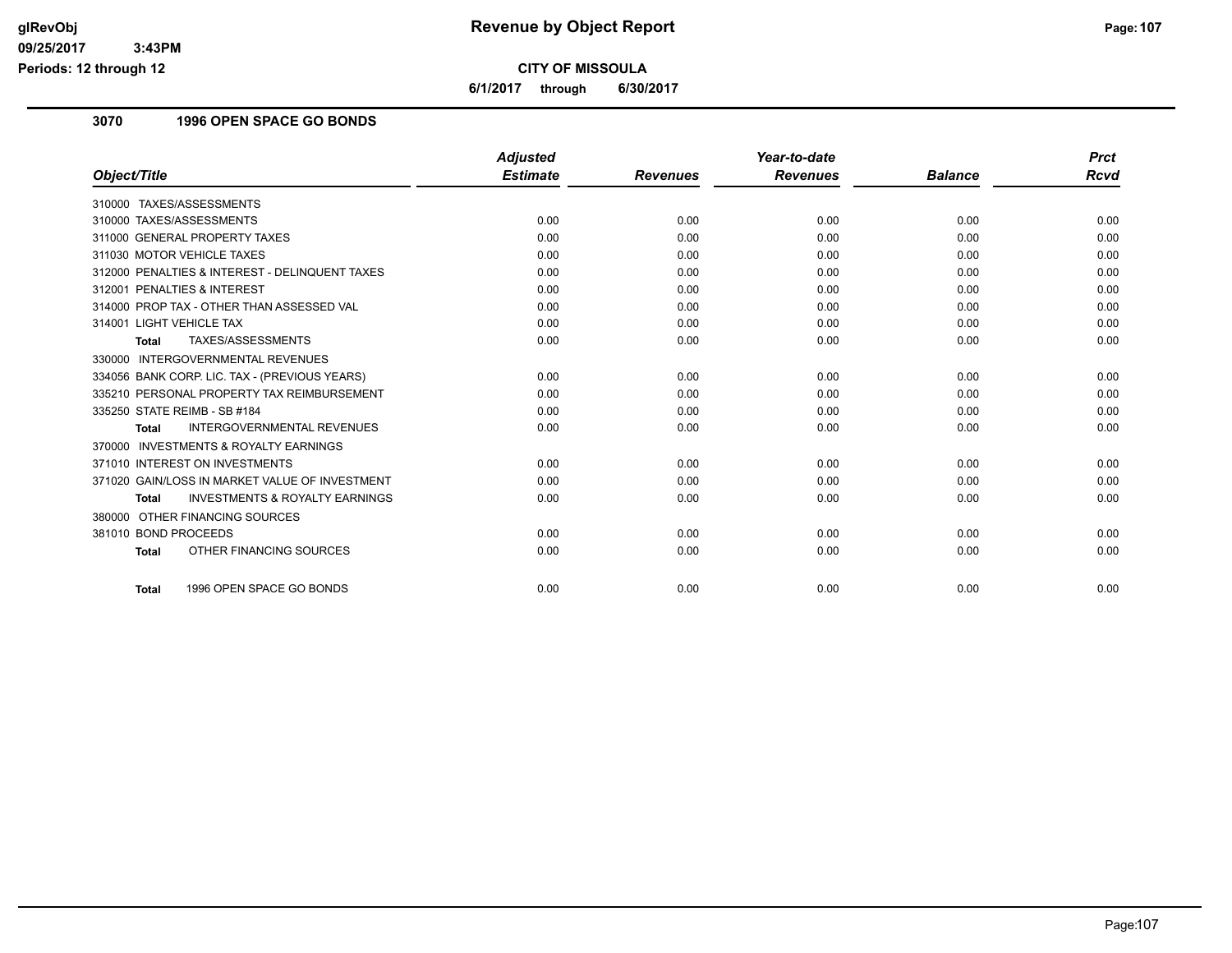**6/1/2017 through 6/30/2017**

# **3075 1997 OPEN SPACE G O BOND FUND**

## **3075 1997 OPEN SPACE G O BOND FUND**

|                                                    | <b>Adjusted</b> |                 | Year-to-date    |                | <b>Prct</b> |
|----------------------------------------------------|-----------------|-----------------|-----------------|----------------|-------------|
| Object/Title                                       | <b>Estimate</b> | <b>Revenues</b> | <b>Revenues</b> | <b>Balance</b> | Rcvd        |
| 310000 TAXES/ASSESSMENTS                           |                 |                 |                 |                |             |
| 310000 TAXES/ASSESSMENTS                           | 0.00            | 0.00            | 0.00            | 0.00           | 0.00        |
| 311000 GENERAL PROPERTY TAXES                      | 0.00            | 0.00            | 0.00            | 0.00           | 0.00        |
| 311030 MOTOR VEHICLE TAXES                         | 0.00            | 0.00            | 0.00            | 0.00           | 0.00        |
| 312000 PENALTIES & INTEREST - DELINQUENT TAXES     | 0.00            | 0.00            | 0.00            | 0.00           | 0.00        |
| 312001 PENALTIES & INTEREST                        | 0.00            | 0.00            | 0.00            | 0.00           | 0.00        |
| 314000 PROP TAX - OTHER THAN ASSESSED VAL          | 0.00            | 0.00            | 0.00            | 0.00           | 0.00        |
| 314001 LIGHT VEHICLE TAX                           | 0.00            | 0.00            | 0.00            | 0.00           | 0.00        |
| TAXES/ASSESSMENTS<br>Total                         | 0.00            | 0.00            | 0.00            | 0.00           | 0.00        |
| 330000 INTERGOVERNMENTAL REVENUES                  |                 |                 |                 |                |             |
| 334056 BANK CORP. LIC. TAX - (PREVIOUS YEARS)      | 0.00            | 0.00            | 0.00            | 0.00           | 0.00        |
| 335210 PERSONAL PROPERTY TAX REIMBURSEMENT         | 0.00            | 0.00            | 0.00            | 0.00           | 0.00        |
| 335250 STATE REIMB - SB #184                       | 0.00            | 0.00            | 0.00            | 0.00           | 0.00        |
| <b>INTERGOVERNMENTAL REVENUES</b><br><b>Total</b>  | 0.00            | 0.00            | 0.00            | 0.00           | 0.00        |
| 360000 MISCELLANEOUS REVENUES                      |                 |                 |                 |                |             |
| 360010 MISCELLANEOUS                               | 0.00            | 0.00            | 0.00            | 0.00           | 0.00        |
| <b>MISCELLANEOUS REVENUES</b><br>Total             | 0.00            | 0.00            | 0.00            | 0.00           | 0.00        |
| 370000 INVESTMENTS & ROYALTY EARNINGS              |                 |                 |                 |                |             |
| 371010 INTEREST ON INVESTMENTS                     | 0.00            | 0.00            | 0.00            | 0.00           | 0.00        |
| 371020 GAIN/LOSS IN MARKET VALUE OF INVESTMENTS    | 0.00            | 0.00            | 0.00            | 0.00           | 0.00        |
| <b>INVESTMENTS &amp; ROYALTY EARNINGS</b><br>Total | 0.00            | 0.00            | 0.00            | 0.00           | 0.00        |
| 380000 OTHER FINANCING SOURCES                     |                 |                 |                 |                |             |
| 380000 OTHER FINANCING SOURCES                     | 0.00            | 0.00            | 0.00            | 0.00           | 0.00        |
| 381010 BOND PROCEEDS                               | 0.00            | 0.00            | 0.00            | 0.00           | 0.00        |
| OTHER FINANCING SOURCES<br><b>Total</b>            | 0.00            | 0.00            | 0.00            | 0.00           | 0.00        |
|                                                    |                 |                 |                 |                |             |
| 1997 OPEN SPACE G O BOND FUND<br><b>Total</b>      | 0.00            | 0.00            | 0.00            | 0.00           | 0.00        |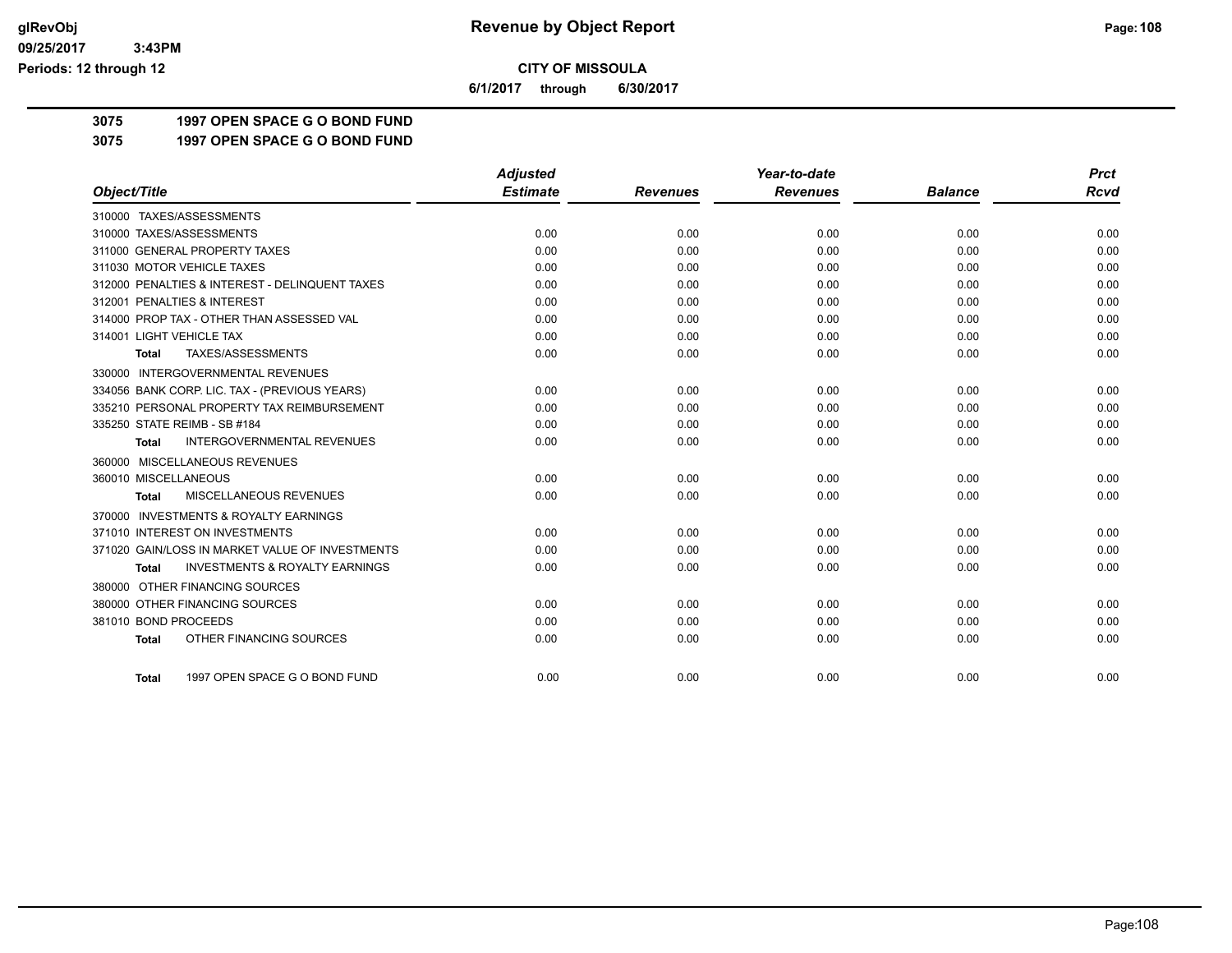**6/1/2017 through 6/30/2017**

## **3075 1997 OPEN SPACE G O BOND FUND**

|                                                           | <b>Adjusted</b> |                 | Year-to-date    |                | <b>Prct</b> |
|-----------------------------------------------------------|-----------------|-----------------|-----------------|----------------|-------------|
| Object/Title                                              | <b>Estimate</b> | <b>Revenues</b> | <b>Revenues</b> | <b>Balance</b> | <b>Rcvd</b> |
| 310000 TAXES/ASSESSMENTS                                  |                 |                 |                 |                |             |
| 310000 TAXES/ASSESSMENTS                                  | 0.00            | 0.00            | 0.00            | 0.00           | 0.00        |
| 311000 GENERAL PROPERTY TAXES                             | 0.00            | 0.00            | 0.00            | 0.00           | 0.00        |
| 311030 MOTOR VEHICLE TAXES                                | 0.00            | 0.00            | 0.00            | 0.00           | 0.00        |
| 312000 PENALTIES & INTEREST - DELINQUENT TAXES            | 0.00            | 0.00            | 0.00            | 0.00           | 0.00        |
| 312001 PENALTIES & INTEREST                               | 0.00            | 0.00            | 0.00            | 0.00           | 0.00        |
| 314000 PROP TAX - OTHER THAN ASSESSED VAL                 | 0.00            | 0.00            | 0.00            | 0.00           | 0.00        |
| 314001 LIGHT VEHICLE TAX                                  | 0.00            | 0.00            | 0.00            | 0.00           | 0.00        |
| TAXES/ASSESSMENTS<br><b>Total</b>                         | 0.00            | 0.00            | 0.00            | 0.00           | 0.00        |
| 330000 INTERGOVERNMENTAL REVENUES                         |                 |                 |                 |                |             |
| 334056 BANK CORP. LIC. TAX - (PREVIOUS YEARS)             | 0.00            | 0.00            | 0.00            | 0.00           | 0.00        |
| 335210 PERSONAL PROPERTY TAX REIMBURSEMENT                | 0.00            | 0.00            | 0.00            | 0.00           | 0.00        |
| 335250 STATE REIMB - SB #184                              | 0.00            | 0.00            | 0.00            | 0.00           | 0.00        |
| <b>INTERGOVERNMENTAL REVENUES</b><br><b>Total</b>         | 0.00            | 0.00            | 0.00            | 0.00           | 0.00        |
| 360000 MISCELLANEOUS REVENUES                             |                 |                 |                 |                |             |
| 360010 MISCELLANEOUS                                      | 0.00            | 0.00            | 0.00            | 0.00           | 0.00        |
| MISCELLANEOUS REVENUES<br><b>Total</b>                    | 0.00            | 0.00            | 0.00            | 0.00           | 0.00        |
| 370000 INVESTMENTS & ROYALTY EARNINGS                     |                 |                 |                 |                |             |
| 371010 INTEREST ON INVESTMENTS                            | 0.00            | 0.00            | 0.00            | 0.00           | 0.00        |
| 371020 GAIN/LOSS IN MARKET VALUE OF INVESTMENT            | 0.00            | 0.00            | 0.00            | 0.00           | 0.00        |
| <b>INVESTMENTS &amp; ROYALTY EARNINGS</b><br><b>Total</b> | 0.00            | 0.00            | 0.00            | 0.00           | 0.00        |
| 380000 OTHER FINANCING SOURCES                            |                 |                 |                 |                |             |
| 380000 OTHER FINANCING SOURCES                            | 0.00            | 0.00            | 0.00            | 0.00           | 0.00        |
| 381010 BOND PROCEEDS                                      | 0.00            | 0.00            | 0.00            | 0.00           | 0.00        |
| OTHER FINANCING SOURCES<br><b>Total</b>                   | 0.00            | 0.00            | 0.00            | 0.00           | 0.00        |
| 1997 OPEN SPACE G O BOND FUND<br><b>Total</b>             | 0.00            | 0.00            | 0.00            | 0.00           | 0.00        |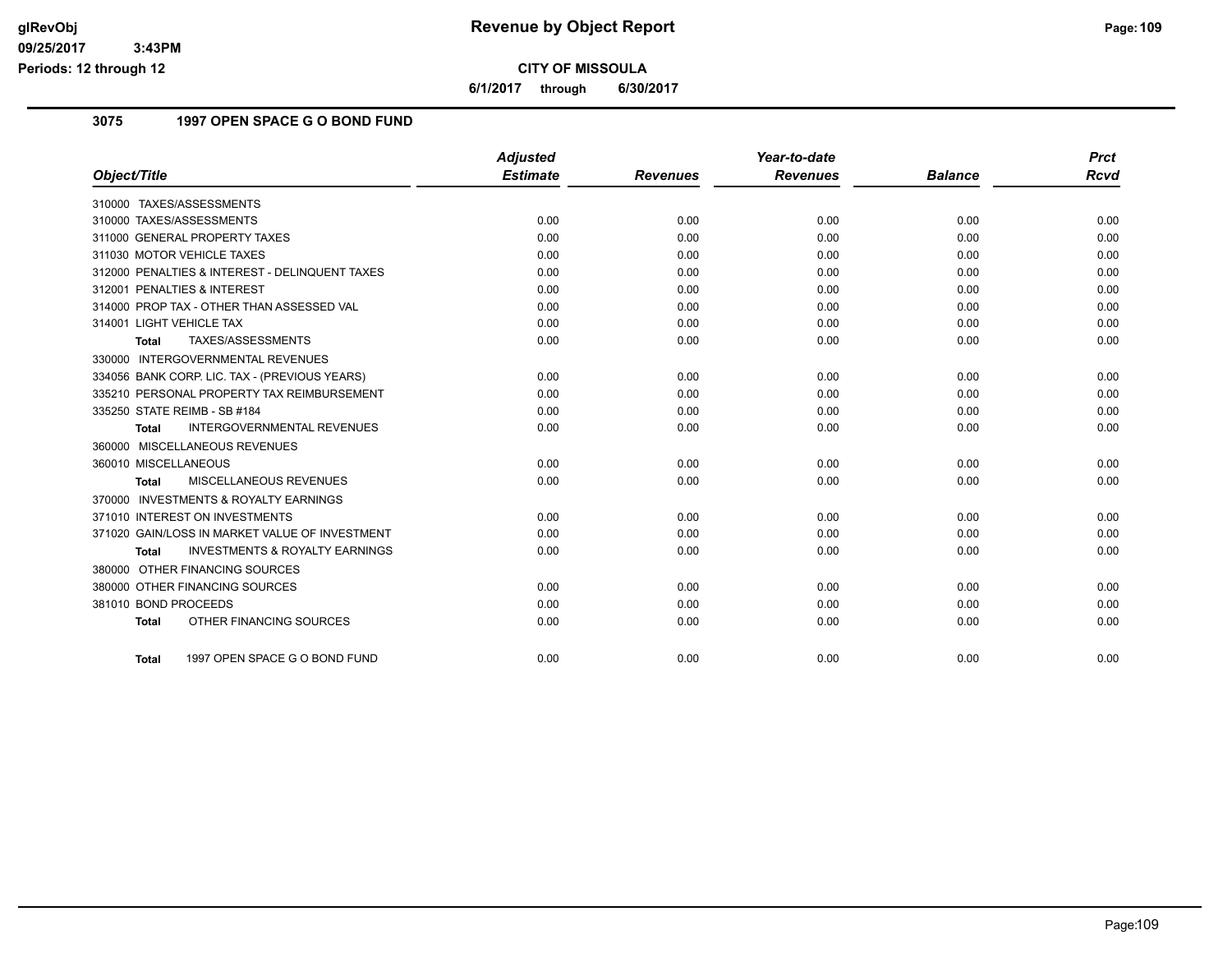### **09/25/2017 3:43PM Periods: 12 through 12**

**CITY OF MISSOULA**

**6/1/2017 through 6/30/2017**

## **3080 1994 FIRE EQUIP/CITY HALLS REFUND BOND F**

**3080 1994 FIRE EQUIP/CITY HALLS REFUND BOND F**

|                                                        | <b>Adjusted</b> |                 | Year-to-date    |                | <b>Prct</b> |
|--------------------------------------------------------|-----------------|-----------------|-----------------|----------------|-------------|
| Object/Title                                           | <b>Estimate</b> | <b>Revenues</b> | <b>Revenues</b> | <b>Balance</b> | <b>Rcvd</b> |
| 310000 TAXES/ASSESSMENTS                               |                 |                 |                 |                |             |
| 310000 TAXES/ASSESSMENTS                               | 0.00            | 0.00            | 0.00            | 0.00           | 0.00        |
| 311000 GENERAL PROPERTY TAXES                          | 0.00            | 0.00            | 0.00            | 0.00           | 0.00        |
| 311030 MOTOR VEHICLE TAXES                             | 0.00            | 0.00            | 0.00            | 0.00           | 0.00        |
| 312000 PENALTIES & INTEREST - DELINQUENT TAXES         | 0.00            | 0.00            | 0.00            | 0.00           | 0.00        |
| 312001 PENALTIES & INTEREST                            | 0.00            | 0.00            | 0.00            | 0.00           | 0.00        |
| 314000 PROP TAX - OTHER THAN ASSESSED VAL              | 0.00            | 0.00            | 0.00            | 0.00           | 0.00        |
| 314001 LIGHT VEHICLE TAX                               | 0.00            | 0.00            | 0.00            | 0.00           | 0.00        |
| TAXES/ASSESSMENTS<br>Total                             | 0.00            | 0.00            | 0.00            | 0.00           | 0.00        |
| 330000 INTERGOVERNMENTAL REVENUES                      |                 |                 |                 |                |             |
| 334056 BANK CORP. LIC. TAX - (PREVIOUS YEARS)          | 0.00            | 0.00            | 0.00            | 0.00           | 0.00        |
| 335210 PERSONAL PROPERTY TAX REIMBURSEMENT             | 0.00            | 0.00            | 0.00            | 0.00           | 0.00        |
| 335250 STATE REIMB - SB #184                           | 0.00            | 0.00            | 0.00            | 0.00           | 0.00        |
| <b>INTERGOVERNMENTAL REVENUES</b><br><b>Total</b>      | 0.00            | 0.00            | 0.00            | 0.00           | 0.00        |
| 360000 MISCELLANEOUS REVENUES                          |                 |                 |                 |                |             |
| 360010 MISCELLANEOUS                                   | 0.00            | 0.00            | 0.00            | 0.00           | 0.00        |
| <b>MISCELLANEOUS REVENUES</b><br>Total                 | 0.00            | 0.00            | 0.00            | 0.00           | 0.00        |
| <b>INVESTMENTS &amp; ROYALTY EARNINGS</b><br>370000    |                 |                 |                 |                |             |
| 371010 INTEREST ON INVESTMENTS                         | 0.00            | 0.00            | 0.00            | 0.00           | 0.00        |
| 371020 GAIN/LOSS IN MARKET VALUE OF INVESTMENTS        | 0.00            | 0.00            | 0.00            | 0.00           | 0.00        |
| <b>INVESTMENTS &amp; ROYALTY EARNINGS</b><br>Total     | 0.00            | 0.00            | 0.00            | 0.00           | 0.00        |
| 380000 OTHER FINANCING SOURCES                         |                 |                 |                 |                |             |
| 380000 OTHER FINANCING SOURCES                         | 0.00            | 0.00            | 0.00            | 0.00           | 0.00        |
| 381010 BOND PROCEEDS                                   | 0.00            | 0.00            | 0.00            | 0.00           | 0.00        |
| OTHER FINANCING SOURCES<br><b>Total</b>                | 0.00            | 0.00            | 0.00            | 0.00           | 0.00        |
| 1994 FIRE EQUIP/CITY HALLS REFUND BONI<br><b>Total</b> | 0.00            | 0.00            | 0.00            | 0.00           | 0.00        |
|                                                        |                 |                 |                 |                |             |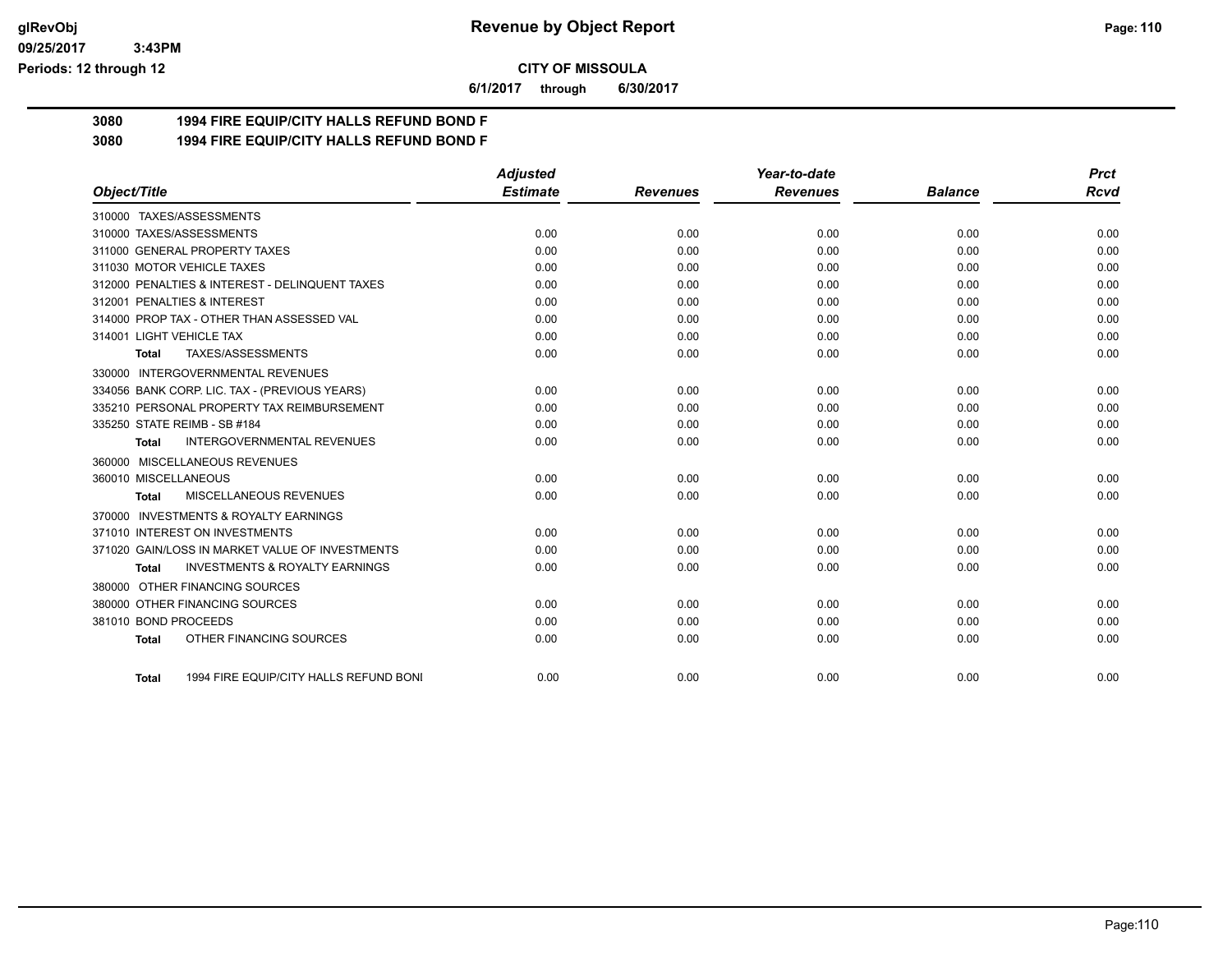**6/1/2017 through 6/30/2017**

## **3080 1994 FIRE EQUIP/CITY HALLS REFUND BOND F**

|                                                           | <b>Adjusted</b> |                 | Year-to-date    |                | <b>Prct</b> |
|-----------------------------------------------------------|-----------------|-----------------|-----------------|----------------|-------------|
| Object/Title                                              | <b>Estimate</b> | <b>Revenues</b> | <b>Revenues</b> | <b>Balance</b> | <b>Rcvd</b> |
| 310000 TAXES/ASSESSMENTS                                  |                 |                 |                 |                |             |
| 310000 TAXES/ASSESSMENTS                                  | 0.00            | 0.00            | 0.00            | 0.00           | 0.00        |
| 311000 GENERAL PROPERTY TAXES                             | 0.00            | 0.00            | 0.00            | 0.00           | 0.00        |
| 311030 MOTOR VEHICLE TAXES                                | 0.00            | 0.00            | 0.00            | 0.00           | 0.00        |
| 312000 PENALTIES & INTEREST - DELINQUENT TAXES            | 0.00            | 0.00            | 0.00            | 0.00           | 0.00        |
| 312001 PENALTIES & INTEREST                               | 0.00            | 0.00            | 0.00            | 0.00           | 0.00        |
| 314000 PROP TAX - OTHER THAN ASSESSED VAL                 | 0.00            | 0.00            | 0.00            | 0.00           | 0.00        |
| 314001 LIGHT VEHICLE TAX                                  | 0.00            | 0.00            | 0.00            | 0.00           | 0.00        |
| TAXES/ASSESSMENTS<br><b>Total</b>                         | 0.00            | 0.00            | 0.00            | 0.00           | 0.00        |
| 330000 INTERGOVERNMENTAL REVENUES                         |                 |                 |                 |                |             |
| 334056 BANK CORP. LIC. TAX - (PREVIOUS YEARS)             | 0.00            | 0.00            | 0.00            | 0.00           | 0.00        |
| 335210 PERSONAL PROPERTY TAX REIMBURSEMENT                | 0.00            | 0.00            | 0.00            | 0.00           | 0.00        |
| 335250 STATE REIMB - SB #184                              | 0.00            | 0.00            | 0.00            | 0.00           | 0.00        |
| <b>INTERGOVERNMENTAL REVENUES</b><br><b>Total</b>         | 0.00            | 0.00            | 0.00            | 0.00           | 0.00        |
| 360000 MISCELLANEOUS REVENUES                             |                 |                 |                 |                |             |
| 360010 MISCELLANEOUS                                      | 0.00            | 0.00            | 0.00            | 0.00           | 0.00        |
| <b>MISCELLANEOUS REVENUES</b><br><b>Total</b>             | 0.00            | 0.00            | 0.00            | 0.00           | 0.00        |
| 370000 INVESTMENTS & ROYALTY EARNINGS                     |                 |                 |                 |                |             |
| 371010 INTEREST ON INVESTMENTS                            | 0.00            | 0.00            | 0.00            | 0.00           | 0.00        |
| 371020 GAIN/LOSS IN MARKET VALUE OF INVESTMENT            | 0.00            | 0.00            | 0.00            | 0.00           | 0.00        |
| <b>INVESTMENTS &amp; ROYALTY EARNINGS</b><br><b>Total</b> | 0.00            | 0.00            | 0.00            | 0.00           | 0.00        |
| 380000 OTHER FINANCING SOURCES                            |                 |                 |                 |                |             |
| 380000 OTHER FINANCING SOURCES                            | 0.00            | 0.00            | 0.00            | 0.00           | 0.00        |
| 381010 BOND PROCEEDS                                      | 0.00            | 0.00            | 0.00            | 0.00           | 0.00        |
| OTHER FINANCING SOURCES<br><b>Total</b>                   | 0.00            | 0.00            | 0.00            | 0.00           | 0.00        |
| 1994 FIRE EQUIP/CITY HALLS REFUND BON<br><b>Total</b>     | 0.00            | 0.00            | 0.00            | 0.00           | 0.00        |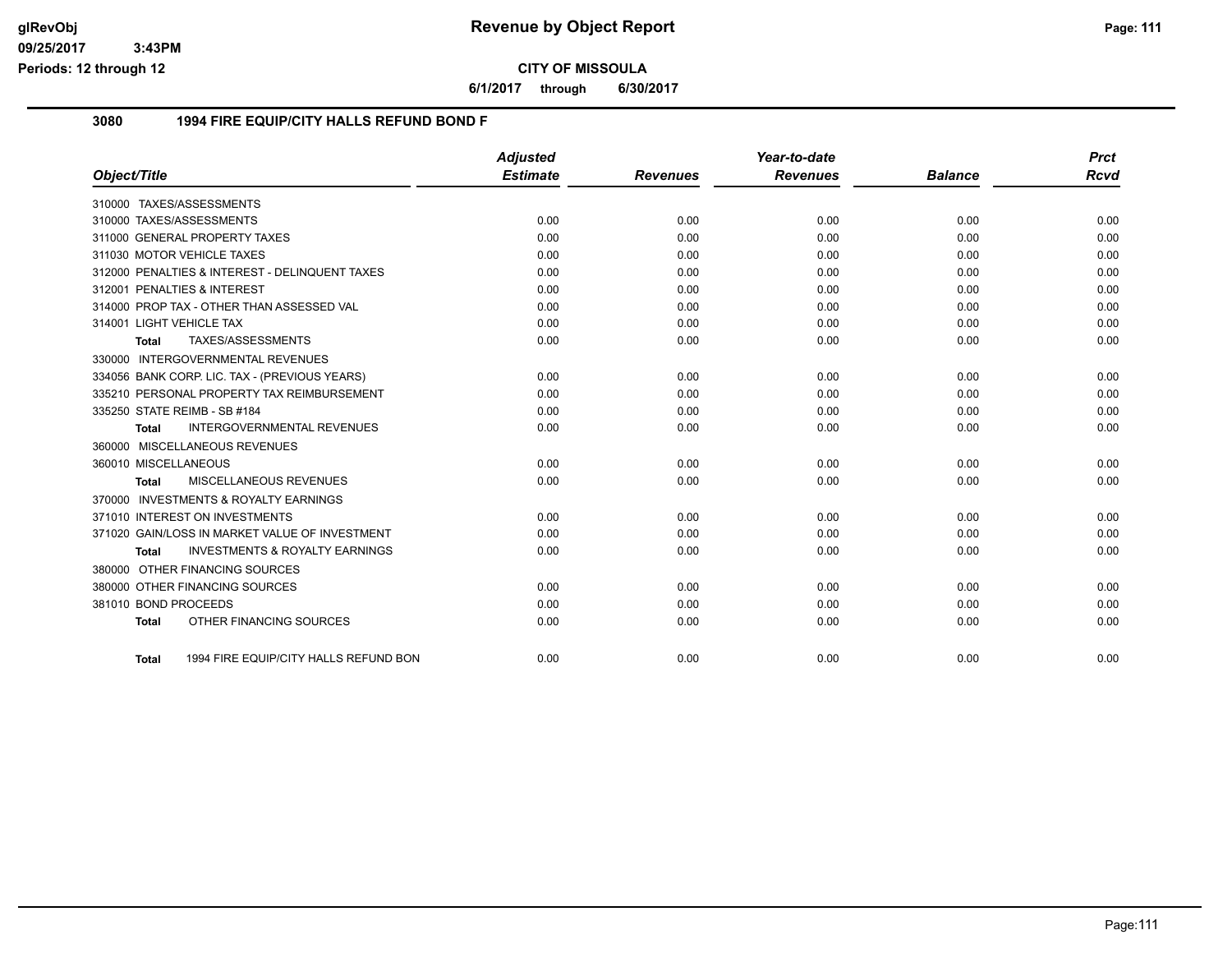**6/1/2017 through 6/30/2017**

# **3085 1993 FIRE STATION G O BOND FUND**

**3085 1993 FIRE STATION G O BOND FUND**

|                                                           | <b>Adjusted</b> |                 | Year-to-date    |                | <b>Prct</b> |
|-----------------------------------------------------------|-----------------|-----------------|-----------------|----------------|-------------|
| Object/Title                                              | <b>Estimate</b> | <b>Revenues</b> | <b>Revenues</b> | <b>Balance</b> | Rcvd        |
| 310000 TAXES/ASSESSMENTS                                  |                 |                 |                 |                |             |
| 310000 TAXES/ASSESSMENTS                                  | 0.00            | 0.00            | 0.00            | 0.00           | 0.00        |
| 311000 GENERAL PROPERTY TAXES                             | 0.00            | 0.00            | 0.00            | 0.00           | 0.00        |
| 311030 MOTOR VEHICLE TAXES                                | 0.00            | 0.00            | 0.00            | 0.00           | 0.00        |
| 312000 PENALTIES & INTEREST - DELINQUENT TAXES            | 0.00            | 0.00            | 0.00            | 0.00           | 0.00        |
| 312001 PENALTIES & INTEREST                               | 0.00            | 0.00            | 0.00            | 0.00           | 0.00        |
| 314000 PROP TAX - OTHER THAN ASSESSED VAL                 | 0.00            | 0.00            | 0.00            | 0.00           | 0.00        |
| 314001 LIGHT VEHICLE TAX                                  | 0.00            | 0.00            | 0.00            | 0.00           | 0.00        |
| TAXES/ASSESSMENTS<br><b>Total</b>                         | 0.00            | 0.00            | 0.00            | 0.00           | 0.00        |
| <b>INTERGOVERNMENTAL REVENUES</b><br>330000               |                 |                 |                 |                |             |
| 334056 BANK CORP. LIC. TAX - (PREVIOUS YEARS)             | 0.00            | 0.00            | 0.00            | 0.00           | 0.00        |
| 335210 PERSONAL PROPERTY TAX REIMBURSEMENT                | 0.00            | 0.00            | 0.00            | 0.00           | 0.00        |
| 335250 STATE REIMB - SB #184                              | 0.00            | 0.00            | 0.00            | 0.00           | 0.00        |
| <b>INTERGOVERNMENTAL REVENUES</b><br><b>Total</b>         | 0.00            | 0.00            | 0.00            | 0.00           | 0.00        |
| 360000 MISCELLANEOUS REVENUES                             |                 |                 |                 |                |             |
| 360010 MISCELLANEOUS                                      | 0.00            | 0.00            | 0.00            | 0.00           | 0.00        |
| MISCELLANEOUS REVENUES<br><b>Total</b>                    | 0.00            | 0.00            | 0.00            | 0.00           | 0.00        |
| <b>INVESTMENTS &amp; ROYALTY EARNINGS</b><br>370000       |                 |                 |                 |                |             |
| 371010 INTEREST ON INVESTMENTS                            | 0.00            | 0.00            | 0.00            | 0.00           | 0.00        |
| 371020 GAIN/LOSS IN MARKET VALUE OF INVESTMENTS           | 0.00            | 0.00            | 0.00            | 0.00           | 0.00        |
| <b>INVESTMENTS &amp; ROYALTY EARNINGS</b><br><b>Total</b> | 0.00            | 0.00            | 0.00            | 0.00           | 0.00        |
| 1993 FIRE STATION G O BOND FUND<br><b>Total</b>           | 0.00            | 0.00            | 0.00            | 0.00           | 0.00        |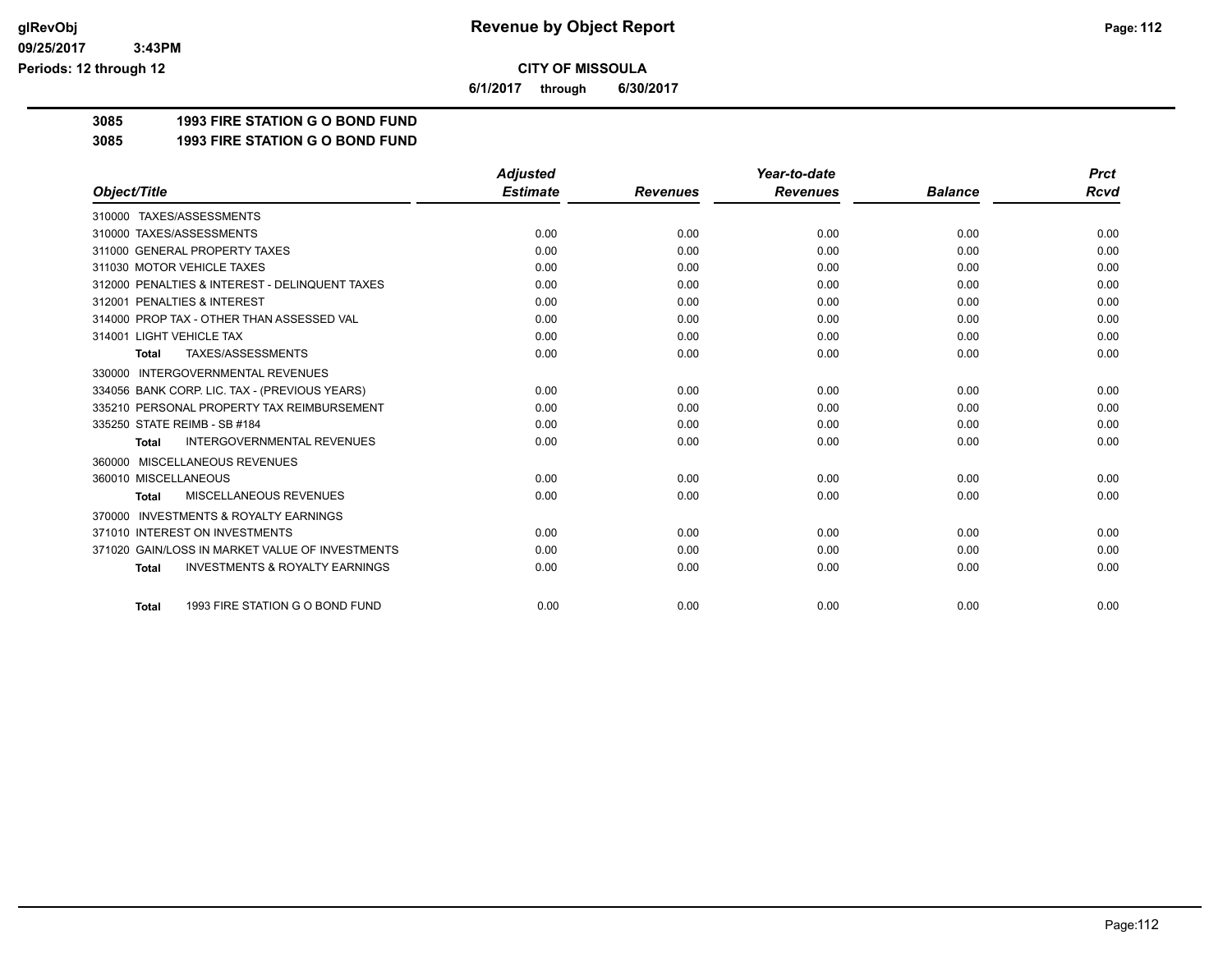**6/1/2017 through 6/30/2017**

## **3085 1993 FIRE STATION G O BOND FUND**

|                                                           | <b>Adjusted</b> |                 | Year-to-date    |                | <b>Prct</b> |
|-----------------------------------------------------------|-----------------|-----------------|-----------------|----------------|-------------|
| Object/Title                                              | <b>Estimate</b> | <b>Revenues</b> | <b>Revenues</b> | <b>Balance</b> | Rcvd        |
| 310000 TAXES/ASSESSMENTS                                  |                 |                 |                 |                |             |
| 310000 TAXES/ASSESSMENTS                                  | 0.00            | 0.00            | 0.00            | 0.00           | 0.00        |
| 311000 GENERAL PROPERTY TAXES                             | 0.00            | 0.00            | 0.00            | 0.00           | 0.00        |
| 311030 MOTOR VEHICLE TAXES                                | 0.00            | 0.00            | 0.00            | 0.00           | 0.00        |
| 312000 PENALTIES & INTEREST - DELINQUENT TAXES            | 0.00            | 0.00            | 0.00            | 0.00           | 0.00        |
| 312001 PENALTIES & INTEREST                               | 0.00            | 0.00            | 0.00            | 0.00           | 0.00        |
| 314000 PROP TAX - OTHER THAN ASSESSED VAL                 | 0.00            | 0.00            | 0.00            | 0.00           | 0.00        |
| 314001 LIGHT VEHICLE TAX                                  | 0.00            | 0.00            | 0.00            | 0.00           | 0.00        |
| TAXES/ASSESSMENTS<br><b>Total</b>                         | 0.00            | 0.00            | 0.00            | 0.00           | 0.00        |
| 330000 INTERGOVERNMENTAL REVENUES                         |                 |                 |                 |                |             |
| 334056 BANK CORP. LIC. TAX - (PREVIOUS YEARS)             | 0.00            | 0.00            | 0.00            | 0.00           | 0.00        |
| 335210 PERSONAL PROPERTY TAX REIMBURSEMENT                | 0.00            | 0.00            | 0.00            | 0.00           | 0.00        |
| 335250 STATE REIMB - SB #184                              | 0.00            | 0.00            | 0.00            | 0.00           | 0.00        |
| <b>INTERGOVERNMENTAL REVENUES</b><br><b>Total</b>         | 0.00            | 0.00            | 0.00            | 0.00           | 0.00        |
| 360000 MISCELLANEOUS REVENUES                             |                 |                 |                 |                |             |
| 360010 MISCELLANEOUS                                      | 0.00            | 0.00            | 0.00            | 0.00           | 0.00        |
| MISCELLANEOUS REVENUES<br><b>Total</b>                    | 0.00            | 0.00            | 0.00            | 0.00           | 0.00        |
| 370000 INVESTMENTS & ROYALTY EARNINGS                     |                 |                 |                 |                |             |
| 371010 INTEREST ON INVESTMENTS                            | 0.00            | 0.00            | 0.00            | 0.00           | 0.00        |
| 371020 GAIN/LOSS IN MARKET VALUE OF INVESTMENT            | 0.00            | 0.00            | 0.00            | 0.00           | 0.00        |
| <b>INVESTMENTS &amp; ROYALTY EARNINGS</b><br><b>Total</b> | 0.00            | 0.00            | 0.00            | 0.00           | 0.00        |
| 1993 FIRE STATION G O BOND FUND<br><b>Total</b>           | 0.00            | 0.00            | 0.00            | 0.00           | 0.00        |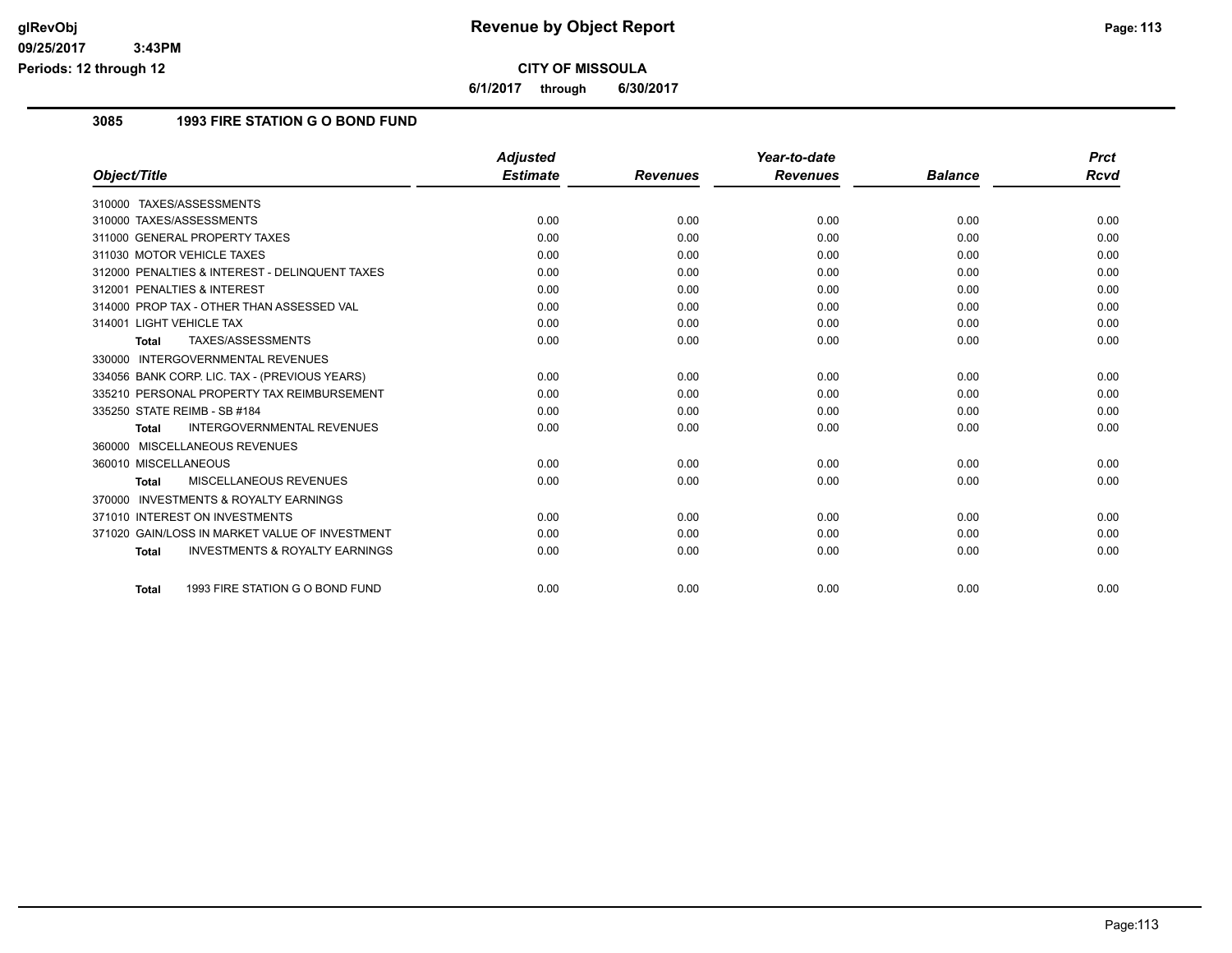**6/1/2017 through 6/30/2017**

**3090 2004 AQUATICS BOND**

**3090 2004 AQUATICS BOND**

|                                                           | <b>Adjusted</b> |                 | Year-to-date    |                | <b>Prct</b> |
|-----------------------------------------------------------|-----------------|-----------------|-----------------|----------------|-------------|
| Object/Title                                              | <b>Estimate</b> | <b>Revenues</b> | <b>Revenues</b> | <b>Balance</b> | <b>Rcvd</b> |
| 310000 TAXES/ASSESSMENTS                                  |                 |                 |                 |                |             |
| 310000 TAXES/ASSESSMENTS                                  | 0.00            | 0.00            | 0.00            | 0.00           | 0.00        |
| 311000 GENERAL PROPERTY TAXES                             | 0.00            | 0.00            | 0.00            | 0.00           | 0.00        |
| 311030 MOTOR VEHICLE TAXES                                | 0.00            | 0.00            | 0.00            | 0.00           | 0.00        |
| 312000 PENALTIES & INTEREST - DELINQUENT TAXES            | 0.00            | 0.00            | 0.00            | 0.00           | 0.00        |
| 312001 PENALTIES & INTEREST                               | 0.00            | 0.00            | 115.02          | $-115.02$      | 0.00        |
| 314000 PROP TAX - OTHER THAN ASSESSED VAL                 | 0.00            | 0.00            | 0.00            | 0.00           | 0.00        |
| 314001 LIGHT VEHICLE TAX                                  | 0.00            | 0.00            | 0.00            | 0.00           | 0.00        |
| TAXES/ASSESSMENTS<br><b>Total</b>                         | 0.00            | 0.00            | 115.02          | $-115.02$      | 0.00        |
| 330000 INTERGOVERNMENTAL REVENUES                         |                 |                 |                 |                |             |
| 334056 BANK CORP. LIC. TAX - (PREVIOUS YEARS)             | 0.00            | 0.00            | 0.00            | 0.00           | 0.00        |
| 335210 PERSONAL PROPERTY TAX REIMBURSEMENT                | 0.00            | 0.00            | 0.00            | 0.00           | 0.00        |
| 335250 STATE REIMB - SB #184                              | 0.00            | 0.00            | 0.00            | 0.00           | 0.00        |
| <b>INTERGOVERNMENTAL REVENUES</b><br><b>Total</b>         | 0.00            | 0.00            | 0.00            | 0.00           | 0.00        |
| MISCELLANEOUS REVENUES<br>360000                          |                 |                 |                 |                |             |
| 360010 MISCELLANEOUS                                      | 0.00            | 0.00            | 0.00            | 0.00           | 0.00        |
| MISCELLANEOUS REVENUES<br><b>Total</b>                    | 0.00            | 0.00            | 0.00            | 0.00           | 0.00        |
| <b>INVESTMENTS &amp; ROYALTY EARNINGS</b><br>370000       |                 |                 |                 |                |             |
| 371010 INTEREST ON INVESTMENTS                            | 0.00            | 0.00            | 0.00            | 0.00           | 0.00        |
| 371020 GAIN/LOSS IN MARKET VALUE OF INVESTMENTS           | 0.00            | 0.00            | 0.00            | 0.00           | 0.00        |
| <b>INVESTMENTS &amp; ROYALTY EARNINGS</b><br><b>Total</b> | 0.00            | 0.00            | 0.00            | 0.00           | 0.00        |
| 380000 OTHER FINANCING SOURCES                            |                 |                 |                 |                |             |
| 383043 TRANSFERS FROM IMPACT FEES                         | 0.00            | 0.00            | 0.00            | 0.00           | 0.00        |
| OTHER FINANCING SOURCES<br><b>Total</b>                   | 0.00            | 0.00            | 0.00            | 0.00           | 0.00        |
| 2004 AQUATICS BOND<br><b>Total</b>                        | 0.00            | 0.00            | 115.02          | $-115.02$      | 0.00        |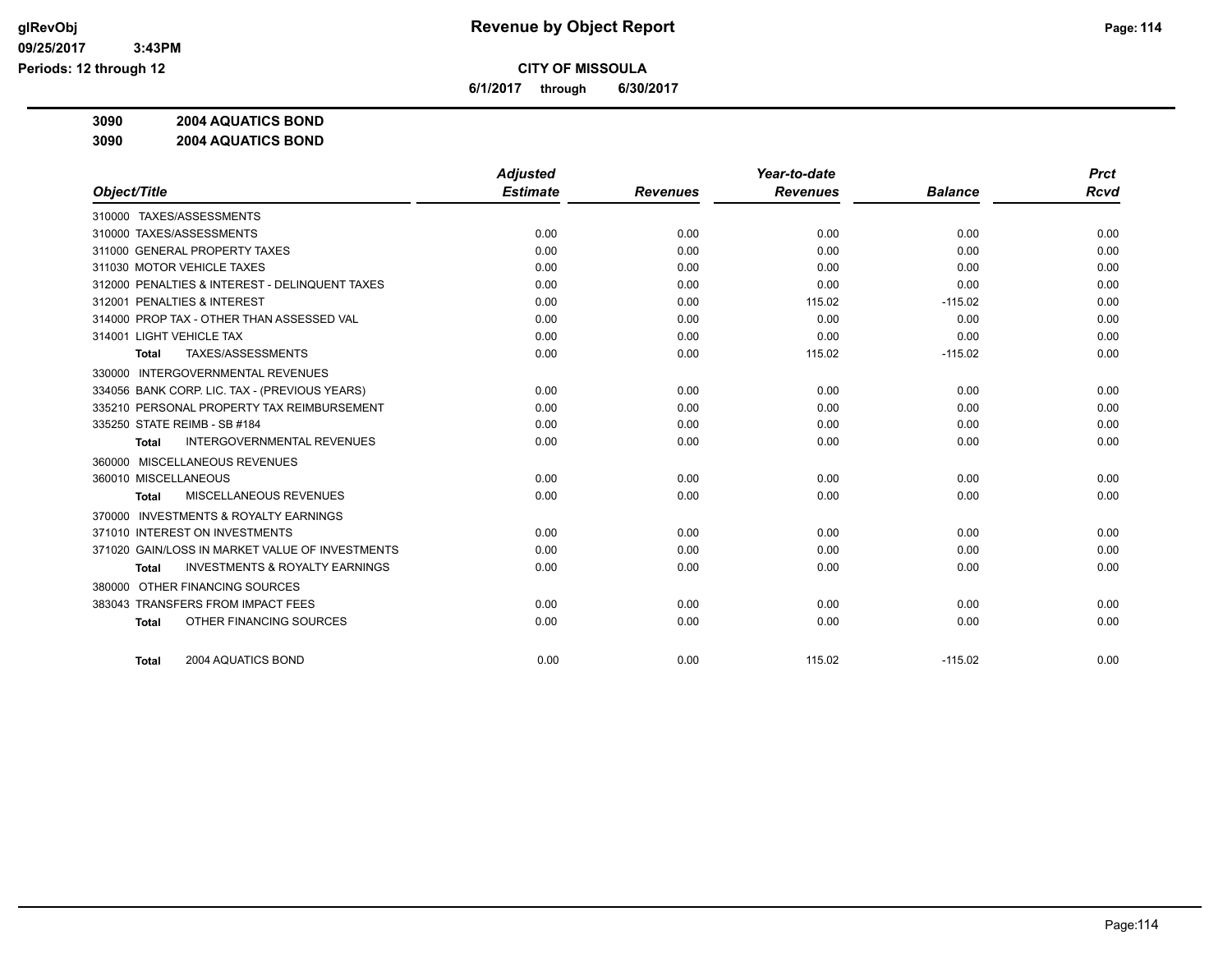**6/1/2017 through 6/30/2017**

## **3090 2004 AQUATICS BOND**

|                                                           | <b>Adjusted</b> |                 | Year-to-date    |                | <b>Prct</b> |
|-----------------------------------------------------------|-----------------|-----------------|-----------------|----------------|-------------|
| Object/Title                                              | <b>Estimate</b> | <b>Revenues</b> | <b>Revenues</b> | <b>Balance</b> | <b>Rcvd</b> |
| 310000 TAXES/ASSESSMENTS                                  |                 |                 |                 |                |             |
| 310000 TAXES/ASSESSMENTS                                  | 0.00            | 0.00            | 0.00            | 0.00           | 0.00        |
| 311000 GENERAL PROPERTY TAXES                             | 0.00            | 0.00            | 0.00            | 0.00           | 0.00        |
| 311030 MOTOR VEHICLE TAXES                                | 0.00            | 0.00            | 0.00            | 0.00           | 0.00        |
| 312000 PENALTIES & INTEREST - DELINQUENT TAXES            | 0.00            | 0.00            | 0.00            | 0.00           | 0.00        |
| 312001 PENALTIES & INTEREST                               | 0.00            | 0.00            | 115.02          | $-115.02$      | 0.00        |
| 314000 PROP TAX - OTHER THAN ASSESSED VAL                 | 0.00            | 0.00            | 0.00            | 0.00           | 0.00        |
| 314001 LIGHT VEHICLE TAX                                  | 0.00            | 0.00            | 0.00            | 0.00           | 0.00        |
| TAXES/ASSESSMENTS<br><b>Total</b>                         | 0.00            | 0.00            | 115.02          | $-115.02$      | 0.00        |
| 330000 INTERGOVERNMENTAL REVENUES                         |                 |                 |                 |                |             |
| 334056 BANK CORP. LIC. TAX - (PREVIOUS YEARS)             | 0.00            | 0.00            | 0.00            | 0.00           | 0.00        |
| 335210 PERSONAL PROPERTY TAX REIMBURSEMENT                | 0.00            | 0.00            | 0.00            | 0.00           | 0.00        |
| 335250 STATE REIMB - SB #184                              | 0.00            | 0.00            | 0.00            | 0.00           | 0.00        |
| <b>INTERGOVERNMENTAL REVENUES</b><br><b>Total</b>         | 0.00            | 0.00            | 0.00            | 0.00           | 0.00        |
| 360000 MISCELLANEOUS REVENUES                             |                 |                 |                 |                |             |
| 360010 MISCELLANEOUS                                      | 0.00            | 0.00            | 0.00            | 0.00           | 0.00        |
| <b>MISCELLANEOUS REVENUES</b><br><b>Total</b>             | 0.00            | 0.00            | 0.00            | 0.00           | 0.00        |
| 370000 INVESTMENTS & ROYALTY EARNINGS                     |                 |                 |                 |                |             |
| 371010 INTEREST ON INVESTMENTS                            | 0.00            | 0.00            | 0.00            | 0.00           | 0.00        |
| 371020 GAIN/LOSS IN MARKET VALUE OF INVESTMENT            | 0.00            | 0.00            | 0.00            | 0.00           | 0.00        |
| <b>INVESTMENTS &amp; ROYALTY EARNINGS</b><br><b>Total</b> | 0.00            | 0.00            | 0.00            | 0.00           | 0.00        |
| 380000 OTHER FINANCING SOURCES                            |                 |                 |                 |                |             |
| 383043 TRANSFERS FROM IMPACT FEES                         | 0.00            | 0.00            | 0.00            | 0.00           | 0.00        |
| OTHER FINANCING SOURCES<br><b>Total</b>                   | 0.00            | 0.00            | 0.00            | 0.00           | 0.00        |
| 2004 AQUATICS BOND<br><b>Total</b>                        | 0.00            | 0.00            | 115.02          | $-115.02$      | 0.00        |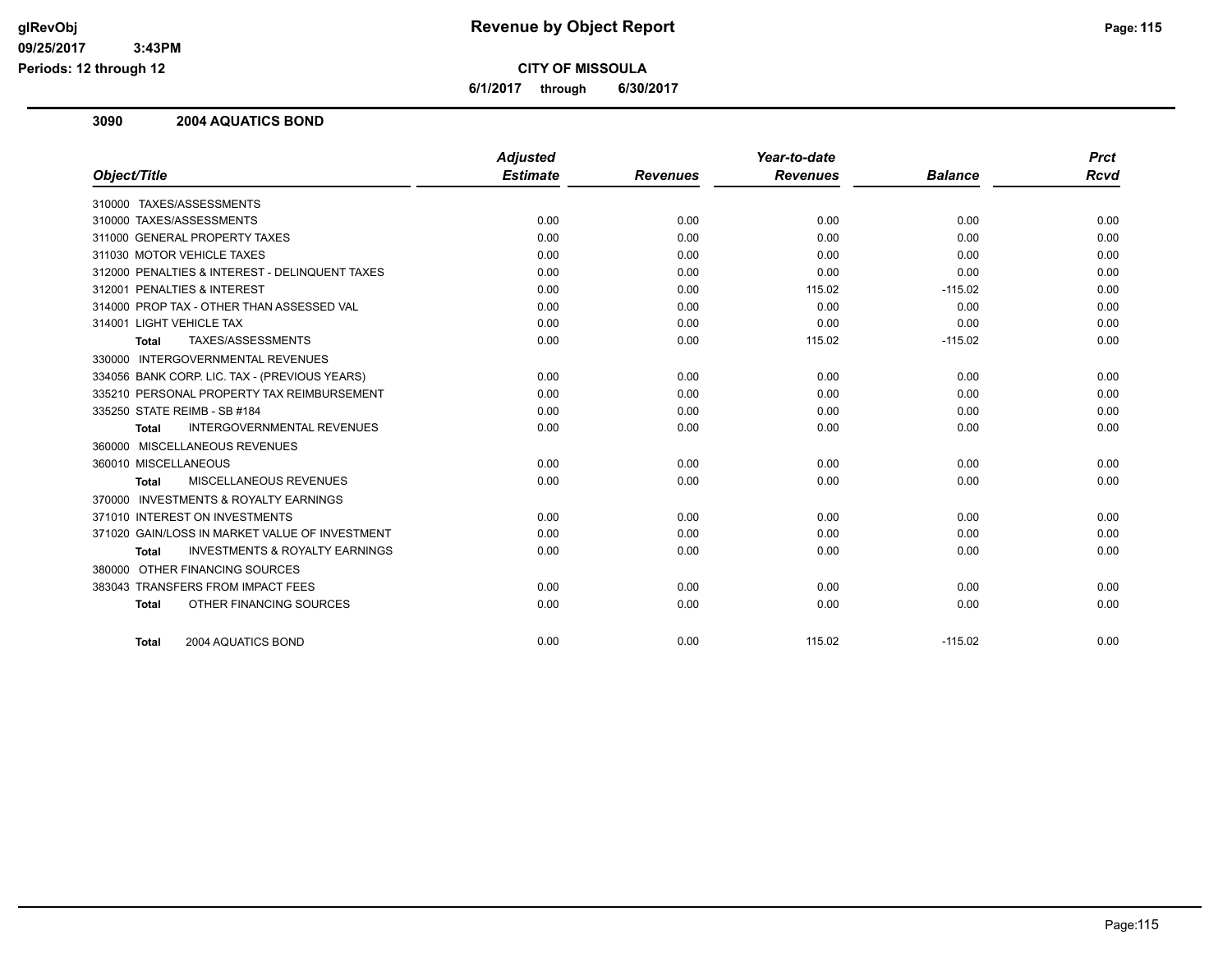**6/1/2017 through 6/30/2017**

# **3091 SERIES 2012A AQUATICS REFUNDING BOND**

## **3091 SERIES 2012A AQUATICS REFUNDING BOND**

|                                                      | <b>Adjusted</b> |                 | Year-to-date    |                | <b>Prct</b> |
|------------------------------------------------------|-----------------|-----------------|-----------------|----------------|-------------|
| Object/Title                                         | <b>Estimate</b> | <b>Revenues</b> | <b>Revenues</b> | <b>Balance</b> | Rcvd        |
| TAXES/ASSESSMENTS<br>310000                          |                 |                 |                 |                |             |
| 310000 TAXES/ASSESSMENTS                             | 0.00            | 0.00            | 0.00            | 0.00           | 0.00        |
| 311000 GENERAL PROPERTY TAXES                        | 593,785.00      | 237,906.77      | 558,035.03      | 35,749.97      | 93.98       |
| 312000 PENALTIES & INTEREST - DELINQUENT TAXES       | 0.00            | 0.00            | 0.00            | 0.00           | 0.00        |
| 312001 PENALTIES & INTEREST                          | 0.00            | 144.71          | 687.59          | $-687.59$      | 0.00        |
| 314000 PROP TAX - OTHER THAN ASSESSED VAL            | 0.00            | 0.00            | 0.00            | 0.00           | 0.00        |
| TAXES/ASSESSMENTS<br><b>Total</b>                    | 593,785.00      | 238,051.48      | 558,722.62      | 35,062.38      | 94.10       |
| <b>MISCELLANEOUS REVENUES</b><br>360000              |                 |                 |                 |                |             |
| 360010 MISCELLANEOUS                                 | 0.00            | 0.00            | 0.00            | 0.00           | 0.00        |
| MISCELLANEOUS REVENUES<br><b>Total</b>               | 0.00            | 0.00            | 0.00            | 0.00           | 0.00        |
| <b>INVESTMENTS &amp; ROYALTY EARNINGS</b><br>370000  |                 |                 |                 |                |             |
| 371010 INTEREST ON INVESTMENTS                       | 0.00            | 0.00            | 0.00            | 0.00           | 0.00        |
| 371020 GAIN/LOSS IN MARKET VALUE OF INVESTMENTS      | 0.00            | 0.00            | 0.00            | 0.00           | 0.00        |
| <b>INVESTMENTS &amp; ROYALTY EARNINGS</b><br>Total   | 0.00            | 0.00            | 0.00            | 0.00           | 0.00        |
| OTHER FINANCING SOURCES<br>380000                    |                 |                 |                 |                |             |
| 381010 BOND PROCEEDS                                 | 0.00            | 0.00            | 21,700.00       | $-21,700.00$   | 0.00        |
| OTHER FINANCING SOURCES<br><b>Total</b>              | 0.00            | 0.00            | 21,700.00       | $-21,700.00$   | 0.00        |
| SERIES 2012A AQUATICS REFUNDING BONI<br><b>Total</b> | 593,785.00      | 238,051.48      | 580,422.62      | 13,362.38      | 97.75       |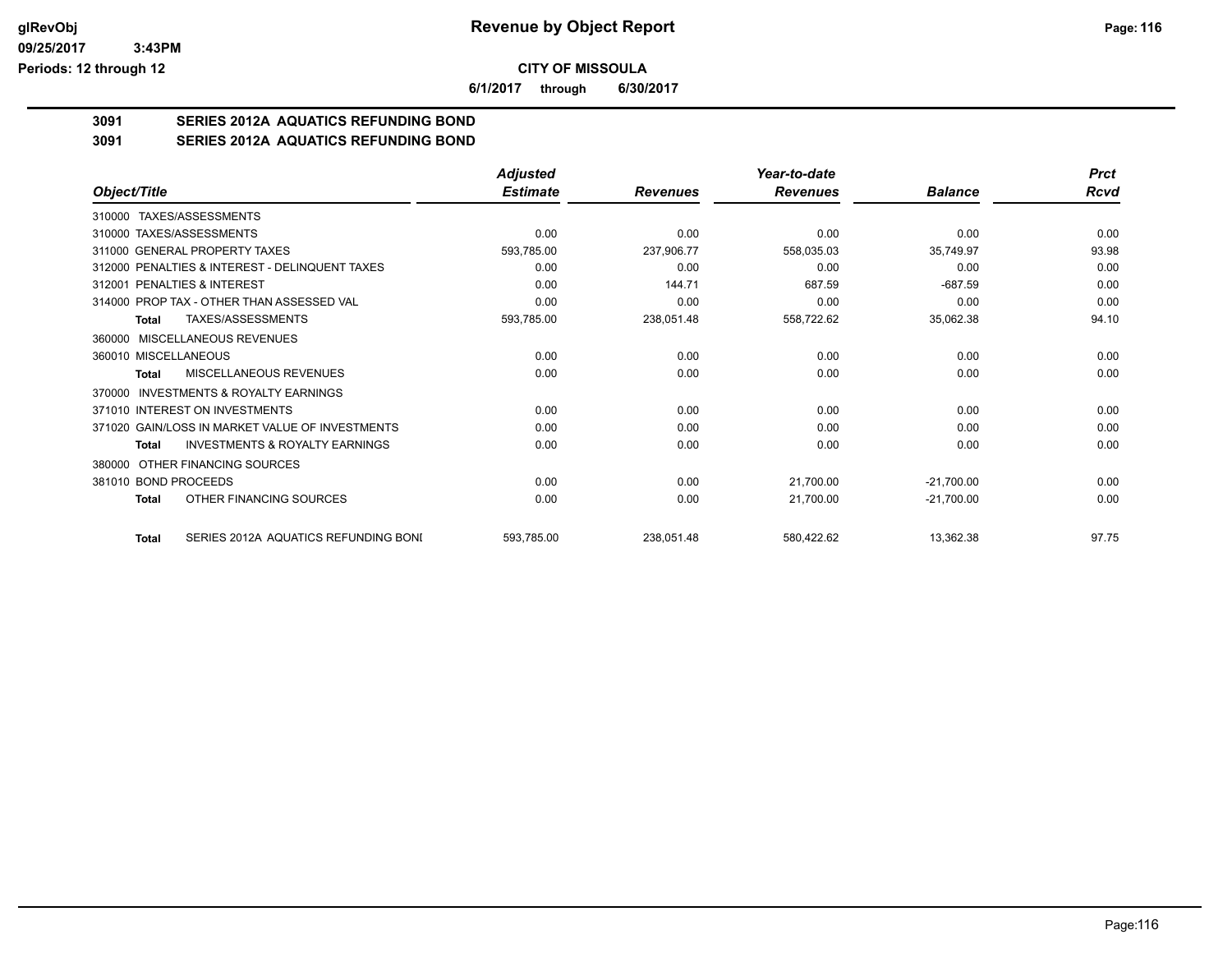**6/1/2017 through 6/30/2017**

## **3091 SERIES 2012A AQUATICS REFUNDING BOND**

|                                                           | <b>Adjusted</b> |                 | Year-to-date    |                | <b>Prct</b> |
|-----------------------------------------------------------|-----------------|-----------------|-----------------|----------------|-------------|
| Object/Title                                              | <b>Estimate</b> | <b>Revenues</b> | <b>Revenues</b> | <b>Balance</b> | Rcvd        |
| 310000 TAXES/ASSESSMENTS                                  |                 |                 |                 |                |             |
| 310000 TAXES/ASSESSMENTS                                  | 0.00            | 0.00            | 0.00            | 0.00           | 0.00        |
| 311000 GENERAL PROPERTY TAXES                             | 593,785.00      | 237,906.77      | 558,035.03      | 35,749.97      | 93.98       |
| 312000 PENALTIES & INTEREST - DELINQUENT TAXES            | 0.00            | 0.00            | 0.00            | 0.00           | 0.00        |
| 312001 PENALTIES & INTEREST                               | 0.00            | 144.71          | 687.59          | $-687.59$      | 0.00        |
| 314000 PROP TAX - OTHER THAN ASSESSED VAL                 | 0.00            | 0.00            | 0.00            | 0.00           | 0.00        |
| <b>TAXES/ASSESSMENTS</b><br>Total                         | 593,785.00      | 238,051.48      | 558,722.62      | 35,062.38      | 94.10       |
| 360000 MISCELLANEOUS REVENUES                             |                 |                 |                 |                |             |
| 360010 MISCELLANEOUS                                      | 0.00            | 0.00            | 0.00            | 0.00           | 0.00        |
| MISCELLANEOUS REVENUES<br><b>Total</b>                    | 0.00            | 0.00            | 0.00            | 0.00           | 0.00        |
| <b>INVESTMENTS &amp; ROYALTY EARNINGS</b><br>370000       |                 |                 |                 |                |             |
| 371010 INTEREST ON INVESTMENTS                            | 0.00            | 0.00            | 0.00            | 0.00           | 0.00        |
| 371020 GAIN/LOSS IN MARKET VALUE OF INVESTMENT            | 0.00            | 0.00            | 0.00            | 0.00           | 0.00        |
| <b>INVESTMENTS &amp; ROYALTY EARNINGS</b><br><b>Total</b> | 0.00            | 0.00            | 0.00            | 0.00           | 0.00        |
| 380000 OTHER FINANCING SOURCES                            |                 |                 |                 |                |             |
| 381010 BOND PROCEEDS                                      | 0.00            | 0.00            | 21,700.00       | $-21,700.00$   | 0.00        |
| OTHER FINANCING SOURCES<br>Total                          | 0.00            | 0.00            | 21,700.00       | $-21,700.00$   | 0.00        |
| SERIES 2012A AQUATICS REFUNDING BON<br><b>Total</b>       | 593,785.00      | 238,051.48      | 580,422.62      | 13,362.38      | 97.75       |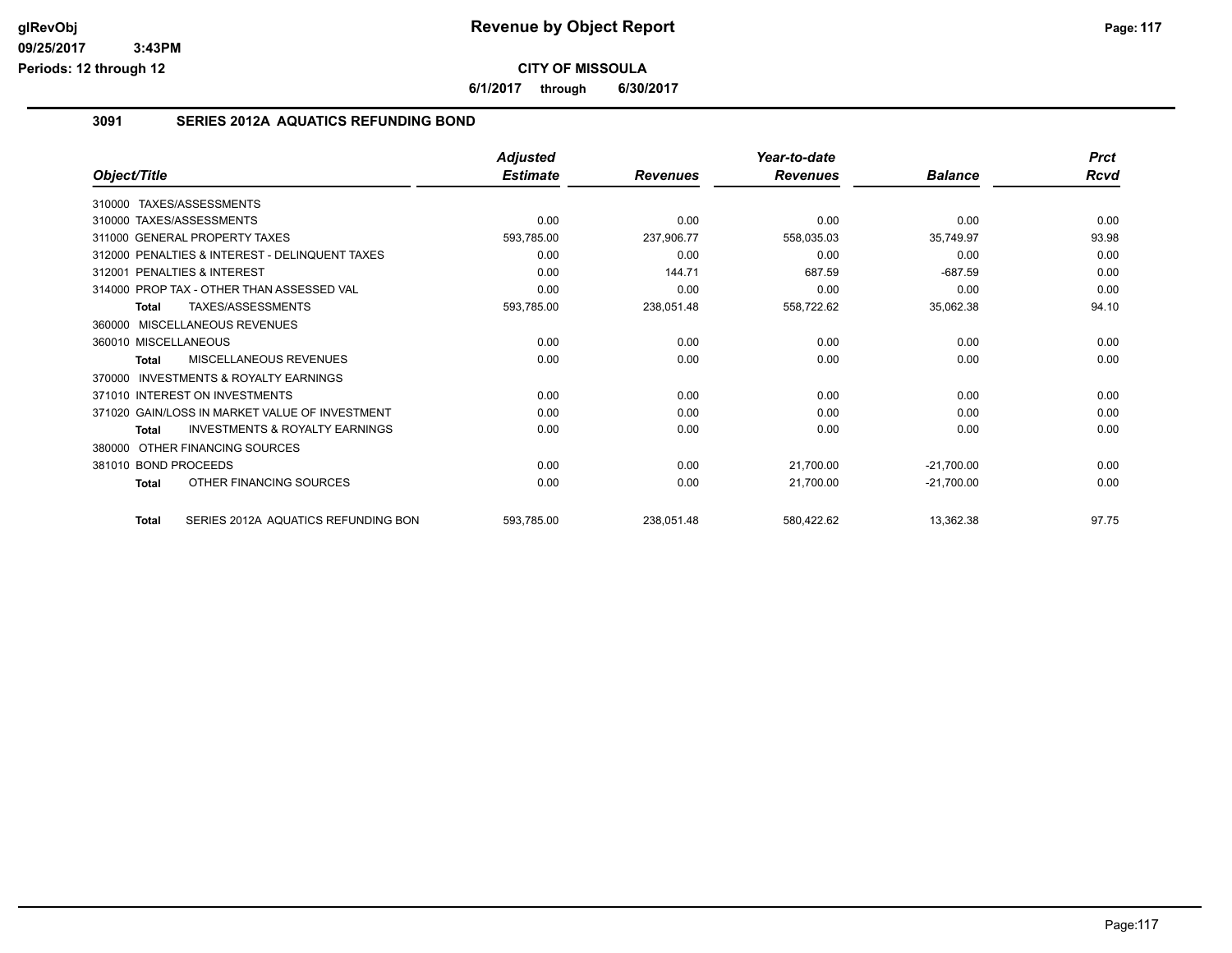**6/1/2017 through 6/30/2017**

## **3092 Series 2013A GO REFUNDING BONDS**

## **3092 Series 2013A GO REFUNDING BONDS**

|                                                     | <b>Adjusted</b> |                 | Year-to-date    |                | <b>Prct</b> |
|-----------------------------------------------------|-----------------|-----------------|-----------------|----------------|-------------|
| Object/Title                                        | <b>Estimate</b> | <b>Revenues</b> | <b>Revenues</b> | <b>Balance</b> | <b>Rcvd</b> |
| 310000 TAXES/ASSESSMENTS                            |                 |                 |                 |                |             |
| 310000 TAXES/ASSESSMENTS                            | 0.00            | 0.00            | 0.00            | 0.00           | 0.00        |
| 311000 GENERAL PROPERTY TAXES                       | 670,470.00      | 268,715.84      | 630,334.67      | 40,135.33      | 94.01       |
| 312000 PENALTIES & INTEREST - DELINQUENT TAXES      | 0.00            | 0.00            | 0.00            | 0.00           | 0.00        |
| 312001 PENALTIES & INTEREST                         | 0.00            | 160.09          | 657.35          | $-657.35$      | 0.00        |
| TAXES/ASSESSMENTS<br>Total                          | 670,470.00      | 268,875.93      | 630,992.02      | 39,477.98      | 94.11       |
| <b>INVESTMENTS &amp; ROYALTY EARNINGS</b><br>370000 |                 |                 |                 |                |             |
| 371010 INTEREST ON INVESTMENTS                      | 0.00            | 0.00            | 0.00            | 0.00           | 0.00        |
| 371020 GAIN/LOSS IN MARKET VALUE OF INVESTMENTS     | 0.00            | 0.00            | 0.00            | 0.00           | 0.00        |
| <b>INVESTMENTS &amp; ROYALTY EARNINGS</b><br>Total  | 0.00            | 0.00            | 0.00            | 0.00           | 0.00        |
| OTHER FINANCING SOURCES<br>380000                   |                 |                 |                 |                |             |
| 381010 BOND PROCEEDS                                | 0.00            | 0.00            | 0.00            | 0.00           | 0.00        |
| OTHER FINANCING SOURCES<br>Total                    | 0.00            | 0.00            | 0.00            | 0.00           | 0.00        |
| Series 2013A GO REFUNDING BONDS<br><b>Total</b>     | 670,470.00      | 268,875.93      | 630,992.02      | 39,477.98      | 94.11       |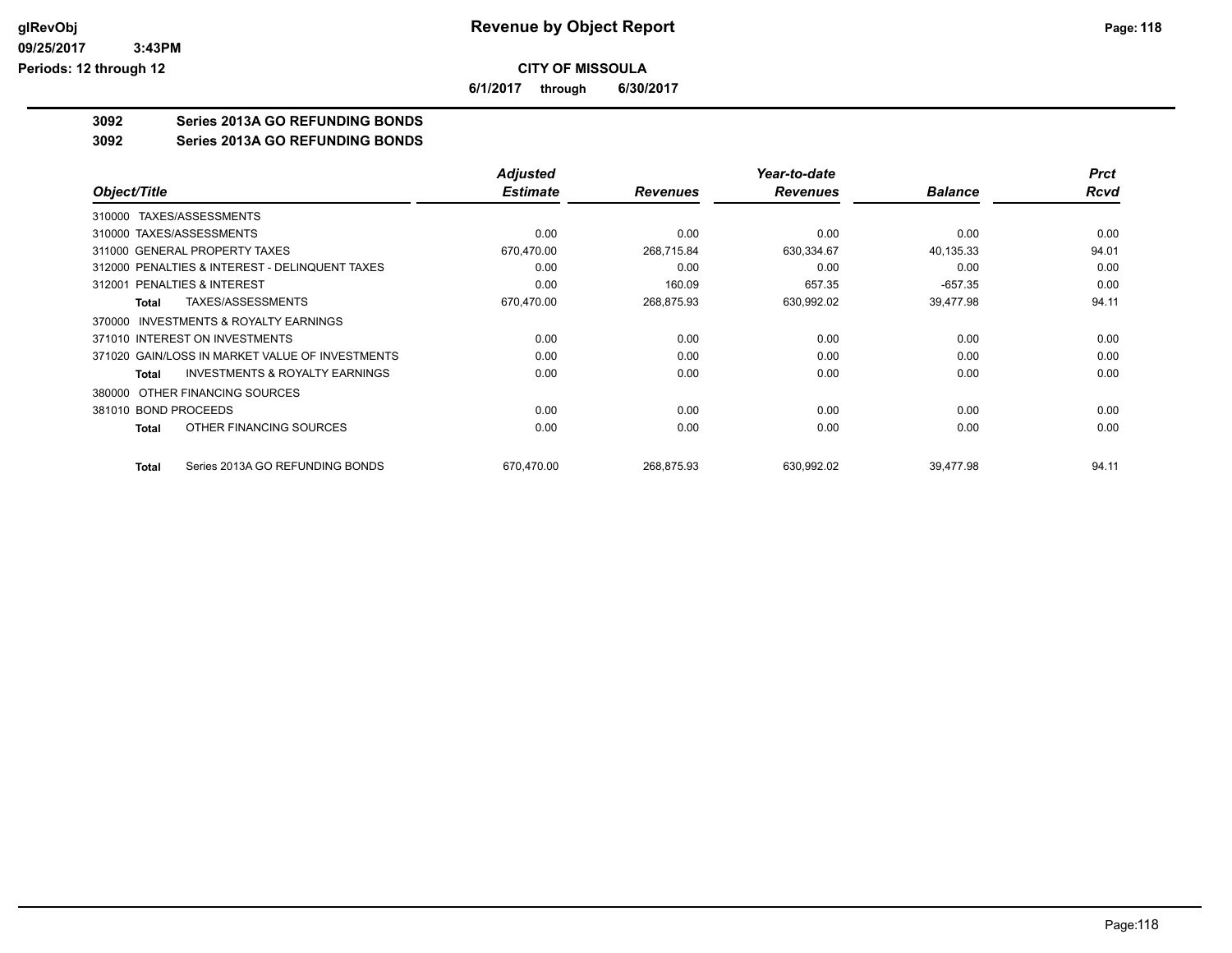**6/1/2017 through 6/30/2017**

## **3092 Series 2013A GO REFUNDING BONDS**

| Object/Title                                              | <b>Adjusted</b><br><b>Estimate</b> | <b>Revenues</b> | Year-to-date<br><b>Revenues</b> | <b>Balance</b> | <b>Prct</b><br><b>Rcvd</b> |
|-----------------------------------------------------------|------------------------------------|-----------------|---------------------------------|----------------|----------------------------|
|                                                           |                                    |                 |                                 |                |                            |
| 310000 TAXES/ASSESSMENTS                                  |                                    |                 |                                 |                |                            |
| 310000 TAXES/ASSESSMENTS                                  | 0.00                               | 0.00            | 0.00                            | 0.00           | 0.00                       |
| 311000 GENERAL PROPERTY TAXES                             | 670,470.00                         | 268,715.84      | 630,334.67                      | 40,135.33      | 94.01                      |
| 312000 PENALTIES & INTEREST - DELINQUENT TAXES            | 0.00                               | 0.00            | 0.00                            | 0.00           | 0.00                       |
| 312001 PENALTIES & INTEREST                               | 0.00                               | 160.09          | 657.35                          | $-657.35$      | 0.00                       |
| TAXES/ASSESSMENTS<br><b>Total</b>                         | 670,470.00                         | 268,875.93      | 630,992.02                      | 39,477.98      | 94.11                      |
| <b>INVESTMENTS &amp; ROYALTY EARNINGS</b><br>370000       |                                    |                 |                                 |                |                            |
| 371010 INTEREST ON INVESTMENTS                            | 0.00                               | 0.00            | 0.00                            | 0.00           | 0.00                       |
| 371020 GAIN/LOSS IN MARKET VALUE OF INVESTMENT            | 0.00                               | 0.00            | 0.00                            | 0.00           | 0.00                       |
| <b>INVESTMENTS &amp; ROYALTY EARNINGS</b><br><b>Total</b> | 0.00                               | 0.00            | 0.00                            | 0.00           | 0.00                       |
| 380000 OTHER FINANCING SOURCES                            |                                    |                 |                                 |                |                            |
| 381010 BOND PROCEEDS                                      | 0.00                               | 0.00            | 0.00                            | 0.00           | 0.00                       |
| OTHER FINANCING SOURCES<br><b>Total</b>                   | 0.00                               | 0.00            | 0.00                            | 0.00           | 0.00                       |
| Series 2013A GO REFUNDING BONDS<br><b>Total</b>           | 670.470.00                         | 268.875.93      | 630,992.02                      | 39,477.98      | 94.11                      |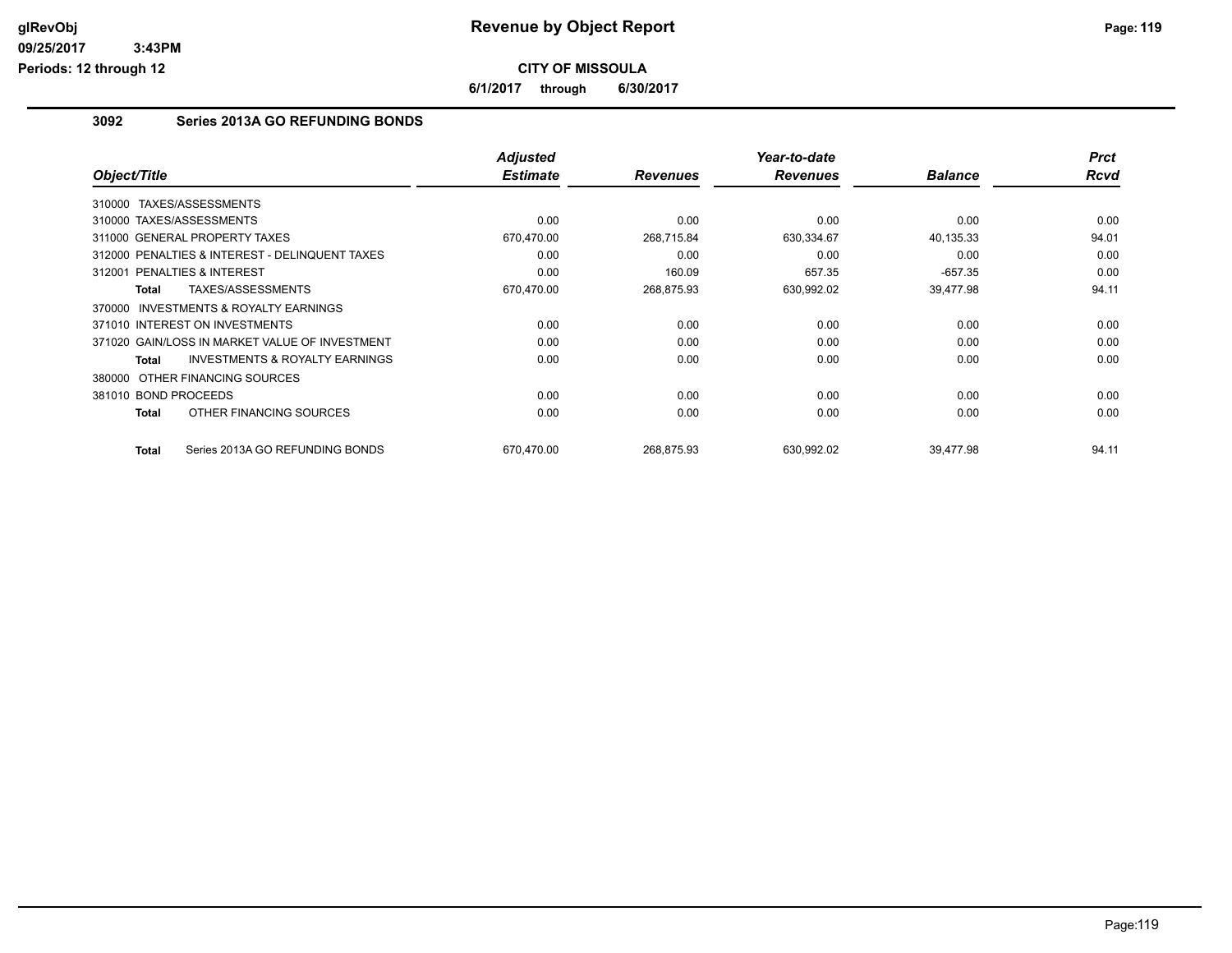**6/1/2017 through 6/30/2017**

# **3095 2004 REFUNDING BONDS DEBT SERVICE**

## **3095 2004 REFUNDING BONDS DEBT SERVICE**

|                                                           | <b>Adjusted</b> |                 | Year-to-date    |                | <b>Prct</b> |
|-----------------------------------------------------------|-----------------|-----------------|-----------------|----------------|-------------|
| Object/Title                                              | <b>Estimate</b> | <b>Revenues</b> | <b>Revenues</b> | <b>Balance</b> | <b>Rcvd</b> |
| 310000 TAXES/ASSESSMENTS                                  |                 |                 |                 |                |             |
| 310000 TAXES/ASSESSMENTS                                  | 0.00            | 0.00            | 0.00            | 0.00           | 0.00        |
| 311000 GENERAL PROPERTY TAXES                             | 0.00            | 9.98            | 2.47            | $-2.47$        | 0.00        |
| 311030 MOTOR VEHICLE TAXES                                | 0.00            | 0.00            | 0.00            | 0.00           | 0.00        |
| 312000 PENALTIES & INTEREST - DELINQUENT TAXES            | 0.00            | 0.00            | 0.00            | 0.00           | 0.00        |
| 312001 PENALTIES & INTEREST                               | 0.00            | 6.02            | 9.46            | $-9.46$        | 0.00        |
| 314000 PROP TAX - OTHER THAN ASSESSED VAL                 | 0.00            | 0.00            | 0.00            | 0.00           | 0.00        |
| 314001 LIGHT VEHICLE TAX                                  | 0.00            | 0.00            | 0.00            | 0.00           | 0.00        |
| TAXES/ASSESSMENTS<br>Total                                | 0.00            | 16.00           | 11.93           | $-11.93$       | 0.00        |
| 330000 INTERGOVERNMENTAL REVENUES                         |                 |                 |                 |                |             |
| 334056 BANK CORP. LIC. TAX - (PREVIOUS YEARS)             | 0.00            | 0.00            | 0.00            | 0.00           | 0.00        |
| 335210 PERSONAL PROPERTY TAX REIMBURSEMENT                | 0.00            | 0.00            | 0.00            | 0.00           | 0.00        |
| 335250 STATE REIMB - SB #184                              | 0.00            | 0.00            | 0.00            | 0.00           | 0.00        |
| <b>INTERGOVERNMENTAL REVENUES</b><br><b>Total</b>         | 0.00            | 0.00            | 0.00            | 0.00           | 0.00        |
| 360000 MISCELLANEOUS REVENUES                             |                 |                 |                 |                |             |
| 360010 MISCELLANEOUS                                      | 0.00            | 0.00            | 0.00            | 0.00           | 0.00        |
| <b>MISCELLANEOUS REVENUES</b><br><b>Total</b>             | 0.00            | 0.00            | 0.00            | 0.00           | 0.00        |
| 370000 INVESTMENTS & ROYALTY EARNINGS                     |                 |                 |                 |                |             |
| 371010 INTEREST ON INVESTMENTS                            | 0.00            | 0.00            | 0.00            | 0.00           | 0.00        |
| 371020 GAIN/LOSS IN MARKET VALUE OF INVESTMENTS           | 0.00            | 0.00            | 0.00            | 0.00           | 0.00        |
| <b>INVESTMENTS &amp; ROYALTY EARNINGS</b><br><b>Total</b> | 0.00            | 0.00            | 0.00            | 0.00           | 0.00        |
| 380000 OTHER FINANCING SOURCES                            |                 |                 |                 |                |             |
| 380000 OTHER FINANCING SOURCES                            | 0.00            | 0.00            | 0.00            | 0.00           | 0.00        |
| 381009 TRANSFERS IN                                       | 0.00            | 0.00            | 0.00            | 0.00           | 0.00        |
| 381010 BOND PROCEEDS                                      | 0.00            | 0.00            | 0.00            | 0.00           | 0.00        |
| 383043 TRANSFERS FROM IMPACT FEES                         | 0.00            | 0.00            | 0.00            | 0.00           | 0.00        |
| OTHER FINANCING SOURCES<br><b>Total</b>                   | 0.00            | 0.00            | 0.00            | 0.00           | 0.00        |
| 2004 REFUNDING BONDS DEBT SERVICE<br>Total                | 0.00            | 16.00           | 11.93           | $-11.93$       | 0.00        |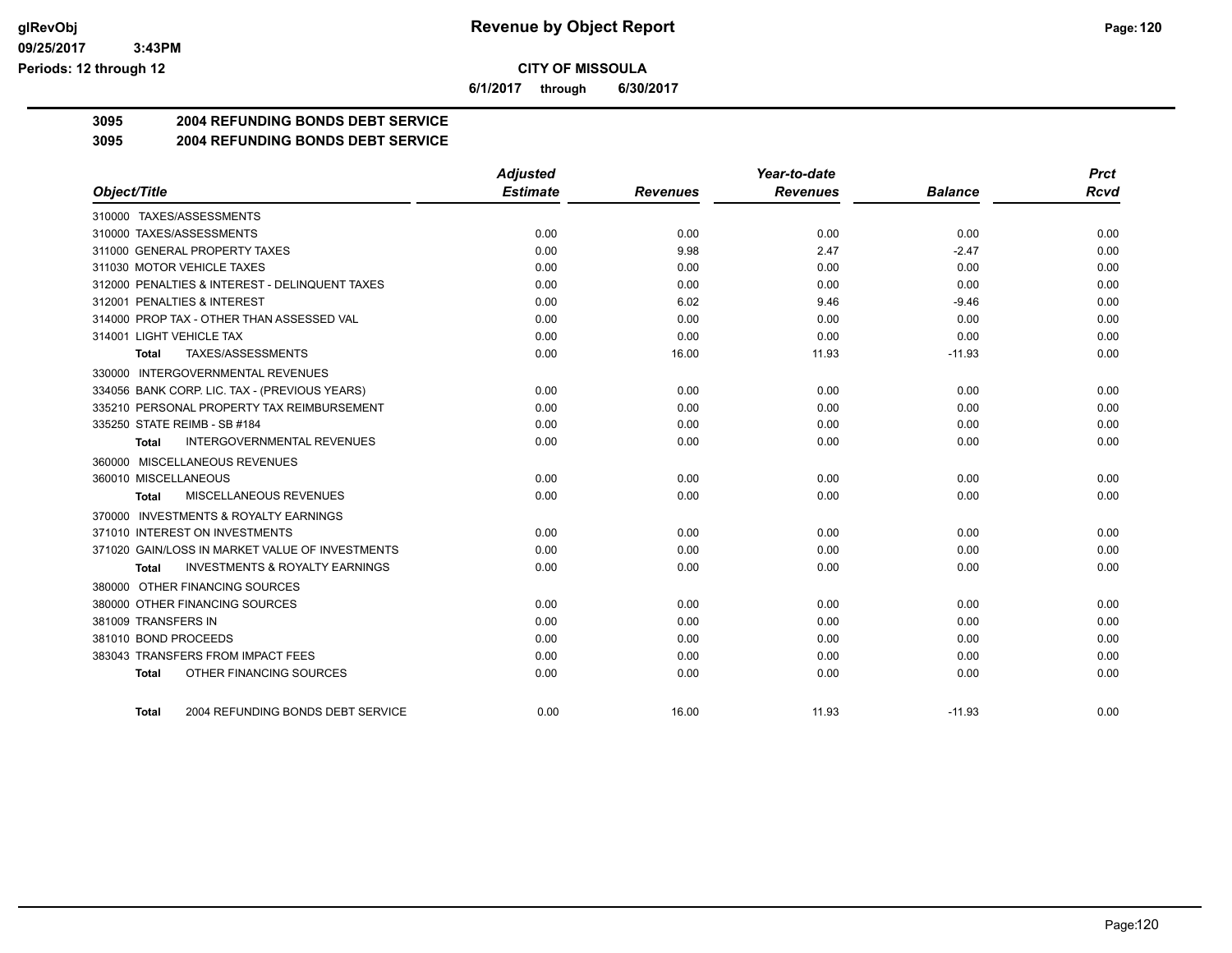**6/1/2017 through 6/30/2017**

## **3095 2004 REFUNDING BONDS DEBT SERVICE**

| Object/Title                                              | <b>Adjusted</b><br><b>Estimate</b> | <b>Revenues</b> | Year-to-date<br><b>Revenues</b> | <b>Balance</b> | <b>Prct</b><br><b>Rcvd</b> |
|-----------------------------------------------------------|------------------------------------|-----------------|---------------------------------|----------------|----------------------------|
|                                                           |                                    |                 |                                 |                |                            |
| 310000 TAXES/ASSESSMENTS                                  |                                    |                 |                                 |                |                            |
| 310000 TAXES/ASSESSMENTS                                  | 0.00                               | 0.00            | 0.00                            | 0.00           | 0.00                       |
| 311000 GENERAL PROPERTY TAXES                             | 0.00                               | 9.98            | 2.47                            | $-2.47$        | 0.00                       |
| 311030 MOTOR VEHICLE TAXES                                | 0.00                               | 0.00            | 0.00                            | 0.00           | 0.00                       |
| 312000 PENALTIES & INTEREST - DELINQUENT TAXES            | 0.00                               | 0.00            | 0.00                            | 0.00           | 0.00                       |
| 312001 PENALTIES & INTEREST                               | 0.00                               | 6.02            | 9.46                            | $-9.46$        | 0.00                       |
| 314000 PROP TAX - OTHER THAN ASSESSED VAL                 | 0.00                               | 0.00            | 0.00                            | 0.00           | 0.00                       |
| 314001 LIGHT VEHICLE TAX                                  | 0.00                               | 0.00            | 0.00                            | 0.00           | 0.00                       |
| TAXES/ASSESSMENTS<br><b>Total</b>                         | 0.00                               | 16.00           | 11.93                           | $-11.93$       | 0.00                       |
| 330000 INTERGOVERNMENTAL REVENUES                         |                                    |                 |                                 |                |                            |
| 334056 BANK CORP. LIC. TAX - (PREVIOUS YEARS)             | 0.00                               | 0.00            | 0.00                            | 0.00           | 0.00                       |
| 335210 PERSONAL PROPERTY TAX REIMBURSEMENT                | 0.00                               | 0.00            | 0.00                            | 0.00           | 0.00                       |
| 335250 STATE REIMB - SB #184                              | 0.00                               | 0.00            | 0.00                            | 0.00           | 0.00                       |
| INTERGOVERNMENTAL REVENUES<br><b>Total</b>                | 0.00                               | 0.00            | 0.00                            | 0.00           | 0.00                       |
| 360000 MISCELLANEOUS REVENUES                             |                                    |                 |                                 |                |                            |
| 360010 MISCELLANEOUS                                      | 0.00                               | 0.00            | 0.00                            | 0.00           | 0.00                       |
| <b>MISCELLANEOUS REVENUES</b><br>Total                    | 0.00                               | 0.00            | 0.00                            | 0.00           | 0.00                       |
| 370000 INVESTMENTS & ROYALTY EARNINGS                     |                                    |                 |                                 |                |                            |
| 371010 INTEREST ON INVESTMENTS                            | 0.00                               | 0.00            | 0.00                            | 0.00           | 0.00                       |
| 371020 GAIN/LOSS IN MARKET VALUE OF INVESTMENT            | 0.00                               | 0.00            | 0.00                            | 0.00           | 0.00                       |
| <b>INVESTMENTS &amp; ROYALTY EARNINGS</b><br><b>Total</b> | 0.00                               | 0.00            | 0.00                            | 0.00           | 0.00                       |
| 380000 OTHER FINANCING SOURCES                            |                                    |                 |                                 |                |                            |
| 380000 OTHER FINANCING SOURCES                            | 0.00                               | 0.00            | 0.00                            | 0.00           | 0.00                       |
| 381009 TRANSFERS IN                                       | 0.00                               | 0.00            | 0.00                            | 0.00           | 0.00                       |
| 381010 BOND PROCEEDS                                      | 0.00                               | 0.00            | 0.00                            | 0.00           | 0.00                       |
| 383043 TRANSFERS FROM IMPACT FEES                         | 0.00                               | 0.00            | 0.00                            | 0.00           | 0.00                       |
| OTHER FINANCING SOURCES<br><b>Total</b>                   | 0.00                               | 0.00            | 0.00                            | 0.00           | 0.00                       |
|                                                           |                                    |                 |                                 |                |                            |
| 2004 REFUNDING BONDS DEBT SERVICE<br><b>Total</b>         | 0.00                               | 16.00           | 11.93                           | $-11.93$       | 0.00                       |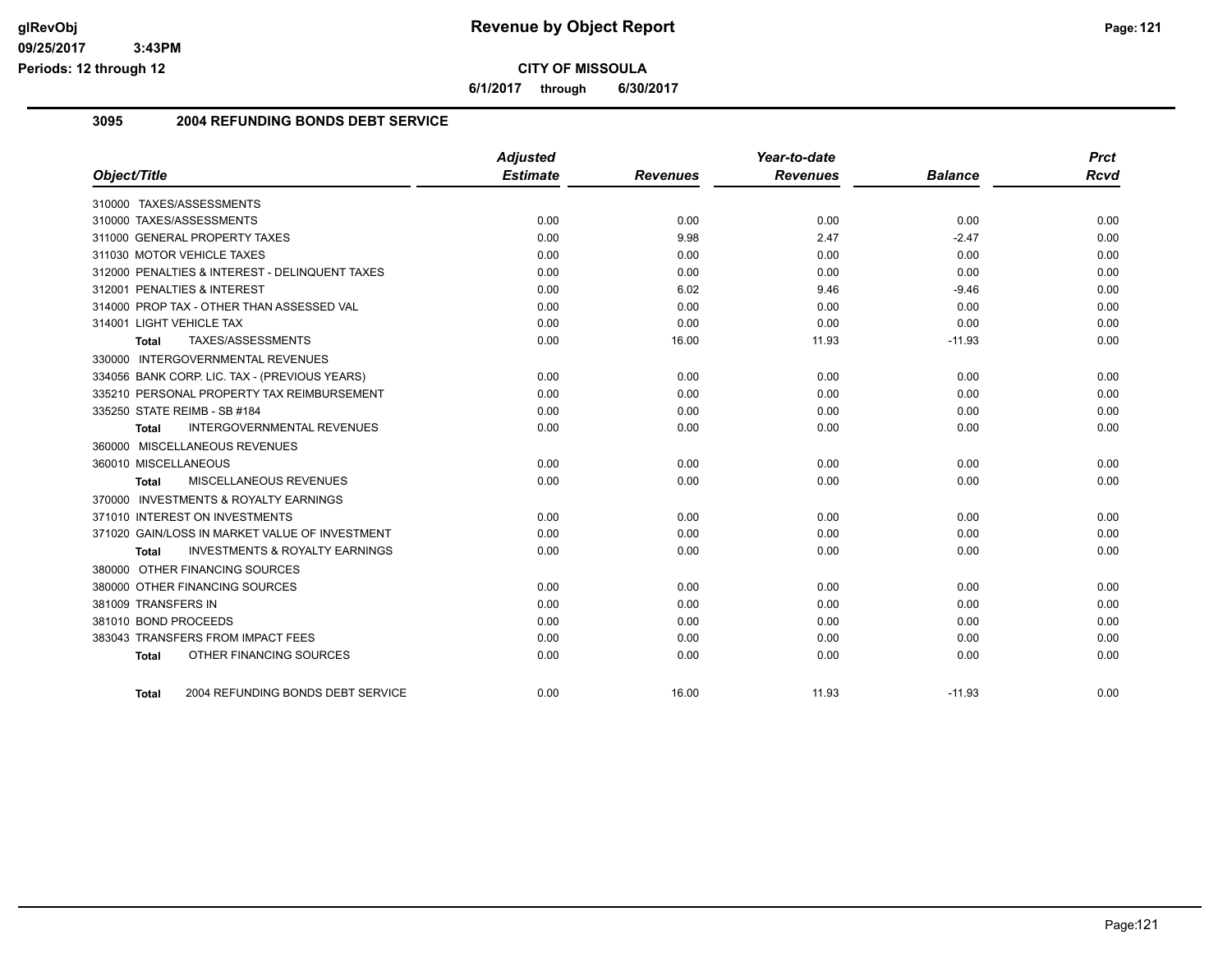**6/1/2017 through 6/30/2017**

**3096 NEW FIRE STATION GO BOND**

**3096 NEW FIRE STATION GO BOND**

|                                                           | <b>Adjusted</b> |                 | Year-to-date    |                | <b>Prct</b> |
|-----------------------------------------------------------|-----------------|-----------------|-----------------|----------------|-------------|
| Object/Title                                              | <b>Estimate</b> | <b>Revenues</b> | <b>Revenues</b> | <b>Balance</b> | <b>Rcvd</b> |
| TAXES/ASSESSMENTS<br>310000                               |                 |                 |                 |                |             |
| 310000 TAXES/ASSESSMENTS                                  | 0.00            | 0.00            | 0.00            | 0.00           | 0.00        |
| 311000 GENERAL PROPERTY TAXES                             | 0.00            | 18.08           | 487.37          | $-487.37$      | 0.00        |
| 311030 MOTOR VEHICLE TAXES                                | 0.00            | 0.00            | 0.00            | 0.00           | 0.00        |
| 312001 PENALTIES & INTEREST                               | 0.00            | 10.78           | 27.84           | $-27.84$       | 0.00        |
| TAXES/ASSESSMENTS<br><b>Total</b>                         | 0.00            | 28.86           | 515.21          | $-515.21$      | 0.00        |
| 370000 INVESTMENTS & ROYALTY EARNINGS                     |                 |                 |                 |                |             |
| 371010 INTEREST ON INVESTMENTS                            | 0.00            | 0.00            | 0.00            | 0.00           | 0.00        |
| 371020 GAIN/LOSS IN MARKET VALUE OF INVESTMENTS           | 0.00            | 0.00            | 0.00            | 0.00           | 0.00        |
| <b>INVESTMENTS &amp; ROYALTY EARNINGS</b><br><b>Total</b> | 0.00            | 0.00            | 0.00            | 0.00           | 0.00        |
| OTHER FINANCING SOURCES<br>380000                         |                 |                 |                 |                |             |
| 383000 OPERATING TRANSFERS                                | 0.00            | 0.00            | 0.00            | 0.00           | 0.00        |
| OTHER FINANCING SOURCES<br><b>Total</b>                   | 0.00            | 0.00            | 0.00            | 0.00           | 0.00        |
| NEW FIRE STATION GO BOND<br><b>Total</b>                  | 0.00            | 28.86           | 515.21          | $-515.21$      | 0.00        |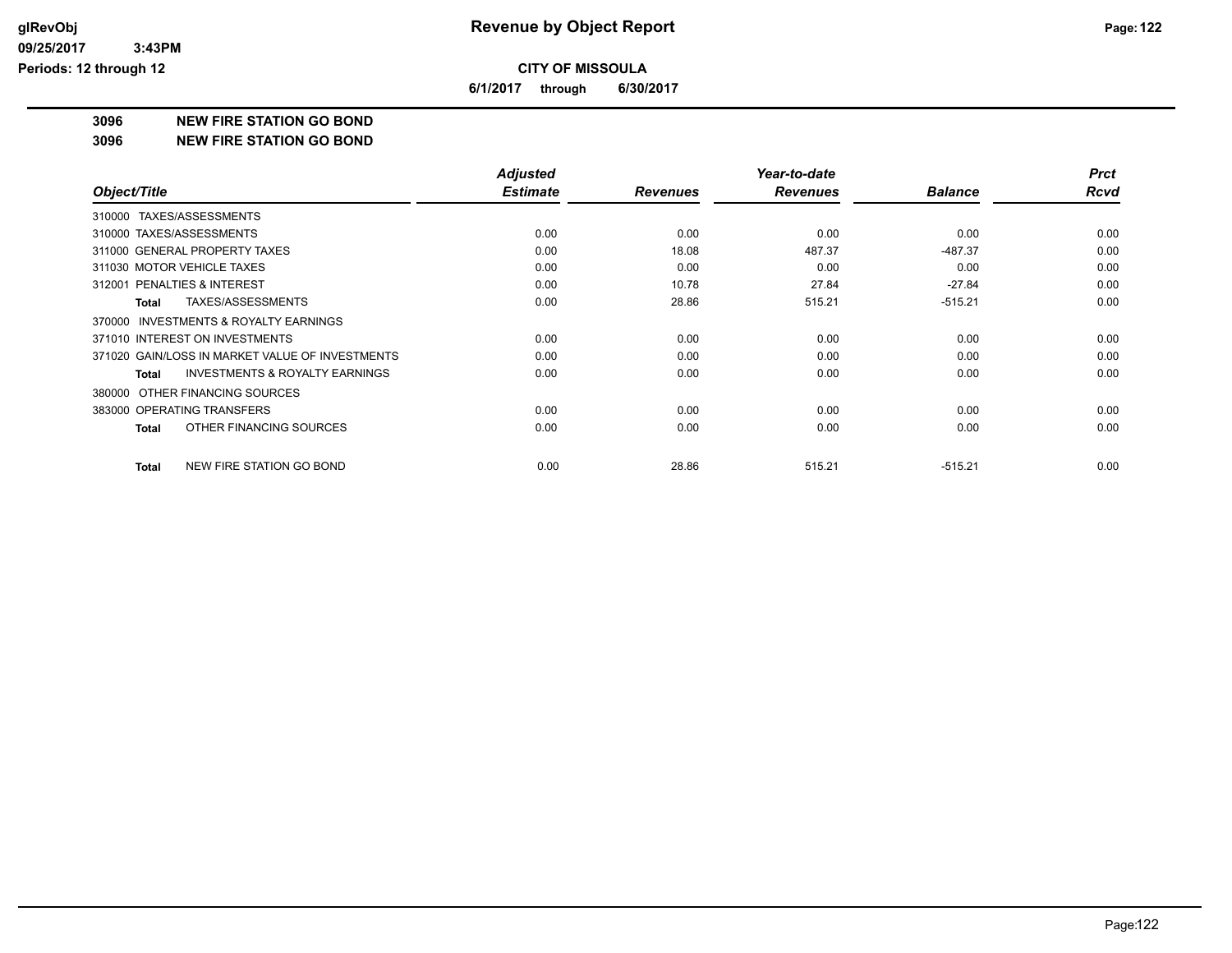**6/1/2017 through 6/30/2017**

## **3096 NEW FIRE STATION GO BOND**

| Object/Title                                        | <b>Adjusted</b><br><b>Estimate</b> | <b>Revenues</b> | Year-to-date<br><b>Revenues</b> | <b>Balance</b> | <b>Prct</b><br><b>Rcvd</b> |
|-----------------------------------------------------|------------------------------------|-----------------|---------------------------------|----------------|----------------------------|
|                                                     |                                    |                 |                                 |                |                            |
| 310000 TAXES/ASSESSMENTS                            |                                    |                 |                                 |                |                            |
| 310000 TAXES/ASSESSMENTS                            | 0.00                               | 0.00            | 0.00                            | 0.00           | 0.00                       |
| 311000 GENERAL PROPERTY TAXES                       | 0.00                               | 18.08           | 487.37                          | $-487.37$      | 0.00                       |
| 311030 MOTOR VEHICLE TAXES                          | 0.00                               | 0.00            | 0.00                            | 0.00           | 0.00                       |
| PENALTIES & INTEREST<br>312001                      | 0.00                               | 10.78           | 27.84                           | $-27.84$       | 0.00                       |
| TAXES/ASSESSMENTS<br>Total                          | 0.00                               | 28.86           | 515.21                          | $-515.21$      | 0.00                       |
| <b>INVESTMENTS &amp; ROYALTY EARNINGS</b><br>370000 |                                    |                 |                                 |                |                            |
| 371010 INTEREST ON INVESTMENTS                      | 0.00                               | 0.00            | 0.00                            | 0.00           | 0.00                       |
| 371020 GAIN/LOSS IN MARKET VALUE OF INVESTMENT      | 0.00                               | 0.00            | 0.00                            | 0.00           | 0.00                       |
| <b>INVESTMENTS &amp; ROYALTY EARNINGS</b><br>Total  | 0.00                               | 0.00            | 0.00                            | 0.00           | 0.00                       |
| 380000 OTHER FINANCING SOURCES                      |                                    |                 |                                 |                |                            |
| 383000 OPERATING TRANSFERS                          | 0.00                               | 0.00            | 0.00                            | 0.00           | 0.00                       |
| OTHER FINANCING SOURCES<br>Total                    | 0.00                               | 0.00            | 0.00                            | 0.00           | 0.00                       |
|                                                     |                                    |                 |                                 |                |                            |
| NEW FIRE STATION GO BOND<br>Total                   | 0.00                               | 28.86           | 515.21                          | $-515.21$      | 0.00                       |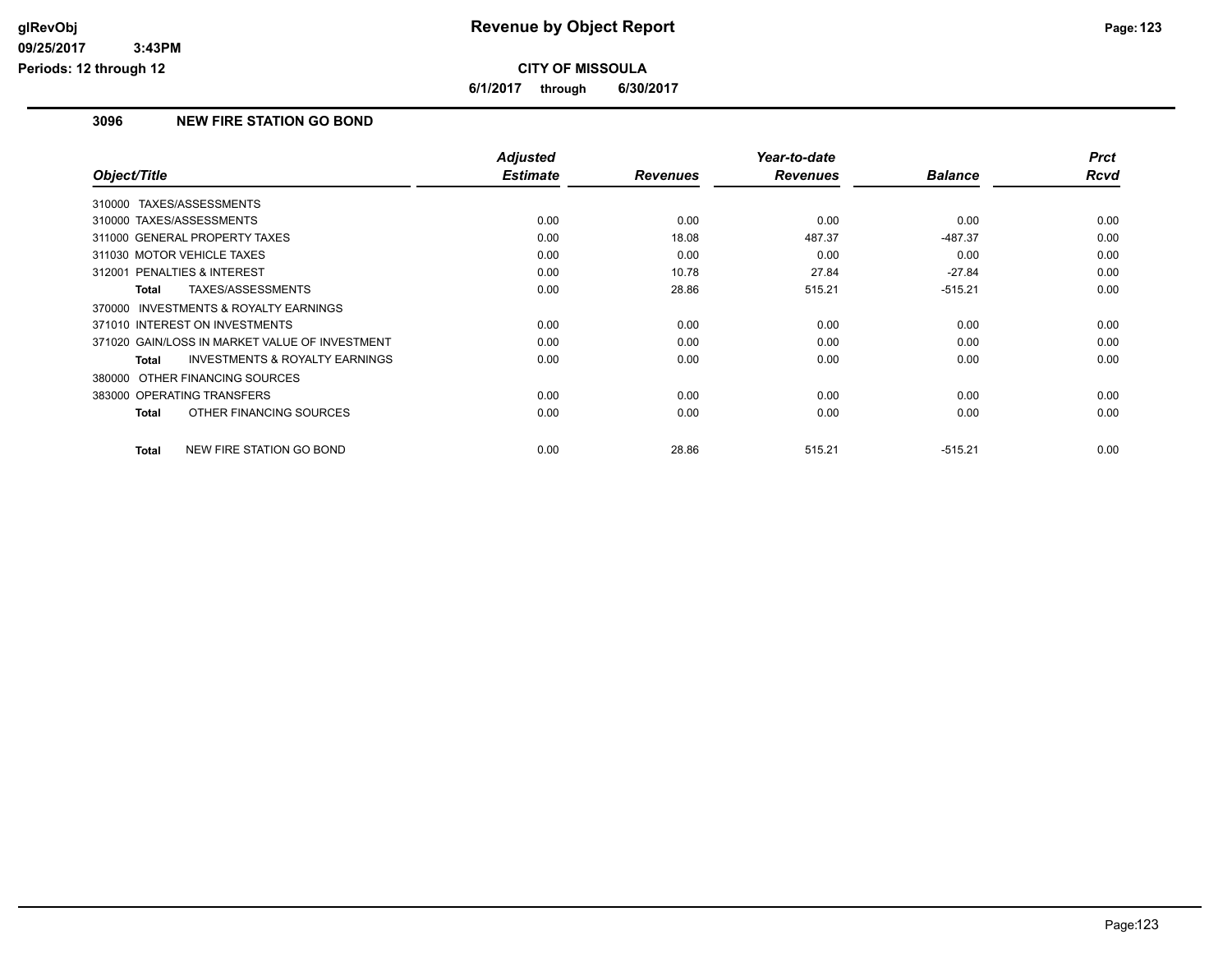**6/1/2017 through 6/30/2017**

**3097 2007 REFUNDING BONDS**

**3097 2007 REFUNDING BONDS**

|                                                           | <b>Adjusted</b> |                 | Year-to-date    |                | <b>Prct</b> |
|-----------------------------------------------------------|-----------------|-----------------|-----------------|----------------|-------------|
| Object/Title                                              | <b>Estimate</b> | <b>Revenues</b> | <b>Revenues</b> | <b>Balance</b> | Rcvd        |
| 310000 TAXES/ASSESSMENTS                                  |                 |                 |                 |                |             |
| 310000 TAXES/ASSESSMENTS                                  | 0.00            | 0.00            | 0.00            | 0.00           | 0.00        |
| 311000 GENERAL PROPERTY TAXES                             | 0.00            | 0.00            | 0.00            | 0.00           | 0.00        |
| 311030 MOTOR VEHICLE TAXES                                | 0.00            | 0.00            | 0.00            | 0.00           | 0.00        |
| 312001 PENALTIES & INTEREST                               | 0.00            | 0.00            | 0.00            | 0.00           | 0.00        |
| TAXES/ASSESSMENTS<br><b>Total</b>                         | 0.00            | 0.00            | 0.00            | 0.00           | 0.00        |
| <b>INVESTMENTS &amp; ROYALTY EARNINGS</b><br>370000       |                 |                 |                 |                |             |
| 371010 INTEREST ON INVESTMENTS                            | 0.00            | 0.00            | 0.00            | 0.00           | 0.00        |
| 371020 GAIN/LOSS IN MARKET VALUE OF INVESTMENTS           | 0.00            | 0.00            | 0.00            | 0.00           | 0.00        |
| <b>INVESTMENTS &amp; ROYALTY EARNINGS</b><br><b>Total</b> | 0.00            | 0.00            | 0.00            | 0.00           | 0.00        |
| OTHER FINANCING SOURCES<br>380000                         |                 |                 |                 |                |             |
| 381010 BOND PROCEEDS                                      | 0.00            | 0.00            | 0.00            | 0.00           | 0.00        |
| 383042 TRANSFERS FROM OTHER FUNDS                         | 0.00            | 0.00            | 0.00            | 0.00           | 0.00        |
| 383043 TRANSFERS FROM IMPACT FEES                         | 0.00            | 0.00            | 0.00            | 0.00           | 0.00        |
| OTHER FINANCING SOURCES<br><b>Total</b>                   | 0.00            | 0.00            | 0.00            | 0.00           | 0.00        |
| 2007 REFUNDING BONDS<br><b>Total</b>                      | 0.00            | 0.00            | 0.00            | 0.00           | 0.00        |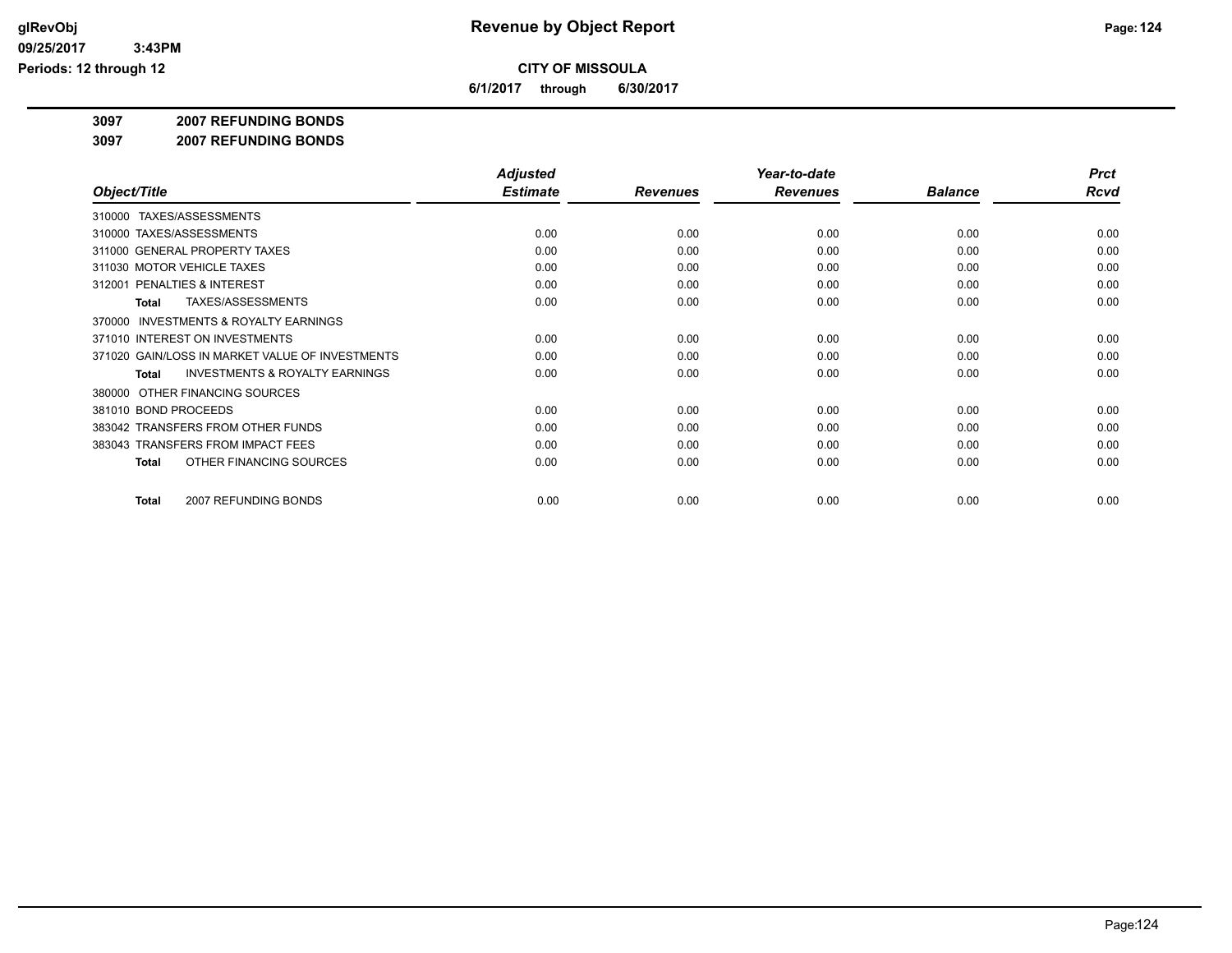**6/1/2017 through 6/30/2017**

## **3097 2007 REFUNDING BONDS**

|                                                           | <b>Adjusted</b> |                 | Year-to-date    |                | <b>Prct</b> |
|-----------------------------------------------------------|-----------------|-----------------|-----------------|----------------|-------------|
| Object/Title                                              | <b>Estimate</b> | <b>Revenues</b> | <b>Revenues</b> | <b>Balance</b> | Rcvd        |
| 310000 TAXES/ASSESSMENTS                                  |                 |                 |                 |                |             |
| 310000 TAXES/ASSESSMENTS                                  | 0.00            | 0.00            | 0.00            | 0.00           | 0.00        |
| 311000 GENERAL PROPERTY TAXES                             | 0.00            | 0.00            | 0.00            | 0.00           | 0.00        |
| 311030 MOTOR VEHICLE TAXES                                | 0.00            | 0.00            | 0.00            | 0.00           | 0.00        |
| 312001 PENALTIES & INTEREST                               | 0.00            | 0.00            | 0.00            | 0.00           | 0.00        |
| TAXES/ASSESSMENTS<br><b>Total</b>                         | 0.00            | 0.00            | 0.00            | 0.00           | 0.00        |
| <b>INVESTMENTS &amp; ROYALTY EARNINGS</b><br>370000       |                 |                 |                 |                |             |
| 371010 INTEREST ON INVESTMENTS                            | 0.00            | 0.00            | 0.00            | 0.00           | 0.00        |
| 371020 GAIN/LOSS IN MARKET VALUE OF INVESTMENT            | 0.00            | 0.00            | 0.00            | 0.00           | 0.00        |
| <b>INVESTMENTS &amp; ROYALTY EARNINGS</b><br><b>Total</b> | 0.00            | 0.00            | 0.00            | 0.00           | 0.00        |
| 380000 OTHER FINANCING SOURCES                            |                 |                 |                 |                |             |
| 381010 BOND PROCEEDS                                      | 0.00            | 0.00            | 0.00            | 0.00           | 0.00        |
| 383042 TRANSFERS FROM OTHER FUNDS                         | 0.00            | 0.00            | 0.00            | 0.00           | 0.00        |
| 383043 TRANSFERS FROM IMPACT FEES                         | 0.00            | 0.00            | 0.00            | 0.00           | 0.00        |
| OTHER FINANCING SOURCES<br><b>Total</b>                   | 0.00            | 0.00            | 0.00            | 0.00           | 0.00        |
| 2007 REFUNDING BONDS<br>Total                             | 0.00            | 0.00            | 0.00            | 0.00           | 0.00        |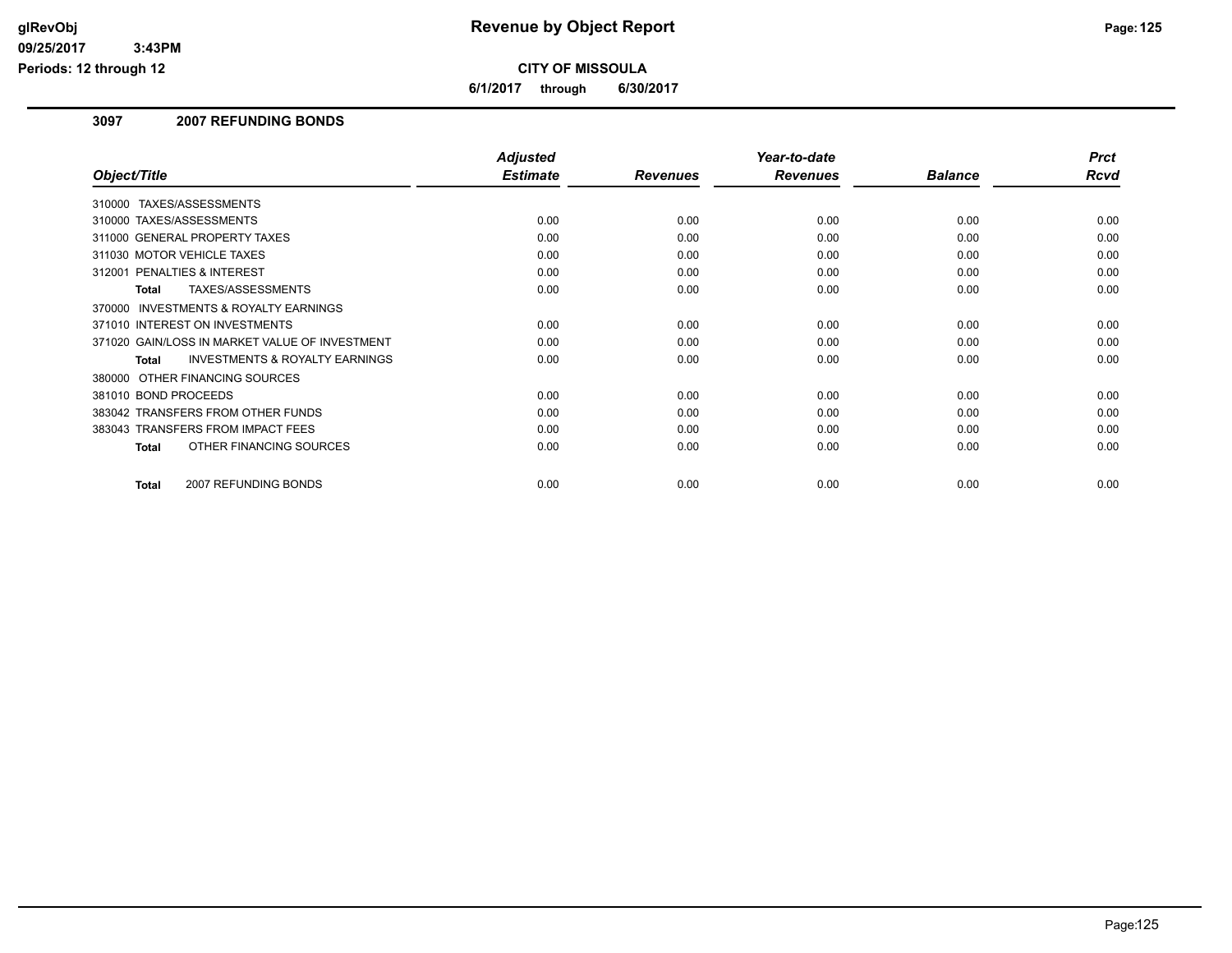**6/1/2017 through 6/30/2017**

## **3100 SIDEWALK & CURB WARRANTS FUND**

## **3100 SIDEWALK & CURB WARRANTS FUND**

|                                                           | <b>Adjusted</b> |                 | Year-to-date    |                | <b>Prct</b> |
|-----------------------------------------------------------|-----------------|-----------------|-----------------|----------------|-------------|
| Object/Title                                              | <b>Estimate</b> | <b>Revenues</b> | <b>Revenues</b> | <b>Balance</b> | Rcvd        |
| TAXES/ASSESSMENTS<br>310000                               |                 |                 |                 |                |             |
| 312001 PENALTIES & INTEREST                               | 0.00            | 0.00            | 0.00            | 0.00           | 0.00        |
| <b>TAXES/ASSESSMENTS</b><br><b>Total</b>                  | 0.00            | 0.00            | 0.00            | 0.00           | 0.00        |
| MISCELLANEOUS REVENUES<br>360000                          |                 |                 |                 |                |             |
| 360010 MISCELLANEOUS                                      | 0.00            | 0.00            | 0.00            | 0.00           | 0.00        |
| 363020 PROPERTY ASSESSMENTS                               | 0.00            | 0.00            | 0.00            | 0.00           | 0.00        |
| PAYOFF PRINCIPAL ASSESSMENTS<br>363021                    | 0.00            | 0.00            | 0.00            | 0.00           | 0.00        |
| 363022 BOND INTEREST ASSESSMENTS                          | 0.00            | 0.00            | 0.00            | 0.00           | 0.00        |
| 363030 SIDEWALK AND CURB ASSESSMENTS                      | 0.00            | 0.00            | 0.00            | 0.00           | 0.00        |
| 363040 PENALTY AND INTEREST                               | 0.00            | 0.00            | 0.00            | 0.00           | 0.00        |
| MISCELLANEOUS REVENUES<br><b>Total</b>                    | 0.00            | 0.00            | 0.00            | 0.00           | 0.00        |
| <b>INVESTMENTS &amp; ROYALTY EARNINGS</b><br>370000       |                 |                 |                 |                |             |
| 371010 INTEREST ON INVESTMENTS                            | 0.00            | 0.00            | 0.00            | 0.00           | 0.00        |
| 371020 GAIN/LOSS IN MARKET VALUE OF INVESTMENTS           | 0.00            | 0.00            | 0.00            | 0.00           | 0.00        |
| <b>INVESTMENTS &amp; ROYALTY EARNINGS</b><br><b>Total</b> | 0.00            | 0.00            | 0.00            | 0.00           | 0.00        |
| OTHER FINANCING SOURCES<br>380000                         |                 |                 |                 |                |             |
| 383042 TRANSFERS FROM OTHER FUNDS                         | 100.000.00      | 0.00            | 0.00            | 100.000.00     | 0.00        |
| OTHER FINANCING SOURCES<br><b>Total</b>                   | 100,000.00      | 0.00            | 0.00            | 100,000.00     | 0.00        |
| SIDEWALK & CURB WARRANTS FUND<br><b>Total</b>             | 100,000.00      | 0.00            | 0.00            | 100,000.00     | 0.00        |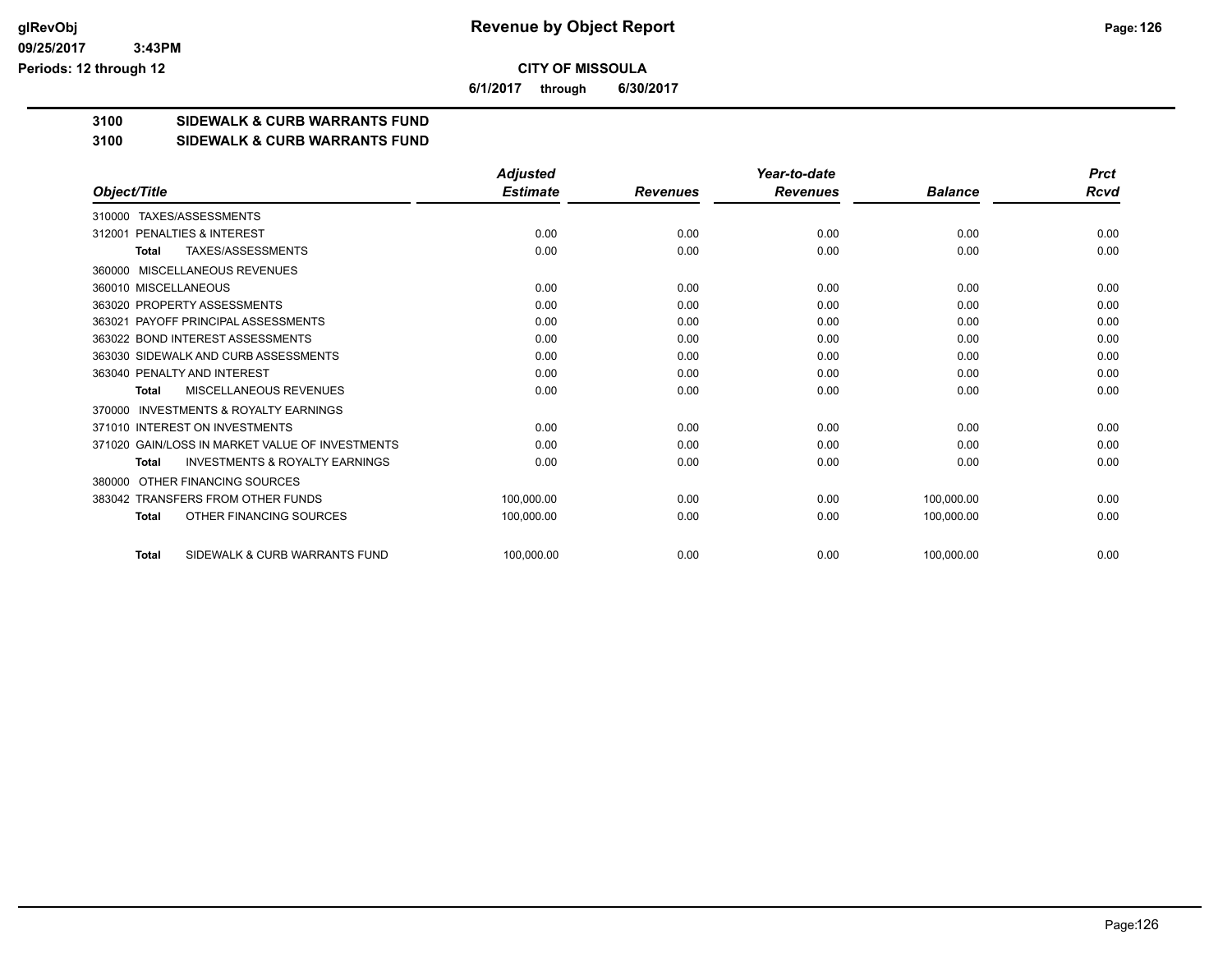**6/1/2017 through 6/30/2017**

## **3100 SIDEWALK & CURB WARRANTS FUND**

|                                                           | <b>Adjusted</b> |                 | Year-to-date    |                | <b>Prct</b> |
|-----------------------------------------------------------|-----------------|-----------------|-----------------|----------------|-------------|
| Object/Title                                              | <b>Estimate</b> | <b>Revenues</b> | <b>Revenues</b> | <b>Balance</b> | Rcvd        |
| TAXES/ASSESSMENTS<br>310000                               |                 |                 |                 |                |             |
| PENALTIES & INTEREST<br>312001                            | 0.00            | 0.00            | 0.00            | 0.00           | 0.00        |
| TAXES/ASSESSMENTS<br><b>Total</b>                         | 0.00            | 0.00            | 0.00            | 0.00           | 0.00        |
| MISCELLANEOUS REVENUES<br>360000                          |                 |                 |                 |                |             |
| 360010 MISCELLANEOUS                                      | 0.00            | 0.00            | 0.00            | 0.00           | 0.00        |
| 363020 PROPERTY ASSESSMENTS                               | 0.00            | 0.00            | 0.00            | 0.00           | 0.00        |
| 363021 PAYOFF PRINCIPAL ASSESSMENTS                       | 0.00            | 0.00            | 0.00            | 0.00           | 0.00        |
| 363022 BOND INTEREST ASSESSMENTS                          | 0.00            | 0.00            | 0.00            | 0.00           | 0.00        |
| 363030 SIDEWALK AND CURB ASSESSMENTS                      | 0.00            | 0.00            | 0.00            | 0.00           | 0.00        |
| 363040 PENALTY AND INTEREST                               | 0.00            | 0.00            | 0.00            | 0.00           | 0.00        |
| MISCELLANEOUS REVENUES<br><b>Total</b>                    | 0.00            | 0.00            | 0.00            | 0.00           | 0.00        |
| <b>INVESTMENTS &amp; ROYALTY EARNINGS</b><br>370000       |                 |                 |                 |                |             |
| 371010 INTEREST ON INVESTMENTS                            | 0.00            | 0.00            | 0.00            | 0.00           | 0.00        |
| 371020 GAIN/LOSS IN MARKET VALUE OF INVESTMENT            | 0.00            | 0.00            | 0.00            | 0.00           | 0.00        |
| <b>INVESTMENTS &amp; ROYALTY EARNINGS</b><br><b>Total</b> | 0.00            | 0.00            | 0.00            | 0.00           | 0.00        |
| OTHER FINANCING SOURCES<br>380000                         |                 |                 |                 |                |             |
| 383042 TRANSFERS FROM OTHER FUNDS                         | 100.000.00      | 0.00            | 0.00            | 100,000.00     | 0.00        |
| OTHER FINANCING SOURCES<br><b>Total</b>                   | 100,000.00      | 0.00            | 0.00            | 100,000.00     | 0.00        |
| SIDEWALK & CURB WARRANTS FUND<br><b>Total</b>             | 100.000.00      | 0.00            | 0.00            | 100.000.00     | 0.00        |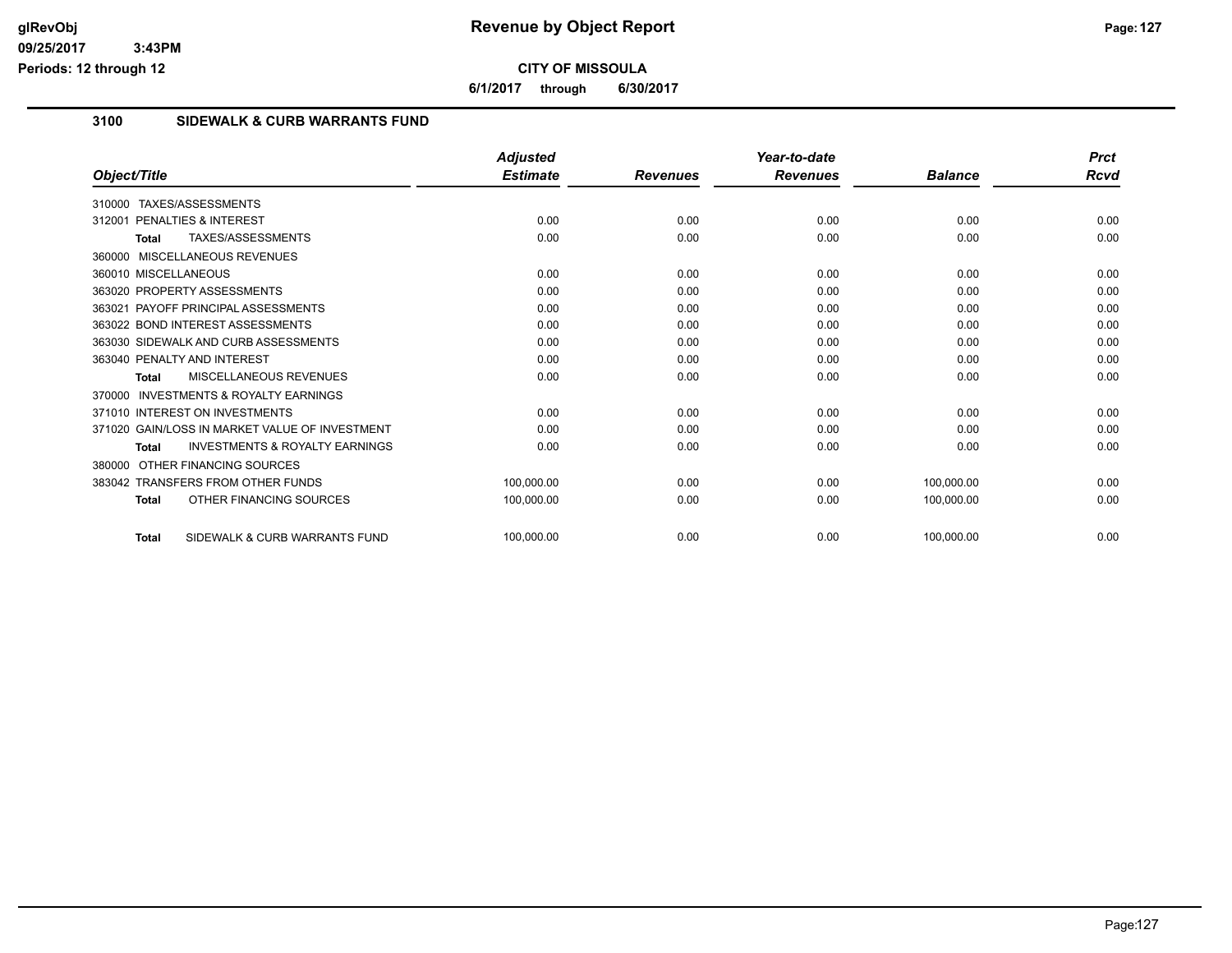### **09/25/2017 3:43PM Periods: 12 through 12**

## **CITY OF MISSOULA**

**6/1/2017 through 6/30/2017**

# **3200 FY99 SIDEWALK & CURB DEBT SERVICE FUND**

# **3200 FY99 SIDEWALK & CURB DEBT SERVICE FUND**

|                                                                  | <b>Adjusted</b> |                 | Year-to-date    |                | <b>Prct</b> |
|------------------------------------------------------------------|-----------------|-----------------|-----------------|----------------|-------------|
| Object/Title                                                     | <b>Estimate</b> | <b>Revenues</b> | <b>Revenues</b> | <b>Balance</b> | Rcvd        |
| TAXES/ASSESSMENTS<br>310000                                      |                 |                 |                 |                |             |
| PENALTIES & INTEREST<br>312001                                   | 0.00            | 0.00            | 0.00            | 0.00           | 0.00        |
| TAXES/ASSESSMENTS<br><b>Total</b>                                | 0.00            | 0.00            | 0.00            | 0.00           | 0.00        |
| MISCELLANEOUS REVENUES<br>360000                                 |                 |                 |                 |                |             |
| 363020 PROPERTY ASSESSMENTS                                      | 0.00            | 0.00            | 0.00            | 0.00           | 0.00        |
| 363021 PAYOFF PRINCIPAL ASSESSMENTS                              | 0.00            | 0.00            | 0.00            | 0.00           | 0.00        |
| 363022 BOND INTEREST ASSESSMENTS                                 | 0.00            | 0.00            | 0.00            | 0.00           | 0.00        |
| 363040 PENALTY AND INTEREST                                      | 0.00            | 0.00            | 0.00            | 0.00           | 0.00        |
| <b>MISCELLANEOUS REVENUES</b><br><b>Total</b>                    | 0.00            | 0.00            | 0.00            | 0.00           | 0.00        |
| <b>INVESTMENTS &amp; ROYALTY EARNINGS</b><br>370000              |                 |                 |                 |                |             |
| 371010 INTEREST ON INVESTMENTS                                   | 0.00            | 0.00            | 0.00            | 0.00           | 0.00        |
| 371020 GAIN/LOSS IN MARKET VALUE OF INVESTMENTS                  | 0.00            | 0.00            | 0.00            | 0.00           | 0.00        |
| <b>INVESTMENTS &amp; ROYALTY EARNINGS</b><br><b>Total</b>        | 0.00            | 0.00            | 0.00            | 0.00           | 0.00        |
| OTHER FINANCING SOURCES<br>380000                                |                 |                 |                 |                |             |
| 381009 TRANSFERS IN                                              | 0.00            | 0.00            | 0.00            | 0.00           | 0.00        |
| OTHER FINANCING SOURCES<br><b>Total</b>                          | 0.00            | 0.00            | 0.00            | 0.00           | 0.00        |
| <b>FY99 SIDEWALK &amp; CURB DEBT SERVICE FUI</b><br><b>Total</b> | 0.00            | 0.00            | 0.00            | 0.00           | 0.00        |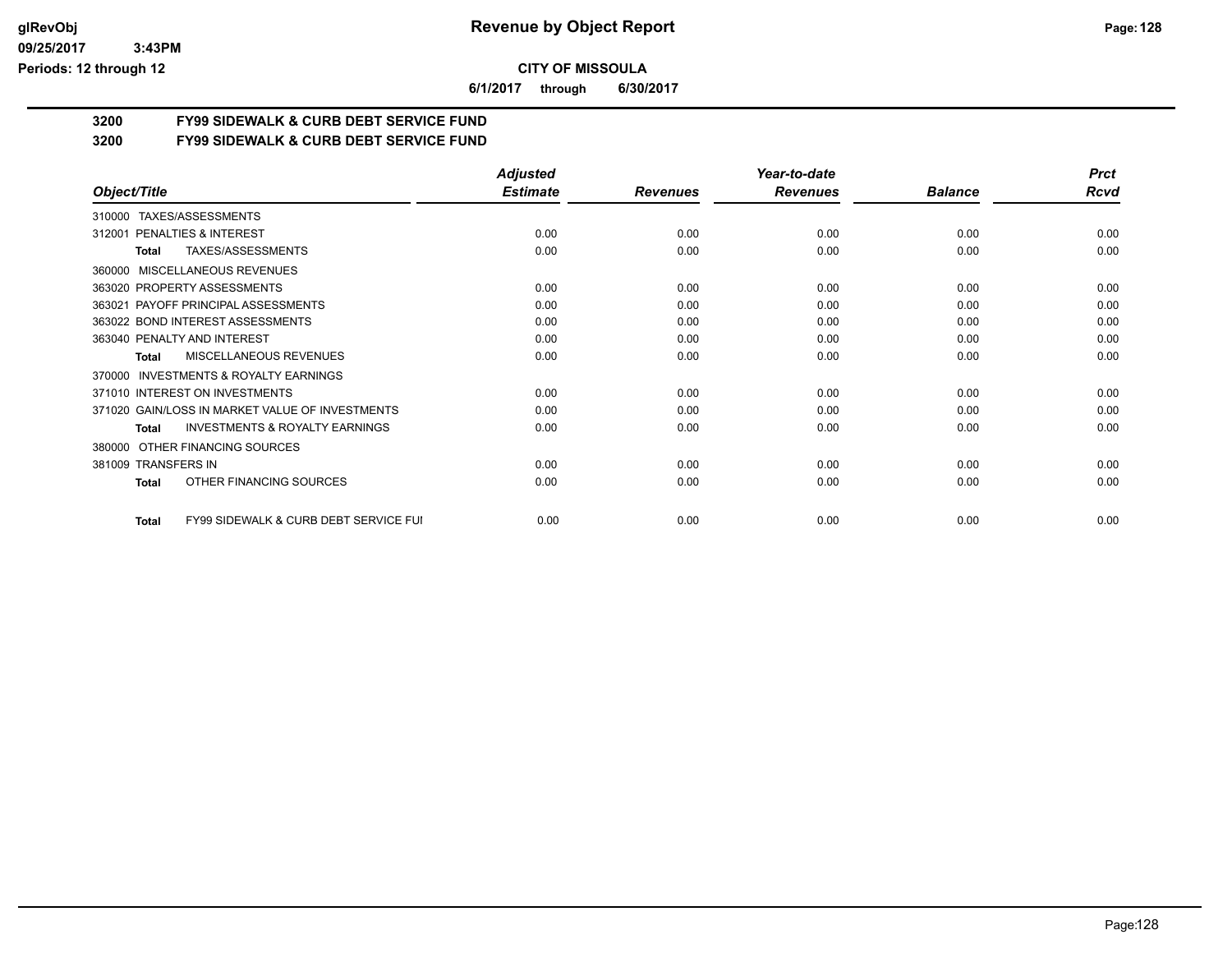**6/1/2017 through 6/30/2017**

## **3200 FY99 SIDEWALK & CURB DEBT SERVICE FUND**

|                                                           | <b>Adjusted</b> |                 | Year-to-date    |                | <b>Prct</b> |
|-----------------------------------------------------------|-----------------|-----------------|-----------------|----------------|-------------|
| Object/Title                                              | <b>Estimate</b> | <b>Revenues</b> | <b>Revenues</b> | <b>Balance</b> | <b>Rcvd</b> |
| TAXES/ASSESSMENTS<br>310000                               |                 |                 |                 |                |             |
| PENALTIES & INTEREST<br>312001                            | 0.00            | 0.00            | 0.00            | 0.00           | 0.00        |
| TAXES/ASSESSMENTS<br>Total                                | 0.00            | 0.00            | 0.00            | 0.00           | 0.00        |
| MISCELLANEOUS REVENUES<br>360000                          |                 |                 |                 |                |             |
| 363020 PROPERTY ASSESSMENTS                               | 0.00            | 0.00            | 0.00            | 0.00           | 0.00        |
| PAYOFF PRINCIPAL ASSESSMENTS<br>363021                    | 0.00            | 0.00            | 0.00            | 0.00           | 0.00        |
| 363022 BOND INTEREST ASSESSMENTS                          | 0.00            | 0.00            | 0.00            | 0.00           | 0.00        |
| 363040 PENALTY AND INTEREST                               | 0.00            | 0.00            | 0.00            | 0.00           | 0.00        |
| <b>MISCELLANEOUS REVENUES</b><br>Total                    | 0.00            | 0.00            | 0.00            | 0.00           | 0.00        |
| INVESTMENTS & ROYALTY EARNINGS<br>370000                  |                 |                 |                 |                |             |
| 371010 INTEREST ON INVESTMENTS                            | 0.00            | 0.00            | 0.00            | 0.00           | 0.00        |
| 371020 GAIN/LOSS IN MARKET VALUE OF INVESTMENT            | 0.00            | 0.00            | 0.00            | 0.00           | 0.00        |
| <b>INVESTMENTS &amp; ROYALTY EARNINGS</b><br><b>Total</b> | 0.00            | 0.00            | 0.00            | 0.00           | 0.00        |
| OTHER FINANCING SOURCES<br>380000                         |                 |                 |                 |                |             |
| 381009 TRANSFERS IN                                       | 0.00            | 0.00            | 0.00            | 0.00           | 0.00        |
| OTHER FINANCING SOURCES<br>Total                          | 0.00            | 0.00            | 0.00            | 0.00           | 0.00        |
| FY99 SIDEWALK & CURB DEBT SERVICE FU<br><b>Total</b>      | 0.00            | 0.00            | 0.00            | 0.00           | 0.00        |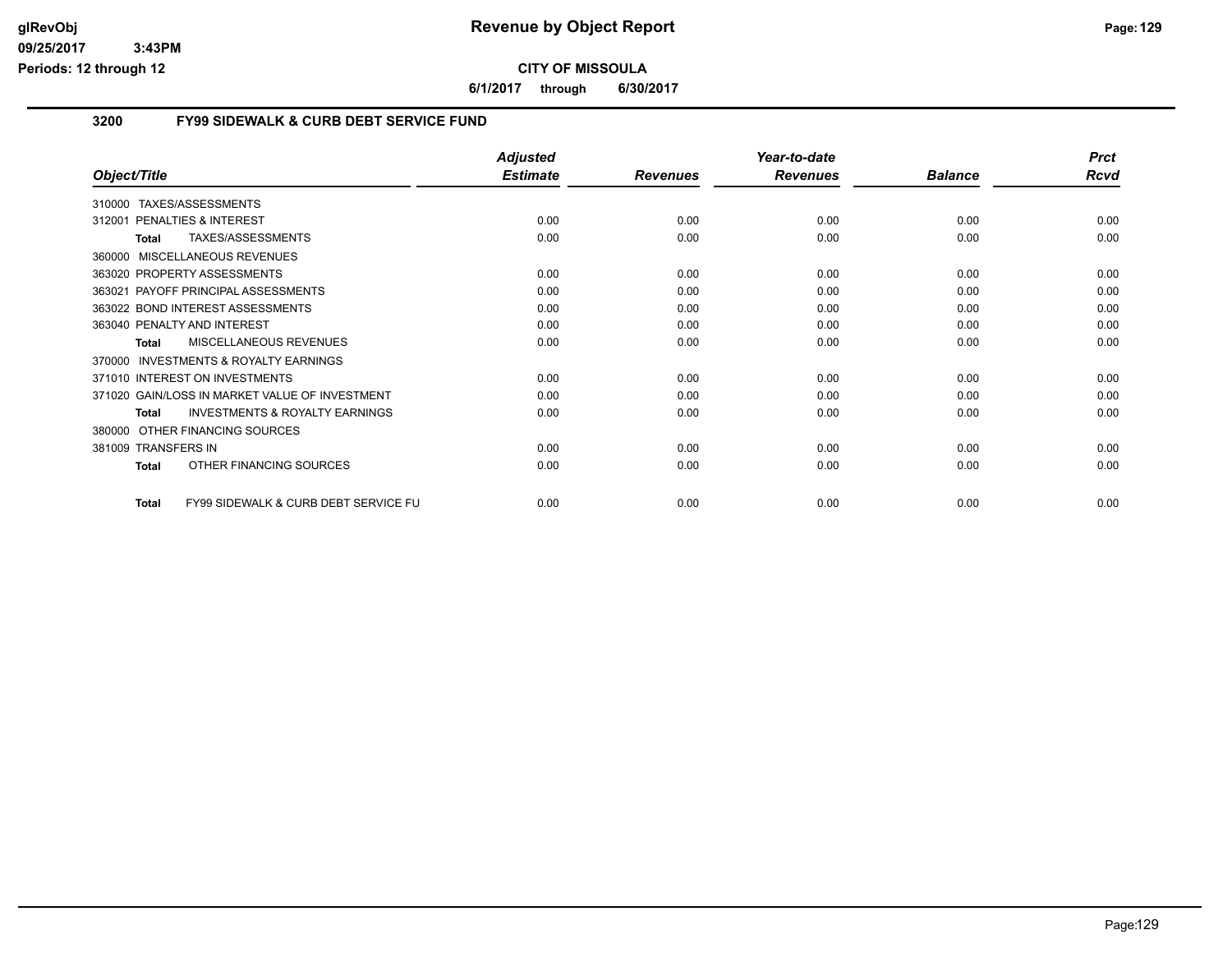### **09/25/2017 3:43PM Periods: 12 through 12**

**CITY OF MISSOULA**

**6/1/2017 through 6/30/2017**

# **3300 FY00 SIDEWALK & CURB DEBT SERVICE FUND**

**3300 FY00 SIDEWALK & CURB DEBT SERVICE FUND**

|                                                    | <b>Adjusted</b> |                 | Year-to-date    |                | <b>Prct</b> |
|----------------------------------------------------|-----------------|-----------------|-----------------|----------------|-------------|
| Object/Title                                       | <b>Estimate</b> | <b>Revenues</b> | <b>Revenues</b> | <b>Balance</b> | <b>Rcvd</b> |
| 360000 MISCELLANEOUS REVENUES                      |                 |                 |                 |                |             |
| 363020 PROPERTY ASSESSMENTS                        | 0.00            | 0.00            | 0.00            | 0.00           | 0.00        |
| 363021 PAYOFF PRINCIPAL ASSESSMENTS                | 0.00            | 0.00            | 0.00            | 0.00           | 0.00        |
| 363022 BOND INTEREST ASSESSMENTS                   | 0.00            | 0.00            | 0.00            | 0.00           | 0.00        |
| 363040 PENALTY AND INTEREST                        | 0.00            | 0.00            | 0.00            | 0.00           | 0.00        |
| MISCELLANEOUS REVENUES<br>Total                    | 0.00            | 0.00            | 0.00            | 0.00           | 0.00        |
| 370000 INVESTMENTS & ROYALTY EARNINGS              |                 |                 |                 |                |             |
| 371010 INTEREST ON INVESTMENTS                     | 0.00            | 0.00            | 0.00            | 0.00           | 0.00        |
| 371020 GAIN/LOSS IN MARKET VALUE OF INVESTMENTS    | 0.00            | 0.00            | 0.00            | 0.00           | 0.00        |
| <b>INVESTMENTS &amp; ROYALTY EARNINGS</b><br>Total | 0.00            | 0.00            | 0.00            | 0.00           | 0.00        |
| FY00 SIDEWALK & CURB DEBT SERVICE FUI<br>Total     | 0.00            | 0.00            | 0.00            | 0.00           | 0.00        |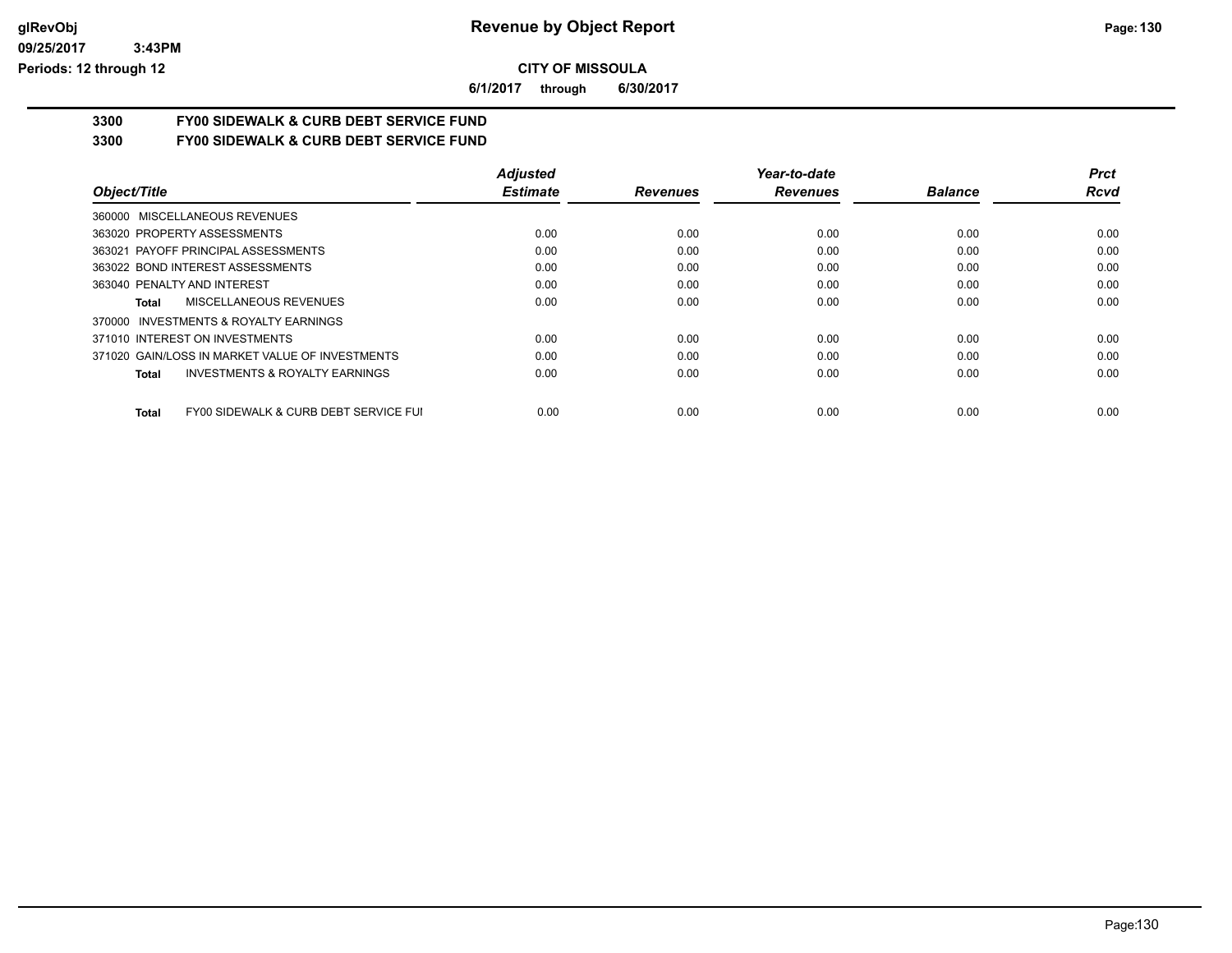**6/1/2017 through 6/30/2017**

## **3300 FY00 SIDEWALK & CURB DEBT SERVICE FUND**

|                                                    | <b>Adjusted</b> |                 | Year-to-date    |                | <b>Prct</b> |
|----------------------------------------------------|-----------------|-----------------|-----------------|----------------|-------------|
| Object/Title                                       | <b>Estimate</b> | <b>Revenues</b> | <b>Revenues</b> | <b>Balance</b> | Rcvd        |
| 360000 MISCELLANEOUS REVENUES                      |                 |                 |                 |                |             |
| 363020 PROPERTY ASSESSMENTS                        | 0.00            | 0.00            | 0.00            | 0.00           | 0.00        |
| 363021 PAYOFF PRINCIPAL ASSESSMENTS                | 0.00            | 0.00            | 0.00            | 0.00           | 0.00        |
| 363022 BOND INTEREST ASSESSMENTS                   | 0.00            | 0.00            | 0.00            | 0.00           | 0.00        |
| 363040 PENALTY AND INTEREST                        | 0.00            | 0.00            | 0.00            | 0.00           | 0.00        |
| <b>MISCELLANEOUS REVENUES</b><br>Total             | 0.00            | 0.00            | 0.00            | 0.00           | 0.00        |
| 370000 INVESTMENTS & ROYALTY EARNINGS              |                 |                 |                 |                |             |
| 371010 INTEREST ON INVESTMENTS                     | 0.00            | 0.00            | 0.00            | 0.00           | 0.00        |
| 371020 GAIN/LOSS IN MARKET VALUE OF INVESTMENT     | 0.00            | 0.00            | 0.00            | 0.00           | 0.00        |
| <b>INVESTMENTS &amp; ROYALTY EARNINGS</b><br>Total | 0.00            | 0.00            | 0.00            | 0.00           | 0.00        |
| FY00 SIDEWALK & CURB DEBT SERVICE FU<br>Total      | 0.00            | 0.00            | 0.00            | 0.00           | 0.00        |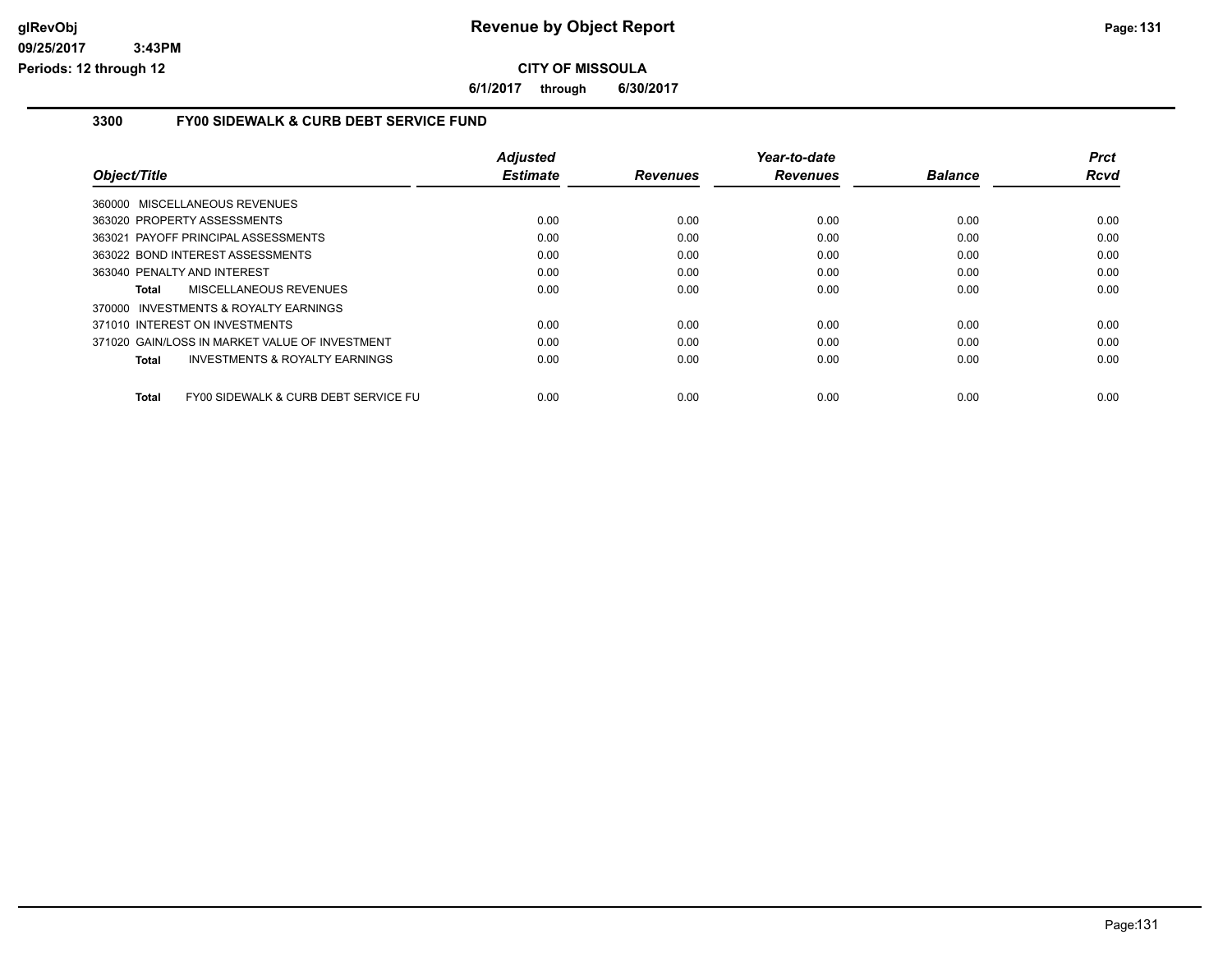**6/1/2017 through 6/30/2017**

**3305 JUDGMENT LEVIES**

**3305 JUDGMENT LEVIES**

|                                 | <b>Adjusted</b> |                 | Year-to-date    |                | <b>Prct</b> |
|---------------------------------|-----------------|-----------------|-----------------|----------------|-------------|
| Object/Title                    | <b>Estimate</b> | <b>Revenues</b> | <b>Revenues</b> | <b>Balance</b> | <b>Rcvd</b> |
| 310000 TAXES/ASSESSMENTS        |                 |                 |                 |                |             |
| 311000 GENERAL PROPERTY TAXES   | 0.00            | 0.09            | $-1.76$         | 1.76           | 0.00        |
| 312001 PENALTIES & INTEREST     | 0.00            | 0.02            | 0.10            | $-0.10$        | 0.00        |
| TAXES/ASSESSMENTS<br>Total      | 0.00            | 0.11            | $-1.66$         | 1.66           | 0.00        |
|                                 |                 |                 |                 |                |             |
| Total<br><b>JUDGMENT LEVIES</b> | 0.00            | 0.11            | $-1.66$         | 1.66           | 0.00        |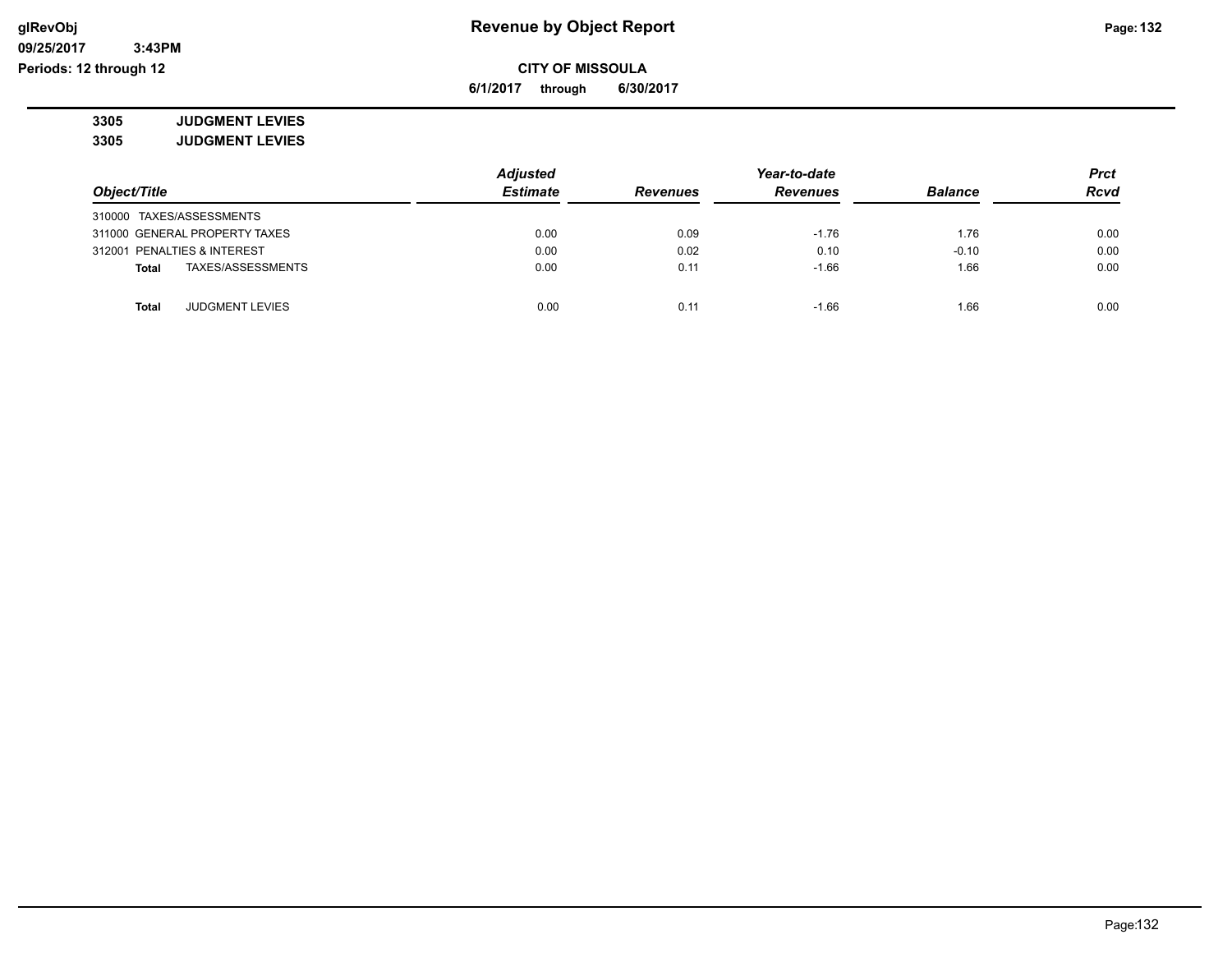**6/1/2017 through 6/30/2017**

### **3305 JUDGMENT LEVIES**

| Object/Title                      | <b>Adjusted</b><br><b>Estimate</b> | <b>Revenues</b> | Year-to-date<br><b>Revenues</b> | <b>Balance</b> | <b>Prct</b><br><b>Rcvd</b> |
|-----------------------------------|------------------------------------|-----------------|---------------------------------|----------------|----------------------------|
| 310000 TAXES/ASSESSMENTS          |                                    |                 |                                 |                |                            |
| 311000 GENERAL PROPERTY TAXES     | 0.00                               | 0.09            | $-1.76$                         | 1.76           | 0.00                       |
| 312001 PENALTIES & INTEREST       | 0.00                               | 0.02            | 0.10                            | $-0.10$        | 0.00                       |
| TAXES/ASSESSMENTS<br><b>Total</b> | 0.00                               | 0.11            | $-1.66$                         | 1.66           | 0.00                       |
|                                   |                                    |                 |                                 |                |                            |
| <b>JUDGMENT LEVIES</b><br>Total   | 0.00                               | 0.11            | $-1.66$                         | 1.66           | 0.00                       |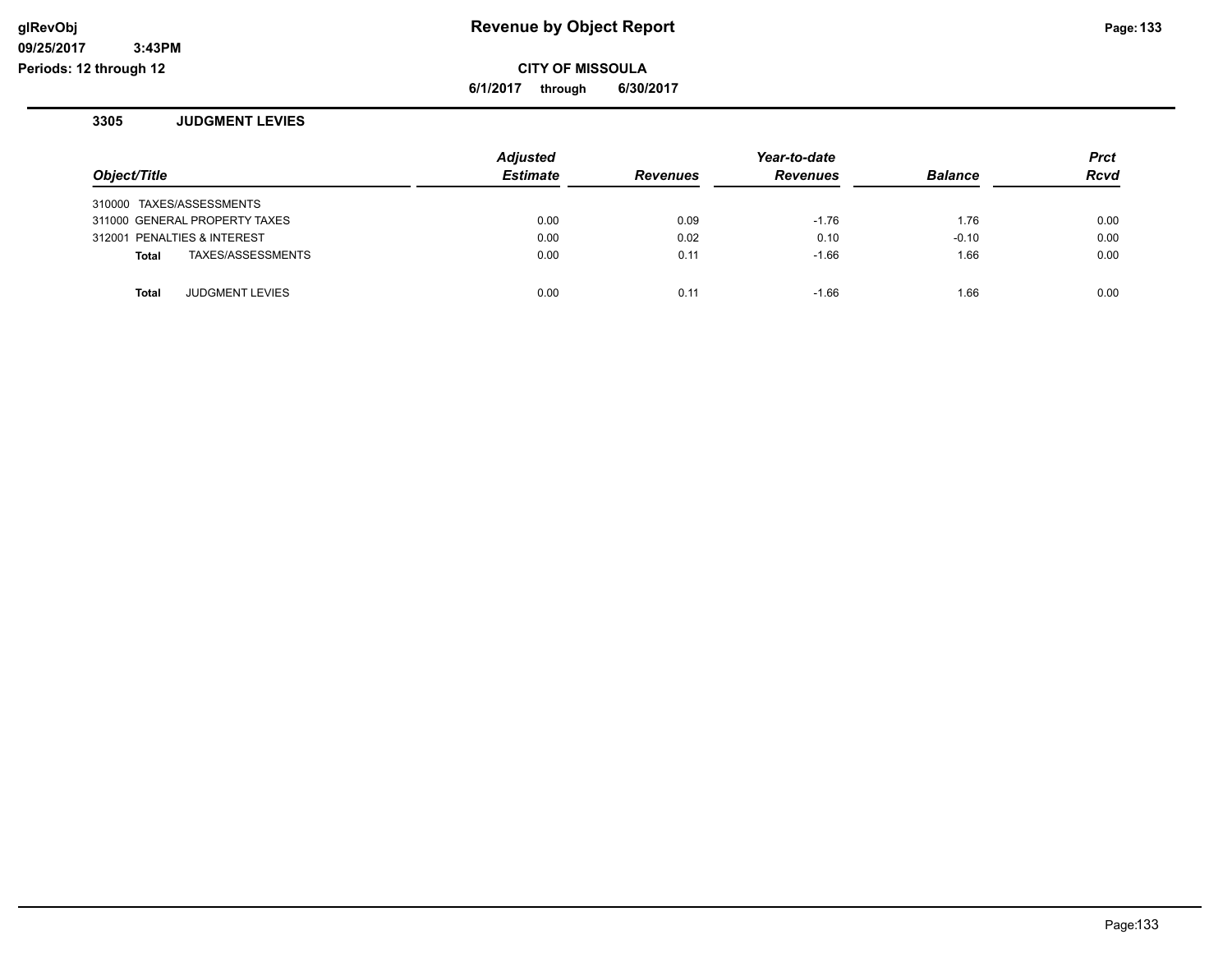### **09/25/2017 3:43PM Periods: 12 through 12**

**CITY OF MISSOULA**

**6/1/2017 through 6/30/2017**

# **3400 FY01 SIDEWALK & CURB DEBT SERVICE FUND**

# **3400 FY01 SIDEWALK & CURB DEBT SERVICE FUND**

|                                                                  | <b>Adjusted</b> |                 | Year-to-date    |                | <b>Prct</b> |
|------------------------------------------------------------------|-----------------|-----------------|-----------------|----------------|-------------|
| Object/Title                                                     | <b>Estimate</b> | <b>Revenues</b> | <b>Revenues</b> | <b>Balance</b> | Rcvd        |
| TAXES/ASSESSMENTS<br>310000                                      |                 |                 |                 |                |             |
| 312001 PENALTIES & INTEREST                                      | 0.00            | 0.00            | 0.00            | 0.00           | 0.00        |
| TAXES/ASSESSMENTS<br>Total                                       | 0.00            | 0.00            | 0.00            | 0.00           | 0.00        |
| MISCELLANEOUS REVENUES<br>360000                                 |                 |                 |                 |                |             |
| 360010 MISCELLANEOUS                                             | 0.00            | 0.00            | 0.00            | 0.00           | 0.00        |
| 363020 PROPERTY ASSESSMENTS                                      | 0.00            | 0.00            | 0.00            | 0.00           | 0.00        |
| 363021 PAYOFF PRINCIPAL ASSESSMENTS                              | 0.00            | 0.00            | 0.00            | 0.00           | 0.00        |
| 363022 BOND INTEREST ASSESSMENTS                                 | 0.00            | 0.00            | 0.00            | 0.00           | 0.00        |
| 363040 PENALTY AND INTEREST                                      | 0.00            | 0.00            | 0.00            | 0.00           | 0.00        |
| MISCELLANEOUS REVENUES<br>Total                                  | 0.00            | 0.00            | 0.00            | 0.00           | 0.00        |
| <b>INVESTMENTS &amp; ROYALTY EARNINGS</b><br>370000              |                 |                 |                 |                |             |
| 371010 INTEREST ON INVESTMENTS                                   | 0.00            | 0.00            | 0.00            | 0.00           | 0.00        |
| 371020 GAIN/LOSS IN MARKET VALUE OF INVESTMENTS                  | 0.00            | 0.00            | 0.00            | 0.00           | 0.00        |
| <b>INVESTMENTS &amp; ROYALTY EARNINGS</b><br>Total               | 0.00            | 0.00            | 0.00            | 0.00           | 0.00        |
| <b>FY01 SIDEWALK &amp; CURB DEBT SERVICE FUI</b><br><b>Total</b> | 0.00            | 0.00            | 0.00            | 0.00           | 0.00        |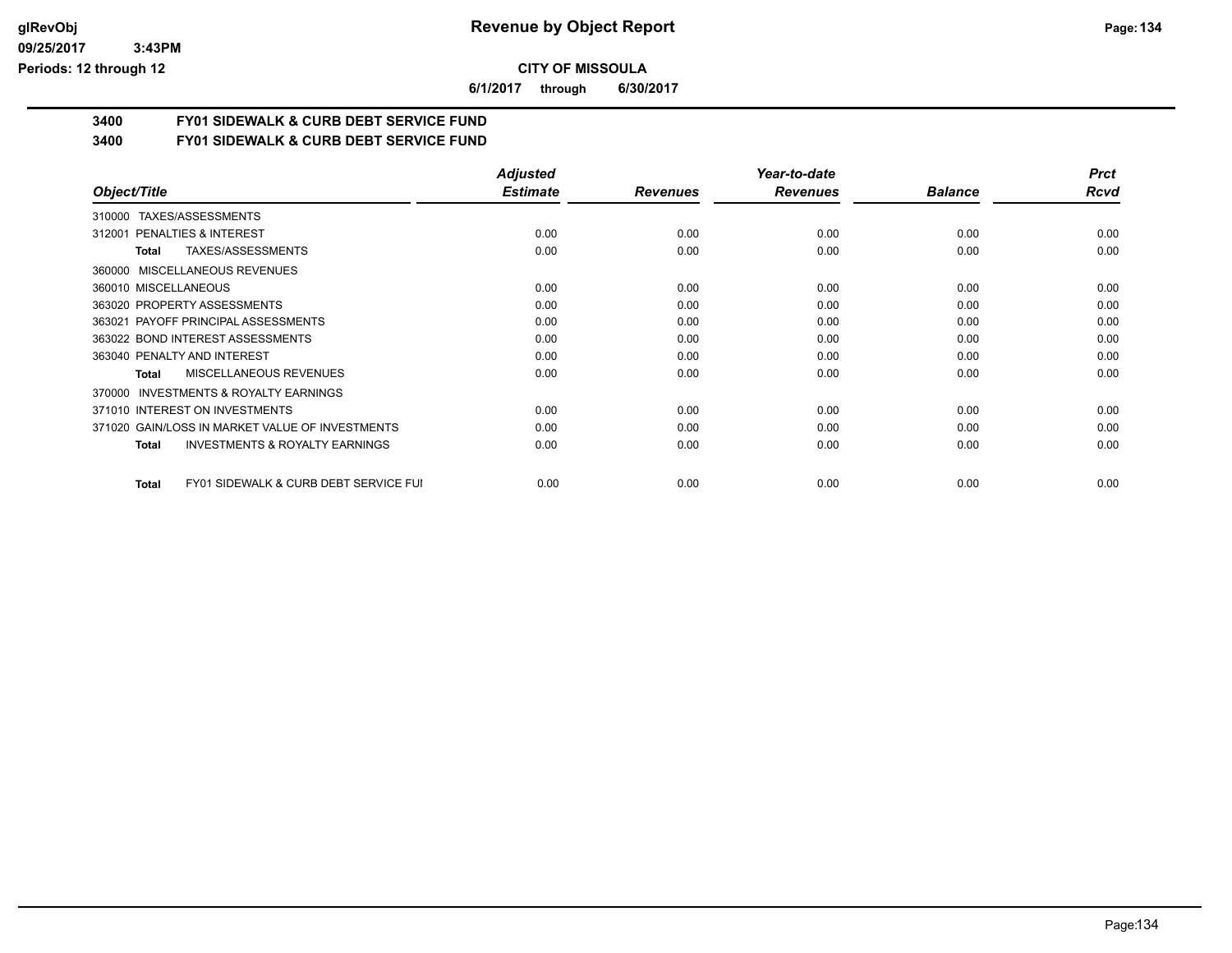**6/1/2017 through 6/30/2017**

## **3400 FY01 SIDEWALK & CURB DEBT SERVICE FUND**

| Object/Title                                              | <b>Adjusted</b><br><b>Estimate</b> | <b>Revenues</b> | Year-to-date<br><b>Revenues</b> | <b>Balance</b> | <b>Prct</b><br>Rcvd |
|-----------------------------------------------------------|------------------------------------|-----------------|---------------------------------|----------------|---------------------|
|                                                           |                                    |                 |                                 |                |                     |
| 310000 TAXES/ASSESSMENTS                                  |                                    |                 |                                 |                |                     |
| <b>PENALTIES &amp; INTEREST</b><br>312001                 | 0.00                               | 0.00            | 0.00                            | 0.00           | 0.00                |
| TAXES/ASSESSMENTS<br><b>Total</b>                         | 0.00                               | 0.00            | 0.00                            | 0.00           | 0.00                |
| 360000 MISCELLANEOUS REVENUES                             |                                    |                 |                                 |                |                     |
| 360010 MISCELLANEOUS                                      | 0.00                               | 0.00            | 0.00                            | 0.00           | 0.00                |
| 363020 PROPERTY ASSESSMENTS                               | 0.00                               | 0.00            | 0.00                            | 0.00           | 0.00                |
| PAYOFF PRINCIPAL ASSESSMENTS<br>363021                    | 0.00                               | 0.00            | 0.00                            | 0.00           | 0.00                |
| 363022 BOND INTEREST ASSESSMENTS                          | 0.00                               | 0.00            | 0.00                            | 0.00           | 0.00                |
| 363040 PENALTY AND INTEREST                               | 0.00                               | 0.00            | 0.00                            | 0.00           | 0.00                |
| <b>MISCELLANEOUS REVENUES</b><br><b>Total</b>             | 0.00                               | 0.00            | 0.00                            | 0.00           | 0.00                |
| INVESTMENTS & ROYALTY EARNINGS<br>370000                  |                                    |                 |                                 |                |                     |
| 371010 INTEREST ON INVESTMENTS                            | 0.00                               | 0.00            | 0.00                            | 0.00           | 0.00                |
| 371020 GAIN/LOSS IN MARKET VALUE OF INVESTMENT            | 0.00                               | 0.00            | 0.00                            | 0.00           | 0.00                |
| <b>INVESTMENTS &amp; ROYALTY EARNINGS</b><br><b>Total</b> | 0.00                               | 0.00            | 0.00                            | 0.00           | 0.00                |
| FY01 SIDEWALK & CURB DEBT SERVICE FU<br><b>Total</b>      | 0.00                               | 0.00            | 0.00                            | 0.00           | 0.00                |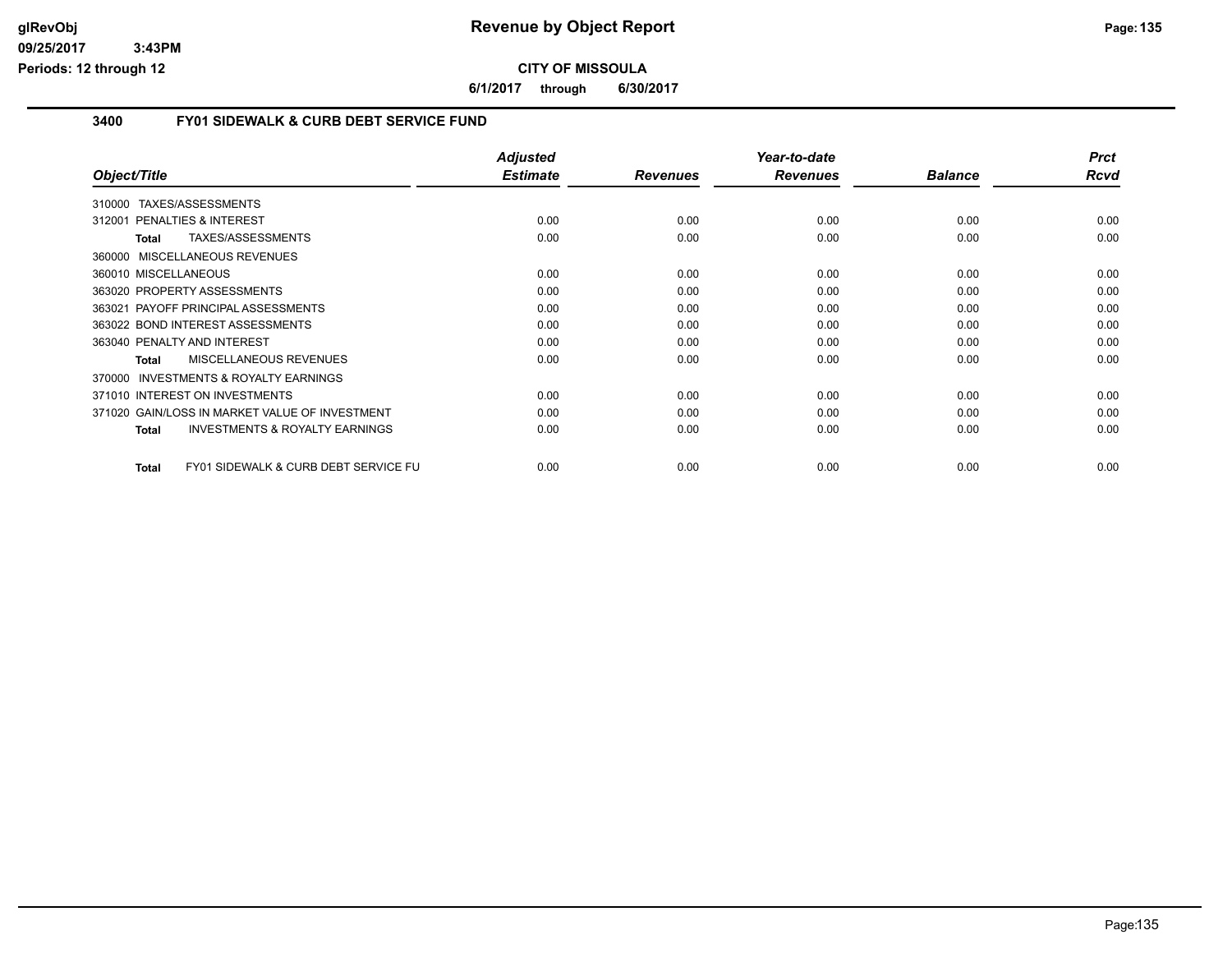### **09/25/2017 3:43PM Periods: 12 through 12**

## **CITY OF MISSOULA**

**6/1/2017 through 6/30/2017**

# **3410 FY02 SIDEWALK & CURB DEBT SERVICE FUND**

# **3410 FY02 SIDEWALK & CURB DEBT SERVICE FUND**

|                                                                  | <b>Adjusted</b> |                 | Year-to-date    |                | <b>Prct</b> |
|------------------------------------------------------------------|-----------------|-----------------|-----------------|----------------|-------------|
| Object/Title                                                     | <b>Estimate</b> | <b>Revenues</b> | <b>Revenues</b> | <b>Balance</b> | <b>Rcvd</b> |
| 360000 MISCELLANEOUS REVENUES                                    |                 |                 |                 |                |             |
| 363020 PROPERTY ASSESSMENTS                                      | 0.00            | 0.00            | 0.00            | 0.00           | 0.00        |
| 363021 PAYOFF PRINCIPAL ASSESSMENTS                              | 0.00            | 0.00            | 0.00            | 0.00           | 0.00        |
| 363022 BOND INTEREST ASSESSMENTS                                 | 0.00            | 0.00            | 0.00            | 0.00           | 0.00        |
| 363040 PENALTY AND INTEREST                                      | 0.00            | 0.00            | 0.00            | 0.00           | 0.00        |
| MISCELLANEOUS REVENUES<br>Total                                  | 0.00            | 0.00            | 0.00            | 0.00           | 0.00        |
| INVESTMENTS & ROYALTY EARNINGS<br>370000                         |                 |                 |                 |                |             |
| 371010 INTEREST ON INVESTMENTS                                   | 0.00            | 0.00            | 0.00            | 0.00           | 0.00        |
| 371020 GAIN/LOSS IN MARKET VALUE OF INVESTMENTS                  | 0.00            | 0.00            | 0.00            | 0.00           | 0.00        |
| <b>INVESTMENTS &amp; ROYALTY EARNINGS</b><br>Total               | 0.00            | 0.00            | 0.00            | 0.00           | 0.00        |
| <b>FY02 SIDEWALK &amp; CURB DEBT SERVICE FUI</b><br><b>Total</b> | 0.00            | 0.00            | 0.00            | 0.00           | 0.00        |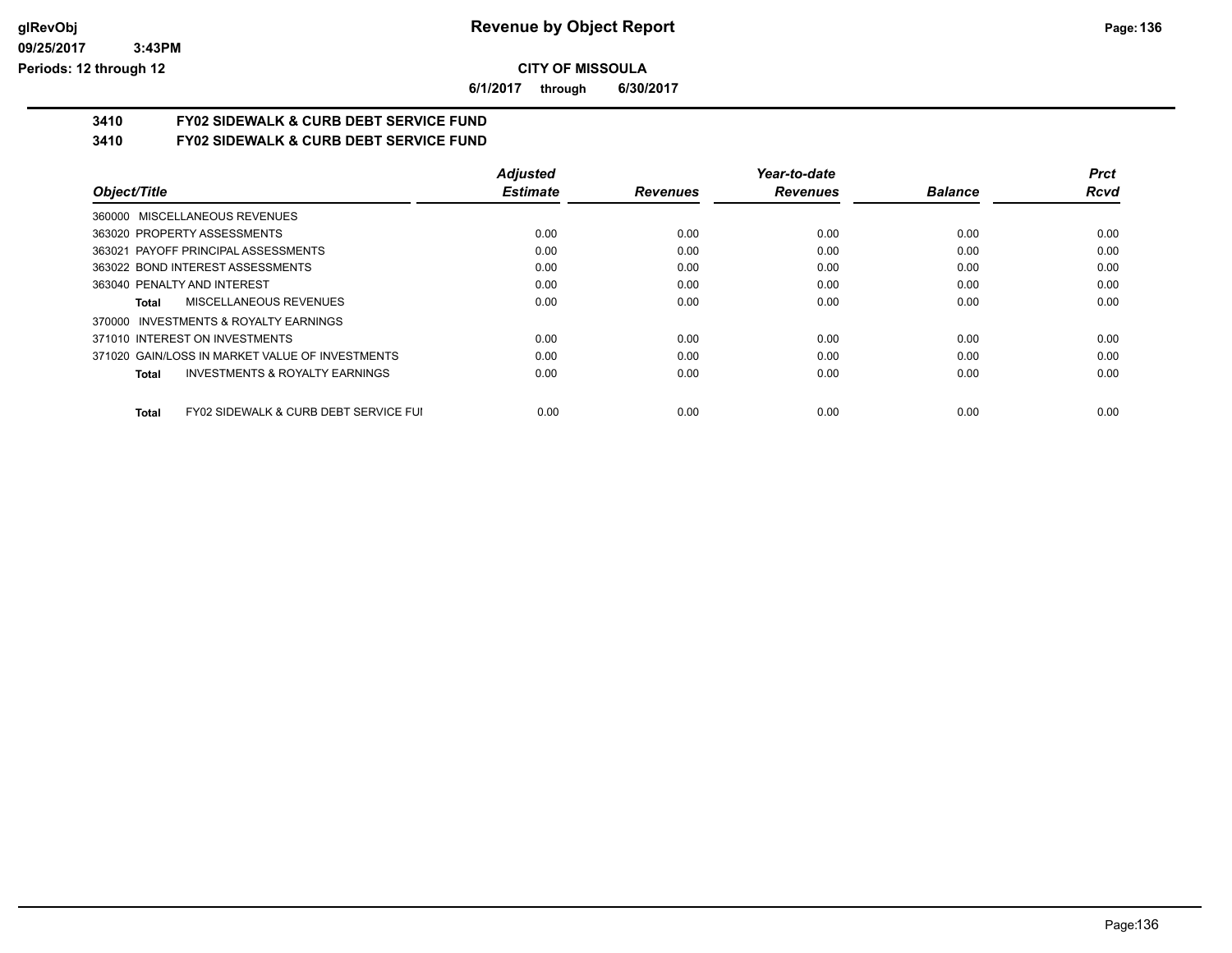**6/1/2017 through 6/30/2017**

## **3410 FY02 SIDEWALK & CURB DEBT SERVICE FUND**

|                                                    | <b>Adjusted</b> |                 | Year-to-date    |                | <b>Prct</b> |
|----------------------------------------------------|-----------------|-----------------|-----------------|----------------|-------------|
| Object/Title                                       | <b>Estimate</b> | <b>Revenues</b> | <b>Revenues</b> | <b>Balance</b> | Rcvd        |
| 360000 MISCELLANEOUS REVENUES                      |                 |                 |                 |                |             |
| 363020 PROPERTY ASSESSMENTS                        | 0.00            | 0.00            | 0.00            | 0.00           | 0.00        |
| 363021 PAYOFF PRINCIPAL ASSESSMENTS                | 0.00            | 0.00            | 0.00            | 0.00           | 0.00        |
| 363022 BOND INTEREST ASSESSMENTS                   | 0.00            | 0.00            | 0.00            | 0.00           | 0.00        |
| 363040 PENALTY AND INTEREST                        | 0.00            | 0.00            | 0.00            | 0.00           | 0.00        |
| <b>MISCELLANEOUS REVENUES</b><br>Total             | 0.00            | 0.00            | 0.00            | 0.00           | 0.00        |
| 370000 INVESTMENTS & ROYALTY EARNINGS              |                 |                 |                 |                |             |
| 371010 INTEREST ON INVESTMENTS                     | 0.00            | 0.00            | 0.00            | 0.00           | 0.00        |
| 371020 GAIN/LOSS IN MARKET VALUE OF INVESTMENT     | 0.00            | 0.00            | 0.00            | 0.00           | 0.00        |
| <b>INVESTMENTS &amp; ROYALTY EARNINGS</b><br>Total | 0.00            | 0.00            | 0.00            | 0.00           | 0.00        |
| FY02 SIDEWALK & CURB DEBT SERVICE FU<br>Total      | 0.00            | 0.00            | 0.00            | 0.00           | 0.00        |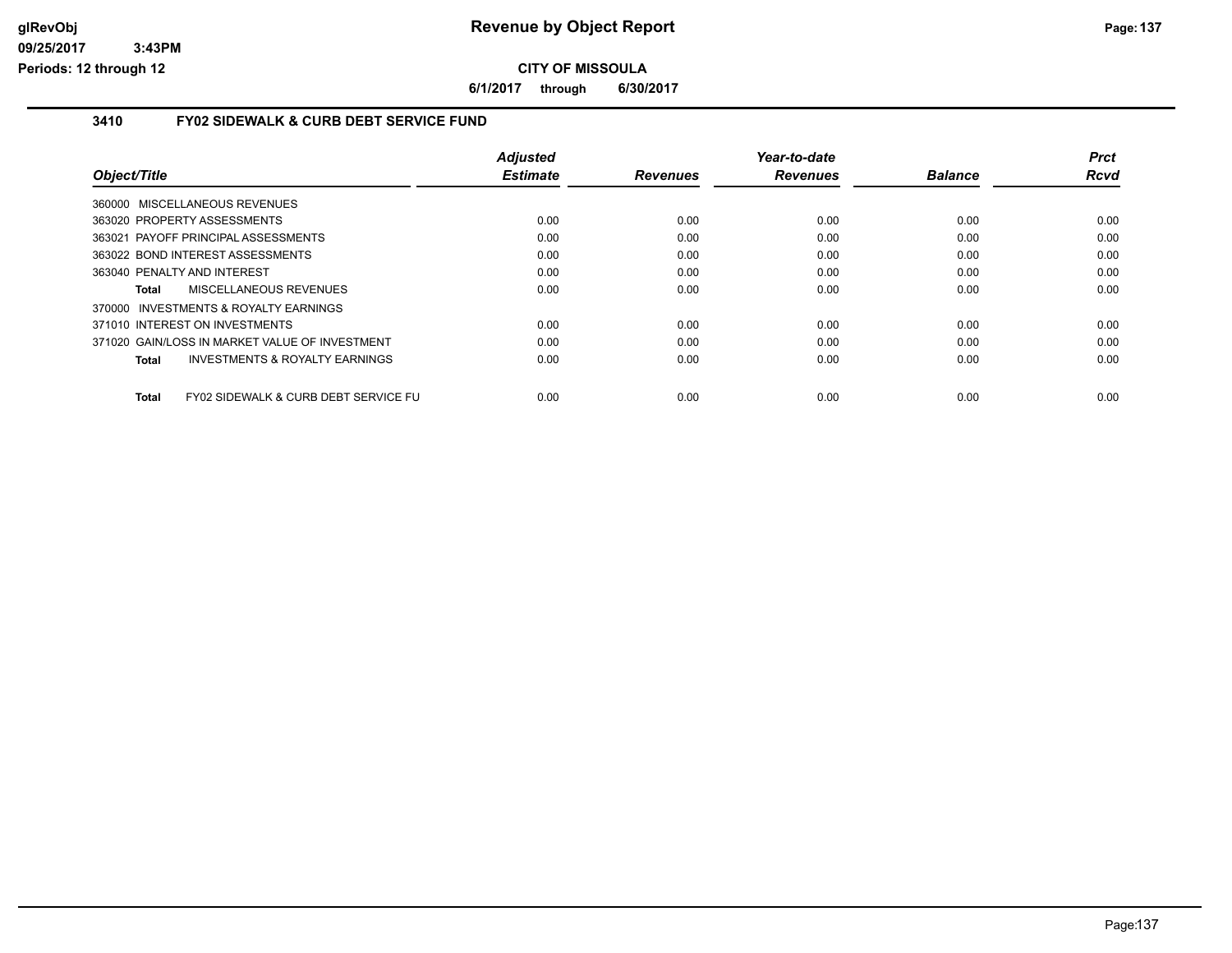**6/1/2017 through 6/30/2017**

# **3420 FY03 SIDEWALK & CURB DEBT SERVICE**

## **3420 FY03 SIDEWALK & CURB DEBT SERVICE**

|                                                    | <b>Adjusted</b> |                 | Year-to-date    |                | <b>Prct</b> |
|----------------------------------------------------|-----------------|-----------------|-----------------|----------------|-------------|
| Object/Title                                       | <b>Estimate</b> | <b>Revenues</b> | <b>Revenues</b> | <b>Balance</b> | <b>Rcvd</b> |
| 360000 MISCELLANEOUS REVENUES                      |                 |                 |                 |                |             |
| 363020 PROPERTY ASSESSMENTS                        | 0.00            | 0.00            | 0.00            | 0.00           | 0.00        |
| 363021 PAYOFF PRINCIPAL ASSESSMENTS                | 0.00            | 0.00            | 0.00            | 0.00           | 0.00        |
| 363022 BOND INTEREST ASSESSMENTS                   | 0.00            | 0.00            | 0.00            | 0.00           | 0.00        |
| 363040 PENALTY AND INTEREST                        | 0.00            | 0.00            | 0.00            | 0.00           | 0.00        |
| <b>MISCELLANEOUS REVENUES</b><br>Total             | 0.00            | 0.00            | 0.00            | 0.00           | 0.00        |
| 370000 INVESTMENTS & ROYALTY EARNINGS              |                 |                 |                 |                |             |
| 371010 INTEREST ON INVESTMENTS                     | 0.00            | 0.00            | 0.00            | 0.00           | 0.00        |
| 371020 GAIN/LOSS IN MARKET VALUE OF INVESTMENTS    | 0.00            | 0.00            | 0.00            | 0.00           | 0.00        |
| <b>INVESTMENTS &amp; ROYALTY EARNINGS</b><br>Total | 0.00            | 0.00            | 0.00            | 0.00           | 0.00        |
| OTHER FINANCING SOURCES<br>380000                  |                 |                 |                 |                |             |
| 381009 TRANSFERS IN                                | 0.00            | 0.00            | 0.00            | 0.00           | 0.00        |
| OTHER FINANCING SOURCES<br>Total                   | 0.00            | 0.00            | 0.00            | 0.00           | 0.00        |
| FY03 SIDEWALK & CURB DEBT SERVICE<br><b>Total</b>  | 0.00            | 0.00            | 0.00            | 0.00           | 0.00        |
|                                                    |                 |                 |                 |                |             |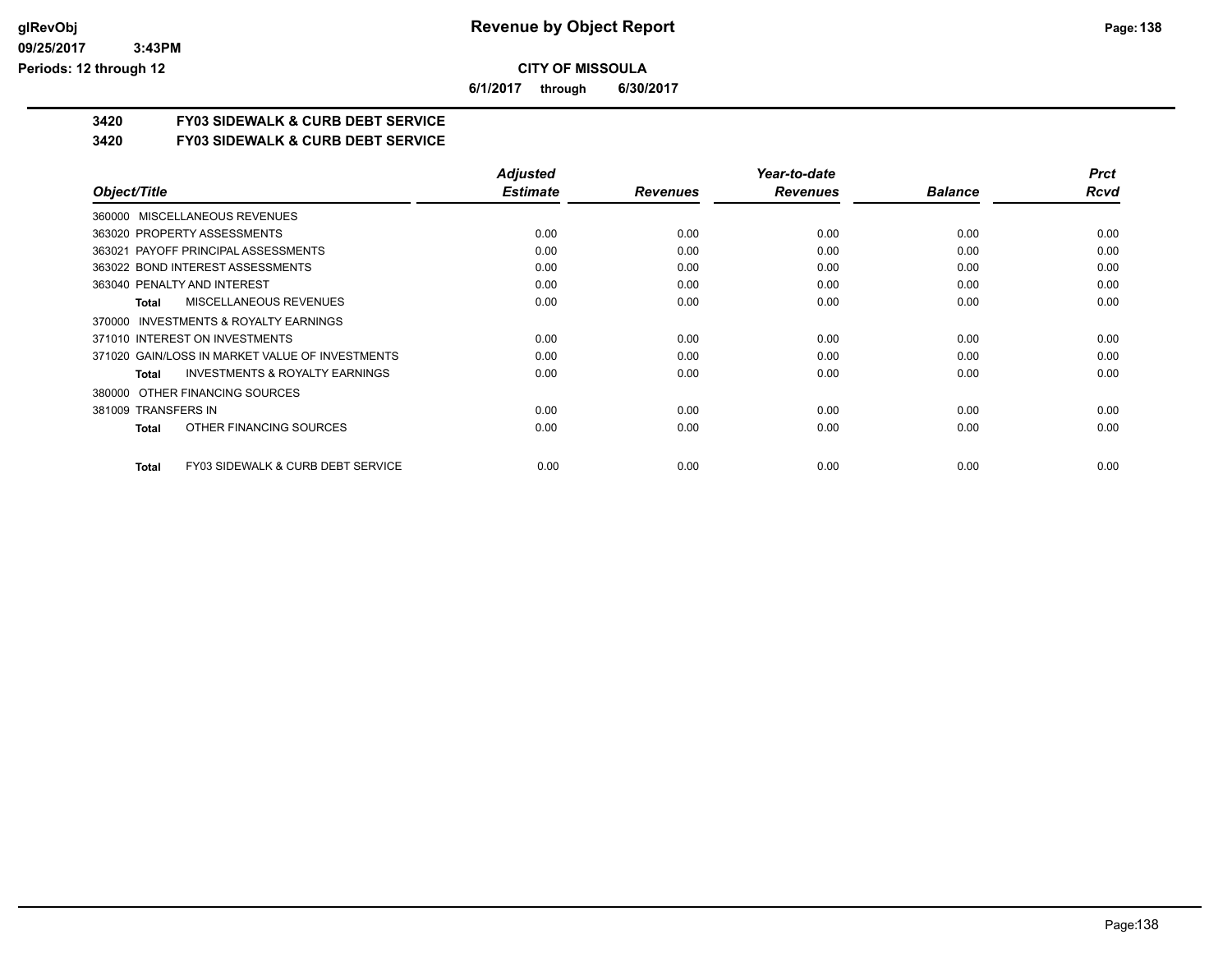**6/1/2017 through 6/30/2017**

## **3420 FY03 SIDEWALK & CURB DEBT SERVICE**

| Object/Title                                       | <b>Adjusted</b><br><b>Estimate</b> | <b>Revenues</b> | Year-to-date<br><b>Revenues</b> | <b>Balance</b> | <b>Prct</b><br>Rcvd |
|----------------------------------------------------|------------------------------------|-----------------|---------------------------------|----------------|---------------------|
| 360000 MISCELLANEOUS REVENUES                      |                                    |                 |                                 |                |                     |
|                                                    |                                    |                 |                                 |                |                     |
| 363020 PROPERTY ASSESSMENTS                        | 0.00                               | 0.00            | 0.00                            | 0.00           | 0.00                |
| 363021 PAYOFF PRINCIPAL ASSESSMENTS                | 0.00                               | 0.00            | 0.00                            | 0.00           | 0.00                |
| 363022 BOND INTEREST ASSESSMENTS                   | 0.00                               | 0.00            | 0.00                            | 0.00           | 0.00                |
| 363040 PENALTY AND INTEREST                        | 0.00                               | 0.00            | 0.00                            | 0.00           | 0.00                |
| MISCELLANEOUS REVENUES<br>Total                    | 0.00                               | 0.00            | 0.00                            | 0.00           | 0.00                |
| 370000 INVESTMENTS & ROYALTY EARNINGS              |                                    |                 |                                 |                |                     |
| 371010 INTEREST ON INVESTMENTS                     | 0.00                               | 0.00            | 0.00                            | 0.00           | 0.00                |
| 371020 GAIN/LOSS IN MARKET VALUE OF INVESTMENT     | 0.00                               | 0.00            | 0.00                            | 0.00           | 0.00                |
| <b>INVESTMENTS &amp; ROYALTY EARNINGS</b><br>Total | 0.00                               | 0.00            | 0.00                            | 0.00           | 0.00                |
| 380000 OTHER FINANCING SOURCES                     |                                    |                 |                                 |                |                     |
| 381009 TRANSFERS IN                                | 0.00                               | 0.00            | 0.00                            | 0.00           | 0.00                |
| OTHER FINANCING SOURCES<br>Total                   | 0.00                               | 0.00            | 0.00                            | 0.00           | 0.00                |
| FY03 SIDEWALK & CURB DEBT SERVICE<br>Total         | 0.00                               | 0.00            | 0.00                            | 0.00           | 0.00                |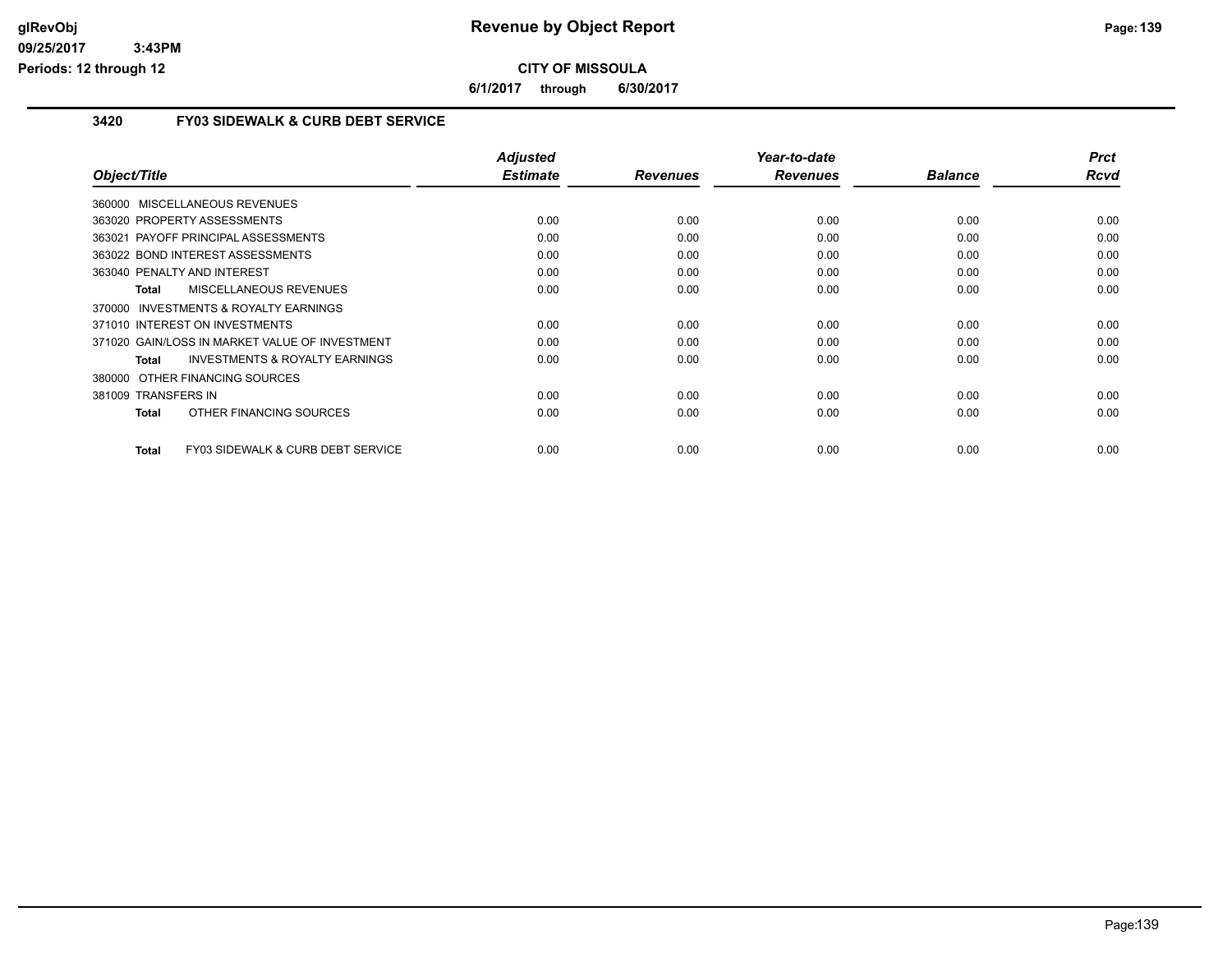**6/1/2017 through 6/30/2017**

## **3430 FY04 SIDEWALK CURB DEBT SERVICE**

## **3430 FY04 SIDEWALK CURB DEBT SERVICE**

|                                                    | <b>Adjusted</b> |                 | Year-to-date    |                | <b>Prct</b> |
|----------------------------------------------------|-----------------|-----------------|-----------------|----------------|-------------|
| Object/Title                                       | <b>Estimate</b> | <b>Revenues</b> | <b>Revenues</b> | <b>Balance</b> | Rcvd        |
| MISCELLANEOUS REVENUES<br>360000                   |                 |                 |                 |                |             |
| 363020 PROPERTY ASSESSMENTS                        | 0.00            | 0.00            | 0.00            | 0.00           | 0.00        |
| 363021 PAYOFF PRINCIPAL ASSESSMENTS                | 0.00            | 0.00            | 0.00            | 0.00           | 0.00        |
| 363022 BOND INTEREST ASSESSMENTS                   | 0.00            | 0.00            | 0.00            | 0.00           | 0.00        |
| 363040 PENALTY AND INTEREST                        | 0.00            | 0.00            | 0.00            | 0.00           | 0.00        |
| <b>MISCELLANEOUS REVENUES</b><br><b>Total</b>      | 0.00            | 0.00            | 0.00            | 0.00           | 0.00        |
| INVESTMENTS & ROYALTY EARNINGS<br>370000           |                 |                 |                 |                |             |
| 371010 INTEREST ON INVESTMENTS                     | 0.00            | 0.00            | 0.00            | 0.00           | 0.00        |
| 371020 GAIN/LOSS IN MARKET VALUE OF INVESTMENTS    | 0.00            | 0.00            | 0.00            | 0.00           | 0.00        |
| <b>INVESTMENTS &amp; ROYALTY EARNINGS</b><br>Total | 0.00            | 0.00            | 0.00            | 0.00           | 0.00        |
| OTHER FINANCING SOURCES<br>380000                  |                 |                 |                 |                |             |
| 381030 SID BOND PROCEEDS                           | 0.00            | 0.00            | 0.00            | 0.00           | 0.00        |
| OTHER FINANCING SOURCES<br><b>Total</b>            | 0.00            | 0.00            | 0.00            | 0.00           | 0.00        |
| FY04 SIDEWALK CURB DEBT SERVICE<br><b>Total</b>    | 0.00            | 0.00            | 0.00            | 0.00           | 0.00        |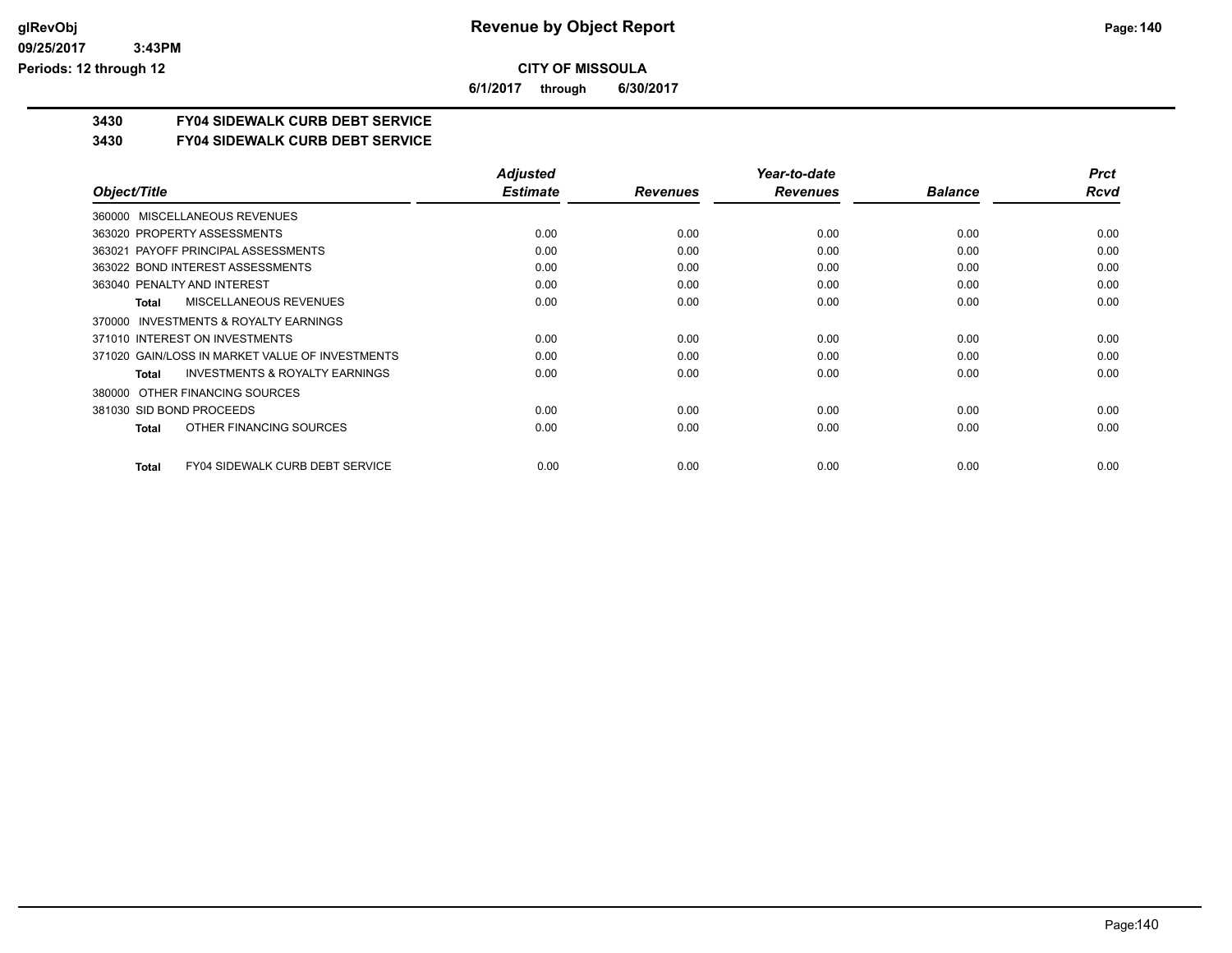**6/1/2017 through 6/30/2017**

## **3430 FY04 SIDEWALK CURB DEBT SERVICE**

| 0.00 |
|------|
| 0.00 |
| 0.00 |
| 0.00 |
| 0.00 |
|      |
| 0.00 |
| 0.00 |
| 0.00 |
|      |
| 0.00 |
| 0.00 |
| 0.00 |
|      |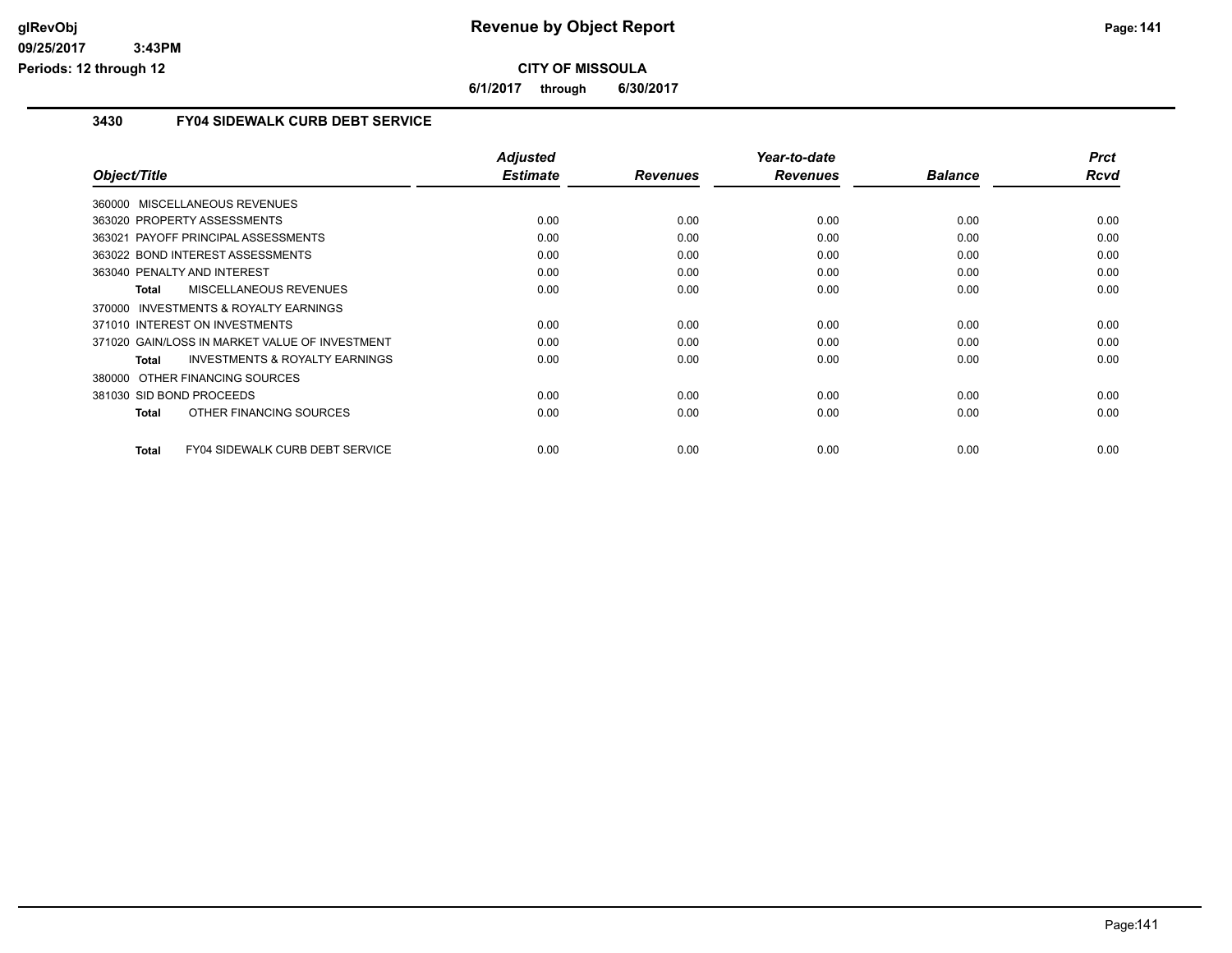**6/1/2017 through 6/30/2017**

**3433 SID 433 DEBT SERVICE**

**3433 SID 433 DEBT SERVICE**

|                                                           | <b>Adiusted</b> |                 | Year-to-date    |                | <b>Prct</b> |
|-----------------------------------------------------------|-----------------|-----------------|-----------------|----------------|-------------|
| Object/Title                                              | <b>Estimate</b> | <b>Revenues</b> | <b>Revenues</b> | <b>Balance</b> | Rcvd        |
| 360000 MISCELLANEOUS REVENUES                             |                 |                 |                 |                |             |
| 363020 PROPERTY ASSESSMENTS                               | 0.00            | 0.00            | 0.00            | 0.00           | 0.00        |
| 363021 PAYOFF PRINCIPAL ASSESSMENTS                       | 0.00            | 0.00            | 0.00            | 0.00           | 0.00        |
| 363022 BOND INTEREST ASSESSMENTS                          | 0.00            | 0.00            | 0.00            | 0.00           | 0.00        |
| 363040 PENALTY AND INTEREST                               | 0.00            | 0.00            | 0.00            | 0.00           | 0.00        |
| MISCELLANEOUS REVENUES<br>Total                           | 0.00            | 0.00            | 0.00            | 0.00           | 0.00        |
| 370000 INVESTMENTS & ROYALTY EARNINGS                     |                 |                 |                 |                |             |
| 371010 INTEREST ON INVESTMENTS                            | 0.00            | 0.00            | 0.00            | 0.00           | 0.00        |
| 371020 GAIN/LOSS IN MARKET VALUE OF INVESTMENTS           | 0.00            | 0.00            | 0.00            | 0.00           | 0.00        |
| <b>INVESTMENTS &amp; ROYALTY EARNINGS</b><br><b>Total</b> | 0.00            | 0.00            | 0.00            | 0.00           | 0.00        |
| SID 433 DEBT SERVICE<br>Total                             | 0.00            | 0.00            | 0.00            | 0.00           | 0.00        |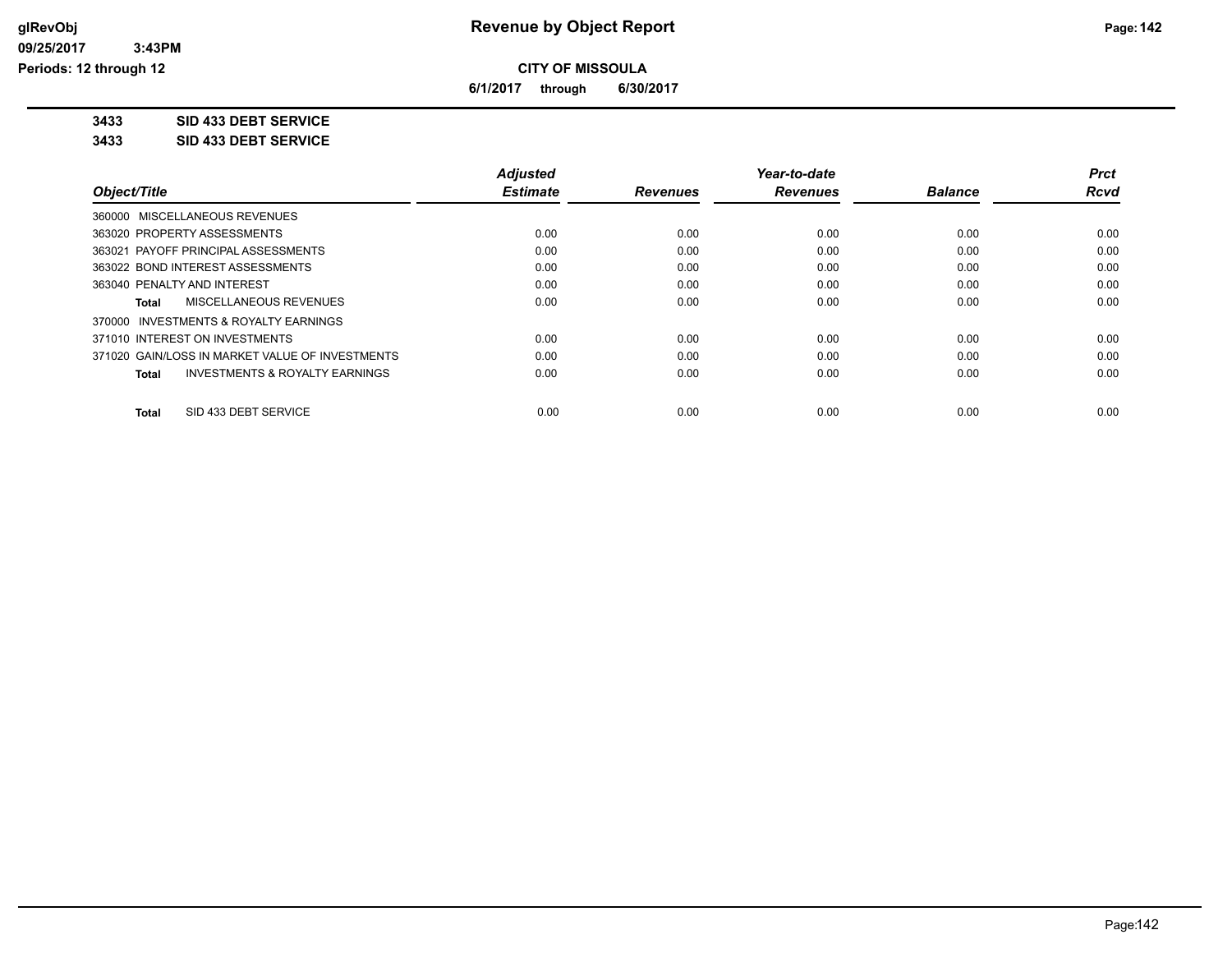**6/1/2017 through 6/30/2017**

## **3433 SID 433 DEBT SERVICE**

|                                                    | <b>Adjusted</b> |                 | Year-to-date    |                | <b>Prct</b> |
|----------------------------------------------------|-----------------|-----------------|-----------------|----------------|-------------|
| Object/Title                                       | <b>Estimate</b> | <b>Revenues</b> | <b>Revenues</b> | <b>Balance</b> | Rcvd        |
| 360000 MISCELLANEOUS REVENUES                      |                 |                 |                 |                |             |
| 363020 PROPERTY ASSESSMENTS                        | 0.00            | 0.00            | 0.00            | 0.00           | 0.00        |
| 363021 PAYOFF PRINCIPAL ASSESSMENTS                | 0.00            | 0.00            | 0.00            | 0.00           | 0.00        |
| 363022 BOND INTEREST ASSESSMENTS                   | 0.00            | 0.00            | 0.00            | 0.00           | 0.00        |
| 363040 PENALTY AND INTEREST                        | 0.00            | 0.00            | 0.00            | 0.00           | 0.00        |
| MISCELLANEOUS REVENUES<br>Total                    | 0.00            | 0.00            | 0.00            | 0.00           | 0.00        |
| INVESTMENTS & ROYALTY EARNINGS<br>370000           |                 |                 |                 |                |             |
| 371010 INTEREST ON INVESTMENTS                     | 0.00            | 0.00            | 0.00            | 0.00           | 0.00        |
| 371020 GAIN/LOSS IN MARKET VALUE OF INVESTMENT     | 0.00            | 0.00            | 0.00            | 0.00           | 0.00        |
| <b>INVESTMENTS &amp; ROYALTY EARNINGS</b><br>Total | 0.00            | 0.00            | 0.00            | 0.00           | 0.00        |
|                                                    |                 |                 |                 |                |             |
| SID 433 DEBT SERVICE<br><b>Total</b>               | 0.00            | 0.00            | 0.00            | 0.00           | 0.00        |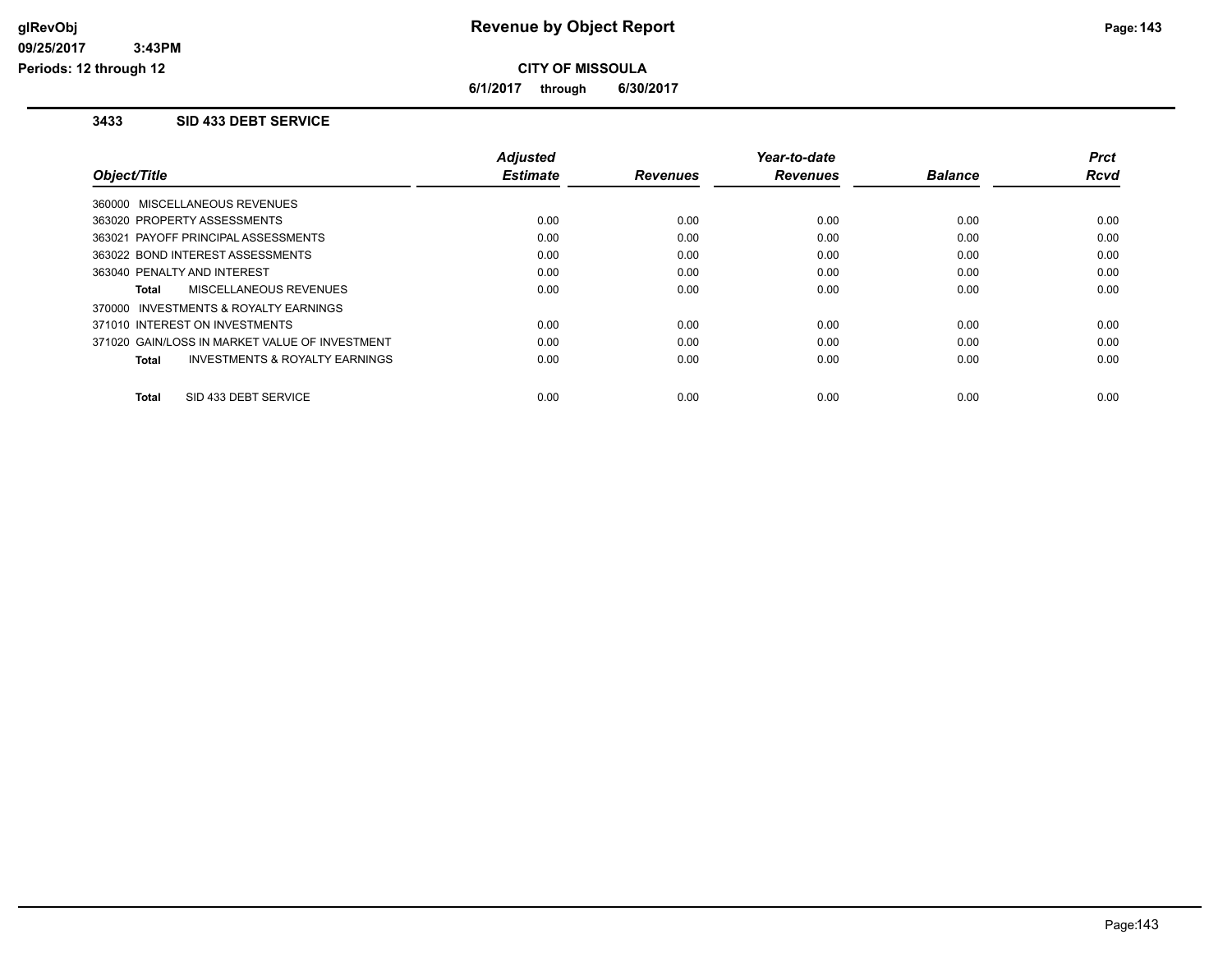**6/1/2017 through 6/30/2017**

**3440 FY05 SIDEWALK AND CURB**

**3440 FY05 SIDEWALK AND CURB**

|                                                           | <b>Adjusted</b> |                 | Year-to-date    |                | <b>Prct</b> |
|-----------------------------------------------------------|-----------------|-----------------|-----------------|----------------|-------------|
| Object/Title                                              | <b>Estimate</b> | <b>Revenues</b> | <b>Revenues</b> | <b>Balance</b> | Rcvd        |
| MISCELLANEOUS REVENUES<br>360000                          |                 |                 |                 |                |             |
| 363020 PROPERTY ASSESSMENTS                               | 36,628.00       | 30,821.06       | 43,676.34       | $-7,048.34$    | 119.24      |
| 363021 PAYOFF PRINCIPAL ASSESSMENTS                       | 0.00            | 0.00            | 1,185.43        | $-1,185.43$    | 0.00        |
| 363022 BOND INTEREST ASSESSMENTS                          | 0.00            | 0.00            | 0.00            | 0.00           | 0.00        |
| 363040 PENALTY AND INTEREST                               | 0.00            | 0.00            | 1.35            | $-1.35$        | 0.00        |
| <b>MISCELLANEOUS REVENUES</b><br><b>Total</b>             | 36,628.00       | 30,821.06       | 44,863.12       | $-8,235.12$    | 122.48      |
| INVESTMENTS & ROYALTY EARNINGS<br>370000                  |                 |                 |                 |                |             |
| 371010 INTEREST ON INVESTMENTS                            | 0.00            | 0.00            | 0.00            | 0.00           | 0.00        |
| 371020 GAIN/LOSS IN MARKET VALUE OF INVESTMENTS           | 0.00            | 0.00            | 0.00            | 0.00           | 0.00        |
| 371500 INTEREST ON INTERFUND LOAN                         | 0.00            | 0.00            | 0.00            | 0.00           | 0.00        |
| <b>INVESTMENTS &amp; ROYALTY EARNINGS</b><br><b>Total</b> | 0.00            | 0.00            | 0.00            | 0.00           | 0.00        |
| OTHER FINANCING SOURCES<br>380000                         |                 |                 |                 |                |             |
| 381030 SID BONDS PROCEEDS                                 | 0.00            | 0.00            | 0.00            | 0.00           | 0.00        |
| OTHER FINANCING SOURCES<br>Total                          | 0.00            | 0.00            | 0.00            | 0.00           | 0.00        |
| <b>FY05 SIDEWALK AND CURB</b><br><b>Total</b>             | 36,628.00       | 30,821.06       | 44,863.12       | $-8,235.12$    | 122.48      |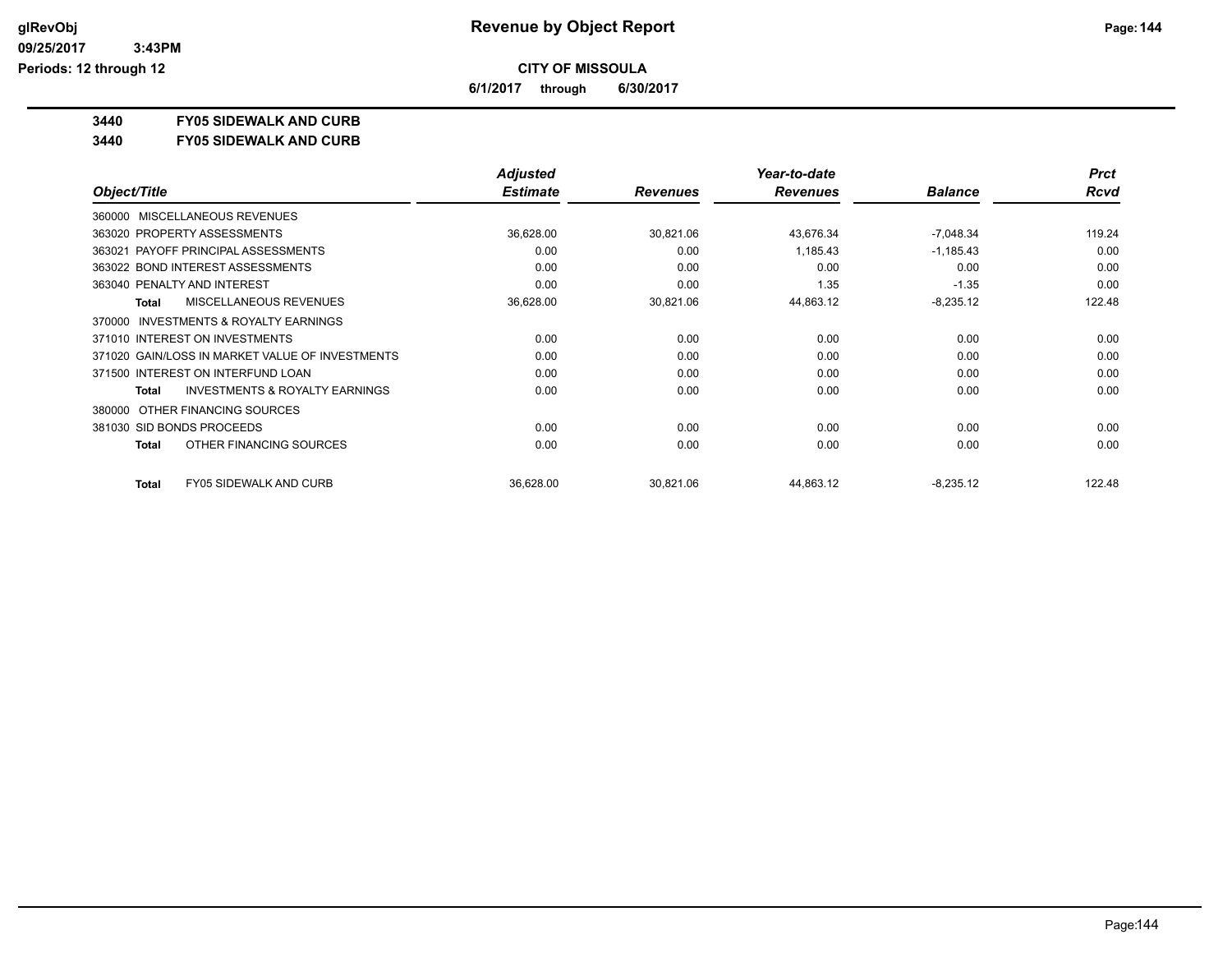**6/1/2017 through 6/30/2017**

# **3440 FY05 SIDEWALK AND CURB**

|                                                           | <b>Adjusted</b> |                 | Year-to-date    |                | <b>Prct</b> |
|-----------------------------------------------------------|-----------------|-----------------|-----------------|----------------|-------------|
| Object/Title                                              | <b>Estimate</b> | <b>Revenues</b> | <b>Revenues</b> | <b>Balance</b> | Rcvd        |
| 360000 MISCELLANEOUS REVENUES                             |                 |                 |                 |                |             |
| 363020 PROPERTY ASSESSMENTS                               | 36,628.00       | 30,821.06       | 43,676.34       | $-7,048.34$    | 119.24      |
| 363021 PAYOFF PRINCIPAL ASSESSMENTS                       | 0.00            | 0.00            | 1,185.43        | $-1,185.43$    | 0.00        |
| 363022 BOND INTEREST ASSESSMENTS                          | 0.00            | 0.00            | 0.00            | 0.00           | 0.00        |
| 363040 PENALTY AND INTEREST                               | 0.00            | 0.00            | 1.35            | $-1.35$        | 0.00        |
| <b>MISCELLANEOUS REVENUES</b><br><b>Total</b>             | 36,628.00       | 30,821.06       | 44,863.12       | $-8,235.12$    | 122.48      |
| <b>INVESTMENTS &amp; ROYALTY EARNINGS</b><br>370000       |                 |                 |                 |                |             |
| 371010 INTEREST ON INVESTMENTS                            | 0.00            | 0.00            | 0.00            | 0.00           | 0.00        |
| 371020 GAIN/LOSS IN MARKET VALUE OF INVESTMENT            | 0.00            | 0.00            | 0.00            | 0.00           | 0.00        |
| 371500 INTEREST ON INTERFUND LOAN                         | 0.00            | 0.00            | 0.00            | 0.00           | 0.00        |
| <b>INVESTMENTS &amp; ROYALTY EARNINGS</b><br><b>Total</b> | 0.00            | 0.00            | 0.00            | 0.00           | 0.00        |
| OTHER FINANCING SOURCES<br>380000                         |                 |                 |                 |                |             |
| 381030 SID BONDS PROCEEDS                                 | 0.00            | 0.00            | 0.00            | 0.00           | 0.00        |
| OTHER FINANCING SOURCES<br><b>Total</b>                   | 0.00            | 0.00            | 0.00            | 0.00           | 0.00        |
| <b>FY05 SIDEWALK AND CURB</b><br><b>Total</b>             | 36,628.00       | 30,821.06       | 44,863.12       | $-8,235.12$    | 122.48      |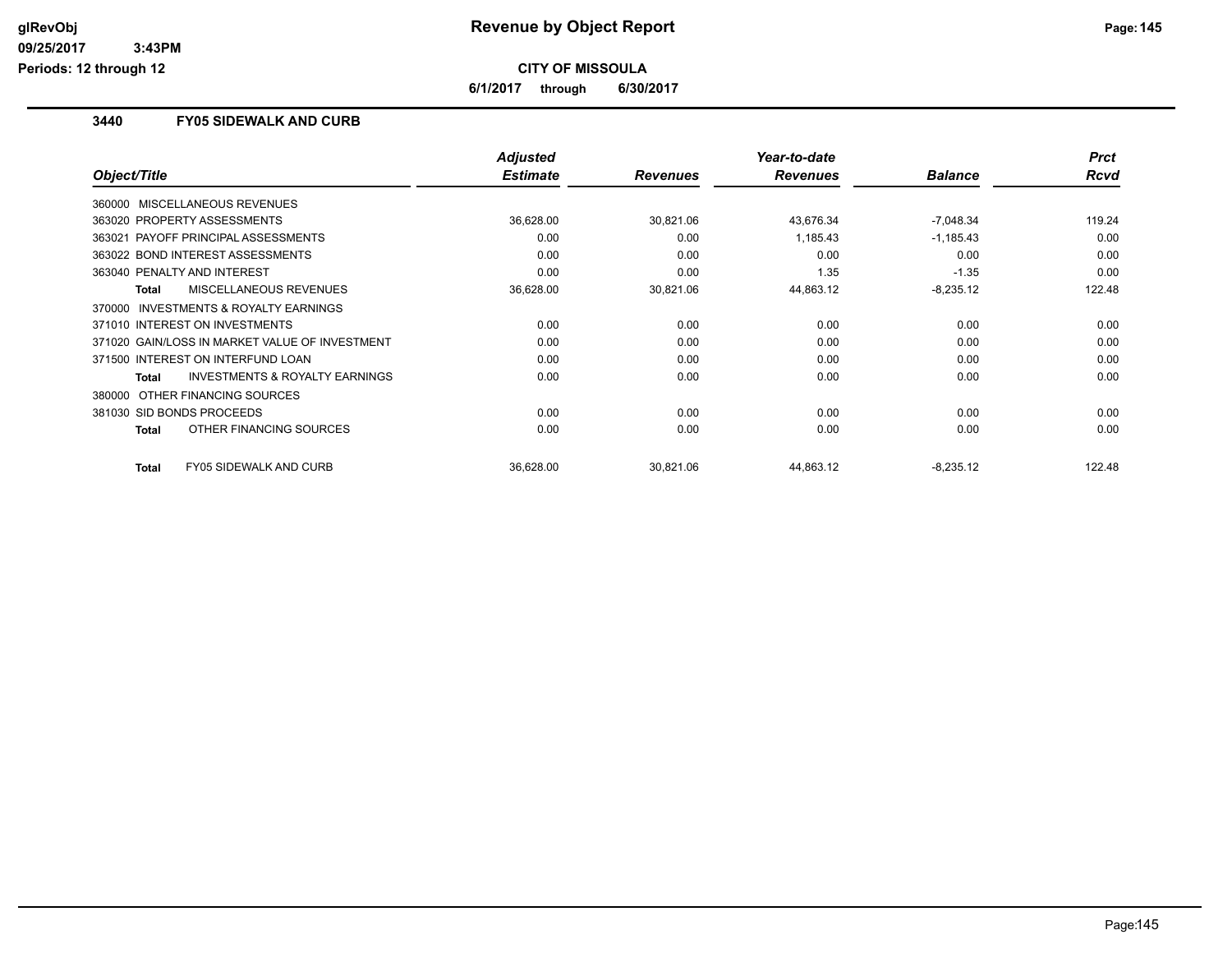**6/1/2017 through 6/30/2017**

**3441 FY06 SIDEWALK & CURB DEBT**

**3441 FY06 SIDEWALK & CURB DEBT**

|                                                           | <b>Adjusted</b> |                 | Year-to-date    |                | <b>Prct</b> |
|-----------------------------------------------------------|-----------------|-----------------|-----------------|----------------|-------------|
| Object/Title                                              | <b>Estimate</b> | <b>Revenues</b> | <b>Revenues</b> | <b>Balance</b> | <b>Rcvd</b> |
| 360000 MISCELLANEOUS REVENUES                             |                 |                 |                 |                |             |
| 363020 PROPERTY ASSESSMENTS                               | 0.00            | 0.00            | 0.00            | 0.00           | 0.00        |
| MISCELLANEOUS REVENUES<br><b>Total</b>                    | 0.00            | 0.00            | 0.00            | 0.00           | 0.00        |
| 370000 INVESTMENTS & ROYALTY EARNINGS                     |                 |                 |                 |                |             |
| 371010 INTEREST ON INVESTMENTS                            | 0.00            | 0.00            | 0.00            | 0.00           | 0.00        |
| 371020 GAIN/LOSS IN MARKET VALUE OF INVESTMENTS           | 0.00            | 0.00            | 0.00            | 0.00           | 0.00        |
| <b>INVESTMENTS &amp; ROYALTY EARNINGS</b><br><b>Total</b> | 0.00            | 0.00            | 0.00            | 0.00           | 0.00        |
| <b>Total</b><br><b>FY06 SIDEWALK &amp; CURB DEBT</b>      | 0.00            | 0.00            | 0.00            | 0.00           | 0.00        |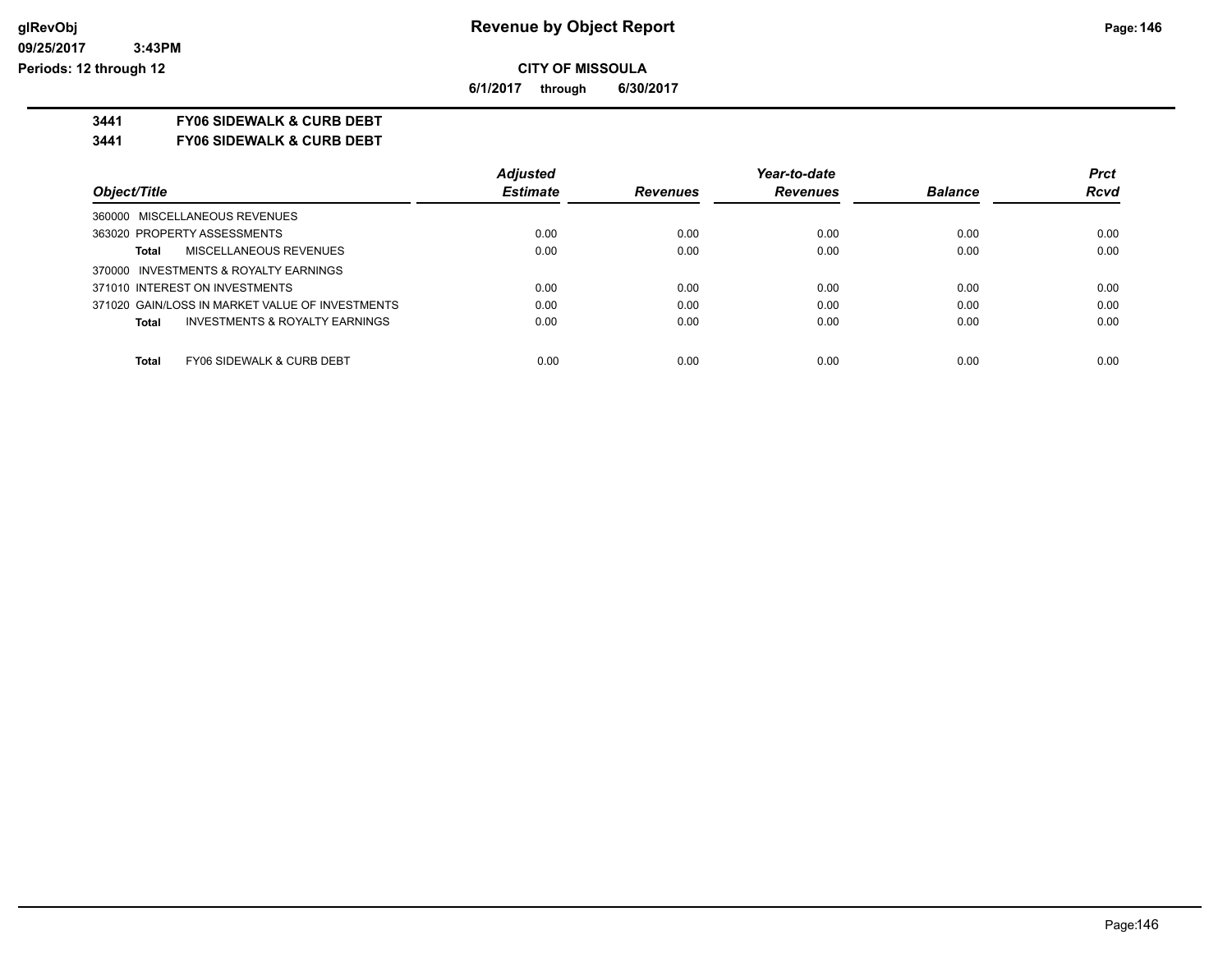**6/1/2017 through 6/30/2017**

# **3441 FY06 SIDEWALK & CURB DEBT**

|                                                           | <b>Adjusted</b> |                 | Year-to-date    |                | <b>Prct</b> |
|-----------------------------------------------------------|-----------------|-----------------|-----------------|----------------|-------------|
| Object/Title                                              | <b>Estimate</b> | <b>Revenues</b> | <b>Revenues</b> | <b>Balance</b> | <b>Rcvd</b> |
| 360000 MISCELLANEOUS REVENUES                             |                 |                 |                 |                |             |
| 363020 PROPERTY ASSESSMENTS                               | 0.00            | 0.00            | 0.00            | 0.00           | 0.00        |
| MISCELLANEOUS REVENUES<br>Total                           | 0.00            | 0.00            | 0.00            | 0.00           | 0.00        |
| 370000 INVESTMENTS & ROYALTY EARNINGS                     |                 |                 |                 |                |             |
| 371010 INTEREST ON INVESTMENTS                            | 0.00            | 0.00            | 0.00            | 0.00           | 0.00        |
| 371020 GAIN/LOSS IN MARKET VALUE OF INVESTMENT            | 0.00            | 0.00            | 0.00            | 0.00           | 0.00        |
| <b>INVESTMENTS &amp; ROYALTY EARNINGS</b><br><b>Total</b> | 0.00            | 0.00            | 0.00            | 0.00           | 0.00        |
| <b>Total</b><br><b>FY06 SIDEWALK &amp; CURB DEBT</b>      | 0.00            | 0.00            | 0.00            | 0.00           | 0.00        |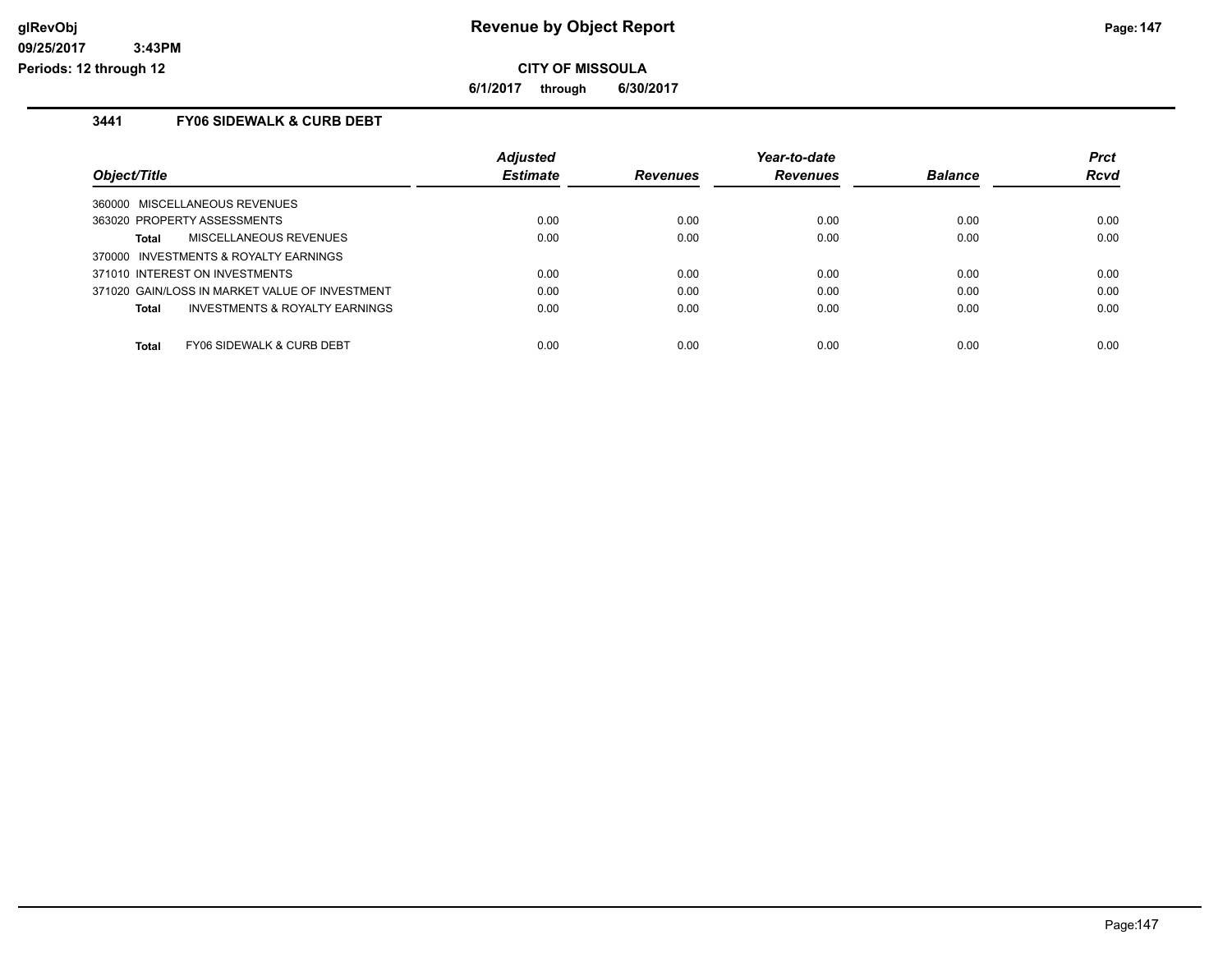**6/1/2017 through 6/30/2017**

**3449 SID 449 DEBT SERVICE**

**3449 SID 449 DEBT SERVICE**

|                                                 | <b>Adiusted</b> |                 | Year-to-date    |                | <b>Prct</b> |
|-------------------------------------------------|-----------------|-----------------|-----------------|----------------|-------------|
| Object/Title                                    | <b>Estimate</b> | <b>Revenues</b> | <b>Revenues</b> | <b>Balance</b> | <b>Rcvd</b> |
| 360000 MISCELLANEOUS REVENUES                   |                 |                 |                 |                |             |
| 363020 PROPERTY ASSESSMENTS                     | 0.00            | 0.00            | 0.00            | 0.00           | 0.00        |
| 363021 PAYOFF PRINCIPAL ASSESSMENTS             | 0.00            | 0.00            | 0.00            | 0.00           | 0.00        |
| 363022 BOND INTEREST ASSESSMENTS                | 0.00            | 0.00            | 0.00            | 0.00           | 0.00        |
| 363040 PENALTY AND INTEREST                     | 0.00            | 0.00            | 0.00            | 0.00           | 0.00        |
| MISCELLANEOUS REVENUES<br>Total                 | 0.00            | 0.00            | 0.00            | 0.00           | 0.00        |
| 370000 INVESTMENTS & ROYALTY EARNINGS           |                 |                 |                 |                |             |
| 371010 INTEREST ON INVESTMENTS                  | 0.00            | 0.00            | 0.00            | 0.00           | 0.00        |
| 371020 GAIN/LOSS IN MARKET VALUE OF INVESTMENTS | 0.00            | 0.00            | 0.00            | 0.00           | 0.00        |
| INVESTMENTS & ROYALTY EARNINGS<br><b>Total</b>  | 0.00            | 0.00            | 0.00            | 0.00           | 0.00        |
| SID 449 DEBT SERVICE<br>Total                   | 0.00            | 0.00            | 0.00            | 0.00           | 0.00        |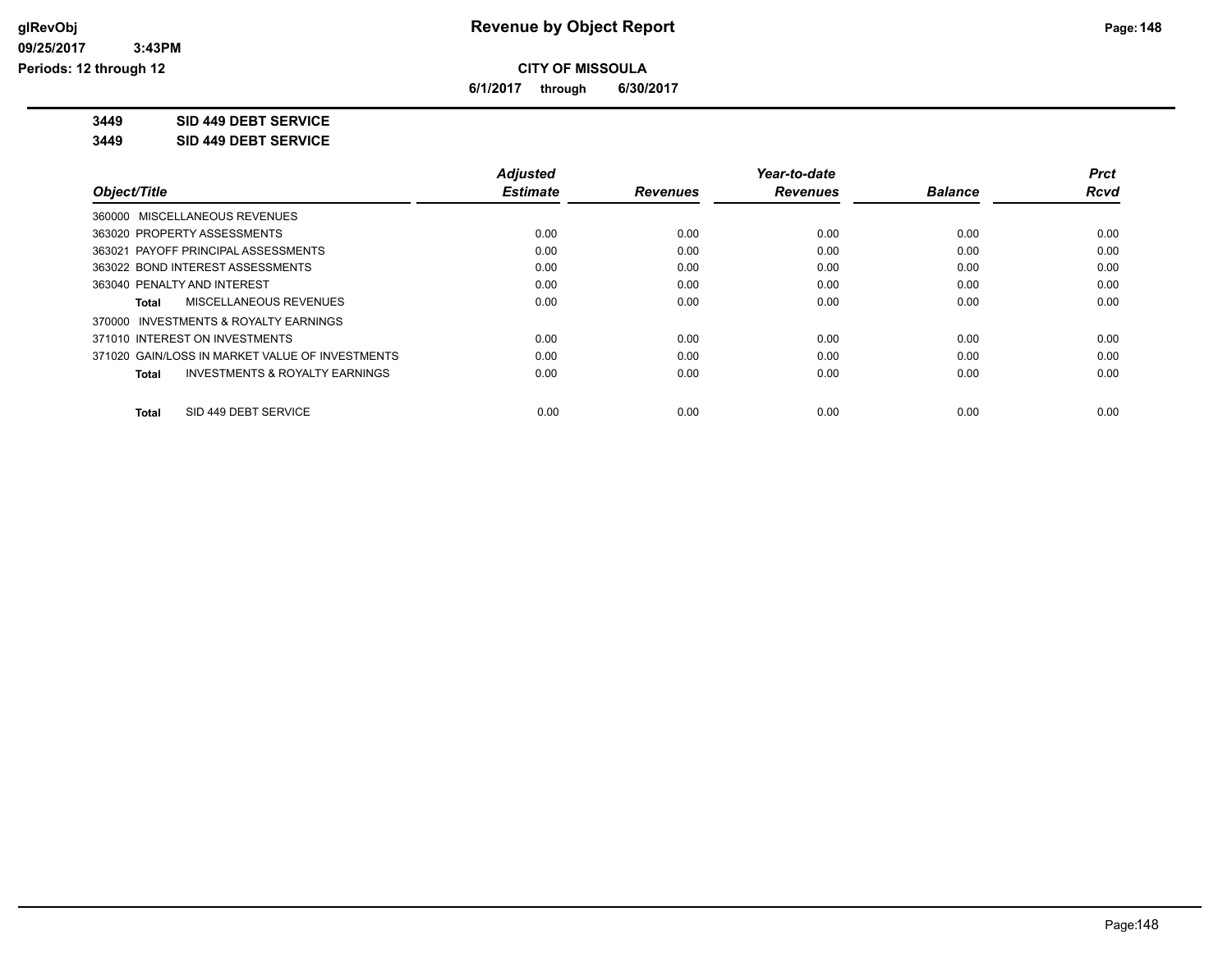**6/1/2017 through 6/30/2017**

### **3449 SID 449 DEBT SERVICE**

|                                                | <b>Adjusted</b> |                 | Year-to-date    |                | Prct        |
|------------------------------------------------|-----------------|-----------------|-----------------|----------------|-------------|
| Object/Title                                   | <b>Estimate</b> | <b>Revenues</b> | <b>Revenues</b> | <b>Balance</b> | <b>Rcvd</b> |
| 360000 MISCELLANEOUS REVENUES                  |                 |                 |                 |                |             |
| 363020 PROPERTY ASSESSMENTS                    | 0.00            | 0.00            | 0.00            | 0.00           | 0.00        |
| 363021 PAYOFF PRINCIPAL ASSESSMENTS            | 0.00            | 0.00            | 0.00            | 0.00           | 0.00        |
| 363022 BOND INTEREST ASSESSMENTS               | 0.00            | 0.00            | 0.00            | 0.00           | 0.00        |
| 363040 PENALTY AND INTEREST                    | 0.00            | 0.00            | 0.00            | 0.00           | 0.00        |
| <b>MISCELLANEOUS REVENUES</b><br><b>Total</b>  | 0.00            | 0.00            | 0.00            | 0.00           | 0.00        |
| INVESTMENTS & ROYALTY EARNINGS<br>370000       |                 |                 |                 |                |             |
| 371010 INTEREST ON INVESTMENTS                 | 0.00            | 0.00            | 0.00            | 0.00           | 0.00        |
| 371020 GAIN/LOSS IN MARKET VALUE OF INVESTMENT | 0.00            | 0.00            | 0.00            | 0.00           | 0.00        |
| INVESTMENTS & ROYALTY EARNINGS<br><b>Total</b> | 0.00            | 0.00            | 0.00            | 0.00           | 0.00        |
|                                                |                 |                 |                 |                |             |
| SID 449 DEBT SERVICE<br><b>Total</b>           | 0.00            | 0.00            | 0.00            | 0.00           | 0.00        |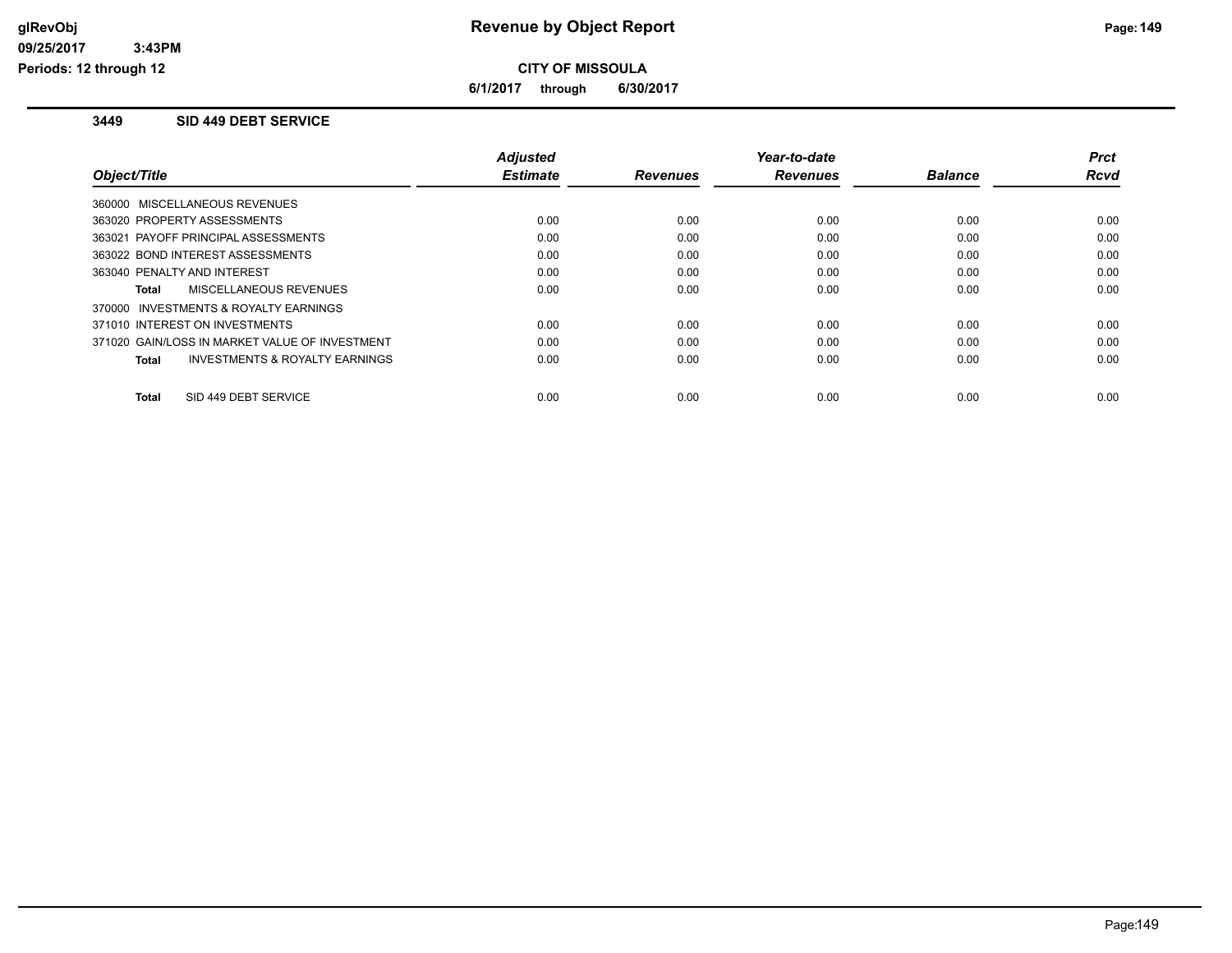**6/1/2017 through 6/30/2017**

**3450 FY06 SIDEWALK AND CURB**

**3450 FY06 SIDEWALK AND CURB**

|                                                     | <b>Adjusted</b> |                 | Year-to-date    |                | <b>Prct</b> |
|-----------------------------------------------------|-----------------|-----------------|-----------------|----------------|-------------|
| Object/Title                                        | <b>Estimate</b> | <b>Revenues</b> | <b>Revenues</b> | <b>Balance</b> | <b>Rcvd</b> |
| MISCELLANEOUS REVENUES<br>360000                    |                 |                 |                 |                |             |
| 363020 PROPERTY ASSESSMENTS                         | 27,475.00       | 2,576.25        | 17,570.22       | 9,904.78       | 63.95       |
| 363021 PAYOFF PRINCIPAL ASSESSMENTS                 | 0.00            | 0.00            | 228.94          | $-228.94$      | 0.00        |
| 363022 BOND INTEREST ASSESSMENTS                    | 0.00            | 0.00            | 0.00            | 0.00           | 0.00        |
| 363040 PENALTY AND INTEREST                         | 0.00            | 25.44           | 33.24           | $-33.24$       | 0.00        |
| MISCELLANEOUS REVENUES<br>Total                     | 27,475.00       | 2,601.69        | 17,832.40       | 9,642.60       | 64.90       |
| <b>INVESTMENTS &amp; ROYALTY EARNINGS</b><br>370000 |                 |                 |                 |                |             |
| 371010 INTEREST ON INVESTMENTS                      | 0.00            | 0.00            | 0.00            | 0.00           | 0.00        |
| 371020 GAIN/LOSS IN MARKET VALUE OF INVESTMENTS     | 0.00            | 0.00            | 0.00            | 0.00           | 0.00        |
| 371500 INTEREST ON INTERFUND LOAN                   | 0.00            | 0.00            | 0.00            | 0.00           | 0.00        |
| <b>INVESTMENTS &amp; ROYALTY EARNINGS</b><br>Total  | 0.00            | 0.00            | 0.00            | 0.00           | 0.00        |
| OTHER FINANCING SOURCES<br>380000                   |                 |                 |                 |                |             |
| 381030 SID BONDS PROCEEDS                           | 0.00            | 0.00            | 0.00            | 0.00           | 0.00        |
| 383042 TRANSFERS FROM OTHER FUNDS                   | 0.00            | 0.00            | 0.00            | 0.00           | 0.00        |
| OTHER FINANCING SOURCES<br>Total                    | 0.00            | 0.00            | 0.00            | 0.00           | 0.00        |
| <b>FY06 SIDEWALK AND CURB</b><br>Total              | 27,475.00       | 2,601.69        | 17,832.40       | 9,642.60       | 64.90       |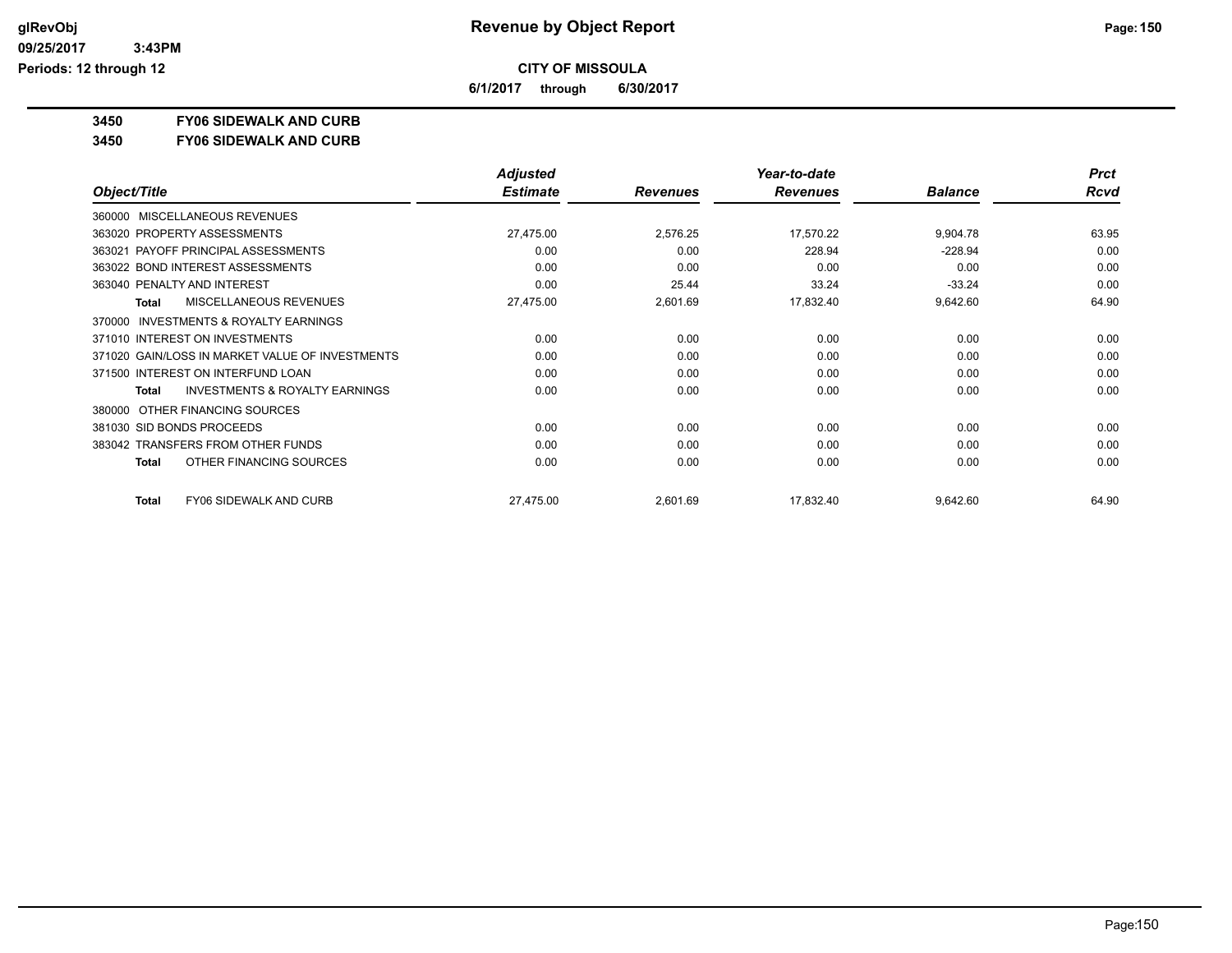**6/1/2017 through 6/30/2017**

# **3450 FY06 SIDEWALK AND CURB**

|                                                           | <b>Adjusted</b> |                 | Year-to-date    |                | <b>Prct</b> |
|-----------------------------------------------------------|-----------------|-----------------|-----------------|----------------|-------------|
| Object/Title                                              | <b>Estimate</b> | <b>Revenues</b> | <b>Revenues</b> | <b>Balance</b> | <b>Rcvd</b> |
| 360000 MISCELLANEOUS REVENUES                             |                 |                 |                 |                |             |
| 363020 PROPERTY ASSESSMENTS                               | 27,475.00       | 2,576.25        | 17,570.22       | 9,904.78       | 63.95       |
| 363021 PAYOFF PRINCIPAL ASSESSMENTS                       | 0.00            | 0.00            | 228.94          | $-228.94$      | 0.00        |
| 363022 BOND INTEREST ASSESSMENTS                          | 0.00            | 0.00            | 0.00            | 0.00           | 0.00        |
| 363040 PENALTY AND INTEREST                               | 0.00            | 25.44           | 33.24           | $-33.24$       | 0.00        |
| <b>MISCELLANEOUS REVENUES</b><br><b>Total</b>             | 27,475.00       | 2,601.69        | 17,832.40       | 9,642.60       | 64.90       |
| <b>INVESTMENTS &amp; ROYALTY EARNINGS</b><br>370000       |                 |                 |                 |                |             |
| 371010 INTEREST ON INVESTMENTS                            | 0.00            | 0.00            | 0.00            | 0.00           | 0.00        |
| 371020 GAIN/LOSS IN MARKET VALUE OF INVESTMENT            | 0.00            | 0.00            | 0.00            | 0.00           | 0.00        |
| 371500 INTEREST ON INTERFUND LOAN                         | 0.00            | 0.00            | 0.00            | 0.00           | 0.00        |
| <b>INVESTMENTS &amp; ROYALTY EARNINGS</b><br><b>Total</b> | 0.00            | 0.00            | 0.00            | 0.00           | 0.00        |
| 380000 OTHER FINANCING SOURCES                            |                 |                 |                 |                |             |
| 381030 SID BONDS PROCEEDS                                 | 0.00            | 0.00            | 0.00            | 0.00           | 0.00        |
| 383042 TRANSFERS FROM OTHER FUNDS                         | 0.00            | 0.00            | 0.00            | 0.00           | 0.00        |
| OTHER FINANCING SOURCES<br><b>Total</b>                   | 0.00            | 0.00            | 0.00            | 0.00           | 0.00        |
| FY06 SIDEWALK AND CURB<br><b>Total</b>                    | 27,475.00       | 2,601.69        | 17,832.40       | 9,642.60       | 64.90       |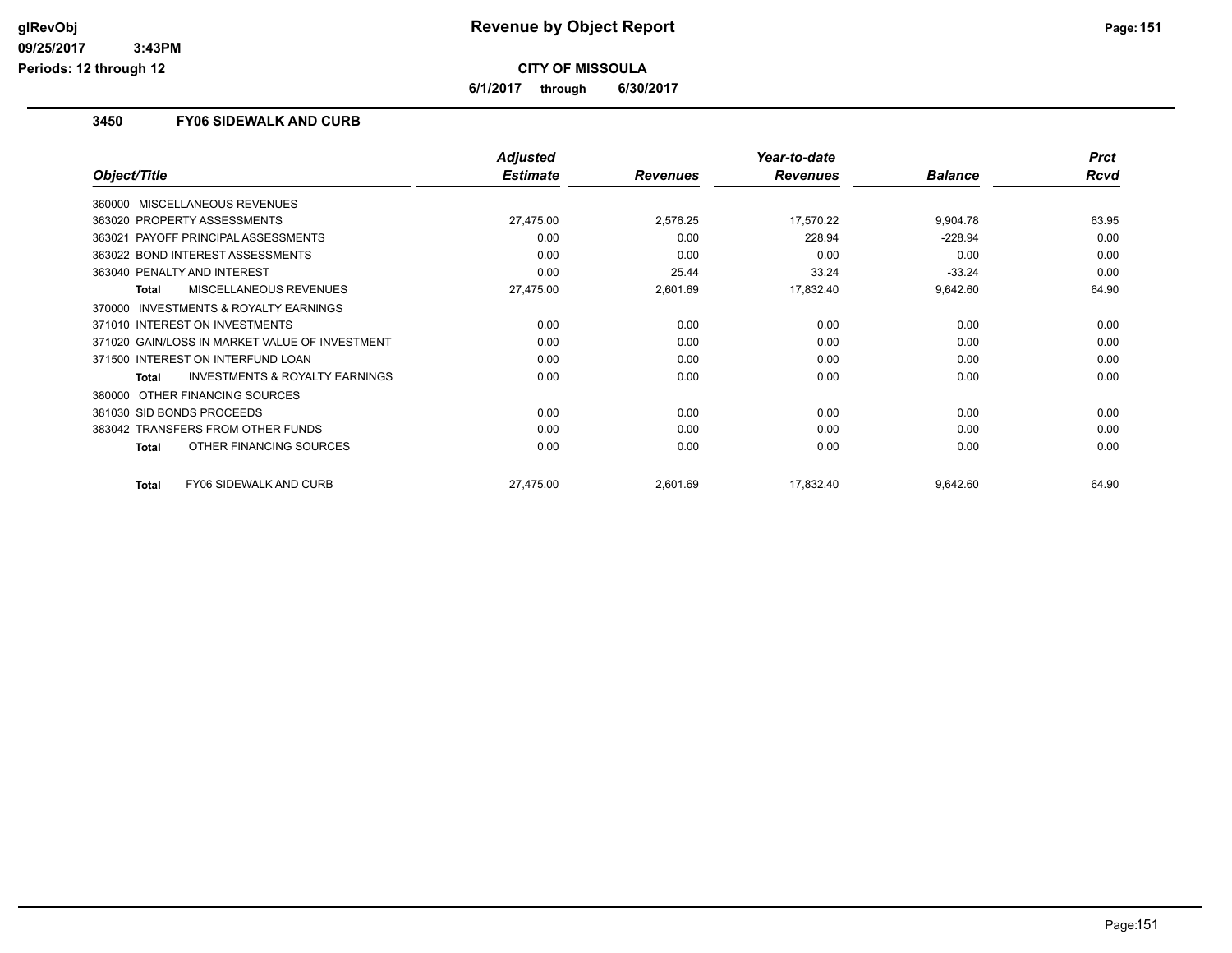**6/1/2017 through 6/30/2017**

**3460 FY07 SIDEWALK AND CURB DEBT**

**3460 FY07 SIDEWALK AND CURB DEBT**

|                                                     | <b>Adjusted</b> |                 | Year-to-date    |                | <b>Prct</b> |
|-----------------------------------------------------|-----------------|-----------------|-----------------|----------------|-------------|
| Object/Title                                        | <b>Estimate</b> | <b>Revenues</b> | <b>Revenues</b> | <b>Balance</b> | <b>Rcvd</b> |
| <b>MISCELLANEOUS REVENUES</b><br>360000             |                 |                 |                 |                |             |
| 363020 PROPERTY ASSESSMENTS                         | 56,830.00       | 1,806.23        | 33,508.89       | 23,321.11      | 58.96       |
| PAYOFF PRINCIPAL ASSESSMENTS<br>363021              | 0.00            | 0.00            | 0.00            | 0.00           | 0.00        |
| 363022 BOND INTEREST ASSESSMENTS                    | 0.00            | 0.00            | 0.00            | 0.00           | 0.00        |
| 363040 PENALTY AND INTEREST                         | 0.00            | 0.00            | 83.85           | $-83.85$       | 0.00        |
| <b>MISCELLANEOUS REVENUES</b><br>Total              | 56,830.00       | 1,806.23        | 33,592.74       | 23,237.26      | 59.11       |
| <b>INVESTMENTS &amp; ROYALTY EARNINGS</b><br>370000 |                 |                 |                 |                |             |
| 371010 INTEREST ON INVESTMENTS                      | 0.00            | 0.00            | 0.00            | 0.00           | 0.00        |
| 371020 GAIN/LOSS IN MARKET VALUE OF INVESTMENTS     | 0.00            | 0.00            | 0.00            | 0.00           | 0.00        |
| 371500 INTEREST ON INTERFUND LOAN                   | 0.00            | 0.00            | 0.00            | 0.00           | 0.00        |
| <b>INVESTMENTS &amp; ROYALTY EARNINGS</b><br>Total  | 0.00            | 0.00            | 0.00            | 0.00           | 0.00        |
| OTHER FINANCING SOURCES<br>380000                   |                 |                 |                 |                |             |
| 381030 SID BONDS PROCEEDS                           | 0.00            | 0.00            | 0.00            | 0.00           | 0.00        |
| 383042 TRANSFERS FROM OTHER FUNDS                   | 0.00            | 0.00            | 0.00            | 0.00           | 0.00        |
| OTHER FINANCING SOURCES<br><b>Total</b>             | 0.00            | 0.00            | 0.00            | 0.00           | 0.00        |
| <b>FY07 SIDEWALK AND CURB DEBT</b><br><b>Total</b>  | 56,830.00       | 1,806.23        | 33,592.74       | 23,237.26      | 59.11       |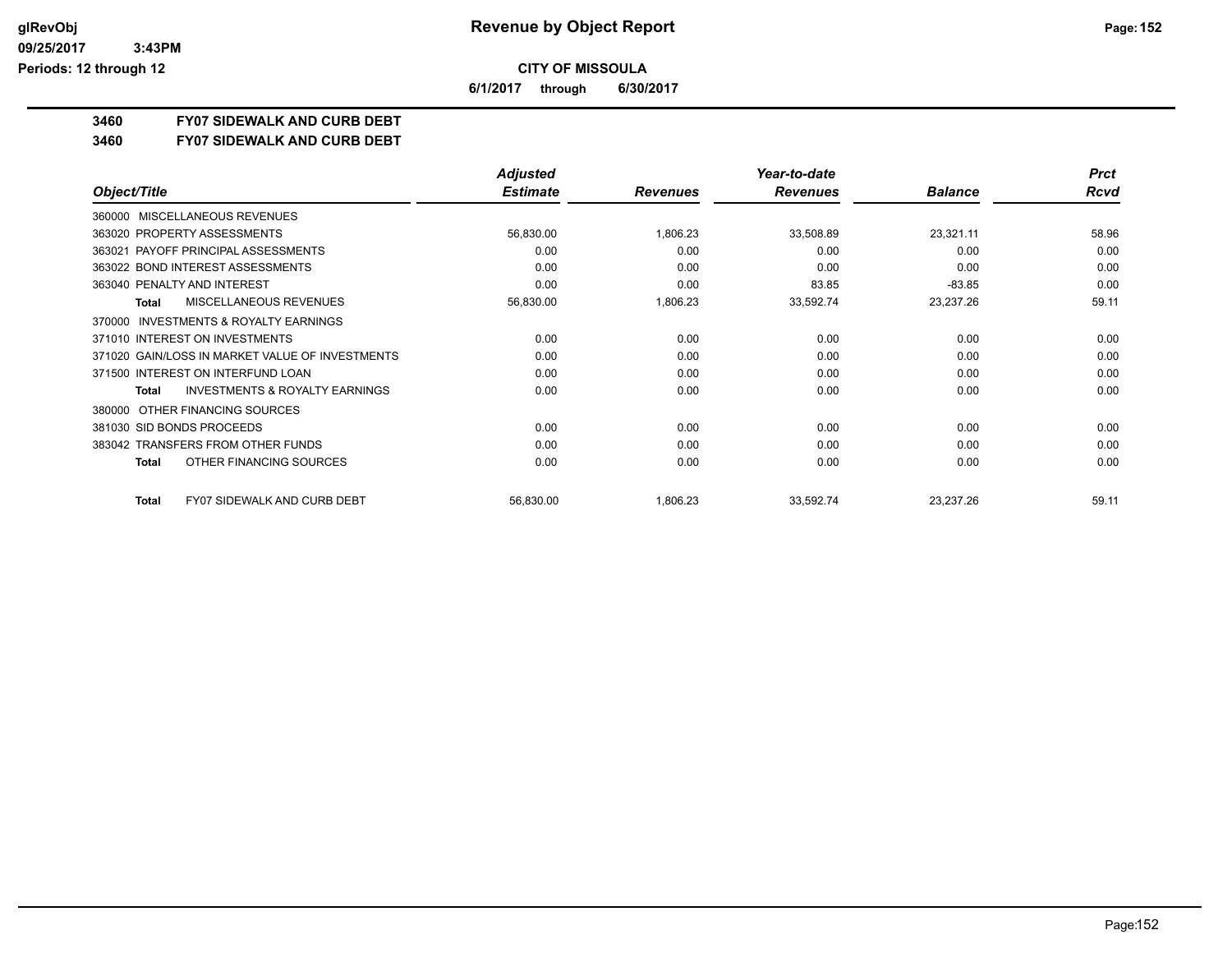**6/1/2017 through 6/30/2017**

# **3460 FY07 SIDEWALK AND CURB DEBT**

|                                                     | <b>Adjusted</b> |                 | Year-to-date    |                | <b>Prct</b> |
|-----------------------------------------------------|-----------------|-----------------|-----------------|----------------|-------------|
| Object/Title                                        | <b>Estimate</b> | <b>Revenues</b> | <b>Revenues</b> | <b>Balance</b> | Rcvd        |
| 360000 MISCELLANEOUS REVENUES                       |                 |                 |                 |                |             |
| 363020 PROPERTY ASSESSMENTS                         | 56,830.00       | 1,806.23        | 33,508.89       | 23,321.11      | 58.96       |
| 363021 PAYOFF PRINCIPAL ASSESSMENTS                 | 0.00            | 0.00            | 0.00            | 0.00           | 0.00        |
| 363022 BOND INTEREST ASSESSMENTS                    | 0.00            | 0.00            | 0.00            | 0.00           | 0.00        |
| 363040 PENALTY AND INTEREST                         | 0.00            | 0.00            | 83.85           | $-83.85$       | 0.00        |
| MISCELLANEOUS REVENUES<br><b>Total</b>              | 56,830.00       | 1,806.23        | 33,592.74       | 23,237.26      | 59.11       |
| <b>INVESTMENTS &amp; ROYALTY EARNINGS</b><br>370000 |                 |                 |                 |                |             |
| 371010 INTEREST ON INVESTMENTS                      | 0.00            | 0.00            | 0.00            | 0.00           | 0.00        |
| 371020 GAIN/LOSS IN MARKET VALUE OF INVESTMENT      | 0.00            | 0.00            | 0.00            | 0.00           | 0.00        |
| 371500 INTEREST ON INTERFUND LOAN                   | 0.00            | 0.00            | 0.00            | 0.00           | 0.00        |
| <b>INVESTMENTS &amp; ROYALTY EARNINGS</b><br>Total  | 0.00            | 0.00            | 0.00            | 0.00           | 0.00        |
| 380000 OTHER FINANCING SOURCES                      |                 |                 |                 |                |             |
| 381030 SID BONDS PROCEEDS                           | 0.00            | 0.00            | 0.00            | 0.00           | 0.00        |
| 383042 TRANSFERS FROM OTHER FUNDS                   | 0.00            | 0.00            | 0.00            | 0.00           | 0.00        |
| OTHER FINANCING SOURCES<br><b>Total</b>             | 0.00            | 0.00            | 0.00            | 0.00           | 0.00        |
| <b>FY07 SIDEWALK AND CURB DEBT</b><br><b>Total</b>  | 56,830.00       | 1,806.23        | 33,592.74       | 23,237.26      | 59.11       |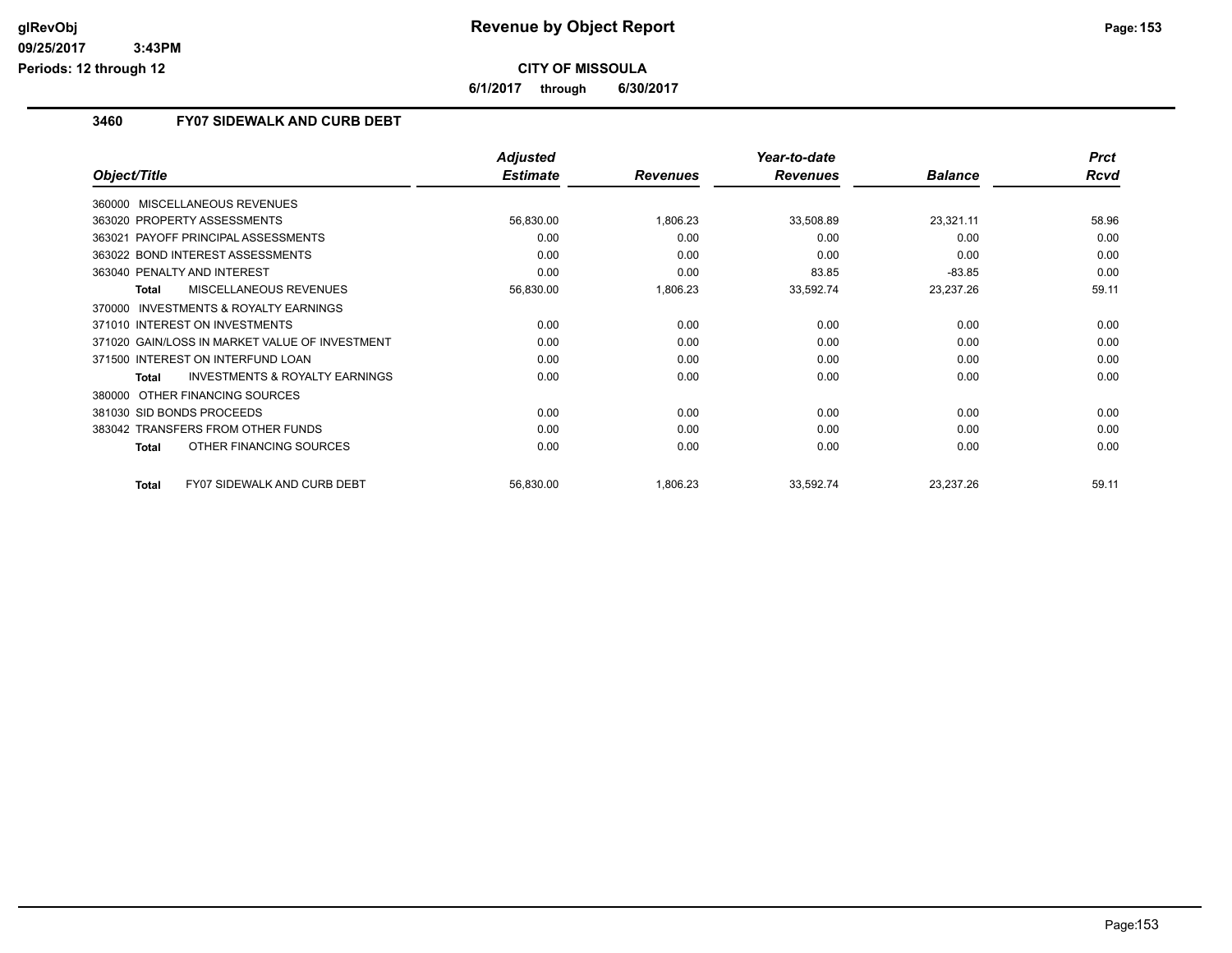**6/1/2017 through 6/30/2017**

# **3461 SERIES 2008A SIDEWALK AND CURB**

### **3461 SERIES 2008A SIDEWALK AND CURB**

|                                                    | <b>Adjusted</b> |                 | Year-to-date    |                | <b>Prct</b> |
|----------------------------------------------------|-----------------|-----------------|-----------------|----------------|-------------|
| Object/Title                                       | <b>Estimate</b> | <b>Revenues</b> | <b>Revenues</b> | <b>Balance</b> | <b>Rcvd</b> |
| 360000 MISCELLANEOUS REVENUES                      |                 |                 |                 |                |             |
| 363020 PROPERTY ASSESSMENTS                        | 27,838.00       | 10,024.17       | 21,819.99       | 6,018.01       | 78.38       |
| 363021 PAYOFF PRINCIPAL ASSESSMENTS                | 0.00            | 0.00            | 22,391.91       | $-22,391.91$   | 0.00        |
| 363022 BOND INTEREST ASSESSMENTS                   | 0.00            | 0.00            | 0.00            | 0.00           | 0.00        |
| 363040 PENALTY AND INTEREST                        | 0.00            | 0.00            | 9.45            | $-9.45$        | 0.00        |
| MISCELLANEOUS REVENUES<br>Total                    | 27,838.00       | 10,024.17       | 44,221.35       | $-16,383.35$   | 158.85      |
| 370000 INVESTMENTS & ROYALTY EARNINGS              |                 |                 |                 |                |             |
| 371010 INTEREST ON INVESTMENTS                     | 0.00            | 0.00            | 0.00            | 0.00           | 0.00        |
| 371020 GAIN/LOSS IN MARKET VALUE OF INVESTMENTS    | 0.00            | 0.00            | 0.00            | 0.00           | 0.00        |
| <b>INVESTMENTS &amp; ROYALTY EARNINGS</b><br>Total | 0.00            | 0.00            | 0.00            | 0.00           | 0.00        |
| OTHER FINANCING SOURCES<br>380000                  |                 |                 |                 |                |             |
| 381030 SID BONDS PROCEEDS                          | 0.00            | 0.00            | 0.00            | 0.00           | 0.00        |
| OTHER FINANCING SOURCES<br>Total                   | 0.00            | 0.00            | 0.00            | 0.00           | 0.00        |
| SERIES 2008A SIDEWALK AND CURB<br><b>Total</b>     | 27,838.00       | 10,024.17       | 44,221.35       | $-16,383.35$   | 158.85      |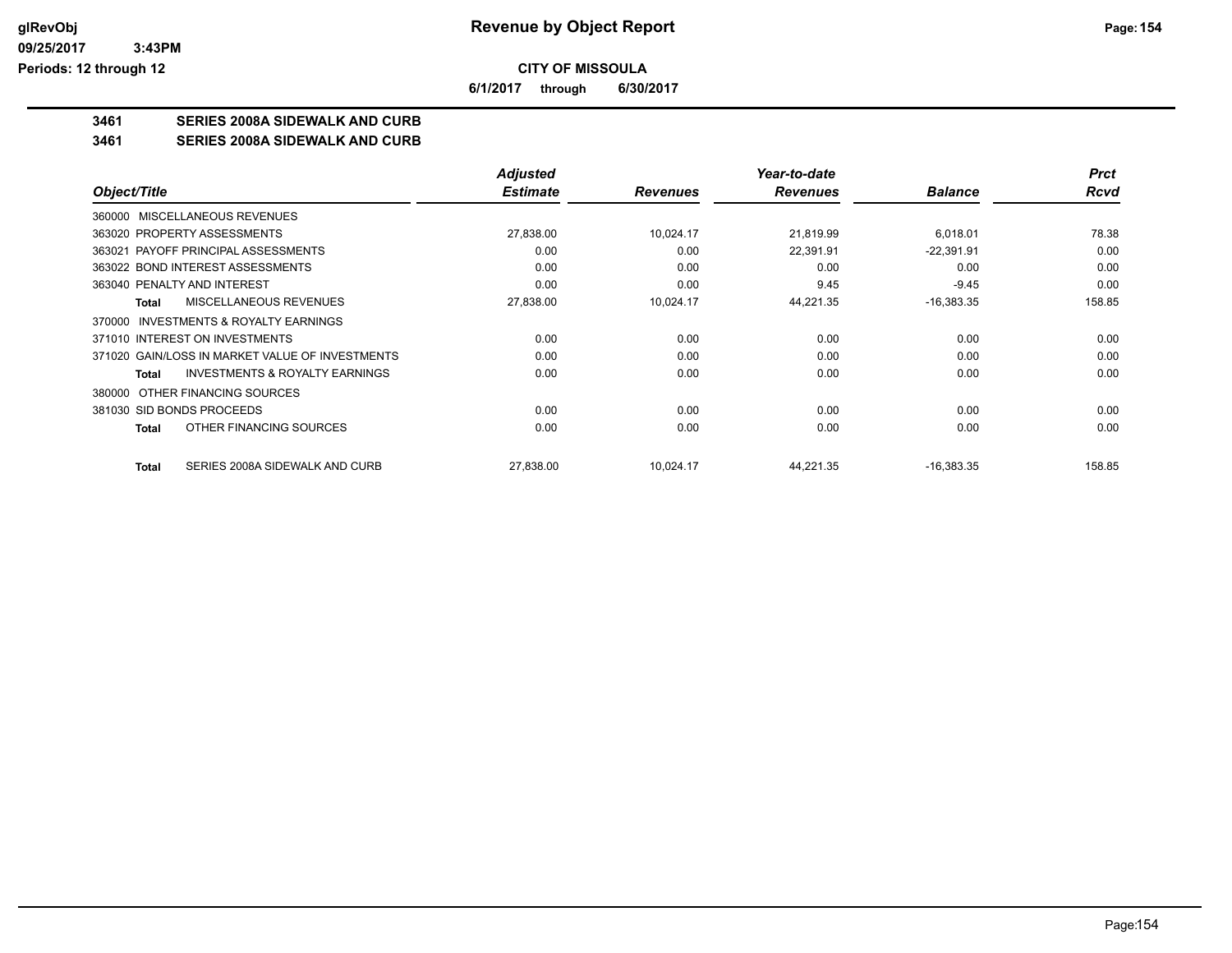**6/1/2017 through 6/30/2017**

# **3461 SERIES 2008A SIDEWALK AND CURB**

|                                                    | <b>Adjusted</b> |                 | Year-to-date    |                | <b>Prct</b> |
|----------------------------------------------------|-----------------|-----------------|-----------------|----------------|-------------|
| Object/Title                                       | <b>Estimate</b> | <b>Revenues</b> | <b>Revenues</b> | <b>Balance</b> | <b>Rcvd</b> |
| 360000 MISCELLANEOUS REVENUES                      |                 |                 |                 |                |             |
| 363020 PROPERTY ASSESSMENTS                        | 27,838.00       | 10.024.17       | 21,819.99       | 6.018.01       | 78.38       |
| 363021 PAYOFF PRINCIPAL ASSESSMENTS                | 0.00            | 0.00            | 22,391.91       | $-22,391.91$   | 0.00        |
| 363022 BOND INTEREST ASSESSMENTS                   | 0.00            | 0.00            | 0.00            | 0.00           | 0.00        |
| 363040 PENALTY AND INTEREST                        | 0.00            | 0.00            | 9.45            | $-9.45$        | 0.00        |
| MISCELLANEOUS REVENUES<br>Total                    | 27,838.00       | 10,024.17       | 44,221.35       | $-16,383.35$   | 158.85      |
| 370000 INVESTMENTS & ROYALTY EARNINGS              |                 |                 |                 |                |             |
| 371010 INTEREST ON INVESTMENTS                     | 0.00            | 0.00            | 0.00            | 0.00           | 0.00        |
| 371020 GAIN/LOSS IN MARKET VALUE OF INVESTMENT     | 0.00            | 0.00            | 0.00            | 0.00           | 0.00        |
| <b>INVESTMENTS &amp; ROYALTY EARNINGS</b><br>Total | 0.00            | 0.00            | 0.00            | 0.00           | 0.00        |
| 380000 OTHER FINANCING SOURCES                     |                 |                 |                 |                |             |
| 381030 SID BONDS PROCEEDS                          | 0.00            | 0.00            | 0.00            | 0.00           | 0.00        |
| OTHER FINANCING SOURCES<br>Total                   | 0.00            | 0.00            | 0.00            | 0.00           | 0.00        |
| SERIES 2008A SIDEWALK AND CURB<br>Total            | 27,838.00       | 10,024.17       | 44,221.35       | $-16,383.35$   | 158.85      |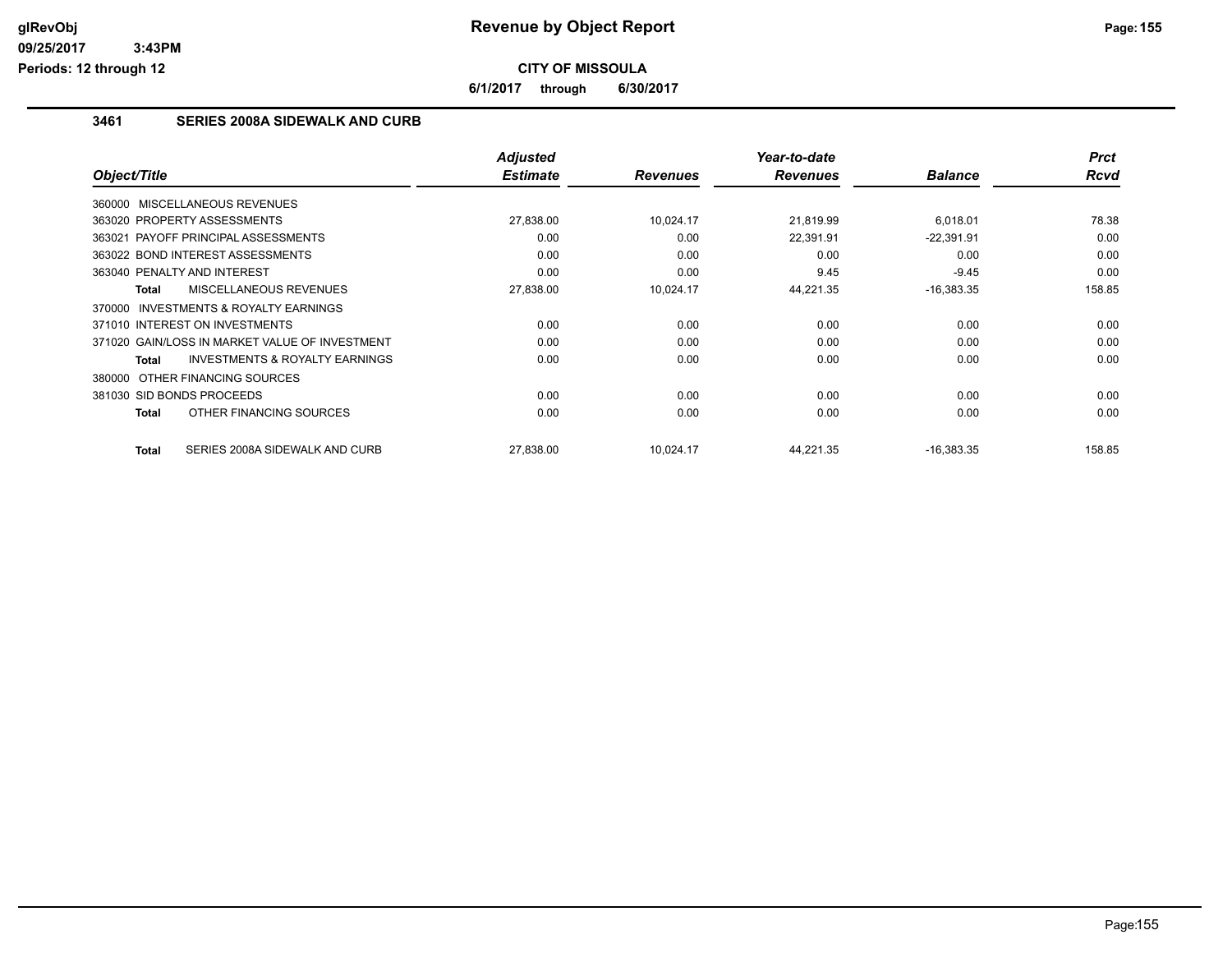**6/1/2017 through 6/30/2017**

# **3462 SERIES 2009 SIDEWALK AND CURB**

### **3462 SERIES 2009 SIDEWALK AND CURB**

|                                                           | <b>Adjusted</b> |                 | Year-to-date    |                | <b>Prct</b> |
|-----------------------------------------------------------|-----------------|-----------------|-----------------|----------------|-------------|
| Object/Title                                              | <b>Estimate</b> | <b>Revenues</b> | <b>Revenues</b> | <b>Balance</b> | <b>Rcvd</b> |
| <b>MISCELLANEOUS REVENUES</b><br>360000                   |                 |                 |                 |                |             |
| 363020 PROPERTY ASSESSMENTS                               | 63,368.00       | 19,461.00       | 55,459.62       | 7,908.38       | 87.52       |
| 363021 PAYOFF PRINCIPAL ASSESSMENTS                       | 0.00            | 0.00            | 14,324.31       | $-14,324.31$   | 0.00        |
| 363022 BOND INTEREST ASSESSMENTS                          | 0.00            | 0.00            | 0.00            | 0.00           | 0.00        |
| 363040 PENALTY AND INTEREST                               | 0.00            | 95.48           | 190.27          | $-190.27$      | 0.00        |
| <b>MISCELLANEOUS REVENUES</b><br><b>Total</b>             | 63,368.00       | 19,556.48       | 69,974.20       | $-6,606.20$    | 110.43      |
| <b>INVESTMENTS &amp; ROYALTY EARNINGS</b><br>370000       |                 |                 |                 |                |             |
| 371010 INTEREST ON INVESTMENTS                            | 0.00            | 0.00            | 0.00            | 0.00           | 0.00        |
| 371020 GAIN/LOSS IN MARKET VALUE OF INVESTMENTS           | 0.00            | 0.00            | 0.00            | 0.00           | 0.00        |
| <b>INVESTMENTS &amp; ROYALTY EARNINGS</b><br><b>Total</b> | 0.00            | 0.00            | 0.00            | 0.00           | 0.00        |
| OTHER FINANCING SOURCES<br>380000                         |                 |                 |                 |                |             |
| 381030 SID BONDS PROCEEDS                                 | 0.00            | 0.00            | 0.00            | 0.00           | 0.00        |
| 383042 TRANSFERS FROM OTHER FUNDS                         | 0.00            | 0.00            | 0.00            | 0.00           | 0.00        |
| OTHER FINANCING SOURCES<br>Total                          | 0.00            | 0.00            | 0.00            | 0.00           | 0.00        |
| SERIES 2009 SIDEWALK AND CURB<br><b>Total</b>             | 63,368.00       | 19,556.48       | 69,974.20       | $-6,606.20$    | 110.43      |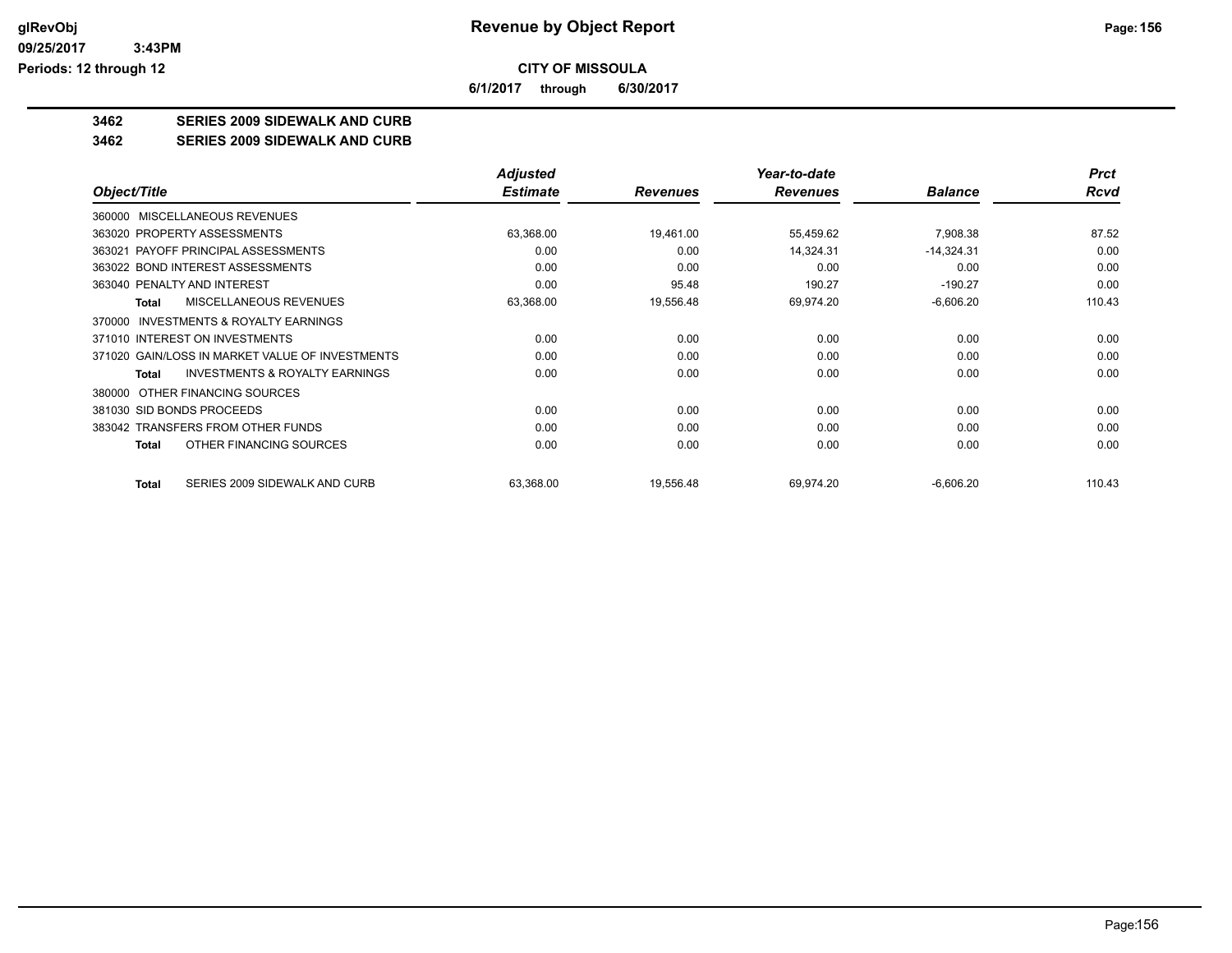**6/1/2017 through 6/30/2017**

# **3462 SERIES 2009 SIDEWALK AND CURB**

|                                                           | <b>Adjusted</b> |                 | Year-to-date    |                | <b>Prct</b> |
|-----------------------------------------------------------|-----------------|-----------------|-----------------|----------------|-------------|
| Object/Title                                              | <b>Estimate</b> | <b>Revenues</b> | <b>Revenues</b> | <b>Balance</b> | Rcvd        |
| 360000 MISCELLANEOUS REVENUES                             |                 |                 |                 |                |             |
| 363020 PROPERTY ASSESSMENTS                               | 63,368.00       | 19,461.00       | 55,459.62       | 7,908.38       | 87.52       |
| 363021 PAYOFF PRINCIPAL ASSESSMENTS                       | 0.00            | 0.00            | 14,324.31       | $-14,324.31$   | 0.00        |
| 363022 BOND INTEREST ASSESSMENTS                          | 0.00            | 0.00            | 0.00            | 0.00           | 0.00        |
| 363040 PENALTY AND INTEREST                               | 0.00            | 95.48           | 190.27          | $-190.27$      | 0.00        |
| MISCELLANEOUS REVENUES<br><b>Total</b>                    | 63,368.00       | 19,556.48       | 69,974.20       | $-6,606.20$    | 110.43      |
| <b>INVESTMENTS &amp; ROYALTY EARNINGS</b><br>370000       |                 |                 |                 |                |             |
| 371010 INTEREST ON INVESTMENTS                            | 0.00            | 0.00            | 0.00            | 0.00           | 0.00        |
| 371020 GAIN/LOSS IN MARKET VALUE OF INVESTMENT            | 0.00            | 0.00            | 0.00            | 0.00           | 0.00        |
| <b>INVESTMENTS &amp; ROYALTY EARNINGS</b><br><b>Total</b> | 0.00            | 0.00            | 0.00            | 0.00           | 0.00        |
| OTHER FINANCING SOURCES<br>380000                         |                 |                 |                 |                |             |
| 381030 SID BONDS PROCEEDS                                 | 0.00            | 0.00            | 0.00            | 0.00           | 0.00        |
| 383042 TRANSFERS FROM OTHER FUNDS                         | 0.00            | 0.00            | 0.00            | 0.00           | 0.00        |
| OTHER FINANCING SOURCES<br>Total                          | 0.00            | 0.00            | 0.00            | 0.00           | 0.00        |
| SERIES 2009 SIDEWALK AND CURB<br><b>Total</b>             | 63,368.00       | 19,556.48       | 69,974.20       | $-6,606.20$    | 110.43      |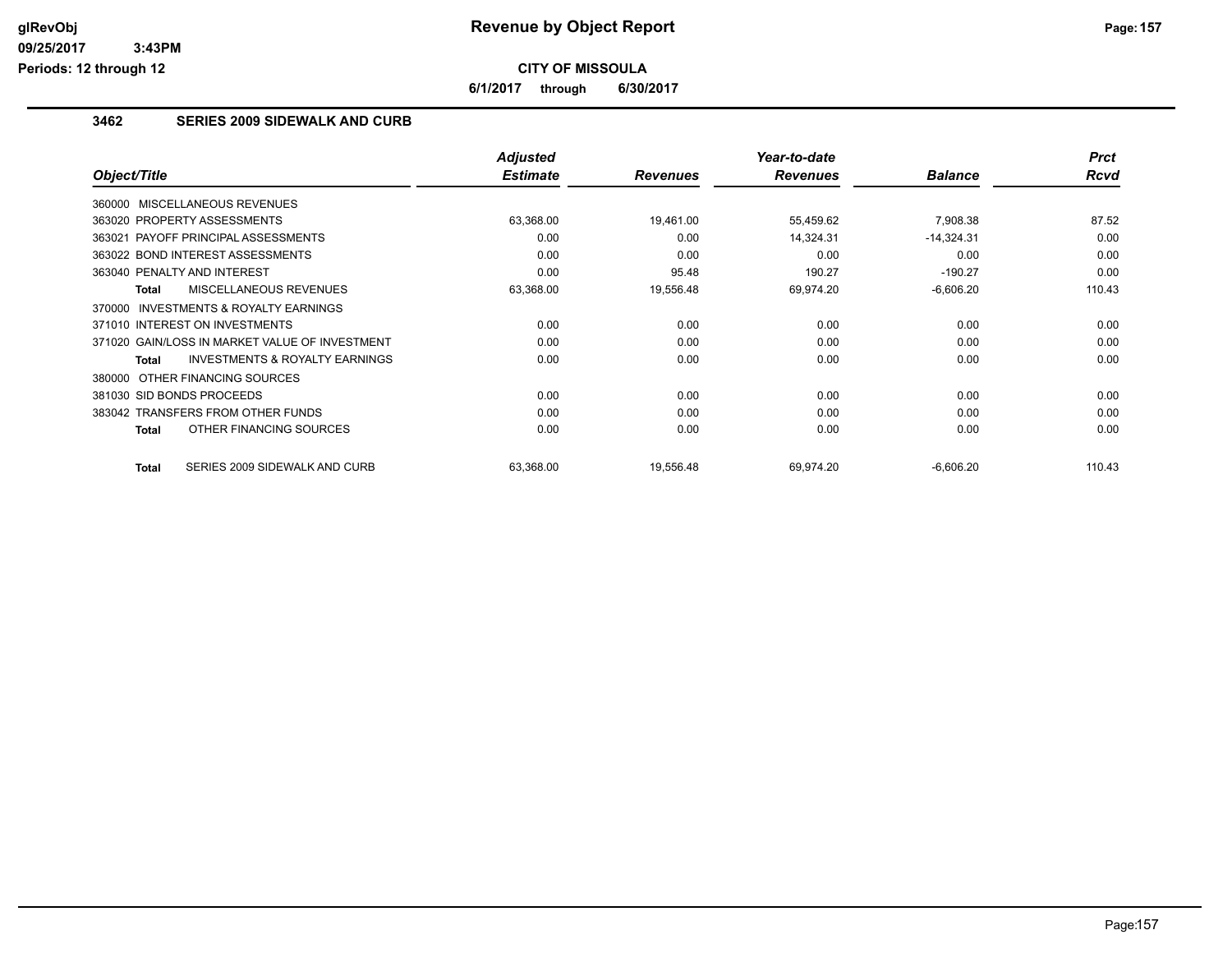**6/1/2017 through 6/30/2017**

# **3463 SERIES 2010 SIDEWALK AND CURB**

### **3463 SERIES 2010 SIDEWALK AND CURB**

|                                                           | <b>Adjusted</b> |                 | Year-to-date    |                | <b>Prct</b> |
|-----------------------------------------------------------|-----------------|-----------------|-----------------|----------------|-------------|
| Object/Title                                              | <b>Estimate</b> | <b>Revenues</b> | <b>Revenues</b> | <b>Balance</b> | Rcvd        |
| MISCELLANEOUS REVENUES<br>360000                          |                 |                 |                 |                |             |
| 363020 PROPERTY ASSESSMENTS                               | 96,850.00       | 30,477.38       | 74,419.81       | 22,430.19      | 76.84       |
| 363021 PAYOFF PRINCIPAL ASSESSMENTS                       | 0.00            | 0.00            | 6,147.22        | $-6,147.22$    | 0.00        |
| 363022 BOND INTEREST ASSESSMENTS                          | 0.00            | 0.00            | 0.00            | 0.00           | 0.00        |
| 363040 PENALTY AND INTEREST                               | 0.00            | 31.63           | 118.04          | $-118.04$      | 0.00        |
| MISCELLANEOUS REVENUES<br><b>Total</b>                    | 96,850.00       | 30,509.01       | 80,685.07       | 16,164.93      | 83.31       |
| <b>INVESTMENTS &amp; ROYALTY EARNINGS</b><br>370000       |                 |                 |                 |                |             |
| 371010 INTEREST ON INVESTMENTS                            | 0.00            | 0.00            | 0.00            | 0.00           | 0.00        |
| 371020 GAIN/LOSS IN MARKET VALUE OF INVESTMENTS           | 0.00            | 0.00            | 0.00            | 0.00           | 0.00        |
| <b>INVESTMENTS &amp; ROYALTY EARNINGS</b><br><b>Total</b> | 0.00            | 0.00            | 0.00            | 0.00           | 0.00        |
| OTHER FINANCING SOURCES<br>380000                         |                 |                 |                 |                |             |
| 381030 SID BONDS PROCEEDS                                 | 0.00            | 0.00            | 0.00            | 0.00           | 0.00        |
| 383042 TRANSFERS FROM OTHER FUNDS                         | 0.00            | 0.00            | 0.00            | 0.00           | 0.00        |
| OTHER FINANCING SOURCES<br><b>Total</b>                   | 0.00            | 0.00            | 0.00            | 0.00           | 0.00        |
| SERIES 2010 SIDEWALK AND CURB<br><b>Total</b>             | 96,850.00       | 30,509.01       | 80,685.07       | 16,164.93      | 83.31       |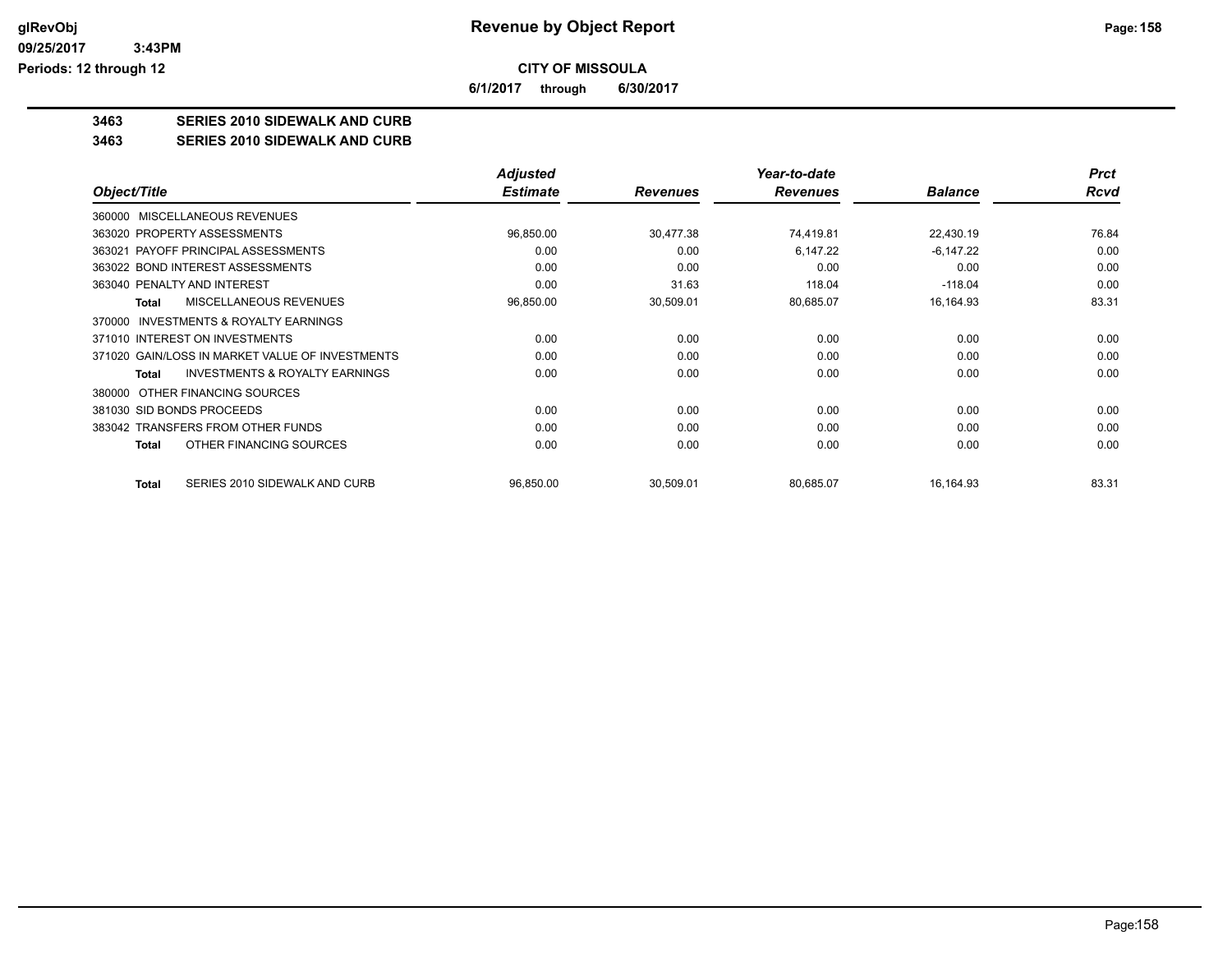**6/1/2017 through 6/30/2017**

# **3463 SERIES 2010 SIDEWALK AND CURB**

|                                                           | <b>Adjusted</b> |                 | Year-to-date    |                | <b>Prct</b> |
|-----------------------------------------------------------|-----------------|-----------------|-----------------|----------------|-------------|
| Object/Title                                              | <b>Estimate</b> | <b>Revenues</b> | <b>Revenues</b> | <b>Balance</b> | Rcvd        |
| 360000 MISCELLANEOUS REVENUES                             |                 |                 |                 |                |             |
| 363020 PROPERTY ASSESSMENTS                               | 96,850.00       | 30,477.38       | 74,419.81       | 22,430.19      | 76.84       |
| 363021 PAYOFF PRINCIPAL ASSESSMENTS                       | 0.00            | 0.00            | 6,147.22        | $-6,147.22$    | 0.00        |
| 363022 BOND INTEREST ASSESSMENTS                          | 0.00            | 0.00            | 0.00            | 0.00           | 0.00        |
| 363040 PENALTY AND INTEREST                               | 0.00            | 31.63           | 118.04          | $-118.04$      | 0.00        |
| MISCELLANEOUS REVENUES<br><b>Total</b>                    | 96,850.00       | 30,509.01       | 80,685.07       | 16,164.93      | 83.31       |
| INVESTMENTS & ROYALTY EARNINGS<br>370000                  |                 |                 |                 |                |             |
| 371010 INTEREST ON INVESTMENTS                            | 0.00            | 0.00            | 0.00            | 0.00           | 0.00        |
| 371020 GAIN/LOSS IN MARKET VALUE OF INVESTMENT            | 0.00            | 0.00            | 0.00            | 0.00           | 0.00        |
| <b>INVESTMENTS &amp; ROYALTY EARNINGS</b><br><b>Total</b> | 0.00            | 0.00            | 0.00            | 0.00           | 0.00        |
| OTHER FINANCING SOURCES<br>380000                         |                 |                 |                 |                |             |
| 381030 SID BONDS PROCEEDS                                 | 0.00            | 0.00            | 0.00            | 0.00           | 0.00        |
| 383042 TRANSFERS FROM OTHER FUNDS                         | 0.00            | 0.00            | 0.00            | 0.00           | 0.00        |
| OTHER FINANCING SOURCES<br><b>Total</b>                   | 0.00            | 0.00            | 0.00            | 0.00           | 0.00        |
| SERIES 2010 SIDEWALK AND CURB<br><b>Total</b>             | 96.850.00       | 30,509.01       | 80,685.07       | 16.164.93      | 83.31       |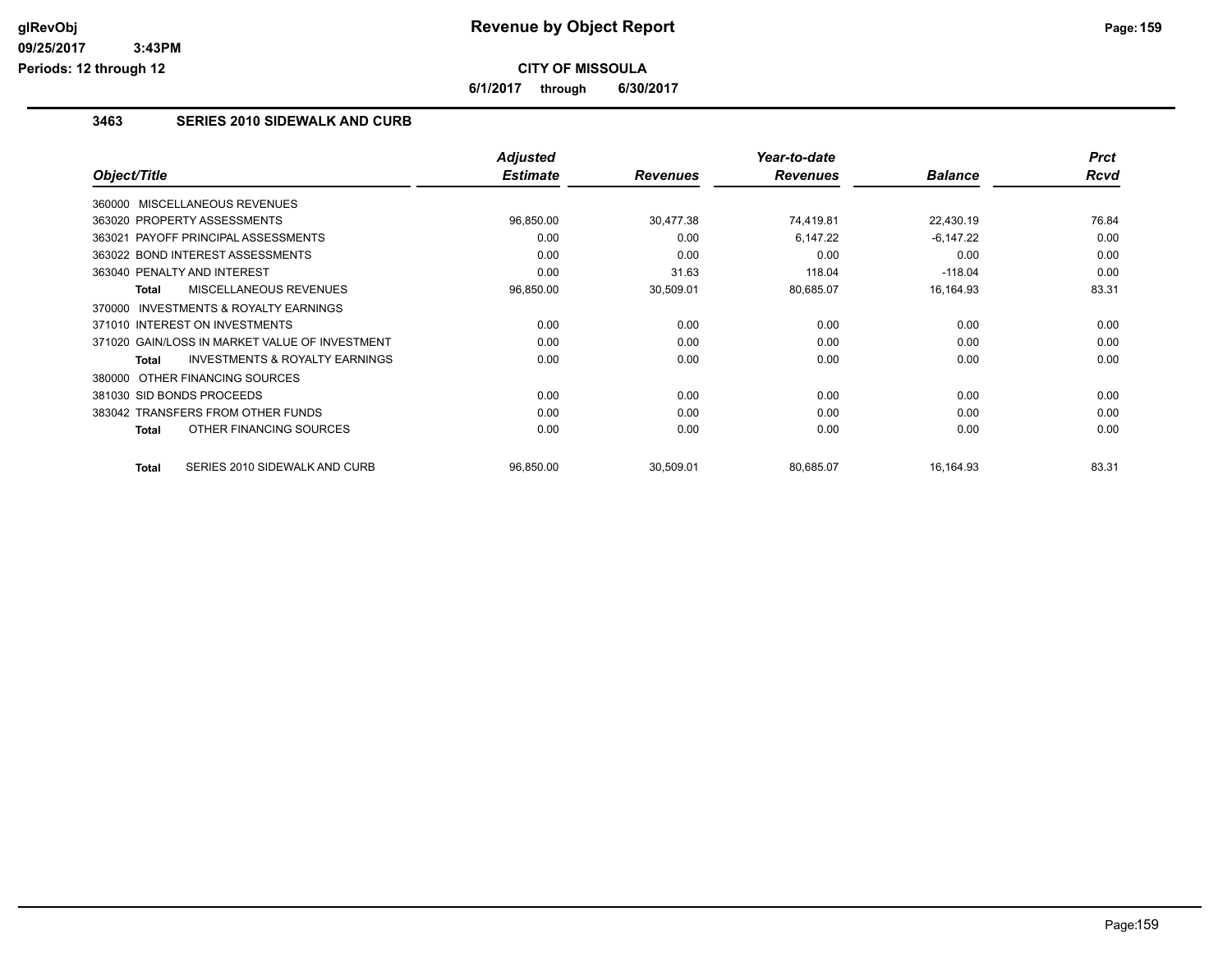**6/1/2017 through 6/30/2017**

**3464 FY12 S/C DEBT SERVICE**

**3464 FY12 S/C DEBT SERVICE**

|                                                           | <b>Adjusted</b> |                 | Year-to-date    |                | <b>Prct</b> |
|-----------------------------------------------------------|-----------------|-----------------|-----------------|----------------|-------------|
| Object/Title                                              | <b>Estimate</b> | <b>Revenues</b> | <b>Revenues</b> | <b>Balance</b> | Rcvd        |
| MISCELLANEOUS REVENUES<br>360000                          |                 |                 |                 |                |             |
| 363020 PROPERTY ASSESSMENTS                               | 70,910.00       | 25,925.12       | 62,781.47       | 8,128.53       | 88.54       |
| 363021 PAYOFF PRINCIPAL ASSESSMENTS                       | 0.00            | 0.00            | 1,536.79        | $-1,536.79$    | 0.00        |
| 363022 BOND INTEREST ASSESSMENTS                          | 0.00            | 0.00            | 0.00            | 0.00           | 0.00        |
| 363040 PENALTY AND INTEREST                               | 0.00            | 19.17           | 63.40           | $-63.40$       | 0.00        |
| <b>MISCELLANEOUS REVENUES</b><br>Total                    | 70,910.00       | 25,944.29       | 64,381.66       | 6,528.34       | 90.79       |
| INVESTMENTS & ROYALTY EARNINGS<br>370000                  |                 |                 |                 |                |             |
| 371010 INTEREST ON INVESTMENTS                            | 0.00            | 0.00            | 0.00            | 0.00           | 0.00        |
| 371020 GAIN/LOSS IN MARKET VALUE OF INVESTMENTS           | 0.00            | 0.00            | 0.00            | 0.00           | 0.00        |
| <b>INVESTMENTS &amp; ROYALTY EARNINGS</b><br><b>Total</b> | 0.00            | 0.00            | 0.00            | 0.00           | 0.00        |
| OTHER FINANCING SOURCES<br>380000                         |                 |                 |                 |                |             |
| 381030 SID BONDS PROCEEDS                                 | 0.00            | 0.00            | 0.00            | 0.00           | 0.00        |
| 383042 TRANSFERS FROM OTHER FUNDS                         | 0.00            | 0.00            | 0.00            | 0.00           | 0.00        |
| OTHER FINANCING SOURCES<br><b>Total</b>                   | 0.00            | 0.00            | 0.00            | 0.00           | 0.00        |
| FY12 S/C DEBT SERVICE<br><b>Total</b>                     | 70,910.00       | 25,944.29       | 64,381.66       | 6,528.34       | 90.79       |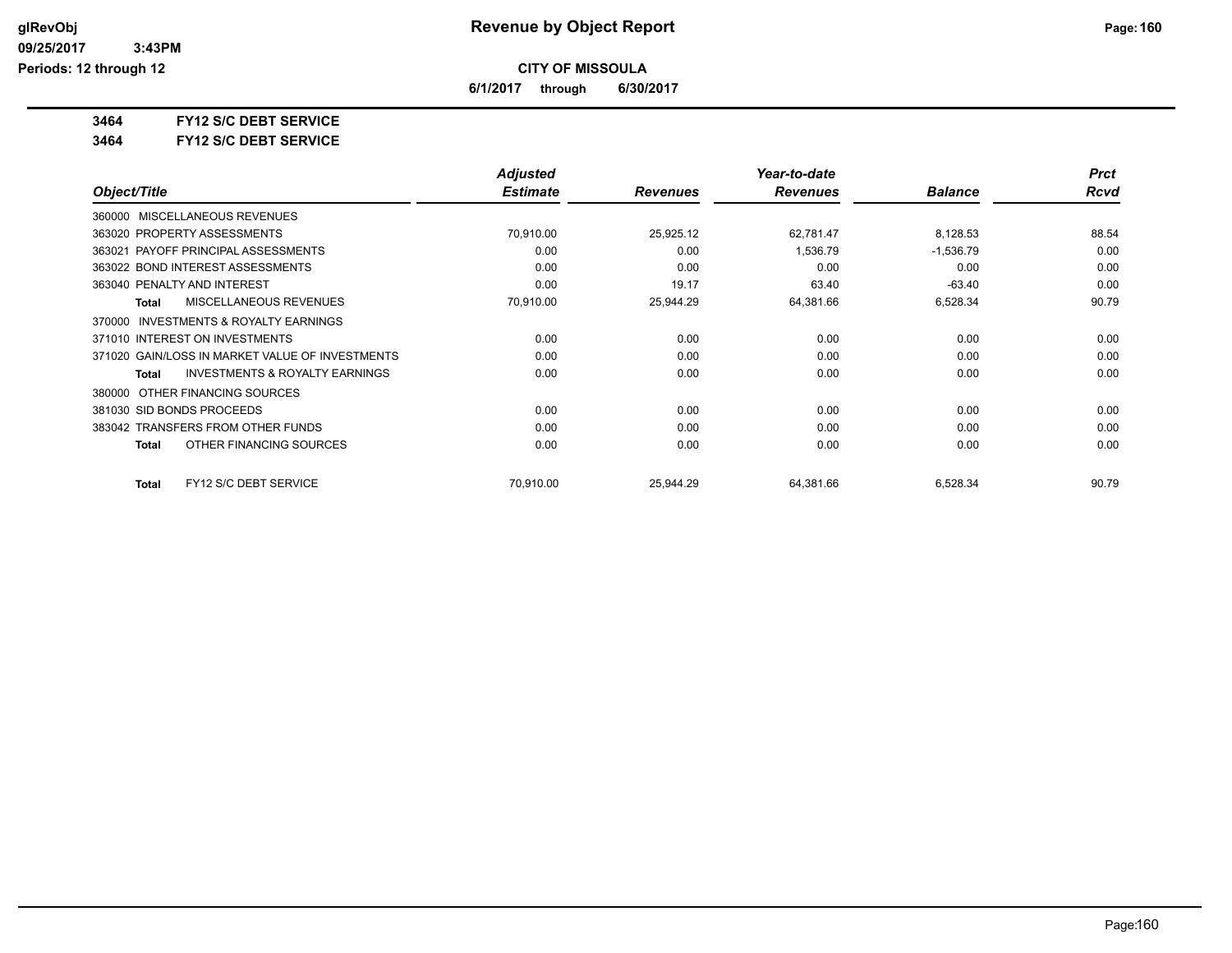**6/1/2017 through 6/30/2017**

# **3464 FY12 S/C DEBT SERVICE**

|                                                    | <b>Adjusted</b> |                 | Year-to-date    |                | <b>Prct</b> |
|----------------------------------------------------|-----------------|-----------------|-----------------|----------------|-------------|
| Object/Title                                       | <b>Estimate</b> | <b>Revenues</b> | <b>Revenues</b> | <b>Balance</b> | Rcvd        |
| 360000 MISCELLANEOUS REVENUES                      |                 |                 |                 |                |             |
| 363020 PROPERTY ASSESSMENTS                        | 70,910.00       | 25,925.12       | 62,781.47       | 8,128.53       | 88.54       |
| 363021 PAYOFF PRINCIPAL ASSESSMENTS                | 0.00            | 0.00            | 1,536.79        | $-1,536.79$    | 0.00        |
| 363022 BOND INTEREST ASSESSMENTS                   | 0.00            | 0.00            | 0.00            | 0.00           | 0.00        |
| 363040 PENALTY AND INTEREST                        | 0.00            | 19.17           | 63.40           | $-63.40$       | 0.00        |
| MISCELLANEOUS REVENUES<br>Total                    | 70,910.00       | 25,944.29       | 64,381.66       | 6,528.34       | 90.79       |
| INVESTMENTS & ROYALTY EARNINGS<br>370000           |                 |                 |                 |                |             |
| 371010 INTEREST ON INVESTMENTS                     | 0.00            | 0.00            | 0.00            | 0.00           | 0.00        |
| 371020 GAIN/LOSS IN MARKET VALUE OF INVESTMENT     | 0.00            | 0.00            | 0.00            | 0.00           | 0.00        |
| <b>INVESTMENTS &amp; ROYALTY EARNINGS</b><br>Total | 0.00            | 0.00            | 0.00            | 0.00           | 0.00        |
| 380000 OTHER FINANCING SOURCES                     |                 |                 |                 |                |             |
| 381030 SID BONDS PROCEEDS                          | 0.00            | 0.00            | 0.00            | 0.00           | 0.00        |
| 383042 TRANSFERS FROM OTHER FUNDS                  | 0.00            | 0.00            | 0.00            | 0.00           | 0.00        |
| OTHER FINANCING SOURCES<br>Total                   | 0.00            | 0.00            | 0.00            | 0.00           | 0.00        |
| FY12 S/C DEBT SERVICE<br>Total                     | 70.910.00       | 25.944.29       | 64,381.66       | 6,528.34       | 90.79       |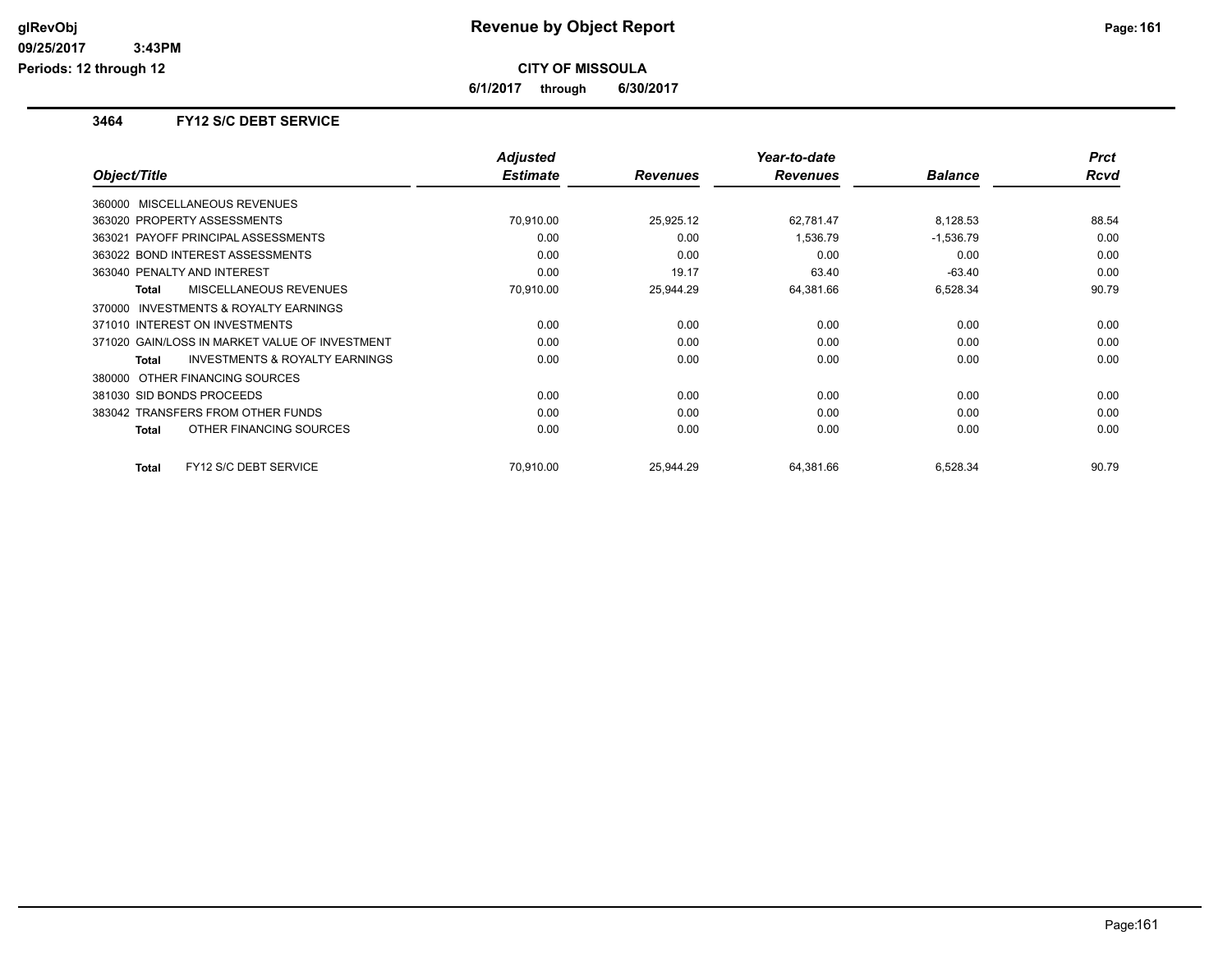**6/1/2017 through 6/30/2017**

# **3465 FY13 SIDEWALK/CURB DEBT SERVICE**

### **3465 FY13 SIDEWALK/CURB DEBT SERVICE**

|                                                    | <b>Adjusted</b> |                 | Year-to-date    |                | <b>Prct</b> |
|----------------------------------------------------|-----------------|-----------------|-----------------|----------------|-------------|
| Object/Title                                       | <b>Estimate</b> | <b>Revenues</b> | <b>Revenues</b> | <b>Balance</b> | Rcvd        |
| MISCELLANEOUS REVENUES<br>360000                   |                 |                 |                 |                |             |
| 363020 PROPERTY ASSESSMENTS                        | 39,067.00       | 17,088.58       | 38,872.80       | 194.20         | 99.50       |
| 363021 PAYOFF PRINCIPAL ASSESSMENTS                | 0.00            | 0.00            | 495.68          | $-495.68$      | 0.00        |
| 363022 BOND INTEREST ASSESSMENTS                   | 0.00            | 0.00            | 0.00            | 0.00           | 0.00        |
| 363040 PENALTY AND INTEREST                        | 0.00            | 12.96           | 32.72           | $-32.72$       | 0.00        |
| <b>MISCELLANEOUS REVENUES</b><br>Total             | 39,067.00       | 17,101.54       | 39,401.20       | $-334.20$      | 100.86      |
| INVESTMENTS & ROYALTY EARNINGS<br>370000           |                 |                 |                 |                |             |
| 371010 INTEREST ON INVESTMENTS                     | 0.00            | 0.00            | 0.00            | 0.00           | 0.00        |
| 371020 GAIN/LOSS IN MARKET VALUE OF INVESTMENTS    | 0.00            | 0.00            | 0.00            | 0.00           | 0.00        |
| <b>INVESTMENTS &amp; ROYALTY EARNINGS</b><br>Total | 0.00            | 0.00            | 0.00            | 0.00           | 0.00        |
| OTHER FINANCING SOURCES<br>380000                  |                 |                 |                 |                |             |
| 381030 SID BONDS PROCEEDS                          | 0.00            | 0.00            | 0.00            | 0.00           | 0.00        |
| 383042 TRANSFERS FROM OTHER FUNDS                  | 0.00            | 0.00            | 0.00            | 0.00           | 0.00        |
| OTHER FINANCING SOURCES<br>Total                   | 0.00            | 0.00            | 0.00            | 0.00           | 0.00        |
| FY13 SIDEWALK/CURB DEBT SERVICE<br>Total           | 39,067.00       | 17,101.54       | 39,401.20       | $-334.20$      | 100.86      |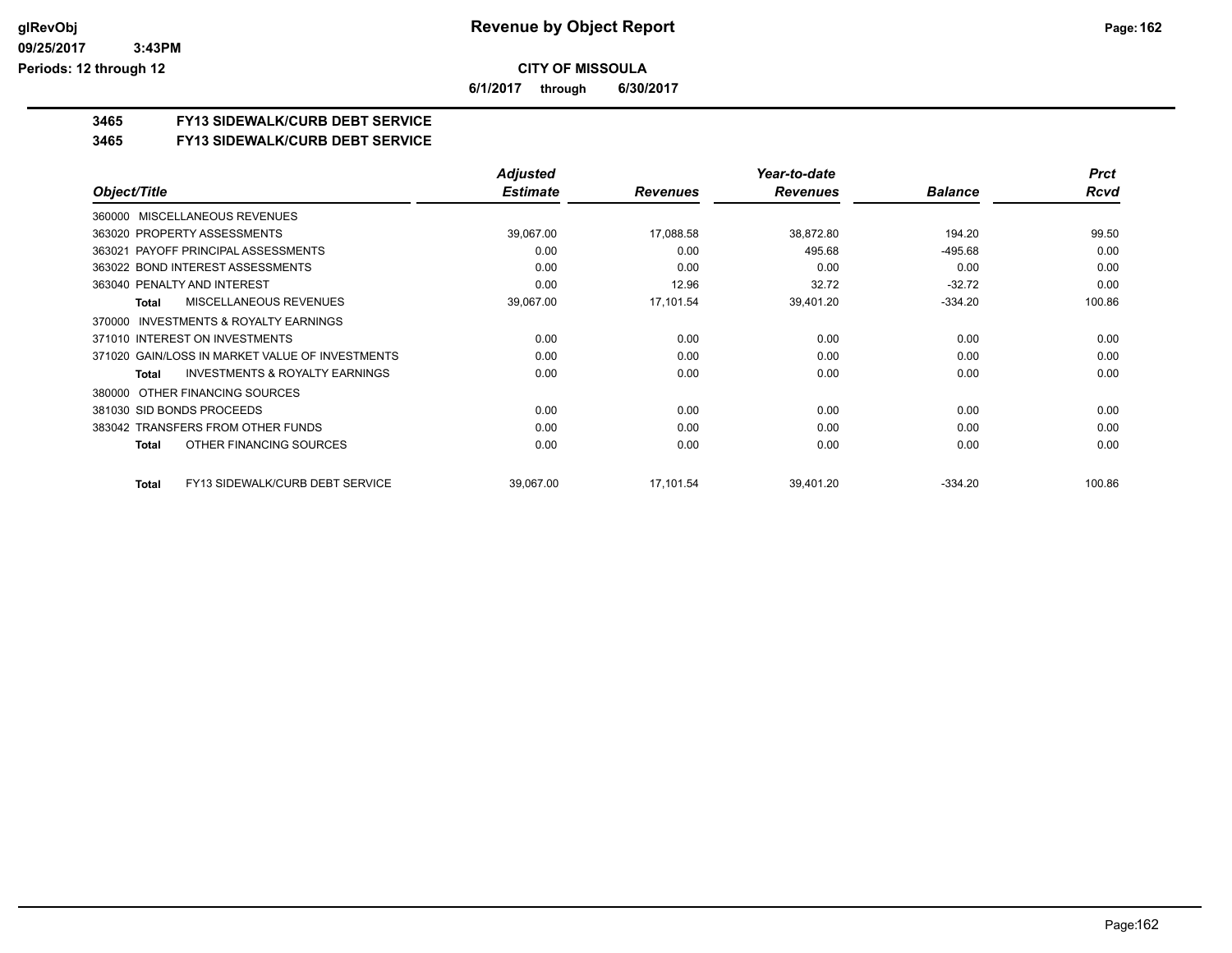**6/1/2017 through 6/30/2017**

# **3465 FY13 SIDEWALK/CURB DEBT SERVICE**

|                                                    | <b>Adjusted</b> |                 | Year-to-date    |                | <b>Prct</b> |
|----------------------------------------------------|-----------------|-----------------|-----------------|----------------|-------------|
| Object/Title                                       | <b>Estimate</b> | <b>Revenues</b> | <b>Revenues</b> | <b>Balance</b> | Rcvd        |
| 360000 MISCELLANEOUS REVENUES                      |                 |                 |                 |                |             |
| 363020 PROPERTY ASSESSMENTS                        | 39,067.00       | 17,088.58       | 38,872.80       | 194.20         | 99.50       |
| PAYOFF PRINCIPAL ASSESSMENTS<br>363021             | 0.00            | 0.00            | 495.68          | $-495.68$      | 0.00        |
| 363022 BOND INTEREST ASSESSMENTS                   | 0.00            | 0.00            | 0.00            | 0.00           | 0.00        |
| 363040 PENALTY AND INTEREST                        | 0.00            | 12.96           | 32.72           | $-32.72$       | 0.00        |
| <b>MISCELLANEOUS REVENUES</b><br>Total             | 39,067.00       | 17,101.54       | 39,401.20       | $-334.20$      | 100.86      |
| INVESTMENTS & ROYALTY EARNINGS<br>370000           |                 |                 |                 |                |             |
| 371010 INTEREST ON INVESTMENTS                     | 0.00            | 0.00            | 0.00            | 0.00           | 0.00        |
| 371020 GAIN/LOSS IN MARKET VALUE OF INVESTMENT     | 0.00            | 0.00            | 0.00            | 0.00           | 0.00        |
| <b>INVESTMENTS &amp; ROYALTY EARNINGS</b><br>Total | 0.00            | 0.00            | 0.00            | 0.00           | 0.00        |
| OTHER FINANCING SOURCES<br>380000                  |                 |                 |                 |                |             |
| 381030 SID BONDS PROCEEDS                          | 0.00            | 0.00            | 0.00            | 0.00           | 0.00        |
| 383042 TRANSFERS FROM OTHER FUNDS                  | 0.00            | 0.00            | 0.00            | 0.00           | 0.00        |
| OTHER FINANCING SOURCES<br><b>Total</b>            | 0.00            | 0.00            | 0.00            | 0.00           | 0.00        |
| FY13 SIDEWALK/CURB DEBT SERVICE<br><b>Total</b>    | 39,067.00       | 17,101.54       | 39,401.20       | $-334.20$      | 100.86      |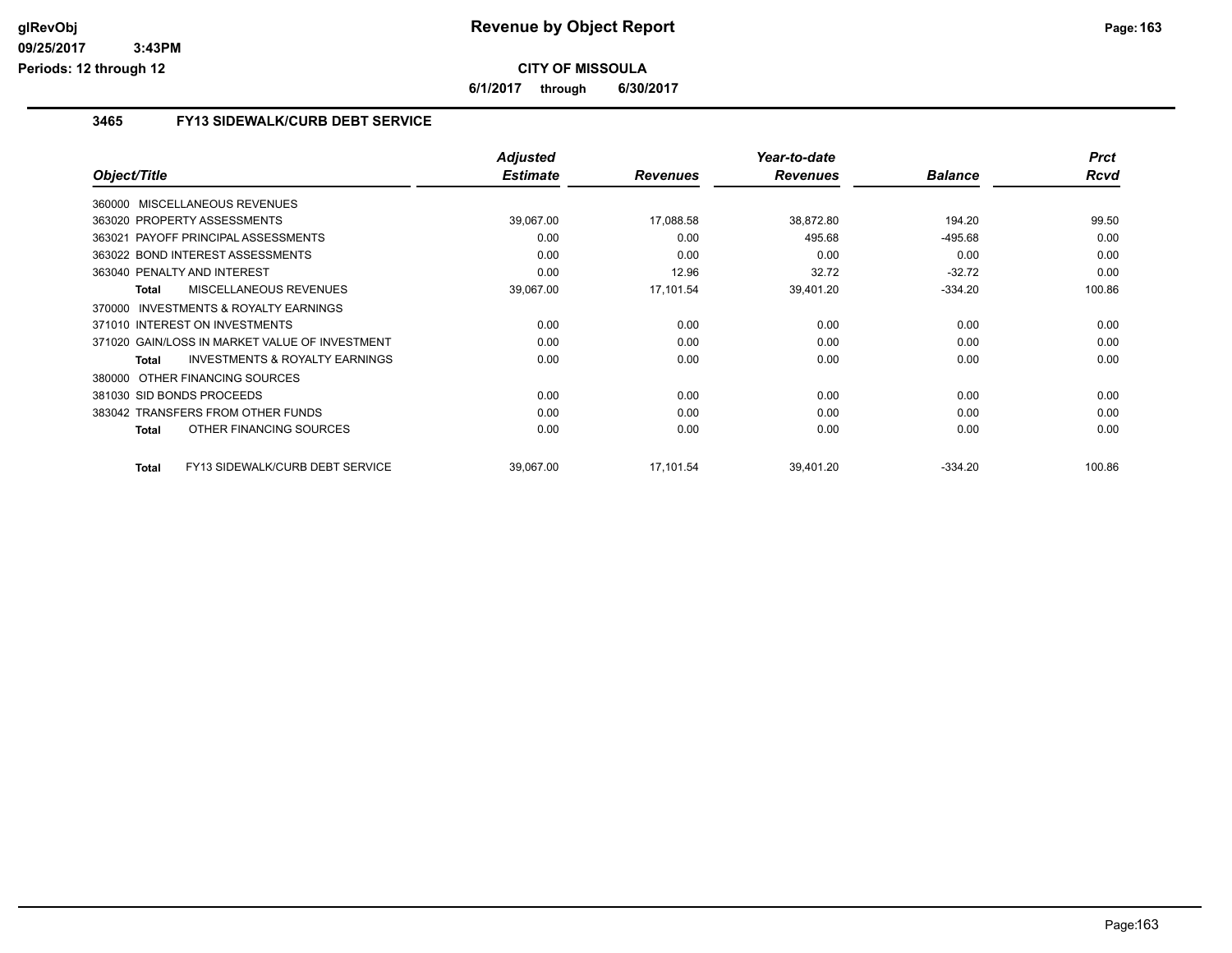**6/1/2017 through 6/30/2017**

# **3466 FY15 SIDEWALK/CURB DEBT SERVICE**

### **3466 FY15 SIDEWALK/CURB DEBT SERVICE**

|                                                     | Adjusted        |                 | Year-to-date    |                | <b>Prct</b> |
|-----------------------------------------------------|-----------------|-----------------|-----------------|----------------|-------------|
| Object/Title                                        | <b>Estimate</b> | <b>Revenues</b> | <b>Revenues</b> | <b>Balance</b> | Rcvd        |
| 360000 MISCELLANEOUS REVENUES                       |                 |                 |                 |                |             |
| 363020 PROPERTY ASSESSMENTS                         | 57,525.00       | 27,393.58       | 56,751.91       | 773.09         | 98.66       |
| PAYOFF PRINCIPAL ASSESSMENTS<br>363021              | 0.00            | 0.00            | 15,423.29       | $-15,423.29$   | 0.00        |
| 363022 BOND INTEREST ASSESSMENTS                    | 0.00            | 0.00            | 0.00            | 0.00           | 0.00        |
| 363040 PENALTY AND INTEREST                         | 0.00            | 23.38           | 47.67           | $-47.67$       | 0.00        |
| <b>MISCELLANEOUS REVENUES</b><br>Total              | 57,525.00       | 27,416.96       | 72,222.87       | $-14,697.87$   | 125.55      |
| <b>INVESTMENTS &amp; ROYALTY EARNINGS</b><br>370000 |                 |                 |                 |                |             |
| 371010 INTEREST ON INVESTMENTS                      | 0.00            | 0.00            | 0.00            | 0.00           | 0.00        |
| 371020 GAIN/LOSS IN MARKET VALUE OF INVESTMENTS     | 0.00            | 0.00            | 0.00            | 0.00           | 0.00        |
| <b>INVESTMENTS &amp; ROYALTY EARNINGS</b><br>Total  | 0.00            | 0.00            | 0.00            | 0.00           | 0.00        |
| 380000 OTHER FINANCING SOURCES                      |                 |                 |                 |                |             |
| 381030 SID BONDS PROCEEDS                           | 0.00            | 0.00            | 0.00            | 0.00           | 0.00        |
| 383042 TRANSFERS FROM OTHER FUNDS                   | 0.00            | 0.00            | 0.00            | 0.00           | 0.00        |
| OTHER FINANCING SOURCES<br>Total                    | 0.00            | 0.00            | 0.00            | 0.00           | 0.00        |
| FY15 SIDEWALK/CURB DEBT SERVICE<br>Total            | 57,525.00       | 27,416.96       | 72,222.87       | $-14,697.87$   | 125.55      |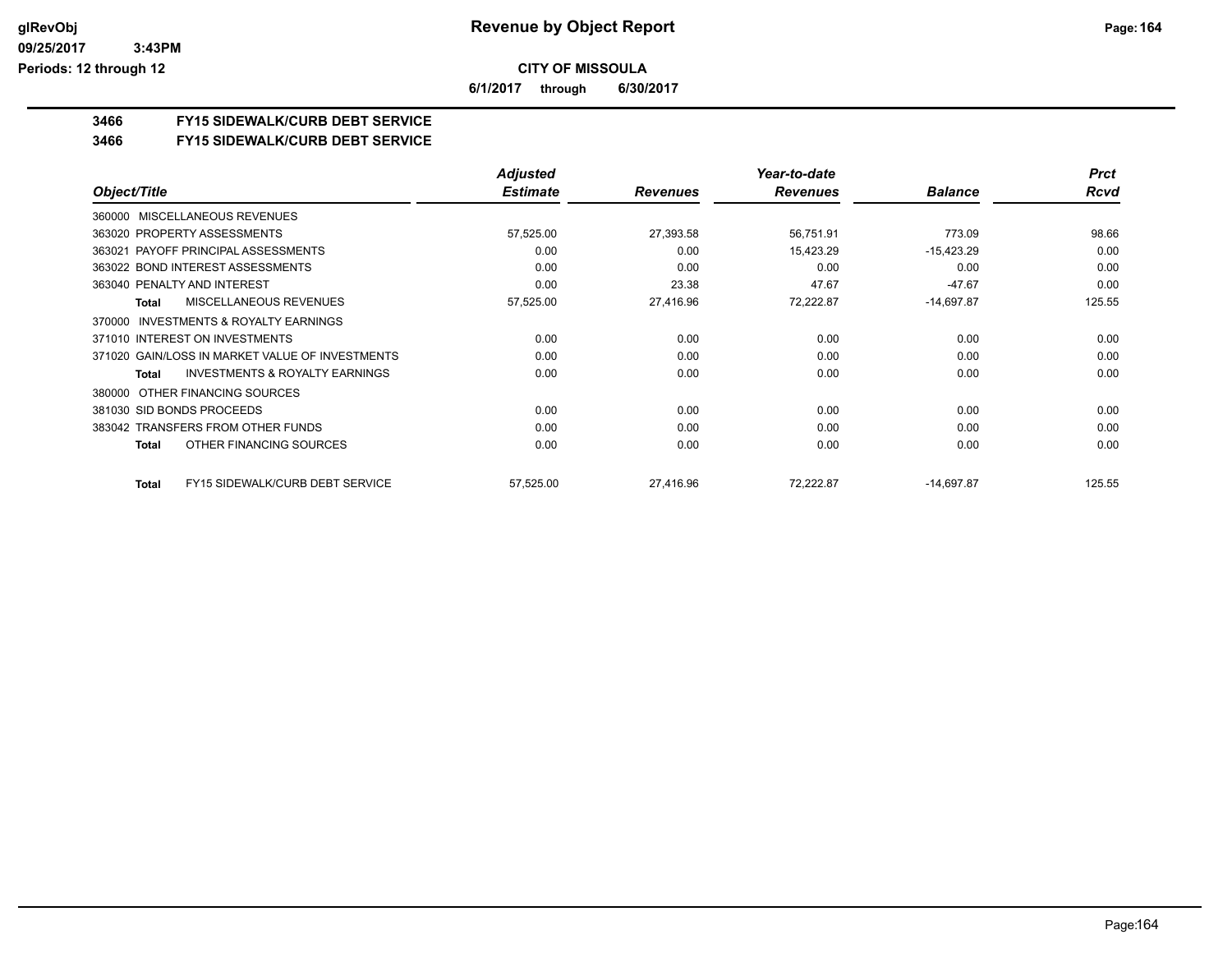**6/1/2017 through 6/30/2017**

# **3466 FY15 SIDEWALK/CURB DEBT SERVICE**

|                                                 | <b>Adjusted</b> |                 | Year-to-date    |                | <b>Prct</b> |
|-------------------------------------------------|-----------------|-----------------|-----------------|----------------|-------------|
| Object/Title                                    | <b>Estimate</b> | <b>Revenues</b> | <b>Revenues</b> | <b>Balance</b> | Rcvd        |
| 360000 MISCELLANEOUS REVENUES                   |                 |                 |                 |                |             |
| 363020 PROPERTY ASSESSMENTS                     | 57,525.00       | 27,393.58       | 56,751.91       | 773.09         | 98.66       |
| PAYOFF PRINCIPAL ASSESSMENTS<br>363021          | 0.00            | 0.00            | 15,423.29       | $-15,423.29$   | 0.00        |
| 363022 BOND INTEREST ASSESSMENTS                | 0.00            | 0.00            | 0.00            | 0.00           | 0.00        |
| 363040 PENALTY AND INTEREST                     | 0.00            | 23.38           | 47.67           | $-47.67$       | 0.00        |
| <b>MISCELLANEOUS REVENUES</b><br><b>Total</b>   | 57,525.00       | 27,416.96       | 72,222.87       | $-14,697.87$   | 125.55      |
| INVESTMENTS & ROYALTY EARNINGS<br>370000        |                 |                 |                 |                |             |
| 371010 INTEREST ON INVESTMENTS                  | 0.00            | 0.00            | 0.00            | 0.00           | 0.00        |
| 371020 GAIN/LOSS IN MARKET VALUE OF INVESTMENT  | 0.00            | 0.00            | 0.00            | 0.00           | 0.00        |
| INVESTMENTS & ROYALTY EARNINGS<br>Total         | 0.00            | 0.00            | 0.00            | 0.00           | 0.00        |
| OTHER FINANCING SOURCES<br>380000               |                 |                 |                 |                |             |
| 381030 SID BONDS PROCEEDS                       | 0.00            | 0.00            | 0.00            | 0.00           | 0.00        |
| 383042 TRANSFERS FROM OTHER FUNDS               | 0.00            | 0.00            | 0.00            | 0.00           | 0.00        |
| OTHER FINANCING SOURCES<br><b>Total</b>         | 0.00            | 0.00            | 0.00            | 0.00           | 0.00        |
| FY15 SIDEWALK/CURB DEBT SERVICE<br><b>Total</b> | 57,525.00       | 27.416.96       | 72,222.87       | $-14,697.87$   | 125.55      |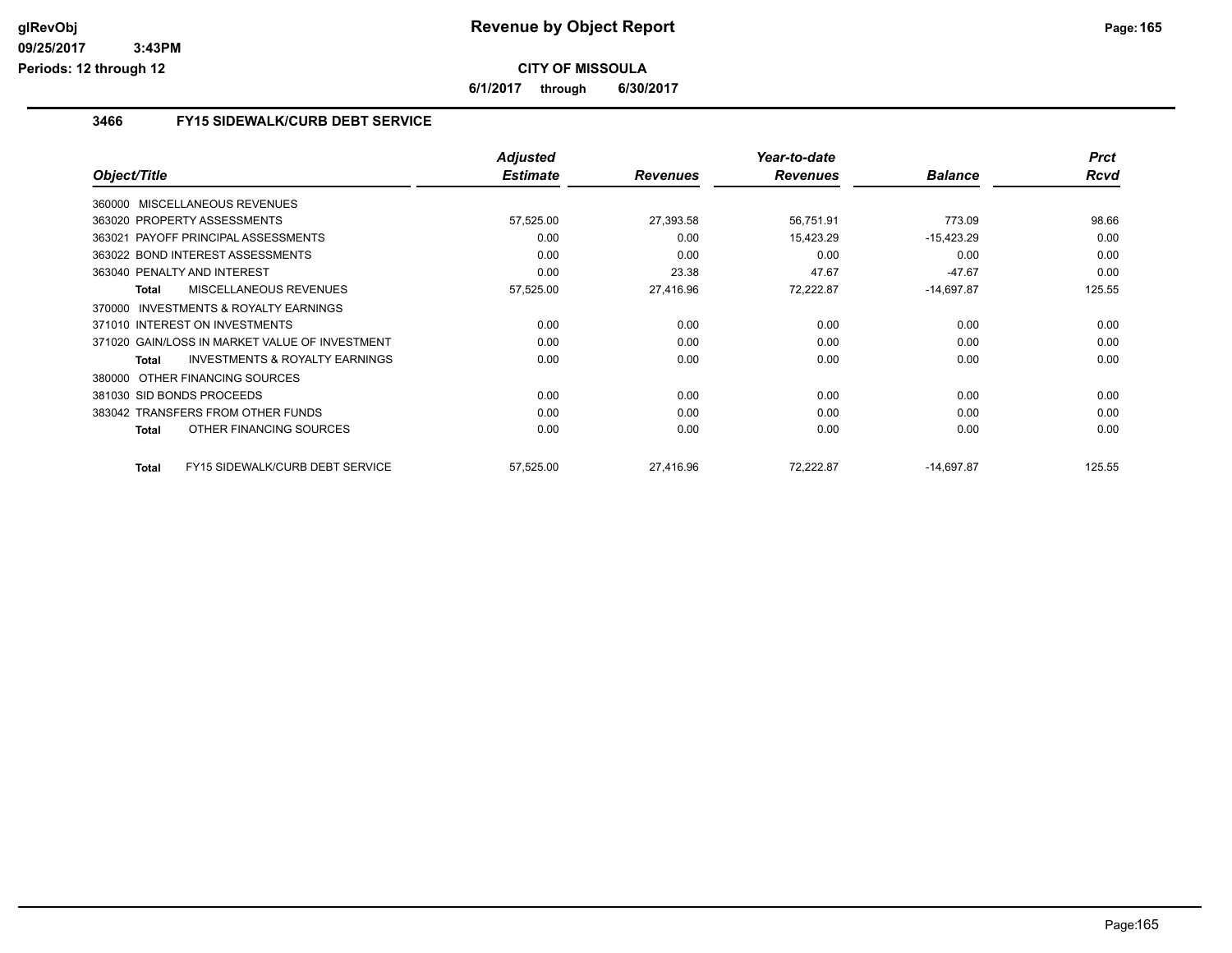**6/1/2017 through 6/30/2017**

# **3467 FY16 SIDEWALK/CURB DEBT SERVICE**

# **3467 FY16 SIDEWALK/CURB DEBT SERVICE**

|                                                           | <b>Adjusted</b> |                 | Year-to-date    |                | <b>Prct</b> |
|-----------------------------------------------------------|-----------------|-----------------|-----------------|----------------|-------------|
| Object/Title                                              | <b>Estimate</b> | <b>Revenues</b> | <b>Revenues</b> | <b>Balance</b> | Rcvd        |
| MISCELLANEOUS REVENUES<br>360000                          |                 |                 |                 |                |             |
| 363020 PROPERTY ASSESSMENTS                               | 0.00            | 13,081.21       | 30,730.39       | $-30,730.39$   | 0.00        |
| 363021 PAYOFF PRINCIPAL ASSESSMENTS                       | 0.00            | 0.00            | 7,291.23        | $-7,291.23$    | 0.00        |
| 363022 BOND INTEREST ASSESSMENTS                          | 0.00            | 0.00            | 0.00            | 0.00           | 0.00        |
| 363040 PENALTY AND INTEREST                               | 0.00            | 39.21           | 76.43           | -76.43         | 0.00        |
| MISCELLANEOUS REVENUES<br><b>Total</b>                    | 0.00            | 13,120.42       | 38,098.05       | $-38,098.05$   | 0.00        |
| INVESTMENTS & ROYALTY EARNINGS<br>370000                  |                 |                 |                 |                |             |
| 371010 INTEREST ON INVESTMENTS                            | 0.00            | 0.00            | 0.00            | 0.00           | 0.00        |
| 371020 GAIN/LOSS IN MARKET VALUE OF INVESTMENTS           | 0.00            | 0.00            | 0.00            | 0.00           | 0.00        |
| <b>INVESTMENTS &amp; ROYALTY EARNINGS</b><br><b>Total</b> | 0.00            | 0.00            | 0.00            | 0.00           | 0.00        |
| OTHER FINANCING SOURCES<br>380000                         |                 |                 |                 |                |             |
| 381030 SID BONDS PROCEEDS                                 | 0.00            | 0.00            | 0.00            | 0.00           | 0.00        |
| 383042 TRANSFERS FROM OTHER FUNDS                         | 0.00            | 0.00            | 0.00            | 0.00           | 0.00        |
| OTHER FINANCING SOURCES<br><b>Total</b>                   | 0.00            | 0.00            | 0.00            | 0.00           | 0.00        |
| FY16 SIDEWALK/CURB DEBT SERVICE<br><b>Total</b>           | 0.00            | 13,120.42       | 38,098.05       | $-38,098.05$   | 0.00        |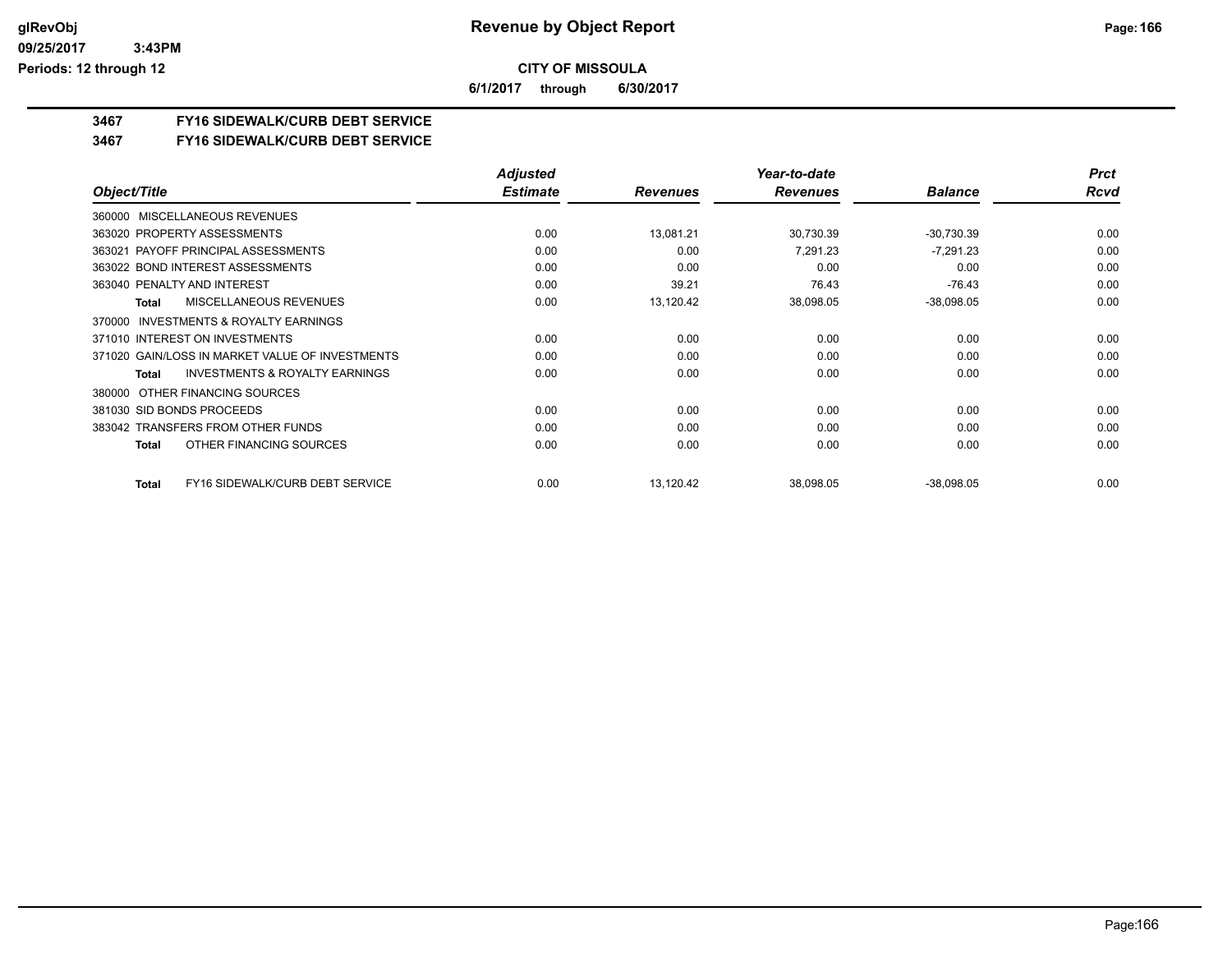**6/1/2017 through 6/30/2017**

# **3467 FY16 SIDEWALK/CURB DEBT SERVICE**

|                                                     | <b>Adjusted</b> |                 | Year-to-date    |                | <b>Prct</b> |
|-----------------------------------------------------|-----------------|-----------------|-----------------|----------------|-------------|
| Object/Title                                        | <b>Estimate</b> | <b>Revenues</b> | <b>Revenues</b> | <b>Balance</b> | <b>Rcvd</b> |
| 360000 MISCELLANEOUS REVENUES                       |                 |                 |                 |                |             |
| 363020 PROPERTY ASSESSMENTS                         | 0.00            | 13,081.21       | 30,730.39       | $-30,730.39$   | 0.00        |
| 363021 PAYOFF PRINCIPAL ASSESSMENTS                 | 0.00            | 0.00            | 7,291.23        | $-7,291.23$    | 0.00        |
| 363022 BOND INTEREST ASSESSMENTS                    | 0.00            | 0.00            | 0.00            | 0.00           | 0.00        |
| 363040 PENALTY AND INTEREST                         | 0.00            | 39.21           | 76.43           | $-76.43$       | 0.00        |
| MISCELLANEOUS REVENUES<br>Total                     | 0.00            | 13,120.42       | 38,098.05       | $-38,098.05$   | 0.00        |
| <b>INVESTMENTS &amp; ROYALTY EARNINGS</b><br>370000 |                 |                 |                 |                |             |
| 371010 INTEREST ON INVESTMENTS                      | 0.00            | 0.00            | 0.00            | 0.00           | 0.00        |
| 371020 GAIN/LOSS IN MARKET VALUE OF INVESTMENT      | 0.00            | 0.00            | 0.00            | 0.00           | 0.00        |
| <b>INVESTMENTS &amp; ROYALTY EARNINGS</b><br>Total  | 0.00            | 0.00            | 0.00            | 0.00           | 0.00        |
| 380000 OTHER FINANCING SOURCES                      |                 |                 |                 |                |             |
| 381030 SID BONDS PROCEEDS                           | 0.00            | 0.00            | 0.00            | 0.00           | 0.00        |
| 383042 TRANSFERS FROM OTHER FUNDS                   | 0.00            | 0.00            | 0.00            | 0.00           | 0.00        |
| OTHER FINANCING SOURCES<br>Total                    | 0.00            | 0.00            | 0.00            | 0.00           | 0.00        |
| FY16 SIDEWALK/CURB DEBT SERVICE<br>Total            | 0.00            | 13,120.42       | 38,098.05       | $-38,098.05$   | 0.00        |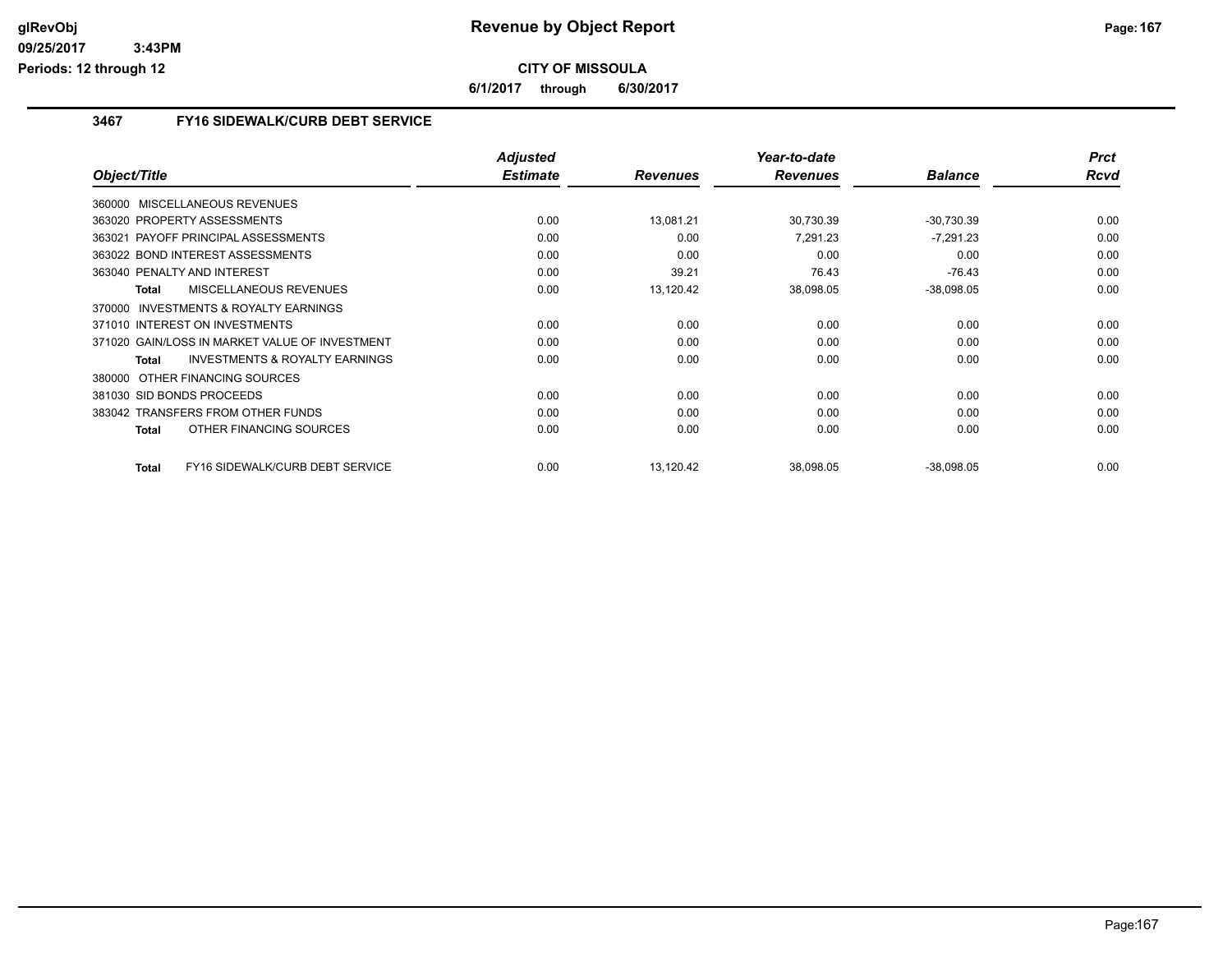**6/1/2017 through 6/30/2017**

**3470 SID 470 DEBT SERVICE FUND**

**3470 SID 470 DEBT SERVICE FUND**

|                                                           | <b>Adjusted</b> |                 | Year-to-date    |                | <b>Prct</b> |
|-----------------------------------------------------------|-----------------|-----------------|-----------------|----------------|-------------|
| Object/Title                                              | <b>Estimate</b> | <b>Revenues</b> | <b>Revenues</b> | <b>Balance</b> | <b>Rcvd</b> |
| TAXES/ASSESSMENTS<br>310000                               |                 |                 |                 |                |             |
| PENALTIES & INTEREST<br>312001                            | 0.00            | 0.00            | 0.00            | 0.00           | 0.00        |
| TAXES/ASSESSMENTS<br><b>Total</b>                         | 0.00            | 0.00            | 0.00            | 0.00           | 0.00        |
| MISCELLANEOUS REVENUES<br>360000                          |                 |                 |                 |                |             |
| 363020 PROPERTY ASSESSMENTS                               | 0.00            | 0.00            | 0.00            | 0.00           | 0.00        |
| 363021 PAYOFF PRINCIPAL ASSESSMENTS                       | 0.00            | 0.00            | 0.00            | 0.00           | 0.00        |
| 363022 BOND INTEREST ASSESSMENTS                          | 0.00            | 0.00            | 0.00            | 0.00           | 0.00        |
| 363040 PENALTY AND INTEREST                               | 0.00            | 0.00            | 0.00            | 0.00           | 0.00        |
| MISCELLANEOUS REVENUES<br><b>Total</b>                    | 0.00            | 0.00            | 0.00            | 0.00           | 0.00        |
| <b>INVESTMENTS &amp; ROYALTY EARNINGS</b><br>370000       |                 |                 |                 |                |             |
| 371010 INTEREST ON INVESTMENTS                            | 0.00            | 0.00            | 0.00            | 0.00           | 0.00        |
| 371020 GAIN/LOSS IN MARKET VALUE OF INVESTMENTS           | 0.00            | 0.00            | 0.00            | 0.00           | 0.00        |
| <b>INVESTMENTS &amp; ROYALTY EARNINGS</b><br><b>Total</b> | 0.00            | 0.00            | 0.00            | 0.00           | 0.00        |
| OTHER FINANCING SOURCES<br>380000                         |                 |                 |                 |                |             |
| 381009 TRANSFERS IN                                       | 0.00            | 0.00            | 0.00            | 0.00           | 0.00        |
| OTHER FINANCING SOURCES<br><b>Total</b>                   | 0.00            | 0.00            | 0.00            | 0.00           | 0.00        |
| SID 470 DEBT SERVICE FUND<br><b>Total</b>                 | 0.00            | 0.00            | 0.00            | 0.00           | 0.00        |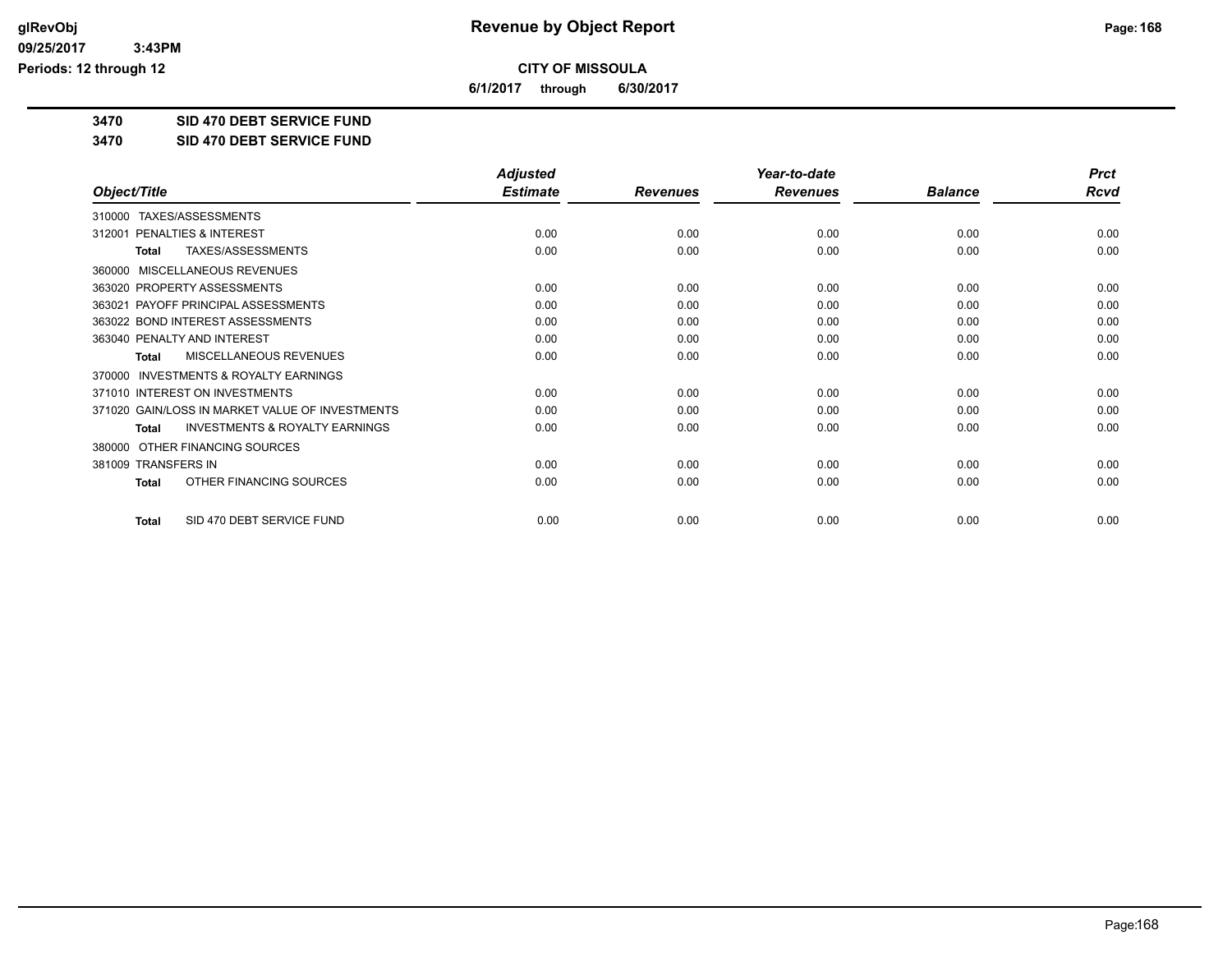**6/1/2017 through 6/30/2017**

# **3470 SID 470 DEBT SERVICE FUND**

|                                                           | <b>Adjusted</b> |                 | Year-to-date    |                | <b>Prct</b> |
|-----------------------------------------------------------|-----------------|-----------------|-----------------|----------------|-------------|
| Object/Title                                              | <b>Estimate</b> | <b>Revenues</b> | <b>Revenues</b> | <b>Balance</b> | <b>Rcvd</b> |
| TAXES/ASSESSMENTS<br>310000                               |                 |                 |                 |                |             |
| 312001 PENALTIES & INTEREST                               | 0.00            | 0.00            | 0.00            | 0.00           | 0.00        |
| TAXES/ASSESSMENTS<br><b>Total</b>                         | 0.00            | 0.00            | 0.00            | 0.00           | 0.00        |
| MISCELLANEOUS REVENUES<br>360000                          |                 |                 |                 |                |             |
| 363020 PROPERTY ASSESSMENTS                               | 0.00            | 0.00            | 0.00            | 0.00           | 0.00        |
| 363021 PAYOFF PRINCIPAL ASSESSMENTS                       | 0.00            | 0.00            | 0.00            | 0.00           | 0.00        |
| 363022 BOND INTEREST ASSESSMENTS                          | 0.00            | 0.00            | 0.00            | 0.00           | 0.00        |
| 363040 PENALTY AND INTEREST                               | 0.00            | 0.00            | 0.00            | 0.00           | 0.00        |
| MISCELLANEOUS REVENUES<br><b>Total</b>                    | 0.00            | 0.00            | 0.00            | 0.00           | 0.00        |
| <b>INVESTMENTS &amp; ROYALTY EARNINGS</b><br>370000       |                 |                 |                 |                |             |
| 371010 INTEREST ON INVESTMENTS                            | 0.00            | 0.00            | 0.00            | 0.00           | 0.00        |
| 371020 GAIN/LOSS IN MARKET VALUE OF INVESTMENT            | 0.00            | 0.00            | 0.00            | 0.00           | 0.00        |
| <b>INVESTMENTS &amp; ROYALTY EARNINGS</b><br><b>Total</b> | 0.00            | 0.00            | 0.00            | 0.00           | 0.00        |
| OTHER FINANCING SOURCES<br>380000                         |                 |                 |                 |                |             |
| 381009 TRANSFERS IN                                       | 0.00            | 0.00            | 0.00            | 0.00           | 0.00        |
| OTHER FINANCING SOURCES<br><b>Total</b>                   | 0.00            | 0.00            | 0.00            | 0.00           | 0.00        |
| SID 470 DEBT SERVICE FUND<br><b>Total</b>                 | 0.00            | 0.00            | 0.00            | 0.00           | 0.00        |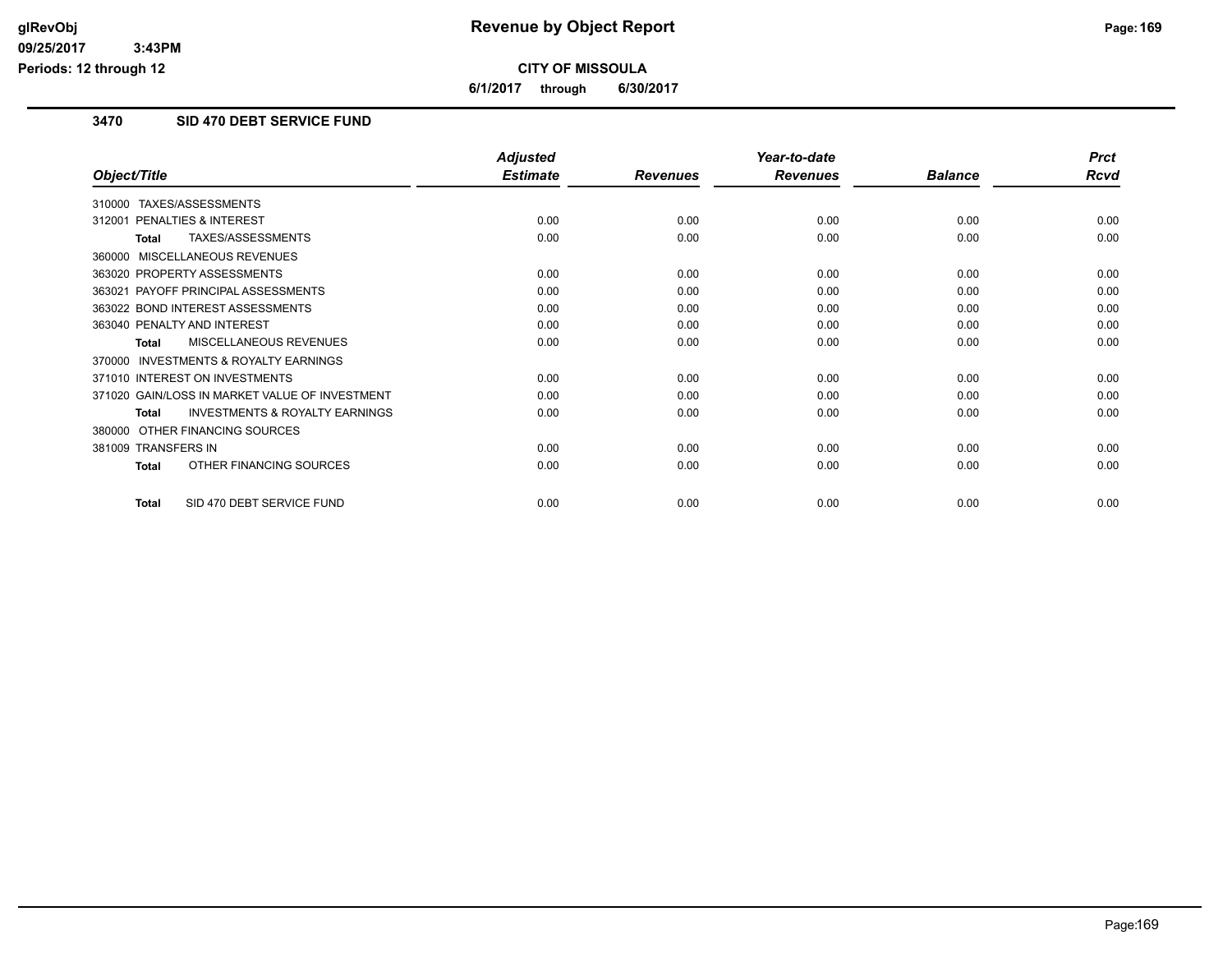**6/1/2017 through 6/30/2017**

**3491 SID 491 DEBT SERVICE FUND**

**3491 SID 491 DEBT SERVICE FUND**

|                                                           | <b>Adjusted</b> |                 | Year-to-date    |                | <b>Prct</b> |
|-----------------------------------------------------------|-----------------|-----------------|-----------------|----------------|-------------|
| Object/Title                                              | <b>Estimate</b> | <b>Revenues</b> | <b>Revenues</b> | <b>Balance</b> | <b>Rcvd</b> |
| TAXES/ASSESSMENTS<br>310000                               |                 |                 |                 |                |             |
| 312001 PENALTIES & INTEREST                               | 0.00            | 0.00            | 0.00            | 0.00           | 0.00        |
| TAXES/ASSESSMENTS<br><b>Total</b>                         | 0.00            | 0.00            | 0.00            | 0.00           | 0.00        |
| <b>MISCELLANEOUS REVENUES</b><br>360000                   |                 |                 |                 |                |             |
| 360010 MISCELLANEOUS                                      | 0.00            | 0.00            | 0.00            | 0.00           | 0.00        |
| 363020 PROPERTY ASSESSMENTS                               | 0.00            | 0.00            | 0.00            | 0.00           | 0.00        |
| 363021 PAYOFF PRINCIPAL ASSESSMENTS                       | 0.00            | 0.00            | 0.00            | 0.00           | 0.00        |
| 363022 BOND INTEREST ASSESSMENTS                          | 0.00            | 0.00            | 0.00            | 0.00           | 0.00        |
| 363040 PENALTY AND INTEREST                               | 0.00            | 0.00            | 0.00            | 0.00           | 0.00        |
| <b>MISCELLANEOUS REVENUES</b><br><b>Total</b>             | 0.00            | 0.00            | 0.00            | 0.00           | 0.00        |
| <b>INVESTMENTS &amp; ROYALTY EARNINGS</b><br>370000       |                 |                 |                 |                |             |
| 371010 INTEREST ON INVESTMENTS                            | 0.00            | 0.00            | 0.00            | 0.00           | 0.00        |
| 371020 GAIN/LOSS IN MARKET VALUE OF INVESTMENTS           | 0.00            | 0.00            | 0.00            | 0.00           | 0.00        |
| <b>INVESTMENTS &amp; ROYALTY EARNINGS</b><br><b>Total</b> | 0.00            | 0.00            | 0.00            | 0.00           | 0.00        |
| OTHER FINANCING SOURCES<br>380000                         |                 |                 |                 |                |             |
| 381009 TRANSFERS IN                                       | 0.00            | 0.00            | 0.00            | 0.00           | 0.00        |
| OTHER FINANCING SOURCES<br><b>Total</b>                   | 0.00            | 0.00            | 0.00            | 0.00           | 0.00        |
| SID 491 DEBT SERVICE FUND<br><b>Total</b>                 | 0.00            | 0.00            | 0.00            | 0.00           | 0.00        |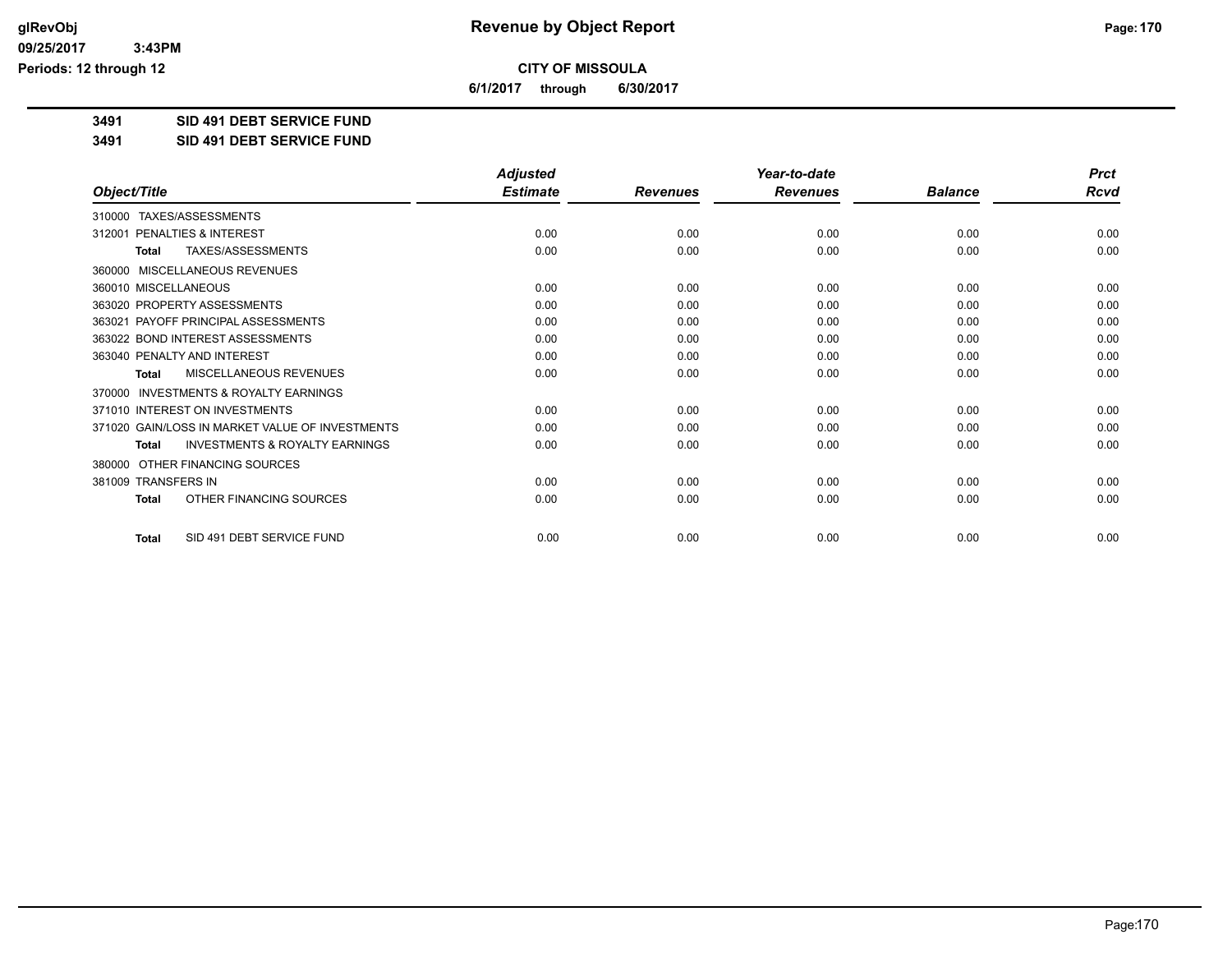**6/1/2017 through 6/30/2017**

# **3491 SID 491 DEBT SERVICE FUND**

|                                                           | <b>Adjusted</b> |                 | Year-to-date    |                | <b>Prct</b> |
|-----------------------------------------------------------|-----------------|-----------------|-----------------|----------------|-------------|
| Object/Title                                              | <b>Estimate</b> | <b>Revenues</b> | <b>Revenues</b> | <b>Balance</b> | <b>Rcvd</b> |
| 310000 TAXES/ASSESSMENTS                                  |                 |                 |                 |                |             |
| PENALTIES & INTEREST<br>312001                            | 0.00            | 0.00            | 0.00            | 0.00           | 0.00        |
| TAXES/ASSESSMENTS<br>Total                                | 0.00            | 0.00            | 0.00            | 0.00           | 0.00        |
| 360000 MISCELLANEOUS REVENUES                             |                 |                 |                 |                |             |
| 360010 MISCELLANEOUS                                      | 0.00            | 0.00            | 0.00            | 0.00           | 0.00        |
| 363020 PROPERTY ASSESSMENTS                               | 0.00            | 0.00            | 0.00            | 0.00           | 0.00        |
| 363021 PAYOFF PRINCIPAL ASSESSMENTS                       | 0.00            | 0.00            | 0.00            | 0.00           | 0.00        |
| 363022 BOND INTEREST ASSESSMENTS                          | 0.00            | 0.00            | 0.00            | 0.00           | 0.00        |
| 363040 PENALTY AND INTEREST                               | 0.00            | 0.00            | 0.00            | 0.00           | 0.00        |
| <b>MISCELLANEOUS REVENUES</b><br><b>Total</b>             | 0.00            | 0.00            | 0.00            | 0.00           | 0.00        |
| 370000 INVESTMENTS & ROYALTY EARNINGS                     |                 |                 |                 |                |             |
| 371010 INTEREST ON INVESTMENTS                            | 0.00            | 0.00            | 0.00            | 0.00           | 0.00        |
| 371020 GAIN/LOSS IN MARKET VALUE OF INVESTMENT            | 0.00            | 0.00            | 0.00            | 0.00           | 0.00        |
| <b>INVESTMENTS &amp; ROYALTY EARNINGS</b><br><b>Total</b> | 0.00            | 0.00            | 0.00            | 0.00           | 0.00        |
| 380000 OTHER FINANCING SOURCES                            |                 |                 |                 |                |             |
| 381009 TRANSFERS IN                                       | 0.00            | 0.00            | 0.00            | 0.00           | 0.00        |
| OTHER FINANCING SOURCES<br><b>Total</b>                   | 0.00            | 0.00            | 0.00            | 0.00           | 0.00        |
| SID 491 DEBT SERVICE FUND<br><b>Total</b>                 | 0.00            | 0.00            | 0.00            | 0.00           | 0.00        |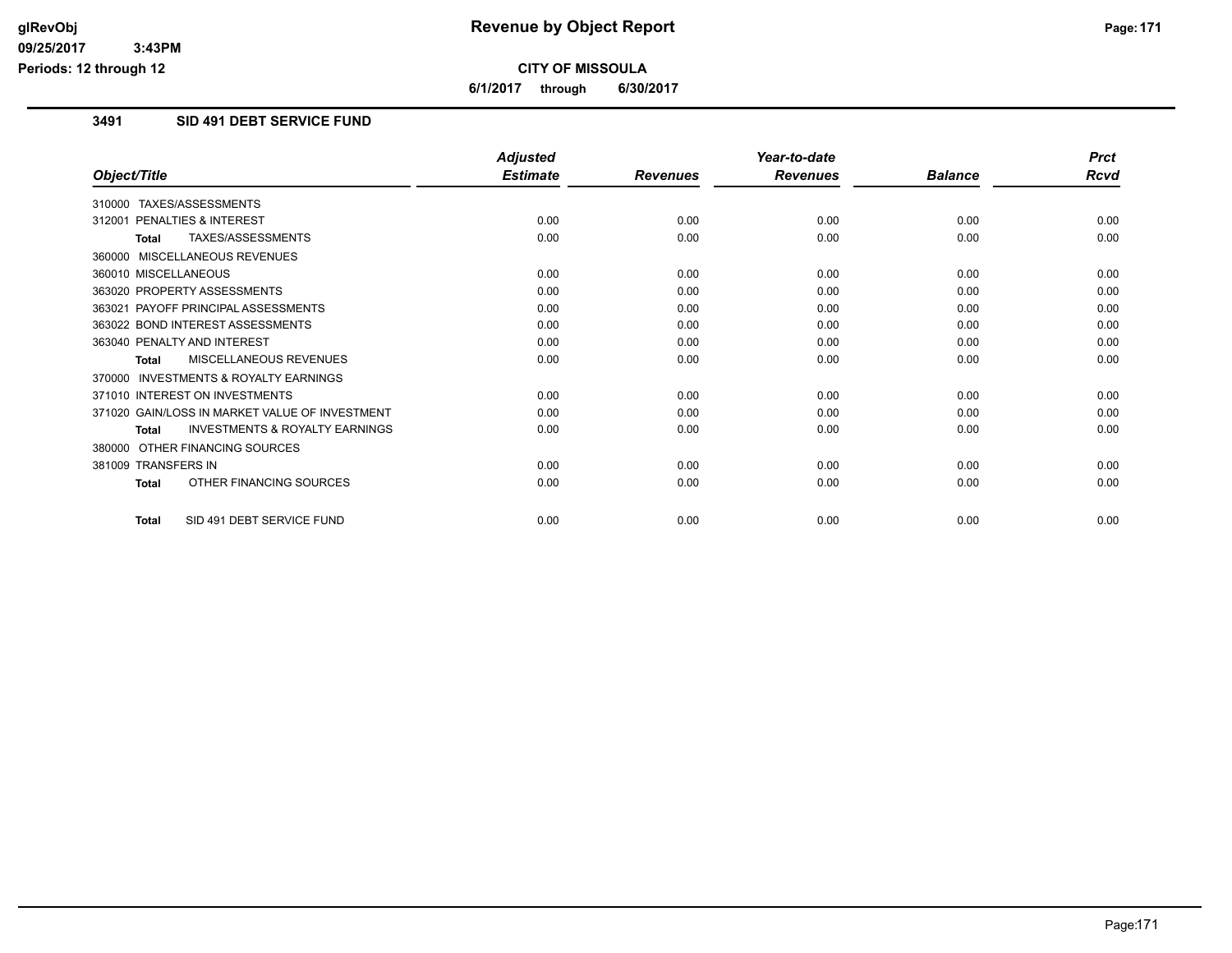**6/1/2017 through 6/30/2017**

**3492 SID 492/499 DEBT SERVICE FUND**

**3492 SID 492/499 DEBT SERVICE FUND**

|                                                    | <b>Adjusted</b> |                 | Year-to-date    |                | <b>Prct</b> |
|----------------------------------------------------|-----------------|-----------------|-----------------|----------------|-------------|
| Object/Title                                       | <b>Estimate</b> | <b>Revenues</b> | <b>Revenues</b> | <b>Balance</b> | <b>Rcvd</b> |
| 360000 MISCELLANEOUS REVENUES                      |                 |                 |                 |                |             |
| 360010 MISCELLANEOUS                               | 0.00            | 0.00            | 0.00            | 0.00           | 0.00        |
| 363040 PENALTY AND INTEREST                        | 0.00            | 0.00            | 0.00            | 0.00           | 0.00        |
| <b>MISCELLANEOUS REVENUES</b><br>Total             | 0.00            | 0.00            | 0.00            | 0.00           | 0.00        |
| 370000 INVESTMENTS & ROYALTY EARNINGS              |                 |                 |                 |                |             |
| 371010 INTEREST ON INVESTMENTS                     | 0.00            | 0.00            | 0.00            | 0.00           | 0.00        |
| 371020 GAIN/LOSS IN MARKET VALUE OF INVESTMENTS    | 0.00            | 0.00            | 0.00            | 0.00           | 0.00        |
| <b>INVESTMENTS &amp; ROYALTY EARNINGS</b><br>Total | 0.00            | 0.00            | 0.00            | 0.00           | 0.00        |
| 380000 OTHER FINANCING SOURCES                     |                 |                 |                 |                |             |
| 381009 TRANSFERS IN                                | 0.00            | 0.00            | 0.00            | 0.00           | 0.00        |
| OTHER FINANCING SOURCES<br>Total                   | 0.00            | 0.00            | 0.00            | 0.00           | 0.00        |
| SID 492/499 DEBT SERVICE FUND<br>Total             | 0.00            | 0.00            | 0.00            | 0.00           | 0.00        |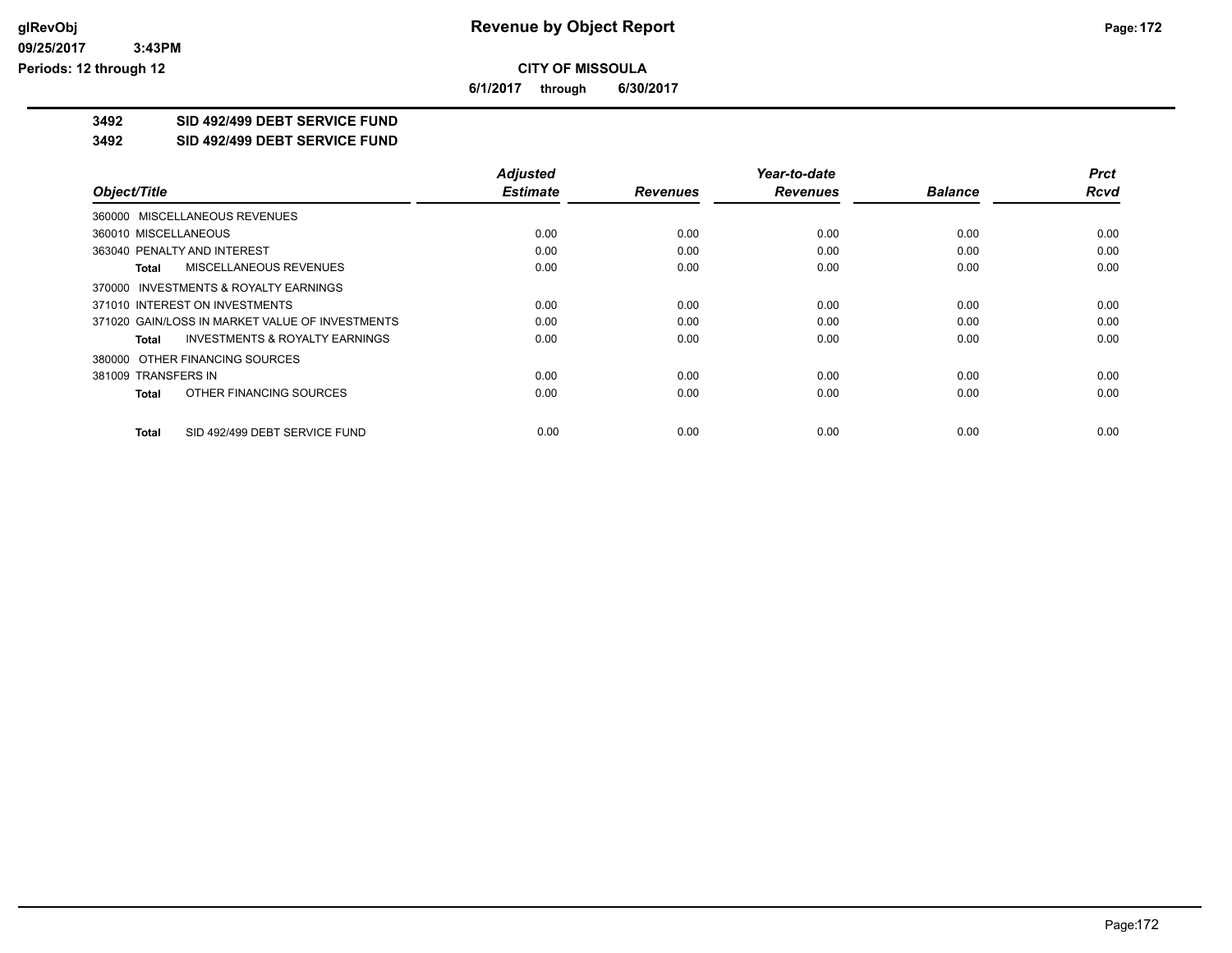**6/1/2017 through 6/30/2017**

# **3492 SID 492/499 DEBT SERVICE FUND**

| Object/Title                                   | <b>Adjusted</b><br><b>Estimate</b> | <b>Revenues</b> | Year-to-date<br><b>Revenues</b> | <b>Balance</b> | <b>Prct</b><br><b>Rcvd</b> |
|------------------------------------------------|------------------------------------|-----------------|---------------------------------|----------------|----------------------------|
| 360000 MISCELLANEOUS REVENUES                  |                                    |                 |                                 |                |                            |
| 360010 MISCELLANEOUS                           | 0.00                               | 0.00            | 0.00                            | 0.00           | 0.00                       |
| 363040 PENALTY AND INTEREST                    | 0.00                               | 0.00            | 0.00                            | 0.00           | 0.00                       |
| MISCELLANEOUS REVENUES<br>Total                | 0.00                               | 0.00            | 0.00                            | 0.00           | 0.00                       |
| 370000 INVESTMENTS & ROYALTY EARNINGS          |                                    |                 |                                 |                |                            |
| 371010 INTEREST ON INVESTMENTS                 | 0.00                               | 0.00            | 0.00                            | 0.00           | 0.00                       |
| 371020 GAIN/LOSS IN MARKET VALUE OF INVESTMENT | 0.00                               | 0.00            | 0.00                            | 0.00           | 0.00                       |
| INVESTMENTS & ROYALTY EARNINGS<br>Total        | 0.00                               | 0.00            | 0.00                            | 0.00           | 0.00                       |
| 380000 OTHER FINANCING SOURCES                 |                                    |                 |                                 |                |                            |
| 381009 TRANSFERS IN                            | 0.00                               | 0.00            | 0.00                            | 0.00           | 0.00                       |
| OTHER FINANCING SOURCES<br><b>Total</b>        | 0.00                               | 0.00            | 0.00                            | 0.00           | 0.00                       |
| SID 492/499 DEBT SERVICE FUND<br><b>Total</b>  | 0.00                               | 0.00            | 0.00                            | 0.00           | 0.00                       |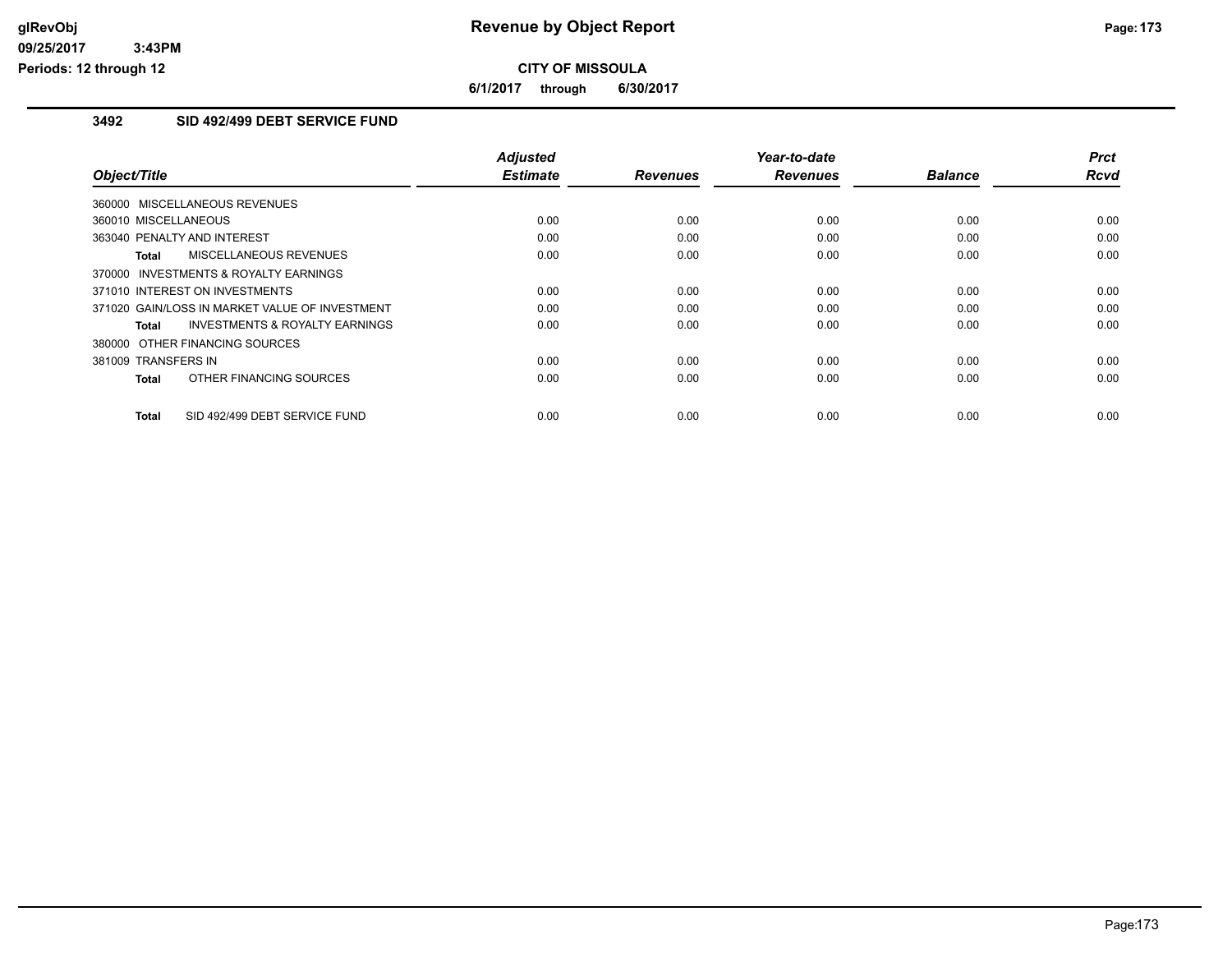**6/1/2017 through 6/30/2017**

**3494 SID 494 DEBT SERVICE**

**3494 SID 494 DEBT SERVICE**

|                                                           | <b>Adjusted</b> |                 | Year-to-date    |                | <b>Prct</b> |
|-----------------------------------------------------------|-----------------|-----------------|-----------------|----------------|-------------|
| Object/Title                                              | <b>Estimate</b> | <b>Revenues</b> | <b>Revenues</b> | <b>Balance</b> | Rcvd        |
| TAXES/ASSESSMENTS<br>310000                               |                 |                 |                 |                |             |
| <b>PENALTIES &amp; INTEREST</b><br>312001                 | 0.00            | 0.00            | 0.00            | 0.00           | 0.00        |
| TAXES/ASSESSMENTS<br><b>Total</b>                         | 0.00            | 0.00            | 0.00            | 0.00           | 0.00        |
| 360000 MISCELLANEOUS REVENUES                             |                 |                 |                 |                |             |
| 360010 MISCELLANEOUS                                      | 0.00            | 0.00            | 0.00            | 0.00           | 0.00        |
| 363020 PROPERTY ASSESSMENTS                               | 0.00            | 0.00            | 0.00            | 0.00           | 0.00        |
| 363021 PAYOFF PRINCIPAL ASSESSMENTS                       | 0.00            | 0.00            | 0.00            | 0.00           | 0.00        |
| 363022 BOND INTEREST ASSESSMENTS                          | 0.00            | 0.00            | 0.00            | 0.00           | 0.00        |
| 363040 PENALTY AND INTEREST                               | 0.00            | 0.00            | 0.00            | 0.00           | 0.00        |
| MISCELLANEOUS REVENUES<br><b>Total</b>                    | 0.00            | 0.00            | 0.00            | 0.00           | 0.00        |
| <b>INVESTMENTS &amp; ROYALTY EARNINGS</b><br>370000       |                 |                 |                 |                |             |
| 371010 INTEREST ON INVESTMENTS                            | 0.00            | 0.00            | 0.00            | 0.00           | 0.00        |
| 371020 GAIN/LOSS IN MARKET VALUE OF INVESTMENTS           | 0.00            | 0.00            | 0.00            | 0.00           | 0.00        |
| <b>INVESTMENTS &amp; ROYALTY EARNINGS</b><br><b>Total</b> | 0.00            | 0.00            | 0.00            | 0.00           | 0.00        |
| OTHER FINANCING SOURCES<br>380000                         |                 |                 |                 |                |             |
| 381009 TRANSFERS IN                                       | 0.00            | 0.00            | 0.00            | 0.00           | 0.00        |
| OTHER FINANCING SOURCES<br><b>Total</b>                   | 0.00            | 0.00            | 0.00            | 0.00           | 0.00        |
| SID 494 DEBT SERVICE<br><b>Total</b>                      | 0.00            | 0.00            | 0.00            | 0.00           | 0.00        |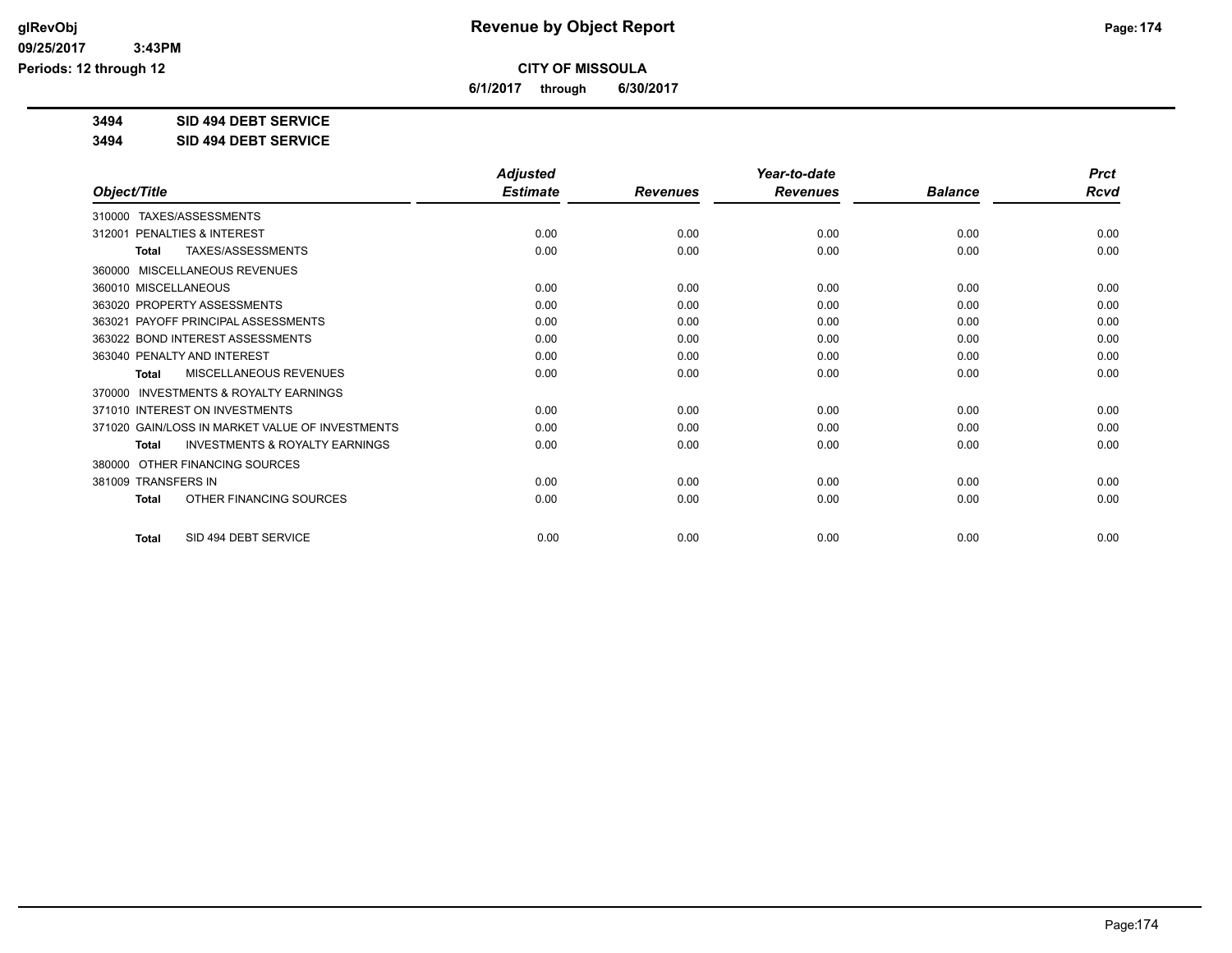**6/1/2017 through 6/30/2017**

### **3494 SID 494 DEBT SERVICE**

|                                                           | <b>Adjusted</b> |                 | Year-to-date    |                | <b>Prct</b> |
|-----------------------------------------------------------|-----------------|-----------------|-----------------|----------------|-------------|
| Object/Title                                              | <b>Estimate</b> | <b>Revenues</b> | <b>Revenues</b> | <b>Balance</b> | Rcvd        |
| 310000 TAXES/ASSESSMENTS                                  |                 |                 |                 |                |             |
| 312001 PENALTIES & INTEREST                               | 0.00            | 0.00            | 0.00            | 0.00           | 0.00        |
| TAXES/ASSESSMENTS<br><b>Total</b>                         | 0.00            | 0.00            | 0.00            | 0.00           | 0.00        |
| 360000 MISCELLANEOUS REVENUES                             |                 |                 |                 |                |             |
| 360010 MISCELLANEOUS                                      | 0.00            | 0.00            | 0.00            | 0.00           | 0.00        |
| 363020 PROPERTY ASSESSMENTS                               | 0.00            | 0.00            | 0.00            | 0.00           | 0.00        |
| 363021 PAYOFF PRINCIPAL ASSESSMENTS                       | 0.00            | 0.00            | 0.00            | 0.00           | 0.00        |
| 363022 BOND INTEREST ASSESSMENTS                          | 0.00            | 0.00            | 0.00            | 0.00           | 0.00        |
| 363040 PENALTY AND INTEREST                               | 0.00            | 0.00            | 0.00            | 0.00           | 0.00        |
| MISCELLANEOUS REVENUES<br><b>Total</b>                    | 0.00            | 0.00            | 0.00            | 0.00           | 0.00        |
| <b>INVESTMENTS &amp; ROYALTY EARNINGS</b><br>370000       |                 |                 |                 |                |             |
| 371010 INTEREST ON INVESTMENTS                            | 0.00            | 0.00            | 0.00            | 0.00           | 0.00        |
| 371020 GAIN/LOSS IN MARKET VALUE OF INVESTMENT            | 0.00            | 0.00            | 0.00            | 0.00           | 0.00        |
| <b>INVESTMENTS &amp; ROYALTY EARNINGS</b><br><b>Total</b> | 0.00            | 0.00            | 0.00            | 0.00           | 0.00        |
| 380000 OTHER FINANCING SOURCES                            |                 |                 |                 |                |             |
| 381009 TRANSFERS IN                                       | 0.00            | 0.00            | 0.00            | 0.00           | 0.00        |
| OTHER FINANCING SOURCES<br>Total                          | 0.00            | 0.00            | 0.00            | 0.00           | 0.00        |
| SID 494 DEBT SERVICE<br><b>Total</b>                      | 0.00            | 0.00            | 0.00            | 0.00           | 0.00        |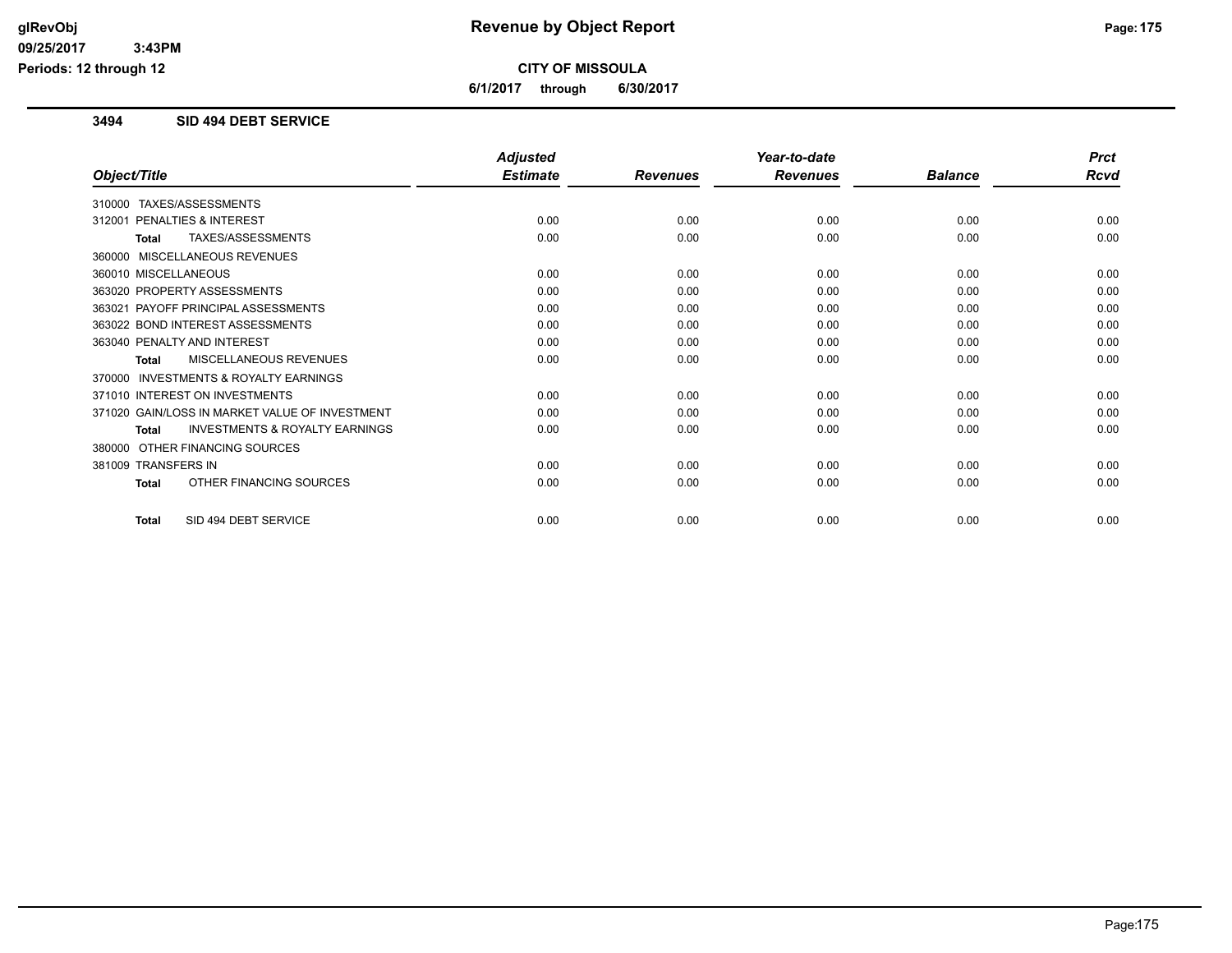**6/1/2017 through 6/30/2017**

**3495 SID 495 DEBT SERVICE FUND**

**3495 SID 495 DEBT SERVICE FUND**

|                                                           | <b>Adjusted</b> |                 | Year-to-date    |                | <b>Prct</b> |
|-----------------------------------------------------------|-----------------|-----------------|-----------------|----------------|-------------|
| Object/Title                                              | <b>Estimate</b> | <b>Revenues</b> | <b>Revenues</b> | <b>Balance</b> | <b>Rcvd</b> |
| TAXES/ASSESSMENTS<br>310000                               |                 |                 |                 |                |             |
| PENALTIES & INTEREST<br>312001                            | 0.00            | 0.00            | 0.00            | 0.00           | 0.00        |
| TAXES/ASSESSMENTS<br>Total                                | 0.00            | 0.00            | 0.00            | 0.00           | 0.00        |
| MISCELLANEOUS REVENUES<br>360000                          |                 |                 |                 |                |             |
| 360010 MISCELLANEOUS                                      | 0.00            | 0.00            | 0.00            | 0.00           | 0.00        |
| 363020 PROPERTY ASSESSMENTS                               | 0.00            | 0.00            | 0.00            | 0.00           | 0.00        |
| 363021 PAYOFF PRINCIPAL ASSESSMENTS                       | 0.00            | 0.00            | 0.00            | 0.00           | 0.00        |
| 363022 BOND INTEREST ASSESSMENTS                          | 0.00            | 0.00            | 0.00            | 0.00           | 0.00        |
| 363040 PENALTY AND INTEREST                               | 0.00            | 0.00            | 0.00            | 0.00           | 0.00        |
| MISCELLANEOUS REVENUES<br><b>Total</b>                    | 0.00            | 0.00            | 0.00            | 0.00           | 0.00        |
| <b>INVESTMENTS &amp; ROYALTY EARNINGS</b><br>370000       |                 |                 |                 |                |             |
| 371010 INTEREST ON INVESTMENTS                            | 0.00            | 0.00            | 0.00            | 0.00           | 0.00        |
| 371020 GAIN/LOSS IN MARKET VALUE OF INVESTMENTS           | 0.00            | 0.00            | 0.00            | 0.00           | 0.00        |
| <b>INVESTMENTS &amp; ROYALTY EARNINGS</b><br><b>Total</b> | 0.00            | 0.00            | 0.00            | 0.00           | 0.00        |
| OTHER FINANCING SOURCES<br>380000                         |                 |                 |                 |                |             |
| 381009 TRANSFERS IN                                       | 0.00            | 0.00            | 0.00            | 0.00           | 0.00        |
| OTHER FINANCING SOURCES<br>Total                          | 0.00            | 0.00            | 0.00            | 0.00           | 0.00        |
| SID 495 DEBT SERVICE FUND<br><b>Total</b>                 | 0.00            | 0.00            | 0.00            | 0.00           | 0.00        |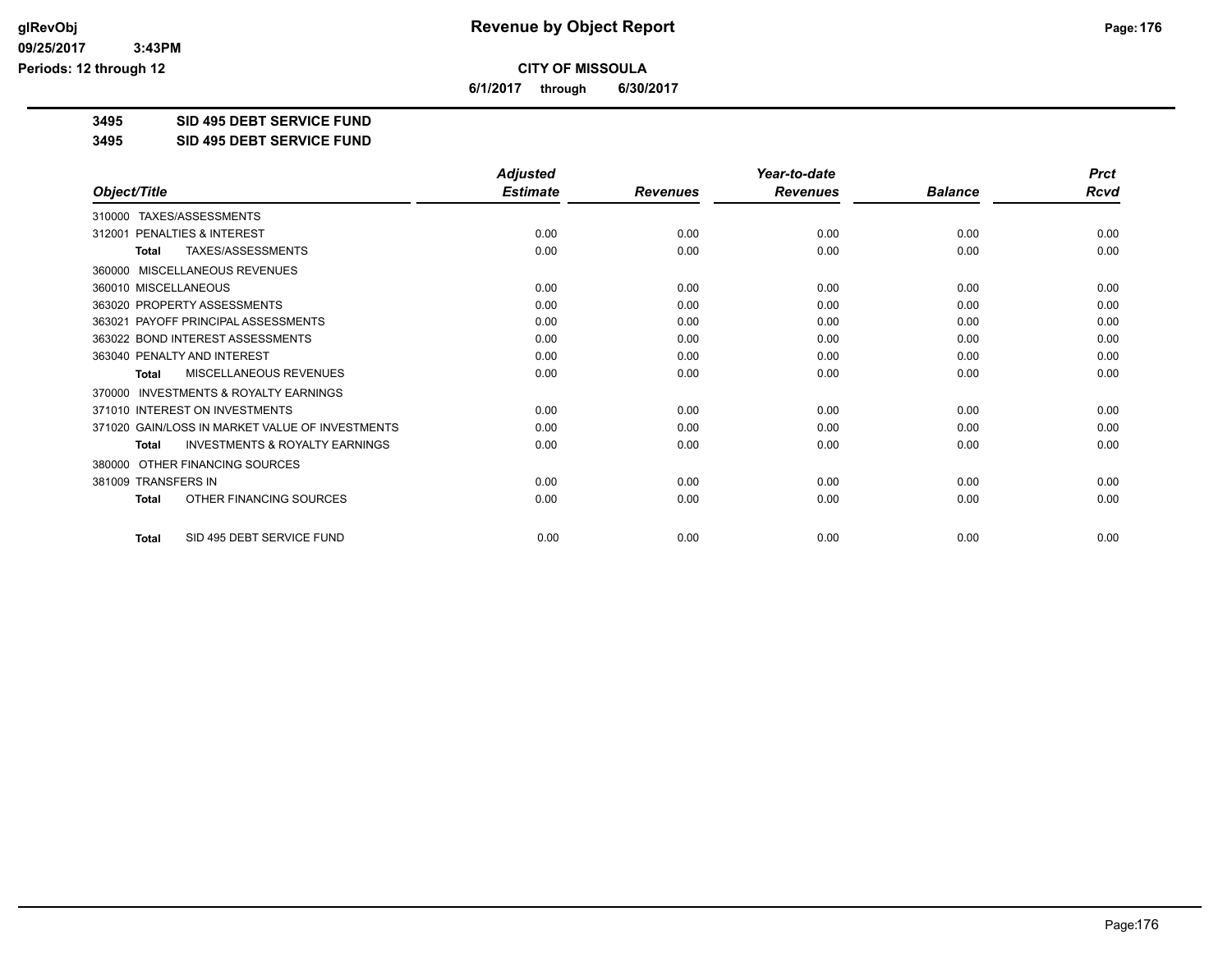**6/1/2017 through 6/30/2017**

# **3495 SID 495 DEBT SERVICE FUND**

|                                                           | <b>Adjusted</b> |                 | Year-to-date    |                | <b>Prct</b> |
|-----------------------------------------------------------|-----------------|-----------------|-----------------|----------------|-------------|
| Object/Title                                              | <b>Estimate</b> | <b>Revenues</b> | <b>Revenues</b> | <b>Balance</b> | <b>Rcvd</b> |
| 310000 TAXES/ASSESSMENTS                                  |                 |                 |                 |                |             |
| PENALTIES & INTEREST<br>312001                            | 0.00            | 0.00            | 0.00            | 0.00           | 0.00        |
| TAXES/ASSESSMENTS<br><b>Total</b>                         | 0.00            | 0.00            | 0.00            | 0.00           | 0.00        |
| 360000 MISCELLANEOUS REVENUES                             |                 |                 |                 |                |             |
| 360010 MISCELLANEOUS                                      | 0.00            | 0.00            | 0.00            | 0.00           | 0.00        |
| 363020 PROPERTY ASSESSMENTS                               | 0.00            | 0.00            | 0.00            | 0.00           | 0.00        |
| 363021 PAYOFF PRINCIPAL ASSESSMENTS                       | 0.00            | 0.00            | 0.00            | 0.00           | 0.00        |
| 363022 BOND INTEREST ASSESSMENTS                          | 0.00            | 0.00            | 0.00            | 0.00           | 0.00        |
| 363040 PENALTY AND INTEREST                               | 0.00            | 0.00            | 0.00            | 0.00           | 0.00        |
| <b>MISCELLANEOUS REVENUES</b><br><b>Total</b>             | 0.00            | 0.00            | 0.00            | 0.00           | 0.00        |
| 370000 INVESTMENTS & ROYALTY EARNINGS                     |                 |                 |                 |                |             |
| 371010 INTEREST ON INVESTMENTS                            | 0.00            | 0.00            | 0.00            | 0.00           | 0.00        |
| 371020 GAIN/LOSS IN MARKET VALUE OF INVESTMENT            | 0.00            | 0.00            | 0.00            | 0.00           | 0.00        |
| <b>INVESTMENTS &amp; ROYALTY EARNINGS</b><br><b>Total</b> | 0.00            | 0.00            | 0.00            | 0.00           | 0.00        |
| 380000 OTHER FINANCING SOURCES                            |                 |                 |                 |                |             |
| 381009 TRANSFERS IN                                       | 0.00            | 0.00            | 0.00            | 0.00           | 0.00        |
| OTHER FINANCING SOURCES<br>Total                          | 0.00            | 0.00            | 0.00            | 0.00           | 0.00        |
| SID 495 DEBT SERVICE FUND<br><b>Total</b>                 | 0.00            | 0.00            | 0.00            | 0.00           | 0.00        |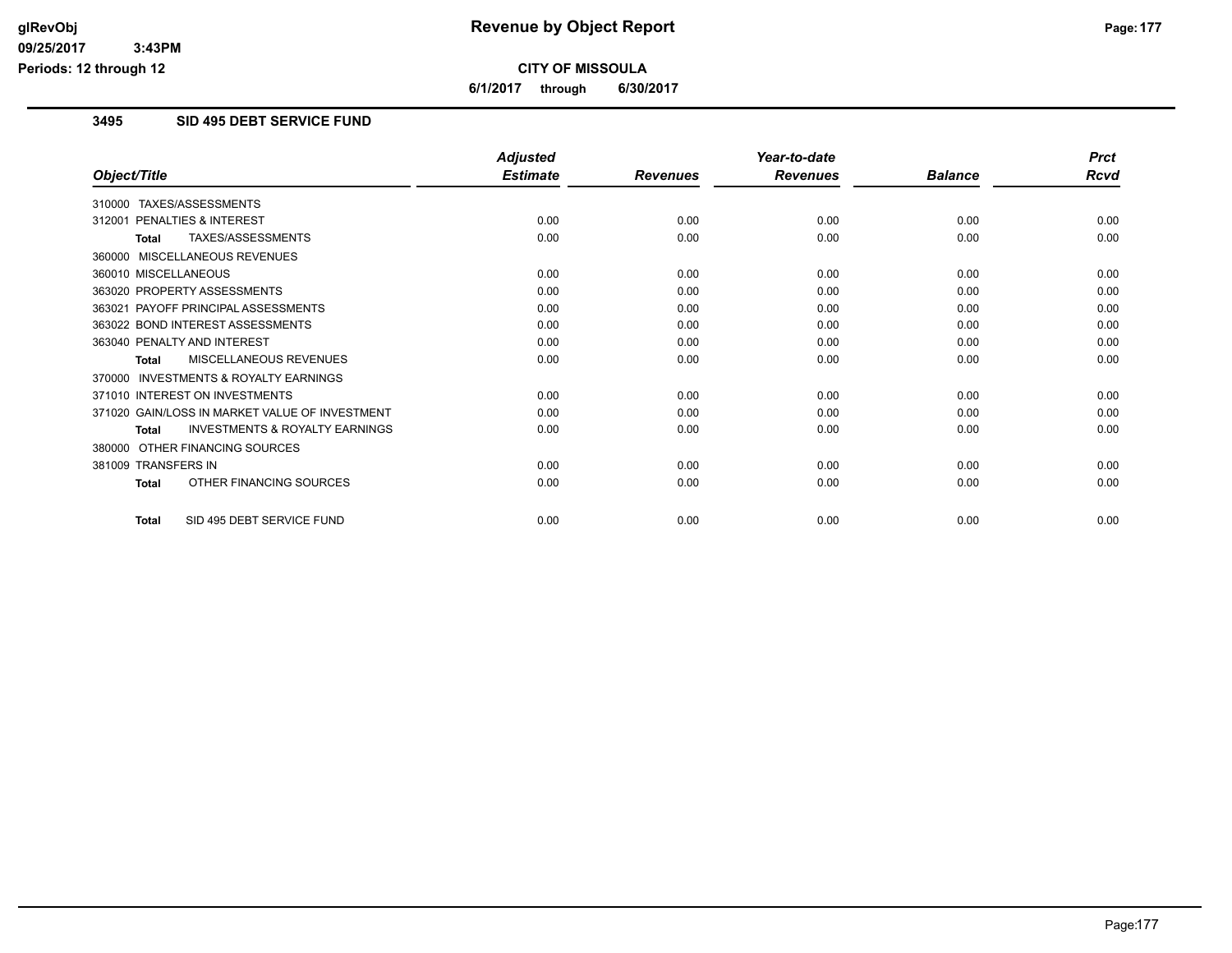**6/1/2017 through 6/30/2017**

**3496 SID 496 DEBT SERVICE FUND**

**3496 SID 496 DEBT SERVICE FUND**

|                                                           | <b>Adjusted</b> |                 | Year-to-date    |                | <b>Prct</b> |
|-----------------------------------------------------------|-----------------|-----------------|-----------------|----------------|-------------|
| Object/Title                                              | <b>Estimate</b> | <b>Revenues</b> | <b>Revenues</b> | <b>Balance</b> | <b>Rcvd</b> |
| TAXES/ASSESSMENTS<br>310000                               |                 |                 |                 |                |             |
| PENALTIES & INTEREST<br>312001                            | 0.00            | 0.00            | 0.00            | 0.00           | 0.00        |
| <b>TAXES/ASSESSMENTS</b><br><b>Total</b>                  | 0.00            | 0.00            | 0.00            | 0.00           | 0.00        |
| MISCELLANEOUS REVENUES<br>360000                          |                 |                 |                 |                |             |
| 360010 MISCELLANEOUS                                      | 0.00            | 0.00            | 0.00            | 0.00           | 0.00        |
| 363020 PROPERTY ASSESSMENTS                               | 0.00            | 0.00            | 0.00            | 0.00           | 0.00        |
| 363021 PAYOFF PRINCIPAL ASSESSMENTS                       | 0.00            | 0.00            | 0.00            | 0.00           | 0.00        |
| 363022 BOND INTEREST ASSESSMENTS                          | 0.00            | 0.00            | 0.00            | 0.00           | 0.00        |
| 363040 PENALTY AND INTEREST                               | 0.00            | 0.00            | 0.00            | 0.00           | 0.00        |
| <b>MISCELLANEOUS REVENUES</b><br><b>Total</b>             | 0.00            | 0.00            | 0.00            | 0.00           | 0.00        |
| <b>INVESTMENTS &amp; ROYALTY EARNINGS</b><br>370000       |                 |                 |                 |                |             |
| 371010 INTEREST ON INVESTMENTS                            | 0.00            | 0.00            | 0.00            | 0.00           | 0.00        |
| 371020 GAIN/LOSS IN MARKET VALUE OF INVESTMENTS           | 0.00            | 0.00            | 0.00            | 0.00           | 0.00        |
| <b>INVESTMENTS &amp; ROYALTY EARNINGS</b><br><b>Total</b> | 0.00            | 0.00            | 0.00            | 0.00           | 0.00        |
| OTHER FINANCING SOURCES<br>380000                         |                 |                 |                 |                |             |
| 381009 TRANSFERS IN                                       | 0.00            | 0.00            | 0.00            | 0.00           | 0.00        |
| OTHER FINANCING SOURCES<br><b>Total</b>                   | 0.00            | 0.00            | 0.00            | 0.00           | 0.00        |
| SID 496 DEBT SERVICE FUND<br><b>Total</b>                 | 0.00            | 0.00            | 0.00            | 0.00           | 0.00        |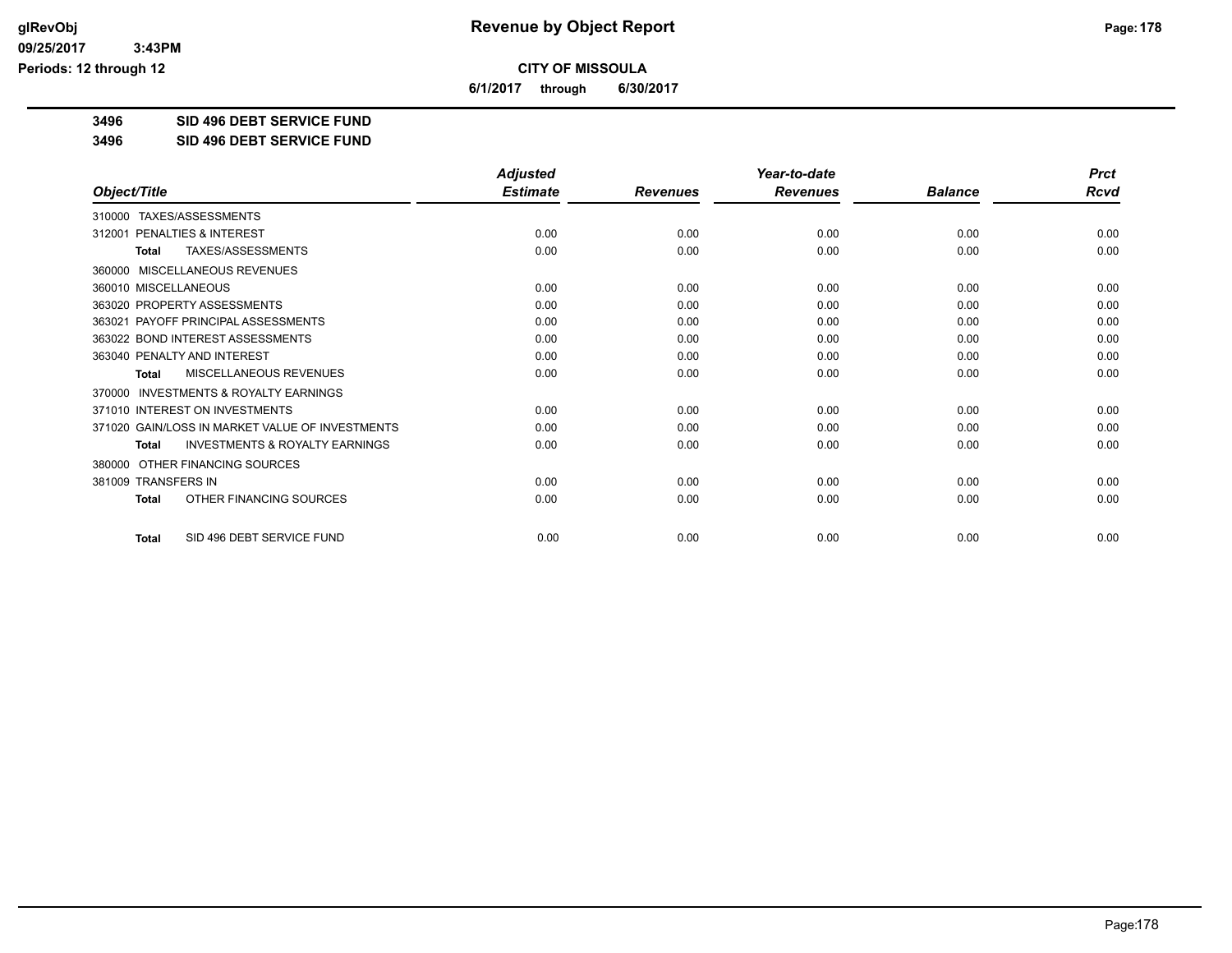**6/1/2017 through 6/30/2017**

# **3496 SID 496 DEBT SERVICE FUND**

|                                                           | <b>Adjusted</b> |                 | Year-to-date    |                | <b>Prct</b> |
|-----------------------------------------------------------|-----------------|-----------------|-----------------|----------------|-------------|
| Object/Title                                              | <b>Estimate</b> | <b>Revenues</b> | <b>Revenues</b> | <b>Balance</b> | <b>Rcvd</b> |
| 310000 TAXES/ASSESSMENTS                                  |                 |                 |                 |                |             |
| PENALTIES & INTEREST<br>312001                            | 0.00            | 0.00            | 0.00            | 0.00           | 0.00        |
| TAXES/ASSESSMENTS<br><b>Total</b>                         | 0.00            | 0.00            | 0.00            | 0.00           | 0.00        |
| 360000 MISCELLANEOUS REVENUES                             |                 |                 |                 |                |             |
| 360010 MISCELLANEOUS                                      | 0.00            | 0.00            | 0.00            | 0.00           | 0.00        |
| 363020 PROPERTY ASSESSMENTS                               | 0.00            | 0.00            | 0.00            | 0.00           | 0.00        |
| 363021 PAYOFF PRINCIPAL ASSESSMENTS                       | 0.00            | 0.00            | 0.00            | 0.00           | 0.00        |
| 363022 BOND INTEREST ASSESSMENTS                          | 0.00            | 0.00            | 0.00            | 0.00           | 0.00        |
| 363040 PENALTY AND INTEREST                               | 0.00            | 0.00            | 0.00            | 0.00           | 0.00        |
| <b>MISCELLANEOUS REVENUES</b><br><b>Total</b>             | 0.00            | 0.00            | 0.00            | 0.00           | 0.00        |
| INVESTMENTS & ROYALTY EARNINGS<br>370000                  |                 |                 |                 |                |             |
| 371010 INTEREST ON INVESTMENTS                            | 0.00            | 0.00            | 0.00            | 0.00           | 0.00        |
| 371020 GAIN/LOSS IN MARKET VALUE OF INVESTMENT            | 0.00            | 0.00            | 0.00            | 0.00           | 0.00        |
| <b>INVESTMENTS &amp; ROYALTY EARNINGS</b><br><b>Total</b> | 0.00            | 0.00            | 0.00            | 0.00           | 0.00        |
| OTHER FINANCING SOURCES<br>380000                         |                 |                 |                 |                |             |
| 381009 TRANSFERS IN                                       | 0.00            | 0.00            | 0.00            | 0.00           | 0.00        |
| OTHER FINANCING SOURCES<br><b>Total</b>                   | 0.00            | 0.00            | 0.00            | 0.00           | 0.00        |
| SID 496 DEBT SERVICE FUND<br><b>Total</b>                 | 0.00            | 0.00            | 0.00            | 0.00           | 0.00        |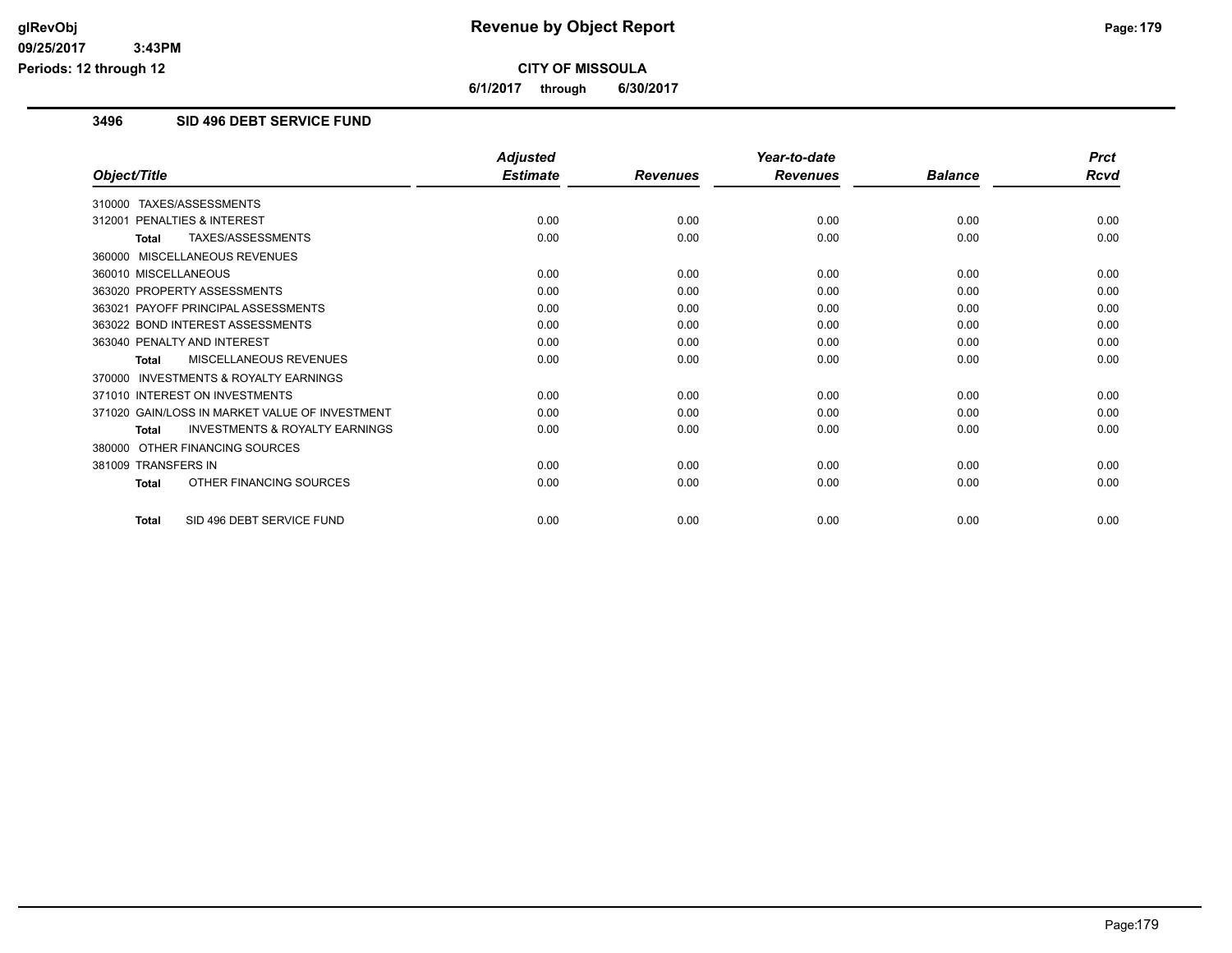**6/1/2017 through 6/30/2017**

**3497 SID 497 DEBT SERVICE FUND**

**3497 SID 497 DEBT SERVICE FUND**

|                                                           | <b>Adjusted</b> |                 | Year-to-date    |                | <b>Prct</b> |
|-----------------------------------------------------------|-----------------|-----------------|-----------------|----------------|-------------|
| Object/Title                                              | <b>Estimate</b> | <b>Revenues</b> | <b>Revenues</b> | <b>Balance</b> | Rcvd        |
| TAXES/ASSESSMENTS<br>310000                               |                 |                 |                 |                |             |
| 312001 PENALTIES & INTEREST                               | 0.00            | 0.00            | 0.00            | 0.00           | 0.00        |
| TAXES/ASSESSMENTS<br><b>Total</b>                         | 0.00            | 0.00            | 0.00            | 0.00           | 0.00        |
| MISCELLANEOUS REVENUES<br>360000                          |                 |                 |                 |                |             |
| 360010 MISCELLANEOUS                                      | 0.00            | 0.00            | 0.00            | 0.00           | 0.00        |
| 363020 PROPERTY ASSESSMENTS                               | 0.00            | 0.00            | 0.00            | 0.00           | 0.00        |
| 363021 PAYOFF PRINCIPAL ASSESSMENTS                       | 0.00            | 0.00            | 0.00            | 0.00           | 0.00        |
| 363022 BOND INTEREST ASSESSMENTS                          | 0.00            | 0.00            | 0.00            | 0.00           | 0.00        |
| 363040 PENALTY AND INTEREST                               | 0.00            | 0.00            | 0.00            | 0.00           | 0.00        |
| <b>MISCELLANEOUS REVENUES</b><br>Total                    | 0.00            | 0.00            | 0.00            | 0.00           | 0.00        |
| <b>INVESTMENTS &amp; ROYALTY EARNINGS</b><br>370000       |                 |                 |                 |                |             |
| 371010 INTEREST ON INVESTMENTS                            | 0.00            | 0.00            | 0.00            | 0.00           | 0.00        |
| 371020 GAIN/LOSS IN MARKET VALUE OF INVESTMENTS           | 0.00            | 0.00            | 0.00            | 0.00           | 0.00        |
| <b>INVESTMENTS &amp; ROYALTY EARNINGS</b><br><b>Total</b> | 0.00            | 0.00            | 0.00            | 0.00           | 0.00        |
| SID 497 DEBT SERVICE FUND<br><b>Total</b>                 | 0.00            | 0.00            | 0.00            | 0.00           | 0.00        |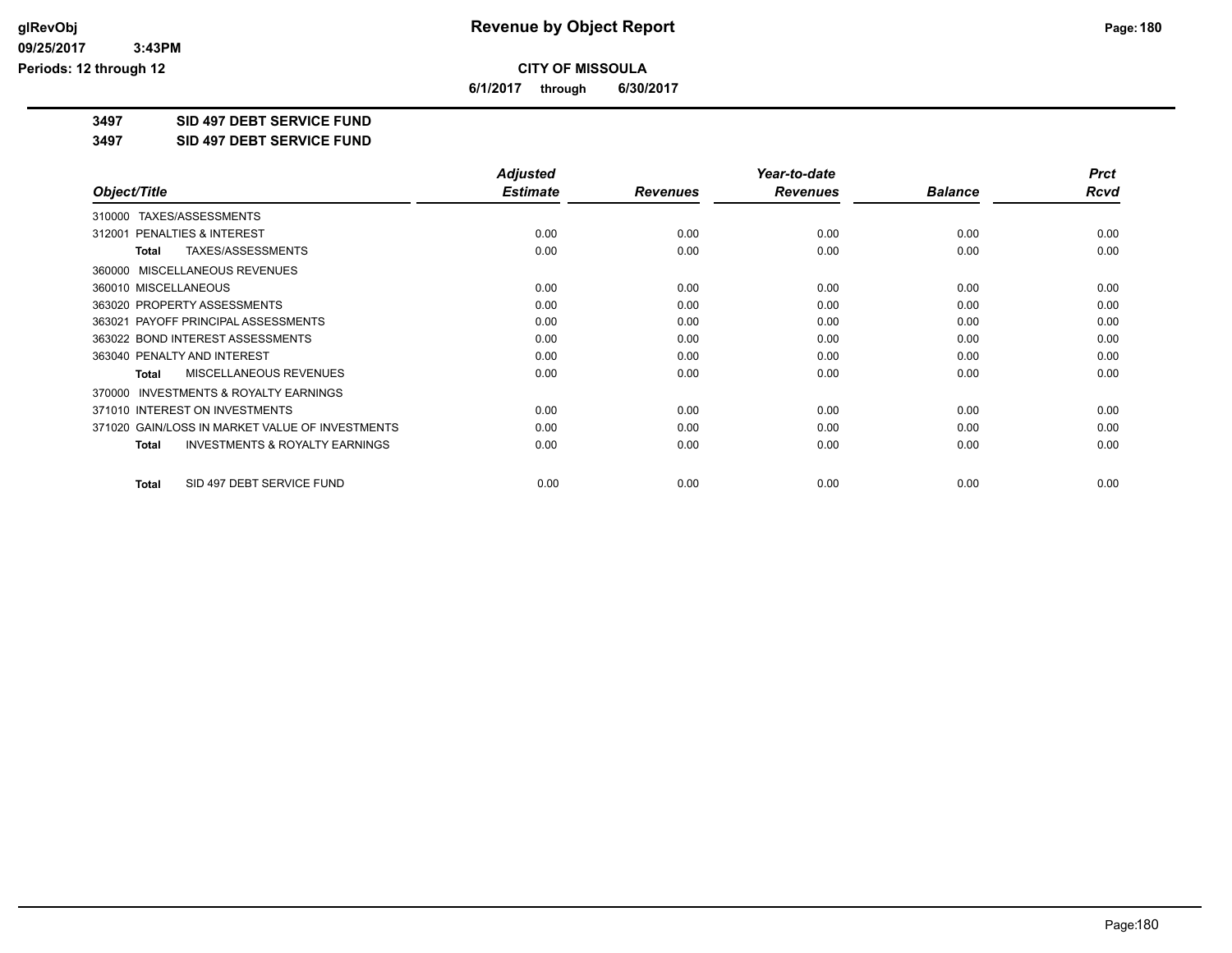**6/1/2017 through 6/30/2017**

## **3497 SID 497 DEBT SERVICE FUND**

|                                                           | <b>Adjusted</b> |                 | Year-to-date    |                | <b>Prct</b> |
|-----------------------------------------------------------|-----------------|-----------------|-----------------|----------------|-------------|
| Object/Title                                              | <b>Estimate</b> | <b>Revenues</b> | <b>Revenues</b> | <b>Balance</b> | <b>Rcvd</b> |
| 310000 TAXES/ASSESSMENTS                                  |                 |                 |                 |                |             |
| 312001 PENALTIES & INTEREST                               | 0.00            | 0.00            | 0.00            | 0.00           | 0.00        |
| <b>TAXES/ASSESSMENTS</b><br><b>Total</b>                  | 0.00            | 0.00            | 0.00            | 0.00           | 0.00        |
| 360000 MISCELLANEOUS REVENUES                             |                 |                 |                 |                |             |
| 360010 MISCELLANEOUS                                      | 0.00            | 0.00            | 0.00            | 0.00           | 0.00        |
| 363020 PROPERTY ASSESSMENTS                               | 0.00            | 0.00            | 0.00            | 0.00           | 0.00        |
| 363021 PAYOFF PRINCIPAL ASSESSMENTS                       | 0.00            | 0.00            | 0.00            | 0.00           | 0.00        |
| 363022 BOND INTEREST ASSESSMENTS                          | 0.00            | 0.00            | 0.00            | 0.00           | 0.00        |
| 363040 PENALTY AND INTEREST                               | 0.00            | 0.00            | 0.00            | 0.00           | 0.00        |
| MISCELLANEOUS REVENUES<br>Total                           | 0.00            | 0.00            | 0.00            | 0.00           | 0.00        |
| <b>INVESTMENTS &amp; ROYALTY EARNINGS</b><br>370000       |                 |                 |                 |                |             |
| 371010 INTEREST ON INVESTMENTS                            | 0.00            | 0.00            | 0.00            | 0.00           | 0.00        |
| 371020 GAIN/LOSS IN MARKET VALUE OF INVESTMENT            | 0.00            | 0.00            | 0.00            | 0.00           | 0.00        |
| <b>INVESTMENTS &amp; ROYALTY EARNINGS</b><br><b>Total</b> | 0.00            | 0.00            | 0.00            | 0.00           | 0.00        |
|                                                           |                 |                 |                 |                |             |
| SID 497 DEBT SERVICE FUND<br><b>Total</b>                 | 0.00            | 0.00            | 0.00            | 0.00           | 0.00        |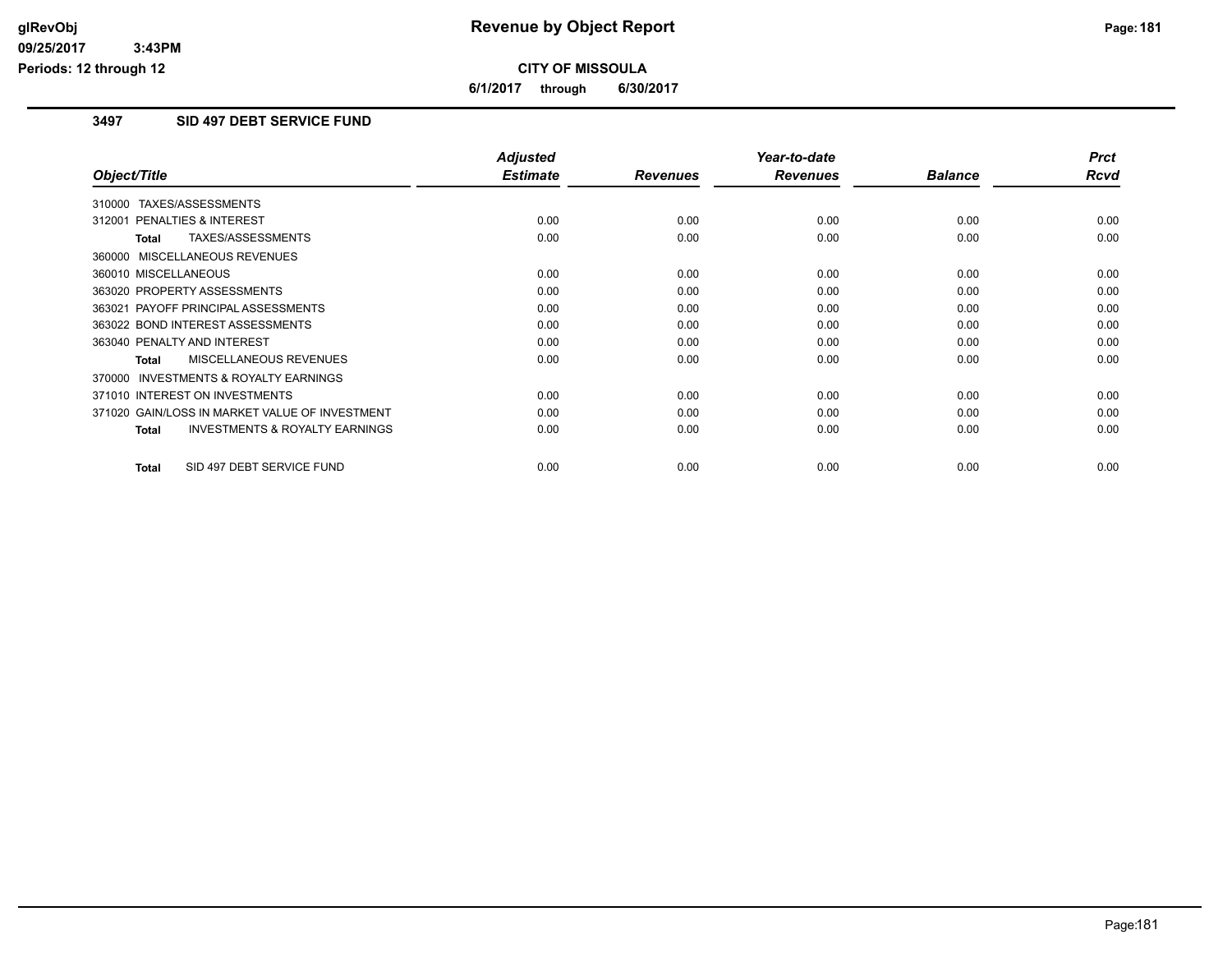**6/1/2017 through 6/30/2017**

**3498 SID 498 DEBT SERVICE FUND**

**3498 SID 498 DEBT SERVICE FUND**

|                                                           | <b>Adjusted</b> |                 | Year-to-date    |                | <b>Prct</b> |
|-----------------------------------------------------------|-----------------|-----------------|-----------------|----------------|-------------|
| Object/Title                                              | <b>Estimate</b> | <b>Revenues</b> | <b>Revenues</b> | <b>Balance</b> | <b>Rcvd</b> |
| <b>TAXES/ASSESSMENTS</b><br>310000                        |                 |                 |                 |                |             |
| PENALTIES & INTEREST<br>312001                            | 0.00            | 0.00            | 0.00            | 0.00           | 0.00        |
| <b>TAXES/ASSESSMENTS</b><br><b>Total</b>                  | 0.00            | 0.00            | 0.00            | 0.00           | 0.00        |
| 360000 MISCELLANEOUS REVENUES                             |                 |                 |                 |                |             |
| 360010 MISCELLANEOUS                                      | 0.00            | 0.00            | 0.00            | 0.00           | 0.00        |
| 363020 PROPERTY ASSESSMENTS                               | 0.00            | 0.00            | 0.00            | 0.00           | 0.00        |
| PAYOFF PRINCIPAL ASSESSMENTS<br>363021                    | 0.00            | 0.00            | 0.00            | 0.00           | 0.00        |
| 363022 BOND INTEREST ASSESSMENTS                          | 0.00            | 0.00            | 0.00            | 0.00           | 0.00        |
| 363040 PENALTY AND INTEREST                               | 0.00            | 0.00            | 0.00            | 0.00           | 0.00        |
| MISCELLANEOUS REVENUES<br><b>Total</b>                    | 0.00            | 0.00            | 0.00            | 0.00           | 0.00        |
| 370000 INVESTMENTS & ROYALTY EARNINGS                     |                 |                 |                 |                |             |
| 371010 INTEREST ON INVESTMENTS                            | 0.00            | 0.00            | 0.00            | 0.00           | 0.00        |
| 371020 GAIN/LOSS IN MARKET VALUE OF INVESTMENTS           | 0.00            | 0.00            | 0.00            | 0.00           | 0.00        |
| 371500 INTEREST ON INTERFUND LOAN                         | 0.00            | 0.00            | 0.00            | 0.00           | 0.00        |
| <b>INVESTMENTS &amp; ROYALTY EARNINGS</b><br><b>Total</b> | 0.00            | 0.00            | 0.00            | 0.00           | 0.00        |
| OTHER FINANCING SOURCES<br>380000                         |                 |                 |                 |                |             |
| 381009 TRANSFERS IN                                       | 0.00            | 0.00            | 0.00            | 0.00           | 0.00        |
| OTHER FINANCING SOURCES<br><b>Total</b>                   | 0.00            | 0.00            | 0.00            | 0.00           | 0.00        |
| SID 498 DEBT SERVICE FUND<br><b>Total</b>                 | 0.00            | 0.00            | 0.00            | 0.00           | 0.00        |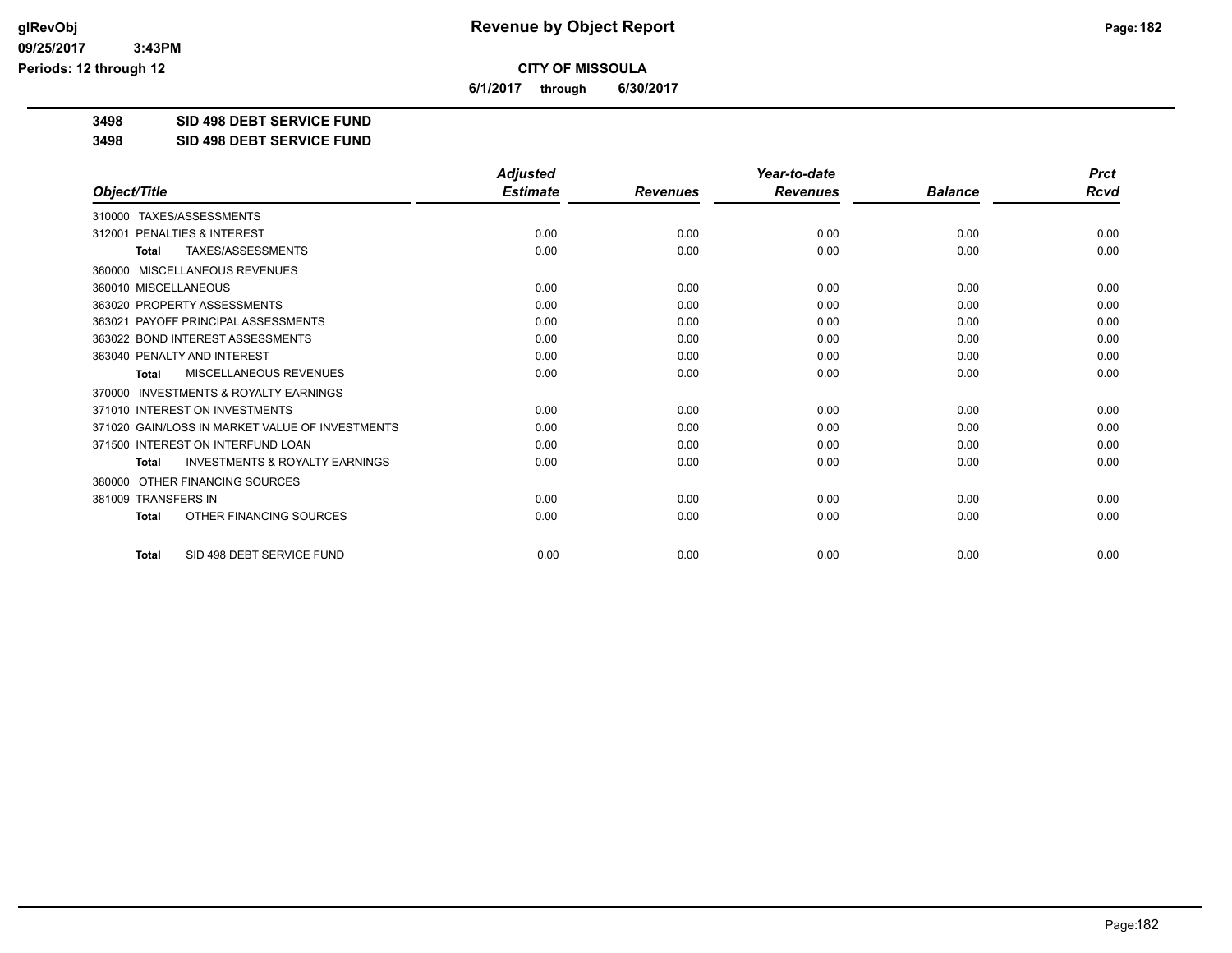**6/1/2017 through 6/30/2017**

## **3498 SID 498 DEBT SERVICE FUND**

|                                                           | <b>Adjusted</b> |                 | Year-to-date    |                | <b>Prct</b> |
|-----------------------------------------------------------|-----------------|-----------------|-----------------|----------------|-------------|
| Object/Title                                              | <b>Estimate</b> | <b>Revenues</b> | <b>Revenues</b> | <b>Balance</b> | <b>Rcvd</b> |
| TAXES/ASSESSMENTS<br>310000                               |                 |                 |                 |                |             |
| 312001 PENALTIES & INTEREST                               | 0.00            | 0.00            | 0.00            | 0.00           | 0.00        |
| TAXES/ASSESSMENTS<br><b>Total</b>                         | 0.00            | 0.00            | 0.00            | 0.00           | 0.00        |
| 360000 MISCELLANEOUS REVENUES                             |                 |                 |                 |                |             |
| 360010 MISCELLANEOUS                                      | 0.00            | 0.00            | 0.00            | 0.00           | 0.00        |
| 363020 PROPERTY ASSESSMENTS                               | 0.00            | 0.00            | 0.00            | 0.00           | 0.00        |
| 363021 PAYOFF PRINCIPAL ASSESSMENTS                       | 0.00            | 0.00            | 0.00            | 0.00           | 0.00        |
| 363022 BOND INTEREST ASSESSMENTS                          | 0.00            | 0.00            | 0.00            | 0.00           | 0.00        |
| 363040 PENALTY AND INTEREST                               | 0.00            | 0.00            | 0.00            | 0.00           | 0.00        |
| MISCELLANEOUS REVENUES<br>Total                           | 0.00            | 0.00            | 0.00            | 0.00           | 0.00        |
| <b>INVESTMENTS &amp; ROYALTY EARNINGS</b><br>370000       |                 |                 |                 |                |             |
| 371010 INTEREST ON INVESTMENTS                            | 0.00            | 0.00            | 0.00            | 0.00           | 0.00        |
| 371020 GAIN/LOSS IN MARKET VALUE OF INVESTMENT            | 0.00            | 0.00            | 0.00            | 0.00           | 0.00        |
| 371500 INTEREST ON INTERFUND LOAN                         | 0.00            | 0.00            | 0.00            | 0.00           | 0.00        |
| <b>INVESTMENTS &amp; ROYALTY EARNINGS</b><br><b>Total</b> | 0.00            | 0.00            | 0.00            | 0.00           | 0.00        |
| OTHER FINANCING SOURCES<br>380000                         |                 |                 |                 |                |             |
| 381009 TRANSFERS IN                                       | 0.00            | 0.00            | 0.00            | 0.00           | 0.00        |
| OTHER FINANCING SOURCES<br>Total                          | 0.00            | 0.00            | 0.00            | 0.00           | 0.00        |
| SID 498 DEBT SERVICE FUND<br><b>Total</b>                 | 0.00            | 0.00            | 0.00            | 0.00           | 0.00        |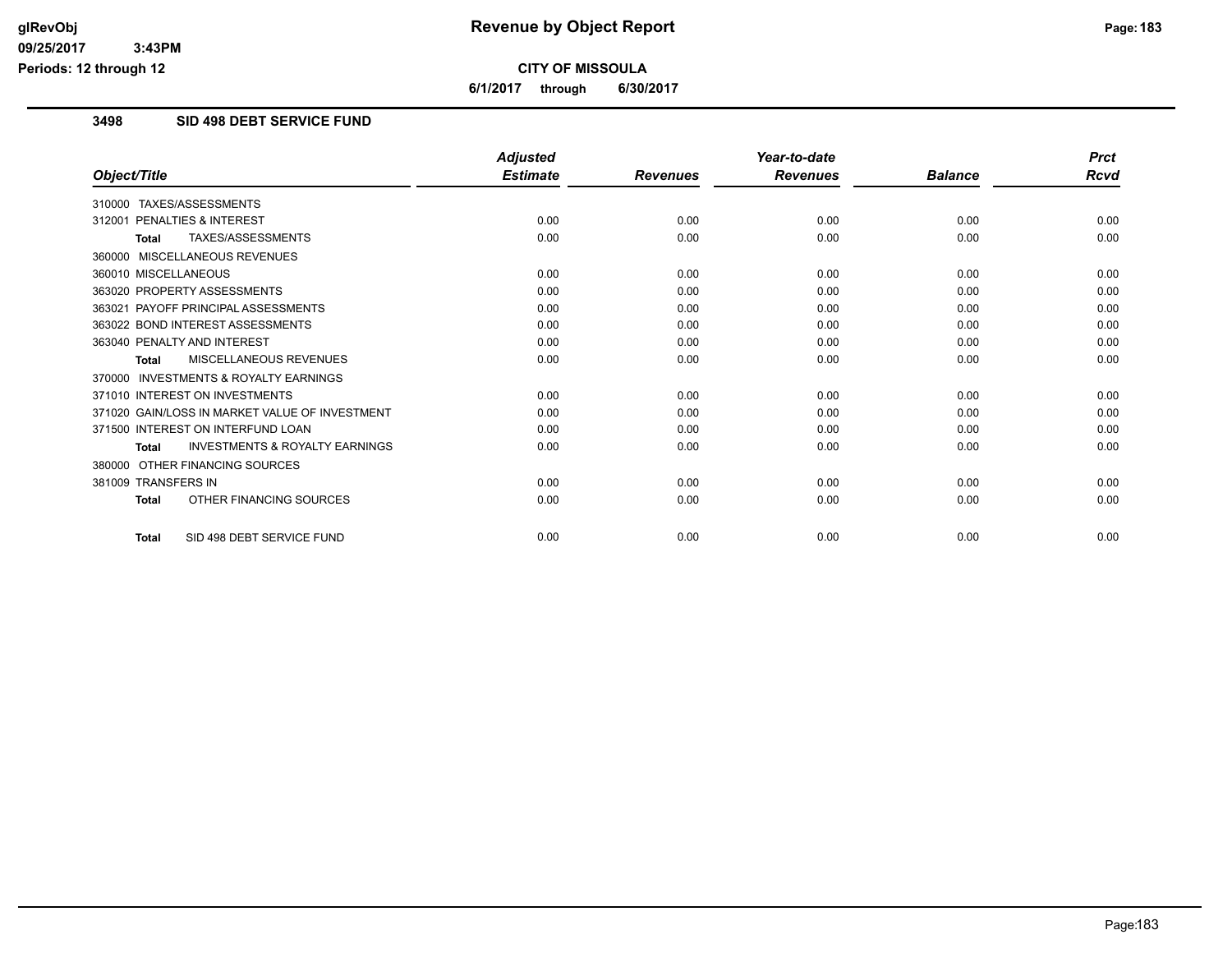**6/1/2017 through 6/30/2017**

**3500 SID 500 DEBT SERVICE FUND**

**3500 SID 500 DEBT SERVICE FUND**

|                                                           | <b>Adjusted</b> |                 | Year-to-date    |                | <b>Prct</b> |
|-----------------------------------------------------------|-----------------|-----------------|-----------------|----------------|-------------|
| Object/Title                                              | <b>Estimate</b> | <b>Revenues</b> | <b>Revenues</b> | <b>Balance</b> | Rcvd        |
| TAXES/ASSESSMENTS<br>310000                               |                 |                 |                 |                |             |
| 312001 PENALTIES & INTEREST                               | 0.00            | 0.00            | 0.00            | 0.00           | 0.00        |
| TAXES/ASSESSMENTS<br><b>Total</b>                         | 0.00            | 0.00            | 0.00            | 0.00           | 0.00        |
| MISCELLANEOUS REVENUES<br>360000                          |                 |                 |                 |                |             |
| 360010 MISCELLANEOUS                                      | 0.00            | 0.00            | 0.00            | 0.00           | 0.00        |
| 363020 PROPERTY ASSESSMENTS                               | 0.00            | 0.00            | 0.00            | 0.00           | 0.00        |
| 363021 PAYOFF PRINCIPAL ASSESSMENTS                       | 0.00            | 0.00            | 0.00            | 0.00           | 0.00        |
| 363022 BOND INTEREST ASSESSMENTS                          | 0.00            | 0.00            | 0.00            | 0.00           | 0.00        |
| 363040 PENALTY AND INTEREST                               | 0.00            | 0.00            | 0.00            | 0.00           | 0.00        |
| MISCELLANEOUS REVENUES<br><b>Total</b>                    | 0.00            | 0.00            | 0.00            | 0.00           | 0.00        |
| 370000 INVESTMENTS & ROYALTY EARNINGS                     |                 |                 |                 |                |             |
| 371010 INTEREST ON INVESTMENTS                            | 0.00            | 0.00            | 0.00            | 0.00           | 0.00        |
| 371020 GAIN/LOSS IN MARKET VALUE OF INVESTMENTS           | 0.00            | 0.00            | 0.00            | 0.00           | 0.00        |
| <b>INVESTMENTS &amp; ROYALTY EARNINGS</b><br><b>Total</b> | 0.00            | 0.00            | 0.00            | 0.00           | 0.00        |
| SID 500 DEBT SERVICE FUND<br><b>Total</b>                 | 0.00            | 0.00            | 0.00            | 0.00           | 0.00        |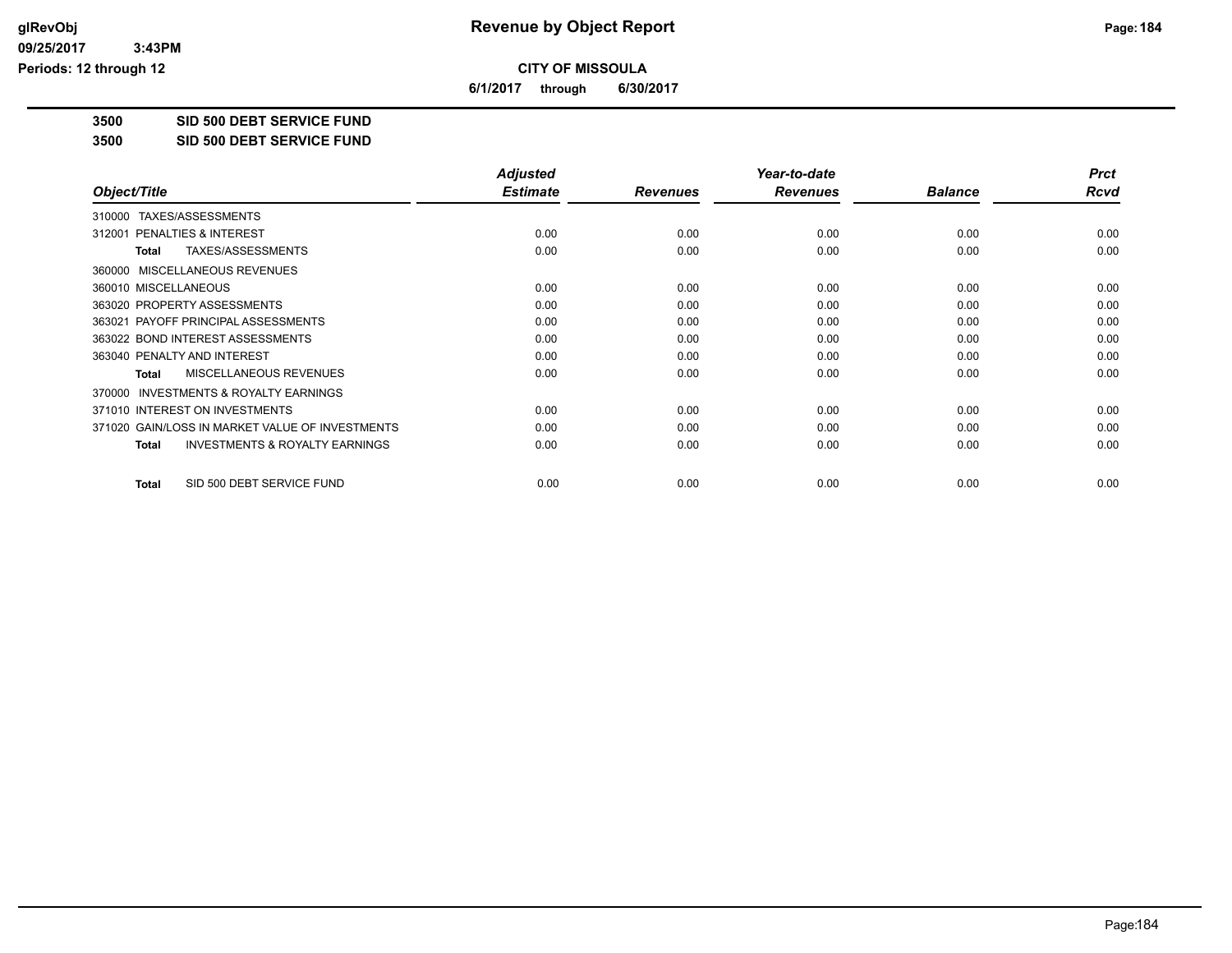**6/1/2017 through 6/30/2017**

## **3500 SID 500 DEBT SERVICE FUND**

|                                                           | <b>Adjusted</b> |                 | Year-to-date    |                | <b>Prct</b> |
|-----------------------------------------------------------|-----------------|-----------------|-----------------|----------------|-------------|
| Object/Title                                              | <b>Estimate</b> | <b>Revenues</b> | <b>Revenues</b> | <b>Balance</b> | Rcvd        |
| TAXES/ASSESSMENTS<br>310000                               |                 |                 |                 |                |             |
| 312001 PENALTIES & INTEREST                               | 0.00            | 0.00            | 0.00            | 0.00           | 0.00        |
| TAXES/ASSESSMENTS<br><b>Total</b>                         | 0.00            | 0.00            | 0.00            | 0.00           | 0.00        |
| 360000 MISCELLANEOUS REVENUES                             |                 |                 |                 |                |             |
| 360010 MISCELLANEOUS                                      | 0.00            | 0.00            | 0.00            | 0.00           | 0.00        |
| 363020 PROPERTY ASSESSMENTS                               | 0.00            | 0.00            | 0.00            | 0.00           | 0.00        |
| 363021 PAYOFF PRINCIPAL ASSESSMENTS                       | 0.00            | 0.00            | 0.00            | 0.00           | 0.00        |
| 363022 BOND INTEREST ASSESSMENTS                          | 0.00            | 0.00            | 0.00            | 0.00           | 0.00        |
| 363040 PENALTY AND INTEREST                               | 0.00            | 0.00            | 0.00            | 0.00           | 0.00        |
| MISCELLANEOUS REVENUES<br>Total                           | 0.00            | 0.00            | 0.00            | 0.00           | 0.00        |
| <b>INVESTMENTS &amp; ROYALTY EARNINGS</b><br>370000       |                 |                 |                 |                |             |
| 371010 INTEREST ON INVESTMENTS                            | 0.00            | 0.00            | 0.00            | 0.00           | 0.00        |
| 371020 GAIN/LOSS IN MARKET VALUE OF INVESTMENT            | 0.00            | 0.00            | 0.00            | 0.00           | 0.00        |
| <b>INVESTMENTS &amp; ROYALTY EARNINGS</b><br><b>Total</b> | 0.00            | 0.00            | 0.00            | 0.00           | 0.00        |
| SID 500 DEBT SERVICE FUND<br><b>Total</b>                 | 0.00            | 0.00            | 0.00            | 0.00           | 0.00        |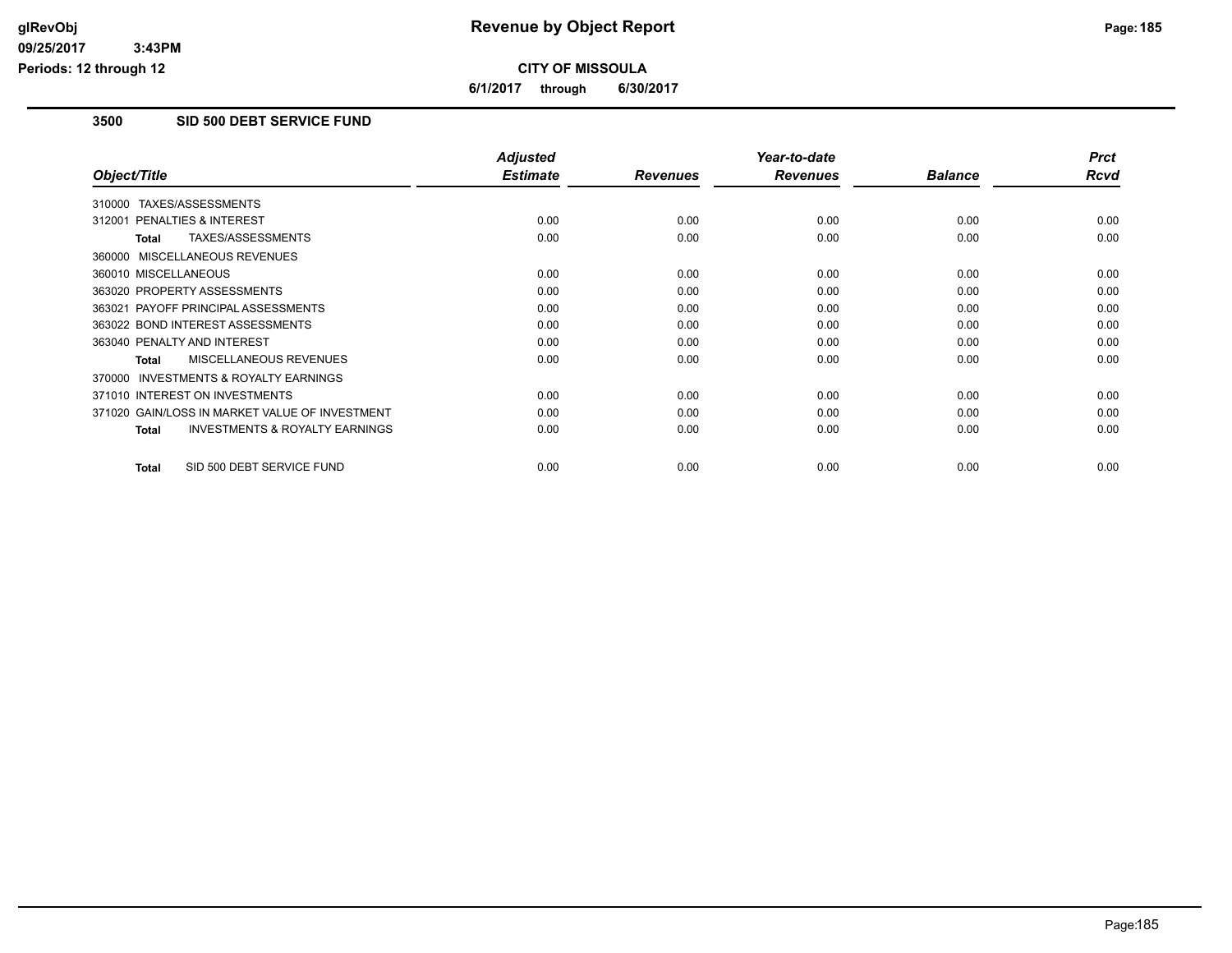**6/1/2017 through 6/30/2017**

**3501 SID 501 DEBT SERVICE FUND**

**3501 SID 501 DEBT SERVICE FUND**

|                                                           | <b>Adjusted</b> |                 | Year-to-date    |                | <b>Prct</b> |
|-----------------------------------------------------------|-----------------|-----------------|-----------------|----------------|-------------|
| Object/Title                                              | <b>Estimate</b> | <b>Revenues</b> | <b>Revenues</b> | <b>Balance</b> | Rcvd        |
| TAXES/ASSESSMENTS<br>310000                               |                 |                 |                 |                |             |
| 312001 PENALTIES & INTEREST                               | 0.00            | 0.00            | 0.00            | 0.00           | 0.00        |
| TAXES/ASSESSMENTS<br>Total                                | 0.00            | 0.00            | 0.00            | 0.00           | 0.00        |
| MISCELLANEOUS REVENUES<br>360000                          |                 |                 |                 |                |             |
| 360010 MISCELLANEOUS                                      | 0.00            | 0.00            | 0.00            | 0.00           | 0.00        |
| 363020 PROPERTY ASSESSMENTS                               | 0.00            | 0.00            | 0.00            | 0.00           | 0.00        |
| 363021 PAYOFF PRINCIPAL ASSESSMENTS                       | 0.00            | 0.00            | 0.00            | 0.00           | 0.00        |
| 363022 BOND INTEREST ASSESSMENTS                          | 0.00            | 0.00            | 0.00            | 0.00           | 0.00        |
| 363040 PENALTY AND INTEREST                               | 0.00            | 0.00            | 0.00            | 0.00           | 0.00        |
| <b>MISCELLANEOUS REVENUES</b><br>Total                    | 0.00            | 0.00            | 0.00            | 0.00           | 0.00        |
| INVESTMENTS & ROYALTY EARNINGS<br>370000                  |                 |                 |                 |                |             |
| 371010 INTEREST ON INVESTMENTS                            | 0.00            | 0.00            | 0.00            | 0.00           | 0.00        |
| 371020 GAIN/LOSS IN MARKET VALUE OF INVESTMENTS           | 0.00            | 0.00            | 0.00            | 0.00           | 0.00        |
| <b>INVESTMENTS &amp; ROYALTY EARNINGS</b><br><b>Total</b> | 0.00            | 0.00            | 0.00            | 0.00           | 0.00        |
| SID 501 DEBT SERVICE FUND<br><b>Total</b>                 | 0.00            | 0.00            | 0.00            | 0.00           | 0.00        |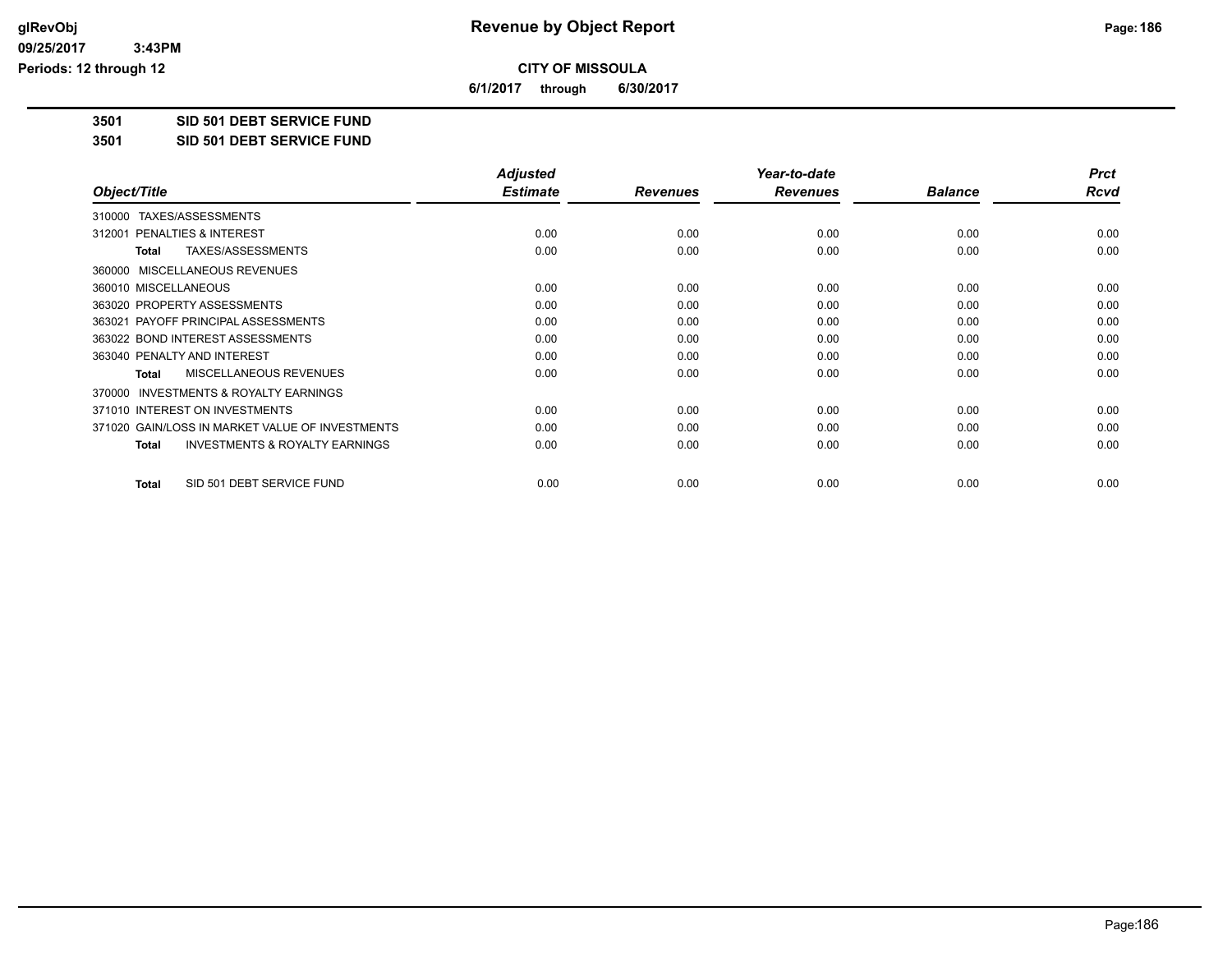**6/1/2017 through 6/30/2017**

## **3501 SID 501 DEBT SERVICE FUND**

| Object/Title                                              | <b>Adjusted</b><br><b>Estimate</b> | <b>Revenues</b> | Year-to-date<br><b>Revenues</b> | <b>Balance</b> | <b>Prct</b><br><b>Rcvd</b> |
|-----------------------------------------------------------|------------------------------------|-----------------|---------------------------------|----------------|----------------------------|
|                                                           |                                    |                 |                                 |                |                            |
| TAXES/ASSESSMENTS<br>310000                               |                                    |                 |                                 |                |                            |
| 312001 PENALTIES & INTEREST                               | 0.00                               | 0.00            | 0.00                            | 0.00           | 0.00                       |
| TAXES/ASSESSMENTS<br><b>Total</b>                         | 0.00                               | 0.00            | 0.00                            | 0.00           | 0.00                       |
| 360000 MISCELLANEOUS REVENUES                             |                                    |                 |                                 |                |                            |
| 360010 MISCELLANEOUS                                      | 0.00                               | 0.00            | 0.00                            | 0.00           | 0.00                       |
| 363020 PROPERTY ASSESSMENTS                               | 0.00                               | 0.00            | 0.00                            | 0.00           | 0.00                       |
| 363021 PAYOFF PRINCIPAL ASSESSMENTS                       | 0.00                               | 0.00            | 0.00                            | 0.00           | 0.00                       |
| 363022 BOND INTEREST ASSESSMENTS                          | 0.00                               | 0.00            | 0.00                            | 0.00           | 0.00                       |
| 363040 PENALTY AND INTEREST                               | 0.00                               | 0.00            | 0.00                            | 0.00           | 0.00                       |
| <b>MISCELLANEOUS REVENUES</b><br><b>Total</b>             | 0.00                               | 0.00            | 0.00                            | 0.00           | 0.00                       |
| 370000 INVESTMENTS & ROYALTY EARNINGS                     |                                    |                 |                                 |                |                            |
| 371010 INTEREST ON INVESTMENTS                            | 0.00                               | 0.00            | 0.00                            | 0.00           | 0.00                       |
| 371020 GAIN/LOSS IN MARKET VALUE OF INVESTMENT            | 0.00                               | 0.00            | 0.00                            | 0.00           | 0.00                       |
| <b>INVESTMENTS &amp; ROYALTY EARNINGS</b><br><b>Total</b> | 0.00                               | 0.00            | 0.00                            | 0.00           | 0.00                       |
| SID 501 DEBT SERVICE FUND<br><b>Total</b>                 | 0.00                               | 0.00            | 0.00                            | 0.00           | 0.00                       |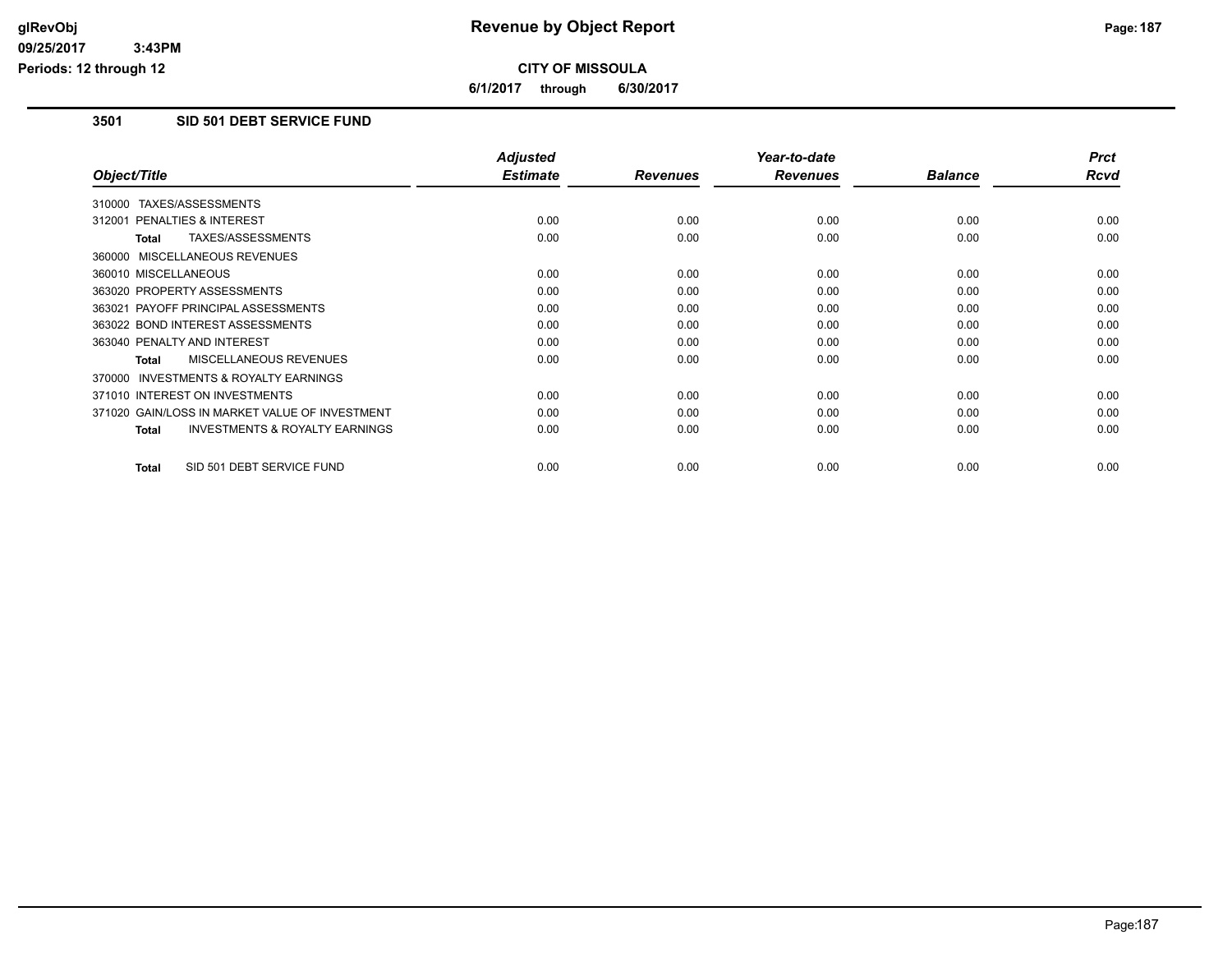**6/1/2017 through 6/30/2017**

**3502 SID 502 DEBT SERVICE FUND**

**3502 SID 502 DEBT SERVICE FUND**

|                                                           | <b>Adjusted</b> |                 | Year-to-date    |                | <b>Prct</b> |
|-----------------------------------------------------------|-----------------|-----------------|-----------------|----------------|-------------|
| Object/Title                                              | <b>Estimate</b> | <b>Revenues</b> | <b>Revenues</b> | <b>Balance</b> | Rcvd        |
| TAXES/ASSESSMENTS<br>310000                               |                 |                 |                 |                |             |
| 312001 PENALTIES & INTEREST                               | 0.00            | 0.00            | 0.00            | 0.00           | 0.00        |
| TAXES/ASSESSMENTS<br><b>Total</b>                         | 0.00            | 0.00            | 0.00            | 0.00           | 0.00        |
| MISCELLANEOUS REVENUES<br>360000                          |                 |                 |                 |                |             |
| 360010 MISCELLANEOUS                                      | 0.00            | 0.00            | 0.00            | 0.00           | 0.00        |
| 363020 PROPERTY ASSESSMENTS                               | 0.00            | 0.00            | 0.00            | 0.00           | 0.00        |
| 363021 PAYOFF PRINCIPAL ASSESSMENTS                       | 0.00            | 0.00            | 0.00            | 0.00           | 0.00        |
| 363022 BOND INTEREST ASSESSMENTS                          | 0.00            | 0.00            | 0.00            | 0.00           | 0.00        |
| 363040 PENALTY AND INTEREST                               | 0.00            | 0.00            | 0.00            | 0.00           | 0.00        |
| <b>MISCELLANEOUS REVENUES</b><br>Total                    | 0.00            | 0.00            | 0.00            | 0.00           | 0.00        |
| <b>INVESTMENTS &amp; ROYALTY EARNINGS</b><br>370000       |                 |                 |                 |                |             |
| 371010 INTEREST ON INVESTMENTS                            | 0.00            | 0.00            | 0.00            | 0.00           | 0.00        |
| 371020 GAIN/LOSS IN MARKET VALUE OF INVESTMENTS           | 0.00            | 0.00            | 0.00            | 0.00           | 0.00        |
| <b>INVESTMENTS &amp; ROYALTY EARNINGS</b><br><b>Total</b> | 0.00            | 0.00            | 0.00            | 0.00           | 0.00        |
| SID 502 DEBT SERVICE FUND<br><b>Total</b>                 | 0.00            | 0.00            | 0.00            | 0.00           | 0.00        |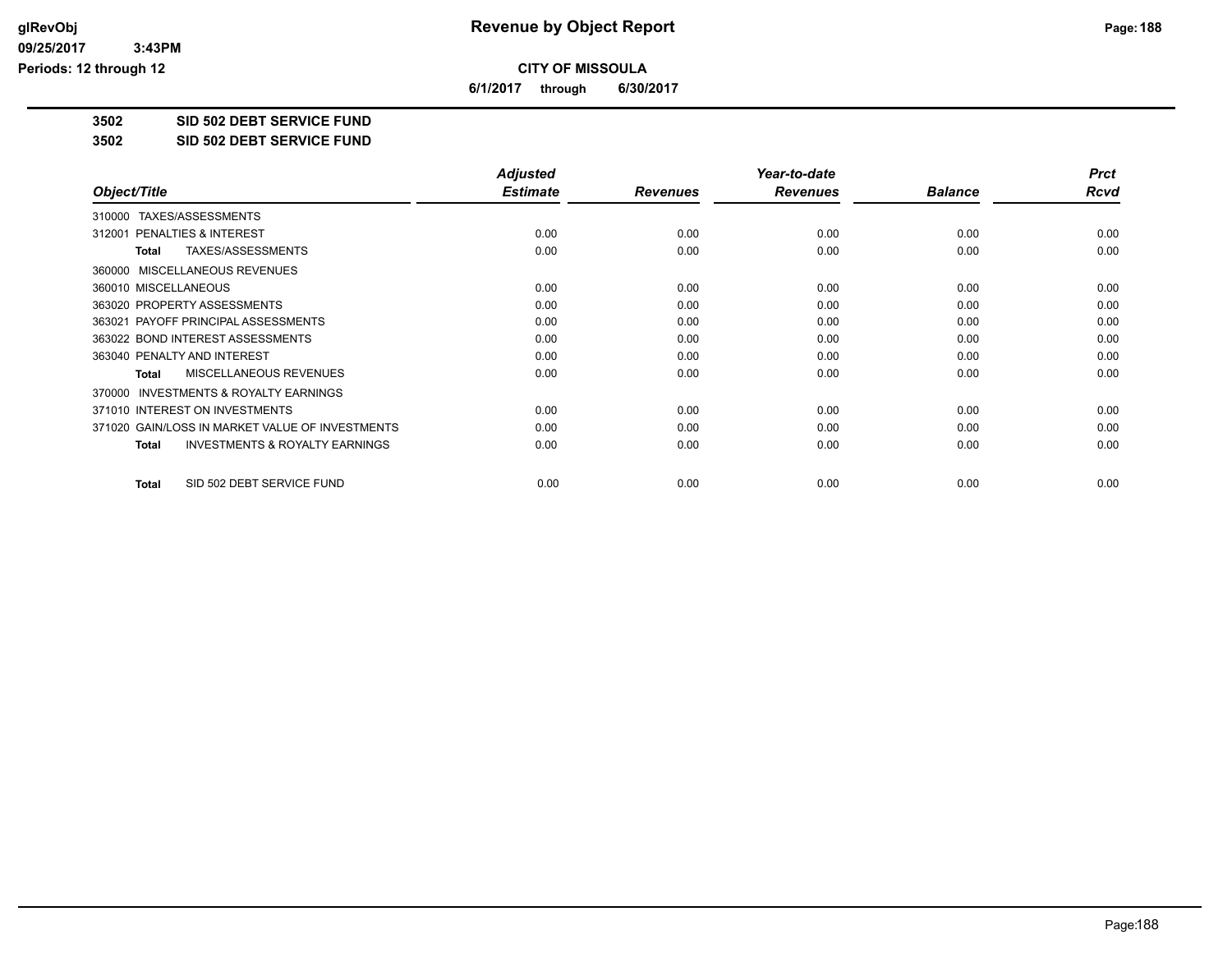**6/1/2017 through 6/30/2017**

## **3502 SID 502 DEBT SERVICE FUND**

|                                                           | <b>Adjusted</b><br><b>Estimate</b> |                 | Year-to-date    |                | <b>Prct</b> |
|-----------------------------------------------------------|------------------------------------|-----------------|-----------------|----------------|-------------|
| Object/Title                                              |                                    | <b>Revenues</b> | <b>Revenues</b> | <b>Balance</b> | <b>Rcvd</b> |
| 310000 TAXES/ASSESSMENTS                                  |                                    |                 |                 |                |             |
| 312001 PENALTIES & INTEREST                               | 0.00                               | 0.00            | 0.00            | 0.00           | 0.00        |
| TAXES/ASSESSMENTS<br><b>Total</b>                         | 0.00                               | 0.00            | 0.00            | 0.00           | 0.00        |
| 360000 MISCELLANEOUS REVENUES                             |                                    |                 |                 |                |             |
| 360010 MISCELLANEOUS                                      | 0.00                               | 0.00            | 0.00            | 0.00           | 0.00        |
| 363020 PROPERTY ASSESSMENTS                               | 0.00                               | 0.00            | 0.00            | 0.00           | 0.00        |
| 363021 PAYOFF PRINCIPAL ASSESSMENTS                       | 0.00                               | 0.00            | 0.00            | 0.00           | 0.00        |
| 363022 BOND INTEREST ASSESSMENTS                          | 0.00                               | 0.00            | 0.00            | 0.00           | 0.00        |
| 363040 PENALTY AND INTEREST                               | 0.00                               | 0.00            | 0.00            | 0.00           | 0.00        |
| MISCELLANEOUS REVENUES<br>Total                           | 0.00                               | 0.00            | 0.00            | 0.00           | 0.00        |
| <b>INVESTMENTS &amp; ROYALTY EARNINGS</b><br>370000       |                                    |                 |                 |                |             |
| 371010 INTEREST ON INVESTMENTS                            | 0.00                               | 0.00            | 0.00            | 0.00           | 0.00        |
| 371020 GAIN/LOSS IN MARKET VALUE OF INVESTMENT            | 0.00                               | 0.00            | 0.00            | 0.00           | 0.00        |
| <b>INVESTMENTS &amp; ROYALTY EARNINGS</b><br><b>Total</b> | 0.00                               | 0.00            | 0.00            | 0.00           | 0.00        |
|                                                           |                                    |                 |                 |                |             |
| SID 502 DEBT SERVICE FUND<br><b>Total</b>                 | 0.00                               | 0.00            | 0.00            | 0.00           | 0.00        |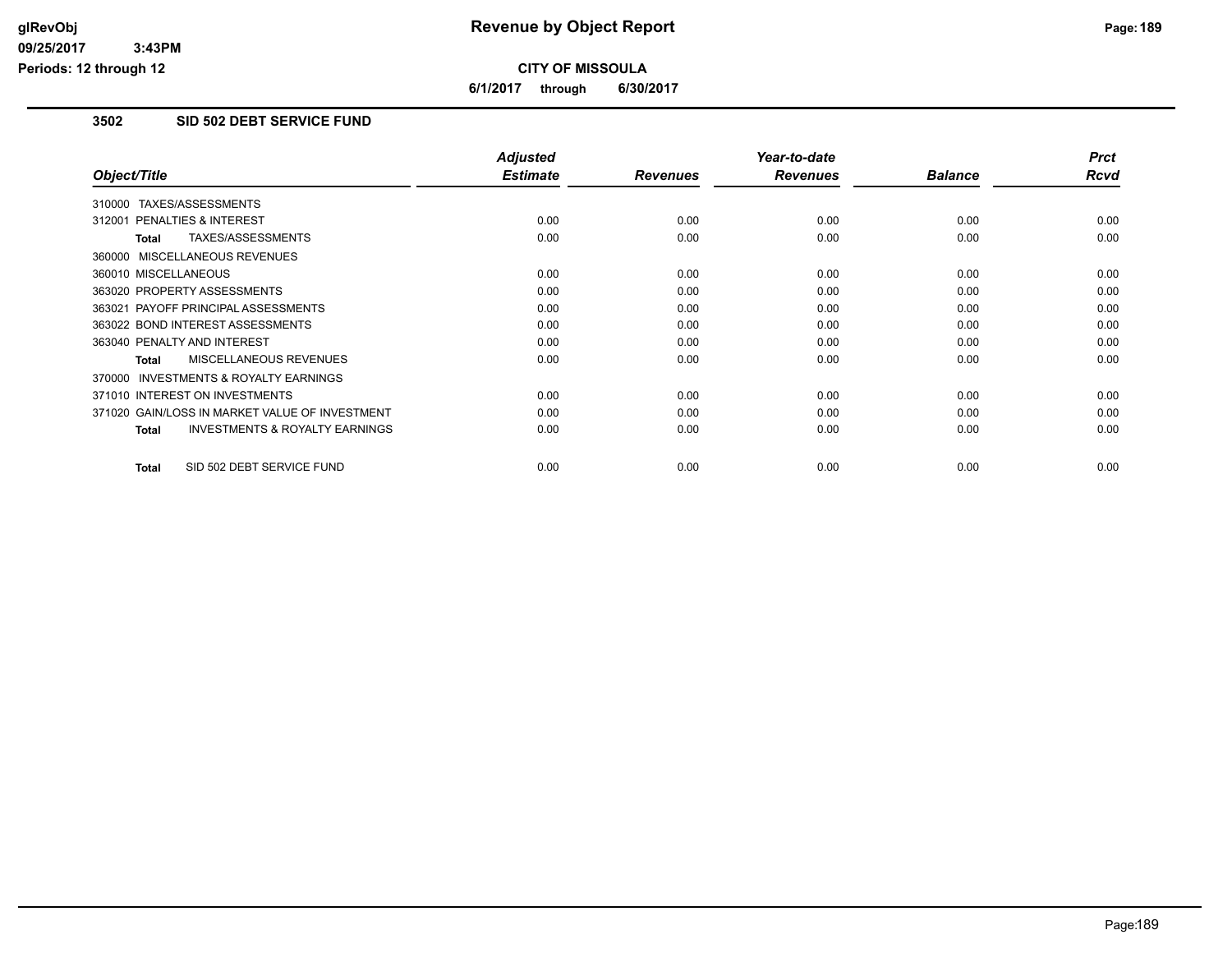**6/1/2017 through 6/30/2017**

**3503 SID 503 DEBT SERVICE FUND**

**3503 SID 503 DEBT SERVICE FUND**

|                                                           | <b>Adjusted</b> |                 | Year-to-date    |                | <b>Prct</b> |
|-----------------------------------------------------------|-----------------|-----------------|-----------------|----------------|-------------|
| Object/Title                                              | <b>Estimate</b> | <b>Revenues</b> | <b>Revenues</b> | <b>Balance</b> | Rcvd        |
| TAXES/ASSESSMENTS<br>310000                               |                 |                 |                 |                |             |
| 312001 PENALTIES & INTEREST                               | 0.00            | 0.00            | 0.00            | 0.00           | 0.00        |
| TAXES/ASSESSMENTS<br><b>Total</b>                         | 0.00            | 0.00            | 0.00            | 0.00           | 0.00        |
| MISCELLANEOUS REVENUES<br>360000                          |                 |                 |                 |                |             |
| 360010 MISCELLANEOUS                                      | 0.00            | 0.00            | 0.00            | 0.00           | 0.00        |
| 363020 PROPERTY ASSESSMENTS                               | 0.00            | 0.00            | 0.00            | 0.00           | 0.00        |
| 363021 PAYOFF PRINCIPAL ASSESSMENTS                       | 0.00            | 0.00            | 0.00            | 0.00           | 0.00        |
| 363022 BOND INTEREST ASSESSMENTS                          | 0.00            | 0.00            | 0.00            | 0.00           | 0.00        |
| 363040 PENALTY AND INTEREST                               | 0.00            | 0.00            | 0.00            | 0.00           | 0.00        |
| <b>MISCELLANEOUS REVENUES</b><br><b>Total</b>             | 0.00            | 0.00            | 0.00            | 0.00           | 0.00        |
| 370000 INVESTMENTS & ROYALTY EARNINGS                     |                 |                 |                 |                |             |
| 371010 INTEREST ON INVESTMENTS                            | 0.00            | 0.00            | 0.00            | 0.00           | 0.00        |
| 371020 GAIN/LOSS IN MARKET VALUE OF INVESTMENTS           | 0.00            | 0.00            | 0.00            | 0.00           | 0.00        |
| <b>INVESTMENTS &amp; ROYALTY EARNINGS</b><br><b>Total</b> | 0.00            | 0.00            | 0.00            | 0.00           | 0.00        |
| SID 503 DEBT SERVICE FUND<br><b>Total</b>                 | 0.00            | 0.00            | 0.00            | 0.00           | 0.00        |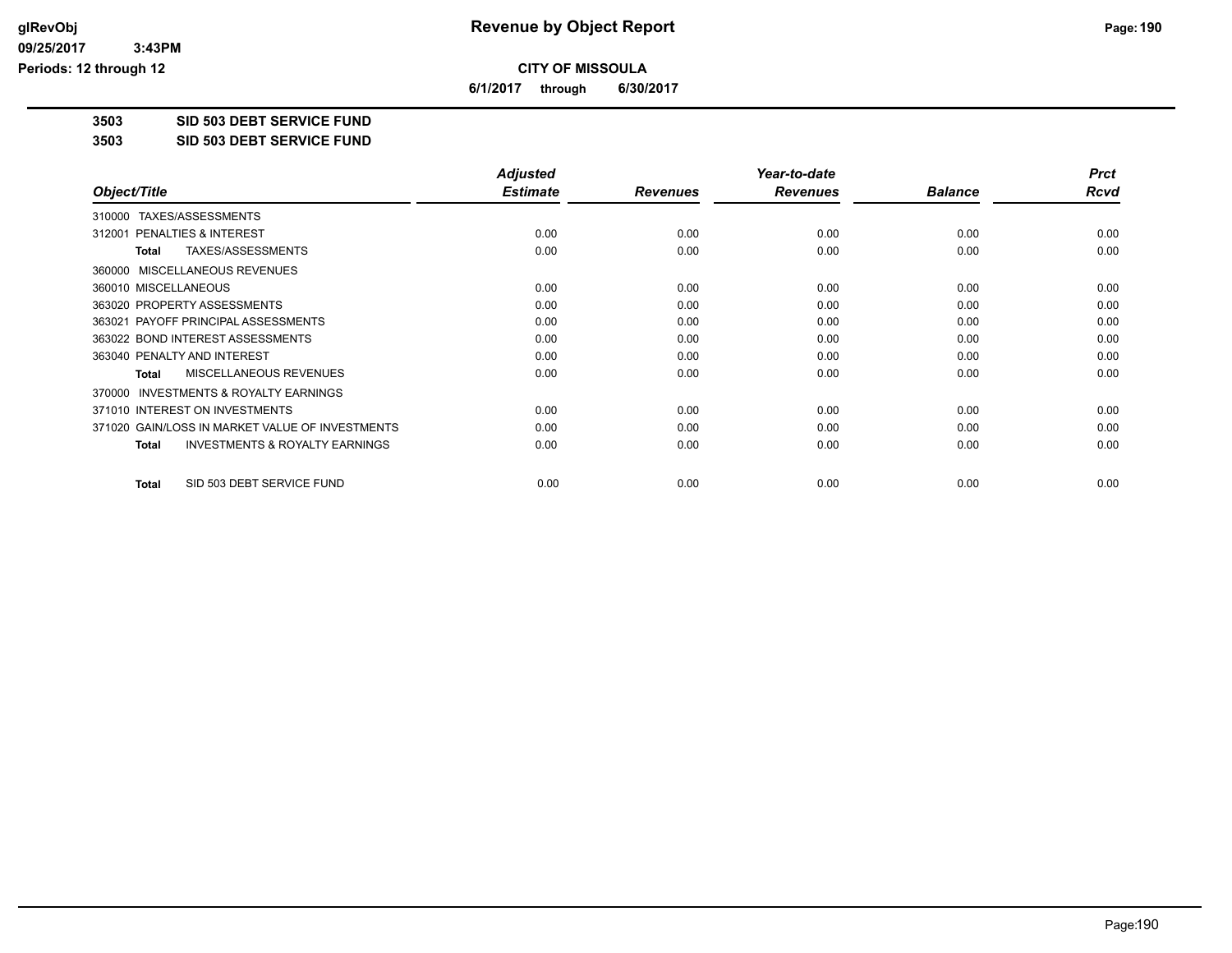**6/1/2017 through 6/30/2017**

## **3503 SID 503 DEBT SERVICE FUND**

|                                                           | <b>Adjusted</b> |                 | Year-to-date    |                | <b>Prct</b> |
|-----------------------------------------------------------|-----------------|-----------------|-----------------|----------------|-------------|
| Object/Title                                              | <b>Estimate</b> | <b>Revenues</b> | <b>Revenues</b> | <b>Balance</b> | Rcvd        |
| 310000 TAXES/ASSESSMENTS                                  |                 |                 |                 |                |             |
| 312001 PENALTIES & INTEREST                               | 0.00            | 0.00            | 0.00            | 0.00           | 0.00        |
| TAXES/ASSESSMENTS<br><b>Total</b>                         | 0.00            | 0.00            | 0.00            | 0.00           | 0.00        |
| 360000 MISCELLANEOUS REVENUES                             |                 |                 |                 |                |             |
| 360010 MISCELLANEOUS                                      | 0.00            | 0.00            | 0.00            | 0.00           | 0.00        |
| 363020 PROPERTY ASSESSMENTS                               | 0.00            | 0.00            | 0.00            | 0.00           | 0.00        |
| 363021 PAYOFF PRINCIPAL ASSESSMENTS                       | 0.00            | 0.00            | 0.00            | 0.00           | 0.00        |
| 363022 BOND INTEREST ASSESSMENTS                          | 0.00            | 0.00            | 0.00            | 0.00           | 0.00        |
| 363040 PENALTY AND INTEREST                               | 0.00            | 0.00            | 0.00            | 0.00           | 0.00        |
| <b>MISCELLANEOUS REVENUES</b><br>Total                    | 0.00            | 0.00            | 0.00            | 0.00           | 0.00        |
| <b>INVESTMENTS &amp; ROYALTY EARNINGS</b><br>370000       |                 |                 |                 |                |             |
| 371010 INTEREST ON INVESTMENTS                            | 0.00            | 0.00            | 0.00            | 0.00           | 0.00        |
| 371020 GAIN/LOSS IN MARKET VALUE OF INVESTMENT            | 0.00            | 0.00            | 0.00            | 0.00           | 0.00        |
| <b>INVESTMENTS &amp; ROYALTY EARNINGS</b><br><b>Total</b> | 0.00            | 0.00            | 0.00            | 0.00           | 0.00        |
| SID 503 DEBT SERVICE FUND<br><b>Total</b>                 | 0.00            | 0.00            | 0.00            | 0.00           | 0.00        |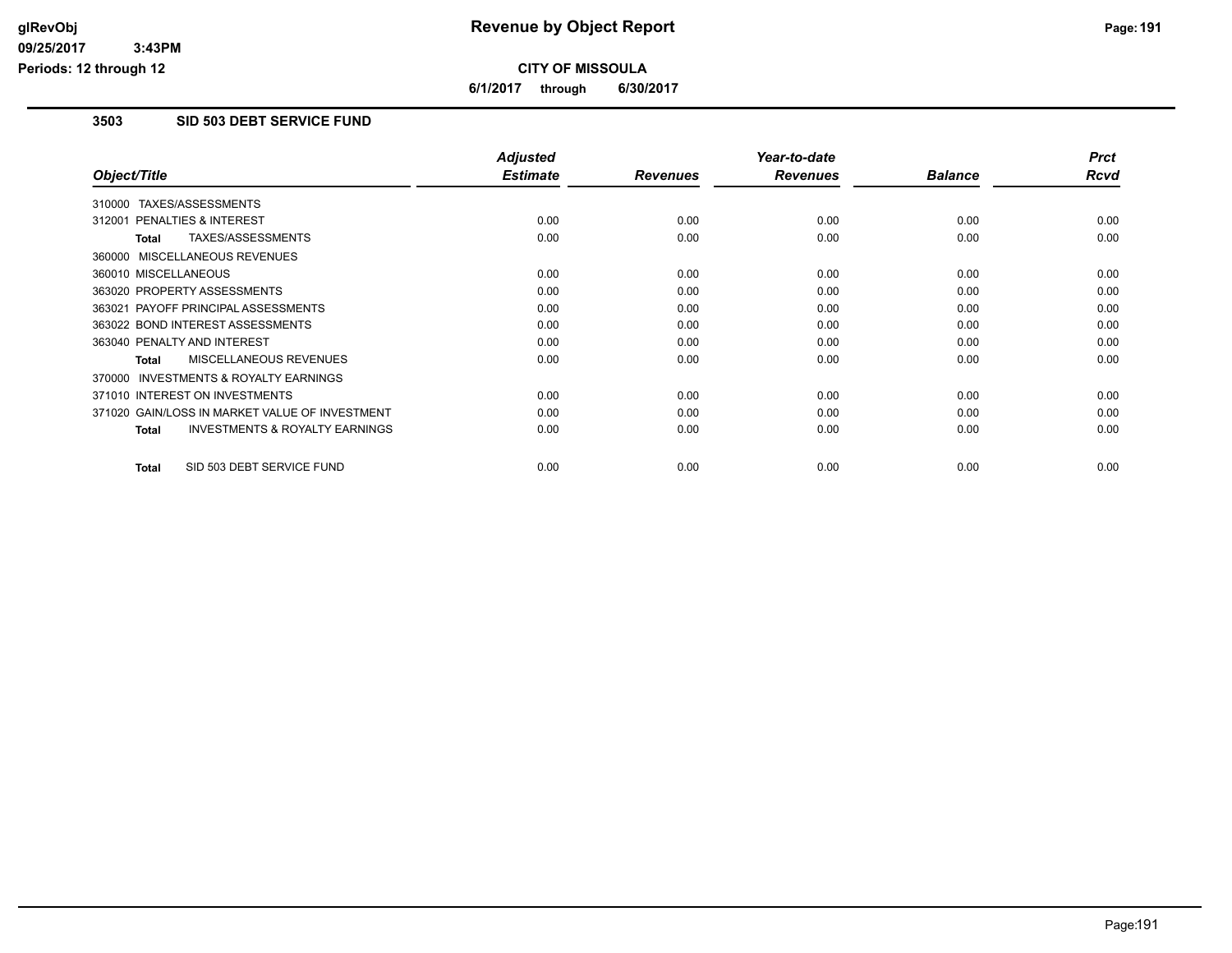**6/1/2017 through 6/30/2017**

**3504 SID 504 DEBT SERVICE FUND**

**3504 SID 504 DEBT SERVICE FUND**

|                                                           | <b>Adjusted</b> |                 | Year-to-date    |                | <b>Prct</b> |
|-----------------------------------------------------------|-----------------|-----------------|-----------------|----------------|-------------|
| Object/Title                                              | <b>Estimate</b> | <b>Revenues</b> | <b>Revenues</b> | <b>Balance</b> | <b>Rcvd</b> |
| 310000 TAXES/ASSESSMENTS                                  |                 |                 |                 |                |             |
| PENALTIES & INTEREST<br>312001                            | 0.00            | 0.00            | 0.00            | 0.00           | 0.00        |
| <b>TAXES/ASSESSMENTS</b><br>Total                         | 0.00            | 0.00            | 0.00            | 0.00           | 0.00        |
| MISCELLANEOUS REVENUES<br>360000                          |                 |                 |                 |                |             |
| 360010 MISCELLANEOUS                                      | 0.00            | 0.00            | 0.00            | 0.00           | 0.00        |
| 363020 PROPERTY ASSESSMENTS                               | 0.00            | 0.00            | 0.00            | 0.00           | 0.00        |
| 363021 PAYOFF PRINCIPAL ASSESSMENTS                       | 0.00            | 0.00            | 0.00            | 0.00           | 0.00        |
| 363022 BOND INTEREST ASSESSMENTS                          | 0.00            | 0.00            | 0.00            | 0.00           | 0.00        |
| 363040 PENALTY AND INTEREST                               | 0.00            | 0.00            | 0.00            | 0.00           | 0.00        |
| MISCELLANEOUS REVENUES<br>Total                           | 0.00            | 0.00            | 0.00            | 0.00           | 0.00        |
| INVESTMENTS & ROYALTY EARNINGS<br>370000                  |                 |                 |                 |                |             |
| 371010 INTEREST ON INVESTMENTS                            | 0.00            | 0.00            | 0.00            | 0.00           | 0.00        |
| 371020 GAIN/LOSS IN MARKET VALUE OF INVESTMENTS           | 0.00            | 0.00            | 0.00            | 0.00           | 0.00        |
| <b>INVESTMENTS &amp; ROYALTY EARNINGS</b><br><b>Total</b> | 0.00            | 0.00            | 0.00            | 0.00           | 0.00        |
| OTHER FINANCING SOURCES<br>380000                         |                 |                 |                 |                |             |
| 381009 TRANSFERS IN                                       | 0.00            | 0.00            | 0.00            | 0.00           | 0.00        |
| OTHER FINANCING SOURCES<br>Total                          | 0.00            | 0.00            | 0.00            | 0.00           | 0.00        |
| SID 504 DEBT SERVICE FUND<br><b>Total</b>                 | 0.00            | 0.00            | 0.00            | 0.00           | 0.00        |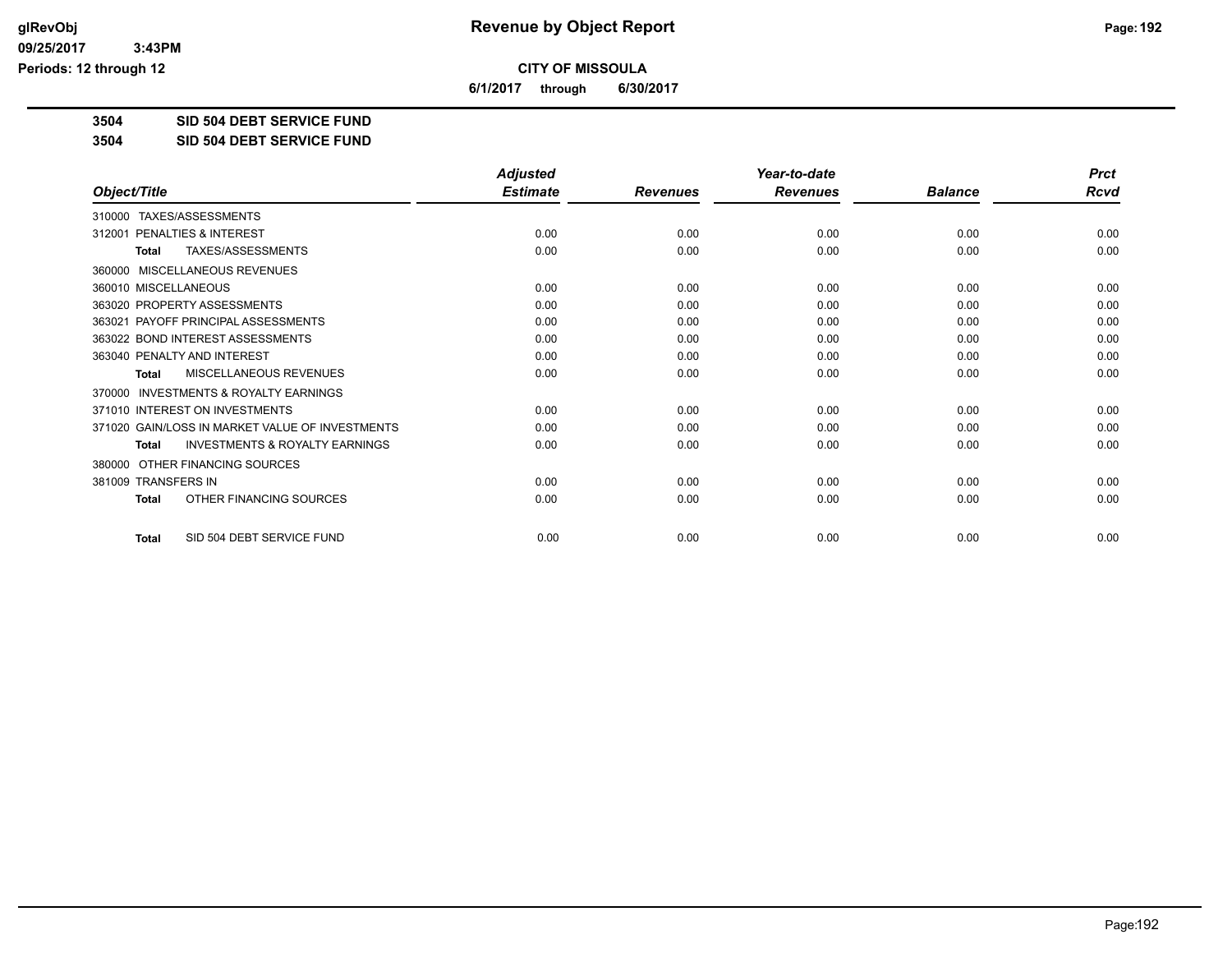**6/1/2017 through 6/30/2017**

# **3504 SID 504 DEBT SERVICE FUND**

|                                                           | <b>Adjusted</b> |                 | Year-to-date    |                | <b>Prct</b> |
|-----------------------------------------------------------|-----------------|-----------------|-----------------|----------------|-------------|
| Object/Title                                              | <b>Estimate</b> | <b>Revenues</b> | <b>Revenues</b> | <b>Balance</b> | <b>Rcvd</b> |
| 310000 TAXES/ASSESSMENTS                                  |                 |                 |                 |                |             |
| PENALTIES & INTEREST<br>312001                            | 0.00            | 0.00            | 0.00            | 0.00           | 0.00        |
| TAXES/ASSESSMENTS<br><b>Total</b>                         | 0.00            | 0.00            | 0.00            | 0.00           | 0.00        |
| 360000 MISCELLANEOUS REVENUES                             |                 |                 |                 |                |             |
| 360010 MISCELLANEOUS                                      | 0.00            | 0.00            | 0.00            | 0.00           | 0.00        |
| 363020 PROPERTY ASSESSMENTS                               | 0.00            | 0.00            | 0.00            | 0.00           | 0.00        |
| 363021 PAYOFF PRINCIPAL ASSESSMENTS                       | 0.00            | 0.00            | 0.00            | 0.00           | 0.00        |
| 363022 BOND INTEREST ASSESSMENTS                          | 0.00            | 0.00            | 0.00            | 0.00           | 0.00        |
| 363040 PENALTY AND INTEREST                               | 0.00            | 0.00            | 0.00            | 0.00           | 0.00        |
| MISCELLANEOUS REVENUES<br><b>Total</b>                    | 0.00            | 0.00            | 0.00            | 0.00           | 0.00        |
| <b>INVESTMENTS &amp; ROYALTY EARNINGS</b><br>370000       |                 |                 |                 |                |             |
| 371010 INTEREST ON INVESTMENTS                            | 0.00            | 0.00            | 0.00            | 0.00           | 0.00        |
| 371020 GAIN/LOSS IN MARKET VALUE OF INVESTMENT            | 0.00            | 0.00            | 0.00            | 0.00           | 0.00        |
| <b>INVESTMENTS &amp; ROYALTY EARNINGS</b><br><b>Total</b> | 0.00            | 0.00            | 0.00            | 0.00           | 0.00        |
| OTHER FINANCING SOURCES<br>380000                         |                 |                 |                 |                |             |
| 381009 TRANSFERS IN                                       | 0.00            | 0.00            | 0.00            | 0.00           | 0.00        |
| OTHER FINANCING SOURCES<br><b>Total</b>                   | 0.00            | 0.00            | 0.00            | 0.00           | 0.00        |
| SID 504 DEBT SERVICE FUND<br><b>Total</b>                 | 0.00            | 0.00            | 0.00            | 0.00           | 0.00        |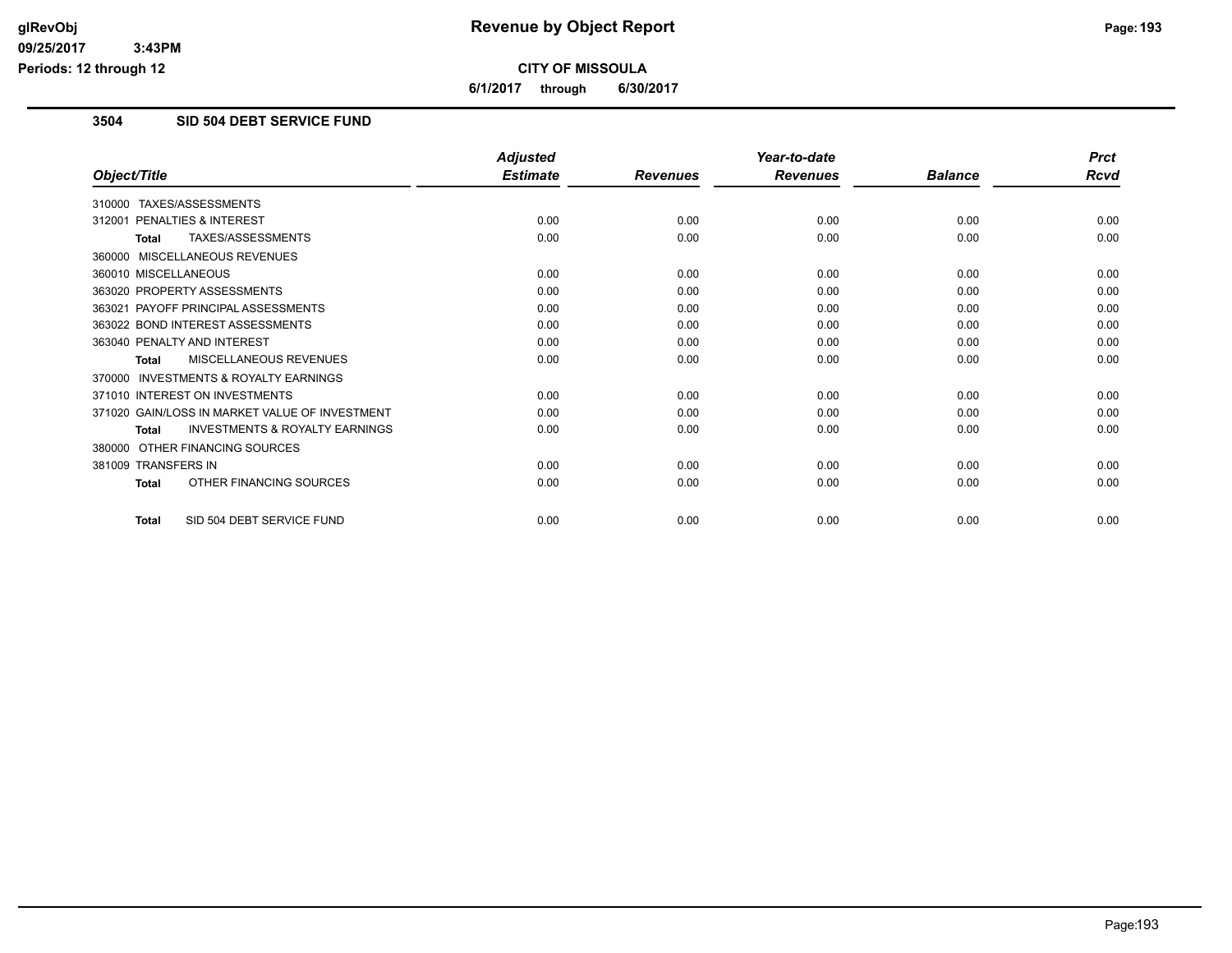**6/1/2017 through 6/30/2017**

**3505 SID 505 DEBT SERVICE FUND**

**3505 SID 505 DEBT SERVICE FUND**

|                                                           | <b>Adjusted</b> |                 | Year-to-date    |                | <b>Prct</b> |
|-----------------------------------------------------------|-----------------|-----------------|-----------------|----------------|-------------|
| Object/Title                                              | <b>Estimate</b> | <b>Revenues</b> | <b>Revenues</b> | <b>Balance</b> | Rcvd        |
| TAXES/ASSESSMENTS<br>310000                               |                 |                 |                 |                |             |
| 312001 PENALTIES & INTEREST                               | 0.00            | 0.00            | 0.00            | 0.00           | 0.00        |
| TAXES/ASSESSMENTS<br><b>Total</b>                         | 0.00            | 0.00            | 0.00            | 0.00           | 0.00        |
| MISCELLANEOUS REVENUES<br>360000                          |                 |                 |                 |                |             |
| 360010 MISCELLANEOUS                                      | 0.00            | 0.00            | 0.00            | 0.00           | 0.00        |
| 363020 PROPERTY ASSESSMENTS                               | 0.00            | 0.00            | 0.00            | 0.00           | 0.00        |
| 363021 PAYOFF PRINCIPAL ASSESSMENTS                       | 0.00            | 0.00            | 0.00            | 0.00           | 0.00        |
| 363022 BOND INTEREST ASSESSMENTS                          | 0.00            | 0.00            | 0.00            | 0.00           | 0.00        |
| 363040 PENALTY AND INTEREST                               | 0.00            | 0.00            | 0.00            | 0.00           | 0.00        |
| <b>MISCELLANEOUS REVENUES</b><br>Total                    | 0.00            | 0.00            | 0.00            | 0.00           | 0.00        |
| <b>INVESTMENTS &amp; ROYALTY EARNINGS</b><br>370000       |                 |                 |                 |                |             |
| 371010 INTEREST ON INVESTMENTS                            | 0.00            | 0.00            | 0.00            | 0.00           | 0.00        |
| 371020 GAIN/LOSS IN MARKET VALUE OF INVESTMENTS           | 0.00            | 0.00            | 0.00            | 0.00           | 0.00        |
| <b>INVESTMENTS &amp; ROYALTY EARNINGS</b><br><b>Total</b> | 0.00            | 0.00            | 0.00            | 0.00           | 0.00        |
| SID 505 DEBT SERVICE FUND<br><b>Total</b>                 | 0.00            | 0.00            | 0.00            | 0.00           | 0.00        |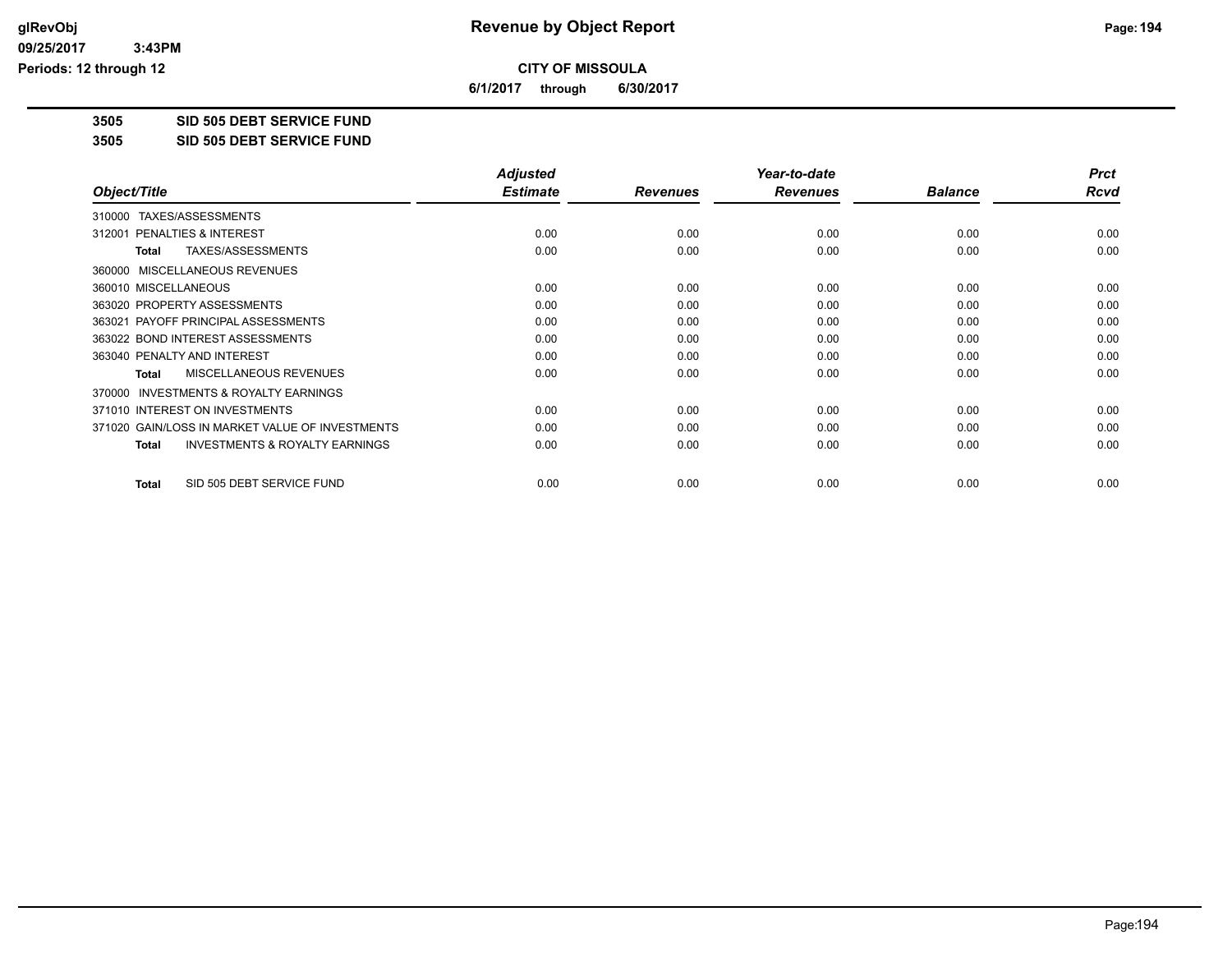**6/1/2017 through 6/30/2017**

### **3505 SID 505 DEBT SERVICE FUND**

|                                                           | <b>Adjusted</b> |                 | Year-to-date    |                | <b>Prct</b> |
|-----------------------------------------------------------|-----------------|-----------------|-----------------|----------------|-------------|
| Object/Title                                              | <b>Estimate</b> | <b>Revenues</b> | <b>Revenues</b> | <b>Balance</b> | <b>Rcvd</b> |
| 310000 TAXES/ASSESSMENTS                                  |                 |                 |                 |                |             |
| 312001 PENALTIES & INTEREST                               | 0.00            | 0.00            | 0.00            | 0.00           | 0.00        |
| <b>TAXES/ASSESSMENTS</b><br><b>Total</b>                  | 0.00            | 0.00            | 0.00            | 0.00           | 0.00        |
| 360000 MISCELLANEOUS REVENUES                             |                 |                 |                 |                |             |
| 360010 MISCELLANEOUS                                      | 0.00            | 0.00            | 0.00            | 0.00           | 0.00        |
| 363020 PROPERTY ASSESSMENTS                               | 0.00            | 0.00            | 0.00            | 0.00           | 0.00        |
| 363021 PAYOFF PRINCIPAL ASSESSMENTS                       | 0.00            | 0.00            | 0.00            | 0.00           | 0.00        |
| 363022 BOND INTEREST ASSESSMENTS                          | 0.00            | 0.00            | 0.00            | 0.00           | 0.00        |
| 363040 PENALTY AND INTEREST                               | 0.00            | 0.00            | 0.00            | 0.00           | 0.00        |
| MISCELLANEOUS REVENUES<br>Total                           | 0.00            | 0.00            | 0.00            | 0.00           | 0.00        |
| <b>INVESTMENTS &amp; ROYALTY EARNINGS</b><br>370000       |                 |                 |                 |                |             |
| 371010 INTEREST ON INVESTMENTS                            | 0.00            | 0.00            | 0.00            | 0.00           | 0.00        |
| 371020 GAIN/LOSS IN MARKET VALUE OF INVESTMENT            | 0.00            | 0.00            | 0.00            | 0.00           | 0.00        |
| <b>INVESTMENTS &amp; ROYALTY EARNINGS</b><br><b>Total</b> | 0.00            | 0.00            | 0.00            | 0.00           | 0.00        |
| SID 505 DEBT SERVICE FUND<br><b>Total</b>                 | 0.00            | 0.00            | 0.00            | 0.00           | 0.00        |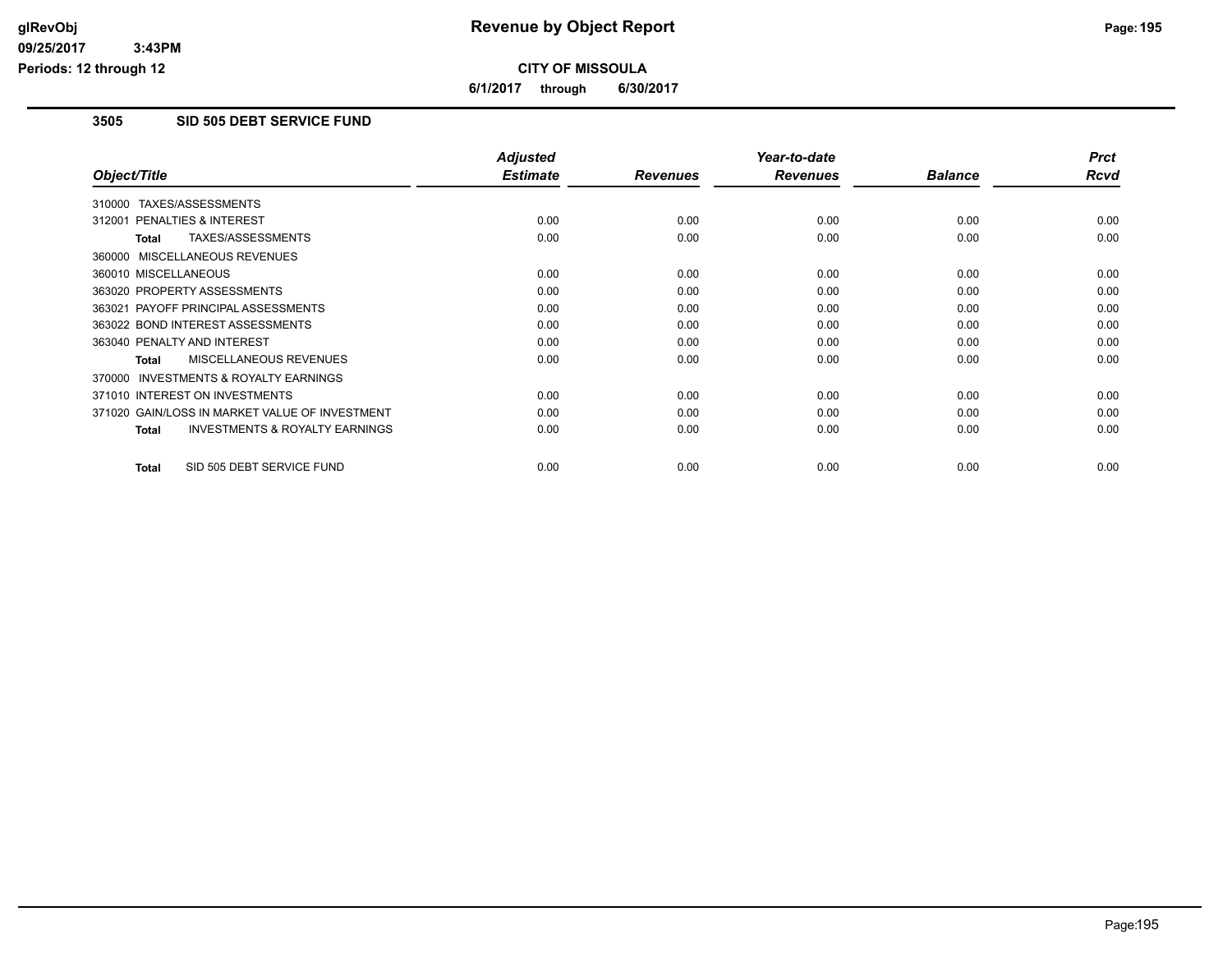**6/1/2017 through 6/30/2017**

**3506 SID 506 DEBT SERVICE FUND**

**3506 SID 506 DEBT SERVICE FUND**

|                                                     | <b>Adjusted</b> |                 | Year-to-date    |                | <b>Prct</b> |
|-----------------------------------------------------|-----------------|-----------------|-----------------|----------------|-------------|
| Object/Title                                        | <b>Estimate</b> | <b>Revenues</b> | <b>Revenues</b> | <b>Balance</b> | <b>Rcvd</b> |
| 310000 TAXES/ASSESSMENTS                            |                 |                 |                 |                |             |
| PENALTIES & INTEREST<br>312001                      | 0.00            | 0.00            | 0.00            | 0.00           | 0.00        |
| <b>TAXES/ASSESSMENTS</b><br><b>Total</b>            | 0.00            | 0.00            | 0.00            | 0.00           | 0.00        |
| MISCELLANEOUS REVENUES<br>360000                    |                 |                 |                 |                |             |
| 360010 MISCELLANEOUS                                | 0.00            | 0.00            | 0.00            | 0.00           | 0.00        |
| 363020 PROPERTY ASSESSMENTS                         | 0.00            | 0.00            | 0.00            | 0.00           | 0.00        |
| 363021 PAYOFF PRINCIPAL ASSESSMENTS                 | 0.00            | 0.00            | 0.00            | 0.00           | 0.00        |
| 363022 BOND INTEREST ASSESSMENTS                    | 0.00            | 0.00            | 0.00            | 0.00           | 0.00        |
| 363040 PENALTY AND INTEREST                         | 0.00            | 0.00            | 0.00            | 0.00           | 0.00        |
| MISCELLANEOUS REVENUES<br>Total                     | 0.00            | 0.00            | 0.00            | 0.00           | 0.00        |
| <b>INVESTMENTS &amp; ROYALTY EARNINGS</b><br>370000 |                 |                 |                 |                |             |
| 371010 INTEREST ON INVESTMENTS                      | 0.00            | 0.00            | 0.00            | 0.00           | 0.00        |
| 371020 GAIN/LOSS IN MARKET VALUE OF INVESTMENTS     | 0.00            | 0.00            | 0.00            | 0.00           | 0.00        |
| <b>INVESTMENTS &amp; ROYALTY EARNINGS</b><br>Total  | 0.00            | 0.00            | 0.00            | 0.00           | 0.00        |
| OTHER FINANCING SOURCES<br>380000                   |                 |                 |                 |                |             |
| 381009 TRANSFERS IN                                 | 0.00            | 0.00            | 0.00            | 0.00           | 0.00        |
| OTHER FINANCING SOURCES<br><b>Total</b>             | 0.00            | 0.00            | 0.00            | 0.00           | 0.00        |
| SID 506 DEBT SERVICE FUND<br><b>Total</b>           | 0.00            | 0.00            | 0.00            | 0.00           | 0.00        |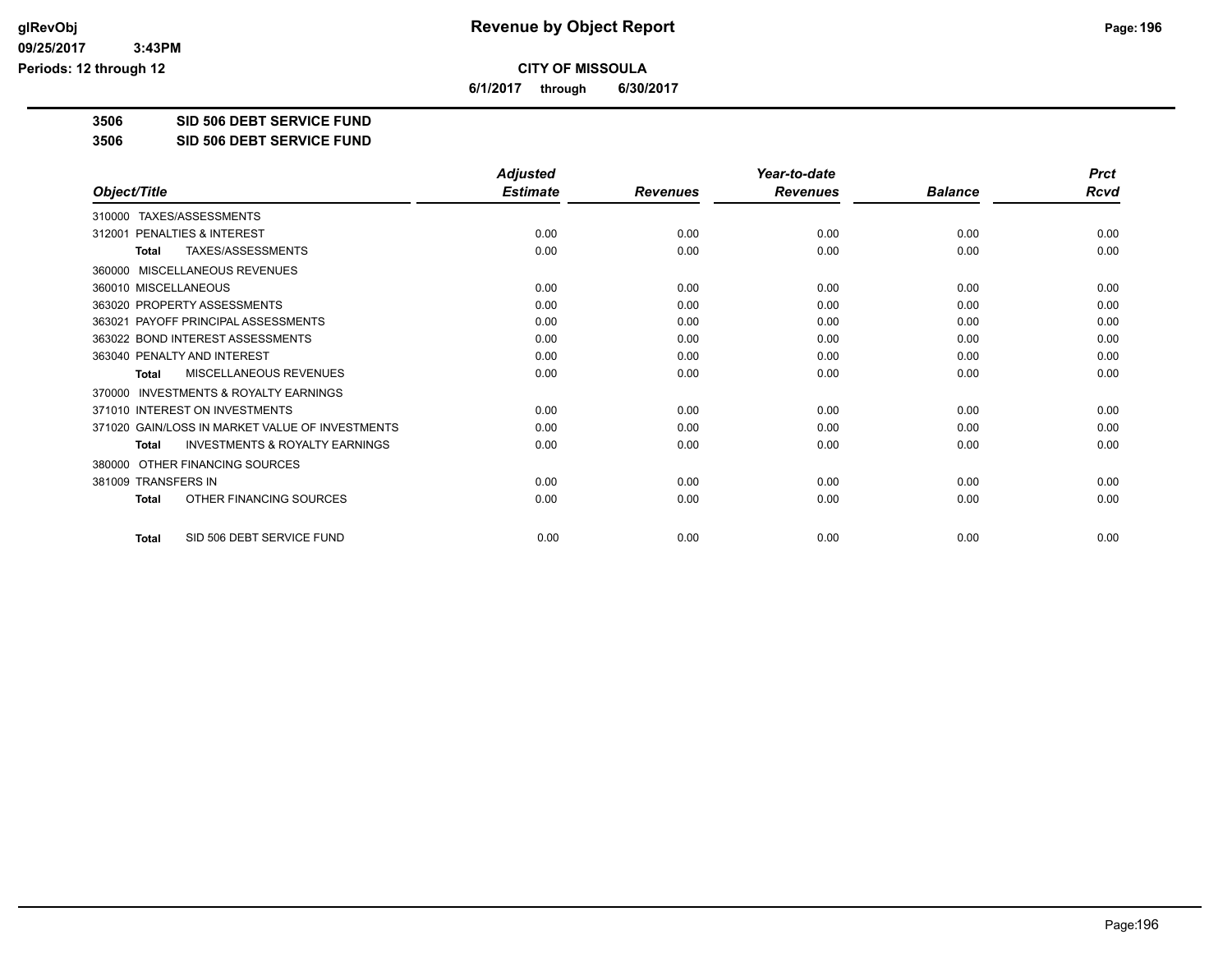**6/1/2017 through 6/30/2017**

## **3506 SID 506 DEBT SERVICE FUND**

|                                                     | <b>Adjusted</b> |                 | Year-to-date    |                | <b>Prct</b> |
|-----------------------------------------------------|-----------------|-----------------|-----------------|----------------|-------------|
| Object/Title                                        | <b>Estimate</b> | <b>Revenues</b> | <b>Revenues</b> | <b>Balance</b> | Rcvd        |
| 310000 TAXES/ASSESSMENTS                            |                 |                 |                 |                |             |
| 312001 PENALTIES & INTEREST                         | 0.00            | 0.00            | 0.00            | 0.00           | 0.00        |
| TAXES/ASSESSMENTS<br><b>Total</b>                   | 0.00            | 0.00            | 0.00            | 0.00           | 0.00        |
| 360000 MISCELLANEOUS REVENUES                       |                 |                 |                 |                |             |
| 360010 MISCELLANEOUS                                | 0.00            | 0.00            | 0.00            | 0.00           | 0.00        |
| 363020 PROPERTY ASSESSMENTS                         | 0.00            | 0.00            | 0.00            | 0.00           | 0.00        |
| 363021 PAYOFF PRINCIPAL ASSESSMENTS                 | 0.00            | 0.00            | 0.00            | 0.00           | 0.00        |
| 363022 BOND INTEREST ASSESSMENTS                    | 0.00            | 0.00            | 0.00            | 0.00           | 0.00        |
| 363040 PENALTY AND INTEREST                         | 0.00            | 0.00            | 0.00            | 0.00           | 0.00        |
| MISCELLANEOUS REVENUES<br>Total                     | 0.00            | 0.00            | 0.00            | 0.00           | 0.00        |
| <b>INVESTMENTS &amp; ROYALTY EARNINGS</b><br>370000 |                 |                 |                 |                |             |
| 371010 INTEREST ON INVESTMENTS                      | 0.00            | 0.00            | 0.00            | 0.00           | 0.00        |
| 371020 GAIN/LOSS IN MARKET VALUE OF INVESTMENT      | 0.00            | 0.00            | 0.00            | 0.00           | 0.00        |
| <b>INVESTMENTS &amp; ROYALTY EARNINGS</b><br>Total  | 0.00            | 0.00            | 0.00            | 0.00           | 0.00        |
| 380000 OTHER FINANCING SOURCES                      |                 |                 |                 |                |             |
| 381009 TRANSFERS IN                                 | 0.00            | 0.00            | 0.00            | 0.00           | 0.00        |
| OTHER FINANCING SOURCES<br><b>Total</b>             | 0.00            | 0.00            | 0.00            | 0.00           | 0.00        |
| <b>Total</b><br>SID 506 DEBT SERVICE FUND           | 0.00            | 0.00            | 0.00            | 0.00           | 0.00        |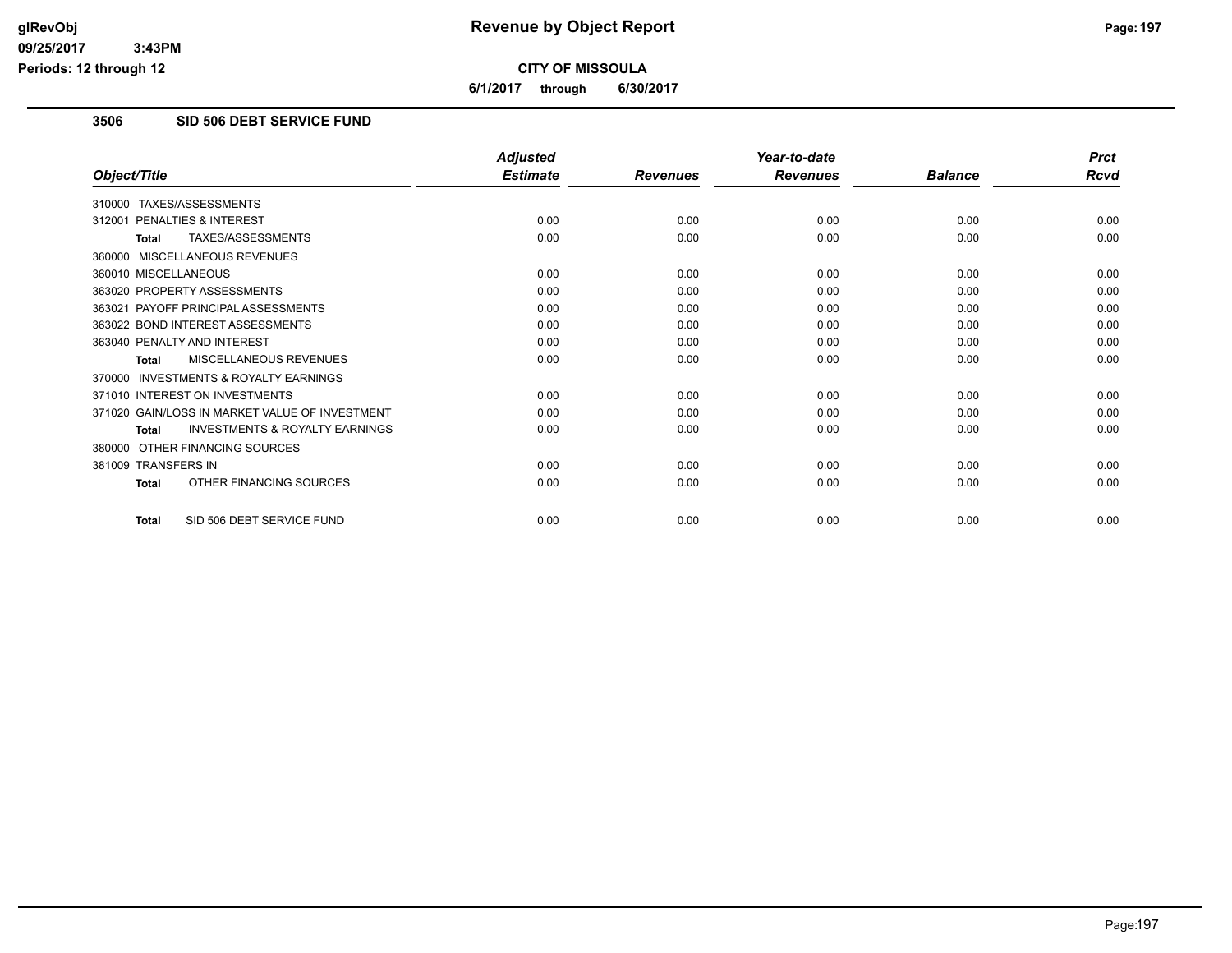**6/1/2017 through 6/30/2017**

**3507 SID 507 DEBT SERVICE FUND**

**3507 SID 507 DEBT SERVICE FUND**

|                                                           | <b>Adjusted</b> |                 | Year-to-date    |                | <b>Prct</b> |
|-----------------------------------------------------------|-----------------|-----------------|-----------------|----------------|-------------|
| Object/Title                                              | <b>Estimate</b> | <b>Revenues</b> | <b>Revenues</b> | <b>Balance</b> | <b>Rcvd</b> |
| TAXES/ASSESSMENTS<br>310000                               |                 |                 |                 |                |             |
| PENALTIES & INTEREST<br>312001                            | 0.00            | 0.00            | 0.00            | 0.00           | 0.00        |
| <b>TAXES/ASSESSMENTS</b><br><b>Total</b>                  | 0.00            | 0.00            | 0.00            | 0.00           | 0.00        |
| 360000 MISCELLANEOUS REVENUES                             |                 |                 |                 |                |             |
| 360010 MISCELLANEOUS                                      | 0.00            | 0.00            | 0.00            | 0.00           | 0.00        |
| 363020 PROPERTY ASSESSMENTS                               | 0.00            | 0.00            | 0.00            | 0.00           | 0.00        |
| PAYOFF PRINCIPAL ASSESSMENTS<br>363021                    | 0.00            | 0.00            | 0.00            | 0.00           | 0.00        |
| 363022 BOND INTEREST ASSESSMENTS                          | 0.00            | 0.00            | 0.00            | 0.00           | 0.00        |
| 363040 PENALTY AND INTEREST                               | 0.00            | 0.00            | 0.00            | 0.00           | 0.00        |
| MISCELLANEOUS REVENUES<br><b>Total</b>                    | 0.00            | 0.00            | 0.00            | 0.00           | 0.00        |
| <b>INVESTMENTS &amp; ROYALTY EARNINGS</b><br>370000       |                 |                 |                 |                |             |
| 371010 INTEREST ON INVESTMENTS                            | 0.00            | 0.00            | 0.00            | 0.00           | 0.00        |
| 371020 GAIN/LOSS IN MARKET VALUE OF INVESTMENTS           | 0.00            | 0.00            | 0.00            | 0.00           | 0.00        |
| <b>INVESTMENTS &amp; ROYALTY EARNINGS</b><br><b>Total</b> | 0.00            | 0.00            | 0.00            | 0.00           | 0.00        |
| OTHER FINANCING SOURCES<br>380000                         |                 |                 |                 |                |             |
| 381009 TRANSFERS IN                                       | 0.00            | 0.00            | 0.00            | 0.00           | 0.00        |
| OTHER FINANCING SOURCES<br><b>Total</b>                   | 0.00            | 0.00            | 0.00            | 0.00           | 0.00        |
| SID 507 DEBT SERVICE FUND<br><b>Total</b>                 | 0.00            | 0.00            | 0.00            | 0.00           | 0.00        |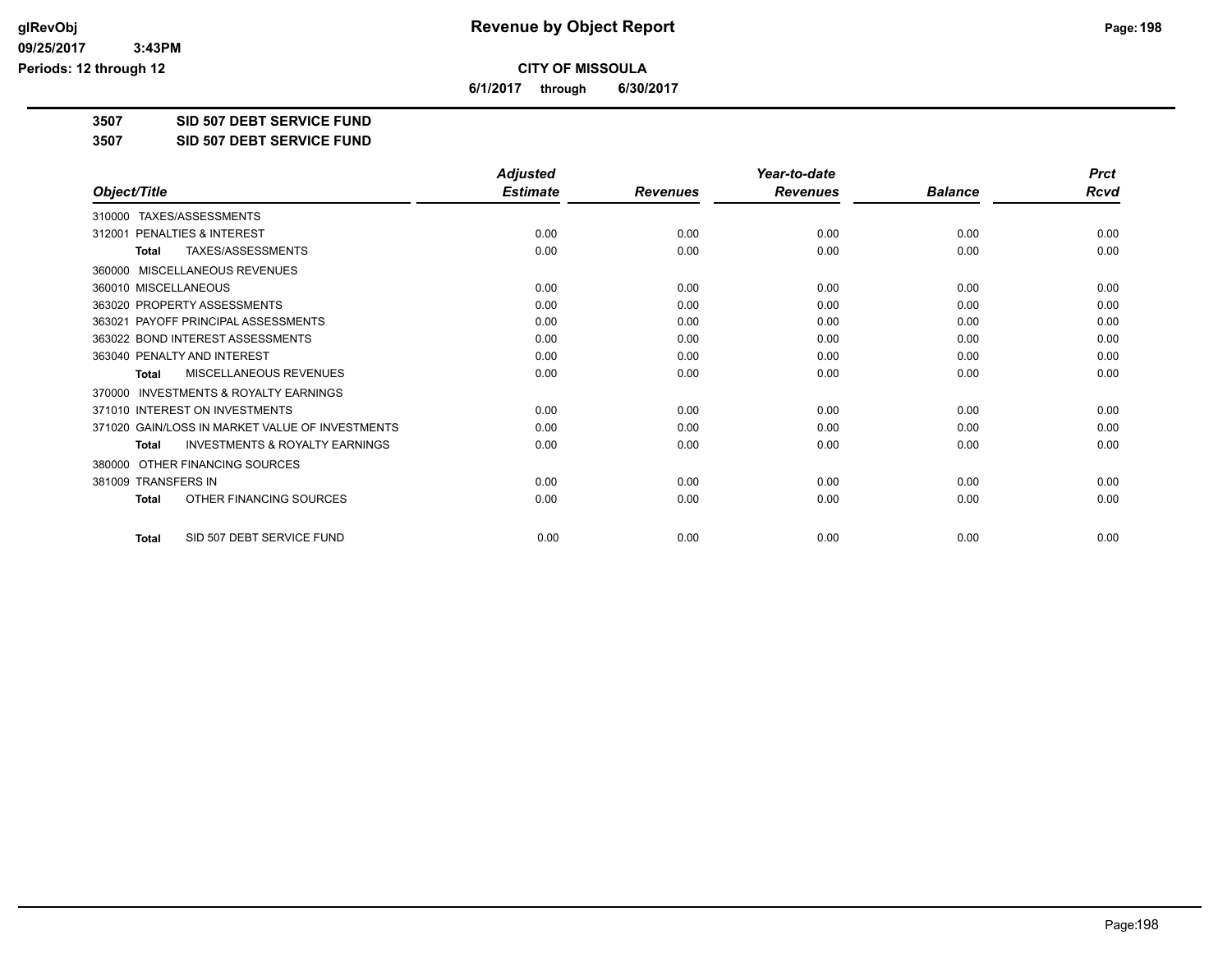**6/1/2017 through 6/30/2017**

# **3507 SID 507 DEBT SERVICE FUND**

|                                                     | <b>Adjusted</b> |                 | Year-to-date    |                | <b>Prct</b> |
|-----------------------------------------------------|-----------------|-----------------|-----------------|----------------|-------------|
| Object/Title                                        | <b>Estimate</b> | <b>Revenues</b> | <b>Revenues</b> | <b>Balance</b> | Rcvd        |
| 310000 TAXES/ASSESSMENTS                            |                 |                 |                 |                |             |
| 312001 PENALTIES & INTEREST                         | 0.00            | 0.00            | 0.00            | 0.00           | 0.00        |
| TAXES/ASSESSMENTS<br><b>Total</b>                   | 0.00            | 0.00            | 0.00            | 0.00           | 0.00        |
| 360000 MISCELLANEOUS REVENUES                       |                 |                 |                 |                |             |
| 360010 MISCELLANEOUS                                | 0.00            | 0.00            | 0.00            | 0.00           | 0.00        |
| 363020 PROPERTY ASSESSMENTS                         | 0.00            | 0.00            | 0.00            | 0.00           | 0.00        |
| 363021 PAYOFF PRINCIPAL ASSESSMENTS                 | 0.00            | 0.00            | 0.00            | 0.00           | 0.00        |
| 363022 BOND INTEREST ASSESSMENTS                    | 0.00            | 0.00            | 0.00            | 0.00           | 0.00        |
| 363040 PENALTY AND INTEREST                         | 0.00            | 0.00            | 0.00            | 0.00           | 0.00        |
| MISCELLANEOUS REVENUES<br>Total                     | 0.00            | 0.00            | 0.00            | 0.00           | 0.00        |
| <b>INVESTMENTS &amp; ROYALTY EARNINGS</b><br>370000 |                 |                 |                 |                |             |
| 371010 INTEREST ON INVESTMENTS                      | 0.00            | 0.00            | 0.00            | 0.00           | 0.00        |
| 371020 GAIN/LOSS IN MARKET VALUE OF INVESTMENT      | 0.00            | 0.00            | 0.00            | 0.00           | 0.00        |
| <b>INVESTMENTS &amp; ROYALTY EARNINGS</b><br>Total  | 0.00            | 0.00            | 0.00            | 0.00           | 0.00        |
| 380000 OTHER FINANCING SOURCES                      |                 |                 |                 |                |             |
| 381009 TRANSFERS IN                                 | 0.00            | 0.00            | 0.00            | 0.00           | 0.00        |
| OTHER FINANCING SOURCES<br><b>Total</b>             | 0.00            | 0.00            | 0.00            | 0.00           | 0.00        |
| <b>Total</b><br>SID 507 DEBT SERVICE FUND           | 0.00            | 0.00            | 0.00            | 0.00           | 0.00        |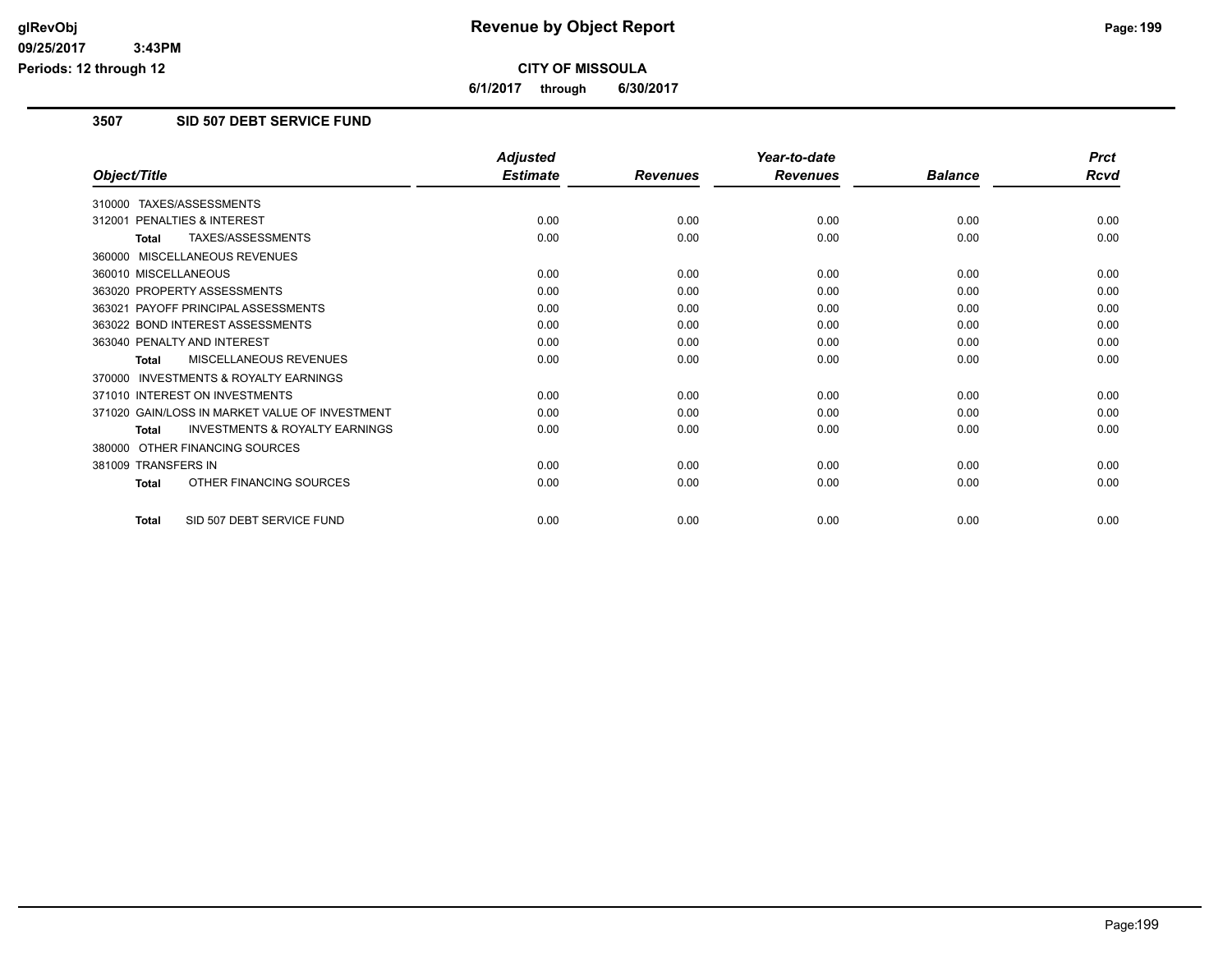**6/1/2017 through 6/30/2017**

**3508 SID 508 DEBT SERVICE FUND**

**3508 SID 508 DEBT SERVICE FUND**

|                                                     | <b>Adjusted</b> |                 | Year-to-date    |                | <b>Prct</b> |
|-----------------------------------------------------|-----------------|-----------------|-----------------|----------------|-------------|
| Object/Title                                        | <b>Estimate</b> | <b>Revenues</b> | <b>Revenues</b> | <b>Balance</b> | <b>Rcvd</b> |
| 310000 TAXES/ASSESSMENTS                            |                 |                 |                 |                |             |
| PENALTIES & INTEREST<br>312001                      | 0.00            | 0.00            | 0.00            | 0.00           | 0.00        |
| <b>TAXES/ASSESSMENTS</b><br><b>Total</b>            | 0.00            | 0.00            | 0.00            | 0.00           | 0.00        |
| MISCELLANEOUS REVENUES<br>360000                    |                 |                 |                 |                |             |
| 360010 MISCELLANEOUS                                | 0.00            | 0.00            | 0.00            | 0.00           | 0.00        |
| 363020 PROPERTY ASSESSMENTS                         | 0.00            | 0.00            | 0.00            | 0.00           | 0.00        |
| 363021 PAYOFF PRINCIPAL ASSESSMENTS                 | 0.00            | 0.00            | 0.00            | 0.00           | 0.00        |
| 363022 BOND INTEREST ASSESSMENTS                    | 0.00            | 0.00            | 0.00            | 0.00           | 0.00        |
| 363040 PENALTY AND INTEREST                         | 0.00            | 0.00            | 0.00            | 0.00           | 0.00        |
| MISCELLANEOUS REVENUES<br>Total                     | 0.00            | 0.00            | 0.00            | 0.00           | 0.00        |
| <b>INVESTMENTS &amp; ROYALTY EARNINGS</b><br>370000 |                 |                 |                 |                |             |
| 371010 INTEREST ON INVESTMENTS                      | 0.00            | 0.00            | 0.00            | 0.00           | 0.00        |
| 371020 GAIN/LOSS IN MARKET VALUE OF INVESTMENTS     | 0.00            | 0.00            | 0.00            | 0.00           | 0.00        |
| <b>INVESTMENTS &amp; ROYALTY EARNINGS</b><br>Total  | 0.00            | 0.00            | 0.00            | 0.00           | 0.00        |
| OTHER FINANCING SOURCES<br>380000                   |                 |                 |                 |                |             |
| 381009 TRANSFERS IN                                 | 0.00            | 0.00            | 0.00            | 0.00           | 0.00        |
| OTHER FINANCING SOURCES<br><b>Total</b>             | 0.00            | 0.00            | 0.00            | 0.00           | 0.00        |
| SID 508 DEBT SERVICE FUND<br><b>Total</b>           | 0.00            | 0.00            | 0.00            | 0.00           | 0.00        |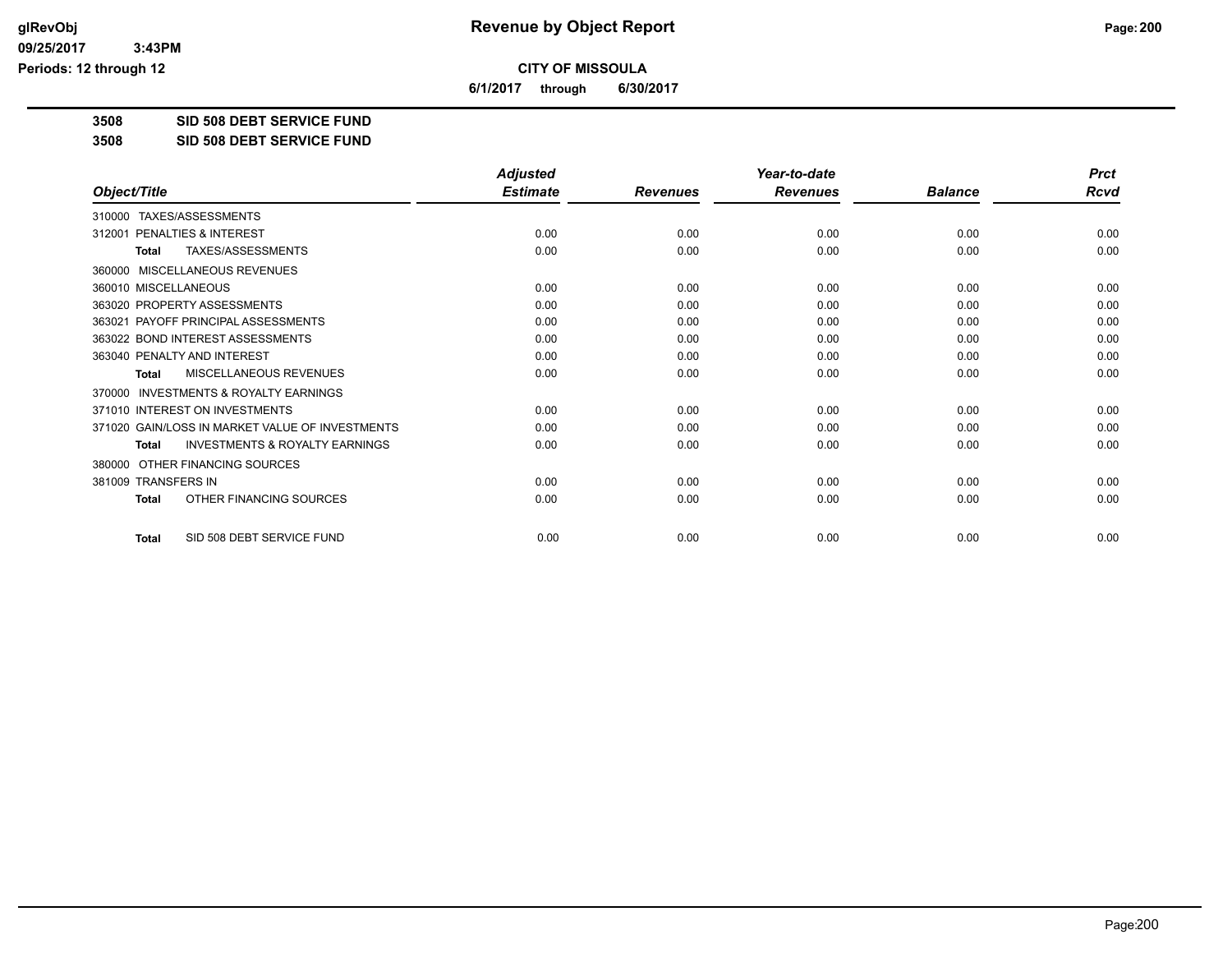**6/1/2017 through 6/30/2017**

## **3508 SID 508 DEBT SERVICE FUND**

|                                                           | <b>Adjusted</b> |                 | Year-to-date    |                | <b>Prct</b> |
|-----------------------------------------------------------|-----------------|-----------------|-----------------|----------------|-------------|
| Object/Title                                              | <b>Estimate</b> | <b>Revenues</b> | <b>Revenues</b> | <b>Balance</b> | <b>Rcvd</b> |
| 310000 TAXES/ASSESSMENTS                                  |                 |                 |                 |                |             |
| 312001 PENALTIES & INTEREST                               | 0.00            | 0.00            | 0.00            | 0.00           | 0.00        |
| TAXES/ASSESSMENTS<br><b>Total</b>                         | 0.00            | 0.00            | 0.00            | 0.00           | 0.00        |
| 360000 MISCELLANEOUS REVENUES                             |                 |                 |                 |                |             |
| 360010 MISCELLANEOUS                                      | 0.00            | 0.00            | 0.00            | 0.00           | 0.00        |
| 363020 PROPERTY ASSESSMENTS                               | 0.00            | 0.00            | 0.00            | 0.00           | 0.00        |
| 363021 PAYOFF PRINCIPAL ASSESSMENTS                       | 0.00            | 0.00            | 0.00            | 0.00           | 0.00        |
| 363022 BOND INTEREST ASSESSMENTS                          | 0.00            | 0.00            | 0.00            | 0.00           | 0.00        |
| 363040 PENALTY AND INTEREST                               | 0.00            | 0.00            | 0.00            | 0.00           | 0.00        |
| MISCELLANEOUS REVENUES<br><b>Total</b>                    | 0.00            | 0.00            | 0.00            | 0.00           | 0.00        |
| <b>INVESTMENTS &amp; ROYALTY EARNINGS</b><br>370000       |                 |                 |                 |                |             |
| 371010 INTEREST ON INVESTMENTS                            | 0.00            | 0.00            | 0.00            | 0.00           | 0.00        |
| 371020 GAIN/LOSS IN MARKET VALUE OF INVESTMENT            | 0.00            | 0.00            | 0.00            | 0.00           | 0.00        |
| <b>INVESTMENTS &amp; ROYALTY EARNINGS</b><br><b>Total</b> | 0.00            | 0.00            | 0.00            | 0.00           | 0.00        |
| 380000 OTHER FINANCING SOURCES                            |                 |                 |                 |                |             |
| 381009 TRANSFERS IN                                       | 0.00            | 0.00            | 0.00            | 0.00           | 0.00        |
| OTHER FINANCING SOURCES<br><b>Total</b>                   | 0.00            | 0.00            | 0.00            | 0.00           | 0.00        |
| SID 508 DEBT SERVICE FUND<br><b>Total</b>                 | 0.00            | 0.00            | 0.00            | 0.00           | 0.00        |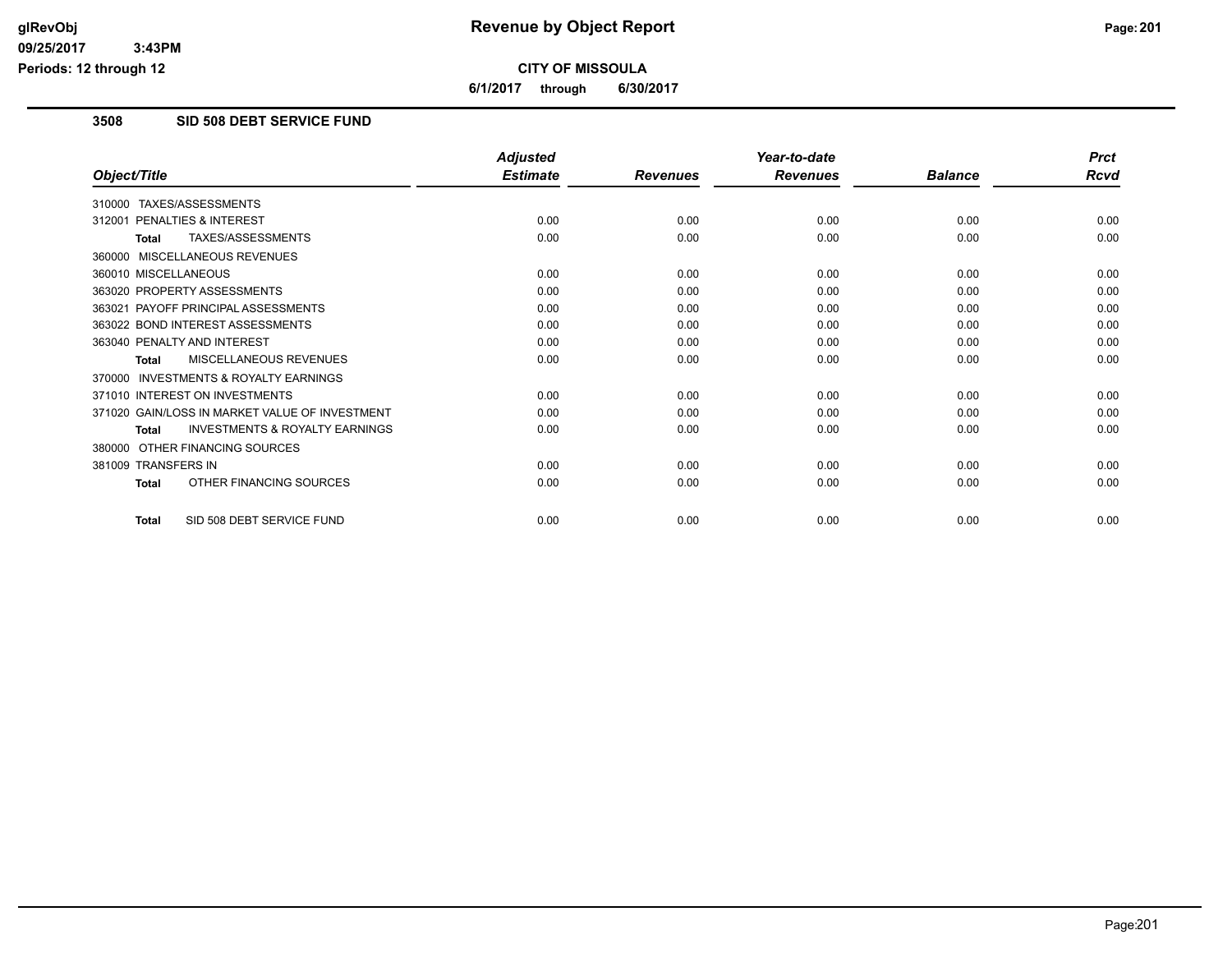**6/1/2017 through 6/30/2017**

**3510 SID 510 DEBT SERVICE FUND**

**3510 SID 510 DEBT SERVICE FUND**

|                                                           | <b>Adjusted</b> |                 | Year-to-date    |                | <b>Prct</b> |
|-----------------------------------------------------------|-----------------|-----------------|-----------------|----------------|-------------|
| Object/Title                                              | <b>Estimate</b> | <b>Revenues</b> | <b>Revenues</b> | <b>Balance</b> | <b>Rcvd</b> |
| TAXES/ASSESSMENTS<br>310000                               |                 |                 |                 |                |             |
| PENALTIES & INTEREST<br>312001                            | 0.00            | 0.00            | 0.00            | 0.00           | 0.00        |
| TAXES/ASSESSMENTS<br><b>Total</b>                         | 0.00            | 0.00            | 0.00            | 0.00           | 0.00        |
| MISCELLANEOUS REVENUES<br>360000                          |                 |                 |                 |                |             |
| 360010 MISCELLANEOUS                                      | 0.00            | 0.00            | 0.00            | 0.00           | 0.00        |
| 363020 PROPERTY ASSESSMENTS                               | 0.00            | 0.00            | 0.00            | 0.00           | 0.00        |
| 363021 PAYOFF PRINCIPAL ASSESSMENTS                       | 0.00            | 0.00            | 0.00            | 0.00           | 0.00        |
| 363022 BOND INTEREST ASSESSMENTS                          | 0.00            | 0.00            | 0.00            | 0.00           | 0.00        |
| 363040 PENALTY AND INTEREST                               | 0.00            | 0.00            | 0.00            | 0.00           | 0.00        |
| <b>MISCELLANEOUS REVENUES</b><br>Total                    | 0.00            | 0.00            | 0.00            | 0.00           | 0.00        |
| <b>INVESTMENTS &amp; ROYALTY EARNINGS</b><br>370000       |                 |                 |                 |                |             |
| 371010 INTEREST ON INVESTMENTS                            | 0.00            | 0.00            | 0.00            | 0.00           | 0.00        |
| 371020 GAIN/LOSS IN MARKET VALUE OF INVESTMENTS           | 0.00            | 0.00            | 0.00            | 0.00           | 0.00        |
| 371500 INTEREST ON INTERFUND LOAN                         | 0.00            | 0.00            | 0.00            | 0.00           | 0.00        |
| <b>INVESTMENTS &amp; ROYALTY EARNINGS</b><br><b>Total</b> | 0.00            | 0.00            | 0.00            | 0.00           | 0.00        |
| SID 510 DEBT SERVICE FUND<br>Total                        | 0.00            | 0.00            | 0.00            | 0.00           | 0.00        |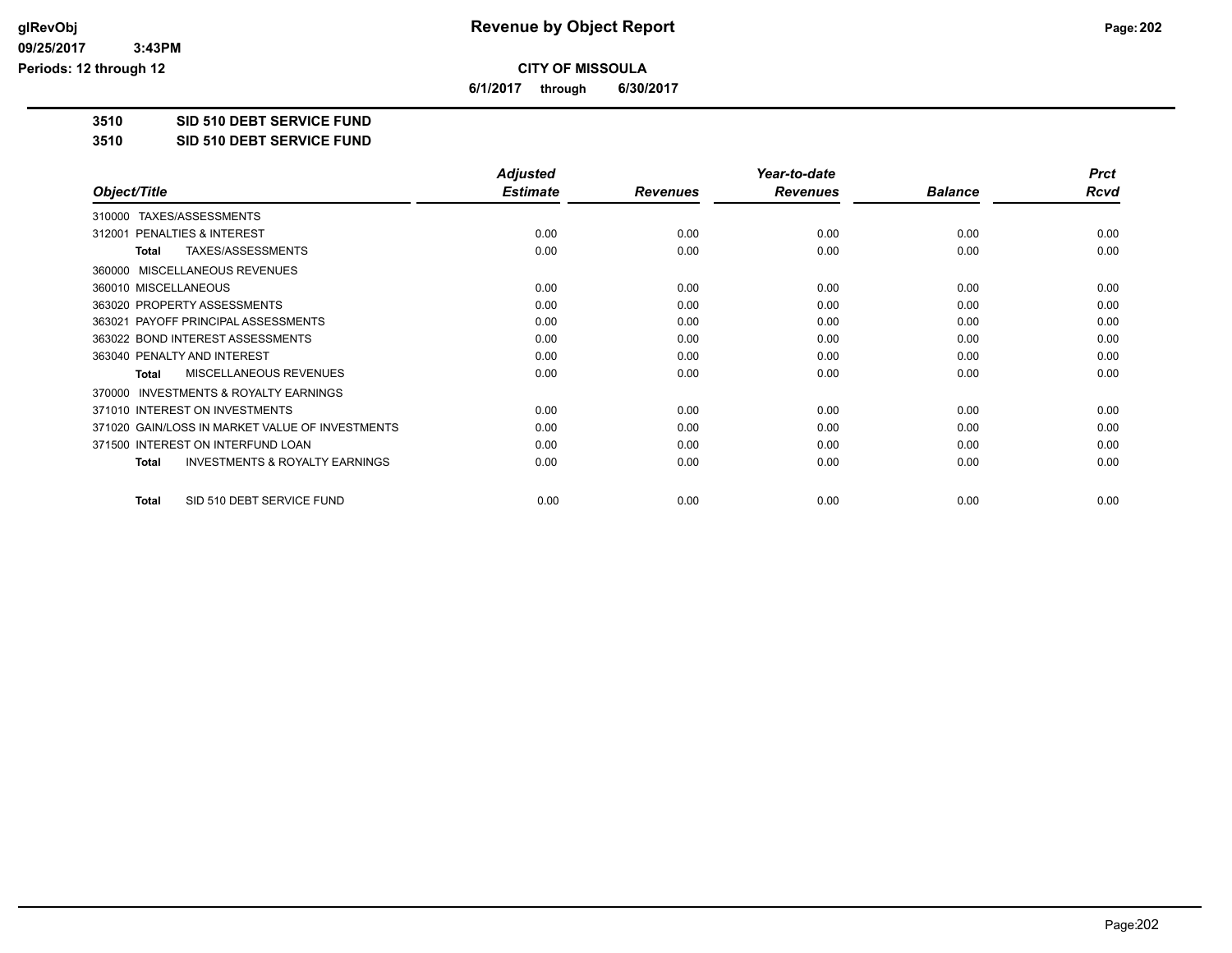**6/1/2017 through 6/30/2017**

## **3510 SID 510 DEBT SERVICE FUND**

|                                                           | <b>Adjusted</b> |                 | Year-to-date    |                | <b>Prct</b> |
|-----------------------------------------------------------|-----------------|-----------------|-----------------|----------------|-------------|
| Object/Title                                              | <b>Estimate</b> | <b>Revenues</b> | <b>Revenues</b> | <b>Balance</b> | Rcvd        |
| TAXES/ASSESSMENTS<br>310000                               |                 |                 |                 |                |             |
| 312001 PENALTIES & INTEREST                               | 0.00            | 0.00            | 0.00            | 0.00           | 0.00        |
| TAXES/ASSESSMENTS<br>Total                                | 0.00            | 0.00            | 0.00            | 0.00           | 0.00        |
| 360000 MISCELLANEOUS REVENUES                             |                 |                 |                 |                |             |
| 360010 MISCELLANEOUS                                      | 0.00            | 0.00            | 0.00            | 0.00           | 0.00        |
| 363020 PROPERTY ASSESSMENTS                               | 0.00            | 0.00            | 0.00            | 0.00           | 0.00        |
| 363021 PAYOFF PRINCIPAL ASSESSMENTS                       | 0.00            | 0.00            | 0.00            | 0.00           | 0.00        |
| 363022 BOND INTEREST ASSESSMENTS                          | 0.00            | 0.00            | 0.00            | 0.00           | 0.00        |
| 363040 PENALTY AND INTEREST                               | 0.00            | 0.00            | 0.00            | 0.00           | 0.00        |
| MISCELLANEOUS REVENUES<br><b>Total</b>                    | 0.00            | 0.00            | 0.00            | 0.00           | 0.00        |
| 370000 INVESTMENTS & ROYALTY EARNINGS                     |                 |                 |                 |                |             |
| 371010 INTEREST ON INVESTMENTS                            | 0.00            | 0.00            | 0.00            | 0.00           | 0.00        |
| 371020 GAIN/LOSS IN MARKET VALUE OF INVESTMENT            | 0.00            | 0.00            | 0.00            | 0.00           | 0.00        |
| 371500 INTEREST ON INTERFUND LOAN                         | 0.00            | 0.00            | 0.00            | 0.00           | 0.00        |
| <b>INVESTMENTS &amp; ROYALTY EARNINGS</b><br><b>Total</b> | 0.00            | 0.00            | 0.00            | 0.00           | 0.00        |
| SID 510 DEBT SERVICE FUND<br><b>Total</b>                 | 0.00            | 0.00            | 0.00            | 0.00           | 0.00        |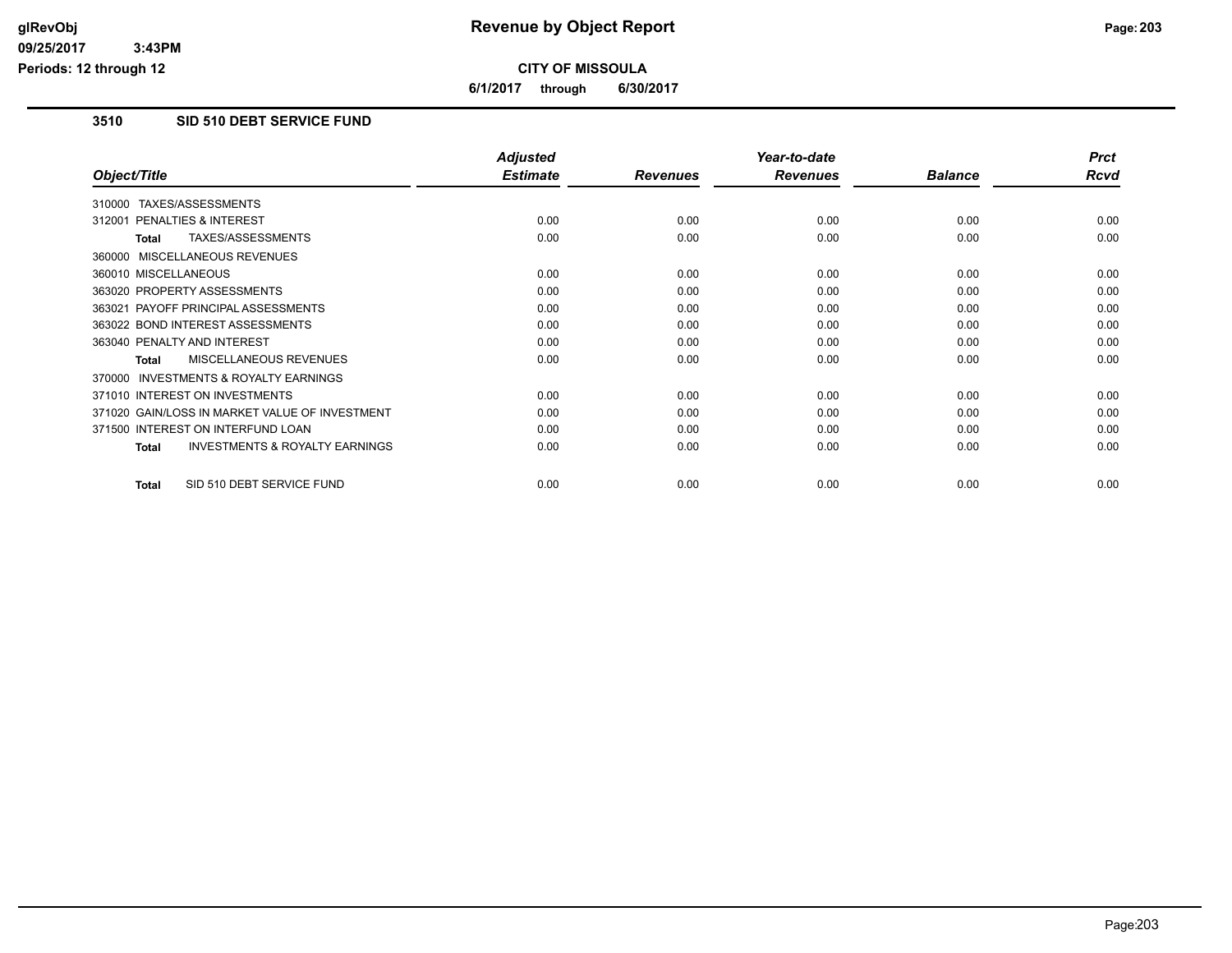**6/1/2017 through 6/30/2017**

**3511 SID 511 DEBT SERVICE FUND**

**3511 SID 511 DEBT SERVICE FUND**

|                                                           | <b>Adjusted</b> |                 | Year-to-date    |                | <b>Prct</b> |
|-----------------------------------------------------------|-----------------|-----------------|-----------------|----------------|-------------|
| Object/Title                                              | <b>Estimate</b> | <b>Revenues</b> | <b>Revenues</b> | <b>Balance</b> | Rcvd        |
| 310000 TAXES/ASSESSMENTS                                  |                 |                 |                 |                |             |
| 312001 PENALTIES & INTEREST                               | 0.00            | 0.00            | 0.00            | 0.00           | 0.00        |
| TAXES/ASSESSMENTS<br>Total                                | 0.00            | 0.00            | 0.00            | 0.00           | 0.00        |
| 360000 MISCELLANEOUS REVENUES                             |                 |                 |                 |                |             |
| 360010 MISCELLANEOUS                                      | 0.00            | 0.00            | 0.00            | 0.00           | 0.00        |
| 363020 PROPERTY ASSESSMENTS                               | 0.00            | 0.00            | 0.00            | 0.00           | 0.00        |
| 363021 PAYOFF PRINCIPAL ASSESSMENTS                       | 0.00            | 0.00            | 0.00            | 0.00           | 0.00        |
| 363022 BOND INTEREST ASSESSMENTS                          | 0.00            | 0.00            | 0.00            | 0.00           | 0.00        |
| 363040 PENALTY AND INTEREST                               | 0.00            | 0.00            | 0.00            | 0.00           | 0.00        |
| MISCELLANEOUS REVENUES<br><b>Total</b>                    | 0.00            | 0.00            | 0.00            | 0.00           | 0.00        |
| 370000 INVESTMENTS & ROYALTY EARNINGS                     |                 |                 |                 |                |             |
| 371010 INTEREST ON INVESTMENTS                            | 0.00            | 0.00            | 0.00            | 0.00           | 0.00        |
| 371020 GAIN/LOSS IN MARKET VALUE OF INVESTMENTS           | 0.00            | 0.00            | 0.00            | 0.00           | 0.00        |
| <b>INVESTMENTS &amp; ROYALTY EARNINGS</b><br><b>Total</b> | 0.00            | 0.00            | 0.00            | 0.00           | 0.00        |
| SID 511 DEBT SERVICE FUND<br><b>Total</b>                 | 0.00            | 0.00            | 0.00            | 0.00           | 0.00        |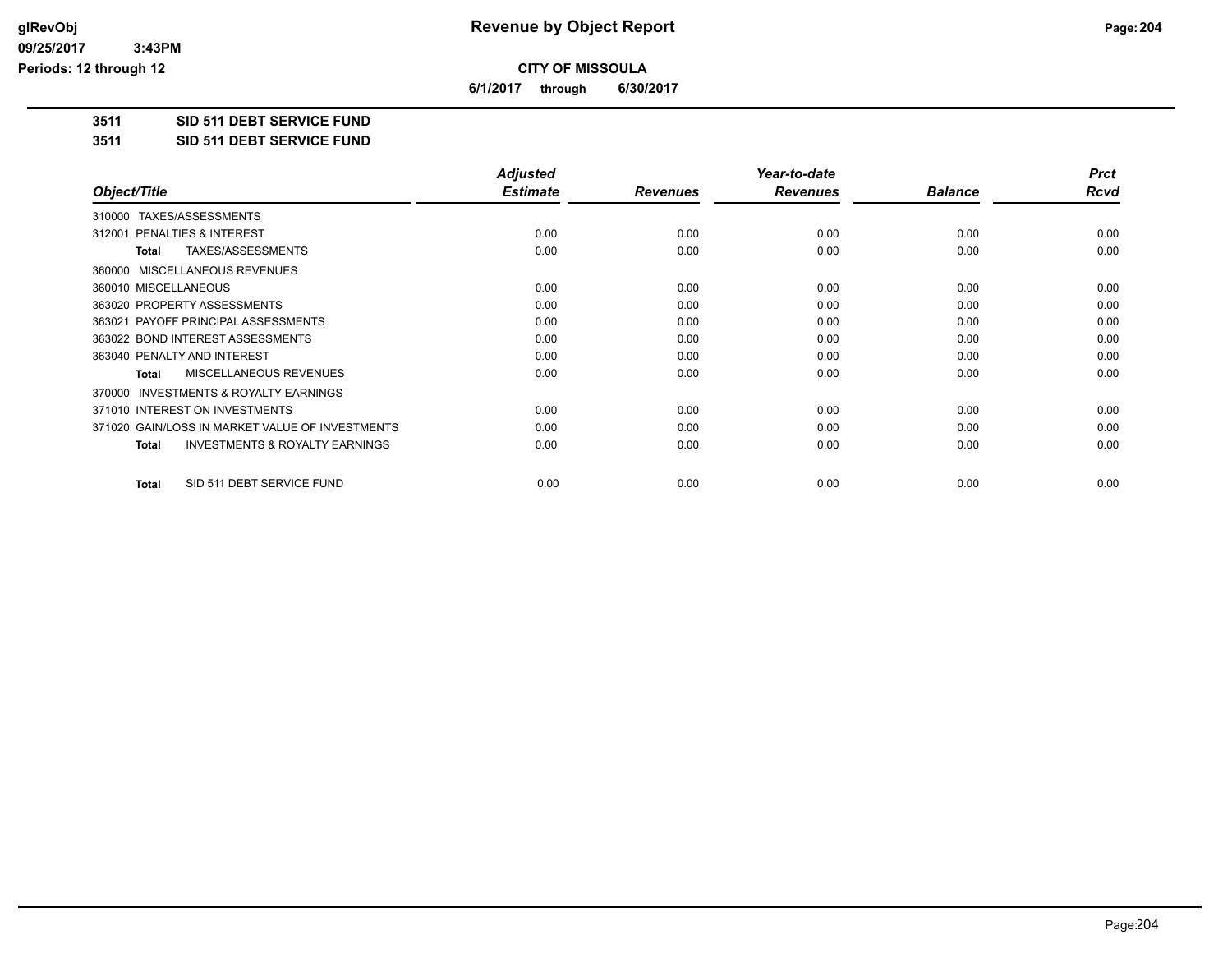**6/1/2017 through 6/30/2017**

# **3511 SID 511 DEBT SERVICE FUND**

|                                                           | <b>Adjusted</b> |                 | Year-to-date    |                | <b>Prct</b> |
|-----------------------------------------------------------|-----------------|-----------------|-----------------|----------------|-------------|
| Object/Title                                              | <b>Estimate</b> | <b>Revenues</b> | <b>Revenues</b> | <b>Balance</b> | <b>Rcvd</b> |
| 310000 TAXES/ASSESSMENTS                                  |                 |                 |                 |                |             |
| 312001 PENALTIES & INTEREST                               | 0.00            | 0.00            | 0.00            | 0.00           | 0.00        |
| TAXES/ASSESSMENTS<br><b>Total</b>                         | 0.00            | 0.00            | 0.00            | 0.00           | 0.00        |
| 360000 MISCELLANEOUS REVENUES                             |                 |                 |                 |                |             |
| 360010 MISCELLANEOUS                                      | 0.00            | 0.00            | 0.00            | 0.00           | 0.00        |
| 363020 PROPERTY ASSESSMENTS                               | 0.00            | 0.00            | 0.00            | 0.00           | 0.00        |
| 363021 PAYOFF PRINCIPAL ASSESSMENTS                       | 0.00            | 0.00            | 0.00            | 0.00           | 0.00        |
| 363022 BOND INTEREST ASSESSMENTS                          | 0.00            | 0.00            | 0.00            | 0.00           | 0.00        |
| 363040 PENALTY AND INTEREST                               | 0.00            | 0.00            | 0.00            | 0.00           | 0.00        |
| MISCELLANEOUS REVENUES<br>Total                           | 0.00            | 0.00            | 0.00            | 0.00           | 0.00        |
| INVESTMENTS & ROYALTY EARNINGS<br>370000                  |                 |                 |                 |                |             |
| 371010 INTEREST ON INVESTMENTS                            | 0.00            | 0.00            | 0.00            | 0.00           | 0.00        |
| 371020 GAIN/LOSS IN MARKET VALUE OF INVESTMENT            | 0.00            | 0.00            | 0.00            | 0.00           | 0.00        |
| <b>INVESTMENTS &amp; ROYALTY EARNINGS</b><br><b>Total</b> | 0.00            | 0.00            | 0.00            | 0.00           | 0.00        |
| SID 511 DEBT SERVICE FUND<br><b>Total</b>                 | 0.00            | 0.00            | 0.00            | 0.00           | 0.00        |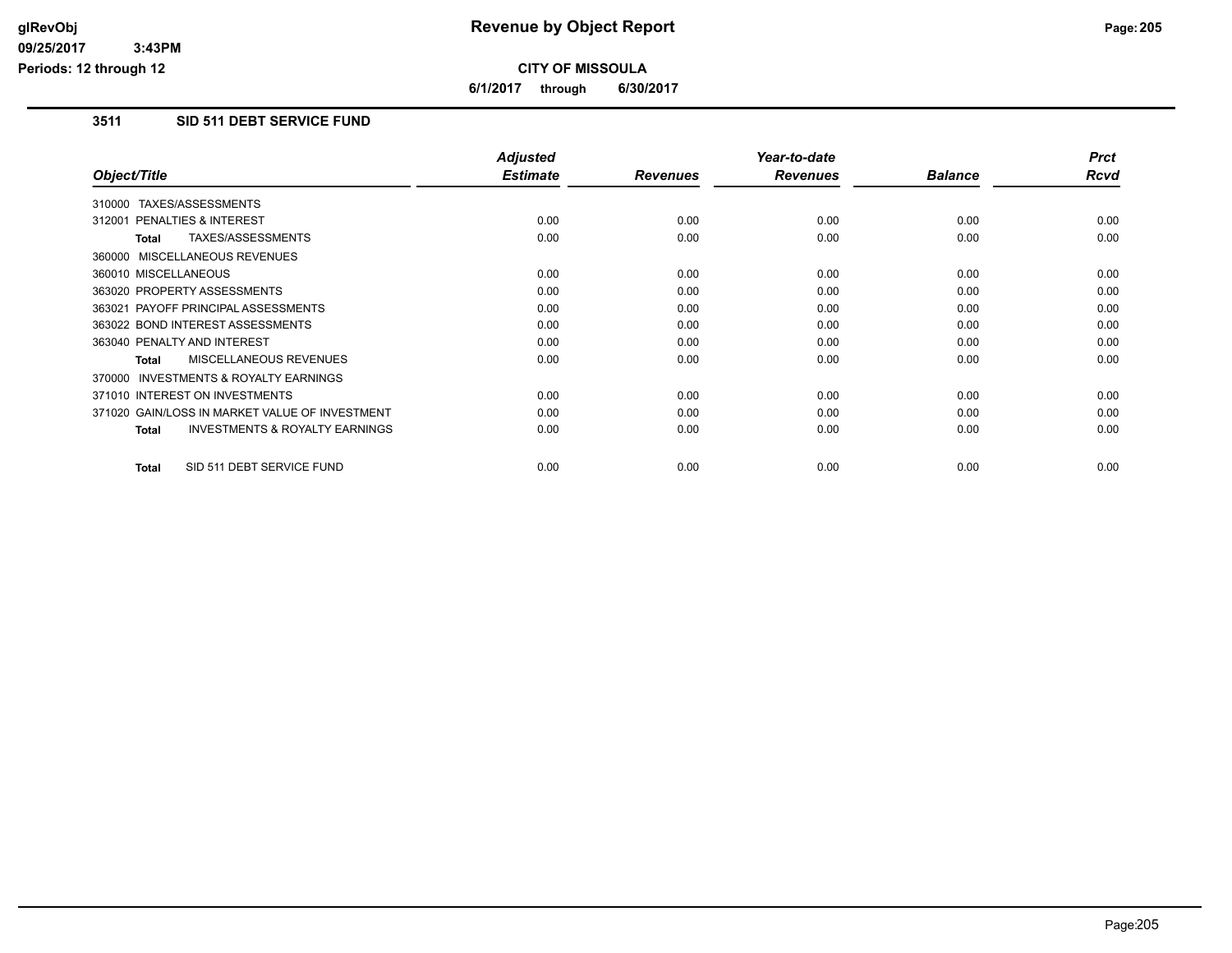**6/1/2017 through 6/30/2017**

**3512 SID 512 DEBT SERVICE FUND**

**3512 SID 512 DEBT SERVICE FUND**

|                                                           | <b>Adjusted</b> |                 | Year-to-date    |                | <b>Prct</b> |
|-----------------------------------------------------------|-----------------|-----------------|-----------------|----------------|-------------|
| Object/Title                                              | <b>Estimate</b> | <b>Revenues</b> | <b>Revenues</b> | <b>Balance</b> | <b>Rcvd</b> |
| TAXES/ASSESSMENTS<br>310000                               |                 |                 |                 |                |             |
| <b>PENALTIES &amp; INTEREST</b><br>312001                 | 0.00            | 0.00            | 0.00            | 0.00           | 0.00        |
| TAXES/ASSESSMENTS<br>Total                                | 0.00            | 0.00            | 0.00            | 0.00           | 0.00        |
| MISCELLANEOUS REVENUES<br>360000                          |                 |                 |                 |                |             |
| 360010 MISCELLANEOUS                                      | 0.00            | 0.00            | 0.00            | 0.00           | 0.00        |
| 363020 PROPERTY ASSESSMENTS                               | 21,937.00       | 31,092.37       | 78,149.89       | $-56,212.89$   | 356.25      |
| 363021 PAYOFF PRINCIPAL ASSESSMENTS                       | 0.00            | 746.12          | 1,091.12        | $-1,091.12$    | 0.00        |
| 363022 BOND INTEREST ASSESSMENTS                          | 0.00            | 0.00            | 0.00            | 0.00           | 0.00        |
| 363040 PENALTY AND INTEREST                               | 0.00            | 11.47           | 84.81           | $-84.81$       | 0.00        |
| <b>MISCELLANEOUS REVENUES</b><br><b>Total</b>             | 21,937.00       | 31,849.96       | 79,325.82       | $-57,388.82$   | 361.61      |
| <b>INVESTMENTS &amp; ROYALTY EARNINGS</b><br>370000       |                 |                 |                 |                |             |
| 371010 INTEREST ON INVESTMENTS                            | 0.00            | 0.00            | 0.00            | 0.00           | 0.00        |
| 371020 GAIN/LOSS IN MARKET VALUE OF INVESTMENTS           | 0.00            | 0.00            | 0.00            | 0.00           | 0.00        |
| 371500 INTEREST ON INTERFUND LOAN                         | 0.00            | 0.00            | 0.00            | 0.00           | 0.00        |
| <b>INVESTMENTS &amp; ROYALTY EARNINGS</b><br><b>Total</b> | 0.00            | 0.00            | 0.00            | 0.00           | 0.00        |
| SID 512 DEBT SERVICE FUND<br><b>Total</b>                 | 21,937.00       | 31,849.96       | 79,325.82       | $-57,388.82$   | 361.61      |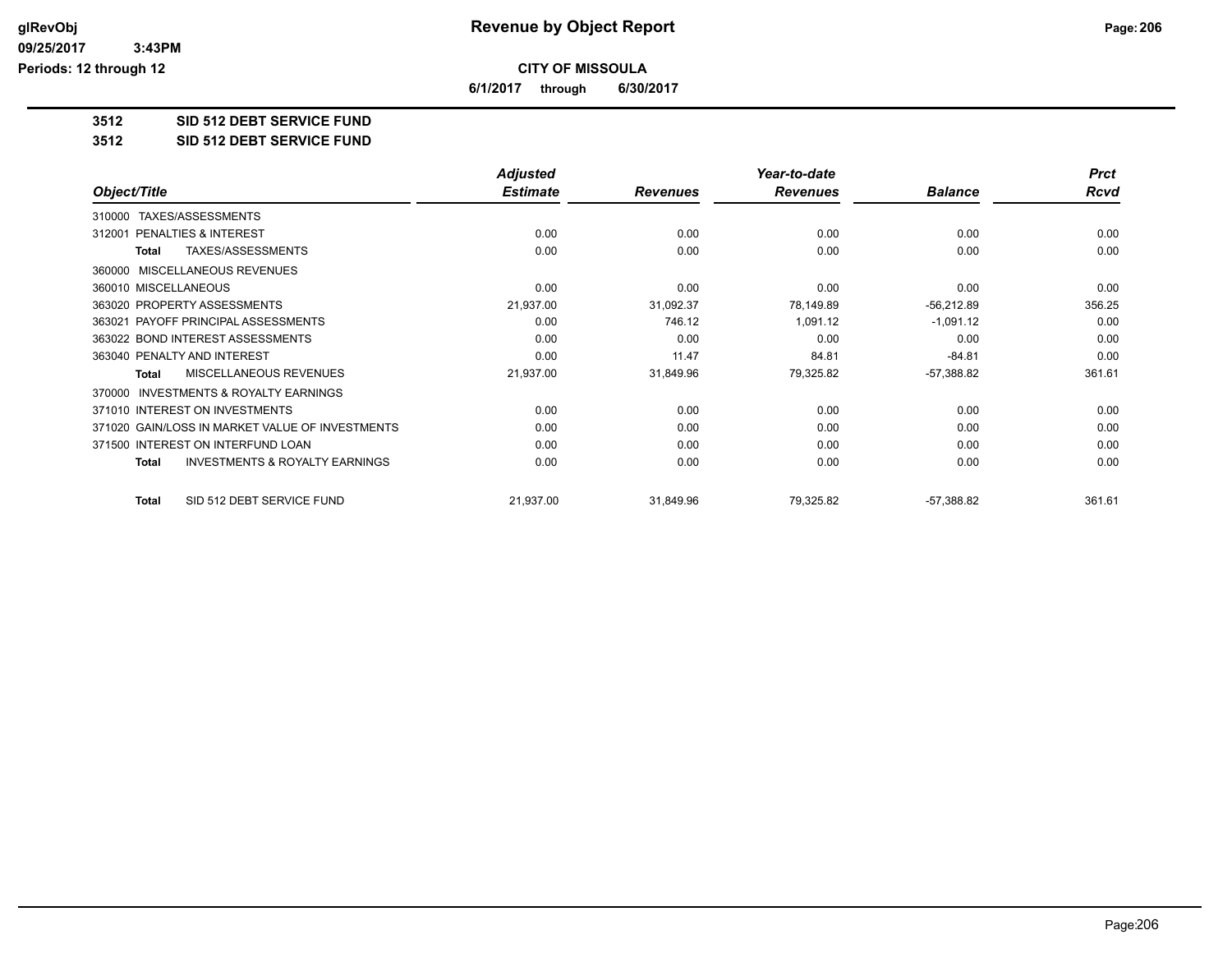**6/1/2017 through 6/30/2017**

# **3512 SID 512 DEBT SERVICE FUND**

|                                                           | <b>Adjusted</b> |                 | Year-to-date    |                | <b>Prct</b> |
|-----------------------------------------------------------|-----------------|-----------------|-----------------|----------------|-------------|
| Object/Title                                              | <b>Estimate</b> | <b>Revenues</b> | <b>Revenues</b> | <b>Balance</b> | <b>Rcvd</b> |
| TAXES/ASSESSMENTS<br>310000                               |                 |                 |                 |                |             |
| <b>PENALTIES &amp; INTEREST</b><br>312001                 | 0.00            | 0.00            | 0.00            | 0.00           | 0.00        |
| TAXES/ASSESSMENTS<br>Total                                | 0.00            | 0.00            | 0.00            | 0.00           | 0.00        |
| 360000 MISCELLANEOUS REVENUES                             |                 |                 |                 |                |             |
| 360010 MISCELLANEOUS                                      | 0.00            | 0.00            | 0.00            | 0.00           | 0.00        |
| 363020 PROPERTY ASSESSMENTS                               | 21,937.00       | 31,092.37       | 78,149.89       | $-56,212.89$   | 356.25      |
| 363021 PAYOFF PRINCIPAL ASSESSMENTS                       | 0.00            | 746.12          | 1,091.12        | $-1,091.12$    | 0.00        |
| 363022 BOND INTEREST ASSESSMENTS                          | 0.00            | 0.00            | 0.00            | 0.00           | 0.00        |
| 363040 PENALTY AND INTEREST                               | 0.00            | 11.47           | 84.81           | $-84.81$       | 0.00        |
| <b>MISCELLANEOUS REVENUES</b><br>Total                    | 21,937.00       | 31,849.96       | 79,325.82       | $-57,388.82$   | 361.61      |
| 370000 INVESTMENTS & ROYALTY EARNINGS                     |                 |                 |                 |                |             |
| 371010 INTEREST ON INVESTMENTS                            | 0.00            | 0.00            | 0.00            | 0.00           | 0.00        |
| 371020 GAIN/LOSS IN MARKET VALUE OF INVESTMENT            | 0.00            | 0.00            | 0.00            | 0.00           | 0.00        |
| 371500 INTEREST ON INTERFUND LOAN                         | 0.00            | 0.00            | 0.00            | 0.00           | 0.00        |
| <b>INVESTMENTS &amp; ROYALTY EARNINGS</b><br><b>Total</b> | 0.00            | 0.00            | 0.00            | 0.00           | 0.00        |
| SID 512 DEBT SERVICE FUND<br>Total                        | 21,937.00       | 31,849.96       | 79,325.82       | $-57,388.82$   | 361.61      |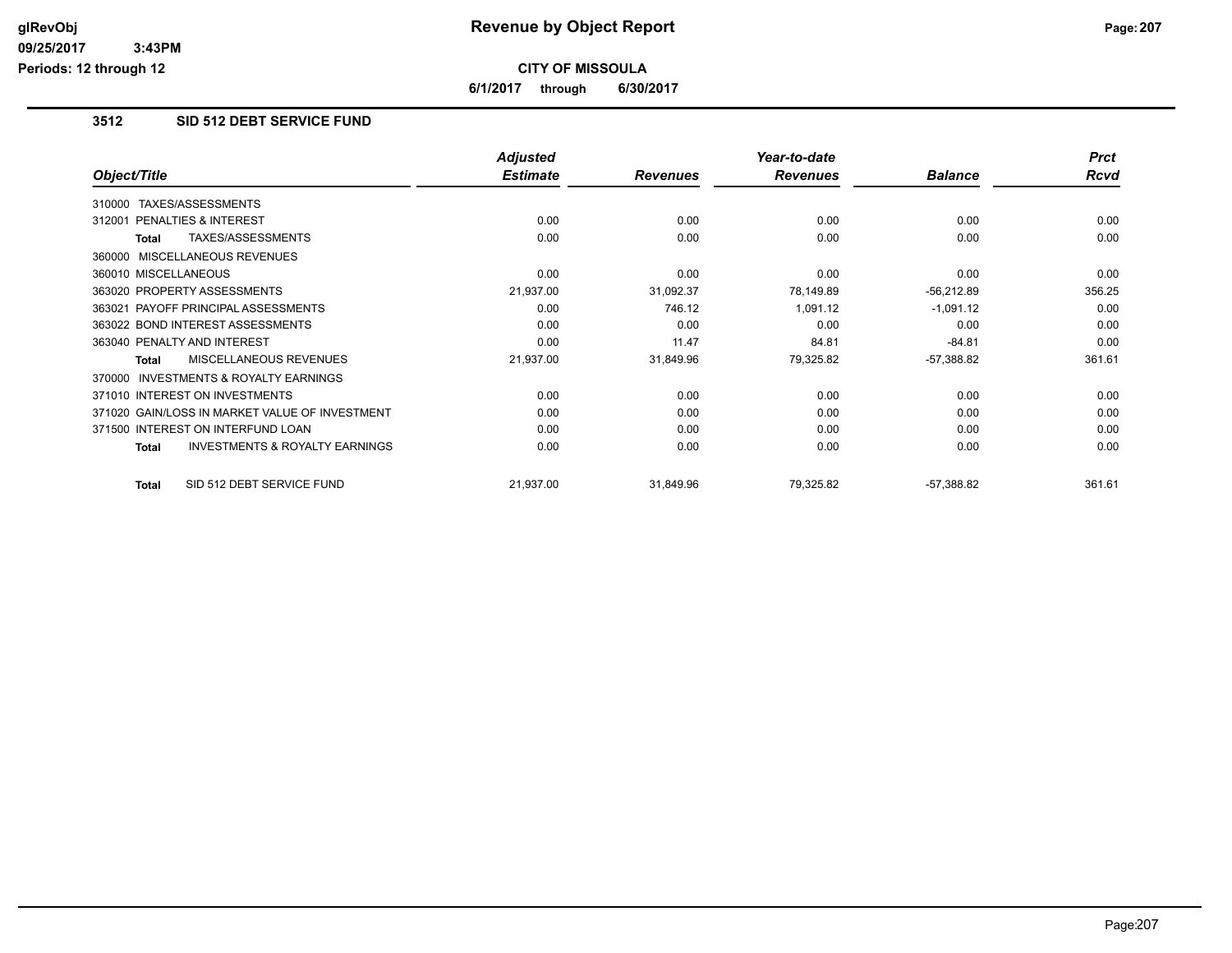**6/1/2017 through 6/30/2017**

**3513 SID 513 DEBT SERVICE FUND**

**3513 SID 513 DEBT SERVICE FUND**

|                                                           | <b>Adjusted</b> |                 | Year-to-date    |                | <b>Prct</b><br>Rcvd |
|-----------------------------------------------------------|-----------------|-----------------|-----------------|----------------|---------------------|
| Object/Title                                              | <b>Estimate</b> | <b>Revenues</b> | <b>Revenues</b> | <b>Balance</b> |                     |
| TAXES/ASSESSMENTS<br>310000                               |                 |                 |                 |                |                     |
| PENALTIES & INTEREST<br>312001                            | 0.00            | 0.00            | 0.00            | 0.00           | 0.00                |
| TAXES/ASSESSMENTS<br>Total                                | 0.00            | 0.00            | 0.00            | 0.00           | 0.00                |
| MISCELLANEOUS REVENUES<br>360000                          |                 |                 |                 |                |                     |
| 360010 MISCELLANEOUS                                      | 0.00            | 0.00            | 0.00            | 0.00           | 0.00                |
| 363020 PROPERTY ASSESSMENTS                               | 0.00            | 0.00            | 0.00            | 0.00           | 0.00                |
| 363021 PAYOFF PRINCIPAL ASSESSMENTS                       | 0.00            | 0.00            | 0.00            | 0.00           | 0.00                |
| 363022 BOND INTEREST ASSESSMENTS                          | 0.00            | 0.00            | 0.00            | 0.00           | 0.00                |
| 363040 PENALTY AND INTEREST                               | 0.00            | 0.00            | 0.00            | 0.00           | 0.00                |
| <b>MISCELLANEOUS REVENUES</b><br>Total                    | 0.00            | 0.00            | 0.00            | 0.00           | 0.00                |
| INVESTMENTS & ROYALTY EARNINGS<br>370000                  |                 |                 |                 |                |                     |
| 371010 INTEREST ON INVESTMENTS                            | 0.00            | 0.00            | 0.00            | 0.00           | 0.00                |
| 371020 GAIN/LOSS IN MARKET VALUE OF INVESTMENTS           | 0.00            | 0.00            | 0.00            | 0.00           | 0.00                |
| <b>INVESTMENTS &amp; ROYALTY EARNINGS</b><br><b>Total</b> | 0.00            | 0.00            | 0.00            | 0.00           | 0.00                |
| OTHER FINANCING SOURCES<br>380000                         |                 |                 |                 |                |                     |
| 381009 TRANSFERS IN                                       | 0.00            | 0.00            | 0.00            | 0.00           | 0.00                |
| OTHER FINANCING SOURCES<br><b>Total</b>                   | 0.00            | 0.00            | 0.00            | 0.00           | 0.00                |
| SID 513 DEBT SERVICE FUND<br><b>Total</b>                 | 0.00            | 0.00            | 0.00            | 0.00           | 0.00                |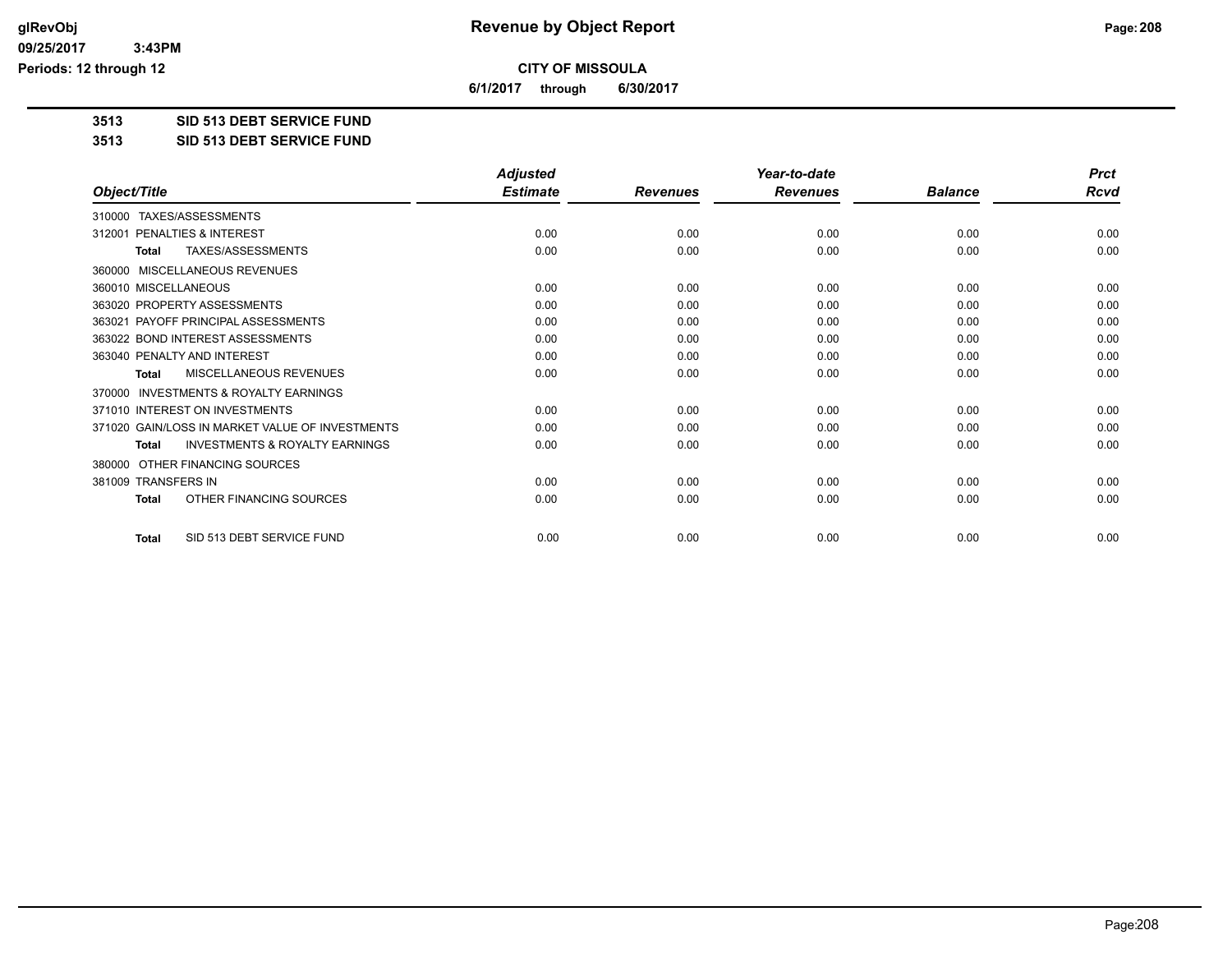**6/1/2017 through 6/30/2017**

# **3513 SID 513 DEBT SERVICE FUND**

|                                                           | <b>Adjusted</b> |                 | Year-to-date    |                | <b>Prct</b> |
|-----------------------------------------------------------|-----------------|-----------------|-----------------|----------------|-------------|
| Object/Title                                              | <b>Estimate</b> | <b>Revenues</b> | <b>Revenues</b> | <b>Balance</b> | <b>Rcvd</b> |
| 310000 TAXES/ASSESSMENTS                                  |                 |                 |                 |                |             |
| 312001 PENALTIES & INTEREST                               | 0.00            | 0.00            | 0.00            | 0.00           | 0.00        |
| TAXES/ASSESSMENTS<br><b>Total</b>                         | 0.00            | 0.00            | 0.00            | 0.00           | 0.00        |
| 360000 MISCELLANEOUS REVENUES                             |                 |                 |                 |                |             |
| 360010 MISCELLANEOUS                                      | 0.00            | 0.00            | 0.00            | 0.00           | 0.00        |
| 363020 PROPERTY ASSESSMENTS                               | 0.00            | 0.00            | 0.00            | 0.00           | 0.00        |
| 363021 PAYOFF PRINCIPAL ASSESSMENTS                       | 0.00            | 0.00            | 0.00            | 0.00           | 0.00        |
| 363022 BOND INTEREST ASSESSMENTS                          | 0.00            | 0.00            | 0.00            | 0.00           | 0.00        |
| 363040 PENALTY AND INTEREST                               | 0.00            | 0.00            | 0.00            | 0.00           | 0.00        |
| MISCELLANEOUS REVENUES<br><b>Total</b>                    | 0.00            | 0.00            | 0.00            | 0.00           | 0.00        |
| <b>INVESTMENTS &amp; ROYALTY EARNINGS</b><br>370000       |                 |                 |                 |                |             |
| 371010 INTEREST ON INVESTMENTS                            | 0.00            | 0.00            | 0.00            | 0.00           | 0.00        |
| 371020 GAIN/LOSS IN MARKET VALUE OF INVESTMENT            | 0.00            | 0.00            | 0.00            | 0.00           | 0.00        |
| <b>INVESTMENTS &amp; ROYALTY EARNINGS</b><br><b>Total</b> | 0.00            | 0.00            | 0.00            | 0.00           | 0.00        |
| 380000 OTHER FINANCING SOURCES                            |                 |                 |                 |                |             |
| 381009 TRANSFERS IN                                       | 0.00            | 0.00            | 0.00            | 0.00           | 0.00        |
| OTHER FINANCING SOURCES<br><b>Total</b>                   | 0.00            | 0.00            | 0.00            | 0.00           | 0.00        |
| SID 513 DEBT SERVICE FUND<br><b>Total</b>                 | 0.00            | 0.00            | 0.00            | 0.00           | 0.00        |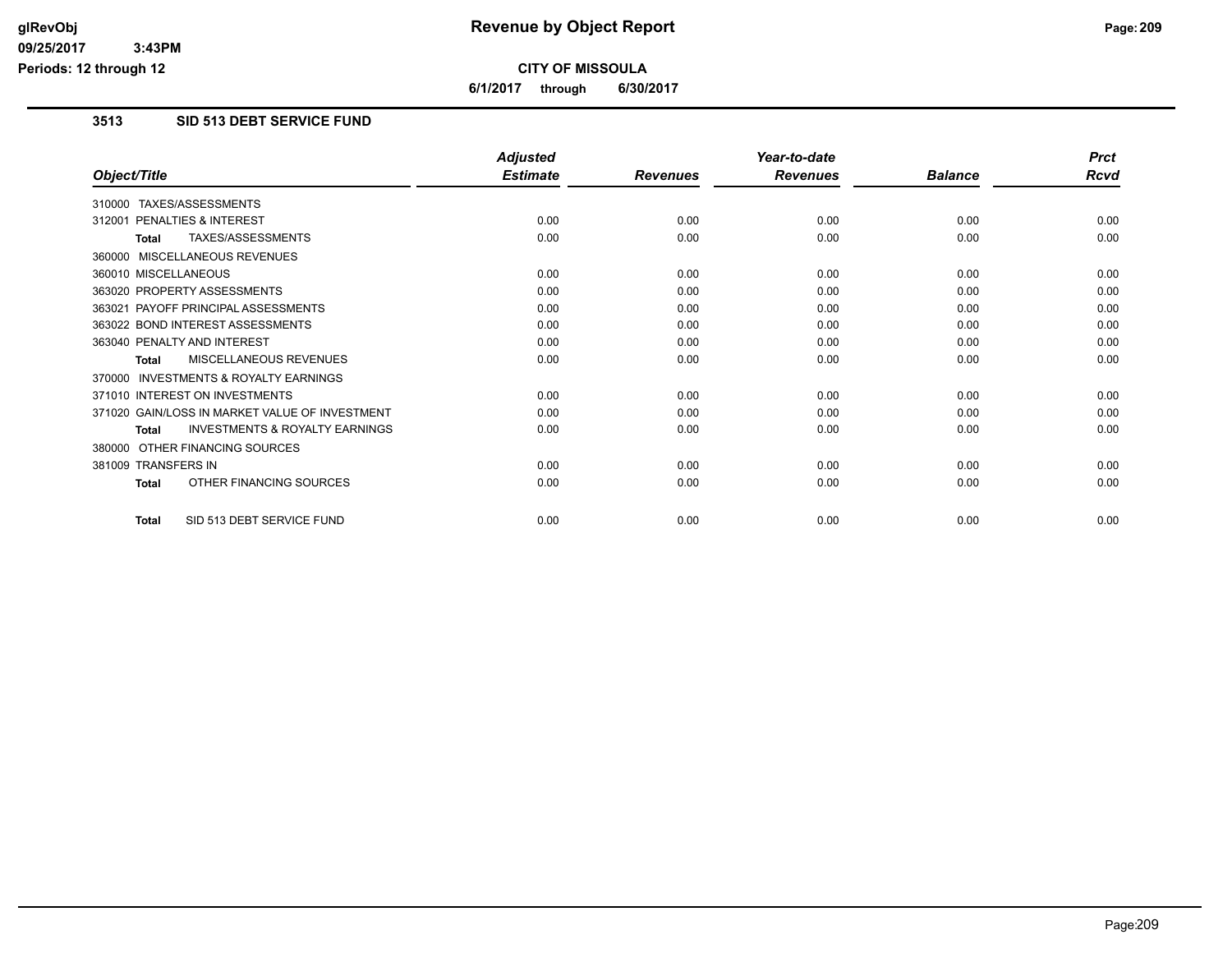**6/1/2017 through 6/30/2017**

**3514 SID 514 DEBT SERVICE FUND**

**3514 SID 514 DEBT SERVICE FUND**

|                                                           | <b>Adjusted</b> |                 | Year-to-date    |                | <b>Prct</b> |
|-----------------------------------------------------------|-----------------|-----------------|-----------------|----------------|-------------|
| Object/Title                                              | <b>Estimate</b> | <b>Revenues</b> | <b>Revenues</b> | <b>Balance</b> | <b>Rcvd</b> |
| TAXES/ASSESSMENTS<br>310000                               |                 |                 |                 |                |             |
| 312001 PENALTIES & INTEREST                               | 0.00            | 0.00            | 0.00            | 0.00           | 0.00        |
| TAXES/ASSESSMENTS<br><b>Total</b>                         | 0.00            | 0.00            | 0.00            | 0.00           | 0.00        |
| <b>MISCELLANEOUS REVENUES</b><br>360000                   |                 |                 |                 |                |             |
| 360010 MISCELLANEOUS                                      | 0.00            | 0.00            | 0.00            | 0.00           | 0.00        |
| 363020 PROPERTY ASSESSMENTS                               | 0.00            | 0.00            | 0.00            | 0.00           | 0.00        |
| PAYOFF PRINCIPAL ASSESSMENTS<br>363021                    | 0.00            | 0.00            | 0.00            | 0.00           | 0.00        |
| 363022 BOND INTEREST ASSESSMENTS                          | 0.00            | 0.00            | 0.00            | 0.00           | 0.00        |
| 363040 PENALTY AND INTEREST                               | 0.00            | 0.00            | 0.00            | 0.00           | 0.00        |
| <b>MISCELLANEOUS REVENUES</b><br><b>Total</b>             | 0.00            | 0.00            | 0.00            | 0.00           | 0.00        |
| <b>INVESTMENTS &amp; ROYALTY EARNINGS</b><br>370000       |                 |                 |                 |                |             |
| 371010 INTEREST ON INVESTMENTS                            | 0.00            | 0.00            | 0.00            | 0.00           | 0.00        |
| 371020 GAIN/LOSS IN MARKET VALUE OF INVESTMENTS           | 0.00            | 0.00            | 0.00            | 0.00           | 0.00        |
| <b>INVESTMENTS &amp; ROYALTY EARNINGS</b><br><b>Total</b> | 0.00            | 0.00            | 0.00            | 0.00           | 0.00        |
| OTHER FINANCING SOURCES<br>380000                         |                 |                 |                 |                |             |
| 383042 TRANSFERS FROM OTHER FUNDS                         | 0.00            | 0.00            | 0.00            | 0.00           | 0.00        |
| OTHER FINANCING SOURCES<br><b>Total</b>                   | 0.00            | 0.00            | 0.00            | 0.00           | 0.00        |
| SID 514 DEBT SERVICE FUND<br><b>Total</b>                 | 0.00            | 0.00            | 0.00            | 0.00           | 0.00        |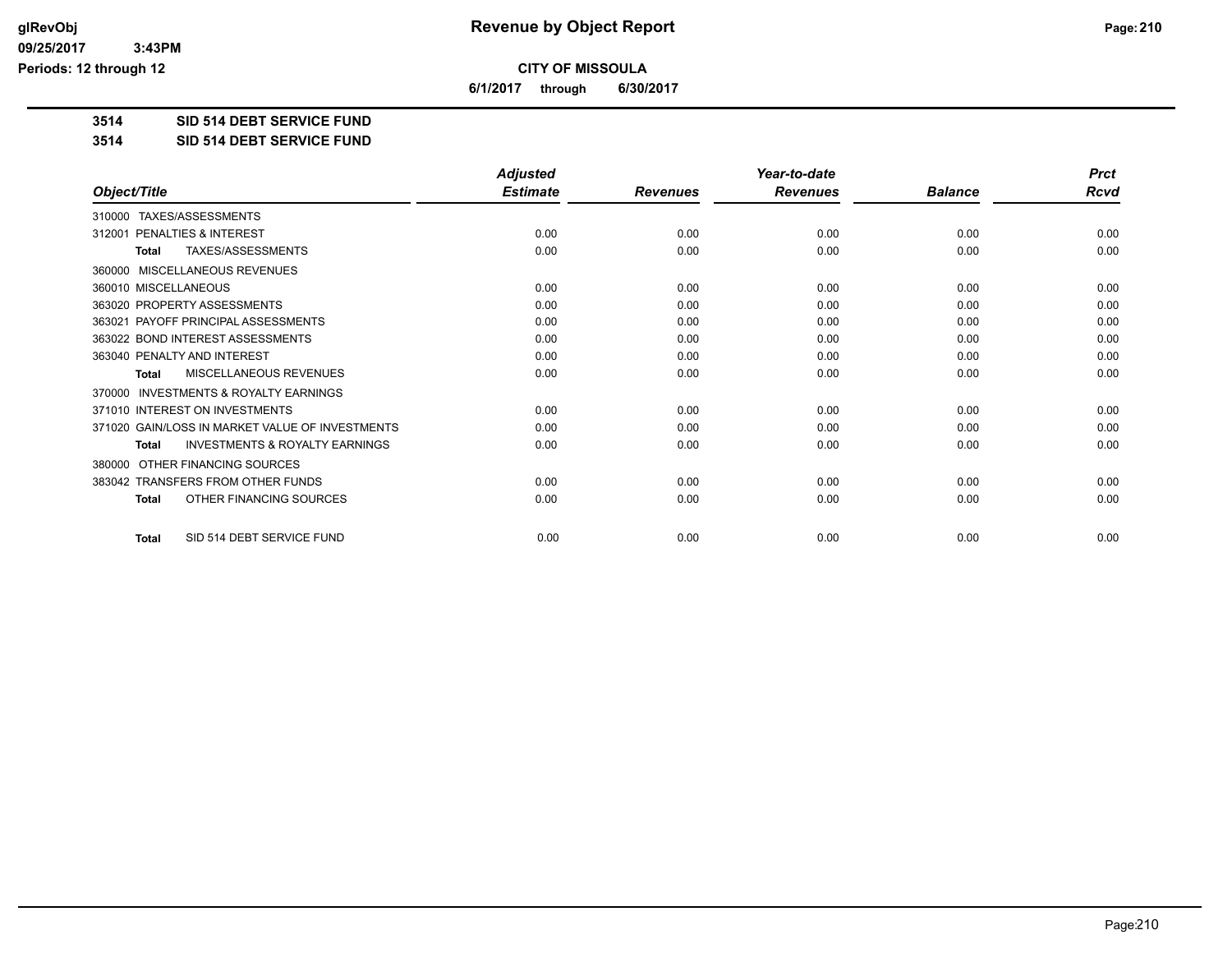**6/1/2017 through 6/30/2017**

## **3514 SID 514 DEBT SERVICE FUND**

|                                                           | <b>Adjusted</b> |                 | Year-to-date    |                | <b>Prct</b> |
|-----------------------------------------------------------|-----------------|-----------------|-----------------|----------------|-------------|
| Object/Title                                              | <b>Estimate</b> | <b>Revenues</b> | <b>Revenues</b> | <b>Balance</b> | <b>Rcvd</b> |
| 310000 TAXES/ASSESSMENTS                                  |                 |                 |                 |                |             |
| 312001 PENALTIES & INTEREST                               | 0.00            | 0.00            | 0.00            | 0.00           | 0.00        |
| TAXES/ASSESSMENTS<br><b>Total</b>                         | 0.00            | 0.00            | 0.00            | 0.00           | 0.00        |
| 360000 MISCELLANEOUS REVENUES                             |                 |                 |                 |                |             |
| 360010 MISCELLANEOUS                                      | 0.00            | 0.00            | 0.00            | 0.00           | 0.00        |
| 363020 PROPERTY ASSESSMENTS                               | 0.00            | 0.00            | 0.00            | 0.00           | 0.00        |
| 363021 PAYOFF PRINCIPAL ASSESSMENTS                       | 0.00            | 0.00            | 0.00            | 0.00           | 0.00        |
| 363022 BOND INTEREST ASSESSMENTS                          | 0.00            | 0.00            | 0.00            | 0.00           | 0.00        |
| 363040 PENALTY AND INTEREST                               | 0.00            | 0.00            | 0.00            | 0.00           | 0.00        |
| MISCELLANEOUS REVENUES<br><b>Total</b>                    | 0.00            | 0.00            | 0.00            | 0.00           | 0.00        |
| INVESTMENTS & ROYALTY EARNINGS<br>370000                  |                 |                 |                 |                |             |
| 371010 INTEREST ON INVESTMENTS                            | 0.00            | 0.00            | 0.00            | 0.00           | 0.00        |
| 371020 GAIN/LOSS IN MARKET VALUE OF INVESTMENT            | 0.00            | 0.00            | 0.00            | 0.00           | 0.00        |
| <b>INVESTMENTS &amp; ROYALTY EARNINGS</b><br><b>Total</b> | 0.00            | 0.00            | 0.00            | 0.00           | 0.00        |
| OTHER FINANCING SOURCES<br>380000                         |                 |                 |                 |                |             |
| 383042 TRANSFERS FROM OTHER FUNDS                         | 0.00            | 0.00            | 0.00            | 0.00           | 0.00        |
| OTHER FINANCING SOURCES<br><b>Total</b>                   | 0.00            | 0.00            | 0.00            | 0.00           | 0.00        |
| SID 514 DEBT SERVICE FUND<br><b>Total</b>                 | 0.00            | 0.00            | 0.00            | 0.00           | 0.00        |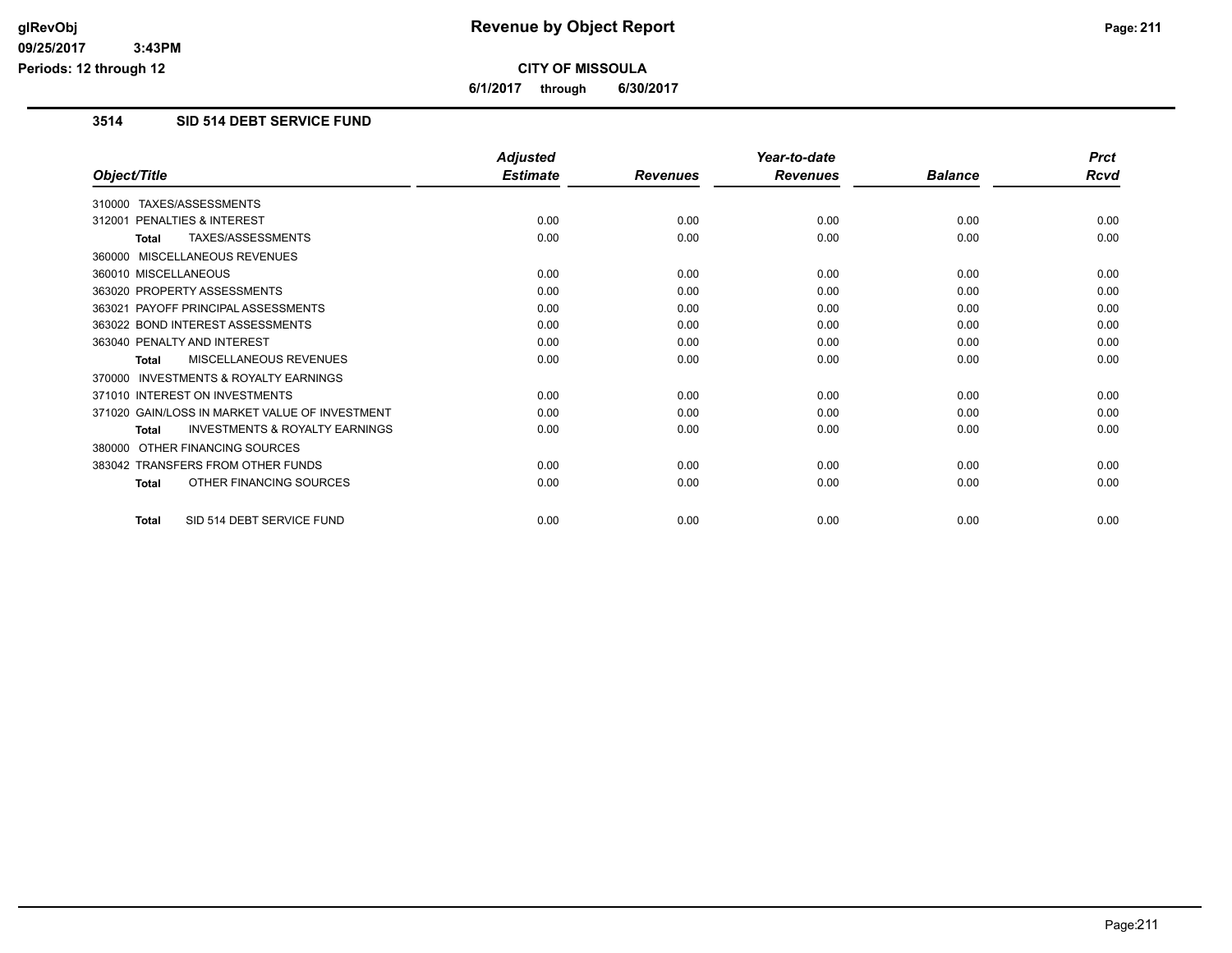**6/1/2017 through 6/30/2017**

**3515 SID 515 DEBT SERVICE FUND**

**3515 SID 515 DEBT SERVICE FUND**

|                                                           | <b>Adjusted</b> |                 | Year-to-date    |                | <b>Prct</b> |
|-----------------------------------------------------------|-----------------|-----------------|-----------------|----------------|-------------|
| Object/Title                                              | <b>Estimate</b> | <b>Revenues</b> | <b>Revenues</b> | <b>Balance</b> | <b>Rcvd</b> |
| TAXES/ASSESSMENTS<br>310000                               |                 |                 |                 |                |             |
| PENALTIES & INTEREST<br>312001                            | 0.00            | 0.00            | 0.00            | 0.00           | 0.00        |
| TAXES/ASSESSMENTS<br><b>Total</b>                         | 0.00            | 0.00            | 0.00            | 0.00           | 0.00        |
| MISCELLANEOUS REVENUES<br>360000                          |                 |                 |                 |                |             |
| 363020 PROPERTY ASSESSMENTS                               | 0.00            | 0.00            | 0.00            | 0.00           | 0.00        |
| 363021 PAYOFF PRINCIPAL ASSESSMENTS                       | 0.00            | 0.00            | 0.00            | 0.00           | 0.00        |
| 363022 BOND INTEREST ASSESSMENTS                          | 0.00            | 0.00            | 0.00            | 0.00           | 0.00        |
| 363040 PENALTY AND INTEREST                               | 0.00            | 0.00            | 0.00            | 0.00           | 0.00        |
| MISCELLANEOUS REVENUES<br><b>Total</b>                    | 0.00            | 0.00            | 0.00            | 0.00           | 0.00        |
| <b>INVESTMENTS &amp; ROYALTY EARNINGS</b><br>370000       |                 |                 |                 |                |             |
| 371010 INTEREST ON INVESTMENTS                            | 0.00            | 0.00            | 0.00            | 0.00           | 0.00        |
| 371020 GAIN/LOSS IN MARKET VALUE OF INVESTMENTS           | 0.00            | 0.00            | 0.00            | 0.00           | 0.00        |
| <b>INVESTMENTS &amp; ROYALTY EARNINGS</b><br><b>Total</b> | 0.00            | 0.00            | 0.00            | 0.00           | 0.00        |
| OTHER FINANCING SOURCES<br>380000                         |                 |                 |                 |                |             |
| 383042 TRANSFERS FROM OTHER FUNDS                         | 0.00            | 0.00            | 0.00            | 0.00           | 0.00        |
| OTHER FINANCING SOURCES<br><b>Total</b>                   | 0.00            | 0.00            | 0.00            | 0.00           | 0.00        |
| SID 515 DEBT SERVICE FUND<br><b>Total</b>                 | 0.00            | 0.00            | 0.00            | 0.00           | 0.00        |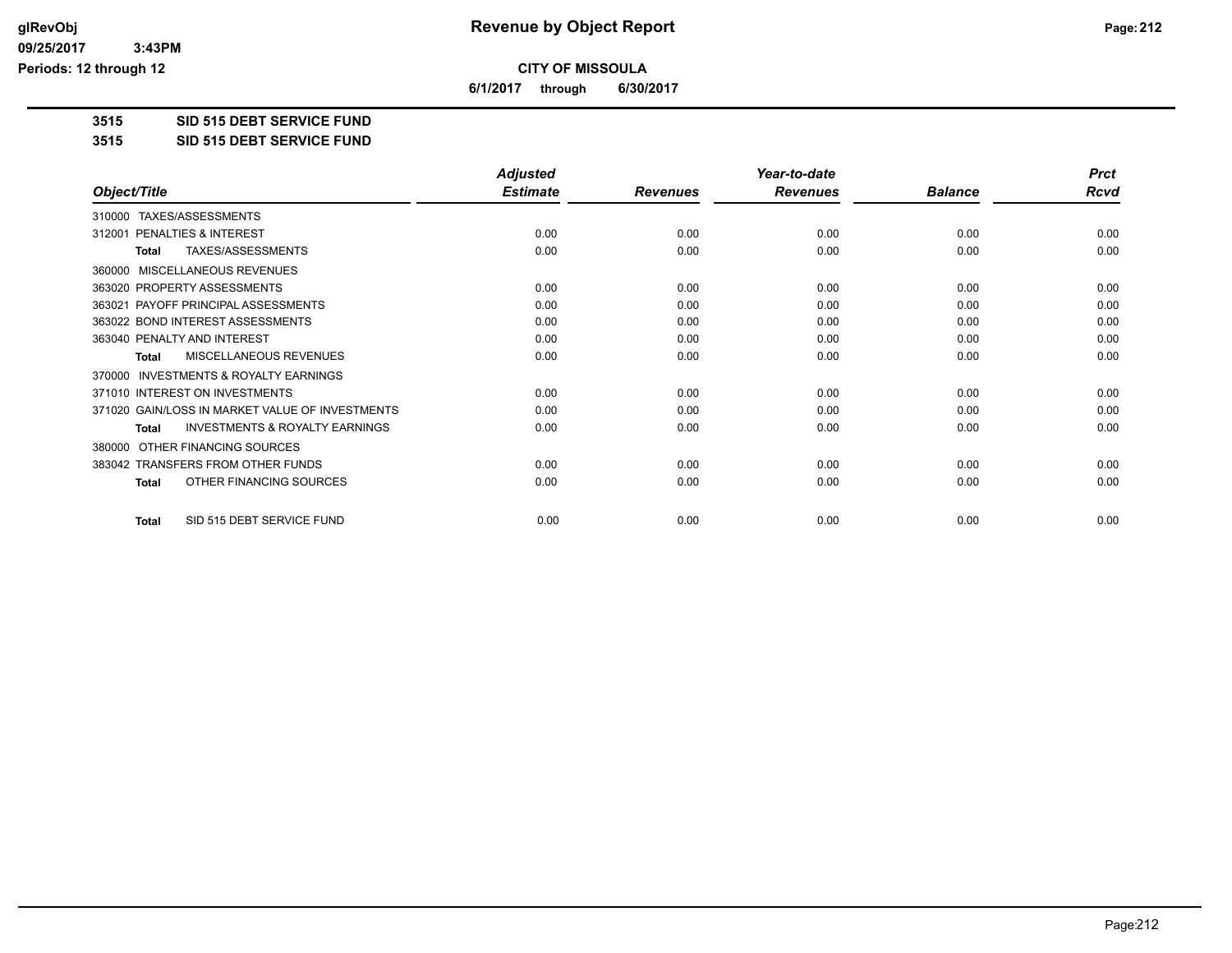**6/1/2017 through 6/30/2017**

# **3515 SID 515 DEBT SERVICE FUND**

|                                                           | <b>Adjusted</b> |                 | Year-to-date    |                | <b>Prct</b> |
|-----------------------------------------------------------|-----------------|-----------------|-----------------|----------------|-------------|
| Object/Title                                              | <b>Estimate</b> | <b>Revenues</b> | <b>Revenues</b> | <b>Balance</b> | <b>Rcvd</b> |
| TAXES/ASSESSMENTS<br>310000                               |                 |                 |                 |                |             |
| <b>PENALTIES &amp; INTEREST</b><br>312001                 | 0.00            | 0.00            | 0.00            | 0.00           | 0.00        |
| TAXES/ASSESSMENTS<br><b>Total</b>                         | 0.00            | 0.00            | 0.00            | 0.00           | 0.00        |
| MISCELLANEOUS REVENUES<br>360000                          |                 |                 |                 |                |             |
| 363020 PROPERTY ASSESSMENTS                               | 0.00            | 0.00            | 0.00            | 0.00           | 0.00        |
| PAYOFF PRINCIPAL ASSESSMENTS<br>363021                    | 0.00            | 0.00            | 0.00            | 0.00           | 0.00        |
| 363022 BOND INTEREST ASSESSMENTS                          | 0.00            | 0.00            | 0.00            | 0.00           | 0.00        |
| 363040 PENALTY AND INTEREST                               | 0.00            | 0.00            | 0.00            | 0.00           | 0.00        |
| <b>MISCELLANEOUS REVENUES</b><br><b>Total</b>             | 0.00            | 0.00            | 0.00            | 0.00           | 0.00        |
| <b>INVESTMENTS &amp; ROYALTY EARNINGS</b><br>370000       |                 |                 |                 |                |             |
| 371010 INTEREST ON INVESTMENTS                            | 0.00            | 0.00            | 0.00            | 0.00           | 0.00        |
| 371020 GAIN/LOSS IN MARKET VALUE OF INVESTMENT            | 0.00            | 0.00            | 0.00            | 0.00           | 0.00        |
| <b>INVESTMENTS &amp; ROYALTY EARNINGS</b><br><b>Total</b> | 0.00            | 0.00            | 0.00            | 0.00           | 0.00        |
| OTHER FINANCING SOURCES<br>380000                         |                 |                 |                 |                |             |
| 383042 TRANSFERS FROM OTHER FUNDS                         | 0.00            | 0.00            | 0.00            | 0.00           | 0.00        |
| OTHER FINANCING SOURCES<br><b>Total</b>                   | 0.00            | 0.00            | 0.00            | 0.00           | 0.00        |
| SID 515 DEBT SERVICE FUND<br><b>Total</b>                 | 0.00            | 0.00            | 0.00            | 0.00           | 0.00        |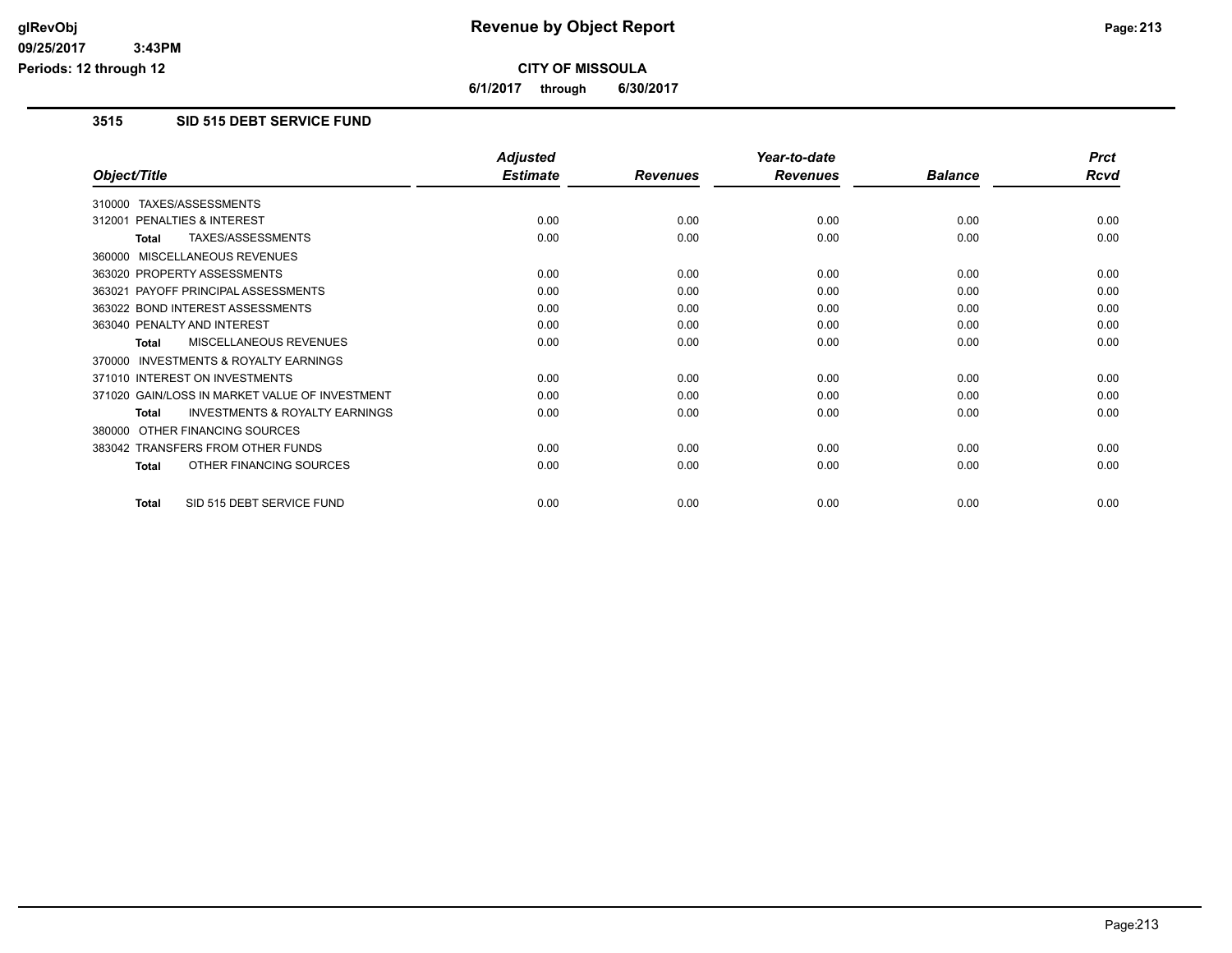**6/1/2017 through 6/30/2017**

**3517 SID 517 DEBT SERVICE FUND**

**3517 SID 517 DEBT SERVICE FUND**

|                                                           | <b>Adjusted</b> |                 | Year-to-date    |                | <b>Prct</b> |
|-----------------------------------------------------------|-----------------|-----------------|-----------------|----------------|-------------|
| Object/Title                                              | <b>Estimate</b> | <b>Revenues</b> | <b>Revenues</b> | <b>Balance</b> | <b>Rcvd</b> |
| TAXES/ASSESSMENTS<br>310000                               |                 |                 |                 |                |             |
| PENALTIES & INTEREST<br>312001                            | 0.00            | 0.00            | 0.00            | 0.00           | 0.00        |
| <b>TAXES/ASSESSMENTS</b><br><b>Total</b>                  | 0.00            | 0.00            | 0.00            | 0.00           | 0.00        |
| 360000 MISCELLANEOUS REVENUES                             |                 |                 |                 |                |             |
| 360010 MISCELLANEOUS                                      | 0.00            | 0.00            | 0.00            | 0.00           | 0.00        |
| 363020 PROPERTY ASSESSMENTS                               | 0.00            | 0.00            | 0.00            | 0.00           | 0.00        |
| PAYOFF PRINCIPAL ASSESSMENTS<br>363021                    | 0.00            | 0.00            | 0.00            | 0.00           | 0.00        |
| 363022 BOND INTEREST ASSESSMENTS                          | 0.00            | 0.00            | 0.00            | 0.00           | 0.00        |
| 363040 PENALTY AND INTEREST                               | 0.00            | 0.00            | 0.00            | 0.00           | 0.00        |
| MISCELLANEOUS REVENUES<br><b>Total</b>                    | 0.00            | 0.00            | 0.00            | 0.00           | 0.00        |
| <b>INVESTMENTS &amp; ROYALTY EARNINGS</b><br>370000       |                 |                 |                 |                |             |
| 371010 INTEREST ON INVESTMENTS                            | 0.00            | 0.00            | 0.00            | 0.00           | 0.00        |
| 371020 GAIN/LOSS IN MARKET VALUE OF INVESTMENTS           | 0.00            | 0.00            | 0.00            | 0.00           | 0.00        |
| <b>INVESTMENTS &amp; ROYALTY EARNINGS</b><br><b>Total</b> | 0.00            | 0.00            | 0.00            | 0.00           | 0.00        |
| OTHER FINANCING SOURCES<br>380000                         |                 |                 |                 |                |             |
| 381009 TRANSFERS IN                                       | 0.00            | 0.00            | 0.00            | 0.00           | 0.00        |
| OTHER FINANCING SOURCES<br><b>Total</b>                   | 0.00            | 0.00            | 0.00            | 0.00           | 0.00        |
| SID 517 DEBT SERVICE FUND<br><b>Total</b>                 | 0.00            | 0.00            | 0.00            | 0.00           | 0.00        |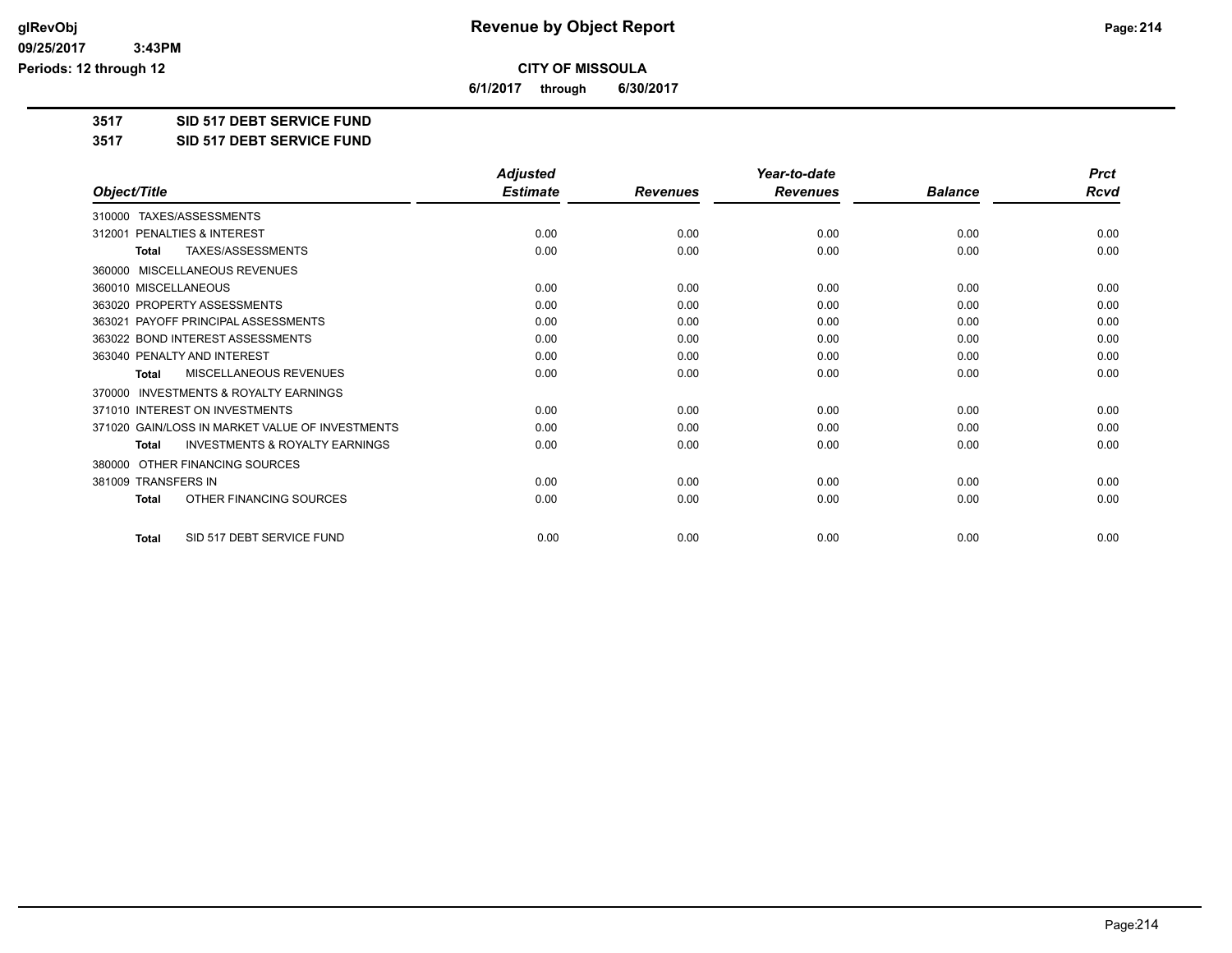**6/1/2017 through 6/30/2017**

# **3517 SID 517 DEBT SERVICE FUND**

|                                                           | <b>Adjusted</b> |                 | Year-to-date    |                | <b>Prct</b> |
|-----------------------------------------------------------|-----------------|-----------------|-----------------|----------------|-------------|
| Object/Title                                              | <b>Estimate</b> | <b>Revenues</b> | <b>Revenues</b> | <b>Balance</b> | <b>Rcvd</b> |
| 310000 TAXES/ASSESSMENTS                                  |                 |                 |                 |                |             |
| 312001 PENALTIES & INTEREST                               | 0.00            | 0.00            | 0.00            | 0.00           | 0.00        |
| TAXES/ASSESSMENTS<br><b>Total</b>                         | 0.00            | 0.00            | 0.00            | 0.00           | 0.00        |
| 360000 MISCELLANEOUS REVENUES                             |                 |                 |                 |                |             |
| 360010 MISCELLANEOUS                                      | 0.00            | 0.00            | 0.00            | 0.00           | 0.00        |
| 363020 PROPERTY ASSESSMENTS                               | 0.00            | 0.00            | 0.00            | 0.00           | 0.00        |
| 363021 PAYOFF PRINCIPAL ASSESSMENTS                       | 0.00            | 0.00            | 0.00            | 0.00           | 0.00        |
| 363022 BOND INTEREST ASSESSMENTS                          | 0.00            | 0.00            | 0.00            | 0.00           | 0.00        |
| 363040 PENALTY AND INTEREST                               | 0.00            | 0.00            | 0.00            | 0.00           | 0.00        |
| MISCELLANEOUS REVENUES<br><b>Total</b>                    | 0.00            | 0.00            | 0.00            | 0.00           | 0.00        |
| INVESTMENTS & ROYALTY EARNINGS<br>370000                  |                 |                 |                 |                |             |
| 371010 INTEREST ON INVESTMENTS                            | 0.00            | 0.00            | 0.00            | 0.00           | 0.00        |
| 371020 GAIN/LOSS IN MARKET VALUE OF INVESTMENT            | 0.00            | 0.00            | 0.00            | 0.00           | 0.00        |
| <b>INVESTMENTS &amp; ROYALTY EARNINGS</b><br><b>Total</b> | 0.00            | 0.00            | 0.00            | 0.00           | 0.00        |
| 380000 OTHER FINANCING SOURCES                            |                 |                 |                 |                |             |
| 381009 TRANSFERS IN                                       | 0.00            | 0.00            | 0.00            | 0.00           | 0.00        |
| OTHER FINANCING SOURCES<br><b>Total</b>                   | 0.00            | 0.00            | 0.00            | 0.00           | 0.00        |
| SID 517 DEBT SERVICE FUND<br><b>Total</b>                 | 0.00            | 0.00            | 0.00            | 0.00           | 0.00        |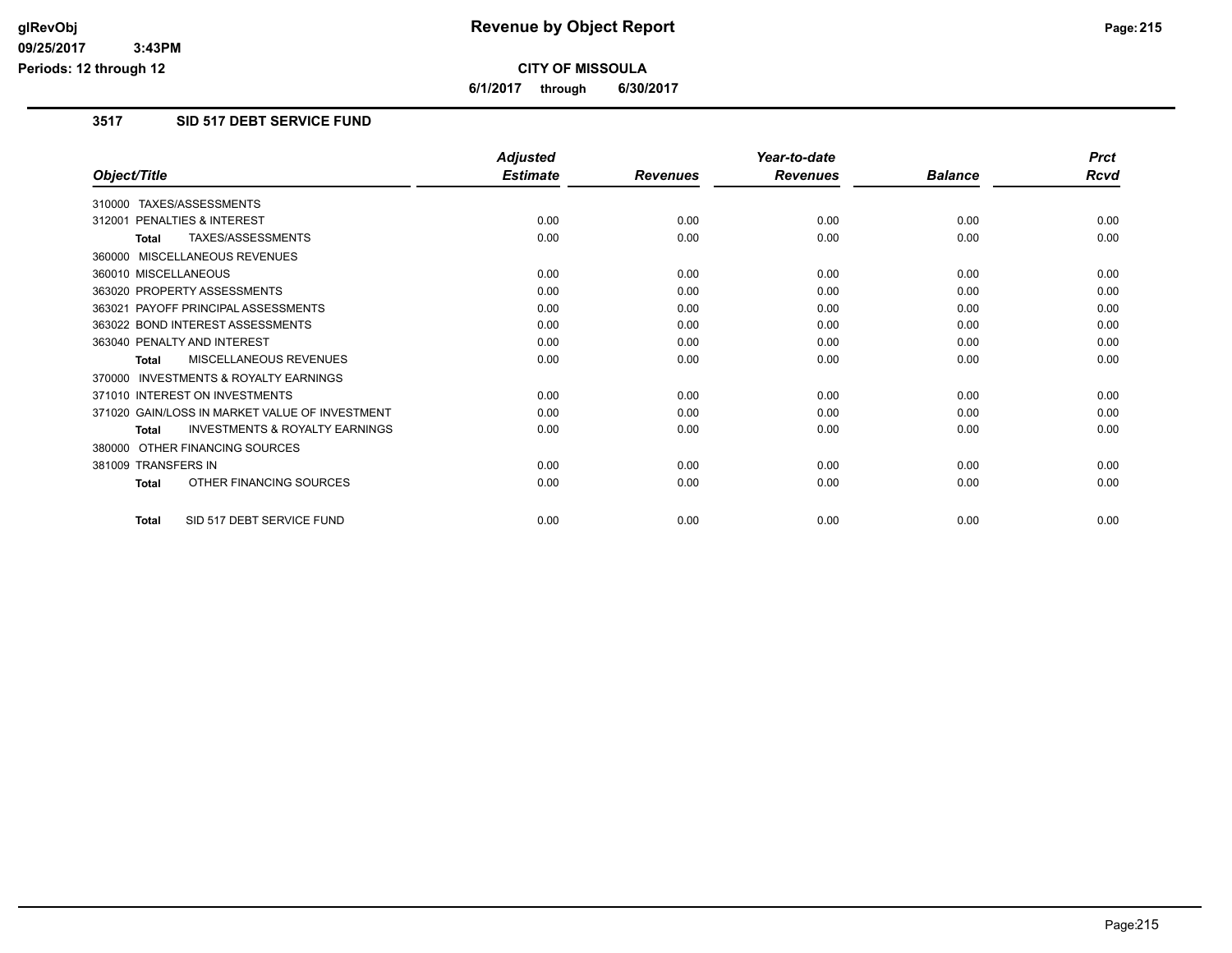**6/1/2017 through 6/30/2017**

**3518 SID 518 DEBT SERVICE FUND**

**3518 SID 518 DEBT SERVICE FUND**

|                                                           | <b>Adjusted</b> |                 | Year-to-date    |                | <b>Prct</b> |
|-----------------------------------------------------------|-----------------|-----------------|-----------------|----------------|-------------|
| Object/Title                                              | <b>Estimate</b> | <b>Revenues</b> | <b>Revenues</b> | <b>Balance</b> | <b>Rcvd</b> |
| 310000 TAXES/ASSESSMENTS                                  |                 |                 |                 |                |             |
| PENALTIES & INTEREST<br>312001                            | 0.00            | 0.00            | 0.00            | 0.00           | 0.00        |
| <b>TAXES/ASSESSMENTS</b><br><b>Total</b>                  | 0.00            | 0.00            | 0.00            | 0.00           | 0.00        |
| MISCELLANEOUS REVENUES<br>360000                          |                 |                 |                 |                |             |
| 363020 PROPERTY ASSESSMENTS                               | 0.00            | 0.00            | 0.00            | 0.00           | 0.00        |
| 363021 PAYOFF PRINCIPAL ASSESSMENTS                       | 0.00            | 0.00            | 0.00            | 0.00           | 0.00        |
| 363022 BOND INTEREST ASSESSMENTS                          | 0.00            | 0.00            | 0.00            | 0.00           | 0.00        |
| 363040 PENALTY AND INTEREST                               | 0.00            | 0.00            | 0.00            | 0.00           | 0.00        |
| MISCELLANEOUS REVENUES<br><b>Total</b>                    | 0.00            | 0.00            | 0.00            | 0.00           | 0.00        |
| <b>INVESTMENTS &amp; ROYALTY EARNINGS</b><br>370000       |                 |                 |                 |                |             |
| 371010 INTEREST ON INVESTMENTS                            | 0.00            | 0.00            | 0.00            | 0.00           | 0.00        |
| 371020 GAIN/LOSS IN MARKET VALUE OF INVESTMENTS           | 0.00            | 0.00            | 0.00            | 0.00           | 0.00        |
| <b>INVESTMENTS &amp; ROYALTY EARNINGS</b><br><b>Total</b> | 0.00            | 0.00            | 0.00            | 0.00           | 0.00        |
| OTHER FINANCING SOURCES<br>380000                         |                 |                 |                 |                |             |
| 381009 TRANSFERS IN                                       | 0.00            | 0.00            | 0.00            | 0.00           | 0.00        |
| 383000 OPERATING TRANSFERS                                | 0.00            | 0.00            | 0.00            | 0.00           | 0.00        |
| OTHER FINANCING SOURCES<br><b>Total</b>                   | 0.00            | 0.00            | 0.00            | 0.00           | 0.00        |
| SID 518 DEBT SERVICE FUND<br><b>Total</b>                 | 0.00            | 0.00            | 0.00            | 0.00           | 0.00        |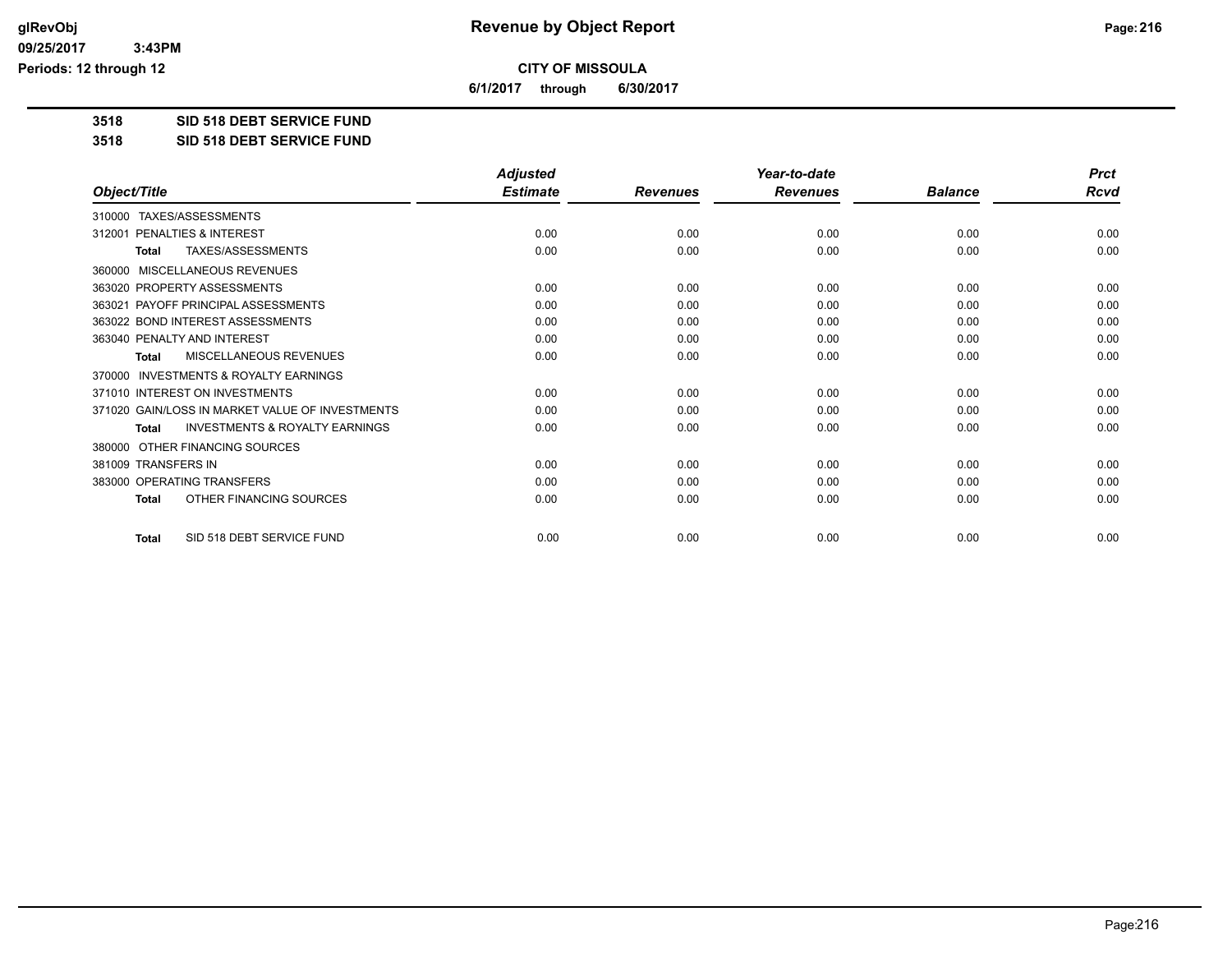**6/1/2017 through 6/30/2017**

## **3518 SID 518 DEBT SERVICE FUND**

|                                                           | <b>Adjusted</b> |                 | Year-to-date    |                |             |  |
|-----------------------------------------------------------|-----------------|-----------------|-----------------|----------------|-------------|--|
| Object/Title                                              | <b>Estimate</b> | <b>Revenues</b> | <b>Revenues</b> | <b>Balance</b> | <b>Rcvd</b> |  |
| 310000 TAXES/ASSESSMENTS                                  |                 |                 |                 |                |             |  |
| PENALTIES & INTEREST<br>312001                            | 0.00            | 0.00            | 0.00            | 0.00           | 0.00        |  |
| TAXES/ASSESSMENTS<br><b>Total</b>                         | 0.00            | 0.00            | 0.00            | 0.00           | 0.00        |  |
| 360000 MISCELLANEOUS REVENUES                             |                 |                 |                 |                |             |  |
| 363020 PROPERTY ASSESSMENTS                               | 0.00            | 0.00            | 0.00            | 0.00           | 0.00        |  |
| 363021 PAYOFF PRINCIPAL ASSESSMENTS                       | 0.00            | 0.00            | 0.00            | 0.00           | 0.00        |  |
| 363022 BOND INTEREST ASSESSMENTS                          | 0.00            | 0.00            | 0.00            | 0.00           | 0.00        |  |
| 363040 PENALTY AND INTEREST                               | 0.00            | 0.00            | 0.00            | 0.00           | 0.00        |  |
| <b>MISCELLANEOUS REVENUES</b><br><b>Total</b>             | 0.00            | 0.00            | 0.00            | 0.00           | 0.00        |  |
| 370000 INVESTMENTS & ROYALTY EARNINGS                     |                 |                 |                 |                |             |  |
| 371010 INTEREST ON INVESTMENTS                            | 0.00            | 0.00            | 0.00            | 0.00           | 0.00        |  |
| 371020 GAIN/LOSS IN MARKET VALUE OF INVESTMENT            | 0.00            | 0.00            | 0.00            | 0.00           | 0.00        |  |
| <b>INVESTMENTS &amp; ROYALTY EARNINGS</b><br><b>Total</b> | 0.00            | 0.00            | 0.00            | 0.00           | 0.00        |  |
| 380000 OTHER FINANCING SOURCES                            |                 |                 |                 |                |             |  |
| 381009 TRANSFERS IN                                       | 0.00            | 0.00            | 0.00            | 0.00           | 0.00        |  |
| 383000 OPERATING TRANSFERS                                | 0.00            | 0.00            | 0.00            | 0.00           | 0.00        |  |
| OTHER FINANCING SOURCES<br><b>Total</b>                   | 0.00            | 0.00            | 0.00            | 0.00           | 0.00        |  |
| SID 518 DEBT SERVICE FUND<br><b>Total</b>                 | 0.00            | 0.00            | 0.00            | 0.00           | 0.00        |  |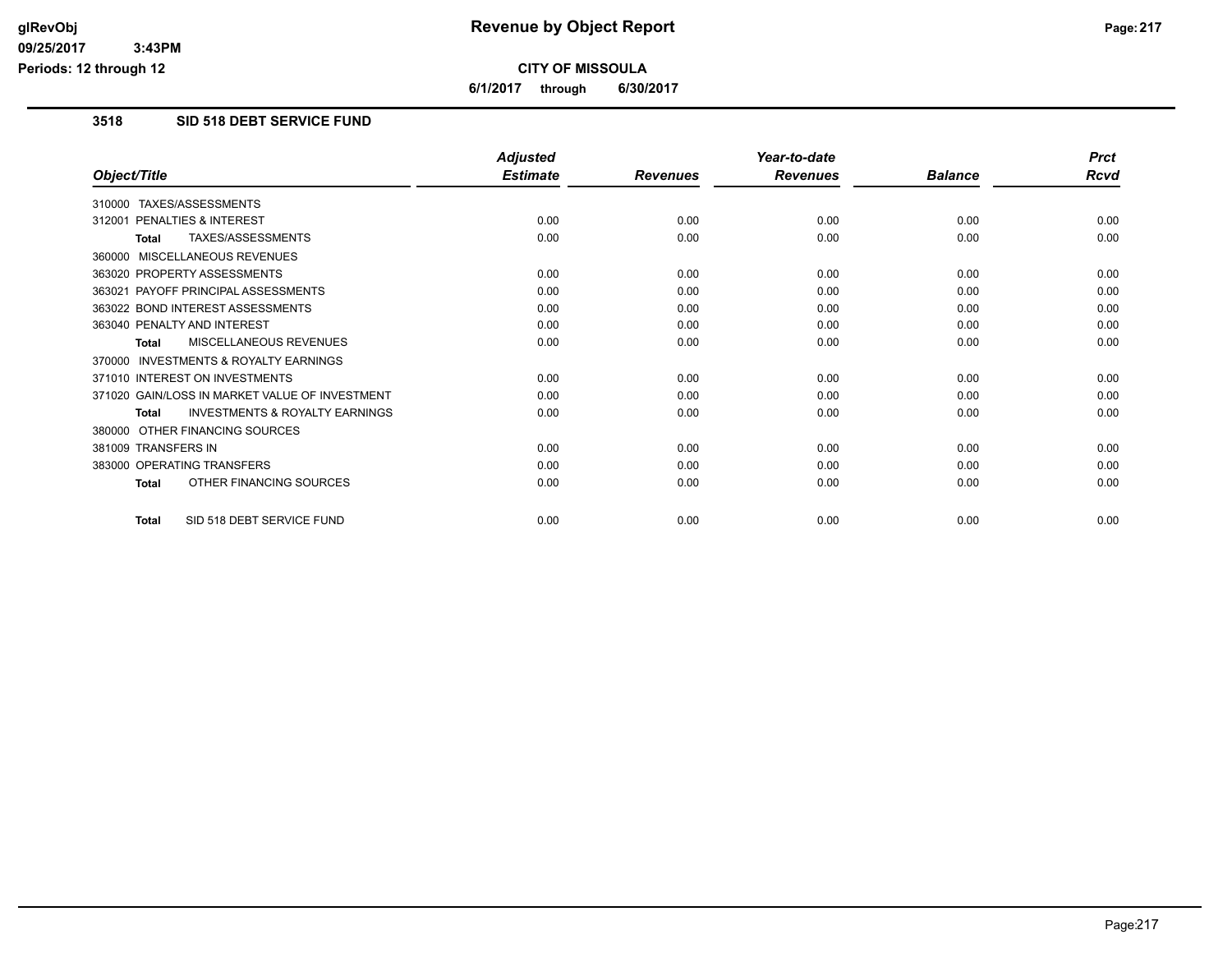**6/1/2017 through 6/30/2017**

**3519 SID 519 DEBT SERVICE FUND**

**3519 SID 519 DEBT SERVICE FUND**

|                                                           | <b>Adjusted</b> |                 | Year-to-date    |                | <b>Prct</b> |
|-----------------------------------------------------------|-----------------|-----------------|-----------------|----------------|-------------|
| Object/Title                                              | <b>Estimate</b> | <b>Revenues</b> | <b>Revenues</b> | <b>Balance</b> | <b>Rcvd</b> |
| TAXES/ASSESSMENTS<br>310000                               |                 |                 |                 |                |             |
| PENALTIES & INTEREST<br>312001                            | 0.00            | 0.00            | 0.00            | 0.00           | 0.00        |
| TAXES/ASSESSMENTS<br><b>Total</b>                         | 0.00            | 0.00            | 0.00            | 0.00           | 0.00        |
| MISCELLANEOUS REVENUES<br>360000                          |                 |                 |                 |                |             |
| 360010 MISCELLANEOUS                                      | 0.00            | 0.00            | 0.00            | 0.00           | 0.00        |
| 363020 PROPERTY ASSESSMENTS                               | 0.00            | 0.00            | 0.00            | 0.00           | 0.00        |
| 363021 PAYOFF PRINCIPAL ASSESSMENTS                       | 0.00            | 0.00            | 0.00            | 0.00           | 0.00        |
| 363022 BOND INTEREST ASSESSMENTS                          | 0.00            | 0.00            | 0.00            | 0.00           | 0.00        |
| 363040 PENALTY AND INTEREST                               | 0.00            | 0.00            | 0.00            | 0.00           | 0.00        |
| <b>MISCELLANEOUS REVENUES</b><br><b>Total</b>             | 0.00            | 0.00            | 0.00            | 0.00           | 0.00        |
| <b>INVESTMENTS &amp; ROYALTY EARNINGS</b><br>370000       |                 |                 |                 |                |             |
| 371010 INTEREST ON INVESTMENTS                            | 0.00            | 0.00            | 0.00            | 0.00           | 0.00        |
| 371020 GAIN/LOSS IN MARKET VALUE OF INVESTMENTS           | 0.00            | 0.00            | 0.00            | 0.00           | 0.00        |
| <b>INVESTMENTS &amp; ROYALTY EARNINGS</b><br><b>Total</b> | 0.00            | 0.00            | 0.00            | 0.00           | 0.00        |
| OTHER FINANCING SOURCES<br>380000                         |                 |                 |                 |                |             |
| 381009 TRANSFERS IN                                       | 0.00            | 0.00            | 0.00            | 0.00           | 0.00        |
| OTHER FINANCING SOURCES<br><b>Total</b>                   | 0.00            | 0.00            | 0.00            | 0.00           | 0.00        |
| SID 519 DEBT SERVICE FUND<br><b>Total</b>                 | 0.00            | 0.00            | 0.00            | 0.00           | 0.00        |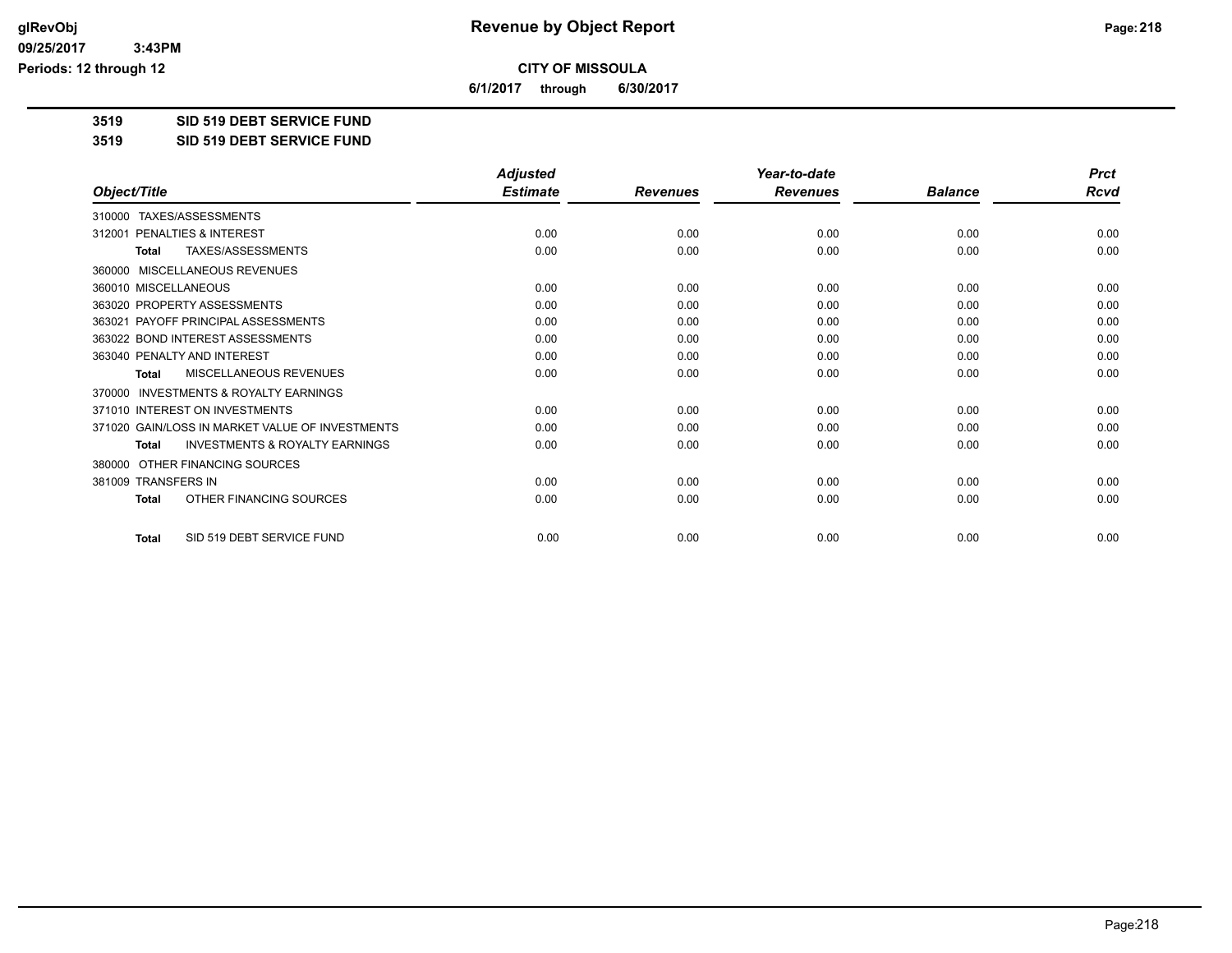**6/1/2017 through 6/30/2017**

## **3519 SID 519 DEBT SERVICE FUND**

|                                                           | <b>Adjusted</b> |                 | Year-to-date    |                | <b>Prct</b> |
|-----------------------------------------------------------|-----------------|-----------------|-----------------|----------------|-------------|
| Object/Title                                              | <b>Estimate</b> | <b>Revenues</b> | <b>Revenues</b> | <b>Balance</b> | <b>Rcvd</b> |
| 310000 TAXES/ASSESSMENTS                                  |                 |                 |                 |                |             |
| PENALTIES & INTEREST<br>312001                            | 0.00            | 0.00            | 0.00            | 0.00           | 0.00        |
| TAXES/ASSESSMENTS<br><b>Total</b>                         | 0.00            | 0.00            | 0.00            | 0.00           | 0.00        |
| 360000 MISCELLANEOUS REVENUES                             |                 |                 |                 |                |             |
| 360010 MISCELLANEOUS                                      | 0.00            | 0.00            | 0.00            | 0.00           | 0.00        |
| 363020 PROPERTY ASSESSMENTS                               | 0.00            | 0.00            | 0.00            | 0.00           | 0.00        |
| 363021 PAYOFF PRINCIPAL ASSESSMENTS                       | 0.00            | 0.00            | 0.00            | 0.00           | 0.00        |
| 363022 BOND INTEREST ASSESSMENTS                          | 0.00            | 0.00            | 0.00            | 0.00           | 0.00        |
| 363040 PENALTY AND INTEREST                               | 0.00            | 0.00            | 0.00            | 0.00           | 0.00        |
| MISCELLANEOUS REVENUES<br><b>Total</b>                    | 0.00            | 0.00            | 0.00            | 0.00           | 0.00        |
| 370000 INVESTMENTS & ROYALTY EARNINGS                     |                 |                 |                 |                |             |
| 371010 INTEREST ON INVESTMENTS                            | 0.00            | 0.00            | 0.00            | 0.00           | 0.00        |
| 371020 GAIN/LOSS IN MARKET VALUE OF INVESTMENT            | 0.00            | 0.00            | 0.00            | 0.00           | 0.00        |
| <b>INVESTMENTS &amp; ROYALTY EARNINGS</b><br><b>Total</b> | 0.00            | 0.00            | 0.00            | 0.00           | 0.00        |
| 380000 OTHER FINANCING SOURCES                            |                 |                 |                 |                |             |
| 381009 TRANSFERS IN                                       | 0.00            | 0.00            | 0.00            | 0.00           | 0.00        |
| OTHER FINANCING SOURCES<br><b>Total</b>                   | 0.00            | 0.00            | 0.00            | 0.00           | 0.00        |
| SID 519 DEBT SERVICE FUND<br><b>Total</b>                 | 0.00            | 0.00            | 0.00            | 0.00           | 0.00        |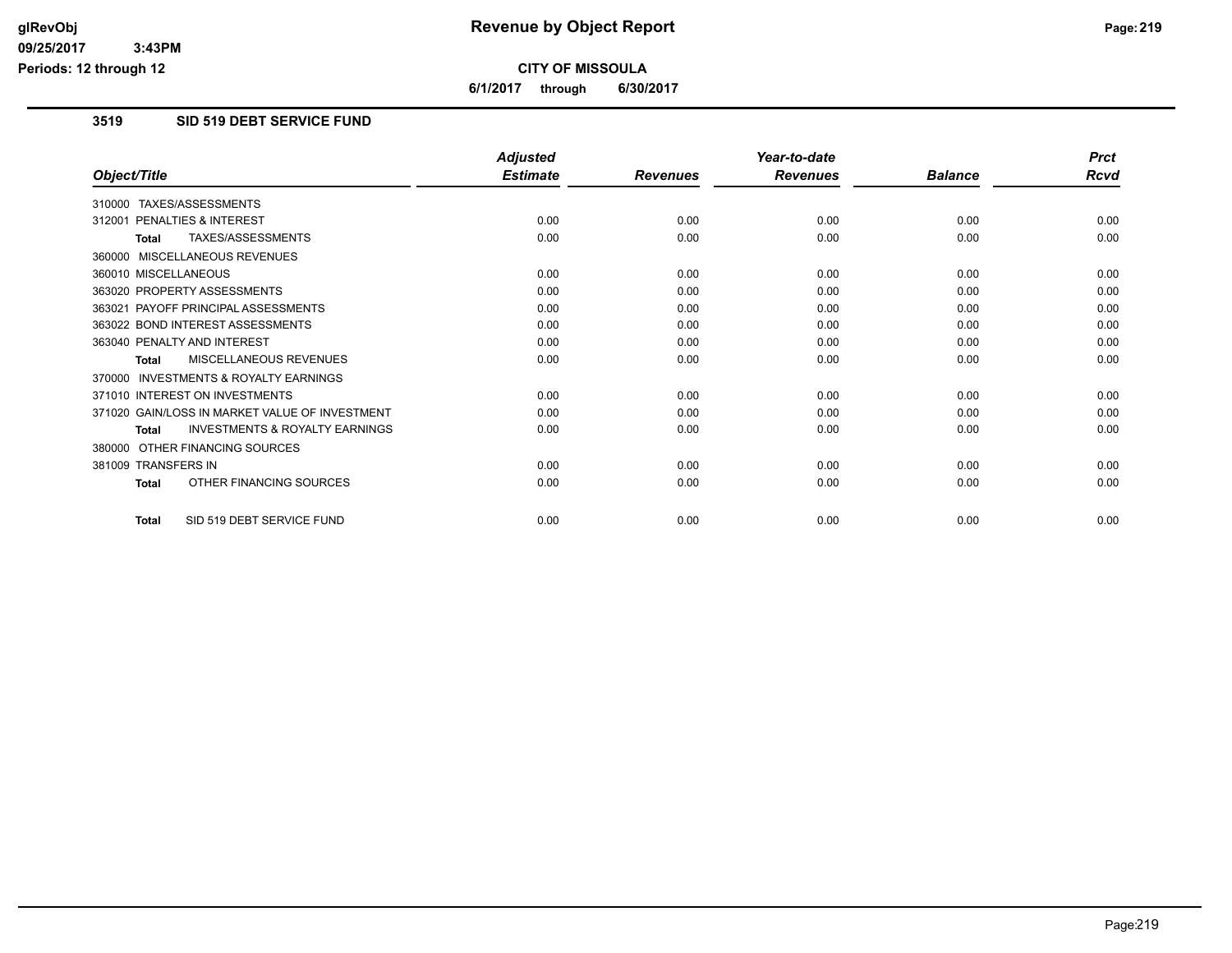**6/1/2017 through 6/30/2017**

**3520 SID 520 DEBT SERVICE FUND**

**3520 SID 520 DEBT SERVICE FUND**

|                                                    | <b>Adjusted</b> |                 | Year-to-date    |                | <b>Prct</b> |
|----------------------------------------------------|-----------------|-----------------|-----------------|----------------|-------------|
| Object/Title                                       | <b>Estimate</b> | <b>Revenues</b> | <b>Revenues</b> | <b>Balance</b> | <b>Rcvd</b> |
| TAXES/ASSESSMENTS<br>310000                        |                 |                 |                 |                |             |
| <b>PENALTIES &amp; INTEREST</b><br>312001          | 0.00            | 0.00            | 0.00            | 0.00           | 0.00        |
| TAXES/ASSESSMENTS<br><b>Total</b>                  | 0.00            | 0.00            | 0.00            | 0.00           | 0.00        |
| MISCELLANEOUS REVENUES<br>360000                   |                 |                 |                 |                |             |
| 360010 MISCELLANEOUS                               | 0.00            | 0.00            | 0.00            | 0.00           | 0.00        |
| 363020 PROPERTY ASSESSMENTS                        | 159,340.00      | 50,992.24       | 126,606.49      | 32,733.51      | 79.46       |
| PAYOFF PRINCIPAL ASSESSMENTS<br>363021             | 0.00            | 931.95          | 2,429.28        | $-2,429.28$    | 0.00        |
| 363022 BOND INTEREST ASSESSMENTS                   | 0.00            | 0.00            | 0.00            | 0.00           | 0.00        |
| 363040 PENALTY AND INTEREST                        | 0.00            | 84.90           | 209.61          | $-209.61$      | 0.00        |
| MISCELLANEOUS REVENUES<br><b>Total</b>             | 159,340.00      | 52,009.09       | 129,245.38      | 30,094.62      | 81.11       |
| INVESTMENTS & ROYALTY EARNINGS<br>370000           |                 |                 |                 |                |             |
| 371010 INTEREST ON INVESTMENTS                     | 0.00            | 0.00            | 0.00            | 0.00           | 0.00        |
| 371020 GAIN/LOSS IN MARKET VALUE OF INVESTMENTS    | 0.00            | 0.00            | 0.00            | 0.00           | 0.00        |
| <b>INVESTMENTS &amp; ROYALTY EARNINGS</b><br>Total | 0.00            | 0.00            | 0.00            | 0.00           | 0.00        |
| OTHER FINANCING SOURCES<br>380000                  |                 |                 |                 |                |             |
| 383000 OPERATING TRANSFERS                         | 0.00            | 0.00            | 0.00            | 0.00           | 0.00        |
| OTHER FINANCING SOURCES<br>Total                   | 0.00            | 0.00            | 0.00            | 0.00           | 0.00        |
| SID 520 DEBT SERVICE FUND<br><b>Total</b>          | 159,340.00      | 52,009.09       | 129,245.38      | 30,094.62      | 81.11       |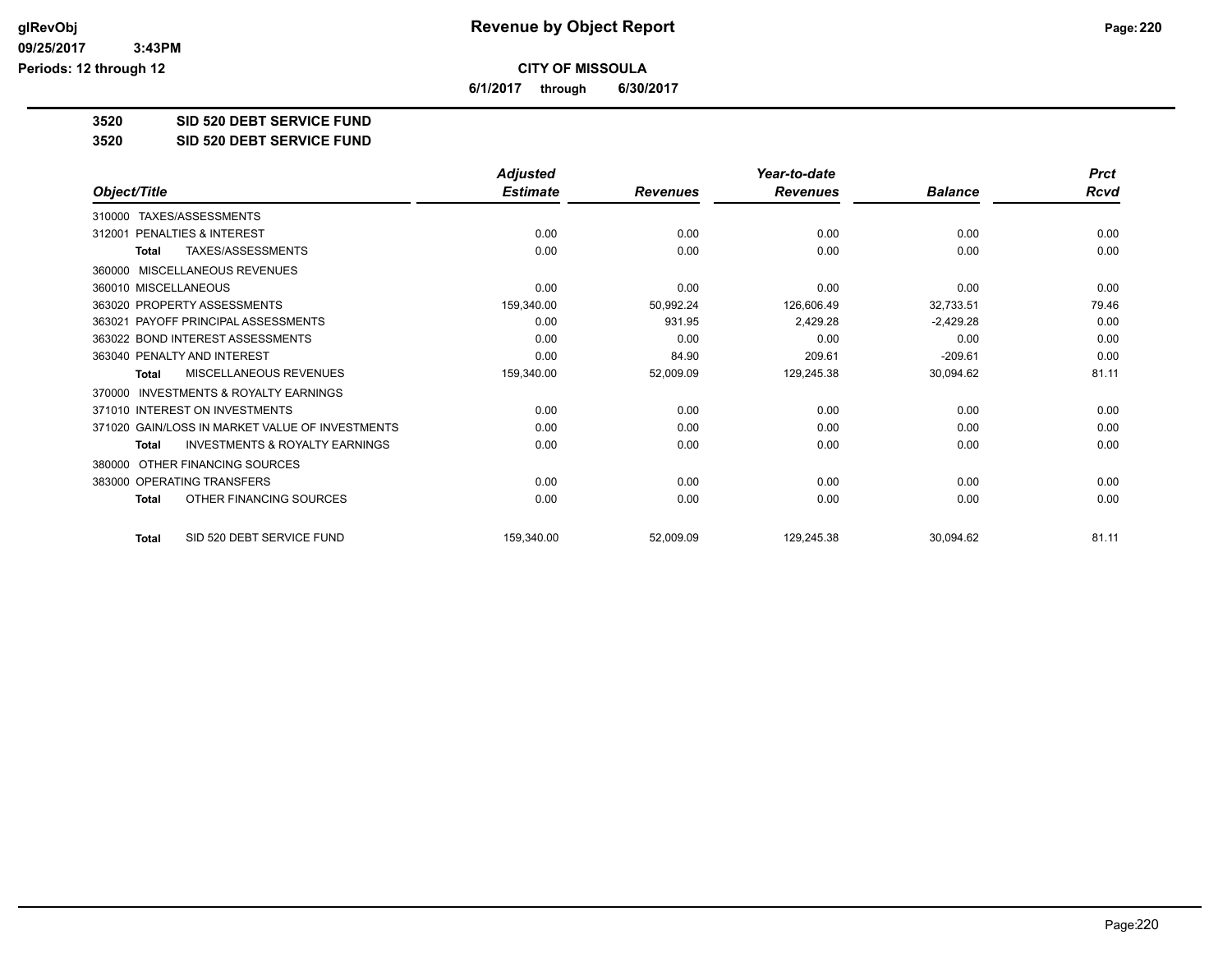**6/1/2017 through 6/30/2017**

## **3520 SID 520 DEBT SERVICE FUND**

|                                                           | <b>Adjusted</b> |                 | Year-to-date    |                | <b>Prct</b> |
|-----------------------------------------------------------|-----------------|-----------------|-----------------|----------------|-------------|
| Object/Title                                              | <b>Estimate</b> | <b>Revenues</b> | <b>Revenues</b> | <b>Balance</b> | Rcvd        |
| TAXES/ASSESSMENTS<br>310000                               |                 |                 |                 |                |             |
| PENALTIES & INTEREST<br>312001                            | 0.00            | 0.00            | 0.00            | 0.00           | 0.00        |
| <b>TAXES/ASSESSMENTS</b><br><b>Total</b>                  | 0.00            | 0.00            | 0.00            | 0.00           | 0.00        |
| 360000 MISCELLANEOUS REVENUES                             |                 |                 |                 |                |             |
| 360010 MISCELLANEOUS                                      | 0.00            | 0.00            | 0.00            | 0.00           | 0.00        |
| 363020 PROPERTY ASSESSMENTS                               | 159,340.00      | 50,992.24       | 126,606.49      | 32,733.51      | 79.46       |
| 363021 PAYOFF PRINCIPAL ASSESSMENTS                       | 0.00            | 931.95          | 2,429.28        | $-2,429.28$    | 0.00        |
| 363022 BOND INTEREST ASSESSMENTS                          | 0.00            | 0.00            | 0.00            | 0.00           | 0.00        |
| 363040 PENALTY AND INTEREST                               | 0.00            | 84.90           | 209.61          | $-209.61$      | 0.00        |
| MISCELLANEOUS REVENUES<br><b>Total</b>                    | 159,340.00      | 52,009.09       | 129,245.38      | 30,094.62      | 81.11       |
| <b>INVESTMENTS &amp; ROYALTY EARNINGS</b><br>370000       |                 |                 |                 |                |             |
| 371010 INTEREST ON INVESTMENTS                            | 0.00            | 0.00            | 0.00            | 0.00           | 0.00        |
| 371020 GAIN/LOSS IN MARKET VALUE OF INVESTMENT            | 0.00            | 0.00            | 0.00            | 0.00           | 0.00        |
| <b>INVESTMENTS &amp; ROYALTY EARNINGS</b><br><b>Total</b> | 0.00            | 0.00            | 0.00            | 0.00           | 0.00        |
| OTHER FINANCING SOURCES<br>380000                         |                 |                 |                 |                |             |
| 383000 OPERATING TRANSFERS                                | 0.00            | 0.00            | 0.00            | 0.00           | 0.00        |
| OTHER FINANCING SOURCES<br><b>Total</b>                   | 0.00            | 0.00            | 0.00            | 0.00           | 0.00        |
| SID 520 DEBT SERVICE FUND<br><b>Total</b>                 | 159,340.00      | 52,009.09       | 129,245.38      | 30,094.62      | 81.11       |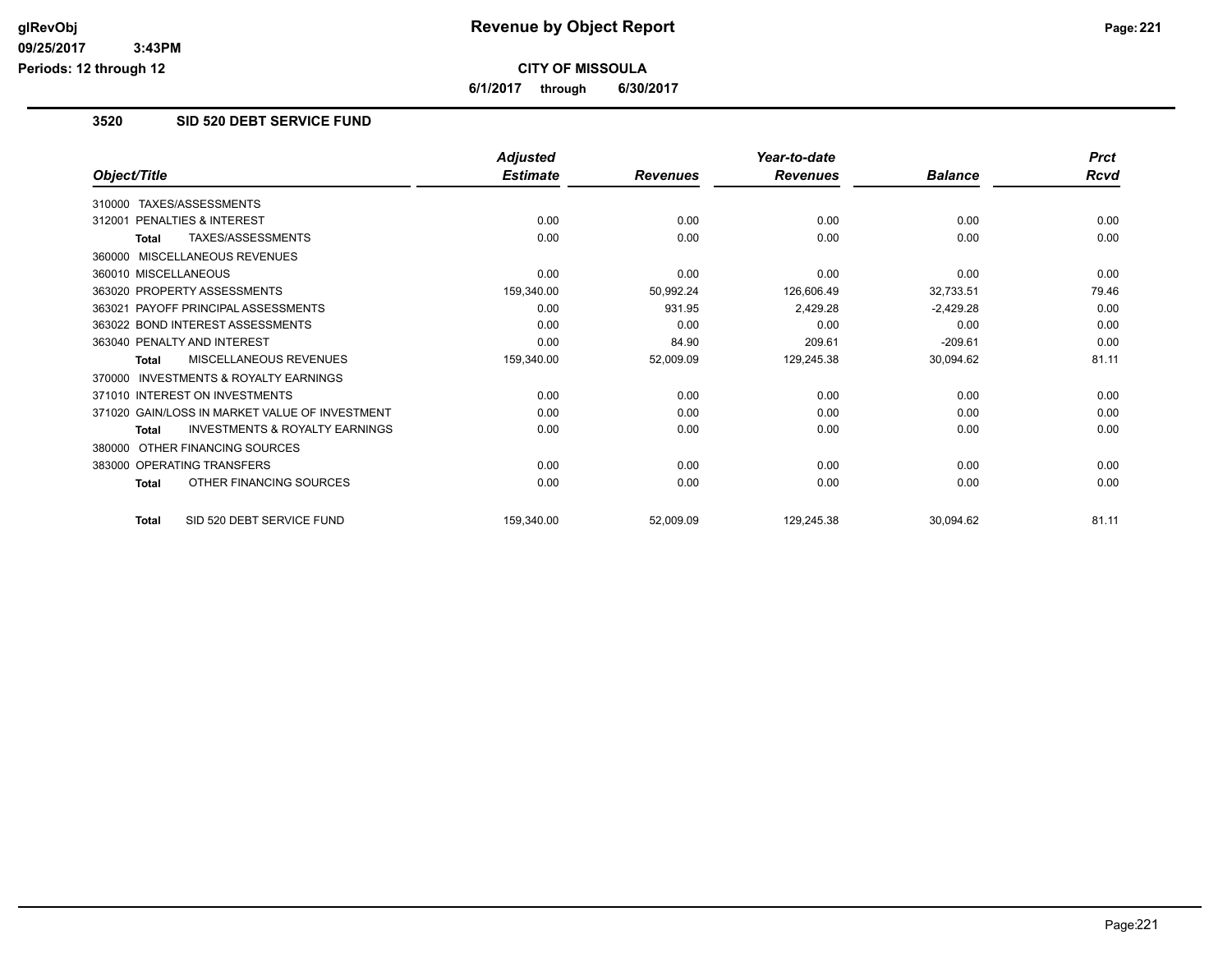**6/1/2017 through 6/30/2017**

**3521 SID 521 DEBT SERVICE FUND**

**3521 SID 521 DEBT SERVICE FUND**

|                                                           | <b>Adjusted</b> |                 | Year-to-date    |                | <b>Prct</b> |
|-----------------------------------------------------------|-----------------|-----------------|-----------------|----------------|-------------|
| Object/Title                                              | <b>Estimate</b> | <b>Revenues</b> | <b>Revenues</b> | <b>Balance</b> | <b>Rcvd</b> |
| TAXES/ASSESSMENTS<br>310000                               |                 |                 |                 |                |             |
| PENALTIES & INTEREST<br>312001                            | 0.00            | 0.00            | 0.00            | 0.00           | 0.00        |
| TAXES/ASSESSMENTS<br>Total                                | 0.00            | 0.00            | 0.00            | 0.00           | 0.00        |
| MISCELLANEOUS REVENUES<br>360000                          |                 |                 |                 |                |             |
| 360010 MISCELLANEOUS                                      | 0.00            | 0.00            | 0.00            | 0.00           | 0.00        |
| 363020 PROPERTY ASSESSMENTS                               | 98.00           | 0.00            | 0.00            | 98.00          | 0.00        |
| 363021 PAYOFF PRINCIPAL ASSESSMENTS                       | 0.00            | 0.00            | 0.00            | 0.00           | 0.00        |
| 363022 BOND INTEREST ASSESSMENTS                          | 0.00            | 0.00            | 0.00            | 0.00           | 0.00        |
| 363040 PENALTY AND INTEREST                               | 0.00            | 0.00            | 0.00            | 0.00           | 0.00        |
| <b>MISCELLANEOUS REVENUES</b><br><b>Total</b>             | 98.00           | 0.00            | 0.00            | 98.00          | 0.00        |
| <b>INVESTMENTS &amp; ROYALTY EARNINGS</b><br>370000       |                 |                 |                 |                |             |
| 371010 INTEREST ON INVESTMENTS                            | 0.00            | 0.00            | 0.00            | 0.00           | 0.00        |
| 371020 GAIN/LOSS IN MARKET VALUE OF INVESTMENTS           | 0.00            | 0.00            | 0.00            | 0.00           | 0.00        |
| <b>INVESTMENTS &amp; ROYALTY EARNINGS</b><br><b>Total</b> | 0.00            | 0.00            | 0.00            | 0.00           | 0.00        |
| OTHER FINANCING SOURCES<br>380000                         |                 |                 |                 |                |             |
| 381009 TRANSFERS IN                                       | 0.00            | 0.00            | 0.00            | 0.00           | 0.00        |
| OTHER FINANCING SOURCES<br><b>Total</b>                   | 0.00            | 0.00            | 0.00            | 0.00           | 0.00        |
| SID 521 DEBT SERVICE FUND<br><b>Total</b>                 | 98.00           | 0.00            | 0.00            | 98.00          | 0.00        |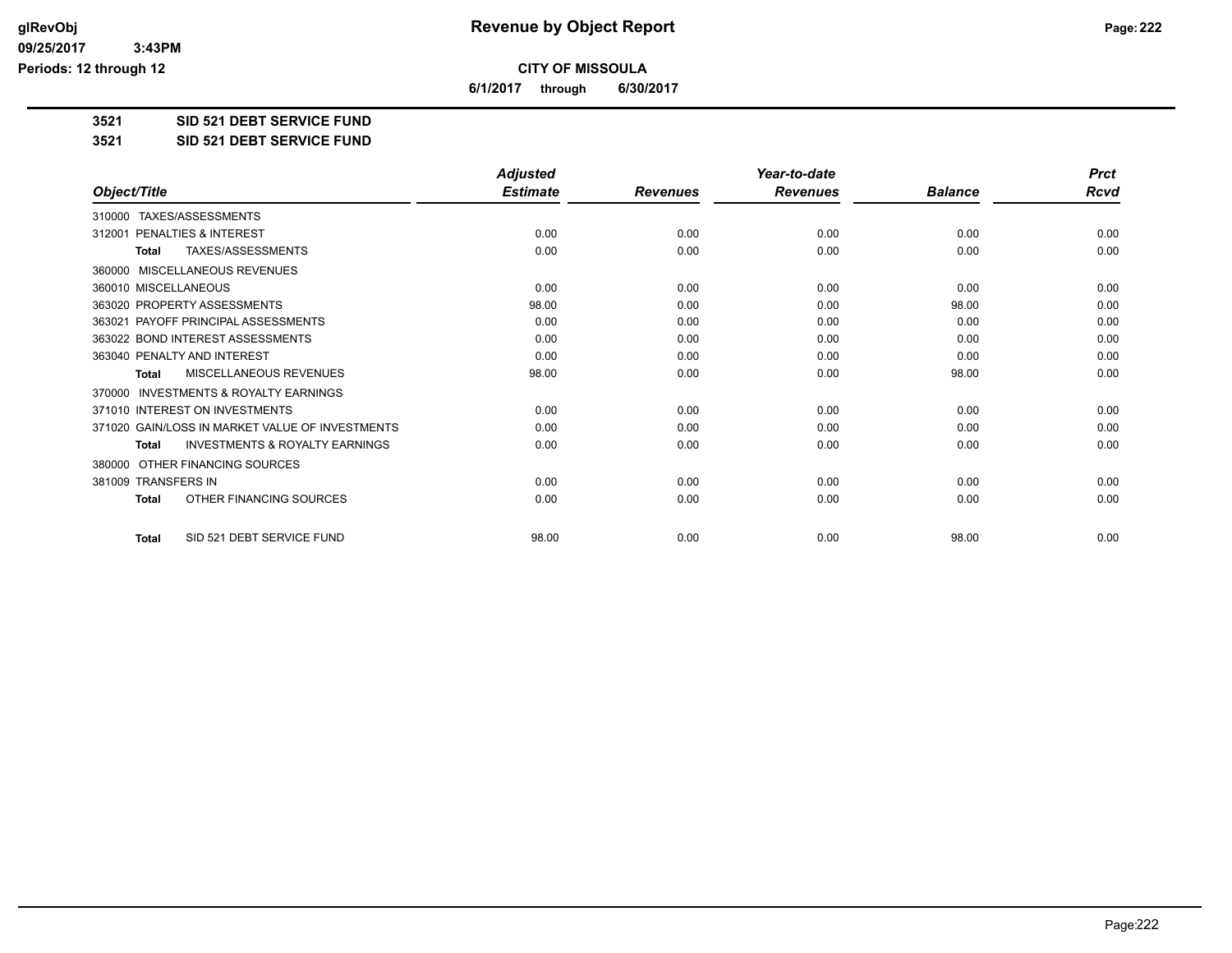**6/1/2017 through 6/30/2017**

## **3521 SID 521 DEBT SERVICE FUND**

|                                                           | <b>Adjusted</b> |                 | Year-to-date    |                | <b>Prct</b> |
|-----------------------------------------------------------|-----------------|-----------------|-----------------|----------------|-------------|
| Object/Title                                              | <b>Estimate</b> | <b>Revenues</b> | <b>Revenues</b> | <b>Balance</b> | Rcvd        |
| 310000 TAXES/ASSESSMENTS                                  |                 |                 |                 |                |             |
| PENALTIES & INTEREST<br>312001                            | 0.00            | 0.00            | 0.00            | 0.00           | 0.00        |
| TAXES/ASSESSMENTS<br><b>Total</b>                         | 0.00            | 0.00            | 0.00            | 0.00           | 0.00        |
| 360000 MISCELLANEOUS REVENUES                             |                 |                 |                 |                |             |
| 360010 MISCELLANEOUS                                      | 0.00            | 0.00            | 0.00            | 0.00           | 0.00        |
| 363020 PROPERTY ASSESSMENTS                               | 98.00           | 0.00            | 0.00            | 98.00          | 0.00        |
| 363021 PAYOFF PRINCIPAL ASSESSMENTS                       | 0.00            | 0.00            | 0.00            | 0.00           | 0.00        |
| 363022 BOND INTEREST ASSESSMENTS                          | 0.00            | 0.00            | 0.00            | 0.00           | 0.00        |
| 363040 PENALTY AND INTEREST                               | 0.00            | 0.00            | 0.00            | 0.00           | 0.00        |
| MISCELLANEOUS REVENUES<br><b>Total</b>                    | 98.00           | 0.00            | 0.00            | 98.00          | 0.00        |
| 370000 INVESTMENTS & ROYALTY EARNINGS                     |                 |                 |                 |                |             |
| 371010 INTEREST ON INVESTMENTS                            | 0.00            | 0.00            | 0.00            | 0.00           | 0.00        |
| 371020 GAIN/LOSS IN MARKET VALUE OF INVESTMENT            | 0.00            | 0.00            | 0.00            | 0.00           | 0.00        |
| <b>INVESTMENTS &amp; ROYALTY EARNINGS</b><br><b>Total</b> | 0.00            | 0.00            | 0.00            | 0.00           | 0.00        |
| 380000 OTHER FINANCING SOURCES                            |                 |                 |                 |                |             |
| 381009 TRANSFERS IN                                       | 0.00            | 0.00            | 0.00            | 0.00           | 0.00        |
| OTHER FINANCING SOURCES<br><b>Total</b>                   | 0.00            | 0.00            | 0.00            | 0.00           | 0.00        |
| SID 521 DEBT SERVICE FUND<br><b>Total</b>                 | 98.00           | 0.00            | 0.00            | 98.00          | 0.00        |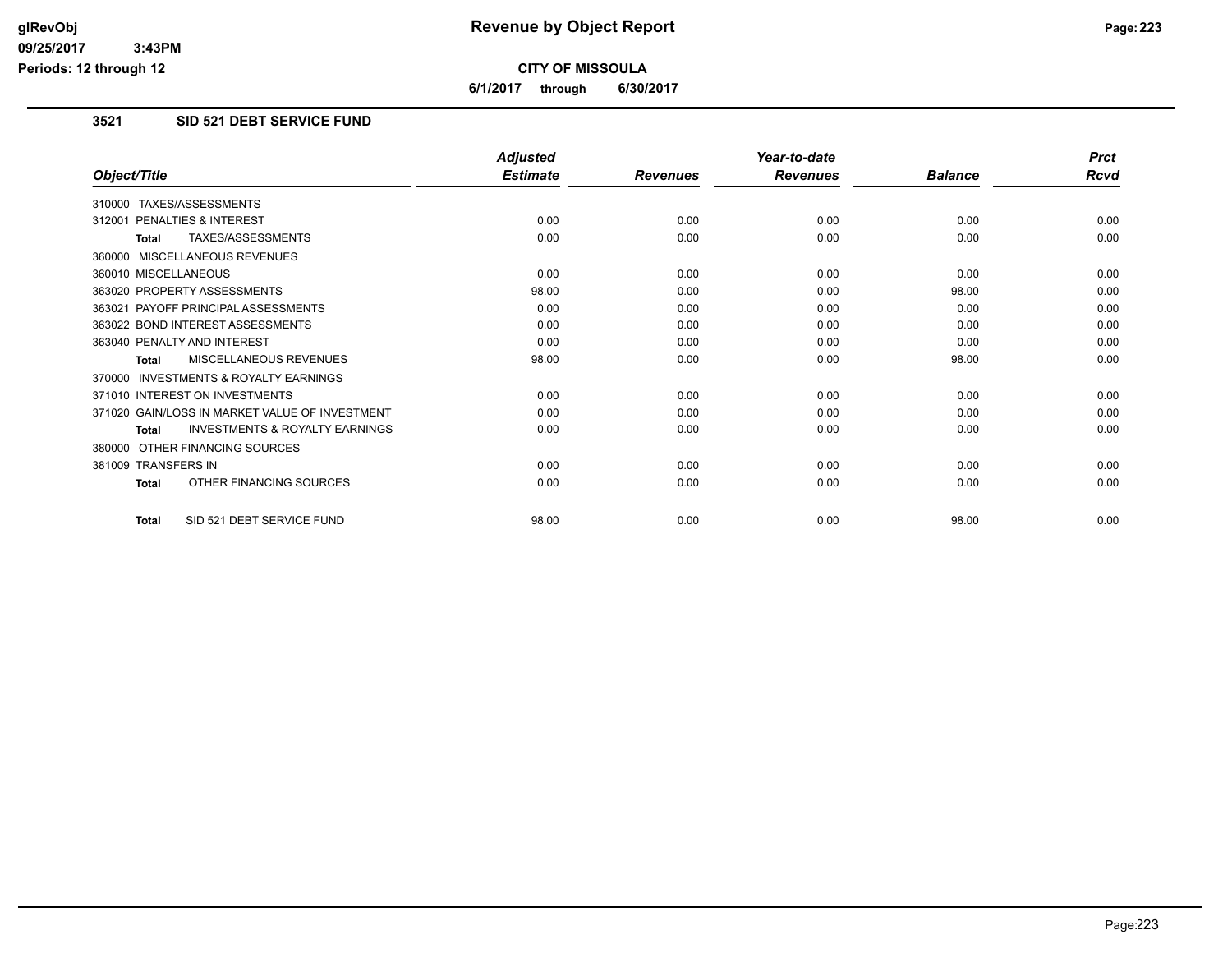**6/1/2017 through 6/30/2017**

**3522 SID 522 DEBT SERVICE FUND**

**3522 SID 522 DEBT SERVICE FUND**

|                                                    | <b>Adjusted</b> |                 | Year-to-date    |                | <b>Prct</b> |
|----------------------------------------------------|-----------------|-----------------|-----------------|----------------|-------------|
| Object/Title                                       | <b>Estimate</b> | <b>Revenues</b> | <b>Revenues</b> | <b>Balance</b> | Rcvd        |
| 310000 TAXES/ASSESSMENTS                           |                 |                 |                 |                |             |
| PENALTIES & INTEREST<br>312001                     | 0.00            | 0.00            | 0.00            | 0.00           | 0.00        |
| TAXES/ASSESSMENTS<br>Total                         | 0.00            | 0.00            | 0.00            | 0.00           | 0.00        |
| 360000 MISCELLANEOUS REVENUES                      |                 |                 |                 |                |             |
| 360010 MISCELLANEOUS                               | 0.00            | 0.00            | 0.00            | 0.00           | 0.00        |
| 363020 PROPERTY ASSESSMENTS                        | 142.00          | 0.00            | 0.00            | 142.00         | 0.00        |
| 363021 PAYOFF PRINCIPAL ASSESSMENTS                | 0.00            | 0.00            | 0.00            | 0.00           | 0.00        |
| 363022 BOND INTEREST ASSESSMENTS                   | 0.00            | 0.00            | 0.00            | 0.00           | 0.00        |
| 363040 PENALTY AND INTEREST                        | 0.00            | 0.00            | 0.00            | 0.00           | 0.00        |
| <b>MISCELLANEOUS REVENUES</b><br>Total             | 142.00          | 0.00            | 0.00            | 142.00         | 0.00        |
| 370000 INVESTMENTS & ROYALTY EARNINGS              |                 |                 |                 |                |             |
| 371010 INTEREST ON INVESTMENTS                     | 0.00            | 0.00            | 0.00            | 0.00           | 0.00        |
| 371020 GAIN/LOSS IN MARKET VALUE OF INVESTMENTS    | 0.00            | 0.00            | 0.00            | 0.00           | 0.00        |
| <b>INVESTMENTS &amp; ROYALTY EARNINGS</b><br>Total | 0.00            | 0.00            | 0.00            | 0.00           | 0.00        |
| SID 522 DEBT SERVICE FUND<br>Total                 | 142.00          | 0.00            | 0.00            | 142.00         | 0.00        |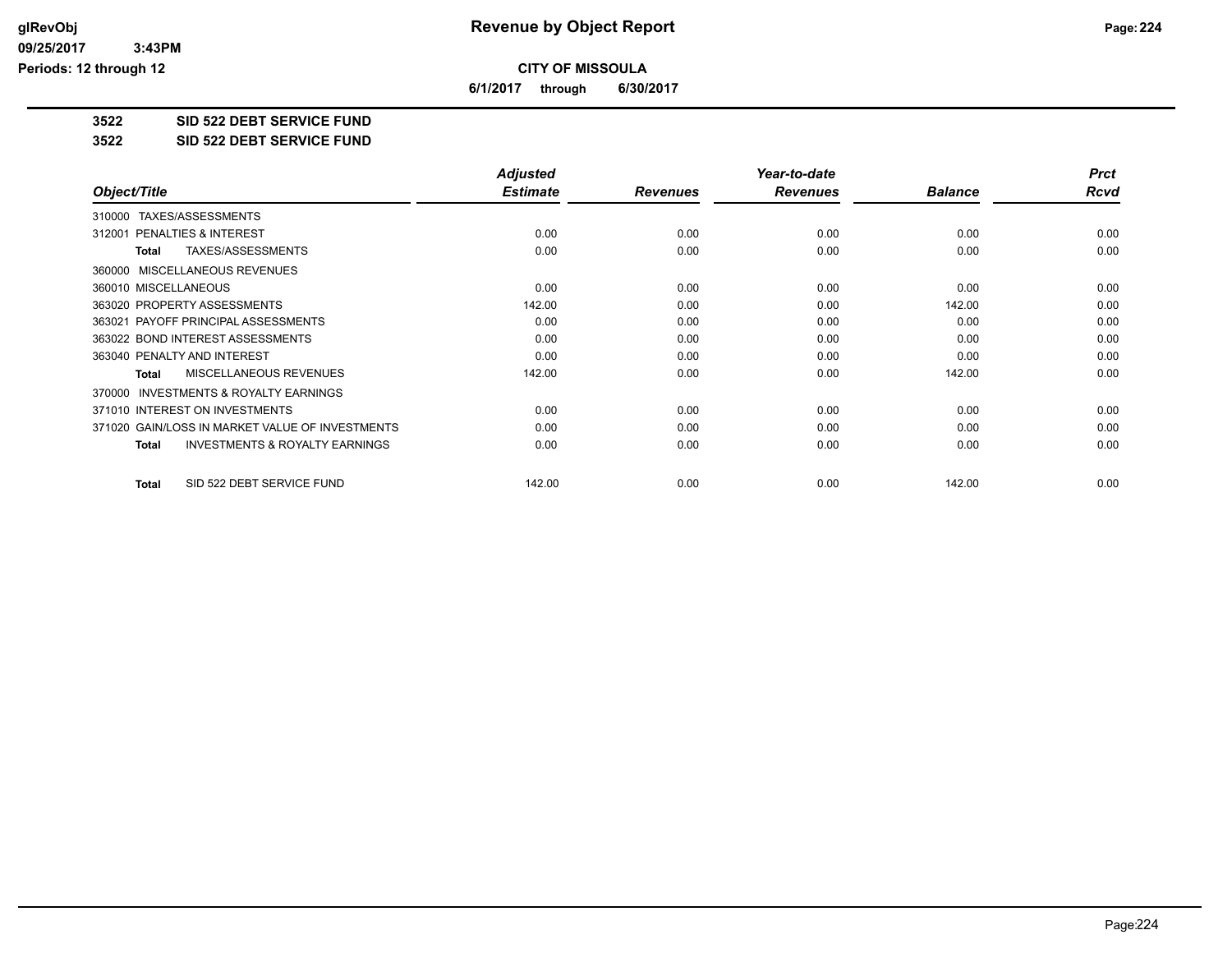**6/1/2017 through 6/30/2017**

## **3522 SID 522 DEBT SERVICE FUND**

|                                                           | <b>Adjusted</b> |                 | Year-to-date    |                | <b>Prct</b> |
|-----------------------------------------------------------|-----------------|-----------------|-----------------|----------------|-------------|
| Object/Title                                              | <b>Estimate</b> | <b>Revenues</b> | <b>Revenues</b> | <b>Balance</b> | Rcvd        |
| TAXES/ASSESSMENTS<br>310000                               |                 |                 |                 |                |             |
| 312001 PENALTIES & INTEREST                               | 0.00            | 0.00            | 0.00            | 0.00           | 0.00        |
| TAXES/ASSESSMENTS<br><b>Total</b>                         | 0.00            | 0.00            | 0.00            | 0.00           | 0.00        |
| 360000 MISCELLANEOUS REVENUES                             |                 |                 |                 |                |             |
| 360010 MISCELLANEOUS                                      | 0.00            | 0.00            | 0.00            | 0.00           | 0.00        |
| 363020 PROPERTY ASSESSMENTS                               | 142.00          | 0.00            | 0.00            | 142.00         | 0.00        |
| 363021 PAYOFF PRINCIPAL ASSESSMENTS                       | 0.00            | 0.00            | 0.00            | 0.00           | 0.00        |
| 363022 BOND INTEREST ASSESSMENTS                          | 0.00            | 0.00            | 0.00            | 0.00           | 0.00        |
| 363040 PENALTY AND INTEREST                               | 0.00            | 0.00            | 0.00            | 0.00           | 0.00        |
| <b>MISCELLANEOUS REVENUES</b><br>Total                    | 142.00          | 0.00            | 0.00            | 142.00         | 0.00        |
| 370000 INVESTMENTS & ROYALTY EARNINGS                     |                 |                 |                 |                |             |
| 371010 INTEREST ON INVESTMENTS                            | 0.00            | 0.00            | 0.00            | 0.00           | 0.00        |
| 371020 GAIN/LOSS IN MARKET VALUE OF INVESTMENT            | 0.00            | 0.00            | 0.00            | 0.00           | 0.00        |
| <b>INVESTMENTS &amp; ROYALTY EARNINGS</b><br><b>Total</b> | 0.00            | 0.00            | 0.00            | 0.00           | 0.00        |
| SID 522 DEBT SERVICE FUND<br><b>Total</b>                 | 142.00          | 0.00            | 0.00            | 142.00         | 0.00        |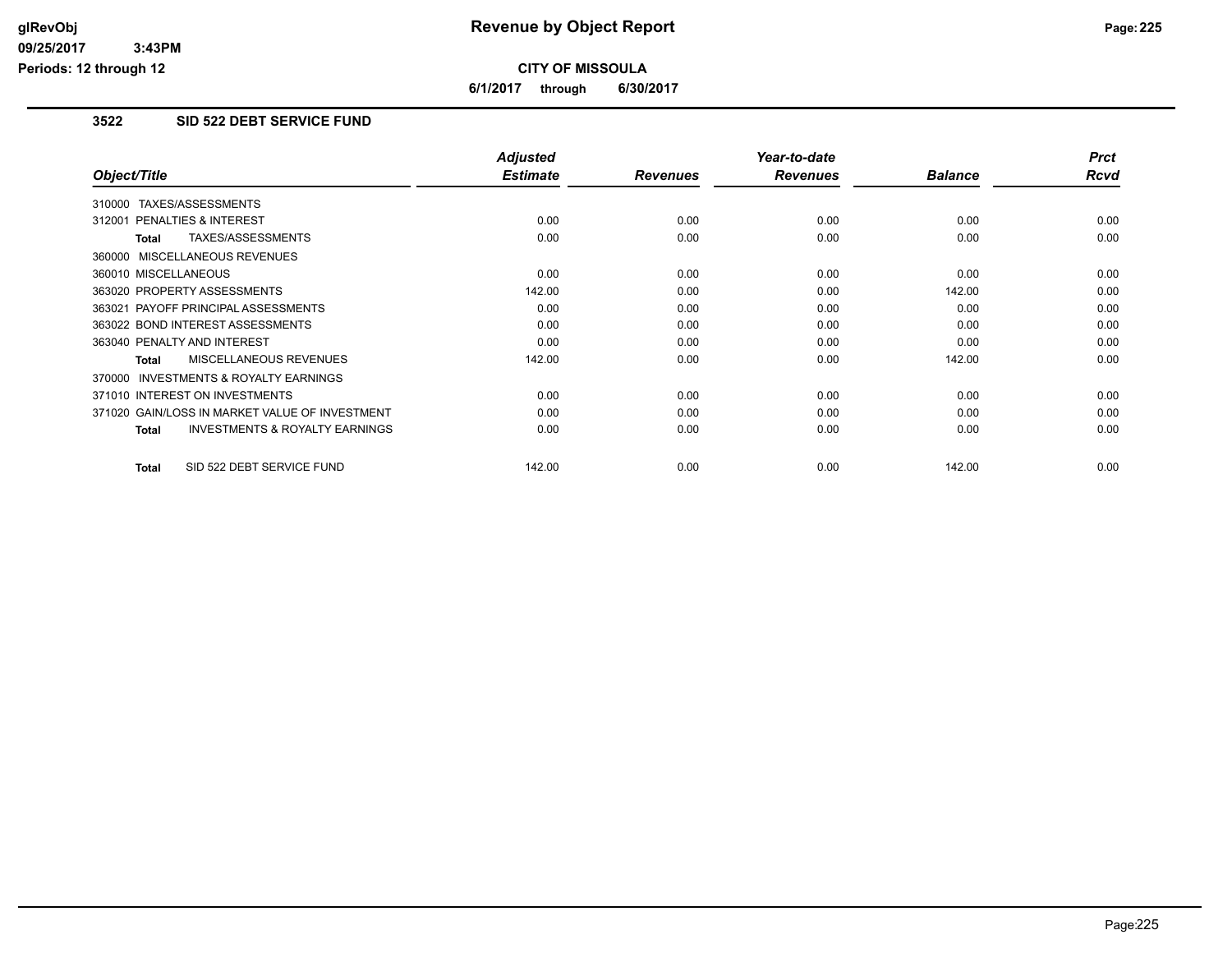**6/1/2017 through 6/30/2017**

**3524 SID 524 DEBT SERVICE FUND**

**3524 SID 524 DEBT SERVICE FUND**

|                                                    | <b>Adjusted</b> |                 | Year-to-date    |                | <b>Prct</b> |
|----------------------------------------------------|-----------------|-----------------|-----------------|----------------|-------------|
| Object/Title                                       | <b>Estimate</b> | <b>Revenues</b> | <b>Revenues</b> | <b>Balance</b> | Rcvd        |
| 310000 TAXES/ASSESSMENTS                           |                 |                 |                 |                |             |
| PENALTIES & INTEREST<br>312001                     | 0.00            | 0.00            | 0.00            | 0.00           | 0.00        |
| TAXES/ASSESSMENTS<br>Total                         | 0.00            | 0.00            | 0.00            | 0.00           | 0.00        |
| MISCELLANEOUS REVENUES<br>360000                   |                 |                 |                 |                |             |
| 363020 PROPERTY ASSESSMENTS                        | 305,600.00      | 104,596.77      | 238,780.32      | 66,819.68      | 78.13       |
| 363021 PAYOFF PRINCIPAL ASSESSMENTS                | 0.00            | 1,375.68        | 12,417.74       | $-12,417.74$   | 0.00        |
| 363022 BOND INTEREST ASSESSMENTS                   | 0.00            | 0.00            | 0.00            | 0.00           | 0.00        |
| 363040 PENALTY AND INTEREST                        | 0.00            | 65.21           | 283.49          | $-283.49$      | 0.00        |
| MISCELLANEOUS REVENUES<br>Total                    | 305,600.00      | 106,037.66      | 251,481.55      | 54,118.45      | 82.29       |
| INVESTMENTS & ROYALTY EARNINGS<br>370000           |                 |                 |                 |                |             |
| 371010 INTEREST ON INVESTMENTS                     | 0.00            | 0.00            | 0.00            | 0.00           | 0.00        |
| 371020 GAIN/LOSS IN MARKET VALUE OF INVESTMENTS    | 0.00            | 0.00            | 0.00            | 0.00           | 0.00        |
| 371500 INTEREST ON INTERFUND LOAN                  | 0.00            | 0.00            | 0.00            | 0.00           | 0.00        |
| <b>INVESTMENTS &amp; ROYALTY EARNINGS</b><br>Total | 0.00            | 0.00            | 0.00            | 0.00           | 0.00        |
| SID 524 DEBT SERVICE FUND<br><b>Total</b>          | 305,600.00      | 106,037.66      | 251,481.55      | 54,118.45      | 82.29       |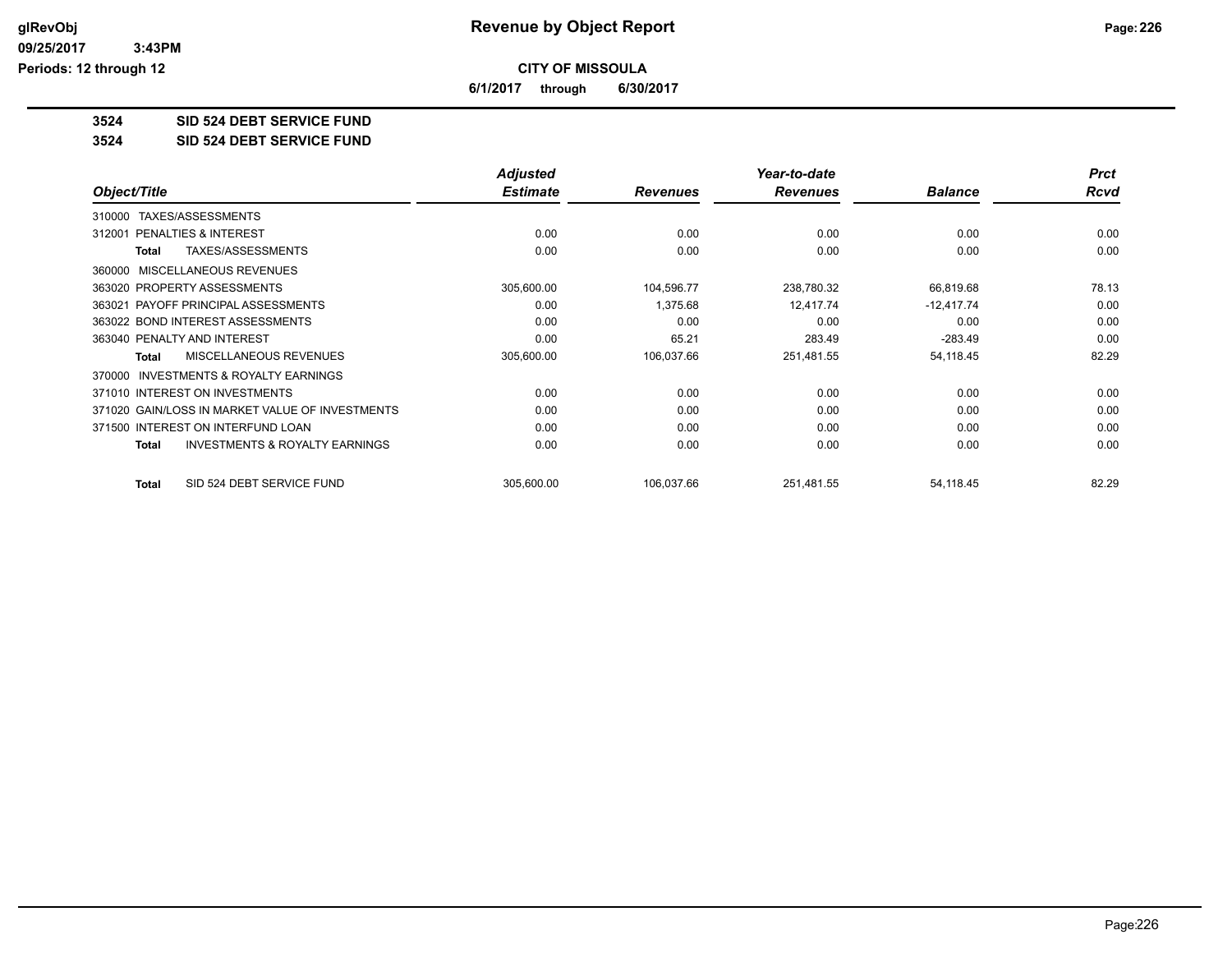**6/1/2017 through 6/30/2017**

### **3524 SID 524 DEBT SERVICE FUND**

|                                                    | <b>Adjusted</b> |                 | Year-to-date    |                | <b>Prct</b> |
|----------------------------------------------------|-----------------|-----------------|-----------------|----------------|-------------|
| Object/Title                                       | <b>Estimate</b> | <b>Revenues</b> | <b>Revenues</b> | <b>Balance</b> | Rcvd        |
| TAXES/ASSESSMENTS<br>310000                        |                 |                 |                 |                |             |
| 312001 PENALTIES & INTEREST                        | 0.00            | 0.00            | 0.00            | 0.00           | 0.00        |
| TAXES/ASSESSMENTS<br><b>Total</b>                  | 0.00            | 0.00            | 0.00            | 0.00           | 0.00        |
| MISCELLANEOUS REVENUES<br>360000                   |                 |                 |                 |                |             |
| 363020 PROPERTY ASSESSMENTS                        | 305,600.00      | 104,596.77      | 238,780.32      | 66,819.68      | 78.13       |
| 363021 PAYOFF PRINCIPAL ASSESSMENTS                | 0.00            | 1.375.68        | 12.417.74       | $-12,417.74$   | 0.00        |
| 363022 BOND INTEREST ASSESSMENTS                   | 0.00            | 0.00            | 0.00            | 0.00           | 0.00        |
| 363040 PENALTY AND INTEREST                        | 0.00            | 65.21           | 283.49          | $-283.49$      | 0.00        |
| <b>MISCELLANEOUS REVENUES</b><br><b>Total</b>      | 305,600.00      | 106,037.66      | 251,481.55      | 54,118.45      | 82.29       |
| INVESTMENTS & ROYALTY EARNINGS<br>370000           |                 |                 |                 |                |             |
| 371010 INTEREST ON INVESTMENTS                     | 0.00            | 0.00            | 0.00            | 0.00           | 0.00        |
| 371020 GAIN/LOSS IN MARKET VALUE OF INVESTMENT     | 0.00            | 0.00            | 0.00            | 0.00           | 0.00        |
| 371500 INTEREST ON INTERFUND LOAN                  | 0.00            | 0.00            | 0.00            | 0.00           | 0.00        |
| <b>INVESTMENTS &amp; ROYALTY EARNINGS</b><br>Total | 0.00            | 0.00            | 0.00            | 0.00           | 0.00        |
| SID 524 DEBT SERVICE FUND<br><b>Total</b>          | 305,600.00      | 106,037.66      | 251,481.55      | 54,118.45      | 82.29       |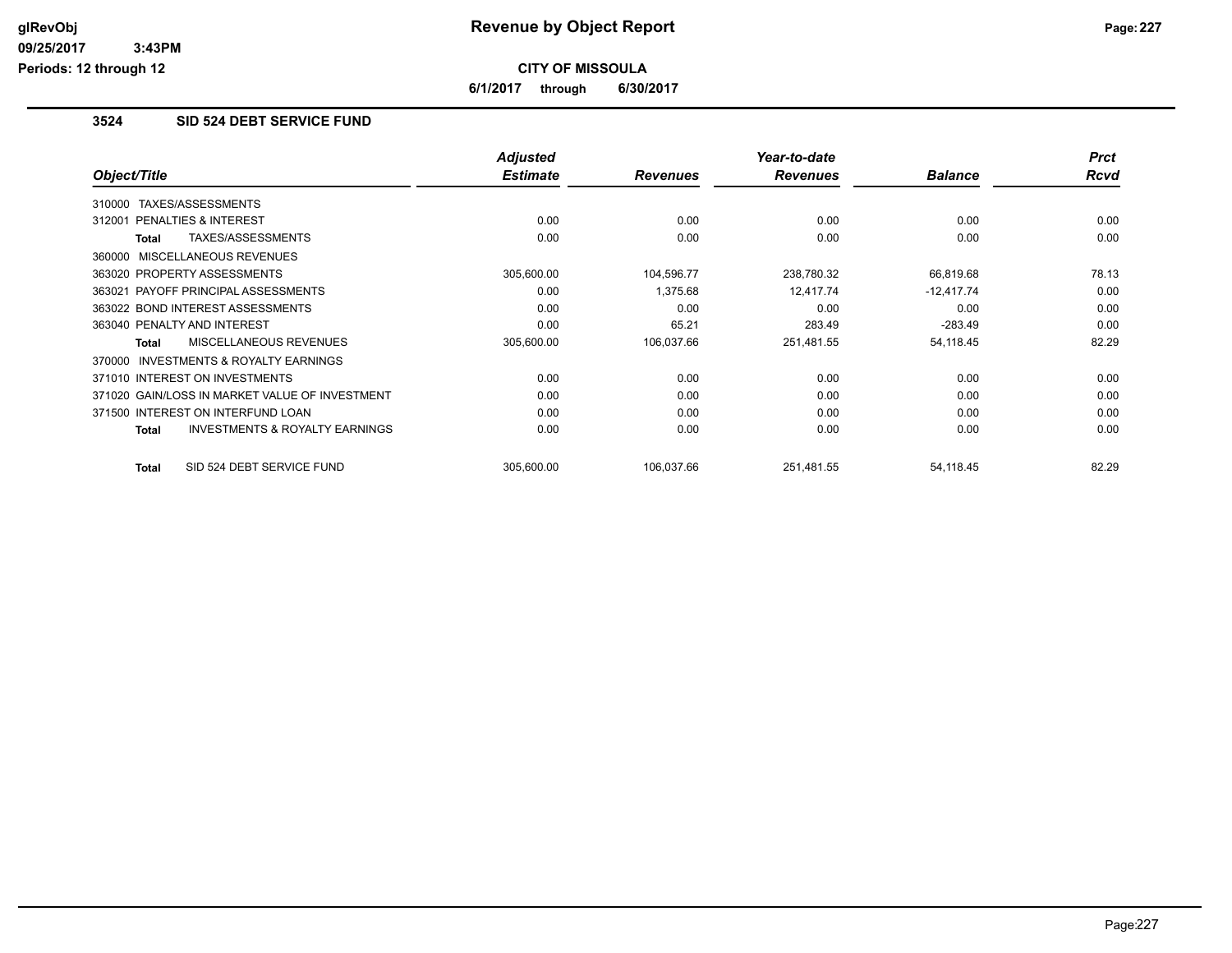**6/1/2017 through 6/30/2017**

**3525 SID 525 DEBT SERVICE FUND**

**3525 SID 525 DEBT SERVICE FUND**

|                                                           | <b>Adjusted</b> |                 | Year-to-date    |                | <b>Prct</b> |
|-----------------------------------------------------------|-----------------|-----------------|-----------------|----------------|-------------|
| Object/Title                                              | <b>Estimate</b> | <b>Revenues</b> | <b>Revenues</b> | <b>Balance</b> | <b>Rcvd</b> |
| TAXES/ASSESSMENTS<br>310000                               |                 |                 |                 |                |             |
| <b>PENALTIES &amp; INTEREST</b><br>312001                 | 0.00            | 0.00            | 0.00            | 0.00           | 0.00        |
| TAXES/ASSESSMENTS<br><b>Total</b>                         | 0.00            | 0.00            | 0.00            | 0.00           | 0.00        |
| MISCELLANEOUS REVENUES<br>360000                          |                 |                 |                 |                |             |
| 360010 MISCELLANEOUS                                      | 0.00            | 0.00            | 0.00            | 0.00           | 0.00        |
| 363020 PROPERTY ASSESSMENTS                               | 32,440.00       | 10,441.15       | 27,779.55       | 4,660.45       | 85.63       |
| 363021 PAYOFF PRINCIPAL ASSESSMENTS                       | 0.00            | 0.00            | 347.94          | $-347.94$      | 0.00        |
| 363022 BOND INTEREST ASSESSMENTS                          | 0.00            | 0.00            | 0.00            | 0.00           | 0.00        |
| 363040 PENALTY AND INTEREST                               | 0.00            | 15.22           | 55.66           | $-55.66$       | 0.00        |
| <b>MISCELLANEOUS REVENUES</b><br><b>Total</b>             | 32,440.00       | 10,456.37       | 28,183.15       | 4,256.85       | 86.88       |
| <b>INVESTMENTS &amp; ROYALTY EARNINGS</b><br>370000       |                 |                 |                 |                |             |
| 371010 INTEREST ON INVESTMENTS                            | 0.00            | 0.00            | 0.00            | 0.00           | 0.00        |
| 371020 GAIN/LOSS IN MARKET VALUE OF INVESTMENTS           | 0.00            | 0.00            | 0.00            | 0.00           | 0.00        |
| 371500 INTEREST ON INTERFUND LOAN                         | 0.00            | 0.00            | 0.00            | 0.00           | 0.00        |
| <b>INVESTMENTS &amp; ROYALTY EARNINGS</b><br><b>Total</b> | 0.00            | 0.00            | 0.00            | 0.00           | 0.00        |
| SID 525 DEBT SERVICE FUND<br><b>Total</b>                 | 32,440.00       | 10,456.37       | 28,183.15       | 4,256.85       | 86.88       |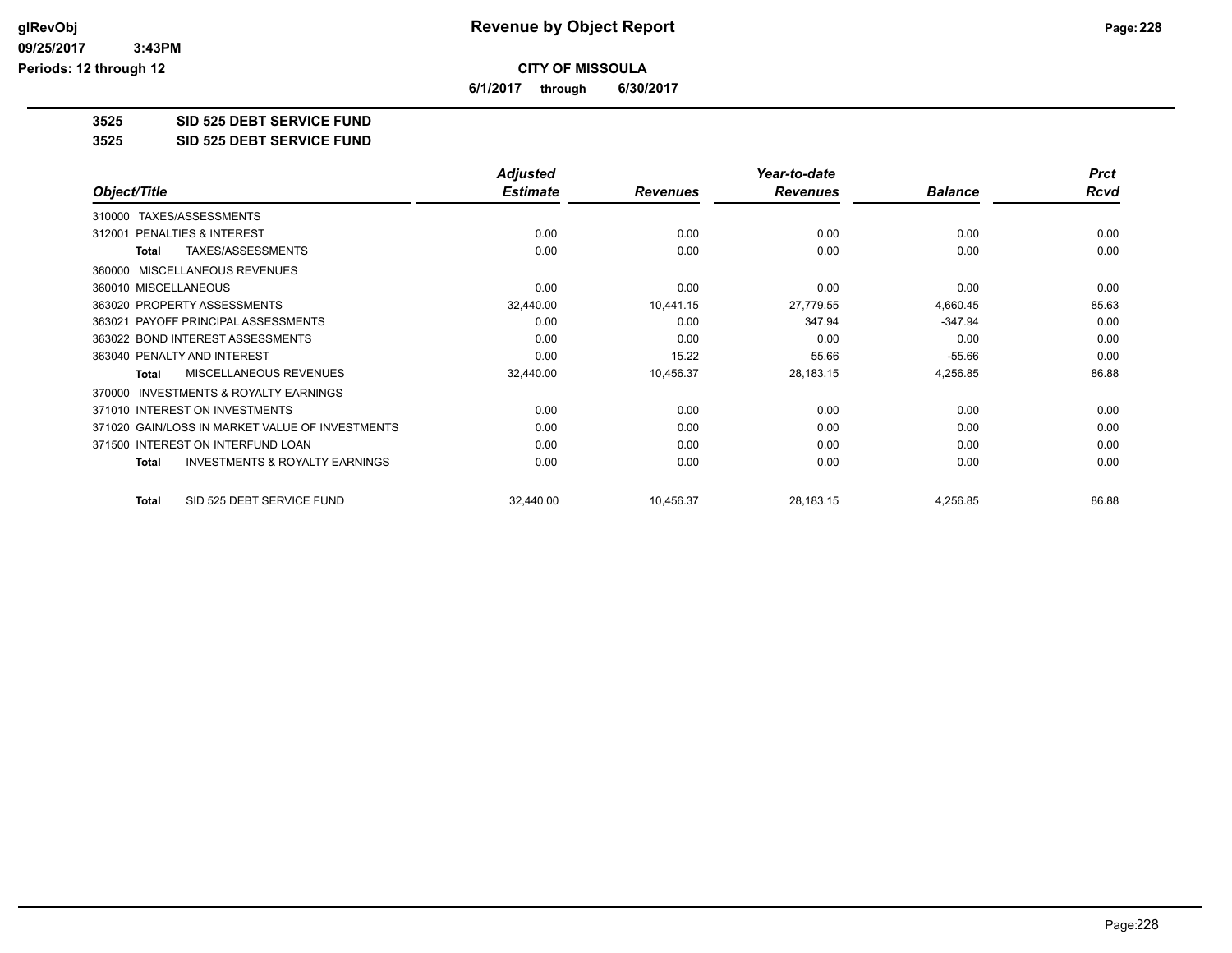**6/1/2017 through 6/30/2017**

## **3525 SID 525 DEBT SERVICE FUND**

|                                                           | <b>Adjusted</b> |                 | Year-to-date    |                | <b>Prct</b> |
|-----------------------------------------------------------|-----------------|-----------------|-----------------|----------------|-------------|
| Object/Title                                              | <b>Estimate</b> | <b>Revenues</b> | <b>Revenues</b> | <b>Balance</b> | <b>Rcvd</b> |
| TAXES/ASSESSMENTS<br>310000                               |                 |                 |                 |                |             |
| PENALTIES & INTEREST<br>312001                            | 0.00            | 0.00            | 0.00            | 0.00           | 0.00        |
| TAXES/ASSESSMENTS<br><b>Total</b>                         | 0.00            | 0.00            | 0.00            | 0.00           | 0.00        |
| 360000 MISCELLANEOUS REVENUES                             |                 |                 |                 |                |             |
| 360010 MISCELLANEOUS                                      | 0.00            | 0.00            | 0.00            | 0.00           | 0.00        |
| 363020 PROPERTY ASSESSMENTS                               | 32,440.00       | 10,441.15       | 27,779.55       | 4,660.45       | 85.63       |
| 363021 PAYOFF PRINCIPAL ASSESSMENTS                       | 0.00            | 0.00            | 347.94          | $-347.94$      | 0.00        |
| 363022 BOND INTEREST ASSESSMENTS                          | 0.00            | 0.00            | 0.00            | 0.00           | 0.00        |
| 363040 PENALTY AND INTEREST                               | 0.00            | 15.22           | 55.66           | $-55.66$       | 0.00        |
| <b>MISCELLANEOUS REVENUES</b><br><b>Total</b>             | 32,440.00       | 10,456.37       | 28,183.15       | 4,256.85       | 86.88       |
| <b>INVESTMENTS &amp; ROYALTY EARNINGS</b><br>370000       |                 |                 |                 |                |             |
| 371010 INTEREST ON INVESTMENTS                            | 0.00            | 0.00            | 0.00            | 0.00           | 0.00        |
| 371020 GAIN/LOSS IN MARKET VALUE OF INVESTMENT            | 0.00            | 0.00            | 0.00            | 0.00           | 0.00        |
| 371500 INTEREST ON INTERFUND LOAN                         | 0.00            | 0.00            | 0.00            | 0.00           | 0.00        |
| <b>INVESTMENTS &amp; ROYALTY EARNINGS</b><br><b>Total</b> | 0.00            | 0.00            | 0.00            | 0.00           | 0.00        |
| SID 525 DEBT SERVICE FUND<br><b>Total</b>                 | 32,440.00       | 10,456.37       | 28,183.15       | 4,256.85       | 86.88       |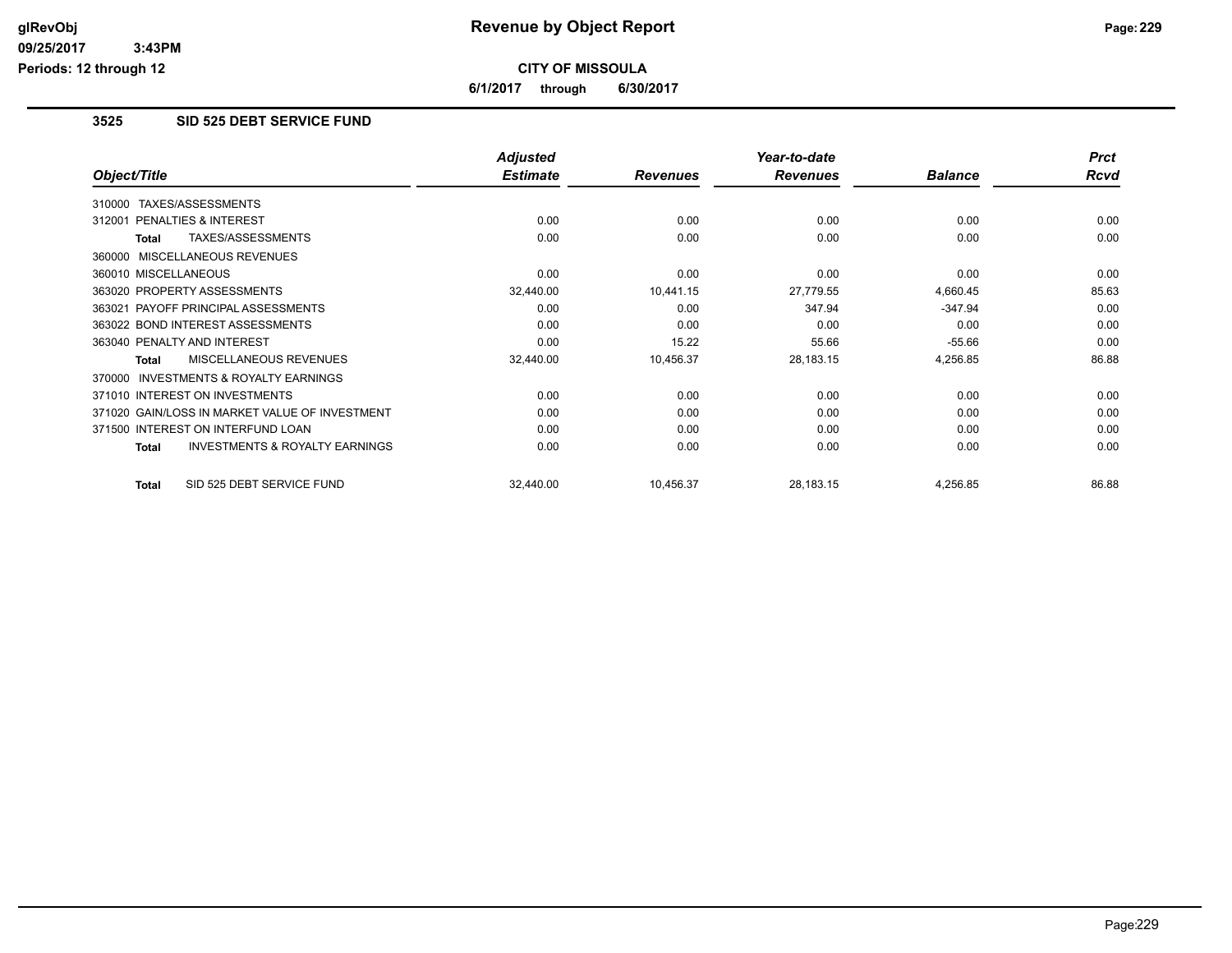**6/1/2017 through 6/30/2017**

**3526 SID 526 DEBT SERVICE FUND**

**3526 SID 526 DEBT SERVICE FUND**

|                                                           | <b>Adjusted</b> |                 | Year-to-date    |                | <b>Prct</b> |
|-----------------------------------------------------------|-----------------|-----------------|-----------------|----------------|-------------|
| Object/Title                                              | <b>Estimate</b> | <b>Revenues</b> | <b>Revenues</b> | <b>Balance</b> | <b>Rcvd</b> |
| TAXES/ASSESSMENTS<br>310000                               |                 |                 |                 |                |             |
| <b>PENALTIES &amp; INTEREST</b><br>312001                 | 0.00            | 0.00            | 0.00            | 0.00           | 0.00        |
| TAXES/ASSESSMENTS<br>Total                                | 0.00            | 0.00            | 0.00            | 0.00           | 0.00        |
| MISCELLANEOUS REVENUES<br>360000                          |                 |                 |                 |                |             |
| 360010 MISCELLANEOUS                                      | 0.00            | 0.00            | 0.00            | 0.00           | 0.00        |
| 363020 PROPERTY ASSESSMENTS                               | 193,100.00      | 45,105.73       | 111,433.32      | 81,666.68      | 57.71       |
| 363021 PAYOFF PRINCIPAL ASSESSMENTS                       | 0.00            | 0.00            | 9,248.43        | $-9,248.43$    | 0.00        |
| 363022 BOND INTEREST ASSESSMENTS                          | 0.00            | 0.00            | 0.00            | 0.00           | 0.00        |
| 363040 PENALTY AND INTEREST                               | 0.00            | 52.00           | 92.77           | $-92.77$       | 0.00        |
| <b>MISCELLANEOUS REVENUES</b><br><b>Total</b>             | 193,100.00      | 45, 157. 73     | 120,774.52      | 72,325.48      | 62.55       |
| <b>INVESTMENTS &amp; ROYALTY EARNINGS</b><br>370000       |                 |                 |                 |                |             |
| 371010 INTEREST ON INVESTMENTS                            | 0.00            | 0.00            | 0.00            | 0.00           | 0.00        |
| 371020 GAIN/LOSS IN MARKET VALUE OF INVESTMENTS           | 0.00            | 0.00            | 0.00            | 0.00           | 0.00        |
| 371500 INTEREST ON INTERFUND LOAN                         | 0.00            | 0.00            | 0.00            | 0.00           | 0.00        |
| <b>INVESTMENTS &amp; ROYALTY EARNINGS</b><br><b>Total</b> | 0.00            | 0.00            | 0.00            | 0.00           | 0.00        |
| SID 526 DEBT SERVICE FUND<br><b>Total</b>                 | 193,100.00      | 45,157.73       | 120,774.52      | 72,325.48      | 62.55       |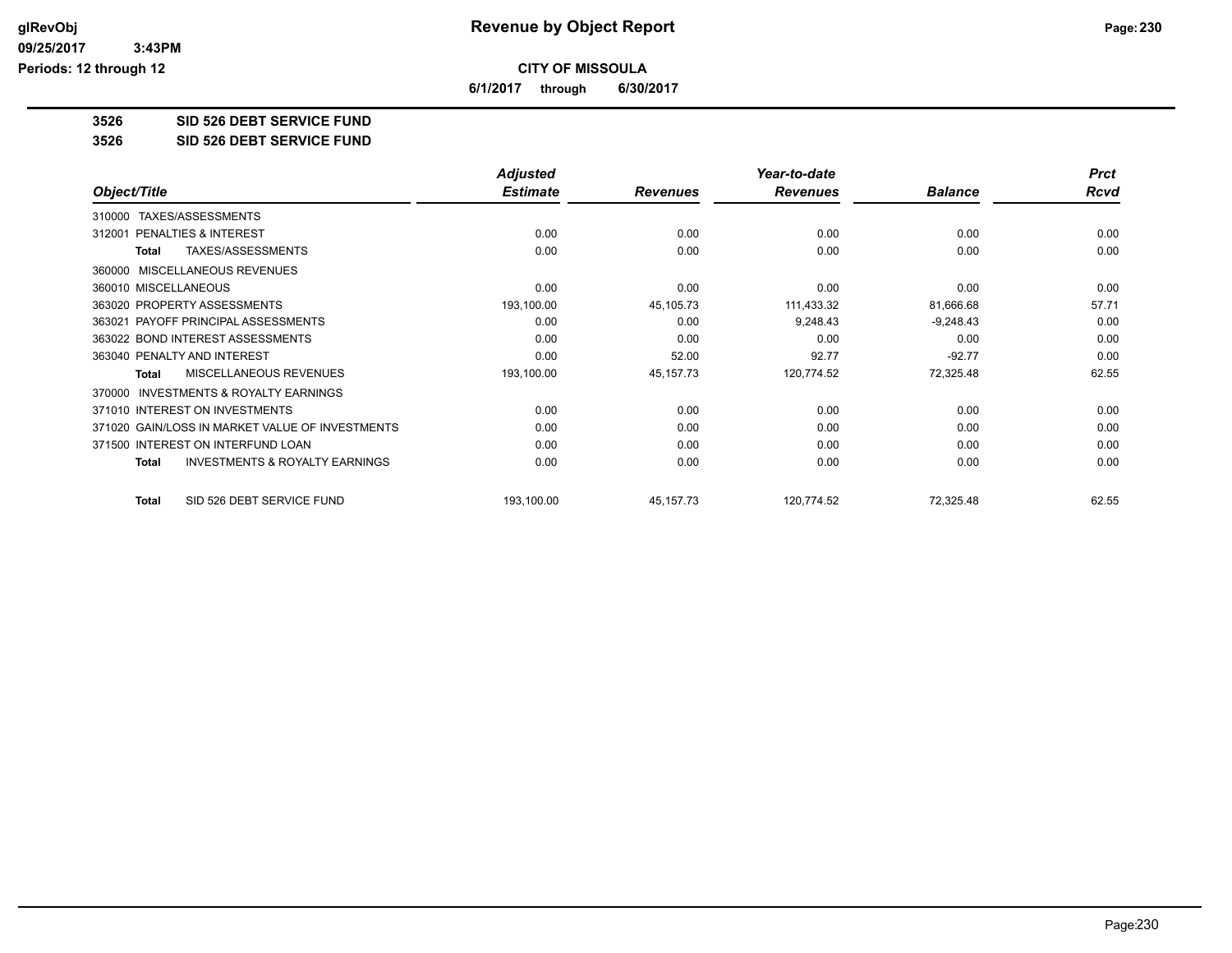**6/1/2017 through 6/30/2017**

### **3526 SID 526 DEBT SERVICE FUND**

|                                                           | <b>Adjusted</b> |                 | Year-to-date    |                | <b>Prct</b> |
|-----------------------------------------------------------|-----------------|-----------------|-----------------|----------------|-------------|
| Object/Title                                              | <b>Estimate</b> | <b>Revenues</b> | <b>Revenues</b> | <b>Balance</b> | Rcvd        |
| TAXES/ASSESSMENTS<br>310000                               |                 |                 |                 |                |             |
| <b>PENALTIES &amp; INTEREST</b><br>312001                 | 0.00            | 0.00            | 0.00            | 0.00           | 0.00        |
| TAXES/ASSESSMENTS<br><b>Total</b>                         | 0.00            | 0.00            | 0.00            | 0.00           | 0.00        |
| 360000 MISCELLANEOUS REVENUES                             |                 |                 |                 |                |             |
| 360010 MISCELLANEOUS                                      | 0.00            | 0.00            | 0.00            | 0.00           | 0.00        |
| 363020 PROPERTY ASSESSMENTS                               | 193,100.00      | 45,105.73       | 111,433.32      | 81,666.68      | 57.71       |
| 363021 PAYOFF PRINCIPAL ASSESSMENTS                       | 0.00            | 0.00            | 9,248.43        | $-9,248.43$    | 0.00        |
| 363022 BOND INTEREST ASSESSMENTS                          | 0.00            | 0.00            | 0.00            | 0.00           | 0.00        |
| 363040 PENALTY AND INTEREST                               | 0.00            | 52.00           | 92.77           | $-92.77$       | 0.00        |
| <b>MISCELLANEOUS REVENUES</b><br><b>Total</b>             | 193,100.00      | 45,157.73       | 120,774.52      | 72,325.48      | 62.55       |
| <b>INVESTMENTS &amp; ROYALTY EARNINGS</b><br>370000       |                 |                 |                 |                |             |
| 371010 INTEREST ON INVESTMENTS                            | 0.00            | 0.00            | 0.00            | 0.00           | 0.00        |
| 371020 GAIN/LOSS IN MARKET VALUE OF INVESTMENT            | 0.00            | 0.00            | 0.00            | 0.00           | 0.00        |
| 371500 INTEREST ON INTERFUND LOAN                         | 0.00            | 0.00            | 0.00            | 0.00           | 0.00        |
| <b>INVESTMENTS &amp; ROYALTY EARNINGS</b><br><b>Total</b> | 0.00            | 0.00            | 0.00            | 0.00           | 0.00        |
| SID 526 DEBT SERVICE FUND<br><b>Total</b>                 | 193,100.00      | 45,157.73       | 120,774.52      | 72,325.48      | 62.55       |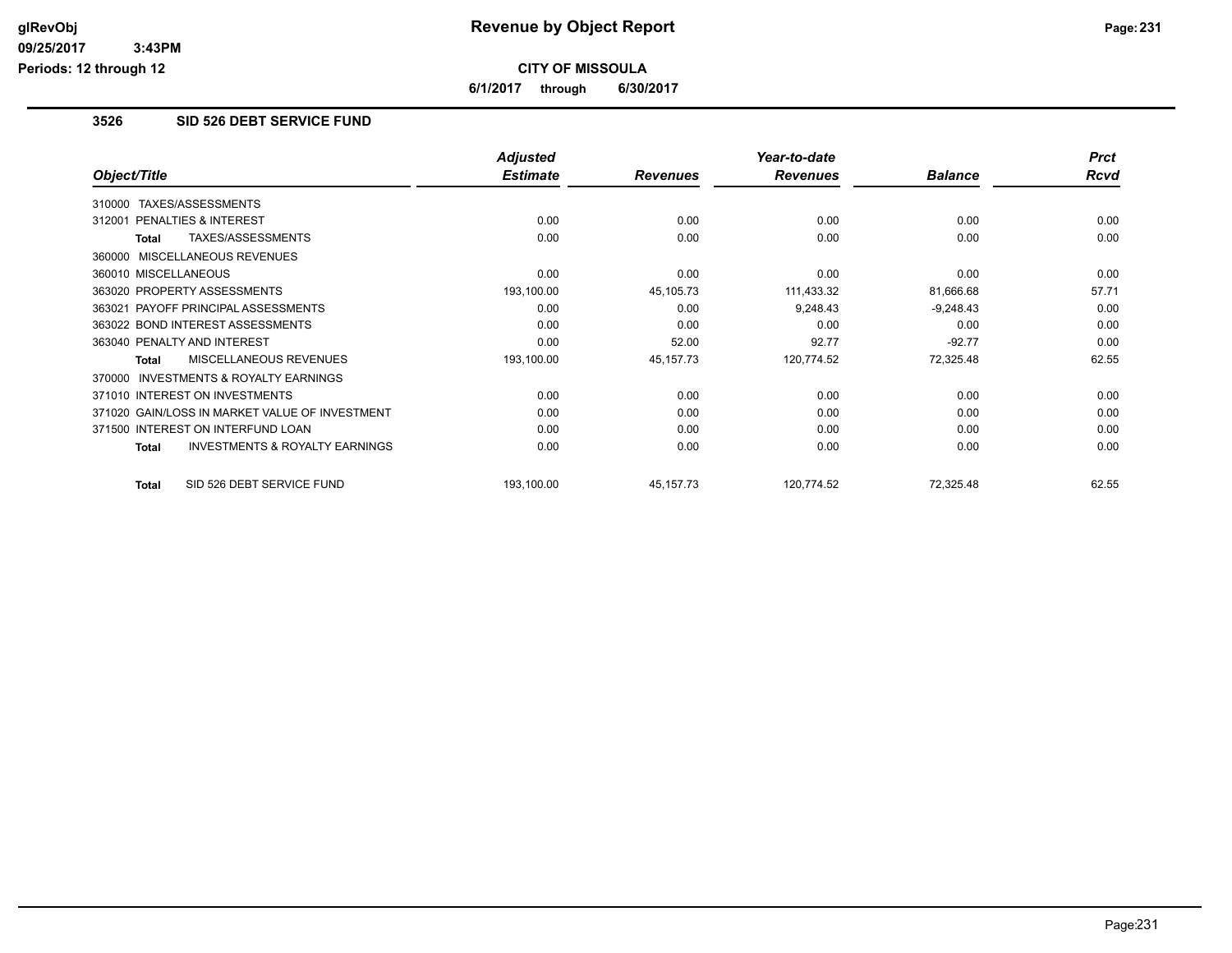**6/1/2017 through 6/30/2017**

**3527 SID 527 DEBT SERVICE FUND**

**3527 SID 527 DEBT SERVICE FUND**

|                                                           | <b>Adjusted</b> |                 | Year-to-date    |                | <b>Prct</b> |
|-----------------------------------------------------------|-----------------|-----------------|-----------------|----------------|-------------|
| Object/Title                                              | <b>Estimate</b> | <b>Revenues</b> | <b>Revenues</b> | <b>Balance</b> | <b>Rcvd</b> |
| TAXES/ASSESSMENTS<br>310000                               |                 |                 |                 |                |             |
| PENALTIES & INTEREST<br>312001                            | 0.00            | 0.00            | 0.00            | 0.00           | 0.00        |
| TAXES/ASSESSMENTS<br>Total                                | 0.00            | 0.00            | 0.00            | 0.00           | 0.00        |
| MISCELLANEOUS REVENUES<br>360000                          |                 |                 |                 |                |             |
| 360010 MISCELLANEOUS                                      | 0.00            | 0.00            | 0.00            | 0.00           | 0.00        |
| 363020 PROPERTY ASSESSMENTS                               | 0.00            | 0.00            | 0.00            | 0.00           | 0.00        |
| 363021 PAYOFF PRINCIPAL ASSESSMENTS                       | 0.00            | 0.00            | 0.00            | 0.00           | 0.00        |
| 363022 BOND INTEREST ASSESSMENTS                          | 0.00            | 0.00            | 0.00            | 0.00           | 0.00        |
| 363040 PENALTY AND INTEREST                               | 0.00            | 0.00            | 0.00            | 0.00           | 0.00        |
| <b>MISCELLANEOUS REVENUES</b><br>Total                    | 0.00            | 0.00            | 0.00            | 0.00           | 0.00        |
| <b>INVESTMENTS &amp; ROYALTY EARNINGS</b><br>370000       |                 |                 |                 |                |             |
| 371010 INTEREST ON INVESTMENTS                            | 0.00            | 0.00            | 0.00            | 0.00           | 0.00        |
| 371020 GAIN/LOSS IN MARKET VALUE OF INVESTMENTS           | 0.00            | 0.00            | 0.00            | 0.00           | 0.00        |
| <b>INVESTMENTS &amp; ROYALTY EARNINGS</b><br><b>Total</b> | 0.00            | 0.00            | 0.00            | 0.00           | 0.00        |
| OTHER FINANCING SOURCES<br>380000                         |                 |                 |                 |                |             |
| 381030 SID BONDS PROCEEDS                                 | 0.00            | 0.00            | 0.00            | 0.00           | 0.00        |
| OTHER FINANCING SOURCES<br><b>Total</b>                   | 0.00            | 0.00            | 0.00            | 0.00           | 0.00        |
| SID 527 DEBT SERVICE FUND<br><b>Total</b>                 | 0.00            | 0.00            | 0.00            | 0.00           | 0.00        |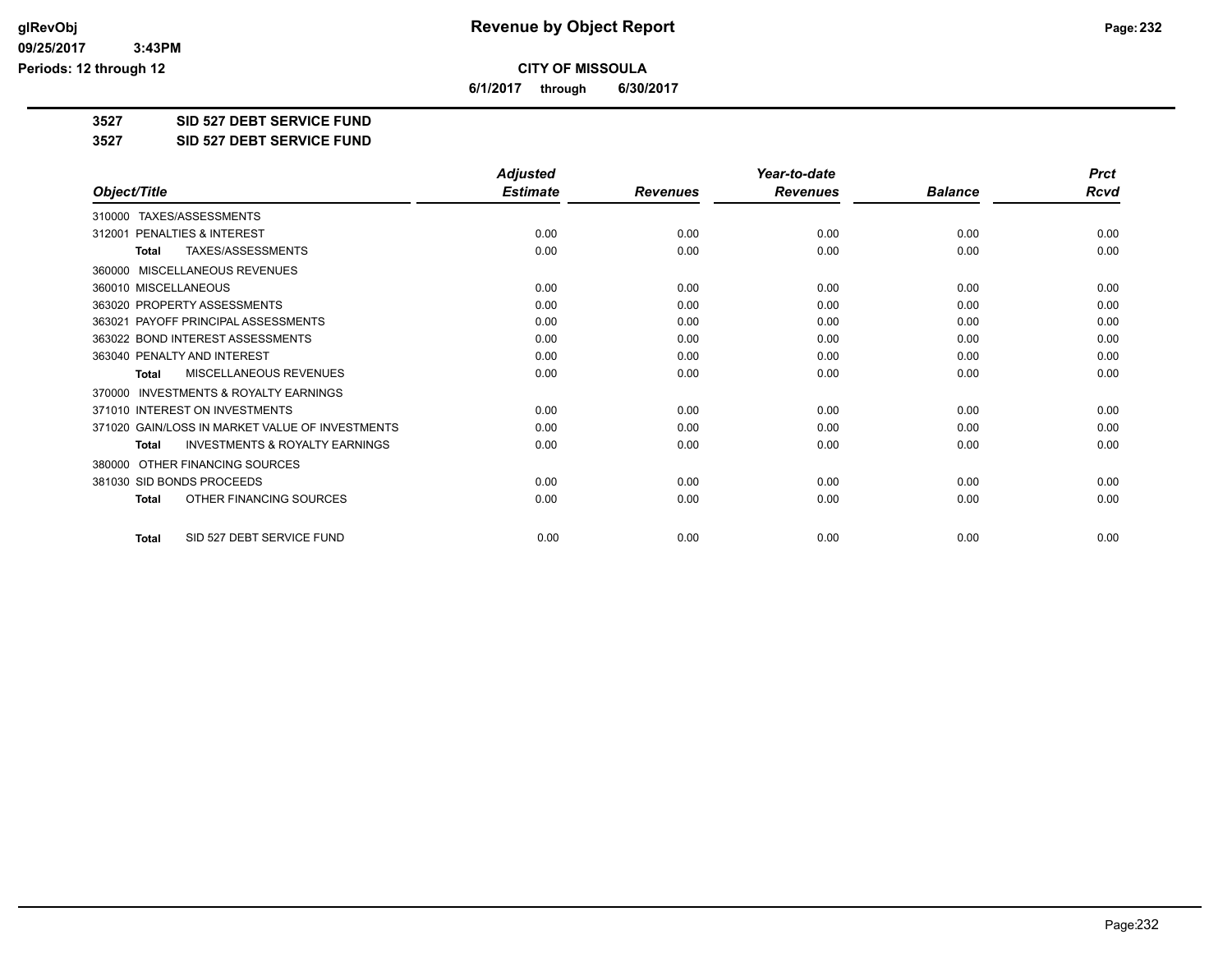**6/1/2017 through 6/30/2017**

## **3527 SID 527 DEBT SERVICE FUND**

|                                                           | <b>Adjusted</b> |                 | Year-to-date    |                | <b>Prct</b> |
|-----------------------------------------------------------|-----------------|-----------------|-----------------|----------------|-------------|
| Object/Title                                              | <b>Estimate</b> | <b>Revenues</b> | <b>Revenues</b> | <b>Balance</b> | <b>Rcvd</b> |
| 310000 TAXES/ASSESSMENTS                                  |                 |                 |                 |                |             |
| PENALTIES & INTEREST<br>312001                            | 0.00            | 0.00            | 0.00            | 0.00           | 0.00        |
| TAXES/ASSESSMENTS<br>Total                                | 0.00            | 0.00            | 0.00            | 0.00           | 0.00        |
| 360000 MISCELLANEOUS REVENUES                             |                 |                 |                 |                |             |
| 360010 MISCELLANEOUS                                      | 0.00            | 0.00            | 0.00            | 0.00           | 0.00        |
| 363020 PROPERTY ASSESSMENTS                               | 0.00            | 0.00            | 0.00            | 0.00           | 0.00        |
| 363021 PAYOFF PRINCIPAL ASSESSMENTS                       | 0.00            | 0.00            | 0.00            | 0.00           | 0.00        |
| 363022 BOND INTEREST ASSESSMENTS                          | 0.00            | 0.00            | 0.00            | 0.00           | 0.00        |
| 363040 PENALTY AND INTEREST                               | 0.00            | 0.00            | 0.00            | 0.00           | 0.00        |
| <b>MISCELLANEOUS REVENUES</b><br><b>Total</b>             | 0.00            | 0.00            | 0.00            | 0.00           | 0.00        |
| 370000 INVESTMENTS & ROYALTY EARNINGS                     |                 |                 |                 |                |             |
| 371010 INTEREST ON INVESTMENTS                            | 0.00            | 0.00            | 0.00            | 0.00           | 0.00        |
| 371020 GAIN/LOSS IN MARKET VALUE OF INVESTMENT            | 0.00            | 0.00            | 0.00            | 0.00           | 0.00        |
| <b>INVESTMENTS &amp; ROYALTY EARNINGS</b><br><b>Total</b> | 0.00            | 0.00            | 0.00            | 0.00           | 0.00        |
| 380000 OTHER FINANCING SOURCES                            |                 |                 |                 |                |             |
| 381030 SID BONDS PROCEEDS                                 | 0.00            | 0.00            | 0.00            | 0.00           | 0.00        |
| OTHER FINANCING SOURCES<br><b>Total</b>                   | 0.00            | 0.00            | 0.00            | 0.00           | 0.00        |
| SID 527 DEBT SERVICE FUND<br><b>Total</b>                 | 0.00            | 0.00            | 0.00            | 0.00           | 0.00        |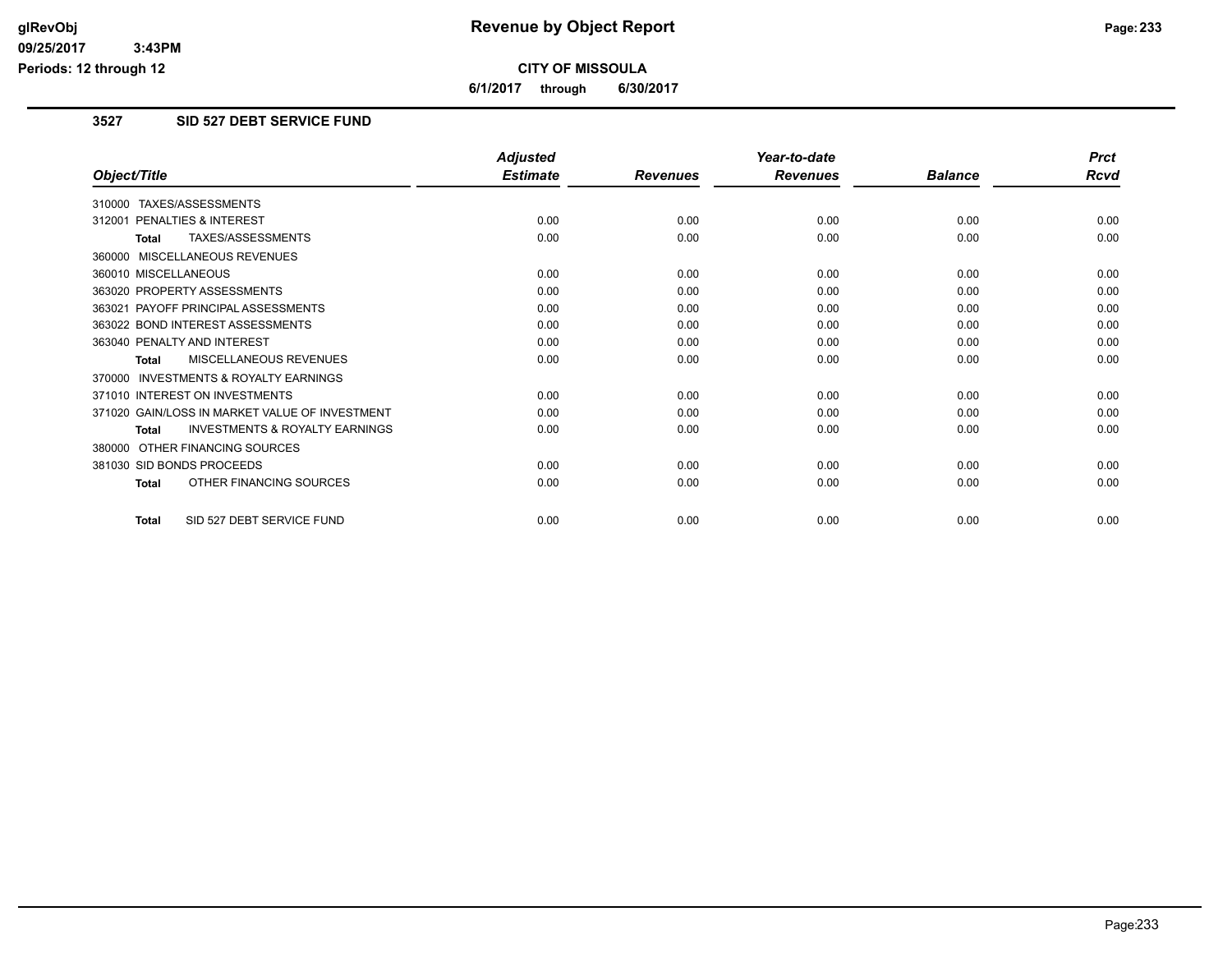**6/1/2017 through 6/30/2017**

**3530 SID 530 DEBT SERVICE FUND**

**3530 SID 530 DEBT SERVICE FUND**

|                                                           | <b>Adjusted</b> |                 | Year-to-date    |                | <b>Prct</b> |
|-----------------------------------------------------------|-----------------|-----------------|-----------------|----------------|-------------|
| Object/Title                                              | <b>Estimate</b> | <b>Revenues</b> | <b>Revenues</b> | <b>Balance</b> | Rcvd        |
| TAXES/ASSESSMENTS<br>310000                               |                 |                 |                 |                |             |
| 312001 PENALTIES & INTEREST                               | 0.00            | 0.00            | 0.00            | 0.00           | 0.00        |
| TAXES/ASSESSMENTS<br><b>Total</b>                         | 0.00            | 0.00            | 0.00            | 0.00           | 0.00        |
| MISCELLANEOUS REVENUES<br>360000                          |                 |                 |                 |                |             |
| 360010 MISCELLANEOUS                                      | 0.00            | 0.00            | 0.00            | 0.00           | 0.00        |
| 363020 PROPERTY ASSESSMENTS                               | 0.00            | 0.00            | 0.00            | 0.00           | 0.00        |
| 363021 PAYOFF PRINCIPAL ASSESSMENTS                       | 0.00            | 0.00            | 0.00            | 0.00           | 0.00        |
| 363022 BOND INTEREST ASSESSMENTS                          | 0.00            | 0.00            | 0.00            | 0.00           | 0.00        |
| 363040 PENALTY AND INTEREST                               | 0.00            | 0.00            | 0.00            | 0.00           | 0.00        |
| <b>MISCELLANEOUS REVENUES</b><br>Total                    | 0.00            | 0.00            | 0.00            | 0.00           | 0.00        |
| <b>INVESTMENTS &amp; ROYALTY EARNINGS</b><br>370000       |                 |                 |                 |                |             |
| 371010 INTEREST ON INVESTMENTS                            | 0.00            | 0.00            | 0.00            | 0.00           | 0.00        |
| 371020 GAIN/LOSS IN MARKET VALUE OF INVESTMENTS           | 0.00            | 0.00            | 0.00            | 0.00           | 0.00        |
| <b>INVESTMENTS &amp; ROYALTY EARNINGS</b><br><b>Total</b> | 0.00            | 0.00            | 0.00            | 0.00           | 0.00        |
| SID 530 DEBT SERVICE FUND<br><b>Total</b>                 | 0.00            | 0.00            | 0.00            | 0.00           | 0.00        |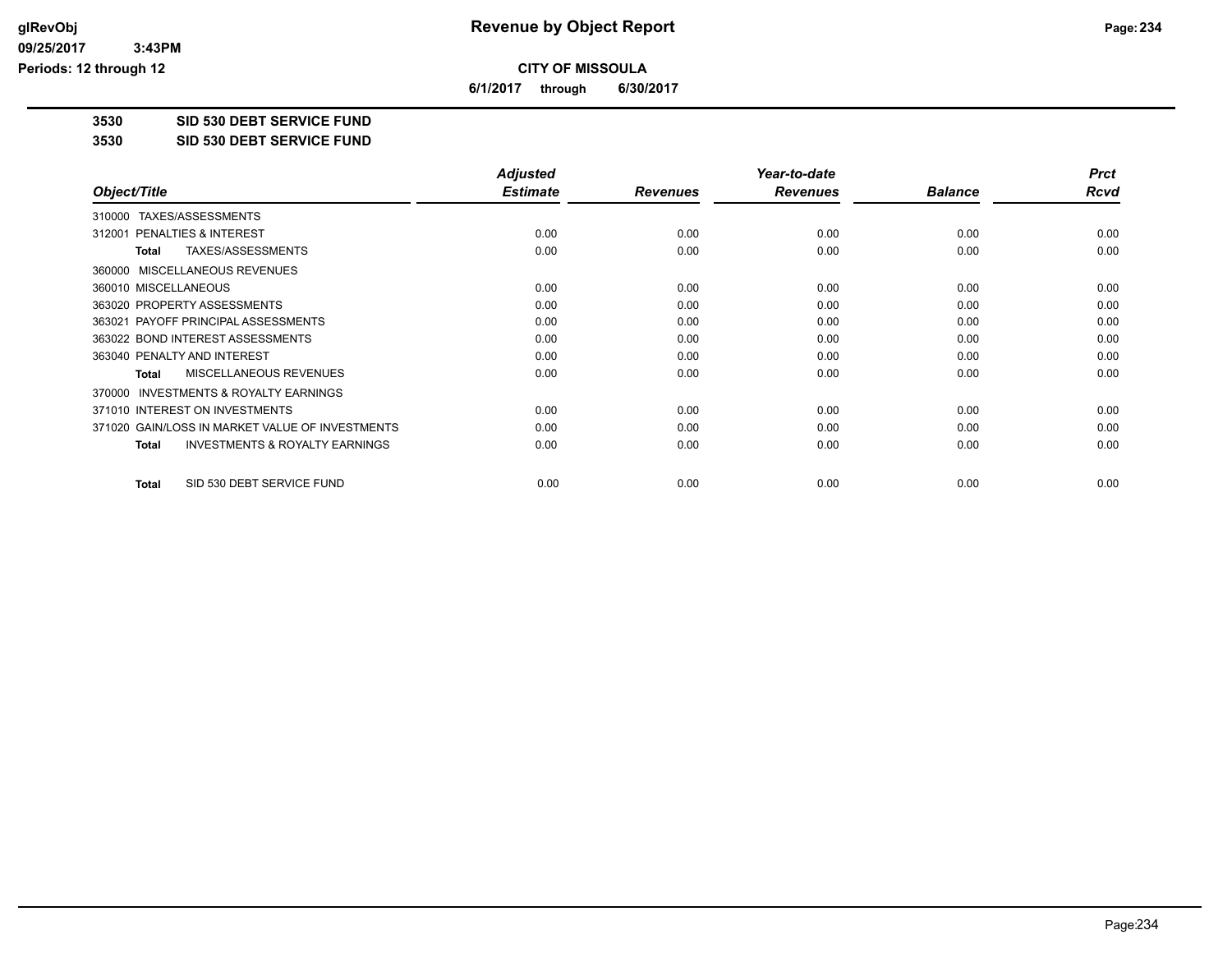**6/1/2017 through 6/30/2017**

### **3530 SID 530 DEBT SERVICE FUND**

|                                                           | <b>Adjusted</b> |                 | Year-to-date    |                | <b>Prct</b> |
|-----------------------------------------------------------|-----------------|-----------------|-----------------|----------------|-------------|
| Object/Title                                              | <b>Estimate</b> | <b>Revenues</b> | <b>Revenues</b> | <b>Balance</b> | Rcvd        |
| 310000 TAXES/ASSESSMENTS                                  |                 |                 |                 |                |             |
| 312001 PENALTIES & INTEREST                               | 0.00            | 0.00            | 0.00            | 0.00           | 0.00        |
| TAXES/ASSESSMENTS<br><b>Total</b>                         | 0.00            | 0.00            | 0.00            | 0.00           | 0.00        |
| 360000 MISCELLANEOUS REVENUES                             |                 |                 |                 |                |             |
| 360010 MISCELLANEOUS                                      | 0.00            | 0.00            | 0.00            | 0.00           | 0.00        |
| 363020 PROPERTY ASSESSMENTS                               | 0.00            | 0.00            | 0.00            | 0.00           | 0.00        |
| 363021 PAYOFF PRINCIPAL ASSESSMENTS                       | 0.00            | 0.00            | 0.00            | 0.00           | 0.00        |
| 363022 BOND INTEREST ASSESSMENTS                          | 0.00            | 0.00            | 0.00            | 0.00           | 0.00        |
| 363040 PENALTY AND INTEREST                               | 0.00            | 0.00            | 0.00            | 0.00           | 0.00        |
| <b>MISCELLANEOUS REVENUES</b><br><b>Total</b>             | 0.00            | 0.00            | 0.00            | 0.00           | 0.00        |
| <b>INVESTMENTS &amp; ROYALTY EARNINGS</b><br>370000       |                 |                 |                 |                |             |
| 371010 INTEREST ON INVESTMENTS                            | 0.00            | 0.00            | 0.00            | 0.00           | 0.00        |
| 371020 GAIN/LOSS IN MARKET VALUE OF INVESTMENT            | 0.00            | 0.00            | 0.00            | 0.00           | 0.00        |
| <b>INVESTMENTS &amp; ROYALTY EARNINGS</b><br><b>Total</b> | 0.00            | 0.00            | 0.00            | 0.00           | 0.00        |
| SID 530 DEBT SERVICE FUND<br><b>Total</b>                 | 0.00            | 0.00            | 0.00            | 0.00           | 0.00        |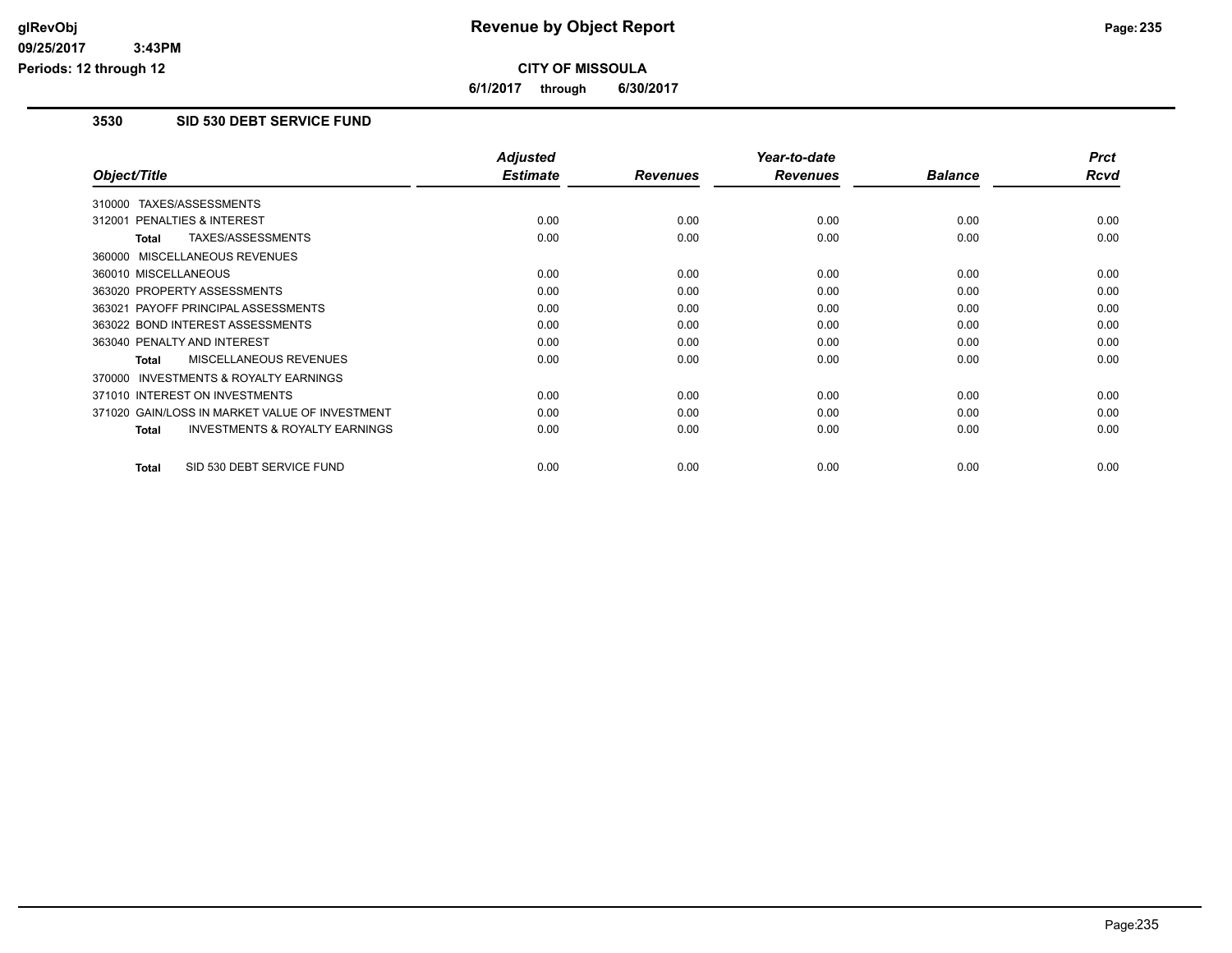**6/1/2017 through 6/30/2017**

**3531 SID 531 HICKORY ST CALMING**

**3531 SID 531 HICKORY ST CALMING**

|                                                           | <b>Adjusted</b> |                 | Year-to-date    |                | <b>Prct</b> |
|-----------------------------------------------------------|-----------------|-----------------|-----------------|----------------|-------------|
| Object/Title                                              | <b>Estimate</b> | <b>Revenues</b> | <b>Revenues</b> | <b>Balance</b> | Rcvd        |
| 310000 TAXES/ASSESSMENTS                                  |                 |                 |                 |                |             |
| 312001 PENALTIES & INTEREST                               | 0.00            | 0.00            | 0.00            | 0.00           | 0.00        |
| TAXES/ASSESSMENTS<br><b>Total</b>                         | 0.00            | 0.00            | 0.00            | 0.00           | 0.00        |
| <b>MISCELLANEOUS REVENUES</b><br>360000                   |                 |                 |                 |                |             |
| 360010 MISCELLANEOUS                                      | 0.00            | 0.00            | 0.00            | 0.00           | 0.00        |
| 363020 PROPERTY ASSESSMENTS                               | 0.00            | 0.00            | 0.00            | 0.00           | 0.00        |
| PAYOFF PRINCIPAL ASSESSMENTS<br>363021                    | 0.00            | 0.00            | 0.00            | 0.00           | 0.00        |
| 363022 BOND INTEREST ASSESSMENTS                          | 0.00            | 0.00            | 0.00            | 0.00           | 0.00        |
| 363040 PENALTY AND INTEREST                               | 0.00            | 0.00            | 0.00            | 0.00           | 0.00        |
| <b>MISCELLANEOUS REVENUES</b><br><b>Total</b>             | 0.00            | 0.00            | 0.00            | 0.00           | 0.00        |
| <b>INVESTMENTS &amp; ROYALTY EARNINGS</b><br>370000       |                 |                 |                 |                |             |
| 371010 INTEREST ON INVESTMENTS                            | 0.00            | 0.00            | 0.00            | 0.00           | 0.00        |
| 371020 GAIN/LOSS IN MARKET VALUE OF INVESTMENTS           | 0.00            | 0.00            | 0.00            | 0.00           | 0.00        |
| <b>INVESTMENTS &amp; ROYALTY EARNINGS</b><br><b>Total</b> | 0.00            | 0.00            | 0.00            | 0.00           | 0.00        |
| OTHER FINANCING SOURCES<br>380000                         |                 |                 |                 |                |             |
| 383000 OPERATING TRANSFERS                                | 0.00            | 0.00            | 0.00            | 0.00           | 0.00        |
| OTHER FINANCING SOURCES<br><b>Total</b>                   | 0.00            | 0.00            | 0.00            | 0.00           | 0.00        |
| SID 531 HICKORY ST CALMING<br><b>Total</b>                | 0.00            | 0.00            | 0.00            | 0.00           | 0.00        |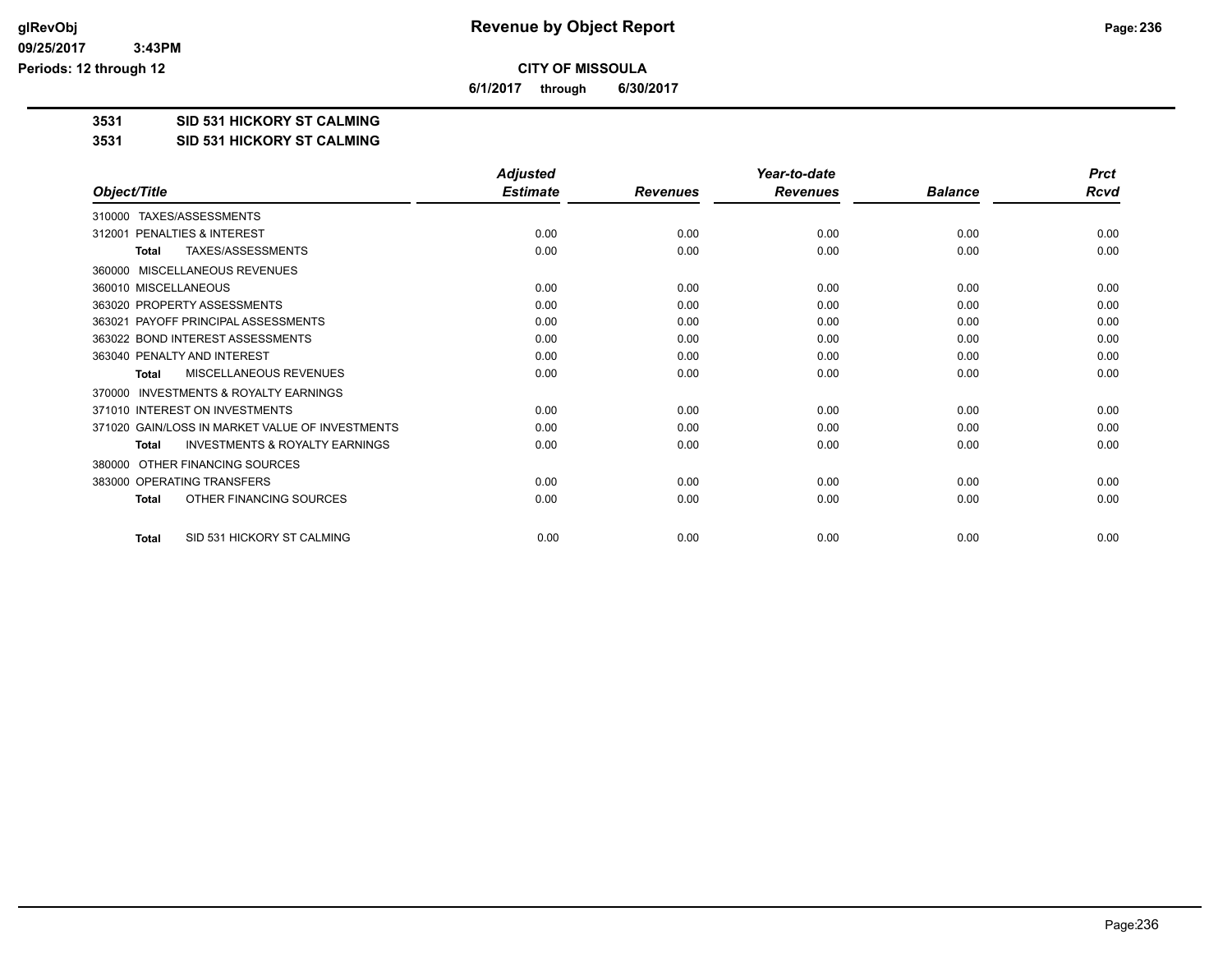**6/1/2017 through 6/30/2017**

## **3531 SID 531 HICKORY ST CALMING**

|                                                           | <b>Adjusted</b> |                 | Year-to-date    |                | <b>Prct</b> |
|-----------------------------------------------------------|-----------------|-----------------|-----------------|----------------|-------------|
| Object/Title                                              | <b>Estimate</b> | <b>Revenues</b> | <b>Revenues</b> | <b>Balance</b> | Rcvd        |
| 310000 TAXES/ASSESSMENTS                                  |                 |                 |                 |                |             |
| PENALTIES & INTEREST<br>312001                            | 0.00            | 0.00            | 0.00            | 0.00           | 0.00        |
| TAXES/ASSESSMENTS<br><b>Total</b>                         | 0.00            | 0.00            | 0.00            | 0.00           | 0.00        |
| 360000 MISCELLANEOUS REVENUES                             |                 |                 |                 |                |             |
| 360010 MISCELLANEOUS                                      | 0.00            | 0.00            | 0.00            | 0.00           | 0.00        |
| 363020 PROPERTY ASSESSMENTS                               | 0.00            | 0.00            | 0.00            | 0.00           | 0.00        |
| 363021 PAYOFF PRINCIPAL ASSESSMENTS                       | 0.00            | 0.00            | 0.00            | 0.00           | 0.00        |
| 363022 BOND INTEREST ASSESSMENTS                          | 0.00            | 0.00            | 0.00            | 0.00           | 0.00        |
| 363040 PENALTY AND INTEREST                               | 0.00            | 0.00            | 0.00            | 0.00           | 0.00        |
| MISCELLANEOUS REVENUES<br><b>Total</b>                    | 0.00            | 0.00            | 0.00            | 0.00           | 0.00        |
| 370000 INVESTMENTS & ROYALTY EARNINGS                     |                 |                 |                 |                |             |
| 371010 INTEREST ON INVESTMENTS                            | 0.00            | 0.00            | 0.00            | 0.00           | 0.00        |
| 371020 GAIN/LOSS IN MARKET VALUE OF INVESTMENT            | 0.00            | 0.00            | 0.00            | 0.00           | 0.00        |
| <b>INVESTMENTS &amp; ROYALTY EARNINGS</b><br><b>Total</b> | 0.00            | 0.00            | 0.00            | 0.00           | 0.00        |
| 380000 OTHER FINANCING SOURCES                            |                 |                 |                 |                |             |
| 383000 OPERATING TRANSFERS                                | 0.00            | 0.00            | 0.00            | 0.00           | 0.00        |
| OTHER FINANCING SOURCES<br><b>Total</b>                   | 0.00            | 0.00            | 0.00            | 0.00           | 0.00        |
| SID 531 HICKORY ST CALMING<br><b>Total</b>                | 0.00            | 0.00            | 0.00            | 0.00           | 0.00        |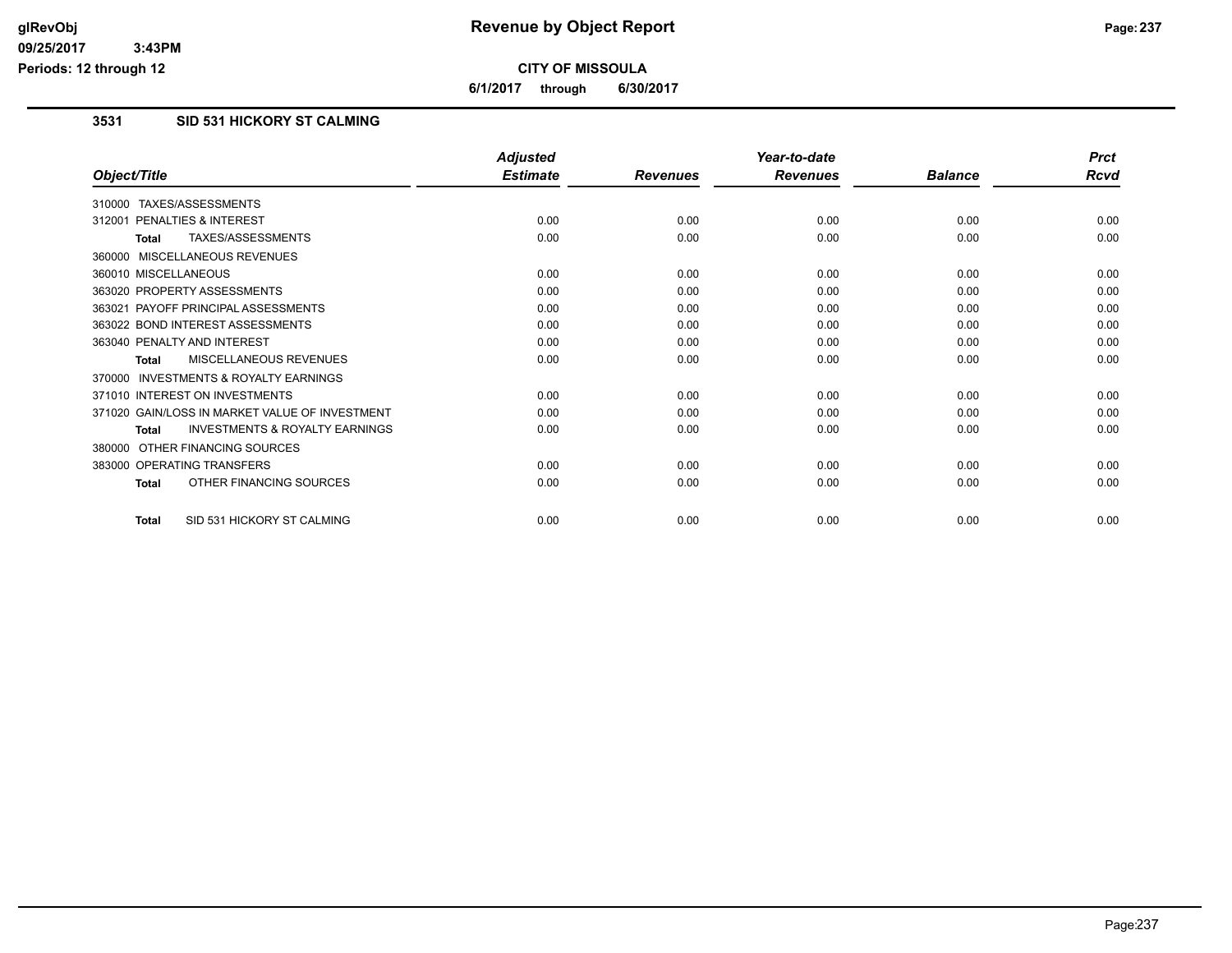**6/1/2017 through 6/30/2017**

**3532 SID 532 DEBT SERVICE FUND**

**3532 SID 532 DEBT SERVICE FUND**

|                                                           | <b>Adjusted</b> |                 | Year-to-date    |                | <b>Prct</b> |
|-----------------------------------------------------------|-----------------|-----------------|-----------------|----------------|-------------|
| Object/Title                                              | <b>Estimate</b> | <b>Revenues</b> | <b>Revenues</b> | <b>Balance</b> | Rcvd        |
| 360000 MISCELLANEOUS REVENUES                             |                 |                 |                 |                |             |
| 363020 PROPERTY ASSESSMENTS                               | 40,633.00       | 14,267.55       | 31,475.08       | 9.157.92       | 77.46       |
| 363021 PAYOFF PRINCIPAL ASSESSMENTS                       | 0.00            | 0.00            | 946.40          | $-946.40$      | 0.00        |
| 363022 BOND INTEREST ASSESSMENTS                          | 0.00            | 0.00            | 0.00            | 0.00           | 0.00        |
| 363040 PENALTY AND INTEREST                               | 0.00            | 1.75            | 32.76           | $-32.76$       | 0.00        |
| MISCELLANEOUS REVENUES<br><b>Total</b>                    | 40,633.00       | 14.269.30       | 32.454.24       | 8.178.76       | 79.87       |
| INVESTMENTS & ROYALTY EARNINGS<br>370000                  |                 |                 |                 |                |             |
| 371010 INTEREST ON INVESTMENTS                            | 0.00            | 0.00            | 0.00            | 0.00           | 0.00        |
| 371020 GAIN/LOSS IN MARKET VALUE OF INVESTMENTS           | 0.00            | 0.00            | 0.00            | 0.00           | 0.00        |
| <b>INVESTMENTS &amp; ROYALTY EARNINGS</b><br><b>Total</b> | 0.00            | 0.00            | 0.00            | 0.00           | 0.00        |
| SID 532 DEBT SERVICE FUND<br><b>Total</b>                 | 40.633.00       | 14.269.30       | 32.454.24       | 8.178.76       | 79.87       |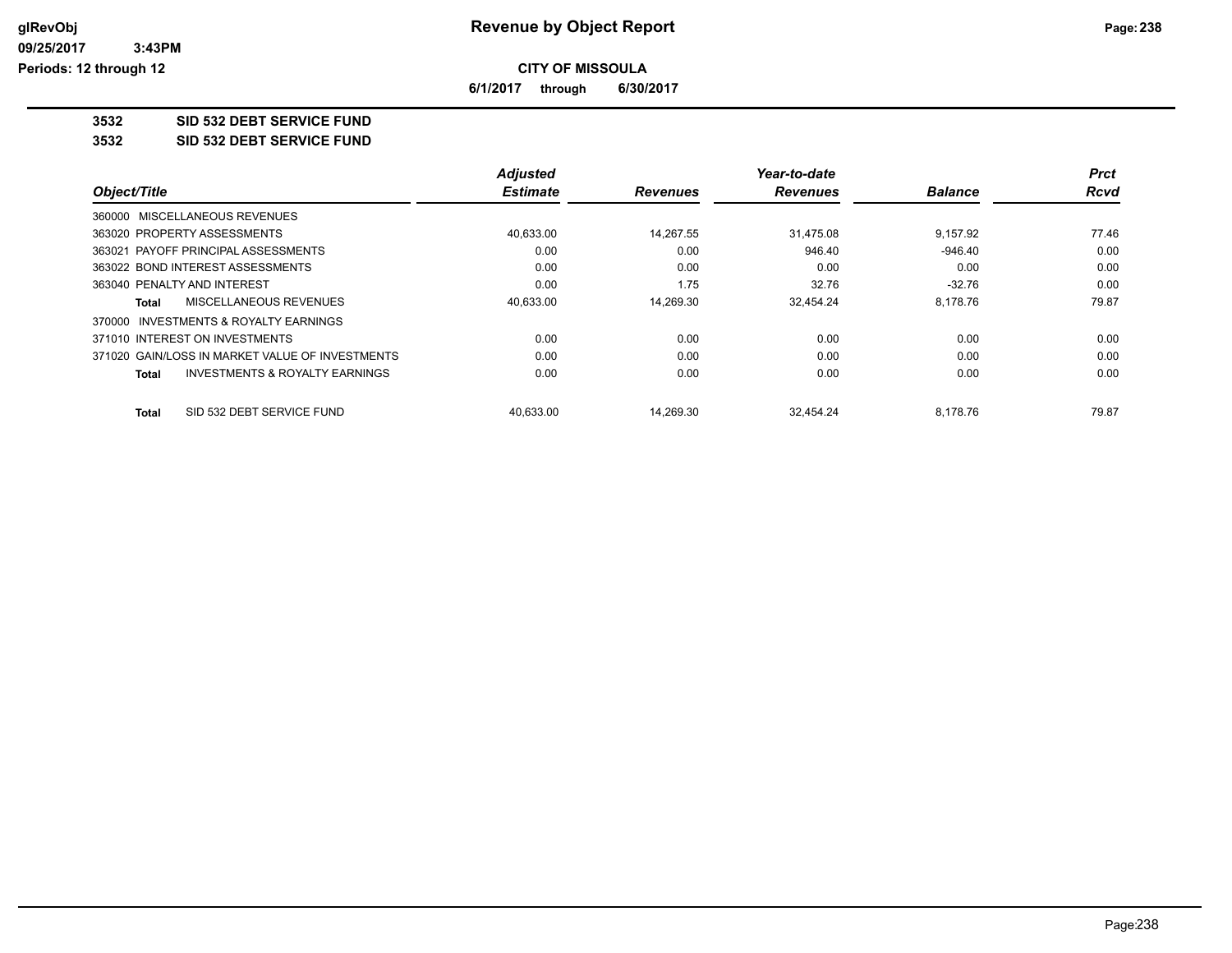**6/1/2017 through 6/30/2017**

### **3532 SID 532 DEBT SERVICE FUND**

|                                                           | <b>Adjusted</b> |                 | Year-to-date    |                | <b>Prct</b> |
|-----------------------------------------------------------|-----------------|-----------------|-----------------|----------------|-------------|
| Object/Title                                              | <b>Estimate</b> | <b>Revenues</b> | <b>Revenues</b> | <b>Balance</b> | <b>Rcvd</b> |
| 360000 MISCELLANEOUS REVENUES                             |                 |                 |                 |                |             |
| 363020 PROPERTY ASSESSMENTS                               | 40.633.00       | 14.267.55       | 31.475.08       | 9.157.92       | 77.46       |
| 363021 PAYOFF PRINCIPAL ASSESSMENTS                       | 0.00            | 0.00            | 946.40          | $-946.40$      | 0.00        |
| 363022 BOND INTEREST ASSESSMENTS                          | 0.00            | 0.00            | 0.00            | 0.00           | 0.00        |
| 363040 PENALTY AND INTEREST                               | 0.00            | 1.75            | 32.76           | $-32.76$       | 0.00        |
| <b>MISCELLANEOUS REVENUES</b><br>Total                    | 40,633.00       | 14.269.30       | 32.454.24       | 8.178.76       | 79.87       |
| INVESTMENTS & ROYALTY EARNINGS<br>370000                  |                 |                 |                 |                |             |
| 371010 INTEREST ON INVESTMENTS                            | 0.00            | 0.00            | 0.00            | 0.00           | 0.00        |
| 371020 GAIN/LOSS IN MARKET VALUE OF INVESTMENT            | 0.00            | 0.00            | 0.00            | 0.00           | 0.00        |
| <b>INVESTMENTS &amp; ROYALTY EARNINGS</b><br><b>Total</b> | 0.00            | 0.00            | 0.00            | 0.00           | 0.00        |
|                                                           |                 |                 |                 |                |             |
| SID 532 DEBT SERVICE FUND<br><b>Total</b>                 | 40.633.00       | 14.269.30       | 32.454.24       | 8.178.76       | 79.87       |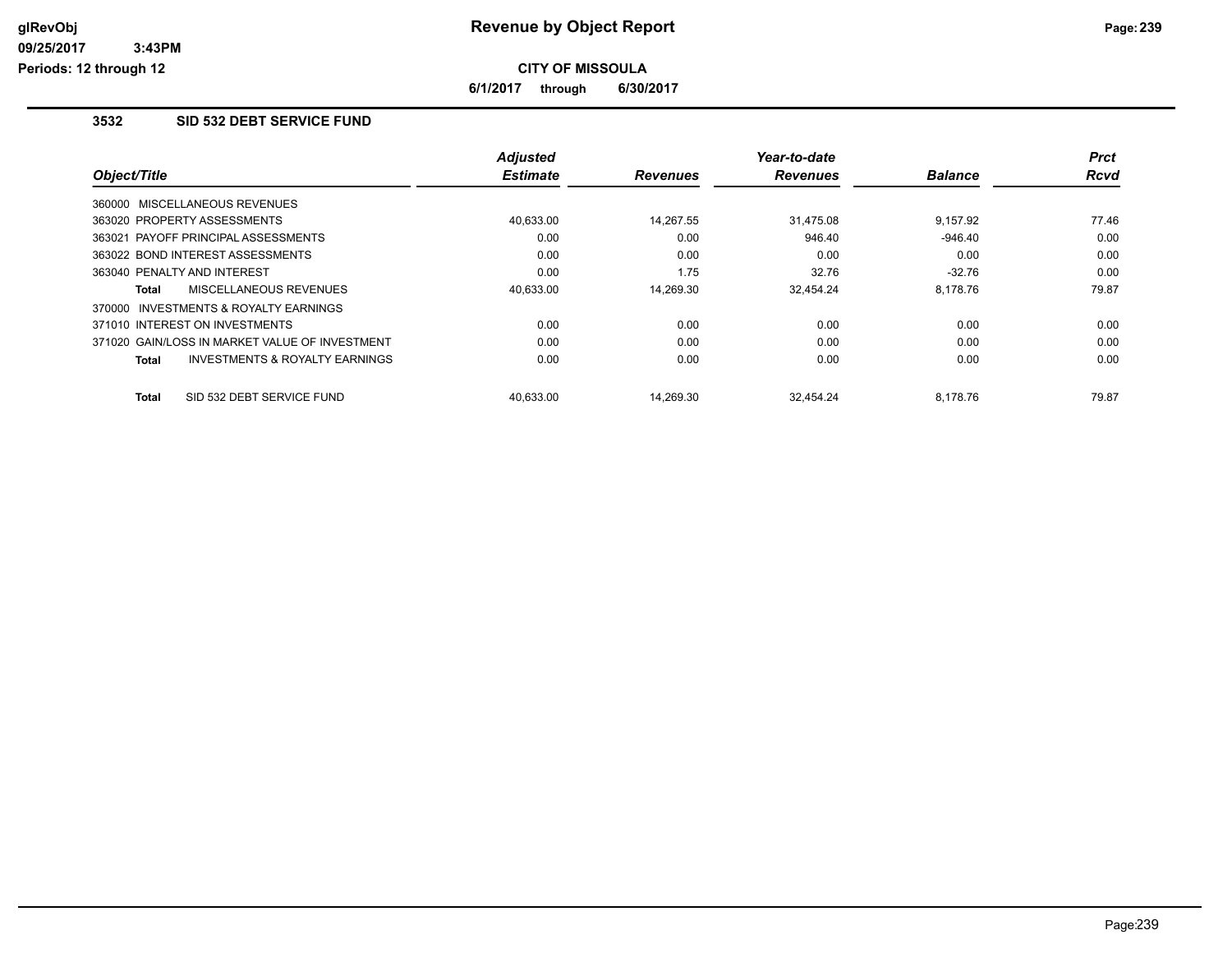**6/1/2017 through 6/30/2017**

# **3533 GILBERT ST SEWER SID DEBT FUND**

#### **3533 GILBERT ST SEWER SID DEBT FUND**

|                                                     | <b>Adjusted</b> |                 | Year-to-date    |                | <b>Prct</b> |
|-----------------------------------------------------|-----------------|-----------------|-----------------|----------------|-------------|
| Object/Title                                        | <b>Estimate</b> | <b>Revenues</b> | <b>Revenues</b> | <b>Balance</b> | <b>Rcvd</b> |
| TAXES/ASSESSMENTS<br>310000                         |                 |                 |                 |                |             |
| PENALTIES & INTEREST<br>312001                      | 0.00            | 0.00            | 0.00            | 0.00           | 0.00        |
| <b>TAXES/ASSESSMENTS</b><br><b>Total</b>            | 0.00            | 0.00            | 0.00            | 0.00           | 0.00        |
| MISCELLANEOUS REVENUES<br>360000                    |                 |                 |                 |                |             |
| 363020 PROPERTY ASSESSMENTS                         | 16,875.00       | 4,713.13        | 11,746.11       | 5,128.89       | 69.61       |
| PAYOFF PRINCIPAL ASSESSMENTS<br>363021              | 0.00            | 0.00            | 1,910.85        | $-1,910.85$    | 0.00        |
| 363022 BOND INTEREST ASSESSMENTS                    | 0.00            | 0.00            | 0.00            | 0.00           | 0.00        |
| 363040 PENALTY AND INTEREST                         | 0.00            | 0.00            | 2.63            | $-2.63$        | 0.00        |
| <b>MISCELLANEOUS REVENUES</b><br>Total              | 16,875.00       | 4,713.13        | 13,659.59       | 3,215.41       | 80.95       |
| <b>INVESTMENTS &amp; ROYALTY EARNINGS</b><br>370000 |                 |                 |                 |                |             |
| 371010 INTEREST ON INVESTMENTS                      | 0.00            | 0.00            | 0.00            | 0.00           | 0.00        |
| 371020 GAIN/LOSS IN MARKET VALUE OF INVESTMENTS     | 0.00            | 0.00            | 0.00            | 0.00           | 0.00        |
| <b>INVESTMENTS &amp; ROYALTY EARNINGS</b><br>Total  | 0.00            | 0.00            | 0.00            | 0.00           | 0.00        |
| OTHER FINANCING SOURCES<br>380000                   |                 |                 |                 |                |             |
| 381009 TRANSFERS IN                                 | 0.00            | 0.00            | 0.00            | 0.00           | 0.00        |
| OTHER FINANCING SOURCES<br><b>Total</b>             | 0.00            | 0.00            | 0.00            | 0.00           | 0.00        |
| GILBERT ST SEWER SID DEBT FUND<br><b>Total</b>      | 16,875.00       | 4,713.13        | 13,659.59       | 3,215.41       | 80.95       |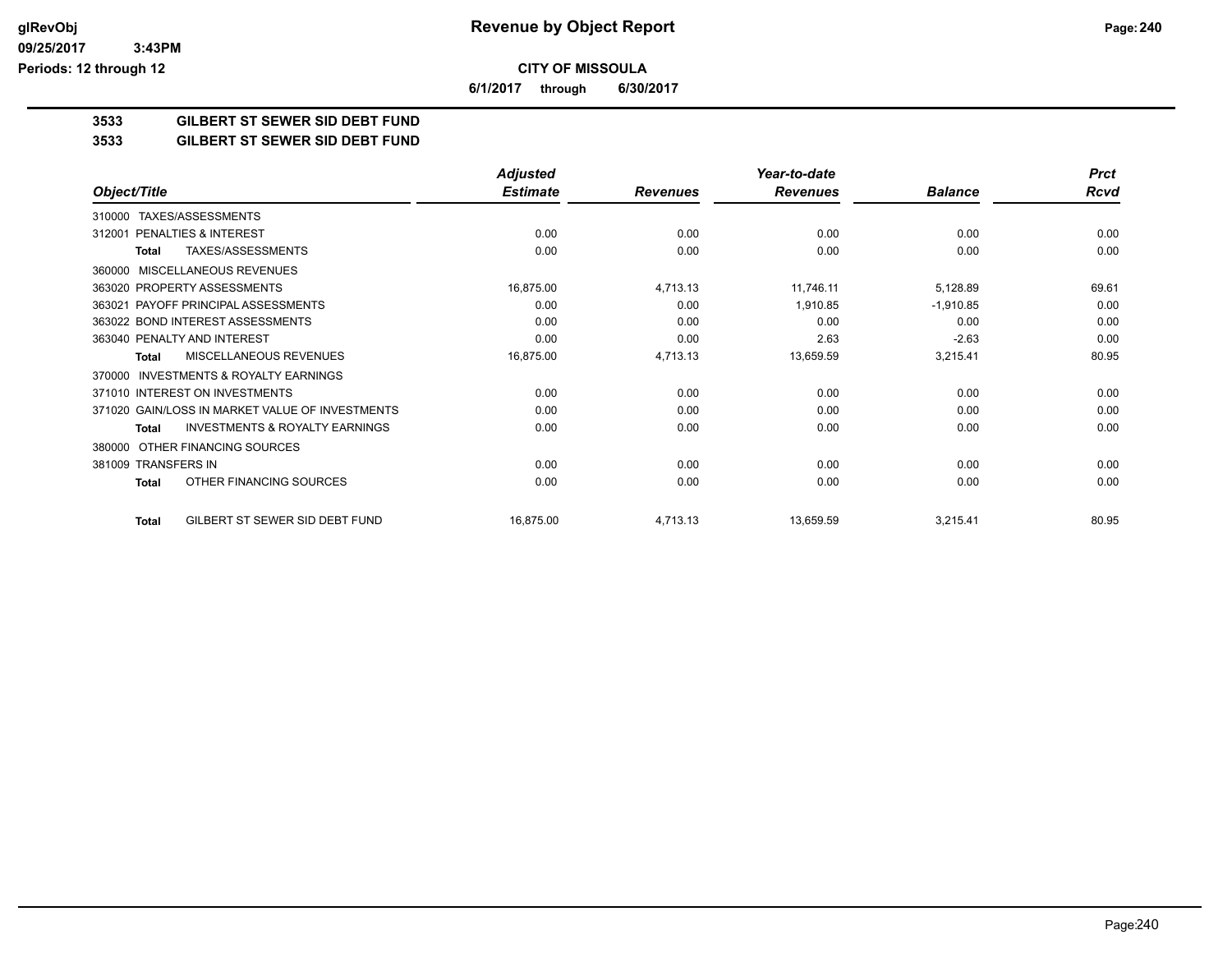**6/1/2017 through 6/30/2017**

## **3533 GILBERT ST SEWER SID DEBT FUND**

|                                                           | <b>Adjusted</b> |                 | Year-to-date    |                | <b>Prct</b> |
|-----------------------------------------------------------|-----------------|-----------------|-----------------|----------------|-------------|
| Object/Title                                              | <b>Estimate</b> | <b>Revenues</b> | <b>Revenues</b> | <b>Balance</b> | <b>Rcvd</b> |
| TAXES/ASSESSMENTS<br>310000                               |                 |                 |                 |                |             |
| 312001 PENALTIES & INTEREST                               | 0.00            | 0.00            | 0.00            | 0.00           | 0.00        |
| TAXES/ASSESSMENTS<br><b>Total</b>                         | 0.00            | 0.00            | 0.00            | 0.00           | 0.00        |
| MISCELLANEOUS REVENUES<br>360000                          |                 |                 |                 |                |             |
| 363020 PROPERTY ASSESSMENTS                               | 16,875.00       | 4,713.13        | 11,746.11       | 5,128.89       | 69.61       |
| 363021 PAYOFF PRINCIPAL ASSESSMENTS                       | 0.00            | 0.00            | 1,910.85        | $-1,910.85$    | 0.00        |
| 363022 BOND INTEREST ASSESSMENTS                          | 0.00            | 0.00            | 0.00            | 0.00           | 0.00        |
| 363040 PENALTY AND INTEREST                               | 0.00            | 0.00            | 2.63            | $-2.63$        | 0.00        |
| MISCELLANEOUS REVENUES<br>Total                           | 16,875.00       | 4,713.13        | 13,659.59       | 3,215.41       | 80.95       |
| 370000 INVESTMENTS & ROYALTY EARNINGS                     |                 |                 |                 |                |             |
| 371010 INTEREST ON INVESTMENTS                            | 0.00            | 0.00            | 0.00            | 0.00           | 0.00        |
| 371020 GAIN/LOSS IN MARKET VALUE OF INVESTMENT            | 0.00            | 0.00            | 0.00            | 0.00           | 0.00        |
| <b>INVESTMENTS &amp; ROYALTY EARNINGS</b><br><b>Total</b> | 0.00            | 0.00            | 0.00            | 0.00           | 0.00        |
| 380000 OTHER FINANCING SOURCES                            |                 |                 |                 |                |             |
| 381009 TRANSFERS IN                                       | 0.00            | 0.00            | 0.00            | 0.00           | 0.00        |
| OTHER FINANCING SOURCES<br><b>Total</b>                   | 0.00            | 0.00            | 0.00            | 0.00           | 0.00        |
| GILBERT ST SEWER SID DEBT FUND<br><b>Total</b>            | 16,875.00       | 4,713.13        | 13,659.59       | 3,215.41       | 80.95       |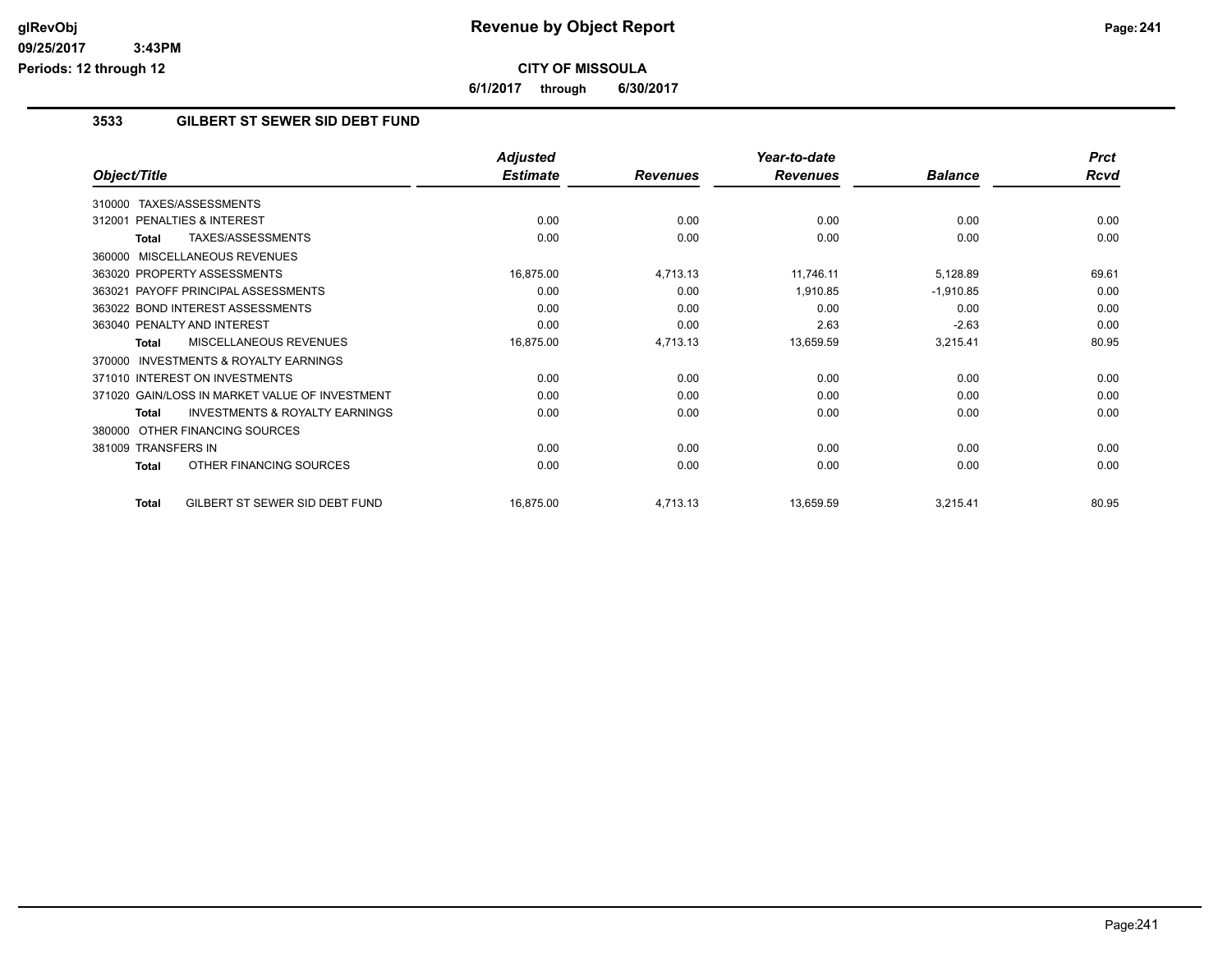**6/1/2017 through 6/30/2017**

### **3534 LINCOLNWOOD SEWER PHASE I**

#### **3534 LINCOLNWOOD SEWER PHASE I**

|                                                           | <b>Adjusted</b> |                 | Year-to-date    |                | <b>Prct</b> |
|-----------------------------------------------------------|-----------------|-----------------|-----------------|----------------|-------------|
| Object/Title                                              | <b>Estimate</b> | <b>Revenues</b> | <b>Revenues</b> | <b>Balance</b> | <b>Rcvd</b> |
| TAXES/ASSESSMENTS<br>310000                               |                 |                 |                 |                |             |
| <b>PENALTIES &amp; INTEREST</b><br>312001                 | 0.00            | 0.00            | 0.00            | 0.00           | 0.00        |
| TAXES/ASSESSMENTS<br><b>Total</b>                         | 0.00            | 0.00            | 0.00            | 0.00           | 0.00        |
| MISCELLANEOUS REVENUES<br>360000                          |                 |                 |                 |                |             |
| 363020 PROPERTY ASSESSMENTS                               | 17,513.00       | 6,410.54        | 14,476.50       | 3,036.50       | 82.66       |
| 363021 PAYOFF PRINCIPAL ASSESSMENTS                       | 0.00            | 0.00            | 0.00            | 0.00           | 0.00        |
| 363022 BOND INTEREST ASSESSMENTS                          | 0.00            | 0.00            | 0.00            | 0.00           | 0.00        |
| 363040 PENALTY AND INTEREST                               | 0.00            | 4.32            | 8.60            | $-8.60$        | 0.00        |
| <b>MISCELLANEOUS REVENUES</b><br><b>Total</b>             | 17,513.00       | 6,414.86        | 14,485.10       | 3,027.90       | 82.71       |
| <b>INVESTMENTS &amp; ROYALTY EARNINGS</b><br>370000       |                 |                 |                 |                |             |
| 371010 INTEREST ON INVESTMENTS                            | 0.00            | 0.00            | 0.00            | 0.00           | 0.00        |
| 371020 GAIN/LOSS IN MARKET VALUE OF INVESTMENTS           | 0.00            | 0.00            | 0.00            | 0.00           | 0.00        |
| <b>INVESTMENTS &amp; ROYALTY EARNINGS</b><br><b>Total</b> | 0.00            | 0.00            | 0.00            | 0.00           | 0.00        |
| LINCOLNWOOD SEWER PHASE I<br><b>Total</b>                 | 17,513.00       | 6.414.86        | 14,485.10       | 3,027.90       | 82.71       |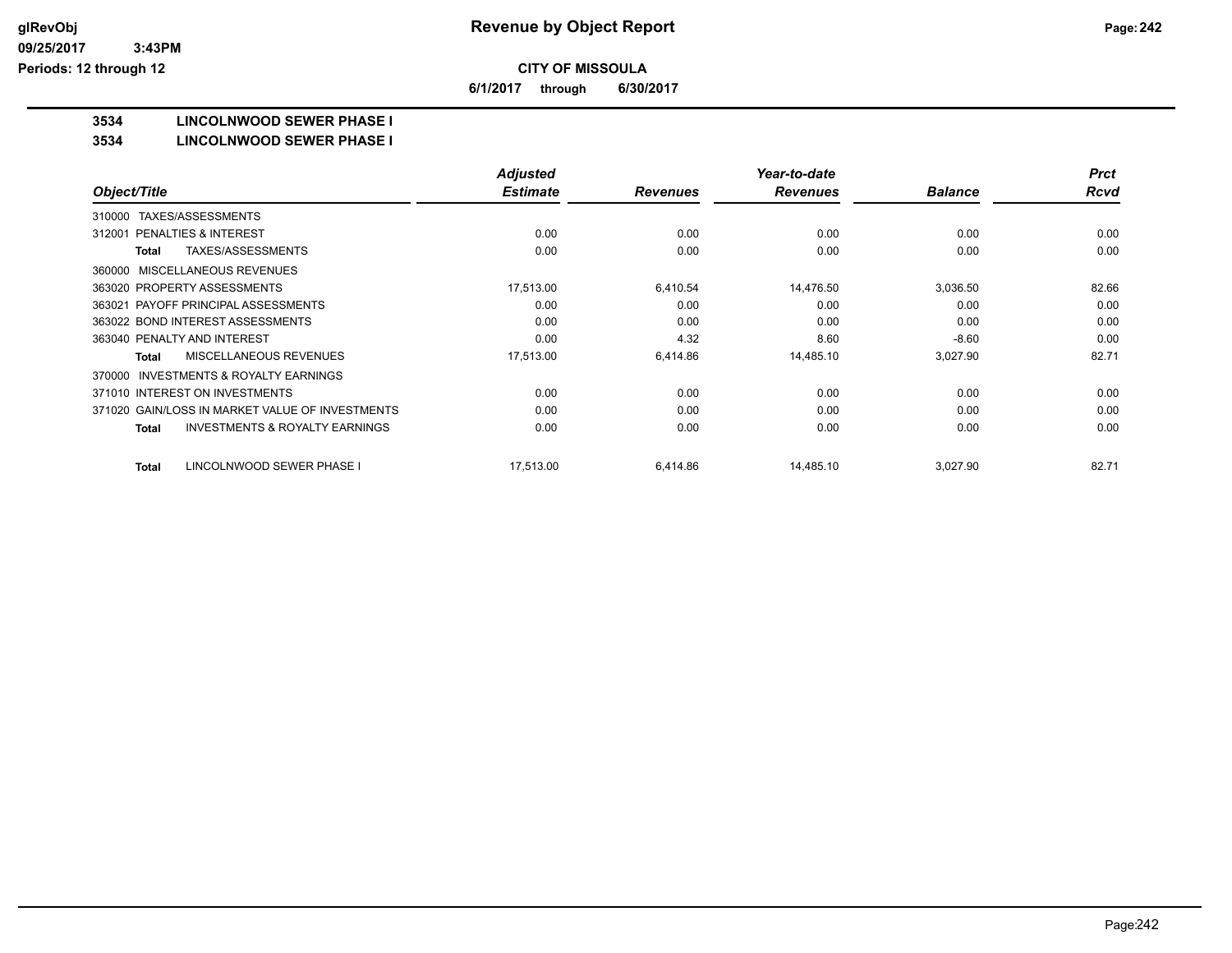**6/1/2017 through 6/30/2017**

## **3534 LINCOLNWOOD SEWER PHASE I**

|                                                     | <b>Adjusted</b> |                 | Year-to-date    |                | <b>Prct</b> |
|-----------------------------------------------------|-----------------|-----------------|-----------------|----------------|-------------|
| Object/Title                                        | <b>Estimate</b> | <b>Revenues</b> | <b>Revenues</b> | <b>Balance</b> | <b>Rcvd</b> |
| TAXES/ASSESSMENTS<br>310000                         |                 |                 |                 |                |             |
| 312001 PENALTIES & INTEREST                         | 0.00            | 0.00            | 0.00            | 0.00           | 0.00        |
| TAXES/ASSESSMENTS<br>Total                          | 0.00            | 0.00            | 0.00            | 0.00           | 0.00        |
| 360000 MISCELLANEOUS REVENUES                       |                 |                 |                 |                |             |
| 363020 PROPERTY ASSESSMENTS                         | 17,513.00       | 6,410.54        | 14,476.50       | 3,036.50       | 82.66       |
| 363021 PAYOFF PRINCIPAL ASSESSMENTS                 | 0.00            | 0.00            | 0.00            | 0.00           | 0.00        |
| 363022 BOND INTEREST ASSESSMENTS                    | 0.00            | 0.00            | 0.00            | 0.00           | 0.00        |
| 363040 PENALTY AND INTEREST                         | 0.00            | 4.32            | 8.60            | $-8.60$        | 0.00        |
| MISCELLANEOUS REVENUES<br>Total                     | 17,513.00       | 6,414.86        | 14,485.10       | 3,027.90       | 82.71       |
| <b>INVESTMENTS &amp; ROYALTY EARNINGS</b><br>370000 |                 |                 |                 |                |             |
| 371010 INTEREST ON INVESTMENTS                      | 0.00            | 0.00            | 0.00            | 0.00           | 0.00        |
| 371020 GAIN/LOSS IN MARKET VALUE OF INVESTMENT      | 0.00            | 0.00            | 0.00            | 0.00           | 0.00        |
| <b>INVESTMENTS &amp; ROYALTY EARNINGS</b><br>Total  | 0.00            | 0.00            | 0.00            | 0.00           | 0.00        |
| LINCOLNWOOD SEWER PHASE I<br><b>Total</b>           | 17.513.00       | 6,414.86        | 14,485.10       | 3,027.90       | 82.71       |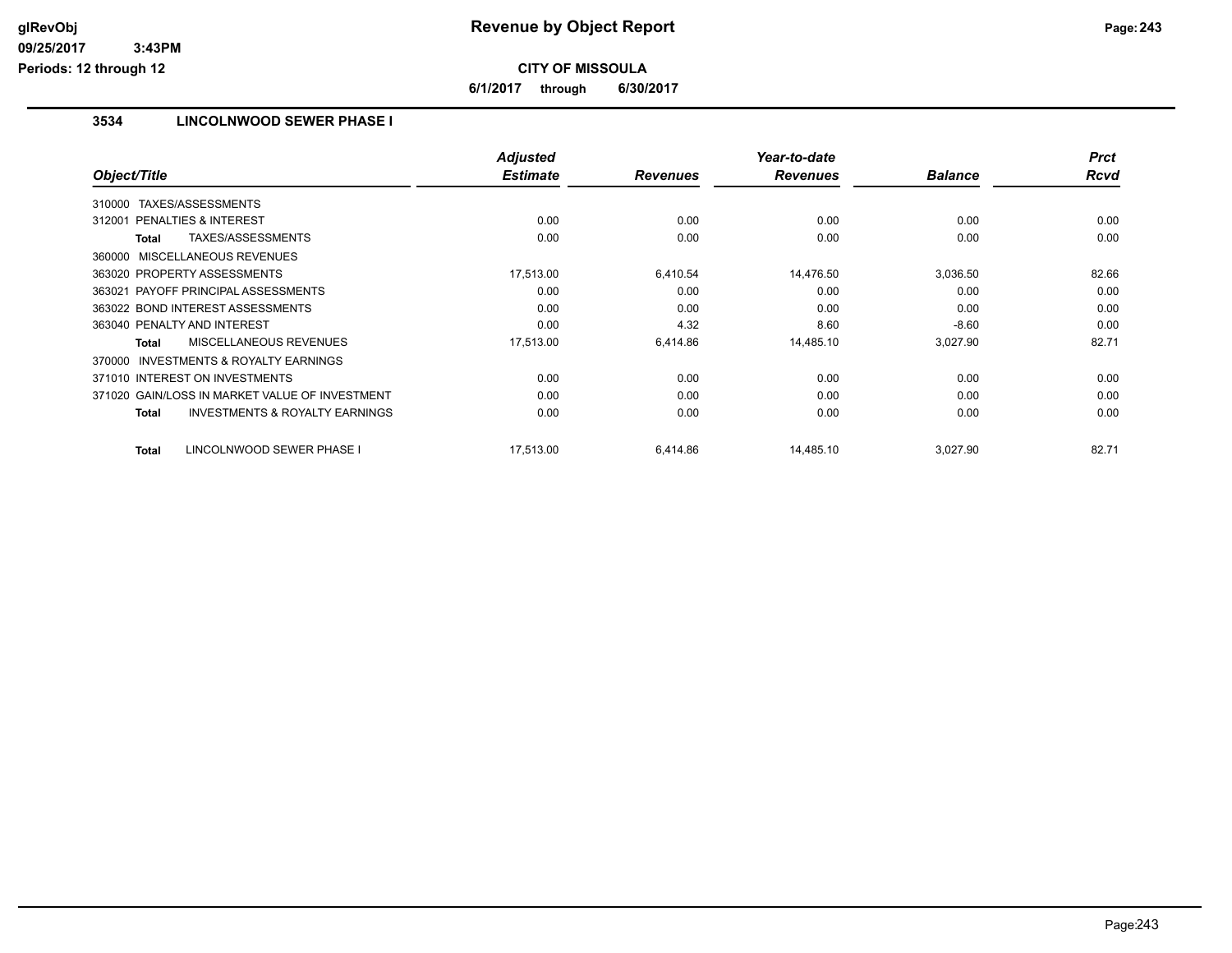**6/1/2017 through 6/30/2017**

# **3535 SLANT STREET TRAFFIC CALMING**

#### **3535 SLANT STREET TRAFFIC CALMING**

|                                                           | <b>Adjusted</b> |                 | Year-to-date    |                | <b>Prct</b> |
|-----------------------------------------------------------|-----------------|-----------------|-----------------|----------------|-------------|
| Object/Title                                              | <b>Estimate</b> | <b>Revenues</b> | <b>Revenues</b> | <b>Balance</b> | <b>Rcvd</b> |
| TAXES/ASSESSMENTS<br>310000                               |                 |                 |                 |                |             |
| PENALTIES & INTEREST<br>312001                            | 0.00            | 0.00            | 0.00            | 0.00           | 0.00        |
| TAXES/ASSESSMENTS<br>Total                                | 0.00            | 0.00            | 0.00            | 0.00           | 0.00        |
| MISCELLANEOUS REVENUES<br>360000                          |                 |                 |                 |                |             |
| 360010 MISCELLANEOUS                                      | 0.00            | 0.00            | 0.00            | 0.00           | 0.00        |
| 363020 PROPERTY ASSESSMENTS                               | 0.00            | 0.00            | 23.01           | $-23.01$       | 0.00        |
| 363021 PAYOFF PRINCIPAL ASSESSMENTS                       | 0.00            | 0.00            | 0.00            | 0.00           | 0.00        |
| 363022 BOND INTEREST ASSESSMENTS                          | 0.00            | 0.00            | 0.00            | 0.00           | 0.00        |
| 363040 PENALTY AND INTEREST                               | 0.00            | 0.00            | 0.49            | $-0.49$        | 0.00        |
| <b>MISCELLANEOUS REVENUES</b><br>Total                    | 0.00            | 0.00            | 23.50           | $-23.50$       | 0.00        |
| <b>INVESTMENTS &amp; ROYALTY EARNINGS</b><br>370000       |                 |                 |                 |                |             |
| 371010 INTEREST ON INVESTMENTS                            | 0.00            | 0.00            | 0.00            | 0.00           | 0.00        |
| 371020 GAIN/LOSS IN MARKET VALUE OF INVESTMENTS           | 0.00            | 0.00            | 0.00            | 0.00           | 0.00        |
| <b>INVESTMENTS &amp; ROYALTY EARNINGS</b><br><b>Total</b> | 0.00            | 0.00            | 0.00            | 0.00           | 0.00        |
| OTHER FINANCING SOURCES<br>380000                         |                 |                 |                 |                |             |
| 383000 OPERATING TRANSFERS                                | 0.00            | 0.00            | 0.00            | 0.00           | 0.00        |
| OTHER FINANCING SOURCES<br><b>Total</b>                   | 0.00            | 0.00            | 0.00            | 0.00           | 0.00        |
| SLANT STREET TRAFFIC CALMING<br><b>Total</b>              | 0.00            | 0.00            | 23.50           | $-23.50$       | 0.00        |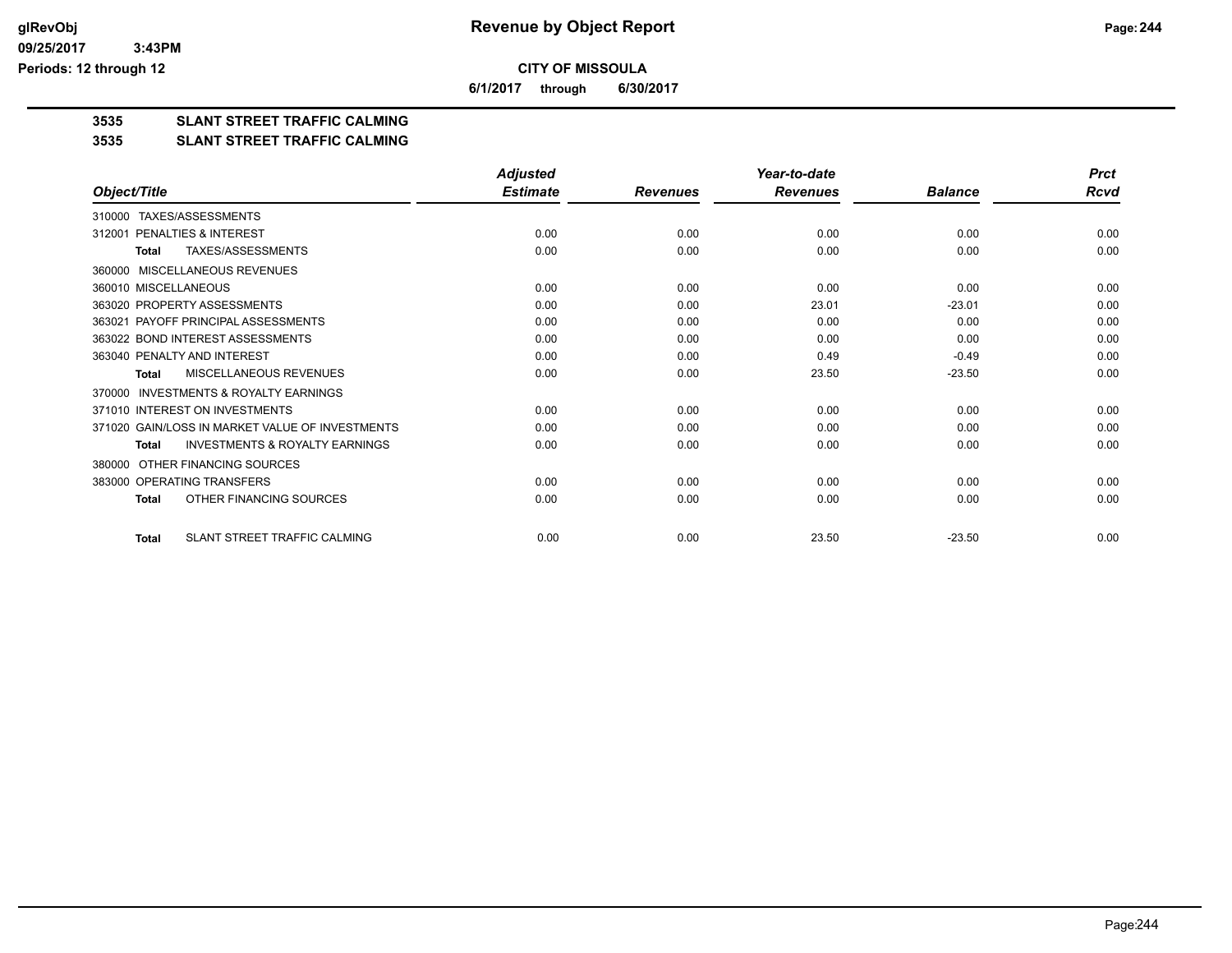**6/1/2017 through 6/30/2017**

## **3535 SLANT STREET TRAFFIC CALMING**

|                                                           | <b>Adjusted</b> |                 | Year-to-date    |                | <b>Prct</b> |
|-----------------------------------------------------------|-----------------|-----------------|-----------------|----------------|-------------|
| Object/Title                                              | <b>Estimate</b> | <b>Revenues</b> | <b>Revenues</b> | <b>Balance</b> | Rcvd        |
| 310000 TAXES/ASSESSMENTS                                  |                 |                 |                 |                |             |
| PENALTIES & INTEREST<br>312001                            | 0.00            | 0.00            | 0.00            | 0.00           | 0.00        |
| TAXES/ASSESSMENTS<br><b>Total</b>                         | 0.00            | 0.00            | 0.00            | 0.00           | 0.00        |
| 360000 MISCELLANEOUS REVENUES                             |                 |                 |                 |                |             |
| 360010 MISCELLANEOUS                                      | 0.00            | 0.00            | 0.00            | 0.00           | 0.00        |
| 363020 PROPERTY ASSESSMENTS                               | 0.00            | 0.00            | 23.01           | $-23.01$       | 0.00        |
| 363021 PAYOFF PRINCIPAL ASSESSMENTS                       | 0.00            | 0.00            | 0.00            | 0.00           | 0.00        |
| 363022 BOND INTEREST ASSESSMENTS                          | 0.00            | 0.00            | 0.00            | 0.00           | 0.00        |
| 363040 PENALTY AND INTEREST                               | 0.00            | 0.00            | 0.49            | $-0.49$        | 0.00        |
| MISCELLANEOUS REVENUES<br><b>Total</b>                    | 0.00            | 0.00            | 23.50           | $-23.50$       | 0.00        |
| 370000 INVESTMENTS & ROYALTY EARNINGS                     |                 |                 |                 |                |             |
| 371010 INTEREST ON INVESTMENTS                            | 0.00            | 0.00            | 0.00            | 0.00           | 0.00        |
| 371020 GAIN/LOSS IN MARKET VALUE OF INVESTMENT            | 0.00            | 0.00            | 0.00            | 0.00           | 0.00        |
| <b>INVESTMENTS &amp; ROYALTY EARNINGS</b><br><b>Total</b> | 0.00            | 0.00            | 0.00            | 0.00           | 0.00        |
| 380000 OTHER FINANCING SOURCES                            |                 |                 |                 |                |             |
| 383000 OPERATING TRANSFERS                                | 0.00            | 0.00            | 0.00            | 0.00           | 0.00        |
| OTHER FINANCING SOURCES<br><b>Total</b>                   | 0.00            | 0.00            | 0.00            | 0.00           | 0.00        |
| SLANT STREET TRAFFIC CALMING<br><b>Total</b>              | 0.00            | 0.00            | 23.50           | $-23.50$       | 0.00        |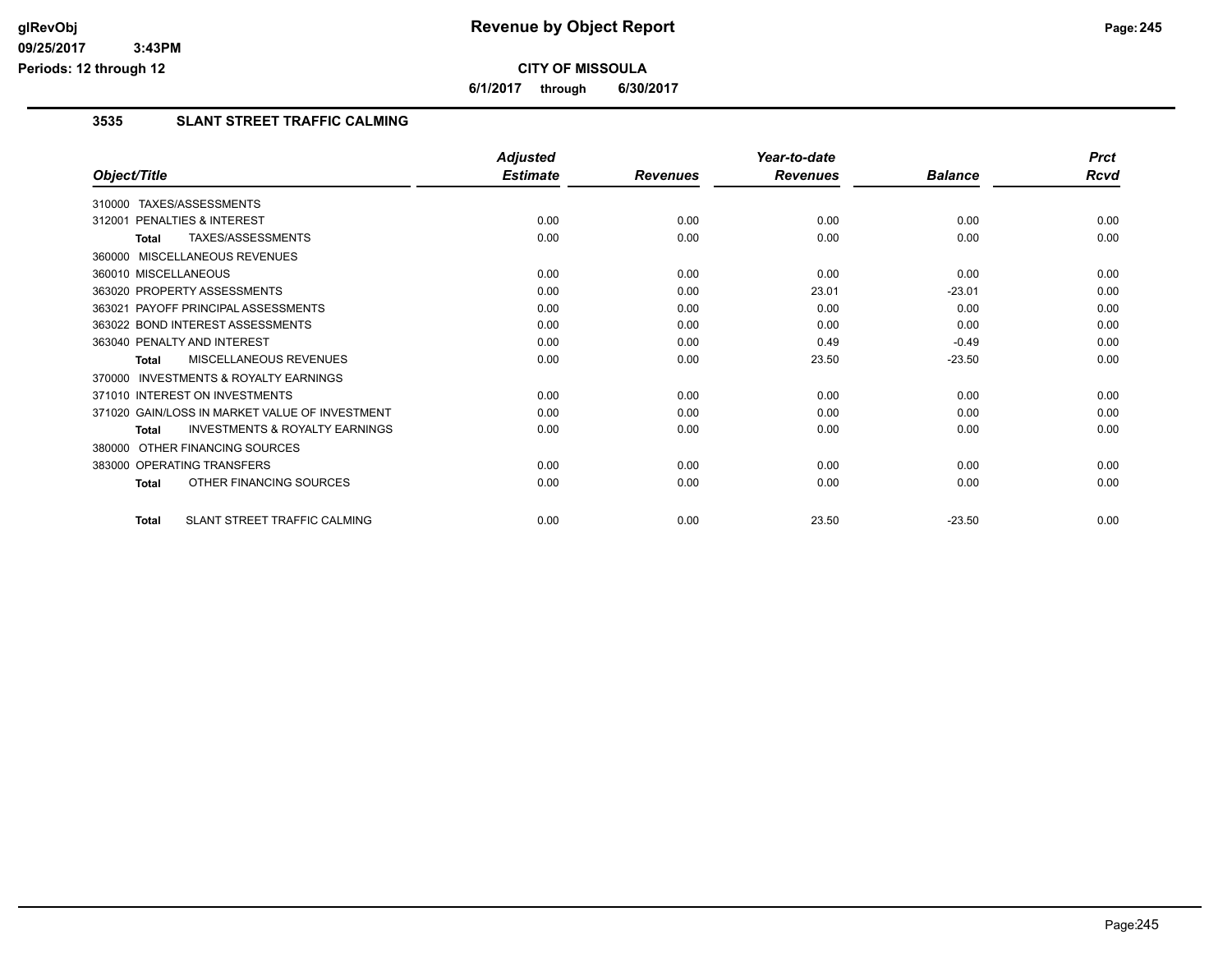**6/1/2017 through 6/30/2017**

### **3536 LINCOLNWOOD SEWER PHASE II**

#### **3536 LINCOLNWOOD SEWER PHASE II**

|                                                           | <b>Adjusted</b> |                 | Year-to-date    |                | <b>Prct</b> |
|-----------------------------------------------------------|-----------------|-----------------|-----------------|----------------|-------------|
| Object/Title                                              | <b>Estimate</b> | <b>Revenues</b> | <b>Revenues</b> | <b>Balance</b> | <b>Rcvd</b> |
| TAXES/ASSESSMENTS<br>310000                               |                 |                 |                 |                |             |
| PENALTIES & INTEREST<br>312001                            | 0.00            | 0.00            | 0.00            | 0.00           | 0.00        |
| TAXES/ASSESSMENTS<br>Total                                | 0.00            | 0.00            | 0.00            | 0.00           | 0.00        |
| MISCELLANEOUS REVENUES<br>360000                          |                 |                 |                 |                |             |
| 363020 PROPERTY ASSESSMENTS                               | 31,544.00       | 11,940.18       | 26,450.87       | 5,093.13       | 83.85       |
| 363021 PAYOFF PRINCIPAL ASSESSMENTS                       | 0.00            | 0.00            | 3,352.17        | $-3,352.17$    | 0.00        |
| 363022 BOND INTEREST ASSESSMENTS                          | 0.00            | 0.00            | 0.00            | 0.00           | 0.00        |
| 363040 PENALTY AND INTEREST                               | 0.00            | 8.31            | 29.92           | $-29.92$       | 0.00        |
| MISCELLANEOUS REVENUES<br>Total                           | 31,544.00       | 11,948.49       | 29,832.96       | 1,711.04       | 94.58       |
| INVESTMENTS & ROYALTY EARNINGS<br>370000                  |                 |                 |                 |                |             |
| 371010 INTEREST ON INVESTMENTS                            | 0.00            | 0.00            | 0.00            | 0.00           | 0.00        |
| 371020 GAIN/LOSS IN MARKET VALUE OF INVESTMENTS           | 0.00            | 0.00            | 0.00            | 0.00           | 0.00        |
| <b>INVESTMENTS &amp; ROYALTY EARNINGS</b><br><b>Total</b> | 0.00            | 0.00            | 0.00            | 0.00           | 0.00        |
| LINCOLNWOOD SEWER PHASE II<br>Total                       | 31,544.00       | 11.948.49       | 29,832.96       | 1,711.04       | 94.58       |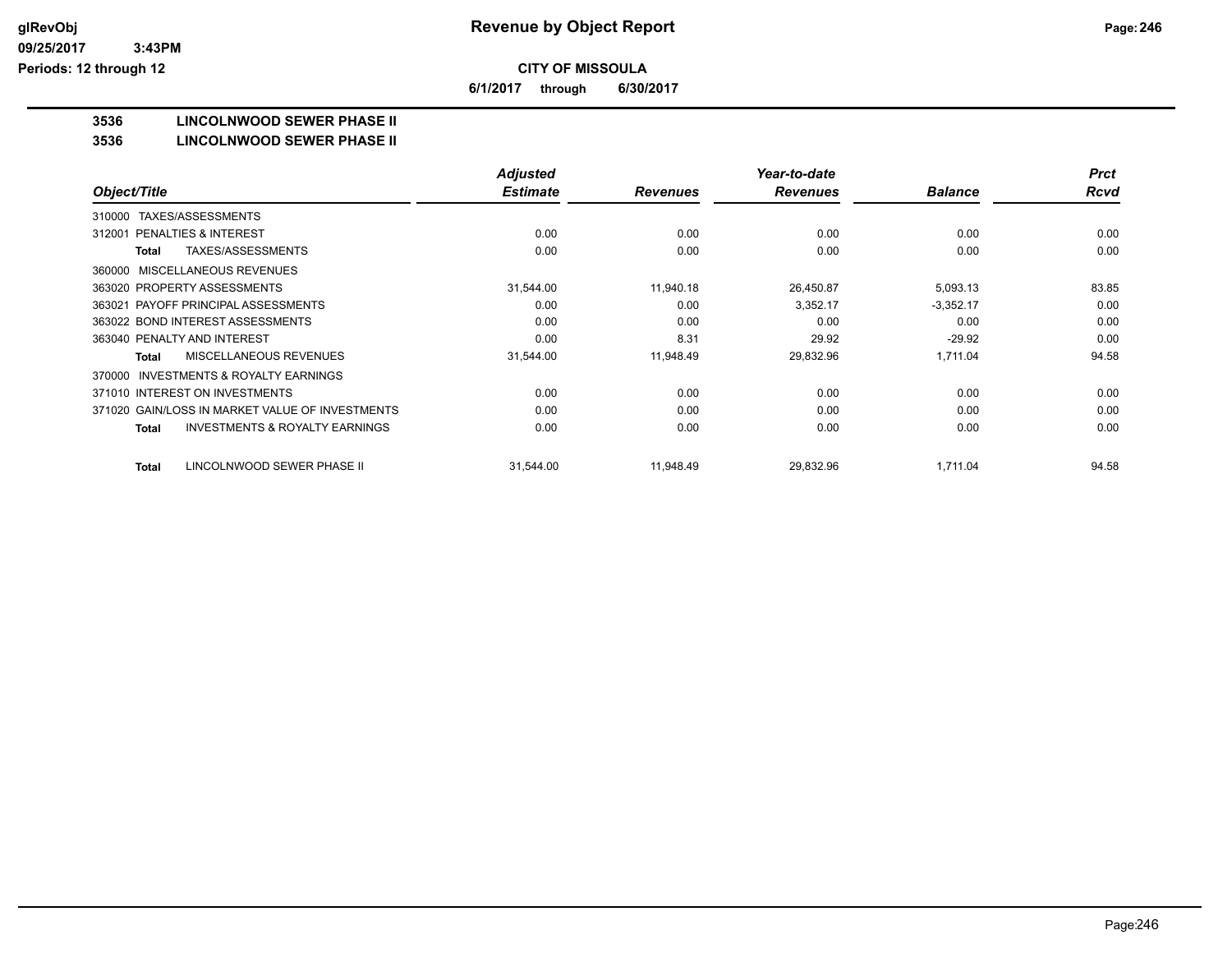**6/1/2017 through 6/30/2017**

## **3536 LINCOLNWOOD SEWER PHASE II**

|                                                     | <b>Adjusted</b> |                 | Year-to-date    |                | <b>Prct</b> |
|-----------------------------------------------------|-----------------|-----------------|-----------------|----------------|-------------|
| Object/Title                                        | <b>Estimate</b> | <b>Revenues</b> | <b>Revenues</b> | <b>Balance</b> | <b>Rcvd</b> |
| TAXES/ASSESSMENTS<br>310000                         |                 |                 |                 |                |             |
| <b>PENALTIES &amp; INTEREST</b><br>312001           | 0.00            | 0.00            | 0.00            | 0.00           | 0.00        |
| TAXES/ASSESSMENTS<br><b>Total</b>                   | 0.00            | 0.00            | 0.00            | 0.00           | 0.00        |
| 360000 MISCELLANEOUS REVENUES                       |                 |                 |                 |                |             |
| 363020 PROPERTY ASSESSMENTS                         | 31,544.00       | 11,940.18       | 26,450.87       | 5,093.13       | 83.85       |
| 363021 PAYOFF PRINCIPAL ASSESSMENTS                 | 0.00            | 0.00            | 3,352.17        | $-3,352.17$    | 0.00        |
| 363022 BOND INTEREST ASSESSMENTS                    | 0.00            | 0.00            | 0.00            | 0.00           | 0.00        |
| 363040 PENALTY AND INTEREST                         | 0.00            | 8.31            | 29.92           | $-29.92$       | 0.00        |
| <b>MISCELLANEOUS REVENUES</b><br><b>Total</b>       | 31,544.00       | 11,948.49       | 29,832.96       | 1,711.04       | 94.58       |
| <b>INVESTMENTS &amp; ROYALTY EARNINGS</b><br>370000 |                 |                 |                 |                |             |
| 371010 INTEREST ON INVESTMENTS                      | 0.00            | 0.00            | 0.00            | 0.00           | 0.00        |
| 371020 GAIN/LOSS IN MARKET VALUE OF INVESTMENT      | 0.00            | 0.00            | 0.00            | 0.00           | 0.00        |
| <b>INVESTMENTS &amp; ROYALTY EARNINGS</b><br>Total  | 0.00            | 0.00            | 0.00            | 0.00           | 0.00        |
| LINCOLNWOOD SEWER PHASE II<br>Total                 | 31.544.00       | 11,948.49       | 29.832.96       | 1,711.04       | 94.58       |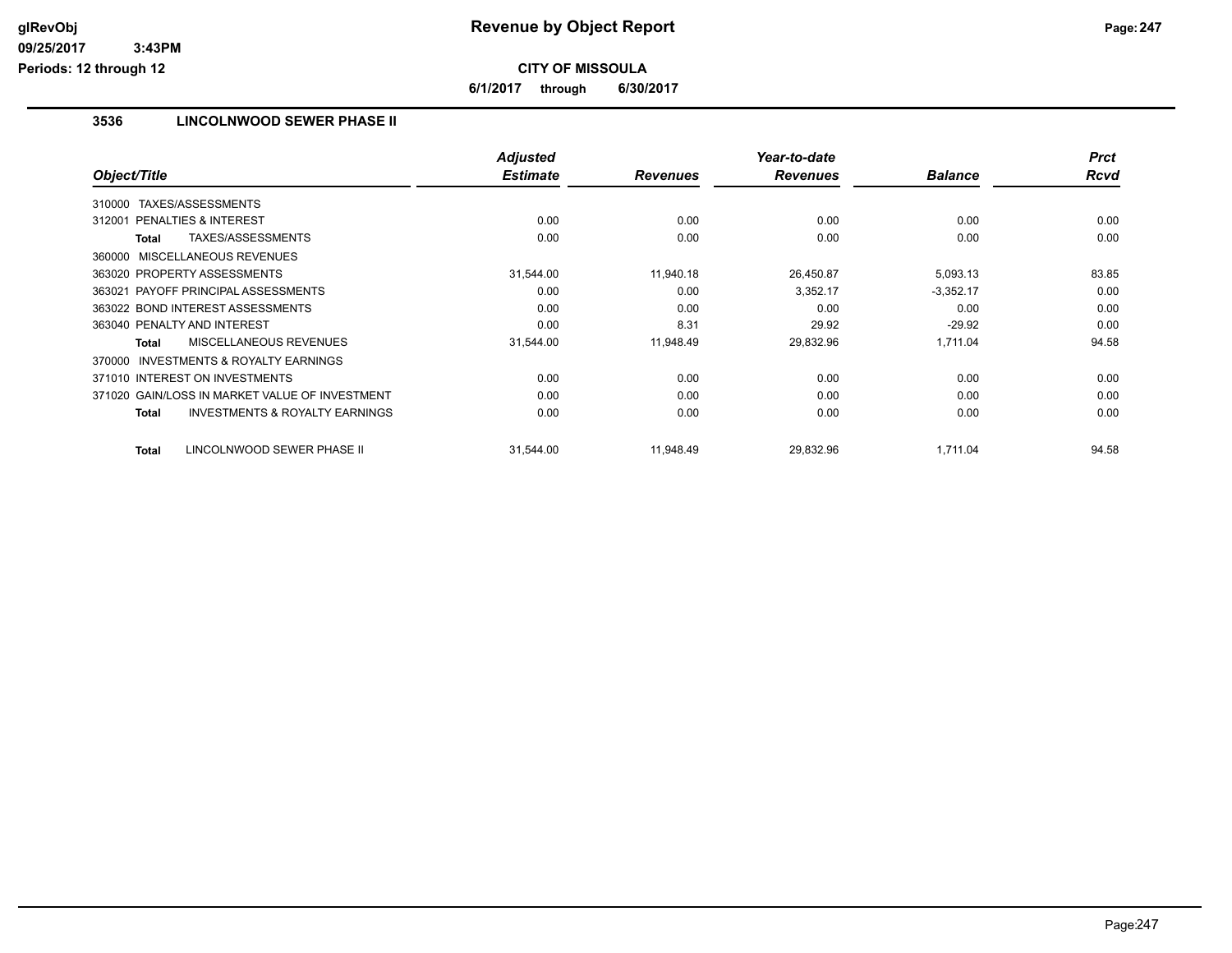**6/1/2017 through 6/30/2017**

#### **3539 SOUTH 4TH STREET W TRAFFIC**

#### **3539 SOUTH 4TH STREET W TRAFFIC**

|                                                     | <b>Adjusted</b> |                 | Year-to-date    |                | <b>Prct</b> |
|-----------------------------------------------------|-----------------|-----------------|-----------------|----------------|-------------|
| Object/Title                                        | <b>Estimate</b> | <b>Revenues</b> | <b>Revenues</b> | <b>Balance</b> | <b>Rcvd</b> |
| TAXES/ASSESSMENTS<br>310000                         |                 |                 |                 |                |             |
| PENALTIES & INTEREST<br>312001                      | 0.00            | 0.00            | 0.00            | 0.00           | 0.00        |
| <b>TAXES/ASSESSMENTS</b><br>Total                   | 0.00            | 0.00            | 0.00            | 0.00           | 0.00        |
| MISCELLANEOUS REVENUES<br>360000                    |                 |                 |                 |                |             |
| 360010 MISCELLANEOUS                                | 0.00            | 0.00            | 0.00            | 0.00           | 0.00        |
| 363020 PROPERTY ASSESSMENTS                         | 0.00            | 0.00            | 0.00            | 0.00           | 0.00        |
| 363021 PAYOFF PRINCIPAL ASSESSMENTS                 | 0.00            | 0.00            | 0.00            | 0.00           | 0.00        |
| 363022 BOND INTEREST ASSESSMENTS                    | 0.00            | 0.00            | 0.00            | 0.00           | 0.00        |
| 363040 PENALTY AND INTEREST                         | 0.00            | 0.00            | 0.00            | 0.00           | 0.00        |
| MISCELLANEOUS REVENUES<br>Total                     | 0.00            | 0.00            | 0.00            | 0.00           | 0.00        |
| <b>INVESTMENTS &amp; ROYALTY EARNINGS</b><br>370000 |                 |                 |                 |                |             |
| 371010 INTEREST ON INVESTMENTS                      | 0.00            | 0.00            | 0.00            | 0.00           | 0.00        |
| 371020 GAIN/LOSS IN MARKET VALUE OF INVESTMENTS     | 0.00            | 0.00            | 0.00            | 0.00           | 0.00        |
| <b>INVESTMENTS &amp; ROYALTY EARNINGS</b><br>Total  | 0.00            | 0.00            | 0.00            | 0.00           | 0.00        |
| OTHER FINANCING SOURCES<br>380000                   |                 |                 |                 |                |             |
| 383000 OPERATING TRANSFERS                          | 0.00            | 0.00            | 0.00            | 0.00           | 0.00        |
| OTHER FINANCING SOURCES<br><b>Total</b>             | 0.00            | 0.00            | 0.00            | 0.00           | 0.00        |
| SOUTH 4TH STREET W TRAFFIC<br><b>Total</b>          | 0.00            | 0.00            | 0.00            | 0.00           | 0.00        |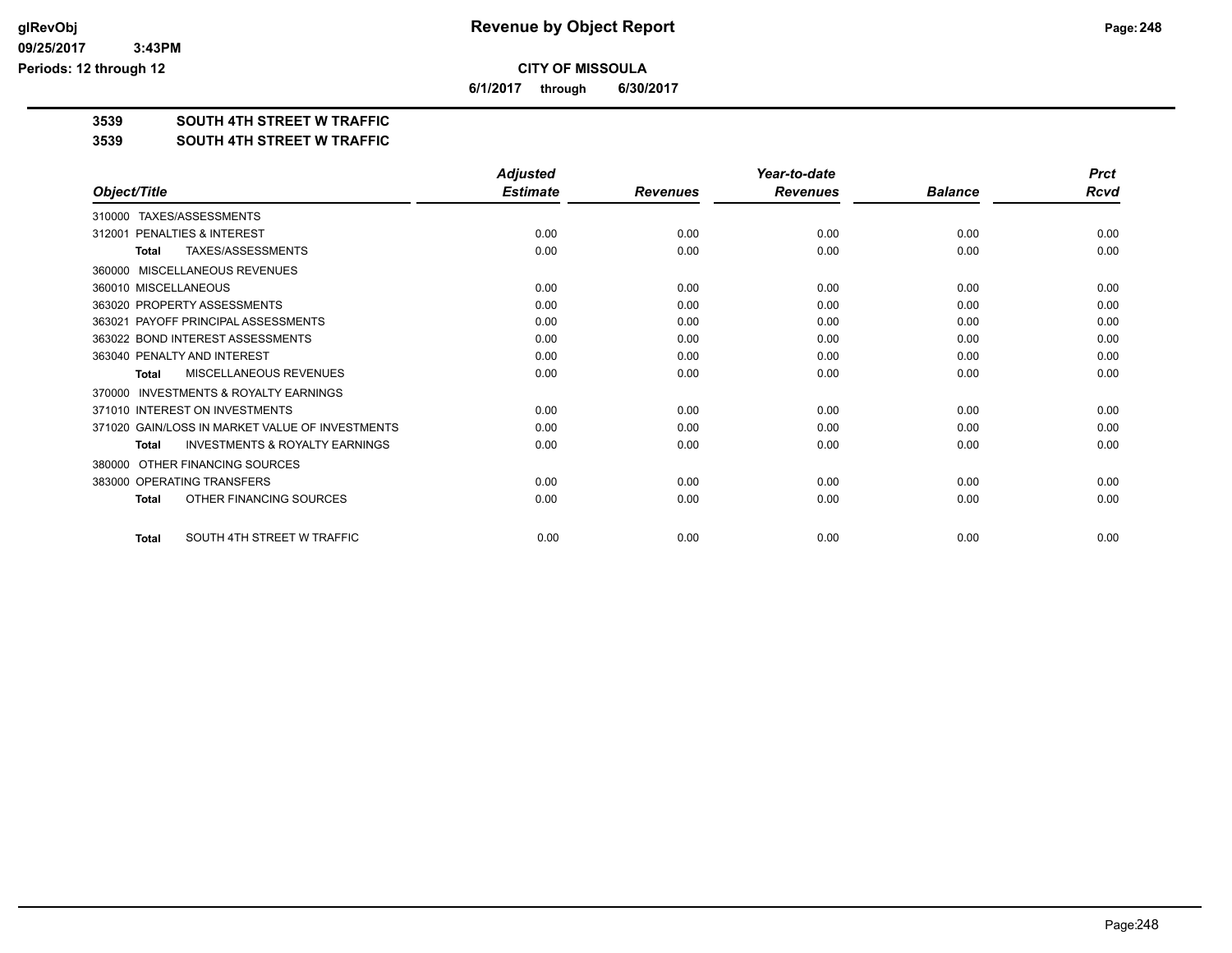**6/1/2017 through 6/30/2017**

## **3539 SOUTH 4TH STREET W TRAFFIC**

|                                                           | <b>Adjusted</b> |                 | Year-to-date    |                | <b>Prct</b> |
|-----------------------------------------------------------|-----------------|-----------------|-----------------|----------------|-------------|
| Object/Title                                              | <b>Estimate</b> | <b>Revenues</b> | <b>Revenues</b> | <b>Balance</b> | <b>Rcvd</b> |
| 310000 TAXES/ASSESSMENTS                                  |                 |                 |                 |                |             |
| 312001 PENALTIES & INTEREST                               | 0.00            | 0.00            | 0.00            | 0.00           | 0.00        |
| TAXES/ASSESSMENTS<br><b>Total</b>                         | 0.00            | 0.00            | 0.00            | 0.00           | 0.00        |
| 360000 MISCELLANEOUS REVENUES                             |                 |                 |                 |                |             |
| 360010 MISCELLANEOUS                                      | 0.00            | 0.00            | 0.00            | 0.00           | 0.00        |
| 363020 PROPERTY ASSESSMENTS                               | 0.00            | 0.00            | 0.00            | 0.00           | 0.00        |
| 363021 PAYOFF PRINCIPAL ASSESSMENTS                       | 0.00            | 0.00            | 0.00            | 0.00           | 0.00        |
| 363022 BOND INTEREST ASSESSMENTS                          | 0.00            | 0.00            | 0.00            | 0.00           | 0.00        |
| 363040 PENALTY AND INTEREST                               | 0.00            | 0.00            | 0.00            | 0.00           | 0.00        |
| MISCELLANEOUS REVENUES<br><b>Total</b>                    | 0.00            | 0.00            | 0.00            | 0.00           | 0.00        |
| INVESTMENTS & ROYALTY EARNINGS<br>370000                  |                 |                 |                 |                |             |
| 371010 INTEREST ON INVESTMENTS                            | 0.00            | 0.00            | 0.00            | 0.00           | 0.00        |
| 371020 GAIN/LOSS IN MARKET VALUE OF INVESTMENT            | 0.00            | 0.00            | 0.00            | 0.00           | 0.00        |
| <b>INVESTMENTS &amp; ROYALTY EARNINGS</b><br><b>Total</b> | 0.00            | 0.00            | 0.00            | 0.00           | 0.00        |
| OTHER FINANCING SOURCES<br>380000                         |                 |                 |                 |                |             |
| 383000 OPERATING TRANSFERS                                | 0.00            | 0.00            | 0.00            | 0.00           | 0.00        |
| OTHER FINANCING SOURCES<br><b>Total</b>                   | 0.00            | 0.00            | 0.00            | 0.00           | 0.00        |
| SOUTH 4TH STREET W TRAFFIC<br><b>Total</b>                | 0.00            | 0.00            | 0.00            | 0.00           | 0.00        |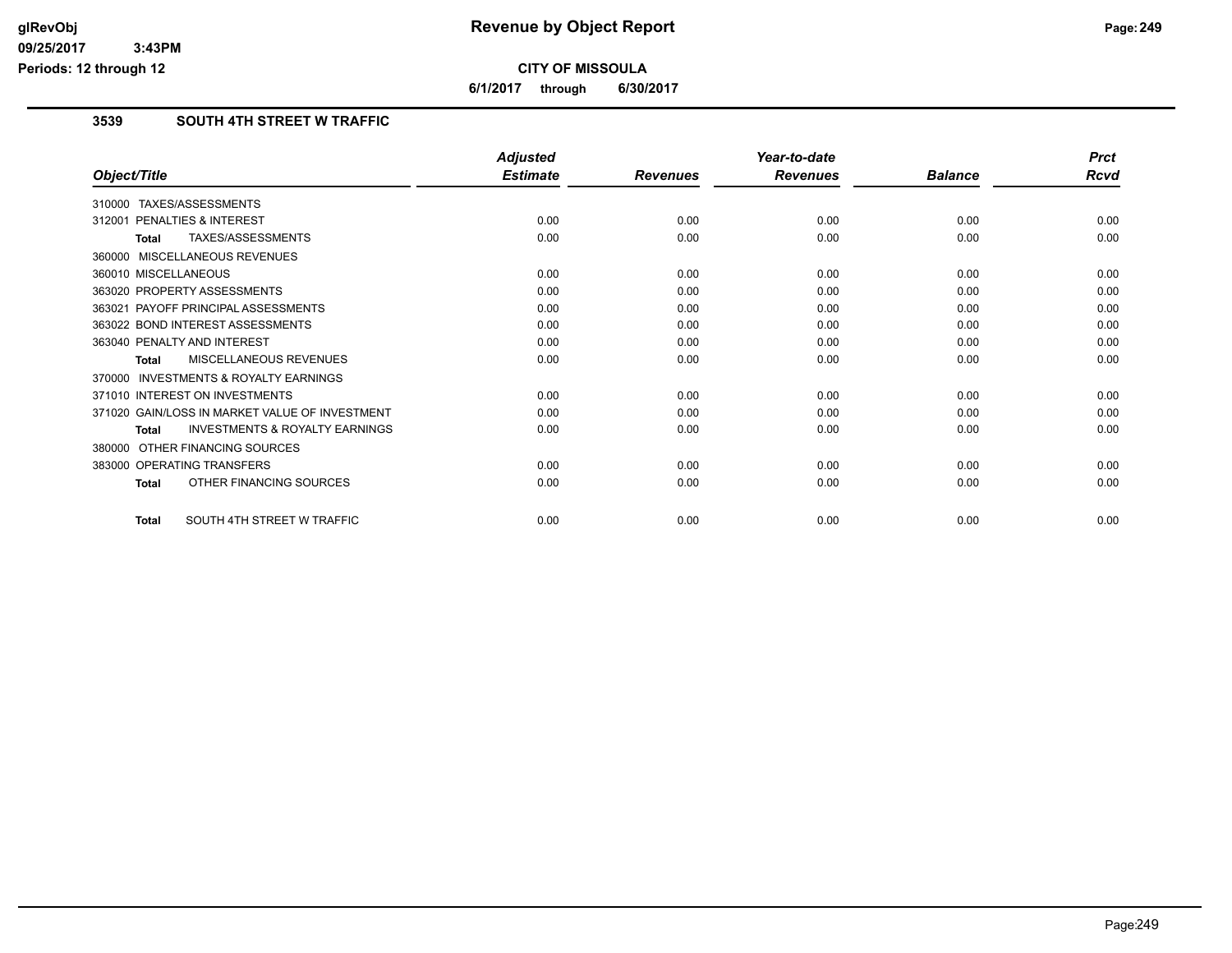**6/1/2017 through 6/30/2017**

**3540 SID 540 DEBT SERVICE FUND**

**3540 SID 540 DEBT SERVICE FUND**

|                                         | <b>Adjusted</b> |                 | Year-to-date    |                | <b>Prct</b> |
|-----------------------------------------|-----------------|-----------------|-----------------|----------------|-------------|
| Object/Title                            | <b>Estimate</b> | <b>Revenues</b> | <b>Revenues</b> | <b>Balance</b> | Rcvd        |
| 360000 MISCELLANEOUS REVENUES           |                 |                 |                 |                |             |
| 363020 PROPERTY ASSESSMENTS             | 121.253.00      | 47.590.19       | 96.367.11       | 24.885.89      | 79.48       |
| 363021 PAYOFF PRINCIPAL ASSESSMENTS     | 0.00            | 64.501.15       | 72.364.36       | $-72,364.36$   | 0.00        |
| 363040 PENALTY AND INTEREST             | 0.00            | 9.04            | 42.07           | $-42.07$       | 0.00        |
| MISCELLANEOUS REVENUES<br>Total         | 121,253.00      | 112.100.38      | 168.773.54      | -47.520.54     | 139.19      |
| 370000 INVESTMENTS & ROYALTY EARNINGS   |                 |                 |                 |                |             |
| 371010 INTEREST ON INVESTMENTS          | 0.00            | 0.00            | 0.00            | 0.00           | 0.00        |
| 371500 INTEREST ON INTERFUND LOAN       | 0.00            | 0.00            | 0.00            | 0.00           | 0.00        |
| INVESTMENTS & ROYALTY EARNINGS<br>Total | 0.00            | 0.00            | 0.00            | 0.00           | 0.00        |
| SID 540 DEBT SERVICE FUND<br>Total      | 121.253.00      | 112.100.38      | 168.773.54      | $-47.520.54$   | 139.19      |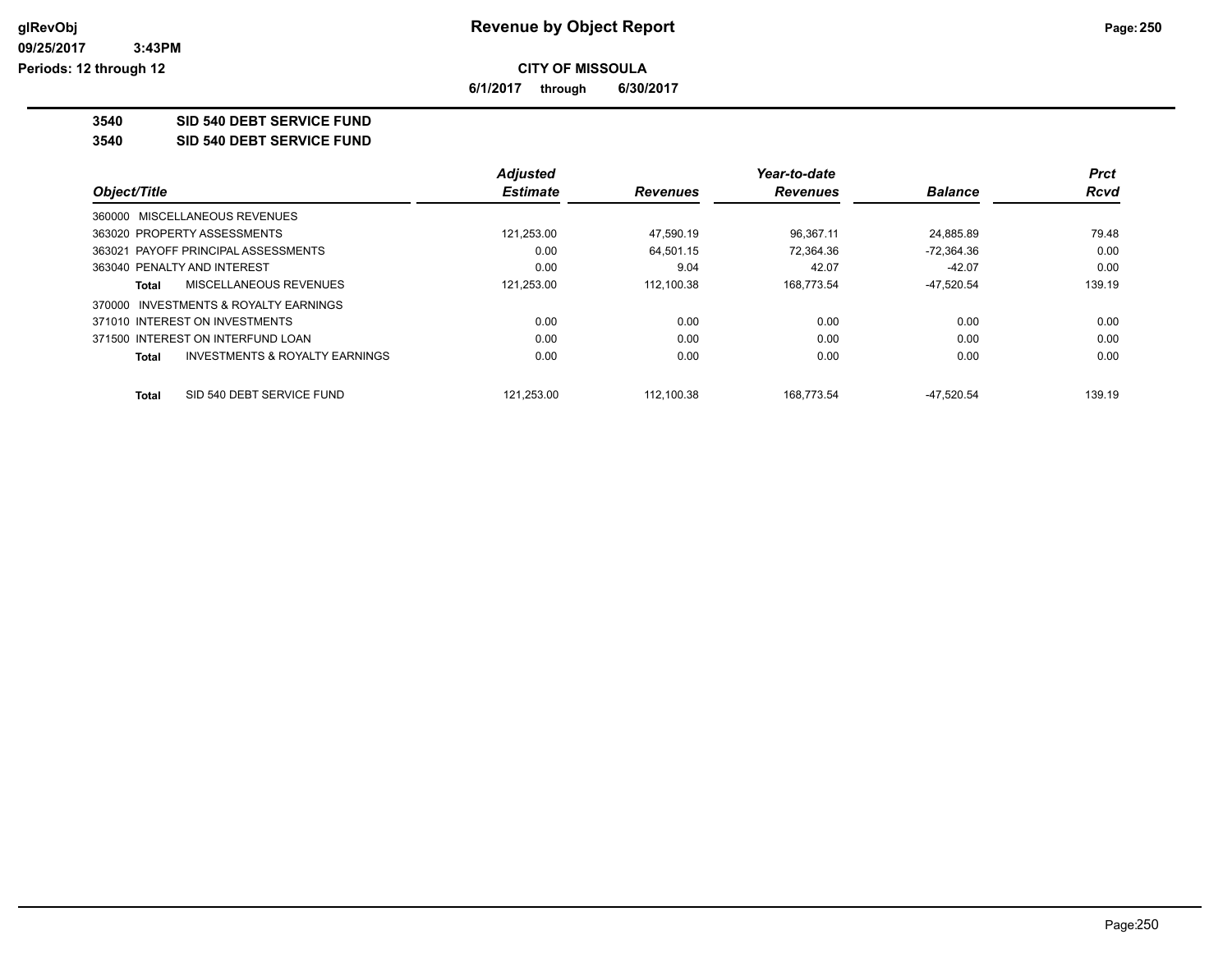**6/1/2017 through 6/30/2017**

## **3540 SID 540 DEBT SERVICE FUND**

|                                                | <b>Adjusted</b> |                 | Year-to-date    |                | <b>Prct</b> |
|------------------------------------------------|-----------------|-----------------|-----------------|----------------|-------------|
| Object/Title                                   | <b>Estimate</b> | <b>Revenues</b> | <b>Revenues</b> | <b>Balance</b> | Rcvd        |
| 360000 MISCELLANEOUS REVENUES                  |                 |                 |                 |                |             |
| 363020 PROPERTY ASSESSMENTS                    | 121.253.00      | 47.590.19       | 96.367.11       | 24.885.89      | 79.48       |
| 363021 PAYOFF PRINCIPAL ASSESSMENTS            | 0.00            | 64.501.15       | 72.364.36       | $-72.364.36$   | 0.00        |
| 363040 PENALTY AND INTEREST                    | 0.00            | 9.04            | 42.07           | $-42.07$       | 0.00        |
| MISCELLANEOUS REVENUES<br><b>Total</b>         | 121,253.00      | 112.100.38      | 168.773.54      | $-47,520.54$   | 139.19      |
| 370000 INVESTMENTS & ROYALTY EARNINGS          |                 |                 |                 |                |             |
| 371010 INTEREST ON INVESTMENTS                 | 0.00            | 0.00            | 0.00            | 0.00           | 0.00        |
| 371500 INTEREST ON INTERFUND LOAN              | 0.00            | 0.00            | 0.00            | 0.00           | 0.00        |
| INVESTMENTS & ROYALTY EARNINGS<br><b>Total</b> | 0.00            | 0.00            | 0.00            | 0.00           | 0.00        |
| SID 540 DEBT SERVICE FUND<br><b>Total</b>      | 121.253.00      | 112.100.38      | 168.773.54      | $-47.520.54$   | 139.19      |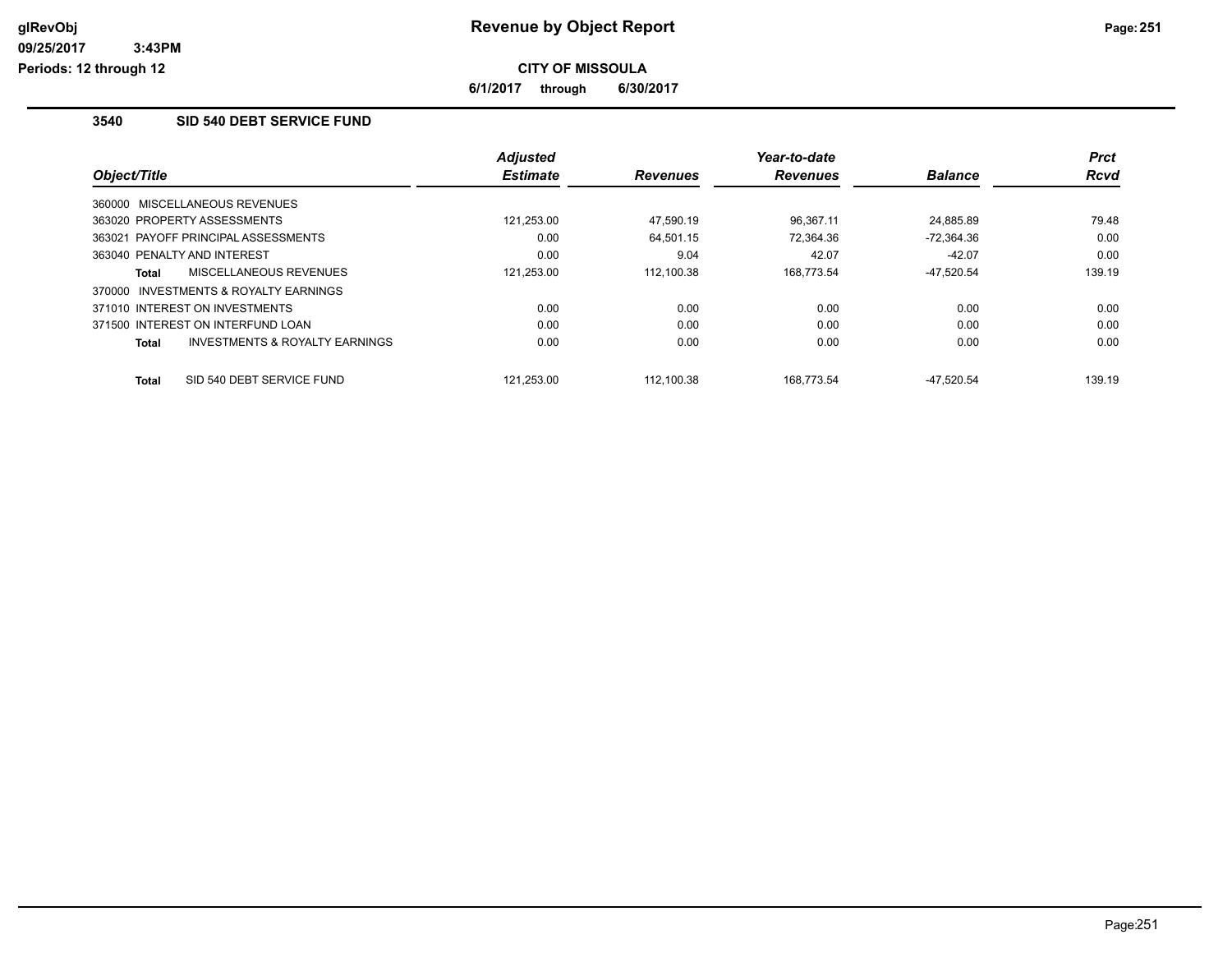**6/1/2017 through 6/30/2017**

**3541 SID 541 DEBT SERVICE**

**3541 SID 541 DEBT SERVICE**

|                                                           | <b>Adjusted</b> |                 | Year-to-date    |                | <b>Prct</b> |
|-----------------------------------------------------------|-----------------|-----------------|-----------------|----------------|-------------|
| Object/Title                                              | <b>Estimate</b> | <b>Revenues</b> | <b>Revenues</b> | <b>Balance</b> | <b>Rcvd</b> |
| 360000 MISCELLANEOUS REVENUES                             |                 |                 |                 |                |             |
| 363020 PROPERTY ASSESSMENTS                               | 58,098.00       | 20,937.77       | 51,597.29       | 6,500.71       | 88.81       |
| PAYOFF PRINCIPAL ASSESSMENTS<br>363021                    | 0.00            | 461.97          | 5,001.93        | $-5,001.93$    | 0.00        |
| 363040 PENALTY AND INTEREST                               | 0.00            | 18.85           | 44.31           | $-44.31$       | 0.00        |
| MISCELLANEOUS REVENUES<br>Total                           | 58,098.00       | 21.418.59       | 56,643.53       | 1,454.47       | 97.50       |
| 370000 INVESTMENTS & ROYALTY EARNINGS                     |                 |                 |                 |                |             |
| 371010 INTEREST ON INVESTMENTS                            | 0.00            | 0.00            | 0.00            | 0.00           | 0.00        |
| <b>INVESTMENTS &amp; ROYALTY EARNINGS</b><br><b>Total</b> | 0.00            | 0.00            | 0.00            | 0.00           | 0.00        |
| 380000 OTHER FINANCING SOURCES                            |                 |                 |                 |                |             |
| 381030 SID BONDS PROCEEDS                                 | 0.00            | 0.00            | 0.00            | 0.00           | 0.00        |
| OTHER FINANCING SOURCES<br><b>Total</b>                   | 0.00            | 0.00            | 0.00            | 0.00           | 0.00        |
| SID 541 DEBT SERVICE<br>Total                             | 58.098.00       | 21.418.59       | 56.643.53       | 1.454.47       | 97.50       |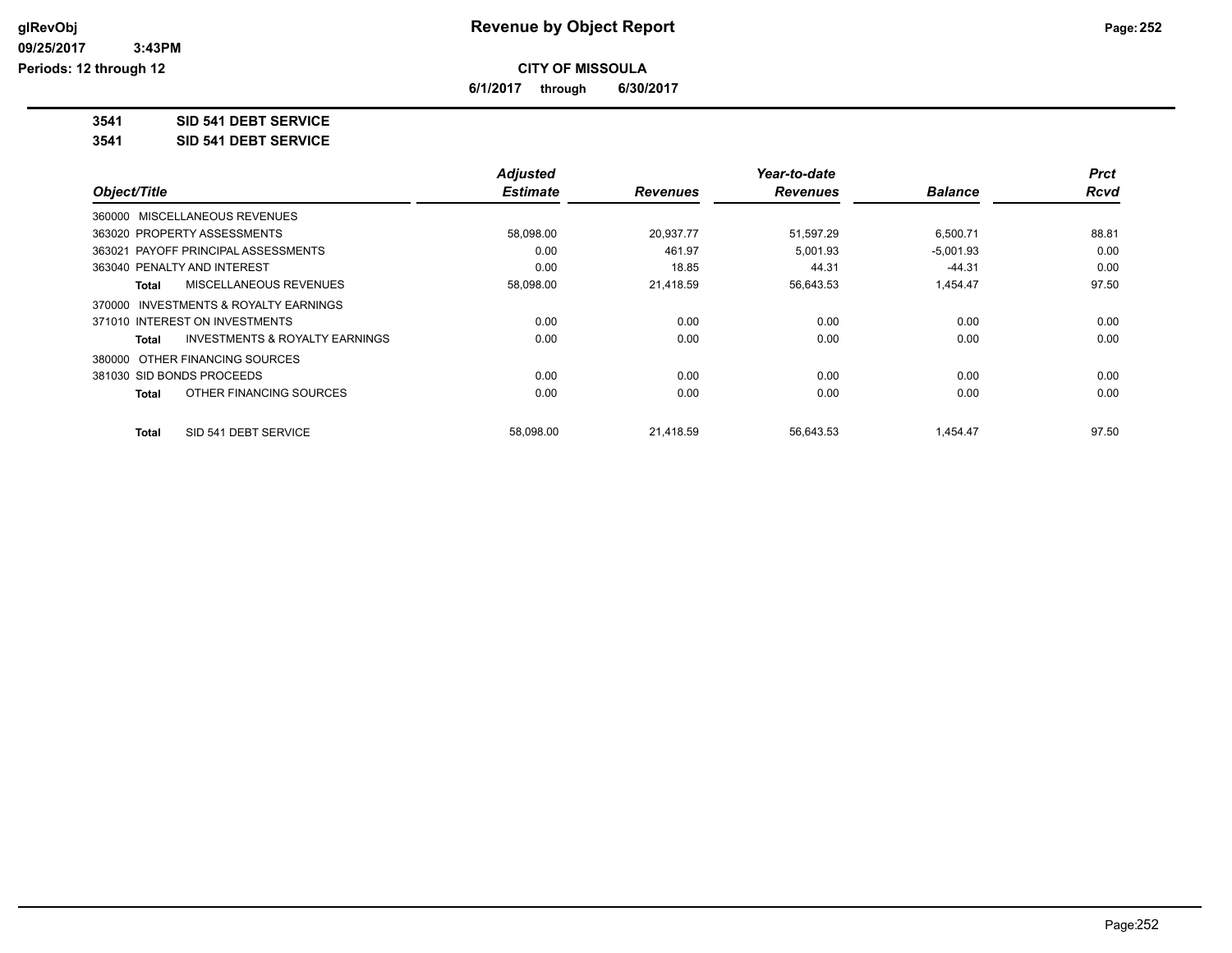**6/1/2017 through 6/30/2017**

### **3541 SID 541 DEBT SERVICE**

|                                                     | <b>Adjusted</b> |                 | Year-to-date    |                | <b>Prct</b> |
|-----------------------------------------------------|-----------------|-----------------|-----------------|----------------|-------------|
| Object/Title                                        | <b>Estimate</b> | <b>Revenues</b> | <b>Revenues</b> | <b>Balance</b> | <b>Rcvd</b> |
| 360000 MISCELLANEOUS REVENUES                       |                 |                 |                 |                |             |
| 363020 PROPERTY ASSESSMENTS                         | 58,098.00       | 20.937.77       | 51,597.29       | 6,500.71       | 88.81       |
| 363021 PAYOFF PRINCIPAL ASSESSMENTS                 | 0.00            | 461.97          | 5,001.93        | $-5,001.93$    | 0.00        |
| 363040 PENALTY AND INTEREST                         | 0.00            | 18.85           | 44.31           | $-44.31$       | 0.00        |
| MISCELLANEOUS REVENUES<br>Total                     | 58,098.00       | 21.418.59       | 56,643.53       | 1,454.47       | 97.50       |
| <b>INVESTMENTS &amp; ROYALTY EARNINGS</b><br>370000 |                 |                 |                 |                |             |
| 371010 INTEREST ON INVESTMENTS                      | 0.00            | 0.00            | 0.00            | 0.00           | 0.00        |
| INVESTMENTS & ROYALTY EARNINGS<br>Total             | 0.00            | 0.00            | 0.00            | 0.00           | 0.00        |
| 380000 OTHER FINANCING SOURCES                      |                 |                 |                 |                |             |
| 381030 SID BONDS PROCEEDS                           | 0.00            | 0.00            | 0.00            | 0.00           | 0.00        |
| OTHER FINANCING SOURCES<br><b>Total</b>             | 0.00            | 0.00            | 0.00            | 0.00           | 0.00        |
| SID 541 DEBT SERVICE<br><b>Total</b>                | 58.098.00       | 21.418.59       | 56.643.53       | 1,454.47       | 97.50       |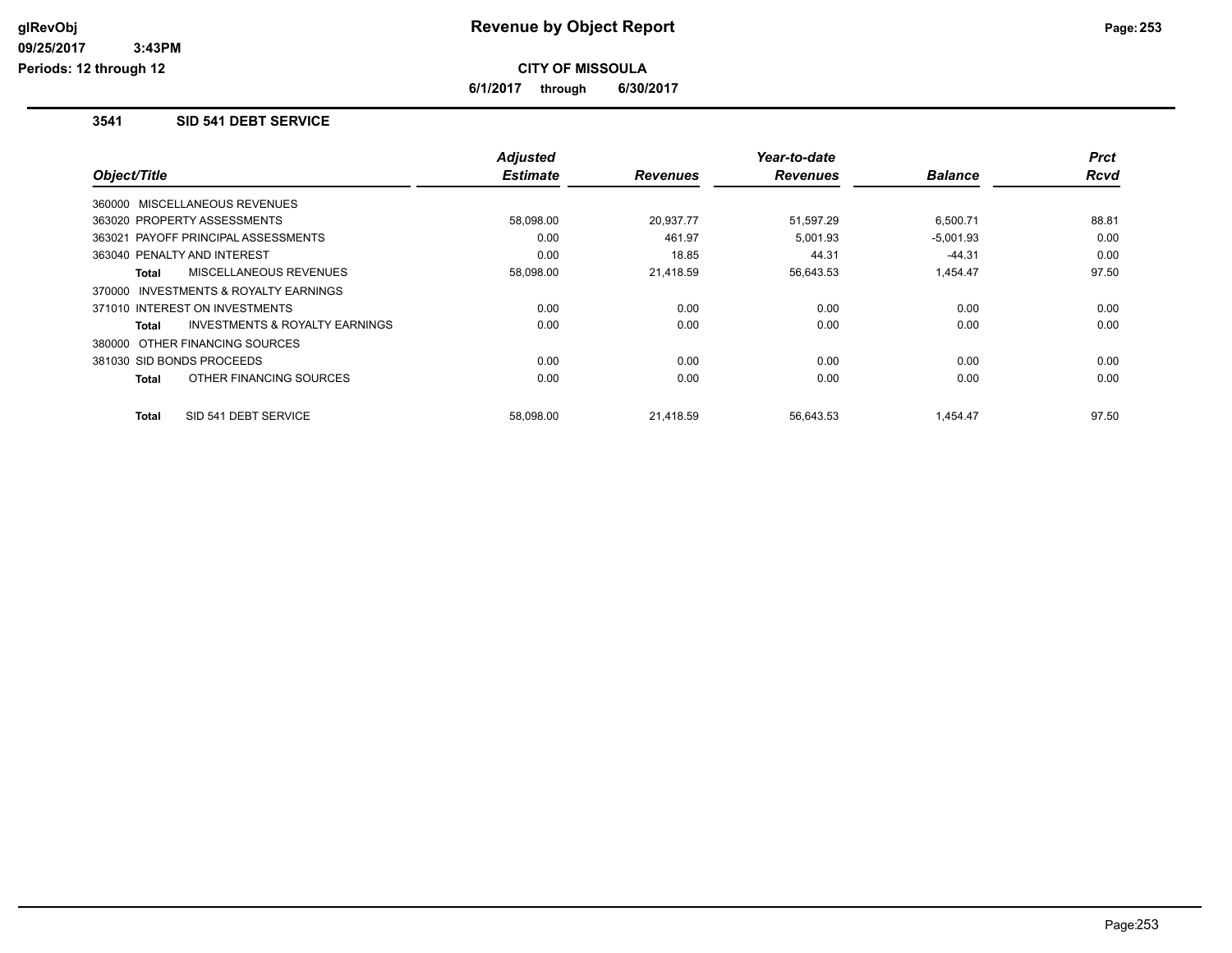**6/1/2017 through 6/30/2017**

**3543 SID 543 DEBT SERVICE**

**3543 SID 543 DEBT SERVICE**

|                                                | <b>Adjusted</b> |                 | Year-to-date    |                | <b>Prct</b> |
|------------------------------------------------|-----------------|-----------------|-----------------|----------------|-------------|
| Object/Title                                   | <b>Estimate</b> | <b>Revenues</b> | <b>Revenues</b> | <b>Balance</b> | Rcvd        |
| 360000 MISCELLANEOUS REVENUES                  |                 |                 |                 |                |             |
| 363020 PROPERTY ASSESSMENTS                    | 0.00            | 8.722.11        | 13,709.95       | $-13.709.95$   | 0.00        |
| 363021 PAYOFF PRINCIPAL ASSESSMENTS            | 0.00            | 0.00            | 127.24          | $-127.24$      | 0.00        |
| 363040 PENALTY AND INTEREST                    | 0.00            | 2.55            | 8.74            | $-8.74$        | 0.00        |
| MISCELLANEOUS REVENUES<br>Total                | 0.00            | 8.724.66        | 13.845.93       | $-13.845.93$   | 0.00        |
| 370000 INVESTMENTS & ROYALTY EARNINGS          |                 |                 |                 |                |             |
| 371010 INTEREST ON INVESTMENTS                 | 0.00            | 0.00            | 0.00            | 0.00           | 0.00        |
| INVESTMENTS & ROYALTY EARNINGS<br><b>Total</b> | 0.00            | 0.00            | 0.00            | 0.00           | 0.00        |
| SID 543 DEBT SERVICE<br><b>Total</b>           | 0.00            | 8.724.66        | 13.845.93       | $-13.845.93$   | 0.00        |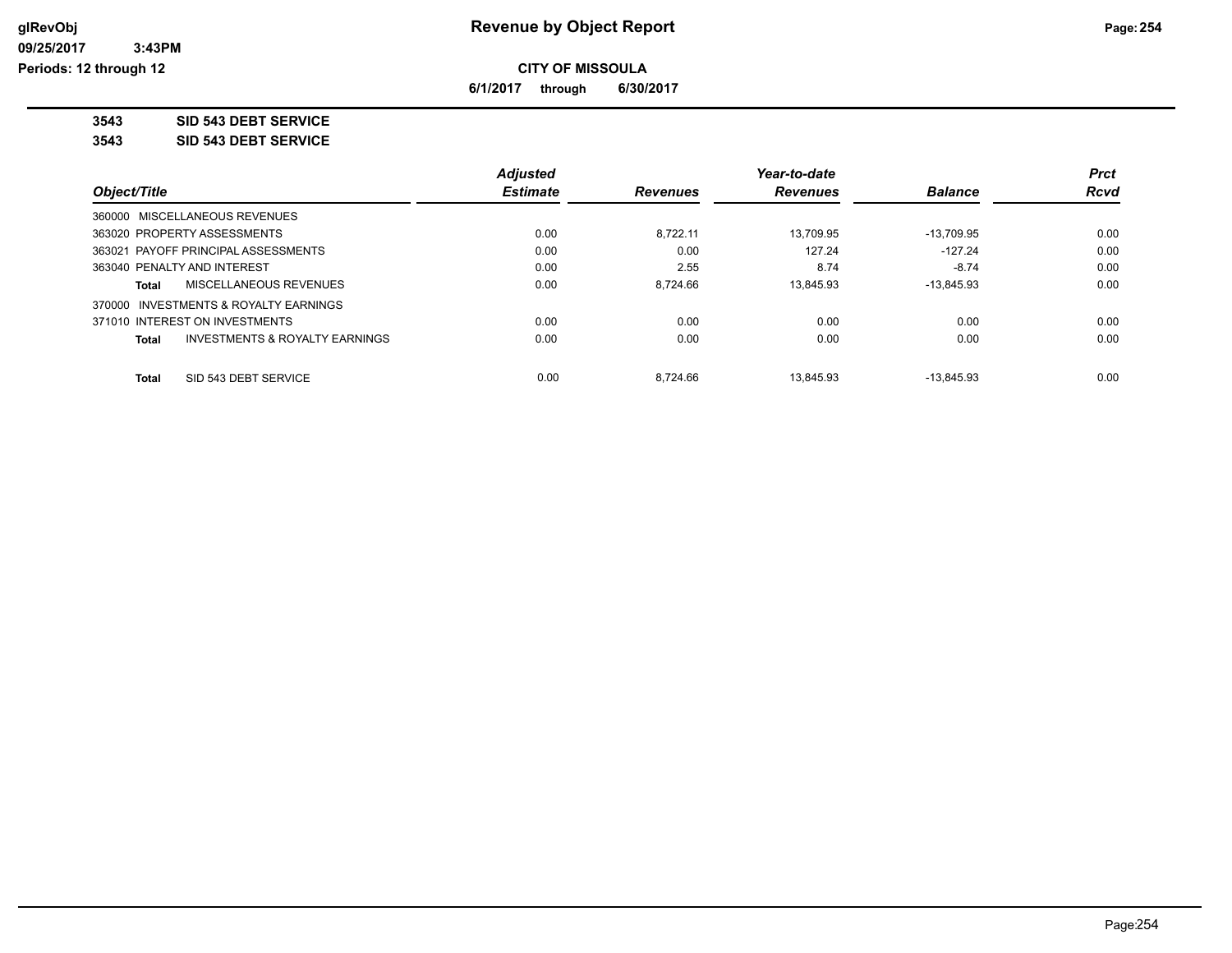**6/1/2017 through 6/30/2017**

### **3543 SID 543 DEBT SERVICE**

|                                |                                     | <b>Adjusted</b> |                 | Year-to-date    |                | <b>Prct</b> |
|--------------------------------|-------------------------------------|-----------------|-----------------|-----------------|----------------|-------------|
| <i><b>Object/Title</b></i>     |                                     | <b>Estimate</b> | <b>Revenues</b> | <b>Revenues</b> | <b>Balance</b> | <b>Rcvd</b> |
| 360000 MISCELLANEOUS REVENUES  |                                     |                 |                 |                 |                |             |
| 363020 PROPERTY ASSESSMENTS    |                                     | 0.00            | 8,722.11        | 13.709.95       | $-13.709.95$   | 0.00        |
|                                | 363021 PAYOFF PRINCIPAL ASSESSMENTS | 0.00            | 0.00            | 127.24          | $-127.24$      | 0.00        |
| 363040 PENALTY AND INTEREST    |                                     | 0.00            | 2.55            | 8.74            | $-8.74$        | 0.00        |
| Total                          | MISCELLANEOUS REVENUES              | 0.00            | 8.724.66        | 13.845.93       | $-13.845.93$   | 0.00        |
| 370000                         | INVESTMENTS & ROYALTY EARNINGS      |                 |                 |                 |                |             |
| 371010 INTEREST ON INVESTMENTS |                                     | 0.00            | 0.00            | 0.00            | 0.00           | 0.00        |
| Total                          | INVESTMENTS & ROYALTY EARNINGS      | 0.00            | 0.00            | 0.00            | 0.00           | 0.00        |
| <b>Total</b>                   | SID 543 DEBT SERVICE                | 0.00            | 8.724.66        | 13.845.93       | $-13.845.93$   | 0.00        |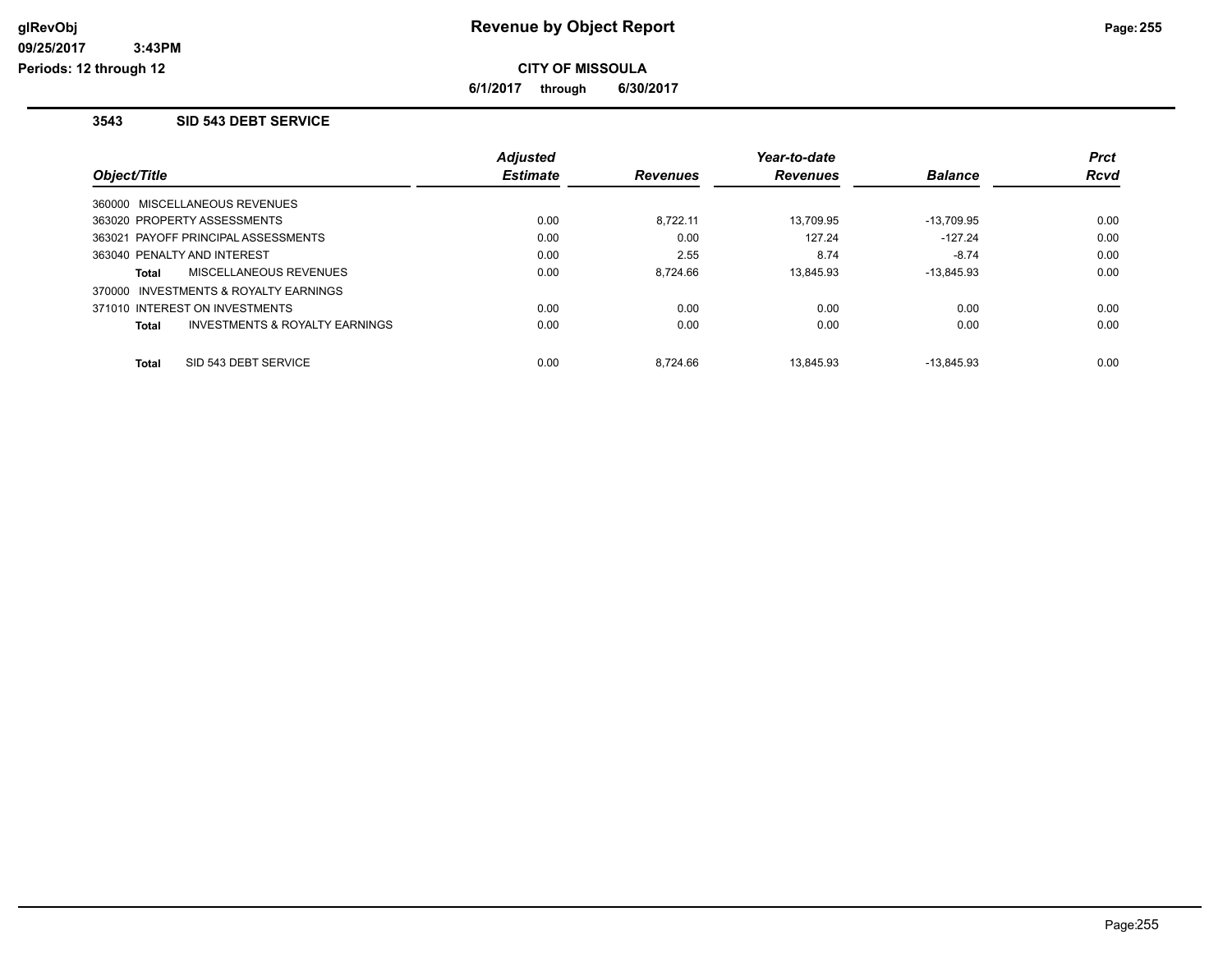**6/1/2017 through 6/30/2017**

# **3544 SID 544 RATTLESNAKE DEBT SERVICE**

# **3544 SID 544 RATTLESNAKE DEBT SERVICE**

|                             |                                           | <b>Adjusted</b> |                 | Year-to-date    |                | <b>Prct</b> |
|-----------------------------|-------------------------------------------|-----------------|-----------------|-----------------|----------------|-------------|
| Object/Title                |                                           | <b>Estimate</b> | <b>Revenues</b> | <b>Revenues</b> | <b>Balance</b> | <b>Rcvd</b> |
|                             | 360000 MISCELLANEOUS REVENUES             |                 |                 |                 |                |             |
|                             | 363020 PROPERTY ASSESSMENTS               | 139,497.00      | 57.376.01       | 137.142.40      | 2,354.60       | 98.31       |
|                             | 363021 PAYOFF PRINCIPAL ASSESSMENTS       | 0.00            | 0.00            | 0.00            | 0.00           | 0.00        |
| 363040 PENALTY AND INTEREST |                                           | 0.00            | 70.79           | 136.21          | $-136.21$      | 0.00        |
| Total                       | MISCELLANEOUS REVENUES                    | 139.497.00      | 57.446.80       | 137.278.61      | 2.218.39       | 98.41       |
|                             | 370000 INVESTMENTS & ROYALTY EARNINGS     |                 |                 |                 |                |             |
|                             | 371010 INTEREST ON INVESTMENTS            | 0.00            | 0.00            | 0.00            | 0.00           | 0.00        |
| Total                       | <b>INVESTMENTS &amp; ROYALTY EARNINGS</b> | 0.00            | 0.00            | 0.00            | 0.00           | 0.00        |
| <b>Total</b>                | SID 544 RATTLESNAKE DEBT SERVICE          | 139.497.00      | 57.446.80       | 137.278.61      | 2.218.39       | 98.41       |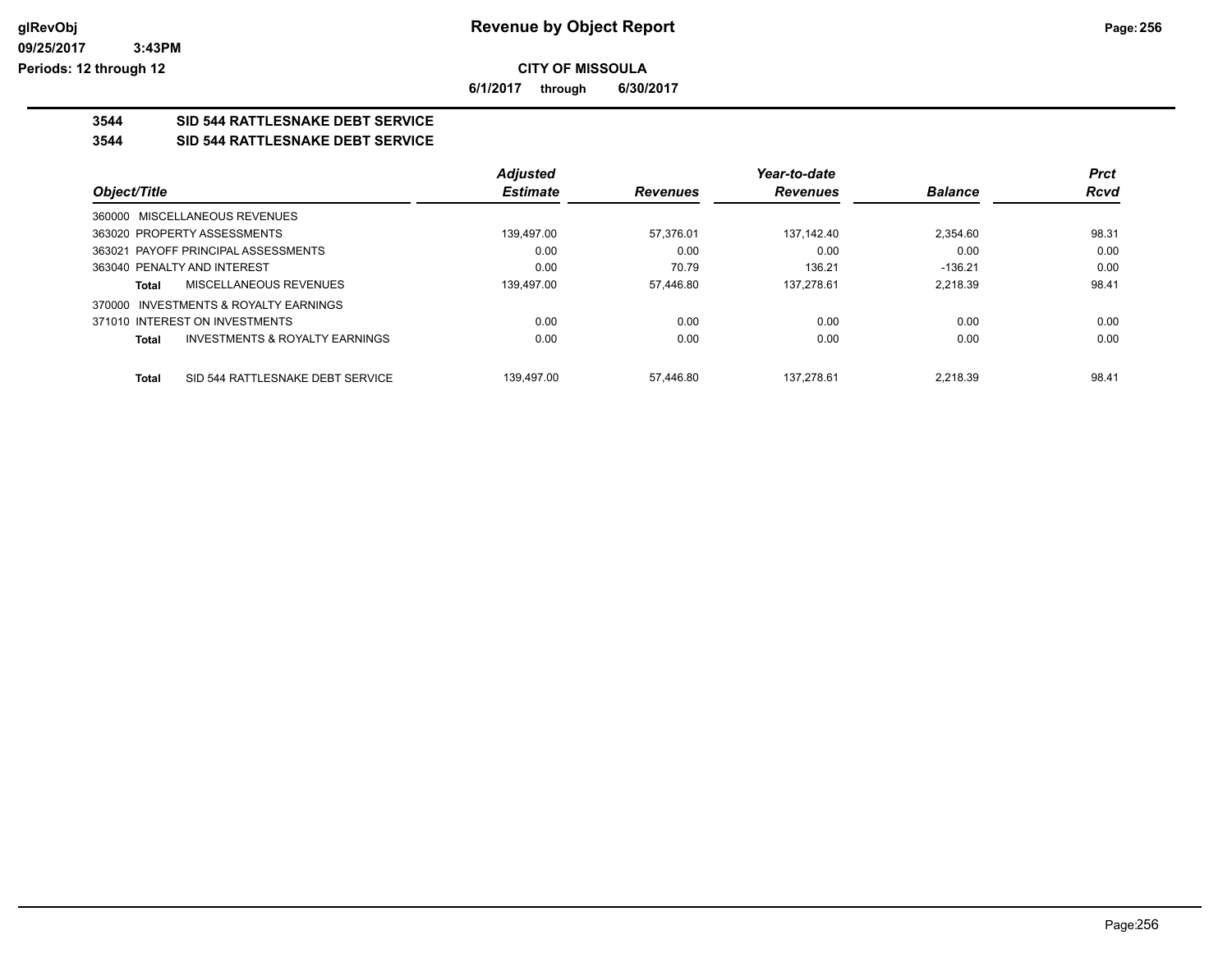**6/1/2017 through 6/30/2017**

# **3544 SID 544 RATTLESNAKE DEBT SERVICE**

|                                |                                     | <b>Adjusted</b> |                 | Year-to-date    |                | <b>Prct</b> |
|--------------------------------|-------------------------------------|-----------------|-----------------|-----------------|----------------|-------------|
| Object/Title                   |                                     | <b>Estimate</b> | <b>Revenues</b> | <b>Revenues</b> | <b>Balance</b> | <b>Rcvd</b> |
| 360000 MISCELLANEOUS REVENUES  |                                     |                 |                 |                 |                |             |
| 363020 PROPERTY ASSESSMENTS    |                                     | 139,497.00      | 57,376.01       | 137.142.40      | 2,354.60       | 98.31       |
|                                | 363021 PAYOFF PRINCIPAL ASSESSMENTS | 0.00            | 0.00            | 0.00            | 0.00           | 0.00        |
| 363040 PENALTY AND INTEREST    |                                     | 0.00            | 70.79           | 136.21          | $-136.21$      | 0.00        |
| Total                          | MISCELLANEOUS REVENUES              | 139.497.00      | 57.446.80       | 137.278.61      | 2.218.39       | 98.41       |
| 370000                         | INVESTMENTS & ROYALTY EARNINGS      |                 |                 |                 |                |             |
| 371010 INTEREST ON INVESTMENTS |                                     | 0.00            | 0.00            | 0.00            | 0.00           | 0.00        |
| <b>Total</b>                   | INVESTMENTS & ROYALTY EARNINGS      | 0.00            | 0.00            | 0.00            | 0.00           | 0.00        |
| <b>Total</b>                   | SID 544 RATTLESNAKE DEBT SERVICE    | 139.497.00      | 57.446.80       | 137.278.61      | 2.218.39       | 98.41       |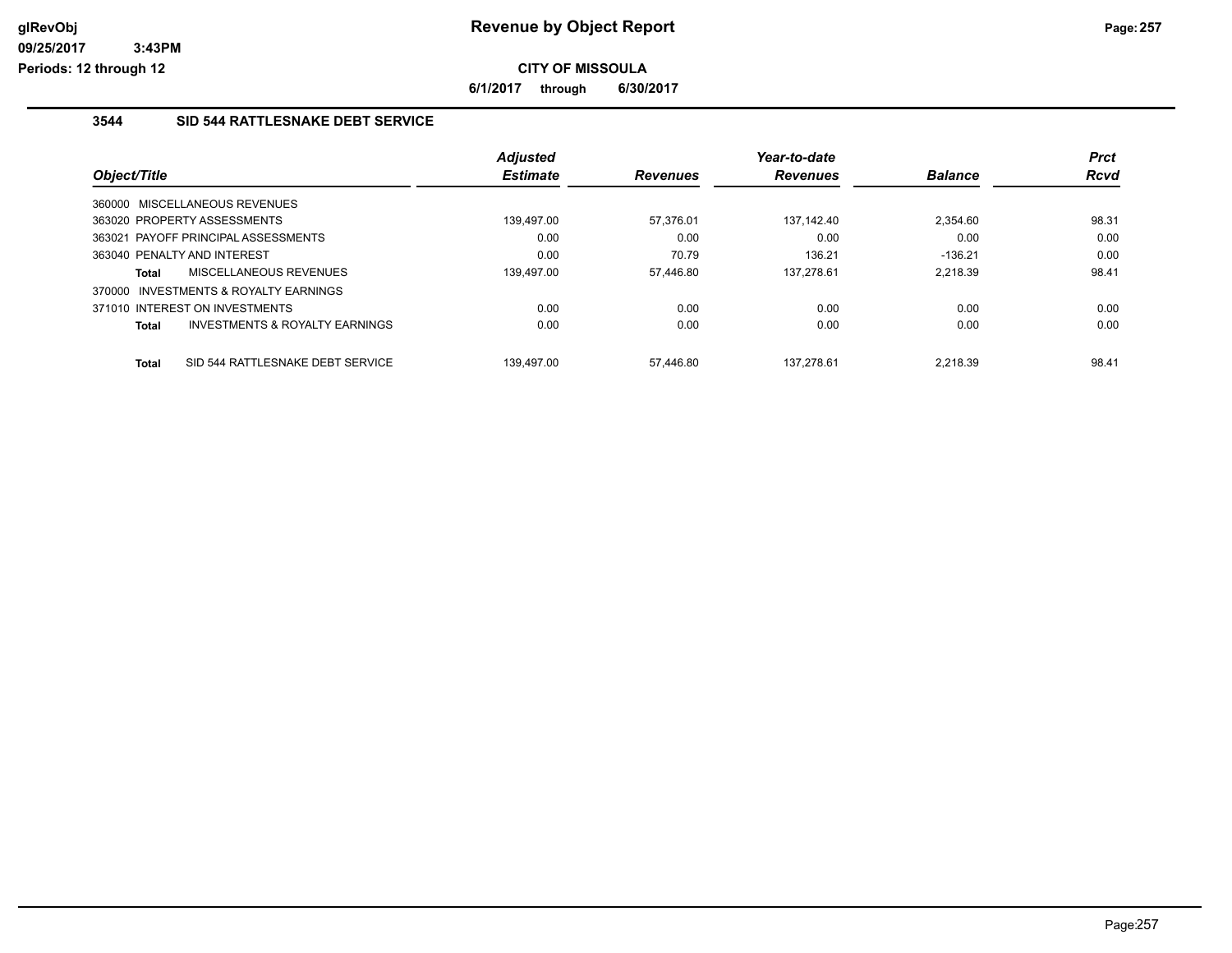**6/1/2017 through 6/30/2017**

**3545 SID 545 DEBT SERVICE**

**3545 SID 545 DEBT SERVICE**

|                                                    | <b>Adjusted</b> |                 | Year-to-date    |                | <b>Prct</b> |
|----------------------------------------------------|-----------------|-----------------|-----------------|----------------|-------------|
| Object/Title                                       | <b>Estimate</b> | <b>Revenues</b> | <b>Revenues</b> | <b>Balance</b> | Rcvd        |
| 360000 MISCELLANEOUS REVENUES                      |                 |                 |                 |                |             |
| 363020 PROPERTY ASSESSMENTS                        | 0.00            | 812.39          | 1.827.89        | -1.827.89      | 0.00        |
| 363021 PAYOFF PRINCIPAL ASSESSMENTS                | 0.00            | 0.00            | 0.00            | 0.00           | 0.00        |
| 363040 PENALTY AND INTEREST                        | 0.00            | 0.00            | 2.14            | $-2.14$        | 0.00        |
| MISCELLANEOUS REVENUES<br>Total                    | 0.00            | 812.39          | 1.830.03        | $-1.830.03$    | 0.00        |
| 370000 INVESTMENTS & ROYALTY EARNINGS              |                 |                 |                 |                |             |
| 371010 INTEREST ON INVESTMENTS                     | 0.00            | 0.00            | 0.00            | 0.00           | 0.00        |
| <b>INVESTMENTS &amp; ROYALTY EARNINGS</b><br>Total | 0.00            | 0.00            | 0.00            | 0.00           | 0.00        |
| SID 545 DEBT SERVICE<br>Total                      | 0.00            | 812.39          | 1.830.03        | $-1.830.03$    | 0.00        |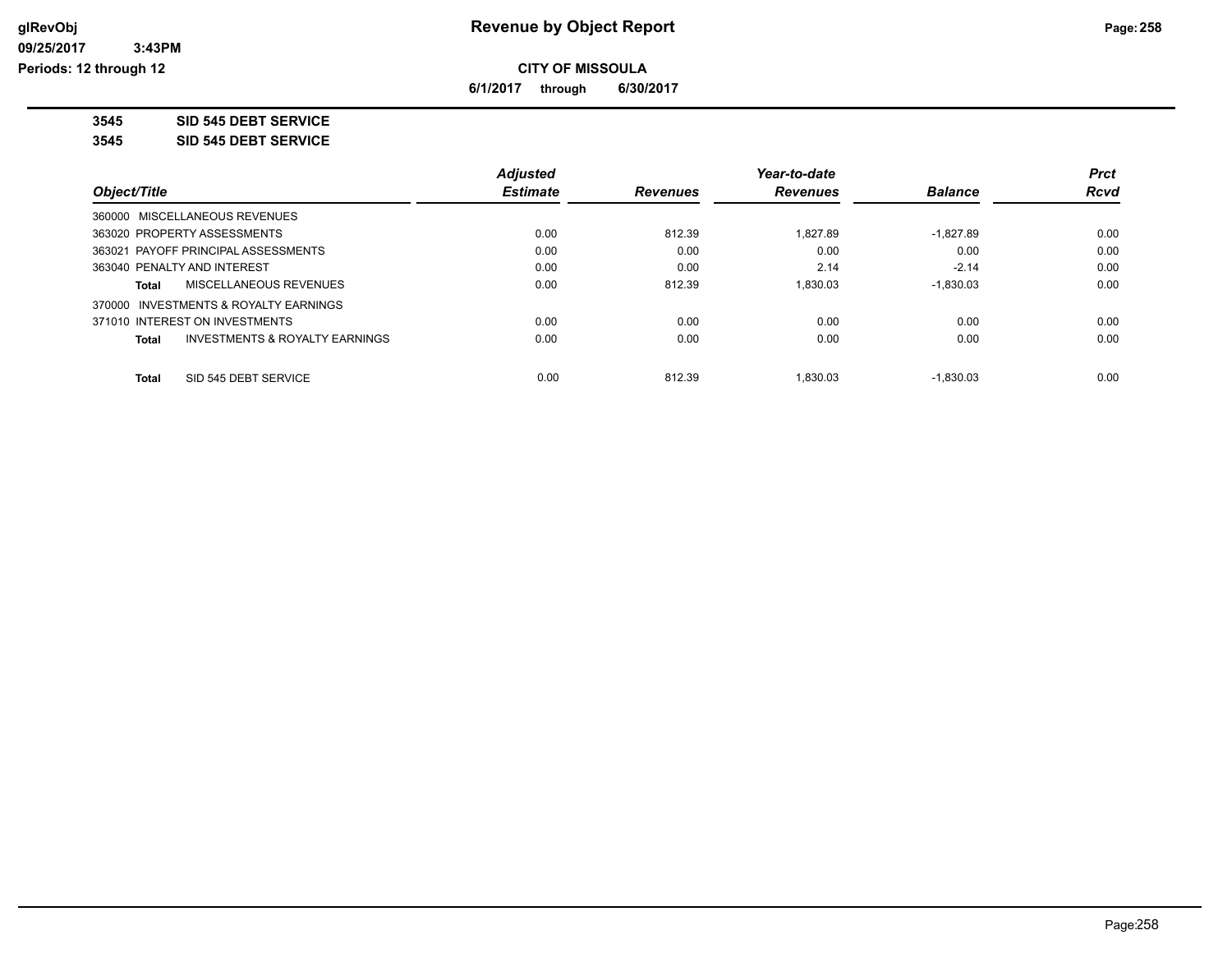**6/1/2017 through 6/30/2017**

### **3545 SID 545 DEBT SERVICE**

|              |                                     | <b>Adjusted</b> |                 | Year-to-date    |                | <b>Prct</b> |
|--------------|-------------------------------------|-----------------|-----------------|-----------------|----------------|-------------|
| Object/Title |                                     | <b>Estimate</b> | <b>Revenues</b> | <b>Revenues</b> | <b>Balance</b> | <b>Rcvd</b> |
|              | 360000 MISCELLANEOUS REVENUES       |                 |                 |                 |                |             |
|              | 363020 PROPERTY ASSESSMENTS         | 0.00            | 812.39          | 1.827.89        | $-1,827.89$    | 0.00        |
|              | 363021 PAYOFF PRINCIPAL ASSESSMENTS | 0.00            | 0.00            | 0.00            | 0.00           | 0.00        |
|              | 363040 PENALTY AND INTEREST         | 0.00            | 0.00            | 2.14            | $-2.14$        | 0.00        |
| Total        | MISCELLANEOUS REVENUES              | 0.00            | 812.39          | 1.830.03        | $-1.830.03$    | 0.00        |
| 370000       | INVESTMENTS & ROYALTY EARNINGS      |                 |                 |                 |                |             |
|              | 371010 INTEREST ON INVESTMENTS      | 0.00            | 0.00            | 0.00            | 0.00           | 0.00        |
| <b>Total</b> | INVESTMENTS & ROYALTY EARNINGS      | 0.00            | 0.00            | 0.00            | 0.00           | 0.00        |
| <b>Total</b> | SID 545 DEBT SERVICE                | 0.00            | 812.39          | 1.830.03        | $-1.830.03$    | 0.00        |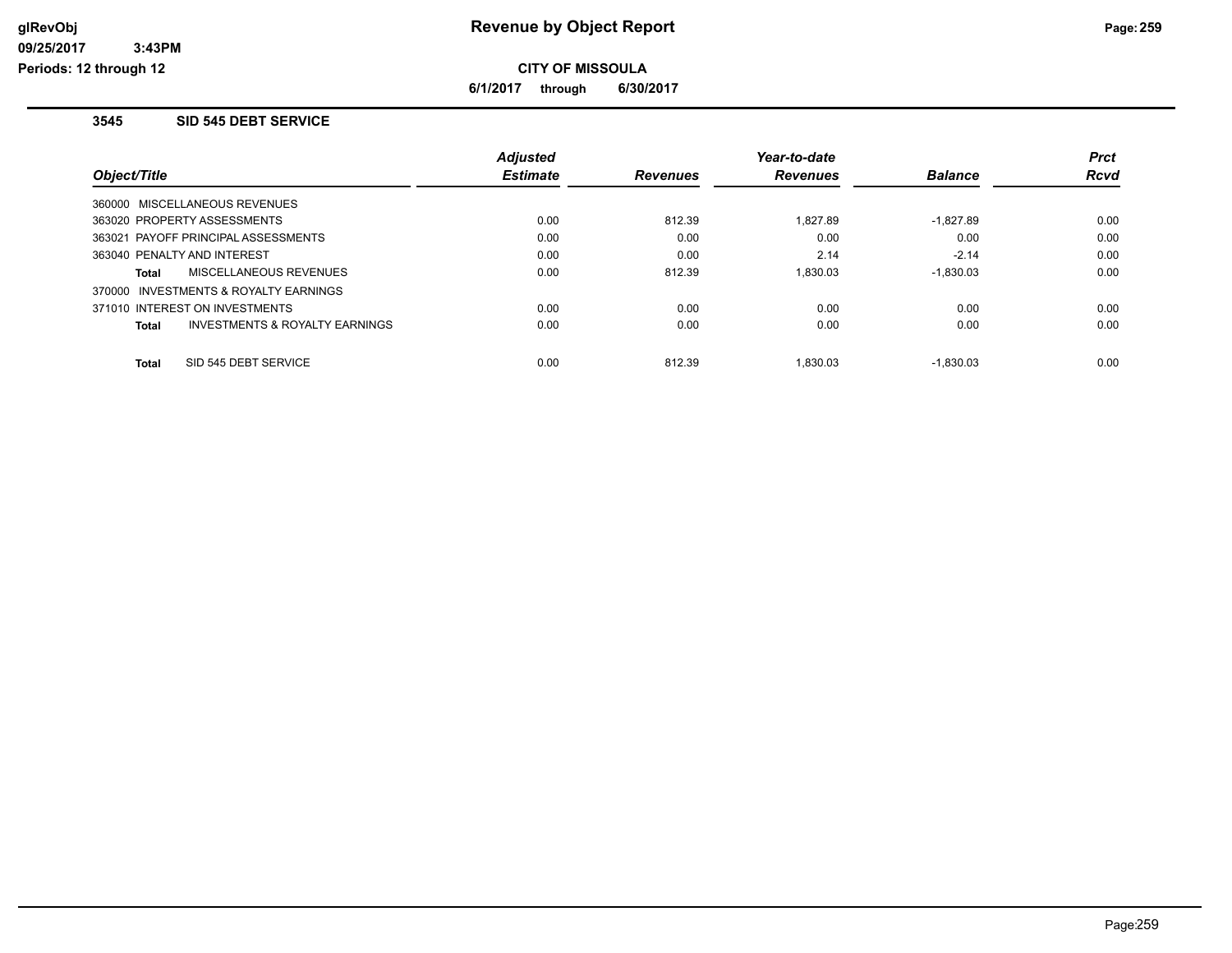**6/1/2017 through 6/30/2017**

**3546 SID 546 DEBT SERVICE**

**3546 SID 546 DEBT SERVICE**

|                                                | <b>Adjusted</b> |                 | Year-to-date    |                | <b>Prct</b> |
|------------------------------------------------|-----------------|-----------------|-----------------|----------------|-------------|
| Object/Title                                   | <b>Estimate</b> | <b>Revenues</b> | <b>Revenues</b> | <b>Balance</b> | Rcvd        |
| 360000 MISCELLANEOUS REVENUES                  |                 |                 |                 |                |             |
| 363020 PROPERTY ASSESSMENTS                    | 0.00            | 646.38          | 1.531.36        | $-1.531.36$    | 0.00        |
| 363021 PAYOFF PRINCIPAL ASSESSMENTS            | 0.00            | 0.00            | 125.61          | $-125.61$      | 0.00        |
| 363040 PENALTY AND INTEREST                    | 0.00            | 0.69            | 1.53            | $-1.53$        | 0.00        |
| MISCELLANEOUS REVENUES<br>Total                | 0.00            | 647.07          | 1.658.50        | $-1.658.50$    | 0.00        |
| 370000 INVESTMENTS & ROYALTY EARNINGS          |                 |                 |                 |                |             |
| 371010 INTEREST ON INVESTMENTS                 | 0.00            | 0.00            | 0.00            | 0.00           | 0.00        |
| INVESTMENTS & ROYALTY EARNINGS<br><b>Total</b> | 0.00            | 0.00            | 0.00            | 0.00           | 0.00        |
| SID 546 DEBT SERVICE<br><b>Total</b>           | 0.00            | 647.07          | 1.658.50        | $-1.658.50$    | 0.00        |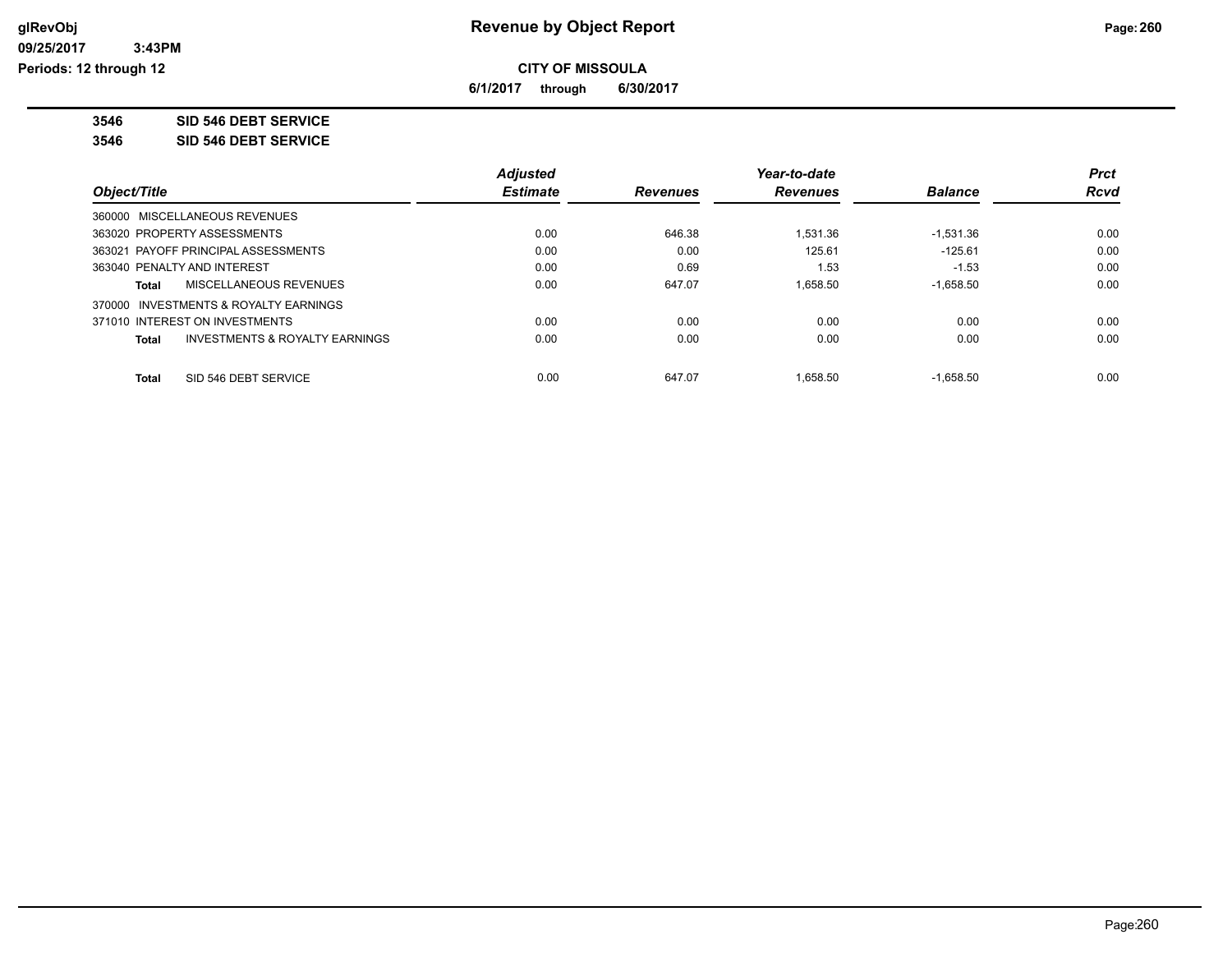**6/1/2017 through 6/30/2017**

### **3546 SID 546 DEBT SERVICE**

|                                                    | <b>Adjusted</b> |                 | Year-to-date    |                | <b>Prct</b> |
|----------------------------------------------------|-----------------|-----------------|-----------------|----------------|-------------|
| Object/Title                                       | <b>Estimate</b> | <b>Revenues</b> | <b>Revenues</b> | <b>Balance</b> | <b>Rcvd</b> |
| 360000 MISCELLANEOUS REVENUES                      |                 |                 |                 |                |             |
| 363020 PROPERTY ASSESSMENTS                        | 0.00            | 646.38          | 1.531.36        | $-1.531.36$    | 0.00        |
| 363021 PAYOFF PRINCIPAL ASSESSMENTS                | 0.00            | 0.00            | 125.61          | $-125.61$      | 0.00        |
| 363040 PENALTY AND INTEREST                        | 0.00            | 0.69            | 1.53            | $-1.53$        | 0.00        |
| MISCELLANEOUS REVENUES<br>Total                    | 0.00            | 647.07          | 1.658.50        | $-1.658.50$    | 0.00        |
| 370000 INVESTMENTS & ROYALTY EARNINGS              |                 |                 |                 |                |             |
| 371010 INTEREST ON INVESTMENTS                     | 0.00            | 0.00            | 0.00            | 0.00           | 0.00        |
| Total<br><b>INVESTMENTS &amp; ROYALTY EARNINGS</b> | 0.00            | 0.00            | 0.00            | 0.00           | 0.00        |
| SID 546 DEBT SERVICE<br><b>Total</b>               | 0.00            | 647.07          | 1.658.50        | $-1.658.50$    | 0.00        |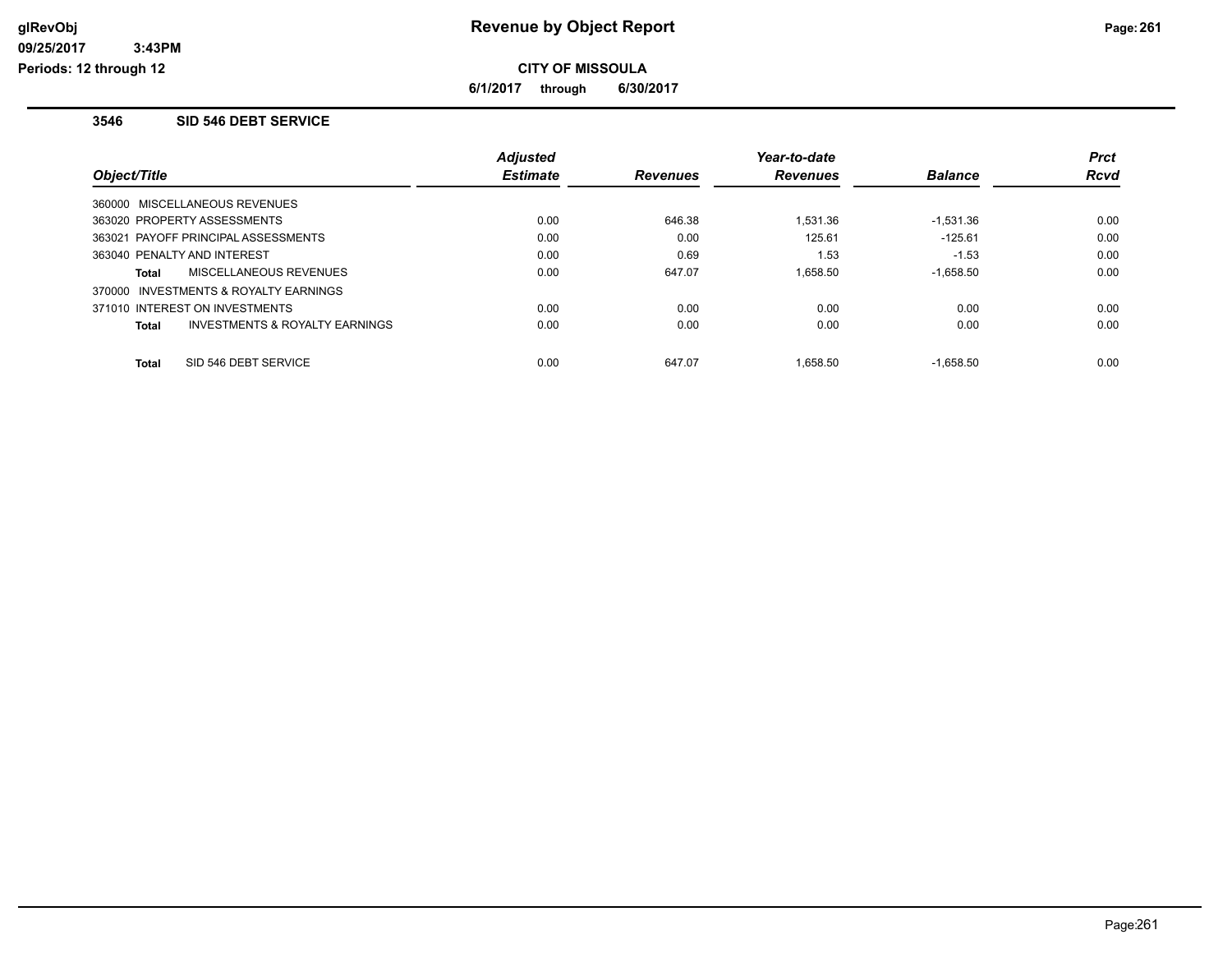**6/1/2017 through 6/30/2017**

**3548 SID 548-5TH, 6TH & ARTHUR**

**3548 SID 548-5TH, 6TH & ARTHUR**

|                                                    | <b>Adjusted</b> |                 | Year-to-date    |                | <b>Prct</b> |
|----------------------------------------------------|-----------------|-----------------|-----------------|----------------|-------------|
| Object/Title                                       | <b>Estimate</b> | <b>Revenues</b> | <b>Revenues</b> | <b>Balance</b> | Rcvd        |
| 360000 MISCELLANEOUS REVENUES                      |                 |                 |                 |                |             |
| 363020 PROPERTY ASSESSMENTS                        | 109.575.00      | 0.00            | 113.125.00      | $-3.550.00$    | 103.24      |
| 363021 PAYOFF PRINCIPAL ASSESSMENTS                | 0.00            | 0.00            | 0.00            | 0.00           | 0.00        |
| 363040 PENALTY AND INTEREST                        | 0.00            | 0.00            | 0.00            | 0.00           | 0.00        |
| MISCELLANEOUS REVENUES<br>Total                    | 109.575.00      | 0.00            | 113.125.00      | $-3.550.00$    | 103.24      |
| 370000 INVESTMENTS & ROYALTY EARNINGS              |                 |                 |                 |                |             |
| 371010 INTEREST ON INVESTMENTS                     | 0.00            | 0.00            | 0.00            | 0.00           | 0.00        |
| <b>INVESTMENTS &amp; ROYALTY EARNINGS</b><br>Total | 0.00            | 0.00            | 0.00            | 0.00           | 0.00        |
| SID 548-5TH, 6TH & ARTHUR<br>Total                 | 109.575.00      | 0.00            | 113.125.00      | $-3.550.00$    | 103.24      |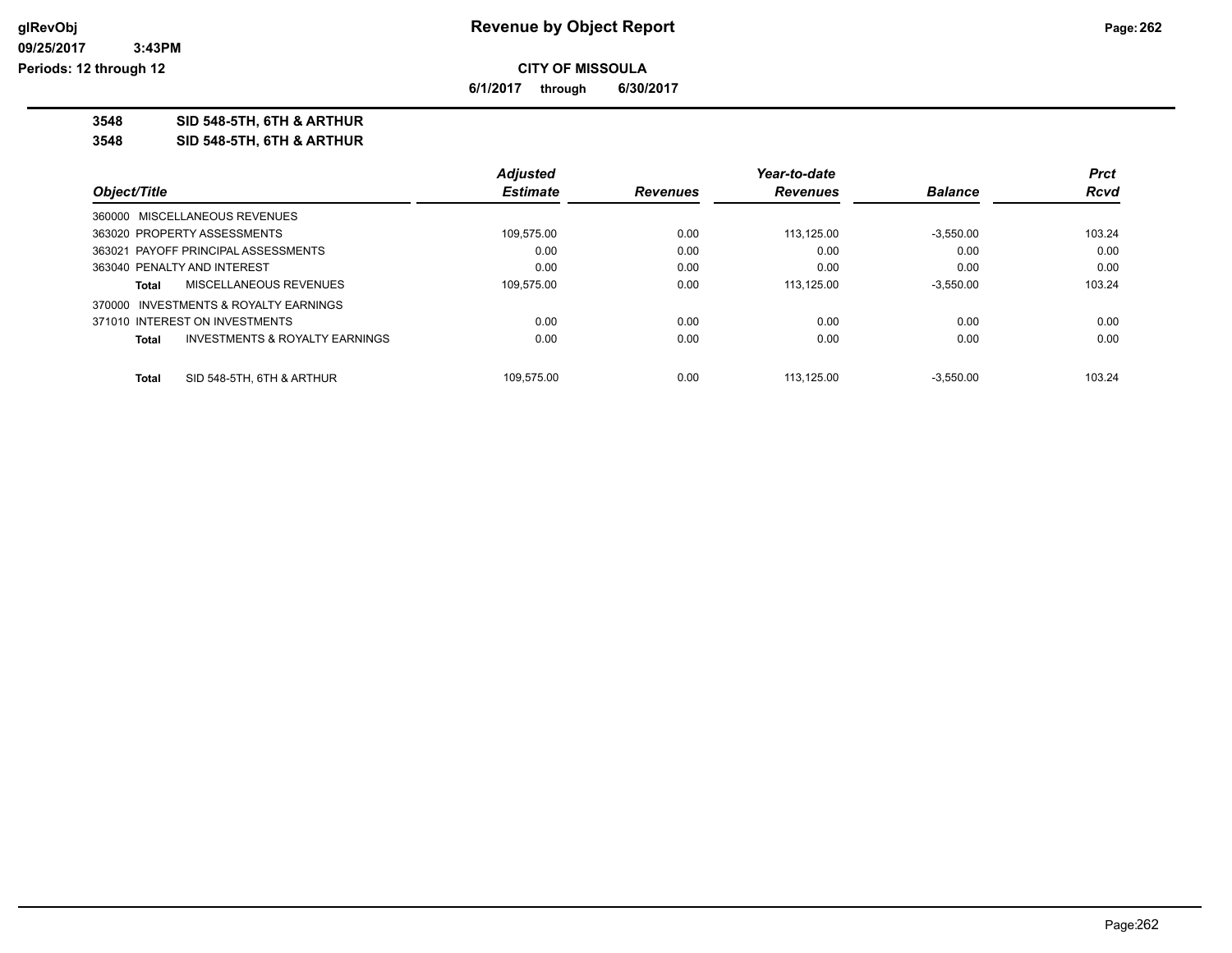**6/1/2017 through 6/30/2017**

# **3548 SID 548-5TH, 6TH & ARTHUR**

|              |                                           | <b>Adjusted</b> |                 | Year-to-date    |                | <b>Prct</b> |
|--------------|-------------------------------------------|-----------------|-----------------|-----------------|----------------|-------------|
| Object/Title |                                           | <b>Estimate</b> | <b>Revenues</b> | <b>Revenues</b> | <b>Balance</b> | <b>Rcvd</b> |
|              | 360000 MISCELLANEOUS REVENUES             |                 |                 |                 |                |             |
|              | 363020 PROPERTY ASSESSMENTS               | 109.575.00      | 0.00            | 113.125.00      | $-3,550.00$    | 103.24      |
|              | 363021 PAYOFF PRINCIPAL ASSESSMENTS       | 0.00            | 0.00            | 0.00            | 0.00           | 0.00        |
|              | 363040 PENALTY AND INTEREST               | 0.00            | 0.00            | 0.00            | 0.00           | 0.00        |
| Total        | MISCELLANEOUS REVENUES                    | 109.575.00      | 0.00            | 113.125.00      | $-3.550.00$    | 103.24      |
| 370000       | INVESTMENTS & ROYALTY EARNINGS            |                 |                 |                 |                |             |
|              | 371010 INTEREST ON INVESTMENTS            | 0.00            | 0.00            | 0.00            | 0.00           | 0.00        |
| Total        | <b>INVESTMENTS &amp; ROYALTY EARNINGS</b> | 0.00            | 0.00            | 0.00            | 0.00           | 0.00        |
| <b>Total</b> | SID 548-5TH, 6TH & ARTHUR                 | 109.575.00      | 0.00            | 113.125.00      | $-3.550.00$    | 103.24      |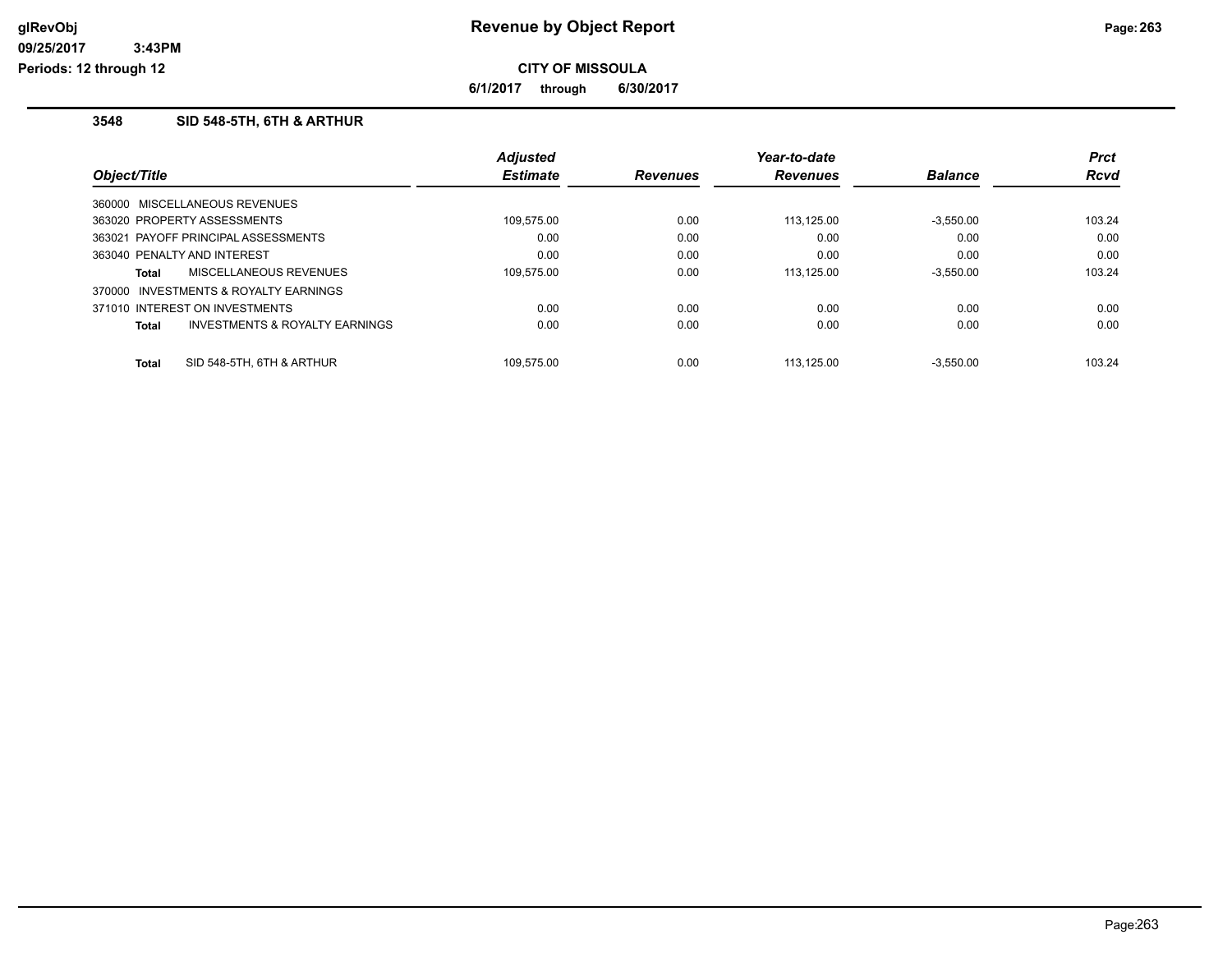**6/1/2017 through 6/30/2017**

**3549 SID 549 HILLVIEW WAY**

**3549 SID 549 HILLVIEW WAY**

|                                                           | <b>Adjusted</b> |                 | Year-to-date    |                | <b>Prct</b> |
|-----------------------------------------------------------|-----------------|-----------------|-----------------|----------------|-------------|
| Object/Title                                              | <b>Estimate</b> | <b>Revenues</b> | <b>Revenues</b> | <b>Balance</b> | Rcvd        |
| 360000 MISCELLANEOUS REVENUES                             |                 |                 |                 |                |             |
| 363020 PROPERTY ASSESSMENTS                               | 0.00            | 50.604.48       | 126.538.44      | $-126.538.44$  | 0.00        |
| 363021 PAYOFF PRINCIPAL ASSESSMENTS                       | 0.00            | 1.161.74        | 86.722.30       | $-86.722.30$   | 0.00        |
| 363040 PENALTY AND INTEREST                               | 0.00            | 14.00           | 49.85           | $-49.85$       | 0.00        |
| <b>MISCELLANEOUS REVENUES</b><br><b>Total</b>             | 0.00            | 51,780.22       | 213.310.59      | $-213.310.59$  | 0.00        |
| 370000 INVESTMENTS & ROYALTY EARNINGS                     |                 |                 |                 |                |             |
| 371010 INTEREST ON INVESTMENTS                            | 0.00            | 0.00            | 0.00            | 0.00           | 0.00        |
| <b>INVESTMENTS &amp; ROYALTY EARNINGS</b><br><b>Total</b> | 0.00            | 0.00            | 0.00            | 0.00           | 0.00        |
| SID 549 HILLVIEW WAY<br><b>Total</b>                      | 0.00            | 51.780.22       | 213.310.59      | $-213.310.59$  | 0.00        |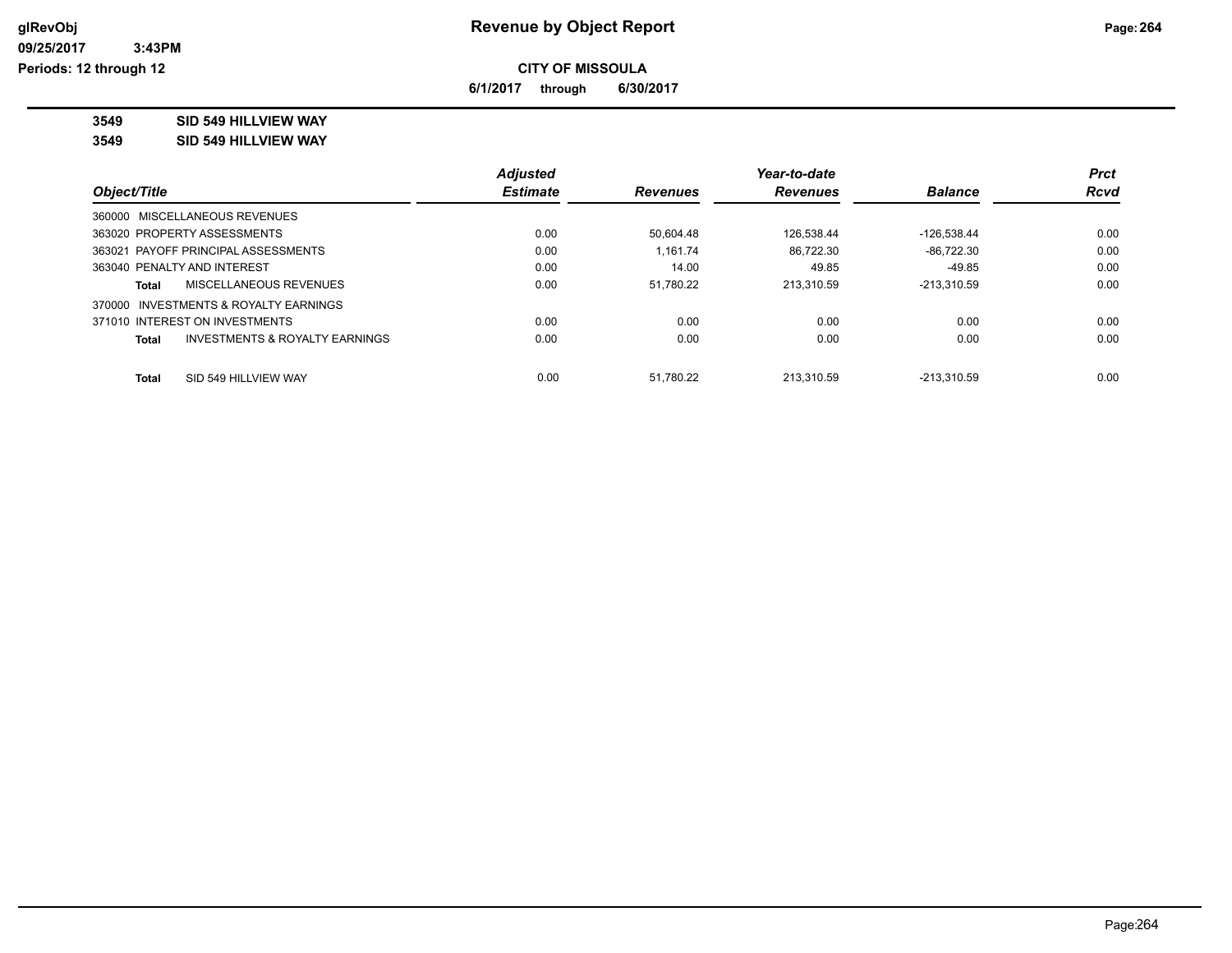**6/1/2017 through 6/30/2017**

# **3549 SID 549 HILLVIEW WAY**

|              |                                     | <b>Adjusted</b> |                 | Year-to-date    |                | <b>Prct</b> |
|--------------|-------------------------------------|-----------------|-----------------|-----------------|----------------|-------------|
| Object/Title |                                     | <b>Estimate</b> | <b>Revenues</b> | <b>Revenues</b> | <b>Balance</b> | <b>Rcvd</b> |
|              | 360000 MISCELLANEOUS REVENUES       |                 |                 |                 |                |             |
|              | 363020 PROPERTY ASSESSMENTS         | 0.00            | 50,604.48       | 126,538.44      | $-126,538.44$  | 0.00        |
|              | 363021 PAYOFF PRINCIPAL ASSESSMENTS | 0.00            | 1.161.74        | 86.722.30       | $-86.722.30$   | 0.00        |
|              | 363040 PENALTY AND INTEREST         | 0.00            | 14.00           | 49.85           | $-49.85$       | 0.00        |
| Total        | MISCELLANEOUS REVENUES              | 0.00            | 51.780.22       | 213.310.59      | $-213.310.59$  | 0.00        |
| 370000       | INVESTMENTS & ROYALTY EARNINGS      |                 |                 |                 |                |             |
|              | 371010 INTEREST ON INVESTMENTS      | 0.00            | 0.00            | 0.00            | 0.00           | 0.00        |
| <b>Total</b> | INVESTMENTS & ROYALTY EARNINGS      | 0.00            | 0.00            | 0.00            | 0.00           | 0.00        |
| <b>Total</b> | SID 549 HILLVIEW WAY                | 0.00            | 51.780.22       | 213.310.59      | -213.310.59    | 0.00        |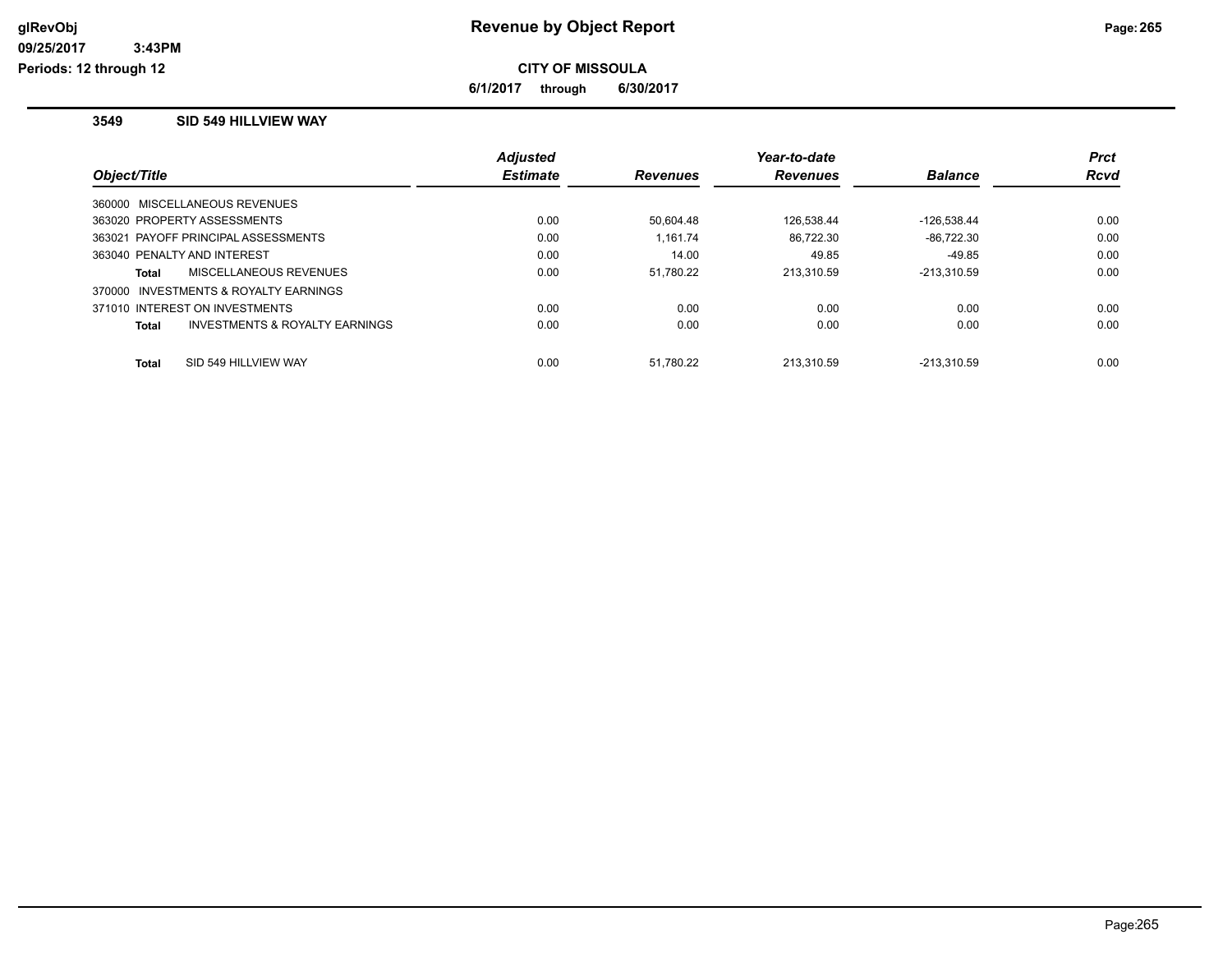**6/1/2017 through 6/30/2017**

# **4060 CAPITAL IMPROVEMENT PROGRAM FUND**

|                                                    | <b>Adjusted</b> |                 | Year-to-date    |                | <b>Prct</b> |
|----------------------------------------------------|-----------------|-----------------|-----------------|----------------|-------------|
| Object/Title                                       | <b>Estimate</b> | <b>Revenues</b> | <b>Revenues</b> | <b>Balance</b> | <b>Rcvd</b> |
| 330000 INTERGOVERNMENTAL REVENUES                  |                 |                 |                 |                |             |
| 331001 GRANTS                                      | 0.00            | 0.00            | 0.00            | 0.00           | 0.00        |
| 331002 COUNTY ASSISTANCE CIP PROJECTS              | 0.00            | 0.00            | 0.00            | 0.00           | 0.00        |
| 331003 STATE HOME PROGRAM INCOME                   | 0.00            | 0.00            | 0.00            | 0.00           | 0.00        |
| 331004 CITY ASSESSMENTS                            | 0.00            | 0.00            | 0.00            | 0.00           | 0.00        |
| 334040 GAS TAX APPORTIONMENT                       | 0.00            | 0.00            | 0.00            | 0.00           | 0.00        |
| 334061 IMPACT FEES-CLEARING ACCOUNT                | 0.00            | 0.00            | 0.00            | 0.00           | 0.00        |
| 334120 TSEP GRANT                                  | 0.00            | 0.00            | 0.00            | 0.00           | 0.00        |
| 334121 DNRC GRANT                                  | 0.00            | 0.00            | 0.00            | 0.00           | 0.00        |
| 334123 MAQI FEDERAL ASSISTANCE                     | 0.00            | 0.00            | 0.00            | 0.00           | 0.00        |
| 334124 GRANTS-CIP                                  | 0.00            | 0.00            | 0.00            | 0.00           | 0.00        |
| 334125 FIRE FIGHTER GRANT                          | 0.00            | 0.00            | 0.00            | 0.00           | 0.00        |
| 334126 DEVELOPER ASSESSMENTS                       | 0.00            | 0.00            | 0.00            | 0.00           | 0.00        |
| 334127 TONKIN TRAIL - FISH WILDLIFE PARKS          | 0.00            | 0.00            | 0.00            | 0.00           | 0.00        |
| 334128 CDBG FIRE HYDRANT GRANT                     | 0.00            | 0.00            | 0.00            | 0.00           | 0.00        |
| 334143 MONTANA TOURISM GRANT                       | 0.00            | 0.00            | 0.00            | 0.00           | 0.00        |
| 339000 PAYMENT IN LIEU OF TAXES                    | 0.00            | 0.00            | 0.00            | 0.00           | 0.00        |
| <b>INTERGOVERNMENTAL REVENUES</b><br><b>Total</b>  | 0.00            | 0.00            | 0.00            | 0.00           | 0.00        |
| 360000 MISCELLANEOUS REVENUES                      |                 |                 |                 |                |             |
| 360010 MISCELLANEOUS                               | 0.00            | 0.00            | 0.00            | 0.00           | 0.00        |
| 360011 YOUTH COUNCIL FUNDS                         | 0.00            | 0.00            | 0.00            | 0.00           | 0.00        |
| 360012 SEWER GRANT REPAYMENTS                      | 0.00            | 0.00            | 0.00            | 0.00           | 0.00        |
| 360016 MRA SHARE OF CIVIC STADIUM PARKING          | 0.00            | 0.00            | 0.00            | 0.00           | 0.00        |
| 362000 OTHER MISCELLANEOUS REVENUE                 | 0.00            | 0.00            | 0.00            | 0.00           | 0.00        |
| 365000 DONATIONS                                   | 0.00            | 0.00            | 0.00            | 0.00           | 0.00        |
| 365001 *** Title Not Found ***                     | 0.00            | 14,475.55       | 199,755.10      | $-199,755.10$  | 0.00        |
| 365030 WHITE PINE PARK DONATION-ZIP BEVERAGE       | 0.00            | 0.00            | 0.00            | 0.00           | 0.00        |
| <b>MISCELLANEOUS REVENUES</b><br><b>Total</b>      | 0.00            | 14,475.55       | 199,755.10      | $-199,755.10$  | 0.00        |
| 370000 INVESTMENTS & ROYALTY EARNINGS              |                 |                 |                 |                |             |
| 371010 INTEREST ON INVESTMENTS                     | 0.00            | $-665,421.00$   | 0.00            | 0.00           | 0.00        |
| 371020 GAIN/LOSS IN MARKET VALUE OF INVESTMENTS    | 0.00            | 0.00            | 0.00            | 0.00           | 0.00        |
| <b>INVESTMENTS &amp; ROYALTY EARNINGS</b><br>Total | 0.00            | $-665,421.00$   | 0.00            | 0.00           | 0.00        |
| 380000 OTHER FINANCING SOURCES                     |                 |                 |                 |                |             |
| 381000 LOAN PROCEEDS                               | 0.00            | 0.00            | 0.00            | 0.00           | 0.00        |
| 381010 BOND PROCEEDS                               | 0.00            | 0.00            | 0.00            | 0.00           | 0.00        |
| 381011 \$1,860,000 General Fund Obligation Bond    | 0.00            | 0.00            | 0.00            | 0.00           | 0.00        |
| 381012 \$680,000 FIRE GF DEBT                      | 0.00            | 0.00            | 0.00            | 0.00           | 0.00        |
| 381015 \$1,010,000 LIMITED TAX GO BONDS 2010C      | 0.00            | 0.00            | 0.00            | 0.00           | 0.00        |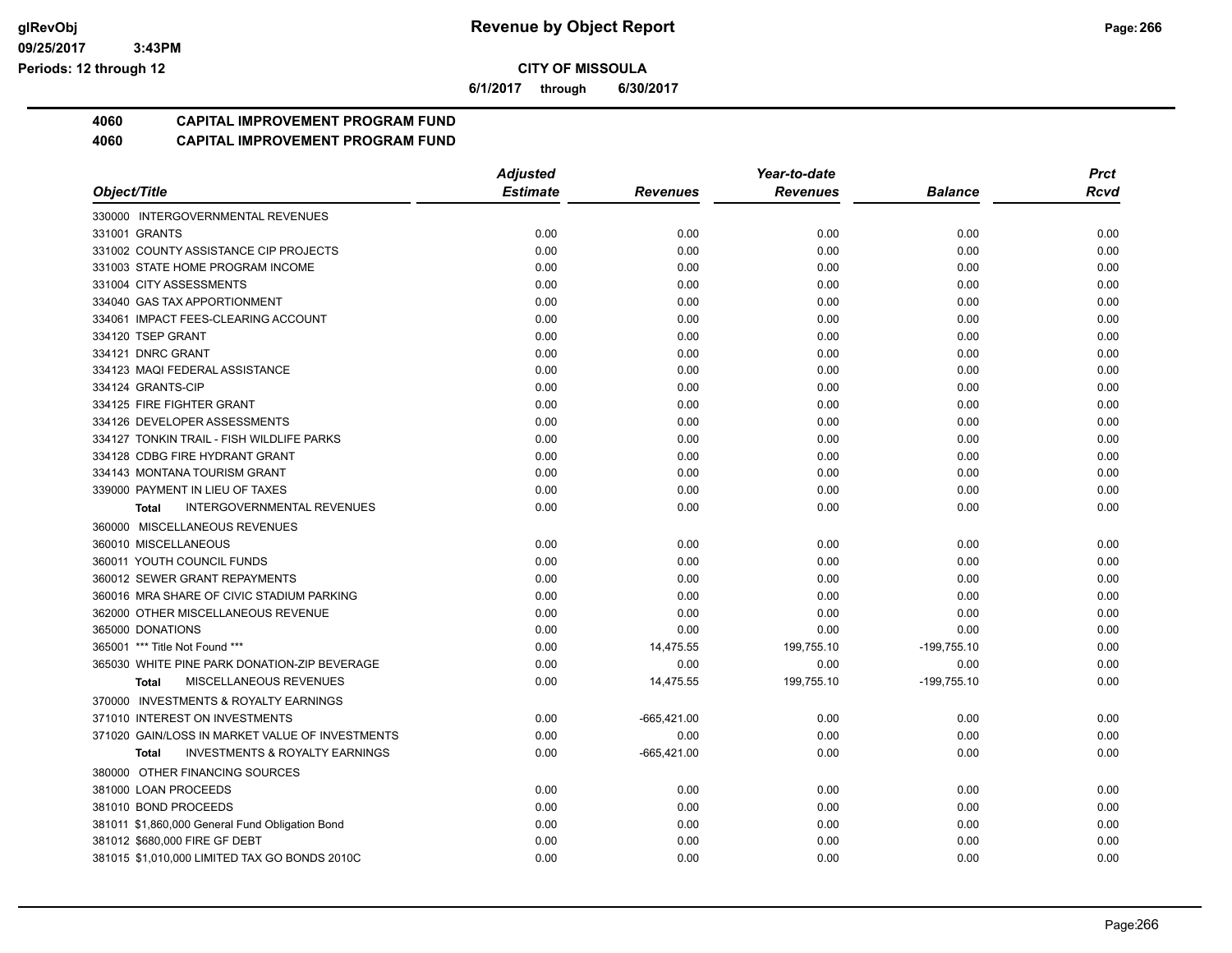**6/1/2017 through 6/30/2017**

# **4060 CAPITAL IMPROVEMENT PROGRAM FUND**

|                                            | <b>Adjusted</b> |                 | Year-to-date    |                | <b>Prct</b> |
|--------------------------------------------|-----------------|-----------------|-----------------|----------------|-------------|
| Object/Title                               | <b>Estimate</b> | <b>Revenues</b> | <b>Revenues</b> | <b>Balance</b> | <b>Rcvd</b> |
| 381090 PROCEEDS FROM CAPITAL LEASE         | 316,129.00      | $-1,758,426.64$ | 0.00            | 316,129.00     | 0.00        |
| 382010 SALE OF FIXED ASSETS                | 0.00            | 0.00            | 0.00            | 0.00           | 0.00        |
| 383009 TRANS FR TITLE I                    | 0.00            | 0.00            | 0.00            | 0.00           | 0.00        |
| 383010 TRANS FR CIP                        | 0.00            | 0.00            | 0.00            | 0.00           | 0.00        |
| 383014 TRANS FR MRA                        | 0.00            | 0.00            | 0.00            | 0.00           | 0.00        |
| 383015 TRANS FR MPC                        | 0.00            | 0.00            | 0.00            | 0.00           | 0.00        |
| 383017 TRANS FR BUILDING                   | 0.00            | 0.00            | 0.00            | 0.00           | 0.00        |
| 383020 TRANS FR CEMETERY CARE              | 0.00            | 0.00            | 0.00            | 0.00           | 0.00        |
| 383025 TRANS FR SEWER R & D                | 0.00            | 0.00            | 0.00            | 0.00           | 0.00        |
| 383029 TRANS FR GENERAL                    | 1,330,841.00    | 1,330,842.00    | 1,330,842.00    | $-1.00$        | 100.00      |
| 383041 TRANS FR CDBG                       | 0.00            | 0.00            | 0.00            | 0.00           | 0.00        |
| 383042 TRANSFERS FROM OTHER FUNDS          | 0.00            | 0.00            | 0.00            | 0.00           | 0.00        |
| 383043 TRANSFERS FROM IMPACT FEES          | 0.00            | 0.00            | 0.00            | 0.00           | 0.00        |
| 383044 TRANSFER FROM PYMT IN LIEU OF PARKS | 0.00            | 0.00            | 0.00            | 0.00           | 0.00        |
| 383045 TRANSFER FROM PARK ENTERPRISE       | 0.00            | 0.00            | 0.00            | 0.00           | 0.00        |
| OTHER FINANCING SOURCES<br>Total           | 1,646,970.00    | -427,584.64     | 1,330,842.00    | 316,128.00     | 80.81       |
| CAPITAL IMPROVEMENT PROGRAM FUND<br>Total  | 1,646,970.00    | $-1,078,530.09$ | 1,530,597.10    | 116,372.90     | 92.93       |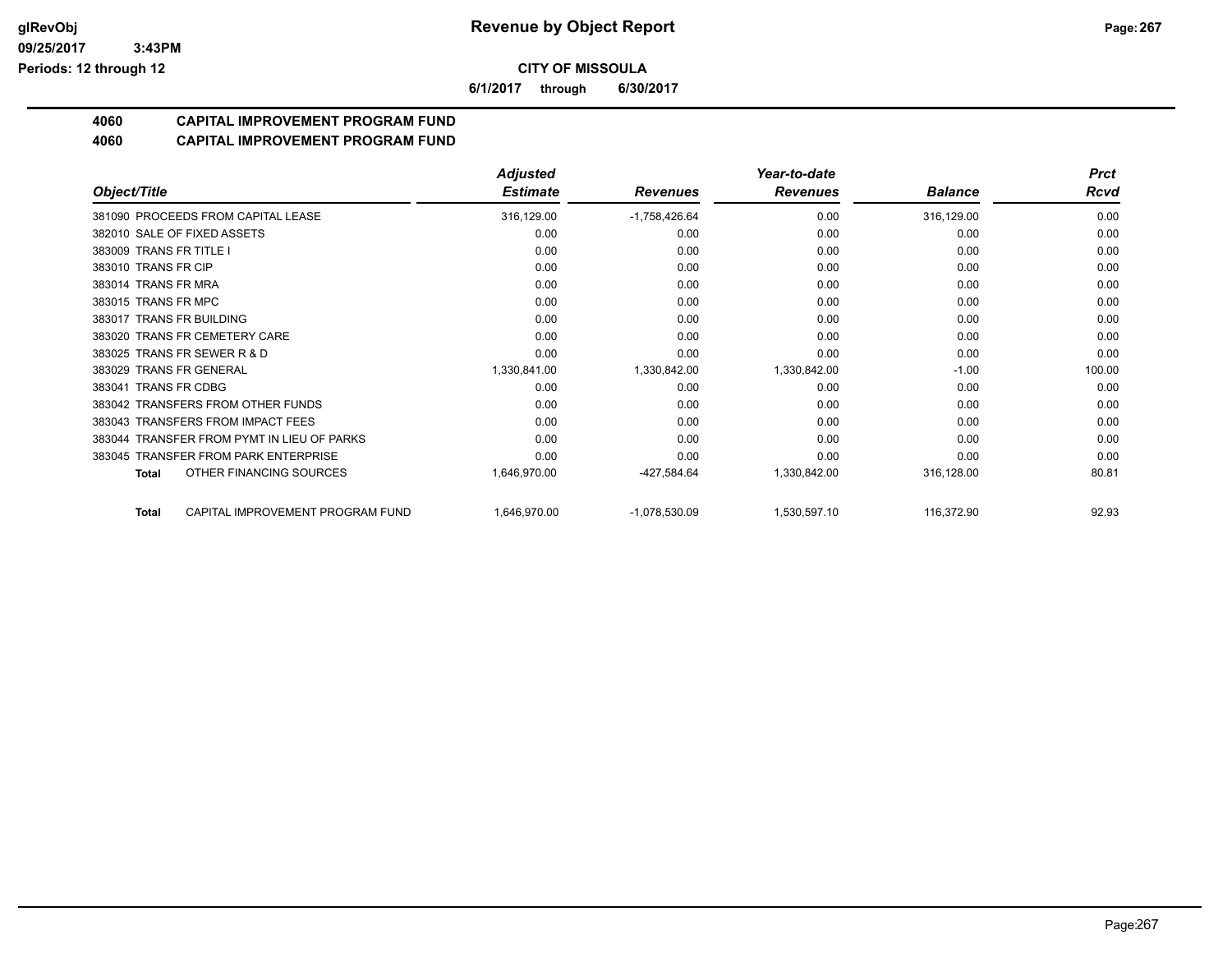**6/1/2017 through 6/30/2017**

|                                                           | <b>Adjusted</b> |                 | Year-to-date    |                | <b>Prct</b> |
|-----------------------------------------------------------|-----------------|-----------------|-----------------|----------------|-------------|
| Object/Title                                              | <b>Estimate</b> | Revenues        | <b>Revenues</b> | <b>Balance</b> | <b>Rcvd</b> |
| 330000 INTERGOVERNMENTAL REVENUES                         |                 |                 |                 |                |             |
| 331001 GRANTS                                             | 0.00            | 0.00            | 0.00            | 0.00           | 0.00        |
| 331002 COUNTY ASSISTANCE CIP PROJECTS                     | 0.00            | 0.00            | 0.00            | 0.00           | 0.00        |
| 331003 STATE HOME PROGRAM INCOME                          | 0.00            | 0.00            | 0.00            | 0.00           | 0.00        |
| 331004 CITY ASSESSMENTS                                   | 0.00            | 0.00            | 0.00            | 0.00           | 0.00        |
| 334040 GAS TAX APPORTIONMENT                              | 0.00            | 0.00            | 0.00            | 0.00           | 0.00        |
| 334061 IMPACT FEES-CLEARING ACCOUNT                       | 0.00            | 0.00            | 0.00            | 0.00           | 0.00        |
| 334120 TSEP GRANT                                         | 0.00            | 0.00            | 0.00            | 0.00           | 0.00        |
| 334121 DNRC GRANT                                         | 0.00            | 0.00            | 0.00            | 0.00           | 0.00        |
| 334123 MAQI FEDERAL ASSISTANCE                            | 0.00            | 0.00            | 0.00            | 0.00           | 0.00        |
| 334124 GRANTS-CIP                                         | 0.00            | 0.00            | 0.00            | 0.00           | 0.00        |
| 334125 FIRE FIGHTER GRANT                                 | 0.00            | 0.00            | 0.00            | 0.00           | 0.00        |
| 334126 DEVELOPER ASSESSMENTS                              | 0.00            | 0.00            | 0.00            | 0.00           | 0.00        |
| 334127 TONKIN TRAIL - FISH WILDLIFE PARKS                 | 0.00            | 0.00            | 0.00            | 0.00           | 0.00        |
| 334128 CDBG FIRE HYDRANT GRANT                            | 0.00            | 0.00            | 0.00            | 0.00           | 0.00        |
| 334143 MONTANA TOURISM GRANT                              | 0.00            | 0.00            | 0.00            | 0.00           | 0.00        |
| 339000 PAYMENT IN LIEU OF TAXES                           | 0.00            | 0.00            | 0.00            | 0.00           | 0.00        |
| <b>INTERGOVERNMENTAL REVENUES</b><br><b>Total</b>         | 0.00            | 0.00            | 0.00            | 0.00           | 0.00        |
| 360000 MISCELLANEOUS REVENUES                             |                 |                 |                 |                |             |
| 360010 MISCELLANEOUS                                      | 0.00            | 0.00            | 0.00            | 0.00           | 0.00        |
| 360011 YOUTH COUNCIL FUNDS                                | 0.00            | 0.00            | 0.00            | 0.00           | 0.00        |
| 360012 SEWER GRANT REPAYMENTS                             | 0.00            | 0.00            | 0.00            | 0.00           | 0.00        |
| 360016 MRA SHARE OF CIVIC STADIUM PARKING                 | 0.00            | 0.00            | 0.00            | 0.00           | 0.00        |
| 362000 OTHER MISCELLANEOUS REVENUE                        | 0.00            | 0.00            | 0.00            | 0.00           | 0.00        |
| 365000 DONATIONS                                          | 0.00            | 0.00            | 0.00            | 0.00           | 0.00        |
| 365001 *** Title Not Found ***                            | 0.00            | 14,475.55       | 199,755.10      | $-199,755.10$  | 0.00        |
| 365030 WHITE PINE PARK DONATION-ZIP BEVERAGE              | 0.00            | 0.00            | 0.00            | 0.00           | 0.00        |
| MISCELLANEOUS REVENUES<br><b>Total</b>                    | 0.00            | 14,475.55       | 199,755.10      | $-199,755.10$  | 0.00        |
| 370000 INVESTMENTS & ROYALTY EARNINGS                     |                 |                 |                 |                |             |
| 371010 INTEREST ON INVESTMENTS                            | 0.00            | $-665,421.00$   | 0.00            | 0.00           | 0.00        |
| 371020 GAIN/LOSS IN MARKET VALUE OF INVESTMENT            | 0.00            | 0.00            | 0.00            | 0.00           | 0.00        |
| <b>INVESTMENTS &amp; ROYALTY EARNINGS</b><br><b>Total</b> | 0.00            | $-665,421.00$   | 0.00            | 0.00           | 0.00        |
| 380000 OTHER FINANCING SOURCES                            |                 |                 |                 |                |             |
| 381000 LOAN PROCEEDS                                      | 0.00            | 0.00            | 0.00            | 0.00           | 0.00        |
| 381010 BOND PROCEEDS                                      | 0.00            | 0.00            | 0.00            | 0.00           | 0.00        |
| 381011 \$1,860,000 General Fund Obligation Bond           | 0.00            | 0.00            | 0.00            | 0.00           | 0.00        |
| 381012 \$680,000 FIRE GF DEBT                             | 0.00            | 0.00            | 0.00            | 0.00           | 0.00        |
| 381015 \$1,010,000 LIMITED TAX GO BONDS 2010C             | 0.00            | 0.00            | 0.00            | 0.00           | 0.00        |
| 381090 PROCEEDS FROM CAPITAL LEASE                        | 316.129.00      | $-1.758.426.64$ | 0.00            | 316.129.00     | 0.00        |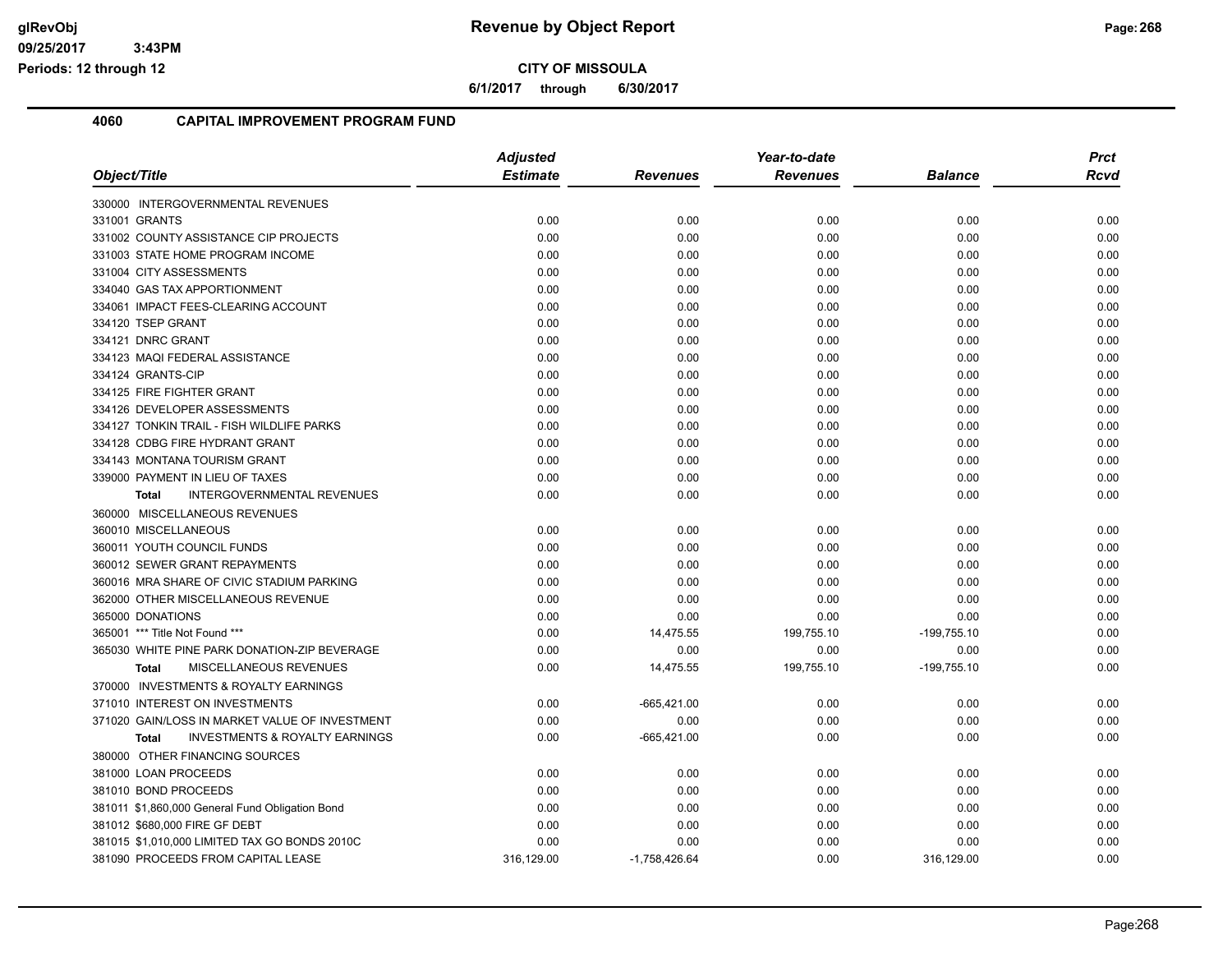**6/1/2017 through 6/30/2017**

|                                                  | <b>Adjusted</b> |                 | Year-to-date    |                | <b>Prct</b> |
|--------------------------------------------------|-----------------|-----------------|-----------------|----------------|-------------|
| Object/Title                                     | <b>Estimate</b> | <b>Revenues</b> | <b>Revenues</b> | <b>Balance</b> | <b>Rcvd</b> |
| 382010 SALE OF FIXED ASSETS                      | 0.00            | 0.00            | 0.00            | 0.00           | 0.00        |
| 383009 TRANS FR TITLE I                          | 0.00            | 0.00            | 0.00            | 0.00           | 0.00        |
| 383010 TRANS FR CIP                              | 0.00            | 0.00            | 0.00            | 0.00           | 0.00        |
| 383014 TRANS FR MRA                              | 0.00            | 0.00            | 0.00            | 0.00           | 0.00        |
| 383015 TRANS FR MPC                              | 0.00            | 0.00            | 0.00            | 0.00           | 0.00        |
| 383017 TRANS FR BUILDING                         | 0.00            | 0.00            | 0.00            | 0.00           | 0.00        |
| 383020 TRANS FR CEMETERY CARE                    | 0.00            | 0.00            | 0.00            | 0.00           | 0.00        |
| 383025 TRANS FR SEWER R & D                      | 0.00            | 0.00            | 0.00            | 0.00           | 0.00        |
| 383029 TRANS FR GENERAL                          | 1,330,841.00    | 1,330,842.00    | 1,330,842.00    | $-1.00$        | 100.00      |
| <b>TRANS FR CDBG</b><br>383041                   | 0.00            | 0.00            | 0.00            | 0.00           | 0.00        |
| 383042 TRANSFERS FROM OTHER FUNDS                | 0.00            | 0.00            | 0.00            | 0.00           | 0.00        |
| 383043 TRANSFERS FROM IMPACT FEES                | 0.00            | 0.00            | 0.00            | 0.00           | 0.00        |
| 383044 TRANSFER FROM PYMT IN LIEU OF PARKS       | 0.00            | 0.00            | 0.00            | 0.00           | 0.00        |
| 383045 TRANSFER FROM PARK ENTERPRISE             | 0.00            | 0.00            | 0.00            | 0.00           | 0.00        |
| OTHER FINANCING SOURCES<br><b>Total</b>          | 1,646,970.00    | -427,584.64     | 1,330,842.00    | 316,128.00     | 80.81       |
| CAPITAL IMPROVEMENT PROGRAM FUND<br><b>Total</b> | 1,646,970.00    | $-1,078,530.09$ | 1,530,597.10    | 116,372.90     | 92.93       |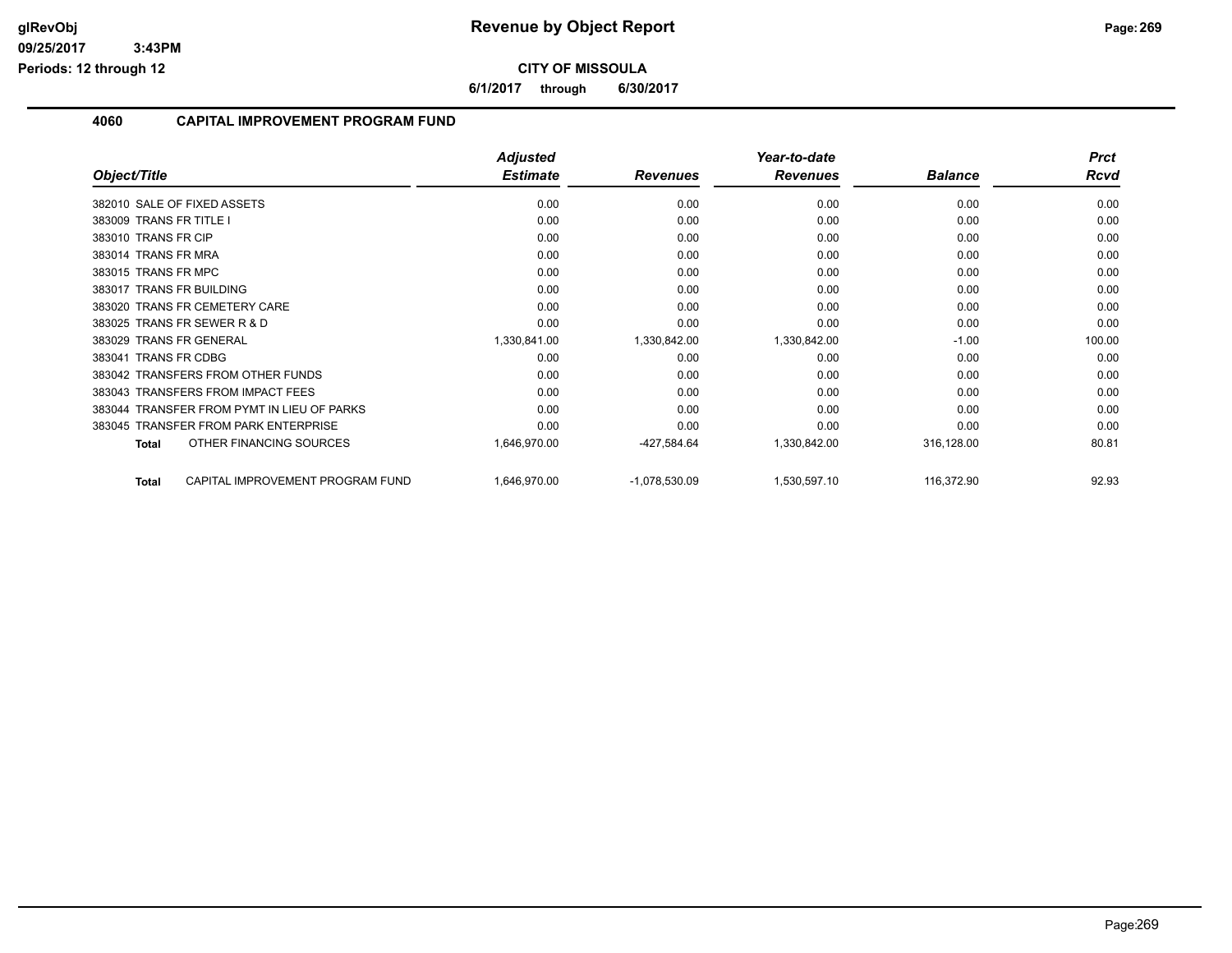**6/1/2017 through 6/30/2017**

# **4130 1997 G O BOND OPEN SPACE PURCHASE FUND**

# **4130 1997 G O BOND OPEN SPACE PURCHASE FUND**

|                                                           | <b>Adjusted</b> |                 | Year-to-date    |                | <b>Prct</b> |
|-----------------------------------------------------------|-----------------|-----------------|-----------------|----------------|-------------|
| Object/Title                                              | <b>Estimate</b> | <b>Revenues</b> | <b>Revenues</b> | <b>Balance</b> | Rcvd        |
| 330000 INTERGOVERNMENTAL REVENUES                         |                 |                 |                 |                |             |
| 330000 INTERGOVERNMENTAL REVENUES                         | 0.00            | 0.00            | 0.00            | 0.00           | 0.00        |
| 331156 CTEP GRANT - S HILLS TRAIL SYSTEM                  | 0.00            | 0.00            | 0.00            | 0.00           | 0.00        |
| 334014 *** Title Not Found ***                            | 0.00            | 0.00            | 0.00            | 0.00           | 0.00        |
| <b>INTERGOVERNMENTAL REVENUES</b><br><b>Total</b>         | 0.00            | 0.00            | 0.00            | 0.00           | 0.00        |
| 340000 CHARGES FOR SERVICES                               |                 |                 |                 |                |             |
| 343065 BUILDING RENTALS                                   | 0.00            | 0.00            | 0.00            | 0.00           | 0.00        |
| <b>CHARGES FOR SERVICES</b><br>Total                      | 0.00            | 0.00            | 0.00            | 0.00           | 0.00        |
| 360000 MISCELLANEOUS REVENUES                             |                 |                 |                 |                |             |
| 360010 MISCELLANEOUS                                      | 0.00            | 0.00            | 0.00            | 0.00           | 0.00        |
| 365000 DONATIONS                                          | 0.00            | 0.00            | 0.00            | 0.00           | 0.00        |
| MISCELLANEOUS REVENUES<br><b>Total</b>                    | 0.00            | 0.00            | 0.00            | 0.00           | 0.00        |
| <b>INVESTMENTS &amp; ROYALTY EARNINGS</b><br>370000       |                 |                 |                 |                |             |
| 371010 INTEREST ON INVESTMENTS                            | 0.00            | 0.00            | 0.00            | 0.00           | 0.00        |
| 371020 GAIN/LOSS IN MARKET VALUE OF INVESTMENTS           | 0.00            | 0.00            | 0.00            | 0.00           | 0.00        |
| <b>INVESTMENTS &amp; ROYALTY EARNINGS</b><br><b>Total</b> | 0.00            | 0.00            | 0.00            | 0.00           | 0.00        |
| OTHER FINANCING SOURCES<br>380000                         |                 |                 |                 |                |             |
| 382010 SALE OF FIXED ASSETS                               | 0.00            | 0.00            | 0.00            | 0.00           | 0.00        |
| 383000 OPERATING TRANSFERS                                | 0.00            | 0.00            | 0.00            | 0.00           | 0.00        |
| OTHER FINANCING SOURCES<br><b>Total</b>                   | 0.00            | 0.00            | 0.00            | 0.00           | 0.00        |
| 1997 G O BOND OPEN SPACE PURCHASE FU<br><b>Total</b>      | 0.00            | 0.00            | 0.00            | 0.00           | 0.00        |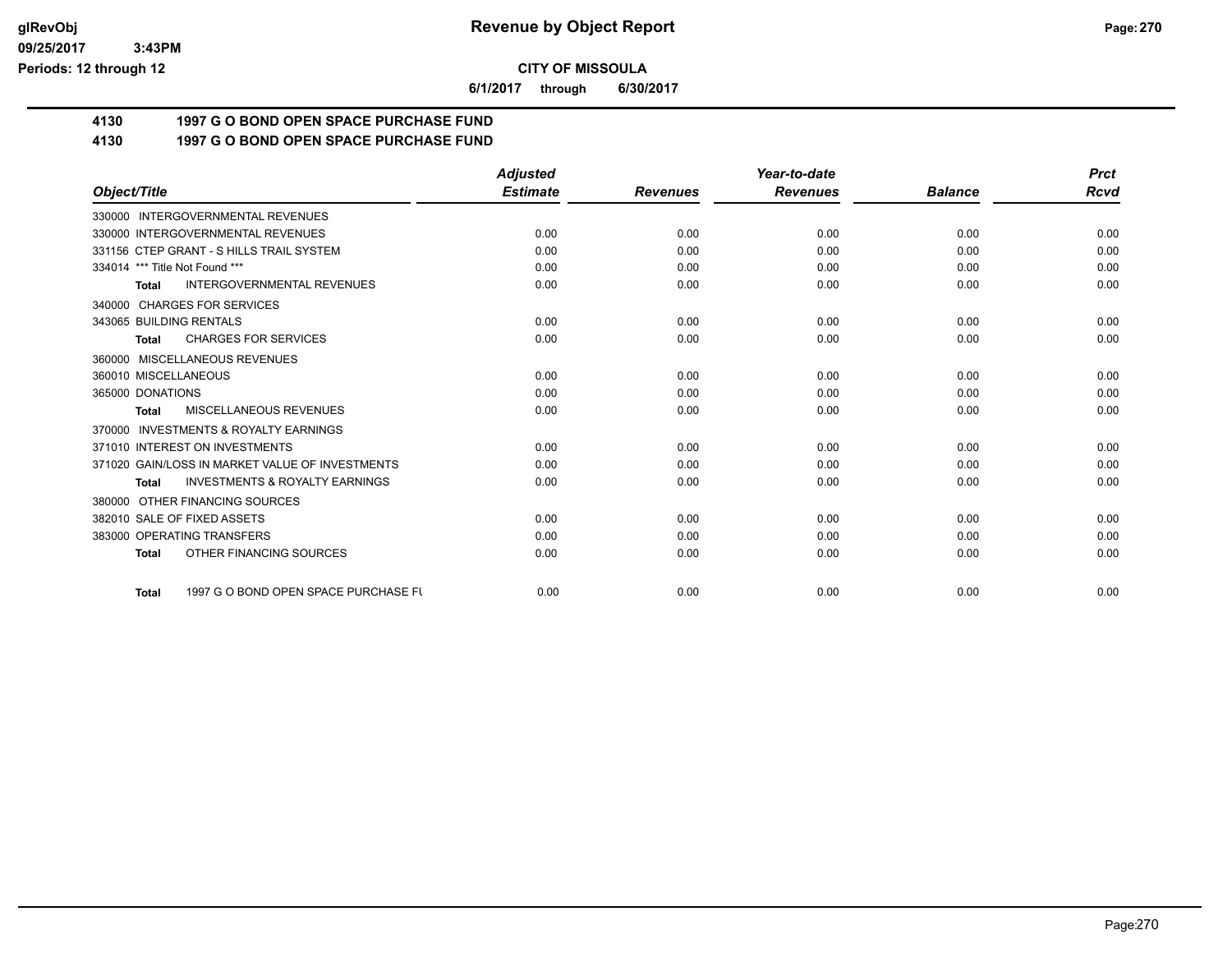**6/1/2017 through 6/30/2017**

### **4130 1997 G O BOND OPEN SPACE PURCHASE FUND**

|                                                     | <b>Adjusted</b> |                 | Year-to-date    |                | <b>Prct</b> |
|-----------------------------------------------------|-----------------|-----------------|-----------------|----------------|-------------|
| Object/Title                                        | <b>Estimate</b> | <b>Revenues</b> | <b>Revenues</b> | <b>Balance</b> | Rcvd        |
| 330000 INTERGOVERNMENTAL REVENUES                   |                 |                 |                 |                |             |
| 330000 INTERGOVERNMENTAL REVENUES                   | 0.00            | 0.00            | 0.00            | 0.00           | 0.00        |
| 331156 CTEP GRANT - S HILLS TRAIL SYSTEM            | 0.00            | 0.00            | 0.00            | 0.00           | 0.00        |
| 334014 *** Title Not Found ***                      | 0.00            | 0.00            | 0.00            | 0.00           | 0.00        |
| <b>INTERGOVERNMENTAL REVENUES</b><br><b>Total</b>   | 0.00            | 0.00            | 0.00            | 0.00           | 0.00        |
| 340000 CHARGES FOR SERVICES                         |                 |                 |                 |                |             |
| 343065 BUILDING RENTALS                             | 0.00            | 0.00            | 0.00            | 0.00           | 0.00        |
| <b>CHARGES FOR SERVICES</b><br><b>Total</b>         | 0.00            | 0.00            | 0.00            | 0.00           | 0.00        |
| 360000 MISCELLANEOUS REVENUES                       |                 |                 |                 |                |             |
| 360010 MISCELLANEOUS                                | 0.00            | 0.00            | 0.00            | 0.00           | 0.00        |
| 365000 DONATIONS                                    | 0.00            | 0.00            | 0.00            | 0.00           | 0.00        |
| MISCELLANEOUS REVENUES<br><b>Total</b>              | 0.00            | 0.00            | 0.00            | 0.00           | 0.00        |
| 370000 INVESTMENTS & ROYALTY EARNINGS               |                 |                 |                 |                |             |
| 371010 INTEREST ON INVESTMENTS                      | 0.00            | 0.00            | 0.00            | 0.00           | 0.00        |
| 371020 GAIN/LOSS IN MARKET VALUE OF INVESTMENT      | 0.00            | 0.00            | 0.00            | 0.00           | 0.00        |
| <b>INVESTMENTS &amp; ROYALTY EARNINGS</b><br>Total  | 0.00            | 0.00            | 0.00            | 0.00           | 0.00        |
| 380000 OTHER FINANCING SOURCES                      |                 |                 |                 |                |             |
| 382010 SALE OF FIXED ASSETS                         | 0.00            | 0.00            | 0.00            | 0.00           | 0.00        |
| 383000 OPERATING TRANSFERS                          | 0.00            | 0.00            | 0.00            | 0.00           | 0.00        |
| OTHER FINANCING SOURCES<br>Total                    | 0.00            | 0.00            | 0.00            | 0.00           | 0.00        |
| 1997 G O BOND OPEN SPACE PURCHASE F<br><b>Total</b> | 0.00            | 0.00            | 0.00            | 0.00           | 0.00        |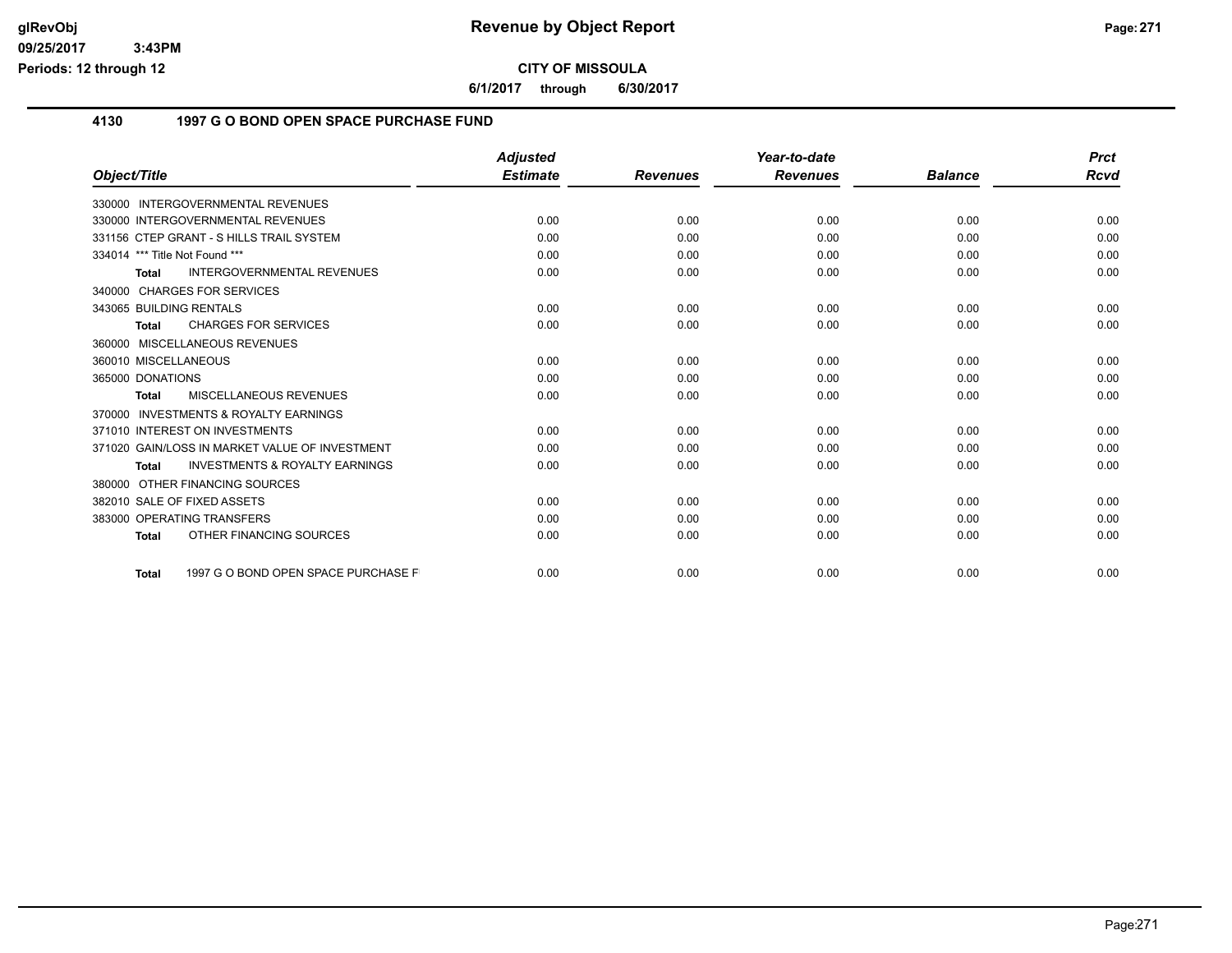**6/1/2017 through 6/30/2017**

**4196 NEW FIRE STATION GO BOND**

**4196 NEW FIRE STATION GO BOND**

|                                                    | <b>Adjusted</b> |                 | Year-to-date    |                | <b>Prct</b> |
|----------------------------------------------------|-----------------|-----------------|-----------------|----------------|-------------|
| Object/Title                                       | <b>Estimate</b> | <b>Revenues</b> | <b>Revenues</b> | <b>Balance</b> | <b>Rcvd</b> |
| 360000 MISCELLANEOUS REVENUES                      |                 |                 |                 |                |             |
| 365023 NORTHWESTERN ENERGY GRANT                   | 0.00            | 0.00            | 0.00            | 0.00           | 0.00        |
| MISCELLANEOUS REVENUES<br>Total                    | 0.00            | 0.00            | 0.00            | 0.00           | 0.00        |
| 370000 INVESTMENTS & ROYALTY EARNINGS              |                 |                 |                 |                |             |
| 371010 INTEREST ON INVESTMENTS                     | 0.00            | 0.00            | 0.00            | 0.00           | 0.00        |
| 371020 GAIN/LOSS IN MARKET VALUE OF INVESTMENTS    | 0.00            | 0.00            | 0.00            | 0.00           | 0.00        |
| <b>INVESTMENTS &amp; ROYALTY EARNINGS</b><br>Total | 0.00            | 0.00            | 0.00            | 0.00           | 0.00        |
| 380000 OTHER FINANCING SOURCES                     |                 |                 |                 |                |             |
| 381010 BOND PROCEEDS                               | 0.00            | 0.00            | 0.00            | 0.00           | 0.00        |
| 383000 OPERATING TRANSFERS                         | 0.00            | 0.00            | 0.00            | 0.00           | 0.00        |
| OTHER FINANCING SOURCES<br>Total                   | 0.00            | 0.00            | 0.00            | 0.00           | 0.00        |
| NEW FIRE STATION GO BOND<br>Total                  | 0.00            | 0.00            | 0.00            | 0.00           | 0.00        |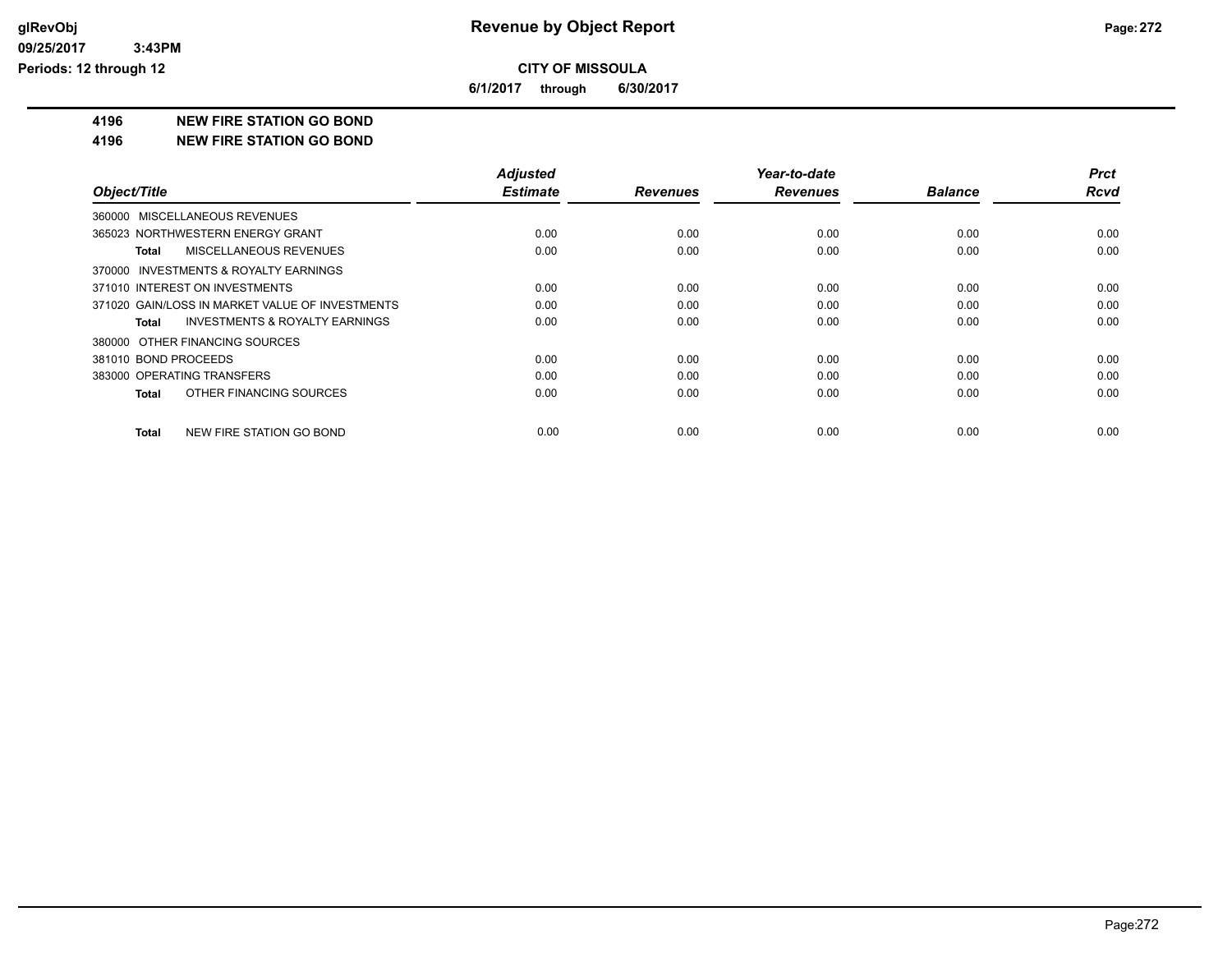**6/1/2017 through 6/30/2017**

# **4196 NEW FIRE STATION GO BOND**

| Object/Title                                   | <b>Adjusted</b><br><b>Estimate</b> | <b>Revenues</b> | Year-to-date<br><b>Revenues</b> | <b>Balance</b> | <b>Prct</b><br><b>Rcvd</b> |
|------------------------------------------------|------------------------------------|-----------------|---------------------------------|----------------|----------------------------|
| 360000 MISCELLANEOUS REVENUES                  |                                    |                 |                                 |                |                            |
| 365023 NORTHWESTERN ENERGY GRANT               | 0.00                               | 0.00            | 0.00                            | 0.00           | 0.00                       |
| <b>MISCELLANEOUS REVENUES</b><br>Total         | 0.00                               | 0.00            | 0.00                            | 0.00           | 0.00                       |
| 370000 INVESTMENTS & ROYALTY EARNINGS          |                                    |                 |                                 |                |                            |
| 371010 INTEREST ON INVESTMENTS                 | 0.00                               | 0.00            | 0.00                            | 0.00           | 0.00                       |
| 371020 GAIN/LOSS IN MARKET VALUE OF INVESTMENT | 0.00                               | 0.00            | 0.00                            | 0.00           | 0.00                       |
| INVESTMENTS & ROYALTY EARNINGS<br>Total        | 0.00                               | 0.00            | 0.00                            | 0.00           | 0.00                       |
| 380000 OTHER FINANCING SOURCES                 |                                    |                 |                                 |                |                            |
| 381010 BOND PROCEEDS                           | 0.00                               | 0.00            | 0.00                            | 0.00           | 0.00                       |
| 383000 OPERATING TRANSFERS                     | 0.00                               | 0.00            | 0.00                            | 0.00           | 0.00                       |
| OTHER FINANCING SOURCES<br>Total               | 0.00                               | 0.00            | 0.00                            | 0.00           | 0.00                       |
| NEW FIRE STATION GO BOND<br>Total              | 0.00                               | 0.00            | 0.00                            | 0.00           | 0.00                       |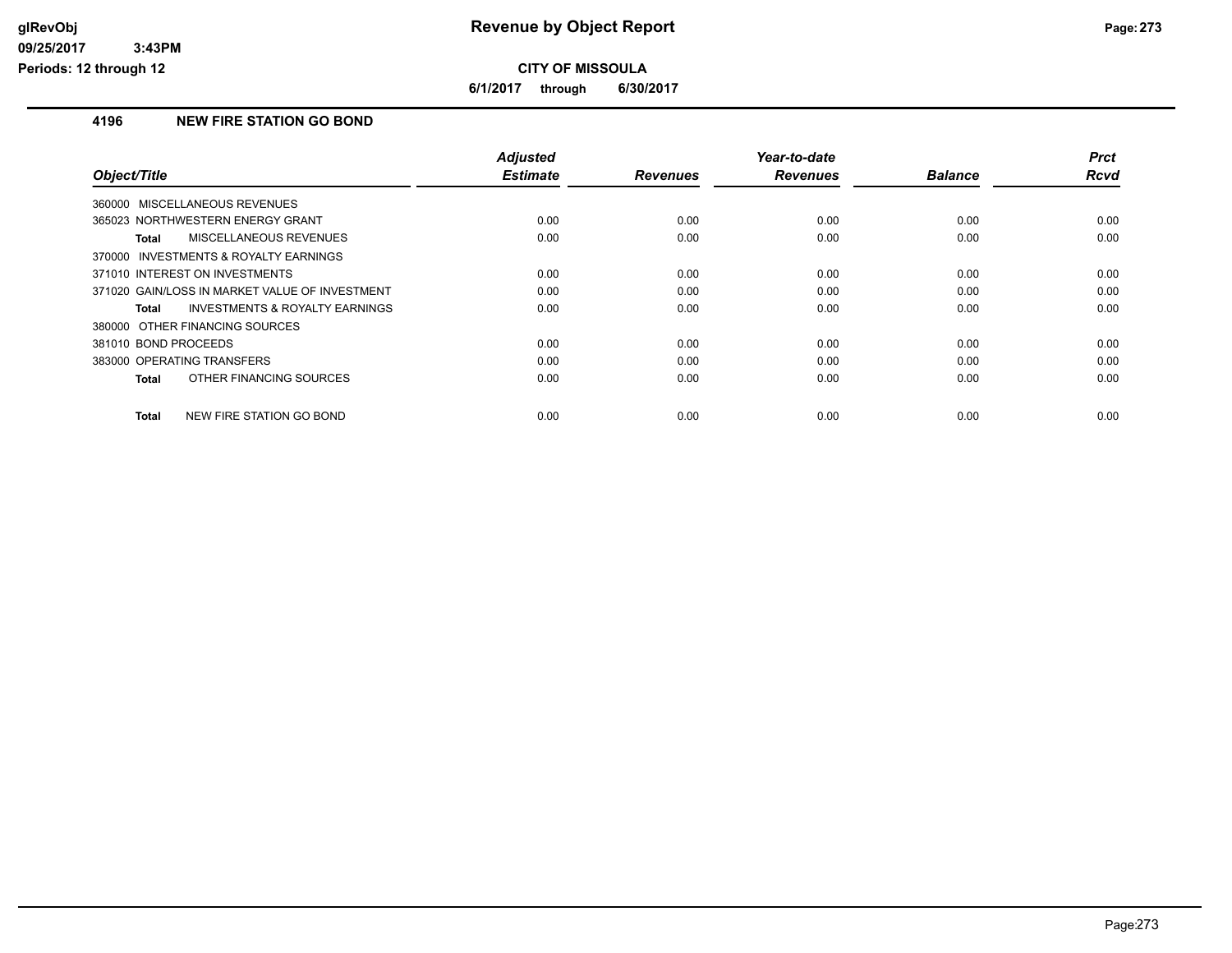**6/1/2017 through 6/30/2017**

# **4450 S/C CONSTRUCTION FUND FOR FY06**

**4450 S/C CONSTRUCTION FUND FOR FY06**

| Object/Title |                                                 | <b>Adjusted</b> |                 | Year-to-date    |                | <b>Prct</b><br><b>Rcvd</b> |
|--------------|-------------------------------------------------|-----------------|-----------------|-----------------|----------------|----------------------------|
|              |                                                 | <b>Estimate</b> | <b>Revenues</b> | <b>Revenues</b> | <b>Balance</b> |                            |
|              | 370000 INVESTMENTS & ROYALTY EARNINGS           |                 |                 |                 |                |                            |
|              | 371010 INTEREST ON INVESTMENTS                  | 0.00            | 0.00            | 0.00            | 0.00           | 0.00                       |
|              | 371020 GAIN/LOSS IN MARKET VALUE OF INVESTMENTS | 0.00            | 0.00            | 0.00            | 0.00           | 0.00                       |
| <b>Total</b> | INVESTMENTS & ROYALTY EARNINGS                  | 0.00            | 0.00            | 0.00            | 0.00           | 0.00                       |
| <b>Total</b> | S/C CONSTRUCTION FUND FOR FY06                  | 0.00            | 0.00            | 0.00            | 0.00           | 0.00                       |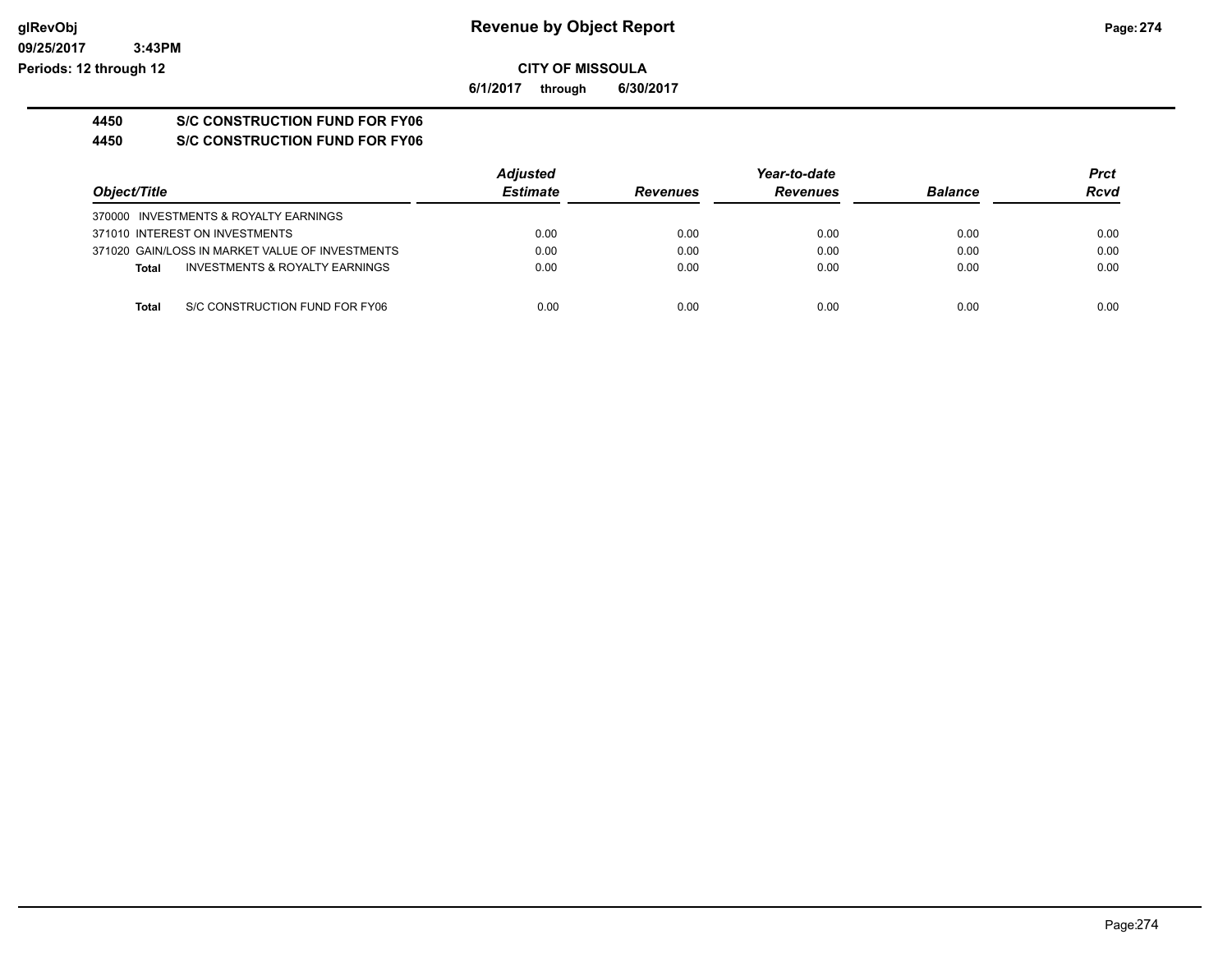**6/1/2017 through 6/30/2017**

# **4450 S/C CONSTRUCTION FUND FOR FY06**

| Object/Title                   |                                                | <b>Adjusted</b><br><b>Estimate</b> | <b>Revenues</b> | Year-to-date<br><b>Revenues</b> | <b>Balance</b> | <b>Prct</b><br><b>Rcvd</b> |
|--------------------------------|------------------------------------------------|------------------------------------|-----------------|---------------------------------|----------------|----------------------------|
|                                | 370000 INVESTMENTS & ROYALTY EARNINGS          |                                    |                 |                                 |                |                            |
| 371010 INTEREST ON INVESTMENTS |                                                | 0.00                               | 0.00            | 0.00                            | 0.00           | 0.00                       |
|                                | 371020 GAIN/LOSS IN MARKET VALUE OF INVESTMENT | 0.00                               | 0.00            | 0.00                            | 0.00           | 0.00                       |
| Total                          | INVESTMENTS & ROYALTY EARNINGS                 | 0.00                               | 0.00            | 0.00                            | 0.00           | 0.00                       |
|                                |                                                |                                    |                 |                                 |                |                            |
| Total                          | S/C CONSTRUCTION FUND FOR FY06                 | 0.00                               | 0.00            | 0.00                            | 0.00           | 0.00                       |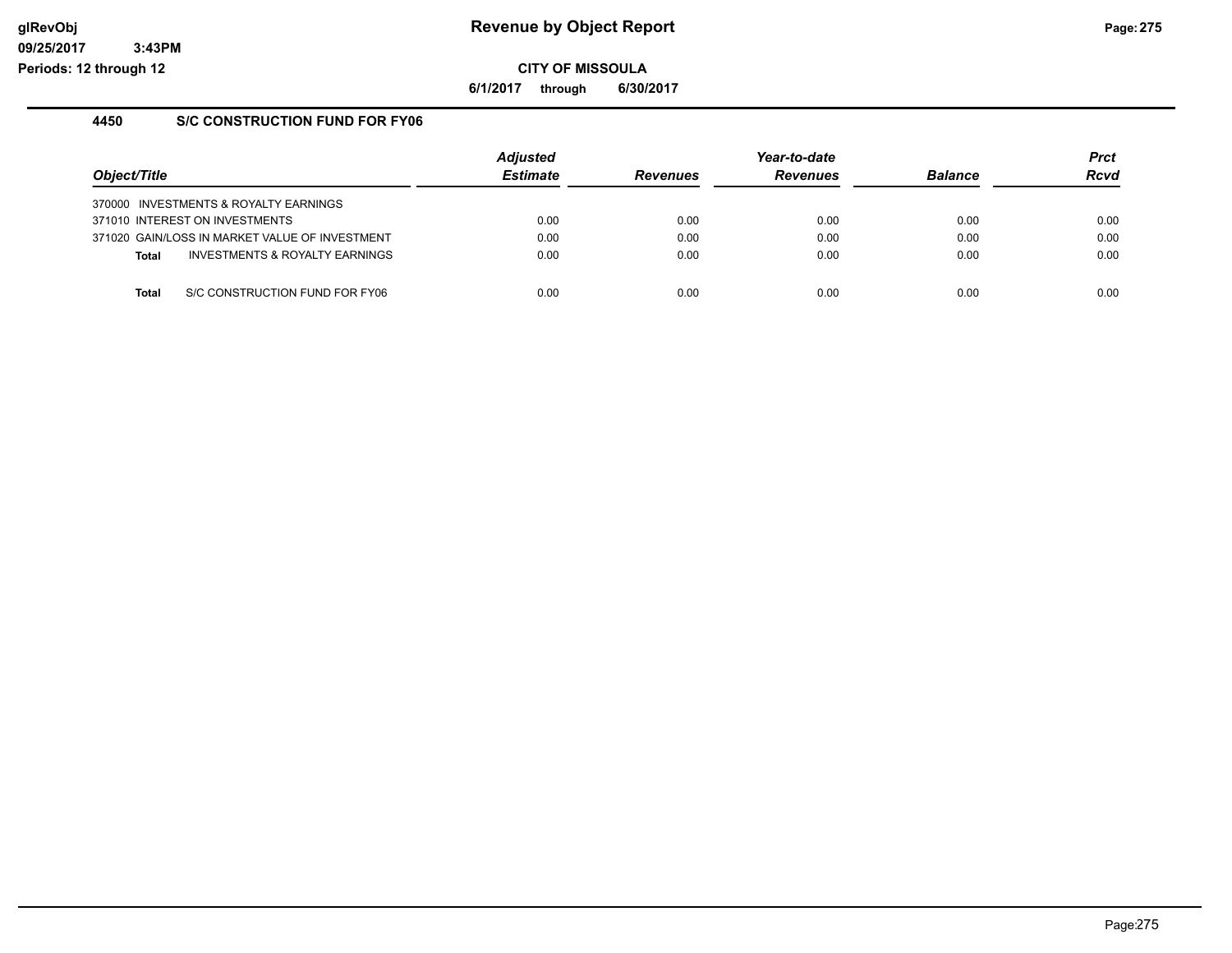**6/1/2017 through 6/30/2017**

**4451 FY07 S/C BOND FUND**

**4451 FY07 S/C BOND FUND**

| Object/Title                                       | <b>Adjusted</b><br><b>Estimate</b> | <b>Revenues</b> | Year-to-date<br><b>Revenues</b> | <b>Balance</b> | <b>Prct</b><br><b>Rcvd</b> |
|----------------------------------------------------|------------------------------------|-----------------|---------------------------------|----------------|----------------------------|
| 360000 MISCELLANEOUS REVENUES                      |                                    |                 |                                 |                |                            |
| 360010 MISCELLANEOUS                               | 0.00                               | 0.00            | 0.00                            | 0.00           | 0.00                       |
| MISCELLANEOUS REVENUES<br>Total                    | 0.00                               | 0.00            | 0.00                            | 0.00           | 0.00                       |
| 370000 INVESTMENTS & ROYALTY EARNINGS              |                                    |                 |                                 |                |                            |
| 371010 INTEREST ON INVESTMENTS                     | 0.00                               | 0.00            | 0.00                            | 0.00           | 0.00                       |
| 371020 GAIN/LOSS IN MARKET VALUE OF INVESTMENTS    | 0.00                               | 0.00            | 0.00                            | 0.00           | 0.00                       |
| <b>INVESTMENTS &amp; ROYALTY EARNINGS</b><br>Total | 0.00                               | 0.00            | 0.00                            | 0.00           | 0.00                       |
| 380000 OTHER FINANCING SOURCES                     |                                    |                 |                                 |                |                            |
| 381030 SID BONDS PROCEEDS                          | 0.00                               | 0.00            | 0.00                            | 0.00           | 0.00                       |
| OTHER FINANCING SOURCES<br>Total                   | 0.00                               | 0.00            | 0.00                            | 0.00           | 0.00                       |
| FY07 S/C BOND FUND<br><b>Total</b>                 | 0.00                               | 0.00            | 0.00                            | 0.00           | 0.00                       |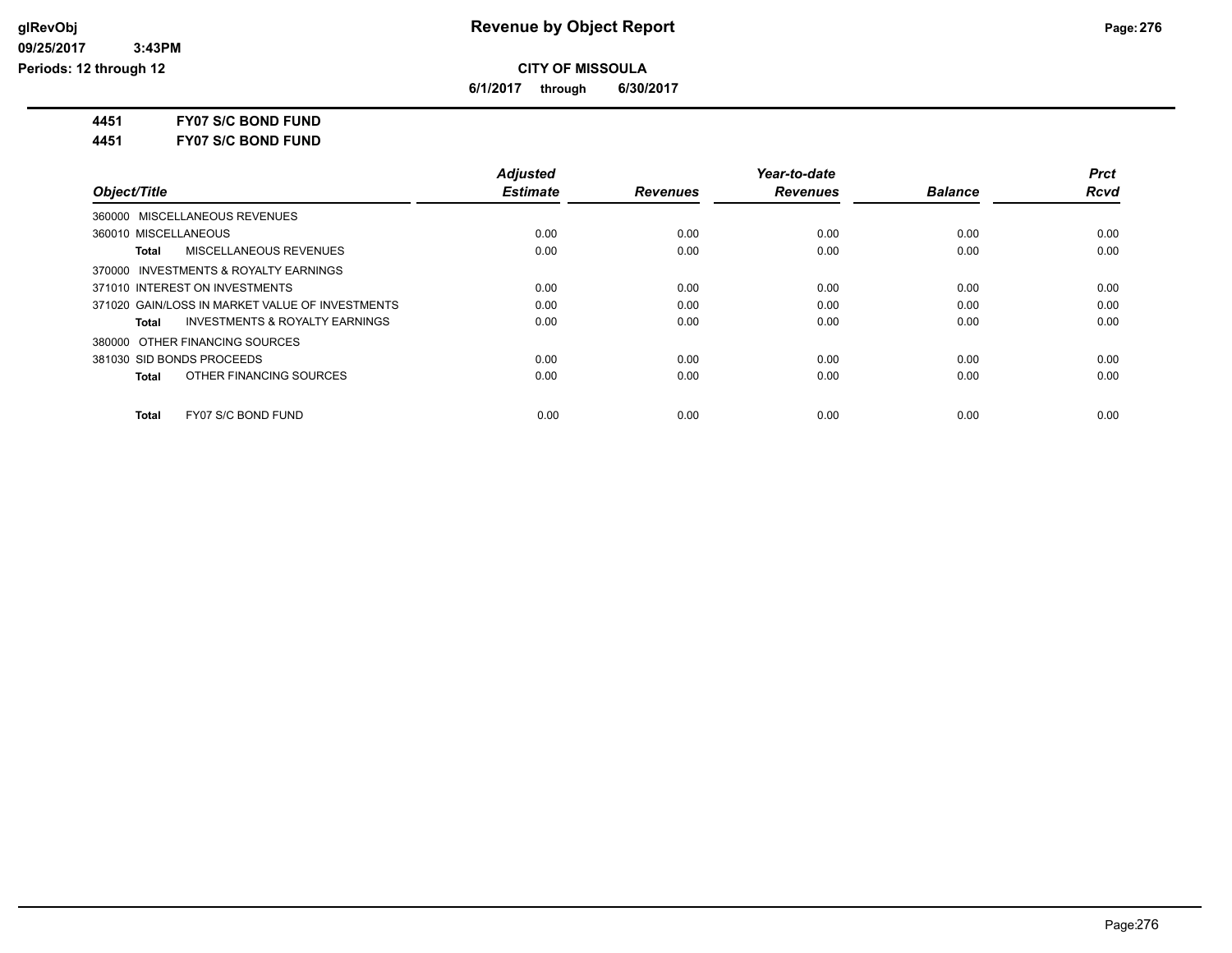**6/1/2017 through 6/30/2017**

### **4451 FY07 S/C BOND FUND**

| Object/Title                                       | <b>Adjusted</b><br><b>Estimate</b> | <b>Revenues</b> | Year-to-date<br><b>Revenues</b> | <b>Balance</b> | <b>Prct</b><br><b>Rcvd</b> |
|----------------------------------------------------|------------------------------------|-----------------|---------------------------------|----------------|----------------------------|
| 360000 MISCELLANEOUS REVENUES                      |                                    |                 |                                 |                |                            |
| 360010 MISCELLANEOUS                               | 0.00                               | 0.00            | 0.00                            | 0.00           | 0.00                       |
| MISCELLANEOUS REVENUES<br>Total                    | 0.00                               | 0.00            | 0.00                            | 0.00           | 0.00                       |
| 370000 INVESTMENTS & ROYALTY EARNINGS              |                                    |                 |                                 |                |                            |
| 371010 INTEREST ON INVESTMENTS                     | 0.00                               | 0.00            | 0.00                            | 0.00           | 0.00                       |
| 371020 GAIN/LOSS IN MARKET VALUE OF INVESTMENT     | 0.00                               | 0.00            | 0.00                            | 0.00           | 0.00                       |
| <b>INVESTMENTS &amp; ROYALTY EARNINGS</b><br>Total | 0.00                               | 0.00            | 0.00                            | 0.00           | 0.00                       |
| 380000 OTHER FINANCING SOURCES                     |                                    |                 |                                 |                |                            |
| 381030 SID BONDS PROCEEDS                          | 0.00                               | 0.00            | 0.00                            | 0.00           | 0.00                       |
| OTHER FINANCING SOURCES<br>Total                   | 0.00                               | 0.00            | 0.00                            | 0.00           | 0.00                       |
| FY07 S/C BOND FUND<br>Total                        | 0.00                               | 0.00            | 0.00                            | 0.00           | 0.00                       |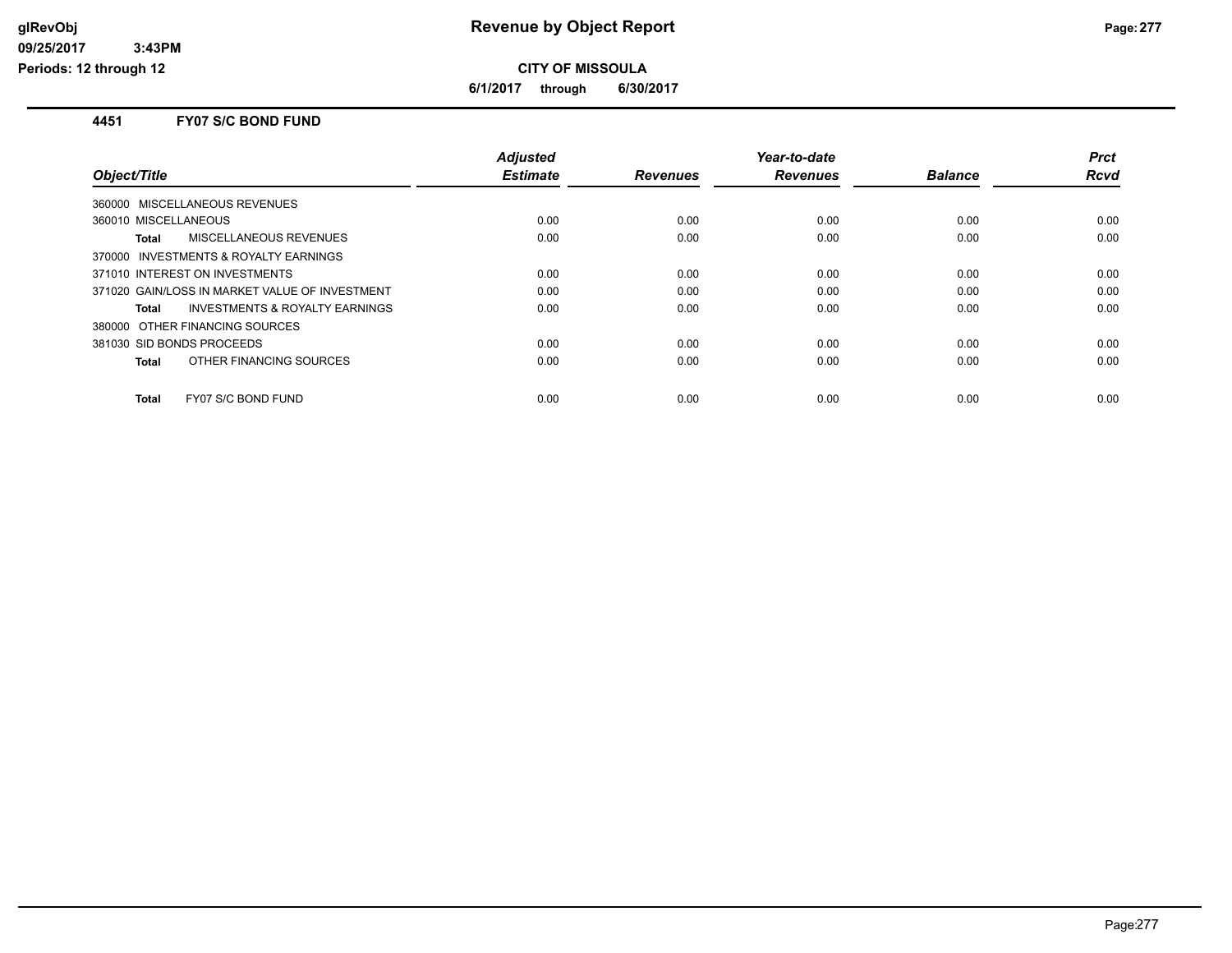**6/1/2017 through 6/30/2017**

# **4452 S/C CONSTRUCTION FUND FOR FY 08 BOND SAL**

# **4452 S/C CONSTRUCTION FUND FOR FY 08 BOND SAL**

|                                                      | <b>Adjusted</b> |                 | Year-to-date    |                | <b>Prct</b> |
|------------------------------------------------------|-----------------|-----------------|-----------------|----------------|-------------|
| Object/Title                                         | <b>Estimate</b> | <b>Revenues</b> | <b>Revenues</b> | <b>Balance</b> | <b>Rcvd</b> |
| 360000 MISCELLANEOUS REVENUES                        |                 |                 |                 |                |             |
| 360010 MISCELLANEOUS                                 | 0.00            | 0.00            | 0.00            | 0.00           | 0.00        |
| 362000 OTHER MISCELLANEOUS REVENUE                   | 0.00            | 0.00            | 0.00            | 0.00           | 0.00        |
| MISCELLANEOUS REVENUES<br>Total                      | 0.00            | 0.00            | 0.00            | 0.00           | 0.00        |
| 370000 INVESTMENTS & ROYALTY EARNINGS                |                 |                 |                 |                |             |
| 371010 INTEREST ON INVESTMENTS                       | 0.00            | 0.00            | 0.00            | 0.00           | 0.00        |
| 371020 GAIN/LOSS IN MARKET VALUE OF INVESTMENTS      | 0.00            | 0.00            | 0.00            | 0.00           | 0.00        |
| <b>INVESTMENTS &amp; ROYALTY EARNINGS</b><br>Total   | 0.00            | 0.00            | 0.00            | 0.00           | 0.00        |
| 380000 OTHER FINANCING SOURCES                       |                 |                 |                 |                |             |
| 381000 LOAN PROCEEDS                                 | 0.00            | 0.00            | 0.00            | 0.00           | 0.00        |
| 383042 TRANSFERS FROM OTHER FUNDS                    | 0.00            | 0.00            | 0.00            | 0.00           | 0.00        |
| OTHER FINANCING SOURCES<br>Total                     | 0.00            | 0.00            | 0.00            | 0.00           | 0.00        |
| S/C CONSTRUCTION FUND FOR FY 08 BONE<br><b>Total</b> | 0.00            | 0.00            | 0.00            | 0.00           | 0.00        |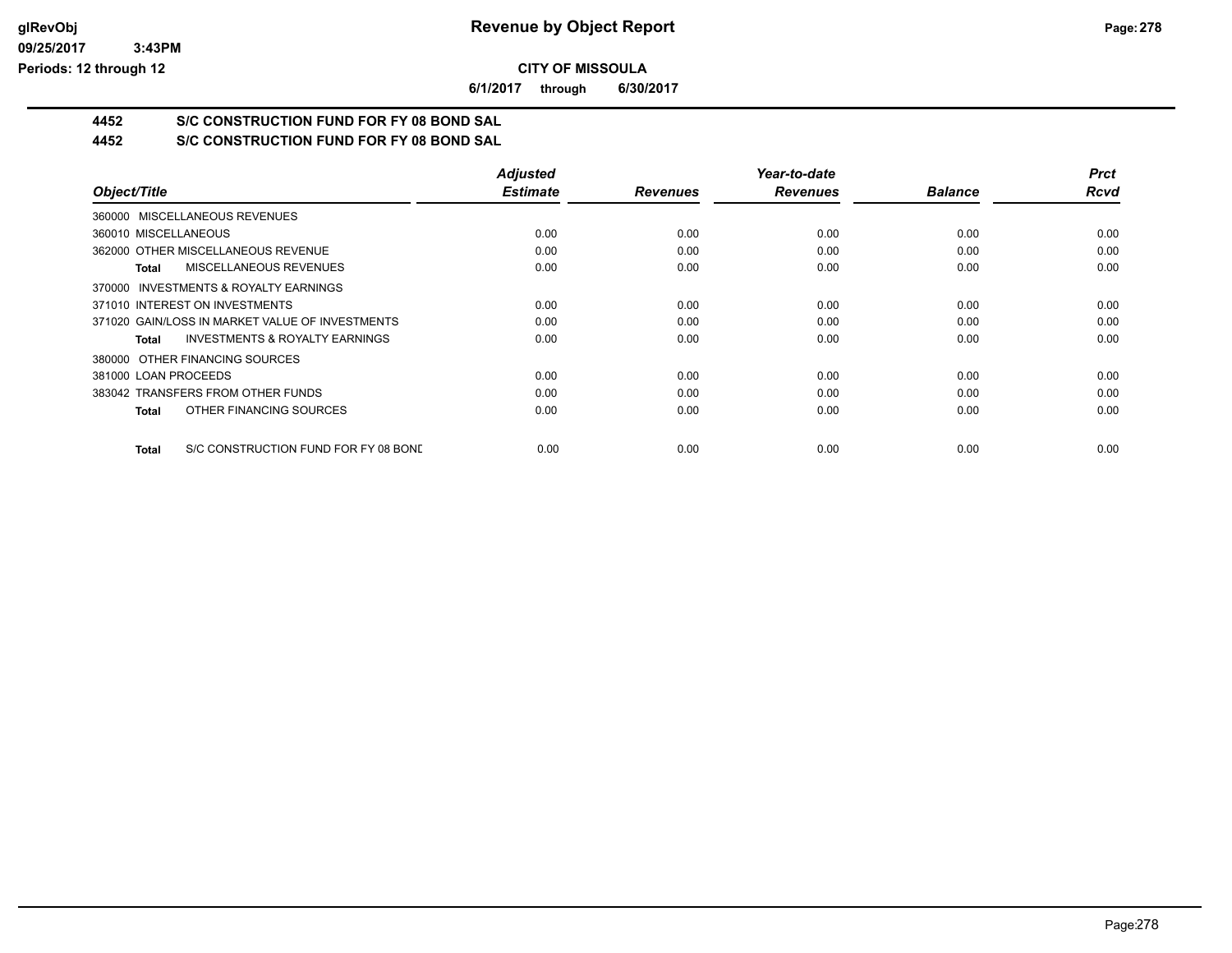**6/1/2017 through 6/30/2017**

# **4452 S/C CONSTRUCTION FUND FOR FY 08 BOND SAL**

| Object/Title                                       | <b>Adjusted</b><br><b>Estimate</b> | <b>Revenues</b> | Year-to-date<br><b>Revenues</b> | <b>Balance</b> | <b>Prct</b><br><b>Rcvd</b> |
|----------------------------------------------------|------------------------------------|-----------------|---------------------------------|----------------|----------------------------|
|                                                    |                                    |                 |                                 |                |                            |
| 360000 MISCELLANEOUS REVENUES                      |                                    |                 |                                 |                |                            |
| 360010 MISCELLANEOUS                               | 0.00                               | 0.00            | 0.00                            | 0.00           | 0.00                       |
| 362000 OTHER MISCELLANEOUS REVENUE                 | 0.00                               | 0.00            | 0.00                            | 0.00           | 0.00                       |
| MISCELLANEOUS REVENUES<br>Total                    | 0.00                               | 0.00            | 0.00                            | 0.00           | 0.00                       |
| 370000 INVESTMENTS & ROYALTY EARNINGS              |                                    |                 |                                 |                |                            |
| 371010 INTEREST ON INVESTMENTS                     | 0.00                               | 0.00            | 0.00                            | 0.00           | 0.00                       |
| 371020 GAIN/LOSS IN MARKET VALUE OF INVESTMENT     | 0.00                               | 0.00            | 0.00                            | 0.00           | 0.00                       |
| <b>INVESTMENTS &amp; ROYALTY EARNINGS</b><br>Total | 0.00                               | 0.00            | 0.00                            | 0.00           | 0.00                       |
| 380000 OTHER FINANCING SOURCES                     |                                    |                 |                                 |                |                            |
| 381000 LOAN PROCEEDS                               | 0.00                               | 0.00            | 0.00                            | 0.00           | 0.00                       |
| 383042 TRANSFERS FROM OTHER FUNDS                  | 0.00                               | 0.00            | 0.00                            | 0.00           | 0.00                       |
| OTHER FINANCING SOURCES<br>Total                   | 0.00                               | 0.00            | 0.00                            | 0.00           | 0.00                       |
|                                                    |                                    |                 |                                 |                |                            |
| S/C CONSTRUCTION FUND FOR FY 08 BONI<br>Total      | 0.00                               | 0.00            | 0.00                            | 0.00           | 0.00                       |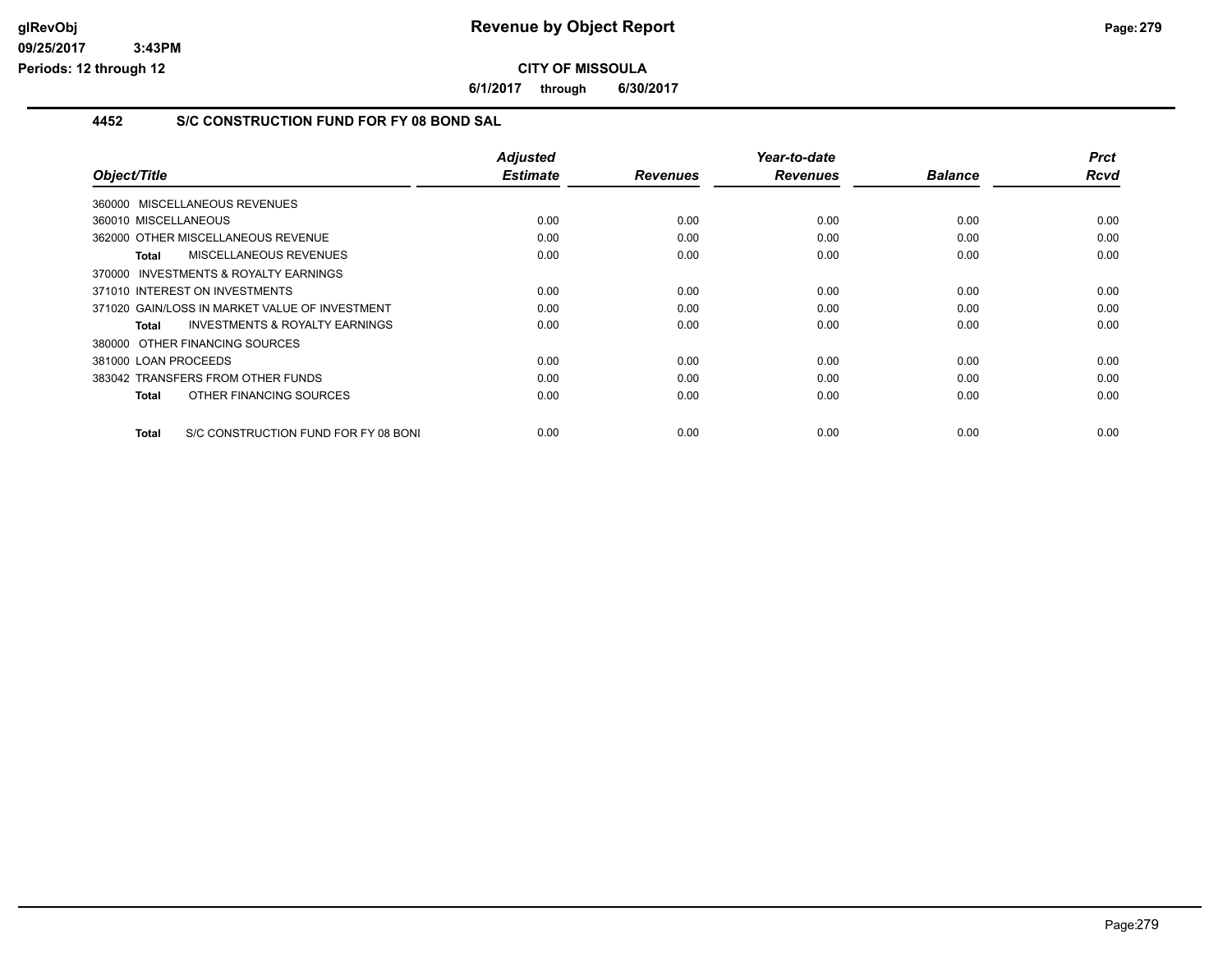**6/1/2017 through 6/30/2017**

# **4453 S/C CONSTRUCTION FUND FY09 BOND**

# **4453 S/C CONSTRUCTION FUND FY09 BOND**

|                                                    | <b>Adjusted</b> |                 | Year-to-date    |                | <b>Prct</b> |
|----------------------------------------------------|-----------------|-----------------|-----------------|----------------|-------------|
| Object/Title                                       | <b>Estimate</b> | <b>Revenues</b> | <b>Revenues</b> | <b>Balance</b> | <b>Rcvd</b> |
| 360000 MISCELLANEOUS REVENUES                      |                 |                 |                 |                |             |
| 360010 MISCELLANEOUS                               | 0.00            | 0.00            | 0.00            | 0.00           | 0.00        |
| 362000 OTHER MISCELLANEOUS REVENUE                 | 0.00            | 0.00            | 0.00            | 0.00           | 0.00        |
| <b>MISCELLANEOUS REVENUES</b><br>Total             | 0.00            | 0.00            | 0.00            | 0.00           | 0.00        |
| 370000 INVESTMENTS & ROYALTY EARNINGS              |                 |                 |                 |                |             |
| 371010 INTEREST ON INVESTMENTS                     | 0.00            | 0.00            | 0.00            | 0.00           | 0.00        |
| <b>INVESTMENTS &amp; ROYALTY EARNINGS</b><br>Total | 0.00            | 0.00            | 0.00            | 0.00           | 0.00        |
| 380000 OTHER FINANCING SOURCES                     |                 |                 |                 |                |             |
| 381030 SID BONDS PROCEEDS                          | 0.00            | 0.00            | 0.00            | 0.00           | 0.00        |
| 383000 OPERATING TRANSFERS                         | 0.00            | 0.00            | 0.00            | 0.00           | 0.00        |
| OTHER FINANCING SOURCES<br>Total                   | 0.00            | 0.00            | 0.00            | 0.00           | 0.00        |
| S/C CONSTRUCTION FUND FY09 BOND<br>Total           | 0.00            | 0.00            | 0.00            | 0.00           | 0.00        |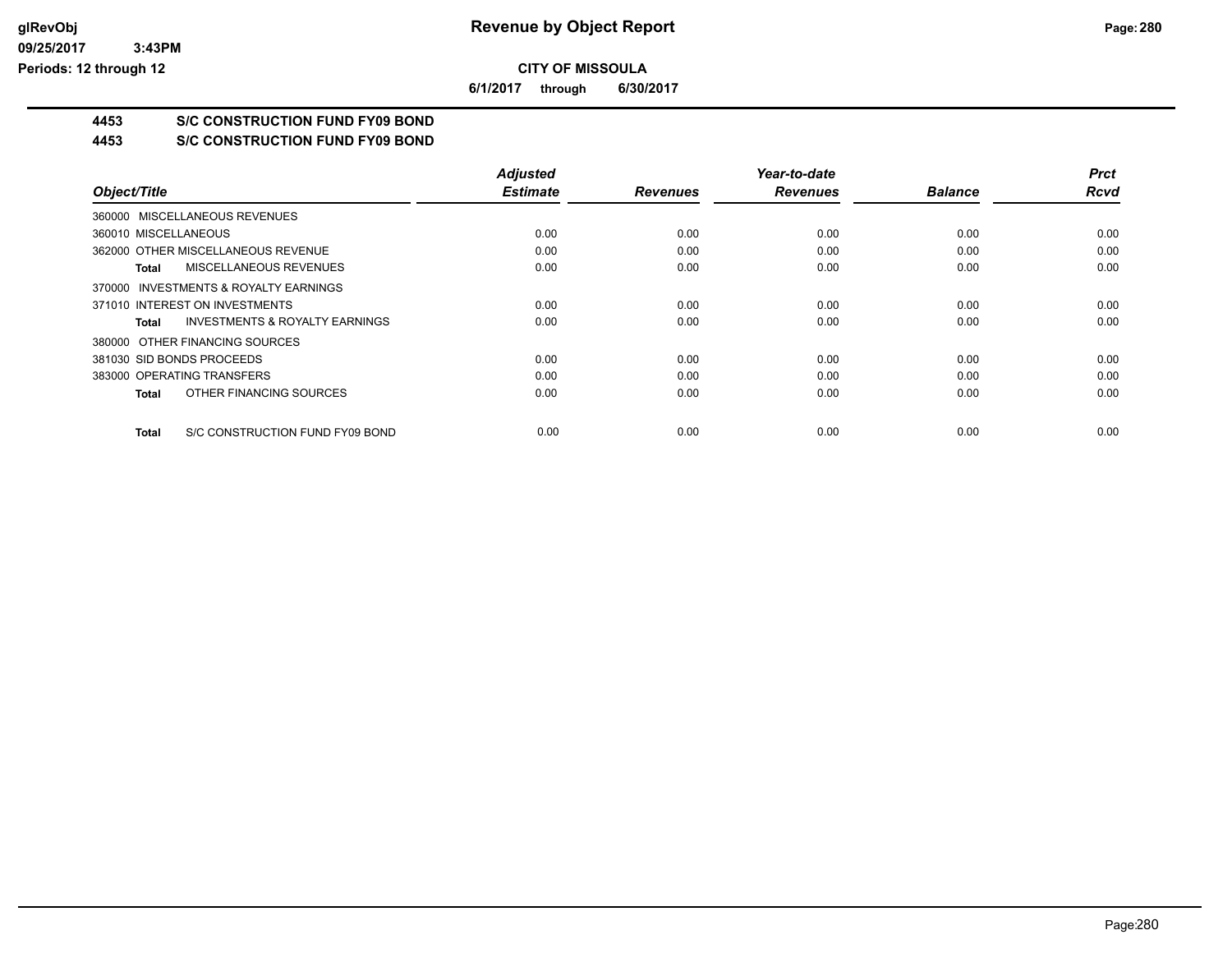**6/1/2017 through 6/30/2017**

# **4453 S/C CONSTRUCTION FUND FY09 BOND**

| Object/Title                                       | <b>Adjusted</b><br><b>Estimate</b> | <b>Revenues</b> | Year-to-date<br><b>Revenues</b> | <b>Balance</b> | <b>Prct</b><br>Rcvd |
|----------------------------------------------------|------------------------------------|-----------------|---------------------------------|----------------|---------------------|
| 360000 MISCELLANEOUS REVENUES                      |                                    |                 |                                 |                |                     |
| 360010 MISCELLANEOUS                               | 0.00                               | 0.00            | 0.00                            | 0.00           | 0.00                |
| 362000 OTHER MISCELLANEOUS REVENUE                 | 0.00                               | 0.00            | 0.00                            | 0.00           | 0.00                |
| MISCELLANEOUS REVENUES<br>Total                    | 0.00                               | 0.00            | 0.00                            | 0.00           | 0.00                |
| 370000 INVESTMENTS & ROYALTY EARNINGS              |                                    |                 |                                 |                |                     |
| 371010 INTEREST ON INVESTMENTS                     | 0.00                               | 0.00            | 0.00                            | 0.00           | 0.00                |
| <b>INVESTMENTS &amp; ROYALTY EARNINGS</b><br>Total | 0.00                               | 0.00            | 0.00                            | 0.00           | 0.00                |
| 380000 OTHER FINANCING SOURCES                     |                                    |                 |                                 |                |                     |
| 381030 SID BONDS PROCEEDS                          | 0.00                               | 0.00            | 0.00                            | 0.00           | 0.00                |
| 383000 OPERATING TRANSFERS                         | 0.00                               | 0.00            | 0.00                            | 0.00           | 0.00                |
| OTHER FINANCING SOURCES<br>Total                   | 0.00                               | 0.00            | 0.00                            | 0.00           | 0.00                |
| S/C CONSTRUCTION FUND FY09 BOND<br>Total           | 0.00                               | 0.00            | 0.00                            | 0.00           | 0.00                |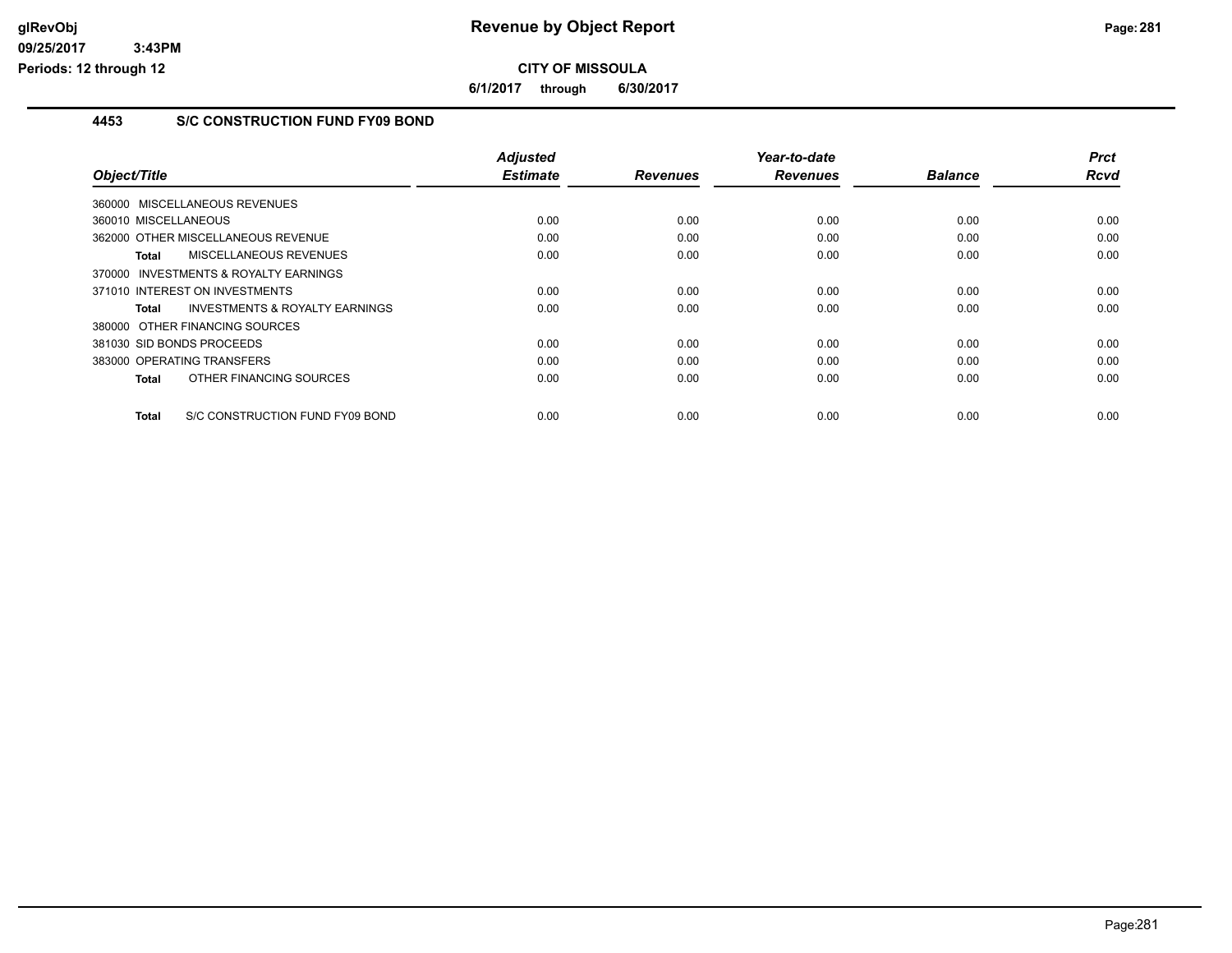**6/1/2017 through 6/30/2017**

# **4454 S/C CONSTRUCTION FUND FOR FY10**

### **4454 S/C CONSTRUCTION FUND FOR FY10**

|                                                    | <b>Adjusted</b> |                 | Year-to-date    |                | <b>Prct</b> |
|----------------------------------------------------|-----------------|-----------------|-----------------|----------------|-------------|
| Object/Title                                       | <b>Estimate</b> | <b>Revenues</b> | <b>Revenues</b> | <b>Balance</b> | <b>Rcvd</b> |
| 360000 MISCELLANEOUS REVENUES                      |                 |                 |                 |                |             |
| 360010 MISCELLANEOUS                               | 0.00            | 0.00            | 0.00            | 0.00           | 0.00        |
| 362000 OTHER MISCELLANEOUS REVENUE                 | 0.00            | 0.00            | 0.00            | 0.00           | 0.00        |
| MISCELLANEOUS REVENUES<br>Total                    | 0.00            | 0.00            | 0.00            | 0.00           | 0.00        |
| 370000 INVESTMENTS & ROYALTY EARNINGS              |                 |                 |                 |                |             |
| 371010 INTEREST ON INVESTMENTS                     | 0.00            | 0.00            | 0.00            | 0.00           | 0.00        |
| <b>INVESTMENTS &amp; ROYALTY EARNINGS</b><br>Total | 0.00            | 0.00            | 0.00            | 0.00           | 0.00        |
| 380000 OTHER FINANCING SOURCES                     |                 |                 |                 |                |             |
| 381030 SID BONDS PROCEEDS                          | 0.00            | 0.00            | 0.00            | 0.00           | 0.00        |
| OTHER FINANCING SOURCES<br>Total                   | 0.00            | 0.00            | 0.00            | 0.00           | 0.00        |
| S/C CONSTRUCTION FUND FOR FY10<br><b>Total</b>     | 0.00            | 0.00            | 0.00            | 0.00           | 0.00        |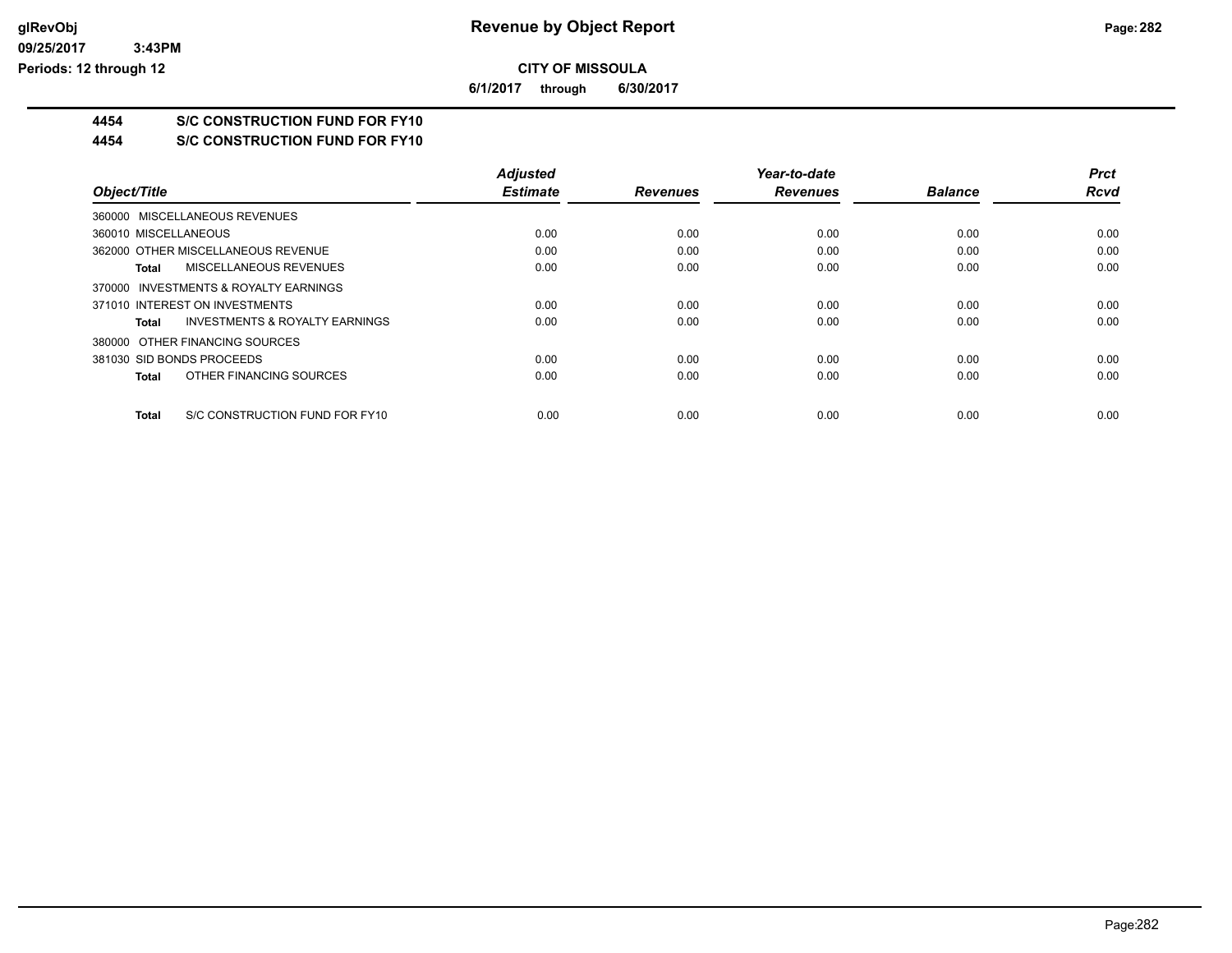**6/1/2017 through 6/30/2017**

# **4454 S/C CONSTRUCTION FUND FOR FY10**

| Object/Title                                       | <b>Adiusted</b><br><b>Estimate</b> | <b>Revenues</b> | Year-to-date<br><b>Revenues</b> | <b>Balance</b> | <b>Prct</b><br><b>Rcvd</b> |
|----------------------------------------------------|------------------------------------|-----------------|---------------------------------|----------------|----------------------------|
|                                                    |                                    |                 |                                 |                |                            |
| 360000 MISCELLANEOUS REVENUES                      |                                    |                 |                                 |                |                            |
| 360010 MISCELLANEOUS                               | 0.00                               | 0.00            | 0.00                            | 0.00           | 0.00                       |
| 362000 OTHER MISCELLANEOUS REVENUE                 | 0.00                               | 0.00            | 0.00                            | 0.00           | 0.00                       |
| MISCELLANEOUS REVENUES<br>Total                    | 0.00                               | 0.00            | 0.00                            | 0.00           | 0.00                       |
| 370000 INVESTMENTS & ROYALTY EARNINGS              |                                    |                 |                                 |                |                            |
| 371010 INTEREST ON INVESTMENTS                     | 0.00                               | 0.00            | 0.00                            | 0.00           | 0.00                       |
| <b>INVESTMENTS &amp; ROYALTY EARNINGS</b><br>Total | 0.00                               | 0.00            | 0.00                            | 0.00           | 0.00                       |
| 380000 OTHER FINANCING SOURCES                     |                                    |                 |                                 |                |                            |
| 381030 SID BONDS PROCEEDS                          | 0.00                               | 0.00            | 0.00                            | 0.00           | 0.00                       |
| OTHER FINANCING SOURCES<br>Total                   | 0.00                               | 0.00            | 0.00                            | 0.00           | 0.00                       |
| <b>Total</b><br>S/C CONSTRUCTION FUND FOR FY10     | 0.00                               | 0.00            | 0.00                            | 0.00           | 0.00                       |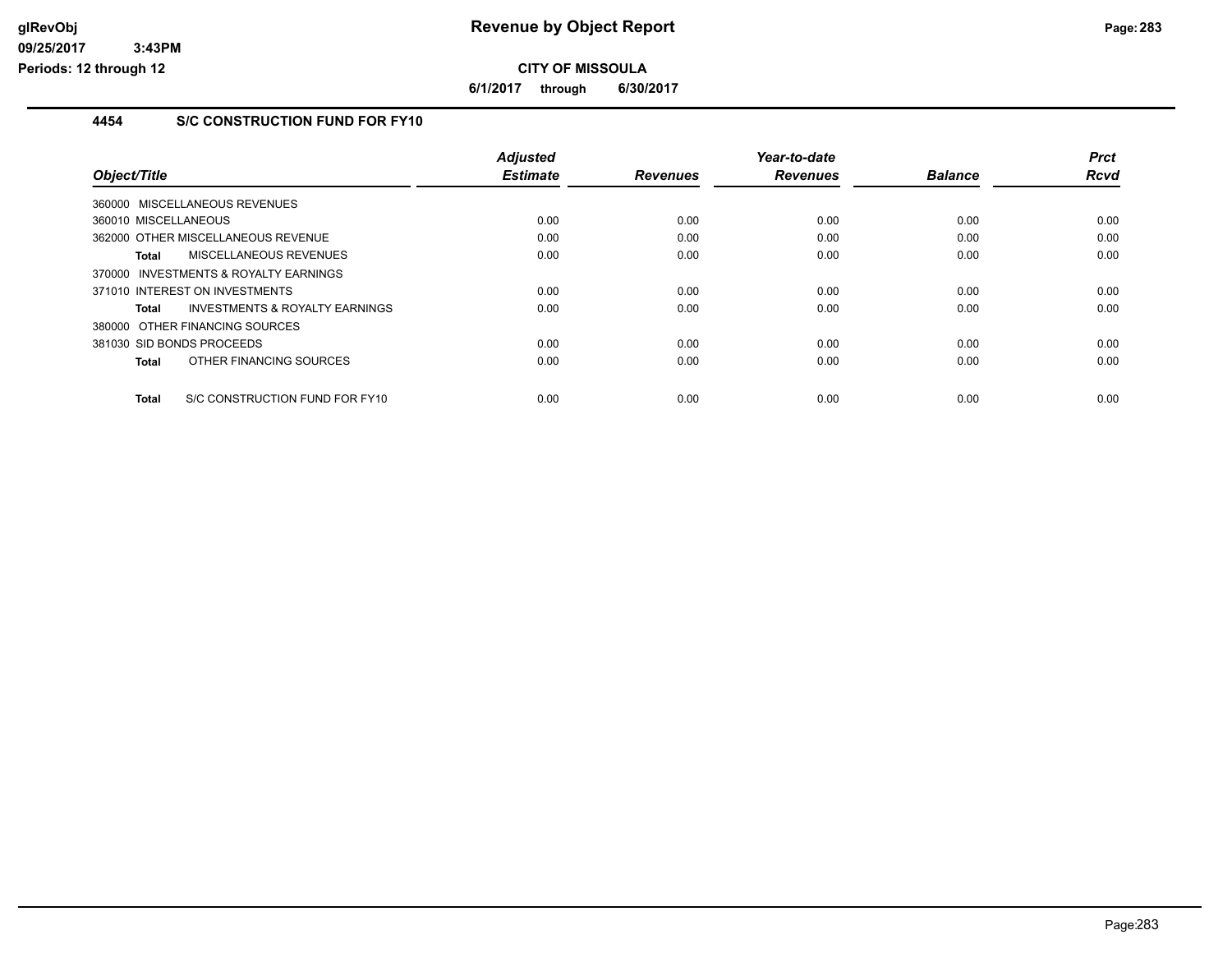**6/1/2017 through 6/30/2017**

# **4455 FY11 S/C CONSTRUCTION FUND**

### **4455 FY11 S/C CONSTRUCTION FUND**

|                                                    | <b>Adjusted</b> |                 | Year-to-date    |                | <b>Prct</b> |
|----------------------------------------------------|-----------------|-----------------|-----------------|----------------|-------------|
| Object/Title                                       | <b>Estimate</b> | <b>Revenues</b> | <b>Revenues</b> | <b>Balance</b> | <b>Rcvd</b> |
| 360000 MISCELLANEOUS REVENUES                      |                 |                 |                 |                |             |
| 360010 MISCELLANEOUS                               | 0.00            | 0.00            | 0.00            | 0.00           | 0.00        |
| MISCELLANEOUS REVENUES<br>Total                    | 0.00            | 0.00            | 0.00            | 0.00           | 0.00        |
| 370000 INVESTMENTS & ROYALTY EARNINGS              |                 |                 |                 |                |             |
| 371010 INTEREST ON INVESTMENTS                     | 0.00            | 0.00            | 0.00            | 0.00           | 0.00        |
| <b>INVESTMENTS &amp; ROYALTY EARNINGS</b><br>Total | 0.00            | 0.00            | 0.00            | 0.00           | 0.00        |
| 380000 OTHER FINANCING SOURCES                     |                 |                 |                 |                |             |
| 381030 SID BONDS PROCEEDS                          | 0.00            | 0.00            | 0.00            | 0.00           | 0.00        |
| OTHER FINANCING SOURCES<br><b>Total</b>            | 0.00            | 0.00            | 0.00            | 0.00           | 0.00        |
| <b>FY11 S/C CONSTRUCTION FUND</b><br><b>Total</b>  | 0.00            | 0.00            | 0.00            | 0.00           | 0.00        |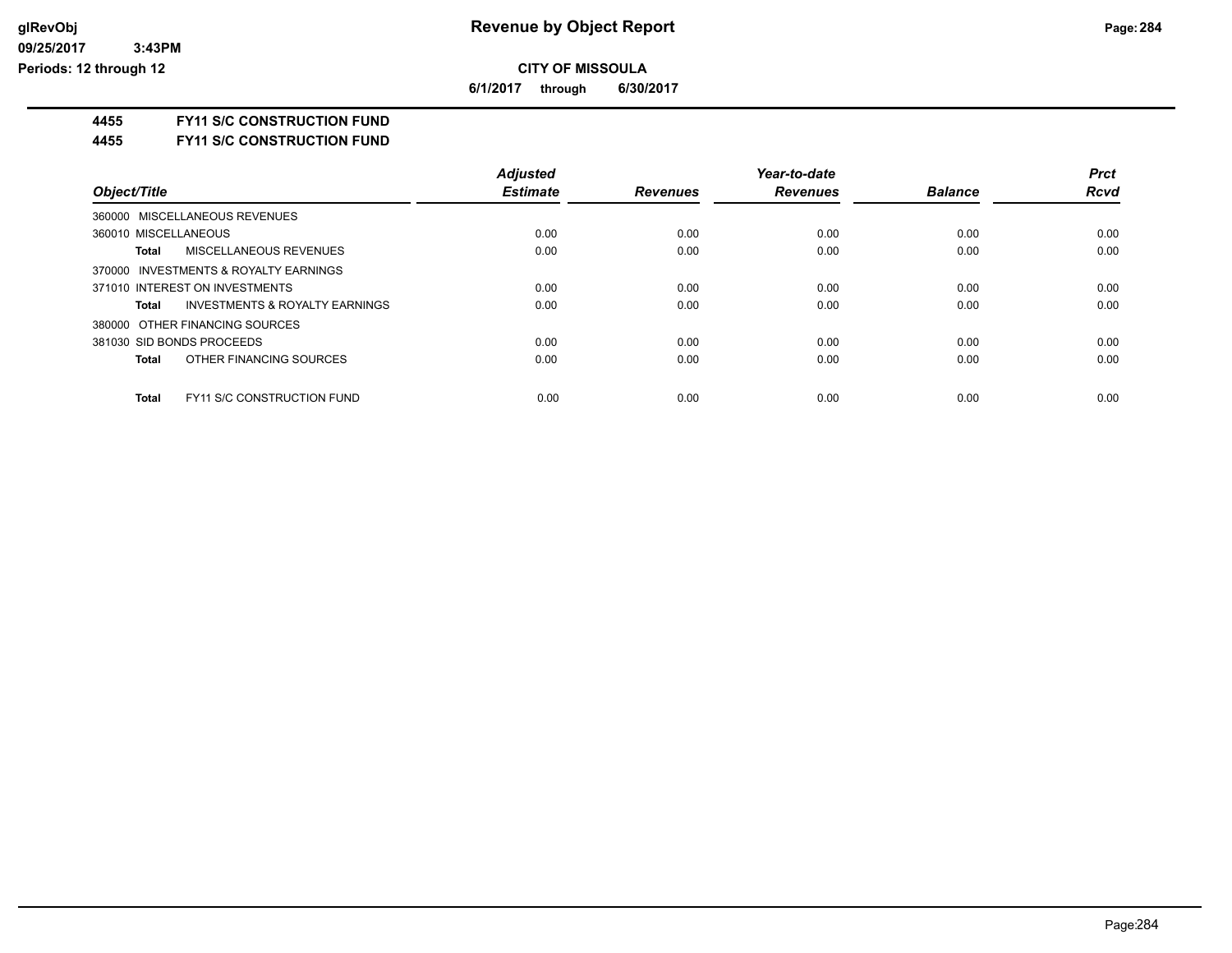**6/1/2017 through 6/30/2017**

# **4455 FY11 S/C CONSTRUCTION FUND**

| Object/Title                                   | <b>Adjusted</b><br><b>Estimate</b> | <b>Revenues</b> | Year-to-date<br><b>Revenues</b> | <b>Balance</b> | <b>Prct</b><br><b>Rcvd</b> |
|------------------------------------------------|------------------------------------|-----------------|---------------------------------|----------------|----------------------------|
| 360000 MISCELLANEOUS REVENUES                  |                                    |                 |                                 |                |                            |
| 360010 MISCELLANEOUS                           | 0.00                               | 0.00            | 0.00                            | 0.00           | 0.00                       |
| <b>MISCELLANEOUS REVENUES</b><br>Total         | 0.00                               | 0.00            | 0.00                            | 0.00           | 0.00                       |
| 370000 INVESTMENTS & ROYALTY EARNINGS          |                                    |                 |                                 |                |                            |
| 371010 INTEREST ON INVESTMENTS                 | 0.00                               | 0.00            | 0.00                            | 0.00           | 0.00                       |
| INVESTMENTS & ROYALTY EARNINGS<br><b>Total</b> | 0.00                               | 0.00            | 0.00                            | 0.00           | 0.00                       |
| OTHER FINANCING SOURCES<br>380000              |                                    |                 |                                 |                |                            |
| 381030 SID BONDS PROCEEDS                      | 0.00                               | 0.00            | 0.00                            | 0.00           | 0.00                       |
| OTHER FINANCING SOURCES<br><b>Total</b>        | 0.00                               | 0.00            | 0.00                            | 0.00           | 0.00                       |
| FY11 S/C CONSTRUCTION FUND<br><b>Total</b>     | 0.00                               | 0.00            | 0.00                            | 0.00           | 0.00                       |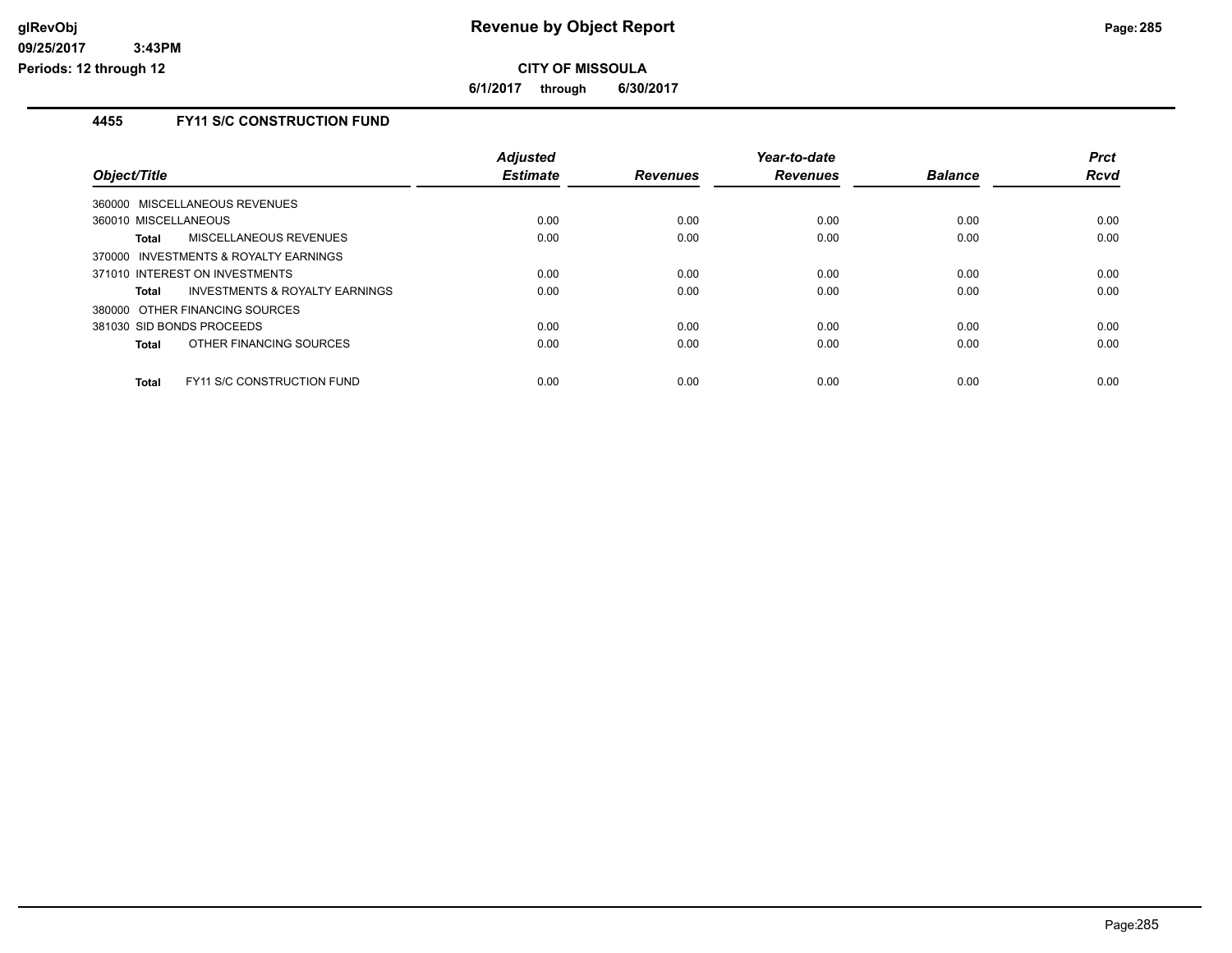**6/1/2017 through 6/30/2017**

# **4456 FY12 S/C CONSTRUCTION FUND**

### **4456 FY12 S/C CONSTRUCTION FUND**

| Object/Title                                       | <b>Adjusted</b><br><b>Estimate</b> | <b>Revenues</b> | Year-to-date<br><b>Revenues</b> | <b>Balance</b> | <b>Prct</b><br><b>Rcvd</b> |
|----------------------------------------------------|------------------------------------|-----------------|---------------------------------|----------------|----------------------------|
|                                                    |                                    |                 |                                 |                |                            |
| 360000 MISCELLANEOUS REVENUES                      |                                    |                 |                                 |                |                            |
| 360010 MISCELLANEOUS                               | 0.00                               | 0.00            | 0.00                            | 0.00           | 0.00                       |
| 362000 OTHER MISCELLANEOUS REVENUE                 | 0.00                               | 0.00            | 0.00                            | 0.00           | 0.00                       |
| MISCELLANEOUS REVENUES<br>Total                    | 0.00                               | 0.00            | 0.00                            | 0.00           | 0.00                       |
| 370000 INVESTMENTS & ROYALTY EARNINGS              |                                    |                 |                                 |                |                            |
| 371010 INTEREST ON INVESTMENTS                     | 0.00                               | 0.00            | 0.00                            | 0.00           | 0.00                       |
| <b>INVESTMENTS &amp; ROYALTY EARNINGS</b><br>Total | 0.00                               | 0.00            | 0.00                            | 0.00           | 0.00                       |
| 380000 OTHER FINANCING SOURCES                     |                                    |                 |                                 |                |                            |
| 381030 SID BONDS PROCEEDS                          | 0.00                               | 0.00            | 0.00                            | 0.00           | 0.00                       |
| OTHER FINANCING SOURCES<br>Total                   | 0.00                               | 0.00            | 0.00                            | 0.00           | 0.00                       |
| FY12 S/C CONSTRUCTION FUND<br><b>Total</b>         | 0.00                               | 0.00            | 0.00                            | 0.00           | 0.00                       |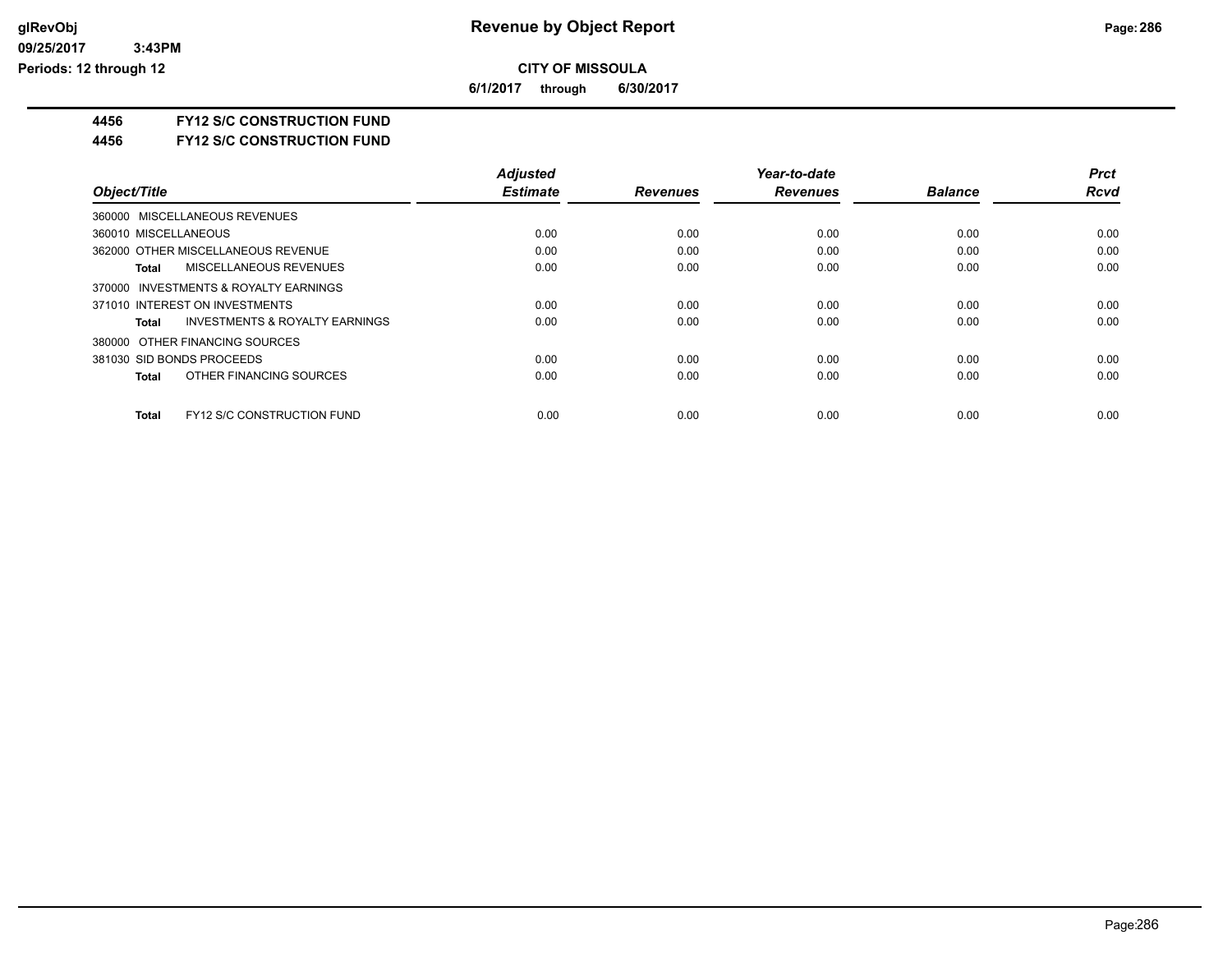**6/1/2017 through 6/30/2017**

# **4456 FY12 S/C CONSTRUCTION FUND**

| Object/Title                                              | <b>Adjusted</b><br><b>Estimate</b> | <b>Revenues</b> | Year-to-date<br><b>Revenues</b> | <b>Balance</b> | <b>Prct</b><br><b>Rcvd</b> |
|-----------------------------------------------------------|------------------------------------|-----------------|---------------------------------|----------------|----------------------------|
|                                                           |                                    |                 |                                 |                |                            |
| 360000 MISCELLANEOUS REVENUES                             |                                    |                 |                                 |                |                            |
| 360010 MISCELLANEOUS                                      | 0.00                               | 0.00            | 0.00                            | 0.00           | 0.00                       |
| 362000 OTHER MISCELLANEOUS REVENUE                        | 0.00                               | 0.00            | 0.00                            | 0.00           | 0.00                       |
| MISCELLANEOUS REVENUES<br><b>Total</b>                    | 0.00                               | 0.00            | 0.00                            | 0.00           | 0.00                       |
| 370000 INVESTMENTS & ROYALTY EARNINGS                     |                                    |                 |                                 |                |                            |
| 371010 INTEREST ON INVESTMENTS                            | 0.00                               | 0.00            | 0.00                            | 0.00           | 0.00                       |
| <b>INVESTMENTS &amp; ROYALTY EARNINGS</b><br><b>Total</b> | 0.00                               | 0.00            | 0.00                            | 0.00           | 0.00                       |
| 380000 OTHER FINANCING SOURCES                            |                                    |                 |                                 |                |                            |
| 381030 SID BONDS PROCEEDS                                 | 0.00                               | 0.00            | 0.00                            | 0.00           | 0.00                       |
| OTHER FINANCING SOURCES<br><b>Total</b>                   | 0.00                               | 0.00            | 0.00                            | 0.00           | 0.00                       |
| <b>FY12 S/C CONSTRUCTION FUND</b><br><b>Total</b>         | 0.00                               | 0.00            | 0.00                            | 0.00           | 0.00                       |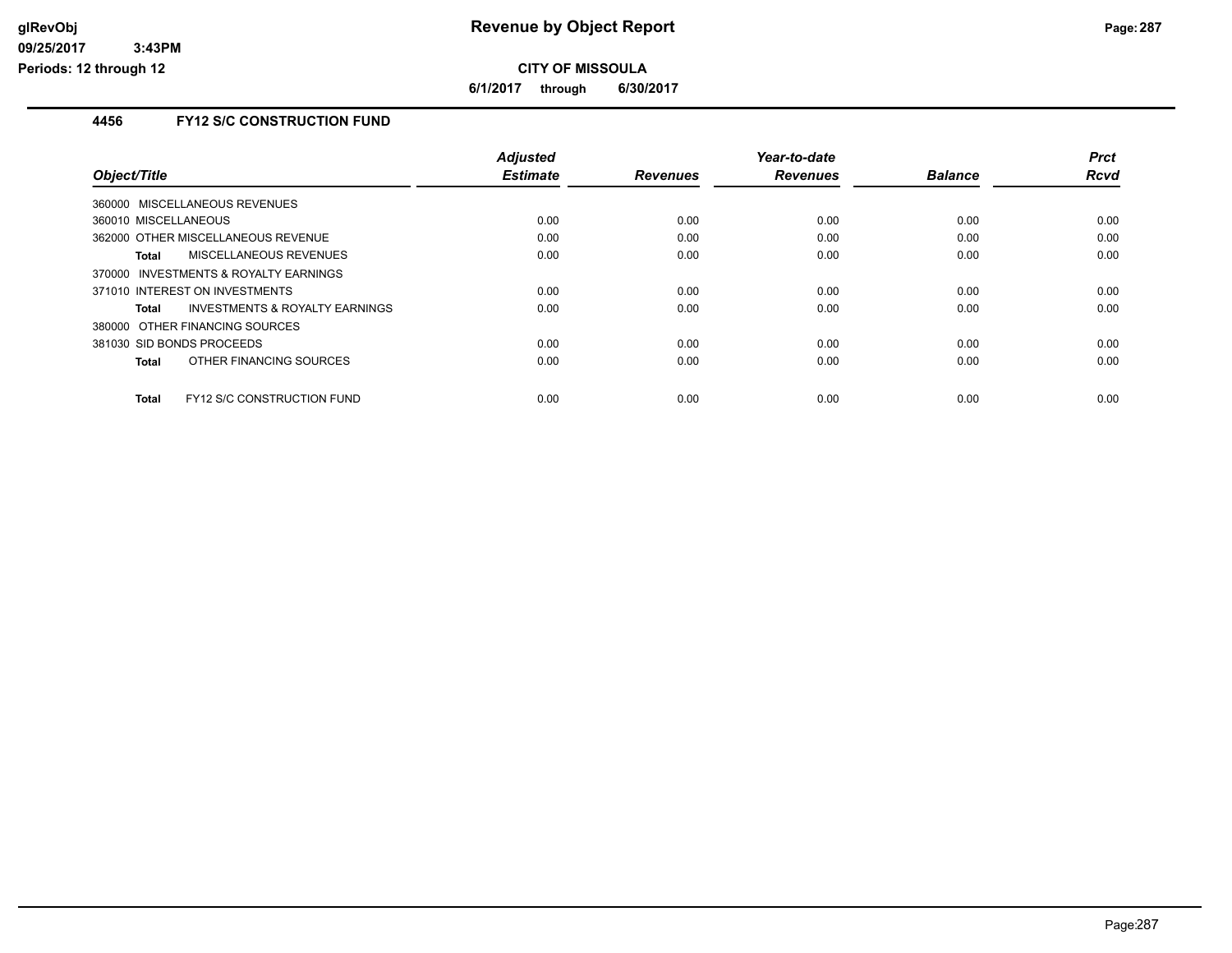**6/1/2017 through 6/30/2017**

# **4457 FY13 SIDEWALK/CURB CONSTRUCTION**

# **4457 FY13 SIDEWALK/CURB CONSTRUCTION**

|                                                    | <b>Adjusted</b> |                 | Year-to-date    |                | <b>Prct</b> |
|----------------------------------------------------|-----------------|-----------------|-----------------|----------------|-------------|
| Object/Title                                       | <b>Estimate</b> | <b>Revenues</b> | <b>Revenues</b> | <b>Balance</b> | <b>Rcvd</b> |
| 360000 MISCELLANEOUS REVENUES                      |                 |                 |                 |                |             |
| 360010 MISCELLANEOUS                               | 0.00            | 0.00            | 0.00            | 0.00           | 0.00        |
| MISCELLANEOUS REVENUES<br>Total                    | 0.00            | 0.00            | 0.00            | 0.00           | 0.00        |
| 370000 INVESTMENTS & ROYALTY EARNINGS              |                 |                 |                 |                |             |
| 371010 INTEREST ON INVESTMENTS                     | 0.00            | 0.00            | 0.00            | 0.00           | 0.00        |
| <b>INVESTMENTS &amp; ROYALTY EARNINGS</b><br>Total | 0.00            | 0.00            | 0.00            | 0.00           | 0.00        |
| 380000 OTHER FINANCING SOURCES                     |                 |                 |                 |                |             |
| 381030 SID BONDS PROCEEDS                          | 0.00            | 0.00            | 0.00            | 0.00           | 0.00        |
| 383000 OPERATING TRANSFERS                         | 0.00            | 0.00            | 0.00            | 0.00           | 0.00        |
| OTHER FINANCING SOURCES<br>Total                   | 0.00            | 0.00            | 0.00            | 0.00           | 0.00        |
| FY13 SIDEWALK/CURB CONSTRUCTION<br>Total           | 0.00            | 0.00            | 0.00            | 0.00           | 0.00        |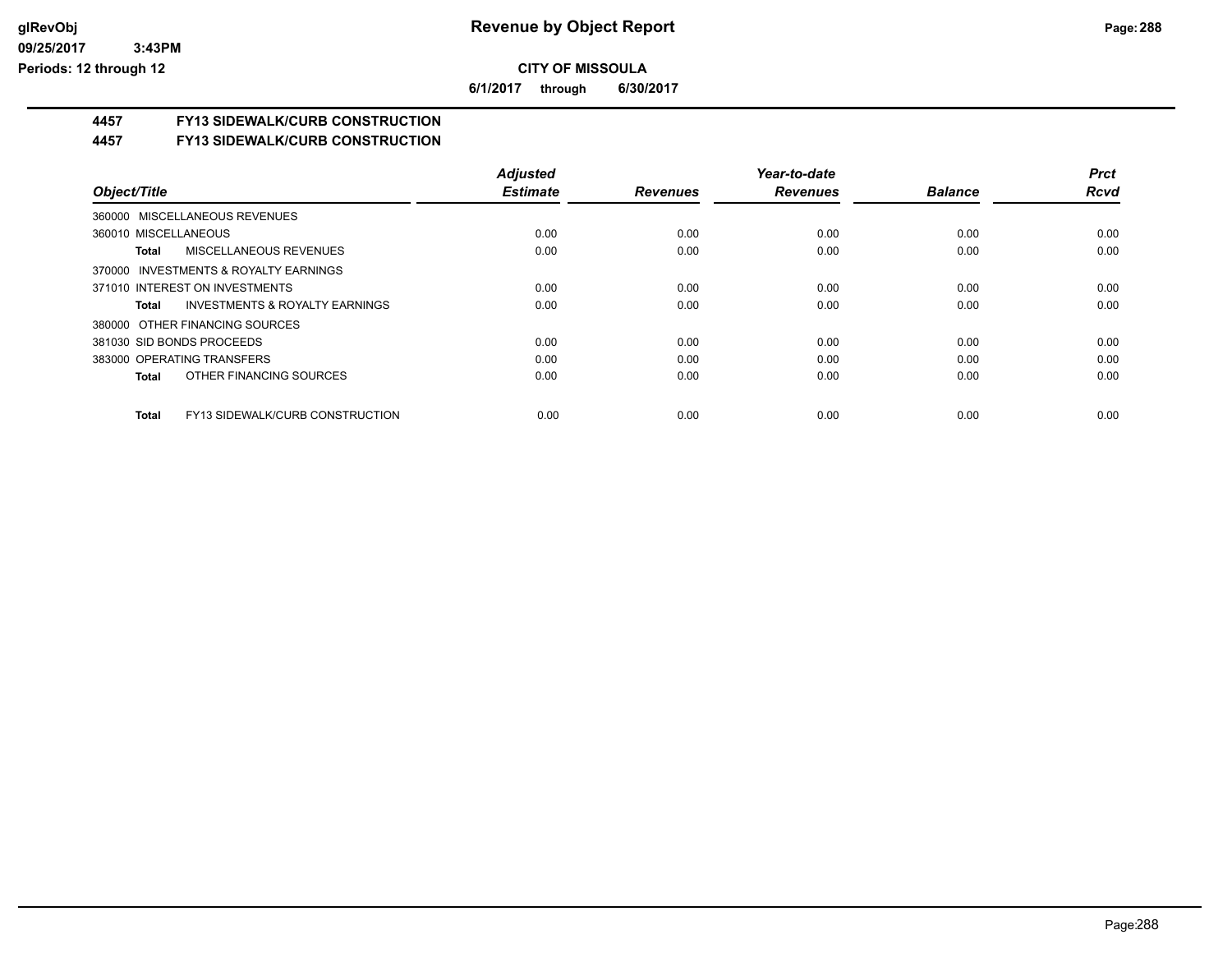**6/1/2017 through 6/30/2017**

## **4457 FY13 SIDEWALK/CURB CONSTRUCTION**

|                                                 | <b>Adjusted</b> |                 | Year-to-date    |                | <b>Prct</b> |
|-------------------------------------------------|-----------------|-----------------|-----------------|----------------|-------------|
| Object/Title                                    | <b>Estimate</b> | <b>Revenues</b> | <b>Revenues</b> | <b>Balance</b> | <b>Rcvd</b> |
| 360000 MISCELLANEOUS REVENUES                   |                 |                 |                 |                |             |
| 360010 MISCELLANEOUS                            | 0.00            | 0.00            | 0.00            | 0.00           | 0.00        |
| MISCELLANEOUS REVENUES<br><b>Total</b>          | 0.00            | 0.00            | 0.00            | 0.00           | 0.00        |
| 370000 INVESTMENTS & ROYALTY EARNINGS           |                 |                 |                 |                |             |
| 371010 INTEREST ON INVESTMENTS                  | 0.00            | 0.00            | 0.00            | 0.00           | 0.00        |
| INVESTMENTS & ROYALTY EARNINGS<br>Total         | 0.00            | 0.00            | 0.00            | 0.00           | 0.00        |
| 380000 OTHER FINANCING SOURCES                  |                 |                 |                 |                |             |
| 381030 SID BONDS PROCEEDS                       | 0.00            | 0.00            | 0.00            | 0.00           | 0.00        |
| 383000 OPERATING TRANSFERS                      | 0.00            | 0.00            | 0.00            | 0.00           | 0.00        |
| OTHER FINANCING SOURCES<br><b>Total</b>         | 0.00            | 0.00            | 0.00            | 0.00           | 0.00        |
| <b>Total</b><br>FY13 SIDEWALK/CURB CONSTRUCTION | 0.00            | 0.00            | 0.00            | 0.00           | 0.00        |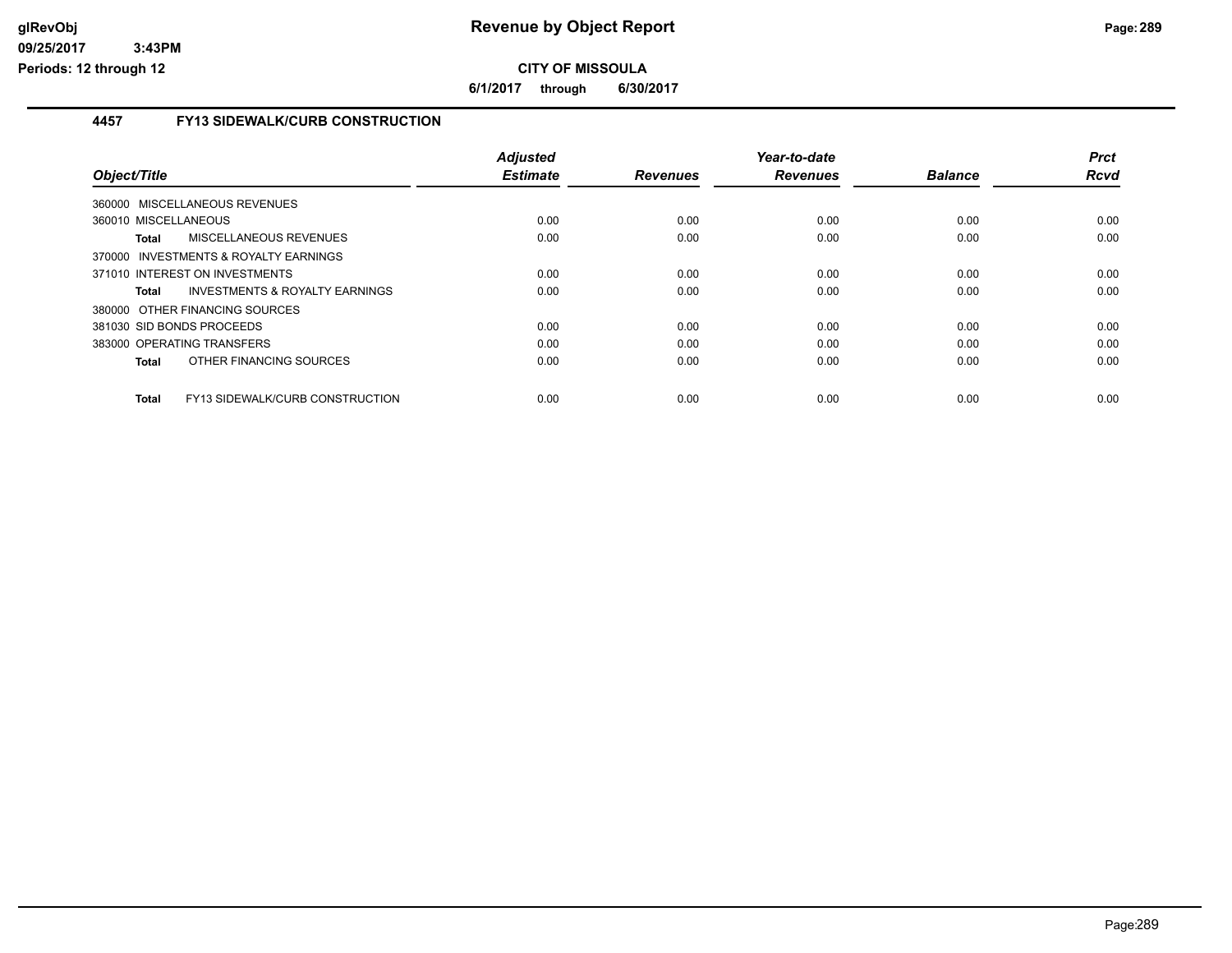**6/1/2017 through 6/30/2017**

# **4458 FY14 SIDEWALK & CURB CONSTRUCTION**

# **4458 FY14 SIDEWALK & CURB CONSTRUCTION**

|                                                              | <b>Adjusted</b> |                 | Year-to-date    |                | <b>Prct</b> |
|--------------------------------------------------------------|-----------------|-----------------|-----------------|----------------|-------------|
| Object/Title                                                 | <b>Estimate</b> | <b>Revenues</b> | <b>Revenues</b> | <b>Balance</b> | <b>Rcvd</b> |
| 360000 MISCELLANEOUS REVENUES                                |                 |                 |                 |                |             |
| 360010 MISCELLANEOUS                                         | 0.00            | 0.00            | 0.00            | 0.00           | 0.00        |
| <b>MISCELLANEOUS REVENUES</b><br>Total                       | 0.00            | 0.00            | 0.00            | 0.00           | 0.00        |
| 370000 INVESTMENTS & ROYALTY EARNINGS                        |                 |                 |                 |                |             |
| 371010 INTEREST ON INVESTMENTS                               | 0.00            | 0.00            | 0.00            | 0.00           | 0.00        |
| <b>INVESTMENTS &amp; ROYALTY EARNINGS</b><br>Total           | 0.00            | 0.00            | 0.00            | 0.00           | 0.00        |
| 380000 OTHER FINANCING SOURCES                               |                 |                 |                 |                |             |
| 381030 SID BONDS PROCEEDS                                    | 0.00            | 0.00            | 0.00            | 0.00           | 0.00        |
| OTHER FINANCING SOURCES<br>Total                             | 0.00            | 0.00            | 0.00            | 0.00           | 0.00        |
|                                                              |                 |                 |                 |                |             |
| <b>FY14 SIDEWALK &amp; CURB CONSTRUCTION</b><br><b>Total</b> | 0.00            | 0.00            | 0.00            | 0.00           | 0.00        |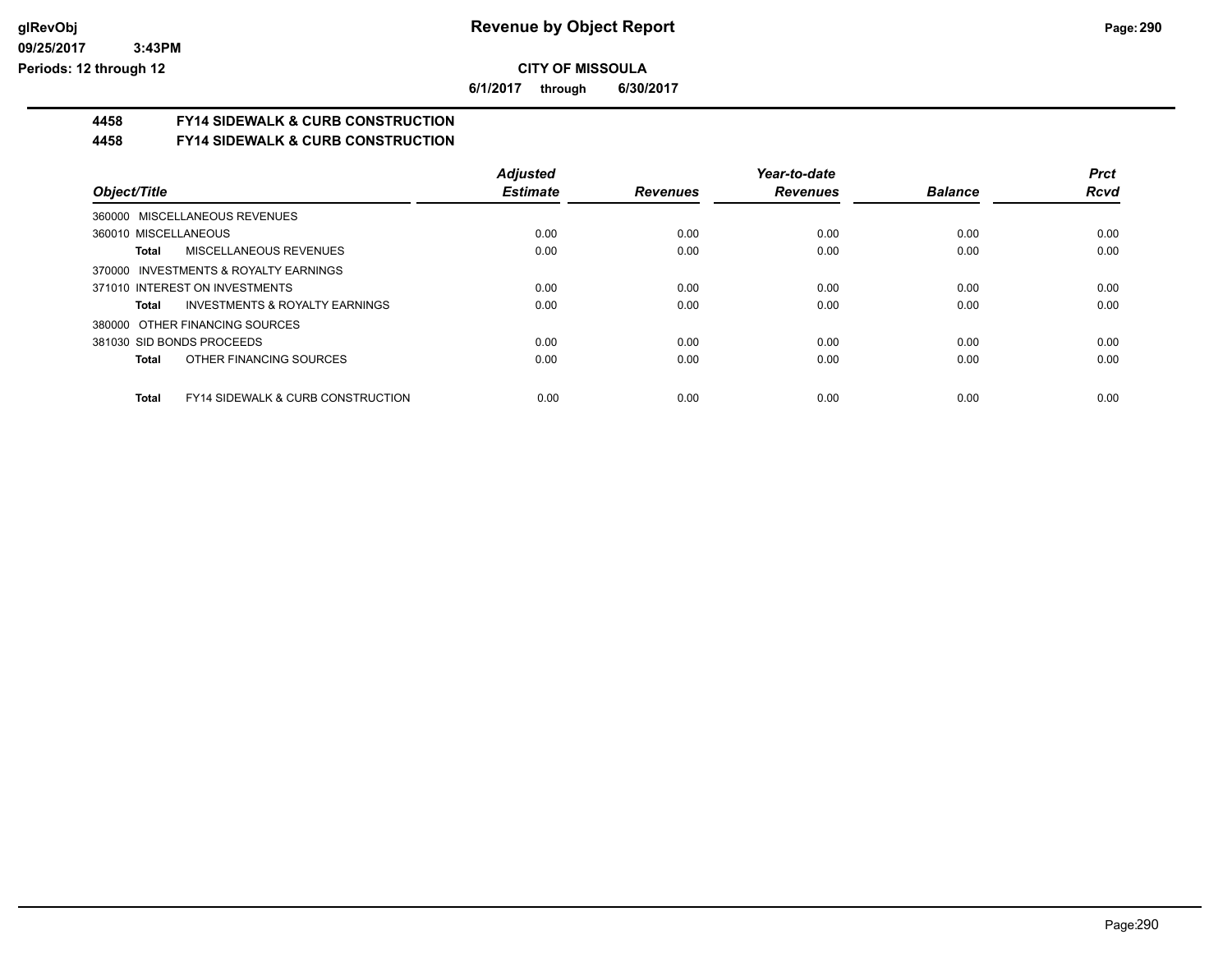**6/1/2017 through 6/30/2017**

## **4458 FY14 SIDEWALK & CURB CONSTRUCTION**

| Object/Title                          |                                              | <b>Adjusted</b><br><b>Estimate</b> | <b>Revenues</b> | Year-to-date<br><b>Revenues</b> | <b>Balance</b> | <b>Prct</b><br><b>Rcvd</b> |
|---------------------------------------|----------------------------------------------|------------------------------------|-----------------|---------------------------------|----------------|----------------------------|
| 360000 MISCELLANEOUS REVENUES         |                                              |                                    |                 |                                 |                |                            |
| 360010 MISCELLANEOUS                  |                                              | 0.00                               | 0.00            | 0.00                            | 0.00           | 0.00                       |
| <b>Total</b>                          | MISCELLANEOUS REVENUES                       | 0.00                               | 0.00            | 0.00                            | 0.00           | 0.00                       |
| 370000 INVESTMENTS & ROYALTY EARNINGS |                                              |                                    |                 |                                 |                |                            |
| 371010 INTEREST ON INVESTMENTS        |                                              | 0.00                               | 0.00            | 0.00                            | 0.00           | 0.00                       |
| <b>Total</b>                          | INVESTMENTS & ROYALTY EARNINGS               | 0.00                               | 0.00            | 0.00                            | 0.00           | 0.00                       |
| 380000 OTHER FINANCING SOURCES        |                                              |                                    |                 |                                 |                |                            |
| 381030 SID BONDS PROCEEDS             |                                              | 0.00                               | 0.00            | 0.00                            | 0.00           | 0.00                       |
| <b>Total</b>                          | OTHER FINANCING SOURCES                      | 0.00                               | 0.00            | 0.00                            | 0.00           | 0.00                       |
| <b>Total</b>                          | <b>FY14 SIDEWALK &amp; CURB CONSTRUCTION</b> | 0.00                               | 0.00            | 0.00                            | 0.00           | 0.00                       |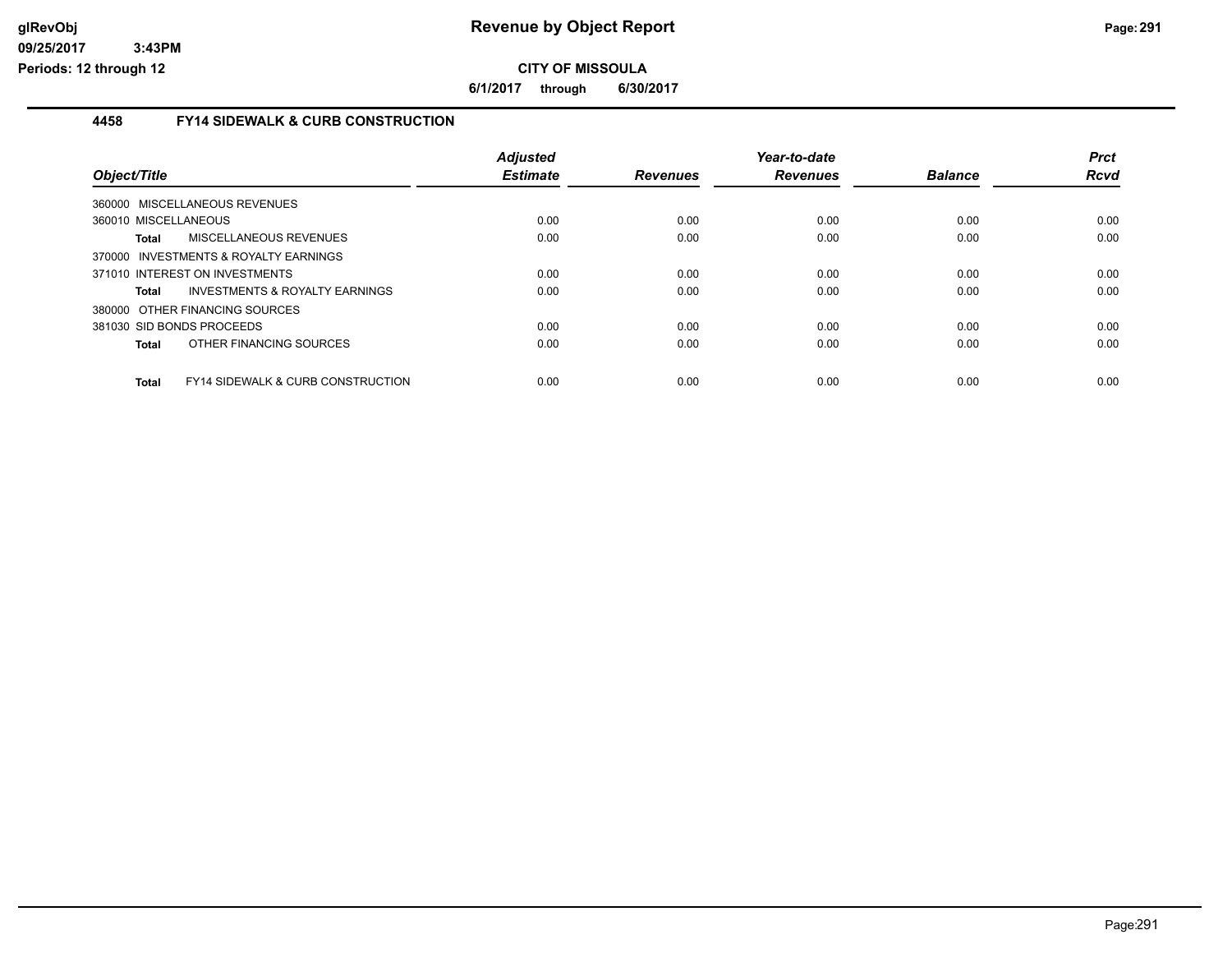**6/1/2017 through 6/30/2017**

# **4459 FY15 SIDEWALK/CURB CONSTRUCTION**

**4459 FY15 SIDEWALK/CURB CONSTRUCTION**

|                                                 | <b>Adjusted</b> |                 | Year-to-date    |                | <b>Prct</b> |
|-------------------------------------------------|-----------------|-----------------|-----------------|----------------|-------------|
| Object/Title                                    | <b>Estimate</b> | <b>Revenues</b> | <b>Revenues</b> | <b>Balance</b> | <b>Rcvd</b> |
| 330000 INTERGOVERNMENTAL REVENUES               |                 |                 |                 |                |             |
| 331156 CTEP GRANTS                              | 0.00            | 0.00            | 0.00            | 0.00           | 0.00        |
| INTERGOVERNMENTAL REVENUES<br>Total             | 0.00            | 0.00            | 0.00            | 0.00           | 0.00        |
| 360000 MISCELLANEOUS REVENUES                   |                 |                 |                 |                |             |
| 360010 MISCELLANEOUS                            | 0.00            | 0.00            | 0.00            | 0.00           | 0.00        |
| MISCELLANEOUS REVENUES<br>Total                 | 0.00            | 0.00            | 0.00            | 0.00           | 0.00        |
| 380000 OTHER FINANCING SOURCES                  |                 |                 |                 |                |             |
| 381030 SID BONDS PROCEEDS                       | 0.00            | 0.00            | 0.00            | 0.00           | 0.00        |
| OTHER FINANCING SOURCES<br>Total                | 0.00            | 0.00            | 0.00            | 0.00           | 0.00        |
|                                                 |                 |                 |                 |                |             |
| <b>FY15 SIDEWALK/CURB CONSTRUCTION</b><br>Total | 0.00            | 0.00            | 0.00            | 0.00           | 0.00        |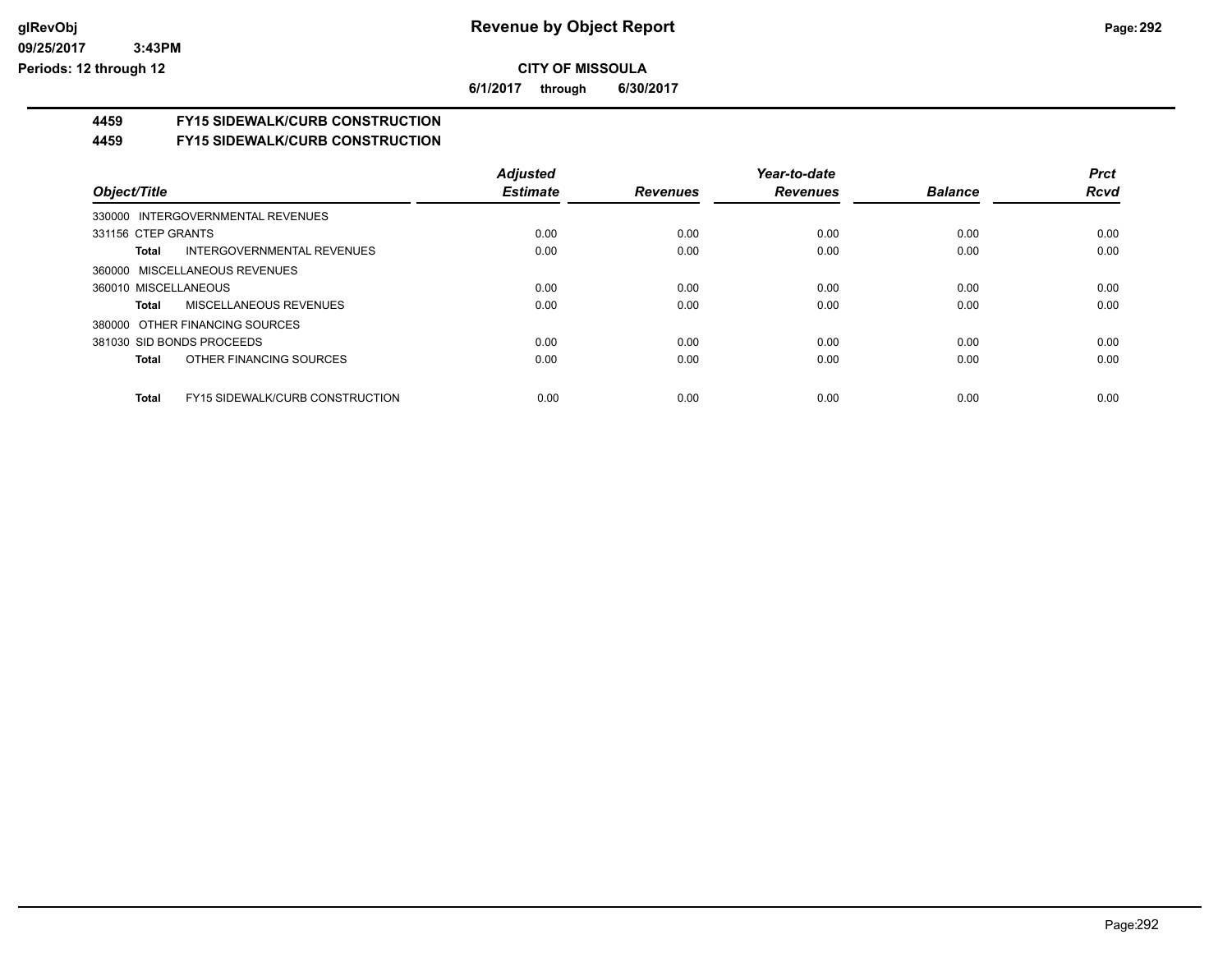**6/1/2017 through 6/30/2017**

## **4459 FY15 SIDEWALK/CURB CONSTRUCTION**

| Object/Title                                           | <b>Adjusted</b><br><b>Estimate</b> | <b>Revenues</b> | Year-to-date<br><b>Revenues</b> | <b>Balance</b> | <b>Prct</b><br><b>Rcvd</b> |
|--------------------------------------------------------|------------------------------------|-----------------|---------------------------------|----------------|----------------------------|
| 330000 INTERGOVERNMENTAL REVENUES                      |                                    |                 |                                 |                |                            |
| 331156 CTEP GRANTS                                     | 0.00                               | 0.00            | 0.00                            | 0.00           | 0.00                       |
| INTERGOVERNMENTAL REVENUES<br>Total                    | 0.00                               | 0.00            | 0.00                            | 0.00           | 0.00                       |
| 360000 MISCELLANEOUS REVENUES                          |                                    |                 |                                 |                |                            |
| 360010 MISCELLANEOUS                                   | 0.00                               | 0.00            | 0.00                            | 0.00           | 0.00                       |
| MISCELLANEOUS REVENUES<br>Total                        | 0.00                               | 0.00            | 0.00                            | 0.00           | 0.00                       |
| 380000 OTHER FINANCING SOURCES                         |                                    |                 |                                 |                |                            |
| 381030 SID BONDS PROCEEDS                              | 0.00                               | 0.00            | 0.00                            | 0.00           | 0.00                       |
| OTHER FINANCING SOURCES<br>Total                       | 0.00                               | 0.00            | 0.00                            | 0.00           | 0.00                       |
| <b>FY15 SIDEWALK/CURB CONSTRUCTION</b><br><b>Total</b> | 0.00                               | 0.00            | 0.00                            | 0.00           | 0.00                       |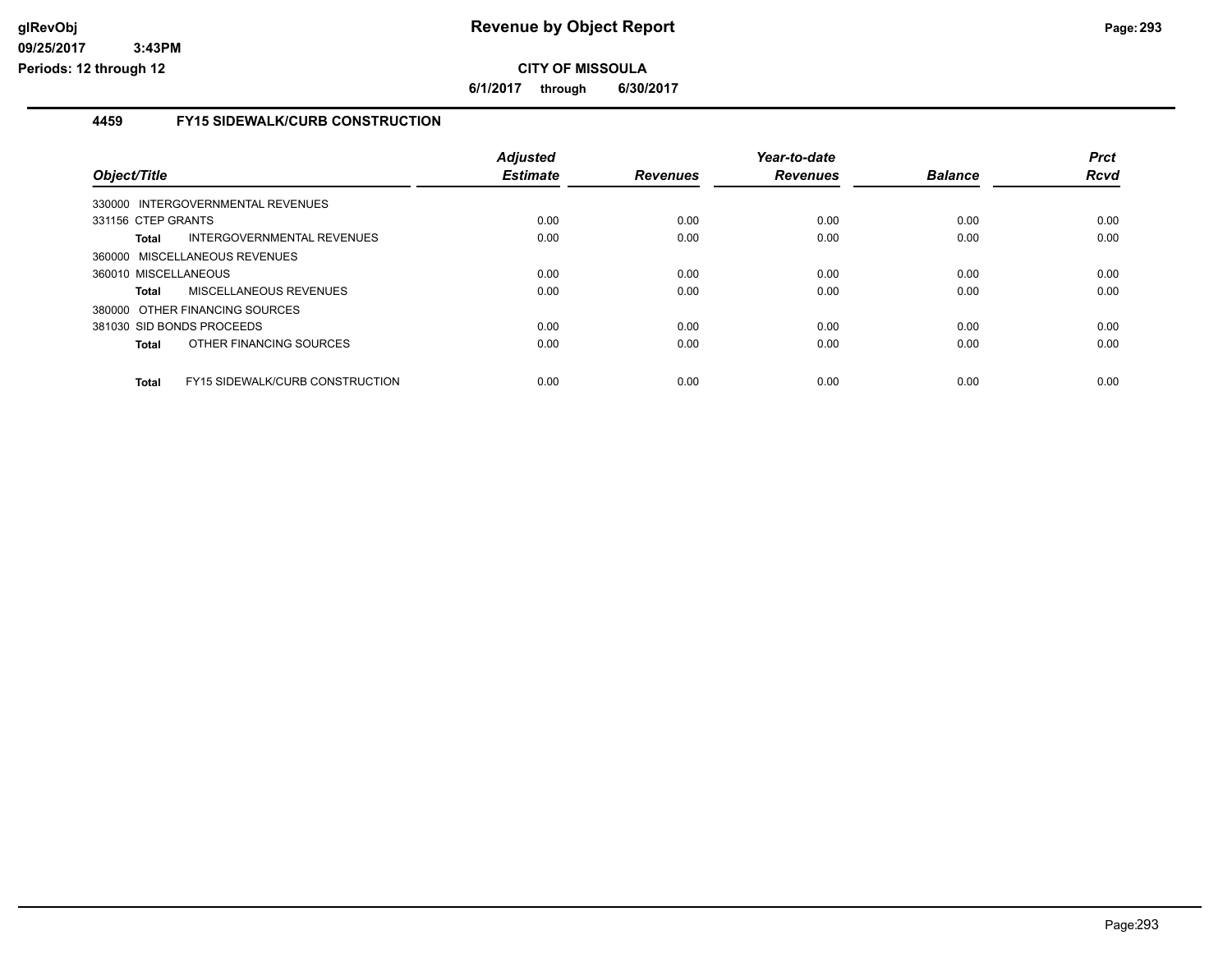**6/1/2017 through 6/30/2017**

# **4460 FY16 SIDEWALK/CURB CONSTRUCTION**

**4460 FY16 SIDEWALK/CURB CONSTRUCTION**

|                                          | <b>Adjusted</b> |                 | Year-to-date    |                | <b>Prct</b> |
|------------------------------------------|-----------------|-----------------|-----------------|----------------|-------------|
| Object/Title                             | <b>Estimate</b> | <b>Revenues</b> | <b>Revenues</b> | <b>Balance</b> | <b>Rcvd</b> |
| 330000 INTERGOVERNMENTAL REVENUES        |                 |                 |                 |                |             |
| 331156 CTEP GRANTS                       | 0.00            | 0.00            | 0.00            | 0.00           | 0.00        |
| INTERGOVERNMENTAL REVENUES<br>Total      | 0.00            | 0.00            | 0.00            | 0.00           | 0.00        |
| 360000 MISCELLANEOUS REVENUES            |                 |                 |                 |                |             |
| 360010 MISCELLANEOUS                     | 0.00            | 0.00            | 0.00            | 0.00           | 0.00        |
| <b>MISCELLANEOUS REVENUES</b><br>Total   | 0.00            | 0.00            | 0.00            | 0.00           | 0.00        |
| 380000 OTHER FINANCING SOURCES           |                 |                 |                 |                |             |
| 381030 SID BONDS PROCEEDS                | 342.685.00      | 0.00            | 342.685.00      | 0.00           | 100.00      |
| OTHER FINANCING SOURCES<br>Total         | 342,685.00      | 0.00            | 342,685.00      | 0.00           | 100.00      |
| FY16 SIDEWALK/CURB CONSTRUCTION<br>Total | 342.685.00      | 0.00            | 342.685.00      | 0.00           | 100.00      |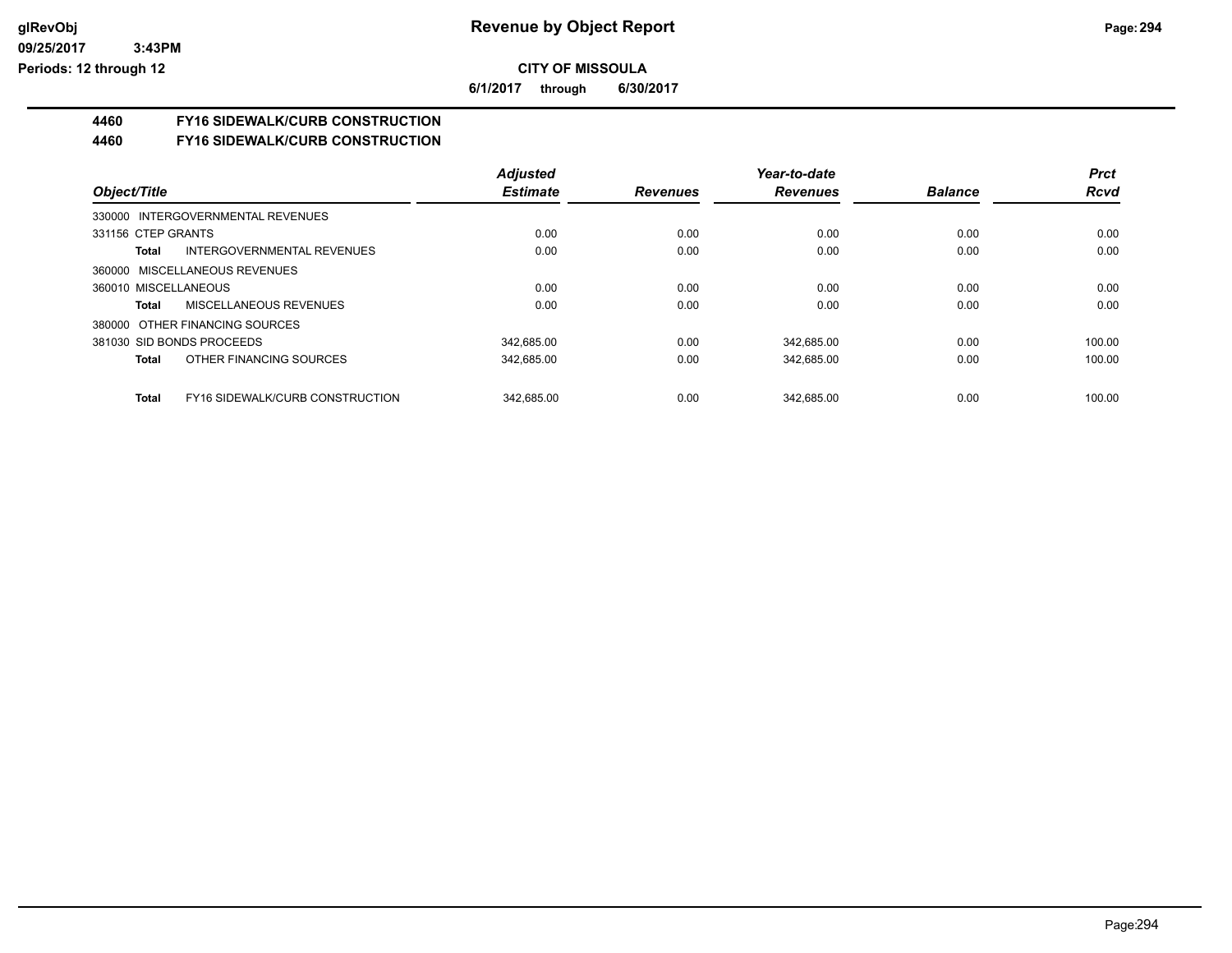**6/1/2017 through 6/30/2017**

## **4460 FY16 SIDEWALK/CURB CONSTRUCTION**

| Object/Title                                    | <b>Adjusted</b><br><b>Estimate</b> | <b>Revenues</b> | Year-to-date<br><b>Revenues</b> | <b>Balance</b> | <b>Prct</b><br><b>Rcvd</b> |
|-------------------------------------------------|------------------------------------|-----------------|---------------------------------|----------------|----------------------------|
| 330000 INTERGOVERNMENTAL REVENUES               |                                    |                 |                                 |                |                            |
| 331156 CTEP GRANTS                              | 0.00                               | 0.00            | 0.00                            | 0.00           | 0.00                       |
| INTERGOVERNMENTAL REVENUES<br><b>Total</b>      | 0.00                               | 0.00            | 0.00                            | 0.00           | 0.00                       |
| 360000 MISCELLANEOUS REVENUES                   |                                    |                 |                                 |                |                            |
| 360010 MISCELLANEOUS                            | 0.00                               | 0.00            | 0.00                            | 0.00           | 0.00                       |
| <b>MISCELLANEOUS REVENUES</b><br><b>Total</b>   | 0.00                               | 0.00            | 0.00                            | 0.00           | 0.00                       |
| 380000 OTHER FINANCING SOURCES                  |                                    |                 |                                 |                |                            |
| 381030 SID BONDS PROCEEDS                       | 342.685.00                         | 0.00            | 342.685.00                      | 0.00           | 100.00                     |
| OTHER FINANCING SOURCES<br><b>Total</b>         | 342,685.00                         | 0.00            | 342,685.00                      | 0.00           | 100.00                     |
| FY16 SIDEWALK/CURB CONSTRUCTION<br><b>Total</b> | 342.685.00                         | 0.00            | 342.685.00                      | 0.00           | 100.00                     |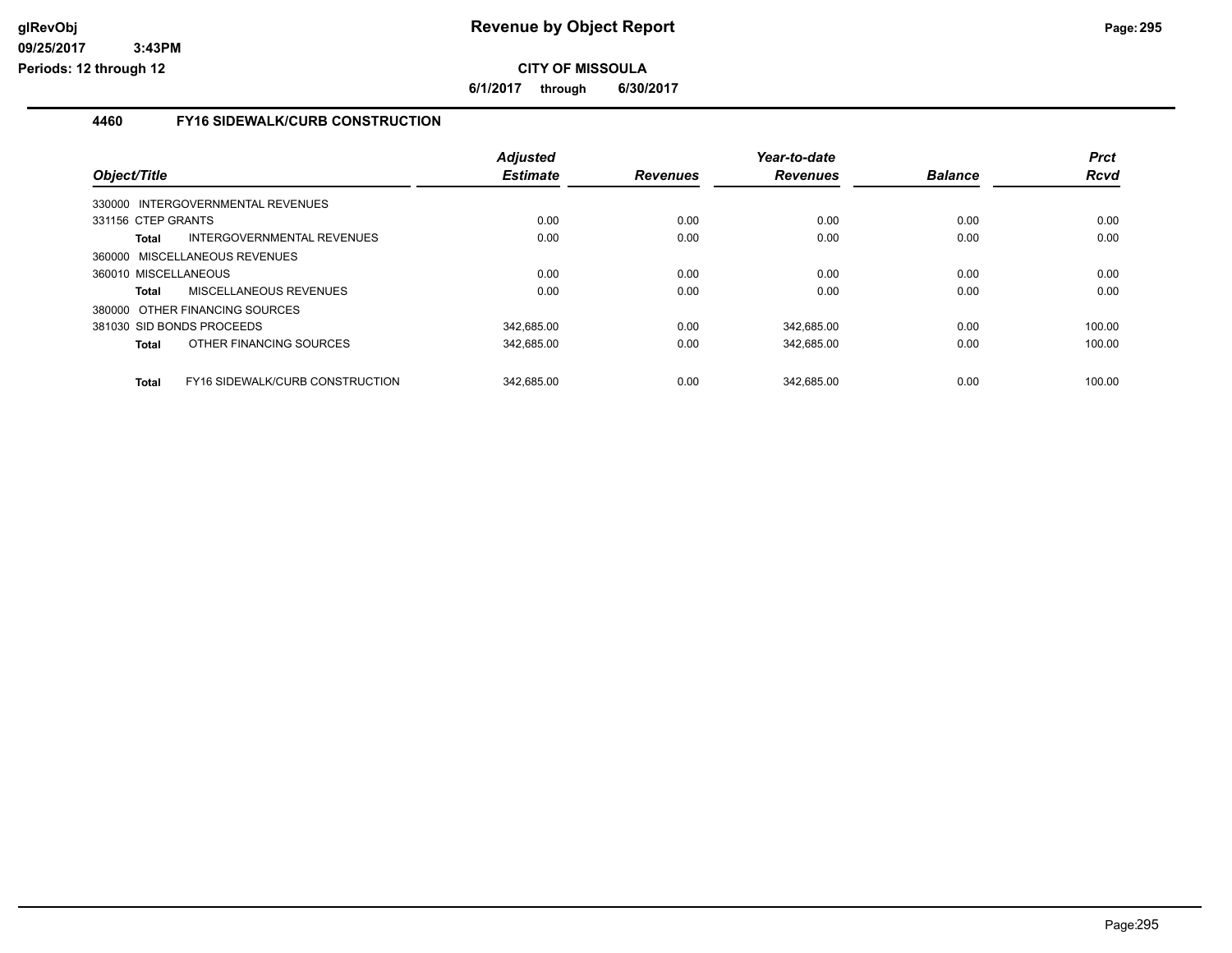**6/1/2017 through 6/30/2017**

# **4461 FY17 SIDEWALK/CURB CONSTRUCTION**

**4461 FY17 SIDEWALK/CURB CONSTRUCTION**

|                                                 | <b>Adjusted</b> |                 | Year-to-date    |                | <b>Prct</b> |
|-------------------------------------------------|-----------------|-----------------|-----------------|----------------|-------------|
| Object/Title                                    | <b>Estimate</b> | <b>Revenues</b> | <b>Revenues</b> | <b>Balance</b> | Rcvd        |
| 330000 INTERGOVERNMENTAL REVENUES               |                 |                 |                 |                |             |
| 331156 CTEP GRANTS                              | 0.00            | 0.00            | 0.00            | 0.00           | 0.00        |
| INTERGOVERNMENTAL REVENUES<br>Total             | 0.00            | 0.00            | 0.00            | 0.00           | 0.00        |
| 360000 MISCELLANEOUS REVENUES                   |                 |                 |                 |                |             |
| 360010 MISCELLANEOUS                            | 0.00            | 0.00            | 247.204.59      | $-247.204.59$  | 0.00        |
| <b>MISCELLANEOUS REVENUES</b><br>Total          | 0.00            | 0.00            | 247,204.59      | $-247,204.59$  | 0.00        |
| 380000 OTHER FINANCING SOURCES                  |                 |                 |                 |                |             |
| 381030 SID BONDS PROCEEDS                       | 0.00            | 0.00            | 0.00            | 0.00           | 0.00        |
| OTHER FINANCING SOURCES<br>Total                | 0.00            | 0.00            | 0.00            | 0.00           | 0.00        |
|                                                 |                 |                 |                 |                |             |
| <b>FY17 SIDEWALK/CURB CONSTRUCTION</b><br>Total | 0.00            | 0.00            | 247.204.59      | $-247.204.59$  | 0.00        |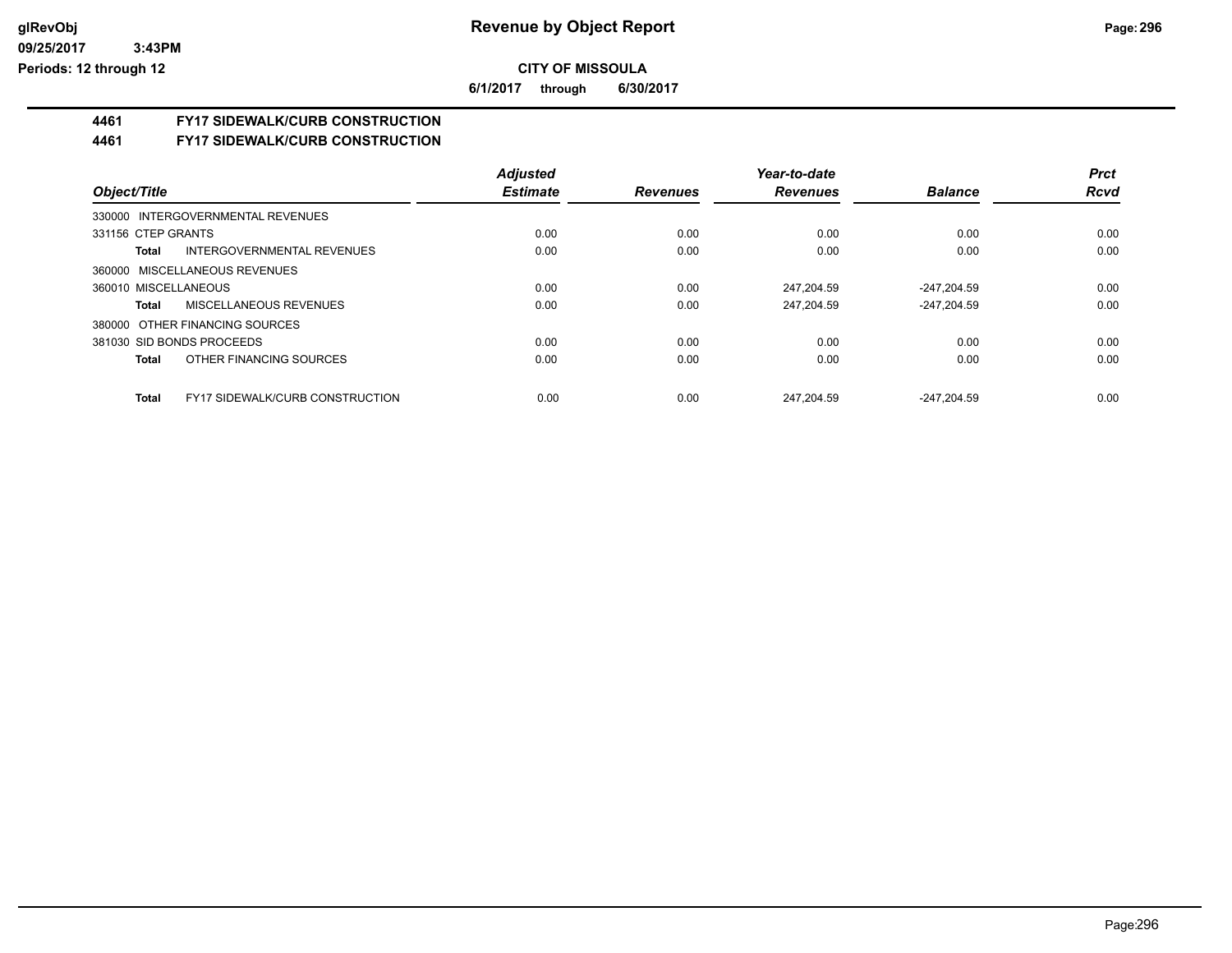**6/1/2017 through 6/30/2017**

## **4461 FY17 SIDEWALK/CURB CONSTRUCTION**

| Object/Title                                           | <b>Adjusted</b><br><b>Estimate</b> | <b>Revenues</b> | Year-to-date<br><b>Revenues</b> | <b>Balance</b> | <b>Prct</b><br><b>Rcvd</b> |
|--------------------------------------------------------|------------------------------------|-----------------|---------------------------------|----------------|----------------------------|
| 330000 INTERGOVERNMENTAL REVENUES                      |                                    |                 |                                 |                |                            |
| 331156 CTEP GRANTS                                     | 0.00                               | 0.00            | 0.00                            | 0.00           | 0.00                       |
| INTERGOVERNMENTAL REVENUES<br>Total                    | 0.00                               | 0.00            | 0.00                            | 0.00           | 0.00                       |
| 360000 MISCELLANEOUS REVENUES                          |                                    |                 |                                 |                |                            |
| 360010 MISCELLANEOUS                                   | 0.00                               | 0.00            | 247.204.59                      | $-247.204.59$  | 0.00                       |
| MISCELLANEOUS REVENUES<br>Total                        | 0.00                               | 0.00            | 247,204.59                      | $-247.204.59$  | 0.00                       |
| 380000 OTHER FINANCING SOURCES                         |                                    |                 |                                 |                |                            |
| 381030 SID BONDS PROCEEDS                              | 0.00                               | 0.00            | 0.00                            | 0.00           | 0.00                       |
| OTHER FINANCING SOURCES<br>Total                       | 0.00                               | 0.00            | 0.00                            | 0.00           | 0.00                       |
| <b>FY17 SIDEWALK/CURB CONSTRUCTION</b><br><b>Total</b> | 0.00                               | 0.00            | 247.204.59                      | $-247.204.59$  | 0.00                       |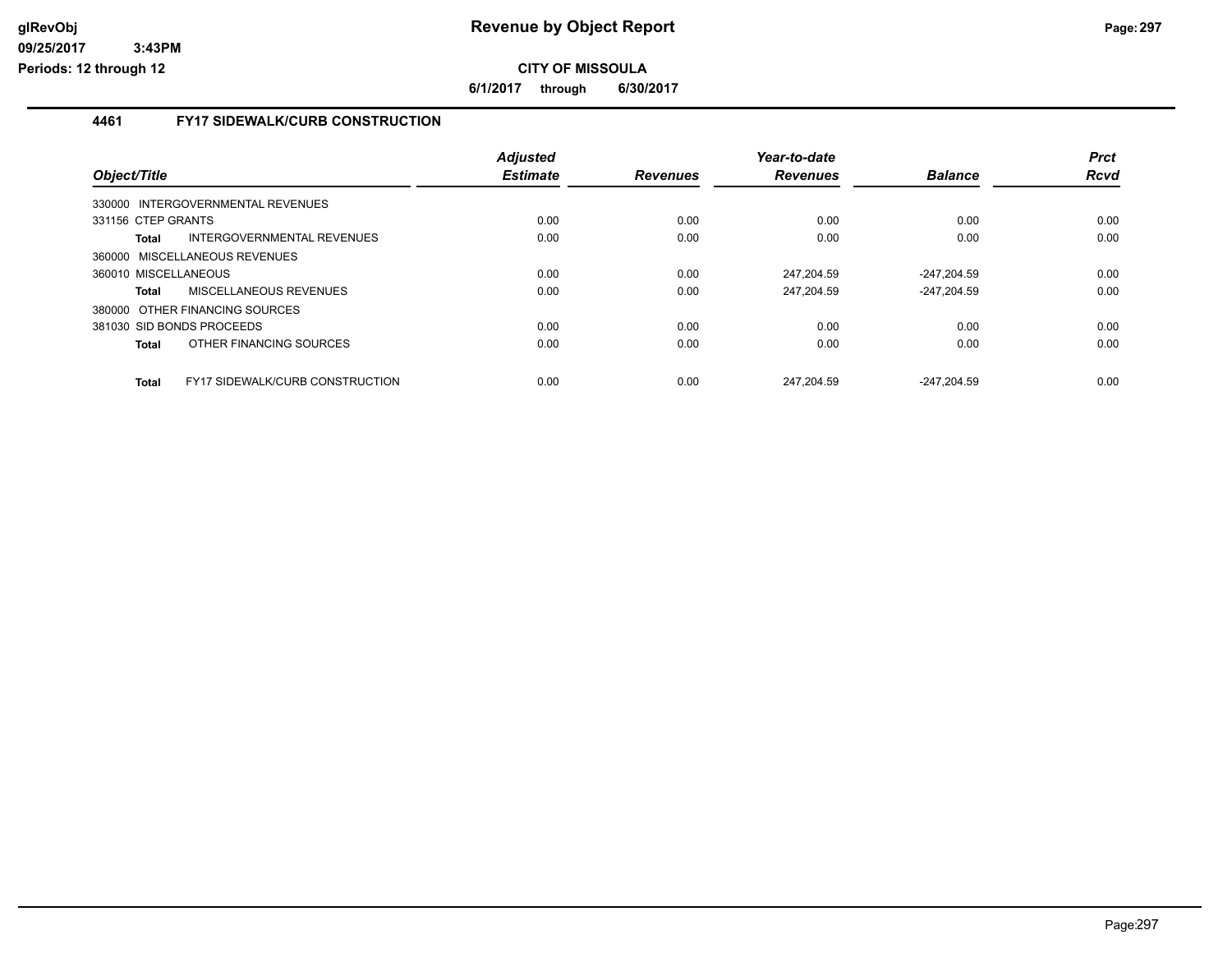**6/1/2017 through 6/30/2017**

# **4462 FY18 SIDEWALK/CURB CONSTRUCTION**

**4462 FY18 SIDEWALK/CURB CONSTRUCTION**

|                                                        | <b>Adjusted</b> |                 | Year-to-date    |                | <b>Prct</b> |
|--------------------------------------------------------|-----------------|-----------------|-----------------|----------------|-------------|
| Object/Title                                           | <b>Estimate</b> | <b>Revenues</b> | <b>Revenues</b> | <b>Balance</b> | <b>Rcvd</b> |
| 330000 INTERGOVERNMENTAL REVENUES                      |                 |                 |                 |                |             |
| 331156 CTEP GRANTS                                     | 0.00            | 0.00            | 0.00            | 0.00           | 0.00        |
| <b>INTERGOVERNMENTAL REVENUES</b><br>Total             | 0.00            | 0.00            | 0.00            | 0.00           | 0.00        |
| 360000 MISCELLANEOUS REVENUES                          |                 |                 |                 |                |             |
| 360010 MISCELLANEOUS                                   | 0.00            | 0.00            | 0.00            | 0.00           | 0.00        |
| <b>MISCELLANEOUS REVENUES</b><br>Total                 | 0.00            | 0.00            | 0.00            | 0.00           | 0.00        |
| 380000 OTHER FINANCING SOURCES                         |                 |                 |                 |                |             |
| 381030 SID BONDS PROCEEDS                              | 0.00            | 0.00            | 0.00            | 0.00           | 0.00        |
| OTHER FINANCING SOURCES<br><b>Total</b>                | 0.00            | 0.00            | 0.00            | 0.00           | 0.00        |
| <b>FY18 SIDEWALK/CURB CONSTRUCTION</b><br><b>Total</b> | 0.00            | 0.00            | 0.00            | 0.00           | 0.00        |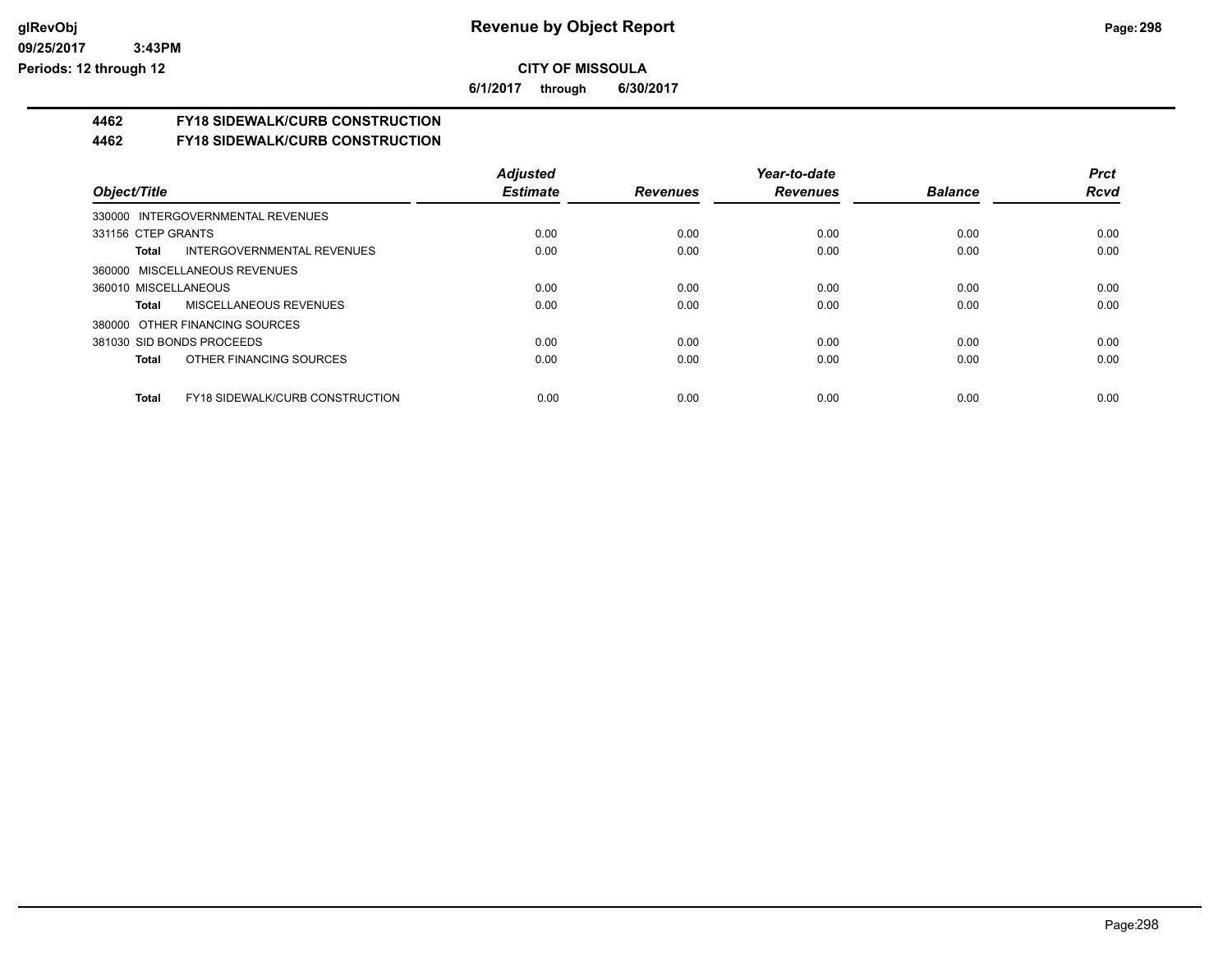**6/1/2017 through 6/30/2017**

## **4462 FY18 SIDEWALK/CURB CONSTRUCTION**

| Object/Title                                           | <b>Adjusted</b><br><b>Estimate</b> | <b>Revenues</b> | Year-to-date<br><b>Revenues</b> | <b>Balance</b> | <b>Prct</b><br><b>Rcvd</b> |
|--------------------------------------------------------|------------------------------------|-----------------|---------------------------------|----------------|----------------------------|
| 330000 INTERGOVERNMENTAL REVENUES                      |                                    |                 |                                 |                |                            |
| 331156 CTEP GRANTS                                     | 0.00                               | 0.00            | 0.00                            | 0.00           | 0.00                       |
| INTERGOVERNMENTAL REVENUES<br><b>Total</b>             | 0.00                               | 0.00            | 0.00                            | 0.00           | 0.00                       |
| 360000 MISCELLANEOUS REVENUES                          |                                    |                 |                                 |                |                            |
| 360010 MISCELLANEOUS                                   | 0.00                               | 0.00            | 0.00                            | 0.00           | 0.00                       |
| MISCELLANEOUS REVENUES<br>Total                        | 0.00                               | 0.00            | 0.00                            | 0.00           | 0.00                       |
| 380000 OTHER FINANCING SOURCES                         |                                    |                 |                                 |                |                            |
| 381030 SID BONDS PROCEEDS                              | 0.00                               | 0.00            | 0.00                            | 0.00           | 0.00                       |
| OTHER FINANCING SOURCES<br>Total                       | 0.00                               | 0.00            | 0.00                            | 0.00           | 0.00                       |
| <b>FY18 SIDEWALK/CURB CONSTRUCTION</b><br><b>Total</b> | 0.00                               | 0.00            | 0.00                            | 0.00           | 0.00                       |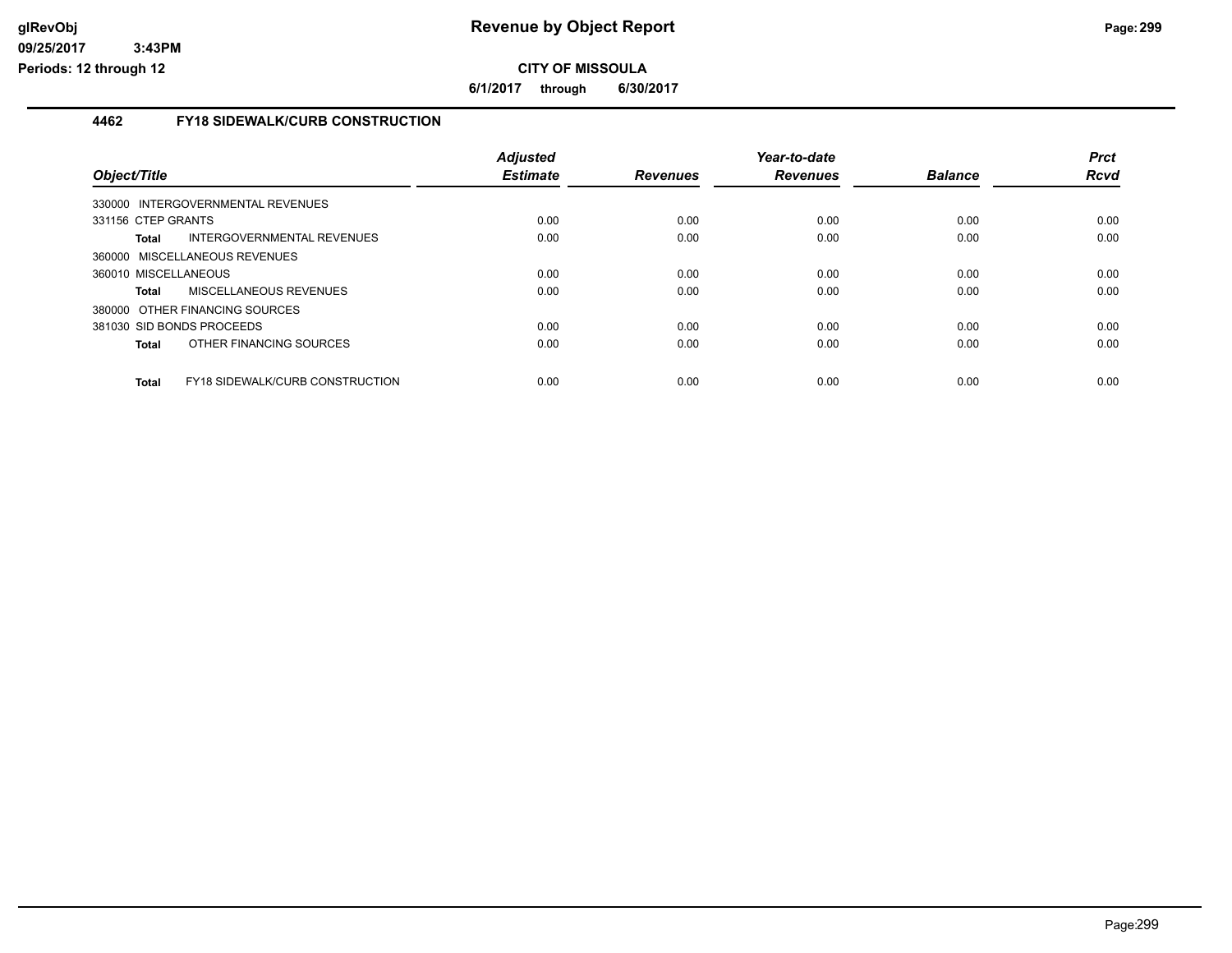**6/1/2017 through 6/30/2017**

## **4529 SID 529 CHRISTIAN DR TRAFFIC CALMING 4529 SID 529 CHRISTIAN DR TRAFFIC CALMING**

|                                                      | <b>Adiusted</b> |                 | Year-to-date    |                | <b>Prct</b> |
|------------------------------------------------------|-----------------|-----------------|-----------------|----------------|-------------|
| Object/Title                                         | <b>Estimate</b> | <b>Revenues</b> | <b>Revenues</b> | <b>Balance</b> | <b>Rcvd</b> |
| 370000 INVESTMENTS & ROYALTY EARNINGS                |                 |                 |                 |                |             |
| 371010 INTEREST ON INVESTMENTS                       | 0.00            | 0.00            | 0.00            | 0.00           | 0.00        |
| 371020 GAIN/LOSS IN MARKET VALUE OF INVESTMENTS      | 0.00            | 0.00            | 0.00            | 0.00           | 0.00        |
| INVESTMENTS & ROYALTY EARNINGS<br>Total              | 0.00            | 0.00            | 0.00            | 0.00           | 0.00        |
| 380000 OTHER FINANCING SOURCES                       |                 |                 |                 |                |             |
| 381000 LOAN PROCEEDS                                 | 0.00            | 0.00            | 0.00            | 0.00           | 0.00        |
| 381002 SRF LOAN                                      | 0.00            | 0.00            | 0.00            | 0.00           | 0.00        |
| 381030 SID BONDS PROCEEDS                            | 0.00            | 0.00            | 0.00            | 0.00           | 0.00        |
| OTHER FINANCING SOURCES<br>Total                     | 0.00            | 0.00            | 0.00            | 0.00           | 0.00        |
| SID 529 CHRISTIAN DR TRAFFIC CALMING<br><b>Total</b> | 0.00            | 0.00            | 0.00            | 0.00           | 0.00        |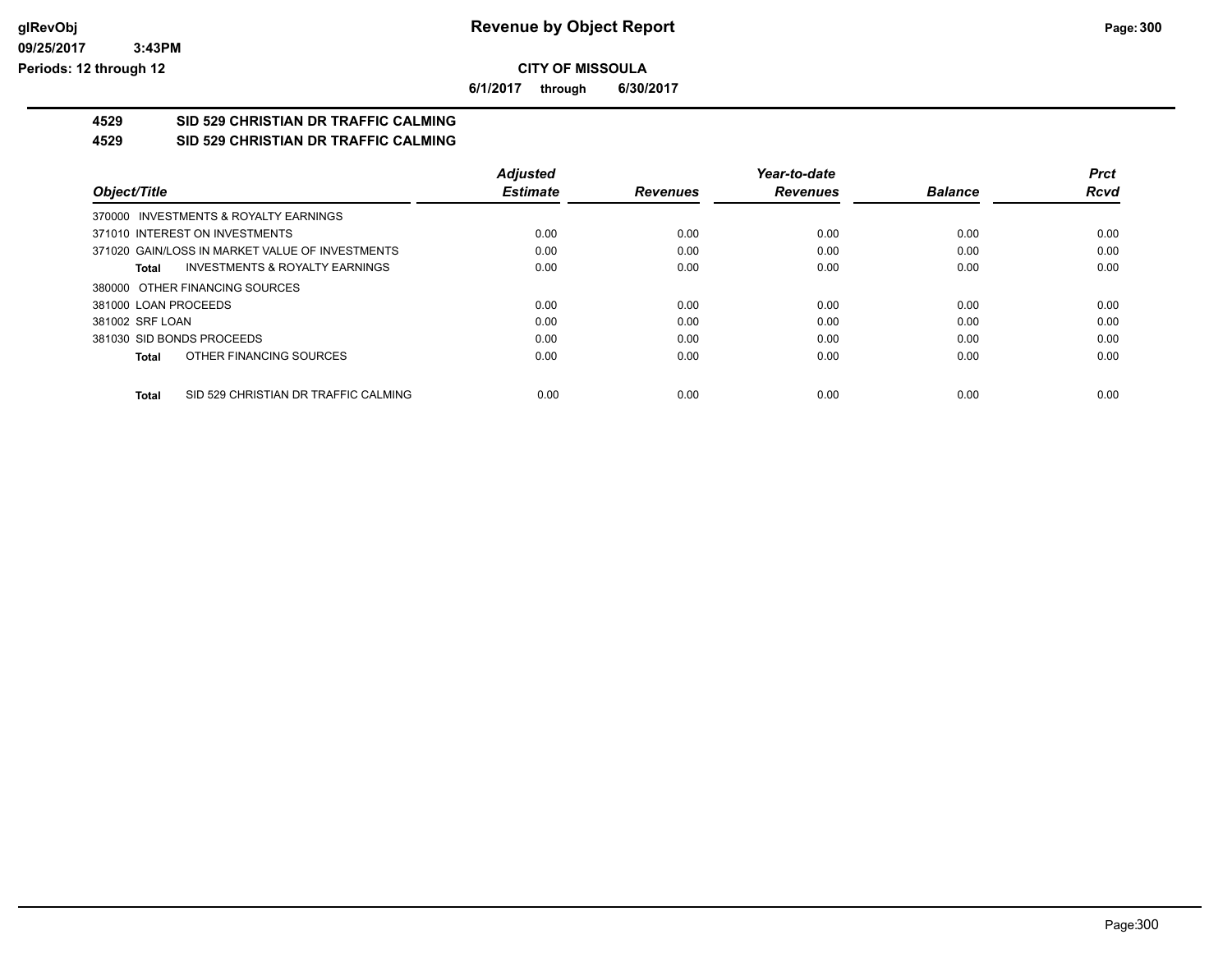**6/1/2017 through 6/30/2017**

## **4529 SID 529 CHRISTIAN DR TRAFFIC CALMING**

| Object/Title                                   | <b>Adjusted</b><br><b>Estimate</b> | <b>Revenues</b> | Year-to-date<br><b>Revenues</b> | <b>Balance</b> | <b>Prct</b><br>Rcvd |
|------------------------------------------------|------------------------------------|-----------------|---------------------------------|----------------|---------------------|
| 370000 INVESTMENTS & ROYALTY EARNINGS          |                                    |                 |                                 |                |                     |
| 371010 INTEREST ON INVESTMENTS                 | 0.00                               | 0.00            | 0.00                            | 0.00           | 0.00                |
| 371020 GAIN/LOSS IN MARKET VALUE OF INVESTMENT | 0.00                               | 0.00            | 0.00                            | 0.00           | 0.00                |
| INVESTMENTS & ROYALTY EARNINGS<br>Total        | 0.00                               | 0.00            | 0.00                            | 0.00           | 0.00                |
| 380000 OTHER FINANCING SOURCES                 |                                    |                 |                                 |                |                     |
| 381000 LOAN PROCEEDS                           | 0.00                               | 0.00            | 0.00                            | 0.00           | 0.00                |
| 381002 SRF LOAN                                | 0.00                               | 0.00            | 0.00                            | 0.00           | 0.00                |
| 381030 SID BONDS PROCEEDS                      | 0.00                               | 0.00            | 0.00                            | 0.00           | 0.00                |
| OTHER FINANCING SOURCES<br>Total               | 0.00                               | 0.00            | 0.00                            | 0.00           | 0.00                |
| SID 529 CHRISTIAN DR TRAFFIC CALMING<br>Total  | 0.00                               | 0.00            | 0.00                            | 0.00           | 0.00                |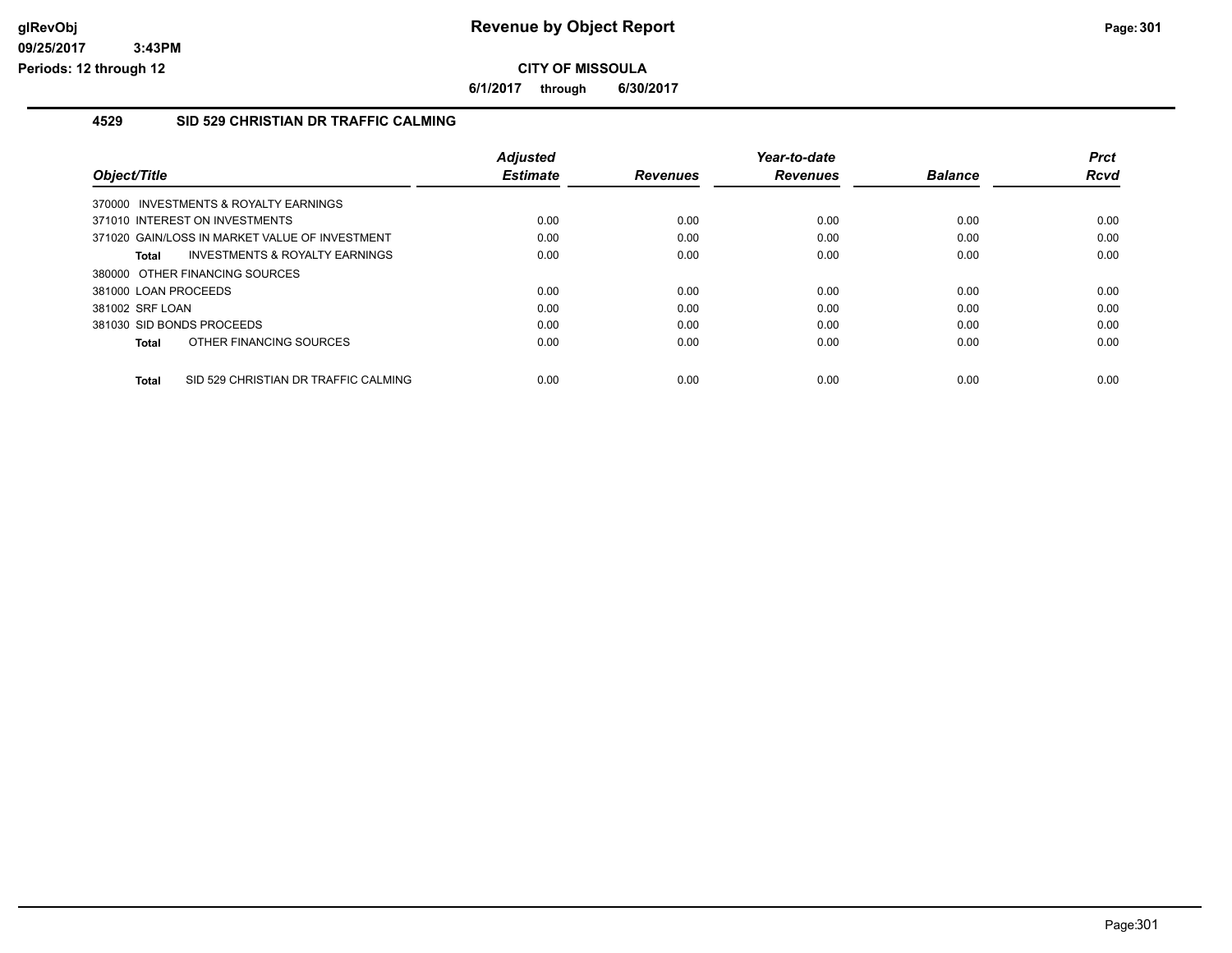**6/1/2017 through 6/30/2017**

# **4530 SID 530 CHRISTIAN DR CALMING**

**4530 SID 530 CHRISTIAN DR CALMING**

|                      |                                                 | <b>Adiusted</b> |                 | Year-to-date    |                | <b>Prct</b> |
|----------------------|-------------------------------------------------|-----------------|-----------------|-----------------|----------------|-------------|
| Object/Title         |                                                 | <b>Estimate</b> | <b>Revenues</b> | <b>Revenues</b> | <b>Balance</b> | Rcvd        |
|                      | 370000 INVESTMENTS & ROYALTY EARNINGS           |                 |                 |                 |                |             |
|                      | 371010 INTEREST ON INVESTMENTS                  | 0.00            | 0.00            | 0.00            | 0.00           | 0.00        |
|                      | 371020 GAIN/LOSS IN MARKET VALUE OF INVESTMENTS | 0.00            | 0.00            | 0.00            | 0.00           | 0.00        |
| Total                | <b>INVESTMENTS &amp; ROYALTY EARNINGS</b>       | 0.00            | 0.00            | 0.00            | 0.00           | 0.00        |
|                      | 380000 OTHER FINANCING SOURCES                  |                 |                 |                 |                |             |
| 381000 LOAN PROCEEDS |                                                 | 0.00            | 0.00            | 0.00            | 0.00           | 0.00        |
| 381002 SRF LOAN      |                                                 | 0.00            | 0.00            | 0.00            | 0.00           | 0.00        |
|                      | 381030 SID BONDS PROCEEDS                       | 0.00            | 0.00            | 0.00            | 0.00           | 0.00        |
| Total                | OTHER FINANCING SOURCES                         | 0.00            | 0.00            | 0.00            | 0.00           | 0.00        |
| Total                | SID 530 CHRISTIAN DR CALMING                    | 0.00            | 0.00            | 0.00            | 0.00           | 0.00        |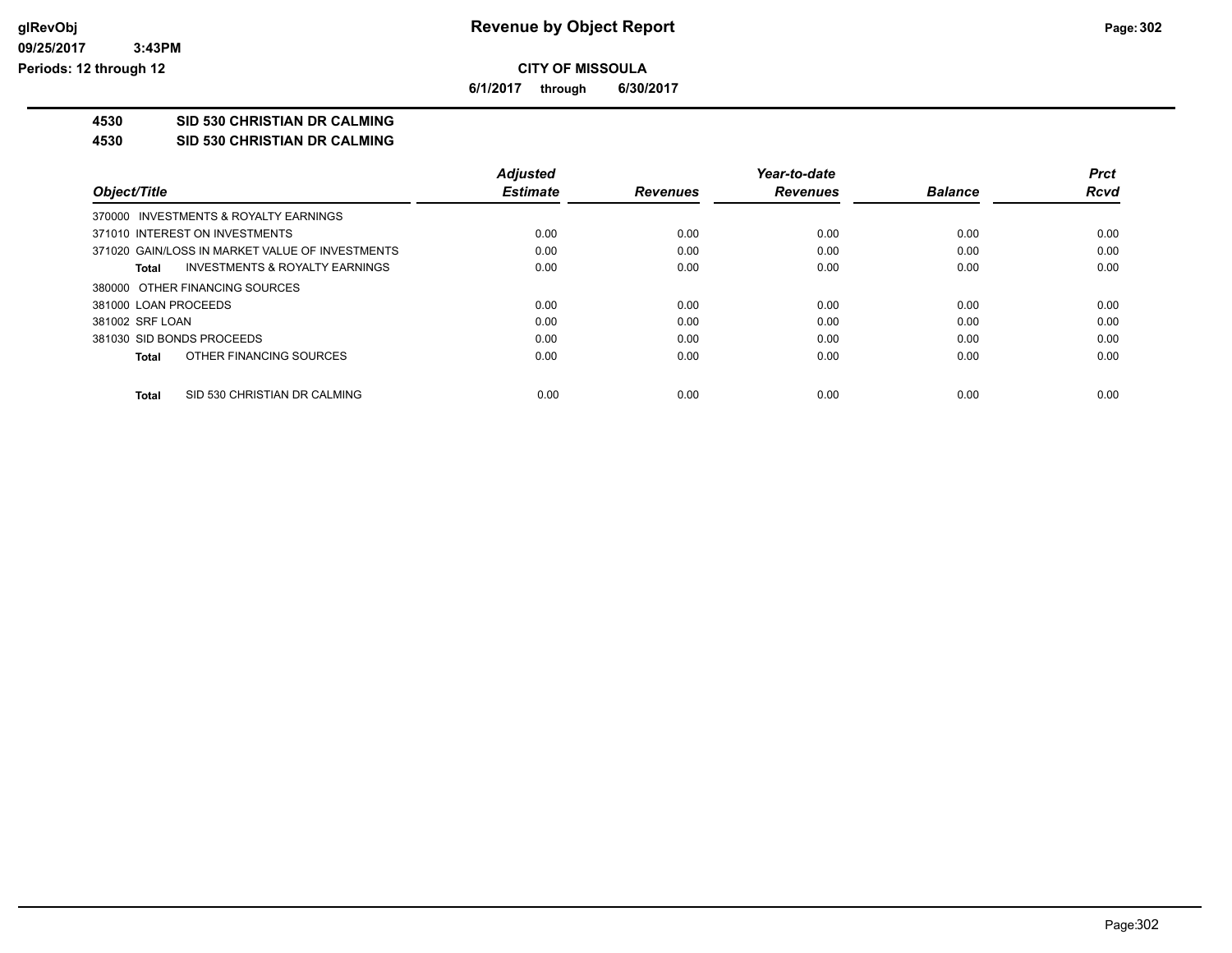**6/1/2017 through 6/30/2017**

# **4530 SID 530 CHRISTIAN DR CALMING**

| Object/Title                                       | <b>Adjusted</b><br><b>Estimate</b> | <b>Revenues</b> | Year-to-date<br><b>Revenues</b> | <b>Balance</b> | <b>Prct</b><br><b>Rcvd</b> |
|----------------------------------------------------|------------------------------------|-----------------|---------------------------------|----------------|----------------------------|
| 370000 INVESTMENTS & ROYALTY EARNINGS              |                                    |                 |                                 |                |                            |
| 371010 INTEREST ON INVESTMENTS                     | 0.00                               | 0.00            | 0.00                            | 0.00           | 0.00                       |
| 371020 GAIN/LOSS IN MARKET VALUE OF INVESTMENT     | 0.00                               | 0.00            | 0.00                            | 0.00           | 0.00                       |
| <b>INVESTMENTS &amp; ROYALTY EARNINGS</b><br>Total | 0.00                               | 0.00            | 0.00                            | 0.00           | 0.00                       |
| 380000 OTHER FINANCING SOURCES                     |                                    |                 |                                 |                |                            |
| 381000 LOAN PROCEEDS                               | 0.00                               | 0.00            | 0.00                            | 0.00           | 0.00                       |
| 381002 SRF LOAN                                    | 0.00                               | 0.00            | 0.00                            | 0.00           | 0.00                       |
| 381030 SID BONDS PROCEEDS                          | 0.00                               | 0.00            | 0.00                            | 0.00           | 0.00                       |
| OTHER FINANCING SOURCES<br><b>Total</b>            | 0.00                               | 0.00            | 0.00                            | 0.00           | 0.00                       |
| SID 530 CHRISTIAN DR CALMING<br><b>Total</b>       | 0.00                               | 0.00            | 0.00                            | 0.00           | 0.00                       |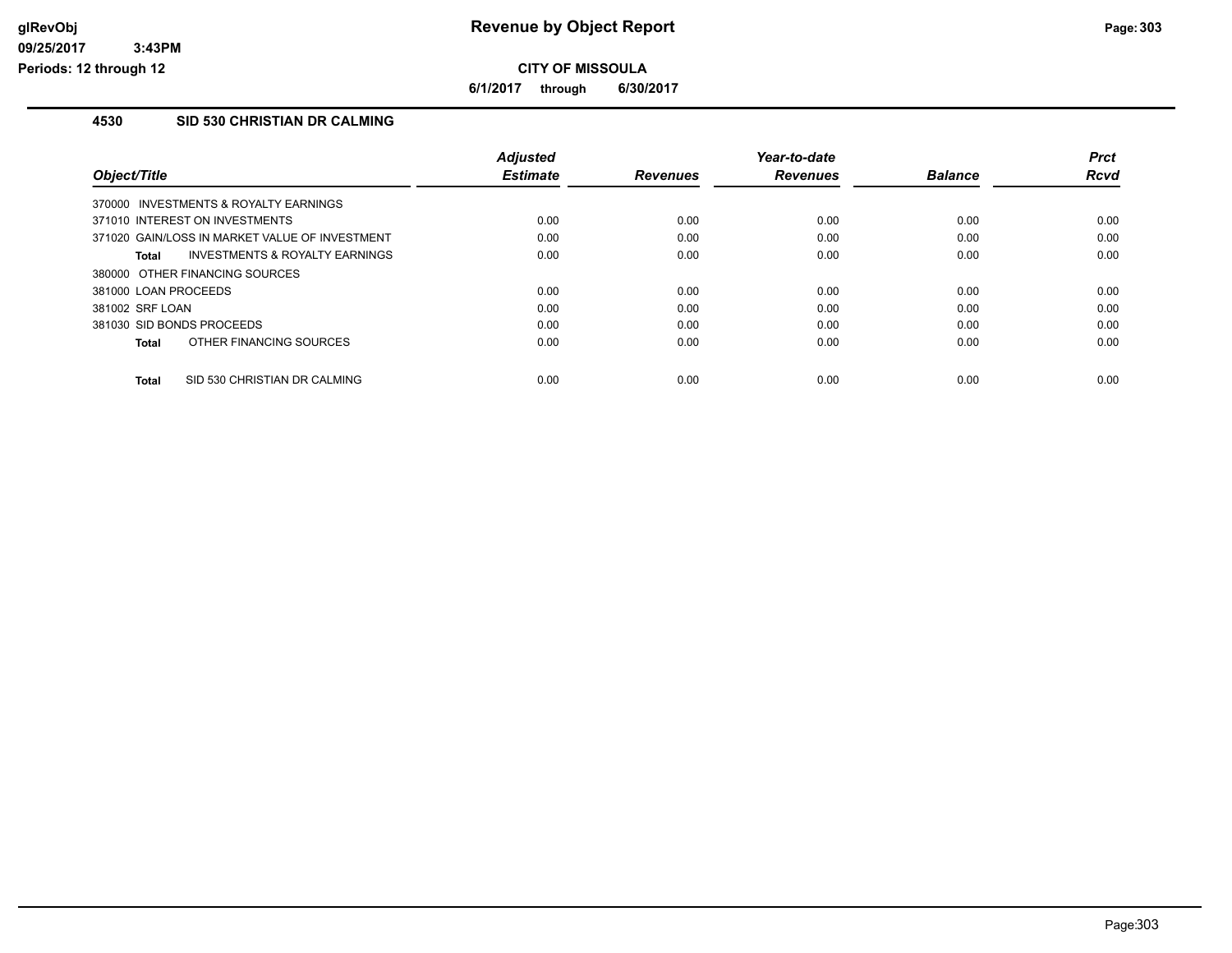**6/1/2017 through 6/30/2017**

#### **4531 SID 531 TRAFFIC CALMING**

**4531 SID 531 TRAFFIC CALMING**

|                                                    | <b>Adjusted</b> |                 | Year-to-date    |                | <b>Prct</b> |
|----------------------------------------------------|-----------------|-----------------|-----------------|----------------|-------------|
| Object/Title                                       | <b>Estimate</b> | <b>Revenues</b> | <b>Revenues</b> | <b>Balance</b> | <b>Rcvd</b> |
| 370000 INVESTMENTS & ROYALTY EARNINGS              |                 |                 |                 |                |             |
| 371010 INTEREST ON INVESTMENTS                     | 0.00            | 0.00            | 0.00            | 0.00           | 0.00        |
| 371020 GAIN/LOSS IN MARKET VALUE OF INVESTMENTS    | 0.00            | 0.00            | 0.00            | 0.00           | 0.00        |
| <b>INVESTMENTS &amp; ROYALTY EARNINGS</b><br>Total | 0.00            | 0.00            | 0.00            | 0.00           | 0.00        |
| 380000 OTHER FINANCING SOURCES                     |                 |                 |                 |                |             |
| 383000 OPERATING TRANSFERS                         | 0.00            | 0.00            | 0.00            | 0.00           | 0.00        |
| OTHER FINANCING SOURCES<br><b>Total</b>            | 0.00            | 0.00            | 0.00            | 0.00           | 0.00        |
|                                                    |                 |                 |                 |                |             |
| Total<br>SID 531 TRAFFIC CALMING                   | 0.00            | 0.00            | 0.00            | 0.00           | 0.00        |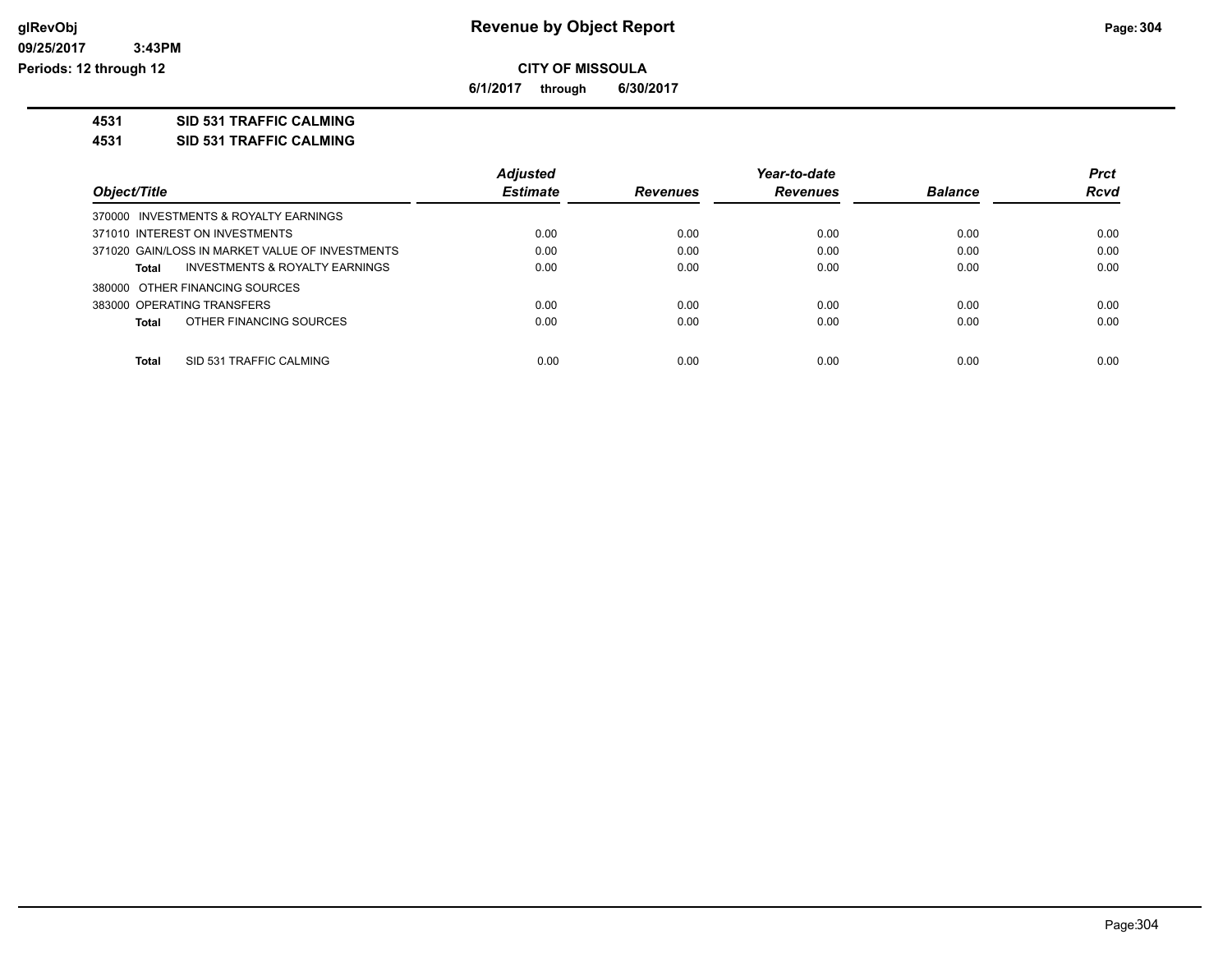**6/1/2017 through 6/30/2017**

# **4531 SID 531 TRAFFIC CALMING**

|              |                                                | Adjusted        |                 | Year-to-date    |                | <b>Prct</b> |
|--------------|------------------------------------------------|-----------------|-----------------|-----------------|----------------|-------------|
| Object/Title |                                                | <b>Estimate</b> | <b>Revenues</b> | <b>Revenues</b> | <b>Balance</b> | <b>Rcvd</b> |
|              | 370000 INVESTMENTS & ROYALTY EARNINGS          |                 |                 |                 |                |             |
|              | 371010 INTEREST ON INVESTMENTS                 | 0.00            | 0.00            | 0.00            | 0.00           | 0.00        |
|              | 371020 GAIN/LOSS IN MARKET VALUE OF INVESTMENT | 0.00            | 0.00            | 0.00            | 0.00           | 0.00        |
| Total        | INVESTMENTS & ROYALTY EARNINGS                 | 0.00            | 0.00            | 0.00            | 0.00           | 0.00        |
|              | 380000 OTHER FINANCING SOURCES                 |                 |                 |                 |                |             |
|              | 383000 OPERATING TRANSFERS                     | 0.00            | 0.00            | 0.00            | 0.00           | 0.00        |
| Total        | OTHER FINANCING SOURCES                        | 0.00            | 0.00            | 0.00            | 0.00           | 0.00        |
| <b>Total</b> | SID 531 TRAFFIC CALMING                        | 0.00            | 0.00            | 0.00            | 0.00           | 0.00        |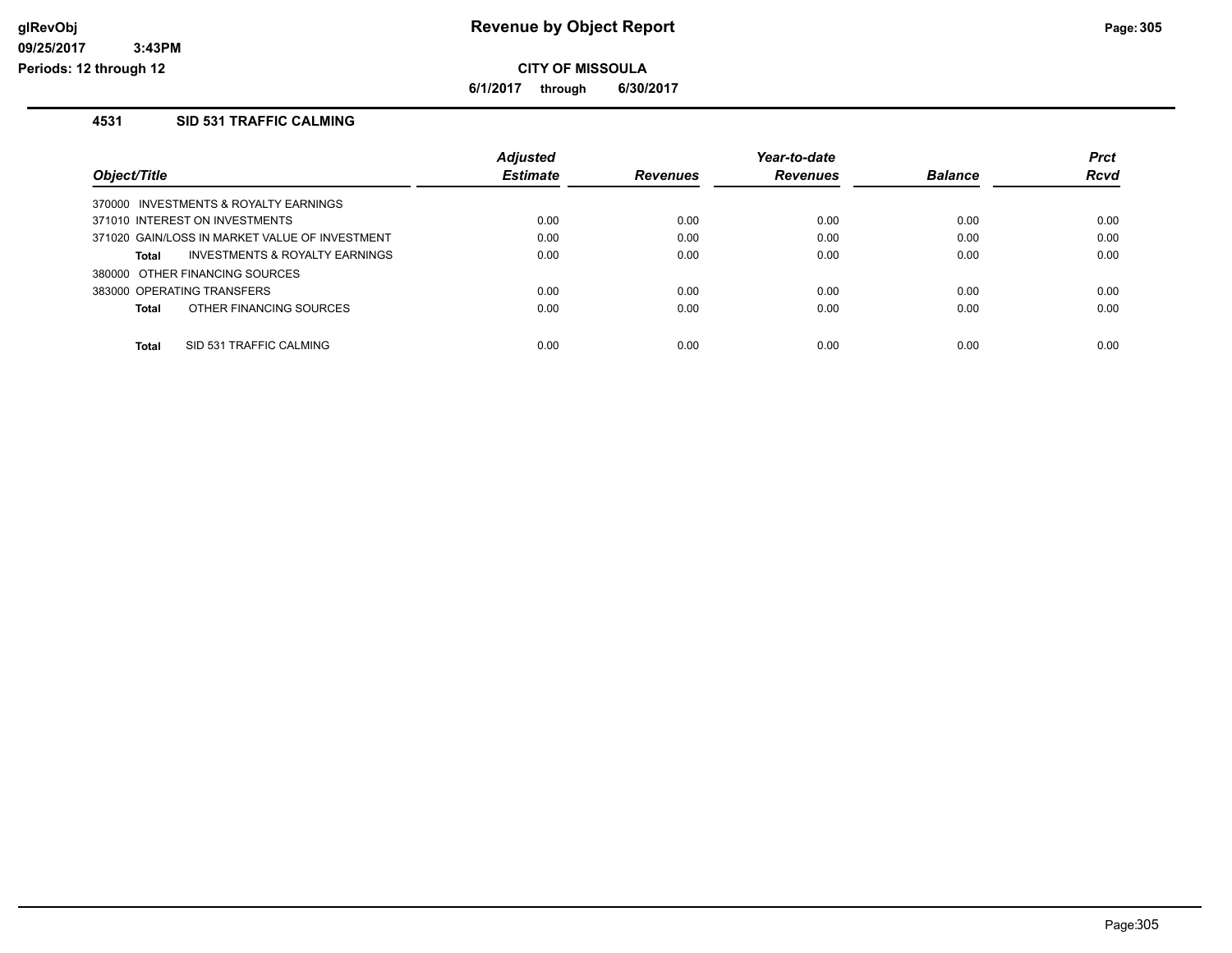**6/1/2017 through 6/30/2017**

#### **4532 MALONEY RANCH SID**

**4532 MALONEY RANCH SID**

|                                                 | <b>Adjusted</b> |                 | Year-to-date    |                | <b>Prct</b> |
|-------------------------------------------------|-----------------|-----------------|-----------------|----------------|-------------|
| Object/Title                                    | <b>Estimate</b> | <b>Revenues</b> | <b>Revenues</b> | <b>Balance</b> | <b>Rcvd</b> |
| 370000 INVESTMENTS & ROYALTY EARNINGS           |                 |                 |                 |                |             |
| 371010 INTEREST ON INVESTMENTS                  | 0.00            | 0.00            | 0.00            | 0.00           | 0.00        |
| 371020 GAIN/LOSS IN MARKET VALUE OF INVESTMENTS | 0.00            | 0.00            | 0.00            | 0.00           | 0.00        |
| INVESTMENTS & ROYALTY EARNINGS<br>Total         | 0.00            | 0.00            | 0.00            | 0.00           | 0.00        |
| 380000 OTHER FINANCING SOURCES                  |                 |                 |                 |                |             |
| 381030 SID BONDS PROCEEDS                       | 0.00            | 0.00            | 0.00            | 0.00           | 0.00        |
| OTHER FINANCING SOURCES<br>Total                | 0.00            | 0.00            | 0.00            | 0.00           | 0.00        |
|                                                 |                 |                 |                 |                |             |
| <b>Total</b><br>MALONEY RANCH SID               | 0.00            | 0.00            | 0.00            | 0.00           | 0.00        |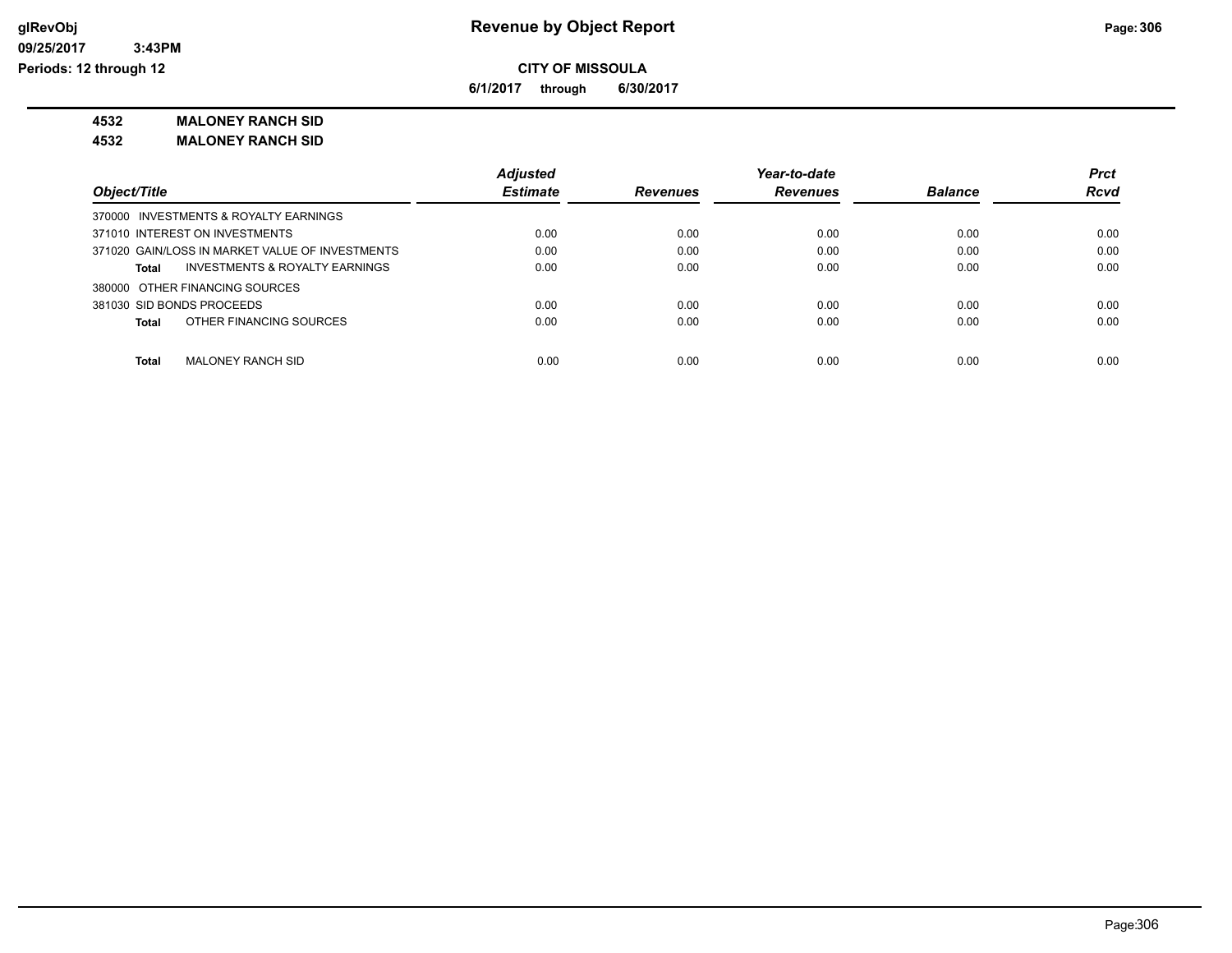**6/1/2017 through 6/30/2017**

#### **4532 MALONEY RANCH SID**

|                                       |                                                | <b>Adjusted</b> |                 | Year-to-date    |                | <b>Prct</b> |
|---------------------------------------|------------------------------------------------|-----------------|-----------------|-----------------|----------------|-------------|
| Object/Title                          |                                                | <b>Estimate</b> | <b>Revenues</b> | <b>Revenues</b> | <b>Balance</b> | <b>Rcvd</b> |
| 370000 INVESTMENTS & ROYALTY EARNINGS |                                                |                 |                 |                 |                |             |
| 371010 INTEREST ON INVESTMENTS        |                                                | 0.00            | 0.00            | 0.00            | 0.00           | 0.00        |
|                                       | 371020 GAIN/LOSS IN MARKET VALUE OF INVESTMENT | 0.00            | 0.00            | 0.00            | 0.00           | 0.00        |
| Total                                 | INVESTMENTS & ROYALTY EARNINGS                 | 0.00            | 0.00            | 0.00            | 0.00           | 0.00        |
| 380000 OTHER FINANCING SOURCES        |                                                |                 |                 |                 |                |             |
| 381030 SID BONDS PROCEEDS             |                                                | 0.00            | 0.00            | 0.00            | 0.00           | 0.00        |
| Total                                 | OTHER FINANCING SOURCES                        | 0.00            | 0.00            | 0.00            | 0.00           | 0.00        |
| Total                                 | MALONEY RANCH SID                              | 0.00            | 0.00            | 0.00            | 0.00           | 0.00        |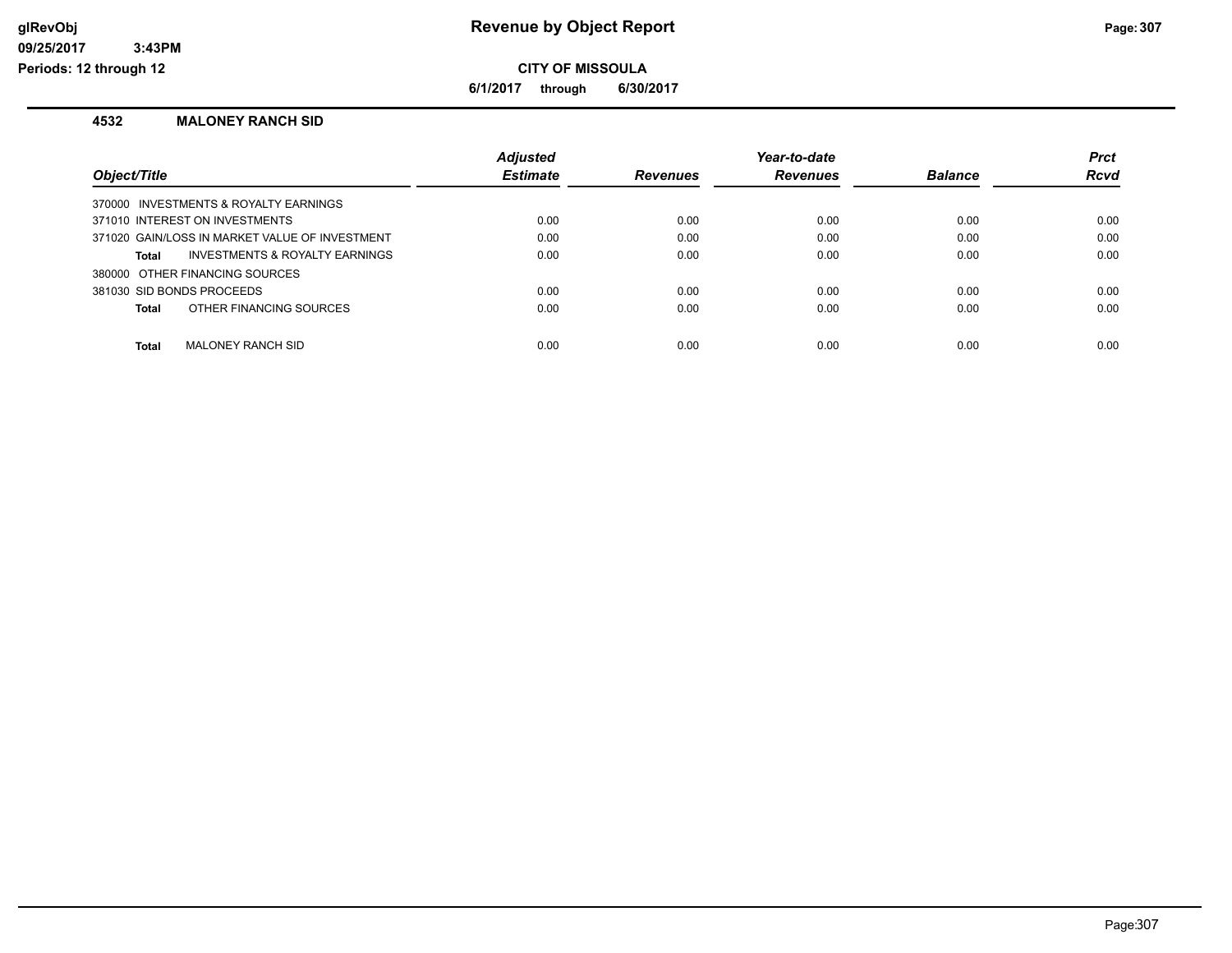**6/1/2017 through 6/30/2017**

**4533 RATTLESNAKE SEWER SID**

**4533 RATTLESNAKE SEWER SID**

|                                                 | <b>Adjusted</b> |                 | Year-to-date    |                | <b>Prct</b> |
|-------------------------------------------------|-----------------|-----------------|-----------------|----------------|-------------|
| Object/Title                                    | <b>Estimate</b> | <b>Revenues</b> | <b>Revenues</b> | <b>Balance</b> | <b>Rcvd</b> |
| 330000 INTERGOVERNMENTAL REVENUES               |                 |                 |                 |                |             |
| 334121 DNRC GRANT                               | 0.00            | 0.00            | 0.00            | 0.00           | 0.00        |
| INTERGOVERNMENTAL REVENUES<br>Total             | 0.00            | 0.00            | 0.00            | 0.00           | 0.00        |
| 370000 INVESTMENTS & ROYALTY EARNINGS           |                 |                 |                 |                |             |
| 371010 INTEREST ON INVESTMENTS                  | 0.00            | 0.00            | 0.00            | 0.00           | 0.00        |
| 371020 GAIN/LOSS IN MARKET VALUE OF INVESTMENTS | 0.00            | 0.00            | 0.00            | 0.00           | 0.00        |
| INVESTMENTS & ROYALTY EARNINGS<br>Total         | 0.00            | 0.00            | 0.00            | 0.00           | 0.00        |
| 380000 OTHER FINANCING SOURCES                  |                 |                 |                 |                |             |
| 381002 SRF LOAN                                 | 0.00            | 0.00            | 0.00            | 0.00           | 0.00        |
| OTHER FINANCING SOURCES<br>Total                | 0.00            | 0.00            | 0.00            | 0.00           | 0.00        |
| RATTLESNAKE SEWER SID<br><b>Total</b>           | 0.00            | 0.00            | 0.00            | 0.00           | 0.00        |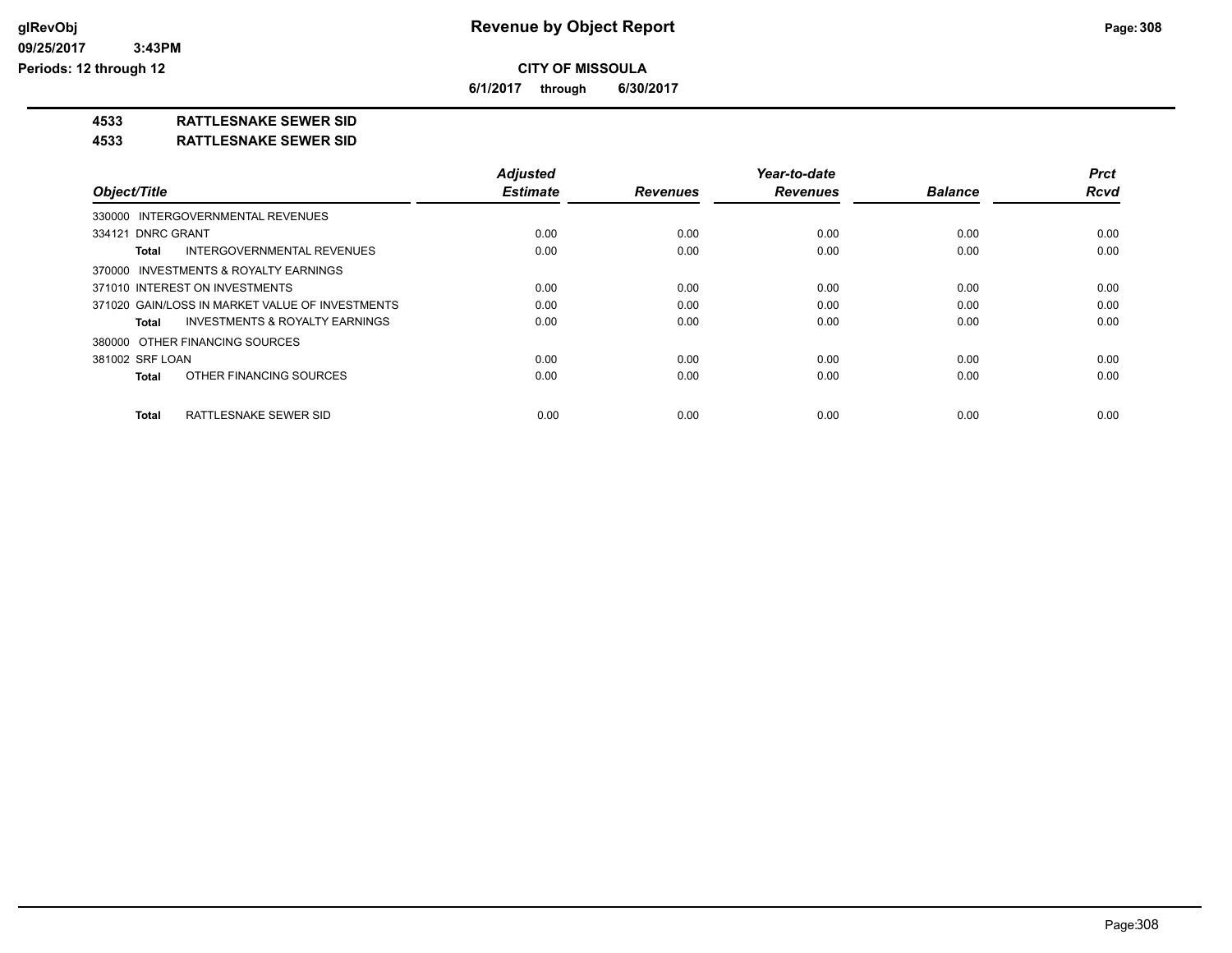**6/1/2017 through 6/30/2017**

# **4533 RATTLESNAKE SEWER SID**

|                                                    | <b>Adjusted</b> |                 | Year-to-date    |                | <b>Prct</b> |
|----------------------------------------------------|-----------------|-----------------|-----------------|----------------|-------------|
| Object/Title                                       | <b>Estimate</b> | <b>Revenues</b> | <b>Revenues</b> | <b>Balance</b> | <b>Rcvd</b> |
| 330000 INTERGOVERNMENTAL REVENUES                  |                 |                 |                 |                |             |
| 334121 DNRC GRANT                                  | 0.00            | 0.00            | 0.00            | 0.00           | 0.00        |
| INTERGOVERNMENTAL REVENUES<br>Total                | 0.00            | 0.00            | 0.00            | 0.00           | 0.00        |
| 370000 INVESTMENTS & ROYALTY EARNINGS              |                 |                 |                 |                |             |
| 371010 INTEREST ON INVESTMENTS                     | 0.00            | 0.00            | 0.00            | 0.00           | 0.00        |
| 371020 GAIN/LOSS IN MARKET VALUE OF INVESTMENT     | 0.00            | 0.00            | 0.00            | 0.00           | 0.00        |
| <b>INVESTMENTS &amp; ROYALTY EARNINGS</b><br>Total | 0.00            | 0.00            | 0.00            | 0.00           | 0.00        |
| 380000 OTHER FINANCING SOURCES                     |                 |                 |                 |                |             |
| 381002 SRF LOAN                                    | 0.00            | 0.00            | 0.00            | 0.00           | 0.00        |
| OTHER FINANCING SOURCES<br>Total                   | 0.00            | 0.00            | 0.00            | 0.00           | 0.00        |
| RATTLESNAKE SEWER SID<br><b>Total</b>              | 0.00            | 0.00            | 0.00            | 0.00           | 0.00        |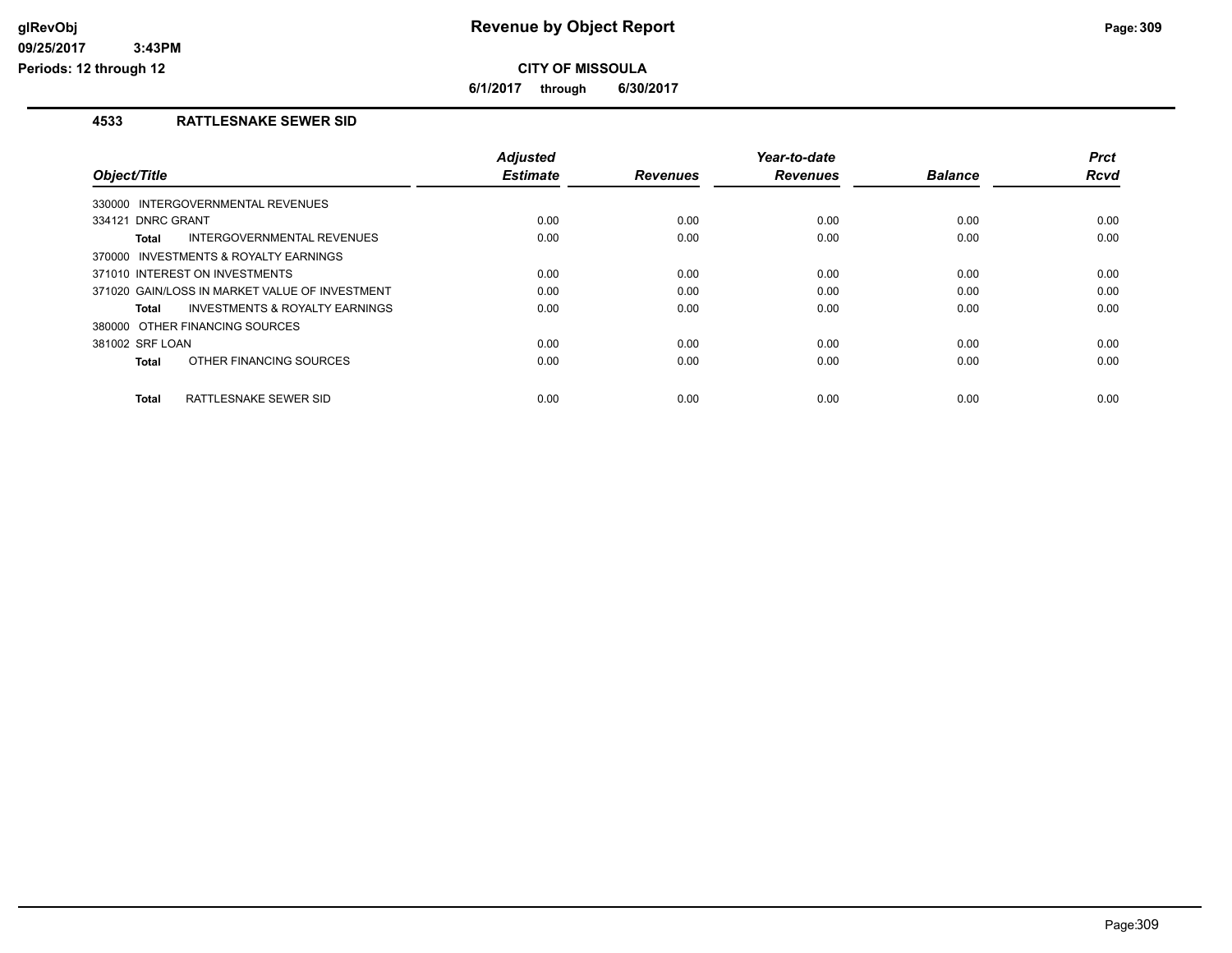**6/1/2017 through 6/30/2017**

## **4534 SID 534 LINCOLNWOOD**

#### **4534 SID 534 LINCOLNWOOD**

|                                                    | <b>Adjusted</b> |                 | Year-to-date    |                | <b>Prct</b> |
|----------------------------------------------------|-----------------|-----------------|-----------------|----------------|-------------|
| Object/Title                                       | <b>Estimate</b> | <b>Revenues</b> | <b>Revenues</b> | <b>Balance</b> | <b>Rcvd</b> |
| 330000 INTERGOVERNMENTAL REVENUES                  |                 |                 |                 |                |             |
| 334121 DNRC GRANT                                  | 0.00            | 0.00            | 0.00            | 0.00           | 0.00        |
| INTERGOVERNMENTAL REVENUES<br>Total                | 0.00            | 0.00            | 0.00            | 0.00           | 0.00        |
| 370000 INVESTMENTS & ROYALTY EARNINGS              |                 |                 |                 |                |             |
| 371010 INTEREST ON INVESTMENTS                     | 0.00            | 0.00            | 0.00            | 0.00           | 0.00        |
| 371020 GAIN/LOSS IN MARKET VALUE OF INVESTMENTS    | 0.00            | 0.00            | 0.00            | 0.00           | 0.00        |
| <b>INVESTMENTS &amp; ROYALTY EARNINGS</b><br>Total | 0.00            | 0.00            | 0.00            | 0.00           | 0.00        |
| 380000 OTHER FINANCING SOURCES                     |                 |                 |                 |                |             |
| 381002 SRF LOAN                                    | 0.00            | 0.00            | 0.00            | 0.00           | 0.00        |
| OTHER FINANCING SOURCES<br>Total                   | 0.00            | 0.00            | 0.00            | 0.00           | 0.00        |
| SID 534 LINCOLNWOOD<br>Total                       | 0.00            | 0.00            | 0.00            | 0.00           | 0.00        |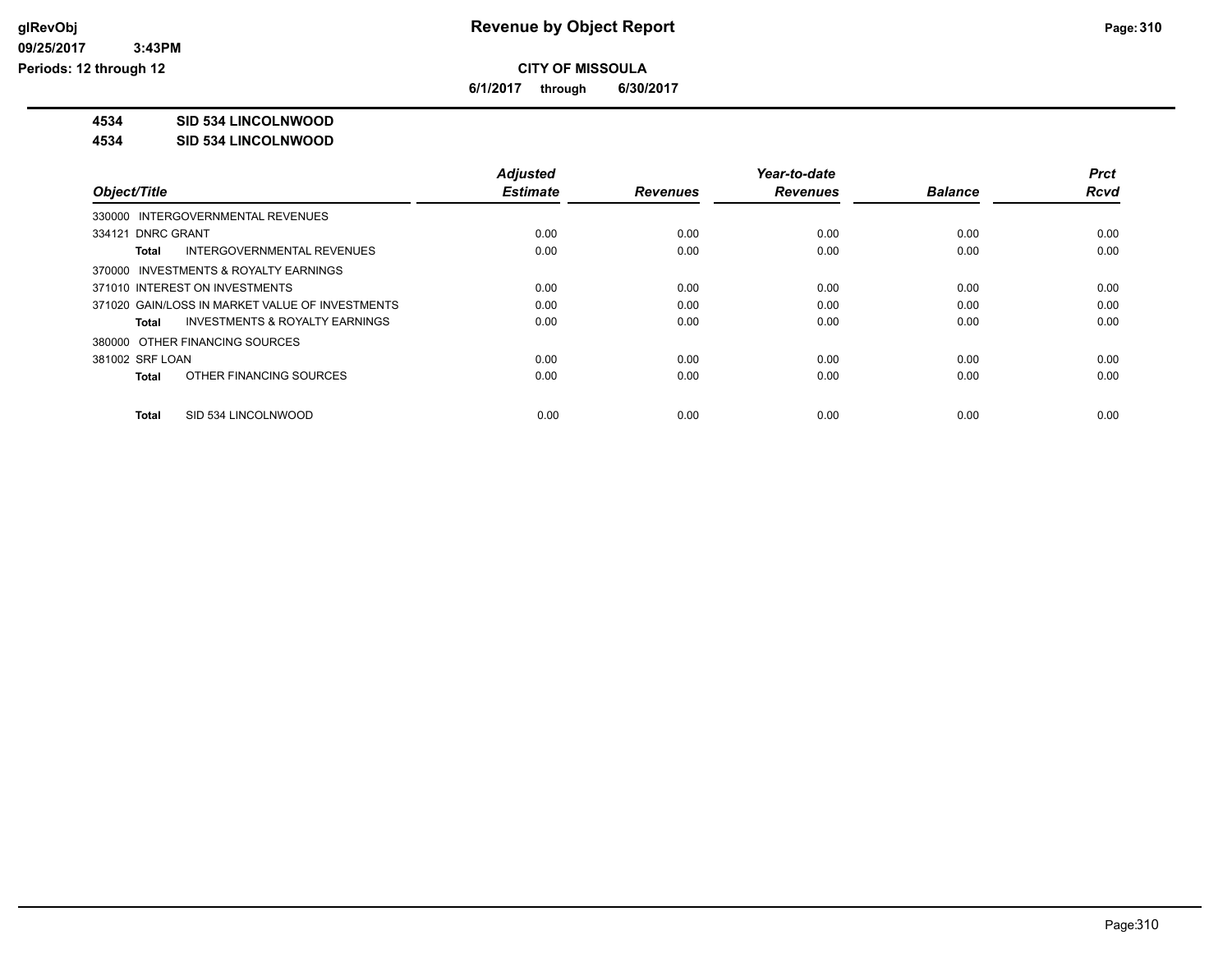**6/1/2017 through 6/30/2017**

#### **4534 SID 534 LINCOLNWOOD**

| Object/Title                                       | <b>Adjusted</b><br><b>Estimate</b> | <b>Revenues</b> | Year-to-date<br><b>Revenues</b> | <b>Balance</b> | <b>Prct</b><br><b>Rcvd</b> |
|----------------------------------------------------|------------------------------------|-----------------|---------------------------------|----------------|----------------------------|
|                                                    |                                    |                 |                                 |                |                            |
| 330000 INTERGOVERNMENTAL REVENUES                  |                                    |                 |                                 |                |                            |
| 334121 DNRC GRANT                                  | 0.00                               | 0.00            | 0.00                            | 0.00           | 0.00                       |
| INTERGOVERNMENTAL REVENUES<br>Total                | 0.00                               | 0.00            | 0.00                            | 0.00           | 0.00                       |
| 370000 INVESTMENTS & ROYALTY EARNINGS              |                                    |                 |                                 |                |                            |
| 371010 INTEREST ON INVESTMENTS                     | 0.00                               | 0.00            | 0.00                            | 0.00           | 0.00                       |
| 371020 GAIN/LOSS IN MARKET VALUE OF INVESTMENT     | 0.00                               | 0.00            | 0.00                            | 0.00           | 0.00                       |
| <b>INVESTMENTS &amp; ROYALTY EARNINGS</b><br>Total | 0.00                               | 0.00            | 0.00                            | 0.00           | 0.00                       |
| 380000 OTHER FINANCING SOURCES                     |                                    |                 |                                 |                |                            |
| 381002 SRF LOAN                                    | 0.00                               | 0.00            | 0.00                            | 0.00           | 0.00                       |
| OTHER FINANCING SOURCES<br>Total                   | 0.00                               | 0.00            | 0.00                            | 0.00           | 0.00                       |
| SID 534 LINCOLNWOOD<br><b>Total</b>                | 0.00                               | 0.00            | 0.00                            | 0.00           | 0.00                       |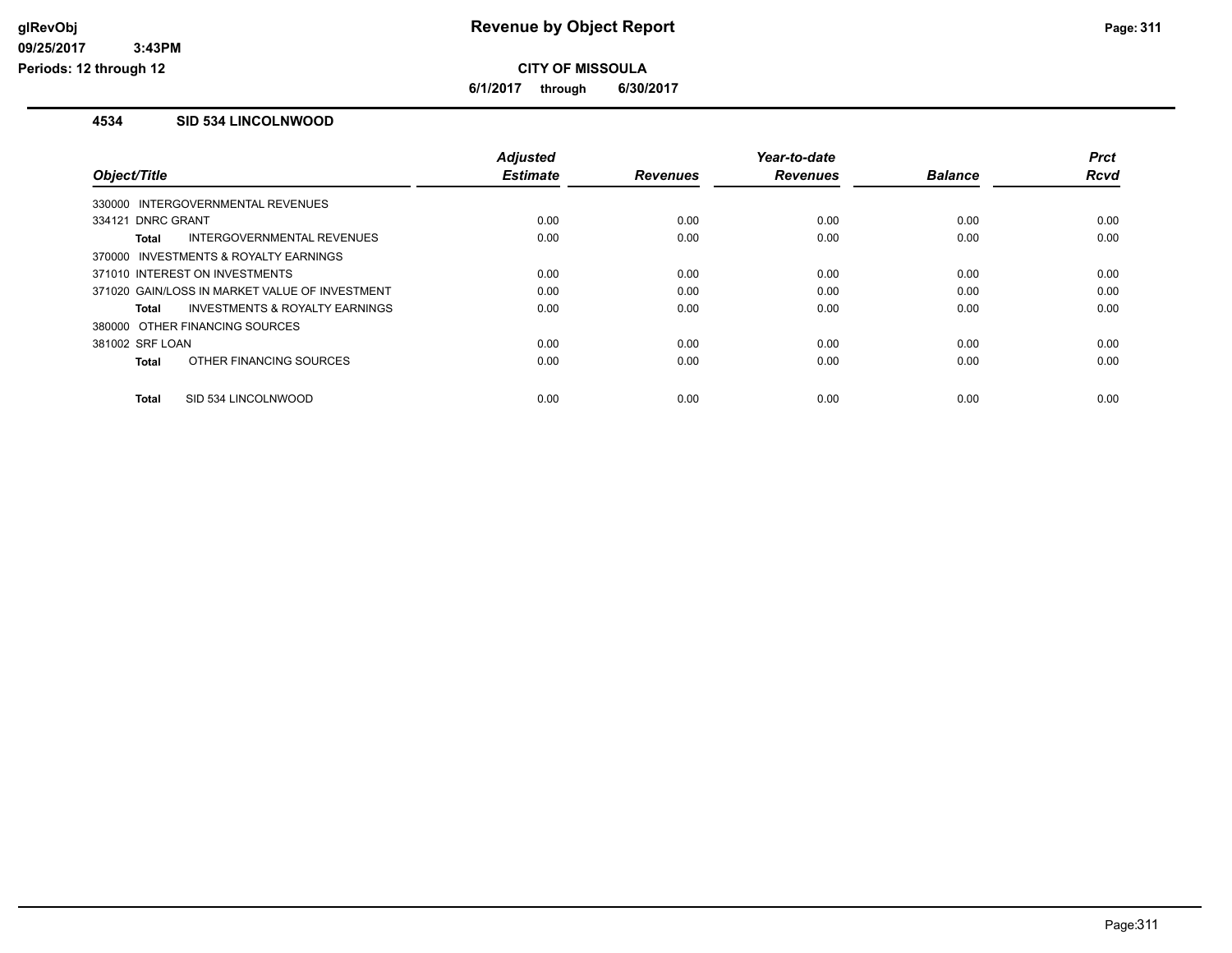**6/1/2017 through 6/30/2017**

# **4535 SLANT STREET TRAFFIC CALMING**

#### **4535 SLANT STREET TRAFFIC CALMING**

| <b>Adjusted</b> |                 | Year-to-date    |                | <b>Prct</b> |
|-----------------|-----------------|-----------------|----------------|-------------|
| <b>Estimate</b> | <b>Revenues</b> | <b>Revenues</b> | <b>Balance</b> | <b>Rcvd</b> |
|                 |                 |                 |                |             |
| 0.00            | 0.00            | 0.00            | 0.00           | 0.00        |
| 0.00            | 0.00            | 0.00            | 0.00           | 0.00        |
| 0.00            | 0.00            | 0.00            | 0.00           | 0.00        |
|                 |                 |                 |                |             |
| 0.00            | 0.00            | 0.00            | 0.00           | 0.00        |
| 0.00            | 0.00            | 0.00            | 0.00           | 0.00        |
|                 |                 |                 |                | 0.00        |
|                 | 0.00            | 0.00            | 0.00           | 0.00        |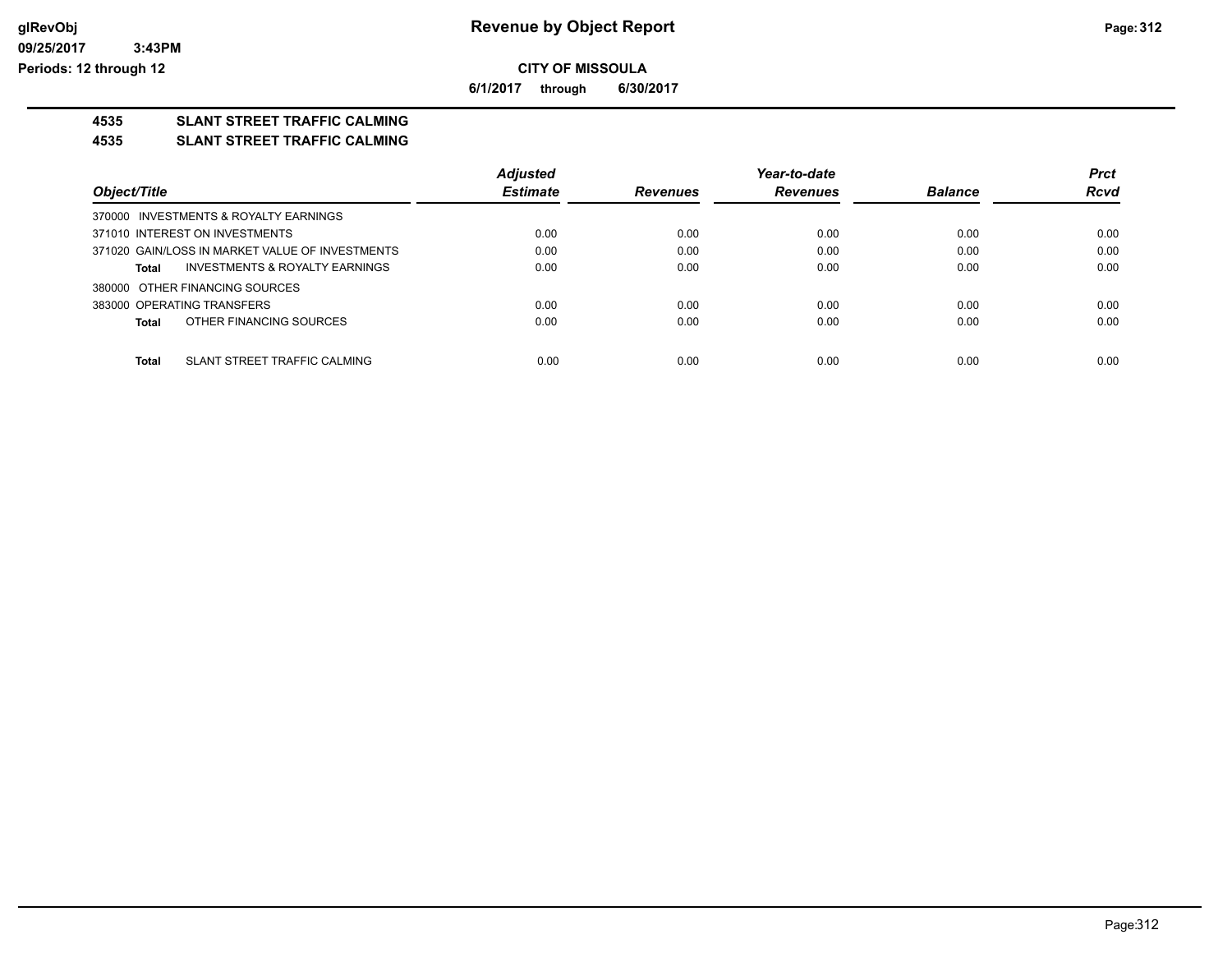**6/1/2017 through 6/30/2017**

# **4535 SLANT STREET TRAFFIC CALMING**

| <b>Balance</b> | <b>Rcvd</b> |
|----------------|-------------|
|                |             |
| 0.00           | 0.00        |
| 0.00           | 0.00        |
| 0.00           | 0.00        |
|                |             |
| 0.00           | 0.00        |
| 0.00           | 0.00        |
|                | 0.00        |
|                | 0.00        |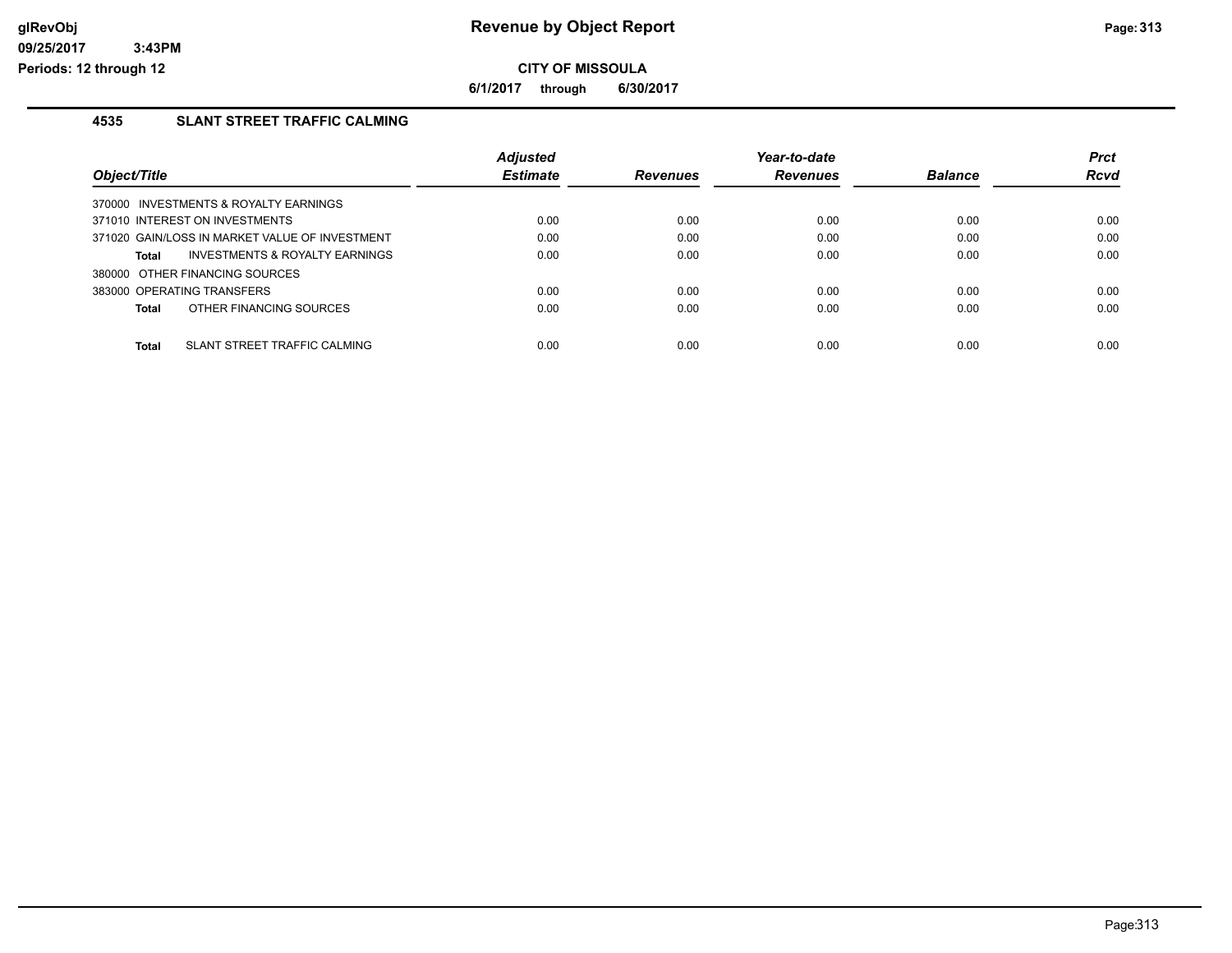**6/1/2017 through 6/30/2017**

# **4536 SID536 LINCOLNWOOD SWR PH2**

#### **4536 SID536 LINCOLNWOOD SWR PH2**

|                                                    | <b>Adjusted</b> |                 | Year-to-date    |                | <b>Prct</b> |
|----------------------------------------------------|-----------------|-----------------|-----------------|----------------|-------------|
| Object/Title                                       | <b>Estimate</b> | <b>Revenues</b> | <b>Revenues</b> | <b>Balance</b> | <b>Rcvd</b> |
| 330000 INTERGOVERNMENTAL REVENUES                  |                 |                 |                 |                |             |
| 334121 DNRC GRANT                                  | 0.00            | 0.00            | 0.00            | 0.00           | 0.00        |
| <b>INTERGOVERNMENTAL REVENUES</b><br>Total         | 0.00            | 0.00            | 0.00            | 0.00           | 0.00        |
| 360000 MISCELLANEOUS REVENUES                      |                 |                 |                 |                |             |
| 365001 *** Title Not Found ***                     | 0.00            | 0.00            | 0.00            | 0.00           | 0.00        |
| MISCELLANEOUS REVENUES<br>Total                    | 0.00            | 0.00            | 0.00            | 0.00           | 0.00        |
| 370000 INVESTMENTS & ROYALTY EARNINGS              |                 |                 |                 |                |             |
| 371010 INTEREST ON INVESTMENTS                     | 0.00            | 0.00            | 0.00            | 0.00           | 0.00        |
| 371020 GAIN/LOSS IN MARKET VALUE OF INVESTMENTS    | 0.00            | 0.00            | 0.00            | 0.00           | 0.00        |
| <b>INVESTMENTS &amp; ROYALTY EARNINGS</b><br>Total | 0.00            | 0.00            | 0.00            | 0.00           | 0.00        |
| 380000 OTHER FINANCING SOURCES                     |                 |                 |                 |                |             |
| 381030 SID BONDS PROCEEDS                          | 0.00            | 0.00            | 0.00            | 0.00           | 0.00        |
| OTHER FINANCING SOURCES<br>Total                   | 0.00            | 0.00            | 0.00            | 0.00           | 0.00        |
|                                                    |                 |                 |                 |                |             |
| SID536 LINCOLNWOOD SWR PH2<br>Total                | 0.00            | 0.00            | 0.00            | 0.00           | 0.00        |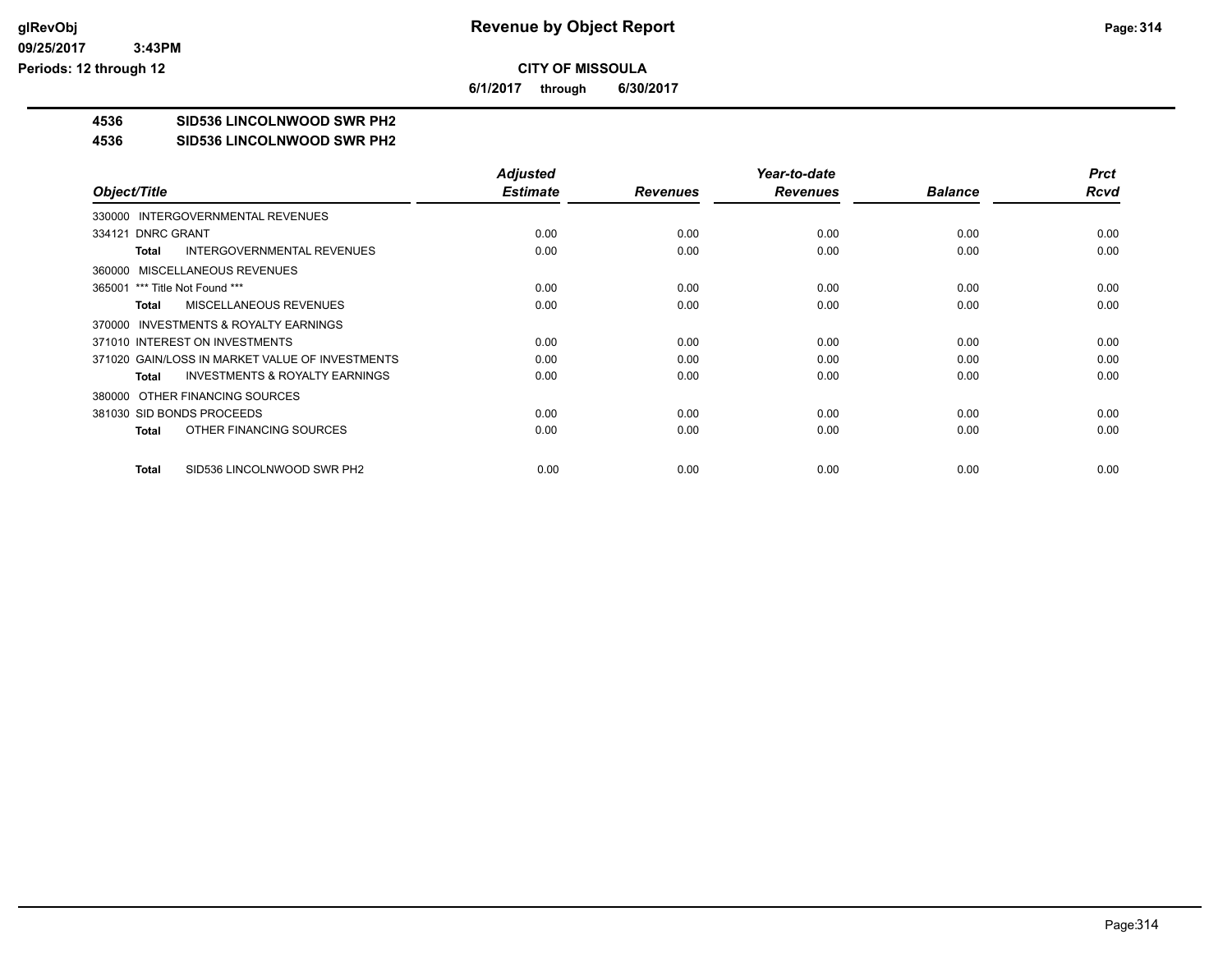**6/1/2017 through 6/30/2017**

# **4536 SID536 LINCOLNWOOD SWR PH2**

| Object/Title                                              | <b>Adjusted</b><br><b>Estimate</b> | <b>Revenues</b> | Year-to-date<br><b>Revenues</b> | <b>Balance</b> | <b>Prct</b><br><b>Rcvd</b> |
|-----------------------------------------------------------|------------------------------------|-----------------|---------------------------------|----------------|----------------------------|
|                                                           |                                    |                 |                                 |                |                            |
| 330000 INTERGOVERNMENTAL REVENUES                         |                                    |                 |                                 |                |                            |
| 334121 DNRC GRANT                                         | 0.00                               | 0.00            | 0.00                            | 0.00           | 0.00                       |
| INTERGOVERNMENTAL REVENUES<br>Total                       | 0.00                               | 0.00            | 0.00                            | 0.00           | 0.00                       |
| 360000 MISCELLANEOUS REVENUES                             |                                    |                 |                                 |                |                            |
| 365001 *** Title Not Found ***                            | 0.00                               | 0.00            | 0.00                            | 0.00           | 0.00                       |
| <b>MISCELLANEOUS REVENUES</b><br>Total                    | 0.00                               | 0.00            | 0.00                            | 0.00           | 0.00                       |
| 370000 INVESTMENTS & ROYALTY EARNINGS                     |                                    |                 |                                 |                |                            |
| 371010 INTEREST ON INVESTMENTS                            | 0.00                               | 0.00            | 0.00                            | 0.00           | 0.00                       |
| 371020 GAIN/LOSS IN MARKET VALUE OF INVESTMENT            | 0.00                               | 0.00            | 0.00                            | 0.00           | 0.00                       |
| <b>INVESTMENTS &amp; ROYALTY EARNINGS</b><br><b>Total</b> | 0.00                               | 0.00            | 0.00                            | 0.00           | 0.00                       |
| 380000 OTHER FINANCING SOURCES                            |                                    |                 |                                 |                |                            |
| 381030 SID BONDS PROCEEDS                                 | 0.00                               | 0.00            | 0.00                            | 0.00           | 0.00                       |
| OTHER FINANCING SOURCES<br>Total                          | 0.00                               | 0.00            | 0.00                            | 0.00           | 0.00                       |
|                                                           |                                    |                 |                                 |                |                            |
| SID536 LINCOLNWOOD SWR PH2<br><b>Total</b>                | 0.00                               | 0.00            | 0.00                            | 0.00           | 0.00                       |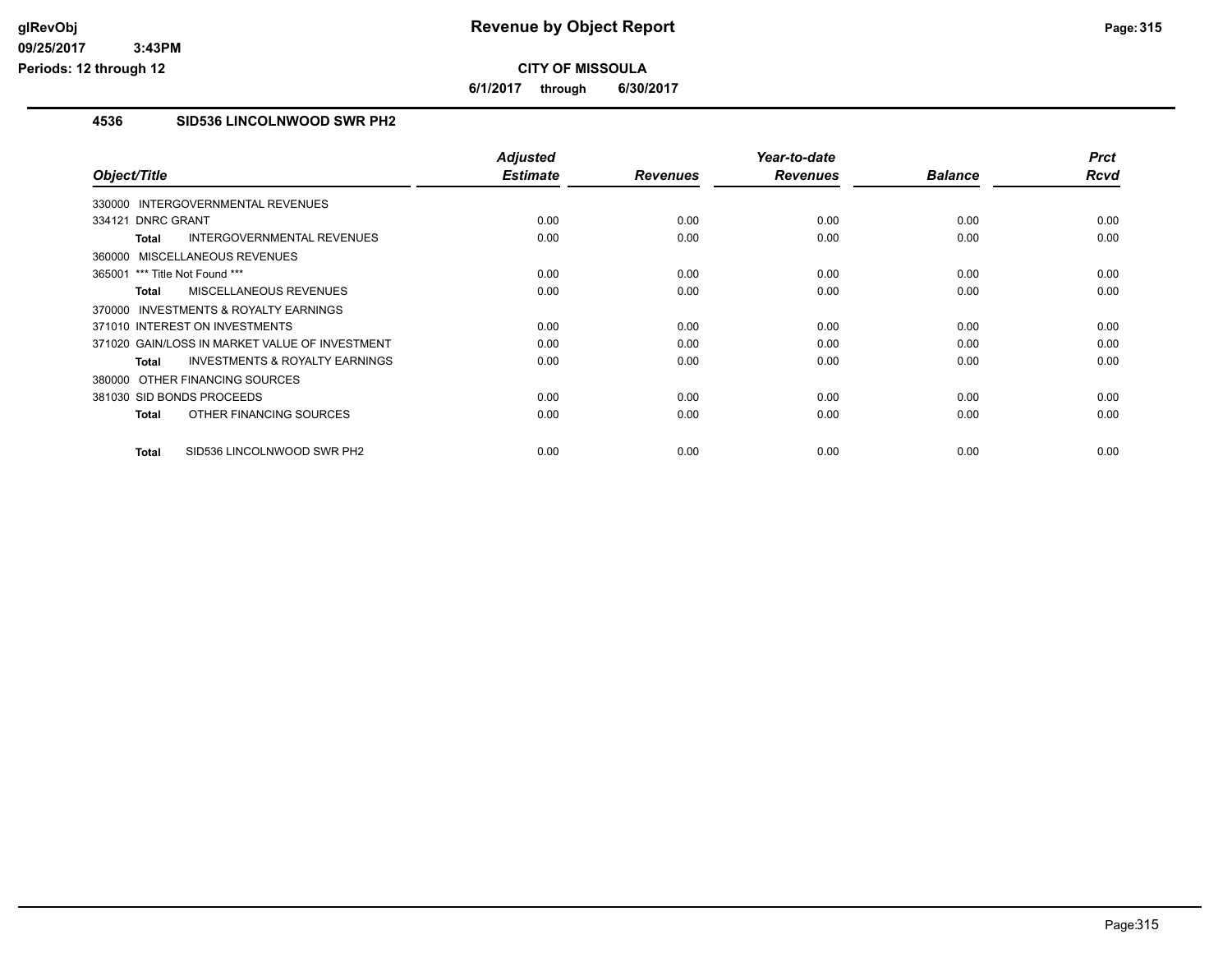**6/1/2017 through 6/30/2017**

#### **4538 SID 538 HILLVIEW WAY**

**4538 SID 538 HILLVIEW WAY**

|                                                    | <b>Adjusted</b> |                 | Year-to-date    |                | <b>Prct</b> |
|----------------------------------------------------|-----------------|-----------------|-----------------|----------------|-------------|
| Object/Title                                       | <b>Estimate</b> | <b>Revenues</b> | <b>Revenues</b> | <b>Balance</b> | <b>Rcvd</b> |
| 370000 INVESTMENTS & ROYALTY EARNINGS              |                 |                 |                 |                |             |
| 371010 INTEREST ON INVESTMENTS                     | 0.00            | 0.00            | 0.00            | 0.00           | 0.00        |
| 371020 GAIN/LOSS IN MARKET VALUE OF INVESTMENTS    | 0.00            | 0.00            | 0.00            | 0.00           | 0.00        |
| <b>INVESTMENTS &amp; ROYALTY EARNINGS</b><br>Total | 0.00            | 0.00            | 0.00            | 0.00           | 0.00        |
| 380000 OTHER FINANCING SOURCES                     |                 |                 |                 |                |             |
| 383000 OPERATING TRANSFERS                         | 0.00            | 0.00            | 0.00            | 0.00           | 0.00        |
| OTHER FINANCING SOURCES<br>Total                   | 0.00            | 0.00            | 0.00            | 0.00           | 0.00        |
|                                                    |                 |                 |                 |                |             |
| Total<br>SID 538 HILLVIEW WAY                      | 0.00            | 0.00            | 0.00            | 0.00           | 0.00        |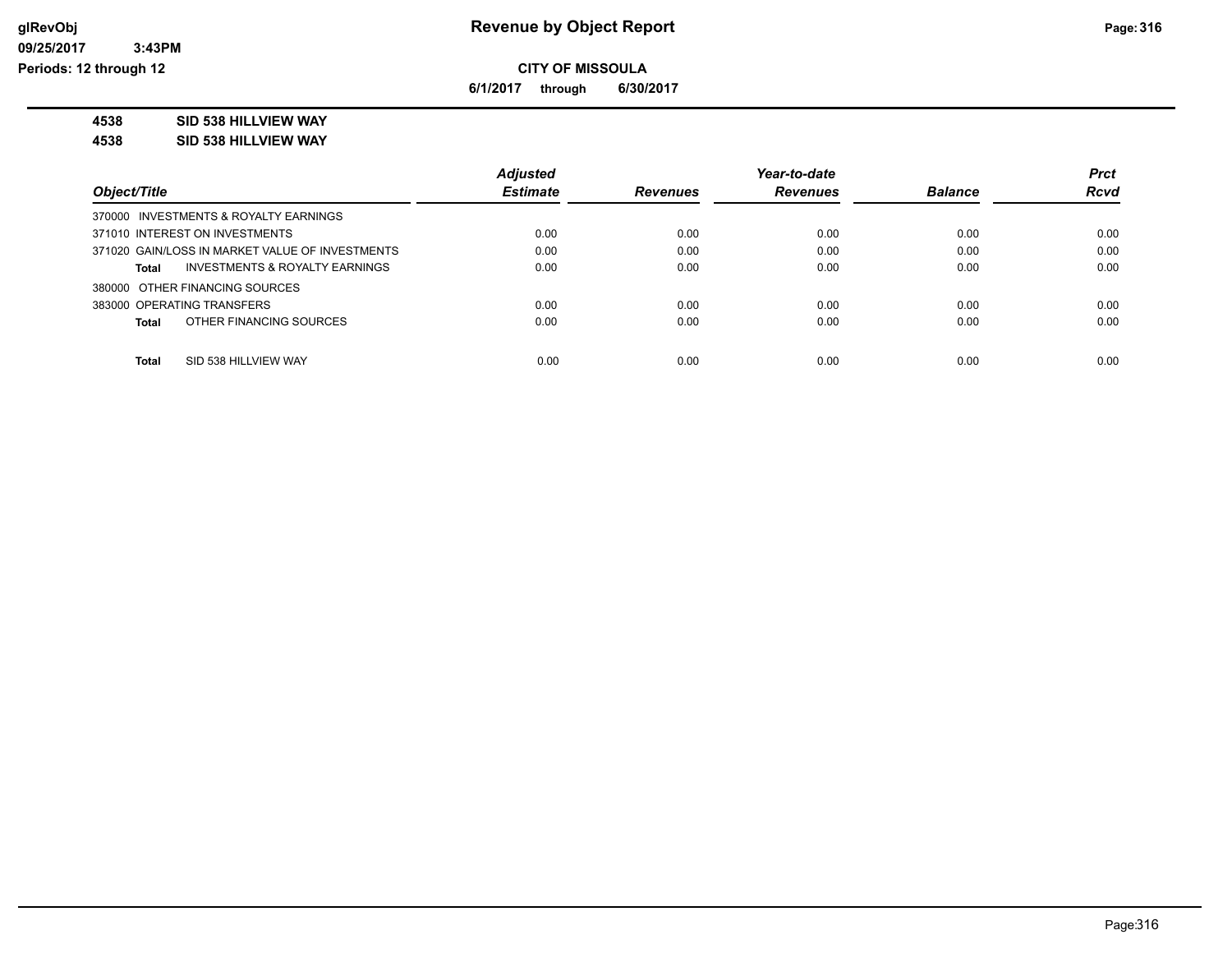**6/1/2017 through 6/30/2017**

#### **4538 SID 538 HILLVIEW WAY**

|                            |                                                | Adjusted        |                 | Year-to-date    |                | <b>Prct</b> |
|----------------------------|------------------------------------------------|-----------------|-----------------|-----------------|----------------|-------------|
| Object/Title               |                                                | <b>Estimate</b> | <b>Revenues</b> | <b>Revenues</b> | <b>Balance</b> | <b>Rcvd</b> |
|                            | 370000 INVESTMENTS & ROYALTY EARNINGS          |                 |                 |                 |                |             |
|                            | 371010 INTEREST ON INVESTMENTS                 | 0.00            | 0.00            | 0.00            | 0.00           | 0.00        |
|                            | 371020 GAIN/LOSS IN MARKET VALUE OF INVESTMENT | 0.00            | 0.00            | 0.00            | 0.00           | 0.00        |
| Total                      | INVESTMENTS & ROYALTY EARNINGS                 | 0.00            | 0.00            | 0.00            | 0.00           | 0.00        |
|                            | 380000 OTHER FINANCING SOURCES                 |                 |                 |                 |                |             |
| 383000 OPERATING TRANSFERS |                                                | 0.00            | 0.00            | 0.00            | 0.00           | 0.00        |
| Total                      | OTHER FINANCING SOURCES                        | 0.00            | 0.00            | 0.00            | 0.00           | 0.00        |
| <b>Total</b>               | SID 538 HILLVIEW WAY                           | 0.00            | 0.00            | 0.00            | 0.00           | 0.00        |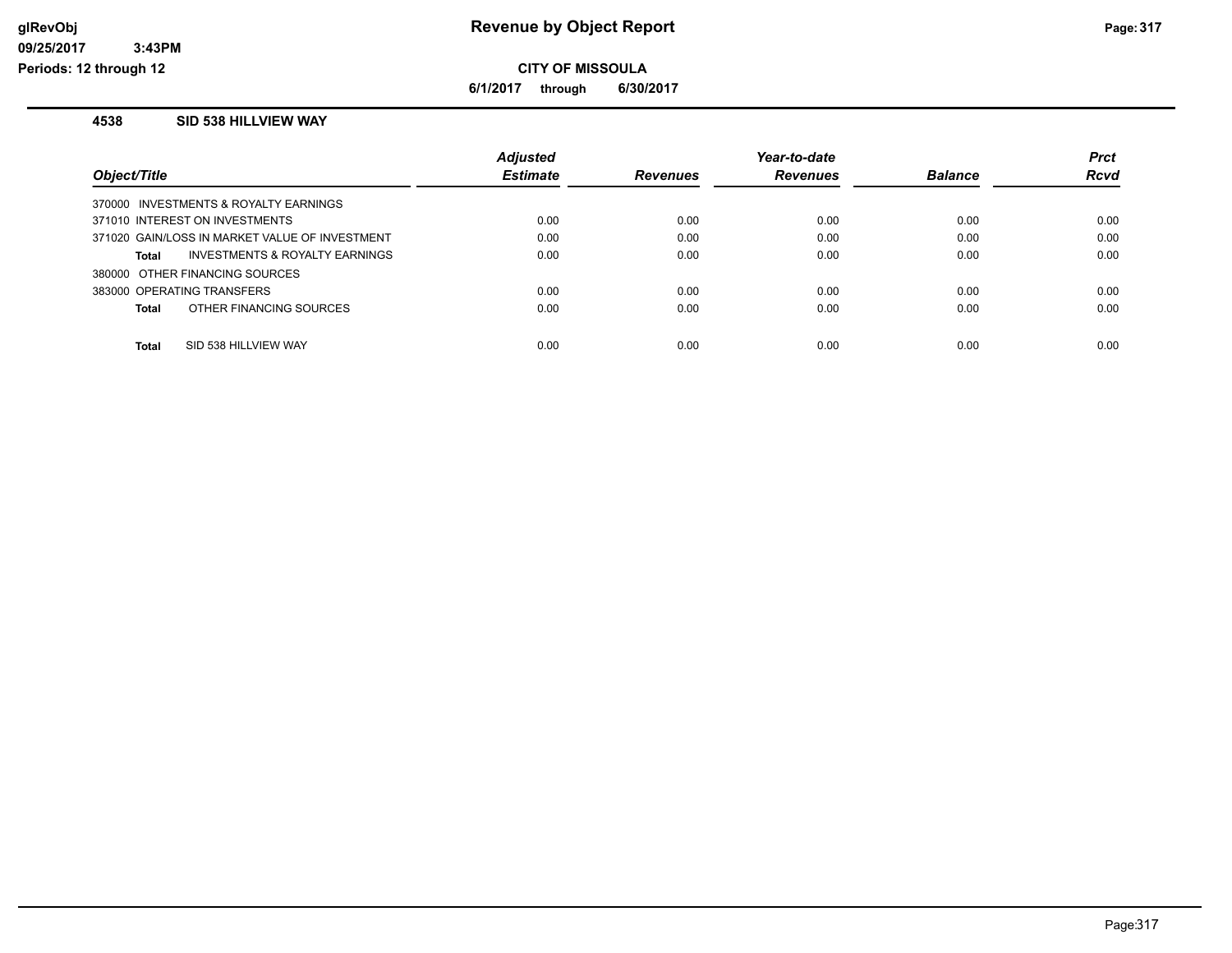**6/1/2017 through 6/30/2017**

**4539 SID 539 4th STREET**

**4539 SID 539 4th STREET**

|                                                           | <b>Adjusted</b> |                 | Year-to-date    |                | <b>Prct</b> |
|-----------------------------------------------------------|-----------------|-----------------|-----------------|----------------|-------------|
| Object/Title                                              | <b>Estimate</b> | <b>Revenues</b> | <b>Revenues</b> | <b>Balance</b> | <b>Rcvd</b> |
| 370000 INVESTMENTS & ROYALTY EARNINGS                     |                 |                 |                 |                |             |
| 371010 INTEREST ON INVESTMENTS                            | 0.00            | 0.00            | 0.00            | 0.00           | 0.00        |
| <b>INVESTMENTS &amp; ROYALTY EARNINGS</b><br><b>Total</b> | 0.00            | 0.00            | 0.00            | 0.00           | 0.00        |
| 380000 OTHER FINANCING SOURCES                            |                 |                 |                 |                |             |
| 383000 OPERATING TRANSFERS                                | 0.00            | 0.00            | 0.00            | 0.00           | 0.00        |
| OTHER FINANCING SOURCES<br><b>Total</b>                   | 0.00            | 0.00            | 0.00            | 0.00           | 0.00        |
|                                                           |                 |                 |                 |                |             |
| SID 539 4th STREET<br><b>Total</b>                        | 0.00            | 0.00            | 0.00            | 0.00           | 0.00        |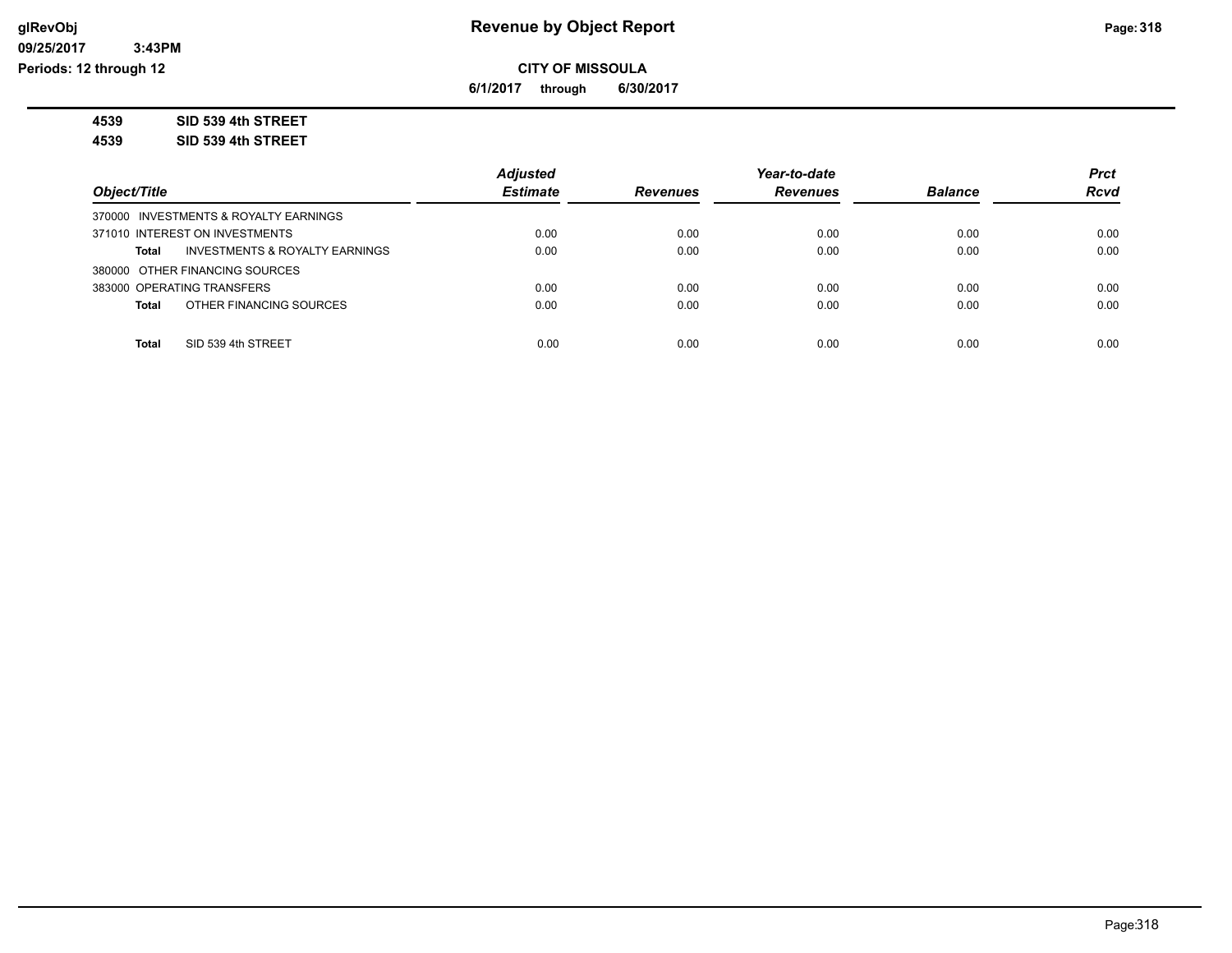**6/1/2017 through 6/30/2017**

#### **4539 SID 539 4th STREET**

| Object/Title                            | <b>Adjusted</b><br><b>Estimate</b> | <b>Revenues</b> | Year-to-date<br><b>Revenues</b> | <b>Balance</b> | <b>Prct</b><br><b>Rcvd</b> |
|-----------------------------------------|------------------------------------|-----------------|---------------------------------|----------------|----------------------------|
| 370000 INVESTMENTS & ROYALTY EARNINGS   |                                    |                 |                                 |                |                            |
| 371010 INTEREST ON INVESTMENTS          | 0.00                               | 0.00            | 0.00                            | 0.00           | 0.00                       |
| INVESTMENTS & ROYALTY EARNINGS<br>Total | 0.00                               | 0.00            | 0.00                            | 0.00           | 0.00                       |
| 380000 OTHER FINANCING SOURCES          |                                    |                 |                                 |                |                            |
| 383000 OPERATING TRANSFERS              | 0.00                               | 0.00            | 0.00                            | 0.00           | 0.00                       |
| OTHER FINANCING SOURCES<br><b>Total</b> | 0.00                               | 0.00            | 0.00                            | 0.00           | 0.00                       |
|                                         |                                    |                 |                                 |                |                            |
| SID 539 4th STREET<br><b>Total</b>      | 0.00                               | 0.00            | 0.00                            | 0.00           | 0.00                       |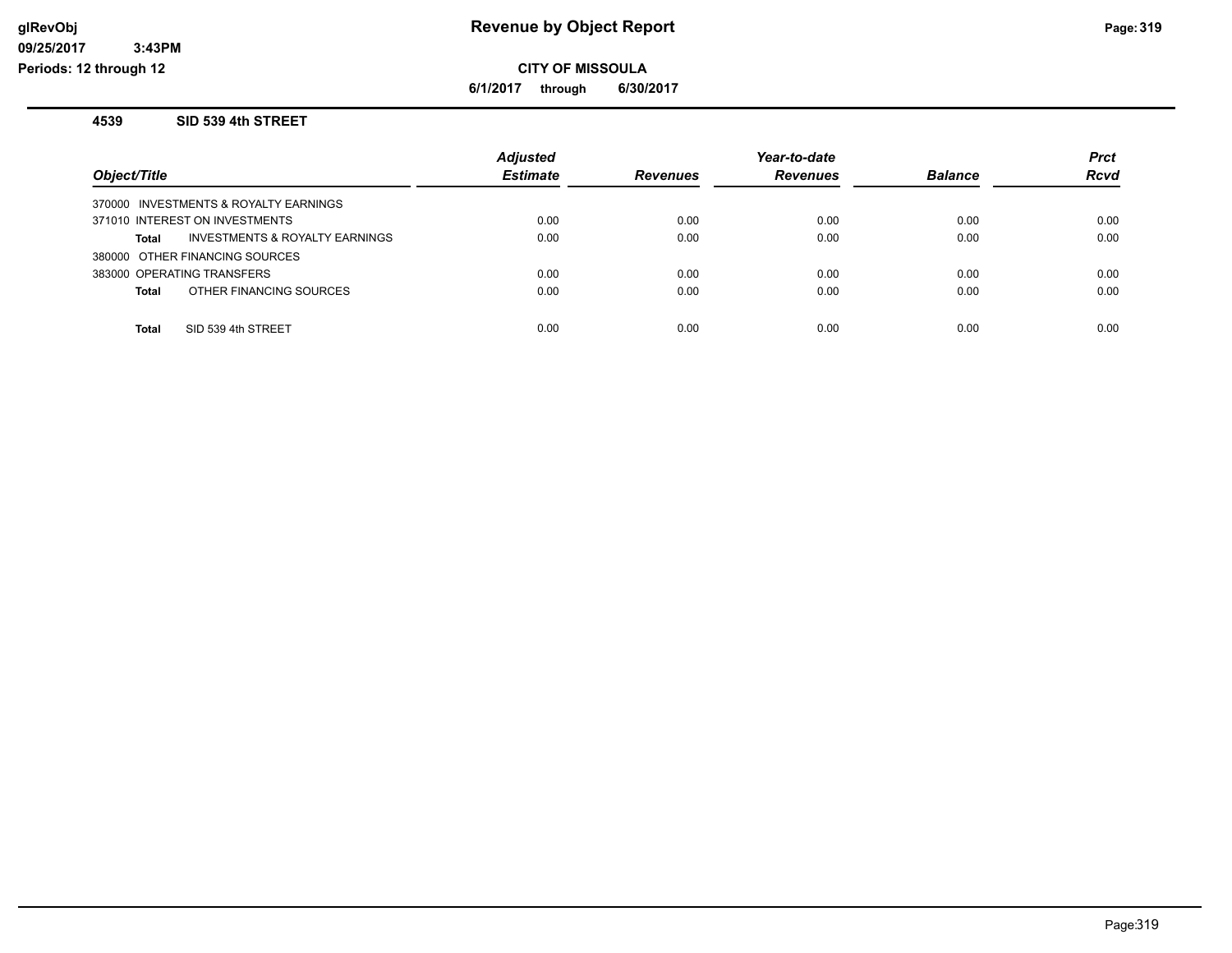**6/1/2017 through 6/30/2017**

**4540 SID 540 ENGLAND BLVD**

**4540 SID 540 ENGLAND BLVD**

|                                                           | <b>Adjusted</b> |                 | Year-to-date    |                | <b>Prct</b> |
|-----------------------------------------------------------|-----------------|-----------------|-----------------|----------------|-------------|
| Object/Title                                              | <b>Estimate</b> | <b>Revenues</b> | <b>Revenues</b> | <b>Balance</b> | <b>Rcvd</b> |
| TAXES/ASSESSMENTS<br>310000                               |                 |                 |                 |                |             |
| PENALTIES & INTEREST<br>312001                            | 0.00            | 0.00            | 0.00            | 0.00           | 0.00        |
| TAXES/ASSESSMENTS<br><b>Total</b>                         | 0.00            | 0.00            | 0.00            | 0.00           | 0.00        |
| <b>MISCELLANEOUS REVENUES</b><br>360000                   |                 |                 |                 |                |             |
| 363020 PROPERTY ASSESSMENTS                               | 0.00            | 0.00            | 0.00            | 0.00           | 0.00        |
| 363021 PAYOFF PRINCIPAL ASSESSMENTS                       | 0.00            | 0.00            | 0.00            | 0.00           | 0.00        |
| 363022 BOND INTEREST ASSESSMENTS                          | 0.00            | 0.00            | 0.00            | 0.00           | 0.00        |
| 363040 PENALTY AND INTEREST                               | 0.00            | 0.00            | 0.00            | 0.00           | 0.00        |
| MISCELLANEOUS REVENUES<br><b>Total</b>                    | 0.00            | 0.00            | 0.00            | 0.00           | 0.00        |
| <b>INVESTMENTS &amp; ROYALTY EARNINGS</b><br>370000       |                 |                 |                 |                |             |
| 371010 INTEREST ON INVESTMENTS                            | 0.00            | 0.00            | 0.00            | 0.00           | 0.00        |
| 371020 GAIN/LOSS IN MARKET VALUE OF INVESTMENTS           | 0.00            | 0.00            | 0.00            | 0.00           | 0.00        |
| <b>INVESTMENTS &amp; ROYALTY EARNINGS</b><br><b>Total</b> | 0.00            | 0.00            | 0.00            | 0.00           | 0.00        |
| OTHER FINANCING SOURCES<br>380000                         |                 |                 |                 |                |             |
| 381030 SID BONDS PROCEEDS                                 | 0.00            | 0.00            | 0.00            | 0.00           | 0.00        |
| OTHER FINANCING SOURCES<br><b>Total</b>                   | 0.00            | 0.00            | 0.00            | 0.00           | 0.00        |
| SID 540 ENGLAND BLVD<br><b>Total</b>                      | 0.00            | 0.00            | 0.00            | 0.00           | 0.00        |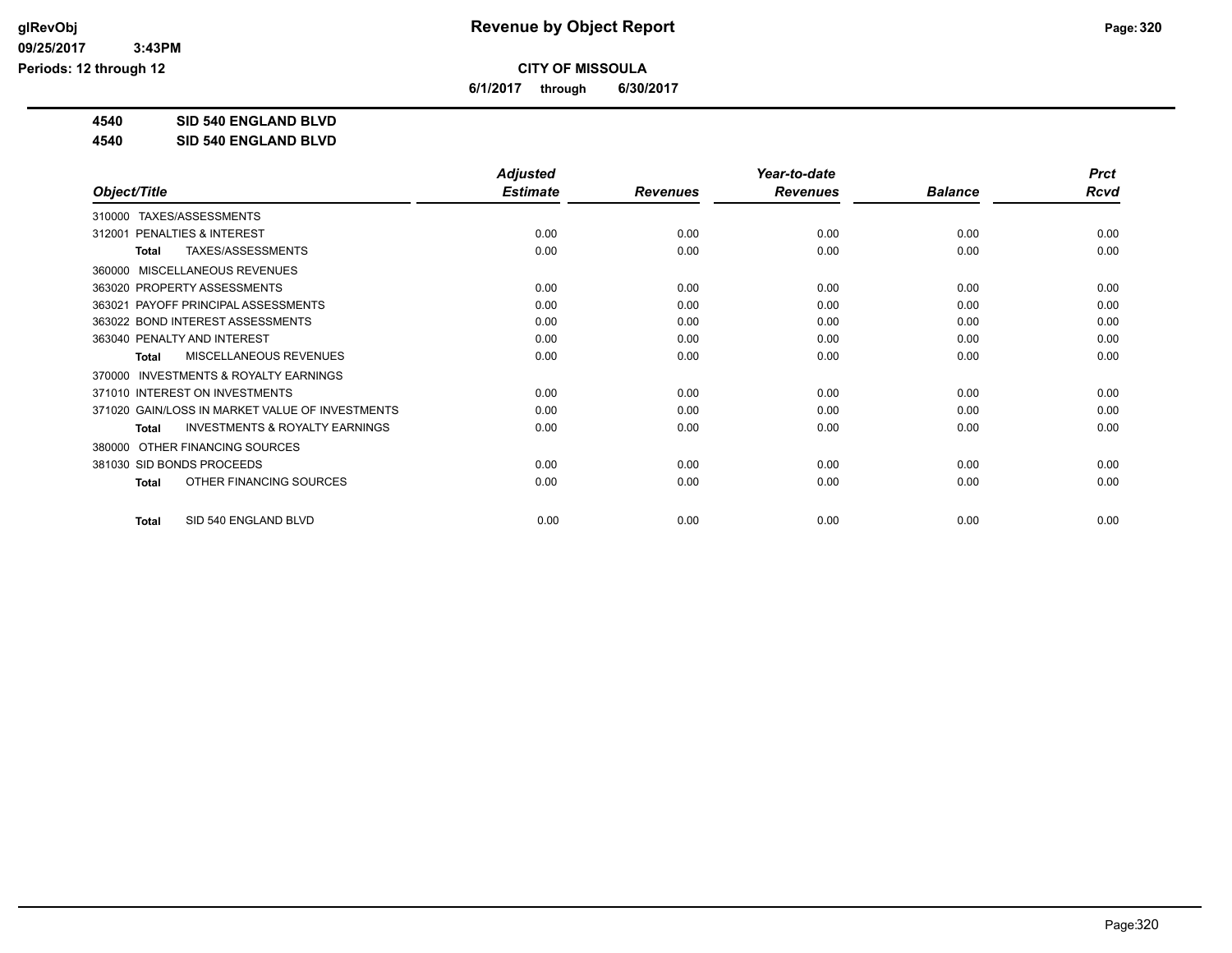**6/1/2017 through 6/30/2017**

## **4540 SID 540 ENGLAND BLVD**

|                                                           | <b>Adjusted</b> |                 | Year-to-date    |                | <b>Prct</b> |
|-----------------------------------------------------------|-----------------|-----------------|-----------------|----------------|-------------|
| Object/Title                                              | <b>Estimate</b> | <b>Revenues</b> | <b>Revenues</b> | <b>Balance</b> | <b>Rcvd</b> |
| TAXES/ASSESSMENTS<br>310000                               |                 |                 |                 |                |             |
| 312001 PENALTIES & INTEREST                               | 0.00            | 0.00            | 0.00            | 0.00           | 0.00        |
| TAXES/ASSESSMENTS<br>Total                                | 0.00            | 0.00            | 0.00            | 0.00           | 0.00        |
| 360000 MISCELLANEOUS REVENUES                             |                 |                 |                 |                |             |
| 363020 PROPERTY ASSESSMENTS                               | 0.00            | 0.00            | 0.00            | 0.00           | 0.00        |
| 363021 PAYOFF PRINCIPAL ASSESSMENTS                       | 0.00            | 0.00            | 0.00            | 0.00           | 0.00        |
| 363022 BOND INTEREST ASSESSMENTS                          | 0.00            | 0.00            | 0.00            | 0.00           | 0.00        |
| 363040 PENALTY AND INTEREST                               | 0.00            | 0.00            | 0.00            | 0.00           | 0.00        |
| MISCELLANEOUS REVENUES<br>Total                           | 0.00            | 0.00            | 0.00            | 0.00           | 0.00        |
| 370000 INVESTMENTS & ROYALTY EARNINGS                     |                 |                 |                 |                |             |
| 371010 INTEREST ON INVESTMENTS                            | 0.00            | 0.00            | 0.00            | 0.00           | 0.00        |
| 371020 GAIN/LOSS IN MARKET VALUE OF INVESTMENT            | 0.00            | 0.00            | 0.00            | 0.00           | 0.00        |
| <b>INVESTMENTS &amp; ROYALTY EARNINGS</b><br><b>Total</b> | 0.00            | 0.00            | 0.00            | 0.00           | 0.00        |
| 380000 OTHER FINANCING SOURCES                            |                 |                 |                 |                |             |
| 381030 SID BONDS PROCEEDS                                 | 0.00            | 0.00            | 0.00            | 0.00           | 0.00        |
| OTHER FINANCING SOURCES<br>Total                          | 0.00            | 0.00            | 0.00            | 0.00           | 0.00        |
| SID 540 ENGLAND BLVD<br><b>Total</b>                      | 0.00            | 0.00            | 0.00            | 0.00           | 0.00        |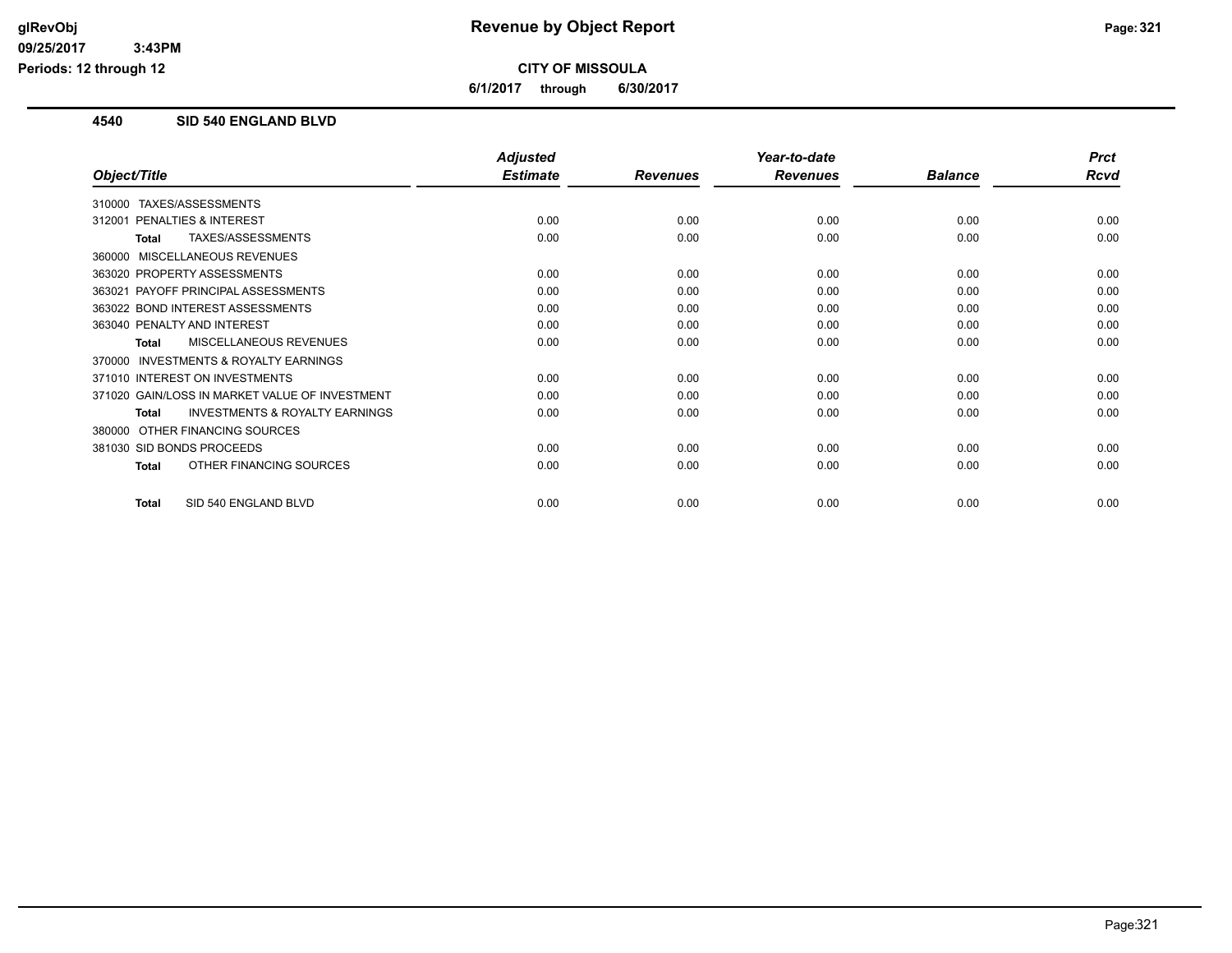**6/1/2017 through 6/30/2017**

**4541 SID 541 PINEVIEW PARK**

**4541 SID 541 PINEVIEW PARK**

|                                                     | <b>Adjusted</b> |                 | Year-to-date    |                | <b>Prct</b> |
|-----------------------------------------------------|-----------------|-----------------|-----------------|----------------|-------------|
| Object/Title                                        | <b>Estimate</b> | <b>Revenues</b> | <b>Revenues</b> | <b>Balance</b> | <b>Rcvd</b> |
| TAXES/ASSESSMENTS<br>310000                         |                 |                 |                 |                |             |
| PENALTIES & INTEREST<br>312001                      | 0.00            | 0.00            | 0.00            | 0.00           | 0.00        |
| TAXES/ASSESSMENTS<br><b>Total</b>                   | 0.00            | 0.00            | 0.00            | 0.00           | 0.00        |
| MISCELLANEOUS REVENUES<br>360000                    |                 |                 |                 |                |             |
| 363020 PROPERTY ASSESSMENTS                         | 0.00            | 0.00            | 0.00            | 0.00           | 0.00        |
| PAYOFF PRINCIPAL ASSESSMENTS<br>363021              | 0.00            | 0.00            | 0.00            | 0.00           | 0.00        |
| 363022 BOND INTEREST ASSESSMENTS                    | 0.00            | 0.00            | 0.00            | 0.00           | 0.00        |
| 363040 PENALTY AND INTEREST                         | 0.00            | 0.00            | 0.00            | 0.00           | 0.00        |
| MISCELLANEOUS REVENUES<br><b>Total</b>              | 0.00            | 0.00            | 0.00            | 0.00           | 0.00        |
| <b>INVESTMENTS &amp; ROYALTY EARNINGS</b><br>370000 |                 |                 |                 |                |             |
| 371010 INTEREST ON INVESTMENTS                      | 0.00            | 0.00            | 0.00            | 0.00           | 0.00        |
| 371020 GAIN/LOSS IN MARKET VALUE OF INVESTMENTS     | 0.00            | 0.00            | 0.00            | 0.00           | 0.00        |
| <b>INVESTMENTS &amp; ROYALTY EARNINGS</b><br>Total  | 0.00            | 0.00            | 0.00            | 0.00           | 0.00        |
| OTHER FINANCING SOURCES<br>380000                   |                 |                 |                 |                |             |
| 381030 SID BONDS PROCEEDS                           | 0.00            | 0.00            | 0.00            | 0.00           | 0.00        |
| OTHER FINANCING SOURCES<br><b>Total</b>             | 0.00            | 0.00            | 0.00            | 0.00           | 0.00        |
| SID 541 PINEVIEW PARK<br><b>Total</b>               | 0.00            | 0.00            | 0.00            | 0.00           | 0.00        |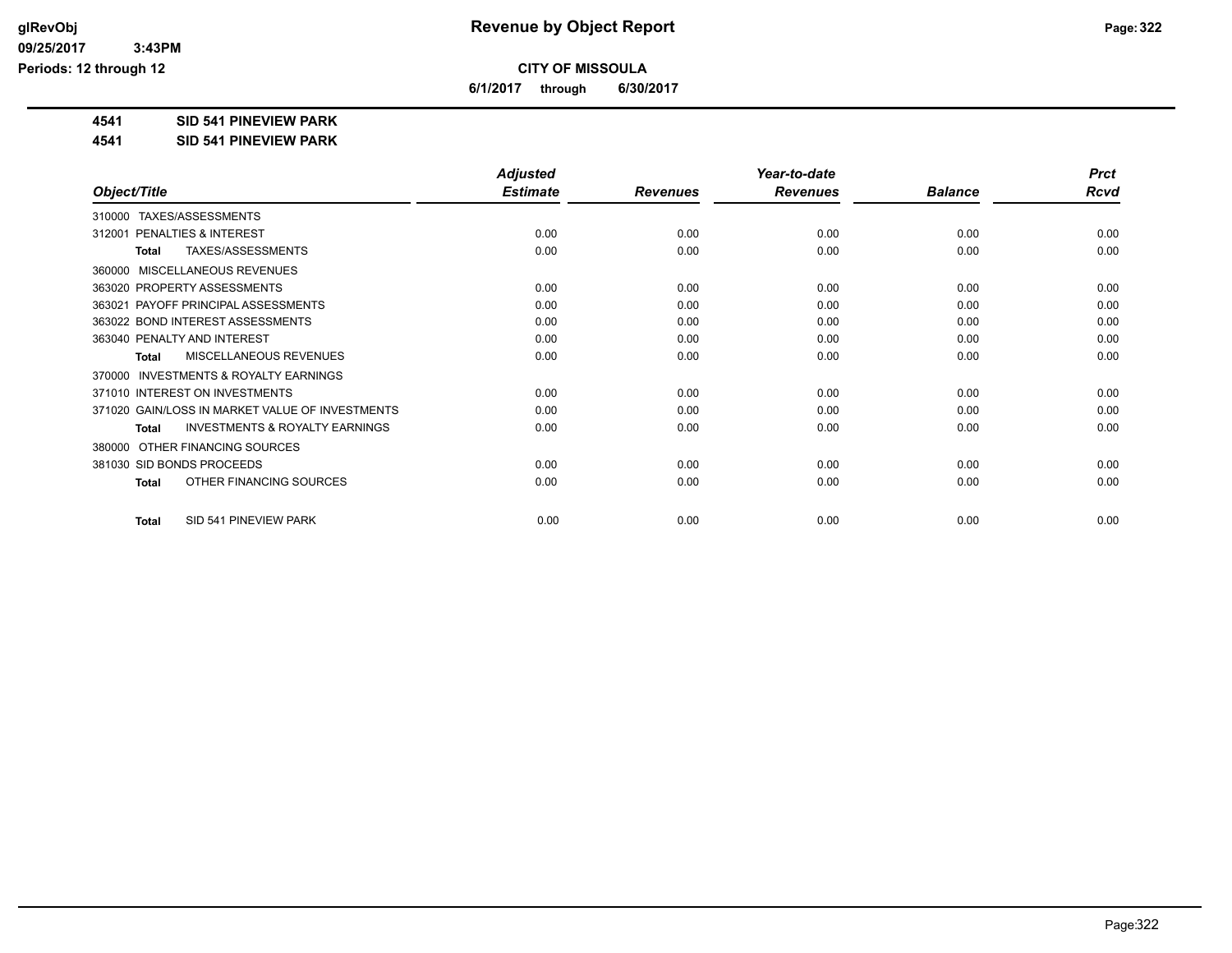**6/1/2017 through 6/30/2017**

#### **4541 SID 541 PINEVIEW PARK**

|                                                           | <b>Adjusted</b> |                 | Year-to-date    |                | <b>Prct</b> |
|-----------------------------------------------------------|-----------------|-----------------|-----------------|----------------|-------------|
| Object/Title                                              | <b>Estimate</b> | <b>Revenues</b> | <b>Revenues</b> | <b>Balance</b> | <b>Rcvd</b> |
| TAXES/ASSESSMENTS<br>310000                               |                 |                 |                 |                |             |
| 312001 PENALTIES & INTEREST                               | 0.00            | 0.00            | 0.00            | 0.00           | 0.00        |
| TAXES/ASSESSMENTS<br><b>Total</b>                         | 0.00            | 0.00            | 0.00            | 0.00           | 0.00        |
| MISCELLANEOUS REVENUES<br>360000                          |                 |                 |                 |                |             |
| 363020 PROPERTY ASSESSMENTS                               | 0.00            | 0.00            | 0.00            | 0.00           | 0.00        |
| 363021 PAYOFF PRINCIPAL ASSESSMENTS                       | 0.00            | 0.00            | 0.00            | 0.00           | 0.00        |
| 363022 BOND INTEREST ASSESSMENTS                          | 0.00            | 0.00            | 0.00            | 0.00           | 0.00        |
| 363040 PENALTY AND INTEREST                               | 0.00            | 0.00            | 0.00            | 0.00           | 0.00        |
| <b>MISCELLANEOUS REVENUES</b><br><b>Total</b>             | 0.00            | 0.00            | 0.00            | 0.00           | 0.00        |
| <b>INVESTMENTS &amp; ROYALTY EARNINGS</b><br>370000       |                 |                 |                 |                |             |
| 371010 INTEREST ON INVESTMENTS                            | 0.00            | 0.00            | 0.00            | 0.00           | 0.00        |
| 371020 GAIN/LOSS IN MARKET VALUE OF INVESTMENT            | 0.00            | 0.00            | 0.00            | 0.00           | 0.00        |
| <b>INVESTMENTS &amp; ROYALTY EARNINGS</b><br><b>Total</b> | 0.00            | 0.00            | 0.00            | 0.00           | 0.00        |
| 380000 OTHER FINANCING SOURCES                            |                 |                 |                 |                |             |
| 381030 SID BONDS PROCEEDS                                 | 0.00            | 0.00            | 0.00            | 0.00           | 0.00        |
| OTHER FINANCING SOURCES<br><b>Total</b>                   | 0.00            | 0.00            | 0.00            | 0.00           | 0.00        |
| SID 541 PINEVIEW PARK<br>Total                            | 0.00            | 0.00            | 0.00            | 0.00           | 0.00        |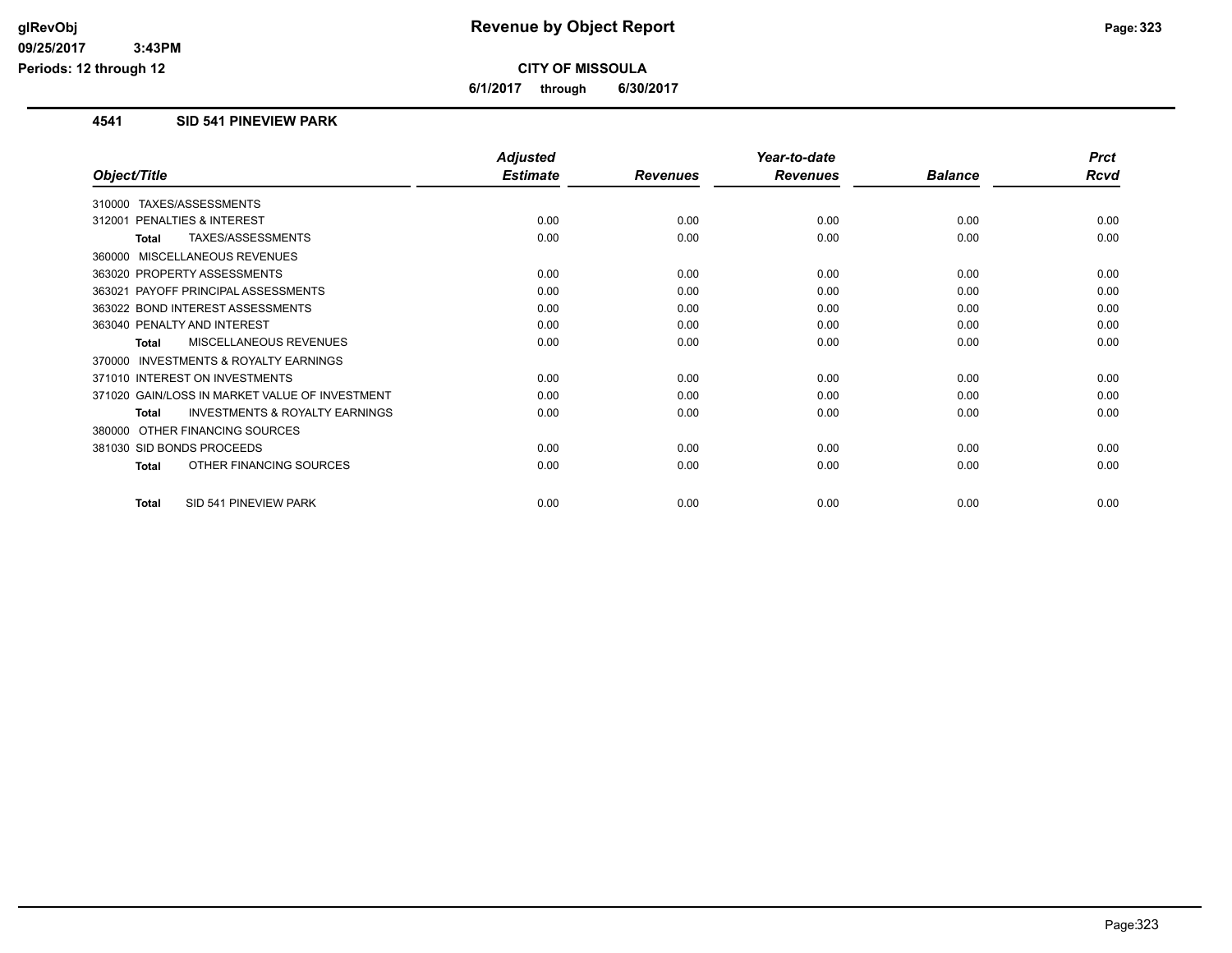**6/1/2017 through 6/30/2017**

#### **4542 SID 542 HILLVIEW WAY**

**4542 SID 542 HILLVIEW WAY**

|                                                    | <b>Adjusted</b> |                 | Year-to-date    |                | <b>Prct</b> |
|----------------------------------------------------|-----------------|-----------------|-----------------|----------------|-------------|
| Object/Title                                       | <b>Estimate</b> | <b>Revenues</b> | <b>Revenues</b> | <b>Balance</b> | <b>Rcvd</b> |
| 370000 INVESTMENTS & ROYALTY EARNINGS              |                 |                 |                 |                |             |
| 371010 INTEREST ON INVESTMENTS                     | 0.00            | 0.00            | 0.00            | 0.00           | 0.00        |
| 371020 GAIN/LOSS IN MARKET VALUE OF INVESTMENTS    | 0.00            | 0.00            | 0.00            | 0.00           | 0.00        |
| <b>INVESTMENTS &amp; ROYALTY EARNINGS</b><br>Total | 0.00            | 0.00            | 0.00            | 0.00           | 0.00        |
| 380000 OTHER FINANCING SOURCES                     |                 |                 |                 |                |             |
| 381030 SID BONDS PROCEEDS                          | 0.00            | 0.00            | 0.00            | 0.00           | 0.00        |
| 383000 OPERATING TRANSFERS                         | 0.00            | 0.00            | 0.00            | 0.00           | 0.00        |
| OTHER FINANCING SOURCES<br>Total                   | 0.00            | 0.00            | 0.00            | 0.00           | 0.00        |
| SID 542 HILLVIEW WAY<br>Total                      | 0.00            | 0.00            | 0.00            | 0.00           | 0.00        |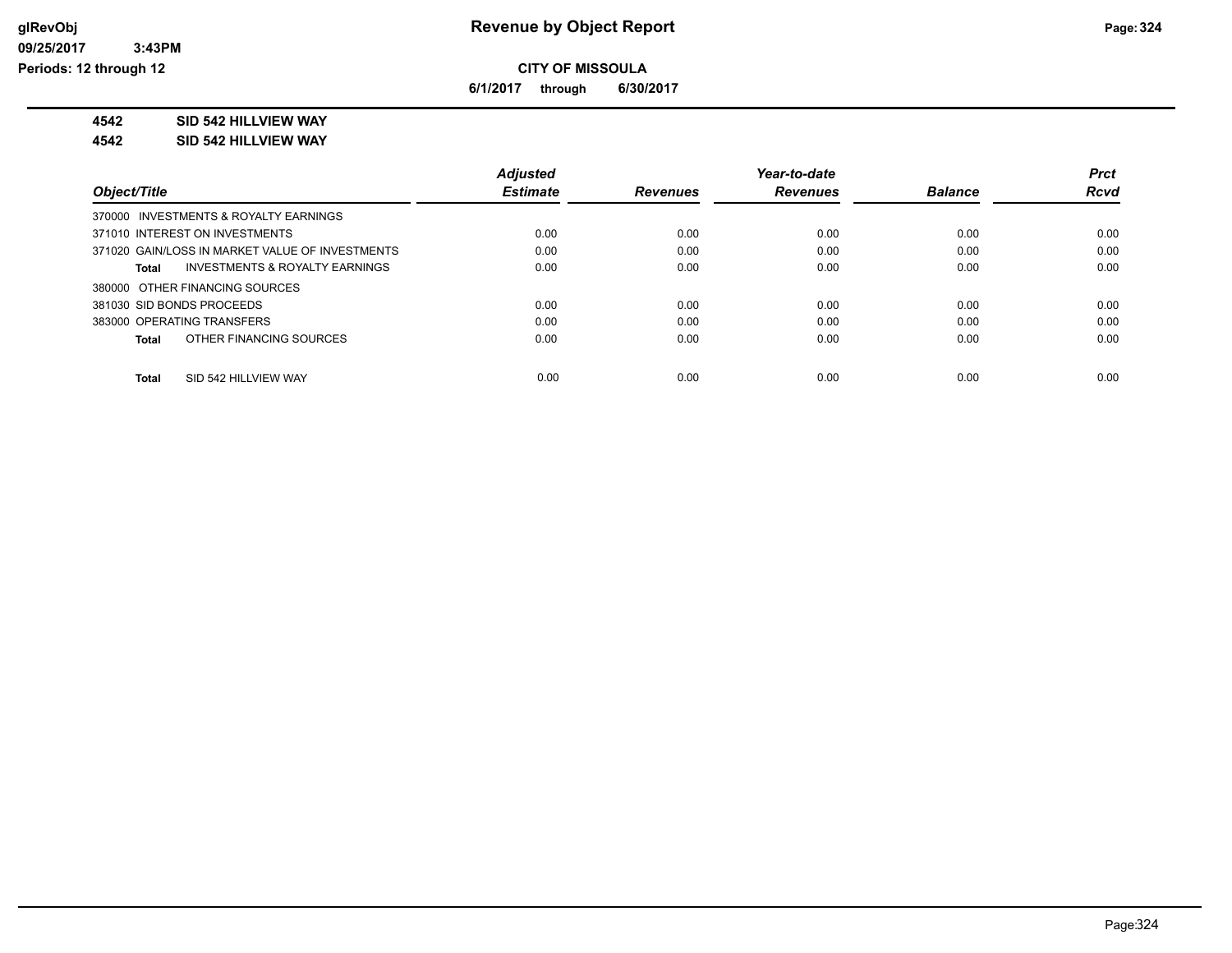**6/1/2017 through 6/30/2017**

#### **4542 SID 542 HILLVIEW WAY**

|                                                | <b>Adjusted</b> |                 | Year-to-date    |                | <b>Prct</b> |
|------------------------------------------------|-----------------|-----------------|-----------------|----------------|-------------|
| Object/Title                                   | <b>Estimate</b> | <b>Revenues</b> | <b>Revenues</b> | <b>Balance</b> | Rcvd        |
| INVESTMENTS & ROYALTY EARNINGS<br>370000       |                 |                 |                 |                |             |
| 371010 INTEREST ON INVESTMENTS                 | 0.00            | 0.00            | 0.00            | 0.00           | 0.00        |
| 371020 GAIN/LOSS IN MARKET VALUE OF INVESTMENT | 0.00            | 0.00            | 0.00            | 0.00           | 0.00        |
| INVESTMENTS & ROYALTY EARNINGS<br>Total        | 0.00            | 0.00            | 0.00            | 0.00           | 0.00        |
| 380000 OTHER FINANCING SOURCES                 |                 |                 |                 |                |             |
| 381030 SID BONDS PROCEEDS                      | 0.00            | 0.00            | 0.00            | 0.00           | 0.00        |
| 383000 OPERATING TRANSFERS                     | 0.00            | 0.00            | 0.00            | 0.00           | 0.00        |
| OTHER FINANCING SOURCES<br>Total               | 0.00            | 0.00            | 0.00            | 0.00           | 0.00        |
| SID 542 HILLVIEW WAY<br>Total                  | 0.00            | 0.00            | 0.00            | 0.00           | 0.00        |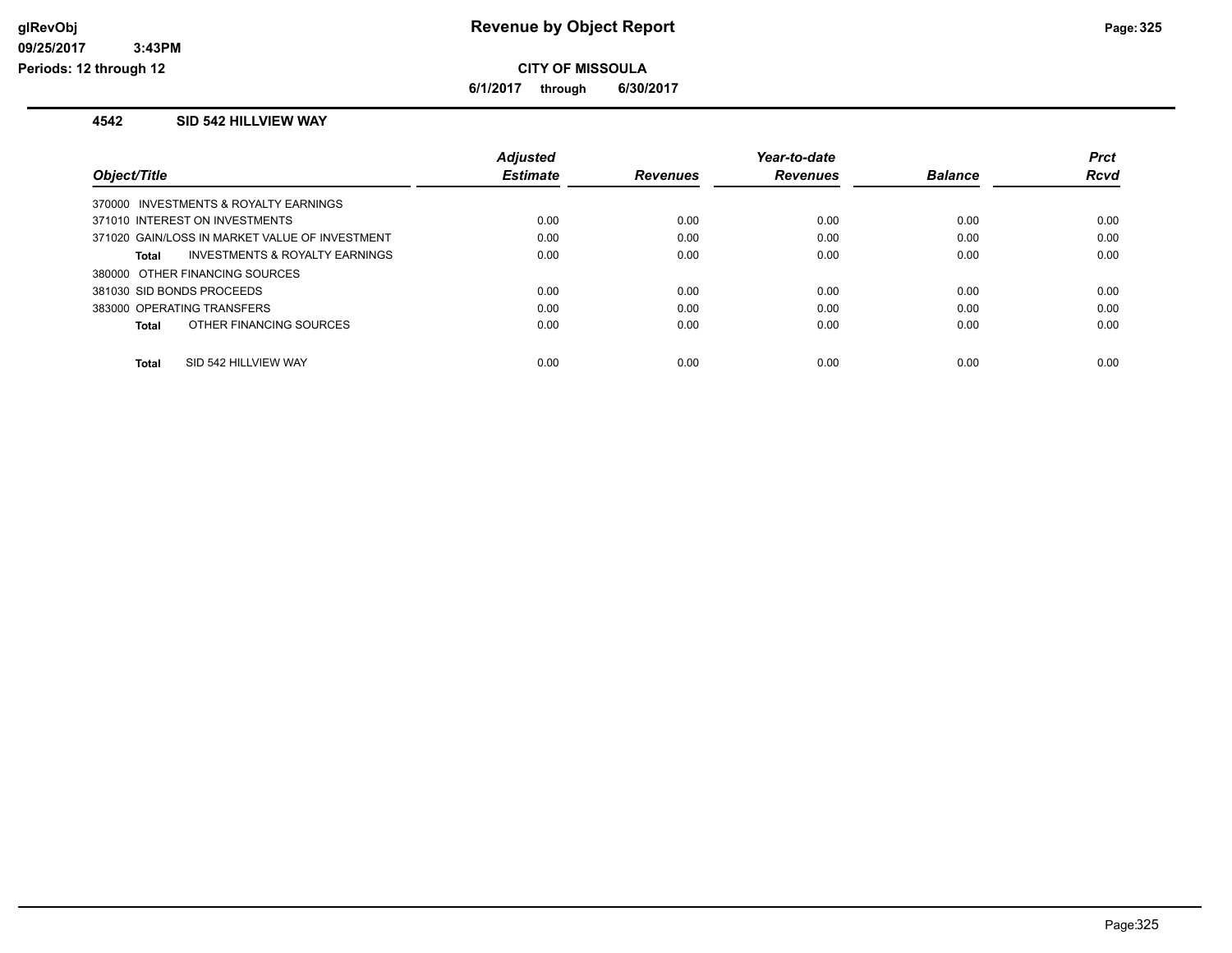**6/1/2017 through 6/30/2017**

#### **4543 SID 543 TRAFFIC CALMING**

#### **4543 SID 543 TRAFFIC CALMING**

|                                                           | <b>Adjusted</b> |                 | Year-to-date    |                | <b>Prct</b> |
|-----------------------------------------------------------|-----------------|-----------------|-----------------|----------------|-------------|
| Object/Title                                              | <b>Estimate</b> | <b>Revenues</b> | <b>Revenues</b> | <b>Balance</b> | <b>Rcvd</b> |
| 370000 INVESTMENTS & ROYALTY EARNINGS                     |                 |                 |                 |                |             |
| 371010 INTEREST ON INVESTMENTS                            | 0.00            | 0.00            | 0.00            | 0.00           | 0.00        |
| <b>INVESTMENTS &amp; ROYALTY EARNINGS</b><br><b>Total</b> | 0.00            | 0.00            | 0.00            | 0.00           | 0.00        |
| 380000 OTHER FINANCING SOURCES                            |                 |                 |                 |                |             |
| 383000 OPERATING TRANSFERS                                | 0.00            | 0.00            | 0.00            | 0.00           | 0.00        |
| OTHER FINANCING SOURCES<br>Total                          | 0.00            | 0.00            | 0.00            | 0.00           | 0.00        |
|                                                           |                 |                 |                 |                |             |
| SID 543 TRAFFIC CALMING<br><b>Total</b>                   | 0.00            | 0.00            | 0.00            | 0.00           | 0.00        |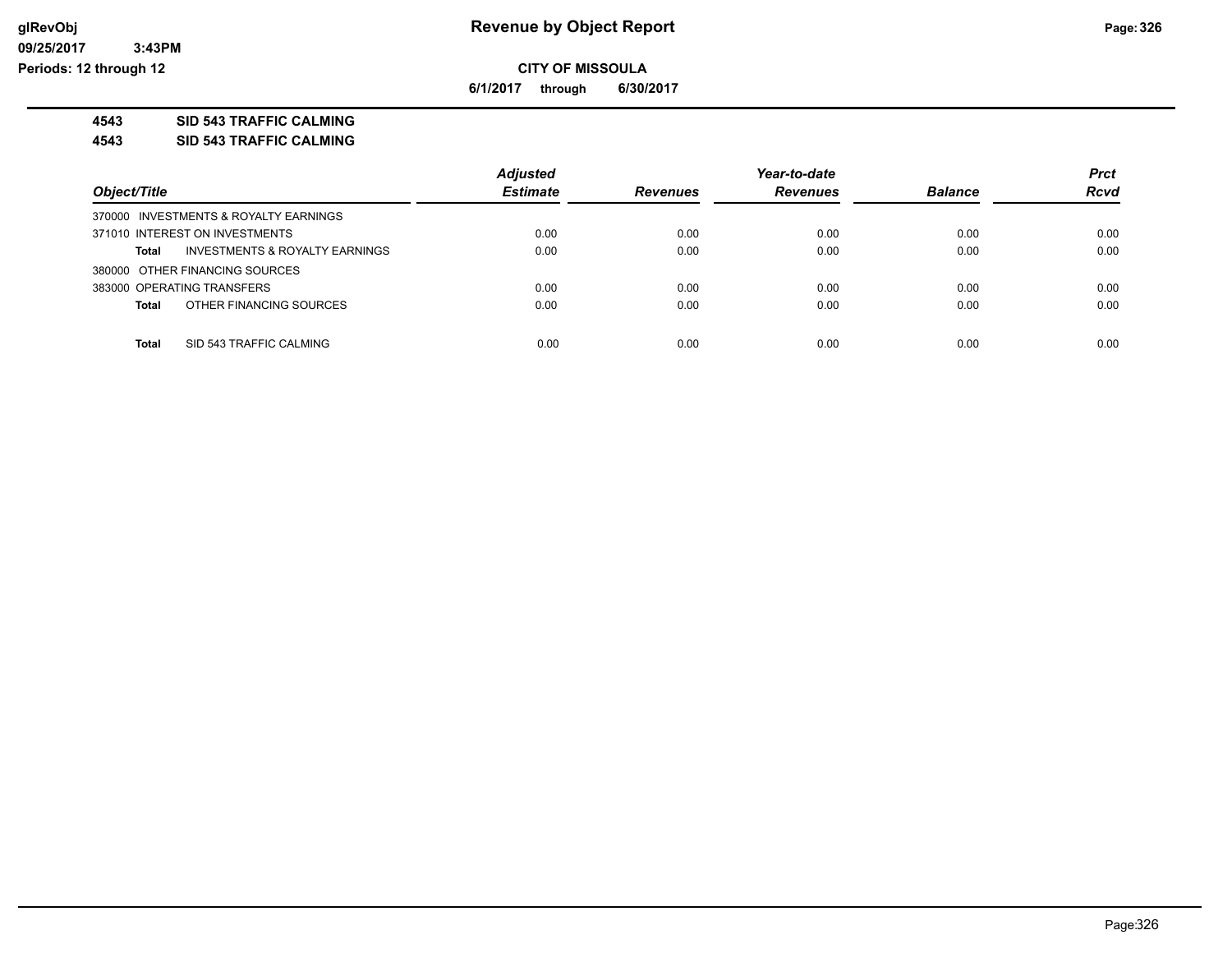**6/1/2017 through 6/30/2017**

#### **4543 SID 543 TRAFFIC CALMING**

| Object/Title                            | <b>Adjusted</b><br><b>Estimate</b> | <b>Revenues</b> | Year-to-date<br><b>Revenues</b> | <b>Balance</b> | <b>Prct</b><br><b>Rcvd</b> |
|-----------------------------------------|------------------------------------|-----------------|---------------------------------|----------------|----------------------------|
| 370000 INVESTMENTS & ROYALTY EARNINGS   |                                    |                 |                                 |                |                            |
| 371010 INTEREST ON INVESTMENTS          | 0.00                               | 0.00            | 0.00                            | 0.00           | 0.00                       |
| INVESTMENTS & ROYALTY EARNINGS<br>Total | 0.00                               | 0.00            | 0.00                            | 0.00           | 0.00                       |
| 380000 OTHER FINANCING SOURCES          |                                    |                 |                                 |                |                            |
| 383000 OPERATING TRANSFERS              | 0.00                               | 0.00            | 0.00                            | 0.00           | 0.00                       |
| OTHER FINANCING SOURCES<br><b>Total</b> | 0.00                               | 0.00            | 0.00                            | 0.00           | 0.00                       |
|                                         |                                    |                 |                                 |                |                            |
| SID 543 TRAFFIC CALMING<br><b>Total</b> | 0.00                               | 0.00            | 0.00                            | 0.00           | 0.00                       |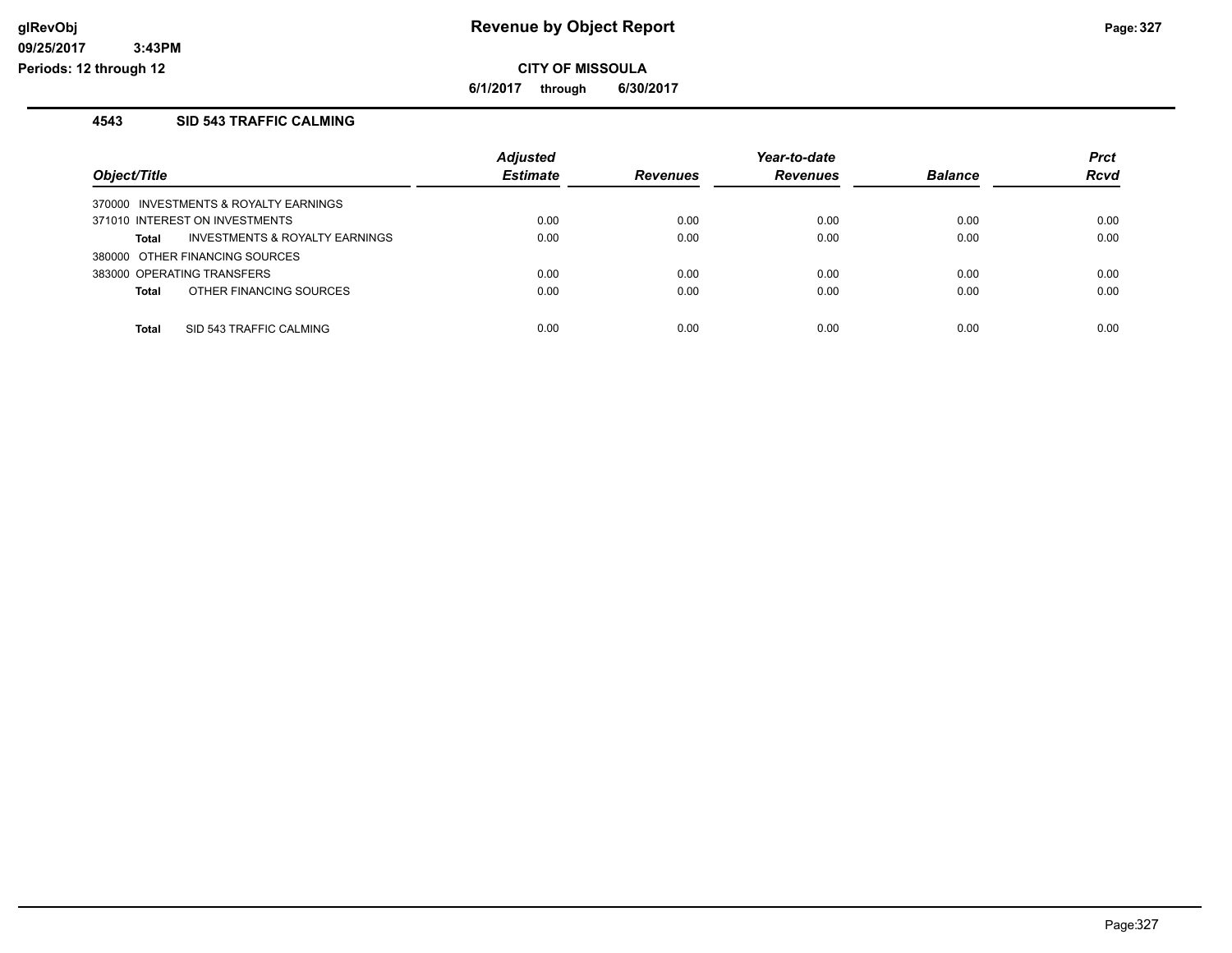**6/1/2017 through 6/30/2017**

### **4544 MILLER CREEK MITIGATION FUND**

#### **4544 MILLER CREEK MITIGATION FUND**

|                                                    | <b>Adjusted</b> |                 | Year-to-date    |                | <b>Prct</b> |
|----------------------------------------------------|-----------------|-----------------|-----------------|----------------|-------------|
| Object/Title                                       | <b>Estimate</b> | <b>Revenues</b> | <b>Revenues</b> | <b>Balance</b> | <b>Rcvd</b> |
| TAXES/ASSESSMENTS<br>310000                        |                 |                 |                 |                |             |
| <b>PENALTIES &amp; INTEREST</b><br>312001          | 0.00            | 0.00            | 0.00            | 0.00           | 0.00        |
| TAXES/ASSESSMENTS<br>Total                         | 0.00            | 0.00            | 0.00            | 0.00           | 0.00        |
| 370000 INVESTMENTS & ROYALTY EARNINGS              |                 |                 |                 |                |             |
| 371010 INTEREST ON INVESTMENTS                     | 0.00            | 0.00            | 0.00            | 0.00           | 0.00        |
| 371020 GAIN/LOSS IN MARKET VALUE OF INVESTMENTS    | 0.00            | 0.00            | 0.00            | 0.00           | 0.00        |
| <b>INVESTMENTS &amp; ROYALTY EARNINGS</b><br>Total | 0.00            | 0.00            | 0.00            | 0.00           | 0.00        |
| 380000 OTHER FINANCING SOURCES                     |                 |                 |                 |                |             |
| 381030 SID BONDS PROCEEDS                          | 0.00            | 0.00            | 0.00            | 0.00           | 0.00        |
| OTHER FINANCING SOURCES<br>Total                   | 0.00            | 0.00            | 0.00            | 0.00           | 0.00        |
| MILLER CREEK MITIGATION FUND<br><b>Total</b>       | 0.00            | 0.00            | 0.00            | 0.00           | 0.00        |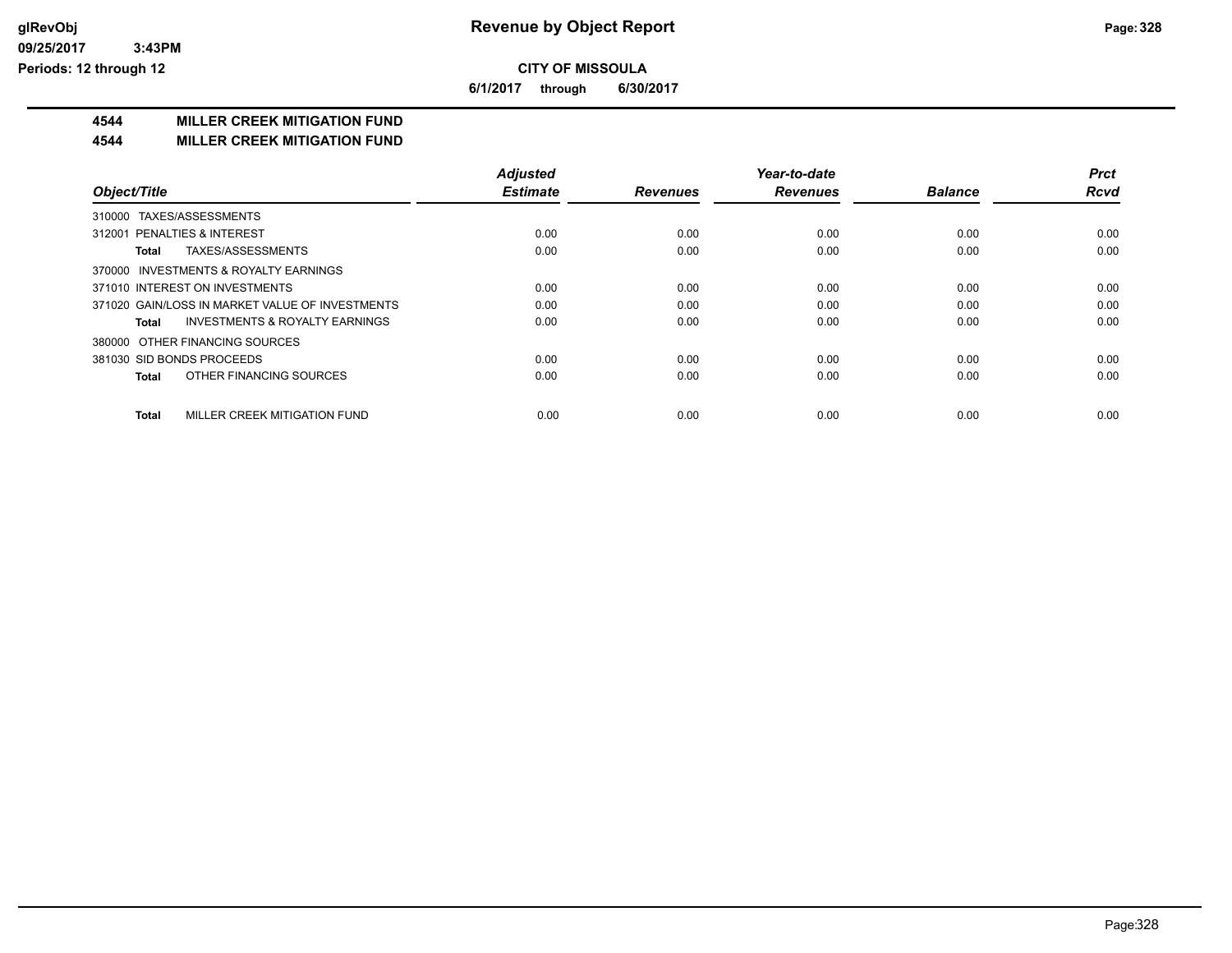**6/1/2017 through 6/30/2017**

#### **4544 MILLER CREEK MITIGATION FUND**

| Object/Title                                              | <b>Adjusted</b><br><b>Estimate</b> | <b>Revenues</b> | Year-to-date<br><b>Revenues</b> | <b>Balance</b> | <b>Prct</b><br><b>Rcvd</b> |
|-----------------------------------------------------------|------------------------------------|-----------------|---------------------------------|----------------|----------------------------|
|                                                           |                                    |                 |                                 |                |                            |
| 310000 TAXES/ASSESSMENTS                                  |                                    |                 |                                 |                |                            |
| 312001 PENALTIES & INTEREST                               | 0.00                               | 0.00            | 0.00                            | 0.00           | 0.00                       |
| TAXES/ASSESSMENTS<br><b>Total</b>                         | 0.00                               | 0.00            | 0.00                            | 0.00           | 0.00                       |
| 370000 INVESTMENTS & ROYALTY EARNINGS                     |                                    |                 |                                 |                |                            |
| 371010 INTEREST ON INVESTMENTS                            | 0.00                               | 0.00            | 0.00                            | 0.00           | 0.00                       |
| 371020 GAIN/LOSS IN MARKET VALUE OF INVESTMENT            | 0.00                               | 0.00            | 0.00                            | 0.00           | 0.00                       |
| <b>INVESTMENTS &amp; ROYALTY EARNINGS</b><br><b>Total</b> | 0.00                               | 0.00            | 0.00                            | 0.00           | 0.00                       |
| 380000 OTHER FINANCING SOURCES                            |                                    |                 |                                 |                |                            |
| 381030 SID BONDS PROCEEDS                                 | 0.00                               | 0.00            | 0.00                            | 0.00           | 0.00                       |
| OTHER FINANCING SOURCES<br><b>Total</b>                   | 0.00                               | 0.00            | 0.00                            | 0.00           | 0.00                       |
| MILLER CREEK MITIGATION FUND<br><b>Total</b>              | 0.00                               | 0.00            | 0.00                            | 0.00           | 0.00                       |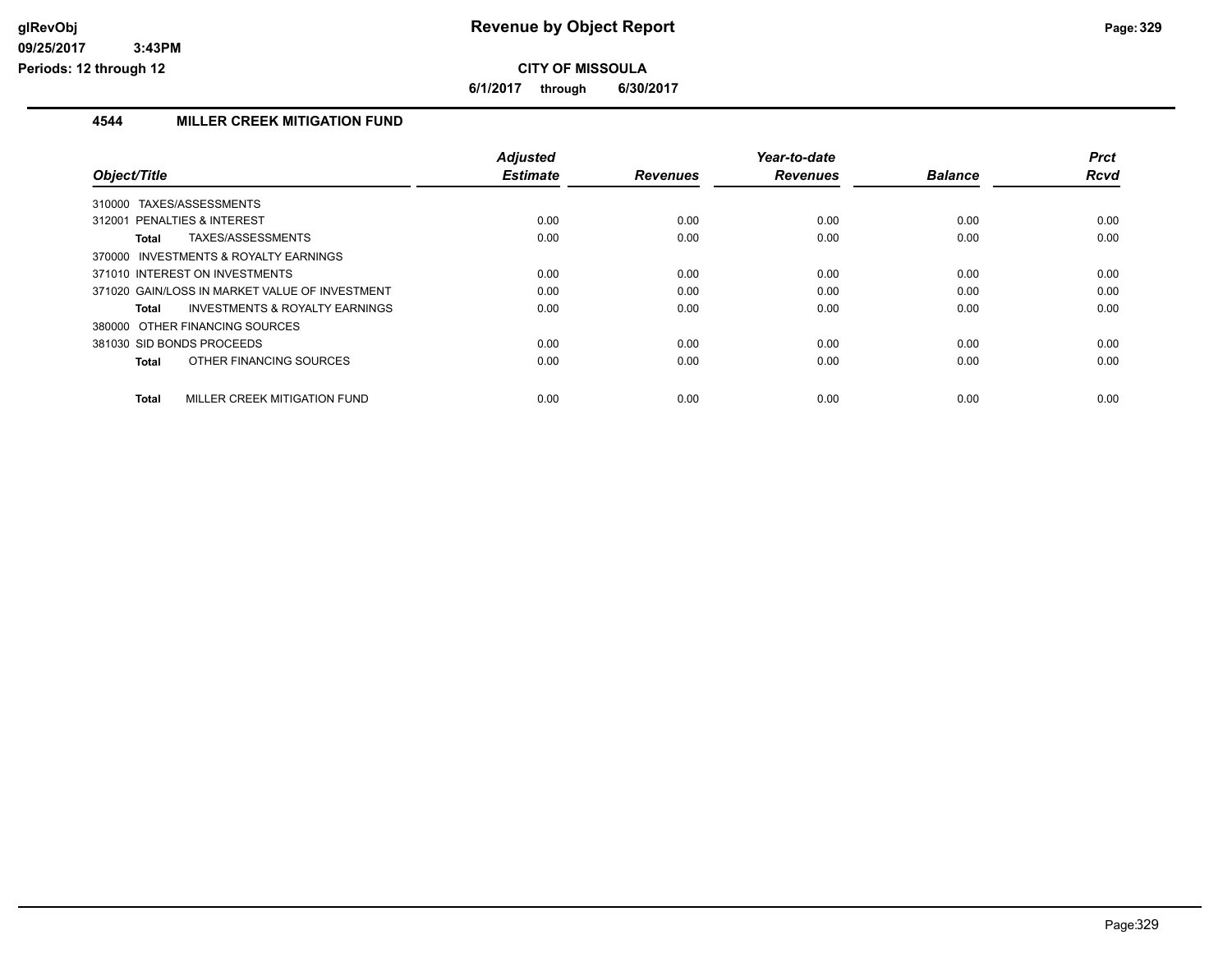**6/1/2017 through 6/30/2017**

# **4545 MILLER CREEK TWITE CONSTRUCTION**

#### **4545 MILLER CREEK TWITE CONSTRUCTION**

|                                                    | <b>Adjusted</b> |                 | Year-to-date    |                | <b>Prct</b> |
|----------------------------------------------------|-----------------|-----------------|-----------------|----------------|-------------|
| Object/Title                                       | <b>Estimate</b> | <b>Revenues</b> | <b>Revenues</b> | <b>Balance</b> | <b>Rcvd</b> |
| TAXES/ASSESSMENTS<br>310000                        |                 |                 |                 |                |             |
| 312001 PENALTIES & INTEREST                        | 0.00            | 0.00            | 0.00            | 0.00           | 0.00        |
| <b>TAXES/ASSESSMENTS</b><br><b>Total</b>           | 0.00            | 0.00            | 0.00            | 0.00           | 0.00        |
| INVESTMENTS & ROYALTY EARNINGS<br>370000           |                 |                 |                 |                |             |
| 371010 INTEREST ON INVESTMENTS                     | 0.00            | 0.00            | 0.00            | 0.00           | 0.00        |
| 371020 GAIN/LOSS IN MARKET VALUE OF INVESTMENTS    | 0.00            | 0.00            | 0.00            | 0.00           | 0.00        |
| <b>INVESTMENTS &amp; ROYALTY EARNINGS</b><br>Total | 0.00            | 0.00            | 0.00            | 0.00           | 0.00        |
| OTHER FINANCING SOURCES<br>380000                  |                 |                 |                 |                |             |
| 381030 SID BONDS PROCEEDS                          | 0.00            | 0.00            | 0.00            | 0.00           | 0.00        |
| OTHER FINANCING SOURCES<br><b>Total</b>            | 0.00            | 0.00            | 0.00            | 0.00           | 0.00        |
| <b>MILLER CREEK</b><br>430000                      |                 |                 |                 |                |             |
| 430230 MILLER CR TWITE CONSTRUCTION                | 0.00            | 0.00            | 0.00            | 0.00           | 0.00        |
| <b>MILLER CREEK</b><br>Total                       | 0.00            | 0.00            | 0.00            | 0.00           | 0.00        |
|                                                    |                 |                 |                 |                |             |
| MILLER CREEK TWITE CONSTRUCTION<br><b>Total</b>    | 0.00            | 0.00            | 0.00            | 0.00           | 0.00        |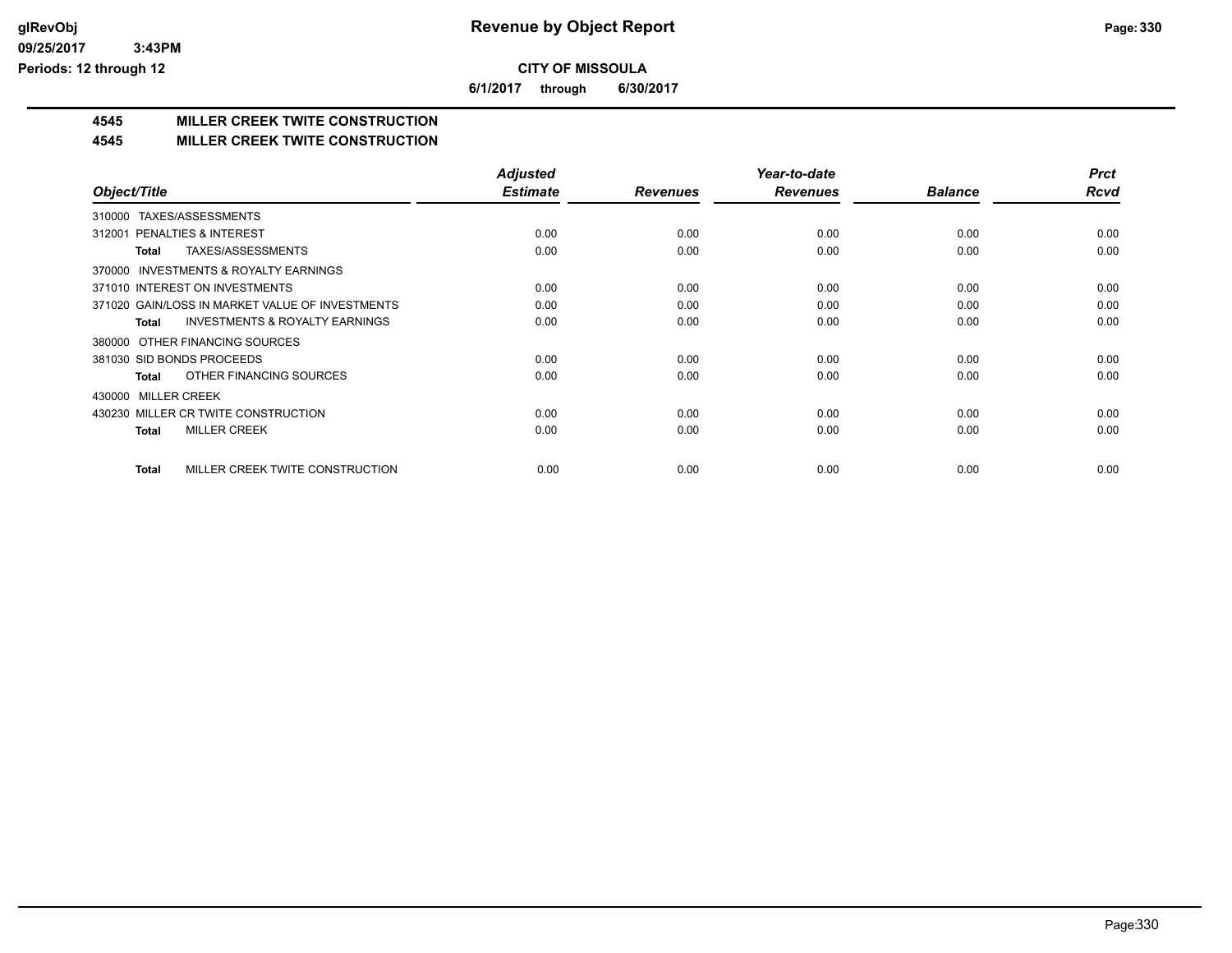**6/1/2017 through 6/30/2017**

#### **4545 MILLER CREEK TWITE CONSTRUCTION**

| Object/Title              |                                                | <b>Adjusted</b><br><b>Estimate</b> | <b>Revenues</b> | Year-to-date<br><b>Revenues</b> | <b>Balance</b> | <b>Prct</b><br><b>Rcvd</b> |
|---------------------------|------------------------------------------------|------------------------------------|-----------------|---------------------------------|----------------|----------------------------|
| 310000 TAXES/ASSESSMENTS  |                                                |                                    |                 |                                 |                |                            |
|                           | 312001 PENALTIES & INTEREST                    | 0.00                               | 0.00            | 0.00                            | 0.00           | 0.00                       |
| <b>Total</b>              | TAXES/ASSESSMENTS                              | 0.00                               | 0.00            | 0.00                            | 0.00           | 0.00                       |
|                           | 370000 INVESTMENTS & ROYALTY EARNINGS          |                                    |                 |                                 |                |                            |
|                           | 371010 INTEREST ON INVESTMENTS                 | 0.00                               | 0.00            | 0.00                            | 0.00           | 0.00                       |
|                           | 371020 GAIN/LOSS IN MARKET VALUE OF INVESTMENT | 0.00                               | 0.00            | 0.00                            | 0.00           | 0.00                       |
| <b>Total</b>              | <b>INVESTMENTS &amp; ROYALTY EARNINGS</b>      | 0.00                               | 0.00            | 0.00                            | 0.00           | 0.00                       |
|                           | 380000 OTHER FINANCING SOURCES                 |                                    |                 |                                 |                |                            |
| 381030 SID BONDS PROCEEDS |                                                | 0.00                               | 0.00            | 0.00                            | 0.00           | 0.00                       |
| <b>Total</b>              | OTHER FINANCING SOURCES                        | 0.00                               | 0.00            | 0.00                            | 0.00           | 0.00                       |
| 430000 MILLER CREEK       |                                                |                                    |                 |                                 |                |                            |
|                           | 430230 MILLER CR TWITE CONSTRUCTION            | 0.00                               | 0.00            | 0.00                            | 0.00           | 0.00                       |
| <b>Total</b>              | <b>MILLER CREEK</b>                            | 0.00                               | 0.00            | 0.00                            | 0.00           | 0.00                       |
| <b>Total</b>              | MILLER CREEK TWITE CONSTRUCTION                | 0.00                               | 0.00            | 0.00                            | 0.00           | 0.00                       |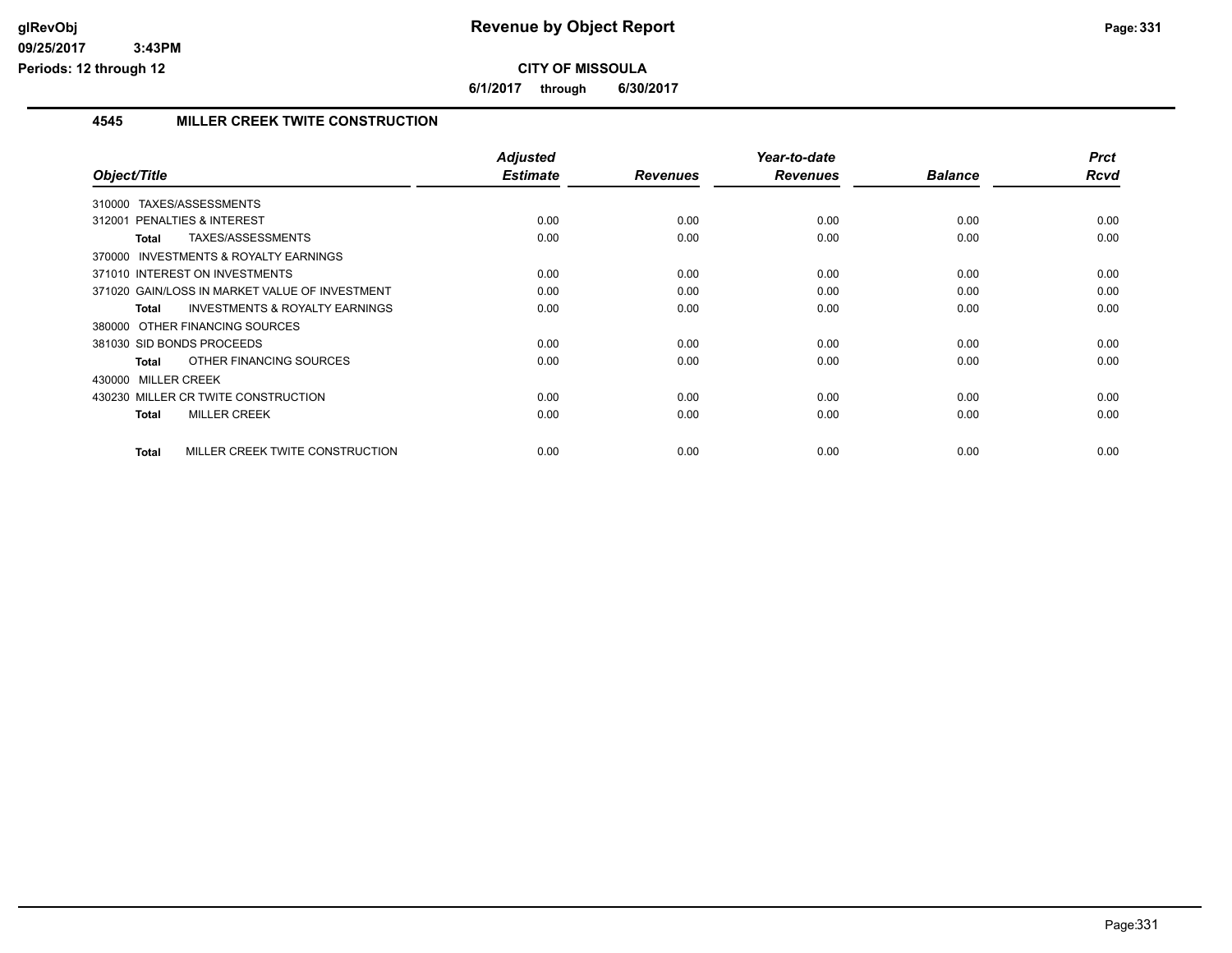**6/1/2017 through 6/30/2017**

# **4546 MILLER CREEK MALOHNEY CONSTRUCTION**

### **4546 MILLER CREEK MALOHNEY CONSTRUCTION**

|                                                     | <b>Adjusted</b> |                 | Year-to-date    |                | <b>Prct</b> |
|-----------------------------------------------------|-----------------|-----------------|-----------------|----------------|-------------|
| Object/Title                                        | <b>Estimate</b> | <b>Revenues</b> | <b>Revenues</b> | <b>Balance</b> | <b>Rcvd</b> |
| TAXES/ASSESSMENTS<br>310000                         |                 |                 |                 |                |             |
| PENALTIES & INTEREST<br>312001                      | 0.00            | 0.00            | 0.00            | 0.00           | 0.00        |
| TAXES/ASSESSMENTS<br>Total                          | 0.00            | 0.00            | 0.00            | 0.00           | 0.00        |
| MISCELLANEOUS REVENUES<br>360000                    |                 |                 |                 |                |             |
| 365000 DONATIONS                                    | 0.00            | 0.00            | 0.00            | 0.00           | 0.00        |
| MISCELLANEOUS REVENUES<br>Total                     | 0.00            | 0.00            | 0.00            | 0.00           | 0.00        |
| <b>INVESTMENTS &amp; ROYALTY EARNINGS</b><br>370000 |                 |                 |                 |                |             |
| 371010 INTEREST ON INVESTMENTS                      | 0.00            | 0.00            | 0.00            | 0.00           | 0.00        |
| 371020 GAIN/LOSS IN MARKET VALUE OF INVESTMENTS     | 0.00            | 0.00            | 0.00            | 0.00           | 0.00        |
| <b>INVESTMENTS &amp; ROYALTY EARNINGS</b><br>Total  | 0.00            | 0.00            | 0.00            | 0.00           | 0.00        |
| OTHER FINANCING SOURCES<br>380000                   |                 |                 |                 |                |             |
| 381030 SID BONDS PROCEEDS                           | 0.00            | 0.00            | 0.00            | 0.00           | 0.00        |
| OTHER FINANCING SOURCES<br>Total                    | 0.00            | 0.00            | 0.00            | 0.00           | 0.00        |
| <b>MILLER CREEK</b><br>430000                       |                 |                 |                 |                |             |
| 430230 MILLER CR TWITE CONSTRUCTION                 | 0.00            | 0.00            | 0.00            | 0.00           | 0.00        |
| <b>MILLER CREEK</b><br>Total                        | 0.00            | 0.00            | 0.00            | 0.00           | 0.00        |
|                                                     |                 |                 |                 |                |             |
| MILLER CREEK MALOHNEY CONSTRUCTION<br><b>Total</b>  | 0.00            | 0.00            | 0.00            | 0.00           | 0.00        |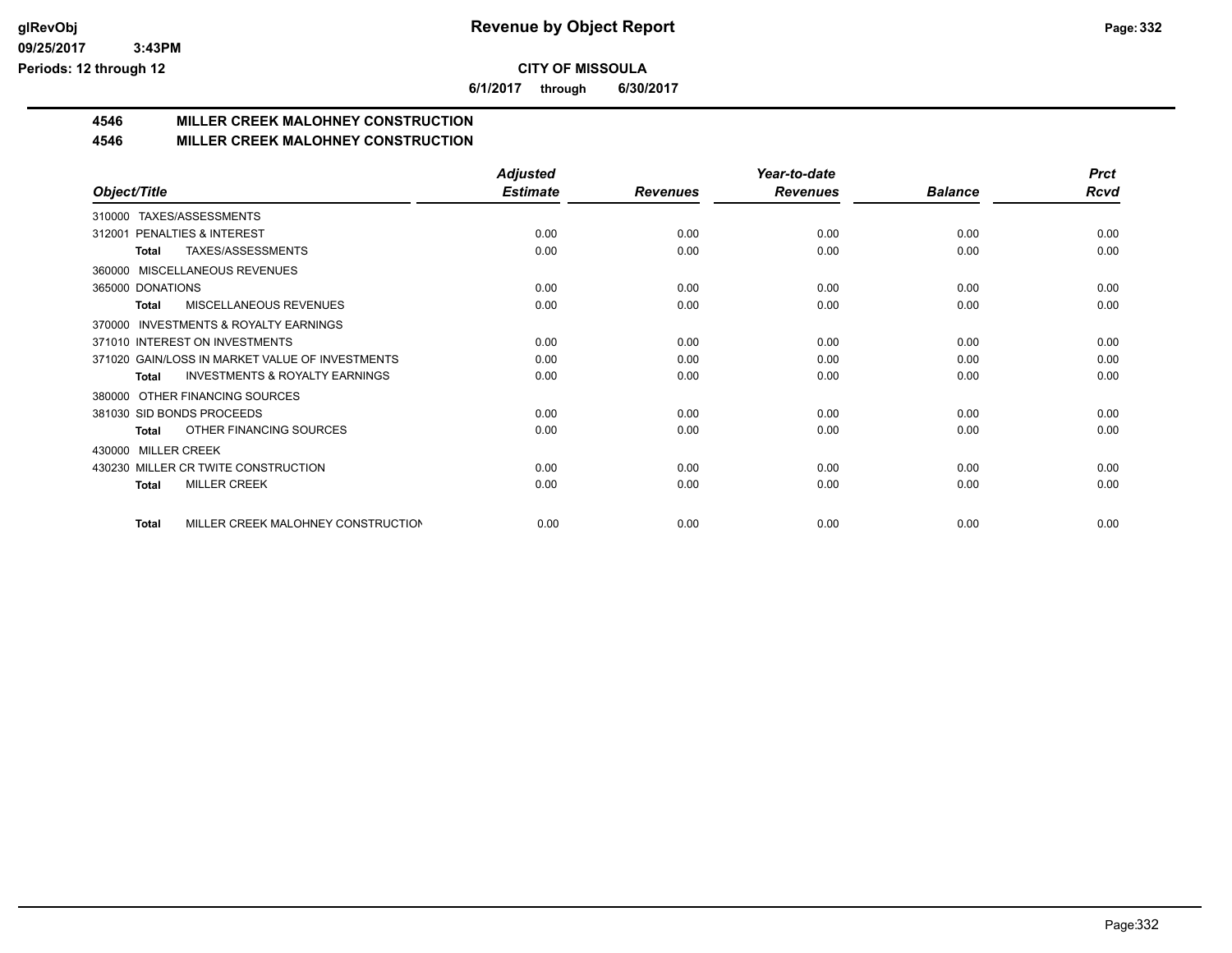**6/1/2017 through 6/30/2017**

#### **4546 MILLER CREEK MALOHNEY CONSTRUCTION**

|                                                    | <b>Adjusted</b> |                 | Year-to-date    |                | <b>Prct</b> |
|----------------------------------------------------|-----------------|-----------------|-----------------|----------------|-------------|
| Object/Title                                       | <b>Estimate</b> | <b>Revenues</b> | <b>Revenues</b> | <b>Balance</b> | <b>Rcvd</b> |
| TAXES/ASSESSMENTS<br>310000                        |                 |                 |                 |                |             |
| <b>PENALTIES &amp; INTEREST</b><br>312001          | 0.00            | 0.00            | 0.00            | 0.00           | 0.00        |
| TAXES/ASSESSMENTS<br>Total                         | 0.00            | 0.00            | 0.00            | 0.00           | 0.00        |
| 360000 MISCELLANEOUS REVENUES                      |                 |                 |                 |                |             |
| 365000 DONATIONS                                   | 0.00            | 0.00            | 0.00            | 0.00           | 0.00        |
| <b>MISCELLANEOUS REVENUES</b><br>Total             | 0.00            | 0.00            | 0.00            | 0.00           | 0.00        |
| INVESTMENTS & ROYALTY EARNINGS<br>370000           |                 |                 |                 |                |             |
| 371010 INTEREST ON INVESTMENTS                     | 0.00            | 0.00            | 0.00            | 0.00           | 0.00        |
| 371020 GAIN/LOSS IN MARKET VALUE OF INVESTMENT     | 0.00            | 0.00            | 0.00            | 0.00           | 0.00        |
| <b>INVESTMENTS &amp; ROYALTY EARNINGS</b><br>Total | 0.00            | 0.00            | 0.00            | 0.00           | 0.00        |
| OTHER FINANCING SOURCES<br>380000                  |                 |                 |                 |                |             |
| 381030 SID BONDS PROCEEDS                          | 0.00            | 0.00            | 0.00            | 0.00           | 0.00        |
| OTHER FINANCING SOURCES<br><b>Total</b>            | 0.00            | 0.00            | 0.00            | 0.00           | 0.00        |
| 430000 MILLER CREEK                                |                 |                 |                 |                |             |
| 430230 MILLER CR TWITE CONSTRUCTION                | 0.00            | 0.00            | 0.00            | 0.00           | 0.00        |
| <b>MILLER CREEK</b><br><b>Total</b>                | 0.00            | 0.00            | 0.00            | 0.00           | 0.00        |
| MILLER CREEK MALOHNEY CONSTRUCTIOI<br>Total        | 0.00            | 0.00            | 0.00            | 0.00           | 0.00        |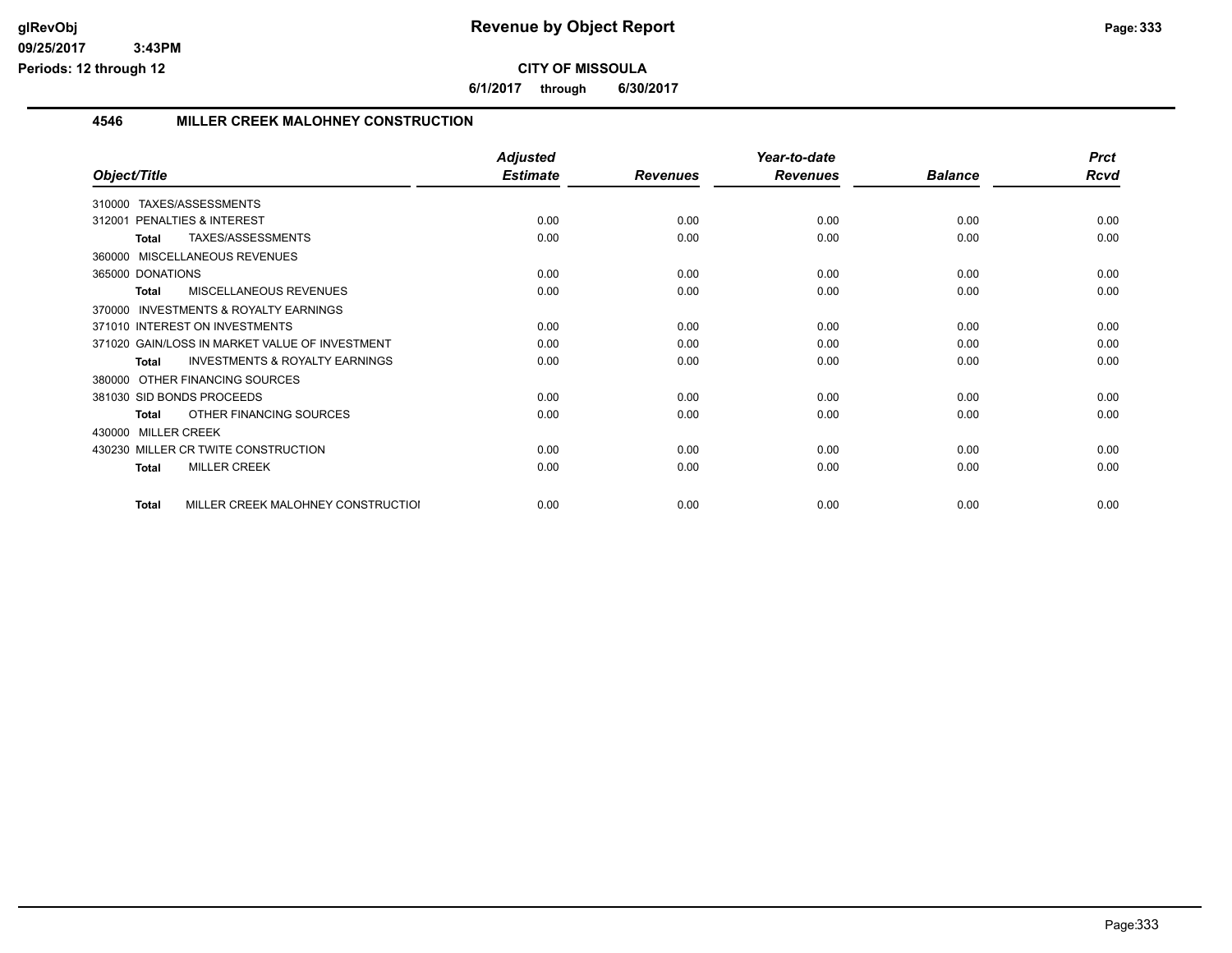**6/1/2017 through 6/30/2017**

# **4547 MILLER CREEK MCCARTHY CONSTRUCTION**

### **4547 MILLER CREEK MCCARTHY CONSTRUCTION**

|                                                     | <b>Adjusted</b> |                 | Year-to-date    |                | <b>Prct</b> |
|-----------------------------------------------------|-----------------|-----------------|-----------------|----------------|-------------|
| Object/Title                                        | <b>Estimate</b> | <b>Revenues</b> | <b>Revenues</b> | <b>Balance</b> | <b>Rcvd</b> |
| TAXES/ASSESSMENTS<br>310000                         |                 |                 |                 |                |             |
| 312001 PENALTIES & INTEREST                         | 0.00            | 0.00            | 0.00            | 0.00           | 0.00        |
| <b>TAXES/ASSESSMENTS</b><br><b>Total</b>            | 0.00            | 0.00            | 0.00            | 0.00           | 0.00        |
| <b>INVESTMENTS &amp; ROYALTY EARNINGS</b><br>370000 |                 |                 |                 |                |             |
| 371010 INTEREST ON INVESTMENTS                      | 0.00            | 0.00            | 0.00            | 0.00           | 0.00        |
| 371020 GAIN/LOSS IN MARKET VALUE OF INVESTMENTS     | 0.00            | 0.00            | 0.00            | 0.00           | 0.00        |
| <b>INVESTMENTS &amp; ROYALTY EARNINGS</b><br>Total  | 0.00            | 0.00            | 0.00            | 0.00           | 0.00        |
| OTHER FINANCING SOURCES<br>380000                   |                 |                 |                 |                |             |
| 381030 SID BONDS PROCEEDS                           | 0.00            | 0.00            | 0.00            | 0.00           | 0.00        |
| OTHER FINANCING SOURCES<br><b>Total</b>             | 0.00            | 0.00            | 0.00            | 0.00           | 0.00        |
| <b>MILLER CREEK</b><br>430000                       |                 |                 |                 |                |             |
| 430230 MILLER CR TWITE CONSTRUCTION                 | 0.00            | 0.00            | 0.00            | 0.00           | 0.00        |
| <b>MILLER CREEK</b><br><b>Total</b>                 | 0.00            | 0.00            | 0.00            | 0.00           | 0.00        |
|                                                     |                 |                 |                 |                |             |
| MILLER CREEK MCCARTHY CONSTRUCTION<br><b>Total</b>  | 0.00            | 0.00            | 0.00            | 0.00           | 0.00        |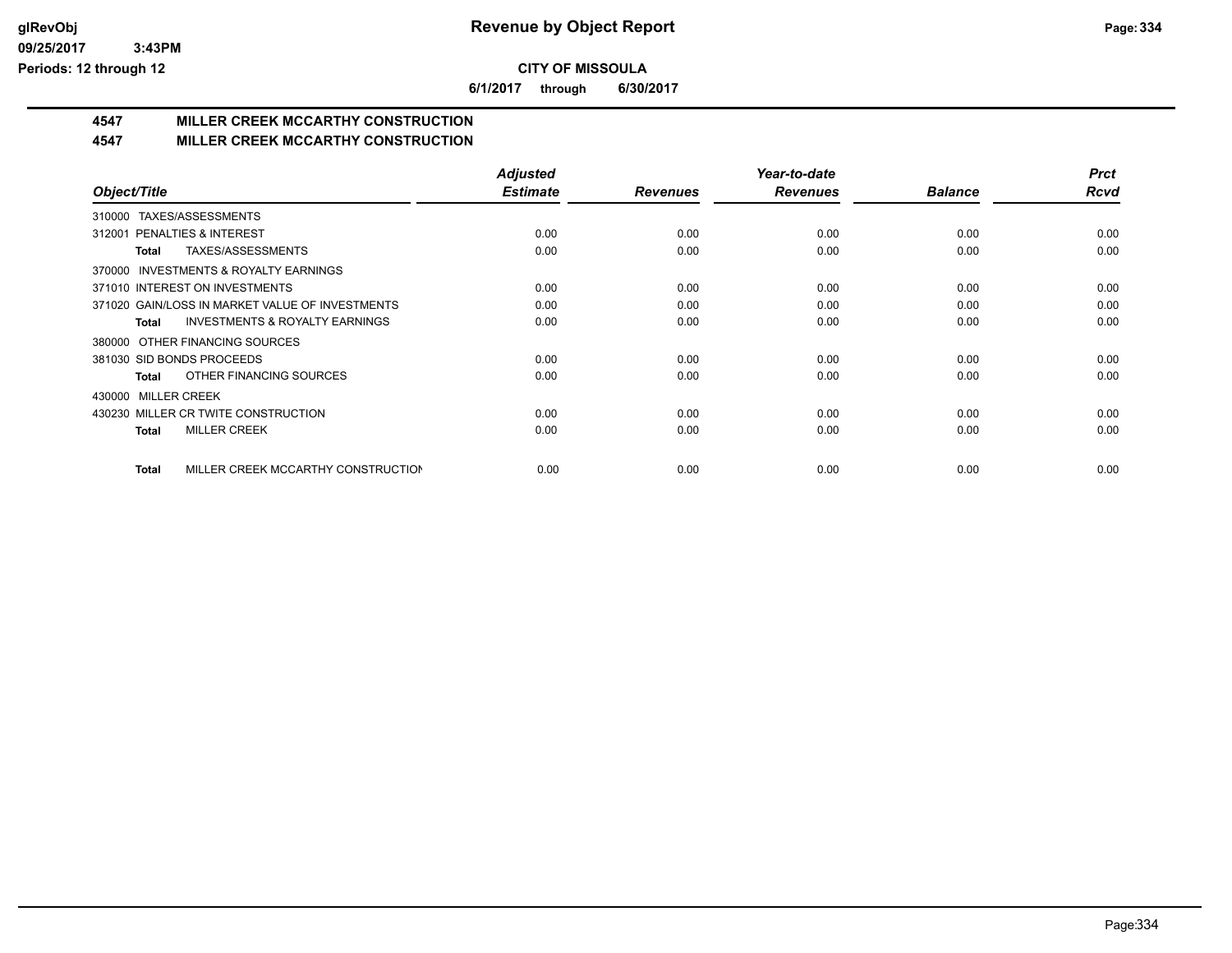**6/1/2017 through 6/30/2017**

#### **4547 MILLER CREEK MCCARTHY CONSTRUCTION**

| Object/Title                                              | <b>Adjusted</b><br><b>Estimate</b> | <b>Revenues</b> | Year-to-date<br><b>Revenues</b> | <b>Balance</b> | <b>Prct</b><br><b>Rcvd</b> |
|-----------------------------------------------------------|------------------------------------|-----------------|---------------------------------|----------------|----------------------------|
| 310000 TAXES/ASSESSMENTS                                  |                                    |                 |                                 |                |                            |
| PENALTIES & INTEREST<br>312001                            | 0.00                               | 0.00            | 0.00                            | 0.00           | 0.00                       |
| TAXES/ASSESSMENTS<br>Total                                | 0.00                               | 0.00            | 0.00                            | 0.00           | 0.00                       |
| 370000 INVESTMENTS & ROYALTY EARNINGS                     |                                    |                 |                                 |                |                            |
| 371010 INTEREST ON INVESTMENTS                            | 0.00                               | 0.00            | 0.00                            | 0.00           | 0.00                       |
| 371020 GAIN/LOSS IN MARKET VALUE OF INVESTMENT            | 0.00                               | 0.00            | 0.00                            | 0.00           | 0.00                       |
| <b>INVESTMENTS &amp; ROYALTY EARNINGS</b><br><b>Total</b> | 0.00                               | 0.00            | 0.00                            | 0.00           | 0.00                       |
| 380000 OTHER FINANCING SOURCES                            |                                    |                 |                                 |                |                            |
| 381030 SID BONDS PROCEEDS                                 | 0.00                               | 0.00            | 0.00                            | 0.00           | 0.00                       |
| OTHER FINANCING SOURCES<br>Total                          | 0.00                               | 0.00            | 0.00                            | 0.00           | 0.00                       |
| 430000 MILLER CREEK                                       |                                    |                 |                                 |                |                            |
| 430230 MILLER CR TWITE CONSTRUCTION                       | 0.00                               | 0.00            | 0.00                            | 0.00           | 0.00                       |
| <b>MILLER CREEK</b><br><b>Total</b>                       | 0.00                               | 0.00            | 0.00                            | 0.00           | 0.00                       |
| MILLER CREEK MCCARTHY CONSTRUCTION<br><b>Total</b>        | 0.00                               | 0.00            | 0.00                            | 0.00           | 0.00                       |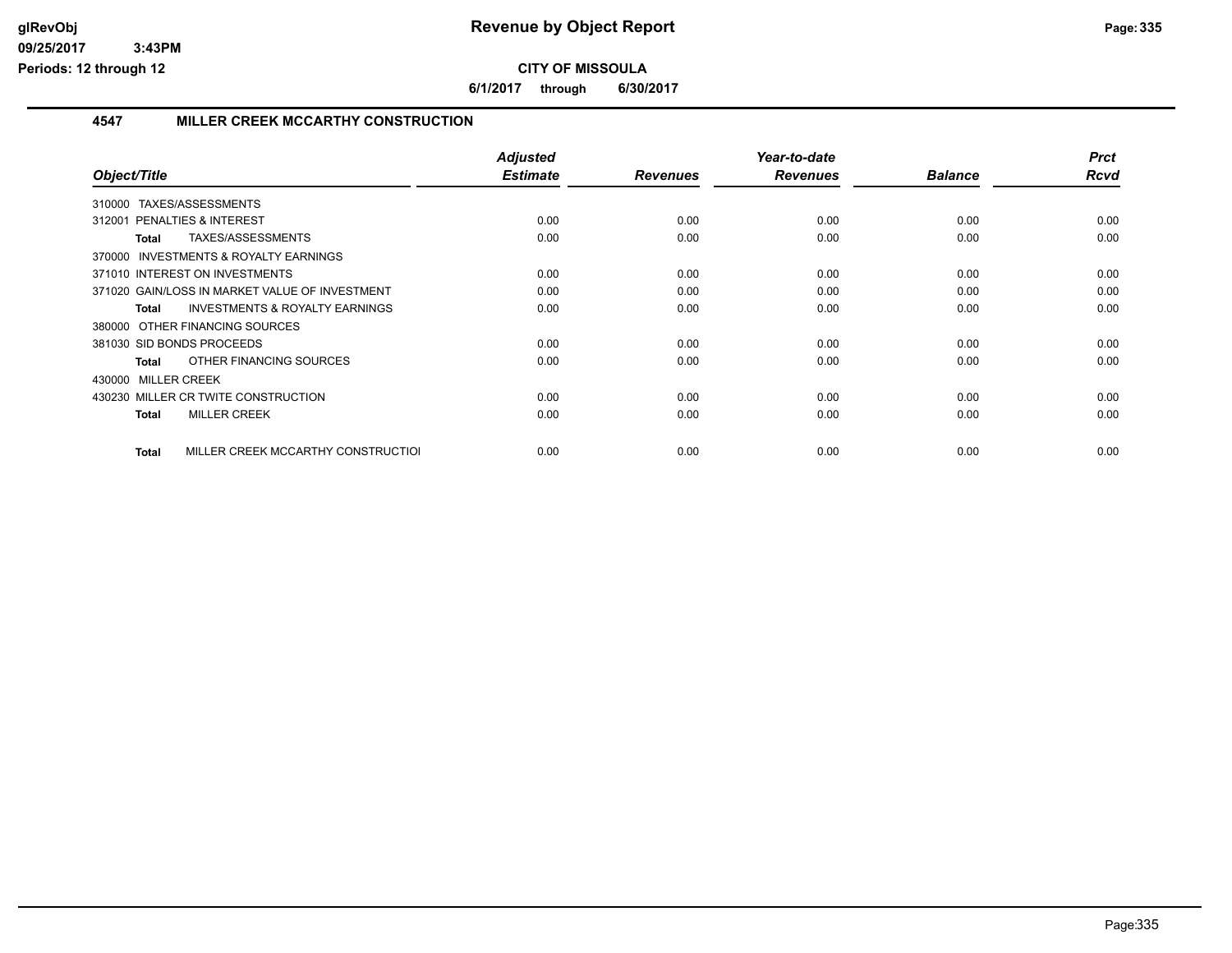**6/1/2017 through 6/30/2017**

# **4548 5TH,6TH & ARTHUR ROAD IMPROVEMENTS**

# **4548 5TH,6TH & ARTHUR ROAD IMPROVEMENTS**

|                                                    | <b>Adjusted</b> |                 | Year-to-date    |                | <b>Prct</b> |
|----------------------------------------------------|-----------------|-----------------|-----------------|----------------|-------------|
| Object/Title                                       | <b>Estimate</b> | <b>Revenues</b> | <b>Revenues</b> | <b>Balance</b> | <b>Rcvd</b> |
| 330000 INTERGOVERNMENTAL REVENUES                  |                 |                 |                 |                |             |
| <b>MDT REIMBURSEMENTS</b><br>336001                | 0.00            | 0.00            | 0.00            | 0.00           | 0.00        |
| INTERGOVERNMENTAL REVENUES<br>Total                | 0.00            | 0.00            | 0.00            | 0.00           | 0.00        |
| 370000 INVESTMENTS & ROYALTY EARNINGS              |                 |                 |                 |                |             |
| 371010 INTEREST ON INVESTMENTS                     | 0.00            | 0.00            | 0.00            | 0.00           | 0.00        |
| <b>INVESTMENTS &amp; ROYALTY EARNINGS</b><br>Total | 0.00            | 0.00            | 0.00            | 0.00           | 0.00        |
| 380000 OTHER FINANCING SOURCES                     |                 |                 |                 |                |             |
| 381010 BOND PROCEEDS                               | 0.00            | 0.00            | 0.00            | 0.00           | 0.00        |
| 381030 SID BONDS PROCEEDS                          | 0.00            | 0.00            | 0.00            | 0.00           | 0.00        |
| OTHER FINANCING SOURCES<br>Total                   | 0.00            | 0.00            | 0.00            | 0.00           | 0.00        |
| Total<br>5TH.6TH & ARTHUR ROAD IMPROVEMENTS        | 0.00            | 0.00            | 0.00            | 0.00           | 0.00        |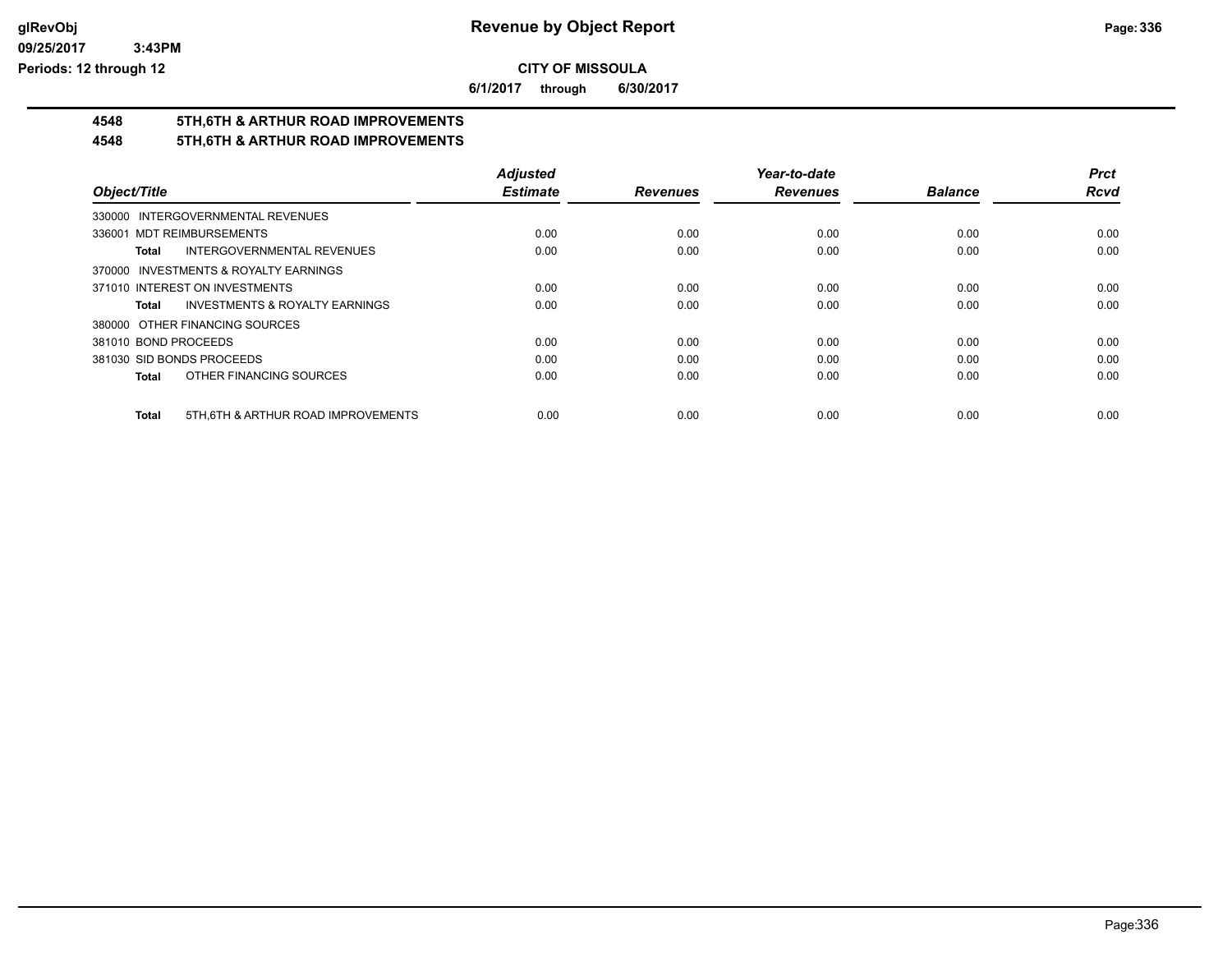**6/1/2017 through 6/30/2017**

#### **4548 5TH,6TH & ARTHUR ROAD IMPROVEMENTS**

|                      |                                           | <b>Adjusted</b> |                 | Year-to-date    |                | <b>Prct</b> |
|----------------------|-------------------------------------------|-----------------|-----------------|-----------------|----------------|-------------|
| Object/Title         |                                           | <b>Estimate</b> | <b>Revenues</b> | <b>Revenues</b> | <b>Balance</b> | <b>Rcvd</b> |
| 330000               | <b>INTERGOVERNMENTAL REVENUES</b>         |                 |                 |                 |                |             |
|                      | 336001 MDT REIMBURSEMENTS                 | 0.00            | 0.00            | 0.00            | 0.00           | 0.00        |
| Total                | <b>INTERGOVERNMENTAL REVENUES</b>         | 0.00            | 0.00            | 0.00            | 0.00           | 0.00        |
|                      | 370000 INVESTMENTS & ROYALTY EARNINGS     |                 |                 |                 |                |             |
|                      | 371010 INTEREST ON INVESTMENTS            | 0.00            | 0.00            | 0.00            | 0.00           | 0.00        |
| Total                | <b>INVESTMENTS &amp; ROYALTY EARNINGS</b> | 0.00            | 0.00            | 0.00            | 0.00           | 0.00        |
|                      | 380000 OTHER FINANCING SOURCES            |                 |                 |                 |                |             |
| 381010 BOND PROCEEDS |                                           | 0.00            | 0.00            | 0.00            | 0.00           | 0.00        |
|                      | 381030 SID BONDS PROCEEDS                 | 0.00            | 0.00            | 0.00            | 0.00           | 0.00        |
| Total                | OTHER FINANCING SOURCES                   | 0.00            | 0.00            | 0.00            | 0.00           | 0.00        |
| <b>Total</b>         | 5TH, 6TH & ARTHUR ROAD IMPROVEMENTS       | 0.00            | 0.00            | 0.00            | 0.00           | 0.00        |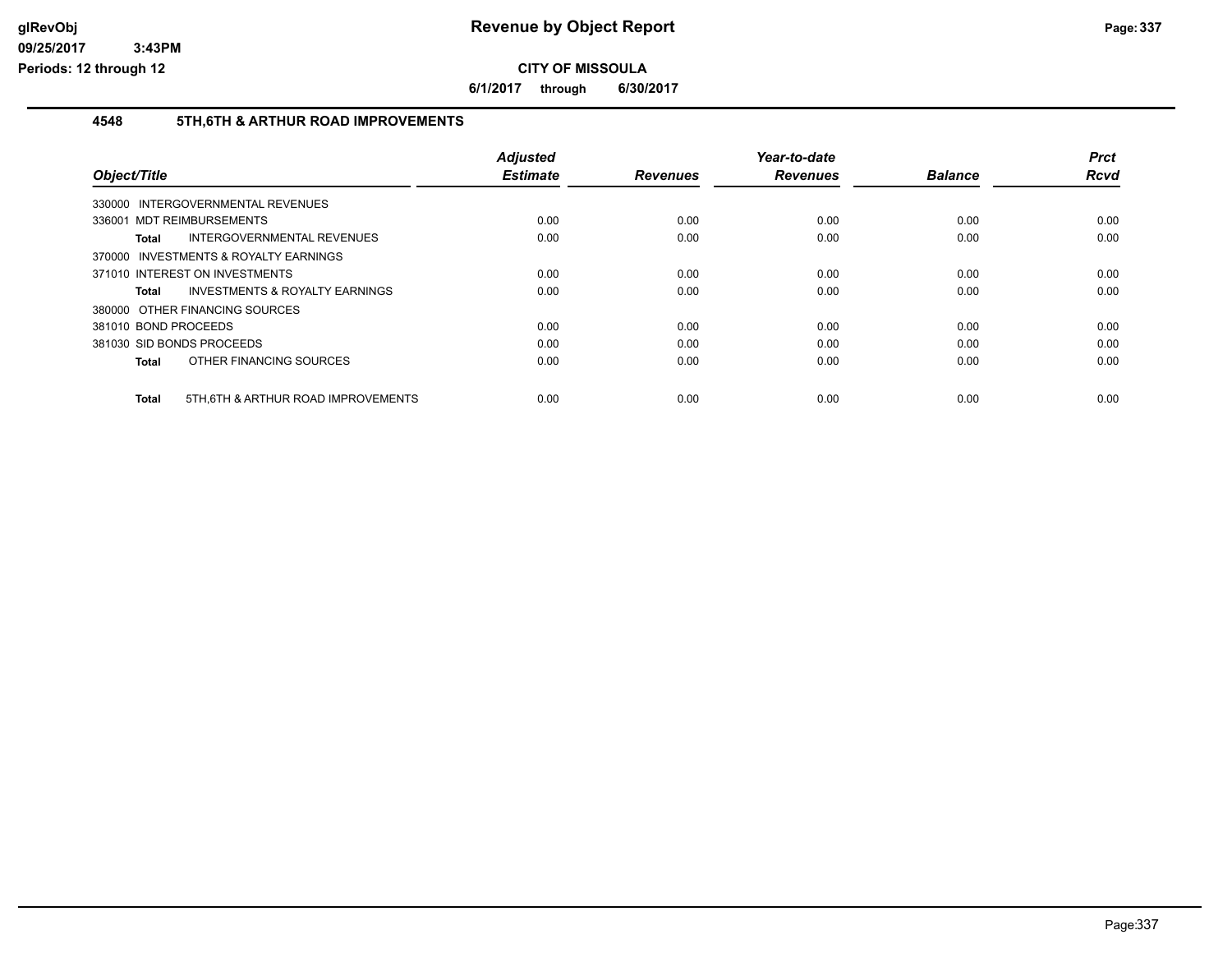**6/1/2017 through 6/30/2017**

**4549 SID 549 HILLVIEW WAY**

**4549 SID 549 HILLVIEW WAY**

|                                                    | <b>Adjusted</b> |                 | Year-to-date    |                | <b>Prct</b> |
|----------------------------------------------------|-----------------|-----------------|-----------------|----------------|-------------|
| Object/Title                                       | <b>Estimate</b> | <b>Revenues</b> | <b>Revenues</b> | <b>Balance</b> | <b>Rcvd</b> |
| INTERGOVERNMENTAL REVENUES<br>330000               |                 |                 |                 |                |             |
| 336001 MDT REIMBURSEMENTS                          | 0.00            | 0.00            | 0.00            | 0.00           | 0.00        |
| <b>INTERGOVERNMENTAL REVENUES</b><br>Total         | 0.00            | 0.00            | 0.00            | 0.00           | 0.00        |
| 360000 MISCELLANEOUS REVENUES                      |                 |                 |                 |                |             |
| 363020 PROPERTY ASSESSMENTS                        | 0.00            | 0.00            | 0.00            | 0.00           | 0.00        |
| <b>MISCELLANEOUS REVENUES</b><br>Total             | 0.00            | 0.00            | 0.00            | 0.00           | 0.00        |
| INVESTMENTS & ROYALTY EARNINGS<br>370000           |                 |                 |                 |                |             |
| 371010 INTEREST ON INVESTMENTS                     | 0.00            | 0.00            | 0.00            | 0.00           | 0.00        |
| <b>INVESTMENTS &amp; ROYALTY EARNINGS</b><br>Total | 0.00            | 0.00            | 0.00            | 0.00           | 0.00        |
| 380000 OTHER FINANCING SOURCES                     |                 |                 |                 |                |             |
| 381010 BOND PROCEEDS                               | 0.00            | 0.00            | 0.00            | 0.00           | 0.00        |
| 381030 SID BONDS PROCEEDS                          | 0.00            | 0.00            | 0.00            | 0.00           | 0.00        |
| OTHER FINANCING SOURCES<br><b>Total</b>            | 0.00            | 0.00            | 0.00            | 0.00           | 0.00        |
| SID 549 HILLVIEW WAY<br><b>Total</b>               | 0.00            | 0.00            | 0.00            | 0.00           | 0.00        |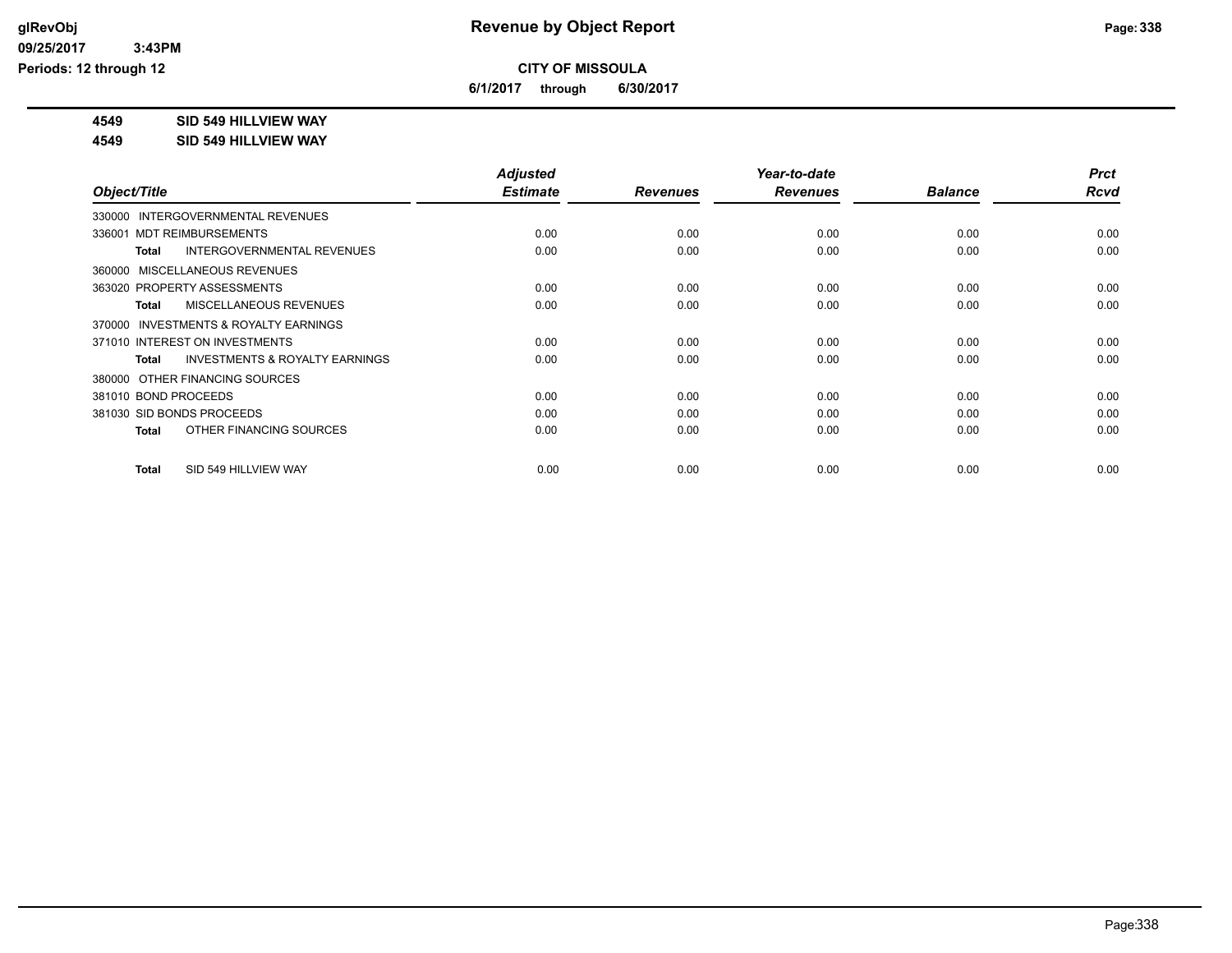**6/1/2017 through 6/30/2017**

#### **4549 SID 549 HILLVIEW WAY**

| Object/Title                                              | <b>Adjusted</b><br><b>Estimate</b> | <b>Revenues</b> | Year-to-date<br><b>Revenues</b> | <b>Balance</b> | <b>Prct</b><br><b>Rcvd</b> |
|-----------------------------------------------------------|------------------------------------|-----------------|---------------------------------|----------------|----------------------------|
|                                                           |                                    |                 |                                 |                |                            |
| 330000 INTERGOVERNMENTAL REVENUES                         |                                    |                 |                                 |                |                            |
| 336001 MDT REIMBURSEMENTS                                 | 0.00                               | 0.00            | 0.00                            | 0.00           | 0.00                       |
| INTERGOVERNMENTAL REVENUES<br><b>Total</b>                | 0.00                               | 0.00            | 0.00                            | 0.00           | 0.00                       |
| 360000 MISCELLANEOUS REVENUES                             |                                    |                 |                                 |                |                            |
| 363020 PROPERTY ASSESSMENTS                               | 0.00                               | 0.00            | 0.00                            | 0.00           | 0.00                       |
| MISCELLANEOUS REVENUES<br><b>Total</b>                    | 0.00                               | 0.00            | 0.00                            | 0.00           | 0.00                       |
| 370000 INVESTMENTS & ROYALTY EARNINGS                     |                                    |                 |                                 |                |                            |
| 371010 INTEREST ON INVESTMENTS                            | 0.00                               | 0.00            | 0.00                            | 0.00           | 0.00                       |
| <b>INVESTMENTS &amp; ROYALTY EARNINGS</b><br><b>Total</b> | 0.00                               | 0.00            | 0.00                            | 0.00           | 0.00                       |
| 380000 OTHER FINANCING SOURCES                            |                                    |                 |                                 |                |                            |
| 381010 BOND PROCEEDS                                      | 0.00                               | 0.00            | 0.00                            | 0.00           | 0.00                       |
| 381030 SID BONDS PROCEEDS                                 | 0.00                               | 0.00            | 0.00                            | 0.00           | 0.00                       |
| OTHER FINANCING SOURCES<br><b>Total</b>                   | 0.00                               | 0.00            | 0.00                            | 0.00           | 0.00                       |
| SID 549 HILLVIEW WAY<br><b>Total</b>                      | 0.00                               | 0.00            | 0.00                            | 0.00           | 0.00                       |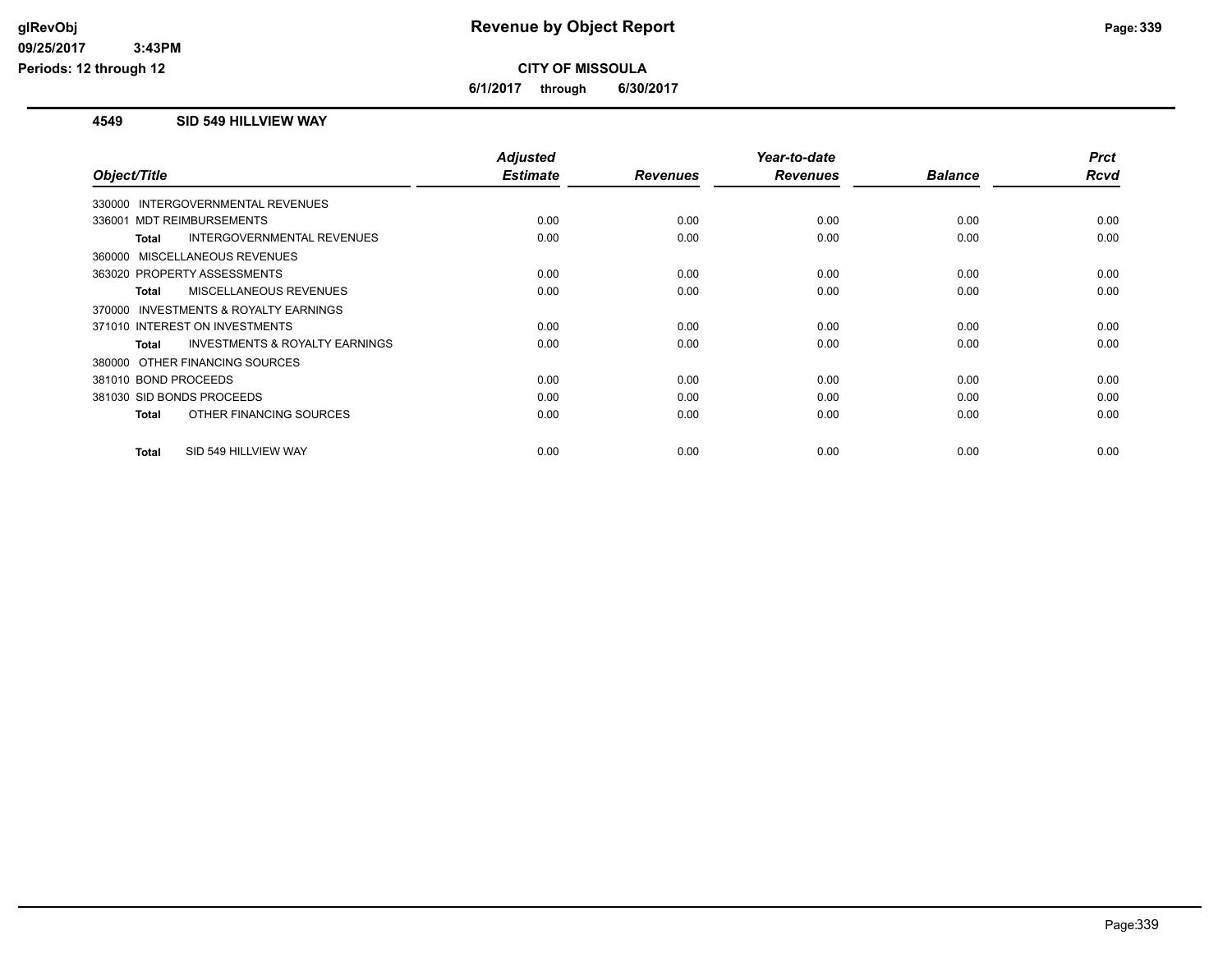**6/1/2017 through 6/30/2017**

# **4745 MALONEY/TWITE MILLER CR \$1.2M CONTRIB**

# **4745 MALONEY/TWITE MILLER CR \$1.2M CONTRIB**

|                                                        | <b>Adjusted</b> |                 | Year-to-date    |                | <b>Prct</b> |
|--------------------------------------------------------|-----------------|-----------------|-----------------|----------------|-------------|
| Object/Title                                           | <b>Estimate</b> | <b>Revenues</b> | <b>Revenues</b> | <b>Balance</b> | <b>Rcvd</b> |
| TAXES/ASSESSMENTS<br>310000                            |                 |                 |                 |                |             |
| 312001 PENALTIES & INTEREST                            | 0.00            | 0.00            | 0.00            | 0.00           | 0.00        |
| TAXES/ASSESSMENTS<br>Total                             | 0.00            | 0.00            | 0.00            | 0.00           | 0.00        |
| 360000 MISCELLANEOUS REVENUES                          |                 |                 |                 |                |             |
| 365000 DONATIONS                                       | 0.00            | 0.00            | 0.00            | 0.00           | 0.00        |
| MISCELLANEOUS REVENUES<br>Total                        | 0.00            | 0.00            | 0.00            | 0.00           | 0.00        |
| INVESTMENTS & ROYALTY EARNINGS<br>370000               |                 |                 |                 |                |             |
| 371010 INTEREST ON INVESTMENTS                         | 0.00            | 0.00            | 0.00            | 0.00           | 0.00        |
| 371020 GAIN/LOSS IN MARKET VALUE OF INVESTMENTS        | 0.00            | 0.00            | 0.00            | 0.00           | 0.00        |
| <b>INVESTMENTS &amp; ROYALTY EARNINGS</b><br>Total     | 0.00            | 0.00            | 0.00            | 0.00           | 0.00        |
| <b>Total</b><br>MALONEY/TWITE MILLER CR \$1.2M CONTRII | 0.00            | 0.00            | 0.00            | 0.00           | 0.00        |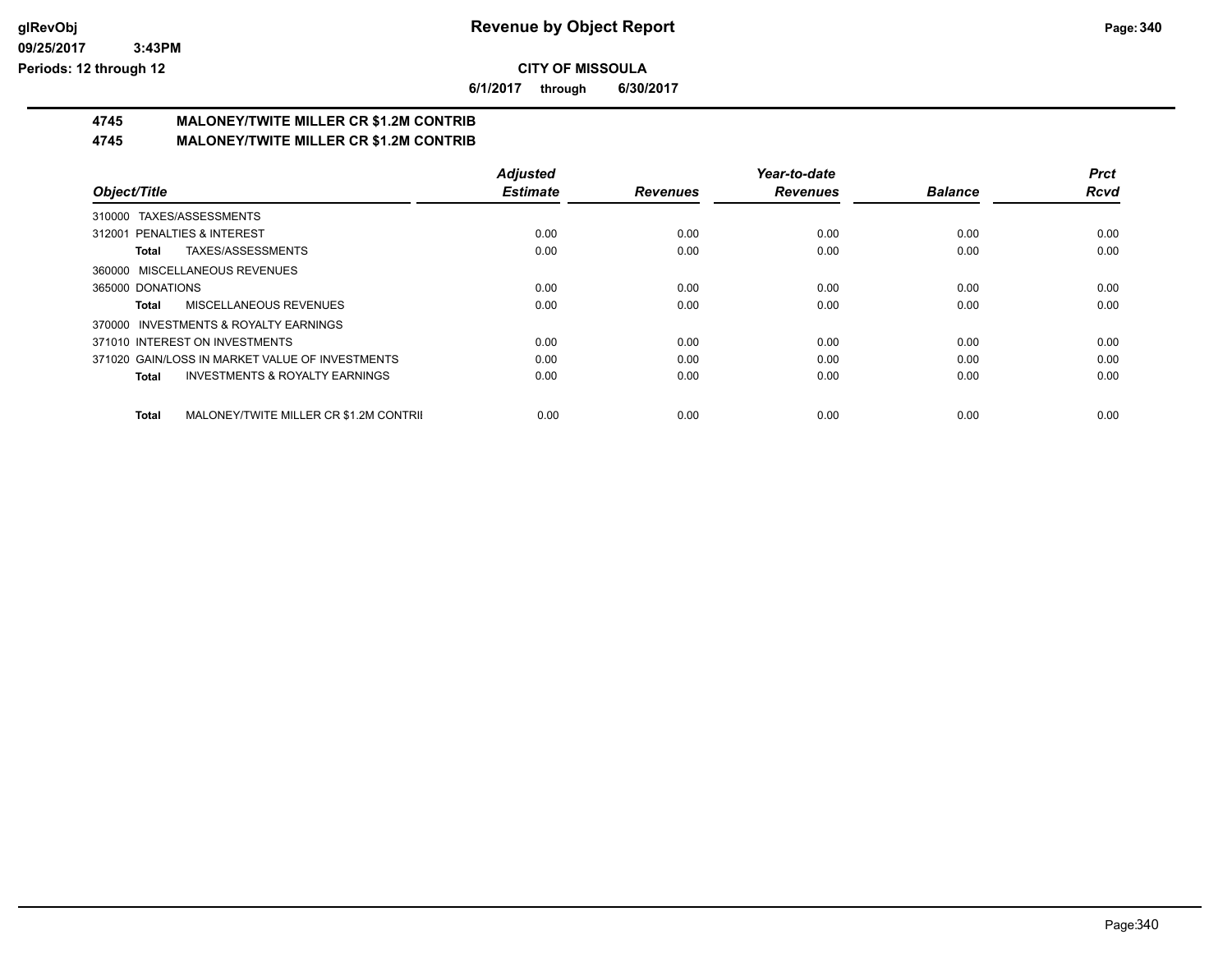**6/1/2017 through 6/30/2017**

#### **4745 MALONEY/TWITE MILLER CR \$1.2M CONTRIB**

|                                                       | <b>Adjusted</b> |                 | Year-to-date    |                | <b>Prct</b> |
|-------------------------------------------------------|-----------------|-----------------|-----------------|----------------|-------------|
| Object/Title                                          | <b>Estimate</b> | <b>Revenues</b> | <b>Revenues</b> | <b>Balance</b> | <b>Rcvd</b> |
| 310000 TAXES/ASSESSMENTS                              |                 |                 |                 |                |             |
| 312001 PENALTIES & INTEREST                           | 0.00            | 0.00            | 0.00            | 0.00           | 0.00        |
| TAXES/ASSESSMENTS<br>Total                            | 0.00            | 0.00            | 0.00            | 0.00           | 0.00        |
| 360000 MISCELLANEOUS REVENUES                         |                 |                 |                 |                |             |
| 365000 DONATIONS                                      | 0.00            | 0.00            | 0.00            | 0.00           | 0.00        |
| MISCELLANEOUS REVENUES<br>Total                       | 0.00            | 0.00            | 0.00            | 0.00           | 0.00        |
| 370000 INVESTMENTS & ROYALTY EARNINGS                 |                 |                 |                 |                |             |
| 371010 INTEREST ON INVESTMENTS                        | 0.00            | 0.00            | 0.00            | 0.00           | 0.00        |
| 371020 GAIN/LOSS IN MARKET VALUE OF INVESTMENT        | 0.00            | 0.00            | 0.00            | 0.00           | 0.00        |
| <b>INVESTMENTS &amp; ROYALTY EARNINGS</b><br>Total    | 0.00            | 0.00            | 0.00            | 0.00           | 0.00        |
|                                                       |                 |                 |                 |                |             |
| MALONEY/TWITE MILLER CR \$1.2M CONTRI<br><b>Total</b> | 0.00            | 0.00            | 0.00            | 0.00           | 0.00        |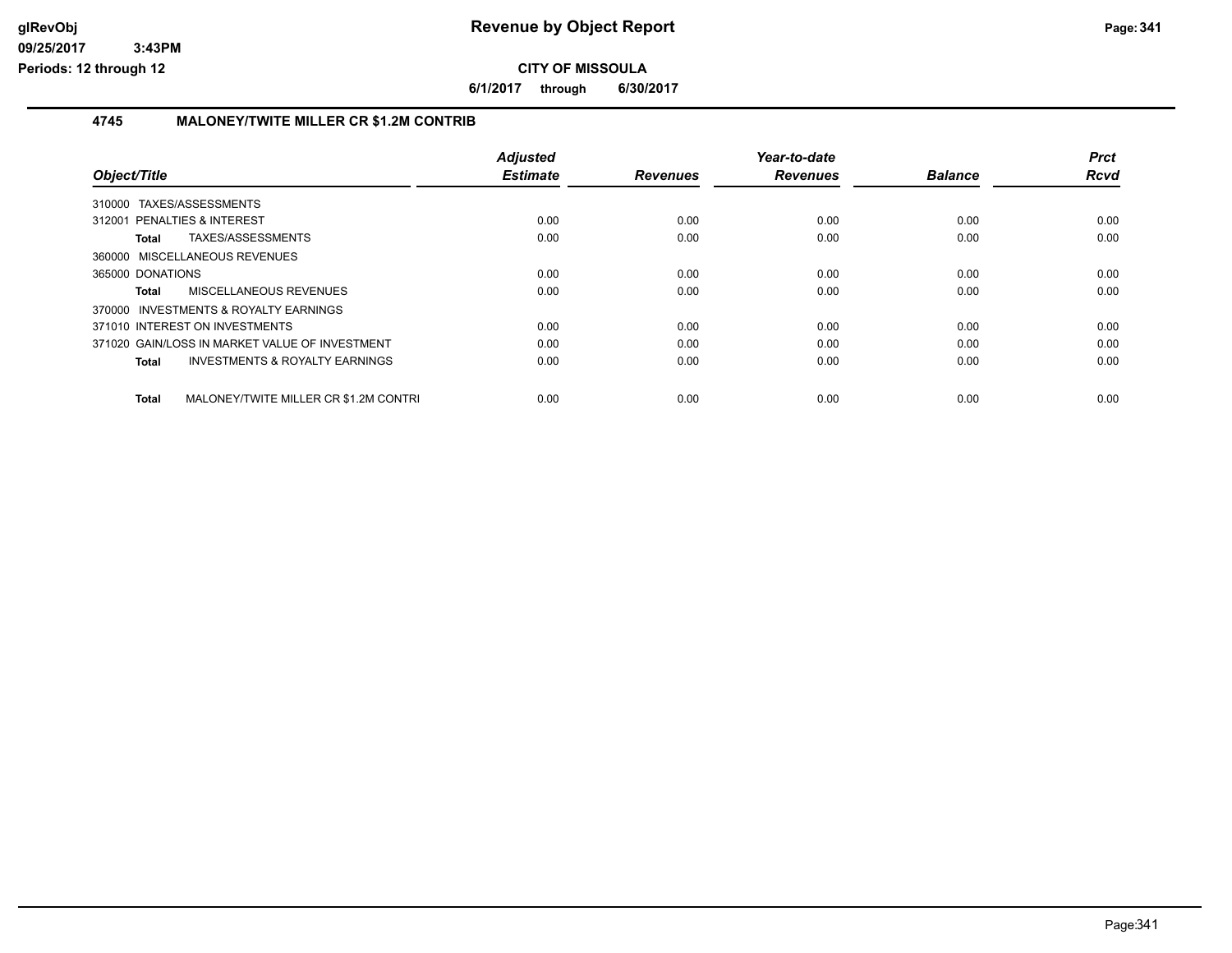**6/1/2017 through 6/30/2017**

#### **4941 HILLVIEW WAY CONSTRUCTION**

#### **4941 HILLVIEW WAY CONSTRUCTION**

|                                         | <b>Adjusted</b> |                 | Year-to-date    |                | <b>Prct</b> |
|-----------------------------------------|-----------------|-----------------|-----------------|----------------|-------------|
| Object/Title                            | <b>Estimate</b> | <b>Revenues</b> | <b>Revenues</b> | <b>Balance</b> | <b>Rcvd</b> |
| 360000 MISCELLANEOUS REVENUES           |                 |                 |                 |                |             |
| 360010 MISCELLANEOUS                    | 0.00            | 0.00            | 7.690.59        | -7.690.59      | 0.00        |
| MISCELLANEOUS REVENUES<br>Total         | 0.00            | 0.00            | 7,690.59        | $-7,690.59$    | 0.00        |
| 370000 INVESTMENTS & ROYALTY EARNINGS   |                 |                 |                 |                |             |
| 371010 INTEREST ON INVESTMENTS          | 0.00            | 0.00            | 0.00            | 0.00           | 0.00        |
| INVESTMENTS & ROYALTY EARNINGS<br>Total | 0.00            | 0.00            | 0.00            | 0.00           | 0.00        |
| 380000 OTHER FINANCING SOURCES          |                 |                 |                 |                |             |
| 381030 SID BONDS PROCEEDS               | 2.550.000.00    | 0.00            | 2.527.050.00    | 22.950.00      | 99.10       |
| OTHER FINANCING SOURCES<br>Total        | 2,550,000.00    | 0.00            | 2,527,050.00    | 22.950.00      | 99.10       |
| HILLVIEW WAY CONSTRUCTION<br>Total      | 2.550.000.00    | 0.00            | 2.534.740.59    | 15.259.41      | 99.40       |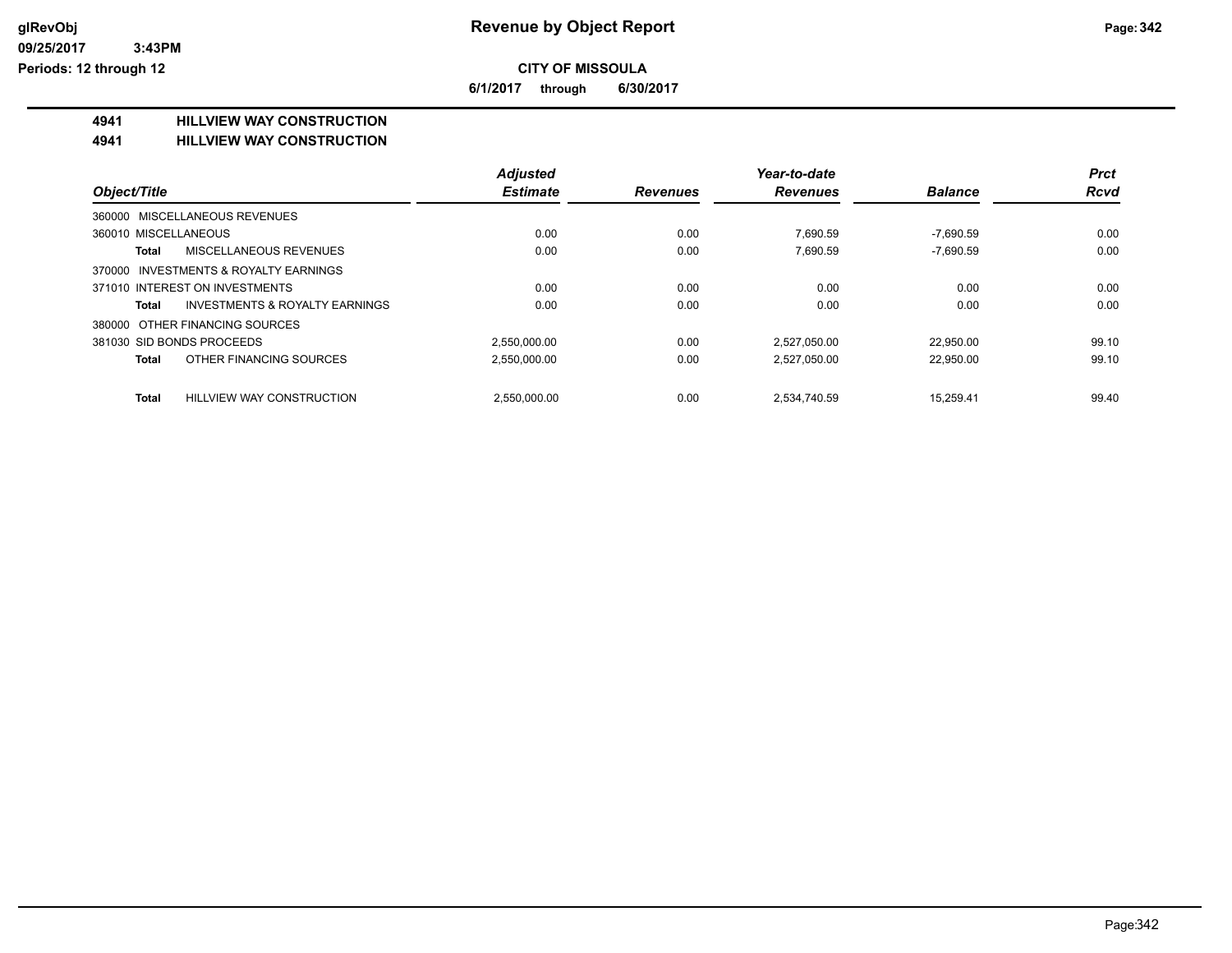**6/1/2017 through 6/30/2017**

#### **4941 HILLVIEW WAY CONSTRUCTION**

|                                                | <b>Adjusted</b> |                 | Year-to-date    |                | <b>Prct</b> |
|------------------------------------------------|-----------------|-----------------|-----------------|----------------|-------------|
| Object/Title                                   | <b>Estimate</b> | <b>Revenues</b> | <b>Revenues</b> | <b>Balance</b> | <b>Rcvd</b> |
| MISCELLANEOUS REVENUES<br>360000               |                 |                 |                 |                |             |
| 360010 MISCELLANEOUS                           | 0.00            | 0.00            | 7.690.59        | $-7.690.59$    | 0.00        |
| MISCELLANEOUS REVENUES<br>Total                | 0.00            | 0.00            | 7.690.59        | $-7,690.59$    | 0.00        |
| INVESTMENTS & ROYALTY EARNINGS<br>370000       |                 |                 |                 |                |             |
| 371010 INTEREST ON INVESTMENTS                 | 0.00            | 0.00            | 0.00            | 0.00           | 0.00        |
| INVESTMENTS & ROYALTY EARNINGS<br><b>Total</b> | 0.00            | 0.00            | 0.00            | 0.00           | 0.00        |
| OTHER FINANCING SOURCES<br>380000              |                 |                 |                 |                |             |
| 381030 SID BONDS PROCEEDS                      | 2.550.000.00    | 0.00            | 2.527.050.00    | 22.950.00      | 99.10       |
| OTHER FINANCING SOURCES<br><b>Total</b>        | 2,550,000.00    | 0.00            | 2,527,050.00    | 22,950.00      | 99.10       |
| HILLVIEW WAY CONSTRUCTION<br><b>Total</b>      | 2.550.000.00    | 0.00            | 2.534.740.59    | 15.259.41      | 99.40       |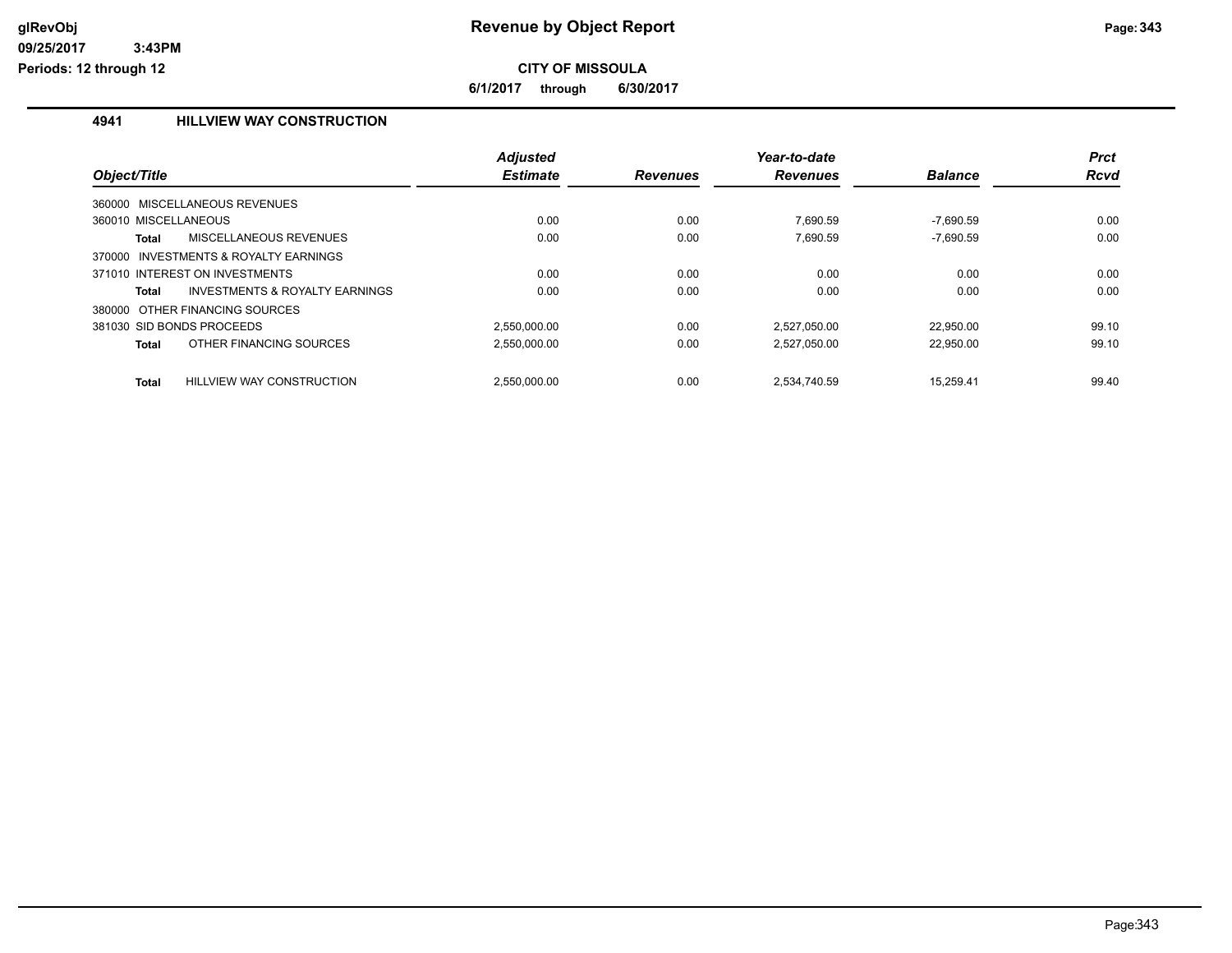**6/1/2017 through 6/30/2017**

# **4944 RATTLESNAKE SEWER COLLECTION (544)**

### **4944 RATTLESNAKE SEWER COLLECTION (544)**

|                                                    | <b>Adjusted</b> |                 | Year-to-date    |                | <b>Prct</b> |
|----------------------------------------------------|-----------------|-----------------|-----------------|----------------|-------------|
| Object/Title                                       | <b>Estimate</b> | <b>Revenues</b> | <b>Revenues</b> | <b>Balance</b> | <b>Rcvd</b> |
| 330000 INTERGOVERNMENTAL REVENUES                  |                 |                 |                 |                |             |
| 331090 EPA GRANT                                   | 0.00            | 0.00            | 0.00            | 0.00           | 0.00        |
| 334120 TSEP GRANT                                  | 0.00            | 0.00            | 0.00            | 0.00           | 0.00        |
| 334121 DNRC GRANT                                  | 0.00            | 0.00            | 0.00            | 0.00           | 0.00        |
| 334990 ARRA FUNDING                                | 0.00            | 0.00            | 0.00            | 0.00           | 0.00        |
| 334992 ARRA LOAN                                   | 0.00            | 0.00            | 0.00            | 0.00           | 0.00        |
| <b>INTERGOVERNMENTAL REVENUES</b><br>Total         | 0.00            | 0.00            | 0.00            | 0.00           | 0.00        |
| 370000 INVESTMENTS & ROYALTY EARNINGS              |                 |                 |                 |                |             |
| 371010 INTEREST ON INVESTMENTS                     | 0.00            | 0.00            | 0.00            | 0.00           | 0.00        |
| <b>INVESTMENTS &amp; ROYALTY EARNINGS</b><br>Total | 0.00            | 0.00            | 0.00            | 0.00           | 0.00        |
| 380000 OTHER FINANCING SOURCES                     |                 |                 |                 |                |             |
| 381010 BOND PROCEEDS                               | 0.00            | 0.00            | 0.00            | 0.00           | 0.00        |
| 381020 REVENUE BONDS                               | 0.00            | 0.00            | 0.00            | 0.00           | 0.00        |
| 381030 SID BONDS PROCEEDS                          | 0.00            | 0.00            | 0.00            | 0.00           | 0.00        |
| OTHER FINANCING SOURCES<br>Total                   | 0.00            | 0.00            | 0.00            | 0.00           | 0.00        |
| RATTLESNAKE SEWER COLLECTION (544)<br>Total        | 0.00            | 0.00            | 0.00            | 0.00           | 0.00        |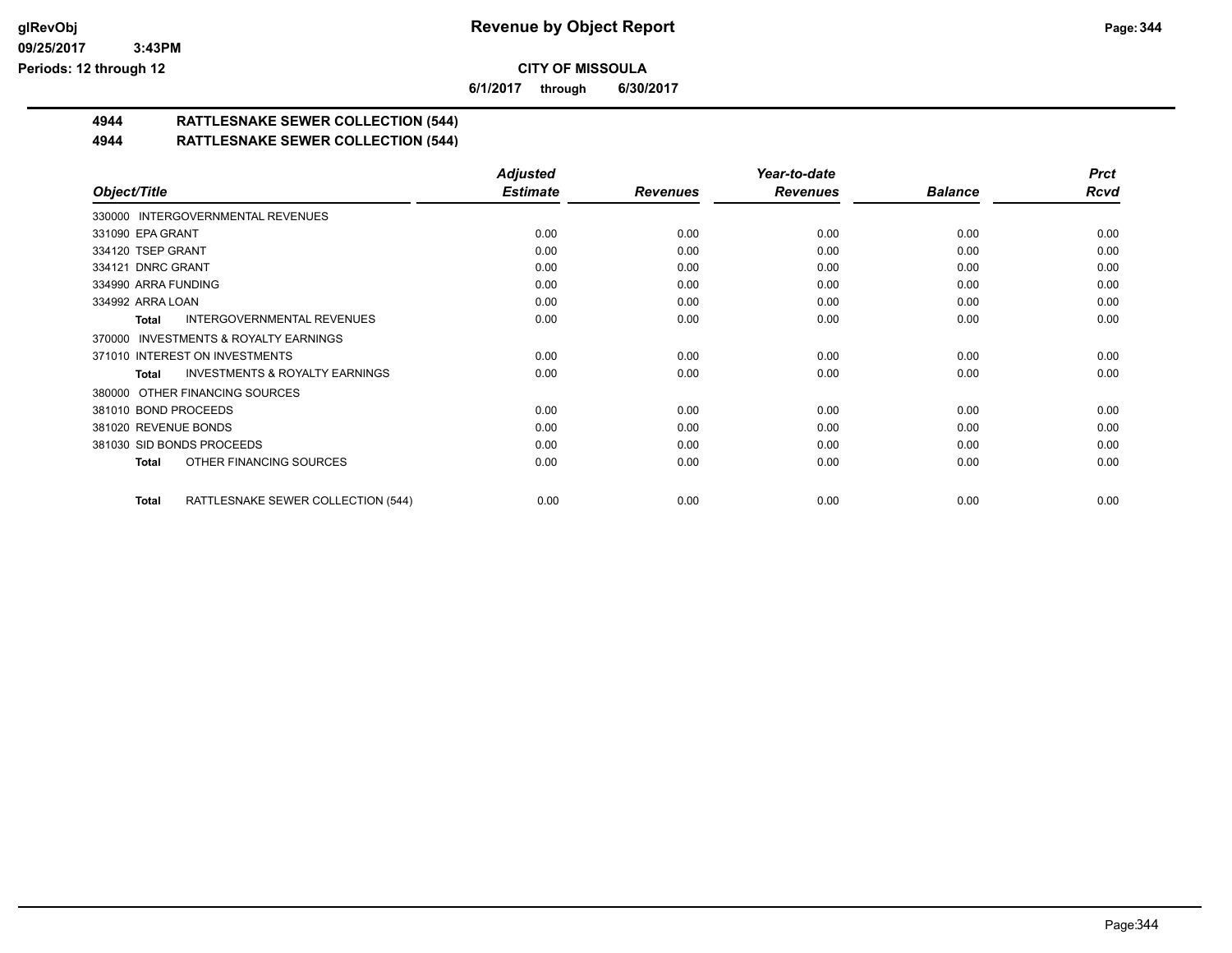**6/1/2017 through 6/30/2017**

#### **4944 RATTLESNAKE SEWER COLLECTION (544)**

|                                                     | <b>Adjusted</b> |                 | Year-to-date    |                | <b>Prct</b> |
|-----------------------------------------------------|-----------------|-----------------|-----------------|----------------|-------------|
| Object/Title                                        | <b>Estimate</b> | <b>Revenues</b> | <b>Revenues</b> | <b>Balance</b> | <b>Rcvd</b> |
| 330000 INTERGOVERNMENTAL REVENUES                   |                 |                 |                 |                |             |
| 331090 EPA GRANT                                    | 0.00            | 0.00            | 0.00            | 0.00           | 0.00        |
| 334120 TSEP GRANT                                   | 0.00            | 0.00            | 0.00            | 0.00           | 0.00        |
| 334121 DNRC GRANT                                   | 0.00            | 0.00            | 0.00            | 0.00           | 0.00        |
| 334990 ARRA FUNDING                                 | 0.00            | 0.00            | 0.00            | 0.00           | 0.00        |
| 334992 ARRA LOAN                                    | 0.00            | 0.00            | 0.00            | 0.00           | 0.00        |
| <b>INTERGOVERNMENTAL REVENUES</b><br>Total          | 0.00            | 0.00            | 0.00            | 0.00           | 0.00        |
| <b>INVESTMENTS &amp; ROYALTY EARNINGS</b><br>370000 |                 |                 |                 |                |             |
| 371010 INTEREST ON INVESTMENTS                      | 0.00            | 0.00            | 0.00            | 0.00           | 0.00        |
| <b>INVESTMENTS &amp; ROYALTY EARNINGS</b><br>Total  | 0.00            | 0.00            | 0.00            | 0.00           | 0.00        |
| 380000 OTHER FINANCING SOURCES                      |                 |                 |                 |                |             |
| 381010 BOND PROCEEDS                                | 0.00            | 0.00            | 0.00            | 0.00           | 0.00        |
| 381020 REVENUE BONDS                                | 0.00            | 0.00            | 0.00            | 0.00           | 0.00        |
| 381030 SID BONDS PROCEEDS                           | 0.00            | 0.00            | 0.00            | 0.00           | 0.00        |
| OTHER FINANCING SOURCES<br><b>Total</b>             | 0.00            | 0.00            | 0.00            | 0.00           | 0.00        |
| RATTLESNAKE SEWER COLLECTION (544)<br><b>Total</b>  | 0.00            | 0.00            | 0.00            | 0.00           | 0.00        |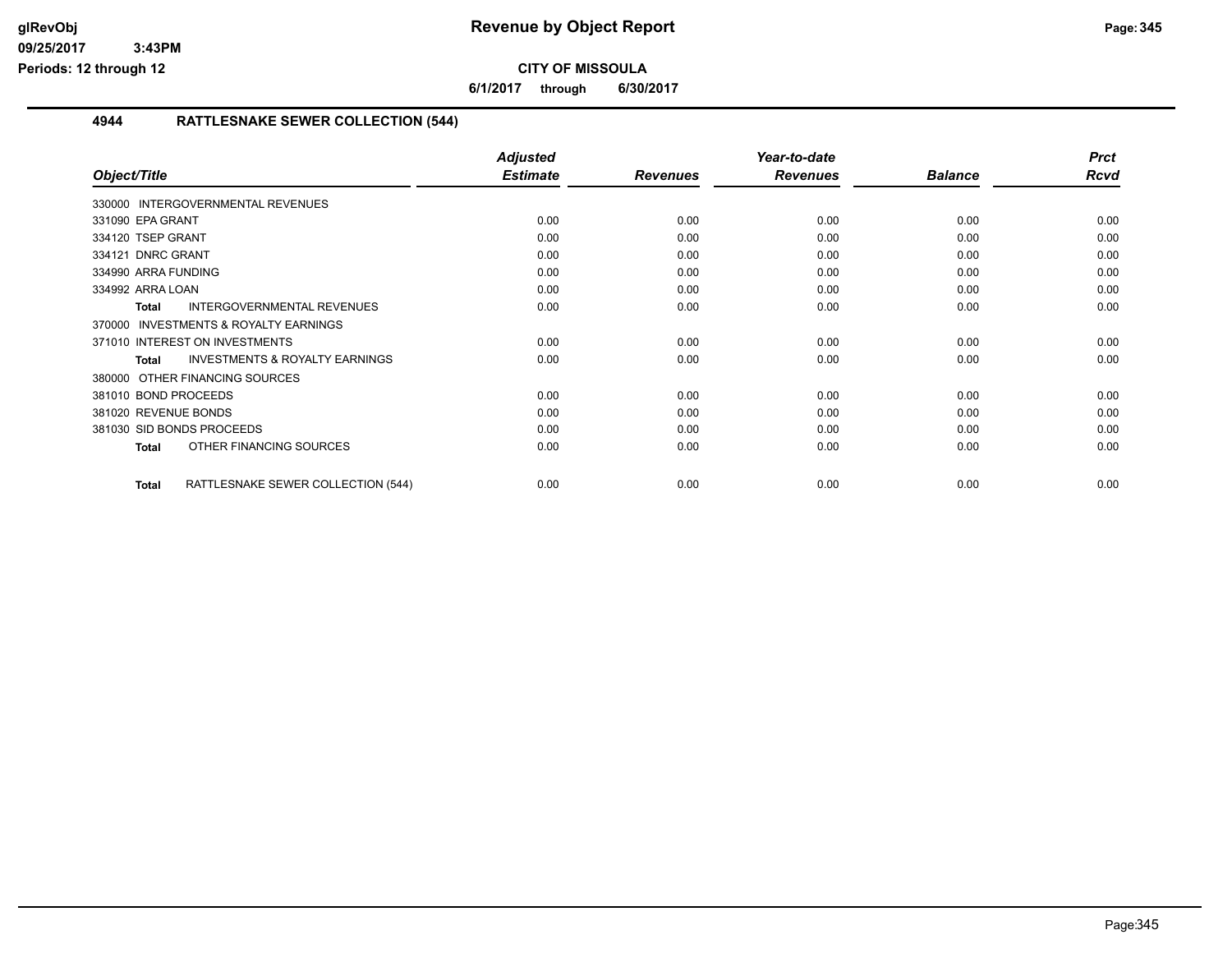**6/1/2017 through 6/30/2017**

### **4945 PHILLIPS ST TRAFFIC CALMING**

**4945 PHILLIPS ST TRAFFIC CALMING**

|                                             | <b>Adjusted</b> |                 | Year-to-date    |                | <b>Prct</b> |
|---------------------------------------------|-----------------|-----------------|-----------------|----------------|-------------|
| Object/Title                                | <b>Estimate</b> | <b>Revenues</b> | <b>Revenues</b> | <b>Balance</b> | Rcvd        |
| 370000 INVESTMENTS & ROYALTY EARNINGS       |                 |                 |                 |                |             |
| 371010 INTEREST ON INVESTMENTS              | 0.00            | 0.00            | 0.00            | 0.00           | 0.00        |
| INVESTMENTS & ROYALTY EARNINGS<br>Total     | 0.00            | 0.00            | 0.00            | 0.00           | 0.00        |
| 380000 OTHER FINANCING SOURCES              |                 |                 |                 |                |             |
| 381030 SID BONDS PROCEEDS                   | 0.00            | 0.00            | 0.00            | 0.00           | 0.00        |
| 383000 OPERATING TRANSFERS                  | 0.00            | 0.00            | 0.00            | 0.00           | 0.00        |
| OTHER FINANCING SOURCES<br><b>Total</b>     | 0.00            | 0.00            | 0.00            | 0.00           | 0.00        |
|                                             |                 |                 |                 |                |             |
| <b>Total</b><br>PHILLIPS ST TRAFFIC CALMING | 0.00            | 0.00            | 0.00            | 0.00           | 0.00        |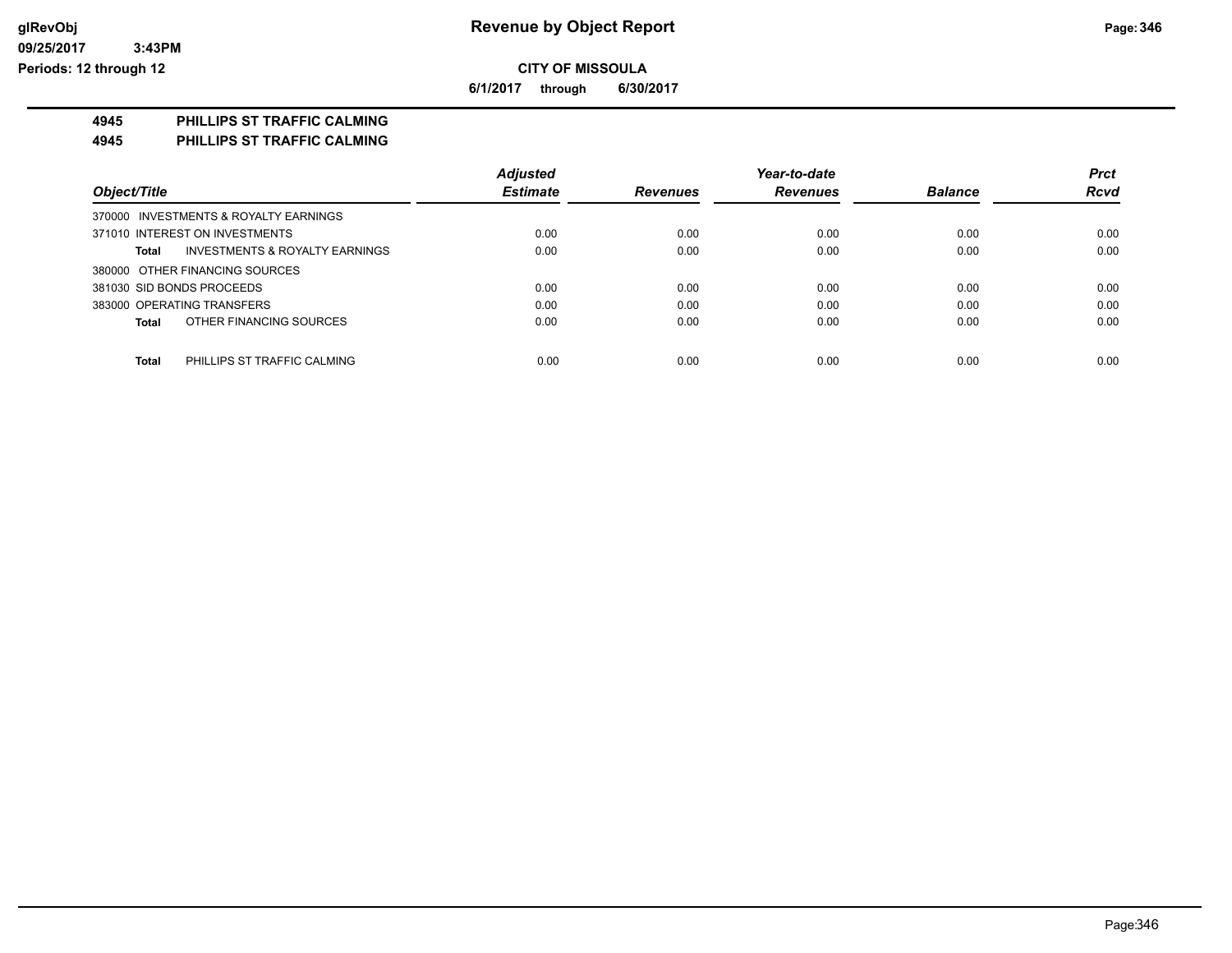**6/1/2017 through 6/30/2017**

#### **4945 PHILLIPS ST TRAFFIC CALMING**

|                                                           | <b>Adjusted</b> |                 | Year-to-date    |                | <b>Prct</b> |
|-----------------------------------------------------------|-----------------|-----------------|-----------------|----------------|-------------|
| Object/Title                                              | <b>Estimate</b> | <b>Revenues</b> | <b>Revenues</b> | <b>Balance</b> | <b>Rcvd</b> |
| INVESTMENTS & ROYALTY EARNINGS<br>370000                  |                 |                 |                 |                |             |
| 371010 INTEREST ON INVESTMENTS                            | 0.00            | 0.00            | 0.00            | 0.00           | 0.00        |
| <b>INVESTMENTS &amp; ROYALTY EARNINGS</b><br><b>Total</b> | 0.00            | 0.00            | 0.00            | 0.00           | 0.00        |
| 380000 OTHER FINANCING SOURCES                            |                 |                 |                 |                |             |
| 381030 SID BONDS PROCEEDS                                 | 0.00            | 0.00            | 0.00            | 0.00           | 0.00        |
| 383000 OPERATING TRANSFERS                                | 0.00            | 0.00            | 0.00            | 0.00           | 0.00        |
| OTHER FINANCING SOURCES<br>Total                          | 0.00            | 0.00            | 0.00            | 0.00           | 0.00        |
| Total<br>PHILLIPS ST TRAFFIC CALMING                      | 0.00            | 0.00            | 0.00            | 0.00           | 0.00        |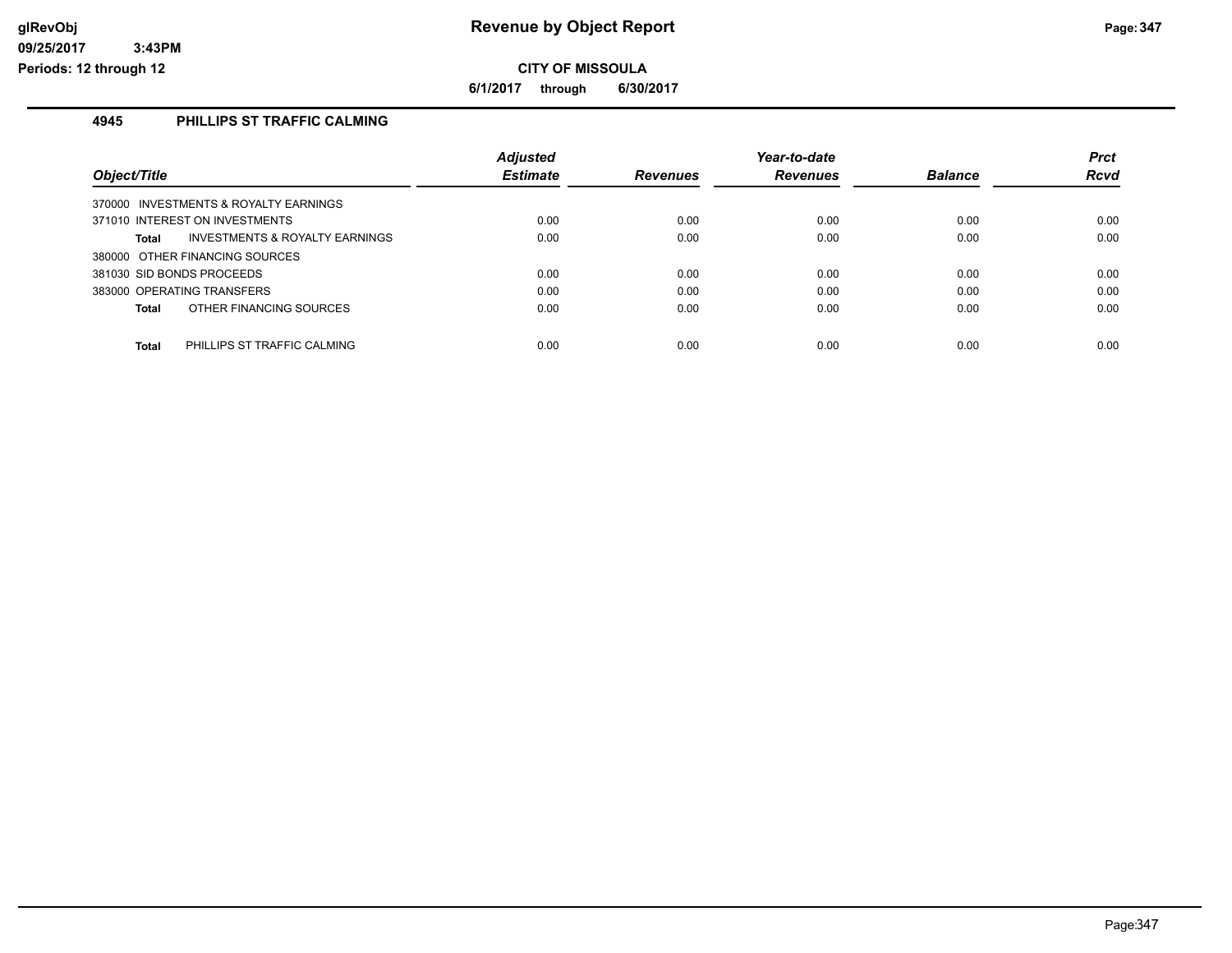**6/1/2017 through 6/30/2017**

# **4946 PATTEE CREEK DR. TRAFFIC CALMING**

# **4946 PATTEE CREEK DR. TRAFFIC CALMING**

|                                                    | <b>Adjusted</b> |                 | Year-to-date    |                | <b>Prct</b> |
|----------------------------------------------------|-----------------|-----------------|-----------------|----------------|-------------|
| Object/Title                                       | <b>Estimate</b> | <b>Revenues</b> | <b>Revenues</b> | <b>Balance</b> | <b>Rcvd</b> |
| 370000 INVESTMENTS & ROYALTY EARNINGS              |                 |                 |                 |                |             |
| 371010 INTEREST ON INVESTMENTS                     | 0.00            | 0.00            | 0.00            | 0.00           | 0.00        |
| <b>INVESTMENTS &amp; ROYALTY EARNINGS</b><br>Total | 0.00            | 0.00            | 0.00            | 0.00           | 0.00        |
| 380000 OTHER FINANCING SOURCES                     |                 |                 |                 |                |             |
| 381030 SID BONDS PROCEEDS                          | 0.00            | 0.00            | 0.00            | 0.00           | 0.00        |
| 383000 OPERATING TRANSFERS                         | 0.00            | 0.00            | 0.00            | 0.00           | 0.00        |
| OTHER FINANCING SOURCES<br>Total                   | 0.00            | 0.00            | 0.00            | 0.00           | 0.00        |
|                                                    |                 |                 |                 |                |             |
| Total<br>PATTEE CREEK DR. TRAFFIC CALMING          | 0.00            | 0.00            | 0.00            | 0.00           | 0.00        |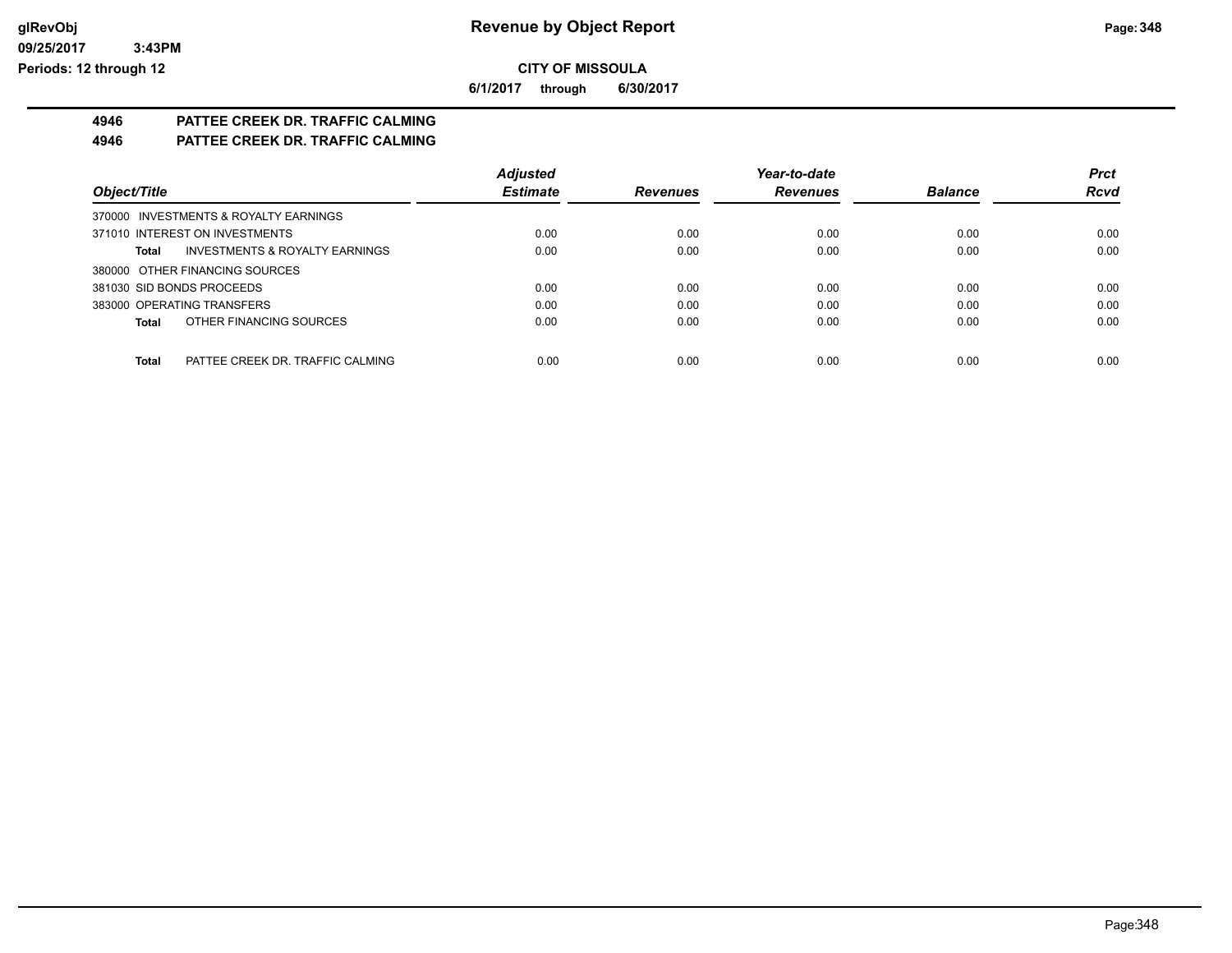**6/1/2017 through 6/30/2017**

#### **4946 PATTEE CREEK DR. TRAFFIC CALMING**

|                                                  | <b>Adjusted</b> |                 | Year-to-date    |                | <b>Prct</b> |
|--------------------------------------------------|-----------------|-----------------|-----------------|----------------|-------------|
| Object/Title                                     | <b>Estimate</b> | <b>Revenues</b> | <b>Revenues</b> | <b>Balance</b> | <b>Rcvd</b> |
| 370000 INVESTMENTS & ROYALTY EARNINGS            |                 |                 |                 |                |             |
| 371010 INTEREST ON INVESTMENTS                   | 0.00            | 0.00            | 0.00            | 0.00           | 0.00        |
| INVESTMENTS & ROYALTY EARNINGS<br><b>Total</b>   | 0.00            | 0.00            | 0.00            | 0.00           | 0.00        |
| 380000 OTHER FINANCING SOURCES                   |                 |                 |                 |                |             |
| 381030 SID BONDS PROCEEDS                        | 0.00            | 0.00            | 0.00            | 0.00           | 0.00        |
| 383000 OPERATING TRANSFERS                       | 0.00            | 0.00            | 0.00            | 0.00           | 0.00        |
| OTHER FINANCING SOURCES<br><b>Total</b>          | 0.00            | 0.00            | 0.00            | 0.00           | 0.00        |
|                                                  |                 |                 |                 |                |             |
| <b>Total</b><br>PATTEE CREEK DR. TRAFFIC CALMING | 0.00            | 0.00            | 0.00            | 0.00           | 0.00        |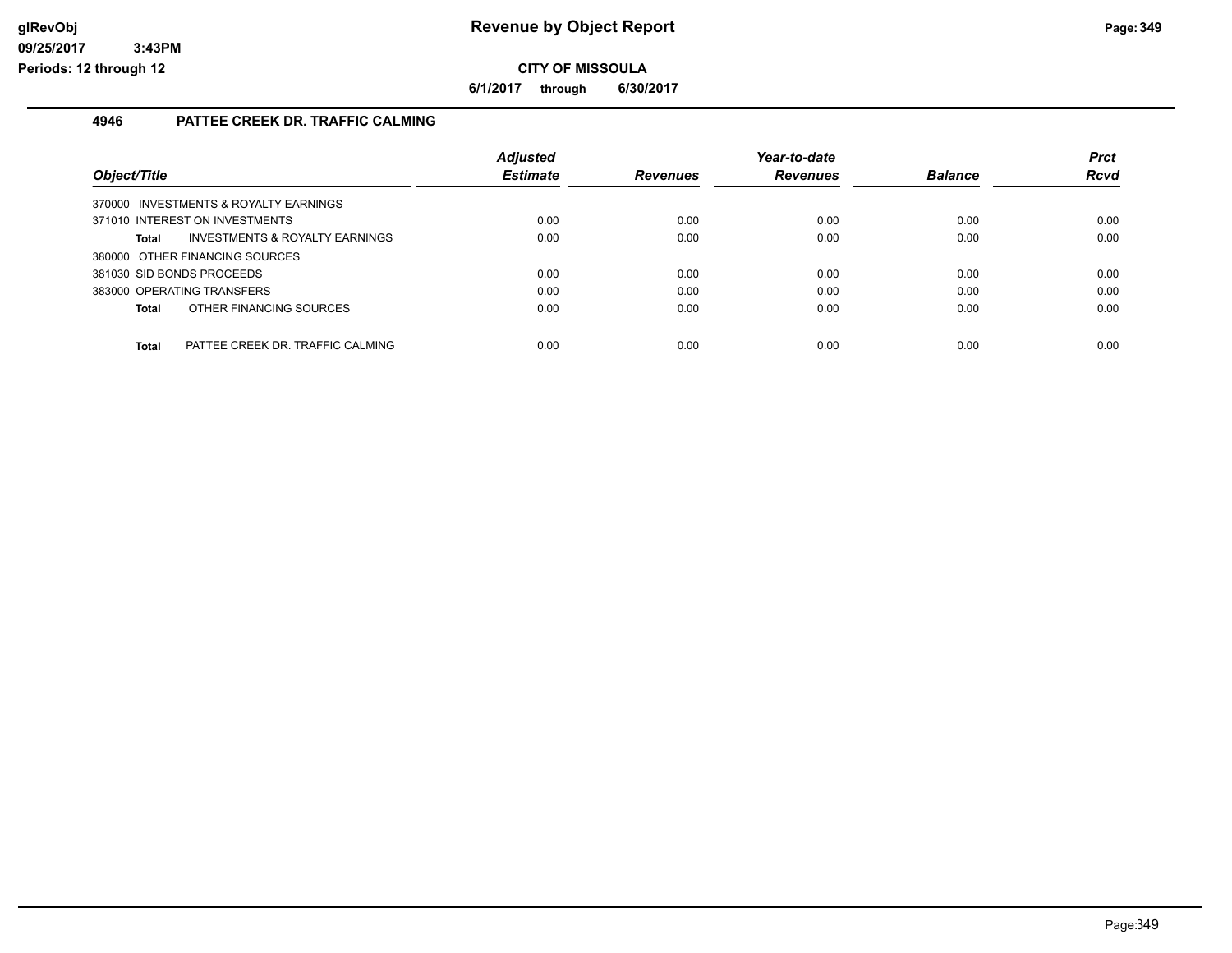**6/1/2017 through 6/30/2017**

# **4948 STORMWATER OUTFALL RETROFITS**

#### **4948 STORMWATER OUTFALL RETROFITS**

|                     |                                     | <b>Adjusted</b> |                 | Year-to-date    |                | <b>Prct</b> |
|---------------------|-------------------------------------|-----------------|-----------------|-----------------|----------------|-------------|
| Object/Title        |                                     | <b>Estimate</b> | <b>Revenues</b> | <b>Revenues</b> | <b>Balance</b> | <b>Rcvd</b> |
|                     | 330000 INTERGOVERNMENTAL REVENUES   |                 |                 |                 |                |             |
| 334121 DNRC GRANT   |                                     | 0.00            | 0.00            | 8.197.98        | $-8.197.98$    | 0.00        |
|                     | 337003 HEALTH DEPT-STORM WATER MGMT | 0.00            | 0.00            | 20,000.00       | $-20.000.00$   | 0.00        |
| 337004 MRA GRANTS   |                                     | 0.00            | 0.00            | 0.00            | 0.00           | 0.00        |
| Total               | INTERGOVERNMENTAL REVENUES          | 0.00            | 0.00            | 28.197.98       | $-28.197.98$   | 0.00        |
|                     | 380000 OTHER FINANCING SOURCES      |                 |                 |                 |                |             |
| 383014 TRANS FR MRA |                                     | 0.00            | 0.00            | 0.00            | 0.00           | 0.00        |
| 383015 TRANS FR MPC |                                     | 0.00            | 0.00            | 25,000.00       | $-25.000.00$   | 0.00        |
| <b>Total</b>        | OTHER FINANCING SOURCES             | 0.00            | 0.00            | 25,000.00       | $-25.000.00$   | 0.00        |
| <b>Total</b>        | STORMWATER OUTFALL RETROFITS        | 0.00            | 0.00            | 53.197.98       | -53.197.98     | 0.00        |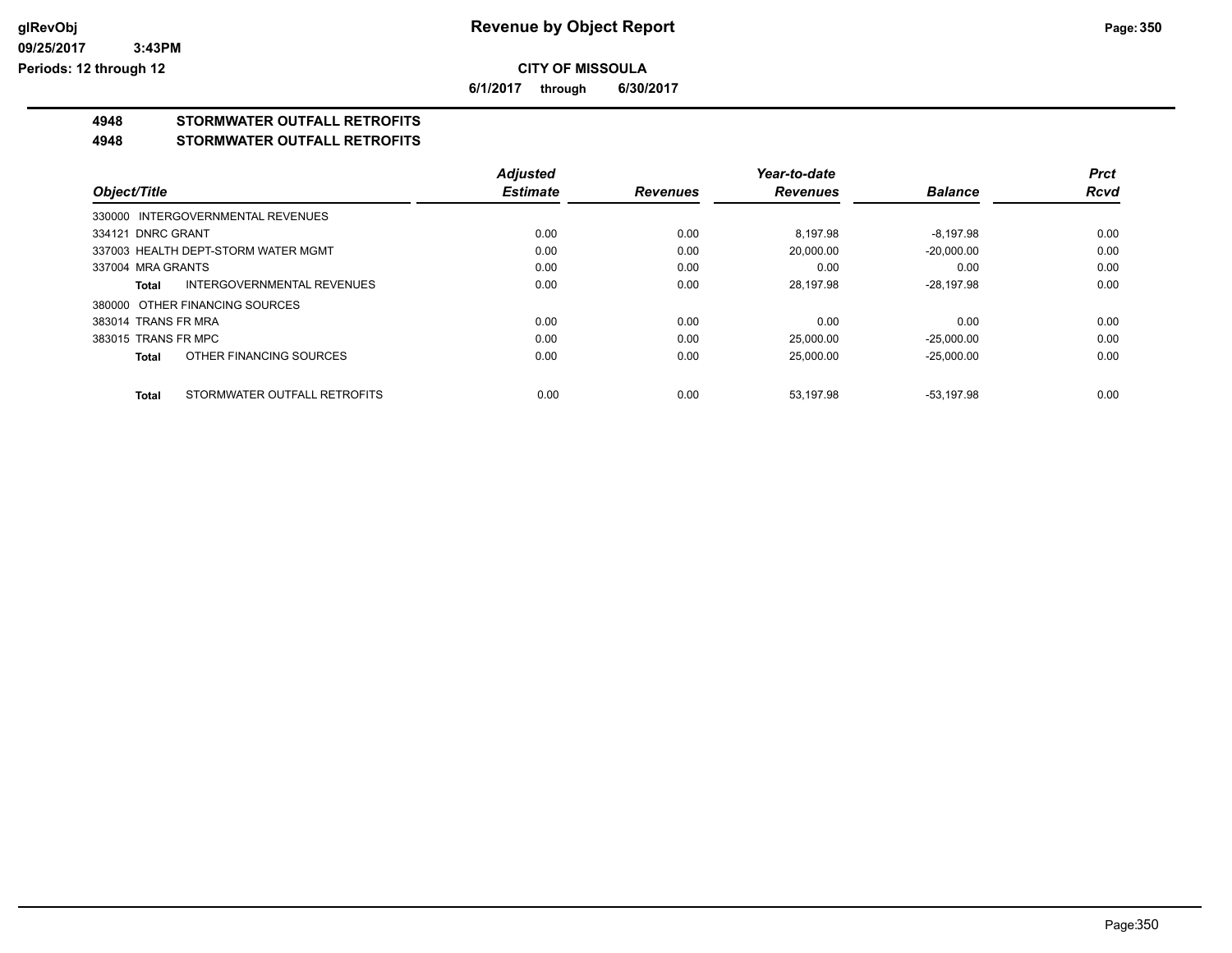**6/1/2017 through 6/30/2017**

#### **4948 STORMWATER OUTFALL RETROFITS**

| Object/Title        |                                     | <b>Adjusted</b><br><b>Estimate</b> | <b>Revenues</b> | Year-to-date<br><b>Revenues</b> | <b>Balance</b> | <b>Prct</b><br><b>Rcvd</b> |
|---------------------|-------------------------------------|------------------------------------|-----------------|---------------------------------|----------------|----------------------------|
|                     | 330000 INTERGOVERNMENTAL REVENUES   |                                    |                 |                                 |                |                            |
| 334121 DNRC GRANT   |                                     | 0.00                               | 0.00            | 8,197.98                        | $-8,197.98$    | 0.00                       |
|                     | 337003 HEALTH DEPT-STORM WATER MGMT | 0.00                               | 0.00            | 20.000.00                       | $-20.000.00$   | 0.00                       |
| 337004 MRA GRANTS   |                                     | 0.00                               | 0.00            | 0.00                            | 0.00           | 0.00                       |
| <b>Total</b>        | INTERGOVERNMENTAL REVENUES          | 0.00                               | 0.00            | 28.197.98                       | $-28.197.98$   | 0.00                       |
|                     | 380000 OTHER FINANCING SOURCES      |                                    |                 |                                 |                |                            |
| 383014 TRANS FR MRA |                                     | 0.00                               | 0.00            | 0.00                            | 0.00           | 0.00                       |
| 383015 TRANS FR MPC |                                     | 0.00                               | 0.00            | 25,000.00                       | $-25.000.00$   | 0.00                       |
| <b>Total</b>        | OTHER FINANCING SOURCES             | 0.00                               | 0.00            | 25.000.00                       | $-25.000.00$   | 0.00                       |
| <b>Total</b>        | STORMWATER OUTFALL RETROFITS        | 0.00                               | 0.00            | 53.197.98                       | $-53.197.98$   | 0.00                       |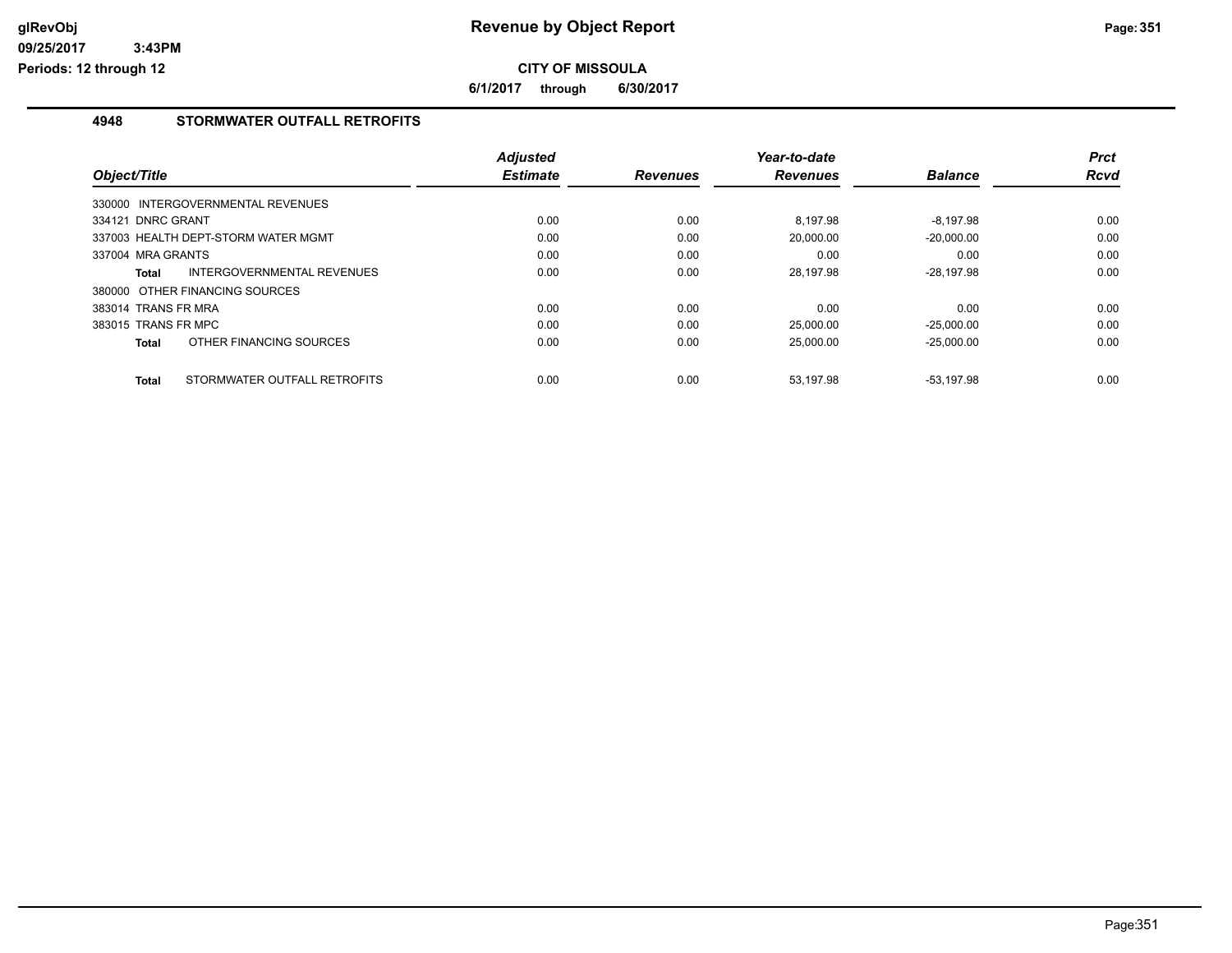**6/1/2017 through 6/30/2017**

**4949 WAYFINDING PROJECT**

**4949 WAYFINDING PROJECT**

|                                        | <b>Adjusted</b> |                 | Year-to-date    |                | <b>Prct</b> |
|----------------------------------------|-----------------|-----------------|-----------------|----------------|-------------|
| Object/Title                           | <b>Estimate</b> | <b>Revenues</b> | <b>Revenues</b> | <b>Balance</b> | <b>Rcvd</b> |
| 330000 INTERGOVERNMENTAL REVENUES      |                 |                 |                 |                |             |
| 334125 FWP GRANT                       | 0.00            | 0.00            | 11.997.08       | $-11.997.08$   | 0.00        |
| INTERGOVERNMENTAL REVENUES<br>Total    | 0.00            | 0.00            | 11.997.08       | $-11.997.08$   | 0.00        |
| 360000 MISCELLANEOUS REVENUES          |                 |                 |                 |                |             |
| 365000 DONATIONS                       | 0.00            | 0.00            | 0.00            | 0.00           | 0.00        |
| <b>MISCELLANEOUS REVENUES</b><br>Total | 0.00            | 0.00            | 0.00            | 0.00           | 0.00        |
| 380000 OTHER FINANCING SOURCES         |                 |                 |                 |                |             |
| 383042 TRANSFERS FROM OTHER FUNDS      | 0.00            | 0.00            | 0.00            | 0.00           | 0.00        |
| OTHER FINANCING SOURCES<br>Total       | 0.00            | 0.00            | 0.00            | 0.00           | 0.00        |
| <b>WAYFINDING PROJECT</b><br>Total     | 0.00            | 0.00            | 11.997.08       | $-11.997.08$   | 0.00        |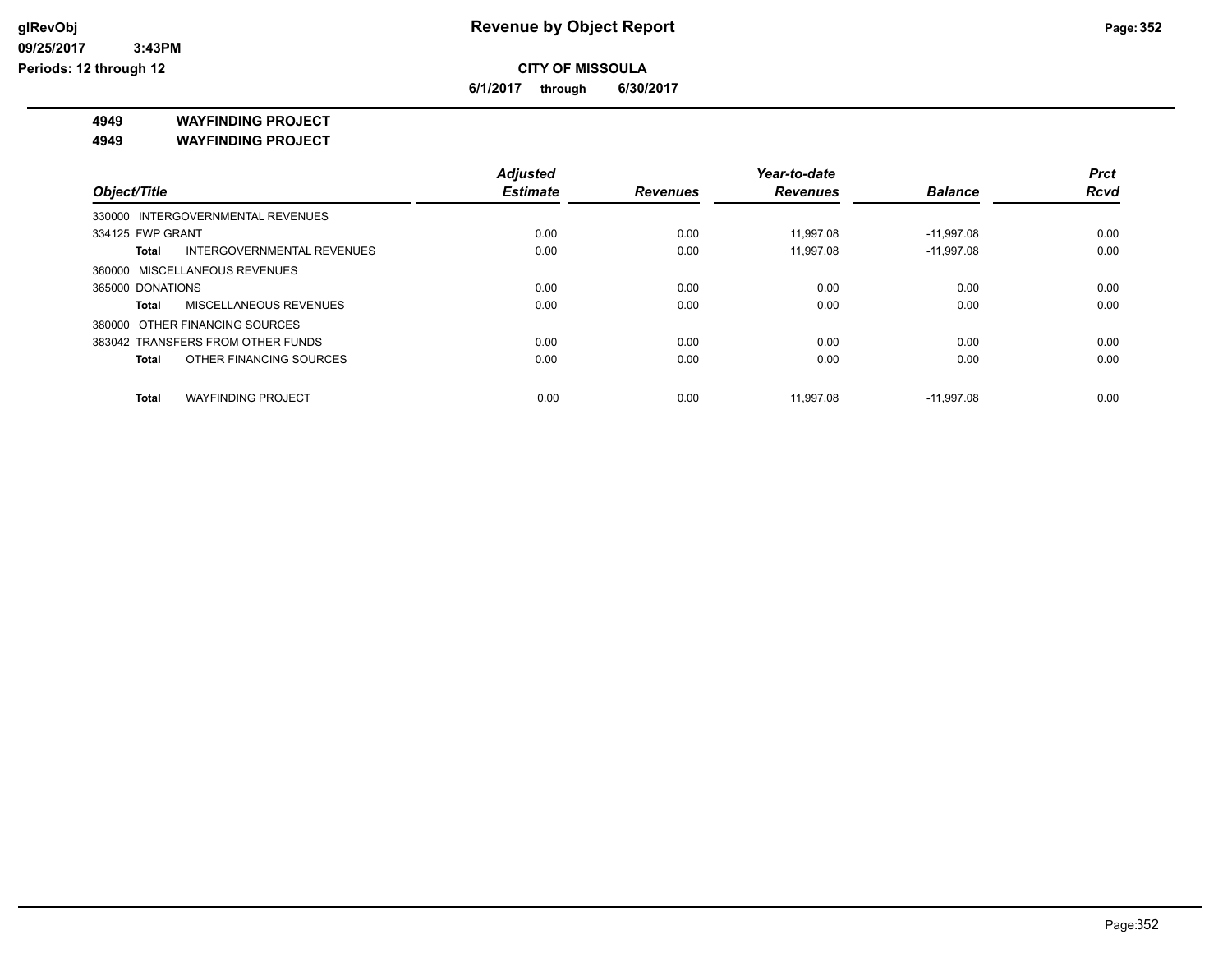**6/1/2017 through 6/30/2017**

#### **4949 WAYFINDING PROJECT**

| Object/Title                              | <b>Adjusted</b><br><b>Estimate</b> | <b>Revenues</b> | Year-to-date<br><b>Revenues</b> | <b>Balance</b> | <b>Prct</b><br><b>Rcvd</b> |
|-------------------------------------------|------------------------------------|-----------------|---------------------------------|----------------|----------------------------|
|                                           |                                    |                 |                                 |                |                            |
| 330000 INTERGOVERNMENTAL REVENUES         |                                    |                 |                                 |                |                            |
| 334125 FWP GRANT                          | 0.00                               | 0.00            | 11.997.08                       | $-11,997.08$   | 0.00                       |
| INTERGOVERNMENTAL REVENUES<br>Total       | 0.00                               | 0.00            | 11,997.08                       | $-11,997.08$   | 0.00                       |
| 360000 MISCELLANEOUS REVENUES             |                                    |                 |                                 |                |                            |
| 365000 DONATIONS                          | 0.00                               | 0.00            | 0.00                            | 0.00           | 0.00                       |
| MISCELLANEOUS REVENUES<br><b>Total</b>    | 0.00                               | 0.00            | 0.00                            | 0.00           | 0.00                       |
| 380000 OTHER FINANCING SOURCES            |                                    |                 |                                 |                |                            |
| 383042 TRANSFERS FROM OTHER FUNDS         | 0.00                               | 0.00            | 0.00                            | 0.00           | 0.00                       |
| OTHER FINANCING SOURCES<br><b>Total</b>   | 0.00                               | 0.00            | 0.00                            | 0.00           | 0.00                       |
| <b>WAYFINDING PROJECT</b><br><b>Total</b> | 0.00                               | 0.00            | 11.997.08                       | $-11.997.08$   | 0.00                       |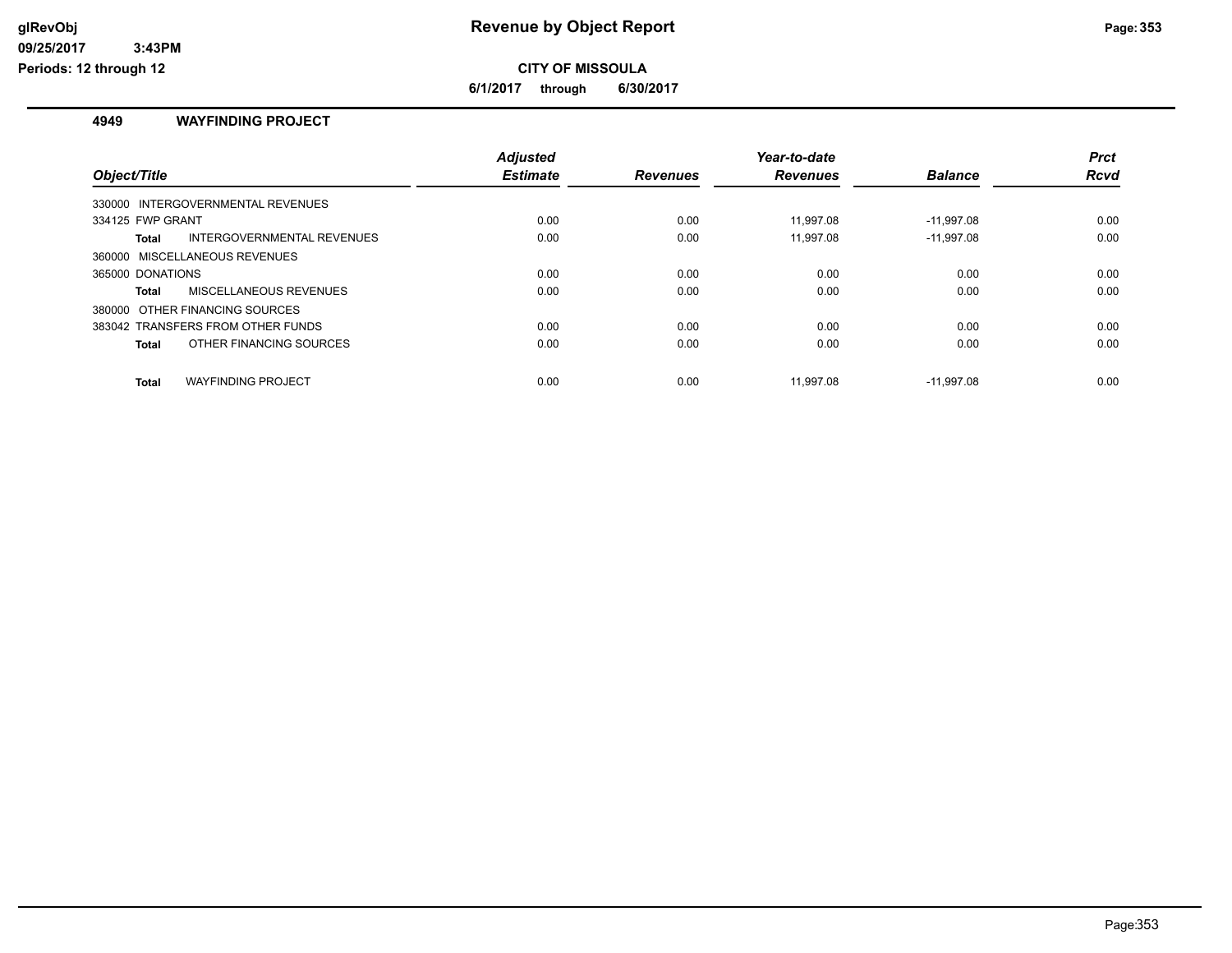**6/1/2017 through 6/30/2017**

#### **4990 ARRA ENHANCEMENTS**

**4990 ARRA ENHANCEMENTS**

|                                                    | <b>Adjusted</b> |                 | Year-to-date    |                | <b>Prct</b> |
|----------------------------------------------------|-----------------|-----------------|-----------------|----------------|-------------|
| Object/Title                                       | <b>Estimate</b> | <b>Revenues</b> | <b>Revenues</b> | <b>Balance</b> | <b>Rcvd</b> |
| 330000 INTERGOVERNMENTAL REVENUES                  |                 |                 |                 |                |             |
| 334990 ARRA FUNDING                                | 0.00            | 0.00            | 0.00            | 0.00           | 0.00        |
| INTERGOVERNMENTAL REVENUES<br><b>Total</b>         | 0.00            | 0.00            | 0.00            | 0.00           | 0.00        |
| 370000 INVESTMENTS & ROYALTY EARNINGS              |                 |                 |                 |                |             |
| 371010 INTEREST ON INVESTMENTS                     | 0.00            | 0.00            | 0.00            | 0.00           | 0.00        |
| <b>INVESTMENTS &amp; ROYALTY EARNINGS</b><br>Total | 0.00            | 0.00            | 0.00            | 0.00           | 0.00        |
|                                                    |                 |                 |                 |                |             |
| ARRA ENHANCEMENTS<br><b>Total</b>                  | 0.00            | 0.00            | 0.00            | 0.00           | 0.00        |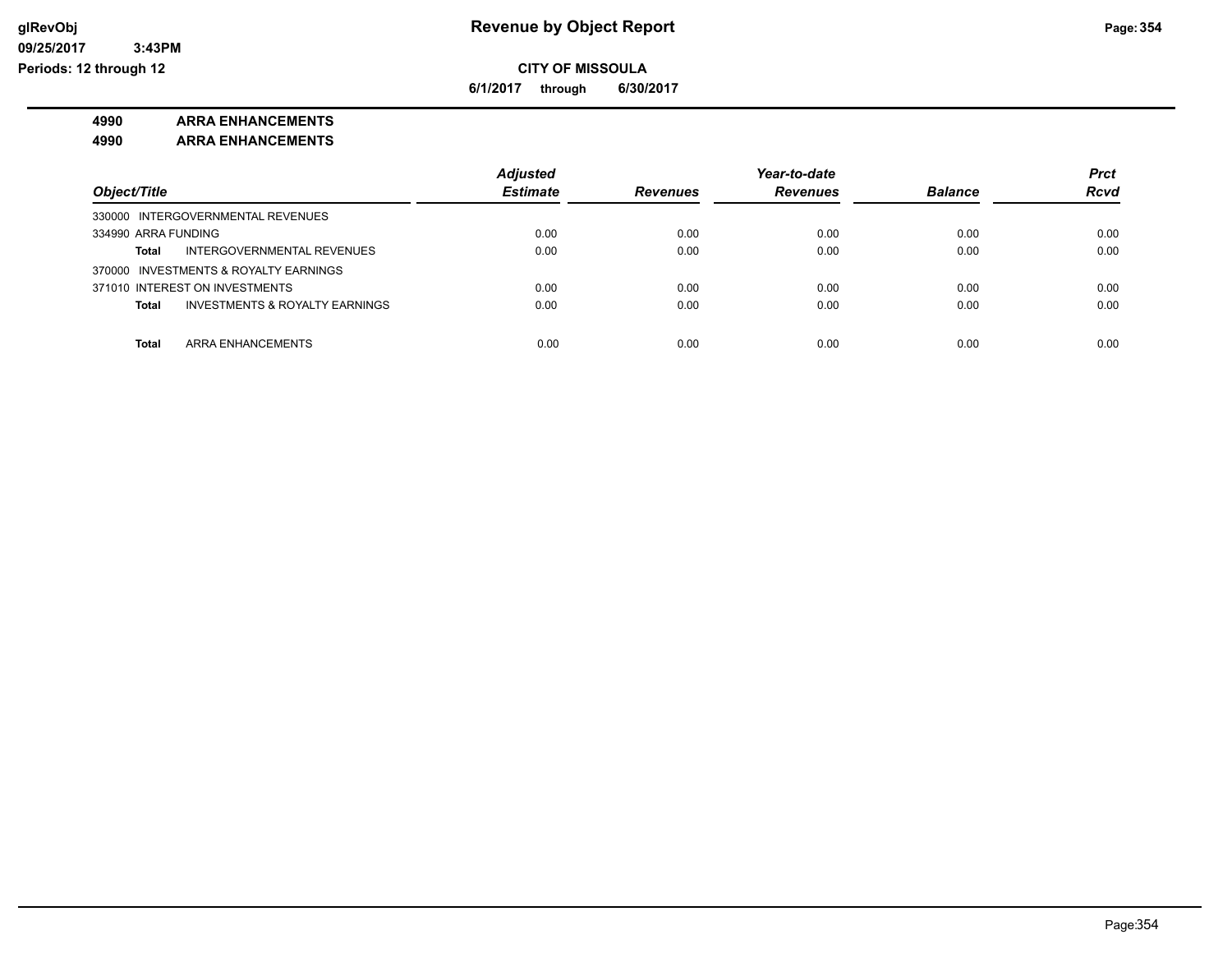**6/1/2017 through 6/30/2017**

#### **4990 ARRA ENHANCEMENTS**

| Object/Title                                              | <b>Adjusted</b><br><b>Estimate</b> | <b>Revenues</b> | Year-to-date<br><b>Revenues</b> | <b>Balance</b> | <b>Prct</b><br><b>Rcvd</b> |
|-----------------------------------------------------------|------------------------------------|-----------------|---------------------------------|----------------|----------------------------|
| 330000 INTERGOVERNMENTAL REVENUES                         |                                    |                 |                                 |                |                            |
| 334990 ARRA FUNDING                                       | 0.00                               | 0.00            | 0.00                            | 0.00           | 0.00                       |
| INTERGOVERNMENTAL REVENUES<br>Total                       | 0.00                               | 0.00            | 0.00                            | 0.00           | 0.00                       |
| 370000 INVESTMENTS & ROYALTY EARNINGS                     |                                    |                 |                                 |                |                            |
| 371010 INTEREST ON INVESTMENTS                            | 0.00                               | 0.00            | 0.00                            | 0.00           | 0.00                       |
| <b>INVESTMENTS &amp; ROYALTY EARNINGS</b><br><b>Total</b> | 0.00                               | 0.00            | 0.00                            | 0.00           | 0.00                       |
|                                                           |                                    |                 |                                 |                |                            |
| ARRA ENHANCEMENTS<br><b>Total</b>                         | 0.00                               | 0.00            | 0.00                            | 0.00           | 0.00                       |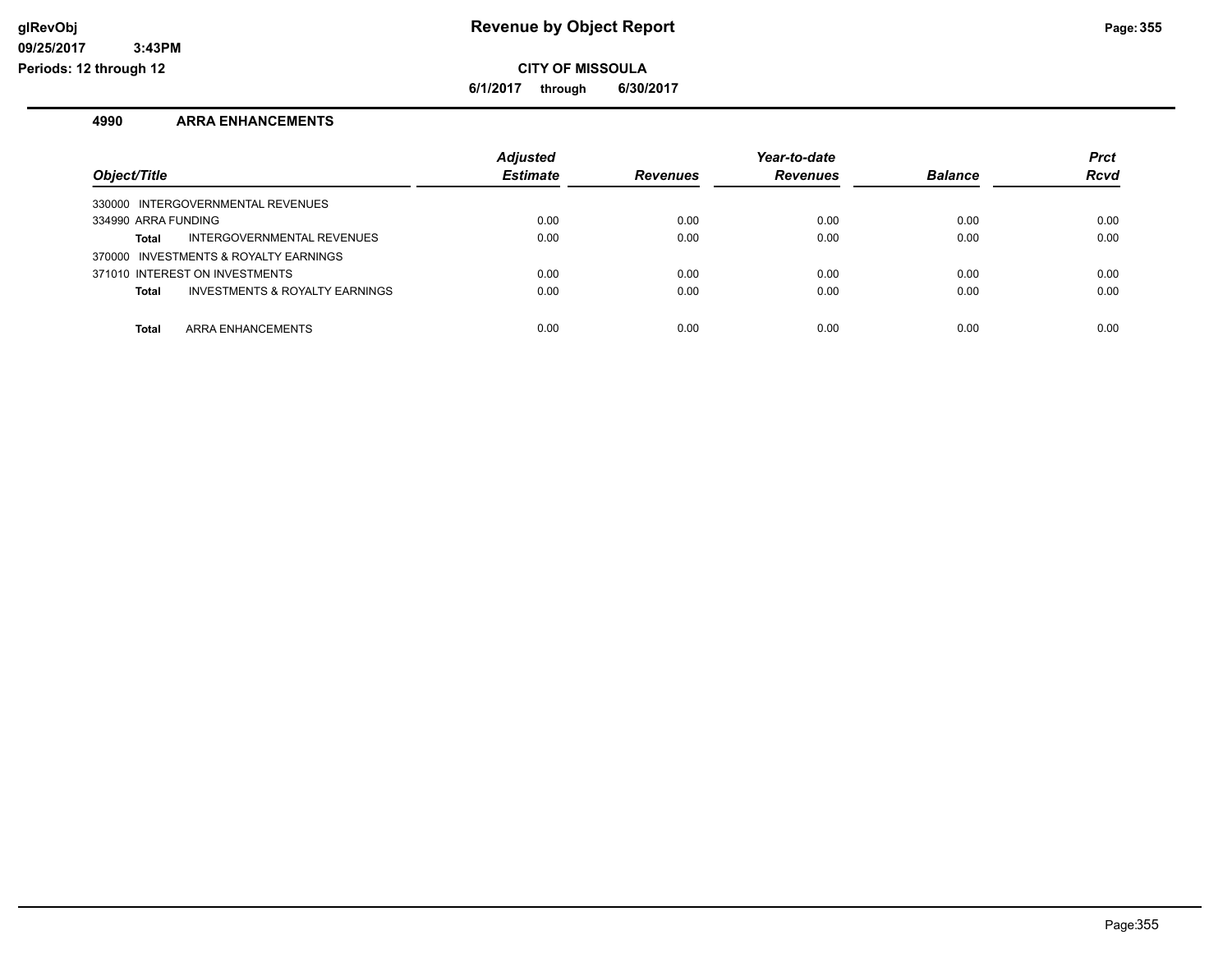**6/1/2017 through 6/30/2017**

#### **4991 ARRA HB645**

**4991 ARRA HB645**

|                                                    | <b>Adjusted</b> |                 | Year-to-date    |                | <b>Prct</b> |
|----------------------------------------------------|-----------------|-----------------|-----------------|----------------|-------------|
| Object/Title                                       | <b>Estimate</b> | <b>Revenues</b> | <b>Revenues</b> | <b>Balance</b> | <b>Rcvd</b> |
| 330000 INTERGOVERNMENTAL REVENUES                  |                 |                 |                 |                |             |
| 334991 ARRA HB645 FUNDING                          | 0.00            | 0.00            | 0.00            | 0.00           | 0.00        |
| 336023 STATE CONTRIB. - PERS                       | 0.00            | 0.00            | 0.00            | 0.00           | 0.00        |
| <b>INTERGOVERNMENTAL REVENUES</b><br>Total         | 0.00            | 0.00            | 0.00            | 0.00           | 0.00        |
| 340000 CHARGES FOR SERVICES                        |                 |                 |                 |                |             |
| 343005 NON-ARRA MOUNTAIN WATER CONTRACT            | 0.00            | 0.00            | 0.00            | 0.00           | 0.00        |
| <b>CHARGES FOR SERVICES</b><br><b>Total</b>        | 0.00            | 0.00            | 0.00            | 0.00           | 0.00        |
| 360000 MISCELLANEOUS REVENUES                      |                 |                 |                 |                |             |
| 360000 MISCELLANEOUS REVENUES                      | 0.00            | 0.00            | 0.00            | 0.00           | 0.00        |
| MISCELLANEOUS REVENUES<br>Total                    | 0.00            | 0.00            | 0.00            | 0.00           | 0.00        |
| 370000 INVESTMENTS & ROYALTY EARNINGS              |                 |                 |                 |                |             |
| 371010 INTEREST ON INVESTMENTS                     | 0.00            | 0.00            | 0.00            | 0.00           | 0.00        |
| <b>INVESTMENTS &amp; ROYALTY EARNINGS</b><br>Total | 0.00            | 0.00            | 0.00            | 0.00           | 0.00        |
|                                                    |                 |                 |                 |                |             |
| ARRA HB645<br><b>Total</b>                         | 0.00            | 0.00            | 0.00            | 0.00           | 0.00        |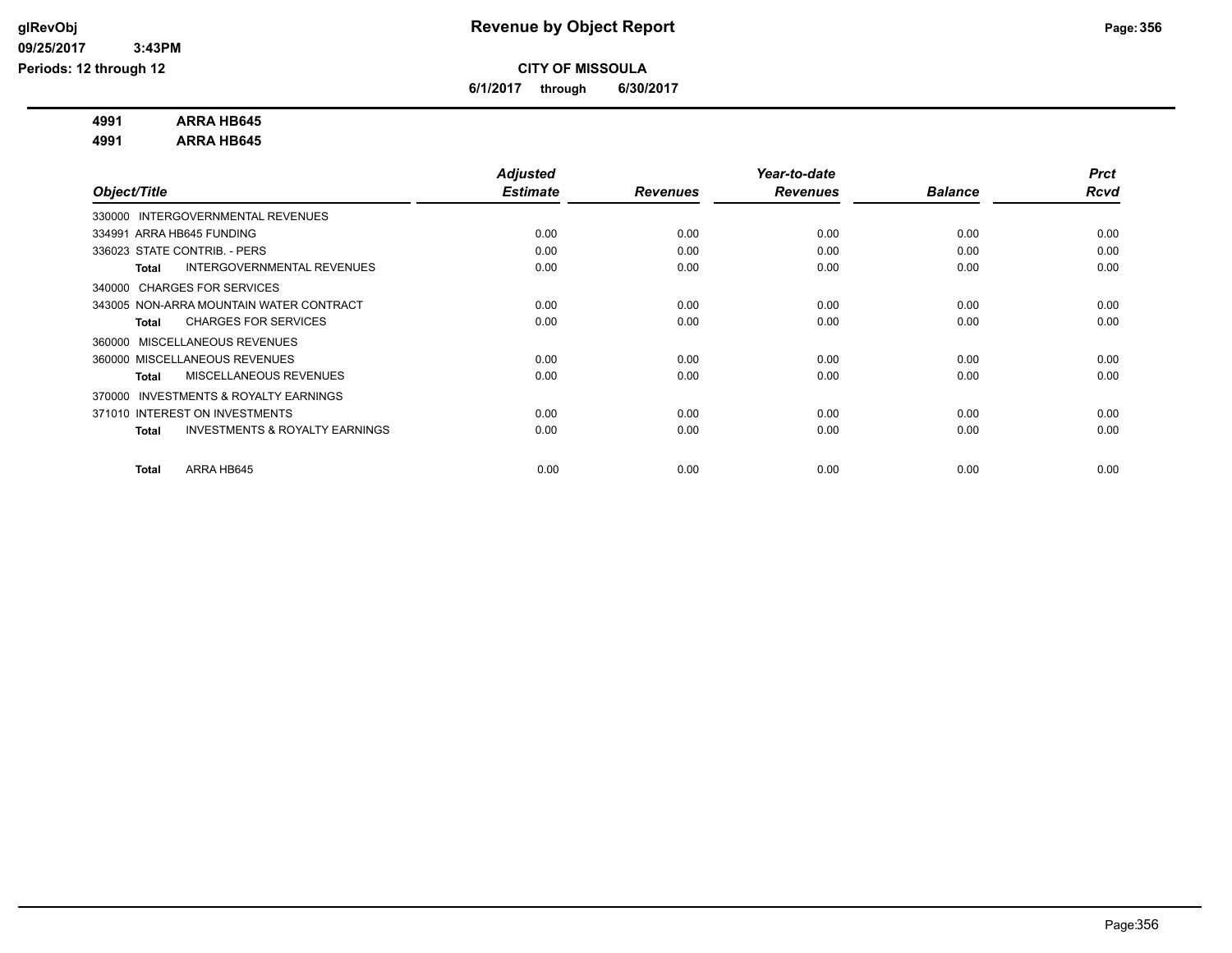**6/1/2017 through 6/30/2017**

**4991 ARRA HB645**

|                                                           | <b>Adjusted</b> |                 | Year-to-date    |                | <b>Prct</b> |
|-----------------------------------------------------------|-----------------|-----------------|-----------------|----------------|-------------|
| Object/Title                                              | <b>Estimate</b> | <b>Revenues</b> | <b>Revenues</b> | <b>Balance</b> | <b>Rcvd</b> |
| 330000 INTERGOVERNMENTAL REVENUES                         |                 |                 |                 |                |             |
| 334991 ARRA HB645 FUNDING                                 | 0.00            | 0.00            | 0.00            | 0.00           | 0.00        |
| 336023 STATE CONTRIB. - PERS                              | 0.00            | 0.00            | 0.00            | 0.00           | 0.00        |
| <b>INTERGOVERNMENTAL REVENUES</b><br>Total                | 0.00            | 0.00            | 0.00            | 0.00           | 0.00        |
| 340000 CHARGES FOR SERVICES                               |                 |                 |                 |                |             |
| 343005 NON-ARRA MOUNTAIN WATER CONTRACT                   | 0.00            | 0.00            | 0.00            | 0.00           | 0.00        |
| <b>CHARGES FOR SERVICES</b><br><b>Total</b>               | 0.00            | 0.00            | 0.00            | 0.00           | 0.00        |
| 360000 MISCELLANEOUS REVENUES                             |                 |                 |                 |                |             |
| 360000 MISCELLANEOUS REVENUES                             | 0.00            | 0.00            | 0.00            | 0.00           | 0.00        |
| MISCELLANEOUS REVENUES<br>Total                           | 0.00            | 0.00            | 0.00            | 0.00           | 0.00        |
| INVESTMENTS & ROYALTY EARNINGS<br>370000                  |                 |                 |                 |                |             |
| 371010 INTEREST ON INVESTMENTS                            | 0.00            | 0.00            | 0.00            | 0.00           | 0.00        |
| <b>INVESTMENTS &amp; ROYALTY EARNINGS</b><br><b>Total</b> | 0.00            | 0.00            | 0.00            | 0.00           | 0.00        |
|                                                           |                 |                 |                 |                |             |
| ARRA HB645<br><b>Total</b>                                | 0.00            | 0.00            | 0.00            | 0.00           | 0.00        |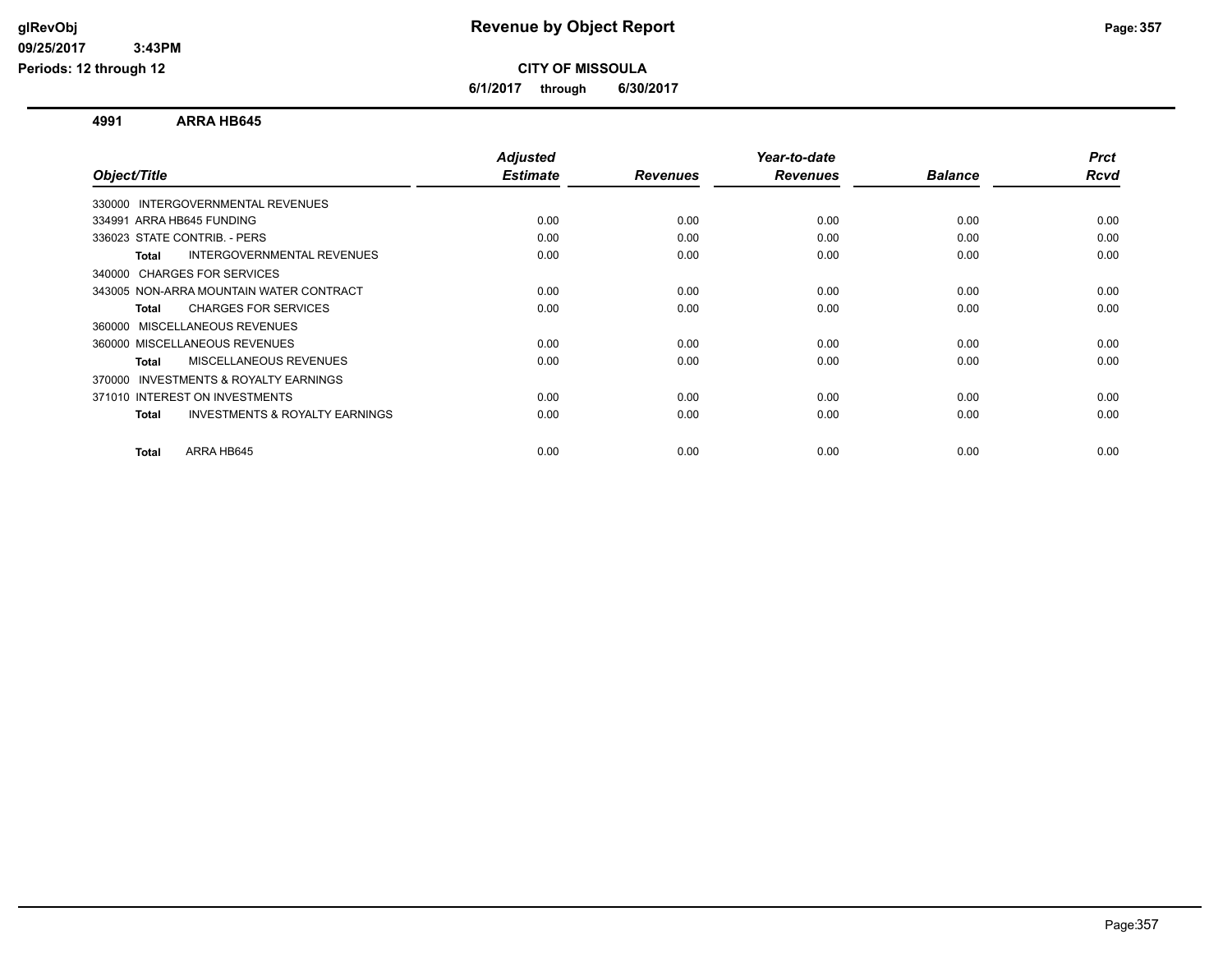**6/1/2017 through 6/30/2017**

#### **4992 WFL MILLER CREEK ROAD**

**4992 WFL MILLER CREEK ROAD**

|                                                | <b>Adjusted</b> |                 | Year-to-date    |                | <b>Prct</b> |
|------------------------------------------------|-----------------|-----------------|-----------------|----------------|-------------|
| Object/Title                                   | <b>Estimate</b> | <b>Revenues</b> | <b>Revenues</b> | <b>Balance</b> | <b>Rcvd</b> |
| 330000 INTERGOVERNMENTAL REVENUES              |                 |                 |                 |                |             |
| 334990 ARRA FUNDING                            | 0.00            | 0.00            | 0.00            | 0.00           | 0.00        |
| INTERGOVERNMENTAL REVENUES<br><b>Total</b>     | 0.00            | 0.00            | 0.00            | 0.00           | 0.00        |
| 370000 INVESTMENTS & ROYALTY EARNINGS          |                 |                 |                 |                |             |
| 371010 INTEREST ON INVESTMENTS                 | 0.00            | 0.00            | 0.00            | 0.00           | 0.00        |
| INVESTMENTS & ROYALTY EARNINGS<br><b>Total</b> | 0.00            | 0.00            | 0.00            | 0.00           | 0.00        |
|                                                |                 |                 |                 |                |             |
| WFL MILLER CREEK ROAD<br>Total                 | 0.00            | 0.00            | 0.00            | 0.00           | 0.00        |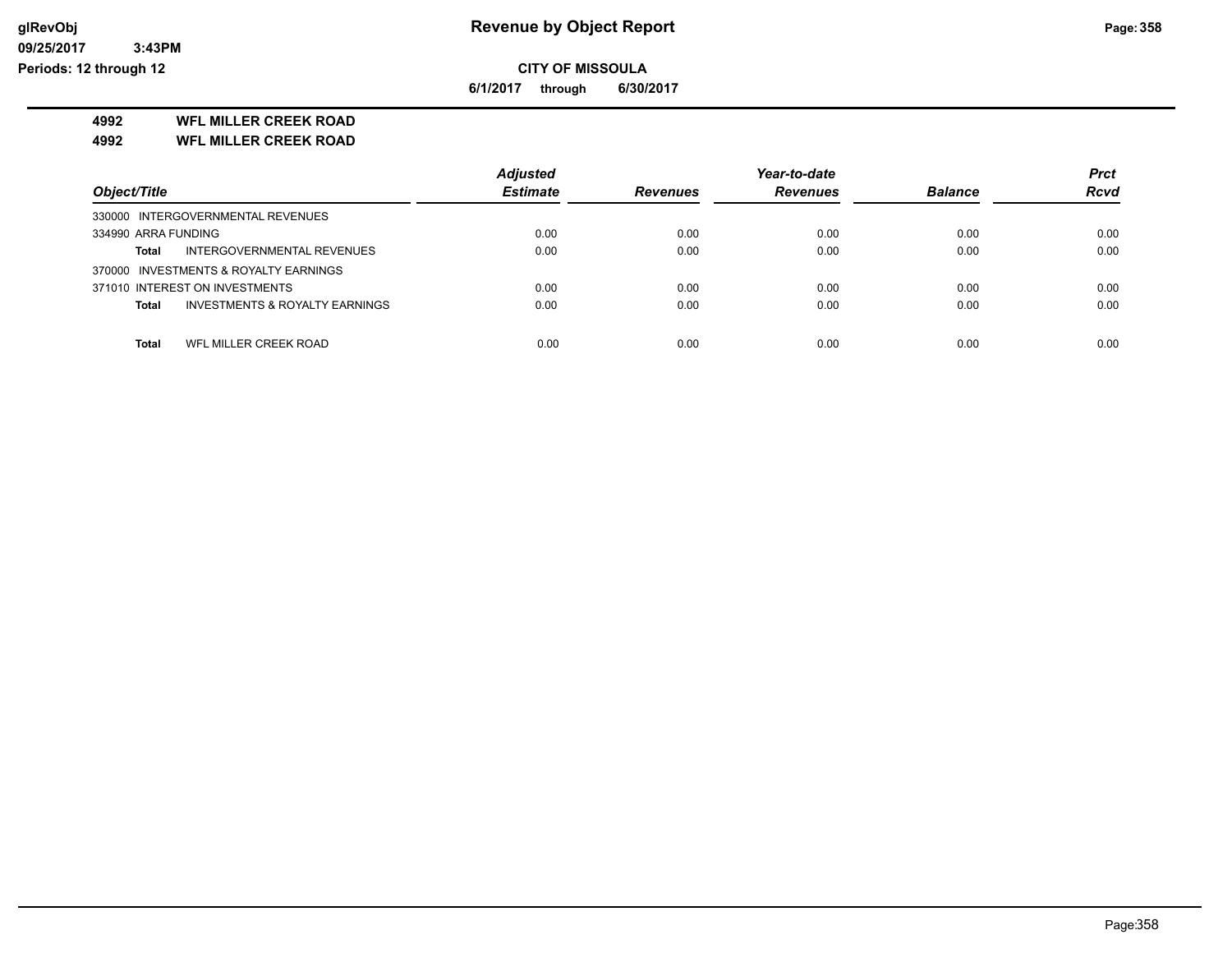**6/1/2017 through 6/30/2017**

#### **4992 WFL MILLER CREEK ROAD**

| Object/Title                                   | <b>Adjusted</b><br><b>Estimate</b> | <b>Revenues</b> | Year-to-date<br><b>Revenues</b> | <b>Balance</b> | <b>Prct</b><br><b>Rcvd</b> |
|------------------------------------------------|------------------------------------|-----------------|---------------------------------|----------------|----------------------------|
| 330000 INTERGOVERNMENTAL REVENUES              |                                    |                 |                                 |                |                            |
| 334990 ARRA FUNDING                            | 0.00                               | 0.00            | 0.00                            | 0.00           | 0.00                       |
| INTERGOVERNMENTAL REVENUES<br>Total            | 0.00                               | 0.00            | 0.00                            | 0.00           | 0.00                       |
| 370000 INVESTMENTS & ROYALTY EARNINGS          |                                    |                 |                                 |                |                            |
| 371010 INTEREST ON INVESTMENTS                 | 0.00                               | 0.00            | 0.00                            | 0.00           | 0.00                       |
| INVESTMENTS & ROYALTY EARNINGS<br><b>Total</b> | 0.00                               | 0.00            | 0.00                            | 0.00           | 0.00                       |
| WFL MILLER CREEK ROAD<br><b>Total</b>          | 0.00                               | 0.00            | 0.00                            | 0.00           | 0.00                       |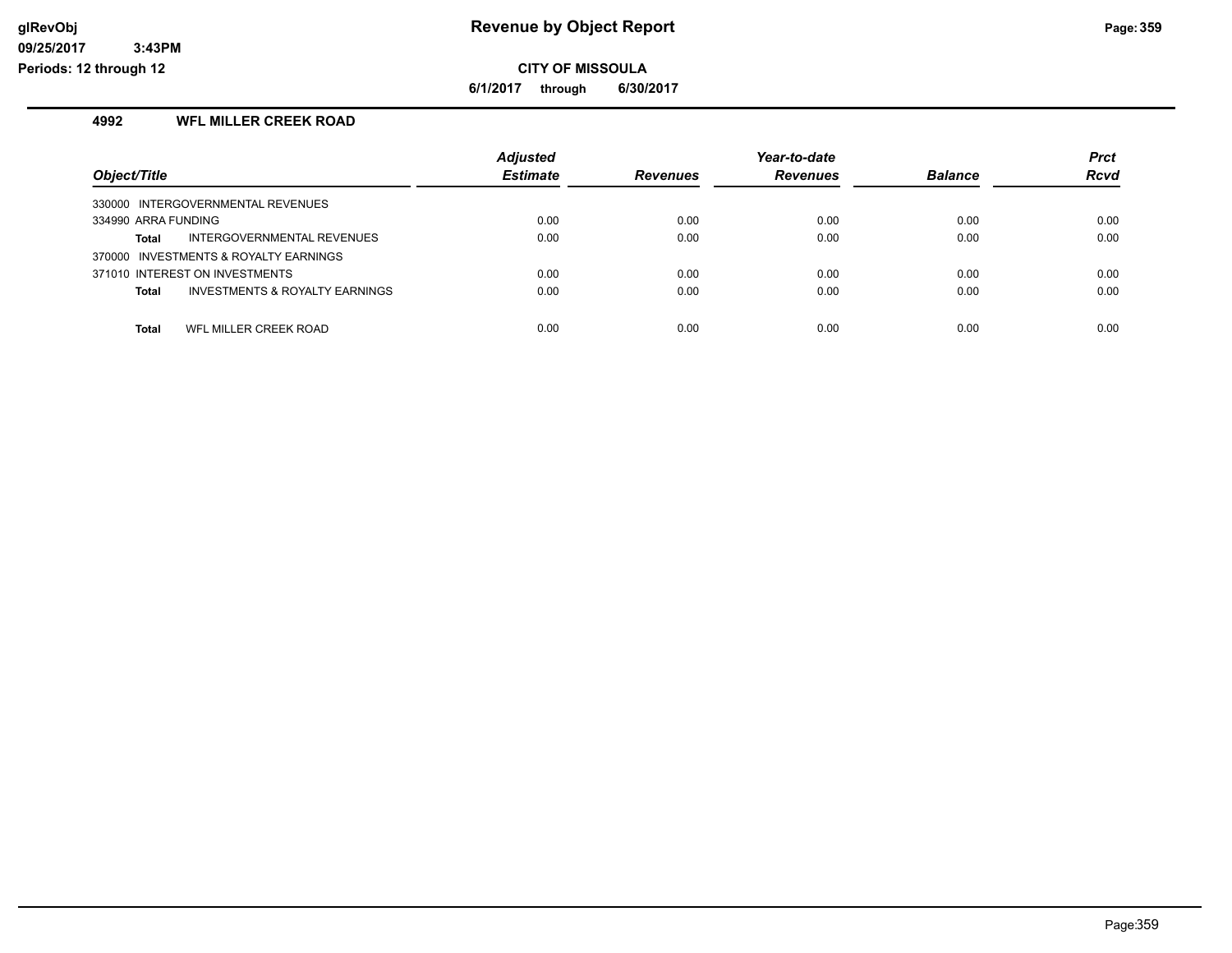**6/1/2017 through 6/30/2017**

**4993 WESTERN FEDERAL LANDS**

**4993 WESTERN FEDERAL LANDS**

|                                                           | <b>Adjusted</b> |                 | Year-to-date    |                | <b>Prct</b> |
|-----------------------------------------------------------|-----------------|-----------------|-----------------|----------------|-------------|
| Object/Title                                              | <b>Estimate</b> | <b>Revenues</b> | <b>Revenues</b> | <b>Balance</b> | <b>Rcvd</b> |
| 330000 INTERGOVERNMENTAL REVENUES                         |                 |                 |                 |                |             |
| 331005 WESTERN FEDERAL LANDS GRANT                        | 0.00            | 0.00            | 0.00            | 0.00           | 0.00        |
| 334125 FWP GRANT                                          | 0.00            | 0.00            | 0.00            | 0.00           | 0.00        |
| INTERGOVERNMENTAL REVENUES<br>Total                       | 0.00            | 0.00            | 0.00            | 0.00           | 0.00        |
| 360000 MISCELLANEOUS REVENUES                             |                 |                 |                 |                |             |
| 365010 FRIENDS OF MISSOULA PARKS DONATION                 | 0.00            | 0.00            | 0.00            | 0.00           | 0.00        |
| MISCELLANEOUS REVENUES<br>Total                           | 0.00            | 0.00            | 0.00            | 0.00           | 0.00        |
| 370000 INVESTMENTS & ROYALTY EARNINGS                     |                 |                 |                 |                |             |
| 371010 INTEREST ON INVESTMENTS                            | 0.00            | 0.00            | 0.00            | 0.00           | 0.00        |
| <b>INVESTMENTS &amp; ROYALTY EARNINGS</b><br><b>Total</b> | 0.00            | 0.00            | 0.00            | 0.00           | 0.00        |
| <b>WESTERN FEDERAL LANDS</b><br><b>Total</b>              | 0.00            | 0.00            | 0.00            | 0.00           | 0.00        |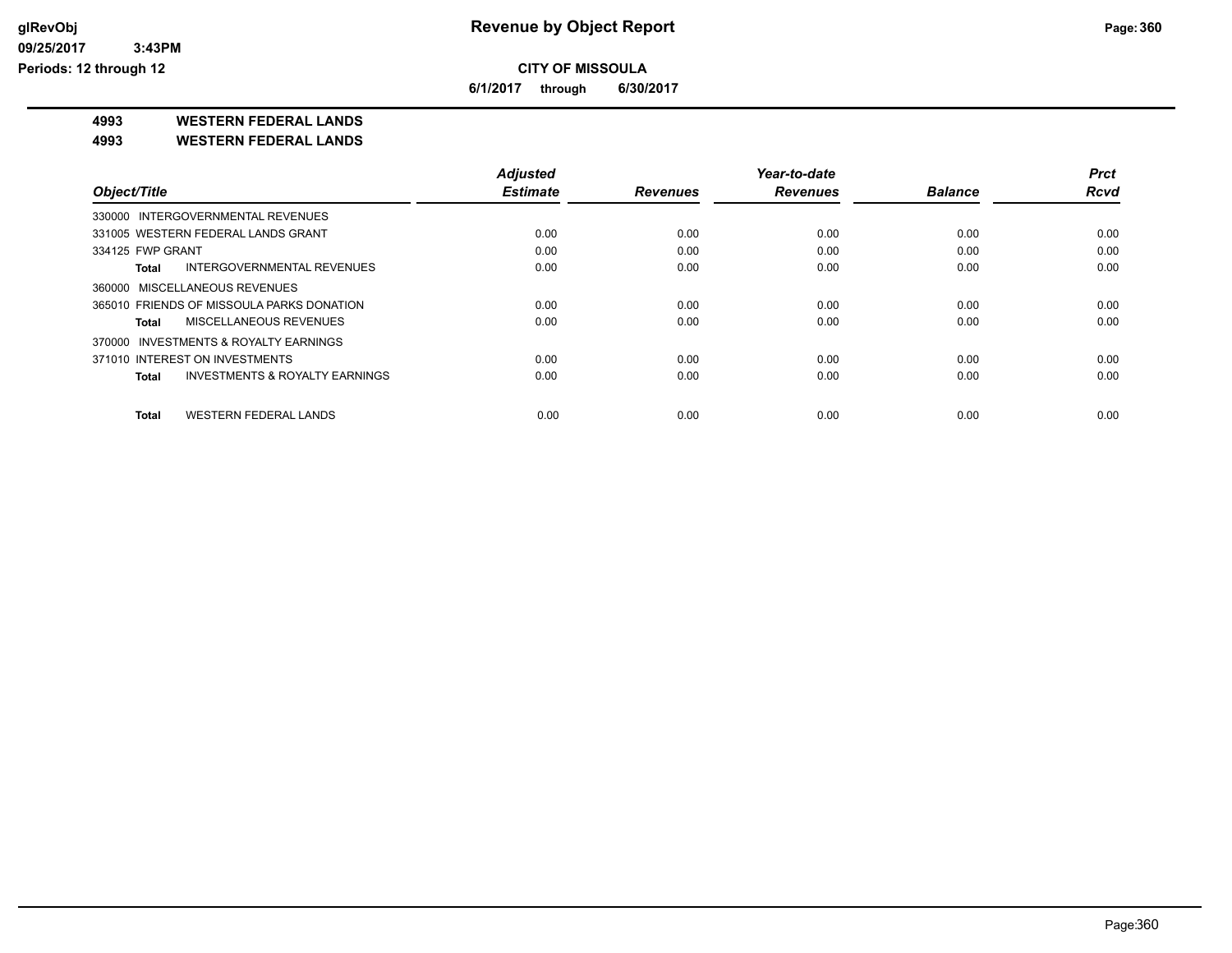**6/1/2017 through 6/30/2017**

#### **4993 WESTERN FEDERAL LANDS**

|                                              | <b>Adjusted</b> |                 | Year-to-date    |                | <b>Prct</b> |
|----------------------------------------------|-----------------|-----------------|-----------------|----------------|-------------|
| Object/Title                                 | <b>Estimate</b> | <b>Revenues</b> | <b>Revenues</b> | <b>Balance</b> | <b>Rcvd</b> |
| 330000 INTERGOVERNMENTAL REVENUES            |                 |                 |                 |                |             |
| 331005 WESTERN FEDERAL LANDS GRANT           | 0.00            | 0.00            | 0.00            | 0.00           | 0.00        |
| 334125 FWP GRANT                             | 0.00            | 0.00            | 0.00            | 0.00           | 0.00        |
| INTERGOVERNMENTAL REVENUES<br>Total          | 0.00            | 0.00            | 0.00            | 0.00           | 0.00        |
| 360000 MISCELLANEOUS REVENUES                |                 |                 |                 |                |             |
| 365010 FRIENDS OF MISSOULA PARKS DONATION    | 0.00            | 0.00            | 0.00            | 0.00           | 0.00        |
| <b>MISCELLANEOUS REVENUES</b><br>Total       | 0.00            | 0.00            | 0.00            | 0.00           | 0.00        |
| 370000 INVESTMENTS & ROYALTY EARNINGS        |                 |                 |                 |                |             |
| 371010 INTEREST ON INVESTMENTS               | 0.00            | 0.00            | 0.00            | 0.00           | 0.00        |
| INVESTMENTS & ROYALTY EARNINGS<br>Total      | 0.00            | 0.00            | 0.00            | 0.00           | 0.00        |
|                                              |                 |                 |                 |                |             |
| <b>WESTERN FEDERAL LANDS</b><br><b>Total</b> | 0.00            | 0.00            | 0.00            | 0.00           | 0.00        |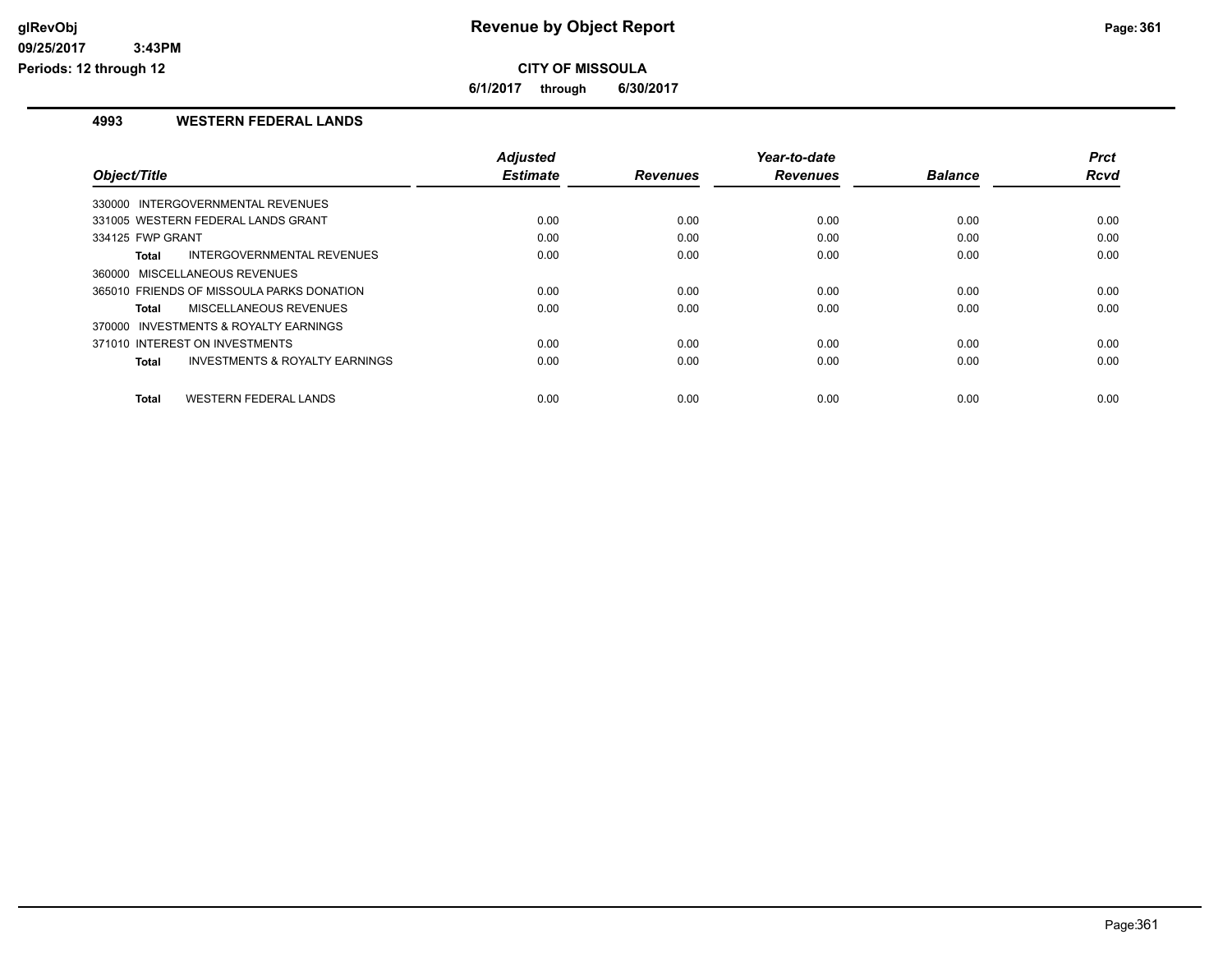**6/1/2017 through 6/30/2017**

#### **5020 CIVIC STADIUM**

**5020 CIVIC STADIUM**

| <b>Adjusted</b>                                                                                                                                                                                                                                                                                                                                                                                                                                                                                                                                           |                 | Year-to-date    |                | <b>Prct</b> |
|-----------------------------------------------------------------------------------------------------------------------------------------------------------------------------------------------------------------------------------------------------------------------------------------------------------------------------------------------------------------------------------------------------------------------------------------------------------------------------------------------------------------------------------------------------------|-----------------|-----------------|----------------|-------------|
| <b>Estimate</b>                                                                                                                                                                                                                                                                                                                                                                                                                                                                                                                                           | <b>Revenues</b> | <b>Revenues</b> | <b>Balance</b> | <b>Rcvd</b> |
|                                                                                                                                                                                                                                                                                                                                                                                                                                                                                                                                                           |                 |                 |                |             |
| 0.00                                                                                                                                                                                                                                                                                                                                                                                                                                                                                                                                                      | 0.00            | 0.00            | 0.00           | 0.00        |
| 0.00                                                                                                                                                                                                                                                                                                                                                                                                                                                                                                                                                      | 0.00            | 0.00            | 0.00           | 0.00        |
|                                                                                                                                                                                                                                                                                                                                                                                                                                                                                                                                                           |                 |                 |                |             |
| 0.00                                                                                                                                                                                                                                                                                                                                                                                                                                                                                                                                                      | 0.00            | 0.00            | 0.00           | 0.00        |
| 120,000.00                                                                                                                                                                                                                                                                                                                                                                                                                                                                                                                                                | 0.00            | 3,517.81        | 116,482.19     | 2.93        |
| 0.00                                                                                                                                                                                                                                                                                                                                                                                                                                                                                                                                                      | 0.00            | 0.00            | 0.00           | 0.00        |
| 0.00                                                                                                                                                                                                                                                                                                                                                                                                                                                                                                                                                      | 0.00            | 0.00            | 0.00           | 0.00        |
| 120,000.00                                                                                                                                                                                                                                                                                                                                                                                                                                                                                                                                                | 0.00            | 3,517.81        | 116,482.19     | 2.93        |
|                                                                                                                                                                                                                                                                                                                                                                                                                                                                                                                                                           |                 |                 |                |             |
| 0.00                                                                                                                                                                                                                                                                                                                                                                                                                                                                                                                                                      | 0.00            | 0.00            | 0.00           | 0.00        |
| 0.00                                                                                                                                                                                                                                                                                                                                                                                                                                                                                                                                                      | 0.00            | 0.00            | 0.00           | 0.00        |
|                                                                                                                                                                                                                                                                                                                                                                                                                                                                                                                                                           |                 |                 |                |             |
| 0.00                                                                                                                                                                                                                                                                                                                                                                                                                                                                                                                                                      | 0.00            | 0.00            | 0.00           | 0.00        |
| 0.00                                                                                                                                                                                                                                                                                                                                                                                                                                                                                                                                                      | 0.00            | 0.00            | 0.00           | 0.00        |
| 0.00                                                                                                                                                                                                                                                                                                                                                                                                                                                                                                                                                      | 0.00            | 0.00            | 0.00           | 0.00        |
|                                                                                                                                                                                                                                                                                                                                                                                                                                                                                                                                                           |                 |                 |                | 2.93        |
| 330000 INTERGOVERNMENTAL REVENUES<br>336023 STATE CONTRIB. - PERS<br><b>INTERGOVERNMENTAL REVENUES</b><br>360000 MISCELLANEOUS REVENUES<br>360010 MISCELLANEOUS<br>361010 RENTAL REVENUE<br>362003 US BANK FEE REIMBURSEMENT<br>365030 DONATIONS STADIUM R&D<br>MISCELLANEOUS REVENUES<br>370000 INVESTMENTS & ROYALTY EARNINGS<br>371010 INTEREST ON INVESTMENTS<br><b>INVESTMENTS &amp; ROYALTY EARNINGS</b><br>OTHER FINANCING SOURCES<br>383000 OPERATING TRANSFERS<br>383400 CAPITAL CONTRIBUTION<br>OTHER FINANCING SOURCES<br><b>CIVIC STADIUM</b> | 120,000.00      | 0.00            | 3,517.81       | 116,482.19  |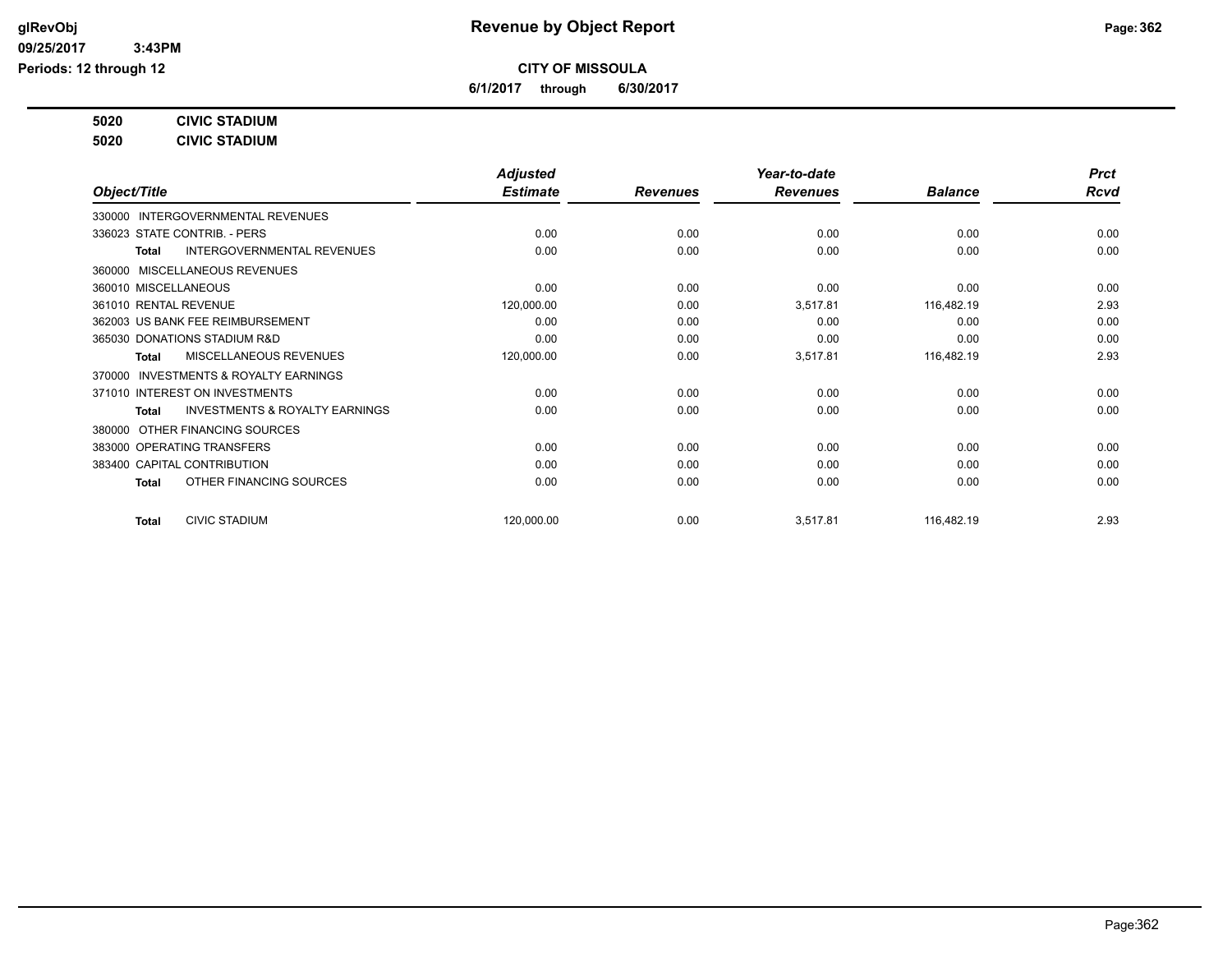**Periods: 12 through 12**

**CITY OF MISSOULA**

**6/1/2017 through 6/30/2017**

#### **5020 CIVIC STADIUM**

|                                                           | <b>Adjusted</b> |                 | Year-to-date    |                | <b>Prct</b> |
|-----------------------------------------------------------|-----------------|-----------------|-----------------|----------------|-------------|
| Object/Title                                              | <b>Estimate</b> | <b>Revenues</b> | <b>Revenues</b> | <b>Balance</b> | <b>Rcvd</b> |
| 330000 INTERGOVERNMENTAL REVENUES                         |                 |                 |                 |                |             |
| 336023 STATE CONTRIB. - PERS                              | 0.00            | 0.00            | 0.00            | 0.00           | 0.00        |
| <b>INTERGOVERNMENTAL REVENUES</b><br><b>Total</b>         | 0.00            | 0.00            | 0.00            | 0.00           | 0.00        |
| 360000 MISCELLANEOUS REVENUES                             |                 |                 |                 |                |             |
| 360010 MISCELLANEOUS                                      | 0.00            | 0.00            | 0.00            | 0.00           | 0.00        |
| 361010 RENTAL REVENUE                                     | 120,000.00      | 0.00            | 3,517.81        | 116,482.19     | 2.93        |
| 362003 US BANK FEE REIMBURSEMENT                          | 0.00            | 0.00            | 0.00            | 0.00           | 0.00        |
| 365030 DONATIONS STADIUM R&D                              | 0.00            | 0.00            | 0.00            | 0.00           | 0.00        |
| <b>MISCELLANEOUS REVENUES</b><br>Total                    | 120,000.00      | 0.00            | 3,517.81        | 116,482.19     | 2.93        |
| <b>INVESTMENTS &amp; ROYALTY EARNINGS</b><br>370000       |                 |                 |                 |                |             |
| 371010 INTEREST ON INVESTMENTS                            | 0.00            | 0.00            | 0.00            | 0.00           | 0.00        |
| <b>INVESTMENTS &amp; ROYALTY EARNINGS</b><br><b>Total</b> | 0.00            | 0.00            | 0.00            | 0.00           | 0.00        |
| OTHER FINANCING SOURCES<br>380000                         |                 |                 |                 |                |             |
| 383000 OPERATING TRANSFERS                                | 0.00            | 0.00            | 0.00            | 0.00           | 0.00        |
| 383400 CAPITAL CONTRIBUTION                               | 0.00            | 0.00            | 0.00            | 0.00           | 0.00        |
| OTHER FINANCING SOURCES<br><b>Total</b>                   | 0.00            | 0.00            | 0.00            | 0.00           | 0.00        |
| <b>CIVIC STADIUM</b><br><b>Total</b>                      | 120,000.00      | 0.00            | 3,517.81        | 116,482.19     | 2.93        |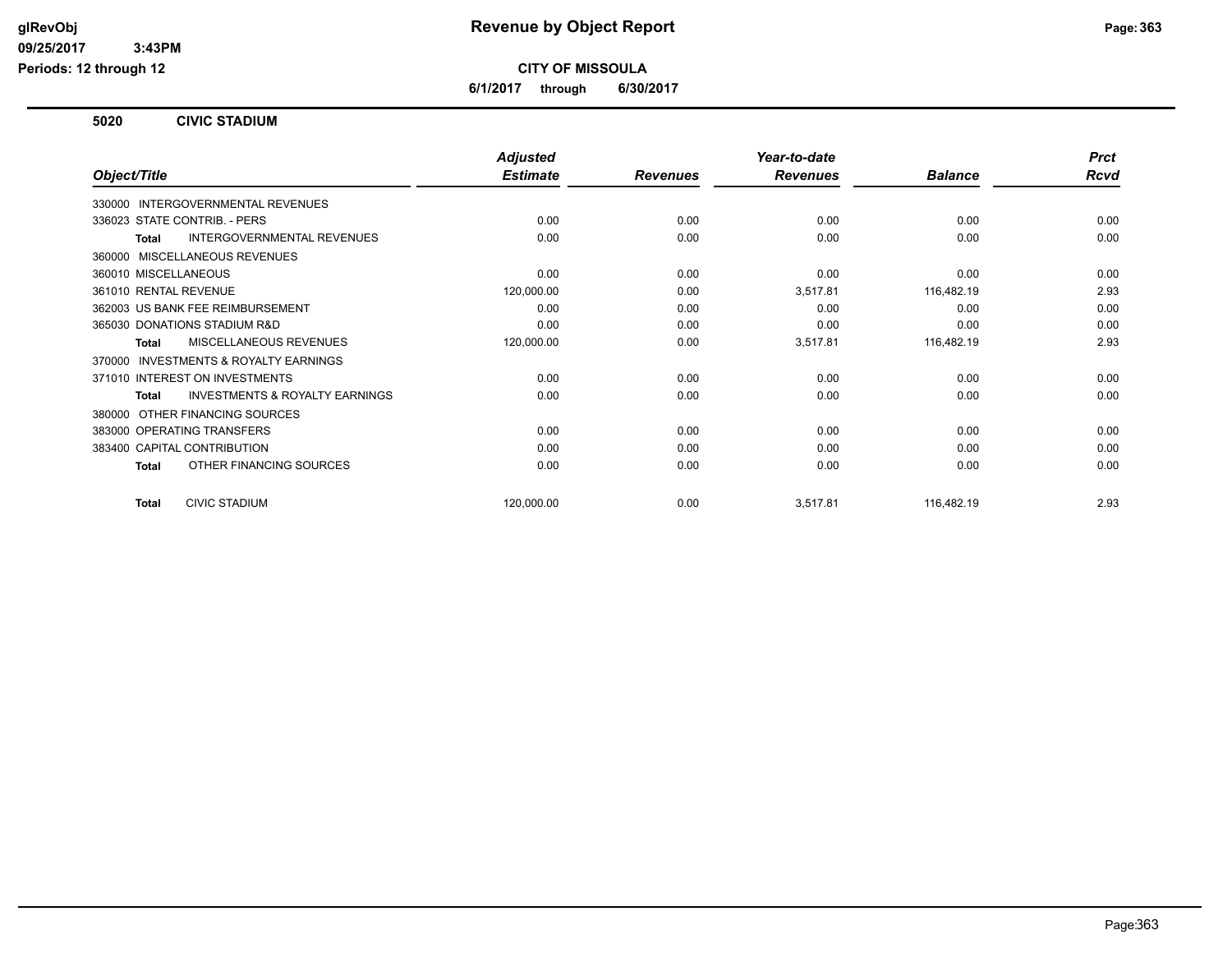**6/1/2017 through 6/30/2017**

## **5210 WATER**

**5210 WATER**

|                                                           | <b>Adjusted</b> |                 | Year-to-date    |                | <b>Prct</b> |
|-----------------------------------------------------------|-----------------|-----------------|-----------------|----------------|-------------|
| Object/Title                                              | <b>Estimate</b> | <b>Revenues</b> | <b>Revenues</b> | <b>Balance</b> | <b>Rcvd</b> |
| INTERGOVERNMENTAL REVENUES<br>330000                      |                 |                 |                 |                |             |
| 336023 STATE CONTRIB. - PERS                              | 0.00            | 0.00            | 48.09           | $-48.09$       | 0.00        |
| <b>INTERGOVERNMENTAL REVENUES</b><br><b>Total</b>         | 0.00            | 0.00            | 48.09           | $-48.09$       | 0.00        |
| 340000 CHARGES FOR SERVICES                               |                 |                 |                 |                |             |
| 343021 METERED WATER REVENUE                              | 0.00            | $-872.84$       | $-872.84$       | 872.84         | 0.00        |
| 343022 UNMETERED WATER REVENUE                            | 0.00            | $-344.88$       | $-344.88$       | 344.88         | 0.00        |
| 343023 BULK WATER SALES                                   | 0.00            | 0.00            | 0.00            | 0.00           | 0.00        |
| 343024 SALES OF WATER MATERIALS                           | 0.00            | 0.00            | 0.00            | 0.00           | 0.00        |
| 343032 SEWER INSTALLATION CHARGES                         | 0.00            | $-4.730.00$     | $-4,730.00$     | 4.730.00       | 0.00        |
| <b>CHARGES FOR SERVICES</b><br><b>Total</b>               | 0.00            | $-5,947.72$     | $-5,947.72$     | 5,947.72       | 0.00        |
| <b>INVESTMENTS &amp; ROYALTY EARNINGS</b><br>370000       |                 |                 |                 |                |             |
| 371010 INTEREST ON INVESTMENTS                            | 0.00            | 0.00            | 0.00            | 0.00           | 0.00        |
| <b>INVESTMENTS &amp; ROYALTY EARNINGS</b><br><b>Total</b> | 0.00            | 0.00            | 0.00            | 0.00           | 0.00        |
| <b>WATER</b><br><b>Total</b>                              | 0.00            | $-5.947.72$     | $-5,899.63$     | 5,899.63       | 0.00        |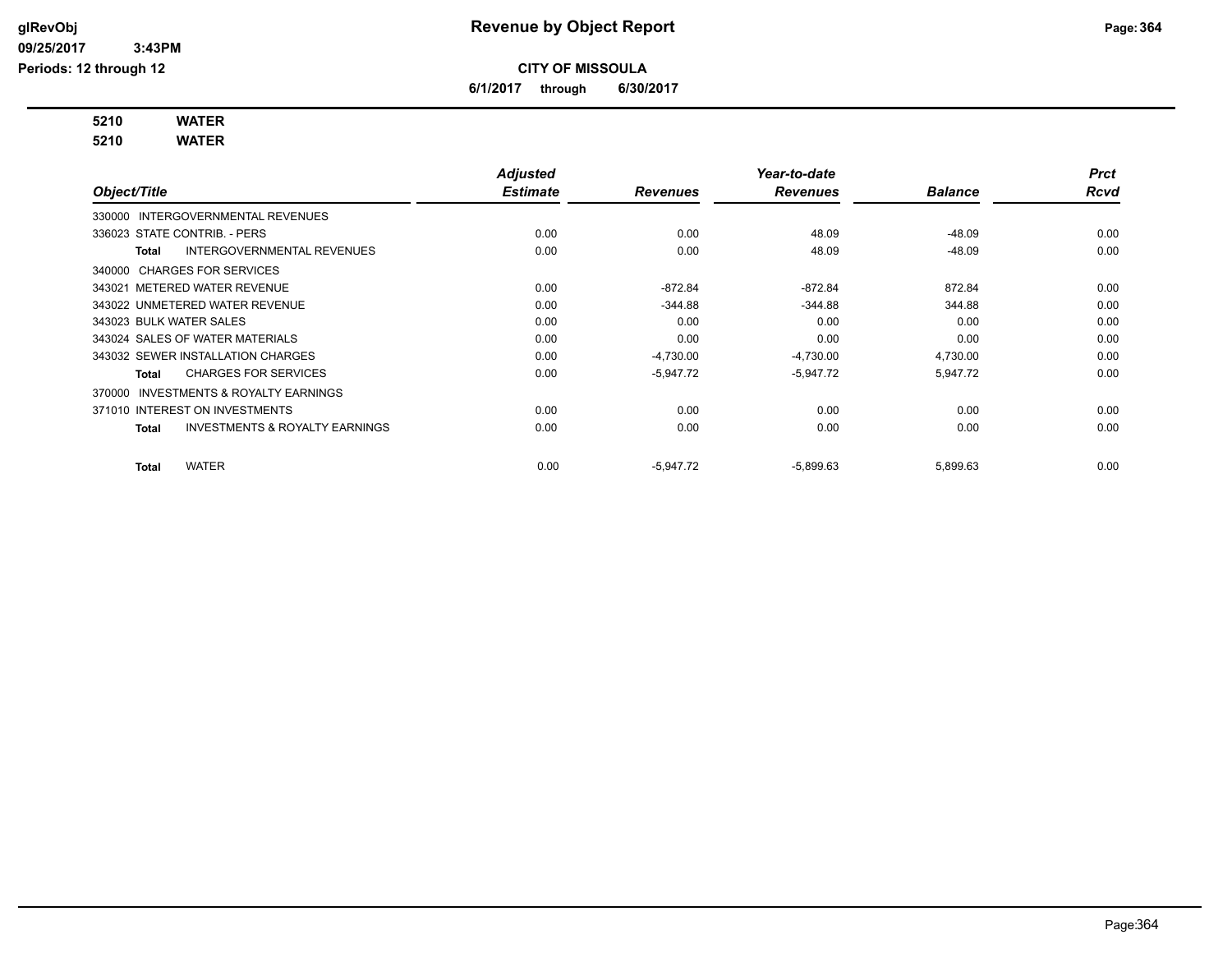**6/1/2017 through 6/30/2017**

**5210 WATER**

|                                                     | <b>Adjusted</b> |                 | Year-to-date    |                | <b>Prct</b> |
|-----------------------------------------------------|-----------------|-----------------|-----------------|----------------|-------------|
| Object/Title                                        | <b>Estimate</b> | <b>Revenues</b> | <b>Revenues</b> | <b>Balance</b> | <b>Rcvd</b> |
| 330000 INTERGOVERNMENTAL REVENUES                   |                 |                 |                 |                |             |
| 336023 STATE CONTRIB. - PERS                        | 0.00            | 0.00            | 48.09           | $-48.09$       | 0.00        |
| INTERGOVERNMENTAL REVENUES<br>Total                 | 0.00            | 0.00            | 48.09           | $-48.09$       | 0.00        |
| 340000 CHARGES FOR SERVICES                         |                 |                 |                 |                |             |
| 343021 METERED WATER REVENUE                        | 0.00            | $-872.84$       | $-872.84$       | 872.84         | 0.00        |
| 343022 UNMETERED WATER REVENUE                      | 0.00            | $-344.88$       | $-344.88$       | 344.88         | 0.00        |
| 343023 BULK WATER SALES                             | 0.00            | 0.00            | 0.00            | 0.00           | 0.00        |
| 343024 SALES OF WATER MATERIALS                     | 0.00            | 0.00            | 0.00            | 0.00           | 0.00        |
| 343032 SEWER INSTALLATION CHARGES                   | 0.00            | $-4,730.00$     | $-4,730.00$     | 4,730.00       | 0.00        |
| <b>CHARGES FOR SERVICES</b><br>Total                | 0.00            | $-5,947.72$     | $-5,947.72$     | 5,947.72       | 0.00        |
| <b>INVESTMENTS &amp; ROYALTY EARNINGS</b><br>370000 |                 |                 |                 |                |             |
| 371010 INTEREST ON INVESTMENTS                      | 0.00            | 0.00            | 0.00            | 0.00           | 0.00        |
| <b>INVESTMENTS &amp; ROYALTY EARNINGS</b><br>Total  | 0.00            | 0.00            | 0.00            | 0.00           | 0.00        |
| <b>WATER</b><br>Total                               | 0.00            | $-5,947.72$     | $-5,899.63$     | 5,899.63       | 0.00        |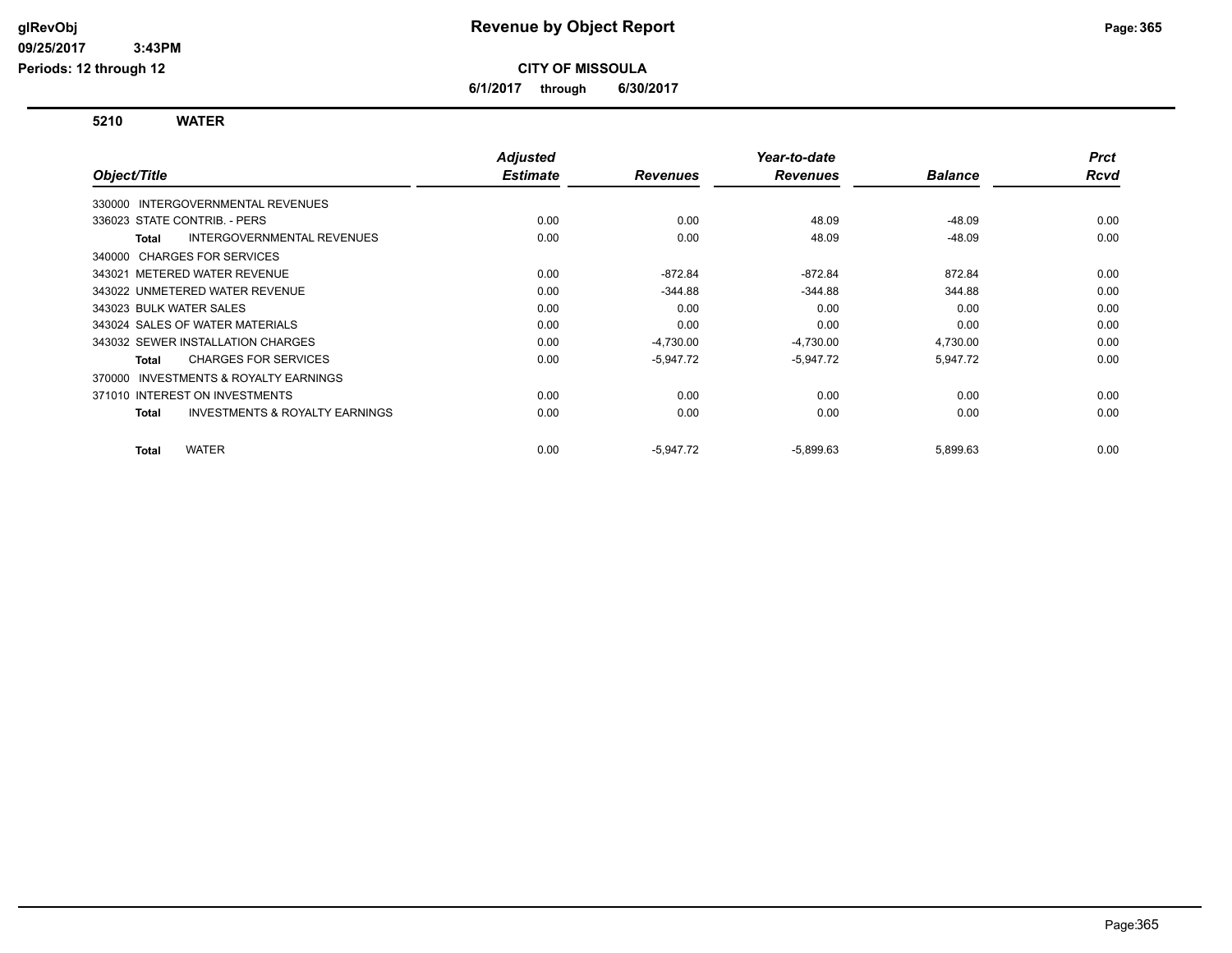**6/1/2017 through 6/30/2017**

**5215 WATER LOAN FUND**

**5215 WATER LOAN FUND**

|                                                 | <b>Adjusted</b> |                 | Year-to-date    |                | <b>Prct</b> |
|-------------------------------------------------|-----------------|-----------------|-----------------|----------------|-------------|
| Object/Title                                    | <b>Estimate</b> | <b>Revenues</b> | <b>Revenues</b> | <b>Balance</b> | <b>Rcvd</b> |
| 340000 CHARGES FOR SERVICES                     |                 |                 |                 |                |             |
| 343021 *** Title Not Found ***                  | 0.00            | 0.00            | 0.00            | 0.00           | 0.00        |
| <b>CHARGES FOR SERVICES</b><br>Total            | 0.00            | 0.00            | 0.00            | 0.00           | 0.00        |
| 360000 MISCELLANEOUS REVENUES                   |                 |                 |                 |                |             |
| 360010 MISCELLANEOUS                            | 0.00            | 0.00            | 0.00            | 0.00           | 0.00        |
| <b>MISCELLANEOUS REVENUES</b><br>Total          | 0.00            | 0.00            | 0.00            | 0.00           | 0.00        |
| 370000 INVESTMENTS & ROYALTY EARNINGS           |                 |                 |                 |                |             |
| 371010 INTEREST ON INVESTMENTS                  | 0.00            | 0.00            | 0.00            | 0.00           | 0.00        |
| 371020 GAIN/LOSS IN MARKET VALUE OF INVESTMENTS | 0.00            | 0.00            | 0.00            | 0.00           | 0.00        |
| INVESTMENTS & ROYALTY EARNINGS<br>Total         | 0.00            | 0.00            | 0.00            | 0.00           | 0.00        |
| <b>WATER LOAN FUND</b><br>Total                 | 0.00            | 0.00            | 0.00            | 0.00           | 0.00        |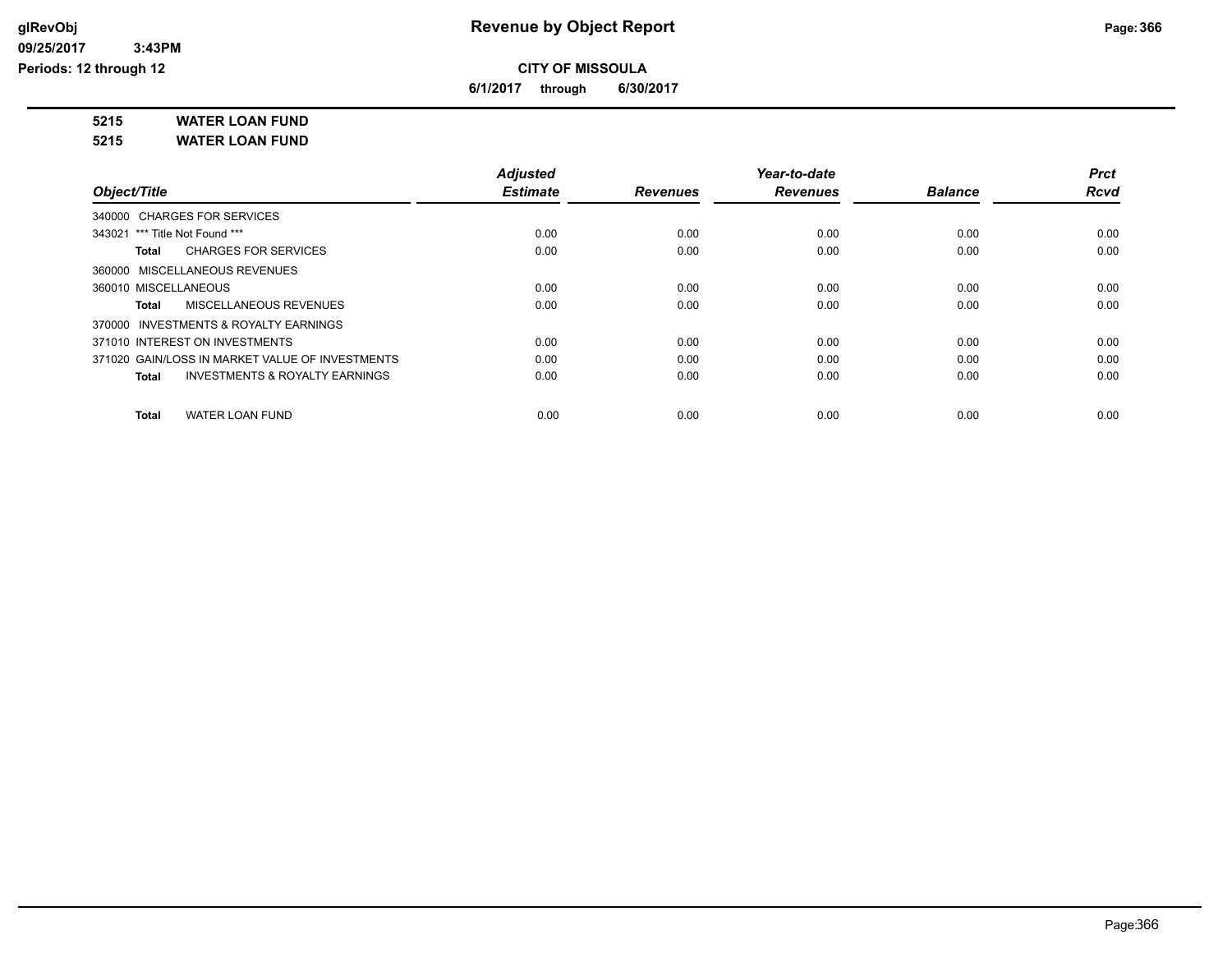**6/1/2017 through 6/30/2017**

#### **5215 WATER LOAN FUND**

| Object/Title                                   | <b>Adjusted</b><br><b>Estimate</b> | <b>Revenues</b> | Year-to-date<br><b>Revenues</b> | <b>Balance</b> | <b>Prct</b><br><b>Rcvd</b> |
|------------------------------------------------|------------------------------------|-----------------|---------------------------------|----------------|----------------------------|
|                                                |                                    |                 |                                 |                |                            |
| 340000 CHARGES FOR SERVICES                    |                                    |                 |                                 |                |                            |
| 343021 *** Title Not Found ***                 | 0.00                               | 0.00            | 0.00                            | 0.00           | 0.00                       |
| <b>CHARGES FOR SERVICES</b><br>Total           | 0.00                               | 0.00            | 0.00                            | 0.00           | 0.00                       |
| 360000 MISCELLANEOUS REVENUES                  |                                    |                 |                                 |                |                            |
| 360010 MISCELLANEOUS                           | 0.00                               | 0.00            | 0.00                            | 0.00           | 0.00                       |
| MISCELLANEOUS REVENUES<br>Total                | 0.00                               | 0.00            | 0.00                            | 0.00           | 0.00                       |
| 370000 INVESTMENTS & ROYALTY EARNINGS          |                                    |                 |                                 |                |                            |
| 371010 INTEREST ON INVESTMENTS                 | 0.00                               | 0.00            | 0.00                            | 0.00           | 0.00                       |
| 371020 GAIN/LOSS IN MARKET VALUE OF INVESTMENT | 0.00                               | 0.00            | 0.00                            | 0.00           | 0.00                       |
| INVESTMENTS & ROYALTY EARNINGS<br><b>Total</b> | 0.00                               | 0.00            | 0.00                            | 0.00           | 0.00                       |
|                                                |                                    |                 |                                 |                |                            |
| <b>WATER LOAN FUND</b><br><b>Total</b>         | 0.00                               | 0.00            | 0.00                            | 0.00           | 0.00                       |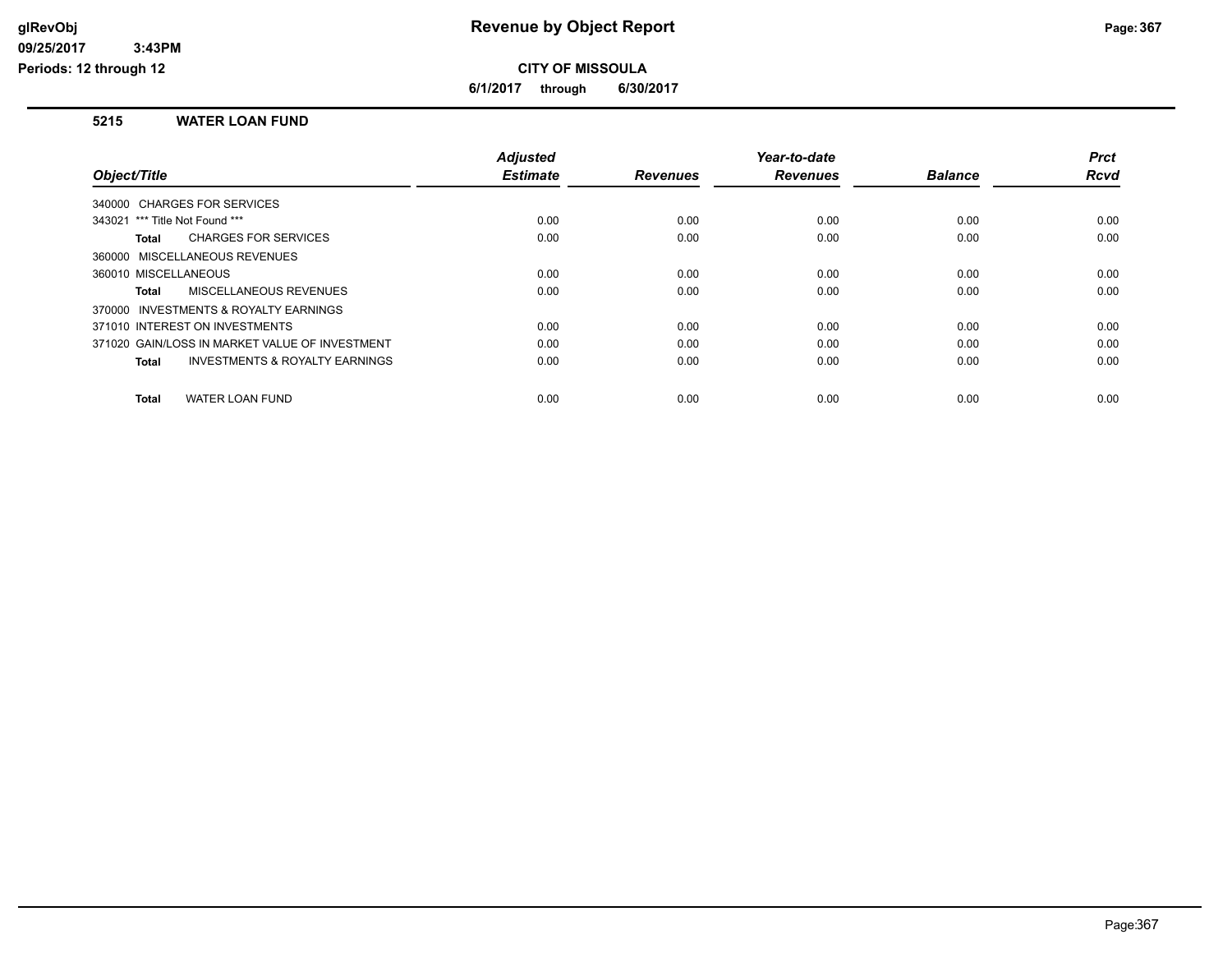**6/1/2017 through 6/30/2017**

## **5310 SEWER OPERATING BUDGET FUND**

#### **5310 SEWER OPERATING BUDGET FUND**

|                                                           | <b>Adjusted</b> |                 | Year-to-date    | <b>Prct</b>    |             |
|-----------------------------------------------------------|-----------------|-----------------|-----------------|----------------|-------------|
| Object/Title                                              | <b>Estimate</b> | <b>Revenues</b> | <b>Revenues</b> | <b>Balance</b> | <b>Rcvd</b> |
| 320000 LICENSES & PERMITS                                 |                 |                 |                 |                |             |
| 323027 HAULER PERMITS                                     | 0.00            | 0.00            | 1,045.50        | $-1,045.50$    | 0.00        |
| <b>LICENSES &amp; PERMITS</b><br><b>Total</b>             | 0.00            | 0.00            | 1,045.50        | $-1,045.50$    | 0.00        |
| 330000 INTERGOVERNMENTAL REVENUES                         |                 |                 |                 |                |             |
| 334071 DEQ/RIVER WATER SAMPLING                           | 0.00            | 0.00            | 0.00            | 0.00           | 0.00        |
| 336020 STATE PENSION CONTRIBUTION                         | 0.00            | 0.00            | 0.00            | 0.00           | 0.00        |
| 336023 STATE CONTRIB. - PERS                              | 0.00            | 0.00            | 1,210.45        | $-1,210.45$    | 0.00        |
| <b>INTERGOVERNMENTAL REVENUES</b><br><b>Total</b>         | 0.00            | 0.00            | 1,210.45        | $-1,210.45$    | 0.00        |
| 340000 CHARGES FOR SERVICES                               |                 |                 |                 |                |             |
| 343018 SALE/MILLING OF WOOD                               | 0.00            | 0.00            | 9,064.00        | $-9,064.00$    | 0.00        |
| 343031 SEWER SERVICE CHARGES                              | 0.00            | 0.00            | 12,078.00       | $-12,078.00$   | 0.00        |
| 343032 SEWER INSTALLATION CHARGES                         | 86,384.00       | 0.00            | 0.00            | 86,384.00      | 0.00        |
| 343035 SALE OF SEWER MATERIALS AND SUPPLIES               | 0.00            | 0.00            | 0.00            | 0.00           | 0.00        |
| 343039 DISPOSAL FEES                                      | 0.00            | 4,754.52        | 30,419.72       | $-30,419.72$   | 0.00        |
| 343041 COMPOST TIPPING FEES                               | 0.00            | 26,997.75       | 57,920.14       | $-57,920.14$   | 0.00        |
| 343042 CITY COMPOST TIPPING FEES                          | 0.00            | 0.00            | 0.00            | 0.00           | 0.00        |
| 343045 COMPOST SALES                                      | 0.00            | 34,078.00       | 119,281.00      | $-119,281.00$  | 0.00        |
| 343046 COMPOST DELIVERY CHARGE                            | 0.00            | 0.00            | 0.00            | 0.00           | 0.00        |
| <b>CHARGES FOR SERVICES</b><br><b>Total</b>               | 86,384.00       | 65,830.27       | 228,762.86      | $-142,378.86$  | 264.82      |
| 360000 MISCELLANEOUS REVENUES                             |                 |                 |                 |                |             |
| 360010 MISCELLANEOUS                                      | 0.00            | 0.00            | 0.00            | 0.00           | 0.00        |
| 360030 CONTRIBUTIONS FROM PROPERTY OWNERS                 | 0.00            | 0.00            | 0.00            | 0.00           | 0.00        |
| 363040 PENALTY AND INTEREST                               | 0.00            | 295.36          | 2,837.87        | $-2,837.87$    | 0.00        |
| 364012 SALE OF SURPLUS PROPERTY                           | 0.00            | 0.00            | 43,547.25       | $-43,547.25$   | 0.00        |
| <b>MISCELLANEOUS REVENUES</b><br>Total                    | 0.00            | 295.36          | 46,385.12       | $-46,385.12$   | 0.00        |
| 370000 INVESTMENTS & ROYALTY EARNINGS                     |                 |                 |                 |                |             |
| 371010 INTEREST ON INVESTMENTS                            | 0.00            | 0.00            | 0.00            | 0.00           | 0.00        |
| 371020 GAIN/LOSS IN MARKET VALUE OF INVESTMENTS           | 0.00            | 0.00            | 0.00            | 0.00           | 0.00        |
| <b>INVESTMENTS &amp; ROYALTY EARNINGS</b><br><b>Total</b> | 0.00            | 0.00            | 0.00            | 0.00           | 0.00        |
| 380000 OTHER FINANCING SOURCES                            |                 |                 |                 |                |             |
| 381090 PROCEEDS FROM CAPITAL LEASE                        | 0.00            | 0.00            | 0.00            | 0.00           | 0.00        |
| 382010 SALE OF FIXED ASSETS                               | 0.00            | 0.00            | 0.00            | 0.00           | 0.00        |
| 383024 TRANS FR SEWER CLEARING                            | 5,466,072.00    | 0.00            | 0.00            | 5,466,072.00   | 0.00        |
| OTHER FINANCING SOURCES<br><b>Total</b>                   | 5,466,072.00    | 0.00            | 0.00            | 5,466,072.00   | 0.00        |
| SEWER OPERATING BUDGET FUND<br><b>Total</b>               | 5,552,456.00    | 66,125.63       | 277,403.93      | 5,275,052.07   | 5.00        |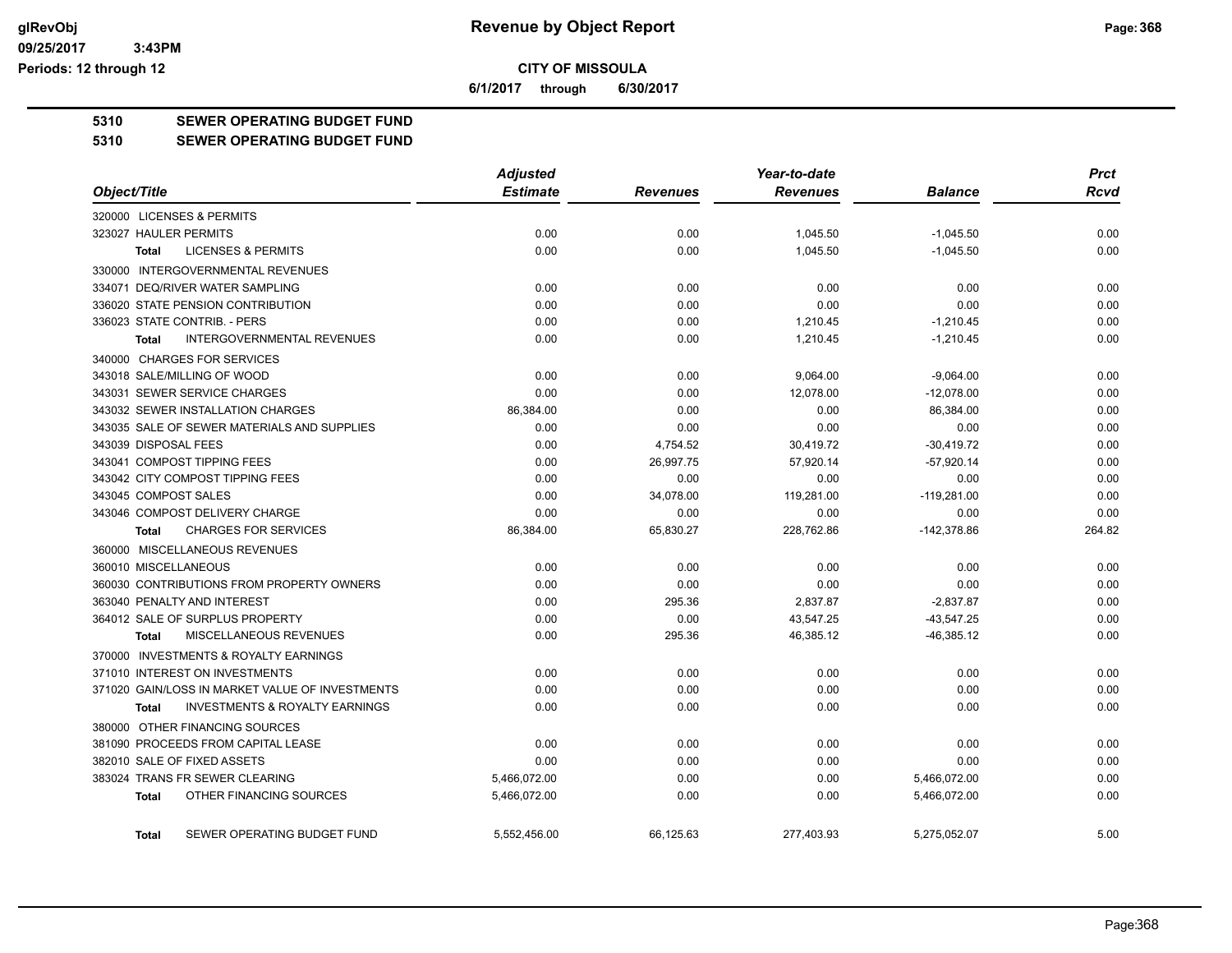**CITY OF MISSOULA 6/1/2017 through 6/30/2017**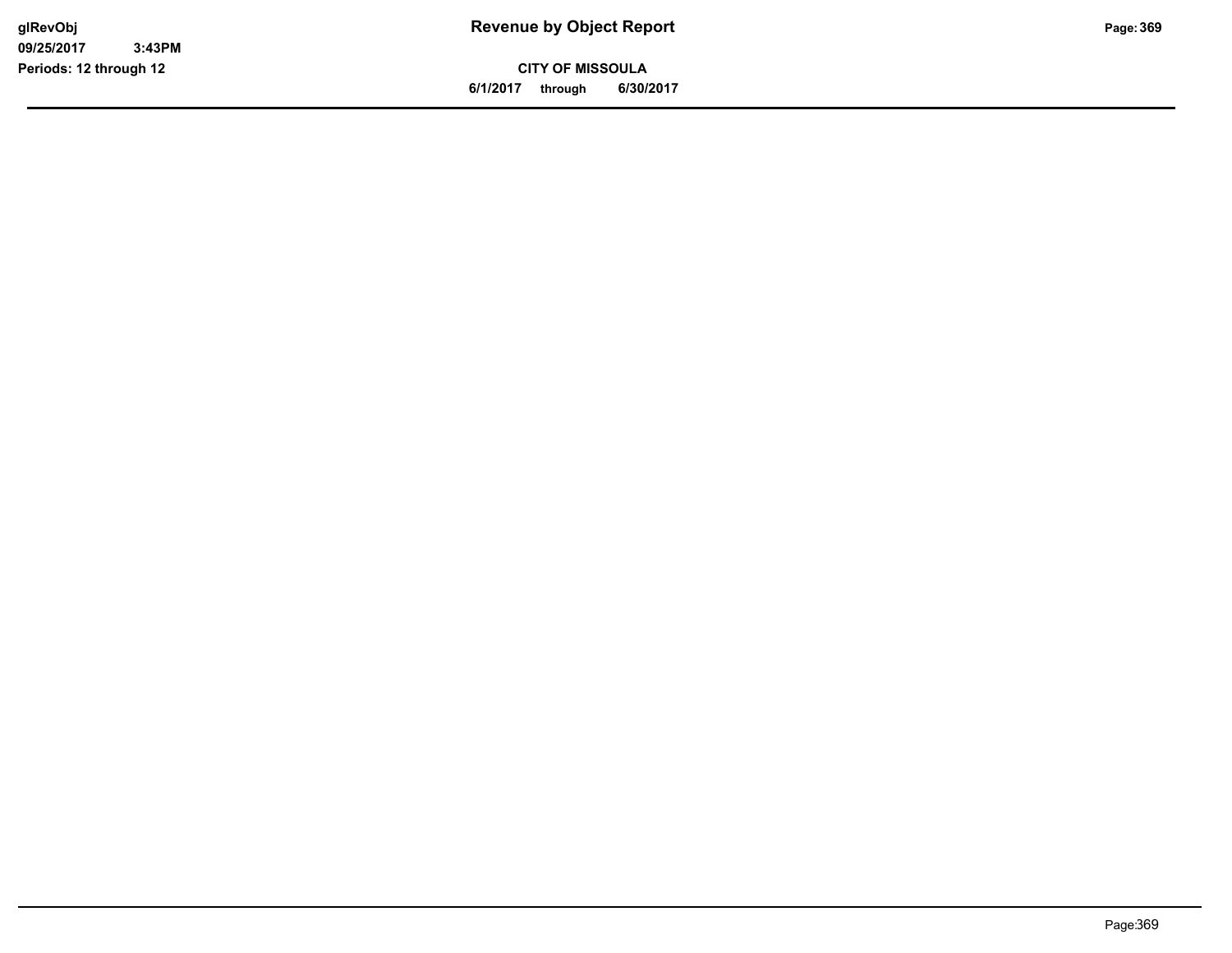**6/1/2017 through 6/30/2017**

#### **5310 SEWER OPERATING BUDGET FUND**

|                                                           | <b>Adjusted</b> |                 | Year-to-date    |                |             |
|-----------------------------------------------------------|-----------------|-----------------|-----------------|----------------|-------------|
| Object/Title                                              | <b>Estimate</b> | <b>Revenues</b> | <b>Revenues</b> | <b>Balance</b> | <b>Rcvd</b> |
| 320000 LICENSES & PERMITS                                 |                 |                 |                 |                |             |
| 323027 HAULER PERMITS                                     | 0.00            | 0.00            | 1,045.50        | $-1,045.50$    | 0.00        |
| <b>LICENSES &amp; PERMITS</b><br>Total                    | 0.00            | 0.00            | 1,045.50        | $-1,045.50$    | 0.00        |
| 330000 INTERGOVERNMENTAL REVENUES                         |                 |                 |                 |                |             |
| 334071 DEQ/RIVER WATER SAMPLING                           | 0.00            | 0.00            | 0.00            | 0.00           | 0.00        |
| 336020 STATE PENSION CONTRIBUTION                         | 0.00            | 0.00            | 0.00            | 0.00           | 0.00        |
| 336023 STATE CONTRIB. - PERS                              | 0.00            | 0.00            | 1,210.45        | $-1,210.45$    | 0.00        |
| INTERGOVERNMENTAL REVENUES<br>Total                       | 0.00            | 0.00            | 1,210.45        | $-1,210.45$    | 0.00        |
| 340000 CHARGES FOR SERVICES                               |                 |                 |                 |                |             |
| 343018 SALE/MILLING OF WOOD                               | 0.00            | 0.00            | 9,064.00        | $-9,064.00$    | 0.00        |
| 343031 SEWER SERVICE CHARGES                              | 0.00            | 0.00            | 12,078.00       | $-12,078.00$   | 0.00        |
| 343032 SEWER INSTALLATION CHARGES                         | 86,384.00       | 0.00            | 0.00            | 86,384.00      | 0.00        |
| 343035 SALE OF SEWER MATERIALS AND SUPPLIES               | 0.00            | 0.00            | 0.00            | 0.00           | 0.00        |
| 343039 DISPOSAL FEES                                      | 0.00            | 4,754.52        | 30,419.72       | $-30,419.72$   | 0.00        |
| 343041 COMPOST TIPPING FEES                               | 0.00            | 26,997.75       | 57,920.14       | $-57,920.14$   | 0.00        |
| 343042 CITY COMPOST TIPPING FEES                          | 0.00            | 0.00            | 0.00            | 0.00           | 0.00        |
| 343045 COMPOST SALES                                      | 0.00            | 34,078.00       | 119,281.00      | $-119,281.00$  | 0.00        |
| 343046 COMPOST DELIVERY CHARGE                            | 0.00            | 0.00            | 0.00            | 0.00           | 0.00        |
| <b>CHARGES FOR SERVICES</b><br><b>Total</b>               | 86,384.00       | 65,830.27       | 228,762.86      | $-142,378.86$  | 264.82      |
| 360000 MISCELLANEOUS REVENUES                             |                 |                 |                 |                |             |
| 360010 MISCELLANEOUS                                      | 0.00            | 0.00            | 0.00            | 0.00           | 0.00        |
| 360030 CONTRIBUTIONS FROM PROPERTY OWNERS                 | 0.00            | 0.00            | 0.00            | 0.00           | 0.00        |
| 363040 PENALTY AND INTEREST                               | 0.00            | 295.36          | 2,837.87        | $-2,837.87$    | 0.00        |
| 364012 SALE OF SURPLUS PROPERTY                           | 0.00            | 0.00            | 43,547.25       | $-43,547.25$   | 0.00        |
| MISCELLANEOUS REVENUES<br><b>Total</b>                    | 0.00            | 295.36          | 46,385.12       | $-46,385.12$   | 0.00        |
| 370000 INVESTMENTS & ROYALTY EARNINGS                     |                 |                 |                 |                |             |
| 371010 INTEREST ON INVESTMENTS                            | 0.00            | 0.00            | 0.00            | 0.00           | 0.00        |
| 371020 GAIN/LOSS IN MARKET VALUE OF INVESTMENT            | 0.00            | 0.00            | 0.00            | 0.00           | 0.00        |
| <b>INVESTMENTS &amp; ROYALTY EARNINGS</b><br><b>Total</b> | 0.00            | 0.00            | 0.00            | 0.00           | 0.00        |
| 380000 OTHER FINANCING SOURCES                            |                 |                 |                 |                |             |
| 381090 PROCEEDS FROM CAPITAL LEASE                        | 0.00            | 0.00            | 0.00            | 0.00           | 0.00        |
| 382010 SALE OF FIXED ASSETS                               | 0.00            | 0.00            | 0.00            | 0.00           | 0.00        |
| 383024 TRANS FR SEWER CLEARING                            | 5,466,072.00    | 0.00            | 0.00            | 5,466,072.00   | 0.00        |
| OTHER FINANCING SOURCES<br><b>Total</b>                   | 5,466,072.00    | 0.00            | 0.00            | 5,466,072.00   | 0.00        |
| SEWER OPERATING BUDGET FUND<br><b>Total</b>               | 5,552,456.00    | 66,125.63       | 277,403.93      | 5,275,052.07   | 5.00        |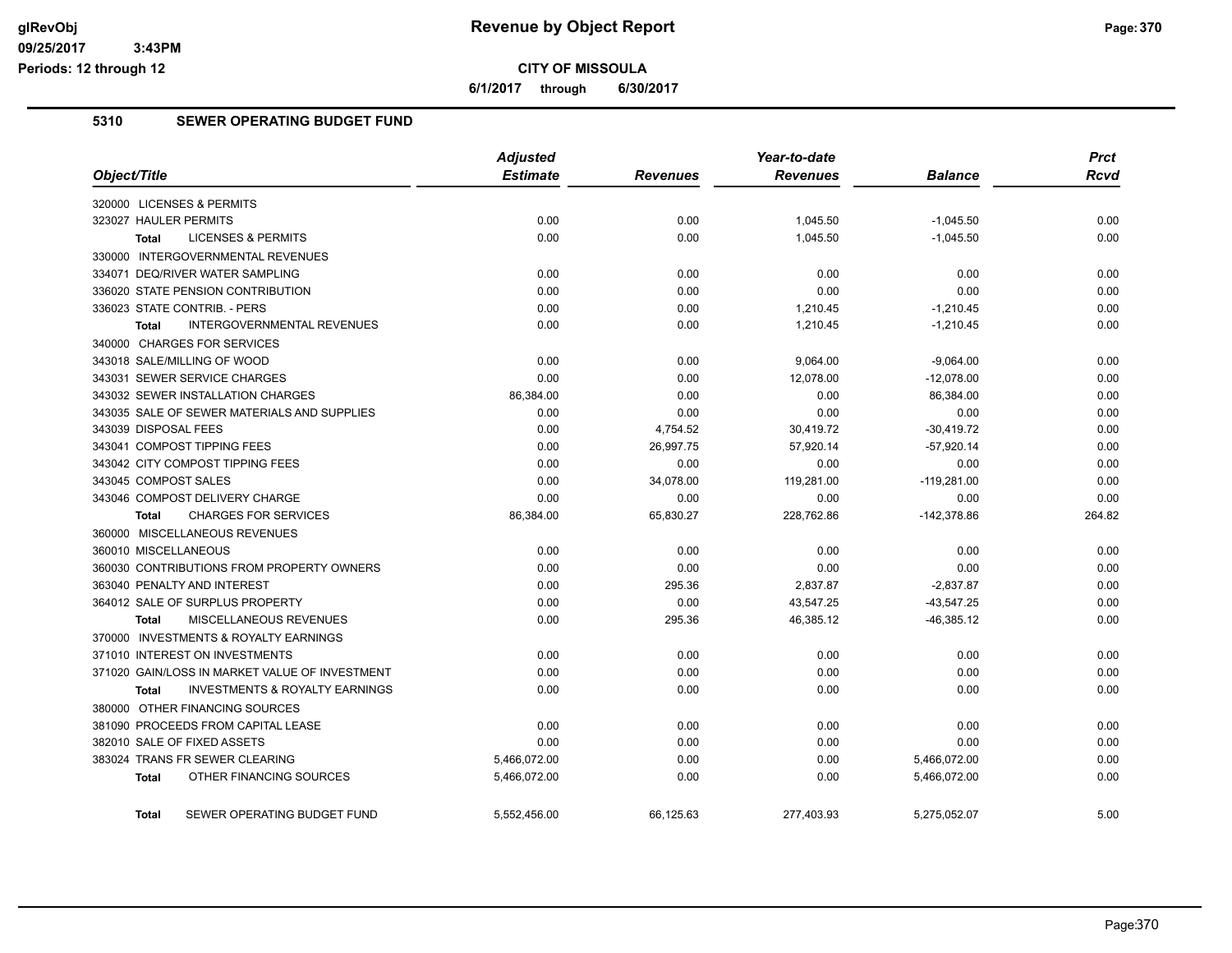**CITY OF MISSOULA 6/1/2017 through 6/30/2017**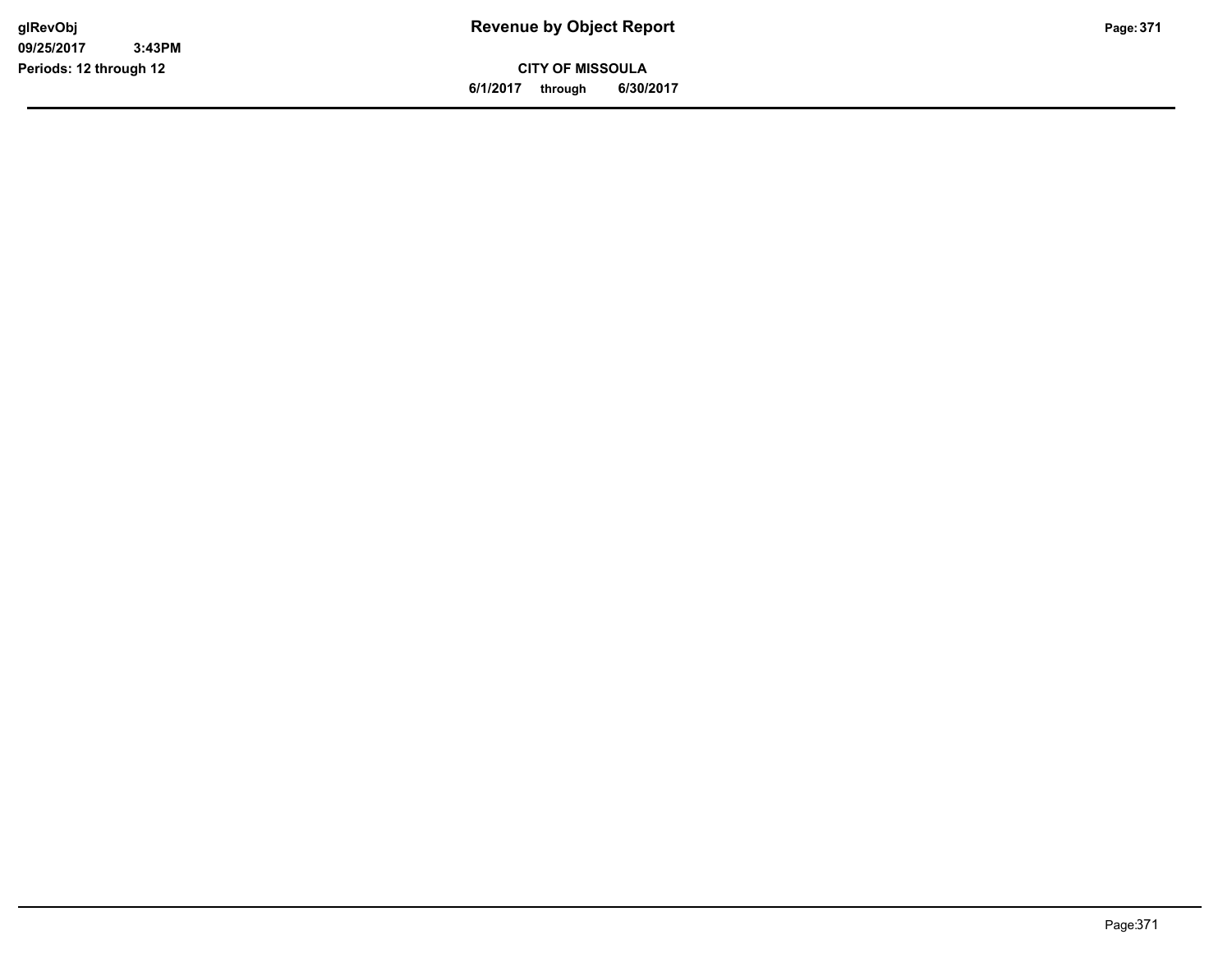**6/1/2017 through 6/30/2017**

# **5311 SEWER REVENUE COLLECTION & CLEARING FUND**

## **5311 SEWER REVENUE COLLECTION & CLEARING FUND**

|                                                     | <b>Adjusted</b> |                 | Year-to-date    |                | <b>Prct</b> |
|-----------------------------------------------------|-----------------|-----------------|-----------------|----------------|-------------|
| Object/Title                                        | <b>Estimate</b> | <b>Revenues</b> | <b>Revenues</b> | <b>Balance</b> | <b>Rcvd</b> |
| 330000 INTERGOVERNMENTAL REVENUES                   |                 |                 |                 |                |             |
| 331990 IRS REIMB/DEBT SVS INTEREST                  | 0.00            | 116.907.84      | 116.907.84      | $-116.907.84$  | 0.00        |
| 331992 FEDERAL ARRA GRANTS                          | 0.00            | 0.00            | 0.00            | 0.00           | 0.00        |
| <b>INTERGOVERNMENTAL REVENUES</b><br><b>Total</b>   | 0.00            | 116,907.84      | 116,907.84      | $-116,907.84$  | 0.00        |
| 340000 CHARGES FOR SERVICES                         |                 |                 |                 |                |             |
| 343032 SEWER INSTALLATION CHARGES                   | 0.00            | 0.00            | 0.00            | 0.00           | 0.00        |
| 343034 TREATMENT FACILITIES FEES                    | 7,963,568.00    | 5,243.67        | 7,806,953.87    | 156,614.13     | 98.03       |
| 343037 DELINQUENT SEWER FEES                        | 0.00            | 0.00            | 0.00            | 0.00           | 0.00        |
| 343038 P & I TAX LIENS                              | 0.00            | 439.97          | 3,420.06        | $-3,420.06$    | 0.00        |
| <b>CHARGES FOR SERVICES</b><br><b>Total</b>         | 7,963,568.00    | 5,683.64        | 7,810,373.93    | 153,194.07     | 98.08       |
| 360000 MISCELLANEOUS REVENUES                       |                 |                 |                 |                |             |
| 360010 MISCELLANEOUS                                | 0.00            | 0.00            | 0.00            | 0.00           | 0.00        |
| 361200 RADIO TOWER LEASE PAYMENTS                   | 0.00            | 0.00            | 5.000.00        | $-5,000.00$    | 0.00        |
| 361201 EKO LAND LEASE                               | 0.00            | 0.00            | 0.00            | 0.00           | 0.00        |
| 365023 NORTHWESTERN ENERGY GRANT                    | 0.00            | 0.00            | 83.93           | $-83.93$       | 0.00        |
| MISCELLANEOUS REVENUES<br>Total                     | 0.00            | 0.00            | 5,083.93        | $-5,083.93$    | 0.00        |
| <b>INVESTMENTS &amp; ROYALTY EARNINGS</b><br>370000 |                 |                 |                 |                |             |
| 371010 INTEREST ON INVESTMENTS                      | 0.00            | 0.00            | 0.00            | 0.00           | 0.00        |
| 371020 GAIN/LOSS IN MARKET VALUE OF INVESTMENTS     | 0.00            | 0.00            | 0.00            | 0.00           | 0.00        |
| <b>INVESTMENTS &amp; ROYALTY EARNINGS</b><br>Total  | 0.00            | 0.00            | 0.00            | 0.00           | 0.00        |
| OTHER FINANCING SOURCES<br>380000                   |                 |                 |                 |                |             |
| 381010 BOND PROCEEDS                                | 0.00            | 150,467.50      | 150,467.50      | $-150,467.50$  | 0.00        |
| 383034 TRANS FR 01 SERIES DEBT SERVICE              | 0.00            | 0.00            | 0.00            | 0.00           | 0.00        |
| 383042 TRANSFERS FROM OTHER FUNDS                   | 0.00            | 0.00            | 0.00            | 0.00           | 0.00        |
| OTHER FINANCING SOURCES<br><b>Total</b>             | 0.00            | 150,467.50      | 150,467.50      | $-150,467.50$  | 0.00        |
| SEWER REVENUE COLLECTION & CLEARING<br><b>Total</b> | 7,963,568.00    | 273,058.98      | 8,082,833.20    | $-119,265.20$  | 101.50      |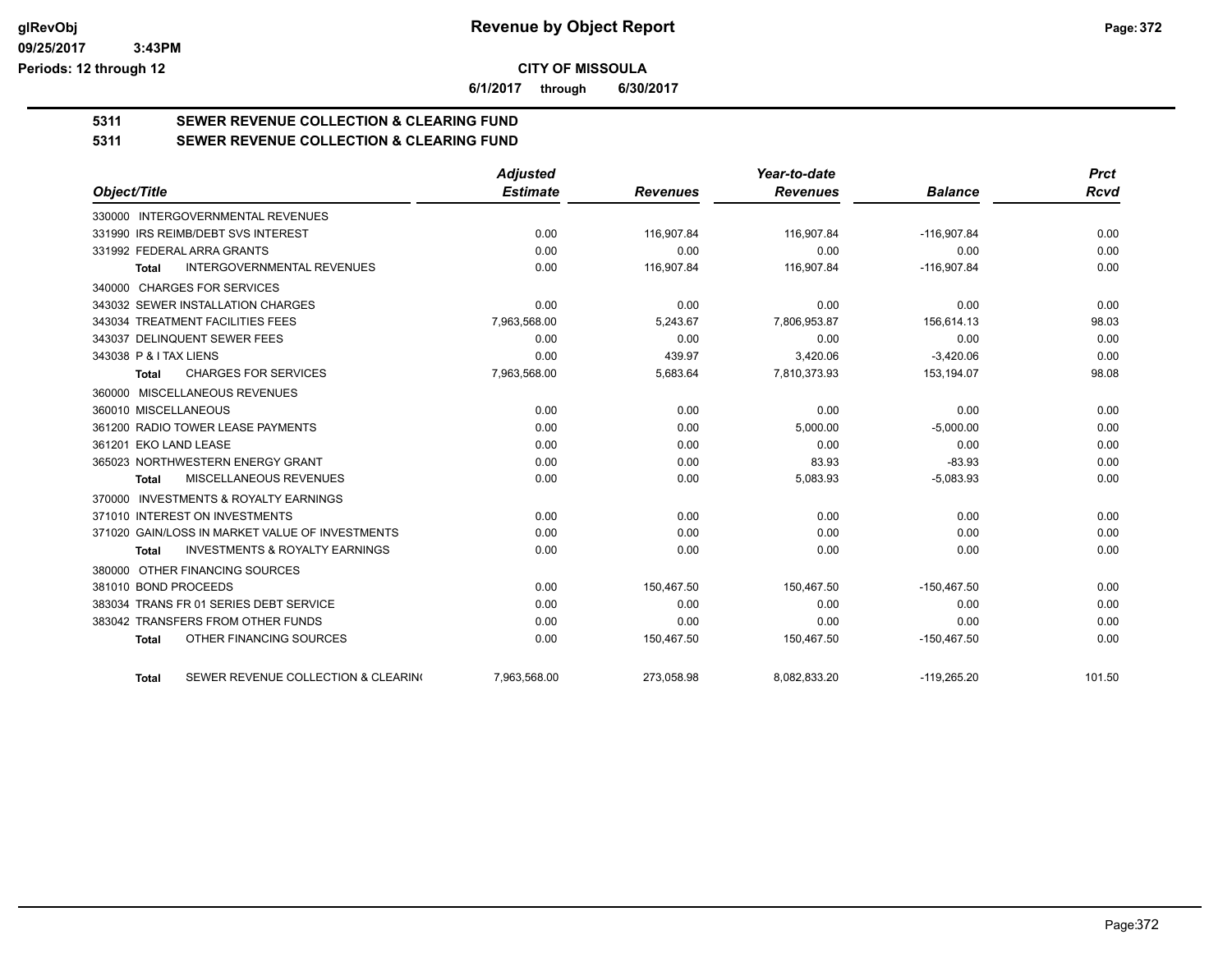**6/1/2017 through 6/30/2017**

#### **5311 SEWER REVENUE COLLECTION & CLEARING FUND**

|                                                    | <b>Adjusted</b><br><b>Estimate</b> |                 | Year-to-date    |                | <b>Prct</b> |
|----------------------------------------------------|------------------------------------|-----------------|-----------------|----------------|-------------|
| Object/Title                                       |                                    | <b>Revenues</b> | <b>Revenues</b> | <b>Balance</b> | Rcvd        |
| 330000 INTERGOVERNMENTAL REVENUES                  |                                    |                 |                 |                |             |
| 331990 IRS REIMB/DEBT SVS INTEREST                 | 0.00                               | 116.907.84      | 116.907.84      | $-116,907.84$  | 0.00        |
| 331992 FEDERAL ARRA GRANTS                         | 0.00                               | 0.00            | 0.00            | 0.00           | 0.00        |
| INTERGOVERNMENTAL REVENUES<br><b>Total</b>         | 0.00                               | 116,907.84      | 116,907.84      | $-116,907.84$  | 0.00        |
| 340000 CHARGES FOR SERVICES                        |                                    |                 |                 |                |             |
| 343032 SEWER INSTALLATION CHARGES                  | 0.00                               | 0.00            | 0.00            | 0.00           | 0.00        |
| 343034 TREATMENT FACILITIES FEES                   | 7,963,568.00                       | 5,243.67        | 7,806,953.87    | 156,614.13     | 98.03       |
| 343037 DELINQUENT SEWER FEES                       | 0.00                               | 0.00            | 0.00            | 0.00           | 0.00        |
| 343038 P & I TAX LIENS                             | 0.00                               | 439.97          | 3,420.06        | $-3,420.06$    | 0.00        |
| <b>CHARGES FOR SERVICES</b><br>Total               | 7,963,568.00                       | 5,683.64        | 7,810,373.93    | 153,194.07     | 98.08       |
| 360000 MISCELLANEOUS REVENUES                      |                                    |                 |                 |                |             |
| 360010 MISCELLANEOUS                               | 0.00                               | 0.00            | 0.00            | 0.00           | 0.00        |
| 361200 RADIO TOWER LEASE PAYMENTS                  | 0.00                               | 0.00            | 5,000.00        | $-5,000.00$    | 0.00        |
| 361201 EKO LAND LEASE                              | 0.00                               | 0.00            | 0.00            | 0.00           | 0.00        |
| 365023 NORTHWESTERN ENERGY GRANT                   | 0.00                               | 0.00            | 83.93           | $-83.93$       | 0.00        |
| MISCELLANEOUS REVENUES<br><b>Total</b>             | 0.00                               | 0.00            | 5,083.93        | $-5,083.93$    | 0.00        |
| 370000 INVESTMENTS & ROYALTY EARNINGS              |                                    |                 |                 |                |             |
| 371010 INTEREST ON INVESTMENTS                     | 0.00                               | 0.00            | 0.00            | 0.00           | 0.00        |
| 371020 GAIN/LOSS IN MARKET VALUE OF INVESTMENT     | 0.00                               | 0.00            | 0.00            | 0.00           | 0.00        |
| <b>INVESTMENTS &amp; ROYALTY EARNINGS</b><br>Total | 0.00                               | 0.00            | 0.00            | 0.00           | 0.00        |
| OTHER FINANCING SOURCES<br>380000                  |                                    |                 |                 |                |             |
| 381010 BOND PROCEEDS                               | 0.00                               | 150,467.50      | 150,467.50      | $-150,467.50$  | 0.00        |
| 383034 TRANS FR 01 SERIES DEBT SERVICE             | 0.00                               | 0.00            | 0.00            | 0.00           | 0.00        |
| 383042 TRANSFERS FROM OTHER FUNDS                  | 0.00                               | 0.00            | 0.00            | 0.00           | 0.00        |
| OTHER FINANCING SOURCES<br><b>Total</b>            | 0.00                               | 150,467.50      | 150,467.50      | $-150,467.50$  | 0.00        |
| SEWER REVENUE COLLECTION & CLEARIN<br>Total        | 7,963,568.00                       | 273,058.98      | 8,082,833.20    | $-119.265.20$  | 101.50      |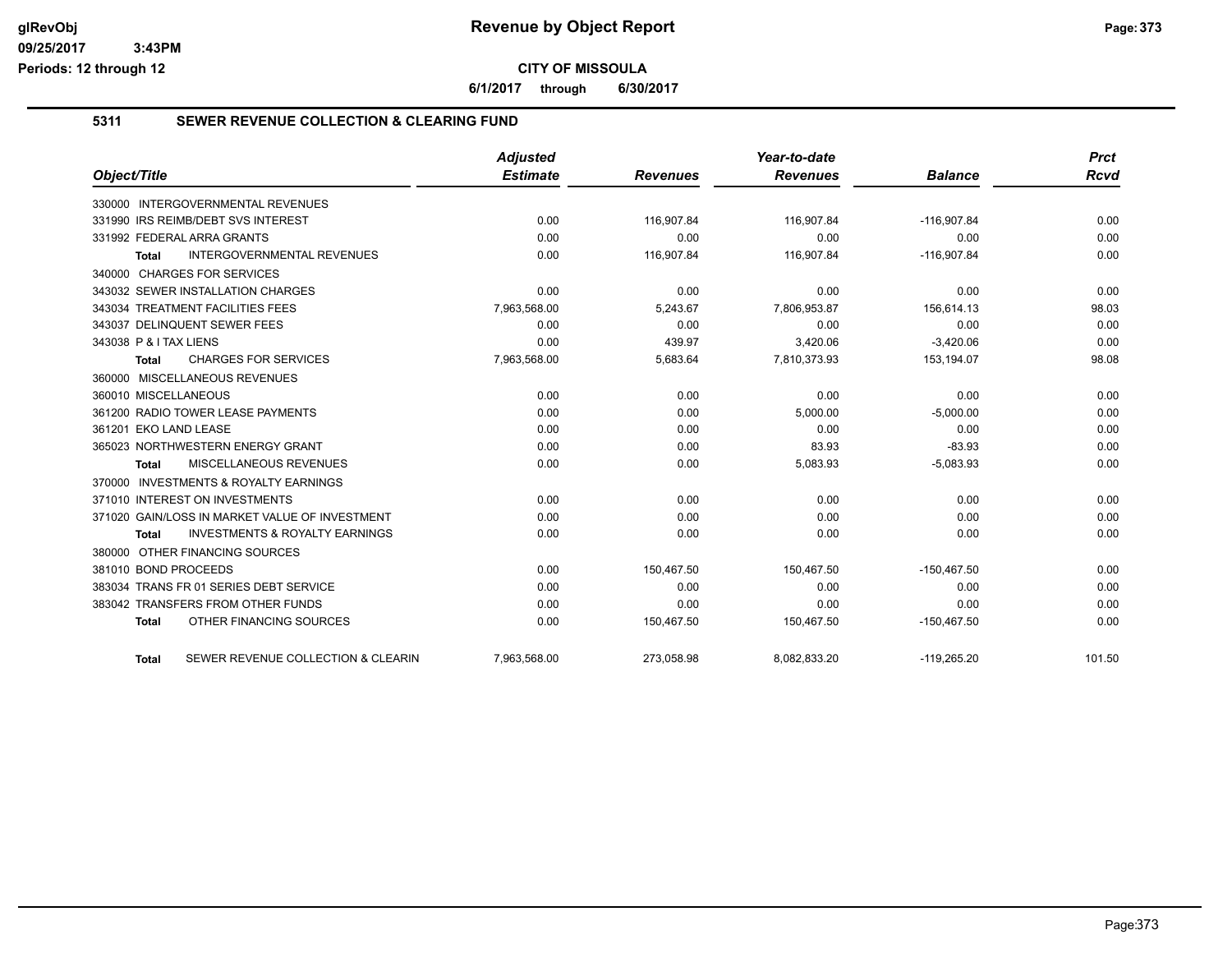**6/1/2017 through 6/30/2017**

**5315 SEWER LOAN FUND**

**5315 SEWER LOAN FUND**

|                                                           | <b>Adjusted</b> |                 | Year-to-date    |                | <b>Prct</b> |
|-----------------------------------------------------------|-----------------|-----------------|-----------------|----------------|-------------|
| Object/Title                                              | <b>Estimate</b> | <b>Revenues</b> | <b>Revenues</b> | <b>Balance</b> | <b>Rcvd</b> |
| 340000 CHARGES FOR SERVICES                               |                 |                 |                 |                |             |
| 343032 SEWER INSTALLATION CHARGES                         | 0.00            | 0.00            | 0.00            | 0.00           | 0.00        |
| 343035 SALE OF SEWER MATERIALS AND SUPPLIES               | 0.00            | 2,221.11        | $-20,248.33$    | 20,248.33      | 0.00        |
| 343037 GREASE INTERCEPTOR LOANS                           | 0.00            | 0.00            | 0.00            | 0.00           | 0.00        |
| <b>CHARGES FOR SERVICES</b><br><b>Total</b>               | 0.00            | 2,221.11        | $-20,248.33$    | 20,248.33      | 0.00        |
| 360000 MISCELLANEOUS REVENUES                             |                 |                 |                 |                |             |
| 360010 MISCELLANEOUS                                      | 0.00            | 0.00            | 0.00            | 0.00           | 0.00        |
| MISCELLANEOUS REVENUES<br><b>Total</b>                    | 0.00            | 0.00            | 0.00            | 0.00           | 0.00        |
| <b>INVESTMENTS &amp; ROYALTY EARNINGS</b><br>370000       |                 |                 |                 |                |             |
| 371010 INTEREST ON INVESTMENTS                            | 0.00            | 0.00            | 0.00            | 0.00           | 0.00        |
| 371020 GAIN/LOSS IN MARKET VALUE OF INVESTMENTS           | 0.00            | 0.00            | 0.00            | 0.00           | 0.00        |
| <b>INVESTMENTS &amp; ROYALTY EARNINGS</b><br><b>Total</b> | 0.00            | 0.00            | 0.00            | 0.00           | 0.00        |
| OTHER FINANCING SOURCES<br>380000                         |                 |                 |                 |                |             |
| 383024 TRANS FR SEWER CLEARING                            | 0.00            | 0.00            | 0.00            | 0.00           | 0.00        |
| 383025 TRANS FR SEWER R & D                               | 0.00            | 0.00            | 0.00            | 0.00           | 0.00        |
| OTHER FINANCING SOURCES<br><b>Total</b>                   | 0.00            | 0.00            | 0.00            | 0.00           | 0.00        |
| <b>SEWER LOAN FUND</b><br><b>Total</b>                    | 0.00            | 2,221.11        | $-20,248.33$    | 20,248.33      | 0.00        |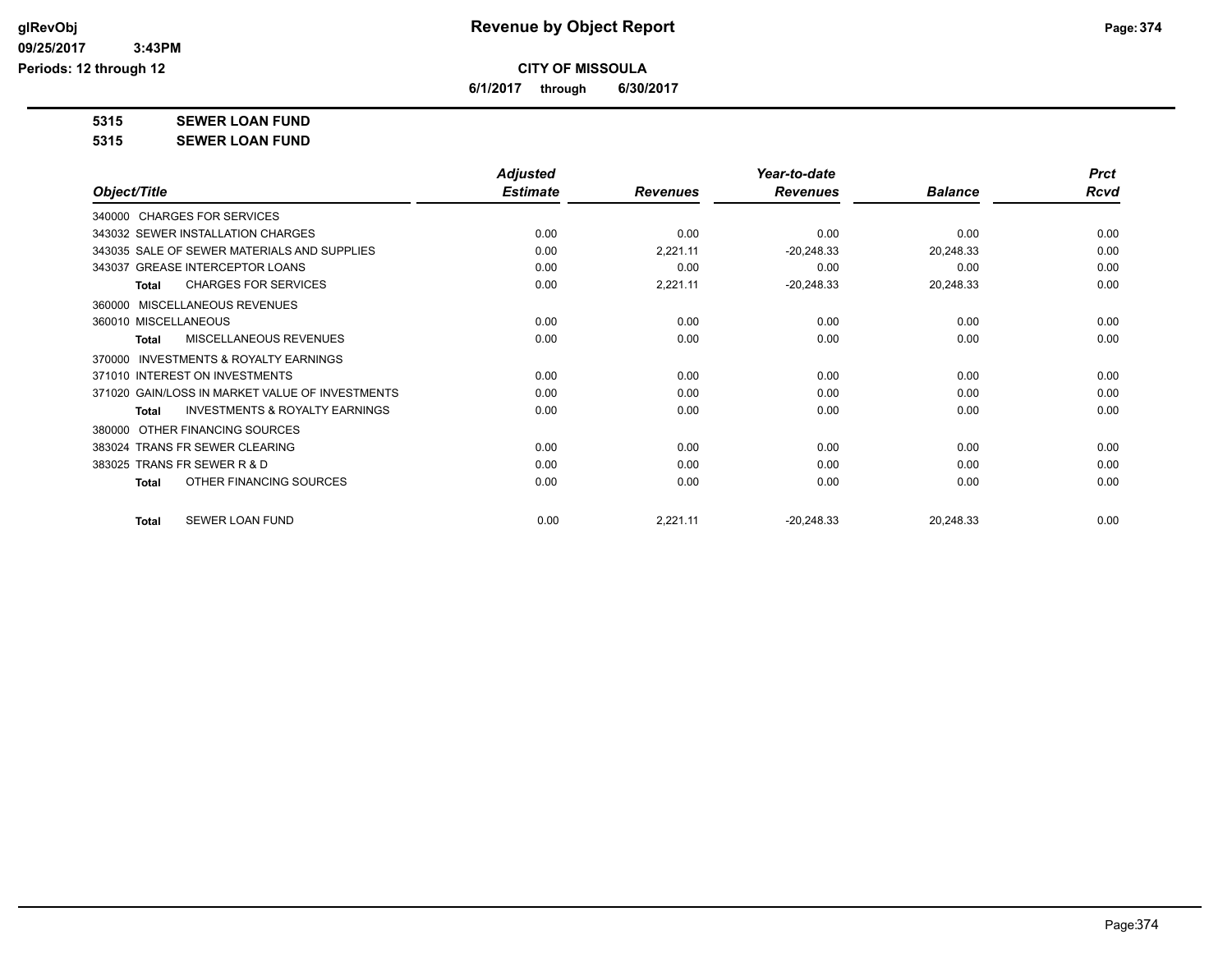**6/1/2017 through 6/30/2017**

#### **5315 SEWER LOAN FUND**

|                                                           | <b>Adjusted</b> |                 | Year-to-date    |                | <b>Prct</b> |
|-----------------------------------------------------------|-----------------|-----------------|-----------------|----------------|-------------|
| Object/Title                                              | <b>Estimate</b> | <b>Revenues</b> | <b>Revenues</b> | <b>Balance</b> | <b>Rcvd</b> |
| 340000 CHARGES FOR SERVICES                               |                 |                 |                 |                |             |
| 343032 SEWER INSTALLATION CHARGES                         | 0.00            | 0.00            | 0.00            | 0.00           | 0.00        |
| 343035 SALE OF SEWER MATERIALS AND SUPPLIES               | 0.00            | 2,221.11        | $-20,248.33$    | 20,248.33      | 0.00        |
| 343037 GREASE INTERCEPTOR LOANS                           | 0.00            | 0.00            | 0.00            | 0.00           | 0.00        |
| <b>CHARGES FOR SERVICES</b><br><b>Total</b>               | 0.00            | 2,221.11        | $-20,248.33$    | 20,248.33      | 0.00        |
| MISCELLANEOUS REVENUES<br>360000                          |                 |                 |                 |                |             |
| 360010 MISCELLANEOUS                                      | 0.00            | 0.00            | 0.00            | 0.00           | 0.00        |
| <b>MISCELLANEOUS REVENUES</b><br><b>Total</b>             | 0.00            | 0.00            | 0.00            | 0.00           | 0.00        |
| <b>INVESTMENTS &amp; ROYALTY EARNINGS</b><br>370000       |                 |                 |                 |                |             |
| 371010 INTEREST ON INVESTMENTS                            | 0.00            | 0.00            | 0.00            | 0.00           | 0.00        |
| 371020 GAIN/LOSS IN MARKET VALUE OF INVESTMENT            | 0.00            | 0.00            | 0.00            | 0.00           | 0.00        |
| <b>INVESTMENTS &amp; ROYALTY EARNINGS</b><br><b>Total</b> | 0.00            | 0.00            | 0.00            | 0.00           | 0.00        |
| OTHER FINANCING SOURCES<br>380000                         |                 |                 |                 |                |             |
| 383024 TRANS FR SEWER CLEARING                            | 0.00            | 0.00            | 0.00            | 0.00           | 0.00        |
| 383025 TRANS FR SEWER R & D                               | 0.00            | 0.00            | 0.00            | 0.00           | 0.00        |
| OTHER FINANCING SOURCES<br><b>Total</b>                   | 0.00            | 0.00            | 0.00            | 0.00           | 0.00        |
| SEWER LOAN FUND<br><b>Total</b>                           | 0.00            | 2,221.11        | $-20,248.33$    | 20,248.33      | 0.00        |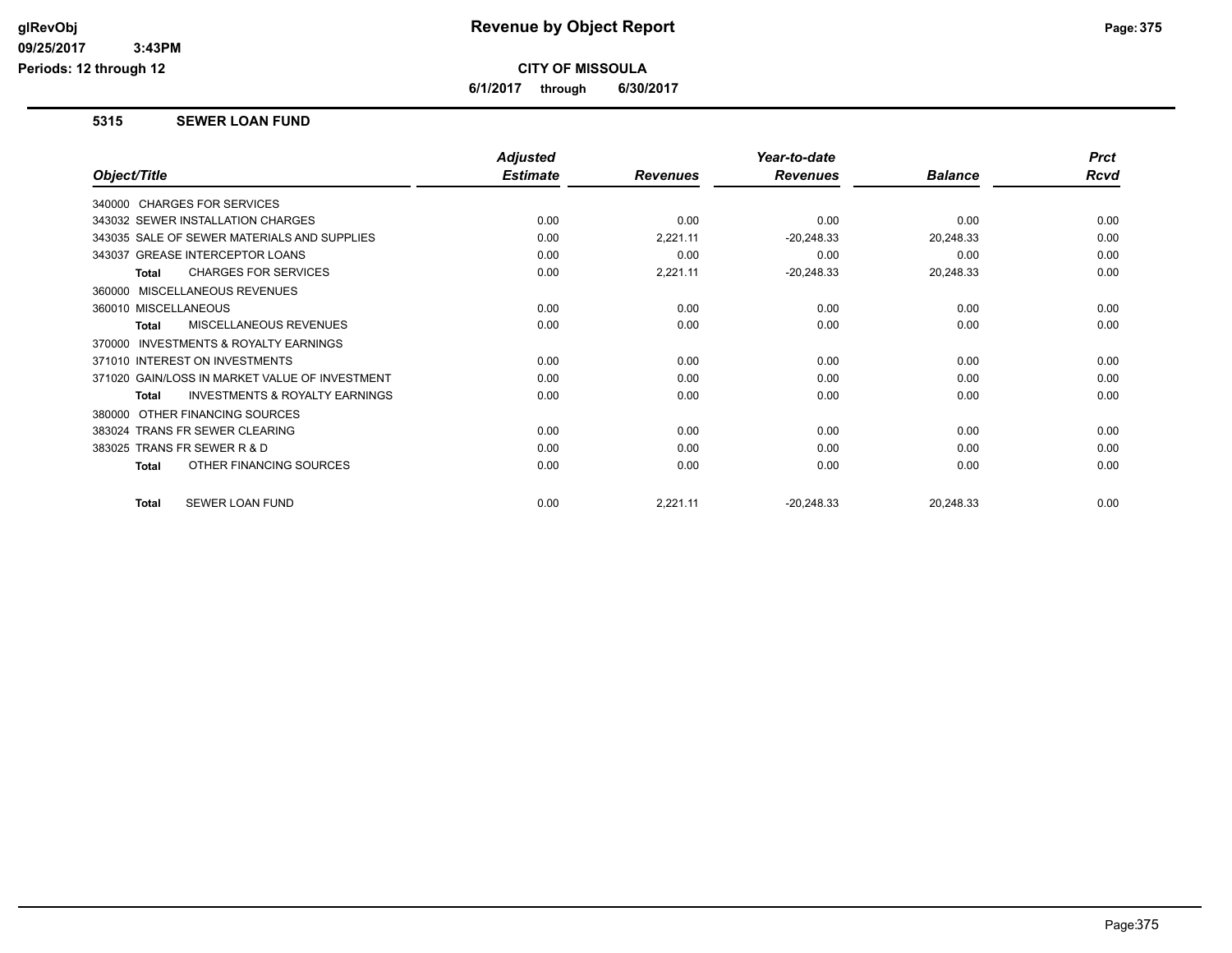**6/1/2017 through 6/30/2017**

# **5320 SEWER REPLACEMENT & DEPRECIATION FUND**

## **5320 SEWER REPLACEMENT & DEPRECIATION FUND**

|                                                     | <b>Adjusted</b> |                 | Year-to-date    |                | <b>Prct</b> |
|-----------------------------------------------------|-----------------|-----------------|-----------------|----------------|-------------|
| Object/Title                                        | <b>Estimate</b> | <b>Revenues</b> | <b>Revenues</b> | <b>Balance</b> | <b>Rcvd</b> |
| 330000 INTERGOVERNMENTAL REVENUES                   |                 |                 |                 |                |             |
| 337010 COUNTY REIMBURSEMENT-DEANOS                  | 0.00            | 0.00            | 0.00            | 0.00           | 0.00        |
| <b>INTERGOVERNMENTAL REVENUES</b><br><b>Total</b>   | 0.00            | 0.00            | 0.00            | 0.00           | 0.00        |
| 340000 CHARGES FOR SERVICES                         |                 |                 |                 |                |             |
| 343032 SEWER INSTALLATION CHARGES                   | 0.00            | 0.00            | 27,388.25       | $-27,388.25$   | 0.00        |
| <b>CHARGES FOR SERVICES</b><br><b>Total</b>         | 0.00            | 0.00            | 27,388.25       | $-27,388.25$   | 0.00        |
| 360000 MISCELLANEOUS REVENUES                       |                 |                 |                 |                |             |
| 360000 MISCELLANEOUS REVENUES                       | 0.00            | 0.00            | 0.00            | 0.00           | 0.00        |
| 360010 MISCELLANEOUS                                | 1,300,000.00    | 0.00            | 0.00            | 1,300,000.00   | 0.00        |
| 362006 GAIC INSURANCE SETTLEMENT                    | 0.00            | 0.00            | 0.00            | 0.00           | 0.00        |
| MISCELLANEOUS REVENUES<br><b>Total</b>              | 1,300,000.00    | 0.00            | 0.00            | 1,300,000.00   | 0.00        |
| <b>INVESTMENTS &amp; ROYALTY EARNINGS</b><br>370000 |                 |                 |                 |                |             |
| 371010 INTEREST ON INVESTMENTS                      | 0.00            | 0.00            | 0.00            | 0.00           | 0.00        |
| 371020 GAIN/LOSS IN MARKET VALUE OF INVESTMENTS     | 0.00            | 0.00            | 0.00            | 0.00           | 0.00        |
| <b>INVESTMENTS &amp; ROYALTY EARNINGS</b><br>Total  | 0.00            | 0.00            | 0.00            | 0.00           | 0.00        |
| 380000 OTHER FINANCING SOURCES                      |                 |                 |                 |                |             |
| 381002 SRF LOAN                                     | 0.00            | 0.00            | 0.00            | 0.00           | 0.00        |
| 381010 BOND PROCEEDS                                | 0.00            | 0.00            | 531,109.15      | $-531,109.15$  | 0.00        |
| 381090 PROCEEDS FROM CAPITAL LEASE                  | 0.00            | 0.00            | 0.00            | 0.00           | 0.00        |
| 383000 OPERATING TRANSFERS                          | 0.00            | 0.00            | 0.00            | 0.00           | 0.00        |
| 383024 TRANS FR SEWER CLEARING                      | 416,418.00      | 0.00            | 0.00            | 416,418.00     | 0.00        |
| 383042 TRANSFERS FROM OTHER FUNDS                   | 0.00            | 0.00            | 0.00            | 0.00           | 0.00        |
| OTHER FINANCING SOURCES<br><b>Total</b>             | 416,418.00      | 0.00            | 531,109.15      | $-114,691.15$  | 127.54      |
| SEWER REPLACEMENT & DEPRECIATION FU<br><b>Total</b> | 1,716,418.00    | 0.00            | 558,497.40      | 1,157,920.60   | 32.54       |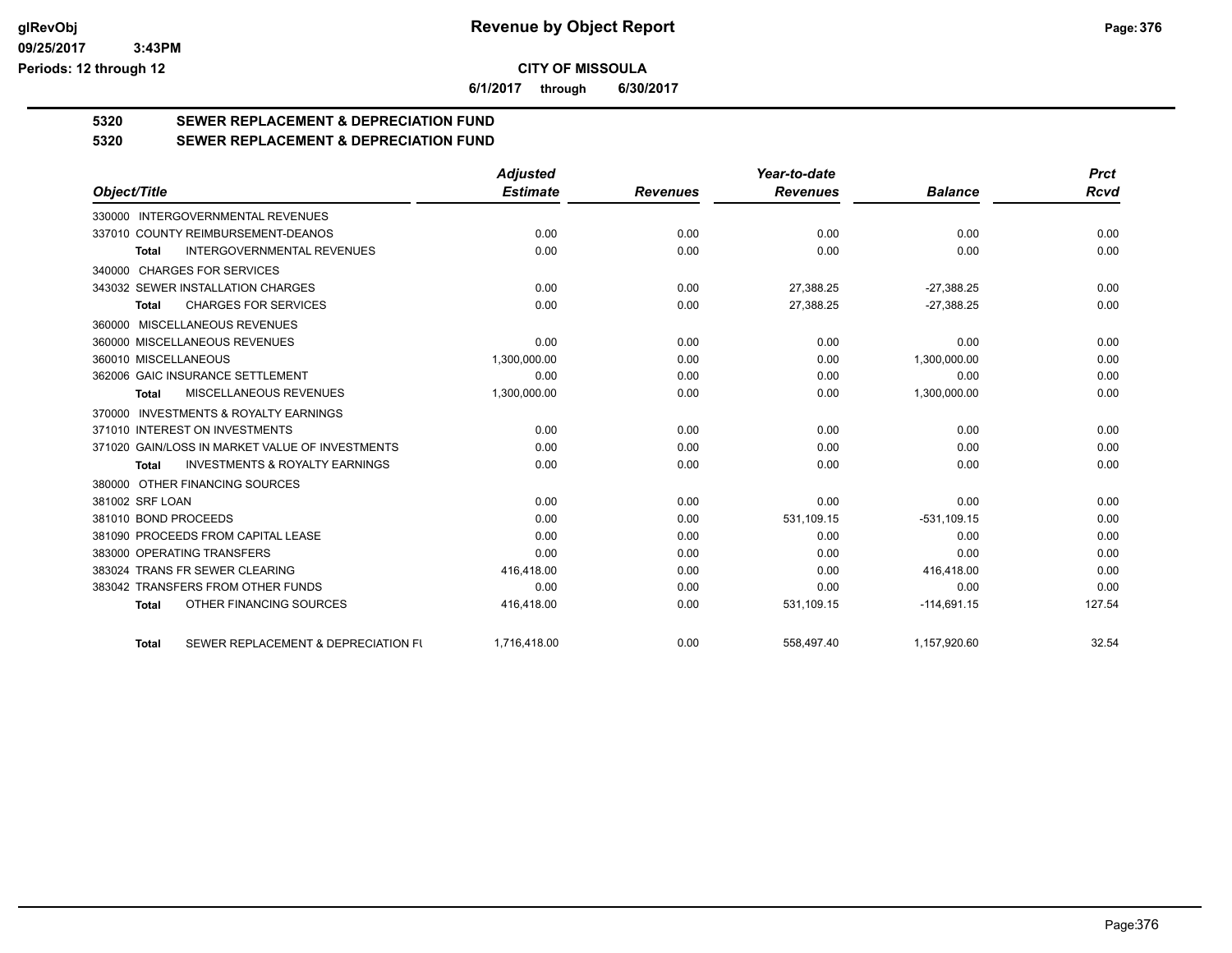**6/1/2017 through 6/30/2017**

#### **5320 SEWER REPLACEMENT & DEPRECIATION FUND**

|                                                           | <b>Adjusted</b> |                 | Year-to-date    |                | <b>Prct</b> |
|-----------------------------------------------------------|-----------------|-----------------|-----------------|----------------|-------------|
| Object/Title                                              | <b>Estimate</b> | <b>Revenues</b> | <b>Revenues</b> | <b>Balance</b> | <b>Rcvd</b> |
| <b>INTERGOVERNMENTAL REVENUES</b><br>330000               |                 |                 |                 |                |             |
| 337010 COUNTY REIMBURSEMENT-DEANOS                        | 0.00            | 0.00            | 0.00            | 0.00           | 0.00        |
| <b>INTERGOVERNMENTAL REVENUES</b><br>Total                | 0.00            | 0.00            | 0.00            | 0.00           | 0.00        |
| 340000 CHARGES FOR SERVICES                               |                 |                 |                 |                |             |
| 343032 SEWER INSTALLATION CHARGES                         | 0.00            | 0.00            | 27,388.25       | $-27,388.25$   | 0.00        |
| <b>CHARGES FOR SERVICES</b><br><b>Total</b>               | 0.00            | 0.00            | 27,388.25       | $-27,388.25$   | 0.00        |
| 360000 MISCELLANEOUS REVENUES                             |                 |                 |                 |                |             |
| 360000 MISCELLANEOUS REVENUES                             | 0.00            | 0.00            | 0.00            | 0.00           | 0.00        |
| 360010 MISCELLANEOUS                                      | 1,300,000.00    | 0.00            | 0.00            | 1,300,000.00   | 0.00        |
| 362006 GAIC INSURANCE SETTLEMENT                          | 0.00            | 0.00            | 0.00            | 0.00           | 0.00        |
| MISCELLANEOUS REVENUES<br><b>Total</b>                    | 1,300,000.00    | 0.00            | 0.00            | 1,300,000.00   | 0.00        |
| <b>INVESTMENTS &amp; ROYALTY EARNINGS</b><br>370000       |                 |                 |                 |                |             |
| 371010 INTEREST ON INVESTMENTS                            | 0.00            | 0.00            | 0.00            | 0.00           | 0.00        |
| 371020 GAIN/LOSS IN MARKET VALUE OF INVESTMENT            | 0.00            | 0.00            | 0.00            | 0.00           | 0.00        |
| <b>INVESTMENTS &amp; ROYALTY EARNINGS</b><br><b>Total</b> | 0.00            | 0.00            | 0.00            | 0.00           | 0.00        |
| 380000 OTHER FINANCING SOURCES                            |                 |                 |                 |                |             |
| 381002 SRF LOAN                                           | 0.00            | 0.00            | 0.00            | 0.00           | 0.00        |
| 381010 BOND PROCEEDS                                      | 0.00            | 0.00            | 531,109.15      | $-531,109.15$  | 0.00        |
| 381090 PROCEEDS FROM CAPITAL LEASE                        | 0.00            | 0.00            | 0.00            | 0.00           | 0.00        |
| 383000 OPERATING TRANSFERS                                | 0.00            | 0.00            | 0.00            | 0.00           | 0.00        |
| 383024 TRANS FR SEWER CLEARING                            | 416,418.00      | 0.00            | 0.00            | 416,418.00     | 0.00        |
| 383042 TRANSFERS FROM OTHER FUNDS                         | 0.00            | 0.00            | 0.00            | 0.00           | 0.00        |
| OTHER FINANCING SOURCES<br><b>Total</b>                   | 416,418.00      | 0.00            | 531,109.15      | $-114,691.15$  | 127.54      |
| SEWER REPLACEMENT & DEPRECIATION F<br><b>Total</b>        | 1,716,418.00    | 0.00            | 558,497.40      | 1,157,920.60   | 32.54       |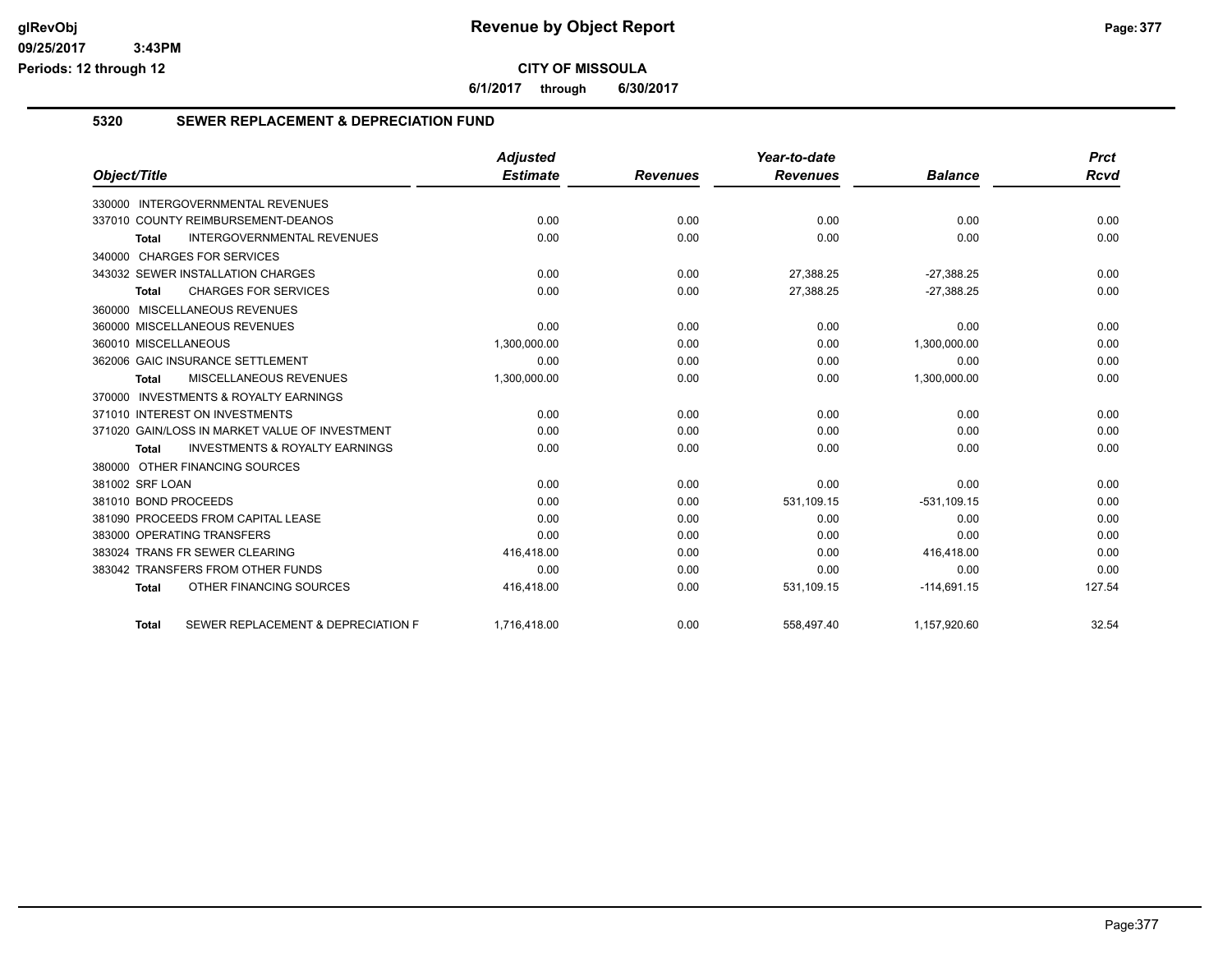**6/1/2017 through 6/30/2017**

## **5325 SEWER DEVELOPMENT FEE FUND**

#### **5325 SEWER DEVELOPMENT FEE FUND**

|                                                     | <b>Adjusted</b> |                 | Year-to-date    |                | <b>Prct</b> |
|-----------------------------------------------------|-----------------|-----------------|-----------------|----------------|-------------|
| Object/Title                                        | <b>Estimate</b> | <b>Revenues</b> | <b>Revenues</b> | <b>Balance</b> | Rcvd        |
| 330000 INTERGOVERNMENTAL REVENUES                   |                 |                 |                 |                |             |
| 334120 TSEP GRANT                                   | 0.00            | 0.00            | 0.00            | 0.00           | 0.00        |
| <b>INTERGOVERNMENTAL REVENUES</b><br><b>Total</b>   | 0.00            | 0.00            | 0.00            | 0.00           | 0.00        |
| 340000 CHARGES FOR SERVICES                         |                 |                 |                 |                |             |
| 343032 SEWER INSTALLATION CHARGES                   | 0.00            | 0.00            | 0.00            | 0.00           | 0.00        |
| 343034 TREATMENT FACILITIES FEES                    | 1,118,994.00    | 117,688.02      | 974,029.46      | 144,964.54     | 87.05       |
| 343036 *** Title Not Found ***                      | 0.00            | 0.00            | 0.00            | 0.00           | 0.00        |
| <b>CHARGES FOR SERVICES</b><br>Total                | 1,118,994.00    | 117,688.02      | 974,029.46      | 144,964.54     | 87.05       |
| 360000 MISCELLANEOUS REVENUES                       |                 |                 |                 |                |             |
| 360010 MISCELLANEOUS                                | 0.00            | 0.00            | 0.00            | 0.00           | 0.00        |
| 360030 CONTRIBUTIONS FROM PROPERTY OWNERS           | 0.00            | 0.00            | 0.00            | 0.00           | 0.00        |
| 362000 OTHER MISCELLANEOUS REVENUE                  | 0.00            | 0.00            | 32,310.55       | $-32,310.55$   | 0.00        |
| MISCELLANEOUS REVENUES<br>Total                     | 0.00            | 0.00            | 32,310.55       | $-32,310.55$   | 0.00        |
| <b>INVESTMENTS &amp; ROYALTY EARNINGS</b><br>370000 |                 |                 |                 |                |             |
| 371010 INTEREST ON INVESTMENTS                      | 0.00            | 0.00            | 0.00            | 0.00           | 0.00        |
| 371020 GAIN/LOSS IN MARKET VALUE OF INVESTMENTS     | 0.00            | 0.00            | 0.00            | 0.00           | 0.00        |
| <b>INVESTMENTS &amp; ROYALTY EARNINGS</b><br>Total  | 0.00            | 0.00            | 0.00            | 0.00           | 0.00        |
| 380000 OTHER FINANCING SOURCES                      |                 |                 |                 |                |             |
| 383042 TRANSFERS FROM OTHER FUNDS                   | 0.00            | 0.00            | 0.00            | 0.00           | 0.00        |
| OTHER FINANCING SOURCES<br>Total                    | 0.00            | 0.00            | 0.00            | 0.00           | 0.00        |
| SEWER DEVELOPMENT FEE FUND<br><b>Total</b>          | 1,118,994.00    | 117.688.02      | 1,006,340.01    | 112.653.99     | 89.93       |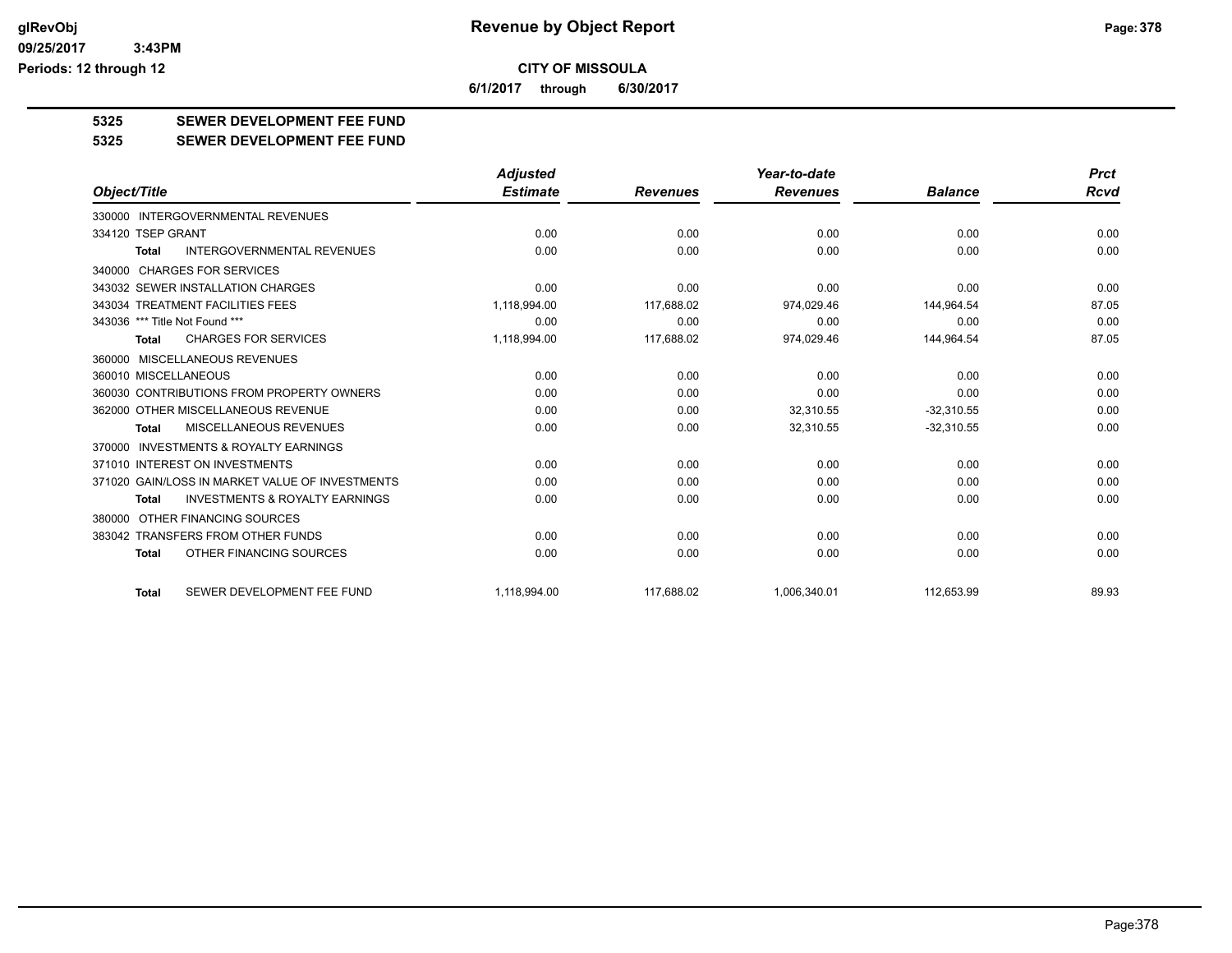**6/1/2017 through 6/30/2017**

### **5325 SEWER DEVELOPMENT FEE FUND**

|                                                    | <b>Adjusted</b> |                 | Year-to-date    |                | <b>Prct</b> |
|----------------------------------------------------|-----------------|-----------------|-----------------|----------------|-------------|
| Object/Title                                       | <b>Estimate</b> | <b>Revenues</b> | <b>Revenues</b> | <b>Balance</b> | Rcvd        |
| 330000 INTERGOVERNMENTAL REVENUES                  |                 |                 |                 |                |             |
| 334120 TSEP GRANT                                  | 0.00            | 0.00            | 0.00            | 0.00           | 0.00        |
| <b>INTERGOVERNMENTAL REVENUES</b><br><b>Total</b>  | 0.00            | 0.00            | 0.00            | 0.00           | 0.00        |
| 340000 CHARGES FOR SERVICES                        |                 |                 |                 |                |             |
| 343032 SEWER INSTALLATION CHARGES                  | 0.00            | 0.00            | 0.00            | 0.00           | 0.00        |
| 343034 TREATMENT FACILITIES FEES                   | 1,118,994.00    | 117,688.02      | 974,029.46      | 144,964.54     | 87.05       |
| 343036 *** Title Not Found ***                     | 0.00            | 0.00            | 0.00            | 0.00           | 0.00        |
| <b>Total</b><br><b>CHARGES FOR SERVICES</b>        | 1,118,994.00    | 117,688.02      | 974,029.46      | 144,964.54     | 87.05       |
| 360000 MISCELLANEOUS REVENUES                      |                 |                 |                 |                |             |
| 360010 MISCELLANEOUS                               | 0.00            | 0.00            | 0.00            | 0.00           | 0.00        |
| 360030 CONTRIBUTIONS FROM PROPERTY OWNERS          | 0.00            | 0.00            | 0.00            | 0.00           | 0.00        |
| 362000 OTHER MISCELLANEOUS REVENUE                 | 0.00            | 0.00            | 32,310.55       | $-32,310.55$   | 0.00        |
| MISCELLANEOUS REVENUES<br><b>Total</b>             | 0.00            | 0.00            | 32,310.55       | $-32,310.55$   | 0.00        |
| 370000 INVESTMENTS & ROYALTY EARNINGS              |                 |                 |                 |                |             |
| 371010 INTEREST ON INVESTMENTS                     | 0.00            | 0.00            | 0.00            | 0.00           | 0.00        |
| 371020 GAIN/LOSS IN MARKET VALUE OF INVESTMENT     | 0.00            | 0.00            | 0.00            | 0.00           | 0.00        |
| <b>INVESTMENTS &amp; ROYALTY EARNINGS</b><br>Total | 0.00            | 0.00            | 0.00            | 0.00           | 0.00        |
| 380000 OTHER FINANCING SOURCES                     |                 |                 |                 |                |             |
| 383042 TRANSFERS FROM OTHER FUNDS                  | 0.00            | 0.00            | 0.00            | 0.00           | 0.00        |
| OTHER FINANCING SOURCES<br><b>Total</b>            | 0.00            | 0.00            | 0.00            | 0.00           | 0.00        |
| SEWER DEVELOPMENT FEE FUND<br><b>Total</b>         | 1,118,994.00    | 117.688.02      | 1,006,340.01    | 112.653.99     | 89.93       |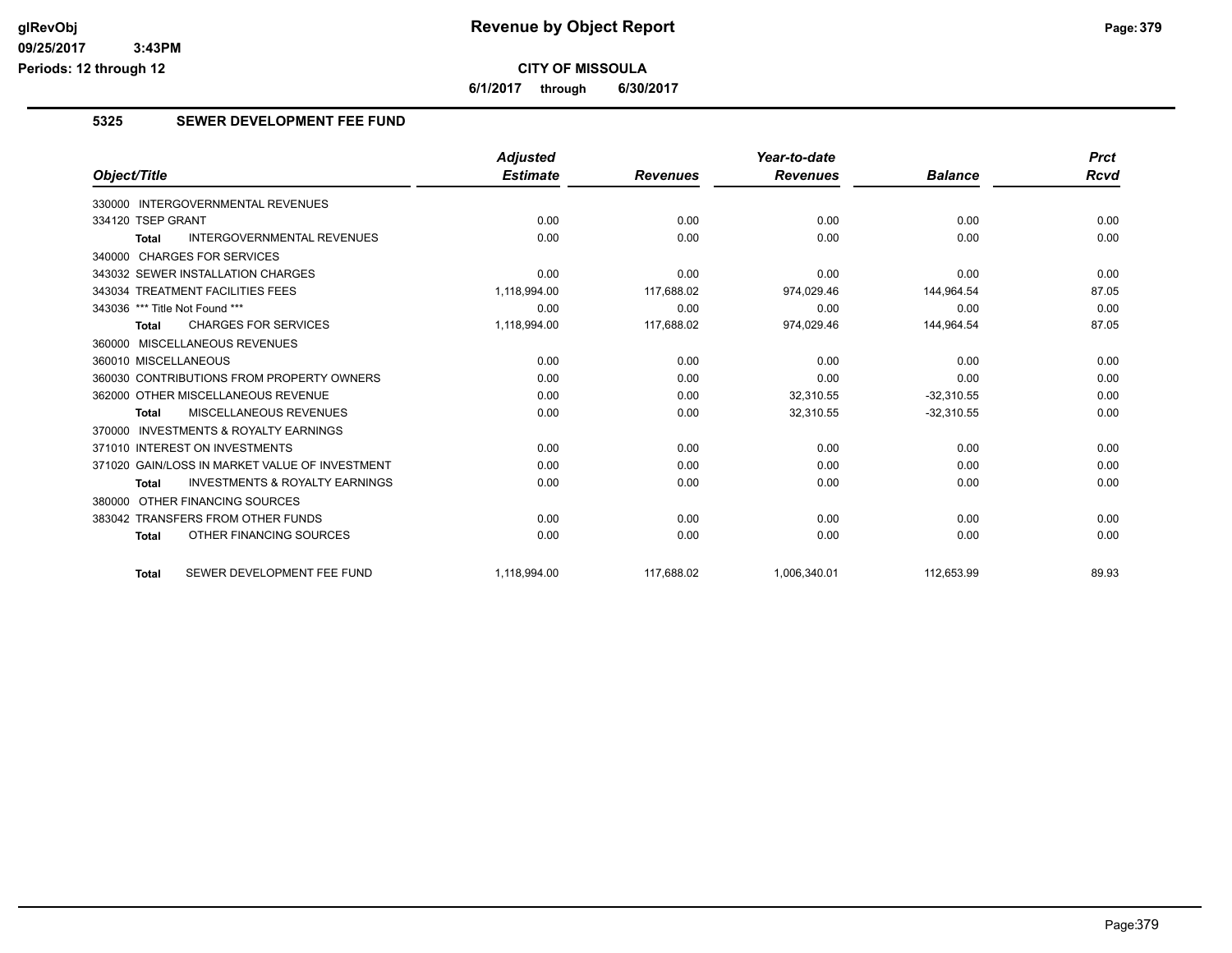**6/1/2017 through 6/30/2017**

**5340 SEWER CONSTRUCTION FUND**

**5340 SEWER CONSTRUCTION FUND**

|                                                    | <b>Adjusted</b> |                 | Year-to-date    |                | <b>Prct</b> |
|----------------------------------------------------|-----------------|-----------------|-----------------|----------------|-------------|
| Object/Title                                       | <b>Estimate</b> | <b>Revenues</b> | <b>Revenues</b> | <b>Balance</b> | <b>Rcvd</b> |
| 330000 INTERGOVERNMENTAL REVENUES                  |                 |                 |                 |                |             |
| 331090 EPA GRANT                                   | 0.00            | 0.00            | 0.00            | 0.00           | 0.00        |
| 334120 TSEP GRANT                                  | 0.00            | 0.00            | 0.00            | 0.00           | 0.00        |
| 334140 DNRC GRANT                                  | 0.00            | 0.00            | 0.00            | 0.00           | 0.00        |
| 337000 LOCAL GRANTS                                | 0.00            | 0.00            | 0.00            | 0.00           | 0.00        |
| <b>INTERGOVERNMENTAL REVENUES</b><br>Total         | 0.00            | 0.00            | 0.00            | 0.00           | 0.00        |
| 340000 CHARGES FOR SERVICES                        |                 |                 |                 |                |             |
| 343032 SEWER INSTALLATION CHARGES                  | 0.00            | 0.00            | 0.00            | 0.00           | 0.00        |
| <b>CHARGES FOR SERVICES</b><br>Total               | 0.00            | 0.00            | 0.00            | 0.00           | 0.00        |
| 360000 MISCELLANEOUS REVENUES                      |                 |                 |                 |                |             |
| 360030 CONTRIBUTIONS FROM PROPERTY OWNERS          | 0.00            | 0.00            | 0.00            | 0.00           | 0.00        |
| 363020 PROPERTY ASSESSMENTS                        | 0.00            | 0.00            | 0.00            | 0.00           | 0.00        |
| 365000 DONATIONS                                   | 0.00            | 0.00            | 0.00            | 0.00           | 0.00        |
| <b>MISCELLANEOUS REVENUES</b><br>Total             | 0.00            | 0.00            | 0.00            | 0.00           | 0.00        |
| 370000 INVESTMENTS & ROYALTY EARNINGS              |                 |                 |                 |                |             |
| 371010 INTEREST ON INVESTMENTS                     | 0.00            | 0.00            | 0.00            | 0.00           | 0.00        |
| 371020 GAIN/LOSS IN MARKET VALUE OF INVESTMENTS    | 0.00            | 0.00            | 0.00            | 0.00           | 0.00        |
| <b>INVESTMENTS &amp; ROYALTY EARNINGS</b><br>Total | 0.00            | 0.00            | 0.00            | 0.00           | 0.00        |
| 380000 OTHER FINANCING SOURCES                     |                 |                 |                 |                |             |
| 381002 SRF LOAN                                    | 0.00            | 0.00            | 466,773.00      | -466,773.00    | 0.00        |
| 381020 REVENUE BONDS                               | 2,517,966.00    | 0.00            | 0.00            | 2,517,966.00   | 0.00        |
| 383011 TRANS FR SID REVOLVING                      | 0.00            | 0.00            | 0.00            | 0.00           | 0.00        |
| 383024 TRANS FR SEWER CLEARING                     | 0.00            | 0.00            | 0.00            | 0.00           | 0.00        |
| 383025 TRANS FR SEWER R & D                        | 0.00            | 0.00            | 0.00            | 0.00           | 0.00        |
| 383026 TRANS FR CDBG                               | 0.00            | 0.00            | 0.00            | 0.00           | 0.00        |
| 383040 TRANSFER FROM CITY GRANTS                   | 0.00            | 0.00            | 0.00            | 0.00           | 0.00        |
| OTHER FINANCING SOURCES<br><b>Total</b>            | 2,517,966.00    | 0.00            | 466,773.00      | 2,051,193.00   | 18.54       |
| SEWER CONSTRUCTION FUND<br>Total                   | 2,517,966.00    | 0.00            | 466,773.00      | 2.051.193.00   | 18.54       |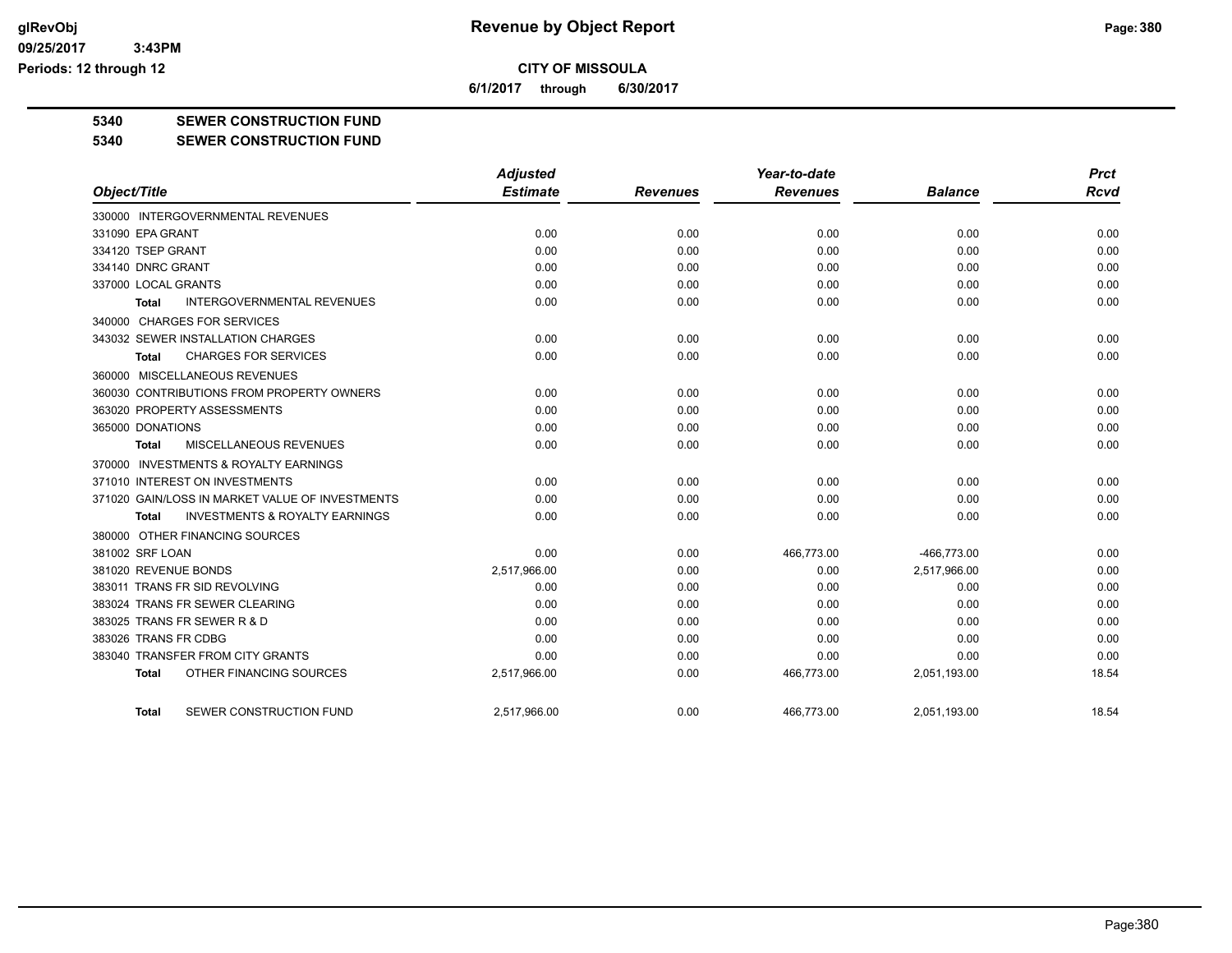**6/1/2017 through 6/30/2017**

#### **5340 SEWER CONSTRUCTION FUND**

|                                                    | <b>Adjusted</b> |                 | Year-to-date    |                | <b>Prct</b> |
|----------------------------------------------------|-----------------|-----------------|-----------------|----------------|-------------|
| Object/Title                                       | <b>Estimate</b> | <b>Revenues</b> | <b>Revenues</b> | <b>Balance</b> | <b>Rcvd</b> |
| 330000 INTERGOVERNMENTAL REVENUES                  |                 |                 |                 |                |             |
| 331090 EPA GRANT                                   | 0.00            | 0.00            | 0.00            | 0.00           | 0.00        |
| 334120 TSEP GRANT                                  | 0.00            | 0.00            | 0.00            | 0.00           | 0.00        |
| 334140 DNRC GRANT                                  | 0.00            | 0.00            | 0.00            | 0.00           | 0.00        |
| 337000 LOCAL GRANTS                                | 0.00            | 0.00            | 0.00            | 0.00           | 0.00        |
| <b>INTERGOVERNMENTAL REVENUES</b><br>Total         | 0.00            | 0.00            | 0.00            | 0.00           | 0.00        |
| 340000 CHARGES FOR SERVICES                        |                 |                 |                 |                |             |
| 343032 SEWER INSTALLATION CHARGES                  | 0.00            | 0.00            | 0.00            | 0.00           | 0.00        |
| <b>CHARGES FOR SERVICES</b><br>Total               | 0.00            | 0.00            | 0.00            | 0.00           | 0.00        |
| 360000 MISCELLANEOUS REVENUES                      |                 |                 |                 |                |             |
| 360030 CONTRIBUTIONS FROM PROPERTY OWNERS          | 0.00            | 0.00            | 0.00            | 0.00           | 0.00        |
| 363020 PROPERTY ASSESSMENTS                        | 0.00            | 0.00            | 0.00            | 0.00           | 0.00        |
| 365000 DONATIONS                                   | 0.00            | 0.00            | 0.00            | 0.00           | 0.00        |
| MISCELLANEOUS REVENUES<br><b>Total</b>             | 0.00            | 0.00            | 0.00            | 0.00           | 0.00        |
| 370000 INVESTMENTS & ROYALTY EARNINGS              |                 |                 |                 |                |             |
| 371010 INTEREST ON INVESTMENTS                     | 0.00            | 0.00            | 0.00            | 0.00           | 0.00        |
| 371020 GAIN/LOSS IN MARKET VALUE OF INVESTMENT     | 0.00            | 0.00            | 0.00            | 0.00           | 0.00        |
| <b>INVESTMENTS &amp; ROYALTY EARNINGS</b><br>Total | 0.00            | 0.00            | 0.00            | 0.00           | 0.00        |
| 380000 OTHER FINANCING SOURCES                     |                 |                 |                 |                |             |
| 381002 SRF LOAN                                    | 0.00            | 0.00            | 466,773.00      | $-466,773.00$  | 0.00        |
| 381020 REVENUE BONDS                               | 2,517,966.00    | 0.00            | 0.00            | 2,517,966.00   | 0.00        |
| 383011 TRANS FR SID REVOLVING                      | 0.00            | 0.00            | 0.00            | 0.00           | 0.00        |
| 383024 TRANS FR SEWER CLEARING                     | 0.00            | 0.00            | 0.00            | 0.00           | 0.00        |
| 383025 TRANS FR SEWER R & D                        | 0.00            | 0.00            | 0.00            | 0.00           | 0.00        |
| 383026 TRANS FR CDBG                               | 0.00            | 0.00            | 0.00            | 0.00           | 0.00        |
| 383040 TRANSFER FROM CITY GRANTS                   | 0.00            | 0.00            | 0.00            | 0.00           | 0.00        |
| OTHER FINANCING SOURCES<br><b>Total</b>            | 2,517,966.00    | 0.00            | 466,773.00      | 2,051,193.00   | 18.54       |
| SEWER CONSTRUCTION FUND<br><b>Total</b>            | 2.517.966.00    | 0.00            | 466.773.00      | 2.051.193.00   | 18.54       |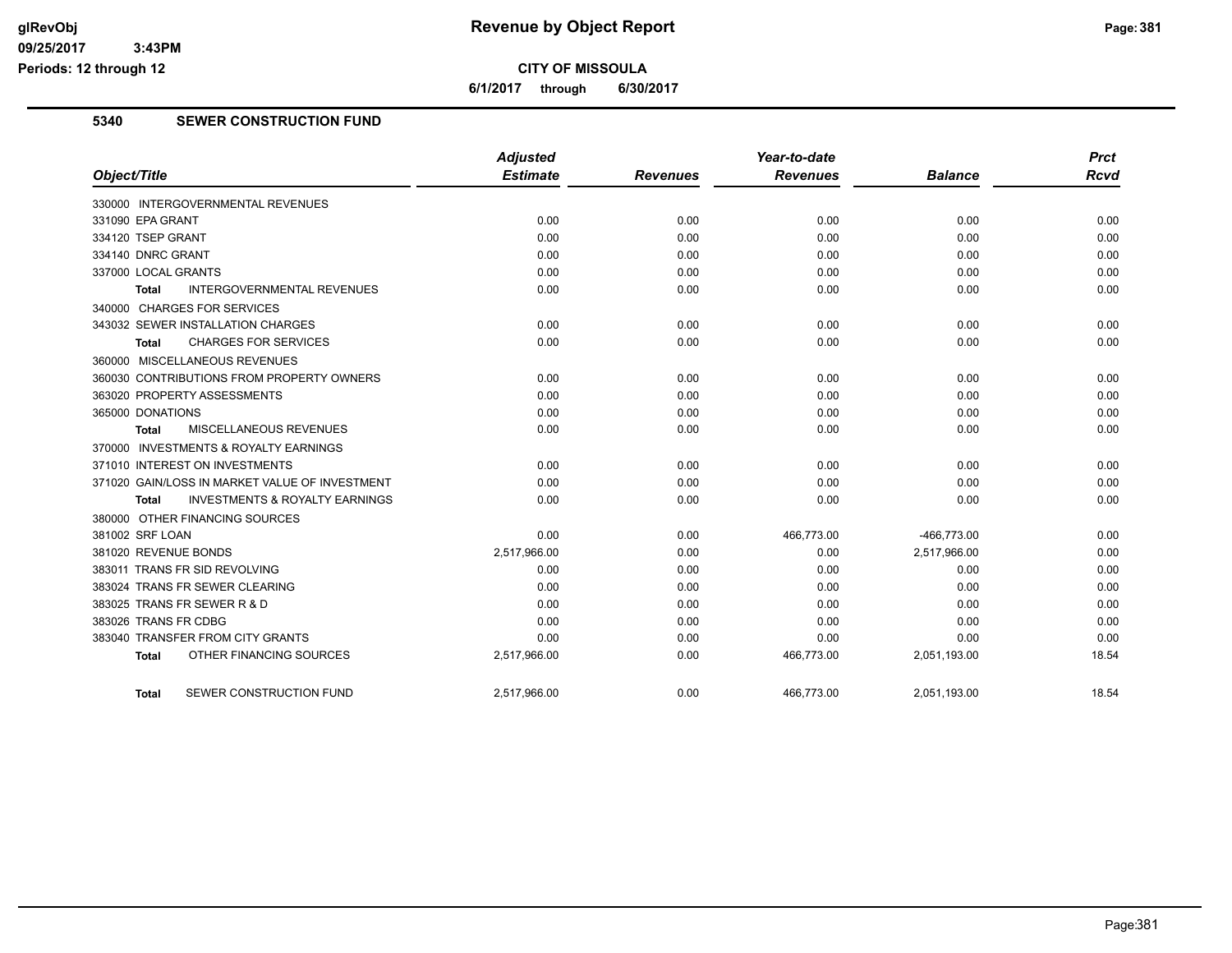**6/1/2017 through 6/30/2017**

## **5361 2001 SEWER REVENUE BONDS-DEBT SERVICE**

## **5361 2001 SEWER REVENUE BONDS-DEBT SERVICE**

|                                                    | <b>Adjusted</b> |                 | Year-to-date    |                | <b>Prct</b> |
|----------------------------------------------------|-----------------|-----------------|-----------------|----------------|-------------|
| Object/Title                                       | <b>Estimate</b> | <b>Revenues</b> | <b>Revenues</b> | <b>Balance</b> | Rcvd        |
| 340000 CHARGES FOR SERVICES                        |                 |                 |                 |                |             |
| 343031 SEWER SERVICE CHARGES                       | 0.00            | 0.00            | 0.00            | 0.00           | 0.00        |
| 343032 SEWER INSTALLATION CHARGES                  | 0.00            | 0.00            | 0.00            | 0.00           | 0.00        |
| 343035 SALE OF SEWER MATERIALS AND SUPPLIES        | 0.00            | 0.00            | 0.00            | 0.00           | 0.00        |
| <b>CHARGES FOR SERVICES</b><br><b>Total</b>        | 0.00            | 0.00            | 0.00            | 0.00           | 0.00        |
| MISCELLANEOUS REVENUES<br>360000                   |                 |                 |                 |                |             |
| 360010 MISCELLANEOUS                               | 0.00            | 0.00            | 0.00            | 0.00           | 0.00        |
| MISCELLANEOUS REVENUES<br><b>Total</b>             | 0.00            | 0.00            | 0.00            | 0.00           | 0.00        |
| INVESTMENTS & ROYALTY EARNINGS<br>370000           |                 |                 |                 |                |             |
| 371010 INTEREST ON INVESTMENTS                     | 0.00            | 0.00            | 0.00            | 0.00           | 0.00        |
| 371020 GAIN/LOSS IN MARKET VALUE OF INVESTMENTS    | 0.00            | 0.00            | 0.00            | 0.00           | 0.00        |
| <b>INVESTMENTS &amp; ROYALTY EARNINGS</b><br>Total | 0.00            | 0.00            | 0.00            | 0.00           | 0.00        |
| OTHER FINANCING SOURCES<br>380000                  |                 |                 |                 |                |             |
| 382010 SALE OF FIXED ASSETS                        | 0.00            | 0.00            | 0.00            | 0.00           | 0.00        |
| 383024 TRANS FR SEWER CLEARING                     | 30,480.00       | 0.00            | 0.00            | 30,480.00      | 0.00        |
| OTHER FINANCING SOURCES<br>Total                   | 30,480.00       | 0.00            | 0.00            | 30,480.00      | 0.00        |
|                                                    |                 |                 |                 |                |             |
| 2001 SEWER REVENUE BONDS-DEBT SERVI<br>Total       | 30,480.00       | 0.00            | 0.00            | 30,480.00      | 0.00        |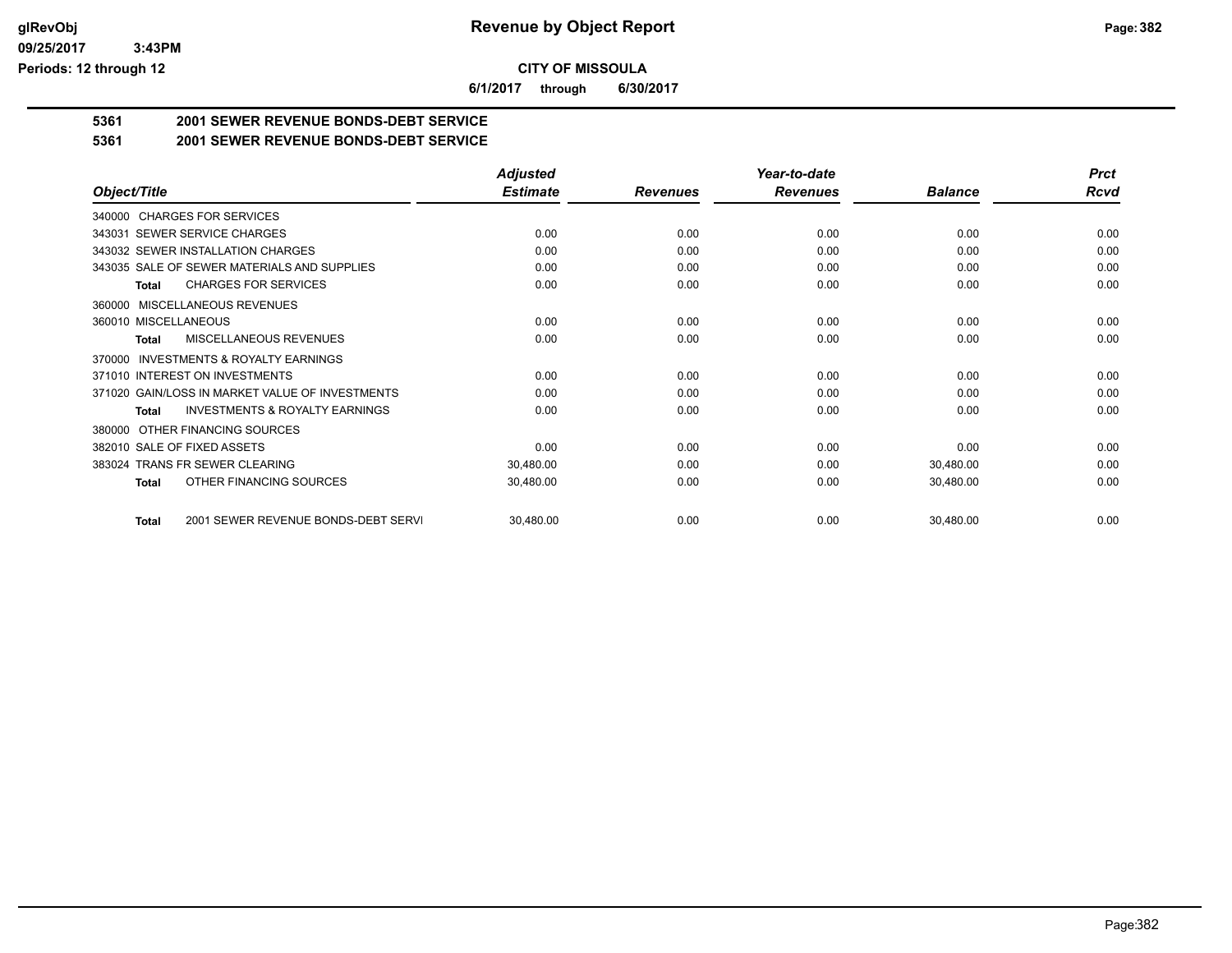**6/1/2017 through 6/30/2017**

#### **5361 2001 SEWER REVENUE BONDS-DEBT SERVICE**

|                                                           | <b>Adjusted</b> |                 | Year-to-date    |                | <b>Prct</b> |
|-----------------------------------------------------------|-----------------|-----------------|-----------------|----------------|-------------|
| Object/Title                                              | <b>Estimate</b> | <b>Revenues</b> | <b>Revenues</b> | <b>Balance</b> | <b>Rcvd</b> |
| <b>CHARGES FOR SERVICES</b><br>340000                     |                 |                 |                 |                |             |
| 343031 SEWER SERVICE CHARGES                              | 0.00            | 0.00            | 0.00            | 0.00           | 0.00        |
| 343032 SEWER INSTALLATION CHARGES                         | 0.00            | 0.00            | 0.00            | 0.00           | 0.00        |
| 343035 SALE OF SEWER MATERIALS AND SUPPLIES               | 0.00            | 0.00            | 0.00            | 0.00           | 0.00        |
| <b>CHARGES FOR SERVICES</b><br><b>Total</b>               | 0.00            | 0.00            | 0.00            | 0.00           | 0.00        |
| 360000 MISCELLANEOUS REVENUES                             |                 |                 |                 |                |             |
| 360010 MISCELLANEOUS                                      | 0.00            | 0.00            | 0.00            | 0.00           | 0.00        |
| MISCELLANEOUS REVENUES<br><b>Total</b>                    | 0.00            | 0.00            | 0.00            | 0.00           | 0.00        |
| <b>INVESTMENTS &amp; ROYALTY EARNINGS</b><br>370000       |                 |                 |                 |                |             |
| 371010 INTEREST ON INVESTMENTS                            | 0.00            | 0.00            | 0.00            | 0.00           | 0.00        |
| 371020 GAIN/LOSS IN MARKET VALUE OF INVESTMENT            | 0.00            | 0.00            | 0.00            | 0.00           | 0.00        |
| <b>INVESTMENTS &amp; ROYALTY EARNINGS</b><br><b>Total</b> | 0.00            | 0.00            | 0.00            | 0.00           | 0.00        |
| OTHER FINANCING SOURCES<br>380000                         |                 |                 |                 |                |             |
| 382010 SALE OF FIXED ASSETS                               | 0.00            | 0.00            | 0.00            | 0.00           | 0.00        |
| 383024 TRANS FR SEWER CLEARING                            | 30,480.00       | 0.00            | 0.00            | 30,480.00      | 0.00        |
| OTHER FINANCING SOURCES<br><b>Total</b>                   | 30,480.00       | 0.00            | 0.00            | 30,480.00      | 0.00        |
| 2001 SEWER REVENUE BONDS-DEBT SERV<br><b>Total</b>        | 30,480.00       | 0.00            | 0.00            | 30,480.00      | 0.00        |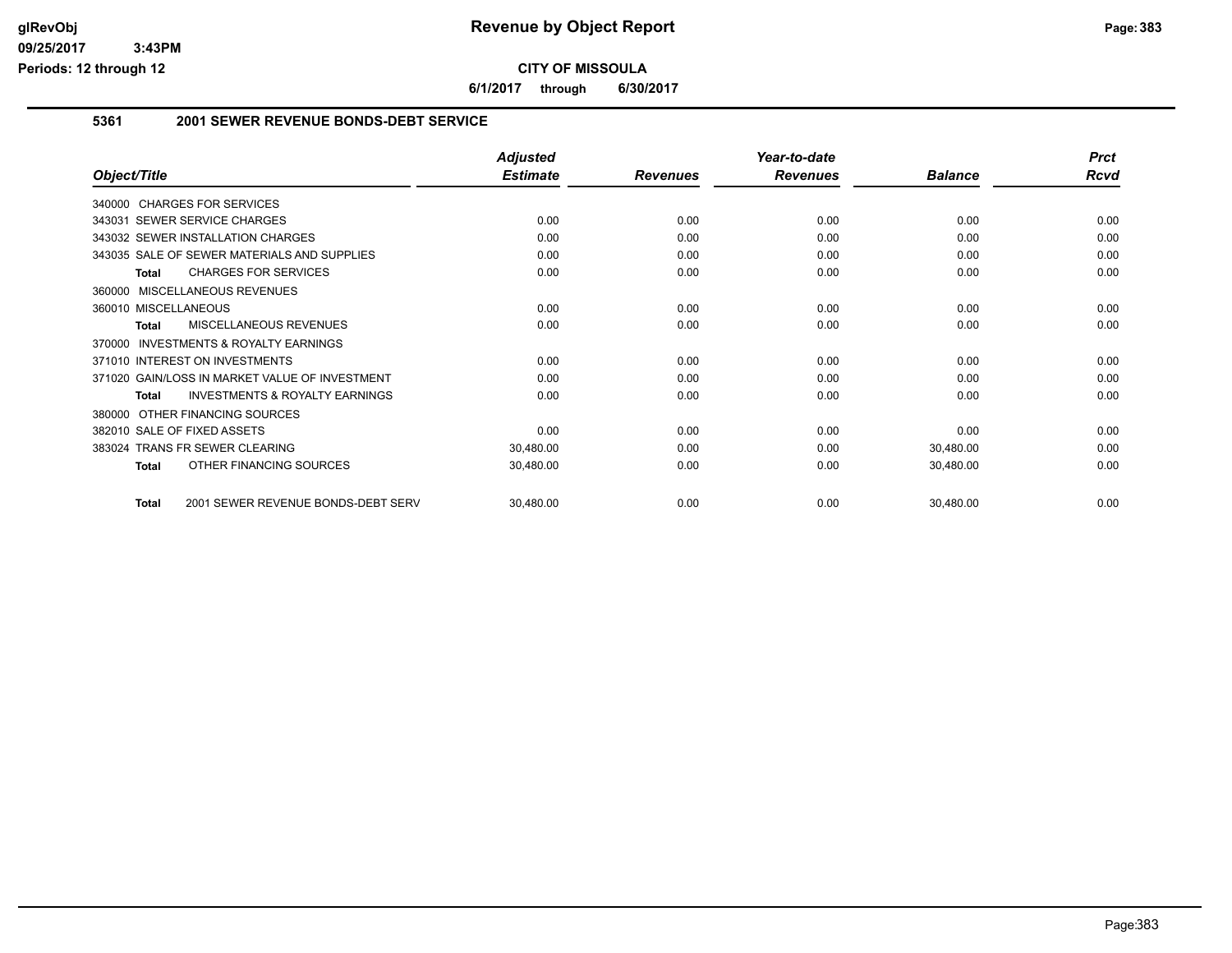**6/1/2017 through 6/30/2017**

## **5362 00 SEWER REVENUE BOND - SERIES B DEBT SE**

**5362 00 SEWER REVENUE BOND - SERIES B DEBT SE**

|                                                    | <b>Adjusted</b> |                 | Year-to-date    |                | <b>Prct</b> |
|----------------------------------------------------|-----------------|-----------------|-----------------|----------------|-------------|
| Object/Title                                       | <b>Estimate</b> | <b>Revenues</b> | <b>Revenues</b> | <b>Balance</b> | <b>Rcvd</b> |
| 340000 CHARGES FOR SERVICES                        |                 |                 |                 |                |             |
| 343032 SEWER INSTALLATION CHARGES                  | 0.00            | 0.00            | 0.00            | 0.00           | 0.00        |
| <b>CHARGES FOR SERVICES</b><br>Total               | 0.00            | 0.00            | 0.00            | 0.00           | 0.00        |
| 360000 MISCELLANEOUS REVENUES                      |                 |                 |                 |                |             |
| 360010 MISCELLANEOUS                               | 0.00            | 0.00            | 0.00            | 0.00           | 0.00        |
| MISCELLANEOUS REVENUES<br>Total                    | 0.00            | 0.00            | 0.00            | 0.00           | 0.00        |
| 370000 INVESTMENTS & ROYALTY EARNINGS              |                 |                 |                 |                |             |
| 371010 INTEREST ON INVESTMENTS                     | 0.00            | 0.00            | 0.00            | 0.00           | 0.00        |
| 371020 GAIN/LOSS IN MARKET VALUE OF INVESTMENTS    | 0.00            | 0.00            | 0.00            | 0.00           | 0.00        |
| <b>INVESTMENTS &amp; ROYALTY EARNINGS</b><br>Total | 0.00            | 0.00            | 0.00            | 0.00           | 0.00        |
| 380000 OTHER FINANCING SOURCES                     |                 |                 |                 |                |             |
| 383024 TRANS FR SEWER CLEARING                     | 48,480.00       | 0.00            | 0.00            | 48,480.00      | 0.00        |
| OTHER FINANCING SOURCES<br>Total                   | 48,480.00       | 0.00            | 0.00            | 48,480.00      | 0.00        |
|                                                    |                 |                 |                 |                |             |
| 00 SEWER REVENUE BOND - SERIES B DEB<br>Total      | 48.480.00       | 0.00            | 0.00            | 48,480.00      | 0.00        |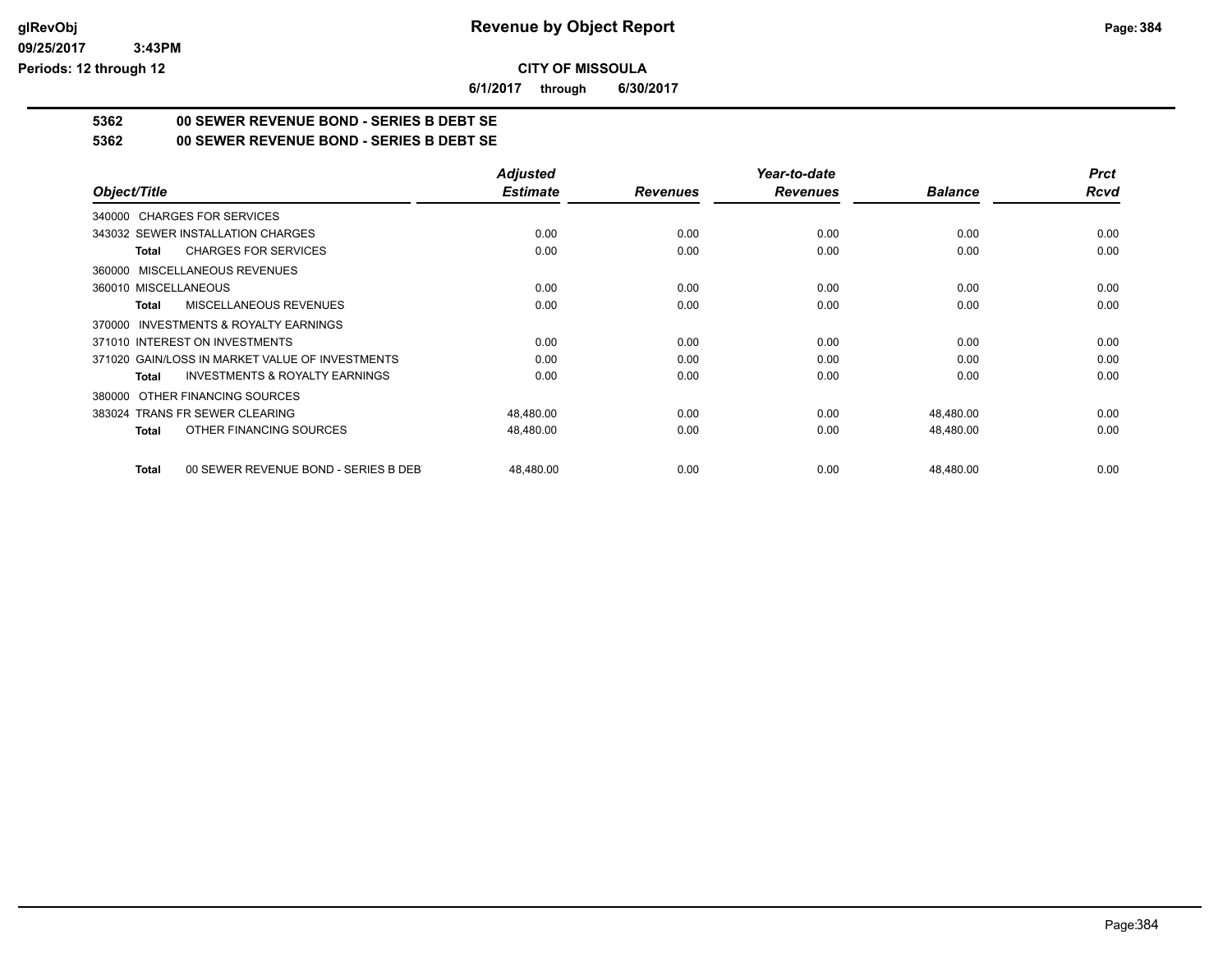**6/1/2017 through 6/30/2017**

#### **5362 00 SEWER REVENUE BOND - SERIES B DEBT SE**

|                                                      | <b>Adjusted</b> |                 | Year-to-date    |                | <b>Prct</b> |
|------------------------------------------------------|-----------------|-----------------|-----------------|----------------|-------------|
| Object/Title                                         | <b>Estimate</b> | <b>Revenues</b> | <b>Revenues</b> | <b>Balance</b> | <b>Rcvd</b> |
| 340000 CHARGES FOR SERVICES                          |                 |                 |                 |                |             |
| 343032 SEWER INSTALLATION CHARGES                    | 0.00            | 0.00            | 0.00            | 0.00           | 0.00        |
| <b>CHARGES FOR SERVICES</b><br><b>Total</b>          | 0.00            | 0.00            | 0.00            | 0.00           | 0.00        |
| 360000 MISCELLANEOUS REVENUES                        |                 |                 |                 |                |             |
| 360010 MISCELLANEOUS                                 | 0.00            | 0.00            | 0.00            | 0.00           | 0.00        |
| MISCELLANEOUS REVENUES<br><b>Total</b>               | 0.00            | 0.00            | 0.00            | 0.00           | 0.00        |
| <b>INVESTMENTS &amp; ROYALTY EARNINGS</b><br>370000  |                 |                 |                 |                |             |
| 371010 INTEREST ON INVESTMENTS                       | 0.00            | 0.00            | 0.00            | 0.00           | 0.00        |
| 371020 GAIN/LOSS IN MARKET VALUE OF INVESTMENT       | 0.00            | 0.00            | 0.00            | 0.00           | 0.00        |
| <b>INVESTMENTS &amp; ROYALTY EARNINGS</b><br>Total   | 0.00            | 0.00            | 0.00            | 0.00           | 0.00        |
| 380000 OTHER FINANCING SOURCES                       |                 |                 |                 |                |             |
| 383024 TRANS FR SEWER CLEARING                       | 48,480.00       | 0.00            | 0.00            | 48,480.00      | 0.00        |
| OTHER FINANCING SOURCES<br><b>Total</b>              | 48,480.00       | 0.00            | 0.00            | 48,480.00      | 0.00        |
|                                                      |                 |                 |                 |                |             |
| 00 SEWER REVENUE BOND - SERIES B DEE<br><b>Total</b> | 48,480.00       | 0.00            | 0.00            | 48,480.00      | 0.00        |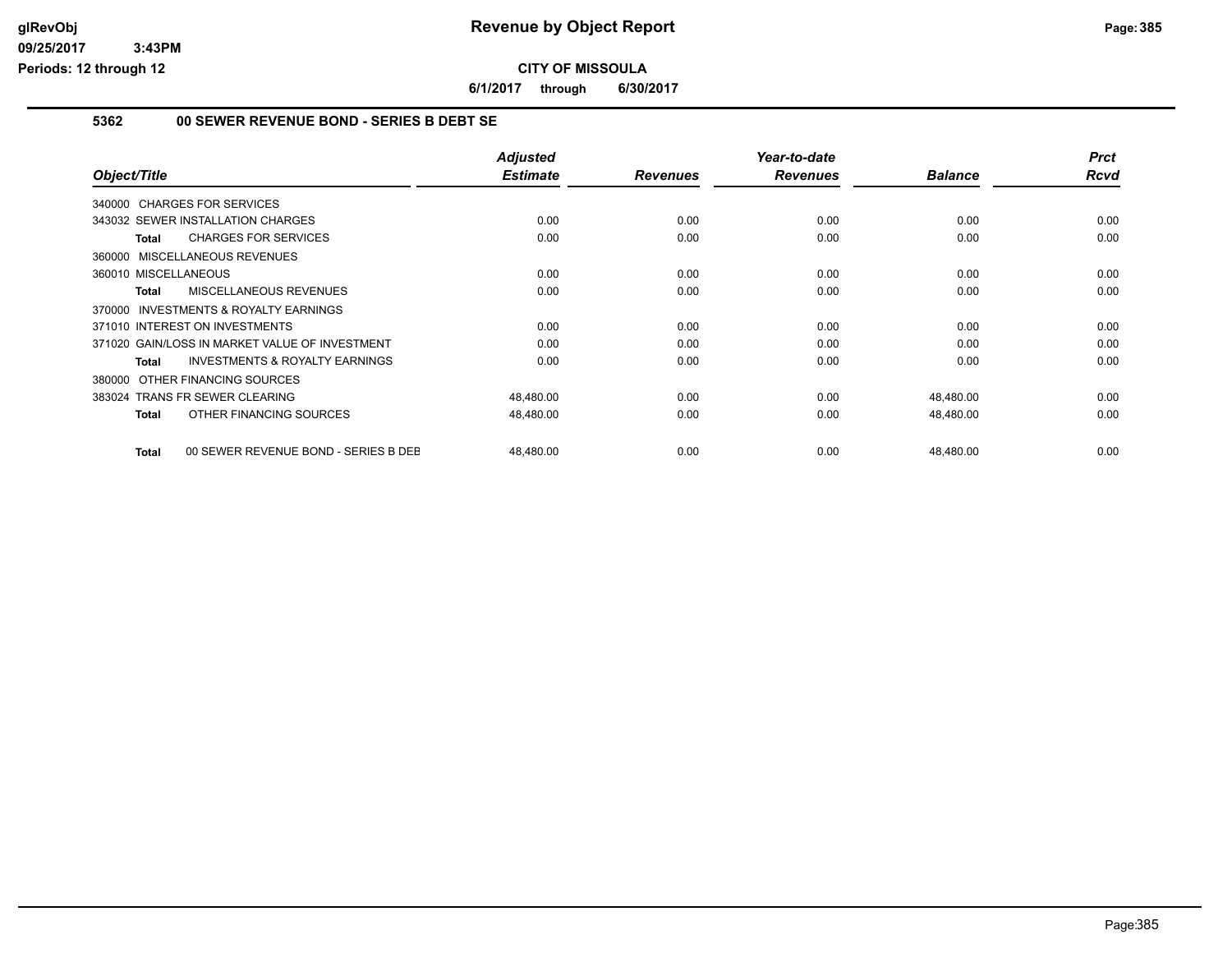**6/1/2017 through 6/30/2017**

## **5364 92 SEWER REVENUE BOND - SERIES B DEBT S**

**5364 92 SEWER REVENUE BOND - SERIES B DEBT S**

|                                                 | <b>Adjusted</b> |                 | Year-to-date    |                | <b>Prct</b> |
|-------------------------------------------------|-----------------|-----------------|-----------------|----------------|-------------|
| Object/Title                                    | <b>Estimate</b> | <b>Revenues</b> | <b>Revenues</b> | <b>Balance</b> | Rcvd        |
| 340000 CHARGES FOR SERVICES                     |                 |                 |                 |                |             |
| 343032 SEWER INSTALLATION CHARGES               | 0.00            | 0.00            | 0.00            | 0.00           | 0.00        |
| <b>CHARGES FOR SERVICES</b><br>Total            | 0.00            | 0.00            | 0.00            | 0.00           | 0.00        |
| 370000 INVESTMENTS & ROYALTY EARNINGS           |                 |                 |                 |                |             |
| 371010 INTEREST ON INVESTMENTS                  | 0.00            | 0.00            | 0.00            | 0.00           | 0.00        |
| 371020 GAIN/LOSS IN MARKET VALUE OF INVESTMENTS | 0.00            | 0.00            | 0.00            | 0.00           | 0.00        |
| INVESTMENTS & ROYALTY EARNINGS<br>Total         | 0.00            | 0.00            | 0.00            | 0.00           | 0.00        |
| 380000 OTHER FINANCING SOURCES                  |                 |                 |                 |                |             |
| 383024 TRANS FR SEWER CLEARING                  | 0.00            | 0.00            | 0.00            | 0.00           | 0.00        |
| 383042 TRANSFERS FROM OTHER FUNDS               | 0.00            | 0.00            | 0.00            | 0.00           | 0.00        |
| OTHER FINANCING SOURCES<br>Total                | 0.00            | 0.00            | 0.00            | 0.00           | 0.00        |
| 92 SEWER REVENUE BOND - SERIES B DEE<br>Total   | 0.00            | 0.00            | 0.00            | 0.00           | 0.00        |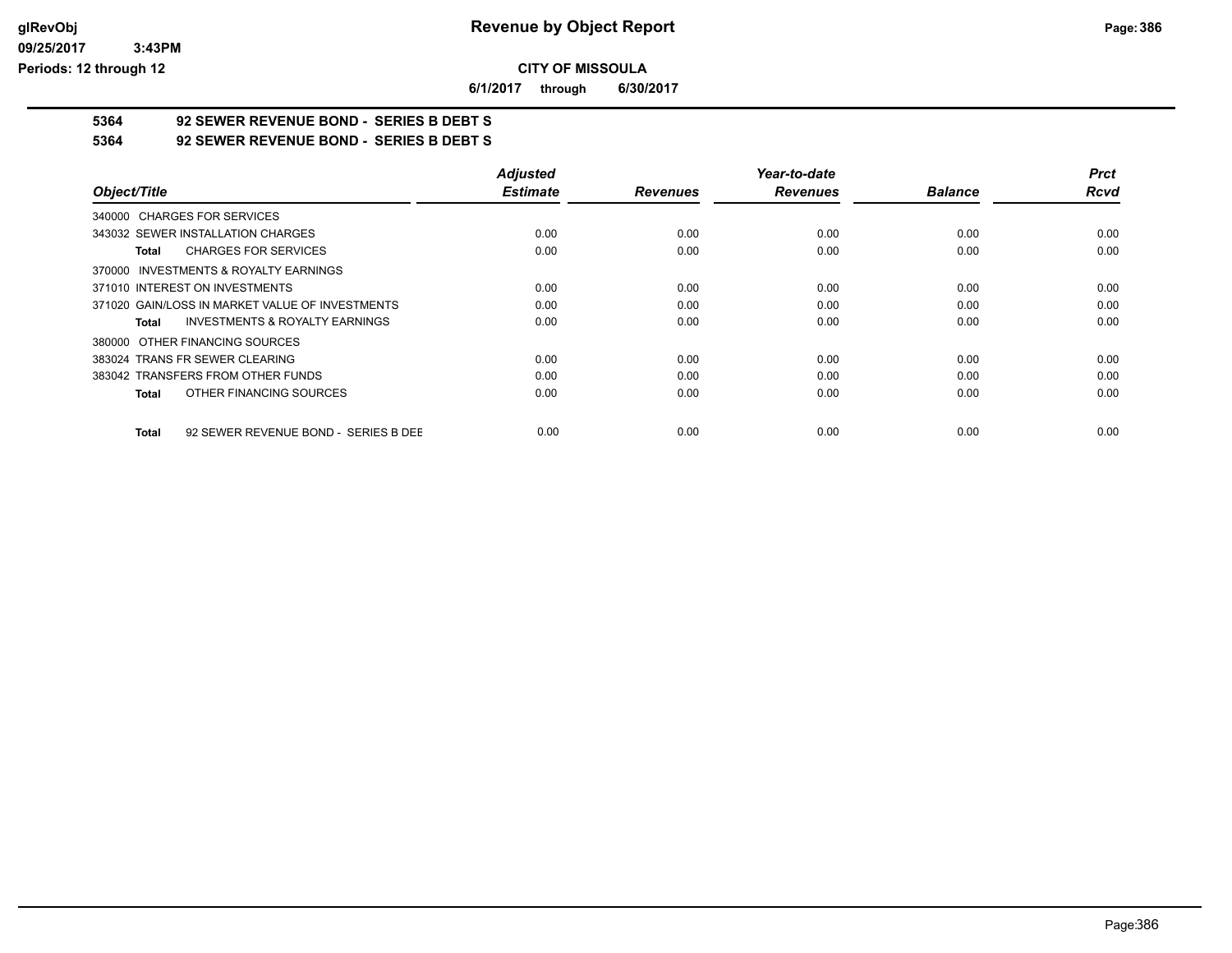**6/1/2017 through 6/30/2017**

#### **5364 92 SEWER REVENUE BOND - SERIES B DEBT S**

| Object/Title                                              | <b>Adjusted</b><br><b>Estimate</b> | <b>Revenues</b> | Year-to-date<br><b>Revenues</b> | <b>Balance</b> | <b>Prct</b><br>Rcvd |
|-----------------------------------------------------------|------------------------------------|-----------------|---------------------------------|----------------|---------------------|
| 340000 CHARGES FOR SERVICES                               |                                    |                 |                                 |                |                     |
| 343032 SEWER INSTALLATION CHARGES                         | 0.00                               | 0.00            | 0.00                            | 0.00           | 0.00                |
| <b>CHARGES FOR SERVICES</b><br><b>Total</b>               | 0.00                               | 0.00            | 0.00                            | 0.00           | 0.00                |
| 370000 INVESTMENTS & ROYALTY EARNINGS                     |                                    |                 |                                 |                |                     |
| 371010 INTEREST ON INVESTMENTS                            | 0.00                               | 0.00            | 0.00                            | 0.00           | 0.00                |
| 371020 GAIN/LOSS IN MARKET VALUE OF INVESTMENT            | 0.00                               | 0.00            | 0.00                            | 0.00           | 0.00                |
| <b>INVESTMENTS &amp; ROYALTY EARNINGS</b><br><b>Total</b> | 0.00                               | 0.00            | 0.00                            | 0.00           | 0.00                |
| 380000 OTHER FINANCING SOURCES                            |                                    |                 |                                 |                |                     |
| 383024 TRANS FR SEWER CLEARING                            | 0.00                               | 0.00            | 0.00                            | 0.00           | 0.00                |
| 383042 TRANSFERS FROM OTHER FUNDS                         | 0.00                               | 0.00            | 0.00                            | 0.00           | 0.00                |
| OTHER FINANCING SOURCES<br><b>Total</b>                   | 0.00                               | 0.00            | 0.00                            | 0.00           | 0.00                |
| 92 SEWER REVENUE BOND - SERIES B DEI<br><b>Total</b>      | 0.00                               | 0.00            | 0.00                            | 0.00           | 0.00                |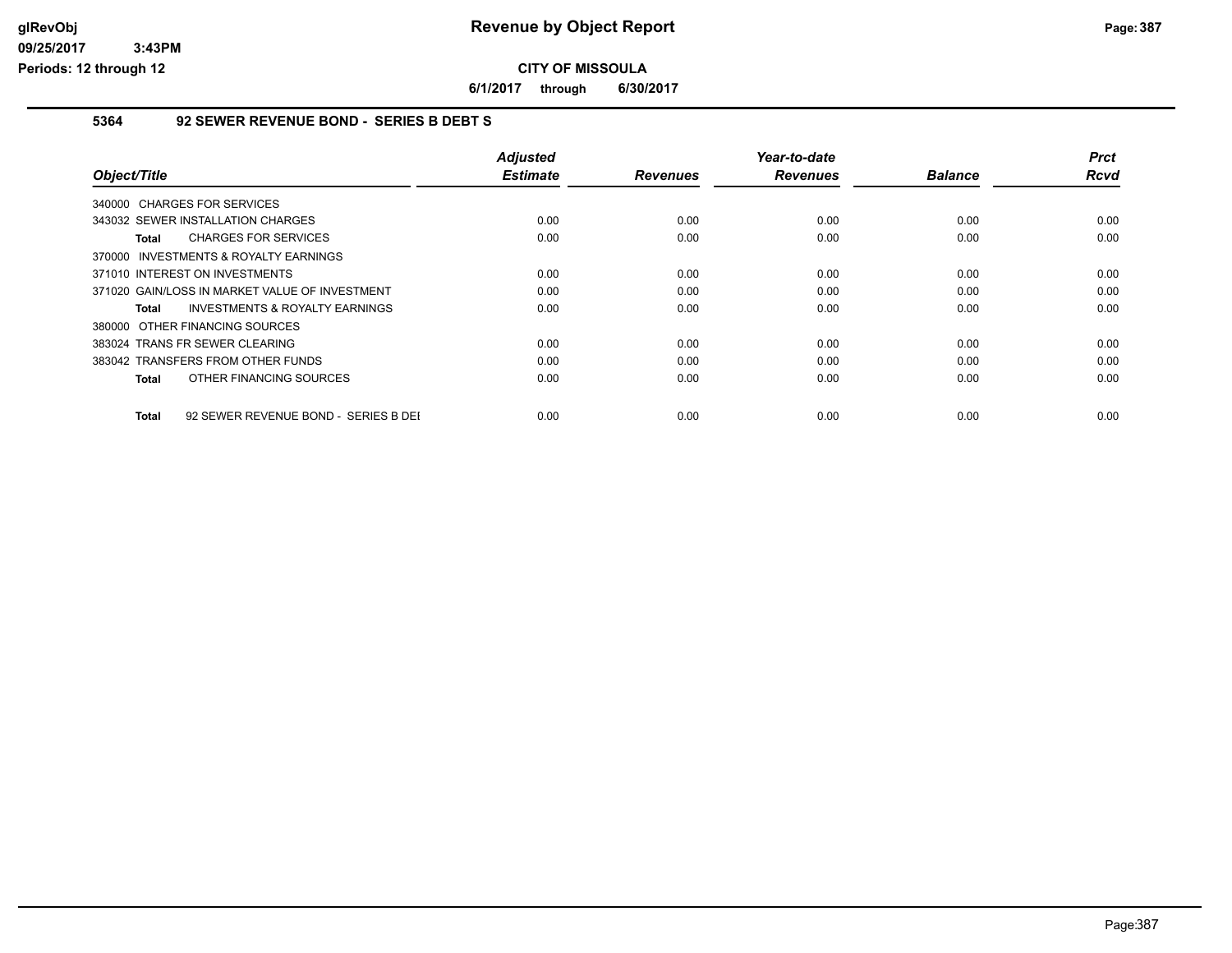**6/1/2017 through 6/30/2017**

# **5365 99 SEWER REVENUE BONDS DEBT SERVICE FUND**

## **5365 99 SEWER REVENUE BONDS DEBT SERVICE FUND**

| Object/Title                                        | <b>Adjusted</b><br><b>Estimate</b> | <b>Revenues</b> | Year-to-date<br><b>Revenues</b> | <b>Balance</b> | <b>Prct</b><br><b>Rcvd</b> |
|-----------------------------------------------------|------------------------------------|-----------------|---------------------------------|----------------|----------------------------|
|                                                     |                                    |                 |                                 |                |                            |
| 340000 CHARGES FOR SERVICES                         |                                    |                 |                                 |                |                            |
| 343032 SEWER INSTALLATION CHARGES                   | 0.00                               | 0.00            | 0.00                            | 0.00           | 0.00                       |
| <b>CHARGES FOR SERVICES</b><br>Total                | 0.00                               | 0.00            | 0.00                            | 0.00           | 0.00                       |
| 370000 INVESTMENTS & ROYALTY EARNINGS               |                                    |                 |                                 |                |                            |
| 371010 INTEREST ON INVESTMENTS                      | 0.00                               | 0.00            | 0.00                            | 0.00           | 0.00                       |
| 371020 GAIN/LOSS IN MARKET VALUE OF INVESTMENTS     | 0.00                               | 0.00            | 0.00                            | 0.00           | 0.00                       |
| <b>INVESTMENTS &amp; ROYALTY EARNINGS</b><br>Total  | 0.00                               | 0.00            | 0.00                            | 0.00           | 0.00                       |
| OTHER FINANCING SOURCES<br>380000                   |                                    |                 |                                 |                |                            |
| 383024 TRANS FR SEWER CLEARING                      | 123,600.00                         | 0.00            | 0.00                            | 123,600.00     | 0.00                       |
| OTHER FINANCING SOURCES<br><b>Total</b>             | 123,600.00                         | 0.00            | 0.00                            | 123,600.00     | 0.00                       |
| 99 SEWER REVENUE BONDS DEBT SERVICE<br><b>Total</b> | 123.600.00                         | 0.00            | 0.00                            | 123.600.00     | 0.00                       |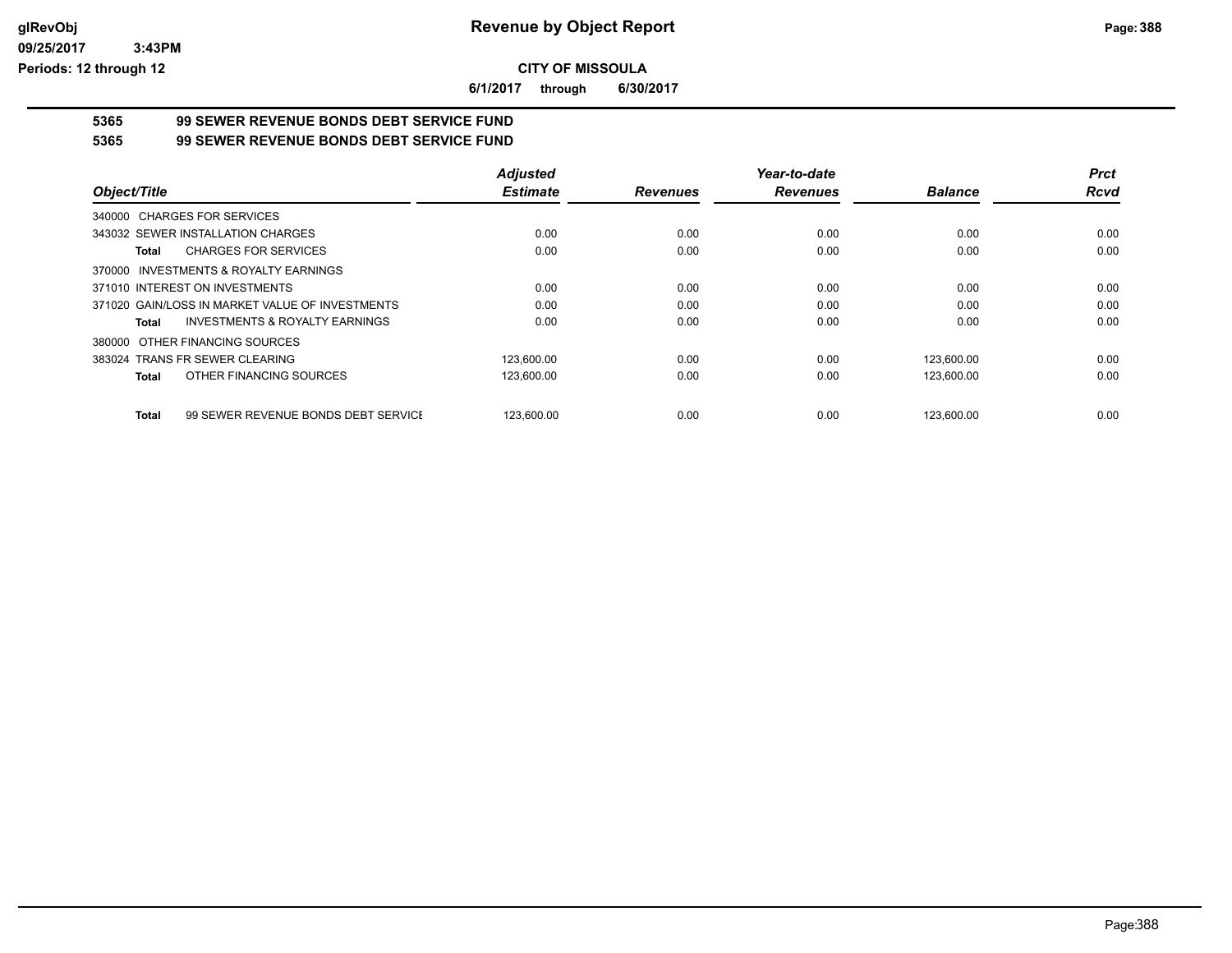**6/1/2017 through 6/30/2017**

#### **5365 99 SEWER REVENUE BONDS DEBT SERVICE FUND**

|                                                    | <b>Adjusted</b> |                 | Year-to-date    |                | <b>Prct</b> |
|----------------------------------------------------|-----------------|-----------------|-----------------|----------------|-------------|
| Object/Title                                       | <b>Estimate</b> | <b>Revenues</b> | <b>Revenues</b> | <b>Balance</b> | <b>Rcvd</b> |
| 340000 CHARGES FOR SERVICES                        |                 |                 |                 |                |             |
| 343032 SEWER INSTALLATION CHARGES                  | 0.00            | 0.00            | 0.00            | 0.00           | 0.00        |
| <b>CHARGES FOR SERVICES</b><br>Total               | 0.00            | 0.00            | 0.00            | 0.00           | 0.00        |
| 370000 INVESTMENTS & ROYALTY EARNINGS              |                 |                 |                 |                |             |
| 371010 INTEREST ON INVESTMENTS                     | 0.00            | 0.00            | 0.00            | 0.00           | 0.00        |
| 371020 GAIN/LOSS IN MARKET VALUE OF INVESTMENT     | 0.00            | 0.00            | 0.00            | 0.00           | 0.00        |
| <b>INVESTMENTS &amp; ROYALTY EARNINGS</b><br>Total | 0.00            | 0.00            | 0.00            | 0.00           | 0.00        |
| 380000 OTHER FINANCING SOURCES                     |                 |                 |                 |                |             |
| 383024 TRANS FR SEWER CLEARING                     | 123.600.00      | 0.00            | 0.00            | 123.600.00     | 0.00        |
| OTHER FINANCING SOURCES<br>Total                   | 123,600.00      | 0.00            | 0.00            | 123,600.00     | 0.00        |
|                                                    |                 |                 |                 |                |             |
| 99 SEWER REVENUE BONDS DEBT SERVIC<br>Total        | 123,600.00      | 0.00            | 0.00            | 123.600.00     | 0.00        |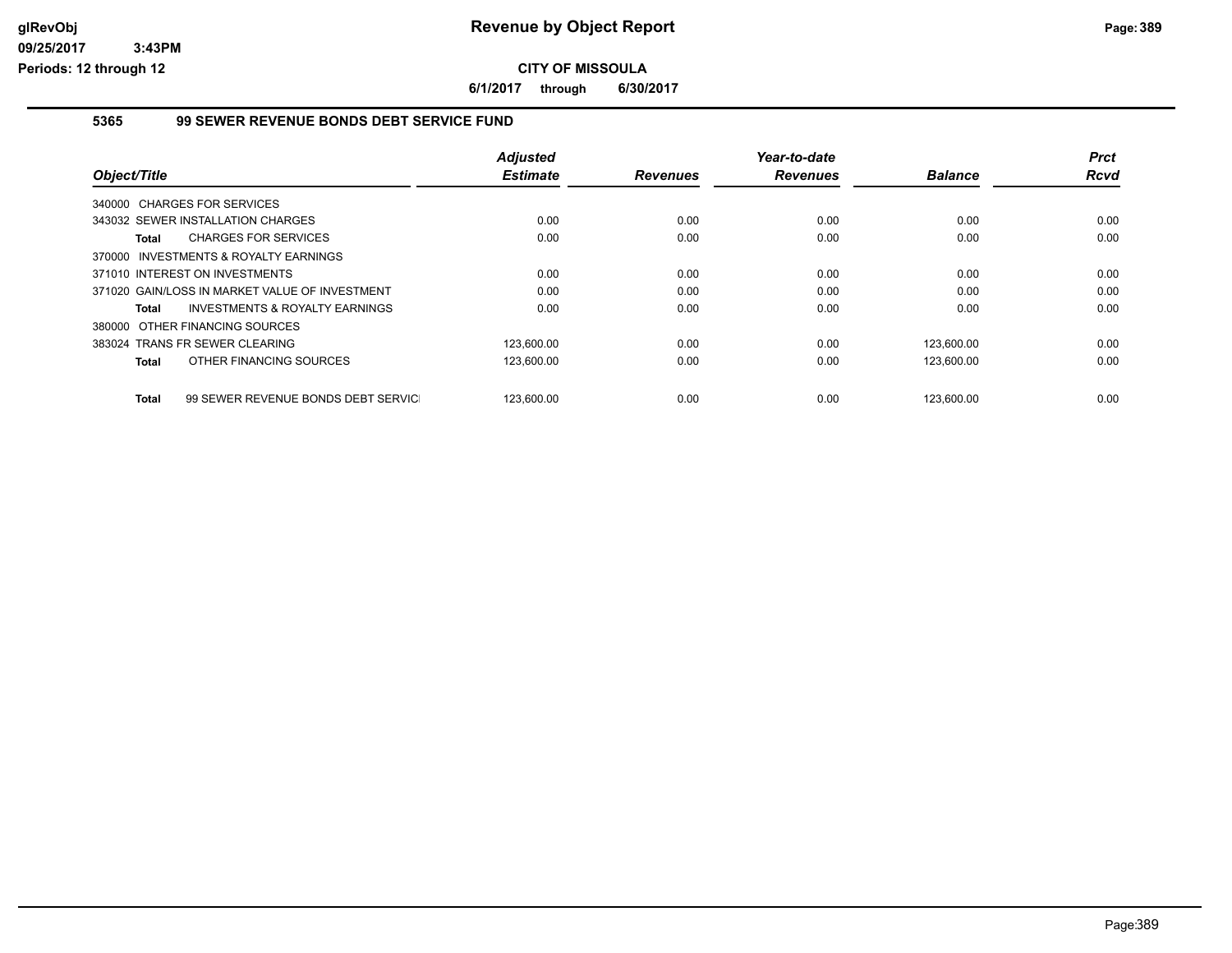#### **6/1/2017 through 6/30/2017**

## **5367 92 SEWER REVENUE BOND - SERIES B BOND RE**

**5367 92 SEWER REVENUE BOND - SERIES B BOND RE**

|                                                      | <b>Adjusted</b> |                 | Year-to-date    |                | <b>Prct</b> |
|------------------------------------------------------|-----------------|-----------------|-----------------|----------------|-------------|
| Object/Title                                         | <b>Estimate</b> | <b>Revenues</b> | <b>Revenues</b> | <b>Balance</b> | <b>Rcvd</b> |
| 370000 INVESTMENTS & ROYALTY EARNINGS                |                 |                 |                 |                |             |
| 371010 INTEREST ON INVESTMENTS                       | 0.00            | 0.00            | 0.00            | 0.00           | 0.00        |
| 371020 GAIN/LOSS IN MARKET VALUE OF INVESTMENTS      | 0.00            | 0.00            | 0.00            | 0.00           | 0.00        |
| INVESTMENTS & ROYALTY EARNINGS<br>Total              | 0.00            | 0.00            | 0.00            | 0.00           | 0.00        |
| 380000 OTHER FINANCING SOURCES                       |                 |                 |                 |                |             |
| 383042 TRANSFERS FROM OTHER FUNDS                    | 0.00            | 0.00            | 0.00            | 0.00           | 0.00        |
| OTHER FINANCING SOURCES<br>Total                     | 0.00            | 0.00            | 0.00            | 0.00           | 0.00        |
|                                                      |                 |                 |                 |                |             |
| <b>Total</b><br>92 SEWER REVENUE BOND - SERIES B BON | 0.00            | 0.00            | 0.00            | 0.00           | 0.00        |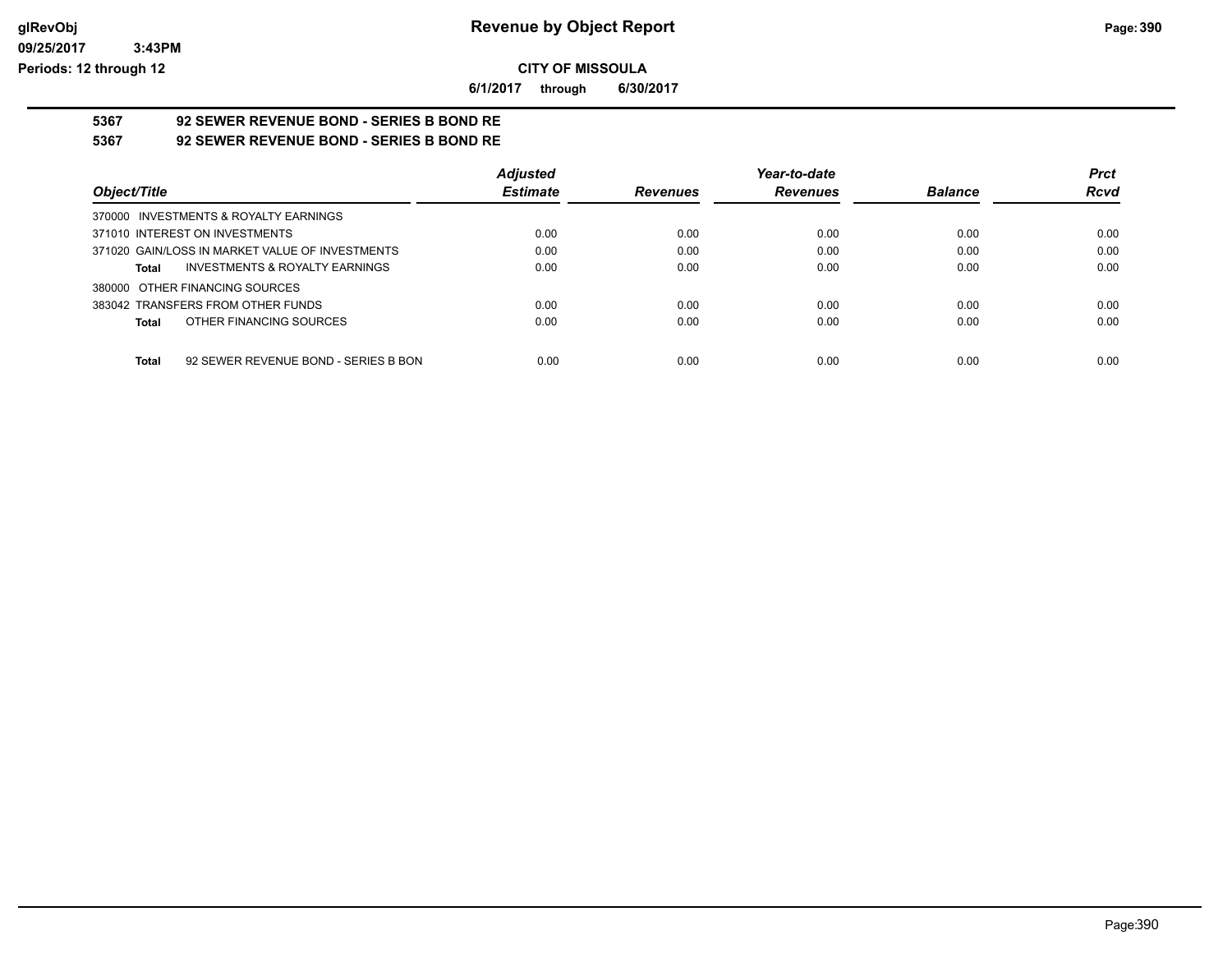**6/1/2017 through 6/30/2017**

#### **5367 92 SEWER REVENUE BOND - SERIES B BOND RE**

| Object/Title                                   | <b>Adjusted</b><br><b>Estimate</b> | <b>Revenues</b> | Year-to-date<br><b>Revenues</b> | <b>Balance</b> | <b>Prct</b><br><b>Rcvd</b> |
|------------------------------------------------|------------------------------------|-----------------|---------------------------------|----------------|----------------------------|
|                                                |                                    |                 |                                 |                |                            |
| 370000 INVESTMENTS & ROYALTY EARNINGS          |                                    |                 |                                 |                |                            |
| 371010 INTEREST ON INVESTMENTS                 | 0.00                               | 0.00            | 0.00                            | 0.00           | 0.00                       |
| 371020 GAIN/LOSS IN MARKET VALUE OF INVESTMENT | 0.00                               | 0.00            | 0.00                            | 0.00           | 0.00                       |
| INVESTMENTS & ROYALTY EARNINGS<br>Total        | 0.00                               | 0.00            | 0.00                            | 0.00           | 0.00                       |
| 380000 OTHER FINANCING SOURCES                 |                                    |                 |                                 |                |                            |
| 383042 TRANSFERS FROM OTHER FUNDS              | 0.00                               | 0.00            | 0.00                            | 0.00           | 0.00                       |
| OTHER FINANCING SOURCES<br>Total               | 0.00                               | 0.00            | 0.00                            | 0.00           | 0.00                       |
|                                                |                                    |                 |                                 |                |                            |
| Total<br>92 SEWER REVENUE BOND - SERIES B BON  | 0.00                               | 0.00            | 0.00                            | 0.00           | 0.00                       |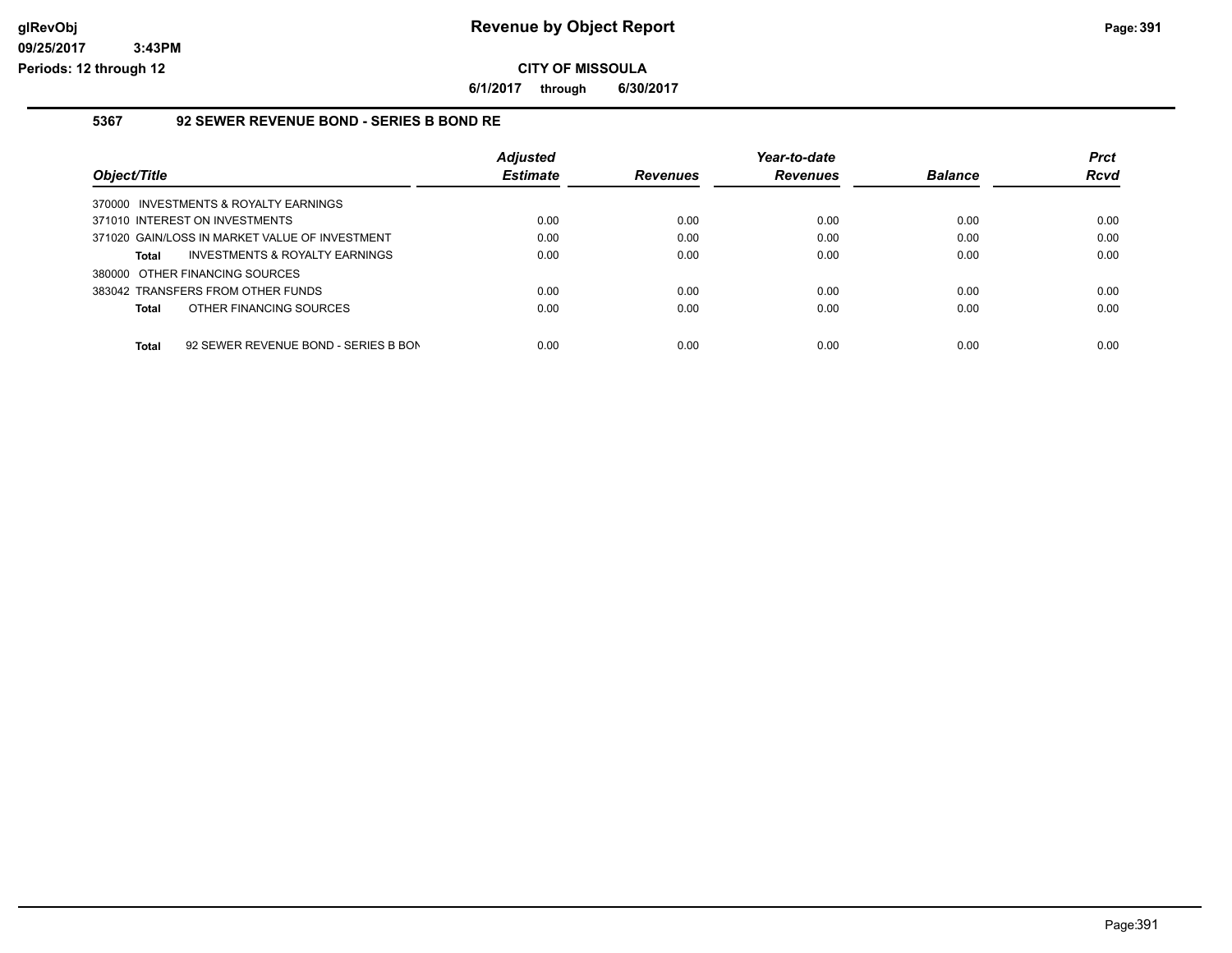**6/1/2017 through 6/30/2017**

# **5368 00 SEWER REVENUE BOND RESERVE FUND**

## **5368 00 SEWER REVENUE BOND RESERVE FUND**

|                                                    | <b>Adjusted</b> |                 | Year-to-date    |                | <b>Prct</b> |
|----------------------------------------------------|-----------------|-----------------|-----------------|----------------|-------------|
| Object/Title                                       | <b>Estimate</b> | <b>Revenues</b> | <b>Revenues</b> | <b>Balance</b> | <b>Rcvd</b> |
| 370000 INVESTMENTS & ROYALTY EARNINGS              |                 |                 |                 |                |             |
| 371010 INTEREST ON INVESTMENTS                     | 0.00            | 0.00            | 0.00            | 0.00           | 0.00        |
| 371020 GAIN/LOSS IN MARKET VALUE OF INVESTMENTS    | 0.00            | 0.00            | 0.00            | 0.00           | 0.00        |
| <b>INVESTMENTS &amp; ROYALTY EARNINGS</b><br>Total | 0.00            | 0.00            | 0.00            | 0.00           | 0.00        |
| 380000 OTHER FINANCING SOURCES                     |                 |                 |                 |                |             |
| 383042 TRANSFERS FROM OTHER FUNDS                  | 0.00            | 0.00            | 0.00            | 0.00           | 0.00        |
| OTHER FINANCING SOURCES<br>Total                   | 0.00            | 0.00            | 0.00            | 0.00           | 0.00        |
|                                                    |                 |                 |                 |                |             |
| <b>Total</b><br>00 SEWER REVENUE BOND RESERVE FUND | 0.00            | 0.00            | 0.00            | 0.00           | 0.00        |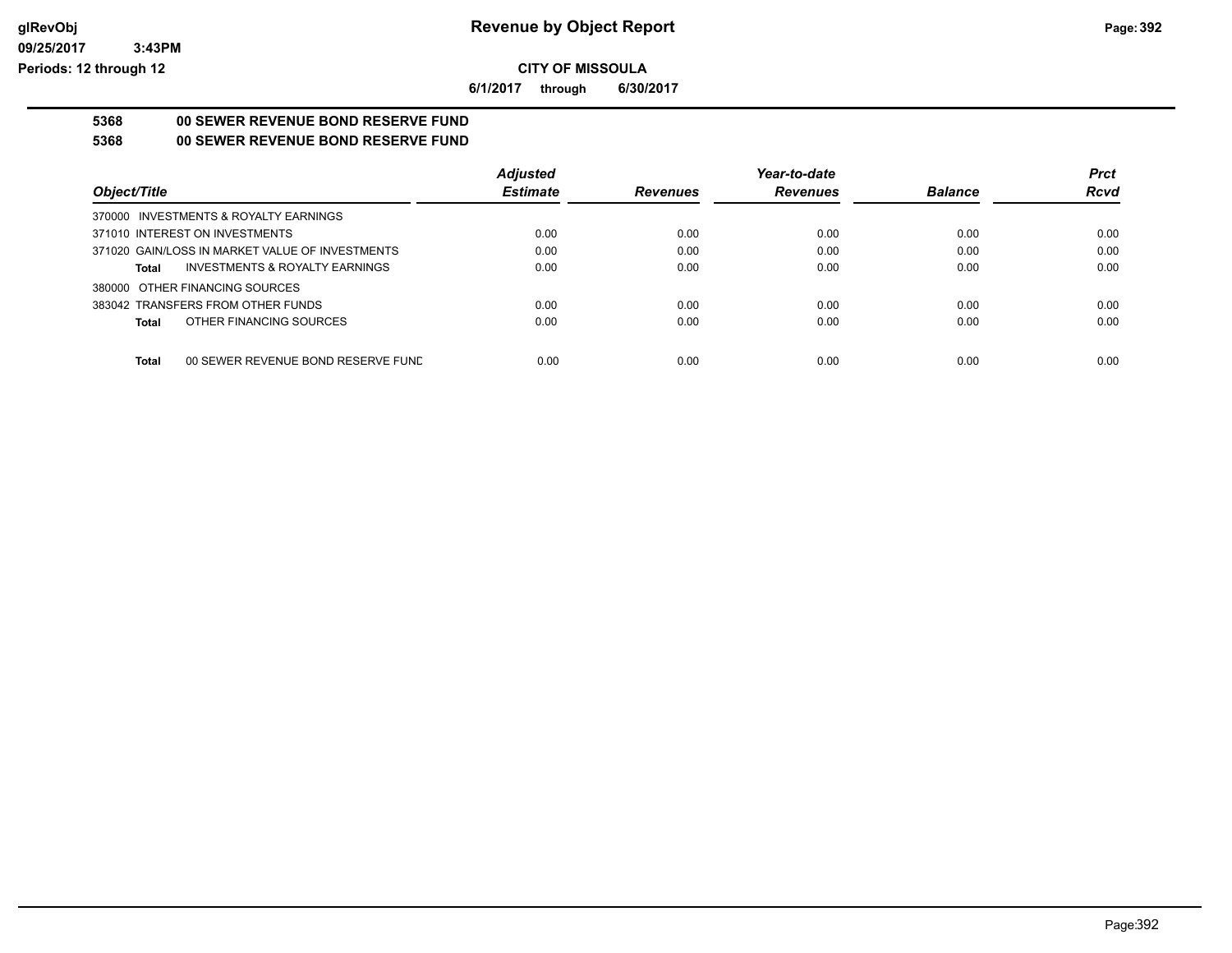**6/1/2017 through 6/30/2017**

#### **5368 00 SEWER REVENUE BOND RESERVE FUND**

|                                                | <b>Adjusted</b> |                 | Year-to-date    |                | <b>Prct</b> |
|------------------------------------------------|-----------------|-----------------|-----------------|----------------|-------------|
| Object/Title                                   | <b>Estimate</b> | <b>Revenues</b> | <b>Revenues</b> | <b>Balance</b> | Rcvd        |
| 370000 INVESTMENTS & ROYALTY EARNINGS          |                 |                 |                 |                |             |
| 371010 INTEREST ON INVESTMENTS                 | 0.00            | 0.00            | 0.00            | 0.00           | 0.00        |
| 371020 GAIN/LOSS IN MARKET VALUE OF INVESTMENT | 0.00            | 0.00            | 0.00            | 0.00           | 0.00        |
| INVESTMENTS & ROYALTY EARNINGS<br>Total        | 0.00            | 0.00            | 0.00            | 0.00           | 0.00        |
| 380000 OTHER FINANCING SOURCES                 |                 |                 |                 |                |             |
| 383042 TRANSFERS FROM OTHER FUNDS              | 0.00            | 0.00            | 0.00            | 0.00           | 0.00        |
| OTHER FINANCING SOURCES<br>Total               | 0.00            | 0.00            | 0.00            | 0.00           | 0.00        |
|                                                |                 |                 |                 |                |             |
| Total<br>00 SEWER REVENUE BOND RESERVE FUNI    | 0.00            | 0.00            | 0.00            | 0.00           | 0.00        |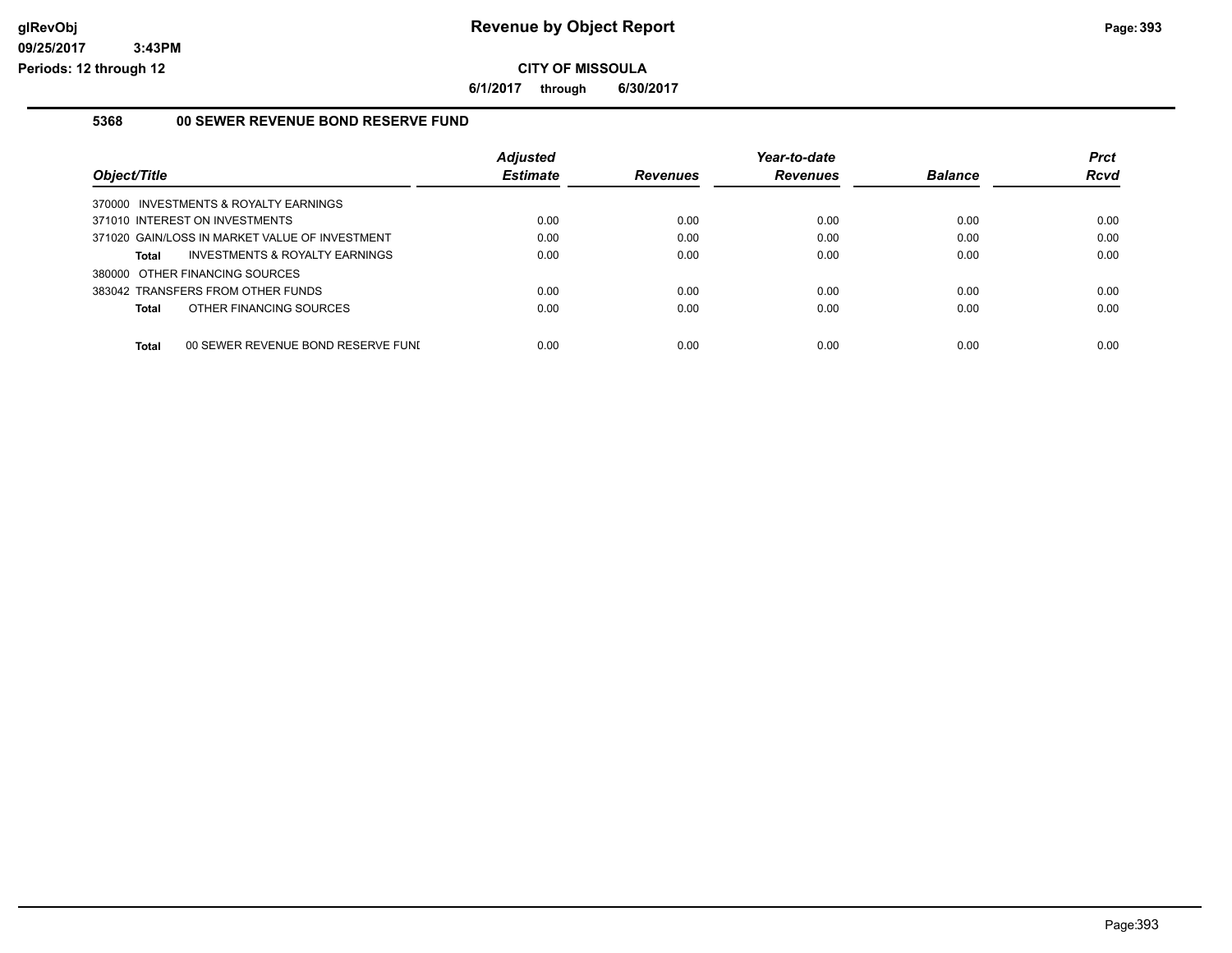**6/1/2017 through 6/30/2017**

#### **5369 2001 SEWER REVENUE BOND**

**5369 2001 SEWER REVENUE BOND**

|                                                 | <b>Adjusted</b> |                 | Year-to-date    |                | <b>Prct</b> |
|-------------------------------------------------|-----------------|-----------------|-----------------|----------------|-------------|
| Object/Title                                    | <b>Estimate</b> | <b>Revenues</b> | <b>Revenues</b> | <b>Balance</b> | <b>Rcvd</b> |
| 370000 INVESTMENTS & ROYALTY EARNINGS           |                 |                 |                 |                |             |
| 371010 INTEREST ON INVESTMENTS                  | 0.00            | 0.00            | 0.00            | 0.00           | 0.00        |
| 371020 GAIN/LOSS IN MARKET VALUE OF INVESTMENTS | 0.00            | 0.00            | 0.00            | 0.00           | 0.00        |
| INVESTMENTS & ROYALTY EARNINGS<br>Total         | 0.00            | 0.00            | 0.00            | 0.00           | 0.00        |
| 380000 OTHER FINANCING SOURCES                  |                 |                 |                 |                |             |
| 383042 TRANSFERS FROM OTHER FUNDS               | 0.00            | 0.00            | 0.00            | 0.00           | 0.00        |
| OTHER FINANCING SOURCES<br><b>Total</b>         | 0.00            | 0.00            | 0.00            | 0.00           | 0.00        |
| <b>Total</b><br>2001 SEWER REVENUE BOND         | 0.00            | 0.00            | 0.00            | 0.00           | 0.00        |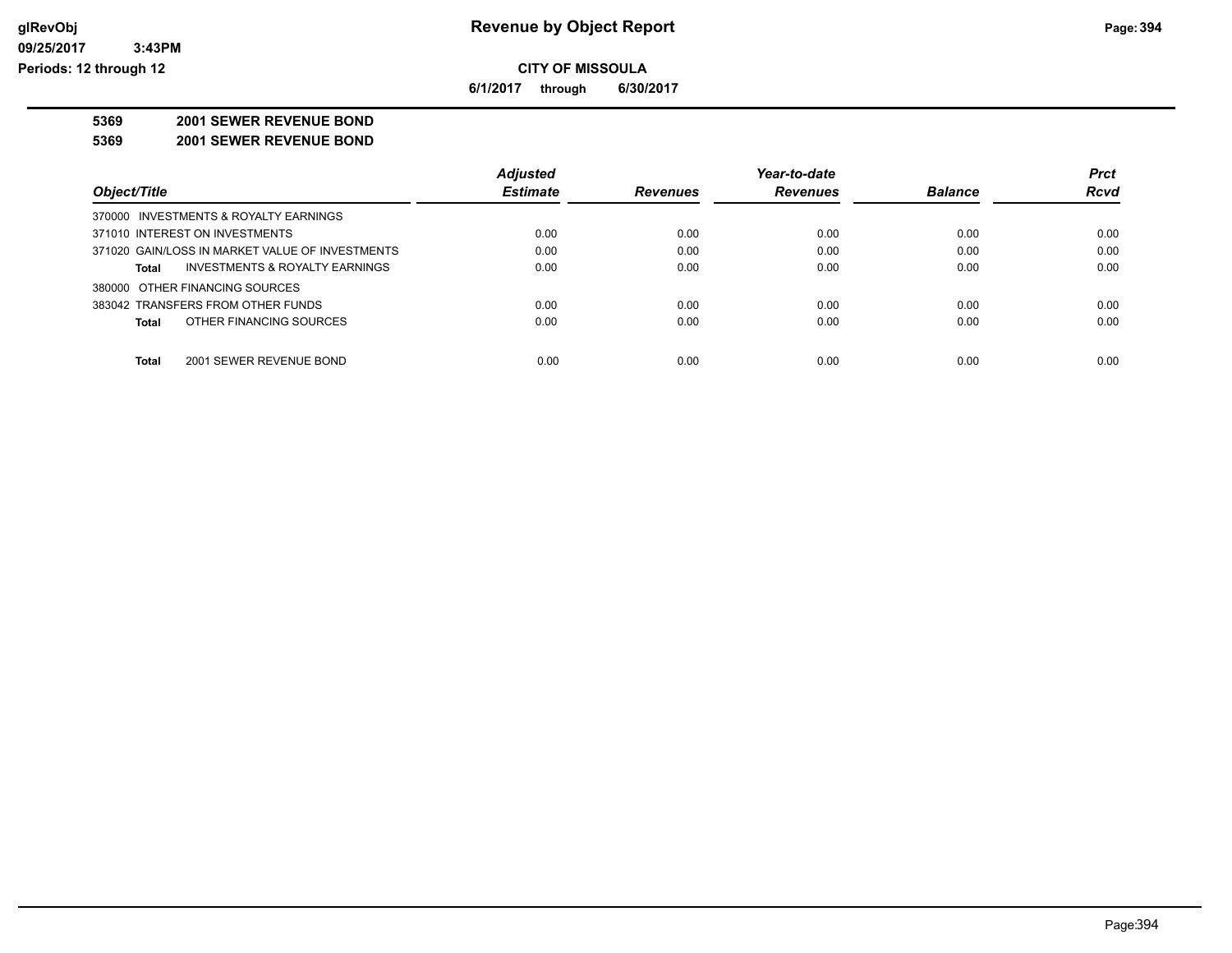**6/1/2017 through 6/30/2017**

#### **5369 2001 SEWER REVENUE BOND**

|                                                    | <b>Adjusted</b> |                 | Year-to-date    |                | <b>Prct</b> |
|----------------------------------------------------|-----------------|-----------------|-----------------|----------------|-------------|
| Object/Title                                       | <b>Estimate</b> | <b>Revenues</b> | <b>Revenues</b> | <b>Balance</b> | <b>Rcvd</b> |
| 370000 INVESTMENTS & ROYALTY EARNINGS              |                 |                 |                 |                |             |
| 371010 INTEREST ON INVESTMENTS                     | 0.00            | 0.00            | 0.00            | 0.00           | 0.00        |
| 371020 GAIN/LOSS IN MARKET VALUE OF INVESTMENT     | 0.00            | 0.00            | 0.00            | 0.00           | 0.00        |
| <b>INVESTMENTS &amp; ROYALTY EARNINGS</b><br>Total | 0.00            | 0.00            | 0.00            | 0.00           | 0.00        |
| 380000 OTHER FINANCING SOURCES                     |                 |                 |                 |                |             |
| 383042 TRANSFERS FROM OTHER FUNDS                  | 0.00            | 0.00            | 0.00            | 0.00           | 0.00        |
| OTHER FINANCING SOURCES<br><b>Total</b>            | 0.00            | 0.00            | 0.00            | 0.00           | 0.00        |
| <b>Total</b><br>2001 SEWER REVENUE BOND            | 0.00            | 0.00            | 0.00            | 0.00           | 0.00        |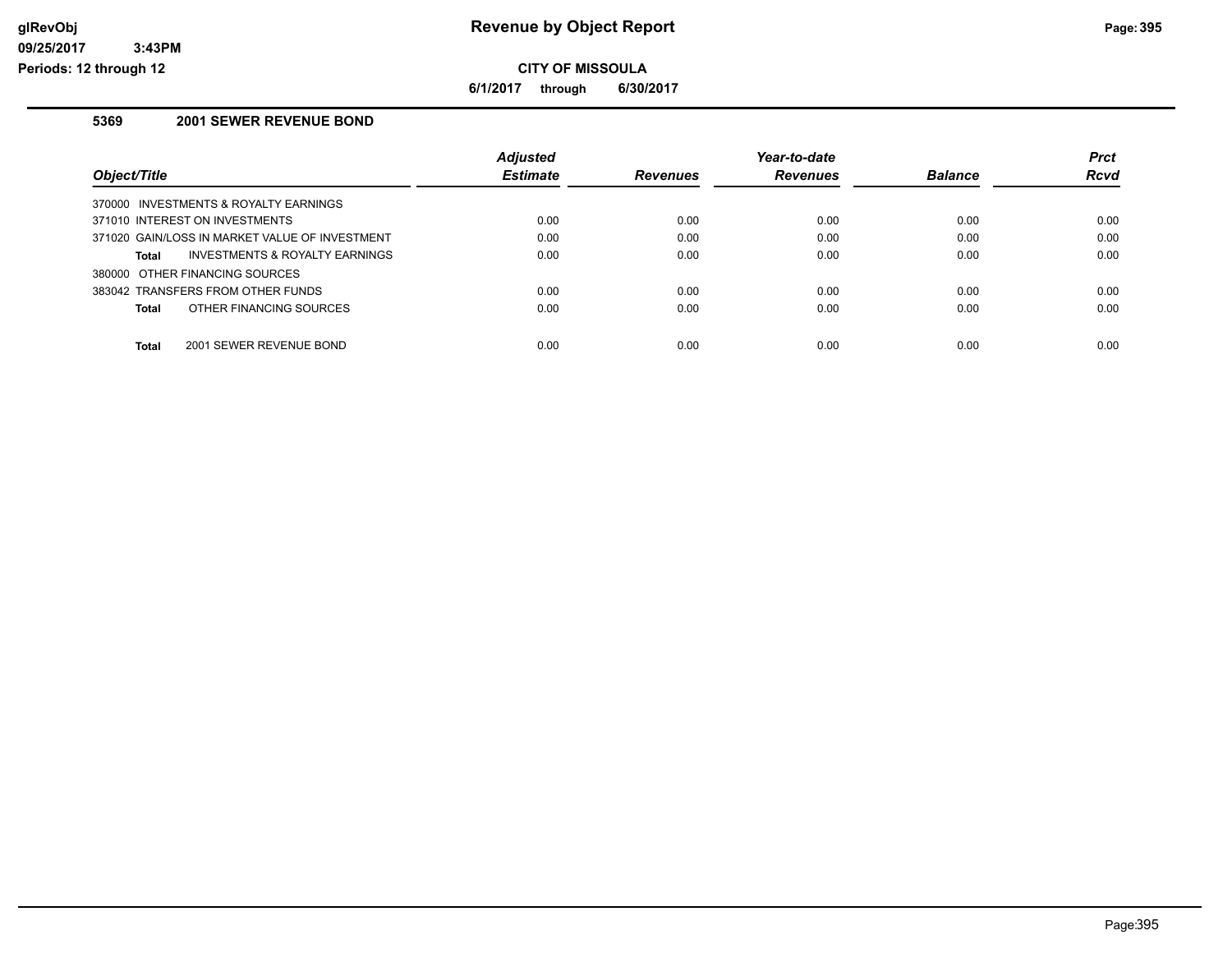**6/1/2017 through 6/30/2017**

## **5370 99 SEWER REVENUE BOND RESERVE FUND**

### **5370 99 SEWER REVENUE BOND RESERVE FUND**

| Object/Title                                       | <b>Adjusted</b><br><b>Estimate</b> | <b>Revenues</b> | Year-to-date<br><b>Revenues</b> | <b>Balance</b> | <b>Prct</b><br><b>Rcvd</b> |
|----------------------------------------------------|------------------------------------|-----------------|---------------------------------|----------------|----------------------------|
| 360000 MISCELLANEOUS REVENUES                      |                                    |                 |                                 |                |                            |
|                                                    |                                    |                 |                                 |                |                            |
| 360010 MISCELLANEOUS                               | 0.00                               | 0.00            | 0.00                            | 0.00           | 0.00                       |
| MISCELLANEOUS REVENUES<br>Total                    | 0.00                               | 0.00            | 0.00                            | 0.00           | 0.00                       |
| 370000 INVESTMENTS & ROYALTY EARNINGS              |                                    |                 |                                 |                |                            |
| 371010 INTEREST ON INVESTMENTS                     | 0.00                               | 0.00            | 0.00                            | 0.00           | 0.00                       |
| 371020 GAIN/LOSS IN MARKET VALUE OF INVESTMENTS    | 0.00                               | 0.00            | 0.00                            | 0.00           | 0.00                       |
| <b>INVESTMENTS &amp; ROYALTY EARNINGS</b><br>Total | 0.00                               | 0.00            | 0.00                            | 0.00           | 0.00                       |
| 380000 OTHER FINANCING SOURCES                     |                                    |                 |                                 |                |                            |
| 383042 TRANSFERS FROM OTHER FUNDS                  | 0.00                               | 0.00            | 0.00                            | 0.00           | 0.00                       |
| OTHER FINANCING SOURCES<br>Total                   | 0.00                               | 0.00            | 0.00                            | 0.00           | 0.00                       |
| 99 SEWER REVENUE BOND RESERVE FUND<br><b>Total</b> | 0.00                               | 0.00            | 0.00                            | 0.00           | 0.00                       |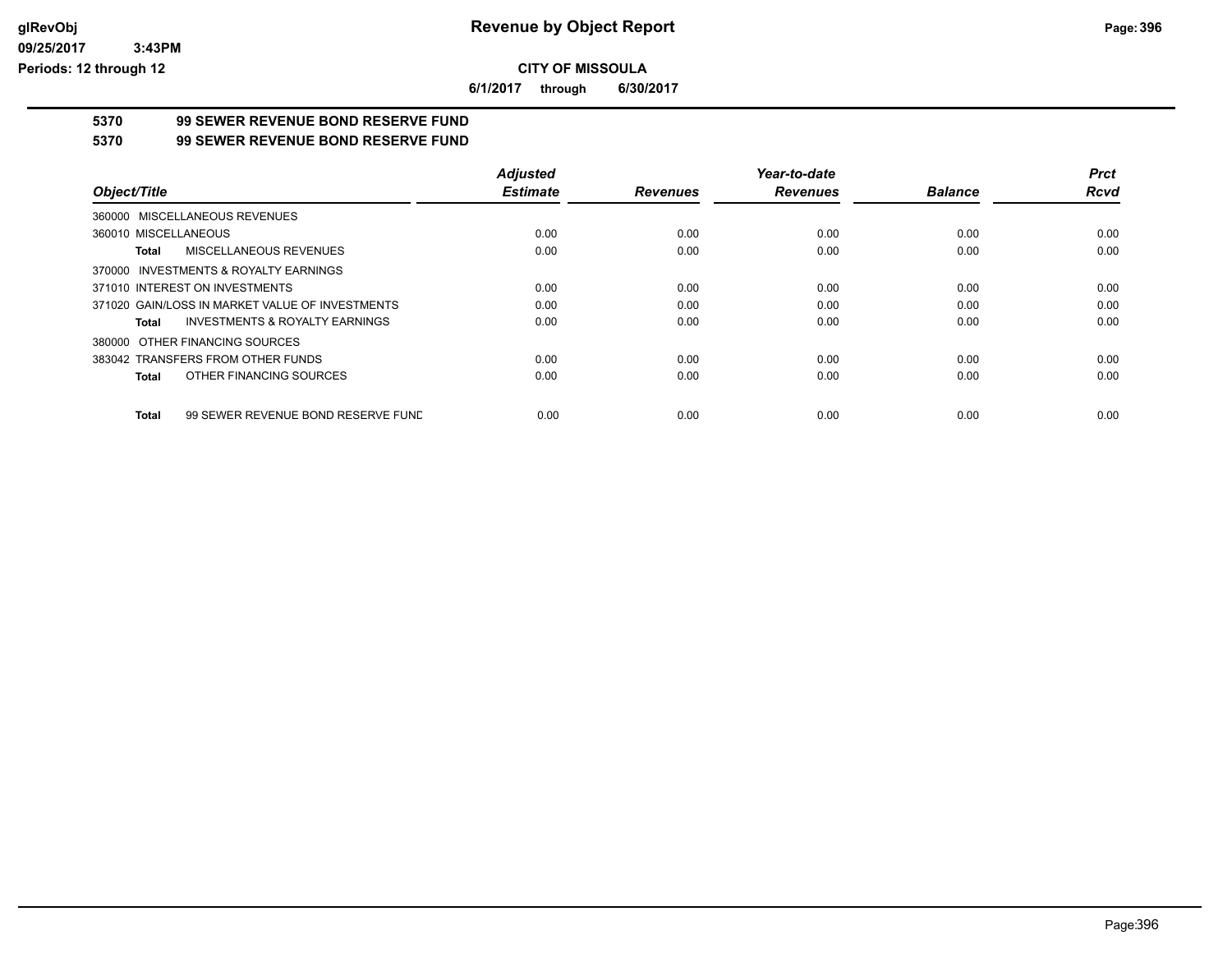**6/1/2017 through 6/30/2017**

### **5370 99 SEWER REVENUE BOND RESERVE FUND**

|                                                           | <b>Adiusted</b> |                 | Year-to-date    |                | <b>Prct</b> |
|-----------------------------------------------------------|-----------------|-----------------|-----------------|----------------|-------------|
| Object/Title                                              | <b>Estimate</b> | <b>Revenues</b> | <b>Revenues</b> | <b>Balance</b> | <b>Rcvd</b> |
| 360000 MISCELLANEOUS REVENUES                             |                 |                 |                 |                |             |
| 360010 MISCELLANEOUS                                      | 0.00            | 0.00            | 0.00            | 0.00           | 0.00        |
| MISCELLANEOUS REVENUES<br><b>Total</b>                    | 0.00            | 0.00            | 0.00            | 0.00           | 0.00        |
| 370000 INVESTMENTS & ROYALTY EARNINGS                     |                 |                 |                 |                |             |
| 371010 INTEREST ON INVESTMENTS                            | 0.00            | 0.00            | 0.00            | 0.00           | 0.00        |
| 371020 GAIN/LOSS IN MARKET VALUE OF INVESTMENT            | 0.00            | 0.00            | 0.00            | 0.00           | 0.00        |
| <b>INVESTMENTS &amp; ROYALTY EARNINGS</b><br><b>Total</b> | 0.00            | 0.00            | 0.00            | 0.00           | 0.00        |
| 380000 OTHER FINANCING SOURCES                            |                 |                 |                 |                |             |
| 383042 TRANSFERS FROM OTHER FUNDS                         | 0.00            | 0.00            | 0.00            | 0.00           | 0.00        |
| OTHER FINANCING SOURCES<br><b>Total</b>                   | 0.00            | 0.00            | 0.00            | 0.00           | 0.00        |
| <b>Total</b><br>99 SEWER REVENUE BOND RESERVE FUNI        | 0.00            | 0.00            | 0.00            | 0.00           | 0.00        |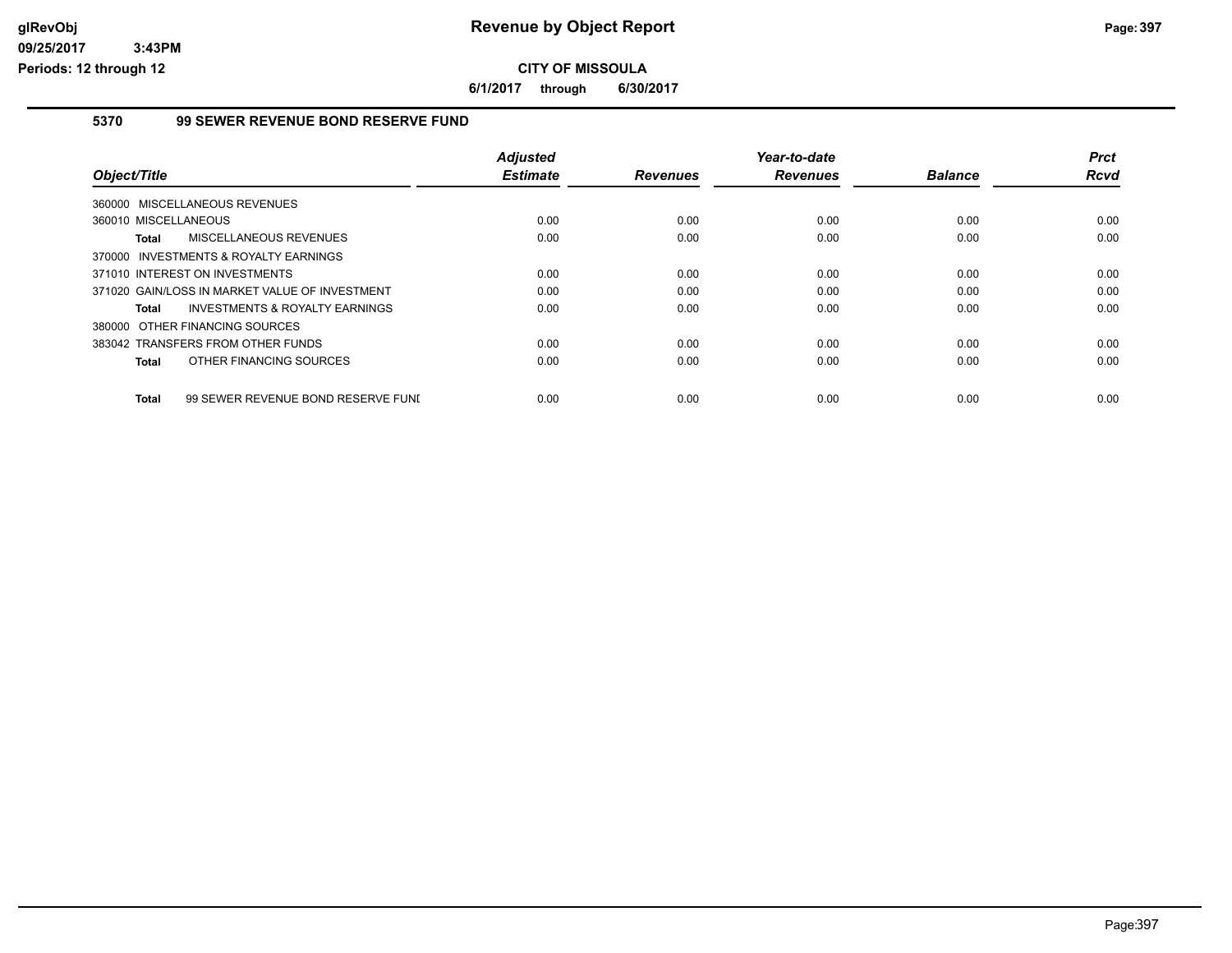**6/1/2017 through 6/30/2017**

**5371 2002 SEWER BONDS**

**5371 2002 SEWER BONDS**

|                                                 | <b>Adjusted</b> |                 | Year-to-date    |                | <b>Prct</b> |
|-------------------------------------------------|-----------------|-----------------|-----------------|----------------|-------------|
| Object/Title                                    | <b>Estimate</b> | <b>Revenues</b> | <b>Revenues</b> | <b>Balance</b> | Rcvd        |
| 370000 INVESTMENTS & ROYALTY EARNINGS           |                 |                 |                 |                |             |
| 371010 INTEREST ON INVESTMENTS                  | 0.00            | 0.00            | 0.00            | 0.00           | 0.00        |
| 371020 GAIN/LOSS IN MARKET VALUE OF INVESTMENTS | 0.00            | 0.00            | 0.00            | 0.00           | 0.00        |
| INVESTMENTS & ROYALTY EARNINGS<br>Total         | 0.00            | 0.00            | 0.00            | 0.00           | 0.00        |
| 380000 OTHER FINANCING SOURCES                  |                 |                 |                 |                |             |
| 383024 TRANS FR SEWER CLEARING                  | 84.420.00       | 0.00            | 0.00            | 84.420.00      | 0.00        |
| OTHER FINANCING SOURCES<br>Total                | 84.420.00       | 0.00            | 0.00            | 84.420.00      | 0.00        |
|                                                 |                 |                 |                 |                |             |
| 2002 SEWER BONDS<br>Total                       | 84.420.00       | 0.00            | 0.00            | 84.420.00      | 0.00        |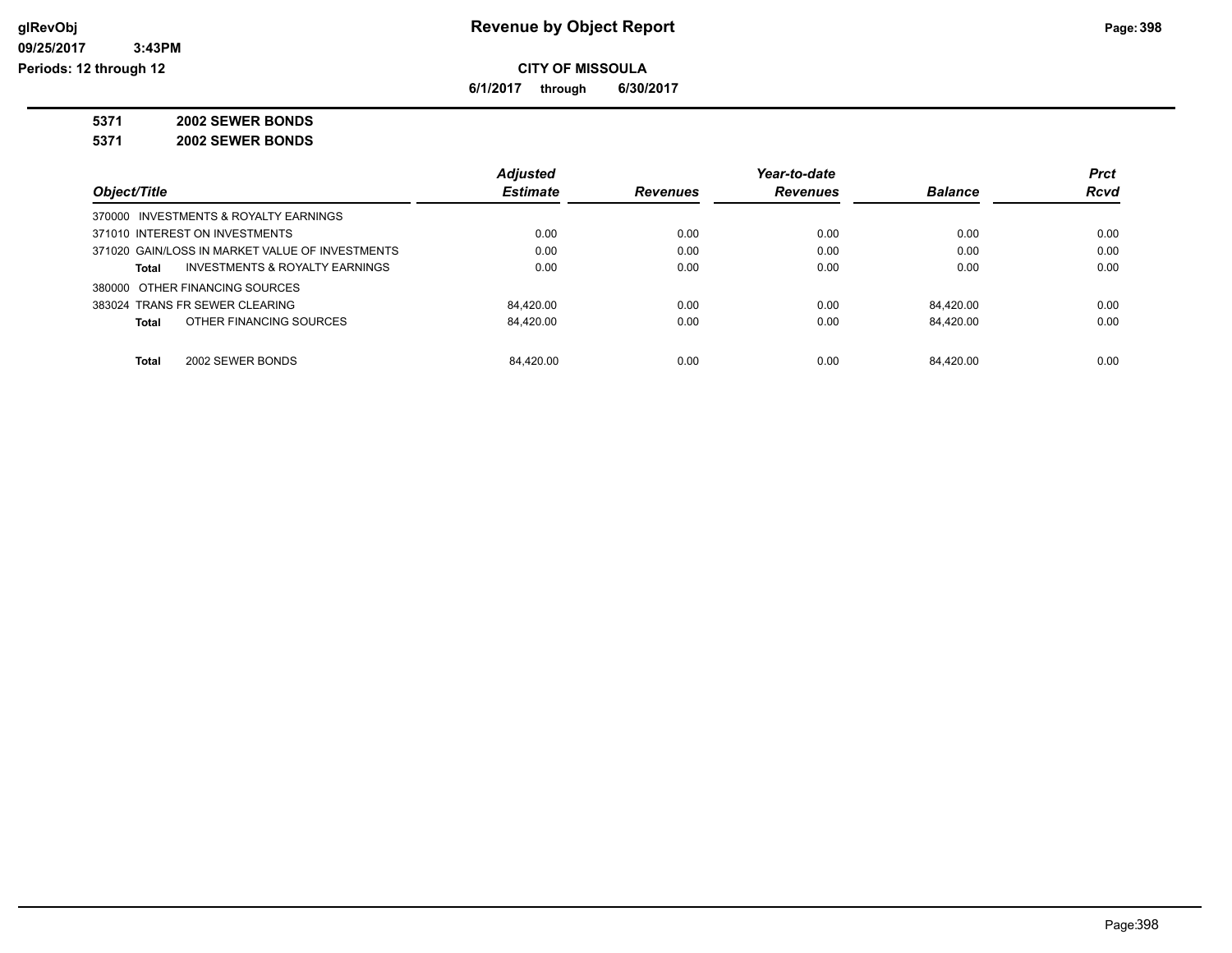**6/1/2017 through 6/30/2017**

#### **5371 2002 SEWER BONDS**

|                                                | Adjusted        |                 | Year-to-date    |                | <b>Prct</b> |
|------------------------------------------------|-----------------|-----------------|-----------------|----------------|-------------|
| Object/Title                                   | <b>Estimate</b> | <b>Revenues</b> | <b>Revenues</b> | <b>Balance</b> | <b>Rcvd</b> |
| 370000 INVESTMENTS & ROYALTY EARNINGS          |                 |                 |                 |                |             |
| 371010 INTEREST ON INVESTMENTS                 | 0.00            | 0.00            | 0.00            | 0.00           | 0.00        |
| 371020 GAIN/LOSS IN MARKET VALUE OF INVESTMENT | 0.00            | 0.00            | 0.00            | 0.00           | 0.00        |
| INVESTMENTS & ROYALTY EARNINGS<br><b>Total</b> | 0.00            | 0.00            | 0.00            | 0.00           | 0.00        |
| OTHER FINANCING SOURCES<br>380000              |                 |                 |                 |                |             |
| 383024 TRANS FR SEWER CLEARING                 | 84.420.00       | 0.00            | 0.00            | 84.420.00      | 0.00        |
| OTHER FINANCING SOURCES<br><b>Total</b>        | 84.420.00       | 0.00            | 0.00            | 84.420.00      | 0.00        |
| <b>Total</b><br>2002 SEWER BONDS               | 84.420.00       | 0.00            | 0.00            | 84.420.00      | 0.00        |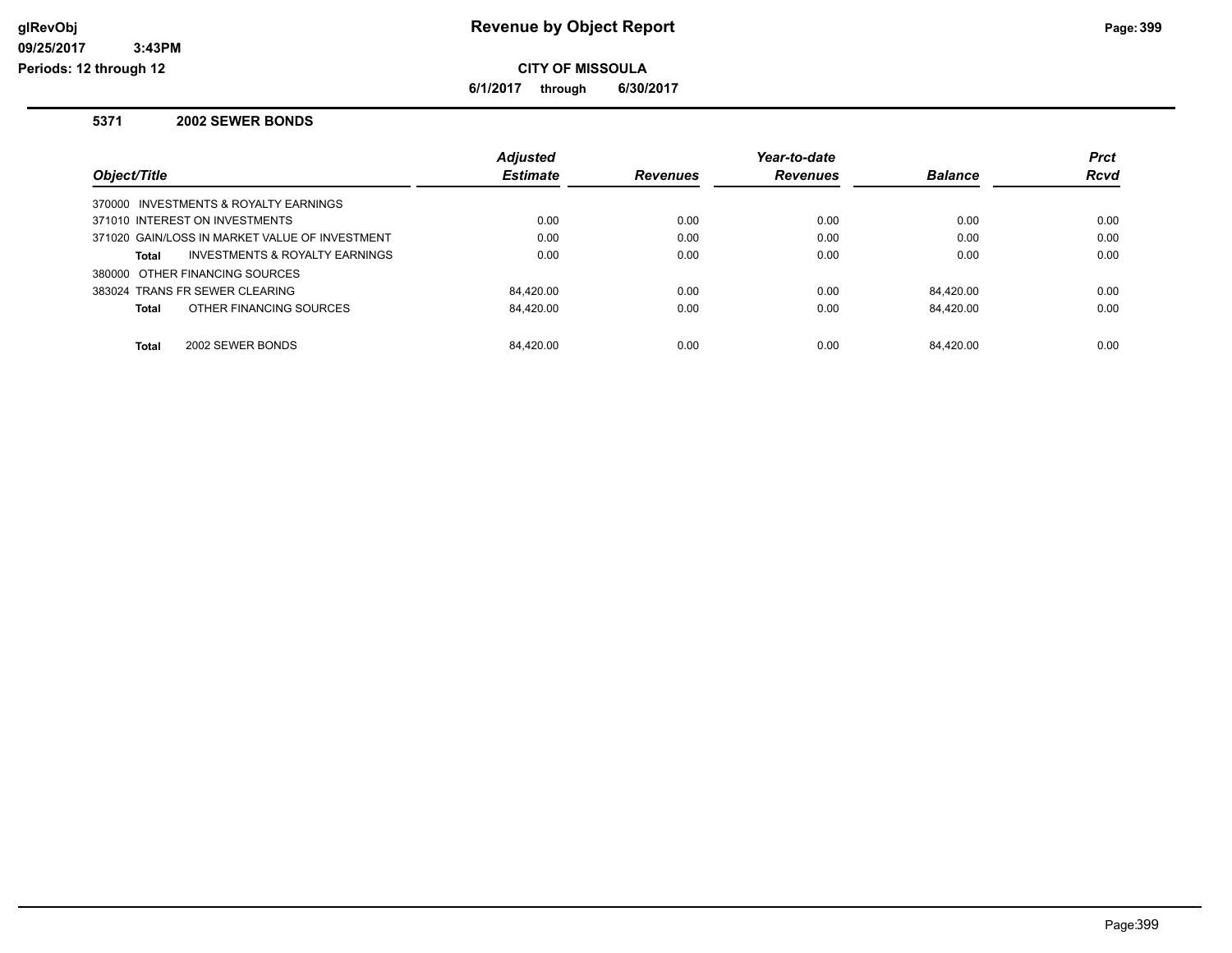**6/1/2017 through 6/30/2017**

#### **5372 2002 SEWER REVENUE BOND**

#### **5372 2002 SEWER REVENUE BOND**

|                                                 | <b>Adjusted</b> |                 | Year-to-date    |                | <b>Prct</b> |
|-------------------------------------------------|-----------------|-----------------|-----------------|----------------|-------------|
| Object/Title                                    | <b>Estimate</b> | <b>Revenues</b> | <b>Revenues</b> | <b>Balance</b> | <b>Rcvd</b> |
| 360000 MISCELLANEOUS REVENUES                   |                 |                 |                 |                |             |
| 360000 MISCELLANEOUS REVENUES                   | 0.00            | 0.00            | 0.00            | 0.00           | 0.00        |
| MISCELLANEOUS REVENUES<br>Total                 | 0.00            | 0.00            | 0.00            | 0.00           | 0.00        |
| 370000 INVESTMENTS & ROYALTY EARNINGS           |                 |                 |                 |                |             |
| 371010 INTEREST ON INVESTMENTS                  | 0.00            | 0.00            | 0.00            | 0.00           | 0.00        |
| 371020 GAIN/LOSS IN MARKET VALUE OF INVESTMENTS | 0.00            | 0.00            | 0.00            | 0.00           | 0.00        |
| INVESTMENTS & ROYALTY EARNINGS<br>Total         | 0.00            | 0.00            | 0.00            | 0.00           | 0.00        |
| 380000 OTHER FINANCING SOURCES                  |                 |                 |                 |                |             |
| 383024 TRANS FR SEWER CLEARING                  | 0.00            | 0.00            | 0.00            | 0.00           | 0.00        |
| 383042 TRANSFERS FROM OTHER FUNDS               | 0.00            | 0.00            | 0.00            | 0.00           | 0.00        |
| OTHER FINANCING SOURCES<br>Total                | 0.00            | 0.00            | 0.00            | 0.00           | 0.00        |
| 2002 SEWER REVENUE BOND<br>Total                | 0.00            | 0.00            | 0.00            | 0.00           | 0.00        |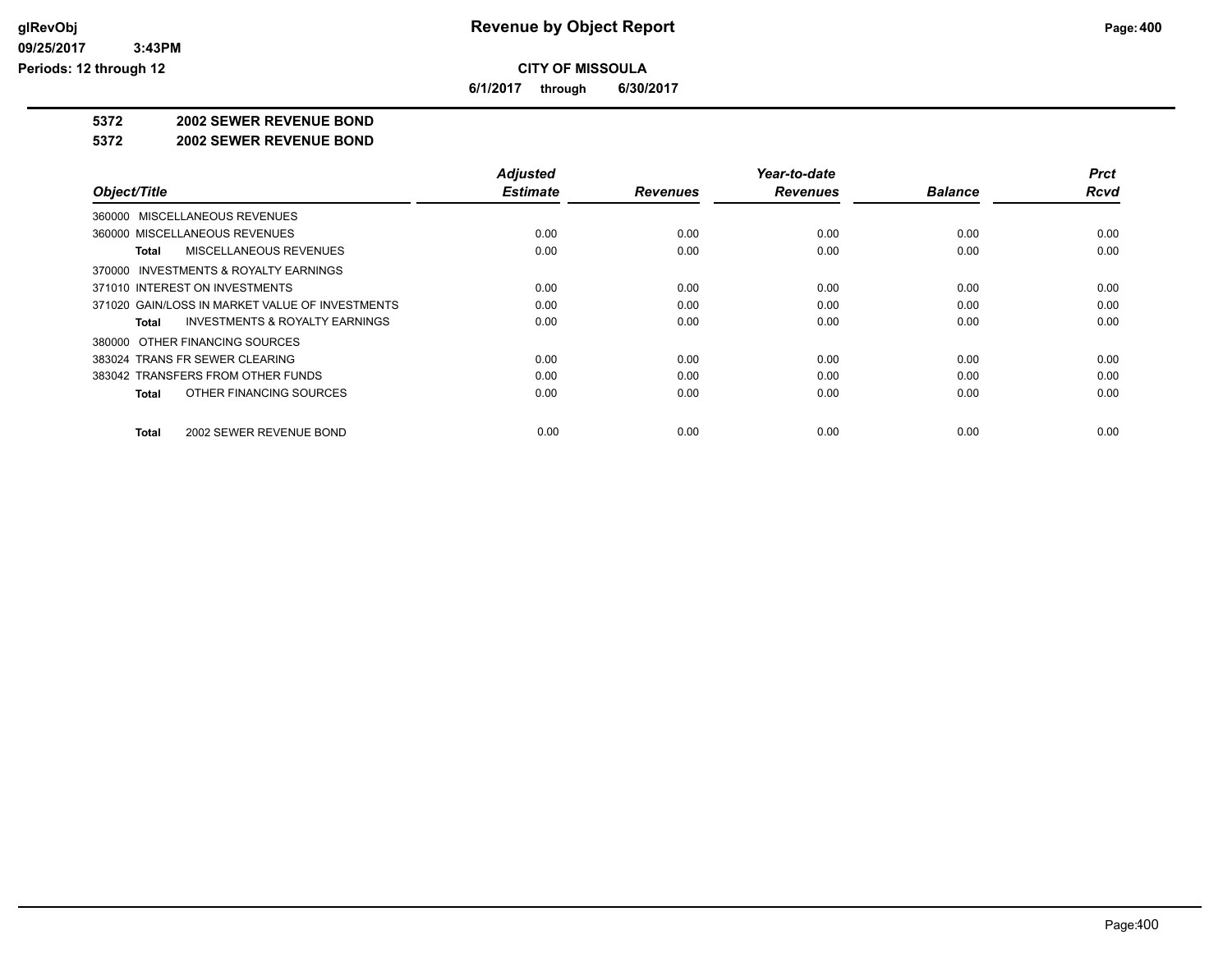**6/1/2017 through 6/30/2017**

### **5372 2002 SEWER REVENUE BOND**

| Object/Title                                       | <b>Adjusted</b><br><b>Estimate</b> | <b>Revenues</b> | Year-to-date<br><b>Revenues</b> | <b>Balance</b> | <b>Prct</b><br><b>Rcvd</b> |
|----------------------------------------------------|------------------------------------|-----------------|---------------------------------|----------------|----------------------------|
| 360000 MISCELLANEOUS REVENUES                      |                                    |                 |                                 |                |                            |
| 360000 MISCELLANEOUS REVENUES                      | 0.00                               | 0.00            | 0.00                            | 0.00           | 0.00                       |
| MISCELLANEOUS REVENUES<br>Total                    | 0.00                               | 0.00            | 0.00                            | 0.00           | 0.00                       |
| 370000 INVESTMENTS & ROYALTY EARNINGS              |                                    |                 |                                 |                |                            |
| 371010 INTEREST ON INVESTMENTS                     | 0.00                               | 0.00            | 0.00                            | 0.00           | 0.00                       |
| 371020 GAIN/LOSS IN MARKET VALUE OF INVESTMENT     | 0.00                               | 0.00            | 0.00                            | 0.00           | 0.00                       |
| <b>INVESTMENTS &amp; ROYALTY EARNINGS</b><br>Total | 0.00                               | 0.00            | 0.00                            | 0.00           | 0.00                       |
| 380000 OTHER FINANCING SOURCES                     |                                    |                 |                                 |                |                            |
| 383024 TRANS FR SEWER CLEARING                     | 0.00                               | 0.00            | 0.00                            | 0.00           | 0.00                       |
| 383042 TRANSFERS FROM OTHER FUNDS                  | 0.00                               | 0.00            | 0.00                            | 0.00           | 0.00                       |
| OTHER FINANCING SOURCES<br>Total                   | 0.00                               | 0.00            | 0.00                            | 0.00           | 0.00                       |
| 2002 SEWER REVENUE BOND<br><b>Total</b>            | 0.00                               | 0.00            | 0.00                            | 0.00           | 0.00                       |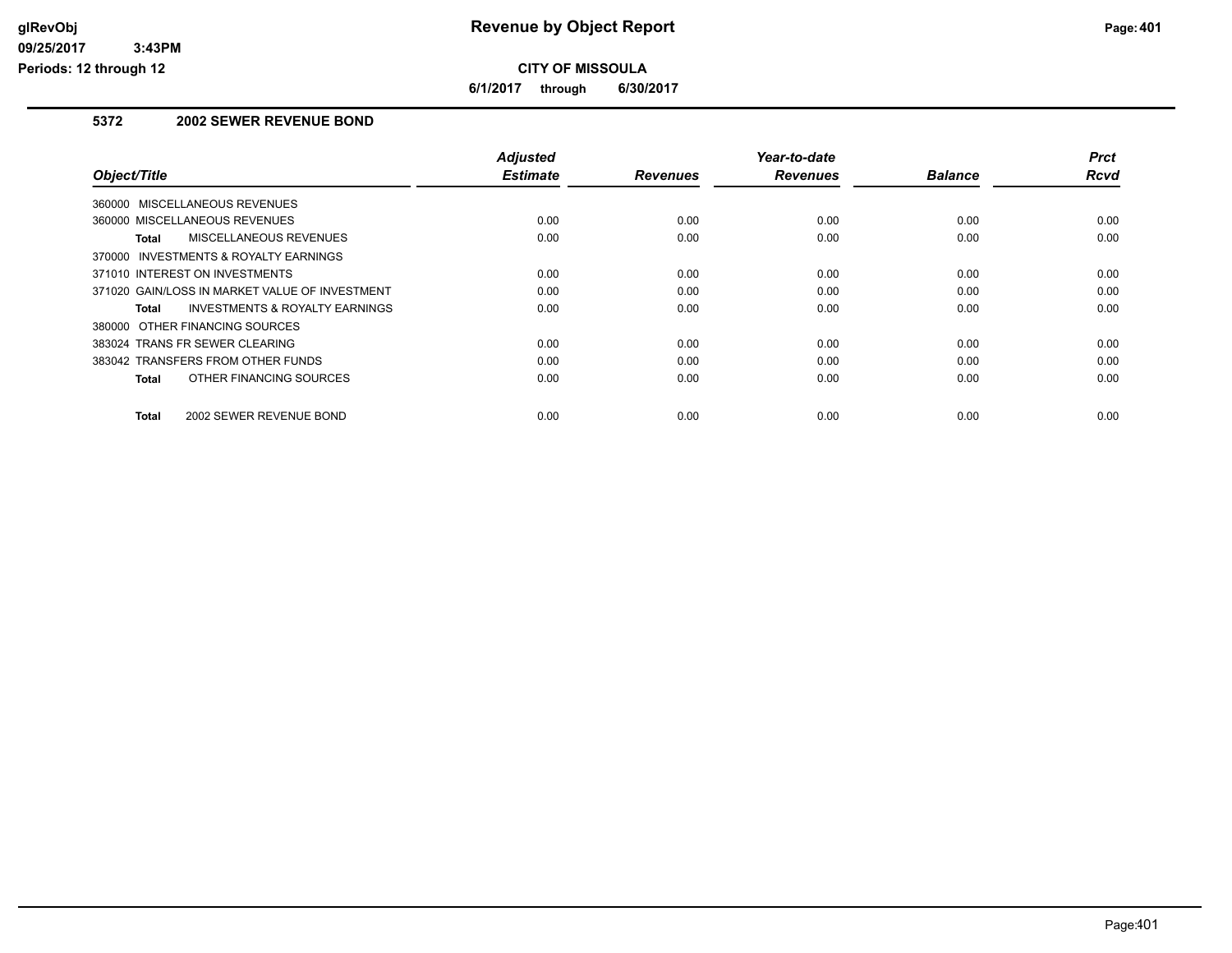**6/1/2017 through 6/30/2017**

# **5373 2002 WWTP UPGRADE REVENUE BOND**

## **5373 2002 WWTP UPGRADE REVENUE BOND**

|                                                 | <b>Adjusted</b> |                 | Year-to-date    |                | <b>Prct</b> |
|-------------------------------------------------|-----------------|-----------------|-----------------|----------------|-------------|
| Object/Title                                    | <b>Estimate</b> | <b>Revenues</b> | <b>Revenues</b> | <b>Balance</b> | <b>Rcvd</b> |
| 370000 INVESTMENTS & ROYALTY EARNINGS           |                 |                 |                 |                |             |
| 371010 INTEREST ON INVESTMENTS                  | 0.00            | 0.00            | 0.00            | 0.00           | 0.00        |
| 371020 GAIN/LOSS IN MARKET VALUE OF INVESTMENTS | 0.00            | 0.00            | 0.00            | 0.00           | 0.00        |
| INVESTMENTS & ROYALTY EARNINGS<br>Total         | 0.00            | 0.00            | 0.00            | 0.00           | 0.00        |
| 380000 OTHER FINANCING SOURCES                  |                 |                 |                 |                |             |
| 383024 TRANS FR SEWER CLEARING                  | 330.810.00      | 0.00            | 0.00            | 330.810.00     | 0.00        |
| OTHER FINANCING SOURCES<br>Total                | 330.810.00      | 0.00            | 0.00            | 330.810.00     | 0.00        |
|                                                 |                 |                 |                 |                |             |
| 2002 WWTP UPGRADE REVENUE BOND<br>Total         | 330.810.00      | 0.00            | 0.00            | 330.810.00     | 0.00        |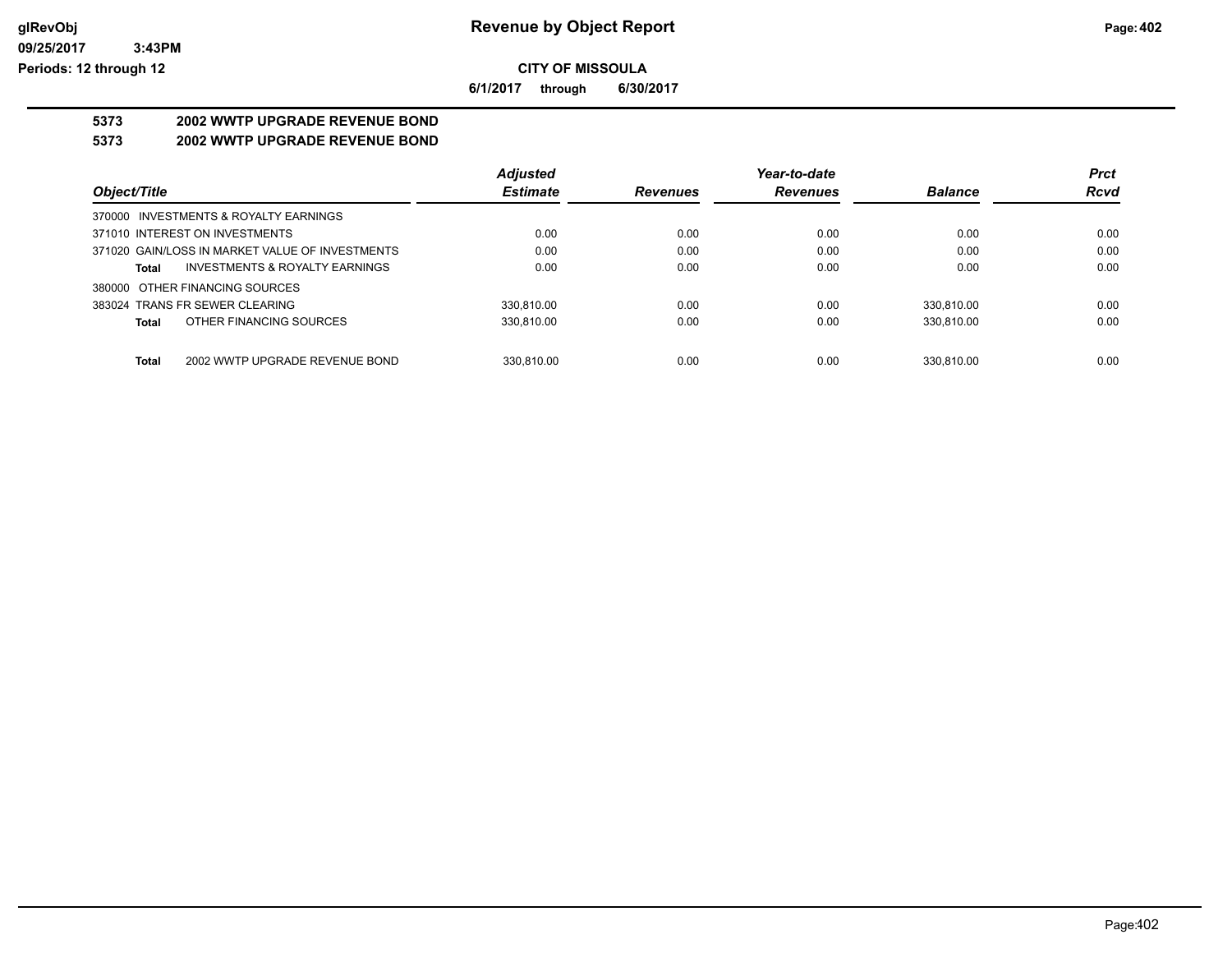**6/1/2017 through 6/30/2017**

## **5373 2002 WWTP UPGRADE REVENUE BOND**

|              |                                                | <b>Adjusted</b> |                 | Year-to-date    |                | <b>Prct</b> |
|--------------|------------------------------------------------|-----------------|-----------------|-----------------|----------------|-------------|
| Object/Title |                                                | <b>Estimate</b> | <b>Revenues</b> | <b>Revenues</b> | <b>Balance</b> | <b>Rcvd</b> |
|              | 370000 INVESTMENTS & ROYALTY EARNINGS          |                 |                 |                 |                |             |
|              | 371010 INTEREST ON INVESTMENTS                 | 0.00            | 0.00            | 0.00            | 0.00           | 0.00        |
|              | 371020 GAIN/LOSS IN MARKET VALUE OF INVESTMENT | 0.00            | 0.00            | 0.00            | 0.00           | 0.00        |
| Total        | INVESTMENTS & ROYALTY EARNINGS                 | 0.00            | 0.00            | 0.00            | 0.00           | 0.00        |
|              | 380000 OTHER FINANCING SOURCES                 |                 |                 |                 |                |             |
|              | 383024 TRANS FR SEWER CLEARING                 | 330.810.00      | 0.00            | 0.00            | 330.810.00     | 0.00        |
| <b>Total</b> | OTHER FINANCING SOURCES                        | 330.810.00      | 0.00            | 0.00            | 330.810.00     | 0.00        |
|              |                                                |                 |                 |                 |                |             |
| <b>Total</b> | 2002 WWTP UPGRADE REVENUE BOND                 | 330.810.00      | 0.00            | 0.00            | 330.810.00     | 0.00        |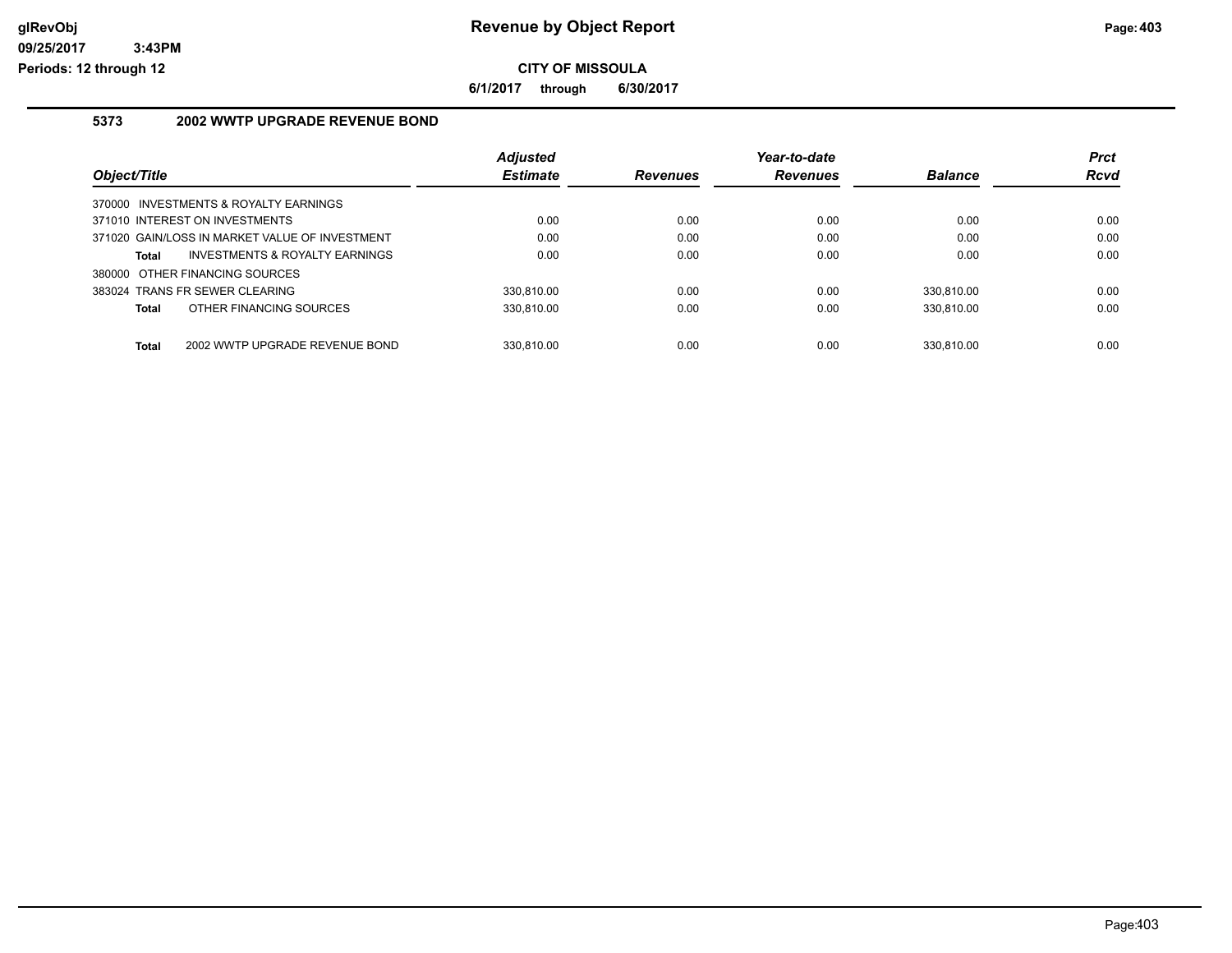**6/1/2017 through 6/30/2017**

#### **5374 2002 WWTP UPGRADE RESERVE**

#### **5374 2002 WWTP UPGRADE RESERVE**

|                                                    | <b>Adjusted</b> |                 | Year-to-date    |                | <b>Prct</b> |
|----------------------------------------------------|-----------------|-----------------|-----------------|----------------|-------------|
| Object/Title                                       | <b>Estimate</b> | <b>Revenues</b> | <b>Revenues</b> | <b>Balance</b> | <b>Rcvd</b> |
| 360000 MISCELLANEOUS REVENUES                      |                 |                 |                 |                |             |
| 360000 MISCELLANEOUS REVENUES                      | 0.00            | 0.00            | 0.00            | 0.00           | 0.00        |
| <b>MISCELLANEOUS REVENUES</b><br>Total             | 0.00            | 0.00            | 0.00            | 0.00           | 0.00        |
| 370000 INVESTMENTS & ROYALTY EARNINGS              |                 |                 |                 |                |             |
| 371010 INTEREST ON INVESTMENTS                     | 0.00            | 0.00            | 0.00            | 0.00           | 0.00        |
| 371020 GAIN/LOSS IN MARKET VALUE OF INVESTMENTS    | 0.00            | 0.00            | 0.00            | 0.00           | 0.00        |
| <b>INVESTMENTS &amp; ROYALTY EARNINGS</b><br>Total | 0.00            | 0.00            | 0.00            | 0.00           | 0.00        |
| 380000 OTHER FINANCING SOURCES                     |                 |                 |                 |                |             |
| 381002 SRF LOAN                                    | 0.00            | 0.00            | 0.00            | 0.00           | 0.00        |
| 383042 TRANSFERS FROM OTHER FUNDS                  | 0.00            | 0.00            | 0.00            | 0.00           | 0.00        |
| OTHER FINANCING SOURCES<br>Total                   | 0.00            | 0.00            | 0.00            | 0.00           | 0.00        |
| 2002 WWTP UPGRADE RESERVE<br>Total                 | 0.00            | 0.00            | 0.00            | 0.00           | 0.00        |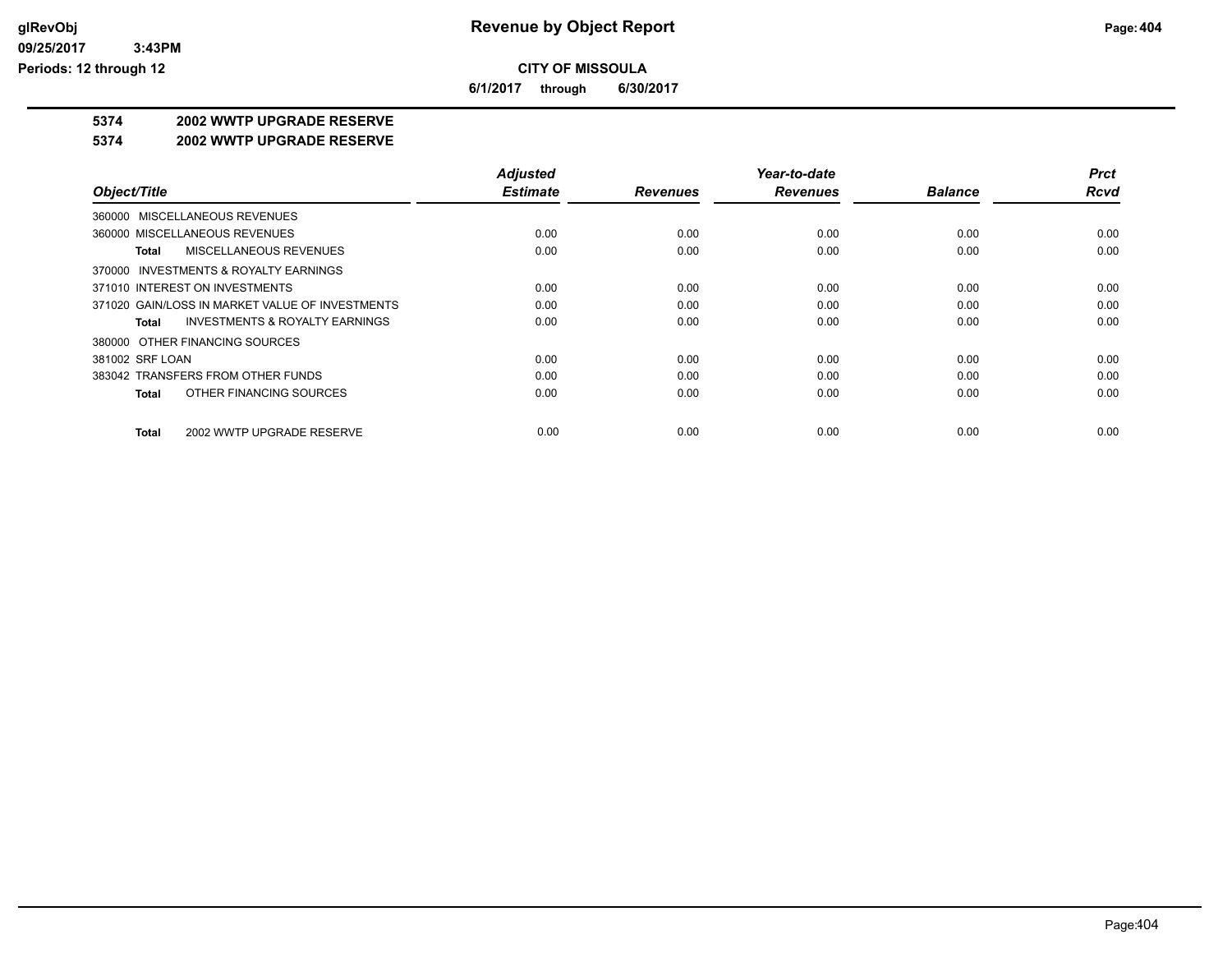**6/1/2017 through 6/30/2017**

## **5374 2002 WWTP UPGRADE RESERVE**

| Object/Title                                       | <b>Adjusted</b><br><b>Estimate</b> | <b>Revenues</b> | Year-to-date<br><b>Revenues</b> | <b>Balance</b> | <b>Prct</b><br>Rcvd |
|----------------------------------------------------|------------------------------------|-----------------|---------------------------------|----------------|---------------------|
| 360000 MISCELLANEOUS REVENUES                      |                                    |                 |                                 |                |                     |
| 360000 MISCELLANEOUS REVENUES                      | 0.00                               | 0.00            | 0.00                            | 0.00           | 0.00                |
| <b>MISCELLANEOUS REVENUES</b><br>Total             | 0.00                               | 0.00            | 0.00                            | 0.00           | 0.00                |
| 370000 INVESTMENTS & ROYALTY EARNINGS              |                                    |                 |                                 |                |                     |
| 371010 INTEREST ON INVESTMENTS                     | 0.00                               | 0.00            | 0.00                            | 0.00           | 0.00                |
| 371020 GAIN/LOSS IN MARKET VALUE OF INVESTMENT     | 0.00                               | 0.00            | 0.00                            | 0.00           | 0.00                |
| <b>INVESTMENTS &amp; ROYALTY EARNINGS</b><br>Total | 0.00                               | 0.00            | 0.00                            | 0.00           | 0.00                |
| 380000 OTHER FINANCING SOURCES                     |                                    |                 |                                 |                |                     |
| 381002 SRF LOAN                                    | 0.00                               | 0.00            | 0.00                            | 0.00           | 0.00                |
| 383042 TRANSFERS FROM OTHER FUNDS                  | 0.00                               | 0.00            | 0.00                            | 0.00           | 0.00                |
| OTHER FINANCING SOURCES<br>Total                   | 0.00                               | 0.00            | 0.00                            | 0.00           | 0.00                |
| 2002 WWTP UPGRADE RESERVE<br>Total                 | 0.00                               | 0.00            | 0.00                            | 0.00           | 0.00                |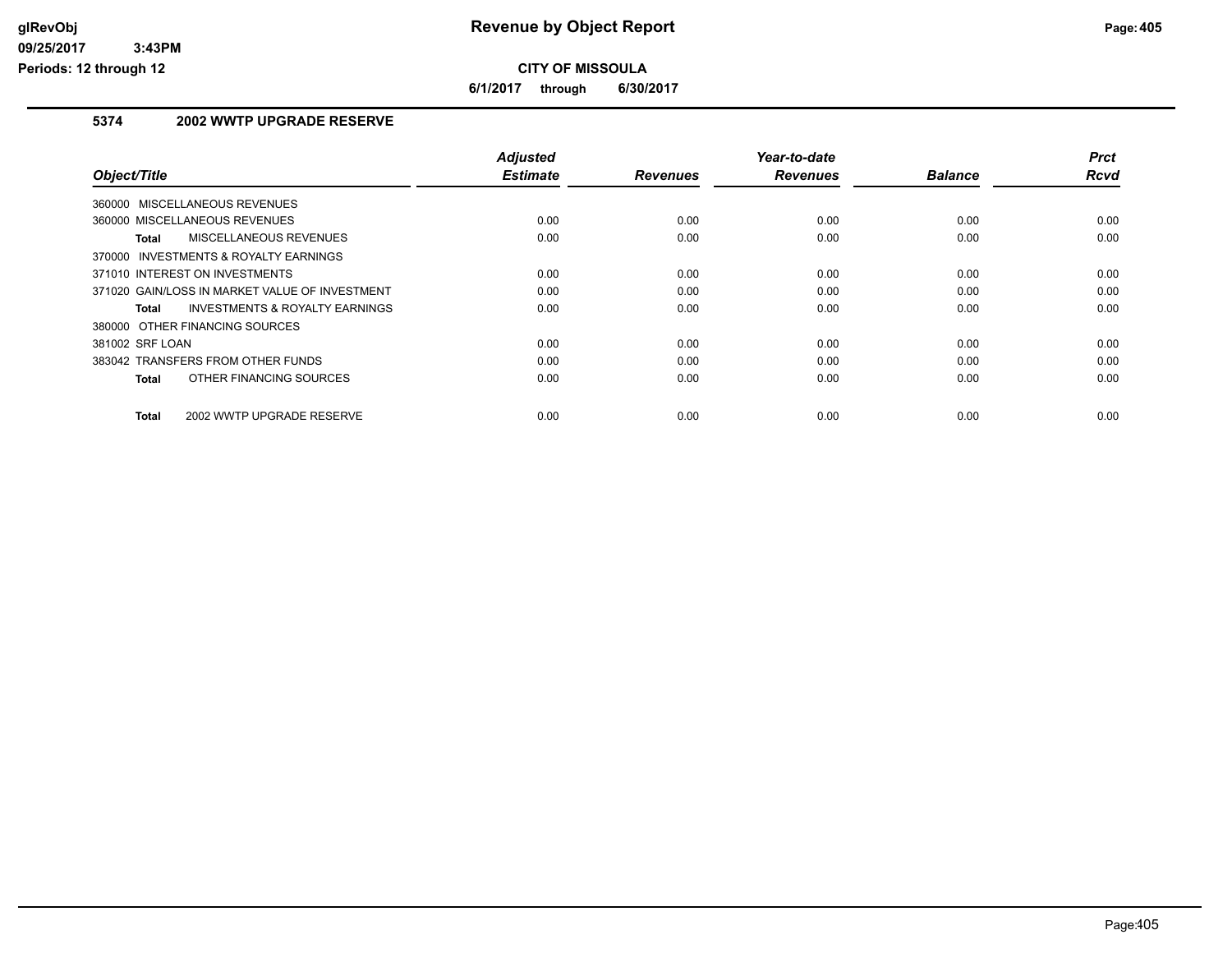**6/1/2017 through 6/30/2017**

**5375 2003 WWTP SRF \$3.8M EPA DEBT**

**5375 2003 WWTP SRF \$3.8M EPA DEBT**

|                                                    | <b>Adjusted</b> |                 | Year-to-date    |                | <b>Prct</b> |
|----------------------------------------------------|-----------------|-----------------|-----------------|----------------|-------------|
| Object/Title                                       | <b>Estimate</b> | <b>Revenues</b> | <b>Revenues</b> | <b>Balance</b> | Rcvd        |
| 340000 CHARGES FOR SERVICES                        |                 |                 |                 |                |             |
| 343032 SEWER INSTALLATION CHARGES                  | 0.00            | 0.00            | 0.00            | 0.00           | 0.00        |
| <b>CHARGES FOR SERVICES</b><br>Total               | 0.00            | 0.00            | 0.00            | 0.00           | 0.00        |
| 370000 INVESTMENTS & ROYALTY EARNINGS              |                 |                 |                 |                |             |
| 371010 INTEREST ON INVESTMENTS                     | 0.00            | 0.00            | 0.00            | 0.00           | 0.00        |
| 371020 GAIN/LOSS IN MARKET VALUE OF INVESTMENTS    | 0.00            | 0.00            | 0.00            | 0.00           | 0.00        |
| <b>INVESTMENTS &amp; ROYALTY EARNINGS</b><br>Total | 0.00            | 0.00            | 0.00            | 0.00           | 0.00        |
| 380000 OTHER FINANCING SOURCES                     |                 |                 |                 |                |             |
| 383024 TRANS FR SEWER CLEARING                     | 250.156.00      | 0.00            | 0.00            | 250.156.00     | 0.00        |
| OTHER FINANCING SOURCES<br>Total                   | 250,156.00      | 0.00            | 0.00            | 250,156.00     | 0.00        |
| 2003 WWTP SRF \$3.8M EPA DEBT<br>Total             | 250.156.00      | 0.00            | 0.00            | 250.156.00     | 0.00        |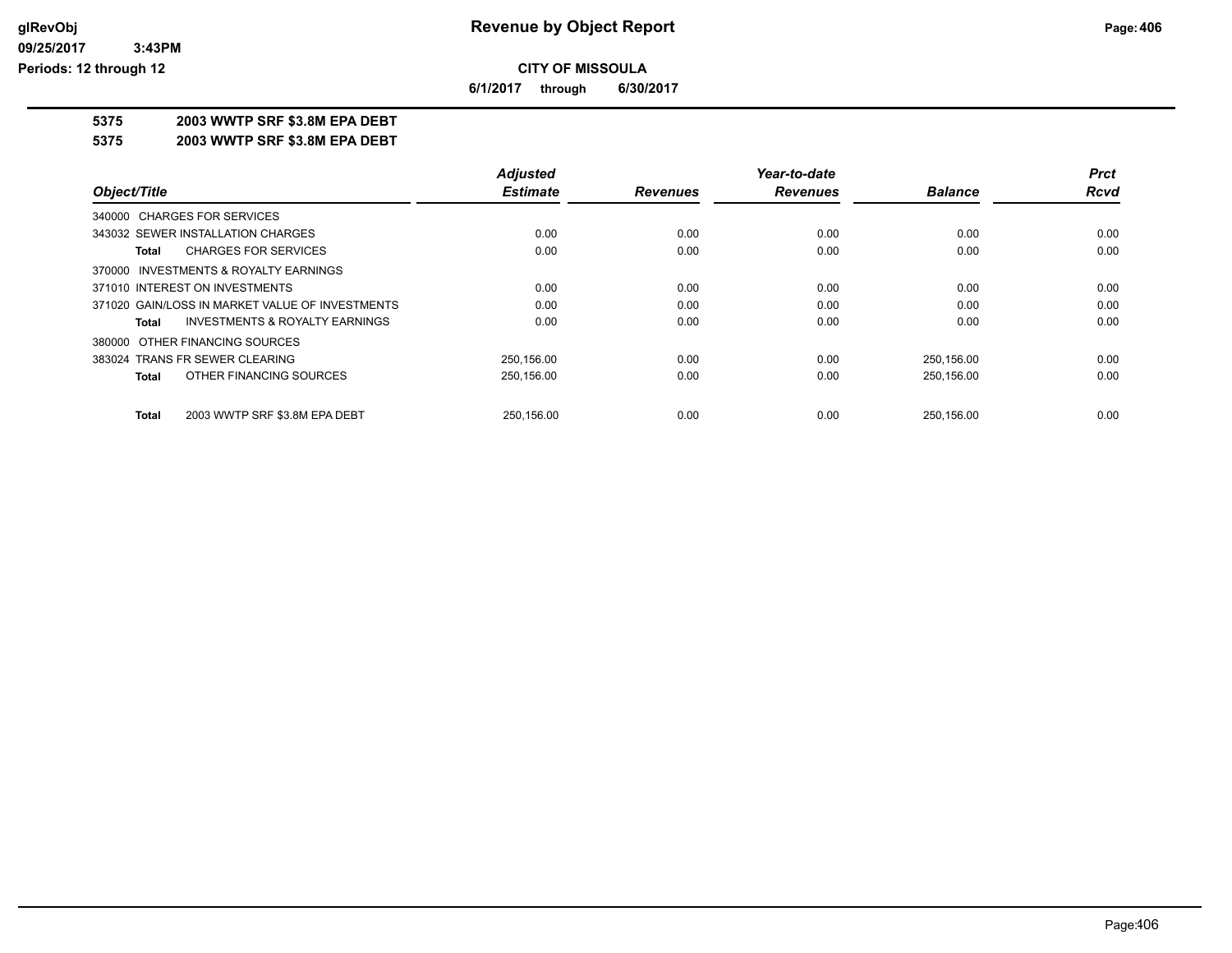**6/1/2017 through 6/30/2017**

## **5375 2003 WWTP SRF \$3.8M EPA DEBT**

|                                                    | <b>Adjusted</b> |                 | Year-to-date    |                | <b>Prct</b> |
|----------------------------------------------------|-----------------|-----------------|-----------------|----------------|-------------|
| Object/Title                                       | <b>Estimate</b> | <b>Revenues</b> | <b>Revenues</b> | <b>Balance</b> | <b>Rcvd</b> |
| 340000 CHARGES FOR SERVICES                        |                 |                 |                 |                |             |
| 343032 SEWER INSTALLATION CHARGES                  | 0.00            | 0.00            | 0.00            | 0.00           | 0.00        |
| <b>CHARGES FOR SERVICES</b><br>Total               | 0.00            | 0.00            | 0.00            | 0.00           | 0.00        |
| 370000 INVESTMENTS & ROYALTY EARNINGS              |                 |                 |                 |                |             |
| 371010 INTEREST ON INVESTMENTS                     | 0.00            | 0.00            | 0.00            | 0.00           | 0.00        |
| 371020 GAIN/LOSS IN MARKET VALUE OF INVESTMENT     | 0.00            | 0.00            | 0.00            | 0.00           | 0.00        |
| <b>INVESTMENTS &amp; ROYALTY EARNINGS</b><br>Total | 0.00            | 0.00            | 0.00            | 0.00           | 0.00        |
| 380000 OTHER FINANCING SOURCES                     |                 |                 |                 |                |             |
| 383024 TRANS FR SEWER CLEARING                     | 250.156.00      | 0.00            | 0.00            | 250.156.00     | 0.00        |
| OTHER FINANCING SOURCES<br>Total                   | 250,156.00      | 0.00            | 0.00            | 250,156.00     | 0.00        |
| 2003 WWTP SRF \$3.8M EPA DEBT<br><b>Total</b>      | 250.156.00      | 0.00            | 0.00            | 250.156.00     | 0.00        |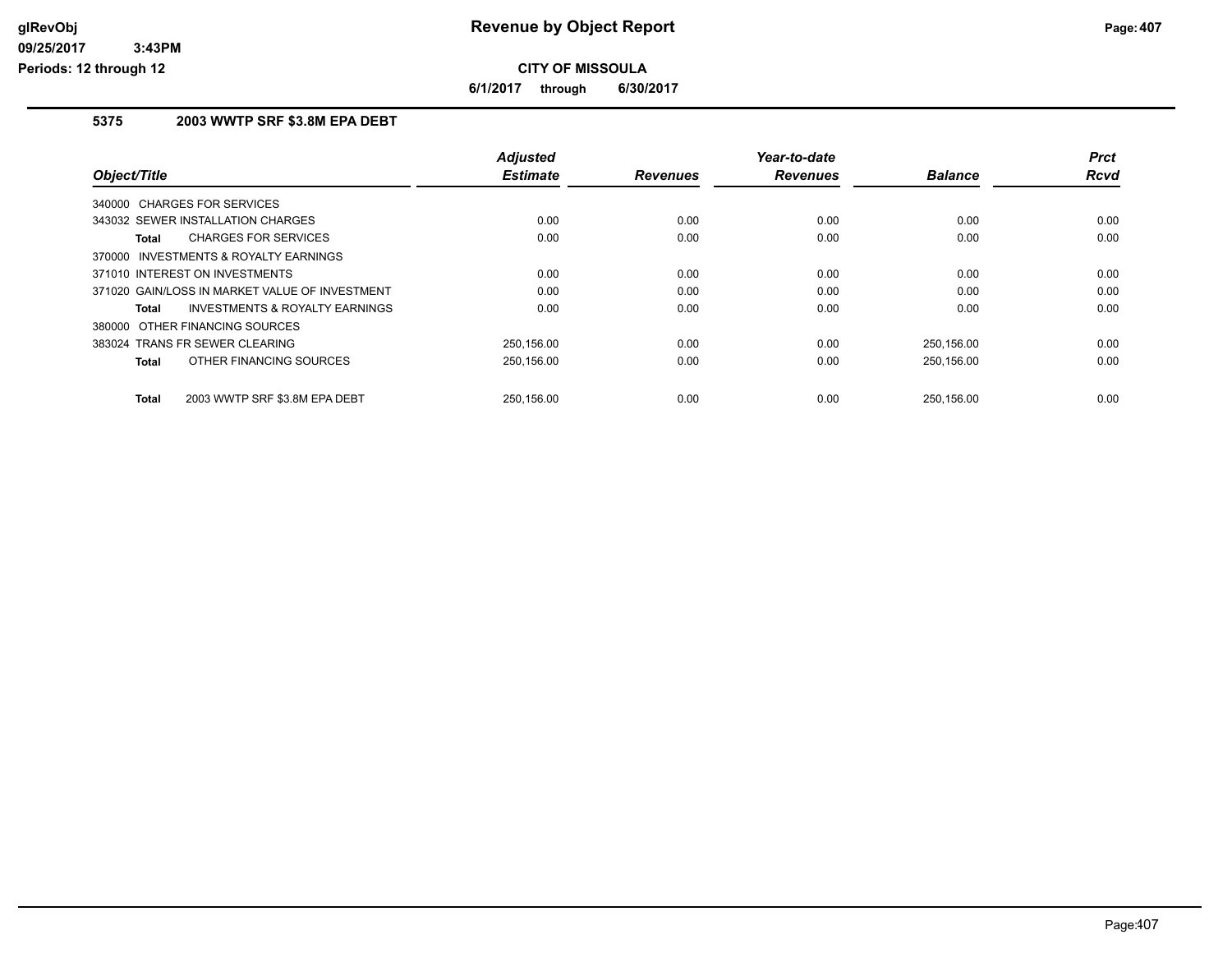**6/1/2017 through 6/30/2017**

## **5376 2003 WWTP SRF \$3.8M EPA RESERVE**

### **5376 2003 WWTP SRF \$3.8M EPA RESERVE**

|                                                    | <b>Adjusted</b> |                 | Year-to-date    |                | <b>Prct</b> |
|----------------------------------------------------|-----------------|-----------------|-----------------|----------------|-------------|
| Object/Title                                       | <b>Estimate</b> | <b>Revenues</b> | <b>Revenues</b> | <b>Balance</b> | <b>Rcvd</b> |
| 360000 MISCELLANEOUS REVENUES                      |                 |                 |                 |                |             |
| 360000 MISCELLANEOUS REVENUES                      | 0.00            | 0.00            | 0.00            | 0.00           | 0.00        |
| 360010 MISCELLANEOUS                               | 0.00            | 0.00            | 0.00            | 0.00           | 0.00        |
| MISCELLANEOUS REVENUES<br>Total                    | 0.00            | 0.00            | 0.00            | 0.00           | 0.00        |
| 370000 INVESTMENTS & ROYALTY EARNINGS              |                 |                 |                 |                |             |
| 371010 INTEREST ON INVESTMENTS                     | 0.00            | 0.00            | 0.00            | 0.00           | 0.00        |
| 371020 GAIN/LOSS IN MARKET VALUE OF INVESTMENTS    | 0.00            | 0.00            | 0.00            | 0.00           | 0.00        |
| <b>INVESTMENTS &amp; ROYALTY EARNINGS</b><br>Total | 0.00            | 0.00            | 0.00            | 0.00           | 0.00        |
| 380000 OTHER FINANCING SOURCES                     |                 |                 |                 |                |             |
| 381002 SRF LOAN                                    | 0.00            | 0.00            | 0.00            | 0.00           | 0.00        |
| 383042 TRANSFERS FROM OTHER FUNDS                  | 0.00            | 0.00            | 0.00            | 0.00           | 0.00        |
| OTHER FINANCING SOURCES<br>Total                   | 0.00            | 0.00            | 0.00            | 0.00           | 0.00        |
| 2003 WWTP SRF \$3.8M EPA RESERVE<br>Total          | 0.00            | 0.00            | 0.00            | 0.00           | 0.00        |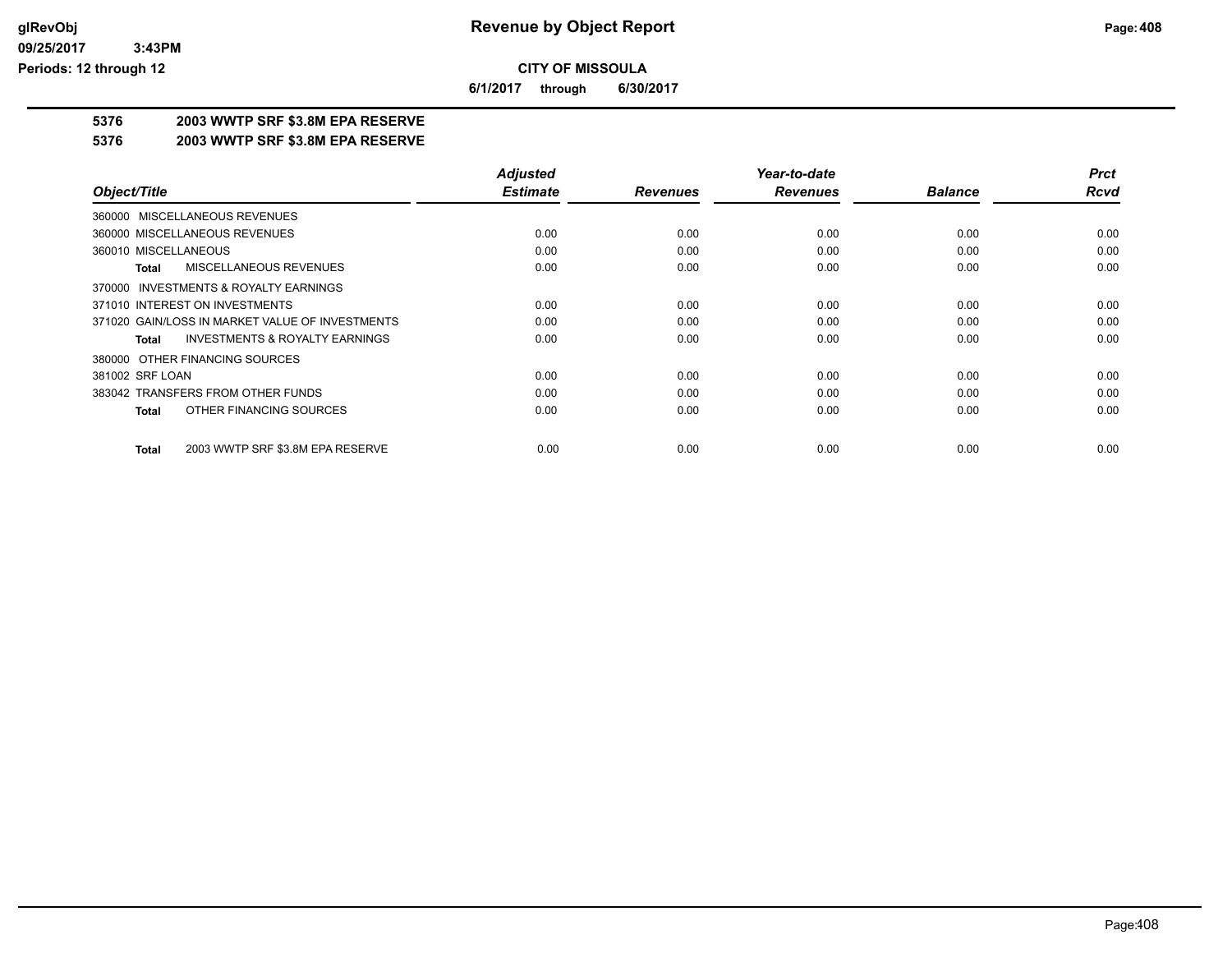**6/1/2017 through 6/30/2017**

## **5376 2003 WWTP SRF \$3.8M EPA RESERVE**

| Object/Title                                              | <b>Adjusted</b><br><b>Estimate</b> | <b>Revenues</b> | Year-to-date<br><b>Revenues</b> | <b>Balance</b> | <b>Prct</b><br><b>Rcvd</b> |
|-----------------------------------------------------------|------------------------------------|-----------------|---------------------------------|----------------|----------------------------|
|                                                           |                                    |                 |                                 |                |                            |
| 360000 MISCELLANEOUS REVENUES                             |                                    |                 |                                 |                |                            |
| 360000 MISCELLANEOUS REVENUES                             | 0.00                               | 0.00            | 0.00                            | 0.00           | 0.00                       |
| 360010 MISCELLANEOUS                                      | 0.00                               | 0.00            | 0.00                            | 0.00           | 0.00                       |
| <b>MISCELLANEOUS REVENUES</b><br><b>Total</b>             | 0.00                               | 0.00            | 0.00                            | 0.00           | 0.00                       |
| INVESTMENTS & ROYALTY EARNINGS<br>370000                  |                                    |                 |                                 |                |                            |
| 371010 INTEREST ON INVESTMENTS                            | 0.00                               | 0.00            | 0.00                            | 0.00           | 0.00                       |
| 371020 GAIN/LOSS IN MARKET VALUE OF INVESTMENT            | 0.00                               | 0.00            | 0.00                            | 0.00           | 0.00                       |
| <b>INVESTMENTS &amp; ROYALTY EARNINGS</b><br><b>Total</b> | 0.00                               | 0.00            | 0.00                            | 0.00           | 0.00                       |
| 380000 OTHER FINANCING SOURCES                            |                                    |                 |                                 |                |                            |
| 381002 SRF LOAN                                           | 0.00                               | 0.00            | 0.00                            | 0.00           | 0.00                       |
| 383042 TRANSFERS FROM OTHER FUNDS                         | 0.00                               | 0.00            | 0.00                            | 0.00           | 0.00                       |
| OTHER FINANCING SOURCES<br><b>Total</b>                   | 0.00                               | 0.00            | 0.00                            | 0.00           | 0.00                       |
|                                                           |                                    |                 |                                 |                |                            |
| 2003 WWTP SRF \$3.8M EPA RESERVE<br><b>Total</b>          | 0.00                               | 0.00            | 0.00                            | 0.00           | 0.00                       |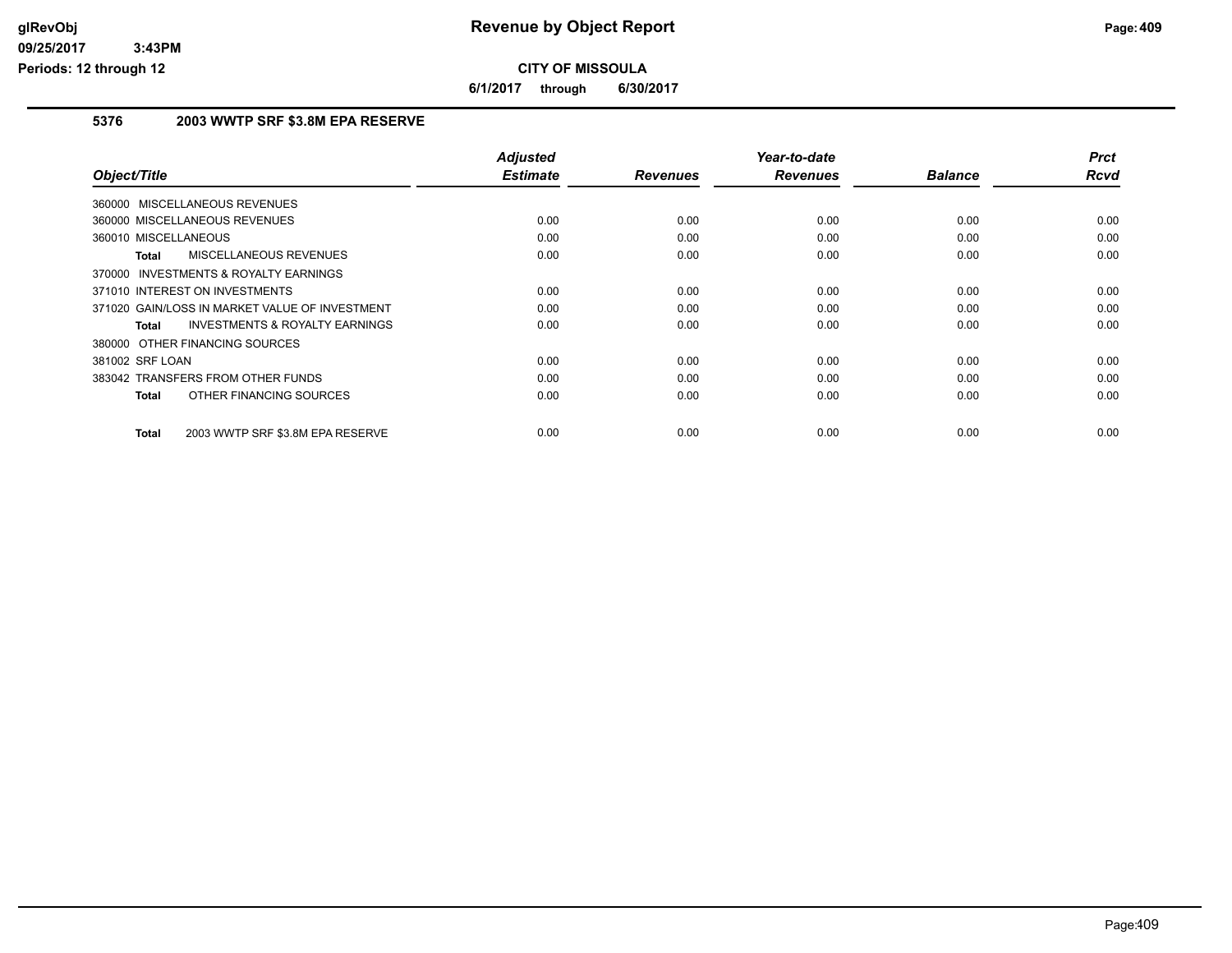**6/1/2017 through 6/30/2017**

# **5377 2004 WWTP \$3.023 LOAN DEBT SERVICE**

# **5377 2004 WWTP \$3.023 LOAN DEBT SERVICE**

|                                                    | <b>Adjusted</b> |                 | Year-to-date    |                | <b>Prct</b> |
|----------------------------------------------------|-----------------|-----------------|-----------------|----------------|-------------|
| Object/Title                                       | <b>Estimate</b> | <b>Revenues</b> | <b>Revenues</b> | <b>Balance</b> | <b>Rcvd</b> |
| 340000 CHARGES FOR SERVICES                        |                 |                 |                 |                |             |
| 343032 SEWER INSTALLATION CHARGES                  | 0.00            | 0.00            | 0.00            | 0.00           | 0.00        |
| <b>CHARGES FOR SERVICES</b><br>Total               | 0.00            | 0.00            | 0.00            | 0.00           | 0.00        |
| 370000 INVESTMENTS & ROYALTY EARNINGS              |                 |                 |                 |                |             |
| 371010 INTEREST ON INVESTMENTS                     | 0.00            | 0.00            | 0.00            | 0.00           | 0.00        |
| 371020 GAIN/LOSS IN MARKET VALUE OF INVESTMENTS    | 0.00            | 0.00            | 0.00            | 0.00           | 0.00        |
| <b>INVESTMENTS &amp; ROYALTY EARNINGS</b><br>Total | 0.00            | 0.00            | 0.00            | 0.00           | 0.00        |
| OTHER FINANCING SOURCES<br>380000                  |                 |                 |                 |                |             |
| 383024 TRANS FR SEWER CLEARING                     | 243.416.00      | 0.00            | 0.00            | 243.416.00     | 0.00        |
| OTHER FINANCING SOURCES<br>Total                   | 243.416.00      | 0.00            | 0.00            | 243,416.00     | 0.00        |
| 2004 WWTP \$3.023 LOAN DEBT SERVICE<br>Total       | 243.416.00      | 0.00            | 0.00            | 243.416.00     | 0.00        |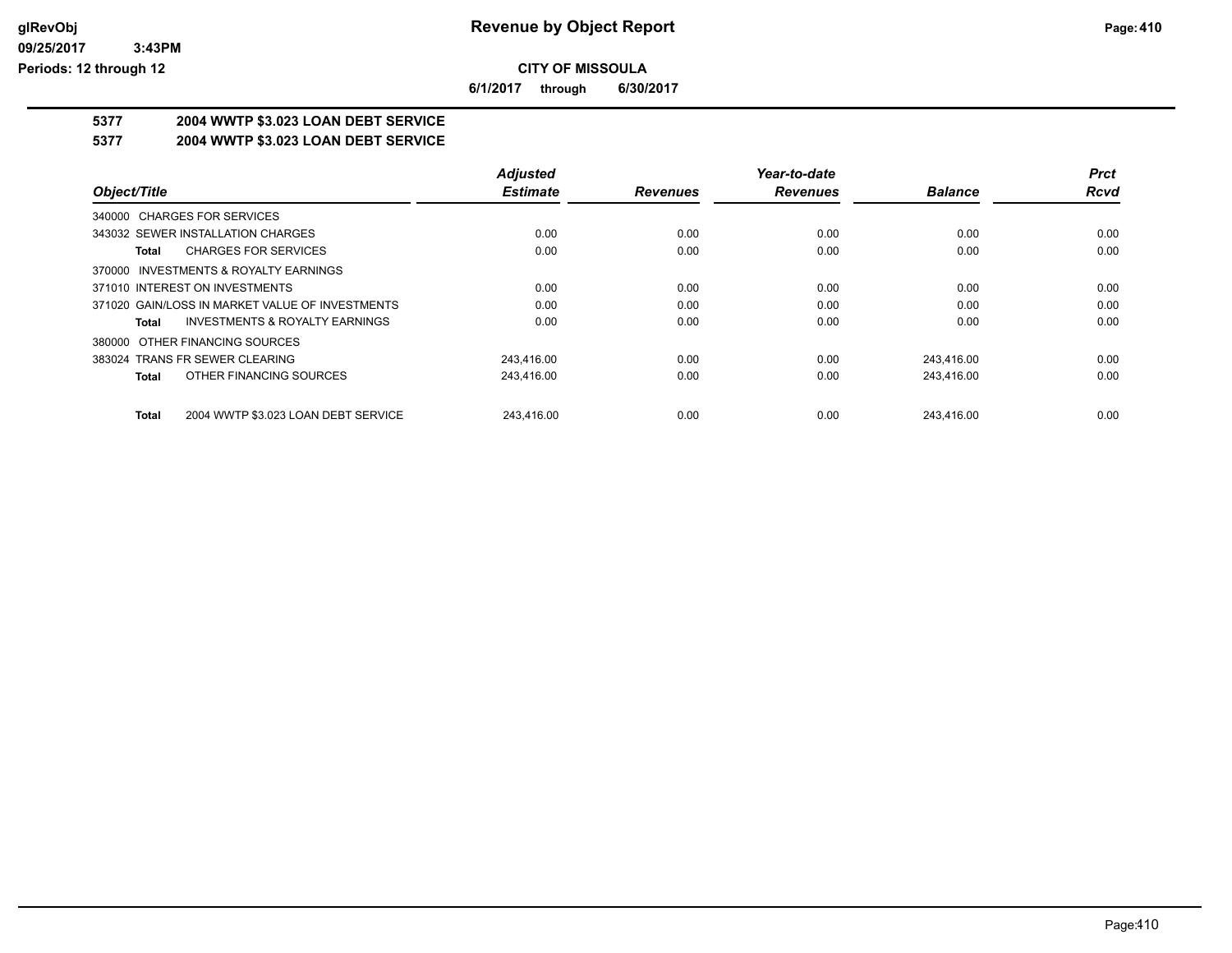**6/1/2017 through 6/30/2017**

### **5377 2004 WWTP \$3.023 LOAN DEBT SERVICE**

| Object/Title                                        | <b>Adjusted</b><br><b>Estimate</b> | <b>Revenues</b> | Year-to-date<br><b>Revenues</b> | <b>Balance</b> | <b>Prct</b><br><b>Rcvd</b> |
|-----------------------------------------------------|------------------------------------|-----------------|---------------------------------|----------------|----------------------------|
| 340000 CHARGES FOR SERVICES                         |                                    |                 |                                 |                |                            |
| 343032 SEWER INSTALLATION CHARGES                   | 0.00                               | 0.00            | 0.00                            | 0.00           | 0.00                       |
| <b>CHARGES FOR SERVICES</b><br>Total                | 0.00                               | 0.00            | 0.00                            | 0.00           | 0.00                       |
| 370000 INVESTMENTS & ROYALTY EARNINGS               |                                    |                 |                                 |                |                            |
| 371010 INTEREST ON INVESTMENTS                      | 0.00                               | 0.00            | 0.00                            | 0.00           | 0.00                       |
| 371020 GAIN/LOSS IN MARKET VALUE OF INVESTMENT      | 0.00                               | 0.00            | 0.00                            | 0.00           | 0.00                       |
| INVESTMENTS & ROYALTY EARNINGS<br>Total             | 0.00                               | 0.00            | 0.00                            | 0.00           | 0.00                       |
| 380000 OTHER FINANCING SOURCES                      |                                    |                 |                                 |                |                            |
| 383024 TRANS FR SEWER CLEARING                      | 243.416.00                         | 0.00            | 0.00                            | 243,416.00     | 0.00                       |
| OTHER FINANCING SOURCES<br>Total                    | 243,416.00                         | 0.00            | 0.00                            | 243,416.00     | 0.00                       |
| 2004 WWTP \$3.023 LOAN DEBT SERVICE<br><b>Total</b> | 243.416.00                         | 0.00            | 0.00                            | 243.416.00     | 0.00                       |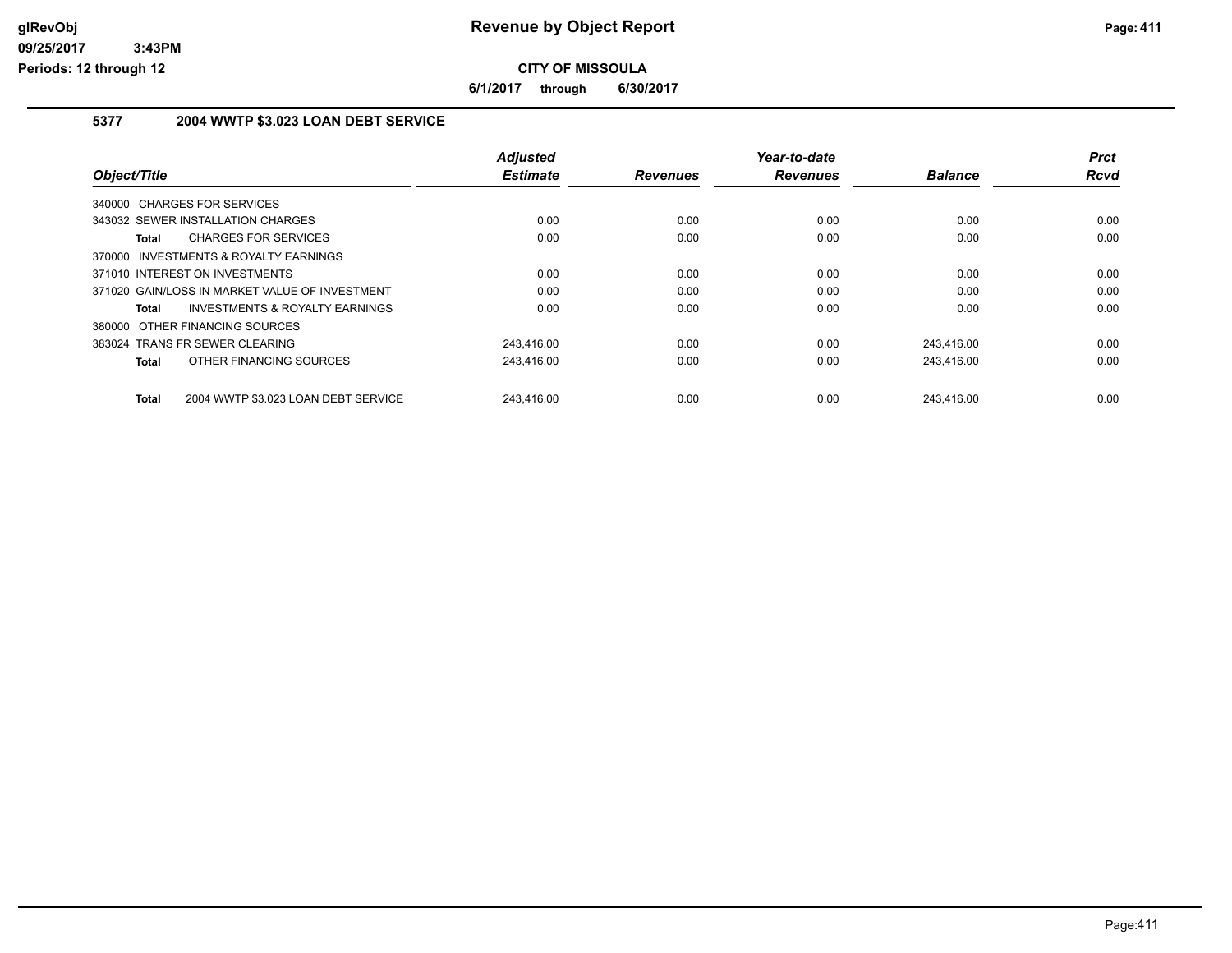**6/1/2017 through 6/30/2017**

## **5378 2004 WWTP \$3.023 LOAN RESERVE**

#### **5378 2004 WWTP \$3.023 LOAN RESERVE**

|                                                    | <b>Adjusted</b> |                 | Year-to-date    |                | <b>Prct</b> |
|----------------------------------------------------|-----------------|-----------------|-----------------|----------------|-------------|
| Object/Title                                       | <b>Estimate</b> | <b>Revenues</b> | <b>Revenues</b> | <b>Balance</b> | Rcvd        |
| 360000 MISCELLANEOUS REVENUES                      |                 |                 |                 |                |             |
| 360000 MISCELLANEOUS REVENUES                      | 0.00            | 0.00            | 0.00            | 0.00           | 0.00        |
| MISCELLANEOUS REVENUES<br>Total                    | 0.00            | 0.00            | 0.00            | 0.00           | 0.00        |
| 370000 INVESTMENTS & ROYALTY EARNINGS              |                 |                 |                 |                |             |
| 371010 INTEREST ON INVESTMENTS                     | 0.00            | 0.00            | 0.00            | 0.00           | 0.00        |
| 371020 GAIN/LOSS IN MARKET VALUE OF INVESTMENTS    | 0.00            | 0.00            | 0.00            | 0.00           | 0.00        |
| <b>INVESTMENTS &amp; ROYALTY EARNINGS</b><br>Total | 0.00            | 0.00            | 0.00            | 0.00           | 0.00        |
| 380000 OTHER FINANCING SOURCES                     |                 |                 |                 |                |             |
| 381002 SRF LOAN                                    | 0.00            | 0.00            | 0.00            | 0.00           | 0.00        |
| 383024 TRANS FR SEWER CLEARING                     | 0.00            | 0.00            | 0.00            | 0.00           | 0.00        |
| 383042 TRANSFERS FROM OTHER FUNDS                  | 0.00            | 0.00            | 0.00            | 0.00           | 0.00        |
| OTHER FINANCING SOURCES<br>Total                   | 0.00            | 0.00            | 0.00            | 0.00           | 0.00        |
|                                                    |                 |                 |                 |                |             |
| 2004 WWTP \$3.023 LOAN RESERVE<br>Total            | 0.00            | 0.00            | 0.00            | 0.00           | 0.00        |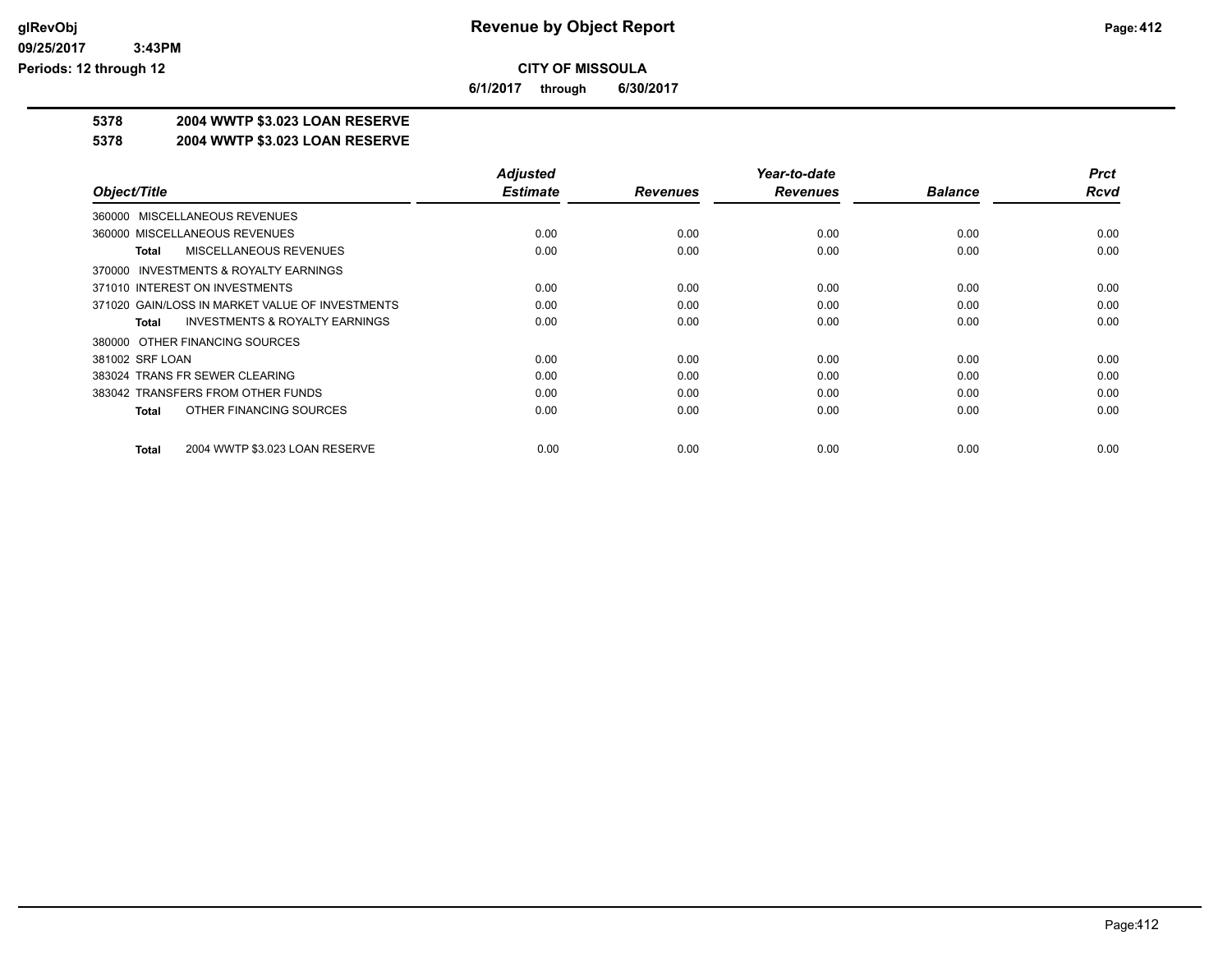**6/1/2017 through 6/30/2017**

## **5378 2004 WWTP \$3.023 LOAN RESERVE**

| Object/Title                                       | <b>Adjusted</b><br><b>Estimate</b> | <b>Revenues</b> | Year-to-date<br><b>Revenues</b> | <b>Balance</b> | <b>Prct</b><br><b>Rcvd</b> |
|----------------------------------------------------|------------------------------------|-----------------|---------------------------------|----------------|----------------------------|
|                                                    |                                    |                 |                                 |                |                            |
| 360000 MISCELLANEOUS REVENUES                      |                                    |                 |                                 |                |                            |
| 360000 MISCELLANEOUS REVENUES                      | 0.00                               | 0.00            | 0.00                            | 0.00           | 0.00                       |
| MISCELLANEOUS REVENUES<br>Total                    | 0.00                               | 0.00            | 0.00                            | 0.00           | 0.00                       |
| 370000 INVESTMENTS & ROYALTY EARNINGS              |                                    |                 |                                 |                |                            |
| 371010 INTEREST ON INVESTMENTS                     | 0.00                               | 0.00            | 0.00                            | 0.00           | 0.00                       |
| 371020 GAIN/LOSS IN MARKET VALUE OF INVESTMENT     | 0.00                               | 0.00            | 0.00                            | 0.00           | 0.00                       |
| <b>INVESTMENTS &amp; ROYALTY EARNINGS</b><br>Total | 0.00                               | 0.00            | 0.00                            | 0.00           | 0.00                       |
| 380000 OTHER FINANCING SOURCES                     |                                    |                 |                                 |                |                            |
| 381002 SRF LOAN                                    | 0.00                               | 0.00            | 0.00                            | 0.00           | 0.00                       |
| 383024 TRANS FR SEWER CLEARING                     | 0.00                               | 0.00            | 0.00                            | 0.00           | 0.00                       |
| 383042 TRANSFERS FROM OTHER FUNDS                  | 0.00                               | 0.00            | 0.00                            | 0.00           | 0.00                       |
| OTHER FINANCING SOURCES<br><b>Total</b>            | 0.00                               | 0.00            | 0.00                            | 0.00           | 0.00                       |
| 2004 WWTP \$3.023 LOAN RESERVE<br><b>Total</b>     | 0.00                               | 0.00            | 0.00                            | 0.00           | 0.00                       |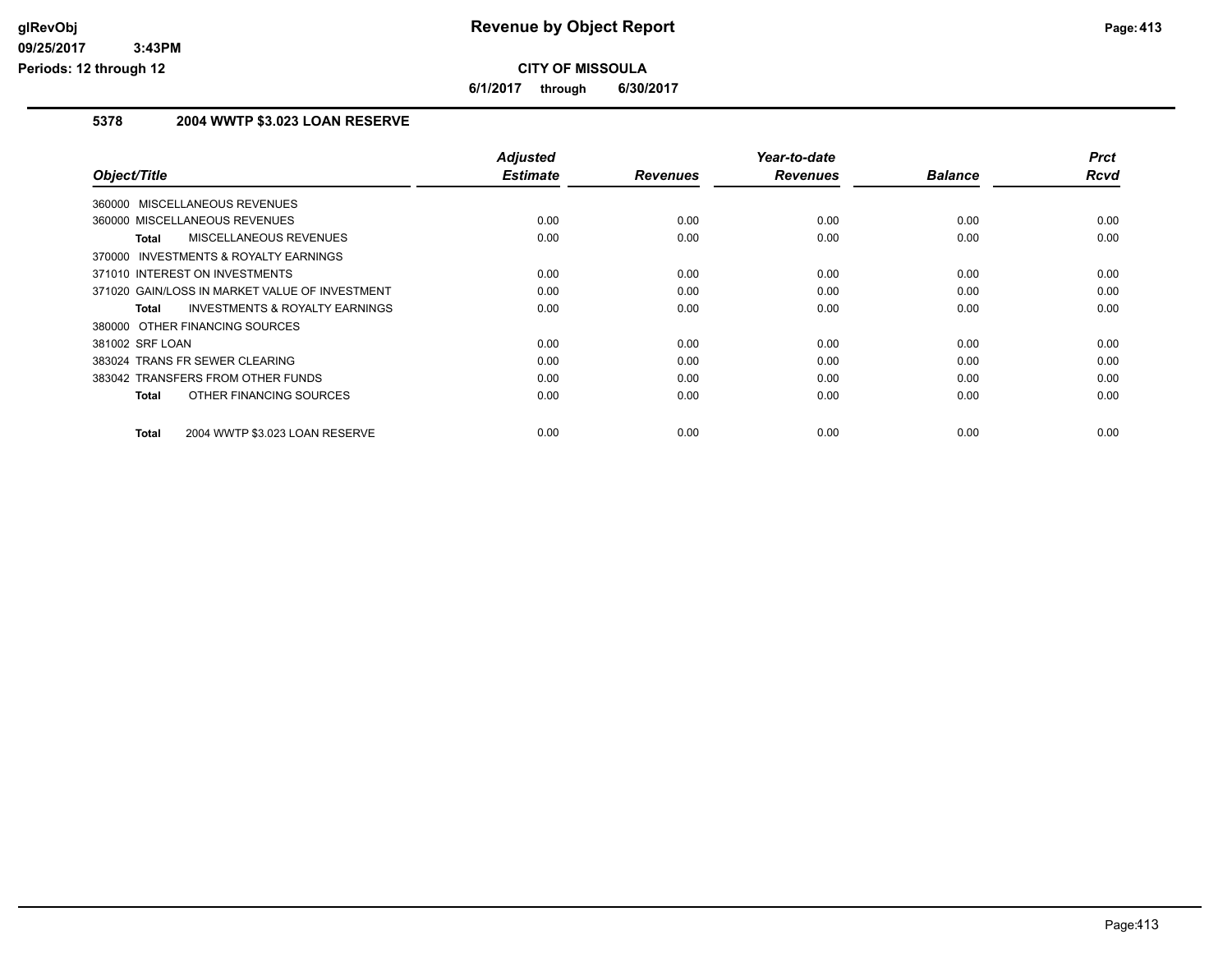**6/1/2017 through 6/30/2017**

## **5379 2005 BRICH/BRDY/LIN/GIL SRF DEBT**

**5379 2005 BRICH/BRDY/LIN/GIL SRF DEBT**

|                                                  | <b>Adjusted</b> |                 | Year-to-date    |                | <b>Prct</b> |
|--------------------------------------------------|-----------------|-----------------|-----------------|----------------|-------------|
| Object/Title                                     | <b>Estimate</b> | <b>Revenues</b> | <b>Revenues</b> | <b>Balance</b> | <b>Rcvd</b> |
| 370000 INVESTMENTS & ROYALTY EARNINGS            |                 |                 |                 |                |             |
| 371010 INTEREST ON INVESTMENTS                   | 0.00            | 0.00            | 0.00            | 0.00           | 0.00        |
| 371020 GAIN/LOSS IN MARKET VALUE OF INVESTMENTS  | 0.00            | 0.00            | 0.00            | 0.00           | 0.00        |
| INVESTMENTS & ROYALTY EARNINGS<br>Total          | 0.00            | 0.00            | 0.00            | 0.00           | 0.00        |
| 380000 OTHER FINANCING SOURCES                   |                 |                 |                 |                |             |
| 383024 TRANS FR SEWER CLEARING                   | 109.451.00      | 0.00            | 0.00            | 109.451.00     | 0.00        |
| OTHER FINANCING SOURCES<br><b>Total</b>          | 109.451.00      | 0.00            | 0.00            | 109.451.00     | 0.00        |
|                                                  |                 |                 |                 |                |             |
| <b>Total</b><br>2005 BRICH/BRDY/LIN/GIL SRF DEBT | 109.451.00      | 0.00            | 0.00            | 109.451.00     | 0.00        |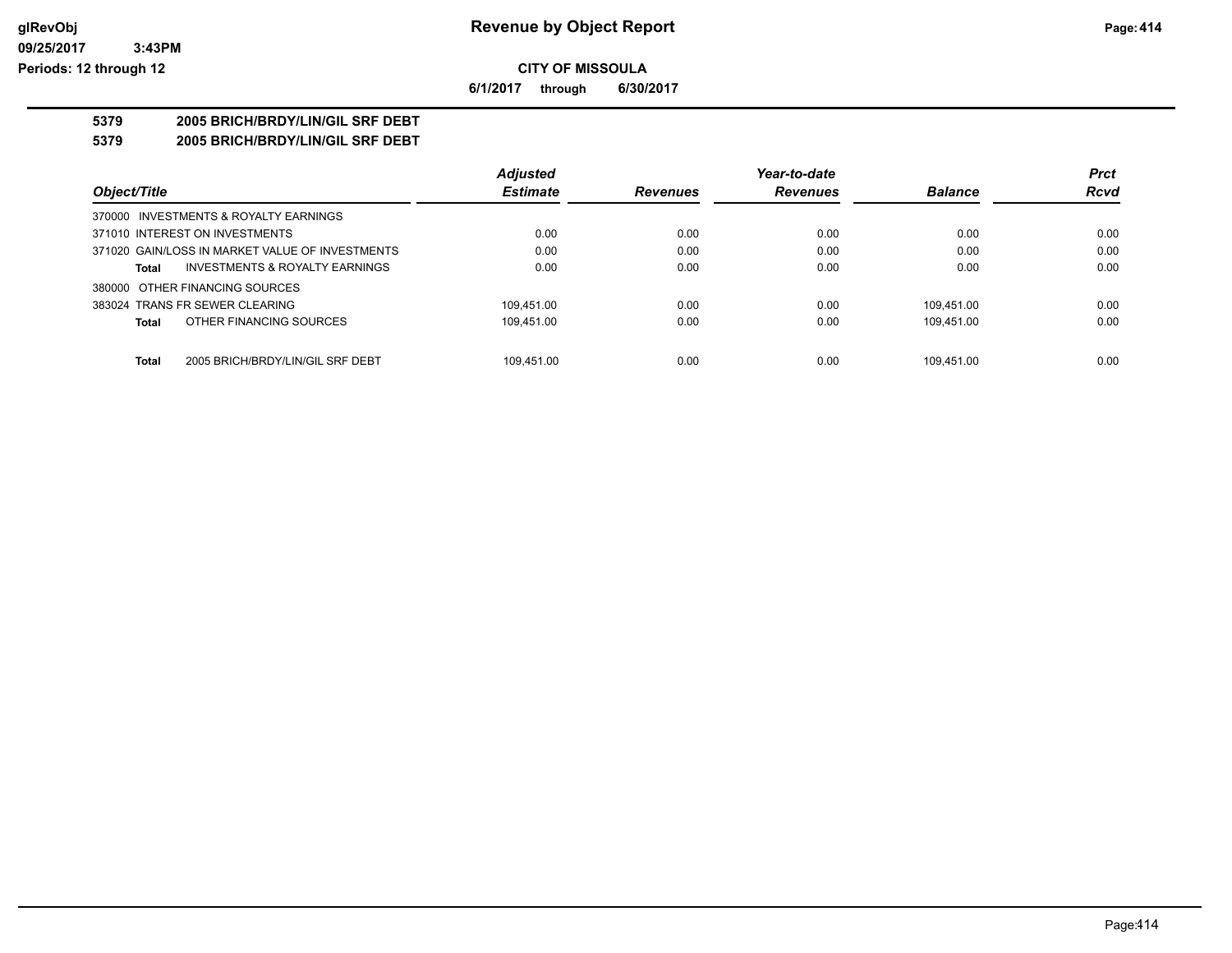**6/1/2017 through 6/30/2017**

#### **5379 2005 BRICH/BRDY/LIN/GIL SRF DEBT**

|                                                    | Adjusted        |                 | Year-to-date    |                | <b>Prct</b> |
|----------------------------------------------------|-----------------|-----------------|-----------------|----------------|-------------|
| Object/Title                                       | <b>Estimate</b> | <b>Revenues</b> | <b>Revenues</b> | <b>Balance</b> | <b>Rcvd</b> |
| 370000 INVESTMENTS & ROYALTY EARNINGS              |                 |                 |                 |                |             |
| 371010 INTEREST ON INVESTMENTS                     | 0.00            | 0.00            | 0.00            | 0.00           | 0.00        |
| 371020 GAIN/LOSS IN MARKET VALUE OF INVESTMENT     | 0.00            | 0.00            | 0.00            | 0.00           | 0.00        |
| <b>INVESTMENTS &amp; ROYALTY EARNINGS</b><br>Total | 0.00            | 0.00            | 0.00            | 0.00           | 0.00        |
| 380000 OTHER FINANCING SOURCES                     |                 |                 |                 |                |             |
| 383024 TRANS FR SEWER CLEARING                     | 109.451.00      | 0.00            | 0.00            | 109.451.00     | 0.00        |
| OTHER FINANCING SOURCES<br>Total                   | 109.451.00      | 0.00            | 0.00            | 109.451.00     | 0.00        |
|                                                    |                 |                 |                 |                |             |
| <b>Total</b><br>2005 BRICH/BRDY/LIN/GIL SRF DEBT   | 109.451.00      | 0.00            | 0.00            | 109.451.00     | 0.00        |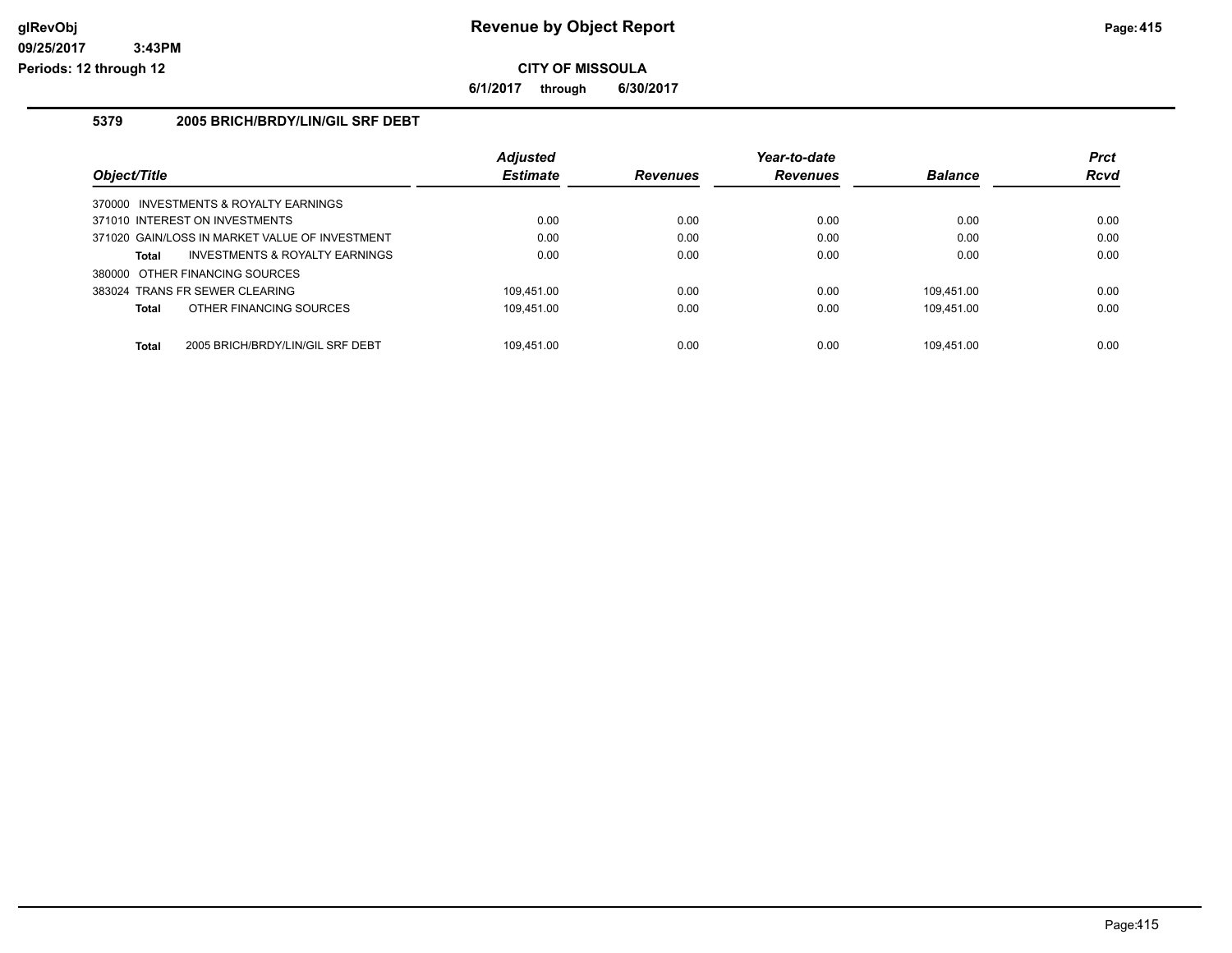**6/1/2017 through 6/30/2017**

#### **5380 BRDWY/BIRCH/GILBERT/LINCOLNWOOD 5380 BRDWY/BIRCH/GILBERT/LINCOLNWOOD**

|                                                    | <b>Adjusted</b> |                 | Year-to-date    |                | <b>Prct</b> |
|----------------------------------------------------|-----------------|-----------------|-----------------|----------------|-------------|
| Object/Title                                       | <b>Estimate</b> | <b>Revenues</b> | <b>Revenues</b> | <b>Balance</b> | <b>Rcvd</b> |
| INVESTMENTS & ROYALTY EARNINGS<br>370000           |                 |                 |                 |                |             |
| 371010 INTEREST ON INVESTMENTS                     | 0.00            | 0.00            | 0.00            | 0.00           | 0.00        |
| 371020 GAIN/LOSS IN MARKET VALUE OF INVESTMENTS    | 0.00            | 0.00            | 0.00            | 0.00           | 0.00        |
| <b>INVESTMENTS &amp; ROYALTY EARNINGS</b><br>Total | 0.00            | 0.00            | 0.00            | 0.00           | 0.00        |
| 380000 OTHER FINANCING SOURCES                     |                 |                 |                 |                |             |
| 381002 SRF LOAN                                    | 0.00            | 0.00            | 0.00            | 0.00           | 0.00        |
| 383042 TRANSFERS FROM OTHER FUNDS                  | 0.00            | 0.00            | 0.00            | 0.00           | 0.00        |
| OTHER FINANCING SOURCES<br><b>Total</b>            | 0.00            | 0.00            | 0.00            | 0.00           | 0.00        |
|                                                    |                 |                 |                 |                |             |
| BRDWY/BIRCH/GILBERT/LINCOLNWOOD<br><b>Total</b>    | 0.00            | 0.00            | 0.00            | 0.00           | 0.00        |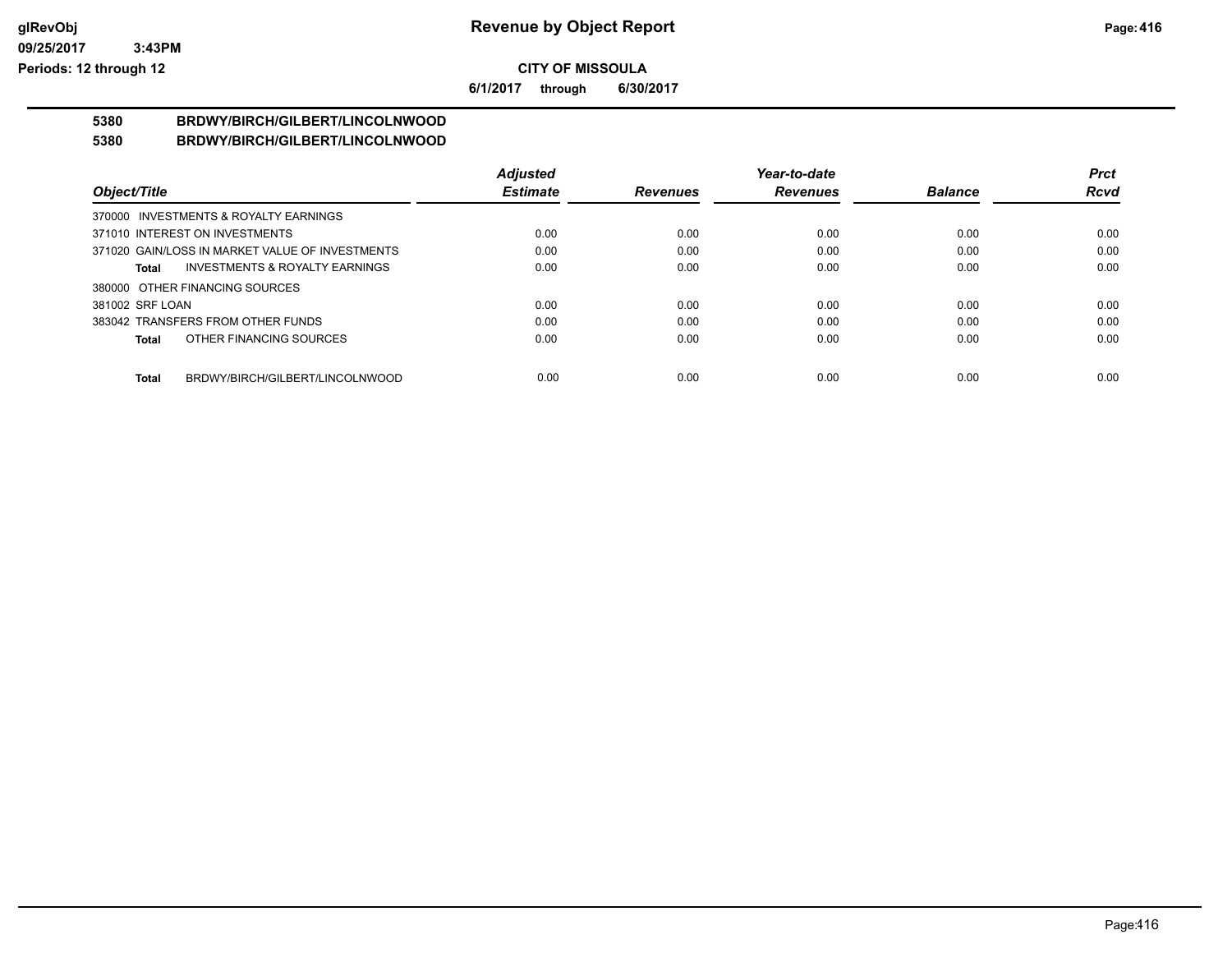**6/1/2017 through 6/30/2017**

### **5380 BRDWY/BIRCH/GILBERT/LINCOLNWOOD**

|                                                 | <b>Adiusted</b> |                 | Year-to-date    |                | <b>Prct</b> |
|-------------------------------------------------|-----------------|-----------------|-----------------|----------------|-------------|
| Object/Title                                    | <b>Estimate</b> | <b>Revenues</b> | <b>Revenues</b> | <b>Balance</b> | <b>Rcvd</b> |
| 370000 INVESTMENTS & ROYALTY EARNINGS           |                 |                 |                 |                |             |
| 371010 INTEREST ON INVESTMENTS                  | 0.00            | 0.00            | 0.00            | 0.00           | 0.00        |
| 371020 GAIN/LOSS IN MARKET VALUE OF INVESTMENT  | 0.00            | 0.00            | 0.00            | 0.00           | 0.00        |
| INVESTMENTS & ROYALTY EARNINGS<br>Total         | 0.00            | 0.00            | 0.00            | 0.00           | 0.00        |
| 380000 OTHER FINANCING SOURCES                  |                 |                 |                 |                |             |
| 381002 SRF LOAN                                 | 0.00            | 0.00            | 0.00            | 0.00           | 0.00        |
| 383042 TRANSFERS FROM OTHER FUNDS               | 0.00            | 0.00            | 0.00            | 0.00           | 0.00        |
| OTHER FINANCING SOURCES<br>Total                | 0.00            | 0.00            | 0.00            | 0.00           | 0.00        |
|                                                 |                 |                 |                 |                |             |
| BRDWY/BIRCH/GILBERT/LINCOLNWOOD<br><b>Total</b> | 0.00            | 0.00            | 0.00            | 0.00           | 0.00        |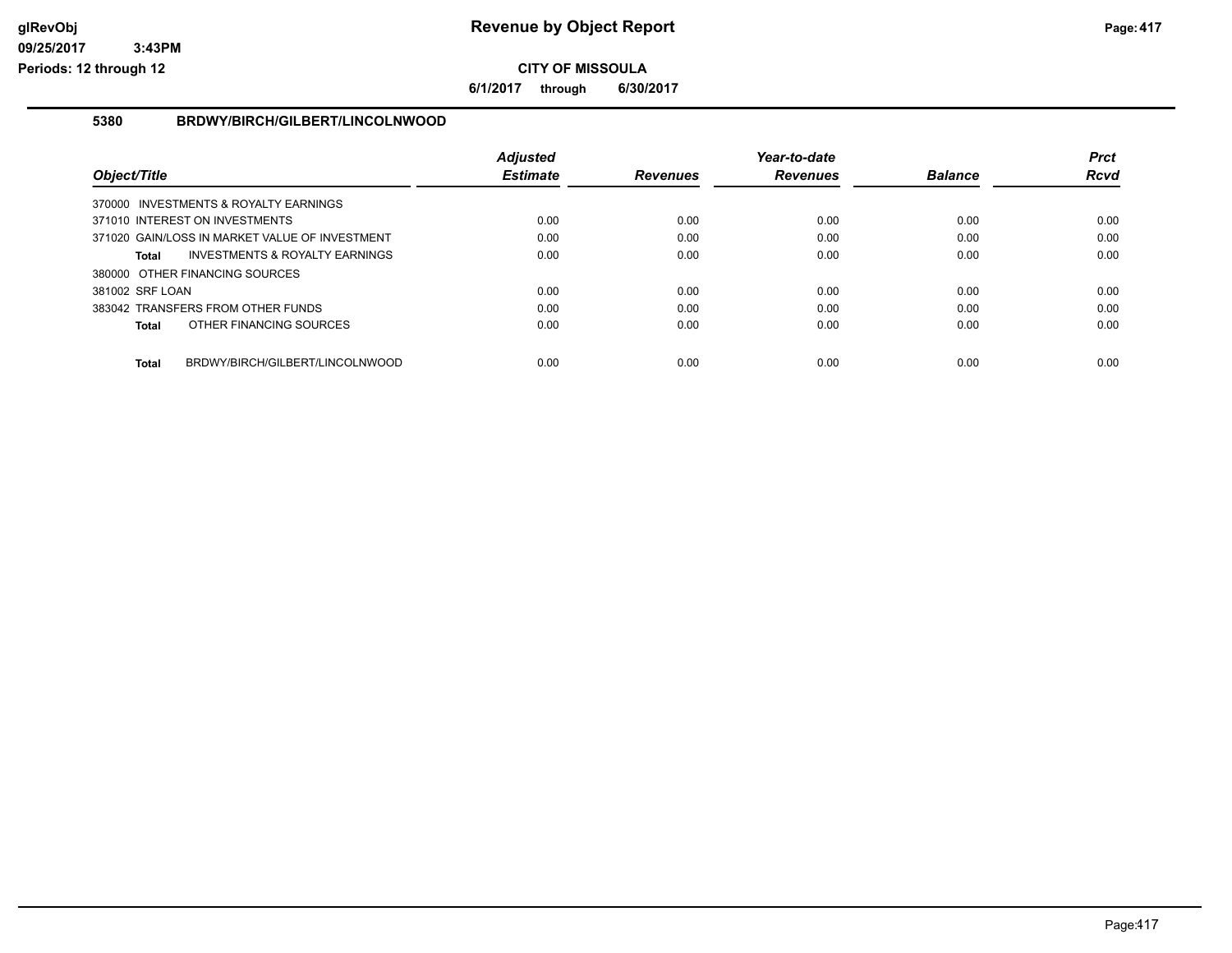**6/1/2017 through 6/30/2017**

# **5382 LINCOLNWOOD PH2 RESERVE FUND**

## **5382 LINCOLNWOOD PH2 RESERVE FUND**

|                                                    | <b>Adjusted</b> |                 | Year-to-date    |                | <b>Prct</b> |
|----------------------------------------------------|-----------------|-----------------|-----------------|----------------|-------------|
| Object/Title                                       | <b>Estimate</b> | <b>Revenues</b> | <b>Revenues</b> | <b>Balance</b> | <b>Rcvd</b> |
| 370000 INVESTMENTS & ROYALTY EARNINGS              |                 |                 |                 |                |             |
| 371010 INTEREST ON INVESTMENTS                     | 0.00            | 0.00            | 0.00            | 0.00           | 0.00        |
| 371020 GAIN/LOSS IN MARKET VALUE OF INVESTMENTS    | 0.00            | 0.00            | 0.00            | 0.00           | 0.00        |
| <b>INVESTMENTS &amp; ROYALTY EARNINGS</b><br>Total | 0.00            | 0.00            | 0.00            | 0.00           | 0.00        |
| 380000 OTHER FINANCING SOURCES                     |                 |                 |                 |                |             |
| 381002 SRF LOAN                                    | 0.00            | 0.00            | 0.00            | 0.00           | 0.00        |
| 381030 SID BONDS PROCEEDS                          | 0.00            | 0.00            | 0.00            | 0.00           | 0.00        |
| 383024 TRANS FR SEWER CLEARING                     | 0.00            | 0.00            | 0.00            | 0.00           | 0.00        |
| 383042 TRANSFERS FROM OTHER FUNDS                  | 0.00            | 0.00            | 0.00            | 0.00           | 0.00        |
| OTHER FINANCING SOURCES<br>Total                   | 0.00            | 0.00            | 0.00            | 0.00           | 0.00        |
| LINCOLNWOOD PH2 RESERVE FUND<br><b>Total</b>       | 0.00            | 0.00            | 0.00            | 0.00           | 0.00        |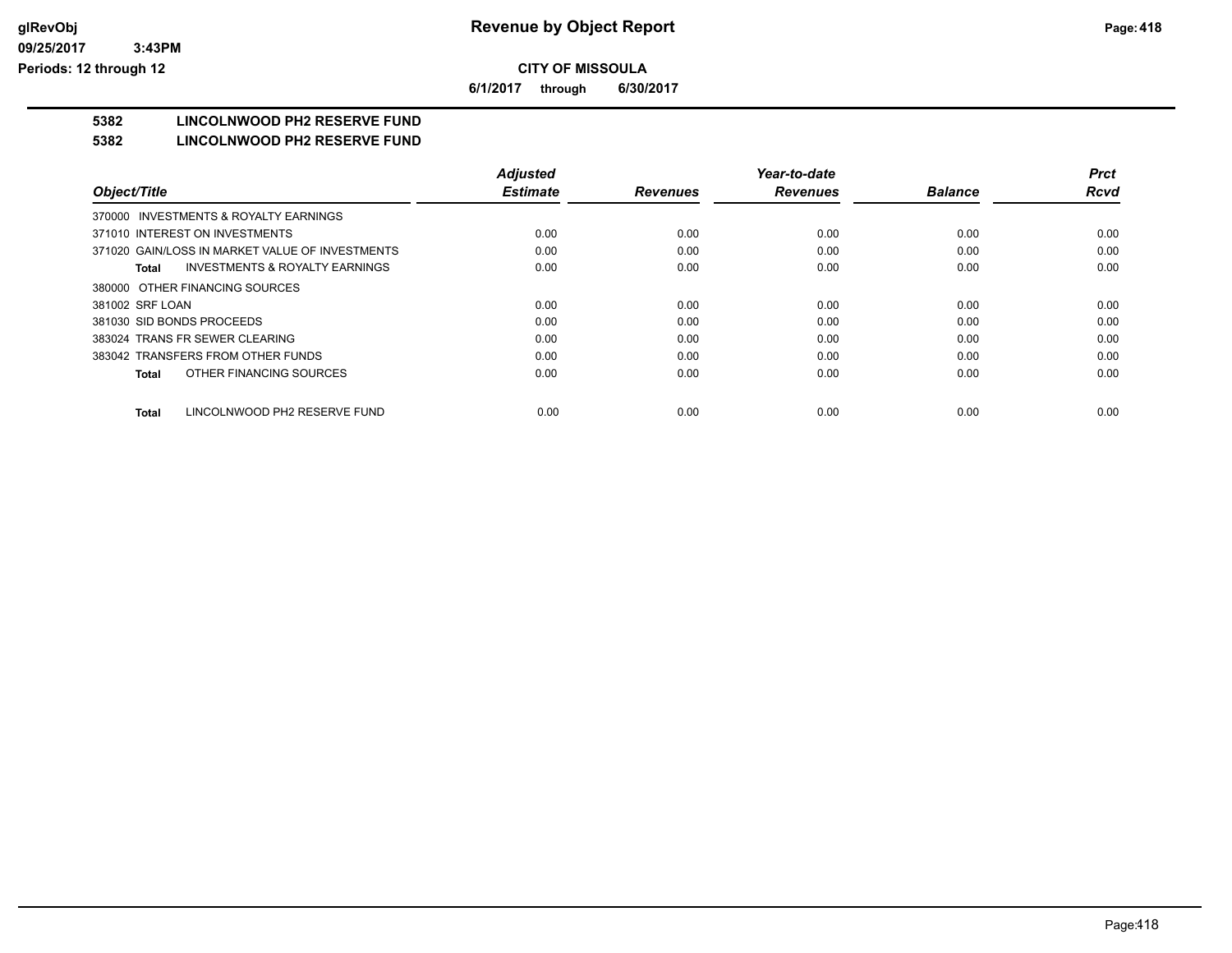**6/1/2017 through 6/30/2017**

## **5382 LINCOLNWOOD PH2 RESERVE FUND**

|                                                           | <b>Adjusted</b> |                 | Year-to-date    |                | <b>Prct</b> |
|-----------------------------------------------------------|-----------------|-----------------|-----------------|----------------|-------------|
| Object/Title                                              | <b>Estimate</b> | <b>Revenues</b> | <b>Revenues</b> | <b>Balance</b> | Rcvd        |
| 370000 INVESTMENTS & ROYALTY EARNINGS                     |                 |                 |                 |                |             |
| 371010 INTEREST ON INVESTMENTS                            | 0.00            | 0.00            | 0.00            | 0.00           | 0.00        |
| 371020 GAIN/LOSS IN MARKET VALUE OF INVESTMENT            | 0.00            | 0.00            | 0.00            | 0.00           | 0.00        |
| <b>INVESTMENTS &amp; ROYALTY EARNINGS</b><br><b>Total</b> | 0.00            | 0.00            | 0.00            | 0.00           | 0.00        |
| 380000 OTHER FINANCING SOURCES                            |                 |                 |                 |                |             |
| 381002 SRF LOAN                                           | 0.00            | 0.00            | 0.00            | 0.00           | 0.00        |
| 381030 SID BONDS PROCEEDS                                 | 0.00            | 0.00            | 0.00            | 0.00           | 0.00        |
| 383024 TRANS FR SEWER CLEARING                            | 0.00            | 0.00            | 0.00            | 0.00           | 0.00        |
| 383042 TRANSFERS FROM OTHER FUNDS                         | 0.00            | 0.00            | 0.00            | 0.00           | 0.00        |
| OTHER FINANCING SOURCES<br><b>Total</b>                   | 0.00            | 0.00            | 0.00            | 0.00           | 0.00        |
|                                                           |                 |                 |                 |                |             |
| LINCOLNWOOD PH2 RESERVE FUND<br><b>Total</b>              | 0.00            | 0.00            | 0.00            | 0.00           | 0.00        |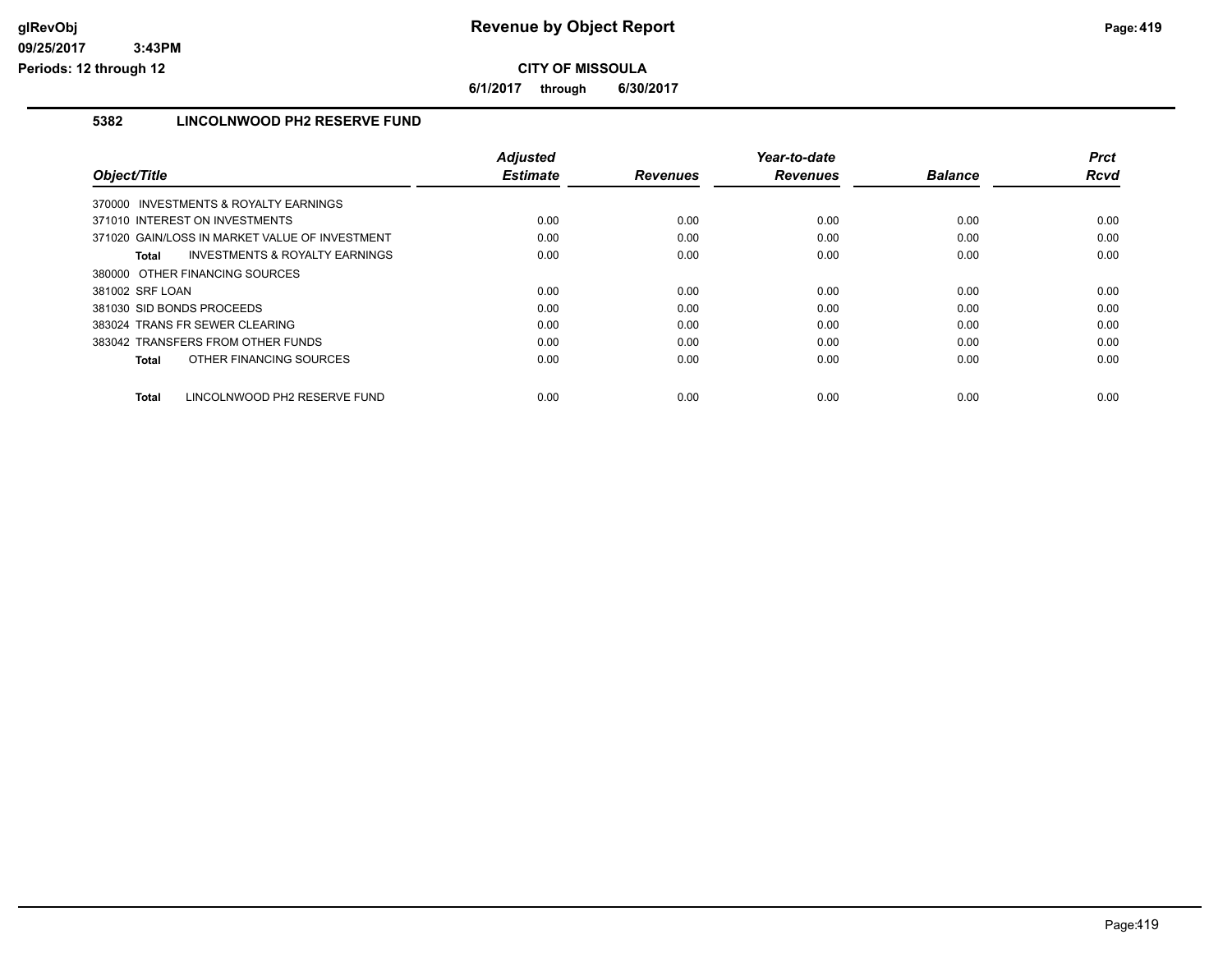**6/1/2017 through 6/30/2017**

## **5383 FY09 RATTLESNAKE SEWER DEBT SVS**

#### **5383 FY09 RATTLESNAKE SEWER DEBT SVS**

|                                                        | <b>Adjusted</b> |                 | Year-to-date    |                | <b>Prct</b> |
|--------------------------------------------------------|-----------------|-----------------|-----------------|----------------|-------------|
| Object/Title                                           | <b>Estimate</b> | <b>Revenues</b> | <b>Revenues</b> | <b>Balance</b> | <b>Rcvd</b> |
| 340000 CHARGES FOR SERVICES                            |                 |                 |                 |                |             |
| 343032 SEWER INSTALLATION CHARGES                      | 0.00            | 0.00            | 0.00            | 0.00           | 0.00        |
| <b>CHARGES FOR SERVICES</b><br>Total                   | 0.00            | 0.00            | 0.00            | 0.00           | 0.00        |
| <b>INVESTMENTS &amp; ROYALTY EARNINGS</b><br>370000    |                 |                 |                 |                |             |
| 371010 INTEREST ON INVESTMENTS                         | 0.00            | 0.00            | 0.00            | 0.00           | 0.00        |
| 371020 GAIN/LOSS IN MARKET VALUE OF INVESTMENTS        | 0.00            | 0.00            | 0.00            | 0.00           | 0.00        |
| <b>INVESTMENTS &amp; ROYALTY EARNINGS</b><br>Total     | 0.00            | 0.00            | 0.00            | 0.00           | 0.00        |
| 380000 OTHER FINANCING SOURCES                         |                 |                 |                 |                |             |
| 381002 SRF LOAN                                        | 0.00            | 0.00            | 0.00            | 0.00           | 0.00        |
| 381020 REVENUE BONDS                                   | 0.00            | 0.00            | 0.00            | 0.00           | 0.00        |
| 383024 TRANS FR SEWER CLEARING                         | 30,350.00       | 0.00            | 0.00            | 30,350.00      | 0.00        |
| 383042 TRANSFERS FROM OTHER FUNDS                      | 0.00            | 0.00            | 0.00            | 0.00           | 0.00        |
| OTHER FINANCING SOURCES<br>Total                       | 30,350.00       | 0.00            | 0.00            | 30,350.00      | 0.00        |
| <b>FY09 RATTLESNAKE SEWER DEBT SVS</b><br><b>Total</b> | 30,350.00       | 0.00            | 0.00            | 30,350.00      | 0.00        |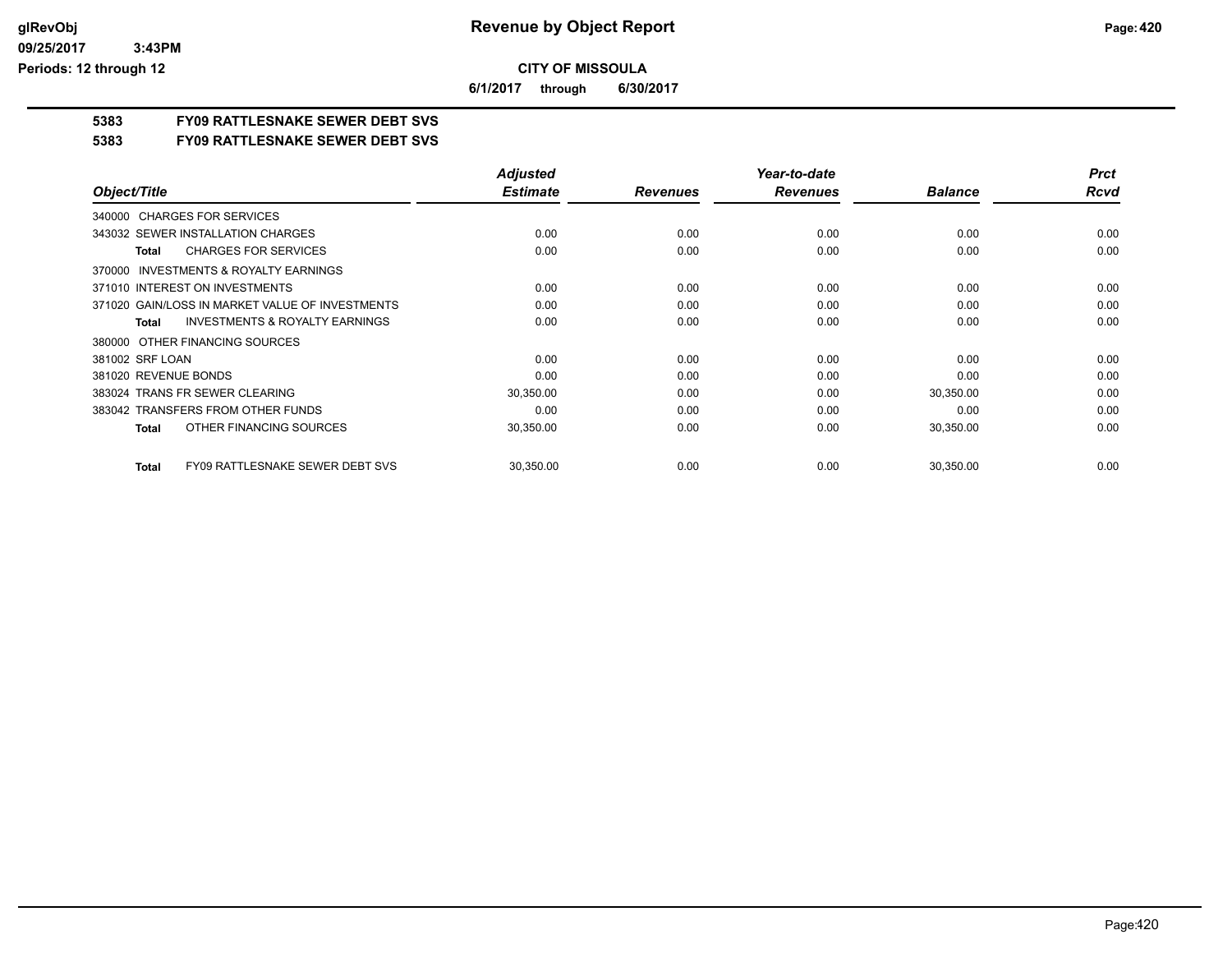**6/1/2017 through 6/30/2017**

### **5383 FY09 RATTLESNAKE SEWER DEBT SVS**

|                                                           | <b>Adjusted</b> |                 | Year-to-date    |                | <b>Prct</b> |
|-----------------------------------------------------------|-----------------|-----------------|-----------------|----------------|-------------|
| Object/Title                                              | <b>Estimate</b> | <b>Revenues</b> | <b>Revenues</b> | <b>Balance</b> | <b>Rcvd</b> |
| 340000 CHARGES FOR SERVICES                               |                 |                 |                 |                |             |
| 343032 SEWER INSTALLATION CHARGES                         | 0.00            | 0.00            | 0.00            | 0.00           | 0.00        |
| <b>CHARGES FOR SERVICES</b><br>Total                      | 0.00            | 0.00            | 0.00            | 0.00           | 0.00        |
| INVESTMENTS & ROYALTY EARNINGS<br>370000                  |                 |                 |                 |                |             |
| 371010 INTEREST ON INVESTMENTS                            | 0.00            | 0.00            | 0.00            | 0.00           | 0.00        |
| 371020 GAIN/LOSS IN MARKET VALUE OF INVESTMENT            | 0.00            | 0.00            | 0.00            | 0.00           | 0.00        |
| <b>INVESTMENTS &amp; ROYALTY EARNINGS</b><br><b>Total</b> | 0.00            | 0.00            | 0.00            | 0.00           | 0.00        |
| 380000 OTHER FINANCING SOURCES                            |                 |                 |                 |                |             |
| 381002 SRF LOAN                                           | 0.00            | 0.00            | 0.00            | 0.00           | 0.00        |
| 381020 REVENUE BONDS                                      | 0.00            | 0.00            | 0.00            | 0.00           | 0.00        |
| 383024 TRANS FR SEWER CLEARING                            | 30,350.00       | 0.00            | 0.00            | 30,350.00      | 0.00        |
| 383042 TRANSFERS FROM OTHER FUNDS                         | 0.00            | 0.00            | 0.00            | 0.00           | 0.00        |
| OTHER FINANCING SOURCES<br><b>Total</b>                   | 30,350.00       | 0.00            | 0.00            | 30,350.00      | 0.00        |
| FY09 RATTLESNAKE SEWER DEBT SVS<br><b>Total</b>           | 30,350.00       | 0.00            | 0.00            | 30,350.00      | 0.00        |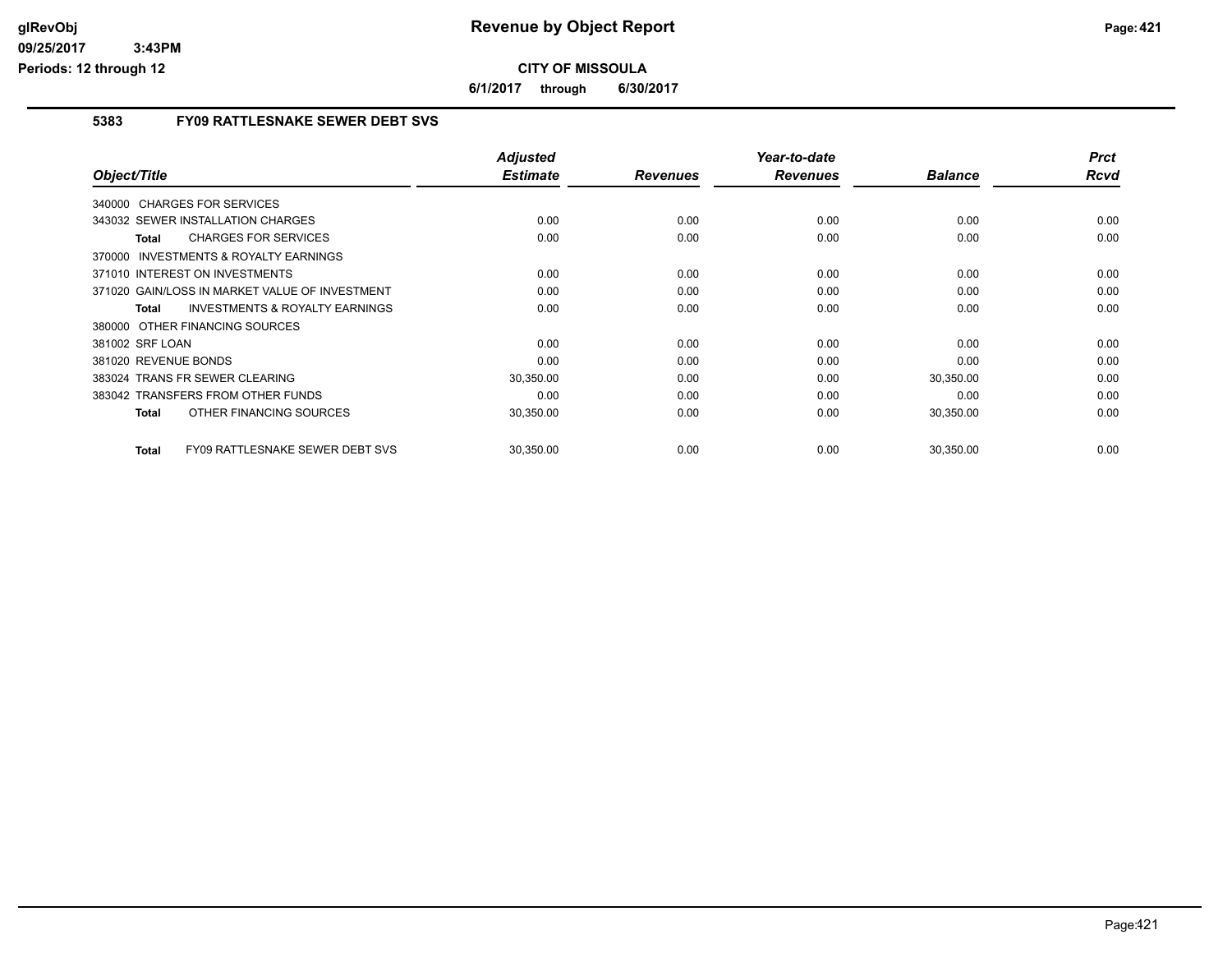**6/1/2017 through 6/30/2017**

#### **5384 09 LOLO BOND RESERVE**

**5384 09 LOLO BOND RESERVE**

|                                                    | <b>Adjusted</b> |                 | Year-to-date    |                | <b>Prct</b> |
|----------------------------------------------------|-----------------|-----------------|-----------------|----------------|-------------|
| Object/Title                                       | <b>Estimate</b> | <b>Revenues</b> | <b>Revenues</b> | <b>Balance</b> | <b>Rcvd</b> |
| 370000 INVESTMENTS & ROYALTY EARNINGS              |                 |                 |                 |                |             |
| 371010 INTEREST ON INVESTMENTS                     | 0.00            | 0.00            | 0.00            | 0.00           | 0.00        |
| 371020 GAIN/LOSS IN MARKET VALUE OF INVESTMENTS    | 0.00            | 0.00            | 0.00            | 0.00           | 0.00        |
| <b>INVESTMENTS &amp; ROYALTY EARNINGS</b><br>Total | 0.00            | 0.00            | 0.00            | 0.00           | 0.00        |
| 380000 OTHER FINANCING SOURCES                     |                 |                 |                 |                |             |
| 381002 SRF LOAN                                    | 0.00            | 0.00            | 0.00            | 0.00           | 0.00        |
| 383024 TRANS FR SEWER CLEARING                     | 0.00            | 0.00            | 0.00            | 0.00           | 0.00        |
| OTHER FINANCING SOURCES<br>Total                   | 0.00            | 0.00            | 0.00            | 0.00           | 0.00        |
| 09 LOLO BOND RESERVE<br>Total                      | 0.00            | 0.00            | 0.00            | 0.00           | 0.00        |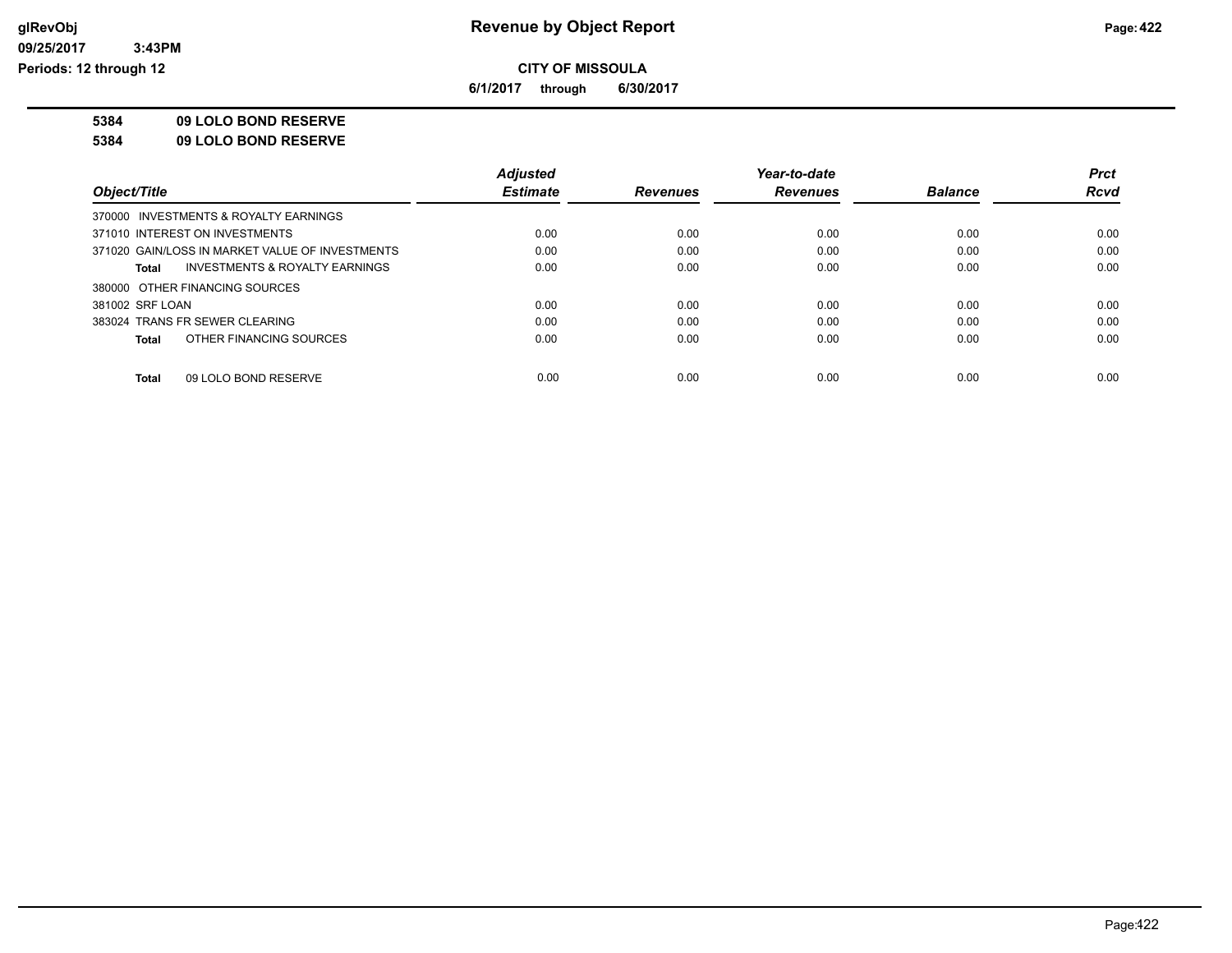**6/1/2017 through 6/30/2017**

#### **5384 09 LOLO BOND RESERVE**

|                                                | <b>Adjusted</b> |                 | Year-to-date    |                | <b>Prct</b> |
|------------------------------------------------|-----------------|-----------------|-----------------|----------------|-------------|
| Object/Title                                   | <b>Estimate</b> | <b>Revenues</b> | <b>Revenues</b> | <b>Balance</b> | <b>Rcvd</b> |
| 370000 INVESTMENTS & ROYALTY EARNINGS          |                 |                 |                 |                |             |
| 371010 INTEREST ON INVESTMENTS                 | 0.00            | 0.00            | 0.00            | 0.00           | 0.00        |
| 371020 GAIN/LOSS IN MARKET VALUE OF INVESTMENT | 0.00            | 0.00            | 0.00            | 0.00           | 0.00        |
| INVESTMENTS & ROYALTY EARNINGS<br>Total        | 0.00            | 0.00            | 0.00            | 0.00           | 0.00        |
| 380000 OTHER FINANCING SOURCES                 |                 |                 |                 |                |             |
| 381002 SRF LOAN                                | 0.00            | 0.00            | 0.00            | 0.00           | 0.00        |
| 383024 TRANS FR SEWER CLEARING                 | 0.00            | 0.00            | 0.00            | 0.00           | 0.00        |
| OTHER FINANCING SOURCES<br>Total               | 0.00            | 0.00            | 0.00            | 0.00           | 0.00        |
| 09 LOLO BOND RESERVE<br>Total                  | 0.00            | 0.00            | 0.00            | 0.00           | 0.00        |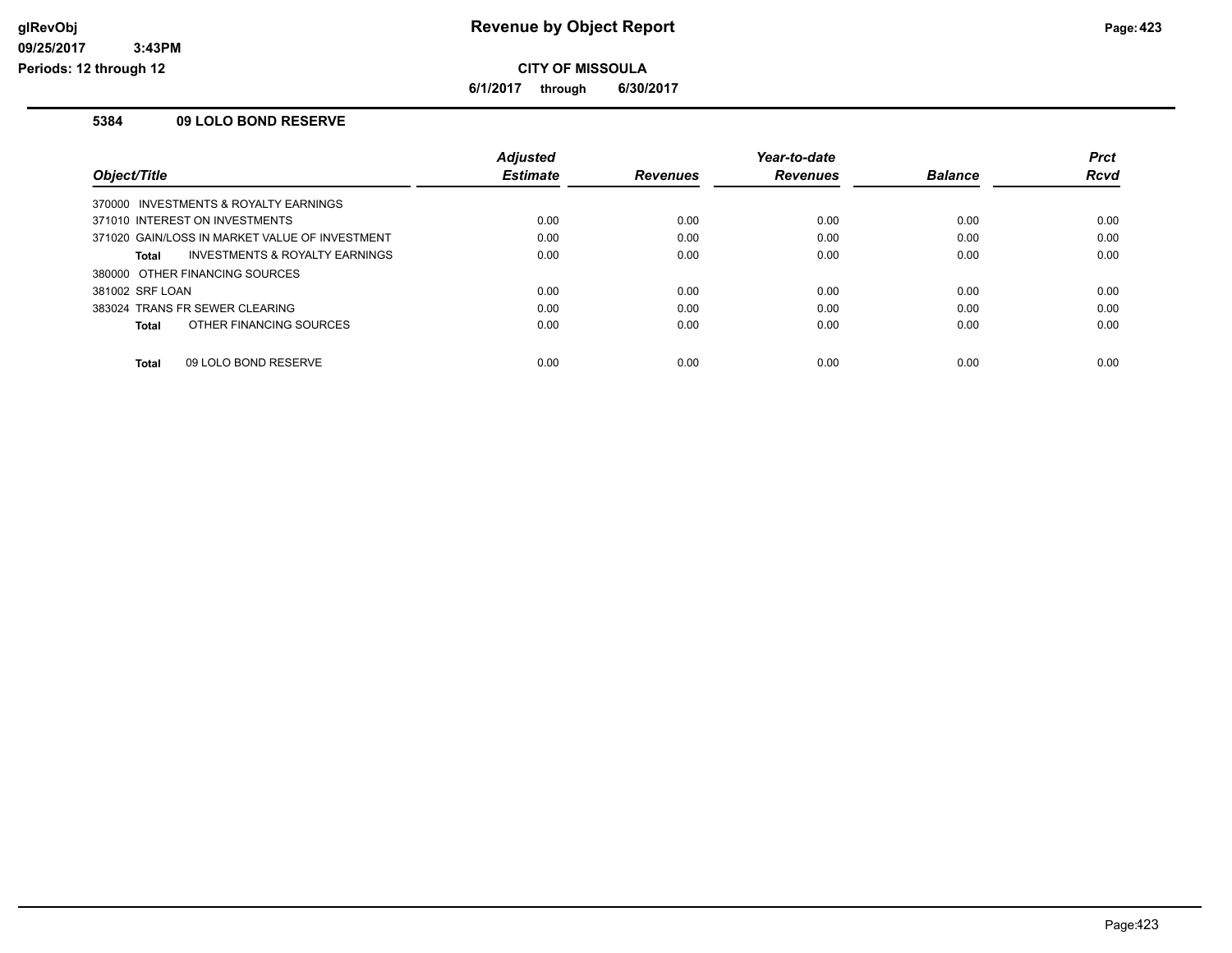**6/1/2017 through 6/30/2017**

# **5385 HEADWORKS 2010 BOND RESERVE**

## **5385 HEADWORKS 2010 BOND RESERVE**

|                 |                                | <b>Adjusted</b> | Year-to-date    |                 |                | <b>Prct</b> |
|-----------------|--------------------------------|-----------------|-----------------|-----------------|----------------|-------------|
| Object/Title    |                                | <b>Estimate</b> | <b>Revenues</b> | <b>Revenues</b> | <b>Balance</b> | <b>Rcvd</b> |
|                 | 380000 OTHER FINANCING SOURCES |                 |                 |                 |                |             |
| 381002 SRF LOAN |                                | 0.00            | 0.00            | 0.00            | 0.00           | 0.00        |
| Total           | OTHER FINANCING SOURCES        | 0.00            | 0.00            | 0.00            | 0.00           | 0.00        |
| <b>Total</b>    | HEADWORKS 2010 BOND RESERVE    | 0.00            | 0.00            | 0.00            | 0.00           | 0.00        |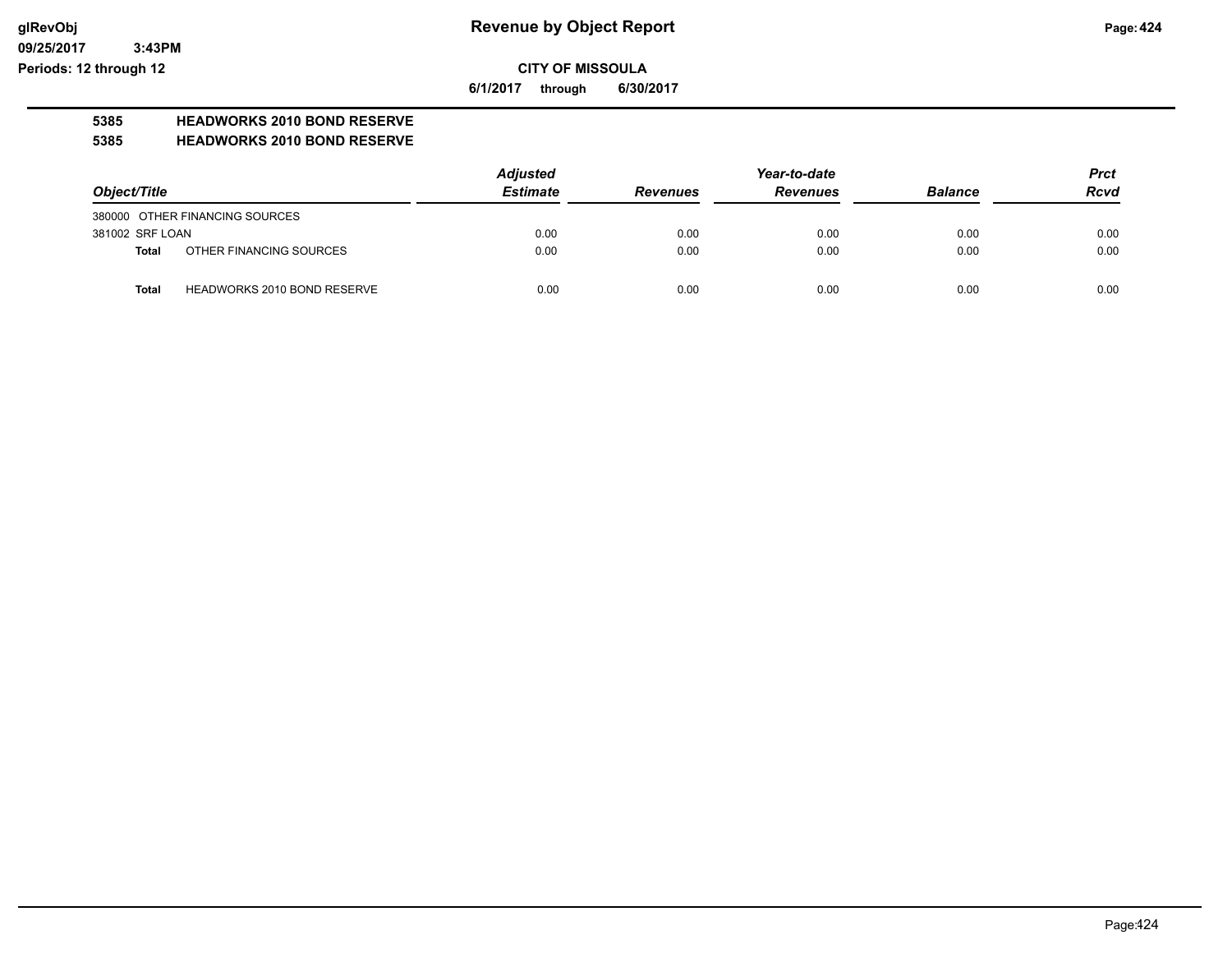**6/1/2017 through 6/30/2017**

#### **5385 HEADWORKS 2010 BOND RESERVE**

| Object/Title    |                                    | <b>Adjusted</b><br><b>Estimate</b> | <b>Revenues</b> | Year-to-date<br><b>Revenues</b> | <b>Balance</b> | <b>Prct</b><br><b>Rcvd</b> |
|-----------------|------------------------------------|------------------------------------|-----------------|---------------------------------|----------------|----------------------------|
|                 | 380000 OTHER FINANCING SOURCES     |                                    |                 |                                 |                |                            |
| 381002 SRF LOAN |                                    | 0.00                               | 0.00            | 0.00                            | 0.00           | 0.00                       |
| <b>Total</b>    | OTHER FINANCING SOURCES            | 0.00                               | 0.00            | 0.00                            | 0.00           | 0.00                       |
| <b>Total</b>    | <b>HEADWORKS 2010 BOND RESERVE</b> | 0.00                               | 0.00            | 0.00                            | 0.00           | 0.00                       |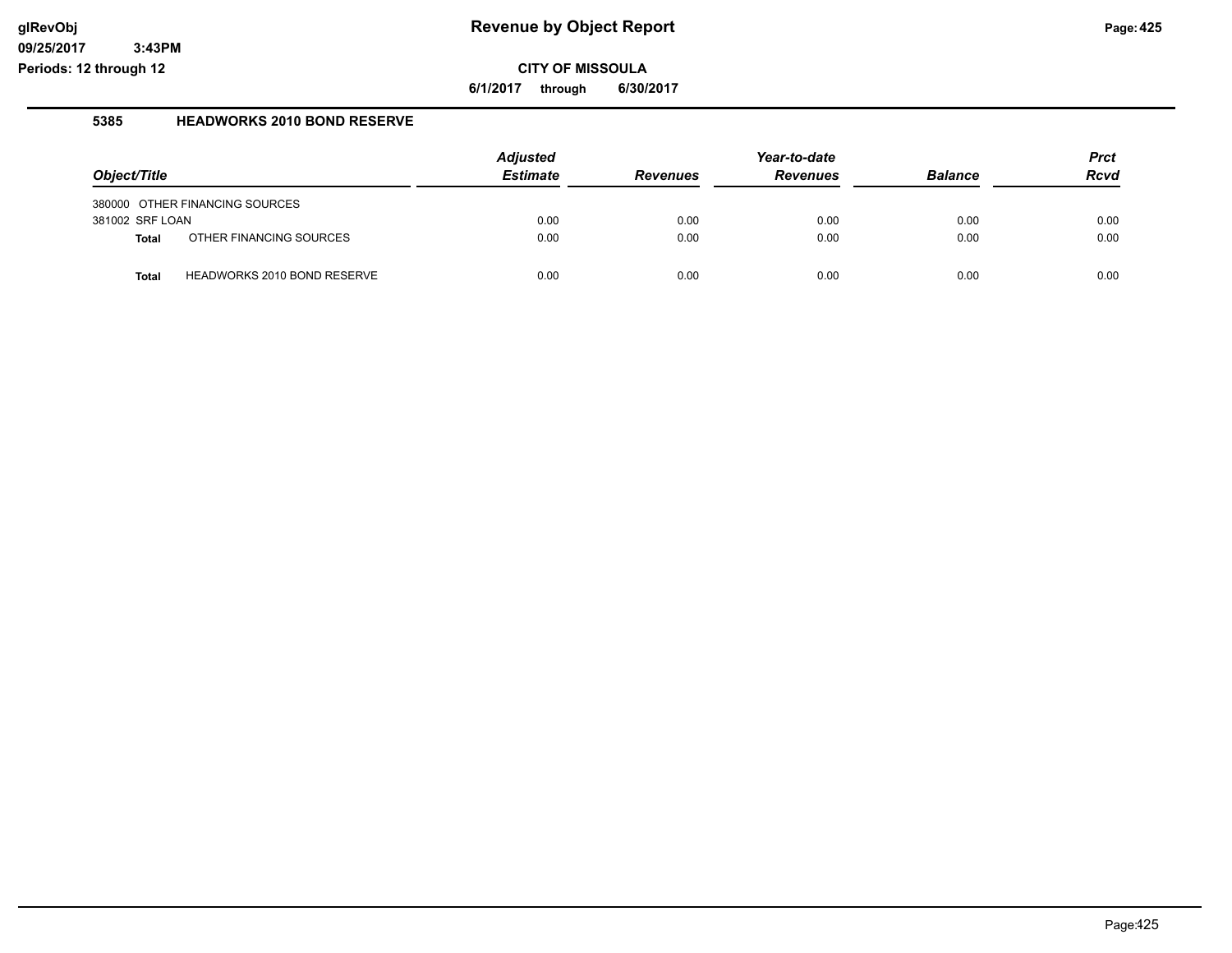**6/1/2017 through 6/30/2017**

## **5386 FY10 HEADWORKS DEBT SERVICE**

#### **5386 FY10 HEADWORKS DEBT SERVICE**

|                                             | <b>Adjusted</b> |                 | Year-to-date    |                | <b>Prct</b> |
|---------------------------------------------|-----------------|-----------------|-----------------|----------------|-------------|
| Object/Title                                | <b>Estimate</b> | <b>Revenues</b> | <b>Revenues</b> | <b>Balance</b> | <b>Rcvd</b> |
| 330000 INTERGOVERNMENTAL REVENUES           |                 |                 |                 |                |             |
| 331990 IRS REIMB/DEBT SVS INTEREST          | 251.145.00      | -116.907.84     | 0.00            | 251.145.00     | 0.00        |
| INTERGOVERNMENTAL REVENUES<br><b>Total</b>  | 251,145.00      | $-116.907.84$   | 0.00            | 251,145.00     | 0.00        |
| 380000 OTHER FINANCING SOURCES              |                 |                 |                 |                |             |
| 383024 TRANS FR SEWER CLEARING              | 446.954.00      | 0.00            | 0.00            | 446.954.00     | 0.00        |
| OTHER FINANCING SOURCES<br><b>Total</b>     | 446,954.00      | 0.00            | 0.00            | 446,954.00     | 0.00        |
|                                             |                 |                 |                 |                |             |
| FY10 HEADWORKS DEBT SERVICE<br><b>Total</b> | 698.099.00      | $-116.907.84$   | 0.00            | 698.099.00     | 0.00        |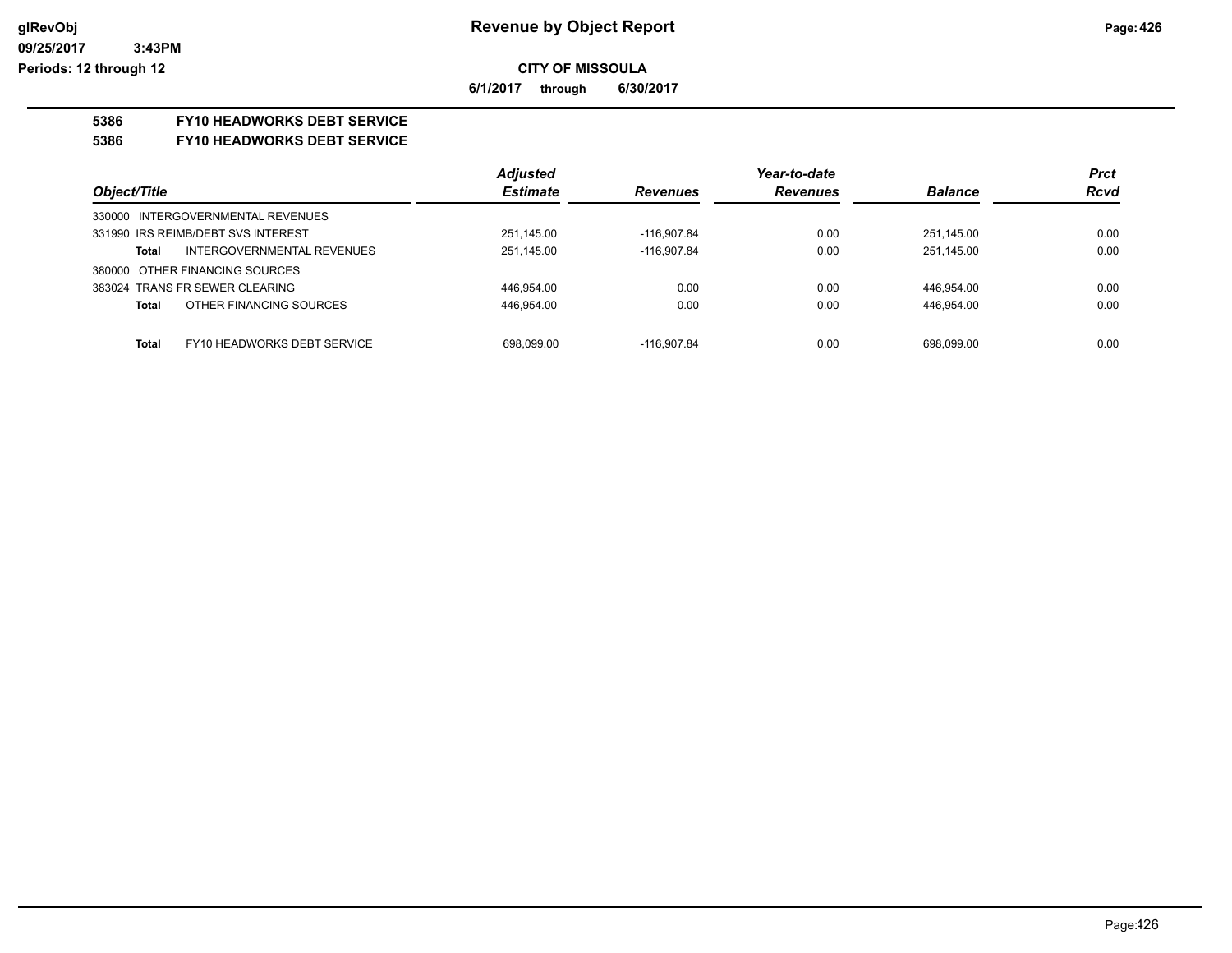**6/1/2017 through 6/30/2017**

### **5386 FY10 HEADWORKS DEBT SERVICE**

|                                    |                                    | <b>Adjusted</b> |                 | Year-to-date    |                | <b>Prct</b> |
|------------------------------------|------------------------------------|-----------------|-----------------|-----------------|----------------|-------------|
| Object/Title                       |                                    | <b>Estimate</b> | <b>Revenues</b> | <b>Revenues</b> | <b>Balance</b> | <b>Rcvd</b> |
| 330000 INTERGOVERNMENTAL REVENUES  |                                    |                 |                 |                 |                |             |
| 331990 IRS REIMB/DEBT SVS INTEREST |                                    | 251.145.00      | -116.907.84     | 0.00            | 251.145.00     | 0.00        |
| Total                              | INTERGOVERNMENTAL REVENUES         | 251,145.00      | $-116,907.84$   | 0.00            | 251,145.00     | 0.00        |
| 380000 OTHER FINANCING SOURCES     |                                    |                 |                 |                 |                |             |
| 383024 TRANS FR SEWER CLEARING     |                                    | 446,954.00      | 0.00            | 0.00            | 446,954.00     | 0.00        |
| <b>Total</b>                       | OTHER FINANCING SOURCES            | 446,954.00      | 0.00            | 0.00            | 446,954.00     | 0.00        |
| Total                              | <b>FY10 HEADWORKS DEBT SERVICE</b> | 698.099.00      | -116.907.84     | 0.00            | 698.099.00     | 0.00        |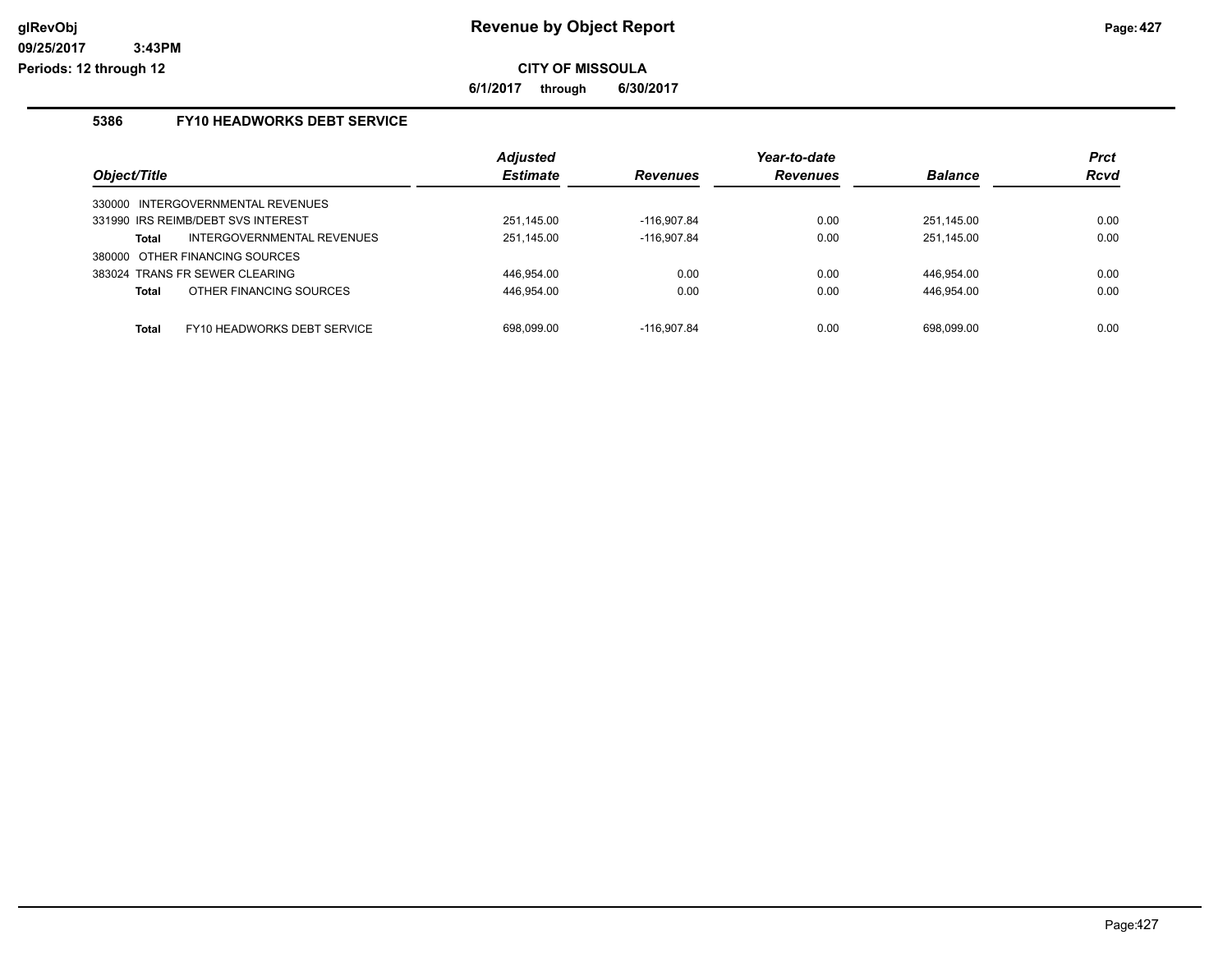**6/1/2017 through 6/30/2017**

# **5387 FY11 SEWER \$1.29M BOND DEBT SERVICE**

# **5387 FY11 SEWER \$1.29M BOND DEBT SERVICE**

|                                                 | <b>Adjusted</b> |                 | Year-to-date    |                | <b>Prct</b> |
|-------------------------------------------------|-----------------|-----------------|-----------------|----------------|-------------|
| Object/Title                                    | <b>Estimate</b> | <b>Revenues</b> | <b>Revenues</b> | <b>Balance</b> | <b>Rcvd</b> |
| 370000 INVESTMENTS & ROYALTY EARNINGS           |                 |                 |                 |                |             |
| 371010 INTEREST ON INVESTMENTS                  | 0.00            | 0.00            | 0.00            | 0.00           | 0.00        |
| 371020 GAIN/LOSS IN MARKET VALUE OF INVESTMENTS | 0.00            | 0.00            | 0.00            | 0.00           | 0.00        |
| INVESTMENTS & ROYALTY EARNINGS<br>Total         | 0.00            | 0.00            | 0.00            | 0.00           | 0.00        |
| 380000 OTHER FINANCING SOURCES                  |                 |                 |                 |                |             |
| 383024 TRANS FR SEWER CLEARING                  | 100.380.00      | 0.00            | 0.00            | 100.380.00     | 0.00        |
| OTHER FINANCING SOURCES<br>Total                | 100,380.00      | 0.00            | 0.00            | 100.380.00     | 0.00        |
|                                                 |                 |                 |                 |                |             |
| FY11 SEWER \$1.29M BOND DEBT SERVICE<br>Total   | 100.380.00      | 0.00            | 0.00            | 100.380.00     | 0.00        |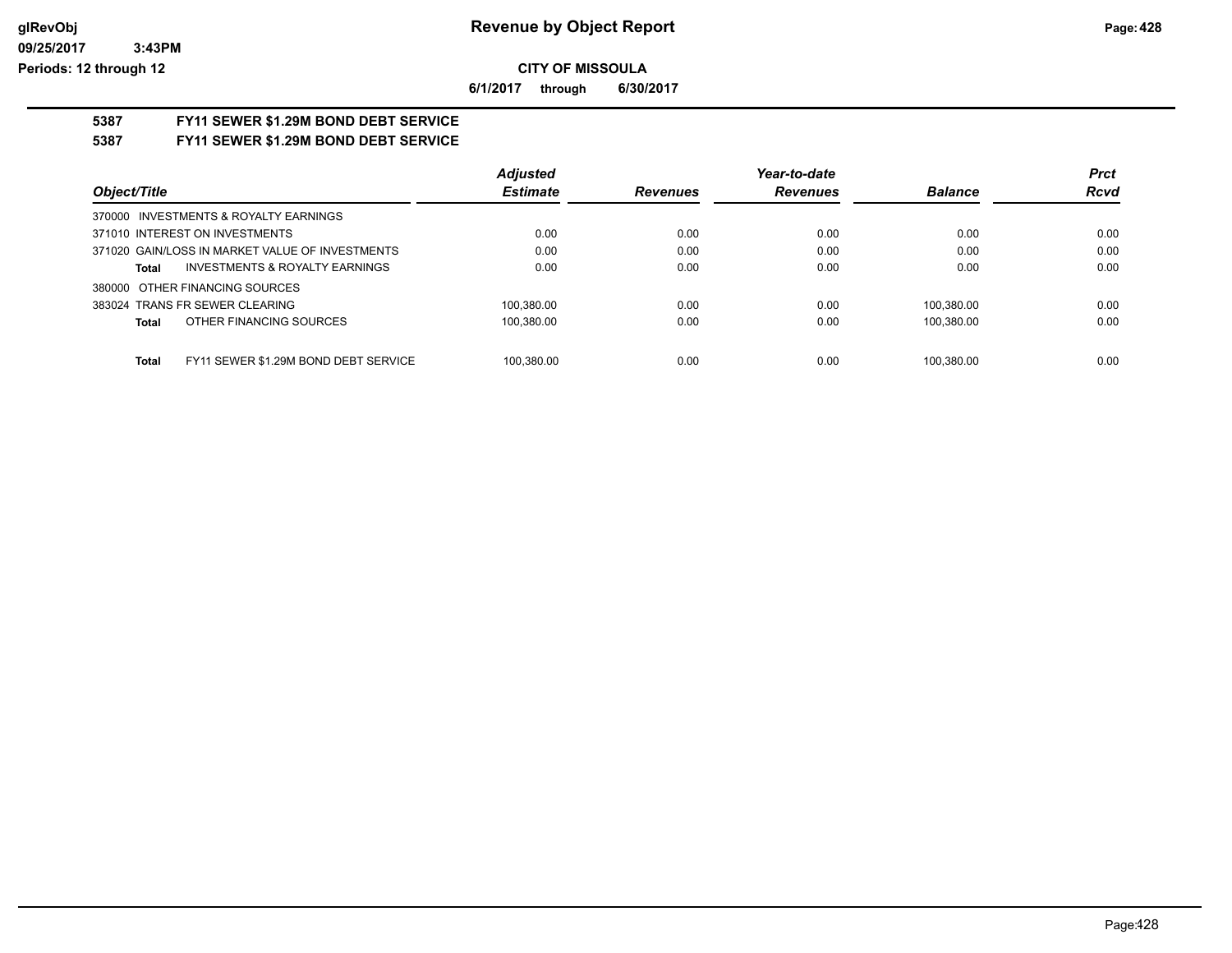**6/1/2017 through 6/30/2017**

#### **5387 FY11 SEWER \$1.29M BOND DEBT SERVICE**

|                                                      | Adjusted        |                 | Year-to-date    |                | <b>Prct</b> |
|------------------------------------------------------|-----------------|-----------------|-----------------|----------------|-------------|
| Object/Title                                         | <b>Estimate</b> | <b>Revenues</b> | <b>Revenues</b> | <b>Balance</b> | <b>Rcvd</b> |
| 370000 INVESTMENTS & ROYALTY EARNINGS                |                 |                 |                 |                |             |
| 371010 INTEREST ON INVESTMENTS                       | 0.00            | 0.00            | 0.00            | 0.00           | 0.00        |
| 371020 GAIN/LOSS IN MARKET VALUE OF INVESTMENT       | 0.00            | 0.00            | 0.00            | 0.00           | 0.00        |
| INVESTMENTS & ROYALTY EARNINGS<br>Total              | 0.00            | 0.00            | 0.00            | 0.00           | 0.00        |
| 380000 OTHER FINANCING SOURCES                       |                 |                 |                 |                |             |
| 383024 TRANS FR SEWER CLEARING                       | 100.380.00      | 0.00            | 0.00            | 100.380.00     | 0.00        |
| OTHER FINANCING SOURCES<br>Total                     | 100.380.00      | 0.00            | 0.00            | 100.380.00     | 0.00        |
|                                                      |                 |                 |                 |                |             |
| <b>Total</b><br>FY11 SEWER \$1.29M BOND DEBT SERVICE | 100.380.00      | 0.00            | 0.00            | 100.380.00     | 0.00        |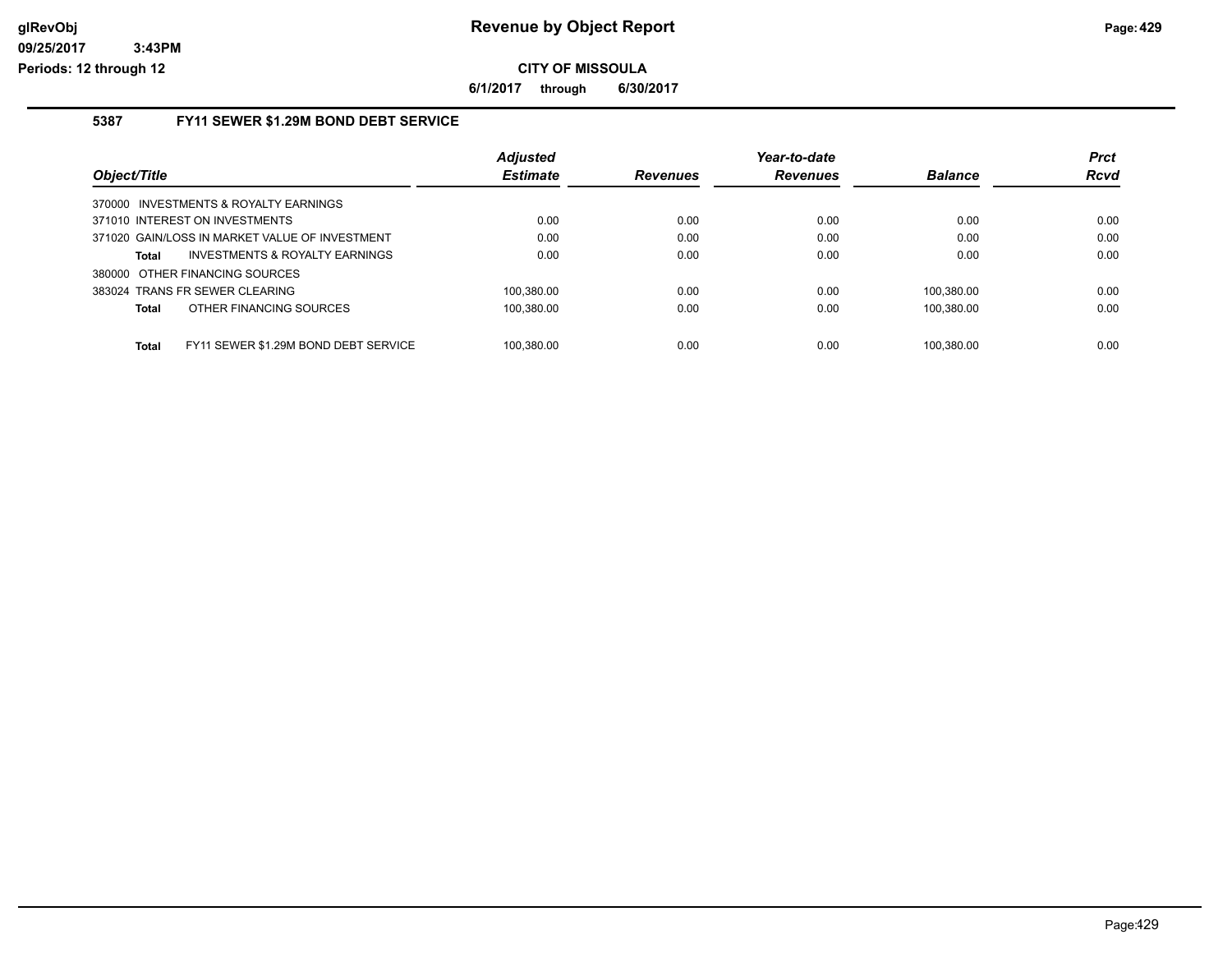**6/1/2017 through 6/30/2017**

## **5388 FY11 \$1.29M SEWER BOND RESERVE**

**5388 FY11 \$1.29M SEWER BOND RESERVE**

|                                       |                                 | <b>Adjusted</b> |                 | Year-to-date    |                | <b>Prct</b> |
|---------------------------------------|---------------------------------|-----------------|-----------------|-----------------|----------------|-------------|
| Object/Title                          |                                 | <b>Estimate</b> | <b>Revenues</b> | <b>Revenues</b> | <b>Balance</b> | <b>Rcvd</b> |
| 370000 INVESTMENTS & ROYALTY EARNINGS |                                 |                 |                 |                 |                |             |
| 371010 INTEREST ON INVESTMENTS        |                                 | 0.00            | 0.00            | 0.00            | 0.00           | 0.00        |
| Total                                 | INVESTMENTS & ROYALTY EARNINGS  | 0.00            | 0.00            | 0.00            | 0.00           | 0.00        |
| 380000 OTHER FINANCING SOURCES        |                                 |                 |                 |                 |                |             |
| 381002 SRF LOAN                       |                                 | 0.00            | 0.00            | 0.00            | 0.00           | 0.00        |
| 383024 TRANS FR SEWER CLEARING        |                                 | 0.00            | 0.00            | 0.00            | 0.00           | 0.00        |
| 383042 TRANSFERS FROM OTHER FUNDS     |                                 | 0.00            | 0.00            | 0.00            | 0.00           | 0.00        |
| OTHER FINANCING SOURCES<br>Total      |                                 | 0.00            | 0.00            | 0.00            | 0.00           | 0.00        |
| Total                                 | FY11 \$1.29M SEWER BOND RESERVE | 0.00            | 0.00            | 0.00            | 0.00           | 0.00        |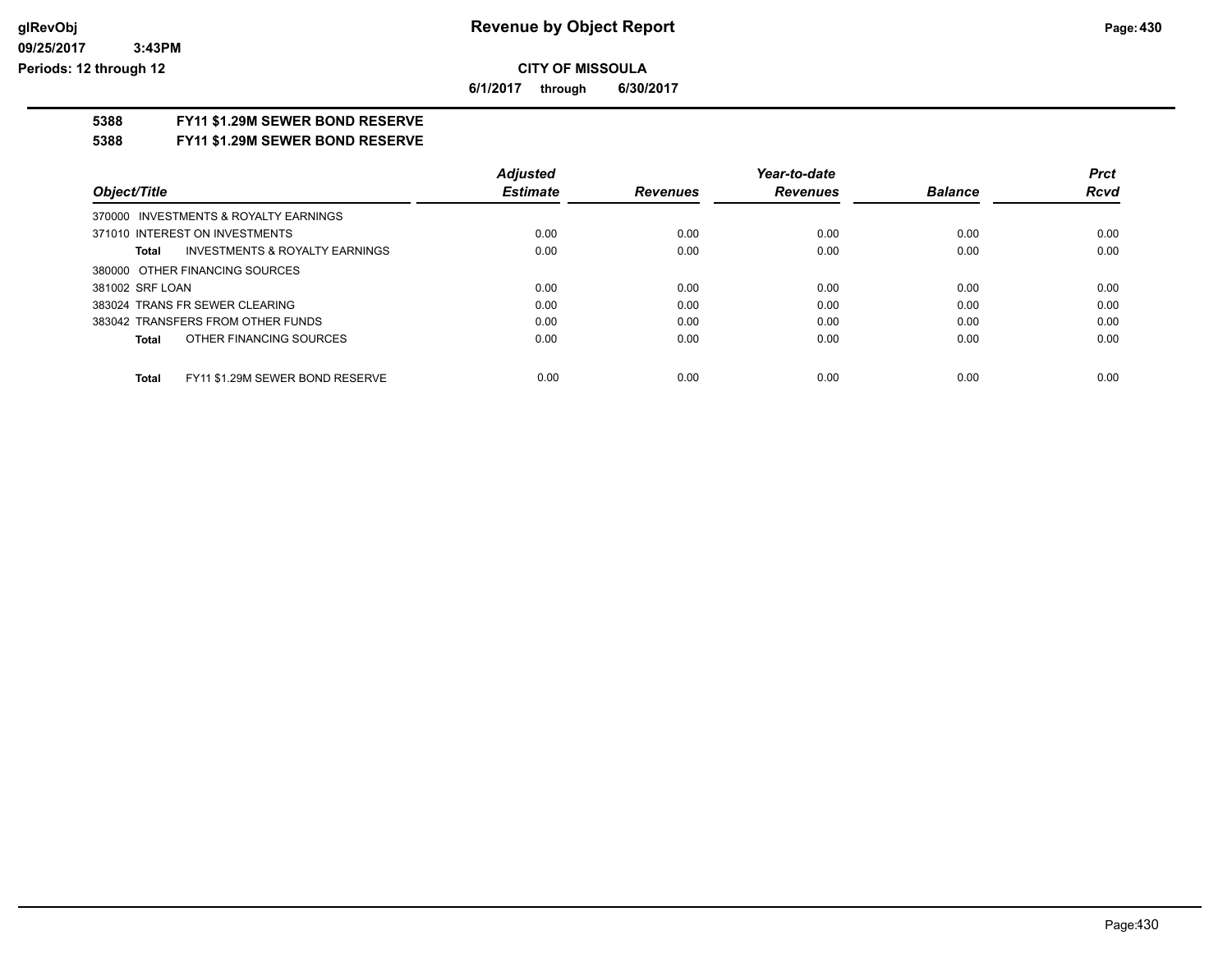**6/1/2017 through 6/30/2017**

## **5388 FY11 \$1.29M SEWER BOND RESERVE**

|                                                 | <b>Adjusted</b> |                 | Year-to-date    |                | <b>Prct</b> |
|-------------------------------------------------|-----------------|-----------------|-----------------|----------------|-------------|
| Object/Title                                    | <b>Estimate</b> | <b>Revenues</b> | <b>Revenues</b> | <b>Balance</b> | Rcvd        |
| 370000 INVESTMENTS & ROYALTY EARNINGS           |                 |                 |                 |                |             |
| 371010 INTEREST ON INVESTMENTS                  | 0.00            | 0.00            | 0.00            | 0.00           | 0.00        |
| INVESTMENTS & ROYALTY EARNINGS<br><b>Total</b>  | 0.00            | 0.00            | 0.00            | 0.00           | 0.00        |
| 380000 OTHER FINANCING SOURCES                  |                 |                 |                 |                |             |
| 381002 SRF LOAN                                 | 0.00            | 0.00            | 0.00            | 0.00           | 0.00        |
| 383024 TRANS FR SEWER CLEARING                  | 0.00            | 0.00            | 0.00            | 0.00           | 0.00        |
| 383042 TRANSFERS FROM OTHER FUNDS               | 0.00            | 0.00            | 0.00            | 0.00           | 0.00        |
| OTHER FINANCING SOURCES<br><b>Total</b>         | 0.00            | 0.00            | 0.00            | 0.00           | 0.00        |
| FY11 \$1.29M SEWER BOND RESERVE<br><b>Total</b> | 0.00            | 0.00            | 0.00            | 0.00           | 0.00        |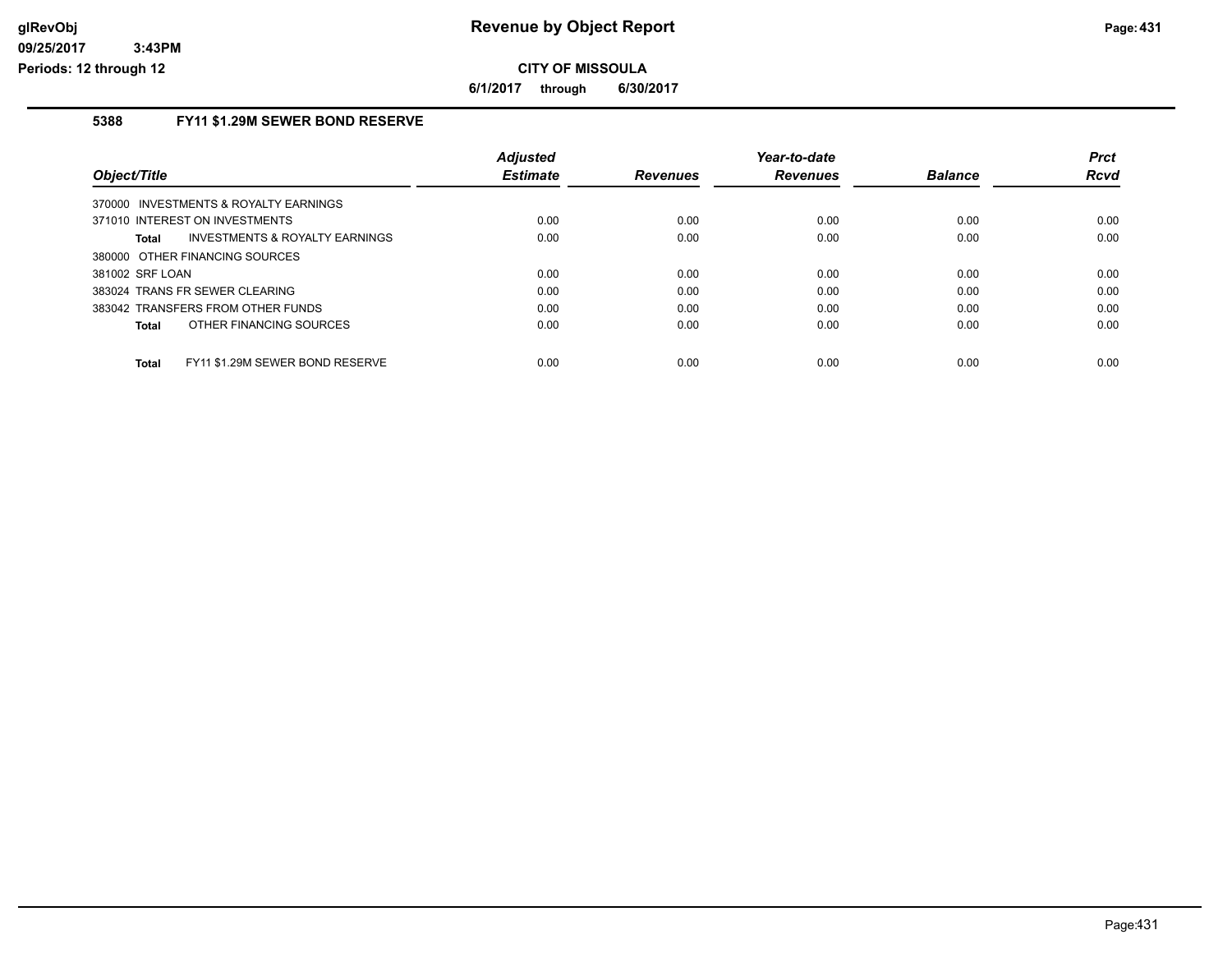**6/1/2017 through 6/30/2017**

# **5389 FY15 SEWER REVENUE BOND DEBT SERVICE**

# **5389 FY15 SEWER REVENUE BOND DEBT SERVICE**

|                      |                                                 | <b>Adjusted</b> |                 | Year-to-date    |                | <b>Prct</b> |
|----------------------|-------------------------------------------------|-----------------|-----------------|-----------------|----------------|-------------|
| Object/Title         |                                                 | <b>Estimate</b> | <b>Revenues</b> | <b>Revenues</b> | <b>Balance</b> | <b>Rcvd</b> |
|                      | 370000 INVESTMENTS & ROYALTY EARNINGS           |                 |                 |                 |                |             |
|                      | 371010 INTEREST ON INVESTMENTS                  | 0.00            | 0.00            | 0.00            | 0.00           | 0.00        |
|                      | 371020 GAIN/LOSS IN MARKET VALUE OF INVESTMENTS | 0.00            | 0.00            | 0.00            | 0.00           | 0.00        |
| Total                | <b>INVESTMENTS &amp; ROYALTY EARNINGS</b>       | 0.00            | 0.00            | 0.00            | 0.00           | 0.00        |
|                      | 380000 OTHER FINANCING SOURCES                  |                 |                 |                 |                |             |
| 381010 BOND PROCEEDS |                                                 | 0.00            | 0.00            | 0.00            | 0.00           | 0.00        |
|                      | 383024 TRANS FR SEWER CLEARING                  | 62.063.00       | 0.00            | 0.00            | 62.063.00      | 0.00        |
| Total                | OTHER FINANCING SOURCES                         | 62,063.00       | 0.00            | 0.00            | 62,063.00      | 0.00        |
| <b>Total</b>         | FY15 SEWER REVENUE BOND DEBT SERVIC             | 62.063.00       | 0.00            | 0.00            | 62.063.00      | 0.00        |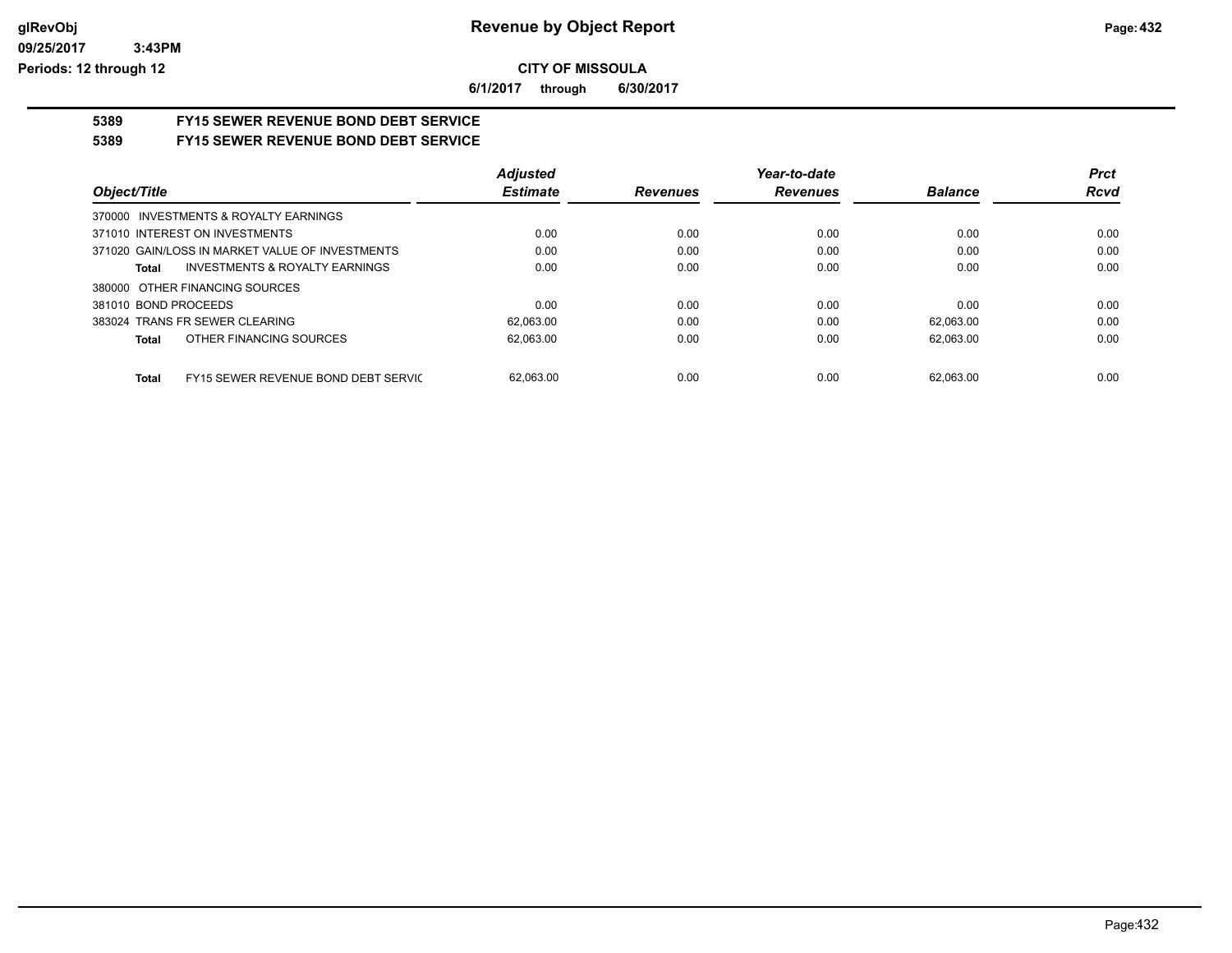**6/1/2017 through 6/30/2017**

#### **5389 FY15 SEWER REVENUE BOND DEBT SERVICE**

|                                                             | <b>Adjusted</b> |                 | Year-to-date    |                | <b>Prct</b> |
|-------------------------------------------------------------|-----------------|-----------------|-----------------|----------------|-------------|
| Object/Title                                                | <b>Estimate</b> | <b>Revenues</b> | <b>Revenues</b> | <b>Balance</b> | Rcvd        |
| 370000 INVESTMENTS & ROYALTY EARNINGS                       |                 |                 |                 |                |             |
| 371010 INTEREST ON INVESTMENTS                              | 0.00            | 0.00            | 0.00            | 0.00           | 0.00        |
| 371020 GAIN/LOSS IN MARKET VALUE OF INVESTMENT              | 0.00            | 0.00            | 0.00            | 0.00           | 0.00        |
| INVESTMENTS & ROYALTY EARNINGS<br><b>Total</b>              | 0.00            | 0.00            | 0.00            | 0.00           | 0.00        |
| 380000 OTHER FINANCING SOURCES                              |                 |                 |                 |                |             |
| 381010 BOND PROCEEDS                                        | 0.00            | 0.00            | 0.00            | 0.00           | 0.00        |
| 383024 TRANS FR SEWER CLEARING                              | 62.063.00       | 0.00            | 0.00            | 62.063.00      | 0.00        |
| OTHER FINANCING SOURCES<br><b>Total</b>                     | 62.063.00       | 0.00            | 0.00            | 62.063.00      | 0.00        |
| <b>FY15 SEWER REVENUE BOND DEBT SERVICE</b><br><b>Total</b> | 62.063.00       | 0.00            | 0.00            | 62.063.00      | 0.00        |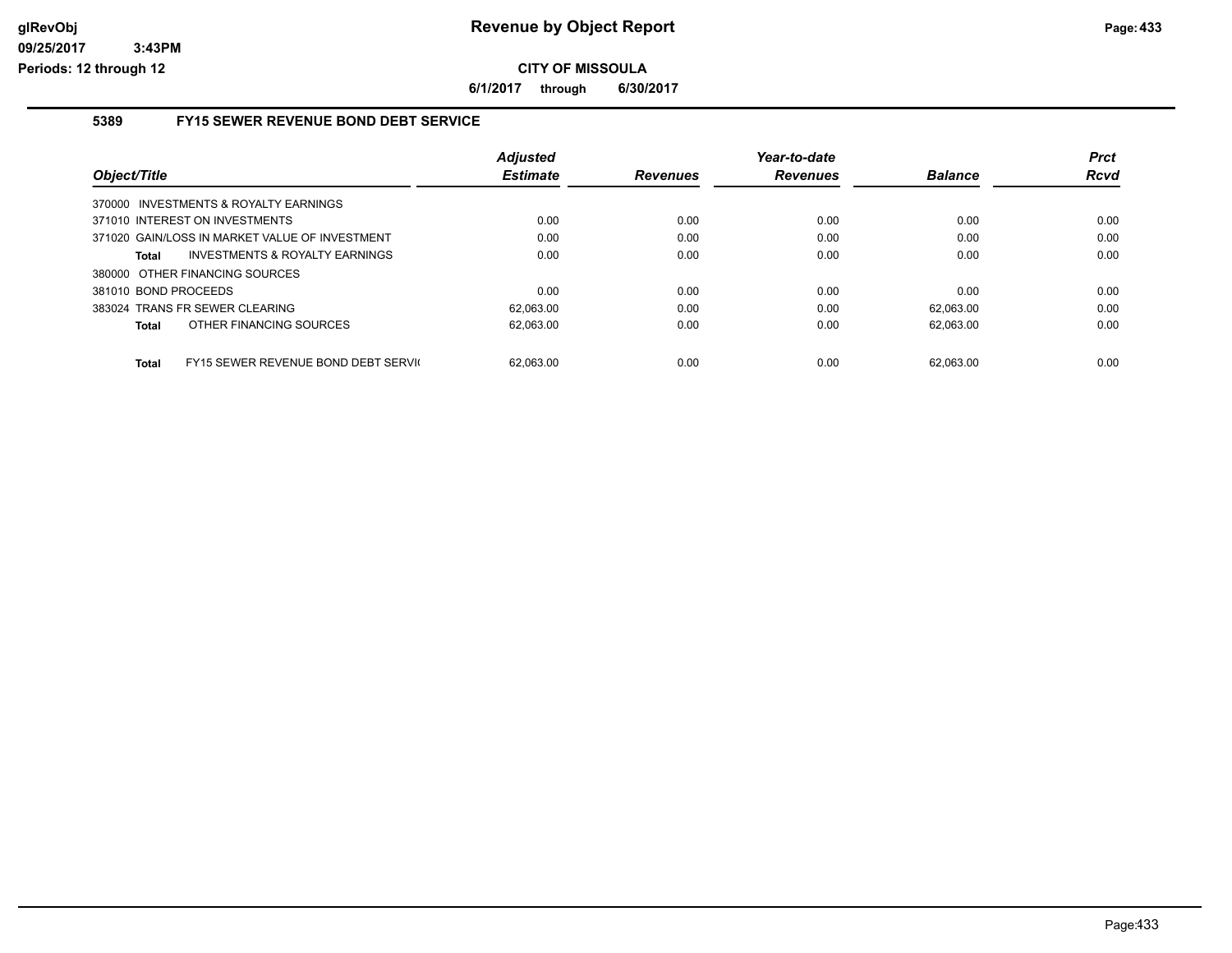**6/1/2017 through 6/30/2017**

# **5390 FY15 SEWER BOND DEBT RESERVE**

#### **5390 FY15 SEWER BOND DEBT RESERVE**

|                                                    | <b>Adjusted</b> |                 | Year-to-date    |                | <b>Prct</b> |
|----------------------------------------------------|-----------------|-----------------|-----------------|----------------|-------------|
| Object/Title                                       | <b>Estimate</b> | <b>Revenues</b> | <b>Revenues</b> | <b>Balance</b> | <b>Rcvd</b> |
| 370000 INVESTMENTS & ROYALTY EARNINGS              |                 |                 |                 |                |             |
| 371010 INTEREST ON INVESTMENTS                     | 0.00            | 0.00            | 0.00            | 0.00           | 0.00        |
| 371020 GAIN/LOSS IN MARKET VALUE OF INVESTMENTS    | 0.00            | 0.00            | 0.00            | 0.00           | 0.00        |
| <b>INVESTMENTS &amp; ROYALTY EARNINGS</b><br>Total | 0.00            | 0.00            | 0.00            | 0.00           | 0.00        |
| 380000 OTHER FINANCING SOURCES                     |                 |                 |                 |                |             |
| 381002 SRF LOAN                                    | 0.00            | 0.00            | 0.00            | 0.00           | 0.00        |
| 383024 TRANS FR SEWER CLEARING                     | 337.00          | 0.00            | 0.00            | 337.00         | 0.00        |
| 383042 TRANSFERS FROM OTHER FUNDS                  | 0.00            | 0.00            | 0.00            | 0.00           | 0.00        |
| OTHER FINANCING SOURCES<br>Total                   | 337.00          | 0.00            | 0.00            | 337.00         | 0.00        |
| FY15 SEWER BOND DEBT RESERVE<br><b>Total</b>       | 337.00          | 0.00            | 0.00            | 337.00         | 0.00        |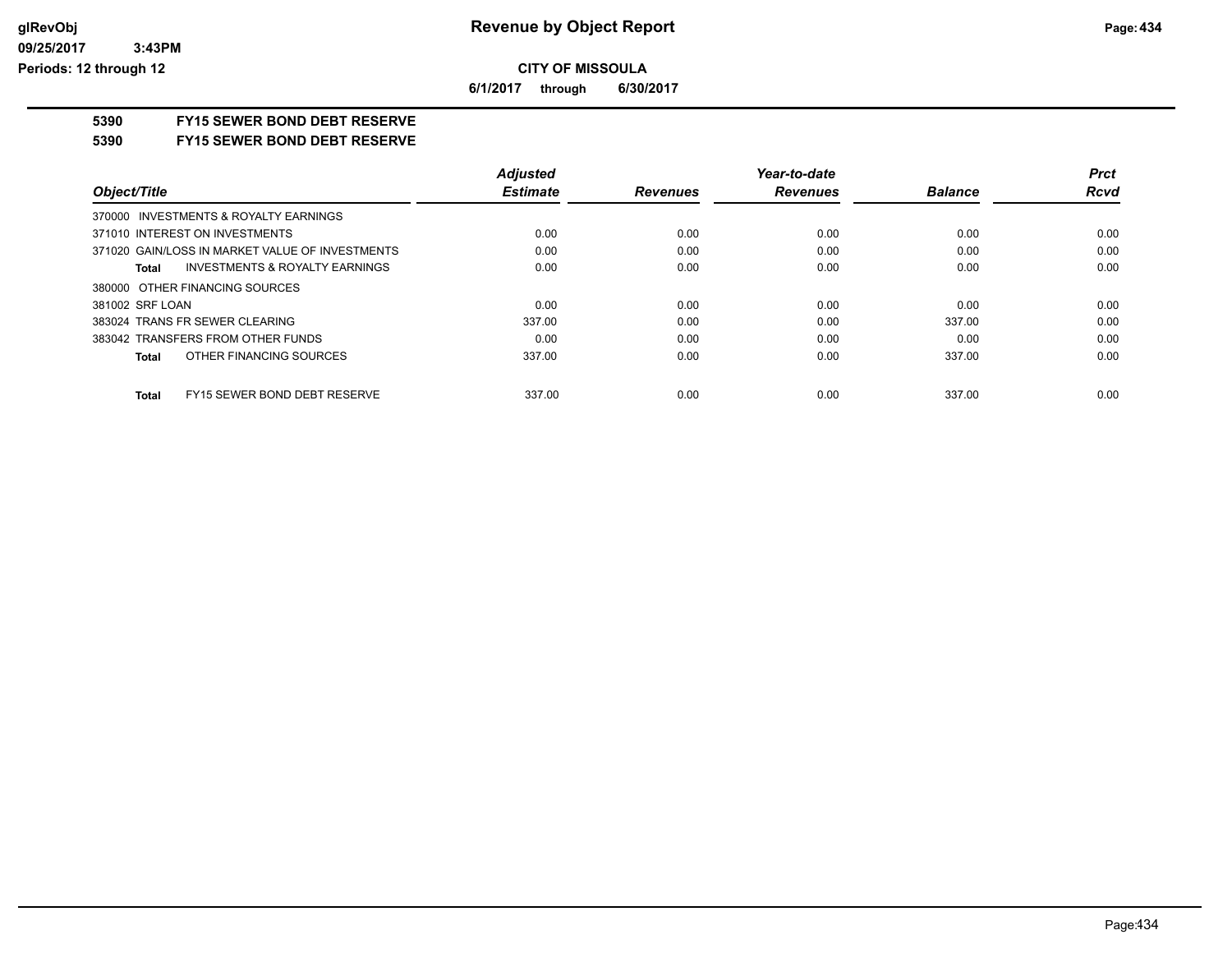**6/1/2017 through 6/30/2017**

# **5390 FY15 SEWER BOND DEBT RESERVE**

| Object/Title                                       | <b>Adiusted</b><br><b>Estimate</b> | <b>Revenues</b> | Year-to-date<br><b>Revenues</b> | <b>Balance</b> | <b>Prct</b><br><b>Rcvd</b> |
|----------------------------------------------------|------------------------------------|-----------------|---------------------------------|----------------|----------------------------|
| 370000 INVESTMENTS & ROYALTY EARNINGS              |                                    |                 |                                 |                |                            |
| 371010 INTEREST ON INVESTMENTS                     | 0.00                               | 0.00            | 0.00                            | 0.00           | 0.00                       |
| 371020 GAIN/LOSS IN MARKET VALUE OF INVESTMENT     | 0.00                               | 0.00            | 0.00                            | 0.00           | 0.00                       |
| <b>INVESTMENTS &amp; ROYALTY EARNINGS</b><br>Total | 0.00                               | 0.00            | 0.00                            | 0.00           | 0.00                       |
| 380000 OTHER FINANCING SOURCES                     |                                    |                 |                                 |                |                            |
| 381002 SRF LOAN                                    | 0.00                               | 0.00            | 0.00                            | 0.00           | 0.00                       |
| 383024 TRANS FR SEWER CLEARING                     | 337.00                             | 0.00            | 0.00                            | 337.00         | 0.00                       |
| 383042 TRANSFERS FROM OTHER FUNDS                  | 0.00                               | 0.00            | 0.00                            | 0.00           | 0.00                       |
| OTHER FINANCING SOURCES<br><b>Total</b>            | 337.00                             | 0.00            | 0.00                            | 337.00         | 0.00                       |
| FY15 SEWER BOND DEBT RESERVE<br>Total              | 337.00                             | 0.00            | 0.00                            | 337.00         | 0.00                       |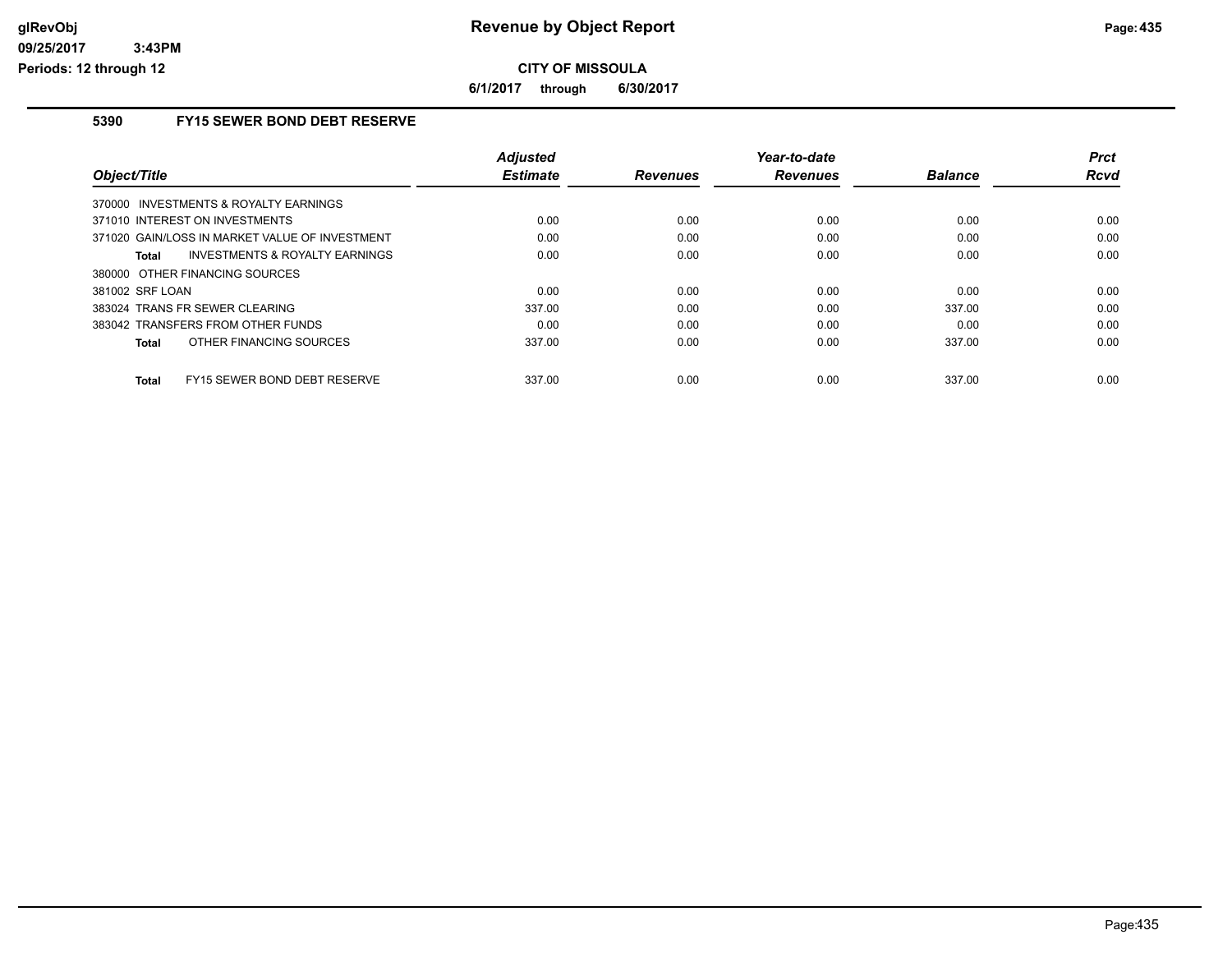**6/1/2017 through 6/30/2017**

#### **5391 16 SEWER REVENUE BOND DEBT SERVICE 5391 16 SEWER REVENUE BOND DEBT SERVICE**

|                                                    | <b>Adjusted</b> |                 | Year-to-date    |                | Prct        |
|----------------------------------------------------|-----------------|-----------------|-----------------|----------------|-------------|
| Object/Title                                       | <b>Estimate</b> | <b>Revenues</b> | <b>Revenues</b> | <b>Balance</b> | <b>Rcvd</b> |
| 380000 OTHER FINANCING SOURCES                     |                 |                 |                 |                |             |
| 381010 BOND PROCEEDS                               | 268,969.00      | $-150.467.50$   | 0.00            | 268.969.00     | 0.00        |
| 383024 TRANS FR SEWER CLEARING                     | 0.00            | 0.00            | 0.00            | 0.00           | 0.00        |
| OTHER FINANCING SOURCES<br>Total                   | 268,969.00      | -150.467.50     | 0.00            | 268.969.00     | 0.00        |
| 16 SEWER REVENUE BOND DEBT SERVICE<br><b>Total</b> | 268.969.00      | $-150.467.50$   | 0.00            | 268.969.00     | 0.00        |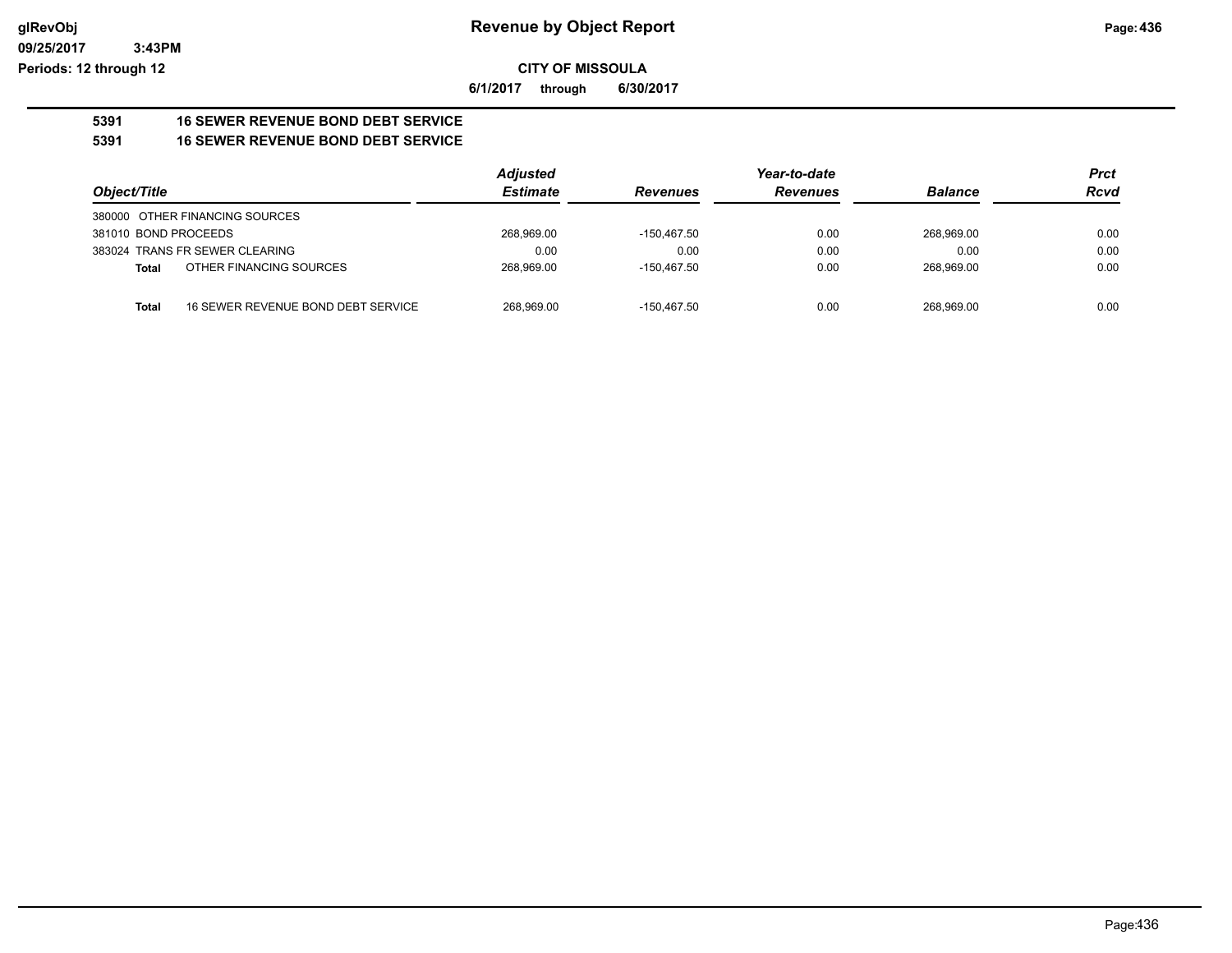**6/1/2017 through 6/30/2017**

### **5391 16 SEWER REVENUE BOND DEBT SERVICE**

|                      |                                    | <b>Adjusted</b> | Year-to-date    |                 |                | <b>Prct</b> |
|----------------------|------------------------------------|-----------------|-----------------|-----------------|----------------|-------------|
| Object/Title         |                                    | <b>Estimate</b> | <b>Revenues</b> | <b>Revenues</b> | <b>Balance</b> | <b>Rcvd</b> |
|                      | 380000 OTHER FINANCING SOURCES     |                 |                 |                 |                |             |
| 381010 BOND PROCEEDS |                                    | 268.969.00      | -150.467.50     | 0.00            | 268.969.00     | 0.00        |
|                      | 383024 TRANS FR SEWER CLEARING     | 0.00            | 0.00            | 0.00            | 0.00           | 0.00        |
| Total                | OTHER FINANCING SOURCES            | 268.969.00      | -150.467.50     | 0.00            | 268.969.00     | 0.00        |
| <b>Total</b>         | 16 SEWER REVENUE BOND DEBT SERVICE | 268.969.00      | -150.467.50     | 0.00            | 268.969.00     | 0.00        |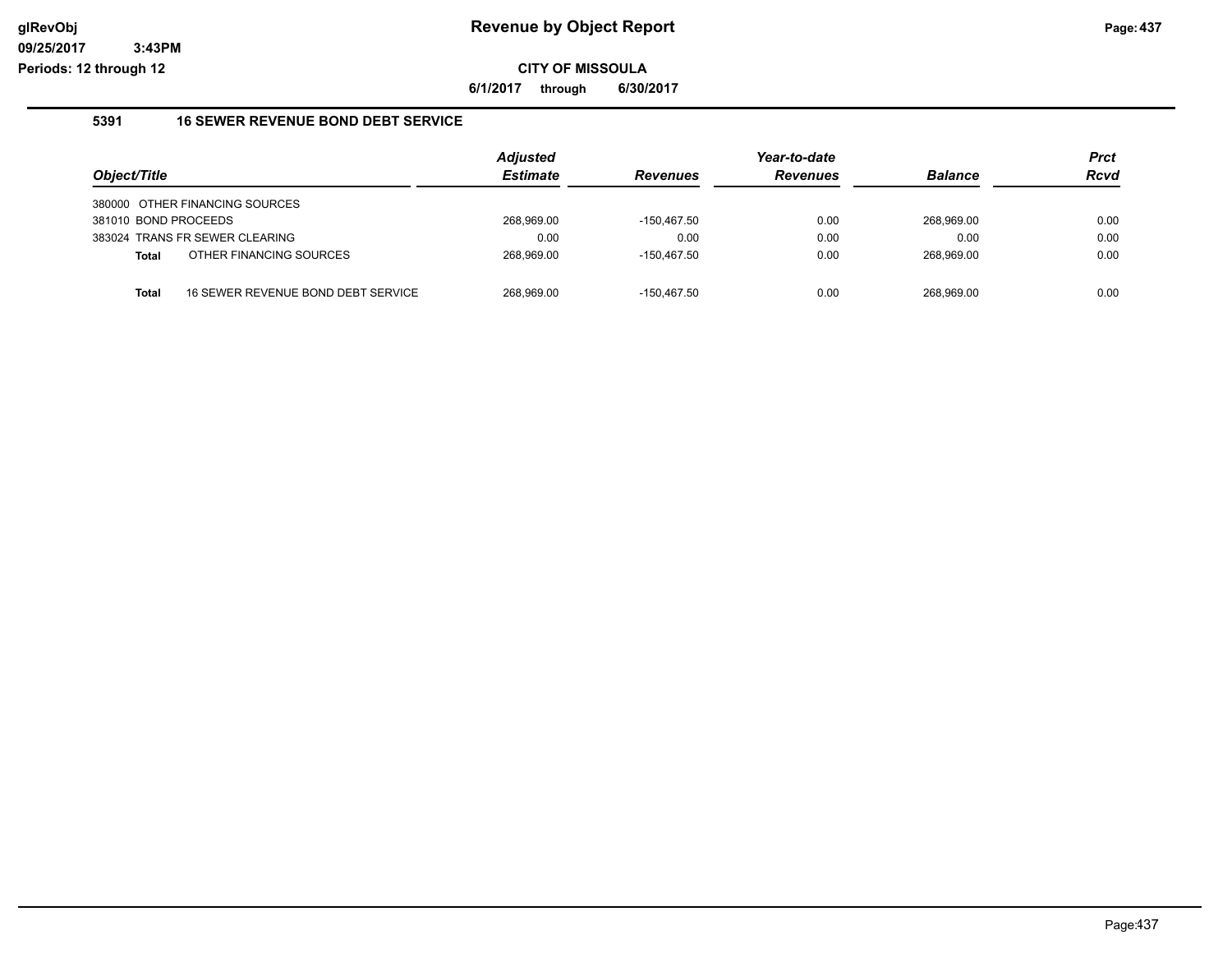**6/1/2017 through 6/30/2017**

# **5392 16 SEWER REVENUE BOND DEBT RESERVE**

# **5392 16 SEWER REVENUE BOND DEBT RESERVE**

|                                                    | <b>Adjusted</b> |                 | Year-to-date    |                | <b>Prct</b> |
|----------------------------------------------------|-----------------|-----------------|-----------------|----------------|-------------|
| Object/Title                                       | <b>Estimate</b> | <b>Revenues</b> | <b>Revenues</b> | <b>Balance</b> | Rcvd        |
| 380000 OTHER FINANCING SOURCES                     |                 |                 |                 |                |             |
| 381010 BOND PROCEEDS                               | 0.00            | 0.00            | 0.00            | 0.00           | 0.00        |
| 383024 TRANS FR SEWER CLEARING                     | 0.00            | 0.00            | 0.00            | 0.00           | 0.00        |
| 383042 TRANSFERS FROM OTHER FUNDS                  | 170.238.00      | 0.00            | 0.00            | 170.238.00     | 0.00        |
| OTHER FINANCING SOURCES<br>Total                   | 170.238.00      | 0.00            | 0.00            | 170.238.00     | 0.00        |
|                                                    |                 |                 |                 |                |             |
| 16 SEWER REVENUE BOND DEBT RESERVE<br><b>Total</b> | 170.238.00      | 0.00            | 0.00            | 170.238.00     | 0.00        |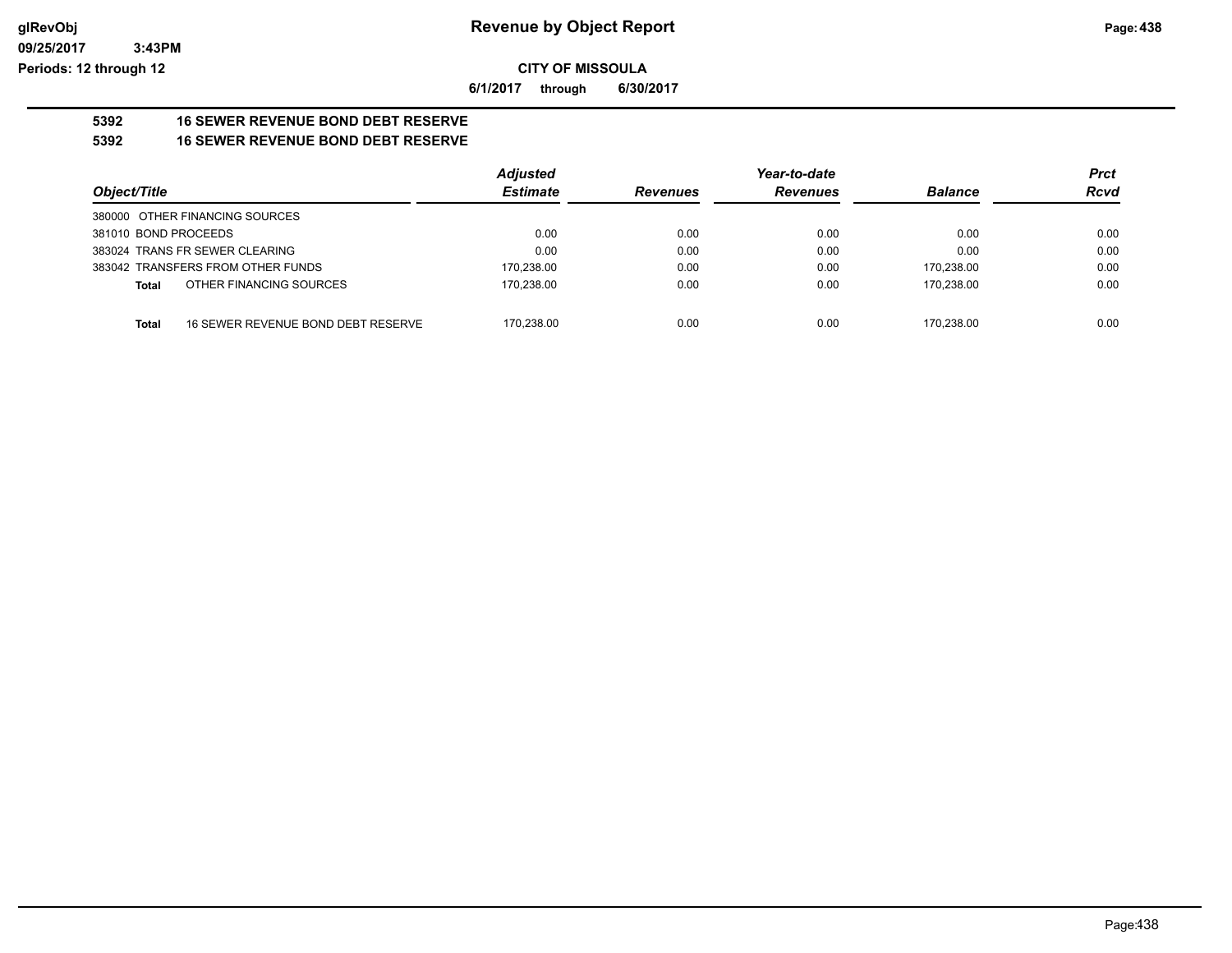**6/1/2017 through 6/30/2017**

#### **5392 16 SEWER REVENUE BOND DEBT RESERVE**

| Object/Title                                | Adjusted<br><b>Estimate</b> | <b>Revenues</b> | Year-to-date<br><b>Revenues</b> | <b>Balance</b> | <b>Prct</b><br><b>Rcvd</b> |
|---------------------------------------------|-----------------------------|-----------------|---------------------------------|----------------|----------------------------|
| 380000 OTHER FINANCING SOURCES              |                             |                 |                                 |                |                            |
| 381010 BOND PROCEEDS                        | 0.00                        | 0.00            | 0.00                            | 0.00           | 0.00                       |
| 383024 TRANS FR SEWER CLEARING              | 0.00                        | 0.00            | 0.00                            | 0.00           | 0.00                       |
| 383042 TRANSFERS FROM OTHER FUNDS           | 170,238.00                  | 0.00            | 0.00                            | 170.238.00     | 0.00                       |
| OTHER FINANCING SOURCES<br><b>Total</b>     | 170.238.00                  | 0.00            | 0.00                            | 170.238.00     | 0.00                       |
|                                             |                             |                 |                                 |                |                            |
| 16 SEWER REVENUE BOND DEBT RESERVE<br>Total | 170.238.00                  | 0.00            | 0.00                            | 170.238.00     | 0.00                       |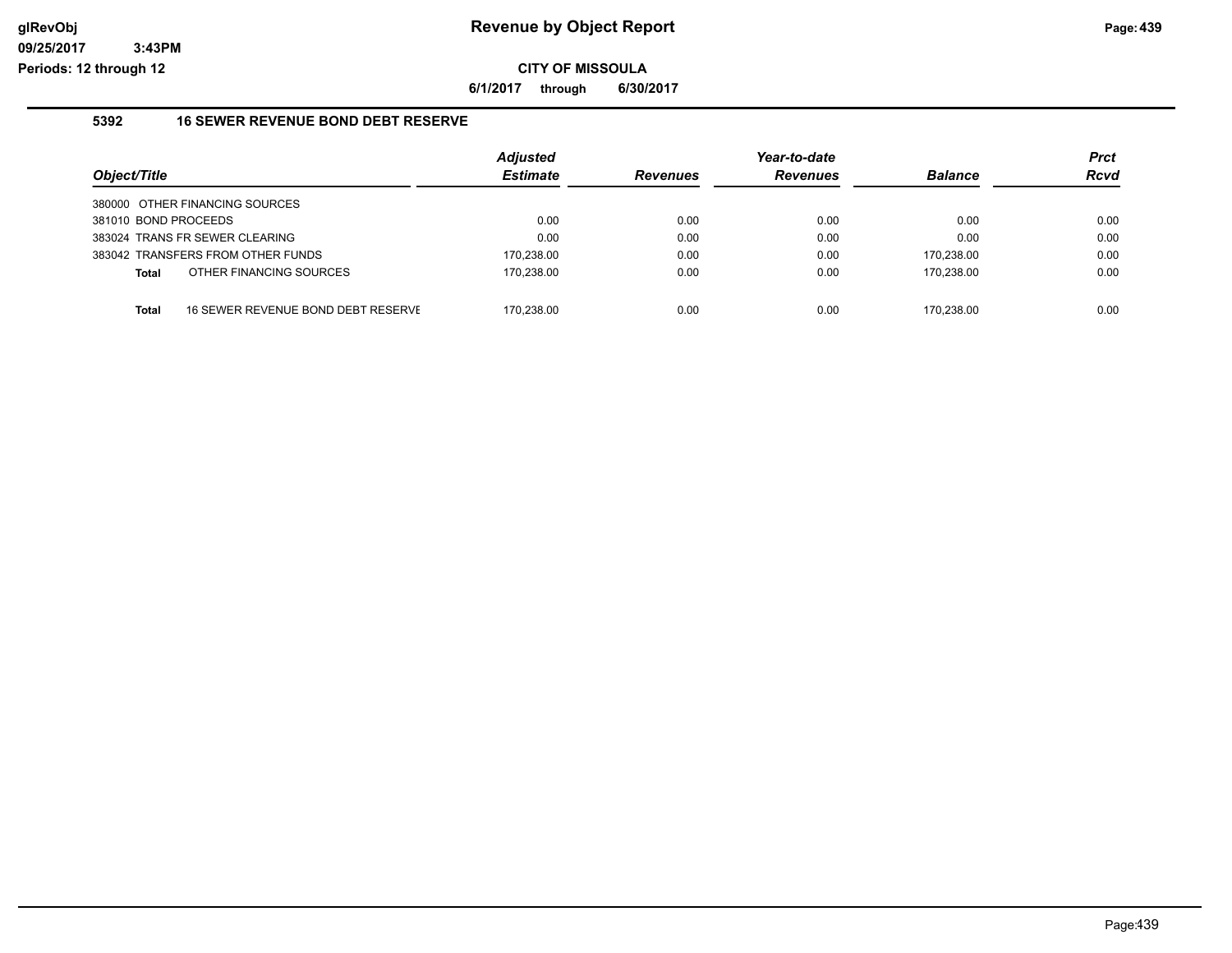**6/1/2017 through 6/30/2017**

**5450 STORMWATER UTILITIY**

**5450 STORMWATER UTILITIY**

|                                                           | <b>Adjusted</b> |                 | Year-to-date    |                | <b>Prct</b> |
|-----------------------------------------------------------|-----------------|-----------------|-----------------|----------------|-------------|
| Object/Title                                              | <b>Estimate</b> | <b>Revenues</b> | <b>Revenues</b> | <b>Balance</b> | <b>Rcvd</b> |
| 330000 INTERGOVERNMENTAL REVENUES                         |                 |                 |                 |                |             |
| 334123 MAQI FEDERAL ASSISTANCE                            | 0.00            | 0.00            | 0.00            | 0.00           | 0.00        |
| 336020 STATE PENSION CONTRIBUTION                         | 0.00            | 0.00            | 0.00            | 0.00           | 0.00        |
| 336023 STATE CONTRIB. - PERS                              | 0.00            | 0.00            | 39.06           | $-39.06$       | 0.00        |
| <b>INTERGOVERNMENTAL REVENUES</b><br><b>Total</b>         | 0.00            | 0.00            | 39.06           | $-39.06$       | 0.00        |
| <b>CHARGES FOR SERVICES</b><br>340000                     |                 |                 |                 |                |             |
| 345032 STORMWATER INSTALLATION FEES                       | 0.00            | 0.00            | 0.00            | 0.00           | 0.00        |
| 345034 STORMWATER USE FEES                                | 257,500.00      | 106.11          | 133,814.80      | 123,685.20     | 51.97       |
| 345036 STORM WATER USE FEE PENALTY                        | 0.00            | 0.00            | 0.00            | 0.00           | 0.00        |
| <b>CHARGES FOR SERVICES</b><br><b>Total</b>               | 257,500.00      | 106.11          | 133,814.80      | 123,685.20     | 51.97       |
| <b>MISCELLANEOUS REVENUES</b><br>360000                   |                 |                 |                 |                |             |
| 360010 MISCELLANEOUS                                      | 0.00            | 0.00            | 0.00            | 0.00           | 0.00        |
| *** Title Not Found ***<br>368005                         | 0.00            | 15.000.00       | 15,000.00       | $-15,000.00$   | 0.00        |
| <b>MISCELLANEOUS REVENUES</b><br><b>Total</b>             | 0.00            | 15,000.00       | 15,000.00       | $-15,000.00$   | 0.00        |
| <b>INVESTMENTS &amp; ROYALTY EARNINGS</b><br>370000       |                 |                 |                 |                |             |
| 371010 INTEREST ON INVESTMENTS                            | 0.00            | 0.00            | 0.00            | 0.00           | 0.00        |
| <b>INVESTMENTS &amp; ROYALTY EARNINGS</b><br><b>Total</b> | 0.00            | 0.00            | 0.00            | 0.00           | 0.00        |
| OTHER FINANCING SOURCES<br>380000                         |                 |                 |                 |                |             |
| 381000 LOAN PROCEEDS                                      | 35,000.00       | 0.00            | 0.00            | 35,000.00      | 0.00        |
| 383000 OPERATING TRANSFERS                                | 0.00            | 0.00            | 0.00            | 0.00           | 0.00        |
| OTHER FINANCING SOURCES<br><b>Total</b>                   | 35,000.00       | 0.00            | 0.00            | 35,000.00      | 0.00        |
| STORMWATER UTILITIY<br><b>Total</b>                       | 292.500.00      | 15.106.11       | 148.853.86      | 143.646.14     | 50.89       |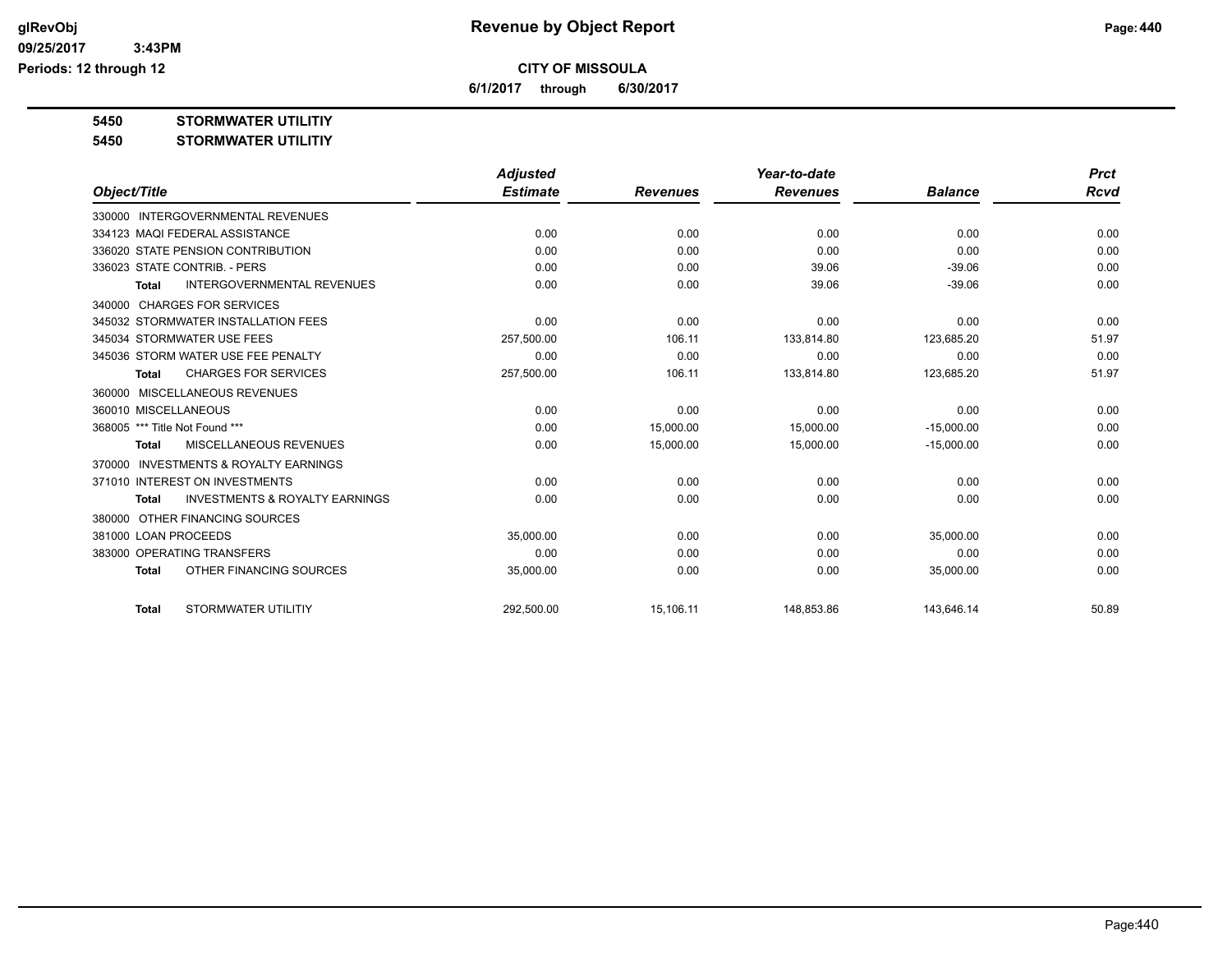**6/1/2017 through 6/30/2017**

#### **5450 STORMWATER UTILITIY**

|                                                           | <b>Adjusted</b> |                 | Year-to-date    |                | <b>Prct</b> |
|-----------------------------------------------------------|-----------------|-----------------|-----------------|----------------|-------------|
| Object/Title                                              | <b>Estimate</b> | <b>Revenues</b> | <b>Revenues</b> | <b>Balance</b> | <b>Rcvd</b> |
| 330000 INTERGOVERNMENTAL REVENUES                         |                 |                 |                 |                |             |
| 334123 MAQI FEDERAL ASSISTANCE                            | 0.00            | 0.00            | 0.00            | 0.00           | 0.00        |
| 336020 STATE PENSION CONTRIBUTION                         | 0.00            | 0.00            | 0.00            | 0.00           | 0.00        |
| 336023 STATE CONTRIB. - PERS                              | 0.00            | 0.00            | 39.06           | $-39.06$       | 0.00        |
| <b>INTERGOVERNMENTAL REVENUES</b><br><b>Total</b>         | 0.00            | 0.00            | 39.06           | $-39.06$       | 0.00        |
| 340000 CHARGES FOR SERVICES                               |                 |                 |                 |                |             |
| 345032 STORMWATER INSTALLATION FEES                       | 0.00            | 0.00            | 0.00            | 0.00           | 0.00        |
| 345034 STORMWATER USE FEES                                | 257,500.00      | 106.11          | 133,814.80      | 123,685.20     | 51.97       |
| 345036 STORM WATER USE FEE PENALTY                        | 0.00            | 0.00            | 0.00            | 0.00           | 0.00        |
| <b>CHARGES FOR SERVICES</b><br><b>Total</b>               | 257,500.00      | 106.11          | 133,814.80      | 123,685.20     | 51.97       |
| 360000 MISCELLANEOUS REVENUES                             |                 |                 |                 |                |             |
| 360010 MISCELLANEOUS                                      | 0.00            | 0.00            | 0.00            | 0.00           | 0.00        |
| 368005 *** Title Not Found ***                            | 0.00            | 15,000.00       | 15,000.00       | $-15,000.00$   | 0.00        |
| <b>MISCELLANEOUS REVENUES</b><br><b>Total</b>             | 0.00            | 15,000.00       | 15,000.00       | $-15,000.00$   | 0.00        |
| <b>INVESTMENTS &amp; ROYALTY EARNINGS</b><br>370000       |                 |                 |                 |                |             |
| 371010 INTEREST ON INVESTMENTS                            | 0.00            | 0.00            | 0.00            | 0.00           | 0.00        |
| <b>INVESTMENTS &amp; ROYALTY EARNINGS</b><br><b>Total</b> | 0.00            | 0.00            | 0.00            | 0.00           | 0.00        |
| 380000 OTHER FINANCING SOURCES                            |                 |                 |                 |                |             |
| 381000 LOAN PROCEEDS                                      | 35,000.00       | 0.00            | 0.00            | 35,000.00      | 0.00        |
| 383000 OPERATING TRANSFERS                                | 0.00            | 0.00            | 0.00            | 0.00           | 0.00        |
| OTHER FINANCING SOURCES<br><b>Total</b>                   | 35,000.00       | 0.00            | 0.00            | 35,000.00      | 0.00        |
| STORMWATER UTILITIY<br><b>Total</b>                       | 292.500.00      | 15.106.11       | 148.853.86      | 143.646.14     | 50.89       |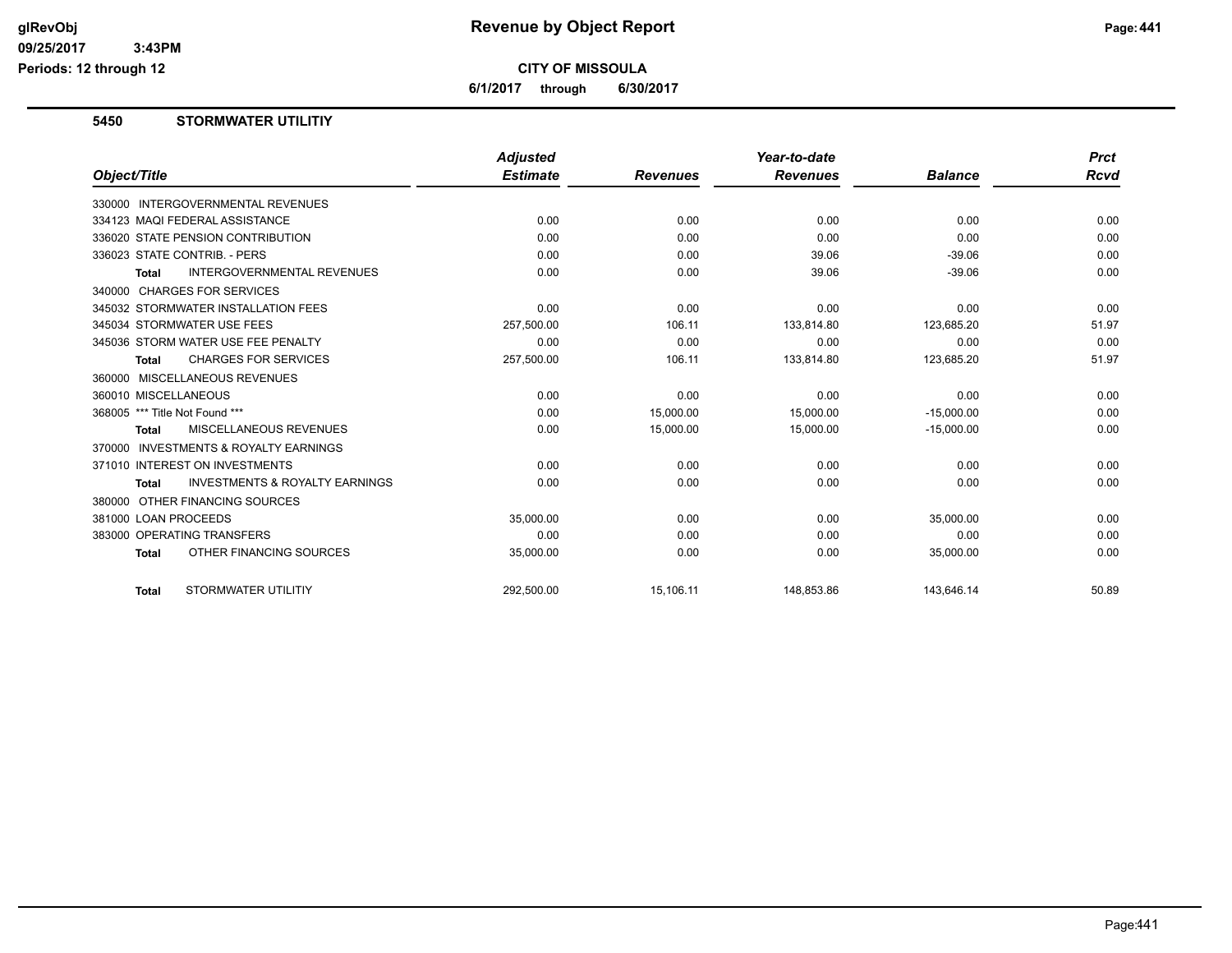**6/1/2017 through 6/30/2017**

# **5711 AQUATICS**

**5711 AQUATICS**

|                                                           | <b>Adjusted</b> |                 | Year-to-date    |                | <b>Prct</b> |
|-----------------------------------------------------------|-----------------|-----------------|-----------------|----------------|-------------|
| Object/Title                                              | <b>Estimate</b> | <b>Revenues</b> | <b>Revenues</b> | <b>Balance</b> | <b>Rcvd</b> |
| 330000 INTERGOVERNMENTAL REVENUES                         |                 |                 |                 |                |             |
| 336020 STATE PENSION CONTRIBUTION                         | 0.00            | 0.00            | 0.00            | 0.00           | 0.00        |
| 336023 STATE CONTRIB. - PERS                              | 0.00            | 0.00            | 420.96          | $-420.96$      | 0.00        |
| <b>INTERGOVERNMENTAL REVENUES</b><br><b>Total</b>         | 0.00            | 0.00            | 420.96          | $-420.96$      | 0.00        |
| <b>CHARGES FOR SERVICES</b><br>340000                     |                 |                 |                 |                |             |
| 340051 GRILL VAN CONCESSIONS                              | 38,000.00       | 7.715.84        | 37,944.89       | 55.11          | 99.85       |
| 346030 SWIMMING POOL FEES                                 | 603.825.00      | 108.579.79      | 489.106.71      | 114.718.29     | 81.00       |
| 346060 CURRENTS SWIMMING FACILITY                         | 442,900.00      | 69,023.41       | 484,317.24      | $-41,417.24$   | 109.35      |
| 346061 CURRENTS ENTERPRISE                                | 0.00            | 0.00            | 0.00            | 0.00           | 0.00        |
| 346062 SPLASH ENTERPRISE                                  | 0.00            | 0.00            | 0.00            | 0.00           | 0.00        |
| <b>CHARGES FOR SERVICES</b><br><b>Total</b>               | 1,084,725.00    | 185,319.04      | 1,011,368.84    | 73,356.16      | 93.24       |
| 360000 MISCELLANEOUS REVENUES                             |                 |                 |                 |                |             |
| 360010 MISCELLANEOUS                                      | 0.00            | 0.00            | 4.746.72        | $-4.746.72$    | 0.00        |
| 365000 DONATIONS                                          | 0.00            | 0.00            | 0.00            | 0.00           | 0.00        |
| 365019 AQUATICS DONATIONS & GRANTS                        | 0.00            | 16.00           | 1,368.50        | $-1,368.50$    | 0.00        |
| <b>MISCELLANEOUS REVENUES</b><br><b>Total</b>             | 0.00            | 16.00           | 6,115.22        | $-6,115.22$    | 0.00        |
| 370000 INVESTMENTS & ROYALTY EARNINGS                     |                 |                 |                 |                |             |
| 371010 INTEREST ON INVESTMENTS                            | 0.00            | 0.00            | 0.00            | 0.00           | 0.00        |
| <b>INVESTMENTS &amp; ROYALTY EARNINGS</b><br><b>Total</b> | 0.00            | 0.00            | 0.00            | 0.00           | 0.00        |
| OTHER FINANCING SOURCES<br>380000                         |                 |                 |                 |                |             |
| 383029 TRANS FR GENERAL                                   | 203,000.00      | 0.00            | 203,000.00      | 0.00           | 100.00      |
| 383043 TRANSFERS FROM IMPACT FEES                         | 0.00            | 0.00            | 0.00            | 0.00           | 0.00        |
| 383400 CAPITAL CONTRIBUTION                               | 0.00            | 0.00            | 0.00            | 0.00           | 0.00        |
| OTHER FINANCING SOURCES<br><b>Total</b>                   | 203,000.00      | 0.00            | 203,000.00      | 0.00           | 100.00      |
| <b>AQUATICS</b><br><b>Total</b>                           | 1,287,725.00    | 185,335.04      | 1,220,905.02    | 66,819.98      | 94.81       |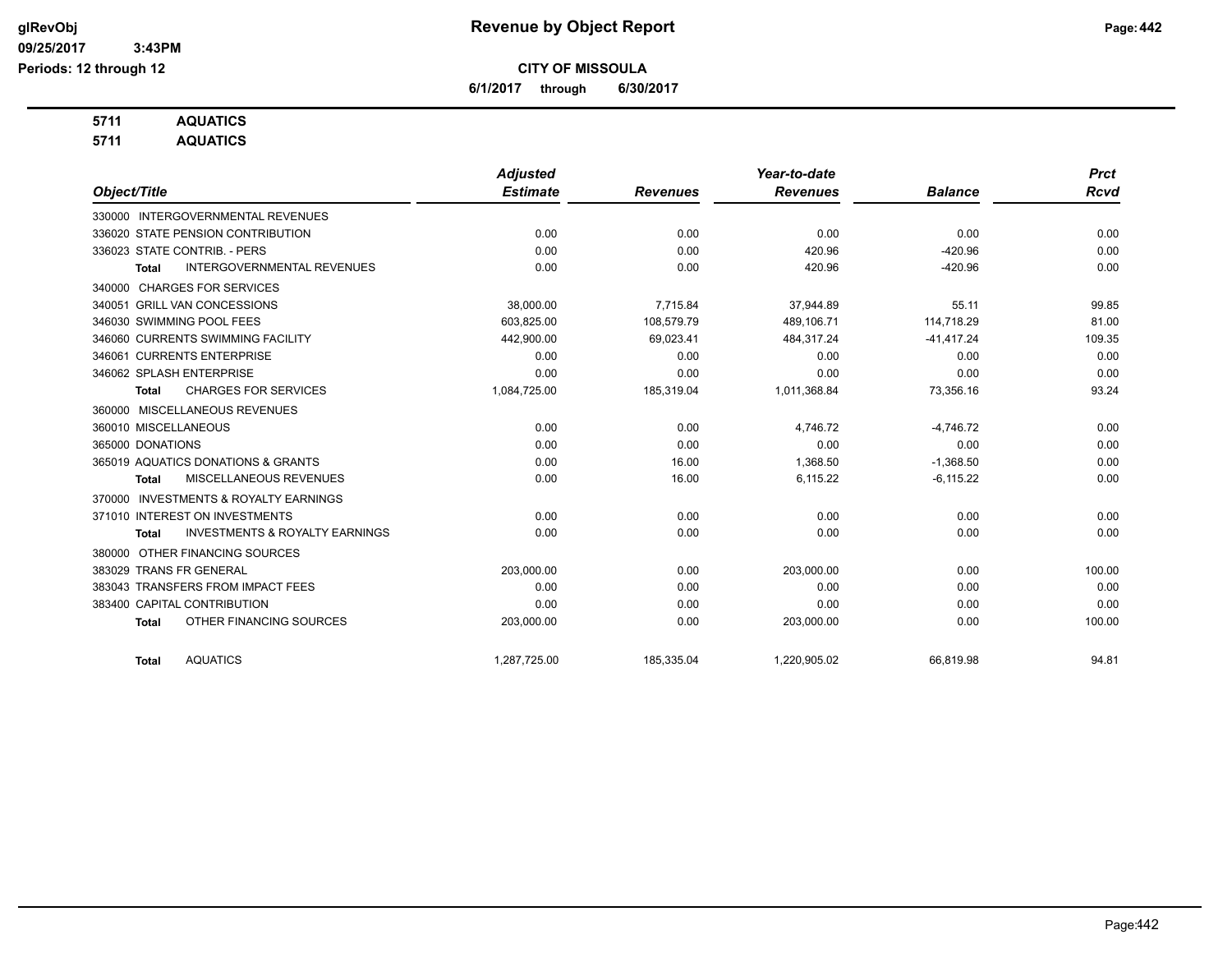**6/1/2017 through 6/30/2017**

**5711 AQUATICS**

|                                                           | <b>Adjusted</b> |                 | Year-to-date    |                | <b>Prct</b> |
|-----------------------------------------------------------|-----------------|-----------------|-----------------|----------------|-------------|
| Object/Title                                              | <b>Estimate</b> | <b>Revenues</b> | <b>Revenues</b> | <b>Balance</b> | <b>Rcvd</b> |
| 330000 INTERGOVERNMENTAL REVENUES                         |                 |                 |                 |                |             |
| 336020 STATE PENSION CONTRIBUTION                         | 0.00            | 0.00            | 0.00            | 0.00           | 0.00        |
| 336023 STATE CONTRIB. - PERS                              | 0.00            | 0.00            | 420.96          | $-420.96$      | 0.00        |
| <b>INTERGOVERNMENTAL REVENUES</b><br><b>Total</b>         | 0.00            | 0.00            | 420.96          | $-420.96$      | 0.00        |
| 340000 CHARGES FOR SERVICES                               |                 |                 |                 |                |             |
| 340051 GRILL VAN CONCESSIONS                              | 38,000.00       | 7,715.84        | 37,944.89       | 55.11          | 99.85       |
| 346030 SWIMMING POOL FEES                                 | 603,825.00      | 108,579.79      | 489,106.71      | 114,718.29     | 81.00       |
| 346060 CURRENTS SWIMMING FACILITY                         | 442,900.00      | 69.023.41       | 484.317.24      | $-41,417.24$   | 109.35      |
| 346061 CURRENTS ENTERPRISE                                | 0.00            | 0.00            | 0.00            | 0.00           | 0.00        |
| 346062 SPLASH ENTERPRISE                                  | 0.00            | 0.00            | 0.00            | 0.00           | 0.00        |
| <b>CHARGES FOR SERVICES</b><br>Total                      | 1,084,725.00    | 185,319.04      | 1,011,368.84    | 73,356.16      | 93.24       |
| 360000 MISCELLANEOUS REVENUES                             |                 |                 |                 |                |             |
| 360010 MISCELLANEOUS                                      | 0.00            | 0.00            | 4,746.72        | $-4,746.72$    | 0.00        |
| 365000 DONATIONS                                          | 0.00            | 0.00            | 0.00            | 0.00           | 0.00        |
| 365019 AQUATICS DONATIONS & GRANTS                        | 0.00            | 16.00           | 1,368.50        | $-1,368.50$    | 0.00        |
| <b>MISCELLANEOUS REVENUES</b><br>Total                    | 0.00            | 16.00           | 6,115.22        | $-6,115.22$    | 0.00        |
| <b>INVESTMENTS &amp; ROYALTY EARNINGS</b><br>370000       |                 |                 |                 |                |             |
| 371010 INTEREST ON INVESTMENTS                            | 0.00            | 0.00            | 0.00            | 0.00           | 0.00        |
| <b>INVESTMENTS &amp; ROYALTY EARNINGS</b><br><b>Total</b> | 0.00            | 0.00            | 0.00            | 0.00           | 0.00        |
| OTHER FINANCING SOURCES<br>380000                         |                 |                 |                 |                |             |
| 383029 TRANS FR GENERAL                                   | 203,000.00      | 0.00            | 203,000.00      | 0.00           | 100.00      |
| 383043 TRANSFERS FROM IMPACT FEES                         | 0.00            | 0.00            | 0.00            | 0.00           | 0.00        |
| 383400 CAPITAL CONTRIBUTION                               | 0.00            | 0.00            | 0.00            | 0.00           | 0.00        |
| OTHER FINANCING SOURCES<br><b>Total</b>                   | 203,000.00      | 0.00            | 203,000.00      | 0.00           | 100.00      |
| <b>AQUATICS</b><br><b>Total</b>                           | 1,287,725.00    | 185,335.04      | 1,220,905.02    | 66,819.98      | 94.81       |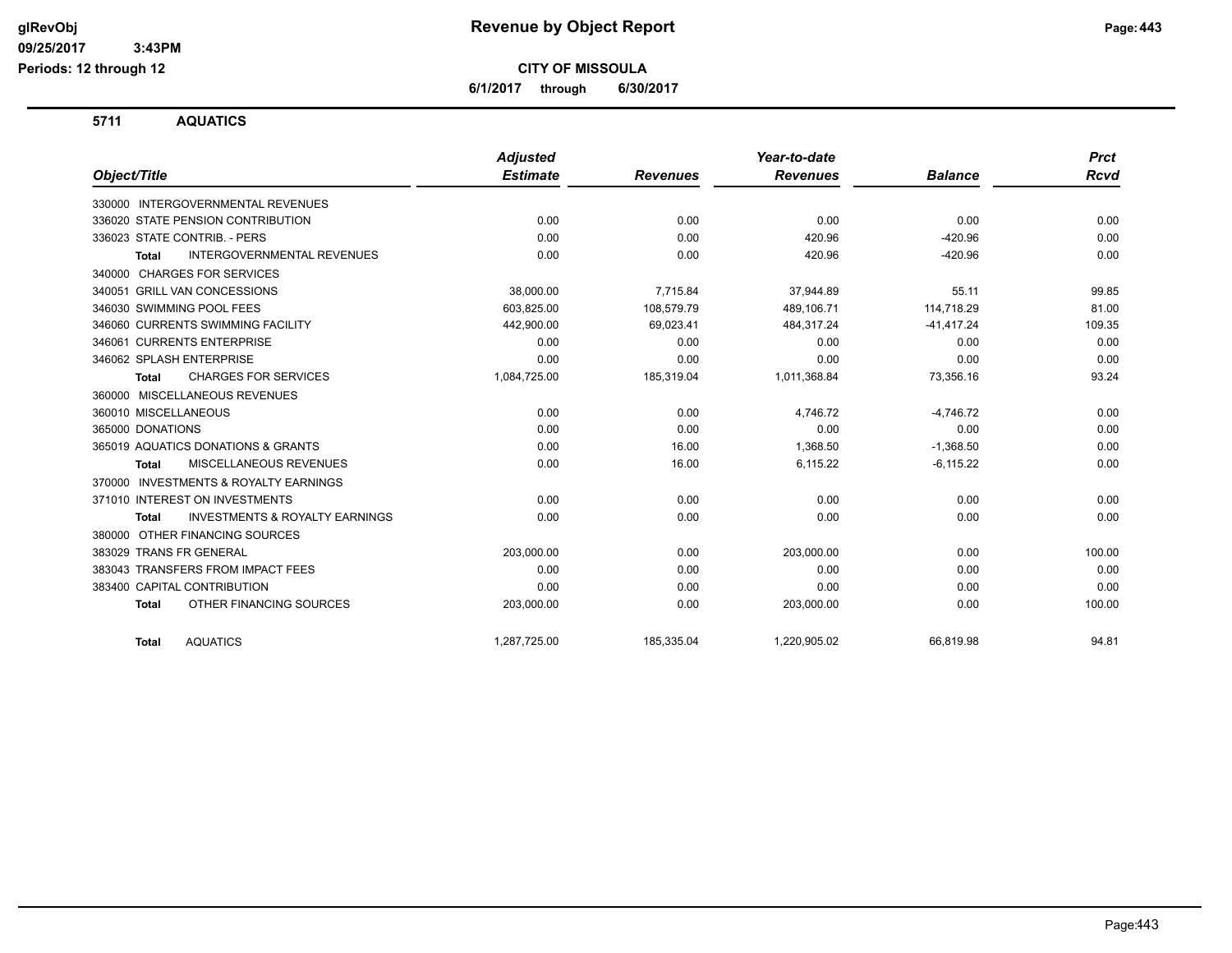**6/1/2017 through 6/30/2017**

# **6050 EMPLOYEE BENEFIT PLAN FUND**

#### **6050 EMPLOYEE BENEFIT PLAN FUND**

|                                                          | <b>Adjusted</b> |                 | Year-to-date    |                | <b>Prct</b> |
|----------------------------------------------------------|-----------------|-----------------|-----------------|----------------|-------------|
| Object/Title                                             | <b>Estimate</b> | <b>Revenues</b> | <b>Revenues</b> | <b>Balance</b> | Rcvd        |
| 330000 INTERGOVERNMENTAL REVENUES                        |                 |                 |                 |                |             |
| 334112 WELLNESS GRANT                                    | 0.00            | 0.00            | 0.00            | 0.00           | 0.00        |
| <b>INTERGOVERNMENTAL REVENUES</b><br><b>Total</b>        | 0.00            | 0.00            | 0.00            | 0.00           | 0.00        |
| 360000 MISCELLANEOUS REVENUES                            |                 |                 |                 |                |             |
| 360010 MISCELLANEOUS                                     | 0.00            | 0.00            | 0.00            | 0.00           | 0.00        |
| MISCELLANEOUS REVENUES<br><b>Total</b>                   | 0.00            | 0.00            | 0.00            | 0.00           | 0.00        |
| 370000 INVESTMENTS & ROYALTY EARNINGS                    |                 |                 |                 |                |             |
| 371010 INTEREST ON INVESTMENTS                           | 0.00            | 6,974.32        | 6,974.32        | $-6,974.32$    | 0.00        |
| <b>INVESTMENTS &amp; ROYALTY EARNINGS</b><br>Total       | 0.00            | 6,974.32        | 6,974.32        | $-6,974.32$    | 0.00        |
| 380000 OTHER FINANCING SOURCES                           |                 |                 |                 |                |             |
| 383028 TRANS FROM GF FOR HEALTH RESERVE                  | 0.00            | 294,666.64      | 442,000.00      | $-442,000.00$  | 0.00        |
| 383029 TRANS FR GENERAL                                  | 527,056.00      | $-214,871.46$   | 78,213.82       | 448,842.18     | 14.84       |
| OTHER FINANCING SOURCES<br><b>Total</b>                  | 527,056.00      | 79,795.18       | 520,213.82      | 6,842.18       | 98.70       |
| 390000 INTERNAL SERVICES                                 |                 |                 |                 |                |             |
| 396001 INSURANCE REIMBURSEMENTS                          | 0.00            | 0.00            | 0.00            | 0.00           | 0.00        |
| 396002 CITY CONTRIBUTIONS                                | 3,255,600.00    | 270,445.30      | 3.311.711.25    | $-56, 111.25$  | 101.72      |
| 396003 EMPLOYEE DEDUCTION CONTRIBUTIONS                  | 1,101,219.00    | 120,416.53      | 1,125,975.84    | $-24,756.84$   | 102.25      |
| 396004 RETIREE CONTRIBUTIONS                             | 433,080.00      | 33,410.35       | 381,129.12      | 51,950.88      | 88.00       |
| 396005 FIRE + POLICE ADDTL HEALTH CONTRIB                | 1.572.000.00    | 238,496.56      | 1.779.350.56    | $-207,350.56$  | 113.19      |
| 396006 RX REBATES                                        | 0.00            | 0.00            | 12,767.44       | $-12,767.44$   | 0.00        |
| 396007 OTHER PARTICIPANT HEALTH PREM CONTRIB             | 0.00            | 0.00            | 912.45          | $-912.45$      | 0.00        |
| 396008 COBRA CONTRIBUTIONS                               | 4,800.00        | 0.00            | 0.00            | 4.800.00       | 0.00        |
| 396009 WELLNESS PROGRAM CONTRIBUTIONS                    | 0.00            | 0.00            | 0.00            | 0.00           | 0.00        |
| 396010 EMPLOYEE SUPPLI LIFE INSURANCE CONTRI             | 0.00            | 4,470.83        | 30,376.77       | $-30,376.77$   | 0.00        |
| <b>EMPLOYEE VISION INSURANCE CONTRIBUTIONS</b><br>396011 | 0.00            | 110.45          | 1.537.85        | $-1,537.85$    | 0.00        |
| <b>INTERNAL SERVICES</b><br><b>Total</b>                 | 6,366,699.00    | 667,350.02      | 6,643,761.28    | $-277,062.28$  | 104.35      |
| <b>EMPLOYEE BENEFIT PLAN FUND</b><br><b>Total</b>        | 6,893,755.00    | 754,119.52      | 7,170,949.42    | $-277,194.42$  | 104.02      |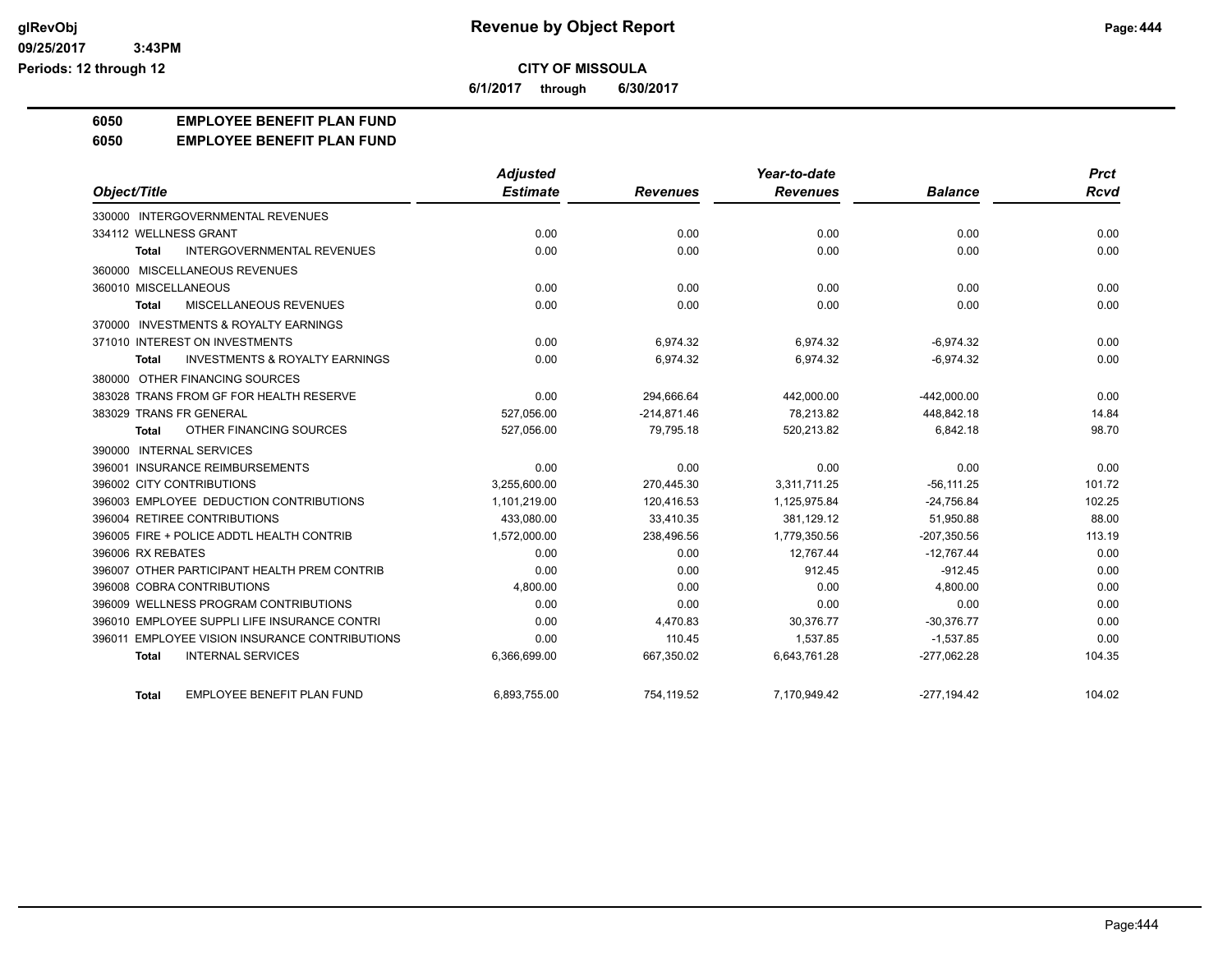**6/1/2017 through 6/30/2017**

# **6050 EMPLOYEE BENEFIT PLAN FUND**

|                                                           | <b>Adjusted</b> |                 | Year-to-date    |                | <b>Prct</b> |
|-----------------------------------------------------------|-----------------|-----------------|-----------------|----------------|-------------|
| Object/Title                                              | <b>Estimate</b> | <b>Revenues</b> | <b>Revenues</b> | <b>Balance</b> | Rcvd        |
| 330000 INTERGOVERNMENTAL REVENUES                         |                 |                 |                 |                |             |
| 334112 WELLNESS GRANT                                     | 0.00            | 0.00            | 0.00            | 0.00           | 0.00        |
| <b>INTERGOVERNMENTAL REVENUES</b><br>Total                | 0.00            | 0.00            | 0.00            | 0.00           | 0.00        |
| 360000 MISCELLANEOUS REVENUES                             |                 |                 |                 |                |             |
| 360010 MISCELLANEOUS                                      | 0.00            | 0.00            | 0.00            | 0.00           | 0.00        |
| <b>MISCELLANEOUS REVENUES</b><br><b>Total</b>             | 0.00            | 0.00            | 0.00            | 0.00           | 0.00        |
| 370000 INVESTMENTS & ROYALTY EARNINGS                     |                 |                 |                 |                |             |
| 371010 INTEREST ON INVESTMENTS                            | 0.00            | 6,974.32        | 6,974.32        | $-6,974.32$    | 0.00        |
| <b>INVESTMENTS &amp; ROYALTY EARNINGS</b><br><b>Total</b> | 0.00            | 6,974.32        | 6,974.32        | $-6,974.32$    | 0.00        |
| 380000 OTHER FINANCING SOURCES                            |                 |                 |                 |                |             |
| 383028 TRANS FROM GF FOR HEALTH RESERVE                   | 0.00            | 294,666.64      | 442,000.00      | $-442,000.00$  | 0.00        |
| 383029 TRANS FR GENERAL                                   | 527,056.00      | $-214,871.46$   | 78,213.82       | 448,842.18     | 14.84       |
| OTHER FINANCING SOURCES<br>Total                          | 527,056.00      | 79,795.18       | 520,213.82      | 6,842.18       | 98.70       |
| 390000 INTERNAL SERVICES                                  |                 |                 |                 |                |             |
| 396001 INSURANCE REIMBURSEMENTS                           | 0.00            | 0.00            | 0.00            | 0.00           | 0.00        |
| 396002 CITY CONTRIBUTIONS                                 | 3,255,600.00    | 270,445.30      | 3,311,711.25    | $-56, 111.25$  | 101.72      |
| 396003 EMPLOYEE DEDUCTION CONTRIBUTIONS                   | 1,101,219.00    | 120,416.53      | 1,125,975.84    | $-24,756.84$   | 102.25      |
| 396004 RETIREE CONTRIBUTIONS                              | 433,080.00      | 33,410.35       | 381,129.12      | 51,950.88      | 88.00       |
| 396005 FIRE + POLICE ADDTL HEALTH CONTRIB                 | 1,572,000.00    | 238,496.56      | 1,779,350.56    | $-207,350.56$  | 113.19      |
| 396006 RX REBATES                                         | 0.00            | 0.00            | 12,767.44       | $-12,767.44$   | 0.00        |
| 396007 OTHER PARTICIPANT HEALTH PREM CONTRIB              | 0.00            | 0.00            | 912.45          | $-912.45$      | 0.00        |
| 396008 COBRA CONTRIBUTIONS                                | 4,800.00        | 0.00            | 0.00            | 4.800.00       | 0.00        |
| 396009 WELLNESS PROGRAM CONTRIBUTIONS                     | 0.00            | 0.00            | 0.00            | 0.00           | 0.00        |
| 396010 EMPLOYEE SUPPLI LIFE INSURANCE CONTRI              | 0.00            | 4,470.83        | 30,376.77       | $-30,376.77$   | 0.00        |
| 396011 EMPLOYEE VISION INSURANCE CONTRIBUTION             | 0.00            | 110.45          | 1,537.85        | $-1,537.85$    | 0.00        |
| <b>INTERNAL SERVICES</b><br><b>Total</b>                  | 6,366,699.00    | 667,350.02      | 6,643,761.28    | $-277,062.28$  | 104.35      |
| <b>EMPLOYEE BENEFIT PLAN FUND</b><br><b>Total</b>         | 6,893,755.00    | 754,119.52      | 7,170,949.42    | $-277,194.42$  | 104.02      |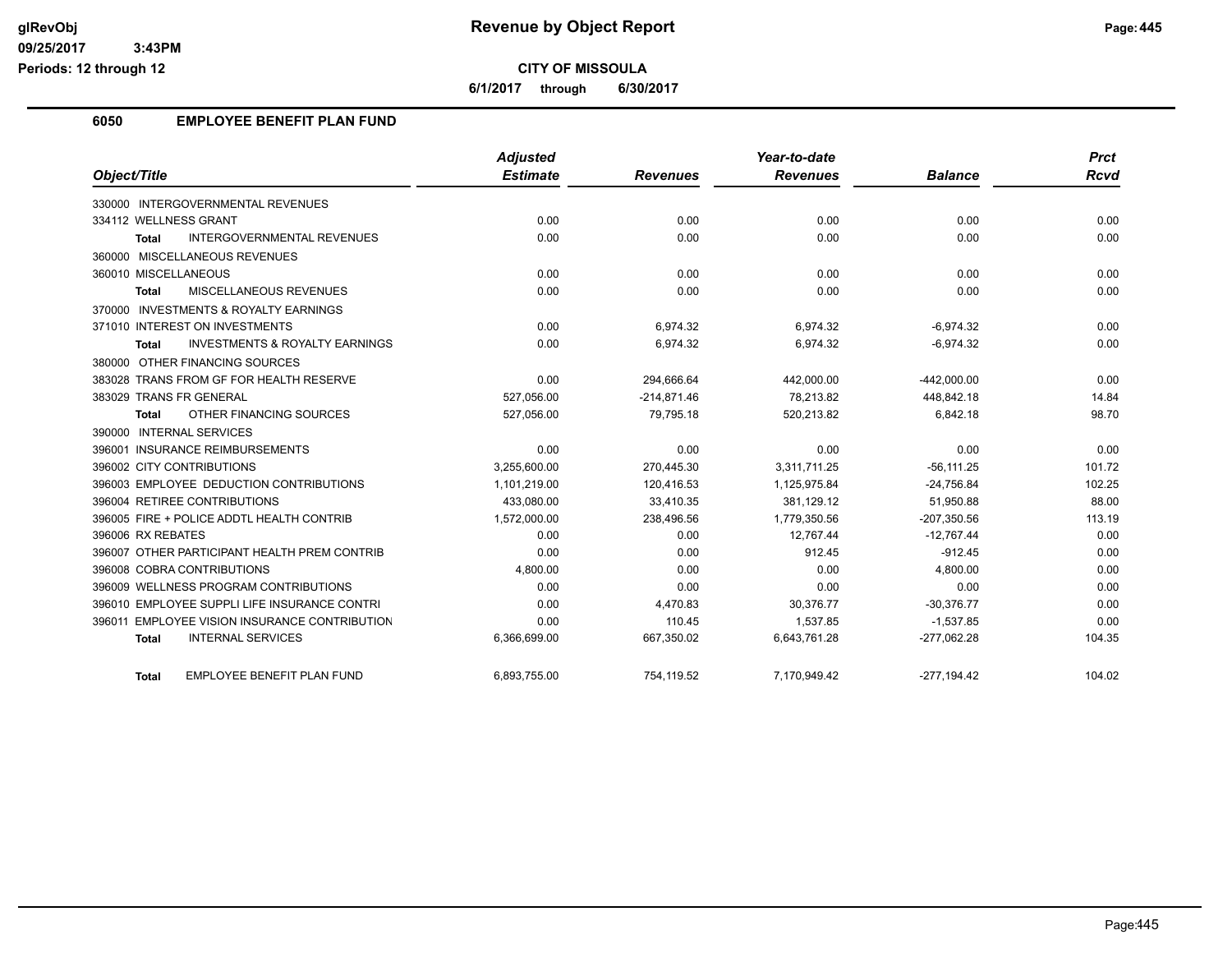**6/1/2017 through 6/30/2017**

**7370 PARKING COMMISSION FUND**

**7370 PARKING COMMISSION FUND**

|                                                    | <b>Adjusted</b> |                 | Year-to-date    |                 | <b>Prct</b> |
|----------------------------------------------------|-----------------|-----------------|-----------------|-----------------|-------------|
| Object/Title                                       | <b>Estimate</b> | <b>Revenues</b> | <b>Revenues</b> | <b>Balance</b>  | Rcvd        |
| 330000 INTERGOVERNMENTAL REVENUES                  |                 |                 |                 |                 |             |
| 336020 STATE PENSION CONTRIBUTION                  | 0.00            | 0.00            | 0.00            | 0.00            | 0.00        |
| 336023 STATE CONTRIB. - PERS                       | 0.00            | 0.00            | 321.61          | $-321.61$       | 0.00        |
| <b>INTERGOVERNMENTAL REVENUES</b><br><b>Total</b>  | 0.00            | 0.00            | 321.61          | $-321.61$       | 0.00        |
| 340000 CHARGES FOR SERVICES                        |                 |                 |                 |                 |             |
| 343009 TOW CHARGES                                 | 0.00            | 0.00            | 0.00            | 0.00            | 0.00        |
| 343015 PARKING                                     | 1,672,690.00    | 0.00            | 0.00            | 1,672,690.00    | 0.00        |
| 343016 METER MONEY                                 | 0.00            | 108,339.46      | 1,036,337.56    | $-1,036,337.56$ | 0.00        |
| 343017 PARKING LEASE REVENUE                       | 0.00            | 176,413.00      | 907,016.01      | $-907,016.01$   | 0.00        |
| 343018 SALE OF MATERIALS                           | 0.00            | 9,464.40        | 108,218.19      | $-108,218.19$   | 0.00        |
| 343301 BOOT REMOVAL                                | 0.00            | 1,155.00        | 11,615.00       | $-11,615.00$    | 0.00        |
| <b>CHARGES FOR SERVICES</b><br><b>Total</b>        | 1,672,690.00    | 295,371.86      | 2,063,186.76    | -390,496.76     | 123.35      |
| 350000 FINES & FORFEITURES                         |                 |                 |                 |                 |             |
| 352000 TICKETS                                     | 0.00            | 0.00            | 0.00            | 0.00            | 0.00        |
| 352001 PARKING TICKET REVENUE                      | 270,000.00      | 19,259.00       | 222,438.00      | 47,562.00       | 82.38       |
| 352002 PARKING FINES                               | 0.00            | 0.00            | 0.00            | 0.00            | 0.00        |
| <b>FINES &amp; FORFEITURES</b><br><b>Total</b>     | 270,000.00      | 19,259.00       | 222,438.00      | 47,562.00       | 82.38       |
| 360000 MISCELLANEOUS REVENUES                      |                 |                 |                 |                 |             |
| 360010 MISCELLANEOUS                               | 0.00            | 7,375.00        | 37,595.05       | $-37,595.05$    | 0.00        |
| 360018 MARKET ON FRONT UTILITY PAYMENTS            | 0.00            | 198.31          | 1,597.74        | $-1,597.74$     | 0.00        |
| 360019 GARBAGE-MARKET ON FRONT                     | 0.00            | 269.03          | 974.45          | $-974.45$       | 0.00        |
| 362002 BAD CHECK CHARGES                           | 0.00            | 0.00            | 112.50          | $-112.50$       | 0.00        |
| 362005 LEASE LATE PAYMENT PENALTY                  | 0.00            | 0.00            | 0.00            | 0.00            | 0.00        |
| 364040 INSURANCE AND DAMAGE RECOVERY               | 0.00            | 0.00            | 0.00            | 0.00            | 0.00        |
| MISCELLANEOUS REVENUES<br>Total                    | 0.00            | 7,842.34        | 40,279.74       | $-40,279.74$    | 0.00        |
| 370000 INVESTMENTS & ROYALTY EARNINGS              |                 |                 |                 |                 |             |
| 371010 INTEREST ON INVESTMENTS                     | 0.00            | 0.00            | 0.00            | 0.00            | 0.00        |
| 371020 GAIN/LOSS IN MARKET VALUE OF INVESTMENTS    | 0.00            | 0.00            | 0.00            | 0.00            | 0.00        |
| <b>INVESTMENTS &amp; ROYALTY EARNINGS</b><br>Total | 0.00            | 0.00            | 0.00            | 0.00            | 0.00        |
| 380000 OTHER FINANCING SOURCES                     |                 |                 |                 |                 |             |
| 381010 BOND PROCEEDS                               | 0.00            | 0.00            | 0.00            | 0.00            | 0.00        |
| 381090 PROCEEDS FROM CAPITAL LEASE                 | 0.00            | 0.00            | 0.00            | 0.00            | 0.00        |
| 382010 SALE OF FIXED ASSETS                        | 0.00            | 0.00            | 0.00            | 0.00            | 0.00        |
| 383013 TRANS FR SID DEBT SERVICE                   | 0.00            | 0.00            | 0.00            | 0.00            | 0.00        |
| 383400 CAPITAL CONTRIBUTION                        | 0.00            | 0.00            | 0.00            | 0.00            | 0.00        |
| OTHER FINANCING SOURCES<br>Total                   | 0.00            | 0.00            | 0.00            | 0.00            | 0.00        |
| PARKING COMMISSION FUND<br><b>Total</b>            | 1,942,690.00    | 322,473.20      | 2,326,226.11    | $-383,536.11$   | 119.74      |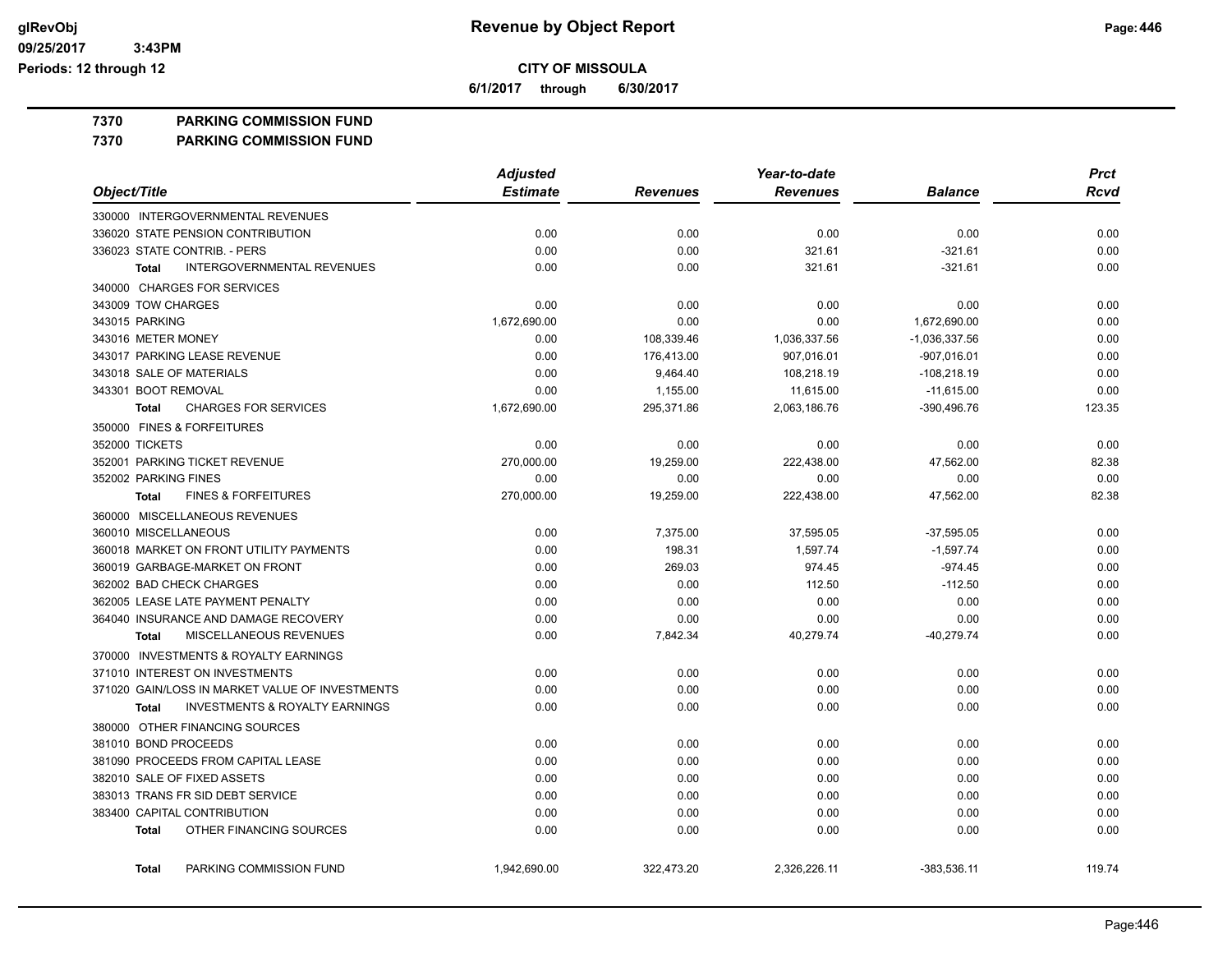**CITY OF MISSOULA 6/1/2017 through 6/30/2017**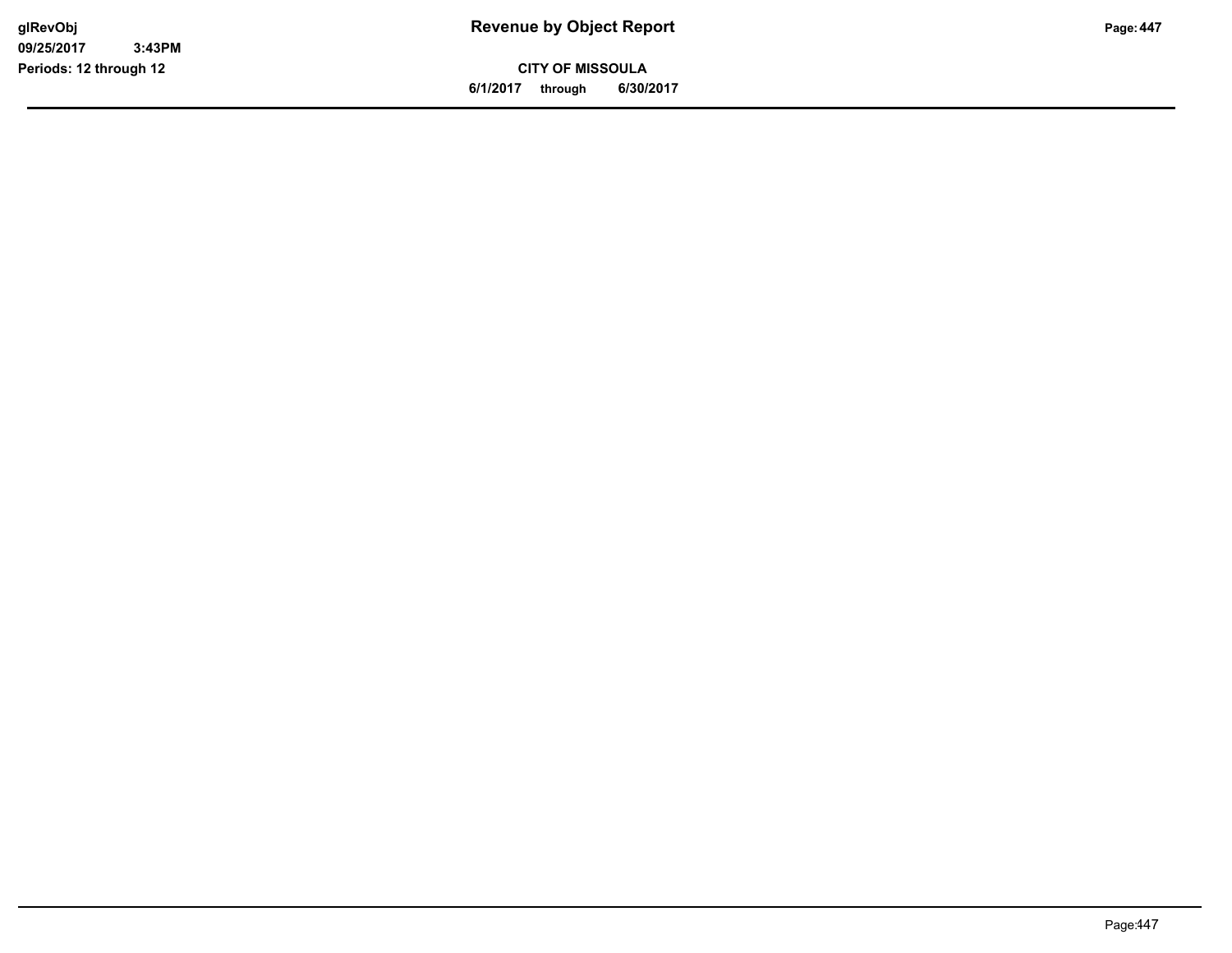**6/1/2017 through 6/30/2017**

#### **7370 PARKING COMMISSION FUND**

|                                                           | <b>Adjusted</b> |                 | Year-to-date    |                 | <b>Prct</b> |
|-----------------------------------------------------------|-----------------|-----------------|-----------------|-----------------|-------------|
| Object/Title                                              | <b>Estimate</b> | <b>Revenues</b> | <b>Revenues</b> | <b>Balance</b>  | Rcvd        |
| 330000 INTERGOVERNMENTAL REVENUES                         |                 |                 |                 |                 |             |
| 336020 STATE PENSION CONTRIBUTION                         | 0.00            | 0.00            | 0.00            | 0.00            | 0.00        |
| 336023 STATE CONTRIB. - PERS                              | 0.00            | 0.00            | 321.61          | $-321.61$       | 0.00        |
| <b>INTERGOVERNMENTAL REVENUES</b><br><b>Total</b>         | 0.00            | 0.00            | 321.61          | $-321.61$       | 0.00        |
| 340000 CHARGES FOR SERVICES                               |                 |                 |                 |                 |             |
| 343009 TOW CHARGES                                        | 0.00            | 0.00            | 0.00            | 0.00            | 0.00        |
| 343015 PARKING                                            | 1,672,690.00    | 0.00            | 0.00            | 1,672,690.00    | 0.00        |
| 343016 METER MONEY                                        | 0.00            | 108,339.46      | 1,036,337.56    | $-1,036,337.56$ | 0.00        |
| 343017 PARKING LEASE REVENUE                              | 0.00            | 176,413.00      | 907,016.01      | $-907,016.01$   | 0.00        |
| 343018 SALE OF MATERIALS                                  | 0.00            | 9,464.40        | 108,218.19      | $-108,218.19$   | 0.00        |
| 343301 BOOT REMOVAL                                       | 0.00            | 1,155.00        | 11,615.00       | $-11,615.00$    | 0.00        |
| <b>CHARGES FOR SERVICES</b><br><b>Total</b>               | 1,672,690.00    | 295,371.86      | 2,063,186.76    | $-390,496.76$   | 123.35      |
| 350000 FINES & FORFEITURES                                |                 |                 |                 |                 |             |
| 352000 TICKETS                                            | 0.00            | 0.00            | 0.00            | 0.00            | 0.00        |
| 352001 PARKING TICKET REVENUE                             | 270,000.00      | 19,259.00       | 222,438.00      | 47,562.00       | 82.38       |
| 352002 PARKING FINES                                      | 0.00            | 0.00            | 0.00            | 0.00            | 0.00        |
| <b>FINES &amp; FORFEITURES</b><br><b>Total</b>            | 270,000.00      | 19,259.00       | 222,438.00      | 47,562.00       | 82.38       |
| 360000 MISCELLANEOUS REVENUES                             |                 |                 |                 |                 |             |
| 360010 MISCELLANEOUS                                      | 0.00            | 7,375.00        | 37,595.05       | $-37,595.05$    | 0.00        |
| 360018 MARKET ON FRONT UTILITY PAYMENTS                   | 0.00            | 198.31          | 1.597.74        | $-1,597.74$     | 0.00        |
| 360019 GARBAGE-MARKET ON FRONT                            | 0.00            | 269.03          | 974.45          | $-974.45$       | 0.00        |
| 362002 BAD CHECK CHARGES                                  | 0.00            | 0.00            | 112.50          | $-112.50$       | 0.00        |
| 362005 LEASE LATE PAYMENT PENALTY                         | 0.00            | 0.00            | 0.00            | 0.00            | 0.00        |
| 364040 INSURANCE AND DAMAGE RECOVERY                      | 0.00            | 0.00            | 0.00            | 0.00            | 0.00        |
| MISCELLANEOUS REVENUES<br><b>Total</b>                    | 0.00            | 7,842.34        | 40,279.74       | $-40,279.74$    | 0.00        |
| 370000 INVESTMENTS & ROYALTY EARNINGS                     |                 |                 |                 |                 |             |
| 371010 INTEREST ON INVESTMENTS                            | 0.00            | 0.00            | 0.00            | 0.00            | 0.00        |
| 371020 GAIN/LOSS IN MARKET VALUE OF INVESTMENT            | 0.00            | 0.00            | 0.00            | 0.00            | 0.00        |
| <b>INVESTMENTS &amp; ROYALTY EARNINGS</b><br><b>Total</b> | 0.00            | 0.00            | 0.00            | 0.00            | 0.00        |
| 380000 OTHER FINANCING SOURCES                            |                 |                 |                 |                 |             |
| 381010 BOND PROCEEDS                                      | 0.00            | 0.00            | 0.00            | 0.00            | 0.00        |
| 381090 PROCEEDS FROM CAPITAL LEASE                        | 0.00            | 0.00            | 0.00            | 0.00            | 0.00        |
| 382010 SALE OF FIXED ASSETS                               | 0.00            | 0.00            | 0.00            | 0.00            | 0.00        |
| 383013 TRANS FR SID DEBT SERVICE                          | 0.00            | 0.00            | 0.00            | 0.00            | 0.00        |
| 383400 CAPITAL CONTRIBUTION                               | 0.00            | 0.00            | 0.00            | 0.00            | 0.00        |
| OTHER FINANCING SOURCES<br><b>Total</b>                   | 0.00            | 0.00            | 0.00            | 0.00            | 0.00        |
| PARKING COMMISSION FUND<br><b>Total</b>                   | 1,942,690.00    | 322.473.20      | 2.326.226.11    | -383.536.11     | 119.74      |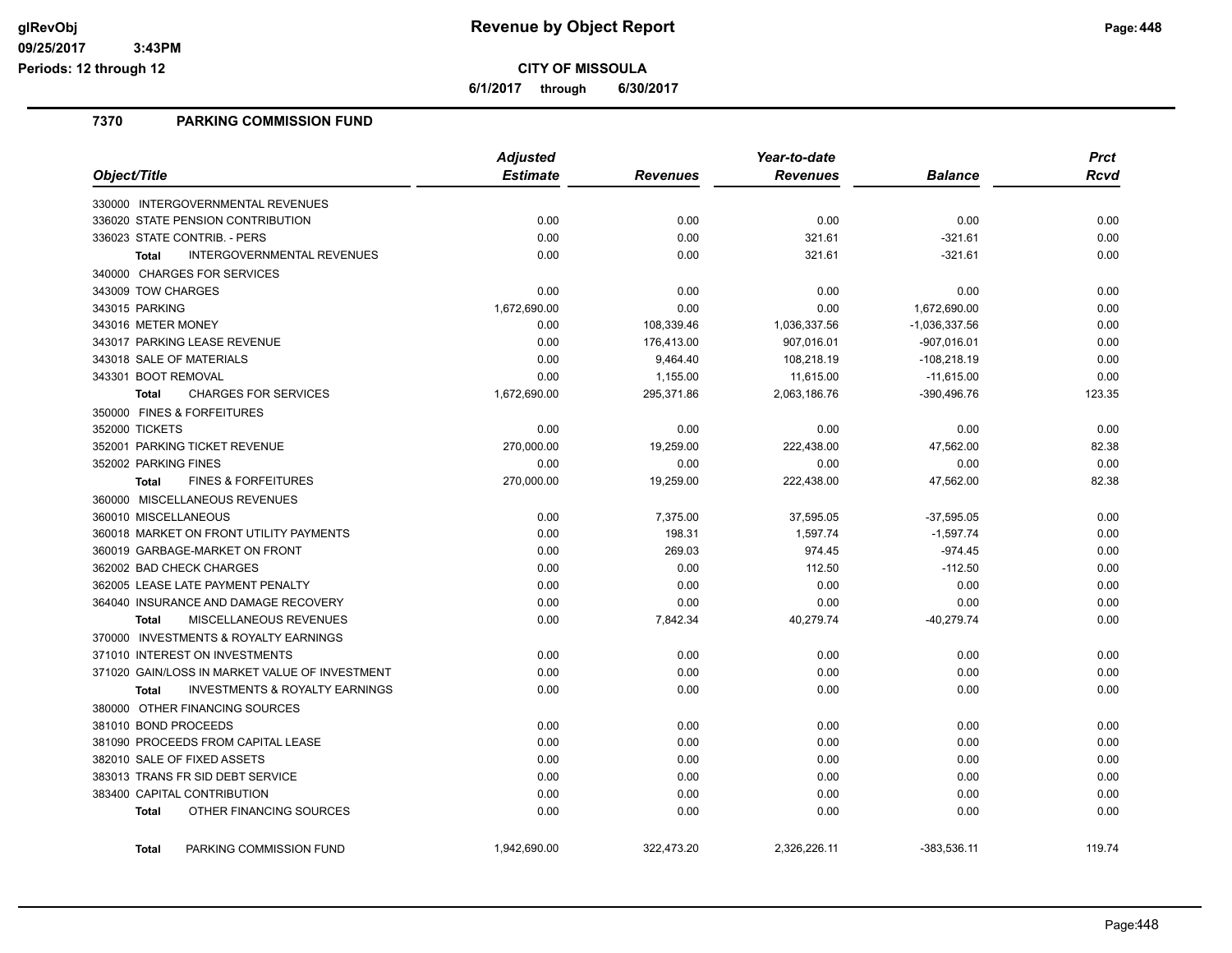**CITY OF MISSOULA 6/1/2017 through 6/30/2017**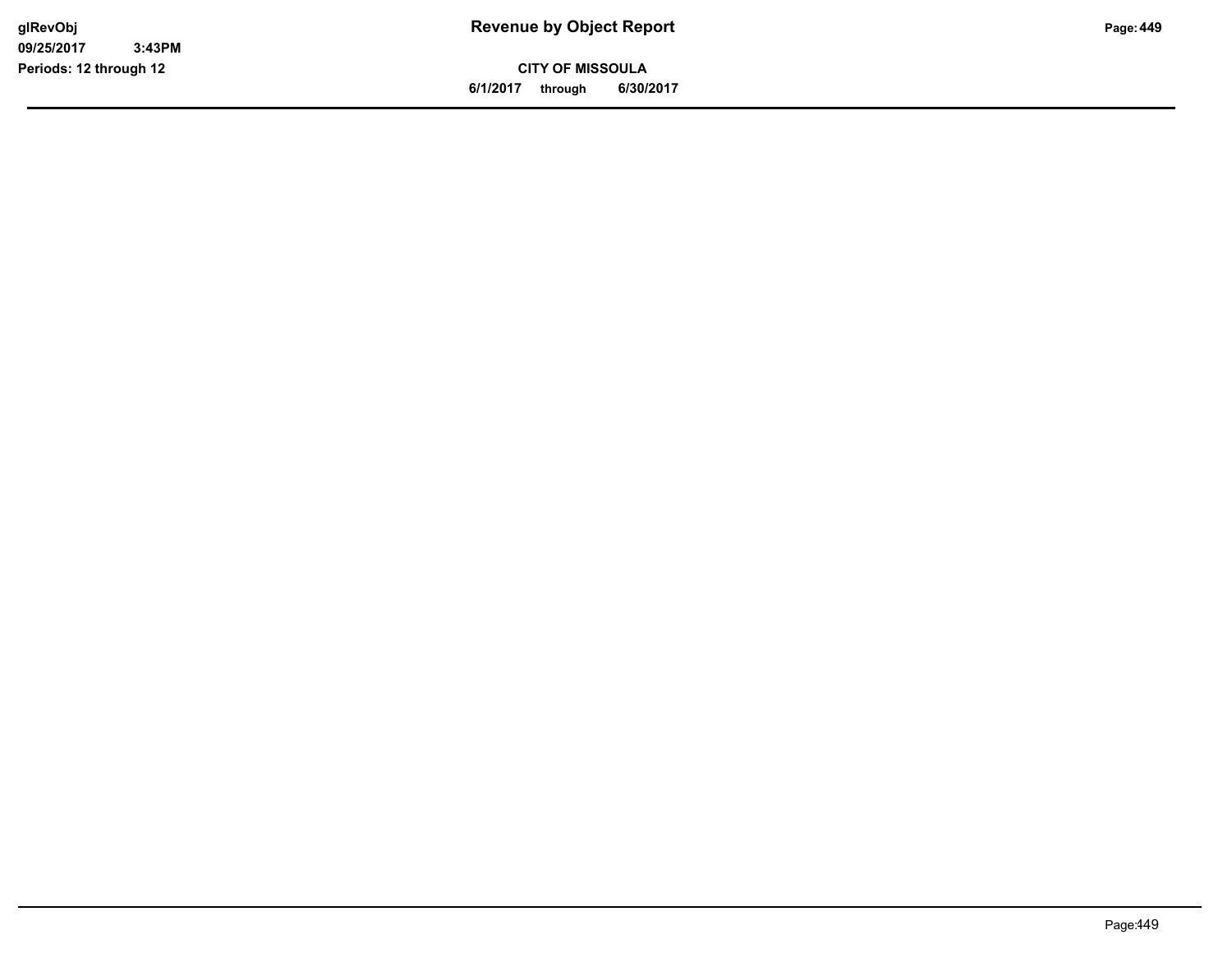**6/1/2017 through 6/30/2017**

**7371 FRONT STREET PARKING BONDS**

**7371 FRONT STREET PARKING BONDS**

|                                                     | <b>Adjusted</b> |                 | Year-to-date    |                | <b>Prct</b> |
|-----------------------------------------------------|-----------------|-----------------|-----------------|----------------|-------------|
| Object/Title                                        | <b>Estimate</b> | <b>Revenues</b> | <b>Revenues</b> | <b>Balance</b> | <b>Rcvd</b> |
| 330000 INTERGOVERNMENTAL REVENUES                   |                 |                 |                 |                |             |
| 331990 IRS REIMB/DEBT SVS INTEREST                  | 0.00            | 0.00            | 0.00            | 0.00           | 0.00        |
| 338000 LOCAL SHARING OF TAX INCREMENT               | 0.00            | 0.00            | 0.00            | 0.00           | 0.00        |
| <b>INTERGOVERNMENTAL REVENUES</b><br>Total          | 0.00            | 0.00            | 0.00            | 0.00           | 0.00        |
| 360000 MISCELLANEOUS REVENUES                       |                 |                 |                 |                |             |
| 360010 MISCELLANEOUS                                | 0.00            | 0.00            | 0.00            | 0.00           | 0.00        |
| MISCELLANEOUS REVENUES<br>Total                     | 0.00            | 0.00            | 0.00            | 0.00           | 0.00        |
| <b>INVESTMENTS &amp; ROYALTY EARNINGS</b><br>370000 |                 |                 |                 |                |             |
| 371010 INTEREST ON INVESTMENTS                      | 0.00            | 0.00            | 0.00            | 0.00           | 0.00        |
| <b>INVESTMENTS &amp; ROYALTY EARNINGS</b><br>Total  | 0.00            | 0.00            | 0.00            | 0.00           | 0.00        |
| 380000 OTHER FINANCING SOURCES                      |                 |                 |                 |                |             |
| 381009 TRANSFERS IN                                 | 266,220.00      | 0.00            | 0.00            | 266,220.00     | 0.00        |
| 381010 BOND PROCEEDS                                | 0.00            | 0.00            | 0.00            | 0.00           | 0.00        |
| 383000 OPERATING TRANSFERS                          | 0.00            | 13,048.75       | 157,665.00      | $-157,665.00$  | 0.00        |
| OTHER FINANCING SOURCES<br>Total                    | 266,220.00      | 13,048.75       | 157,665.00      | 108,555.00     | 59.22       |
| FRONT STREET PARKING BONDS<br>Total                 | 266,220.00      | 13,048.75       | 157,665.00      | 108,555.00     | 59.22       |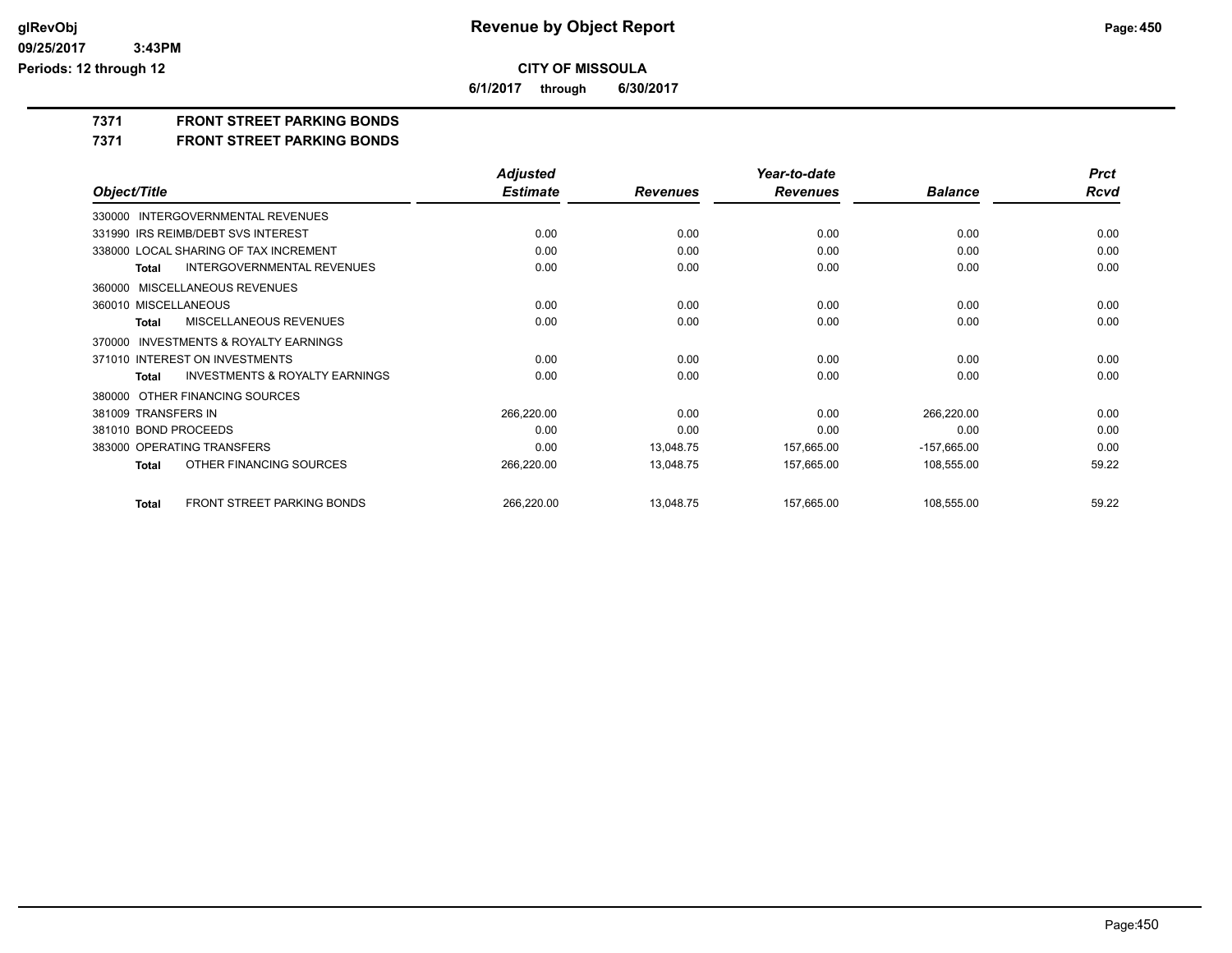**6/1/2017 through 6/30/2017**

# **7371 FRONT STREET PARKING BONDS**

|                                                           | <b>Adjusted</b> |                 | Year-to-date    |                | <b>Prct</b> |
|-----------------------------------------------------------|-----------------|-----------------|-----------------|----------------|-------------|
| Object/Title                                              | <b>Estimate</b> | <b>Revenues</b> | <b>Revenues</b> | <b>Balance</b> | <b>Rcvd</b> |
| 330000 INTERGOVERNMENTAL REVENUES                         |                 |                 |                 |                |             |
| 331990 IRS REIMB/DEBT SVS INTEREST                        | 0.00            | 0.00            | 0.00            | 0.00           | 0.00        |
| 338000 LOCAL SHARING OF TAX INCREMENT                     | 0.00            | 0.00            | 0.00            | 0.00           | 0.00        |
| INTERGOVERNMENTAL REVENUES<br><b>Total</b>                | 0.00            | 0.00            | 0.00            | 0.00           | 0.00        |
| 360000 MISCELLANEOUS REVENUES                             |                 |                 |                 |                |             |
| 360010 MISCELLANEOUS                                      | 0.00            | 0.00            | 0.00            | 0.00           | 0.00        |
| <b>MISCELLANEOUS REVENUES</b><br><b>Total</b>             | 0.00            | 0.00            | 0.00            | 0.00           | 0.00        |
| <b>INVESTMENTS &amp; ROYALTY EARNINGS</b><br>370000       |                 |                 |                 |                |             |
| 371010 INTEREST ON INVESTMENTS                            | 0.00            | 0.00            | 0.00            | 0.00           | 0.00        |
| <b>INVESTMENTS &amp; ROYALTY EARNINGS</b><br><b>Total</b> | 0.00            | 0.00            | 0.00            | 0.00           | 0.00        |
| 380000 OTHER FINANCING SOURCES                            |                 |                 |                 |                |             |
| 381009 TRANSFERS IN                                       | 266,220.00      | 0.00            | 0.00            | 266,220.00     | 0.00        |
| 381010 BOND PROCEEDS                                      | 0.00            | 0.00            | 0.00            | 0.00           | 0.00        |
| 383000 OPERATING TRANSFERS                                | 0.00            | 13,048.75       | 157,665.00      | $-157,665.00$  | 0.00        |
| OTHER FINANCING SOURCES<br><b>Total</b>                   | 266,220.00      | 13,048.75       | 157,665.00      | 108,555.00     | 59.22       |
| FRONT STREET PARKING BONDS<br><b>Total</b>                | 266,220.00      | 13,048.75       | 157,665.00      | 108,555.00     | 59.22       |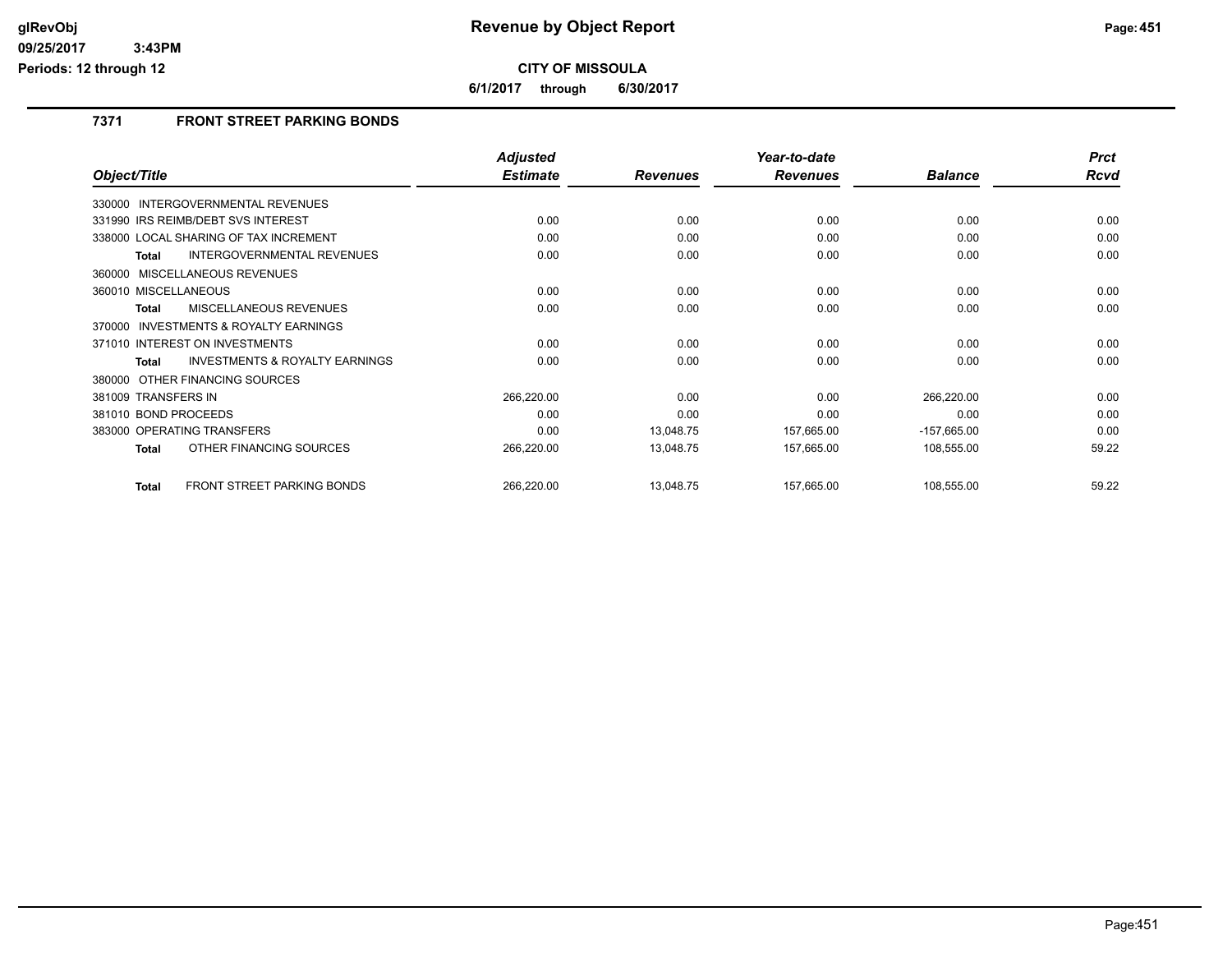**6/1/2017 through 6/30/2017**

# **7372 SINKING FUND/FRONT ST PARKING BONDS**

**7372 SINKING FUND/FRONT ST PARKING BONDS**

|                                                     | <b>Adjusted</b> |                 | Year-to-date    |                | <b>Prct</b> |
|-----------------------------------------------------|-----------------|-----------------|-----------------|----------------|-------------|
| Object/Title                                        | <b>Estimate</b> | <b>Revenues</b> | <b>Revenues</b> | <b>Balance</b> | <b>Rcvd</b> |
| 330000 INTERGOVERNMENTAL REVENUES                   |                 |                 |                 |                |             |
| 338000 LOCAL SHARING OF TAX INCREMENT               | 0.00            | 0.00            | 0.00            | 0.00           | 0.00        |
| INTERGOVERNMENTAL REVENUES<br>Total                 | 0.00            | 0.00            | 0.00            | 0.00           | 0.00        |
| <b>INVESTMENTS &amp; ROYALTY EARNINGS</b><br>370000 |                 |                 |                 |                |             |
| 371010 INTEREST ON INVESTMENTS                      | 0.00            | 0.00            | 0.00            | 0.00           | 0.00        |
| <b>INVESTMENTS &amp; ROYALTY EARNINGS</b><br>Total  | 0.00            | 0.00            | 0.00            | 0.00           | 0.00        |
| 380000 OTHER FINANCING SOURCES                      |                 |                 |                 |                |             |
| 381009 TRANSFERS IN                                 | 250,000.00      | 0.00            | 0.00            | 250,000.00     | 0.00        |
| 381010 BOND PROCEEDS                                | 0.00            | 0.00            | 0.00            | 0.00           | 0.00        |
| 383000 OPERATING TRANSFERS                          | 0.00            | 12.750.00       | 153,250.00      | $-153,250.00$  | 0.00        |
| OTHER FINANCING SOURCES<br><b>Total</b>             | 250,000.00      | 12,750.00       | 153,250.00      | 96,750.00      | 61.30       |
| SINKING FUND/FRONT ST PARKING BONDS<br><b>Total</b> | 250,000.00      | 12.750.00       | 153.250.00      | 96.750.00      | 61.30       |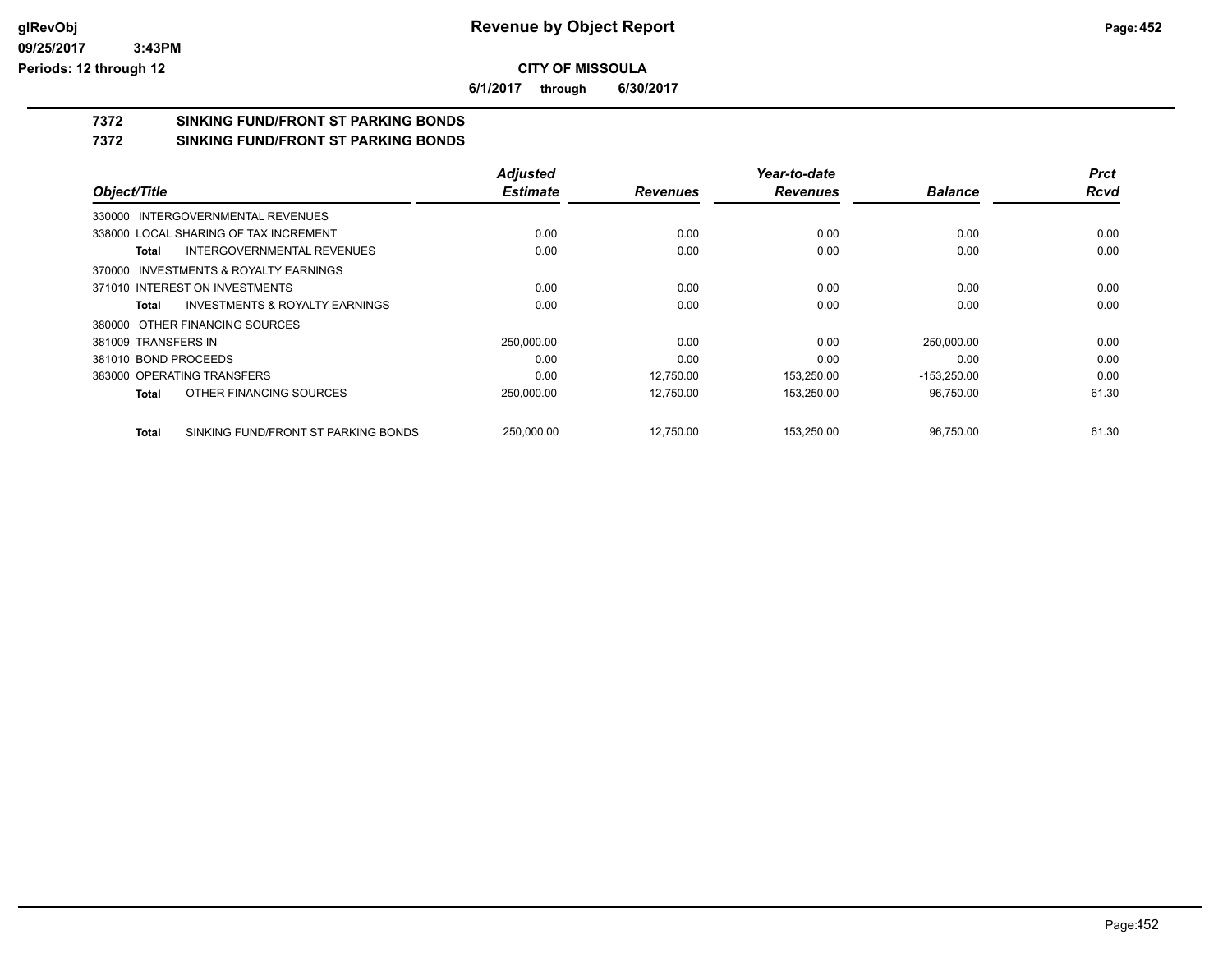**6/1/2017 through 6/30/2017**

#### **7372 SINKING FUND/FRONT ST PARKING BONDS**

| Object/Title         |                                           | <b>Adjusted</b><br><b>Estimate</b> | <b>Revenues</b> | Year-to-date<br><b>Revenues</b> | <b>Balance</b> | <b>Prct</b><br>Rcvd |
|----------------------|-------------------------------------------|------------------------------------|-----------------|---------------------------------|----------------|---------------------|
|                      | 330000 INTERGOVERNMENTAL REVENUES         |                                    |                 |                                 |                |                     |
|                      | 338000 LOCAL SHARING OF TAX INCREMENT     | 0.00                               | 0.00            | 0.00                            | 0.00           | 0.00                |
| <b>Total</b>         | <b>INTERGOVERNMENTAL REVENUES</b>         | 0.00                               | 0.00            | 0.00                            | 0.00           | 0.00                |
| 370000               | <b>INVESTMENTS &amp; ROYALTY EARNINGS</b> |                                    |                 |                                 |                |                     |
|                      | 371010 INTEREST ON INVESTMENTS            | 0.00                               | 0.00            | 0.00                            | 0.00           | 0.00                |
| Total                | <b>INVESTMENTS &amp; ROYALTY EARNINGS</b> | 0.00                               | 0.00            | 0.00                            | 0.00           | 0.00                |
|                      | 380000 OTHER FINANCING SOURCES            |                                    |                 |                                 |                |                     |
| 381009 TRANSFERS IN  |                                           | 250,000.00                         | 0.00            | 0.00                            | 250,000.00     | 0.00                |
| 381010 BOND PROCEEDS |                                           | 0.00                               | 0.00            | 0.00                            | 0.00           | 0.00                |
|                      | 383000 OPERATING TRANSFERS                | 0.00                               | 12,750.00       | 153,250.00                      | $-153,250.00$  | 0.00                |
| <b>Total</b>         | OTHER FINANCING SOURCES                   | 250,000.00                         | 12,750.00       | 153,250.00                      | 96.750.00      | 61.30               |
| <b>Total</b>         | SINKING FUND/FRONT ST PARKING BONDS       | 250.000.00                         | 12.750.00       | 153.250.00                      | 96,750.00      | 61.30               |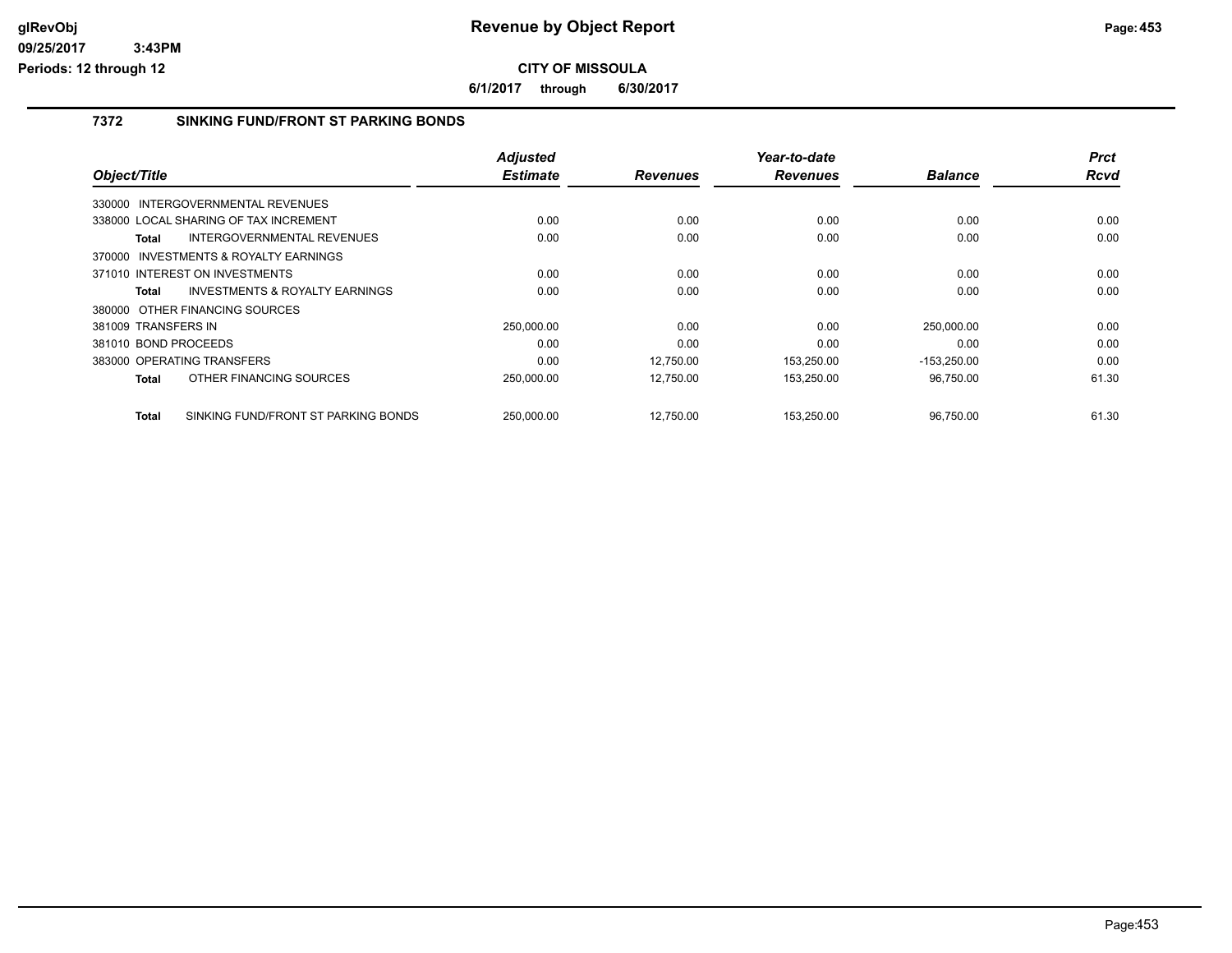**6/1/2017 through 6/30/2017**

# **7373 MPC SERIES 2010B CONSTRUCTION**

# **7373 MPC SERIES 2010B CONSTRUCTION**

|                                                           | <b>Adjusted</b> |                 | Year-to-date    |                | <b>Prct</b> |
|-----------------------------------------------------------|-----------------|-----------------|-----------------|----------------|-------------|
| Object/Title                                              | <b>Estimate</b> | <b>Revenues</b> | <b>Revenues</b> | <b>Balance</b> | <b>Rcvd</b> |
| 310000 TAXES/ASSESSMENTS                                  |                 |                 |                 |                |             |
| PENALTIES & INTEREST<br>312001                            | 0.00            | 0.00            | 0.00            | 0.00           | 0.00        |
| TAXES/ASSESSMENTS<br><b>Total</b>                         | 0.00            | 0.00            | 0.00            | 0.00           | 0.00        |
| 360000 MISCELLANEOUS REVENUES                             |                 |                 |                 |                |             |
| 360010 MISCELLANEOUS                                      | 0.00            | 0.00            | 0.00            | 0.00           | 0.00        |
| <b>MISCELLANEOUS REVENUES</b><br><b>Total</b>             | 0.00            | 0.00            | 0.00            | 0.00           | 0.00        |
| <b>INVESTMENTS &amp; ROYALTY EARNINGS</b><br>370000       |                 |                 |                 |                |             |
| 371010 INTEREST ON INVESTMENTS                            | 0.00            | 0.00            | 0.00            | 0.00           | 0.00        |
| <b>INVESTMENTS &amp; ROYALTY EARNINGS</b><br><b>Total</b> | 0.00            | 0.00            | 0.00            | 0.00           | 0.00        |
| OTHER FINANCING SOURCES<br>380000                         |                 |                 |                 |                |             |
| 381010 BOND PROCEEDS                                      | 0.00            | 0.00            | 0.00            | 0.00           | 0.00        |
| 383000 OPERATING TRANSFERS                                | 0.00            | 0.00            | 0.00            | 0.00           | 0.00        |
| 383042 TRANSFERS FROM OTHER FUNDS                         | 0.00            | 0.00            | 0.00            | 0.00           | 0.00        |
| 383400 CAPITAL CONTRIBUTION                               | 0.00            | 0.00            | 0.00            | 0.00           | 0.00        |
| OTHER FINANCING SOURCES<br><b>Total</b>                   | 0.00            | 0.00            | 0.00            | 0.00           | 0.00        |
| MPC SERIES 2010B CONSTRUCTION<br><b>Total</b>             | 0.00            | 0.00            | 0.00            | 0.00           | 0.00        |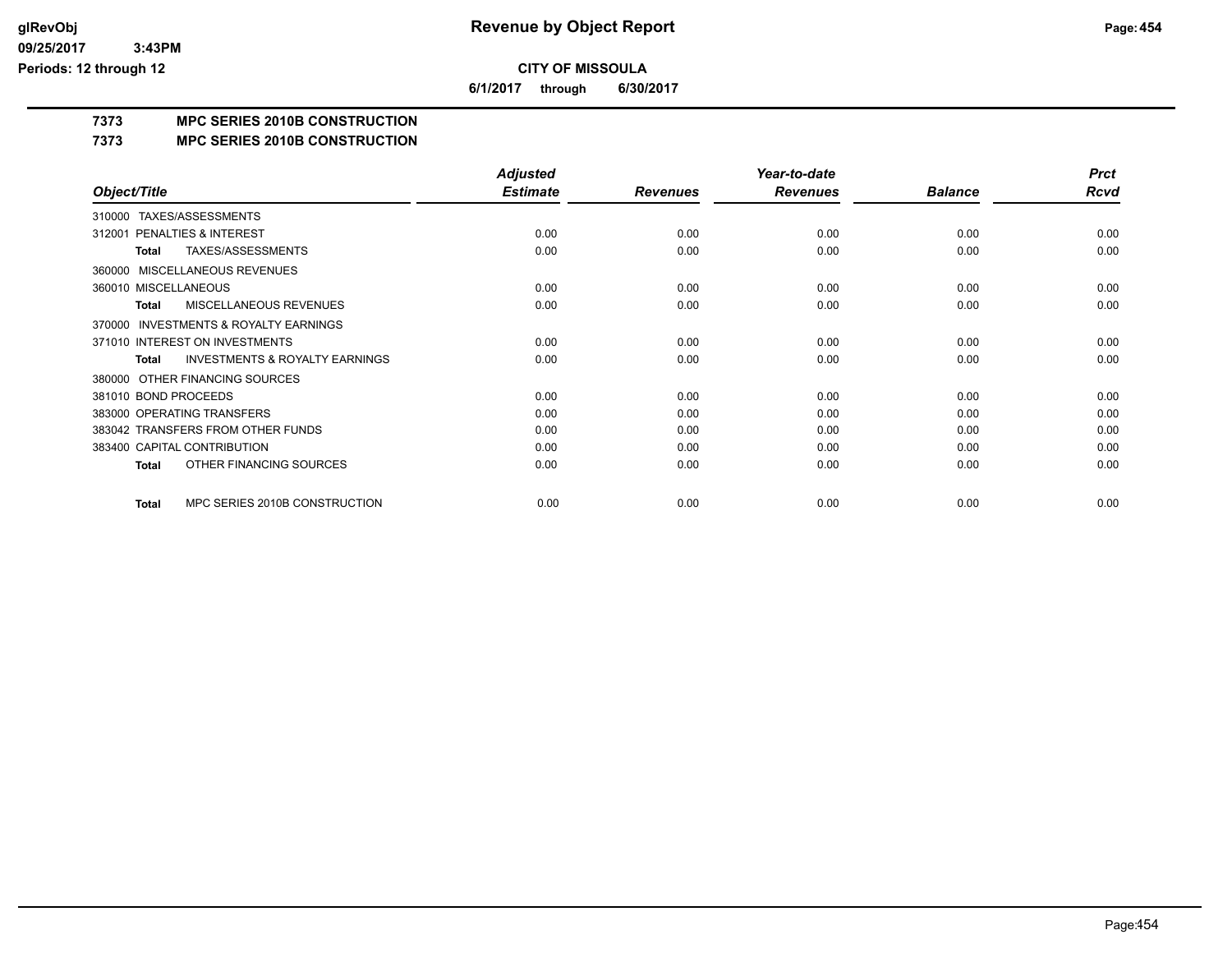**6/1/2017 through 6/30/2017**

# **7373 MPC SERIES 2010B CONSTRUCTION**

|                                                     | <b>Adjusted</b> |                 | Year-to-date    |                | <b>Prct</b> |
|-----------------------------------------------------|-----------------|-----------------|-----------------|----------------|-------------|
| Object/Title                                        | <b>Estimate</b> | <b>Revenues</b> | <b>Revenues</b> | <b>Balance</b> | Rcvd        |
| TAXES/ASSESSMENTS<br>310000                         |                 |                 |                 |                |             |
| 312001 PENALTIES & INTEREST                         | 0.00            | 0.00            | 0.00            | 0.00           | 0.00        |
| TAXES/ASSESSMENTS<br>Total                          | 0.00            | 0.00            | 0.00            | 0.00           | 0.00        |
| 360000 MISCELLANEOUS REVENUES                       |                 |                 |                 |                |             |
| 360010 MISCELLANEOUS                                | 0.00            | 0.00            | 0.00            | 0.00           | 0.00        |
| <b>MISCELLANEOUS REVENUES</b><br><b>Total</b>       | 0.00            | 0.00            | 0.00            | 0.00           | 0.00        |
| <b>INVESTMENTS &amp; ROYALTY EARNINGS</b><br>370000 |                 |                 |                 |                |             |
| 371010 INTEREST ON INVESTMENTS                      | 0.00            | 0.00            | 0.00            | 0.00           | 0.00        |
| <b>INVESTMENTS &amp; ROYALTY EARNINGS</b><br>Total  | 0.00            | 0.00            | 0.00            | 0.00           | 0.00        |
| 380000 OTHER FINANCING SOURCES                      |                 |                 |                 |                |             |
| 381010 BOND PROCEEDS                                | 0.00            | 0.00            | 0.00            | 0.00           | 0.00        |
| 383000 OPERATING TRANSFERS                          | 0.00            | 0.00            | 0.00            | 0.00           | 0.00        |
| 383042 TRANSFERS FROM OTHER FUNDS                   | 0.00            | 0.00            | 0.00            | 0.00           | 0.00        |
| 383400 CAPITAL CONTRIBUTION                         | 0.00            | 0.00            | 0.00            | 0.00           | 0.00        |
| OTHER FINANCING SOURCES<br><b>Total</b>             | 0.00            | 0.00            | 0.00            | 0.00           | 0.00        |
| MPC SERIES 2010B CONSTRUCTION<br><b>Total</b>       | 0.00            | 0.00            | 0.00            | 0.00           | 0.00        |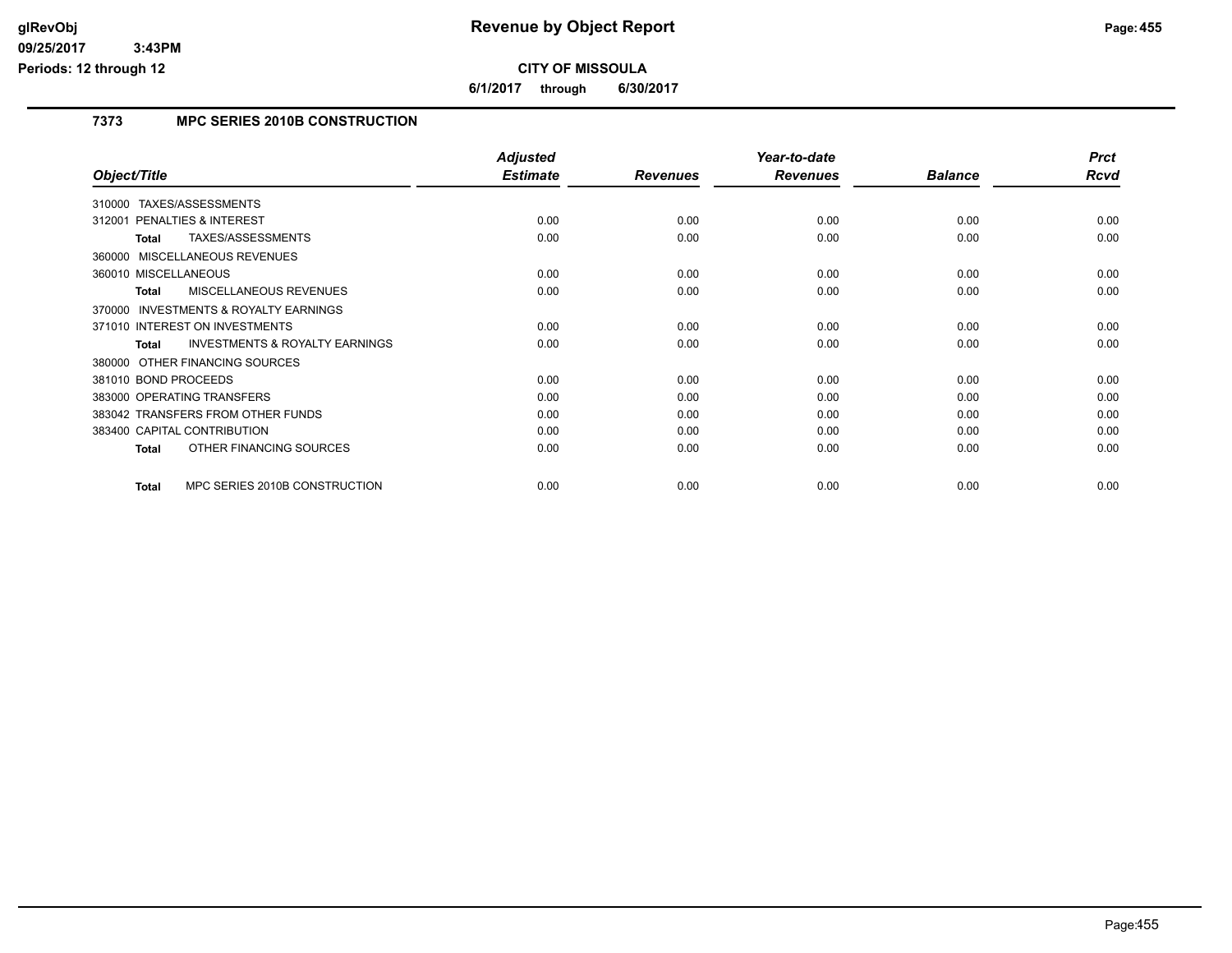**6/1/2017 through 6/30/2017**

# **7374 RESERVE FUND-PARKING BONDS**

#### **7374 RESERVE FUND-PARKING BONDS**

|                      |                                           | <b>Adjusted</b> |                 | Year-to-date    |                | <b>Prct</b> |
|----------------------|-------------------------------------------|-----------------|-----------------|-----------------|----------------|-------------|
| Object/Title         |                                           | <b>Estimate</b> | <b>Revenues</b> | <b>Revenues</b> | <b>Balance</b> | <b>Rcvd</b> |
|                      | 370000 INVESTMENTS & ROYALTY EARNINGS     |                 |                 |                 |                |             |
|                      | 371010 INTEREST ON INVESTMENTS            | 0.00            | 0.00            | 0.00            | 0.00           | 0.00        |
| Total                | <b>INVESTMENTS &amp; ROYALTY EARNINGS</b> | 0.00            | 0.00            | 0.00            | 0.00           | 0.00        |
|                      | 380000 OTHER FINANCING SOURCES            |                 |                 |                 |                |             |
| 381009 TRANSFERS IN  |                                           | 0.00            | 0.00            | 0.00            | 0.00           | 0.00        |
| 381010 BOND PROCEEDS |                                           | 0.00            | 0.00            | 0.00            | 0.00           | 0.00        |
|                      | 383000 OPERATING TRANSFERS                | 0.00            | 0.00            | 0.00            | 0.00           | 0.00        |
| Total                | OTHER FINANCING SOURCES                   | 0.00            | 0.00            | 0.00            | 0.00           | 0.00        |
|                      |                                           |                 |                 |                 |                |             |
| <b>Total</b>         | RESERVE FUND-PARKING BONDS                | 0.00            | 0.00            | 0.00            | 0.00           | 0.00        |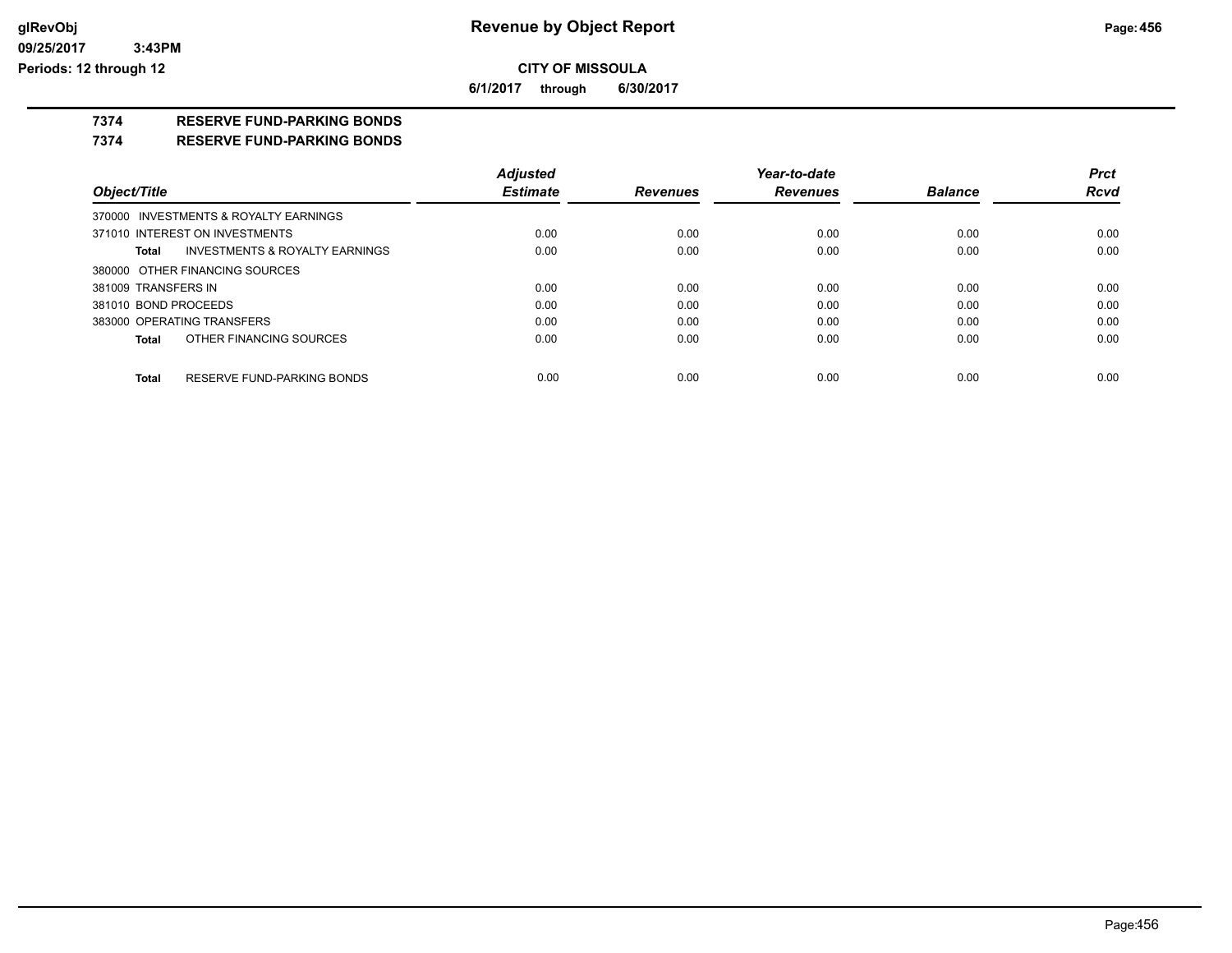**6/1/2017 through 6/30/2017**

#### **7374 RESERVE FUND-PARKING BONDS**

|                                                    | <b>Adiusted</b> |                 | Year-to-date    |                | <b>Prct</b> |
|----------------------------------------------------|-----------------|-----------------|-----------------|----------------|-------------|
| Object/Title                                       | <b>Estimate</b> | <b>Revenues</b> | <b>Revenues</b> | <b>Balance</b> | <b>Rcvd</b> |
| 370000 INVESTMENTS & ROYALTY EARNINGS              |                 |                 |                 |                |             |
| 371010 INTEREST ON INVESTMENTS                     | 0.00            | 0.00            | 0.00            | 0.00           | 0.00        |
| <b>INVESTMENTS &amp; ROYALTY EARNINGS</b><br>Total | 0.00            | 0.00            | 0.00            | 0.00           | 0.00        |
| 380000 OTHER FINANCING SOURCES                     |                 |                 |                 |                |             |
| 381009 TRANSFERS IN                                | 0.00            | 0.00            | 0.00            | 0.00           | 0.00        |
| 381010 BOND PROCEEDS                               | 0.00            | 0.00            | 0.00            | 0.00           | 0.00        |
| 383000 OPERATING TRANSFERS                         | 0.00            | 0.00            | 0.00            | 0.00           | 0.00        |
| OTHER FINANCING SOURCES<br>Total                   | 0.00            | 0.00            | 0.00            | 0.00           | 0.00        |
| RESERVE FUND-PARKING BONDS<br><b>Total</b>         | 0.00            | 0.00            | 0.00            | 0.00           | 0.00        |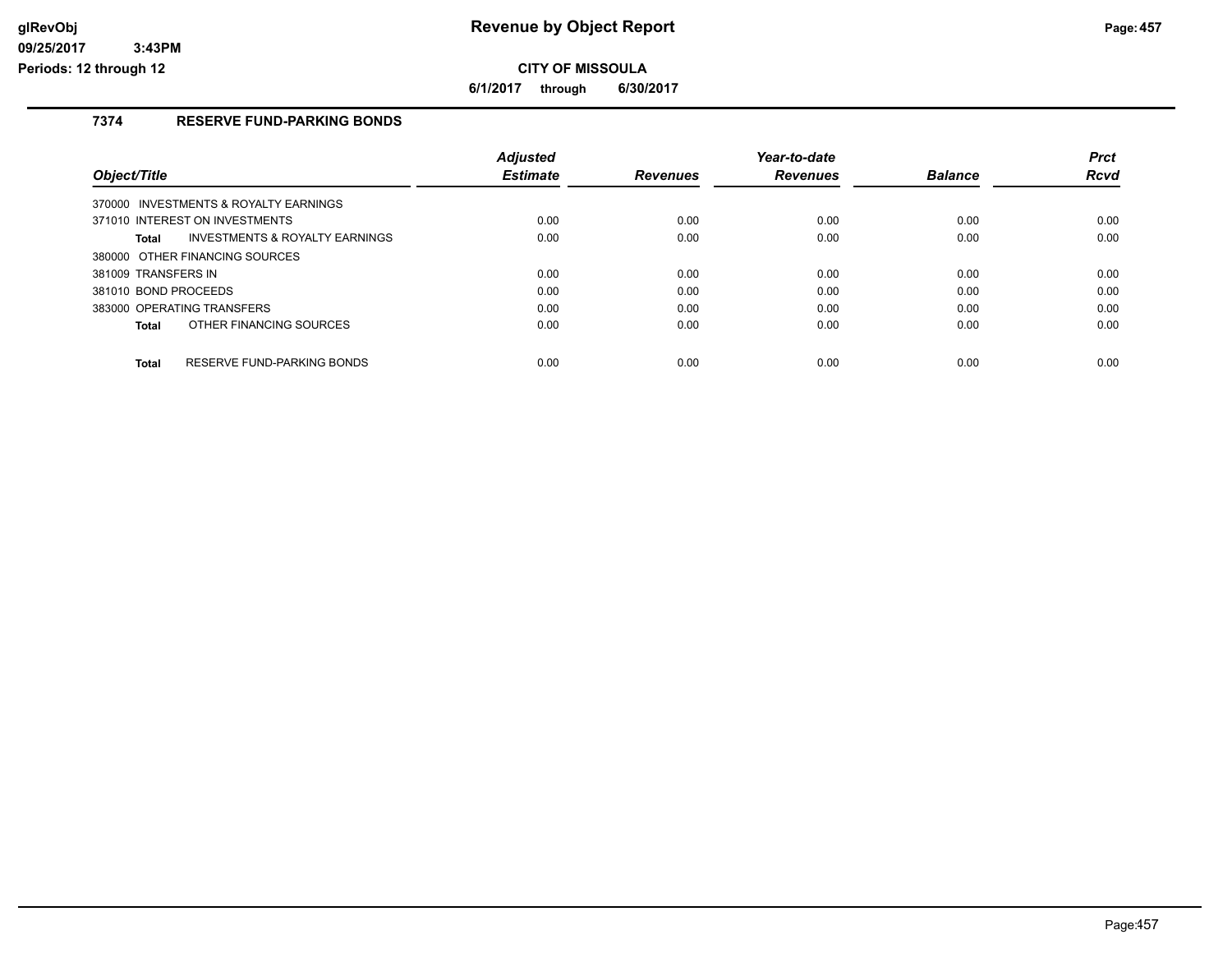**6/1/2017 through 6/30/2017**

# **7375 PLEDGED TAX INCREMENT-2010B BOND**

# **7375 PLEDGED TAX INCREMENT-2010B BOND**

|                                                    | <b>Adjusted</b> |                 | Year-to-date    |                | <b>Prct</b> |
|----------------------------------------------------|-----------------|-----------------|-----------------|----------------|-------------|
| Object/Title                                       | <b>Estimate</b> | <b>Revenues</b> | <b>Revenues</b> | <b>Balance</b> | <b>Rcvd</b> |
| 330000 INTERGOVERNMENTAL REVENUES                  |                 |                 |                 |                |             |
| 338000 LOCAL SHARING OF TAX INCREMENT              | 266,851.00      | 0.00            | 208,290.00      | 58,561.00      | 78.05       |
| <b>INTERGOVERNMENTAL REVENUES</b><br>Total         | 266,851.00      | 0.00            | 208,290.00      | 58,561.00      | 78.05       |
| 370000 INVESTMENTS & ROYALTY EARNINGS              |                 |                 |                 |                |             |
| 371010 INTEREST ON INVESTMENTS                     | 0.00            | 0.00            | 0.00            | 0.00           | 0.00        |
| <b>INVESTMENTS &amp; ROYALTY EARNINGS</b><br>Total | 0.00            | 0.00            | 0.00            | 0.00           | 0.00        |
| 380000 OTHER FINANCING SOURCES                     |                 |                 |                 |                |             |
| 383000 OPERATING TRANSFERS                         | 0.00            | 0.00            | 0.00            | 0.00           | 0.00        |
| OTHER FINANCING SOURCES<br>Total                   | 0.00            | 0.00            | 0.00            | 0.00           | 0.00        |
| PLEDGED TAX INCREMENT-2010B BOND<br>Total          | 266.851.00      | 0.00            | 208.290.00      | 58.561.00      | 78.05       |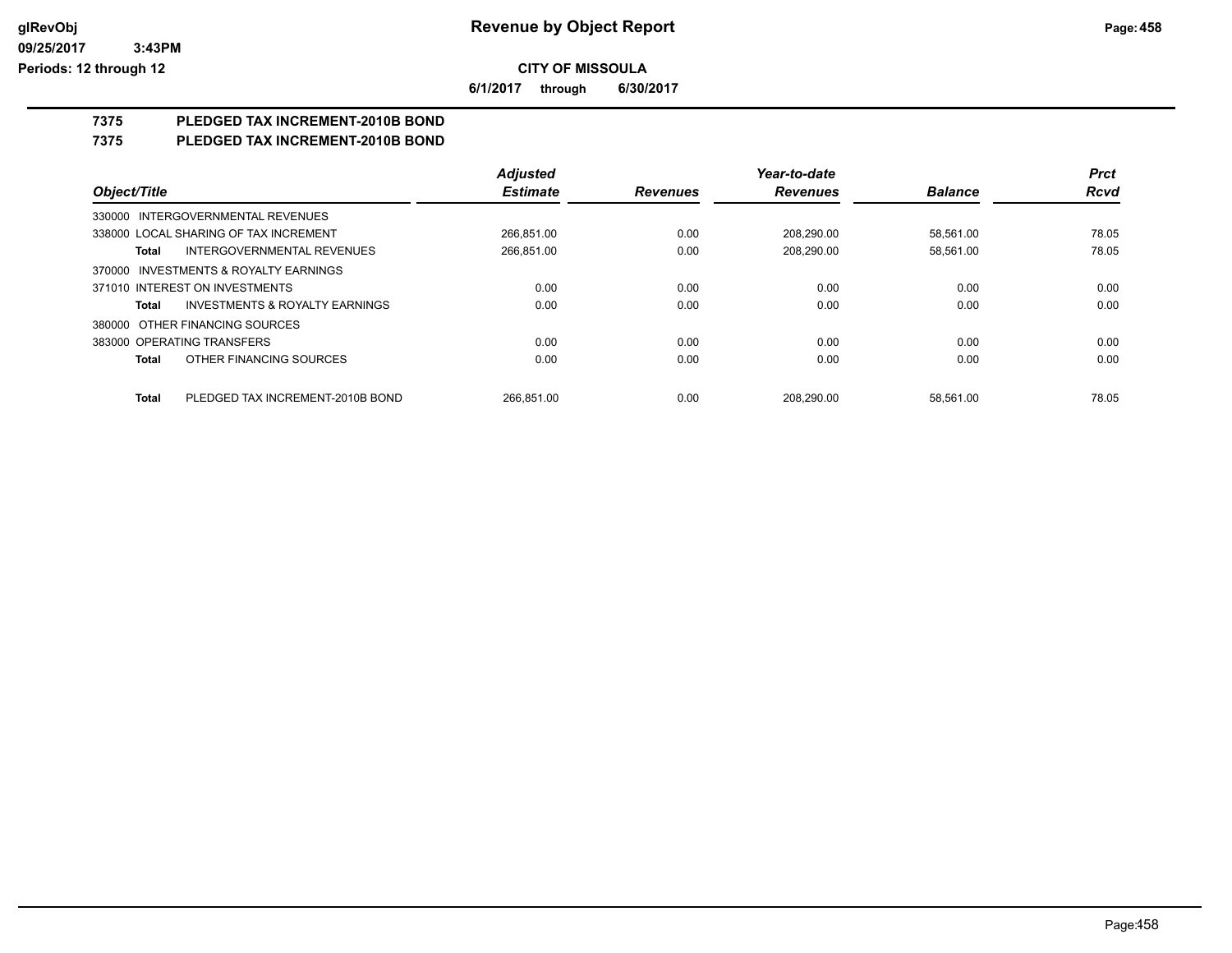**6/1/2017 through 6/30/2017**

#### **7375 PLEDGED TAX INCREMENT-2010B BOND**

|                                                  | <b>Adjusted</b> |                 | Year-to-date    |                | <b>Prct</b> |
|--------------------------------------------------|-----------------|-----------------|-----------------|----------------|-------------|
| Object/Title                                     | <b>Estimate</b> | <b>Revenues</b> | <b>Revenues</b> | <b>Balance</b> | <b>Rcvd</b> |
| 330000 INTERGOVERNMENTAL REVENUES                |                 |                 |                 |                |             |
| 338000 LOCAL SHARING OF TAX INCREMENT            | 266.851.00      | 0.00            | 208.290.00      | 58.561.00      | 78.05       |
| INTERGOVERNMENTAL REVENUES<br>Total              | 266,851.00      | 0.00            | 208,290.00      | 58,561.00      | 78.05       |
| 370000 INVESTMENTS & ROYALTY EARNINGS            |                 |                 |                 |                |             |
| 371010 INTEREST ON INVESTMENTS                   | 0.00            | 0.00            | 0.00            | 0.00           | 0.00        |
| INVESTMENTS & ROYALTY EARNINGS<br>Total          | 0.00            | 0.00            | 0.00            | 0.00           | 0.00        |
| 380000 OTHER FINANCING SOURCES                   |                 |                 |                 |                |             |
| 383000 OPERATING TRANSFERS                       | 0.00            | 0.00            | 0.00            | 0.00           | 0.00        |
| OTHER FINANCING SOURCES<br><b>Total</b>          | 0.00            | 0.00            | 0.00            | 0.00           | 0.00        |
| PLEDGED TAX INCREMENT-2010B BOND<br><b>Total</b> | 266.851.00      | 0.00            | 208.290.00      | 58.561.00      | 78.05       |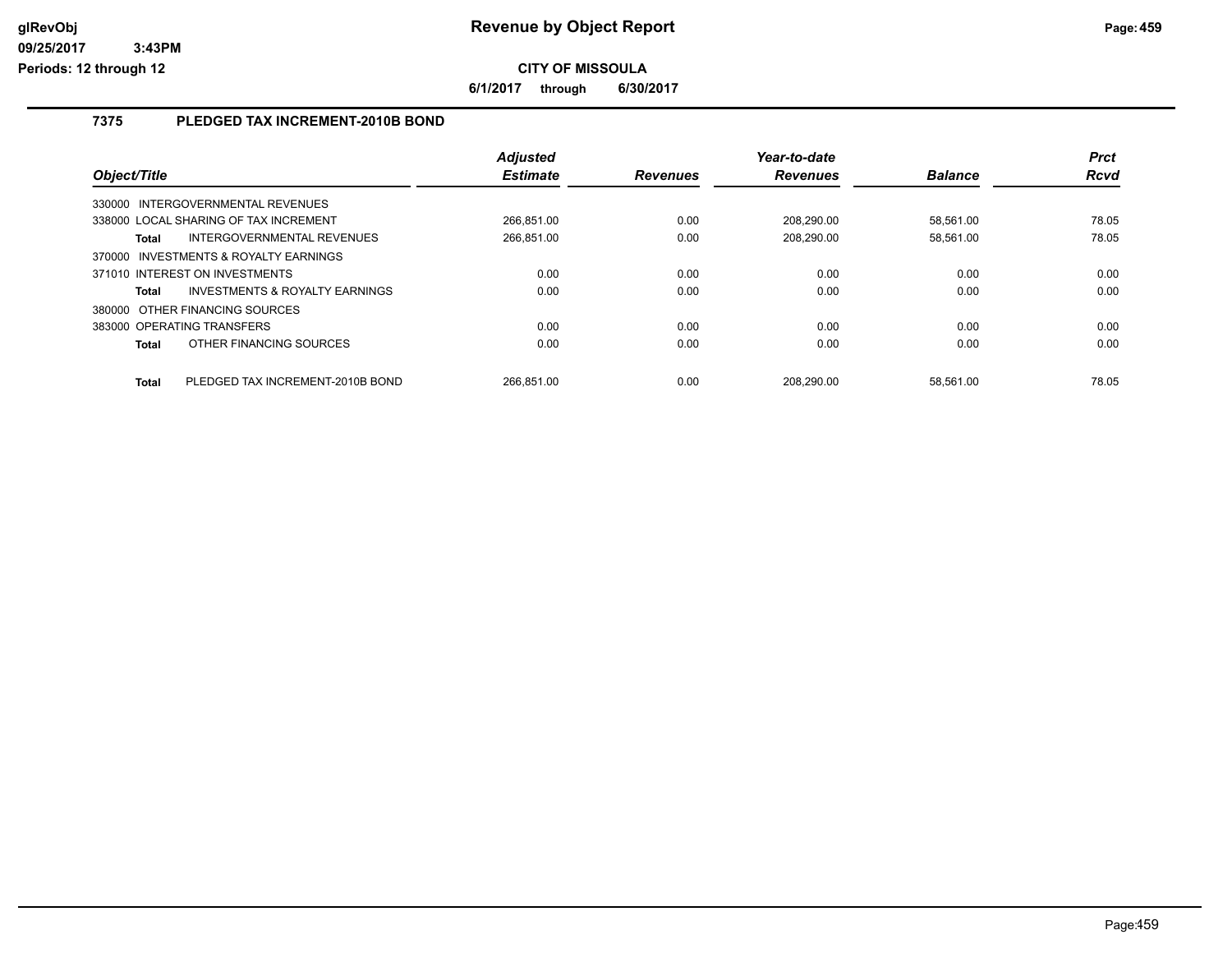**6/1/2017 through 6/30/2017**

# **7376 MPC 2010A BONDS DEBT INTEREST**

#### **7376 MPC 2010A BONDS DEBT INTEREST**

|                      |                                           | <b>Adjusted</b> |                 | Year-to-date    |                | <b>Prct</b> |
|----------------------|-------------------------------------------|-----------------|-----------------|-----------------|----------------|-------------|
| Object/Title         |                                           | <b>Estimate</b> | <b>Revenues</b> | <b>Revenues</b> | <b>Balance</b> | <b>Rcvd</b> |
|                      | 370000 INVESTMENTS & ROYALTY EARNINGS     |                 |                 |                 |                |             |
|                      | 371010 INTEREST ON INVESTMENTS            | 0.00            | 0.00            | 0.00            | 0.00           | 0.00        |
| Total                | <b>INVESTMENTS &amp; ROYALTY EARNINGS</b> | 0.00            | 0.00            | 0.00            | 0.00           | 0.00        |
|                      | 380000 OTHER FINANCING SOURCES            |                 |                 |                 |                |             |
| 381009 TRANSFERS IN  |                                           | 0.00            | 0.00            | 0.00            | 0.00           | 0.00        |
| 381010 BOND PROCEEDS |                                           | 0.00            | 0.00            | 0.00            | 0.00           | 0.00        |
|                      | 383000 OPERATING TRANSFERS                | 0.00            | 0.00            | 0.00            | 0.00           | 0.00        |
| Total                | OTHER FINANCING SOURCES                   | 0.00            | 0.00            | 0.00            | 0.00           | 0.00        |
| Total                | MPC 2010A BONDS DEBT INTEREST             | 0.00            | 0.00            | 0.00            | 0.00           | 0.00        |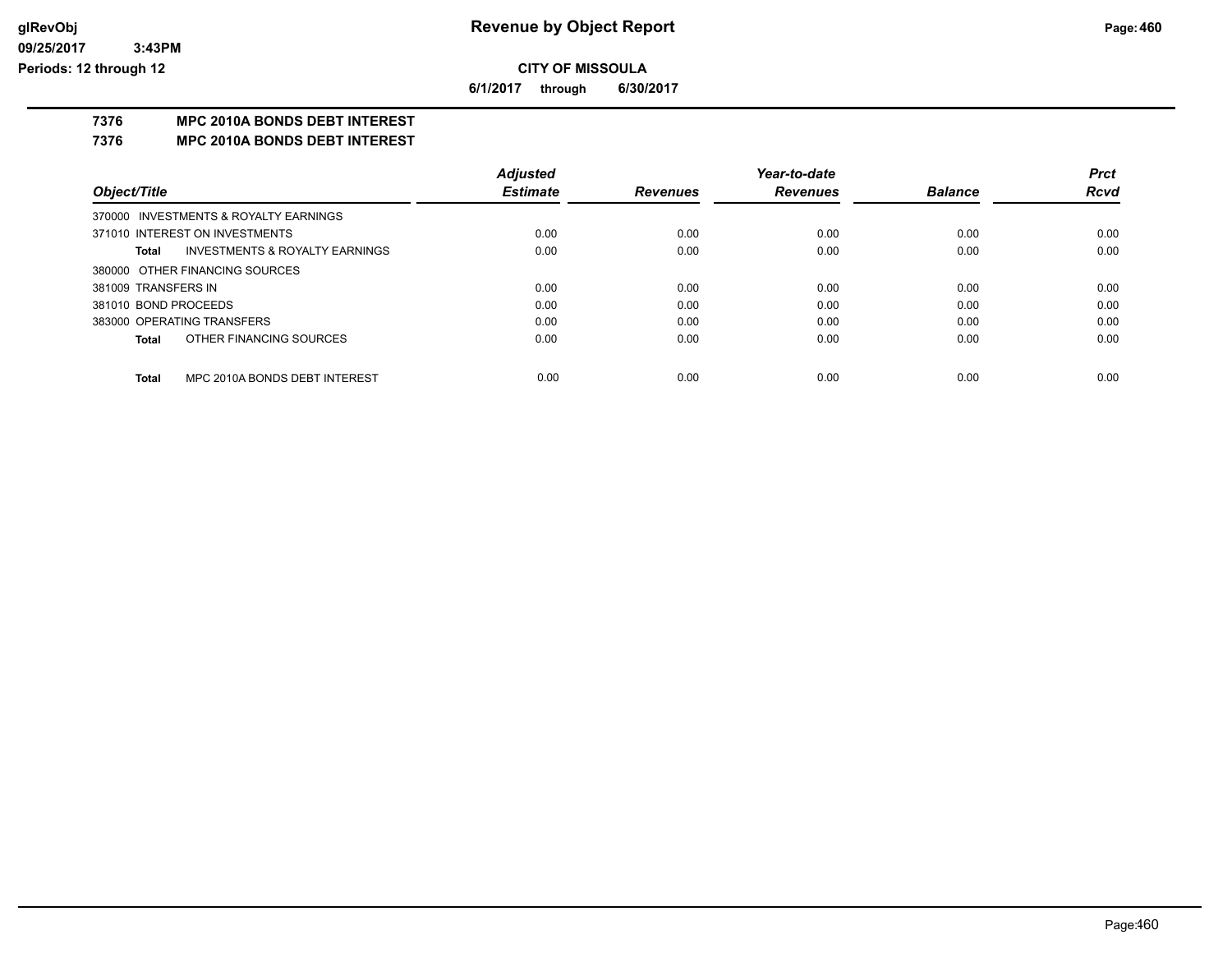**6/1/2017 through 6/30/2017**

# **7376 MPC 2010A BONDS DEBT INTEREST**

|                                       |                                           | <b>Adjusted</b> |                 | Year-to-date    |                | <b>Prct</b> |
|---------------------------------------|-------------------------------------------|-----------------|-----------------|-----------------|----------------|-------------|
| Object/Title                          |                                           | <b>Estimate</b> | <b>Revenues</b> | <b>Revenues</b> | <b>Balance</b> | <b>Rcvd</b> |
| 370000 INVESTMENTS & ROYALTY EARNINGS |                                           |                 |                 |                 |                |             |
| 371010 INTEREST ON INVESTMENTS        |                                           | 0.00            | 0.00            | 0.00            | 0.00           | 0.00        |
| <b>Total</b>                          | <b>INVESTMENTS &amp; ROYALTY EARNINGS</b> | 0.00            | 0.00            | 0.00            | 0.00           | 0.00        |
| 380000 OTHER FINANCING SOURCES        |                                           |                 |                 |                 |                |             |
| 381009 TRANSFERS IN                   |                                           | 0.00            | 0.00            | 0.00            | 0.00           | 0.00        |
| 381010 BOND PROCEEDS                  |                                           | 0.00            | 0.00            | 0.00            | 0.00           | 0.00        |
| 383000 OPERATING TRANSFERS            |                                           | 0.00            | 0.00            | 0.00            | 0.00           | 0.00        |
| Total                                 | OTHER FINANCING SOURCES                   | 0.00            | 0.00            | 0.00            | 0.00           | 0.00        |
| Total                                 | MPC 2010A BONDS DEBT INTEREST             | 0.00            | 0.00            | 0.00            | 0.00           | 0.00        |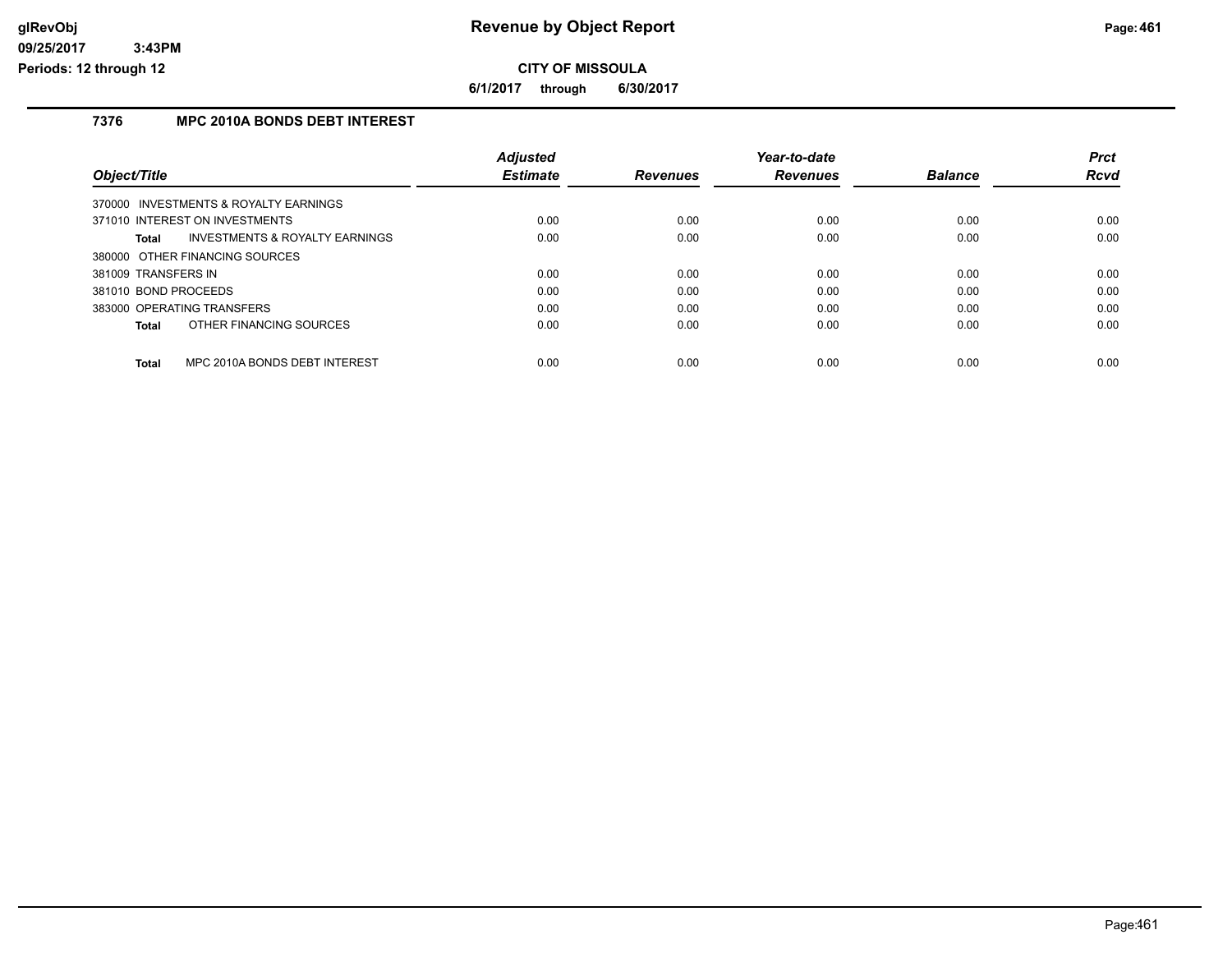**6/1/2017 through 6/30/2017**

# **7377 MPC 2010A BONDS SINKING FUND**

**7377 MPC 2010A BONDS SINKING FUND**

|                      |                                           | <b>Adjusted</b> |                 | Year-to-date    |                | <b>Prct</b> |
|----------------------|-------------------------------------------|-----------------|-----------------|-----------------|----------------|-------------|
| Object/Title         |                                           | <b>Estimate</b> | <b>Revenues</b> | <b>Revenues</b> | <b>Balance</b> | Rcvd        |
|                      | 370000 INVESTMENTS & ROYALTY EARNINGS     |                 |                 |                 |                |             |
|                      | 371010 INTEREST ON INVESTMENTS            | 0.00            | 0.00            | 0.00            | 0.00           | 0.00        |
| <b>Total</b>         | <b>INVESTMENTS &amp; ROYALTY EARNINGS</b> | 0.00            | 0.00            | 0.00            | 0.00           | 0.00        |
|                      | 380000 OTHER FINANCING SOURCES            |                 |                 |                 |                |             |
| 381009 TRANSFERS IN  |                                           | 0.00            | 0.00            | 0.00            | 0.00           | 0.00        |
| 381010 BOND PROCEEDS |                                           | 0.00            | 0.00            | 0.00            | 0.00           | 0.00        |
|                      | 383000 OPERATING TRANSFERS                | 0.00            | 0.00            | 0.00            | 0.00           | 0.00        |
| <b>Total</b>         | OTHER FINANCING SOURCES                   | 0.00            | 0.00            | 0.00            | 0.00           | 0.00        |
| <b>Total</b>         | MPC 2010A BONDS SINKING FUND              | 0.00            | 0.00            | 0.00            | 0.00           | 0.00        |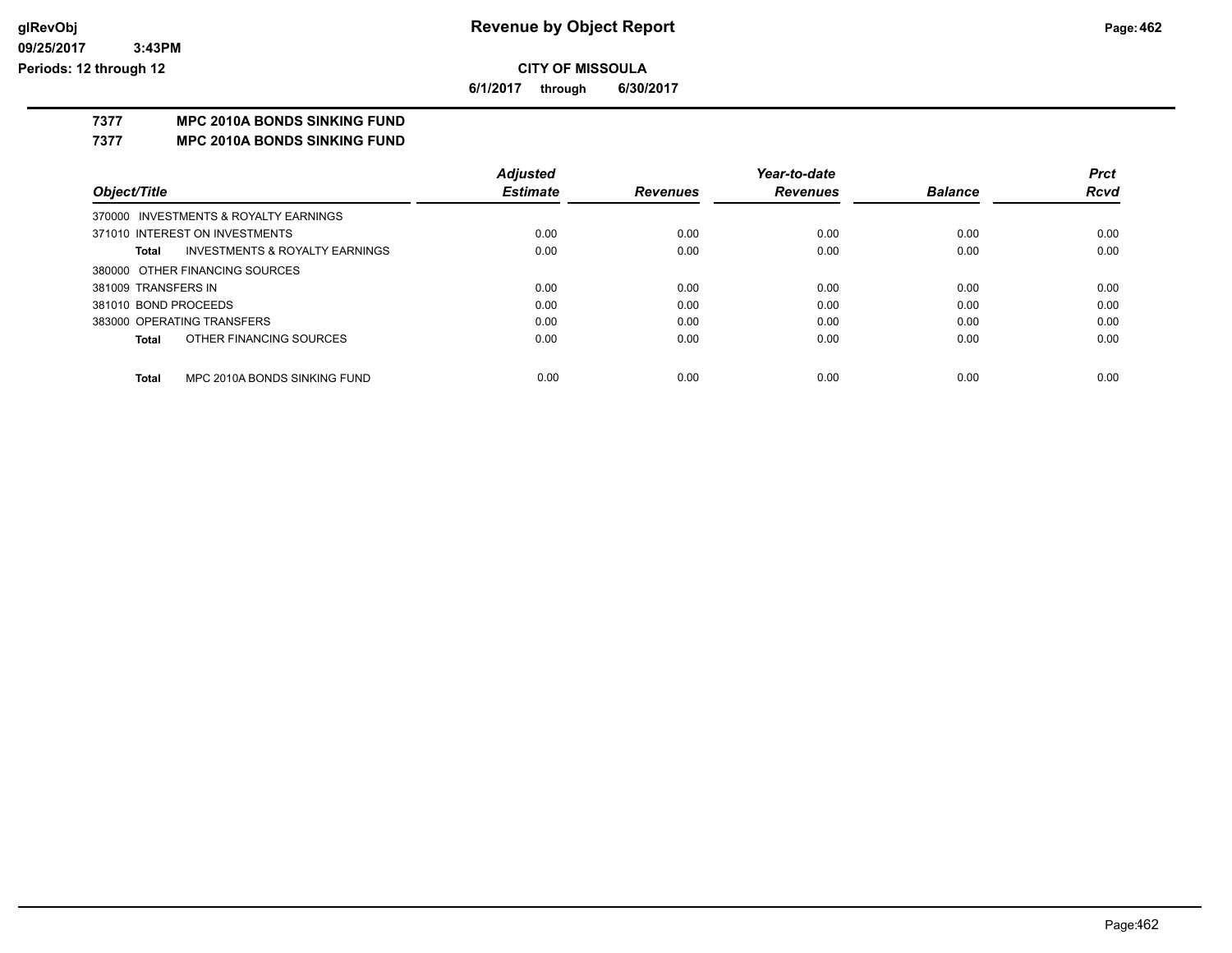**6/1/2017 through 6/30/2017**

# **7377 MPC 2010A BONDS SINKING FUND**

|                                       |                                           | <b>Adjusted</b> |                 | Year-to-date    |                | <b>Prct</b> |
|---------------------------------------|-------------------------------------------|-----------------|-----------------|-----------------|----------------|-------------|
| Object/Title                          |                                           | <b>Estimate</b> | <b>Revenues</b> | <b>Revenues</b> | <b>Balance</b> | <b>Rcvd</b> |
| 370000 INVESTMENTS & ROYALTY EARNINGS |                                           |                 |                 |                 |                |             |
| 371010 INTEREST ON INVESTMENTS        |                                           | 0.00            | 0.00            | 0.00            | 0.00           | 0.00        |
| Total                                 | <b>INVESTMENTS &amp; ROYALTY EARNINGS</b> | 0.00            | 0.00            | 0.00            | 0.00           | 0.00        |
| 380000 OTHER FINANCING SOURCES        |                                           |                 |                 |                 |                |             |
| 381009 TRANSFERS IN                   |                                           | 0.00            | 0.00            | 0.00            | 0.00           | 0.00        |
| 381010 BOND PROCEEDS                  |                                           | 0.00            | 0.00            | 0.00            | 0.00           | 0.00        |
| 383000 OPERATING TRANSFERS            |                                           | 0.00            | 0.00            | 0.00            | 0.00           | 0.00        |
| OTHER FINANCING SOURCES<br>Total      |                                           | 0.00            | 0.00            | 0.00            | 0.00           | 0.00        |
| <b>Total</b>                          | MPC 2010A BONDS SINKING FUND              | 0.00            | 0.00            | 0.00            | 0.00           | 0.00        |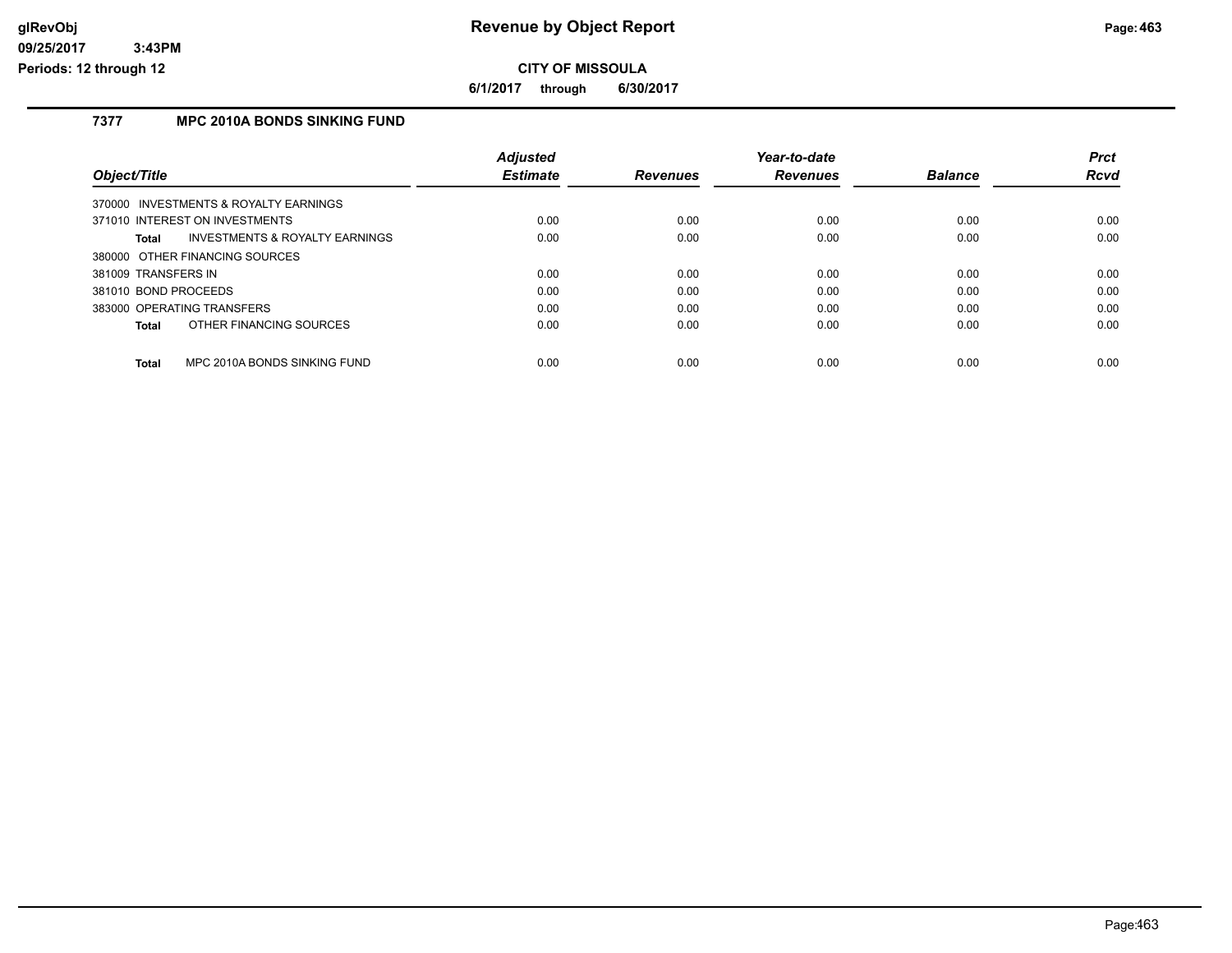**6/1/2017 through 6/30/2017**

**7378 MPC 2010A BOND RESERVE**

**7378 MPC 2010A BOND RESERVE**

|                      |                                           | <b>Adjusted</b> |                 | Year-to-date    |                | <b>Prct</b> |
|----------------------|-------------------------------------------|-----------------|-----------------|-----------------|----------------|-------------|
| Object/Title         |                                           | <b>Estimate</b> | <b>Revenues</b> | <b>Revenues</b> | <b>Balance</b> | Rcvd        |
|                      | 370000 INVESTMENTS & ROYALTY EARNINGS     |                 |                 |                 |                |             |
|                      | 371010 INTEREST ON INVESTMENTS            | 0.00            | 0.00            | 0.00            | 0.00           | 0.00        |
| Total                | <b>INVESTMENTS &amp; ROYALTY EARNINGS</b> | 0.00            | 0.00            | 0.00            | 0.00           | 0.00        |
|                      | 380000 OTHER FINANCING SOURCES            |                 |                 |                 |                |             |
| 381009 TRANSFERS IN  |                                           | 0.00            | 0.00            | 0.00            | 0.00           | 0.00        |
| 381010 BOND PROCEEDS |                                           | 0.00            | 0.00            | 0.00            | 0.00           | 0.00        |
|                      | 383000 OPERATING TRANSFERS                | 0.00            | 0.00            | 0.00            | 0.00           | 0.00        |
| Total                | OTHER FINANCING SOURCES                   | 0.00            | 0.00            | 0.00            | 0.00           | 0.00        |
| <b>Total</b>         | MPC 2010A BOND RESERVE                    | 0.00            | 0.00            | 0.00            | 0.00           | 0.00        |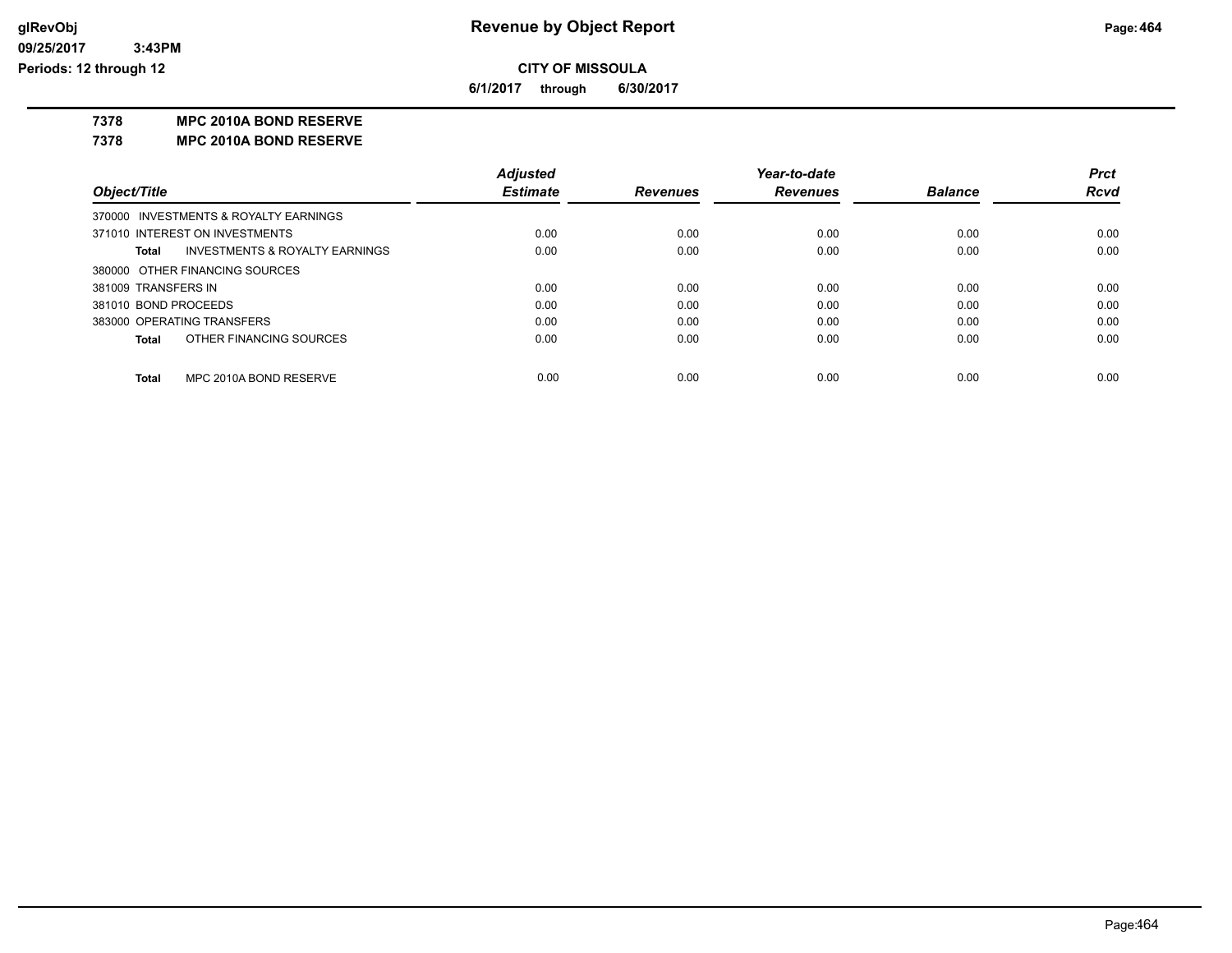**6/1/2017 through 6/30/2017**

# **7378 MPC 2010A BOND RESERVE**

|                                                           | <b>Adjusted</b> |                 | Year-to-date    |                | <b>Prct</b> |
|-----------------------------------------------------------|-----------------|-----------------|-----------------|----------------|-------------|
| Object/Title                                              | <b>Estimate</b> | <b>Revenues</b> | <b>Revenues</b> | <b>Balance</b> | <b>Rcvd</b> |
| 370000 INVESTMENTS & ROYALTY EARNINGS                     |                 |                 |                 |                |             |
| 371010 INTEREST ON INVESTMENTS                            | 0.00            | 0.00            | 0.00            | 0.00           | 0.00        |
| <b>INVESTMENTS &amp; ROYALTY EARNINGS</b><br><b>Total</b> | 0.00            | 0.00            | 0.00            | 0.00           | 0.00        |
| 380000 OTHER FINANCING SOURCES                            |                 |                 |                 |                |             |
| 381009 TRANSFERS IN                                       | 0.00            | 0.00            | 0.00            | 0.00           | 0.00        |
| 381010 BOND PROCEEDS                                      | 0.00            | 0.00            | 0.00            | 0.00           | 0.00        |
| 383000 OPERATING TRANSFERS                                | 0.00            | 0.00            | 0.00            | 0.00           | 0.00        |
| OTHER FINANCING SOURCES<br>Total                          | 0.00            | 0.00            | 0.00            | 0.00           | 0.00        |
| MPC 2010A BOND RESERVE<br>Total                           | 0.00            | 0.00            | 0.00            | 0.00           | 0.00        |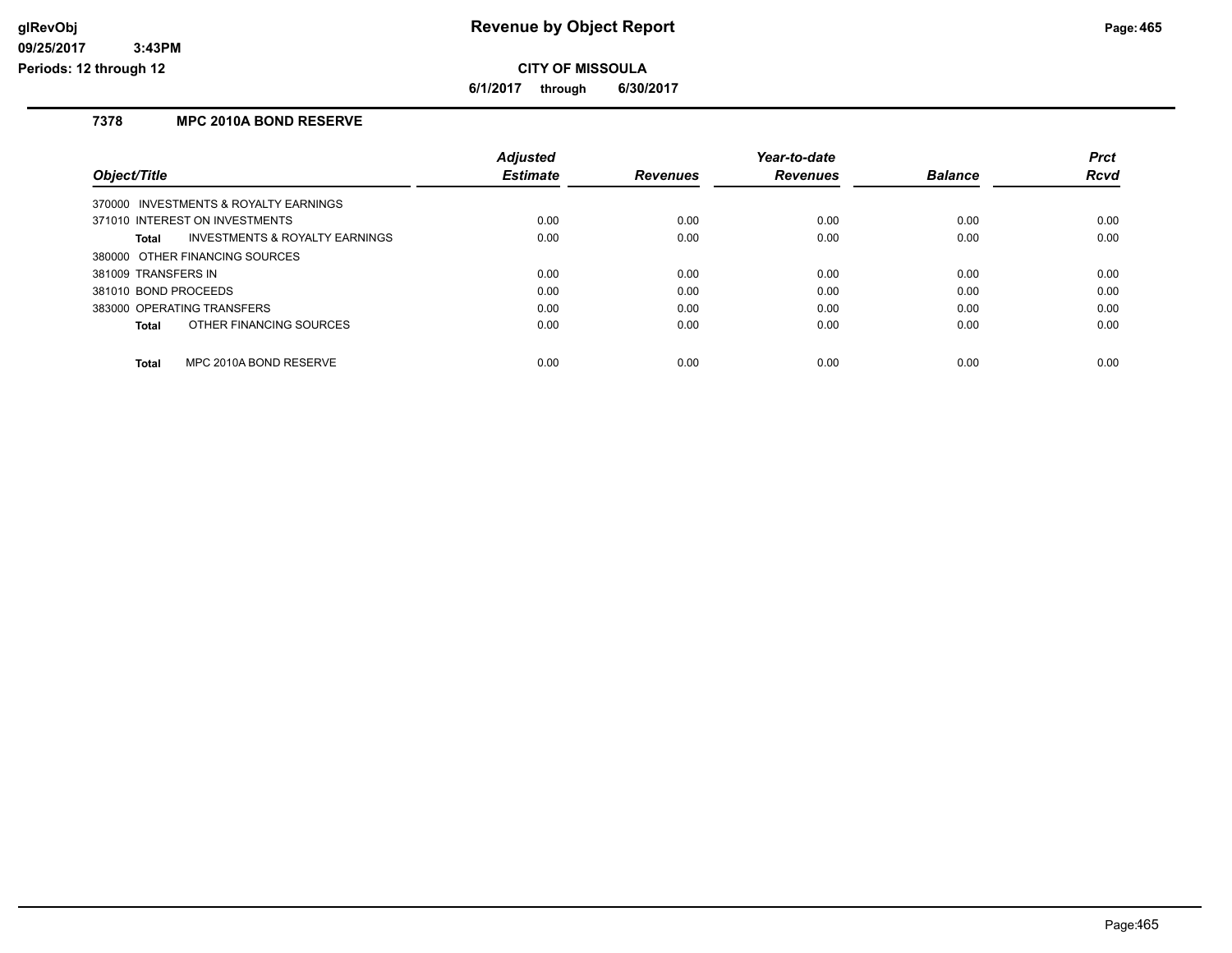**6/1/2017 through 6/30/2017**

# **7379 MPC 2010A BOND CONSTRUCTION**

#### **7379 MPC 2010A BOND CONSTRUCTION**

|                      |                                       | <b>Adjusted</b> |                 | Year-to-date    |                | <b>Prct</b> |
|----------------------|---------------------------------------|-----------------|-----------------|-----------------|----------------|-------------|
| Object/Title         |                                       | <b>Estimate</b> | <b>Revenues</b> | <b>Revenues</b> | <b>Balance</b> | <b>Rcvd</b> |
|                      | 370000 INVESTMENTS & ROYALTY EARNINGS |                 |                 |                 |                |             |
|                      | 371010 INTEREST ON INVESTMENTS        | 0.00            | 0.00            | 0.00            | 0.00           | 0.00        |
| Total                | INVESTMENTS & ROYALTY EARNINGS        | 0.00            | 0.00            | 0.00            | 0.00           | 0.00        |
|                      | 380000 OTHER FINANCING SOURCES        |                 |                 |                 |                |             |
| 381009 TRANSFERS IN  |                                       | 0.00            | 0.00            | 0.00            | 0.00           | 0.00        |
| 381010 BOND PROCEEDS |                                       | 0.00            | 0.00            | 0.00            | 0.00           | 0.00        |
|                      | 383000 OPERATING TRANSFERS            | 0.00            | 0.00            | 0.00            | 0.00           | 0.00        |
| Total                | OTHER FINANCING SOURCES               | 0.00            | 0.00            | 0.00            | 0.00           | 0.00        |
|                      |                                       |                 |                 |                 |                |             |
| <b>Total</b>         | MPC 2010A BOND CONSTRUCTION           | 0.00            | 0.00            | 0.00            | 0.00           | 0.00        |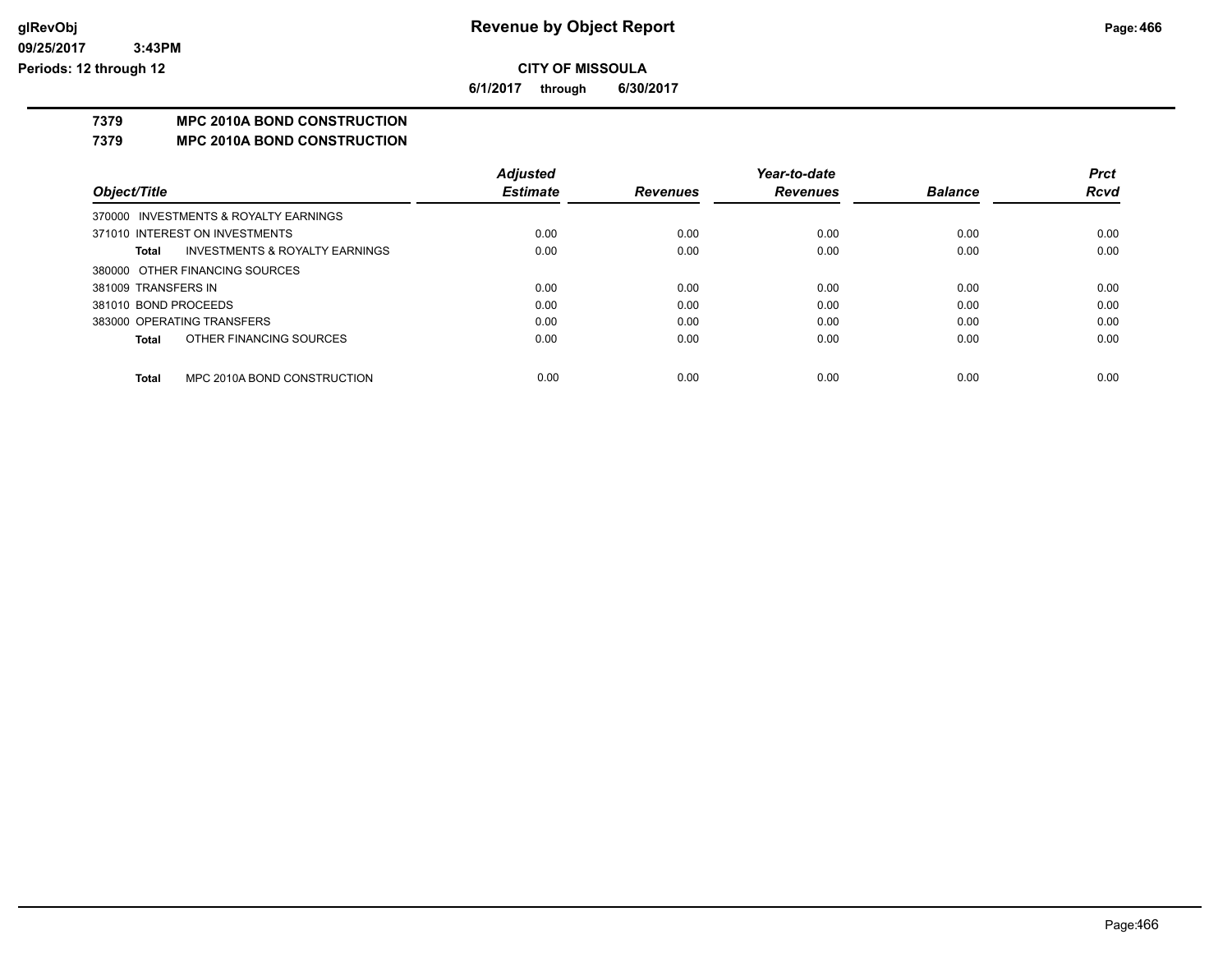**6/1/2017 through 6/30/2017**

# **7379 MPC 2010A BOND CONSTRUCTION**

|                      |                                           | <b>Adjusted</b> |                 | Year-to-date    |                | <b>Prct</b> |
|----------------------|-------------------------------------------|-----------------|-----------------|-----------------|----------------|-------------|
| Object/Title         |                                           | <b>Estimate</b> | <b>Revenues</b> | <b>Revenues</b> | <b>Balance</b> | <b>Rcvd</b> |
|                      | 370000 INVESTMENTS & ROYALTY EARNINGS     |                 |                 |                 |                |             |
|                      | 371010 INTEREST ON INVESTMENTS            | 0.00            | 0.00            | 0.00            | 0.00           | 0.00        |
| Total                | <b>INVESTMENTS &amp; ROYALTY EARNINGS</b> | 0.00            | 0.00            | 0.00            | 0.00           | 0.00        |
|                      | 380000 OTHER FINANCING SOURCES            |                 |                 |                 |                |             |
| 381009 TRANSFERS IN  |                                           | 0.00            | 0.00            | 0.00            | 0.00           | 0.00        |
| 381010 BOND PROCEEDS |                                           | 0.00            | 0.00            | 0.00            | 0.00           | 0.00        |
|                      | 383000 OPERATING TRANSFERS                | 0.00            | 0.00            | 0.00            | 0.00           | 0.00        |
| Total                | OTHER FINANCING SOURCES                   | 0.00            | 0.00            | 0.00            | 0.00           | 0.00        |
| Total                | MPC 2010A BOND CONSTRUCTION               | 0.00            | 0.00            | 0.00            | 0.00           | 0.00        |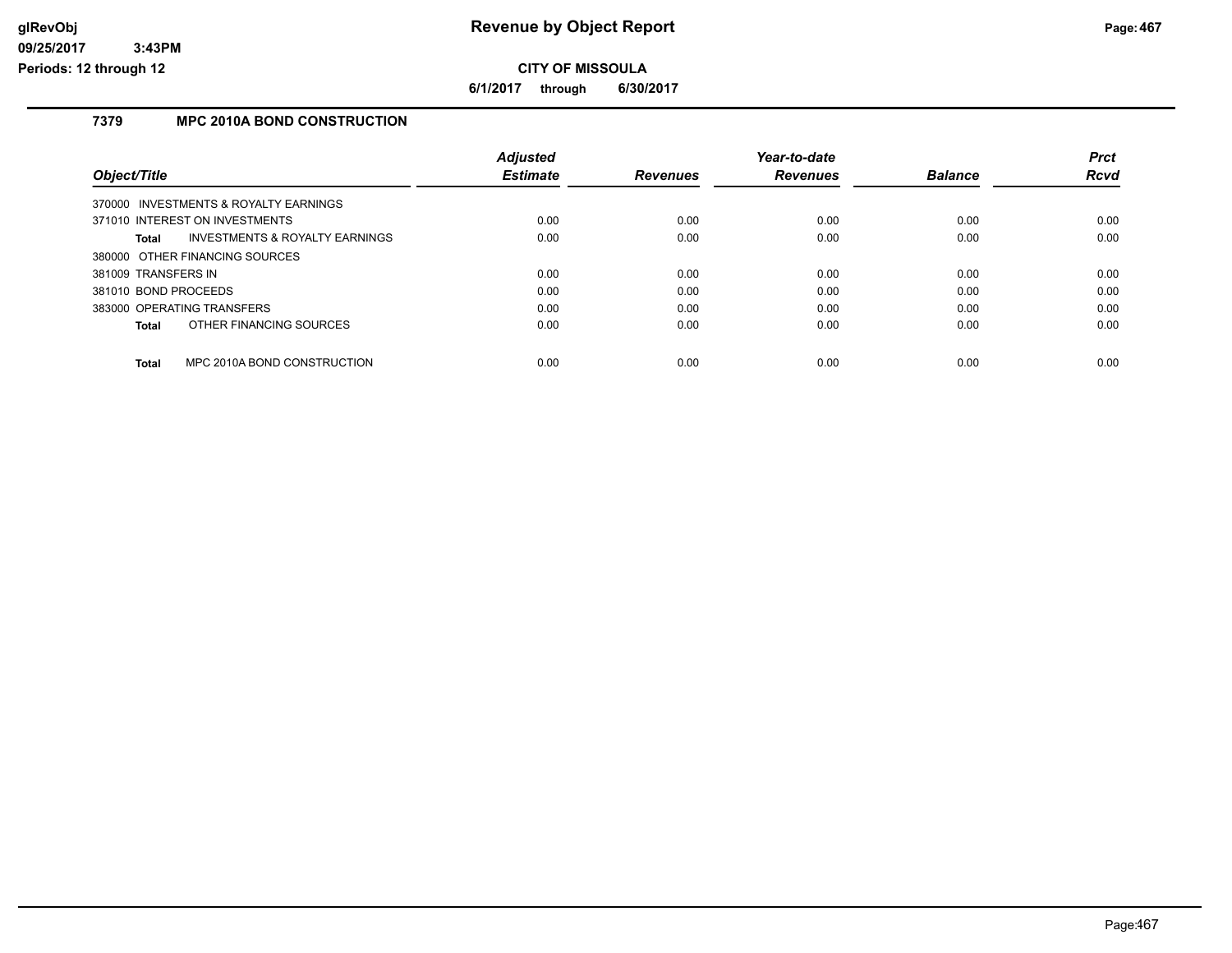**6/1/2017 through 6/30/2017**

# **7380 BUSINESS IMPROVEMENT DISTRICT**

#### **7380 BUSINESS IMPROVEMENT DISTRICT**

|                                                           | <b>Adjusted</b> |                 | Year-to-date    |                | <b>Prct</b> |
|-----------------------------------------------------------|-----------------|-----------------|-----------------|----------------|-------------|
| Object/Title                                              | <b>Estimate</b> | <b>Revenues</b> | <b>Revenues</b> | <b>Balance</b> | <b>Rcvd</b> |
| TAXES/ASSESSMENTS<br>310000                               |                 |                 |                 |                |             |
| <b>TAX INCREMENT</b><br>311011                            | 364,322.00      | 100,781.98      | 280,655.95      | 83,666.05      | 77.04       |
| <b>PENALTIES &amp; INTEREST</b><br>312001                 | 0.00            | 107.96          | 549.70          | $-549.70$      | 0.00        |
| TAXES/ASSESSMENTS<br>Total                                | 364,322.00      | 100,889.94      | 281,205.65      | 83,116.35      | 77.19       |
| <b>CHARGES FOR SERVICES</b><br>340000                     |                 |                 |                 |                |             |
| <b>COMPOST TIPPING FEES</b><br>343041                     | 5,000.00        | 2,011.77        | 20,745.34       | $-15,745.34$   | 414.91      |
| <b>CHARGES FOR SERVICES</b><br>Total                      | 5,000.00        | 2,011.77        | 20,745.34       | $-15,745.34$   | 414.91      |
| MISCELLANEOUS REVENUES<br>360000                          |                 |                 |                 |                |             |
| 363010 LIGHTING ASSESSMENTS                               | 0.00            | 0.00            | 0.00            | 0.00           | 0.00        |
| 363020 PROPERTY ASSESSMENTS                               | 0.00            | 0.00            | 0.00            | 0.00           | 0.00        |
| MISCELLANEOUS REVENUES<br>Total                           | 0.00            | 0.00            | 0.00            | 0.00           | 0.00        |
| <b>INVESTMENTS &amp; ROYALTY EARNINGS</b><br>370000       |                 |                 |                 |                |             |
| 371010 INTEREST ON INVESTMENTS                            | 0.00            | 0.00            | 0.00            | 0.00           | 0.00        |
| 371020 GAIN/LOSS IN MARKET VALUE OF INVESTMENTS           | 0.00            | 0.00            | 0.00            | 0.00           | 0.00        |
| <b>INVESTMENTS &amp; ROYALTY EARNINGS</b><br><b>Total</b> | 0.00            | 0.00            | 0.00            | 0.00           | 0.00        |
| <b>BUSINESS IMPROVEMENT DISTRICT</b><br>Total             | 369,322.00      | 102,901.71      | 301,950.99      | 67,371.01      | 81.76       |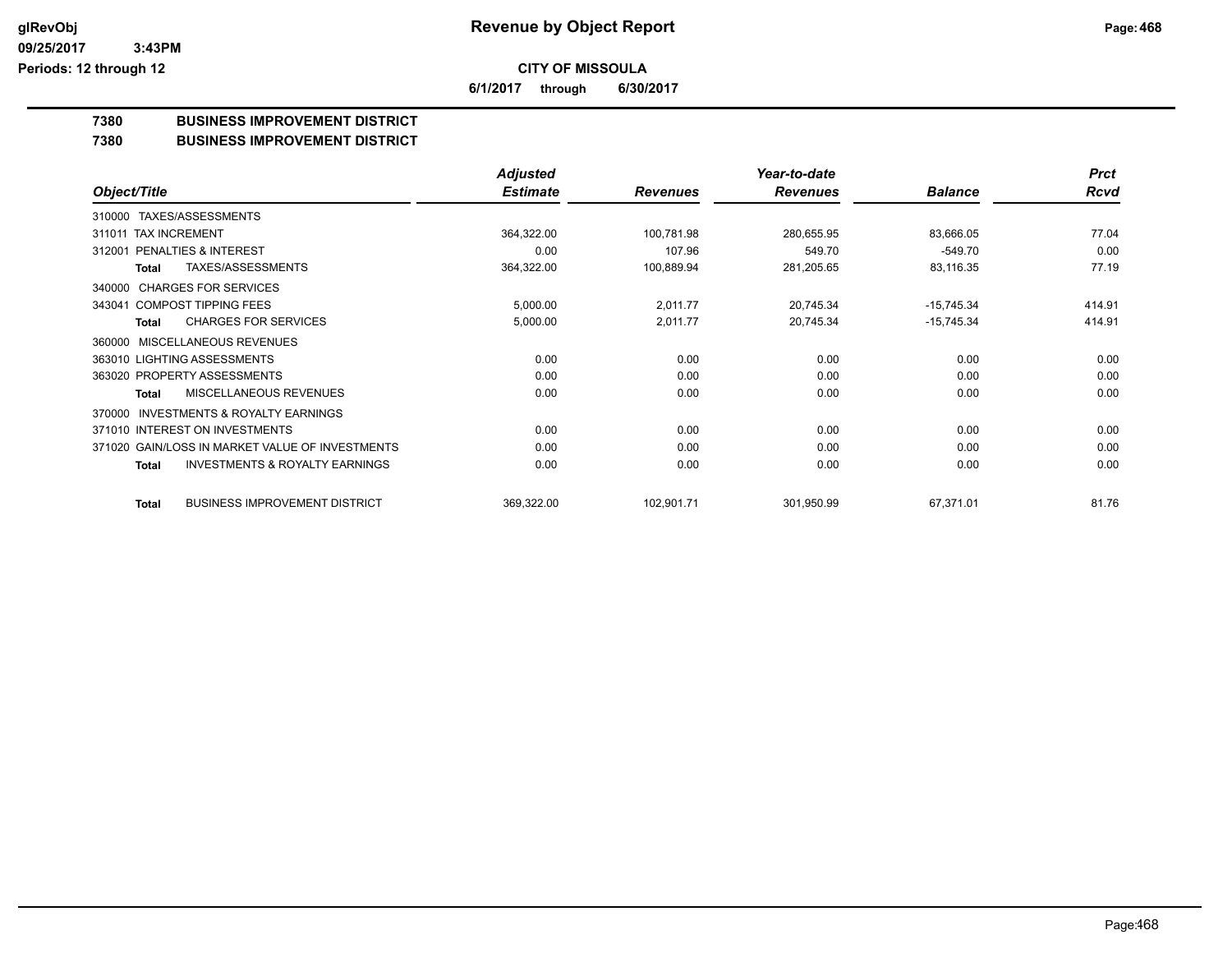**6/1/2017 through 6/30/2017**

#### **7380 BUSINESS IMPROVEMENT DISTRICT**

|                                                           | <b>Adjusted</b> |                 | Year-to-date    |                | <b>Prct</b> |
|-----------------------------------------------------------|-----------------|-----------------|-----------------|----------------|-------------|
| Object/Title                                              | <b>Estimate</b> | <b>Revenues</b> | <b>Revenues</b> | <b>Balance</b> | <b>Rcvd</b> |
| TAXES/ASSESSMENTS<br>310000                               |                 |                 |                 |                |             |
| <b>TAX INCREMENT</b><br>311011                            | 364,322.00      | 100,781.98      | 280,655.95      | 83,666.05      | 77.04       |
| <b>PENALTIES &amp; INTEREST</b><br>312001                 | 0.00            | 107.96          | 549.70          | $-549.70$      | 0.00        |
| TAXES/ASSESSMENTS<br>Total                                | 364,322.00      | 100,889.94      | 281,205.65      | 83,116.35      | 77.19       |
| <b>CHARGES FOR SERVICES</b><br>340000                     |                 |                 |                 |                |             |
| <b>COMPOST TIPPING FEES</b><br>343041                     | 5,000.00        | 2,011.77        | 20,745.34       | $-15,745.34$   | 414.91      |
| <b>CHARGES FOR SERVICES</b><br><b>Total</b>               | 5,000.00        | 2,011.77        | 20,745.34       | $-15,745.34$   | 414.91      |
| MISCELLANEOUS REVENUES<br>360000                          |                 |                 |                 |                |             |
| 363010 LIGHTING ASSESSMENTS                               | 0.00            | 0.00            | 0.00            | 0.00           | 0.00        |
| 363020 PROPERTY ASSESSMENTS                               | 0.00            | 0.00            | 0.00            | 0.00           | 0.00        |
| MISCELLANEOUS REVENUES<br>Total                           | 0.00            | 0.00            | 0.00            | 0.00           | 0.00        |
| INVESTMENTS & ROYALTY EARNINGS<br>370000                  |                 |                 |                 |                |             |
| 371010 INTEREST ON INVESTMENTS                            | 0.00            | 0.00            | 0.00            | 0.00           | 0.00        |
| 371020 GAIN/LOSS IN MARKET VALUE OF INVESTMENT            | 0.00            | 0.00            | 0.00            | 0.00           | 0.00        |
| <b>INVESTMENTS &amp; ROYALTY EARNINGS</b><br><b>Total</b> | 0.00            | 0.00            | 0.00            | 0.00           | 0.00        |
| <b>BUSINESS IMPROVEMENT DISTRICT</b><br><b>Total</b>      | 369,322.00      | 102,901.71      | 301,950.99      | 67,371.01      | 81.76       |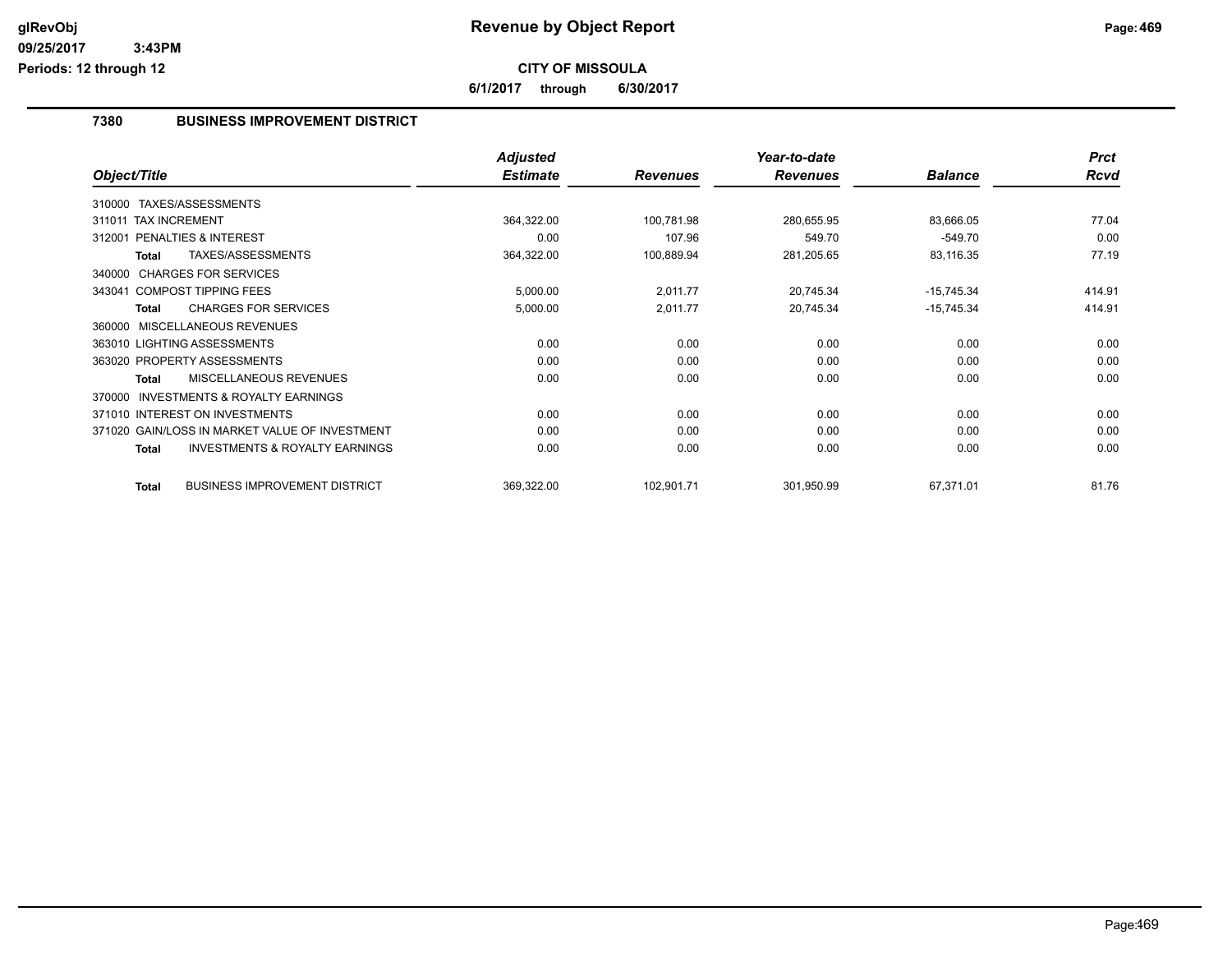**6/1/2017 through 6/30/2017**

# **7381 TOURISM BUSINESS IMPROVEMENT DISTRICT**

# **7381 TOURISM BUSINESS IMPROVEMENT DISTRICT**

|                                                     | <b>Adjusted</b> |                 | Year-to-date    |                | <b>Prct</b> |
|-----------------------------------------------------|-----------------|-----------------|-----------------|----------------|-------------|
| Object/Title                                        | <b>Estimate</b> | <b>Revenues</b> | <b>Revenues</b> | <b>Balance</b> | <b>Rcvd</b> |
| 310000 TAXES/ASSESSMENTS                            |                 |                 |                 |                |             |
| 314100 TBID REVENUE                                 | 296,713.00      | 0.00            | 0.00            | 296,713.00     | 0.00        |
| TAXES/ASSESSMENTS<br>Total                          | 296,713.00      | 0.00            | 0.00            | 296.713.00     | 0.00        |
| 370000 INVESTMENTS & ROYALTY EARNINGS               |                 |                 |                 |                |             |
| 371010 INTEREST ON INVESTMENTS                      | 0.00            | 0.00            | 0.00            | 0.00           | 0.00        |
| <b>INVESTMENTS &amp; ROYALTY EARNINGS</b><br>Total  | 0.00            | 0.00            | 0.00            | 0.00           | 0.00        |
| TOURISM BUSINESS IMPROVEMENT DISTRI<br><b>Total</b> | 296.713.00      | 0.00            | 0.00            | 296.713.00     | 0.00        |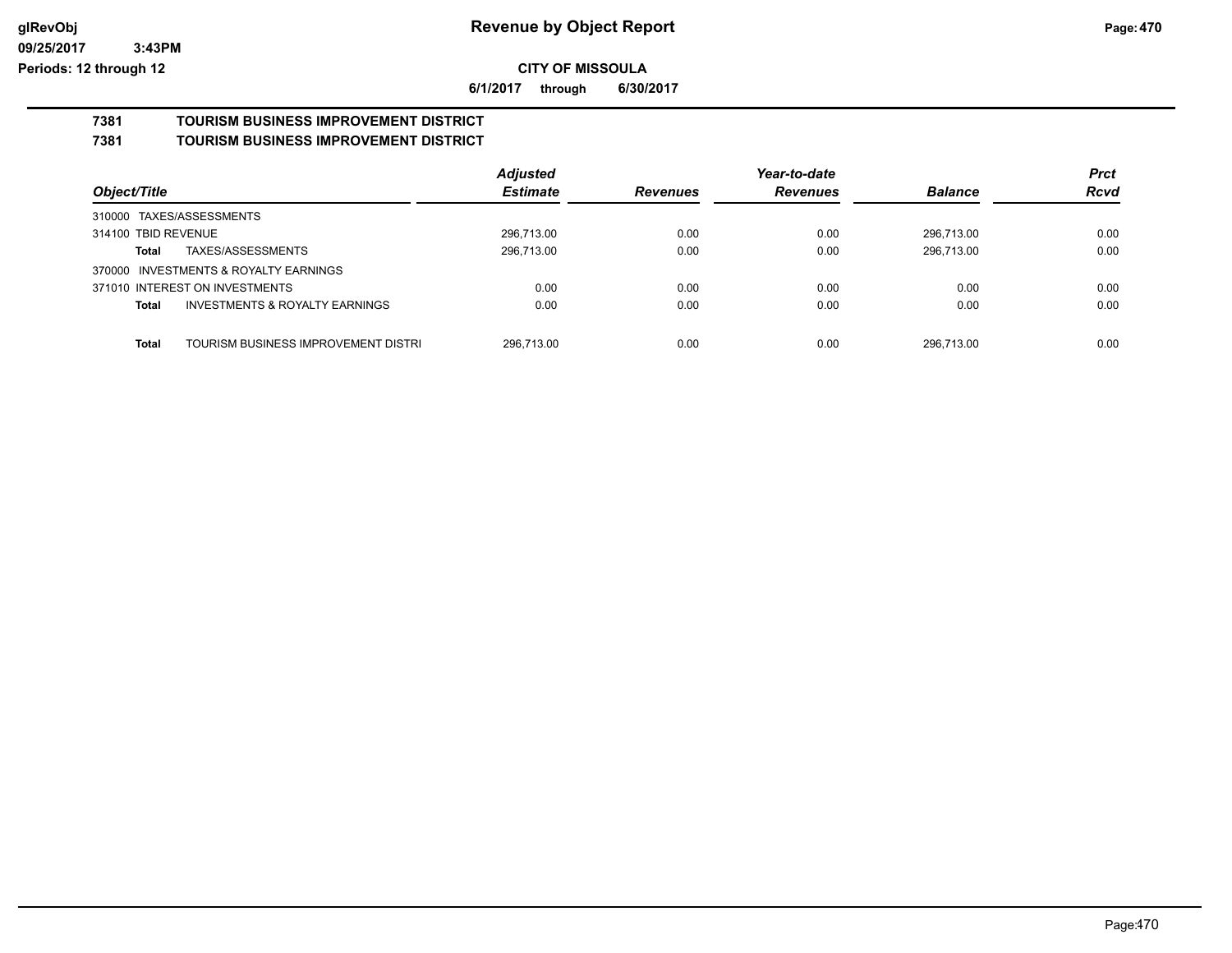**6/1/2017 through 6/30/2017**

#### **7381 TOURISM BUSINESS IMPROVEMENT DISTRICT**

| Object/Title                                              | <b>Adjusted</b><br><b>Estimate</b> | <b>Revenues</b> | Year-to-date<br><b>Revenues</b> | <b>Balance</b> | <b>Prct</b><br><b>Rcvd</b> |
|-----------------------------------------------------------|------------------------------------|-----------------|---------------------------------|----------------|----------------------------|
| 310000 TAXES/ASSESSMENTS                                  |                                    |                 |                                 |                |                            |
| 314100 TBID REVENUE                                       | 296.713.00                         | 0.00            | 0.00                            | 296.713.00     | 0.00                       |
| TAXES/ASSESSMENTS<br><b>Total</b>                         | 296,713.00                         | 0.00            | 0.00                            | 296,713.00     | 0.00                       |
| 370000 INVESTMENTS & ROYALTY EARNINGS                     |                                    |                 |                                 |                |                            |
| 371010 INTEREST ON INVESTMENTS                            | 0.00                               | 0.00            | 0.00                            | 0.00           | 0.00                       |
| <b>INVESTMENTS &amp; ROYALTY EARNINGS</b><br><b>Total</b> | 0.00                               | 0.00            | 0.00                            | 0.00           | 0.00                       |
|                                                           |                                    |                 |                                 |                |                            |
| TOURISM BUSINESS IMPROVEMENT DISTR<br><b>Total</b>        | 296.713.00                         | 0.00            | 0.00                            | 296.713.00     | 0.00                       |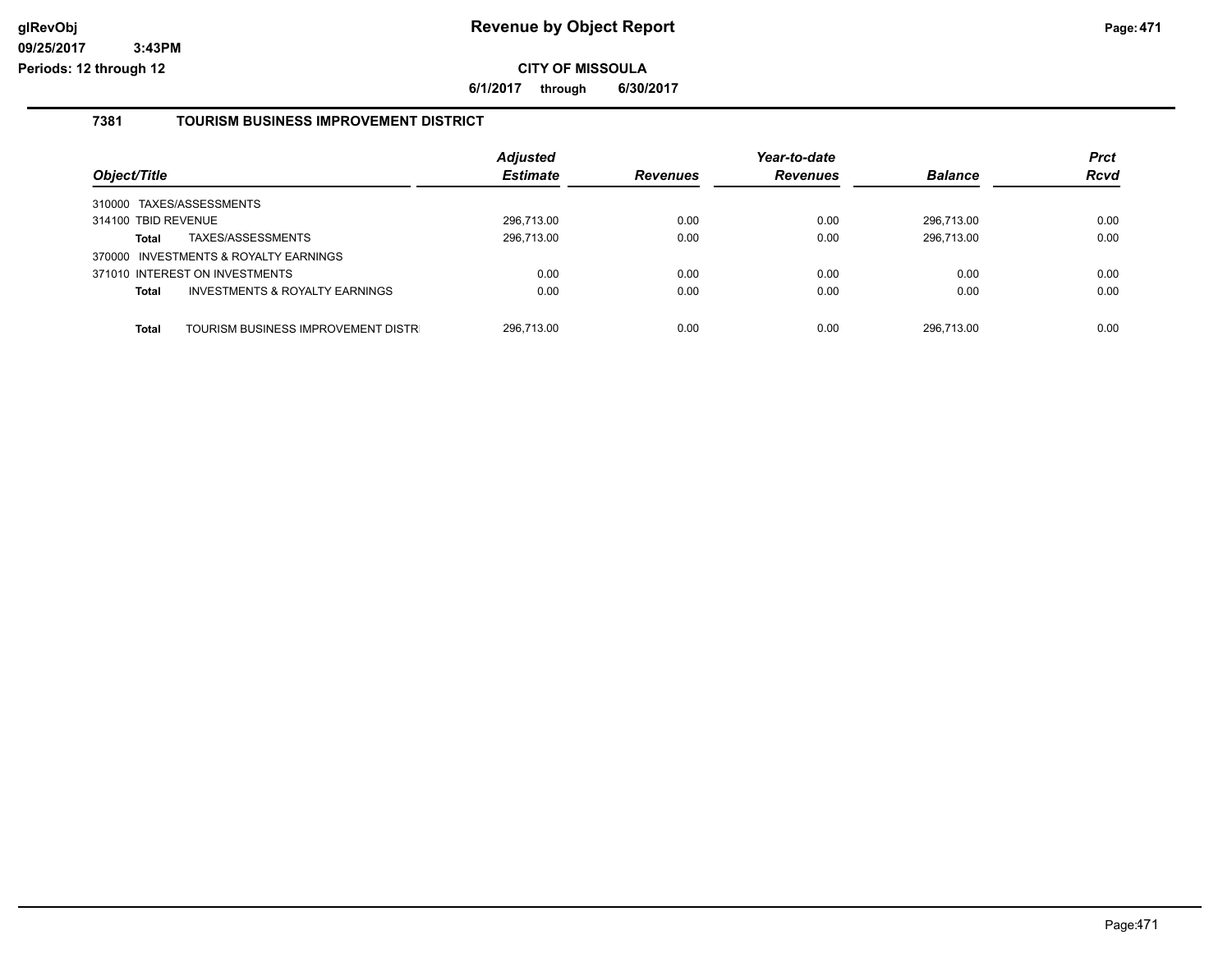**6/1/2017 through 6/30/2017**

**7382 5.75M TIF RESERVE**

**7382 5.75M TIF RESERVE**

|                                         | <b>Adjusted</b> |                 | Year-to-date    |                | <b>Prct</b> |
|-----------------------------------------|-----------------|-----------------|-----------------|----------------|-------------|
| Object/Title                            | <b>Estimate</b> | <b>Revenues</b> | <b>Revenues</b> | <b>Balance</b> | <b>Rcvd</b> |
| 370000 INVESTMENTS & ROYALTY EARNINGS   |                 |                 |                 |                |             |
| 371010 INTEREST ON INVESTMENTS          | 0.00            | 0.00            | 0.00            | 0.00           | 0.00        |
| INVESTMENTS & ROYALTY EARNINGS<br>Total | 0.00            | 0.00            | 0.00            | 0.00           | 0.00        |
| 380000 OTHER FINANCING SOURCES          |                 |                 |                 |                |             |
| 381025 REVENUE BOND PROCEEDS            | 0.00            | 0.00            | 0.00            | 0.00           | 0.00        |
| 383014 TRANS FR MRA                     | 0.00            | 0.00            | 0.00            | 0.00           | 0.00        |
| 383040 TRANSFER FROM CITY GRANTS        | 0.00            | 0.00            | 0.00            | 0.00           | 0.00        |
| OTHER FINANCING SOURCES<br>Total        | 0.00            | 0.00            | 0.00            | 0.00           | 0.00        |
|                                         |                 |                 |                 |                |             |
| 5.75M TIF RESERVE<br>Total              | 0.00            | 0.00            | 0.00            | 0.00           | 0.00        |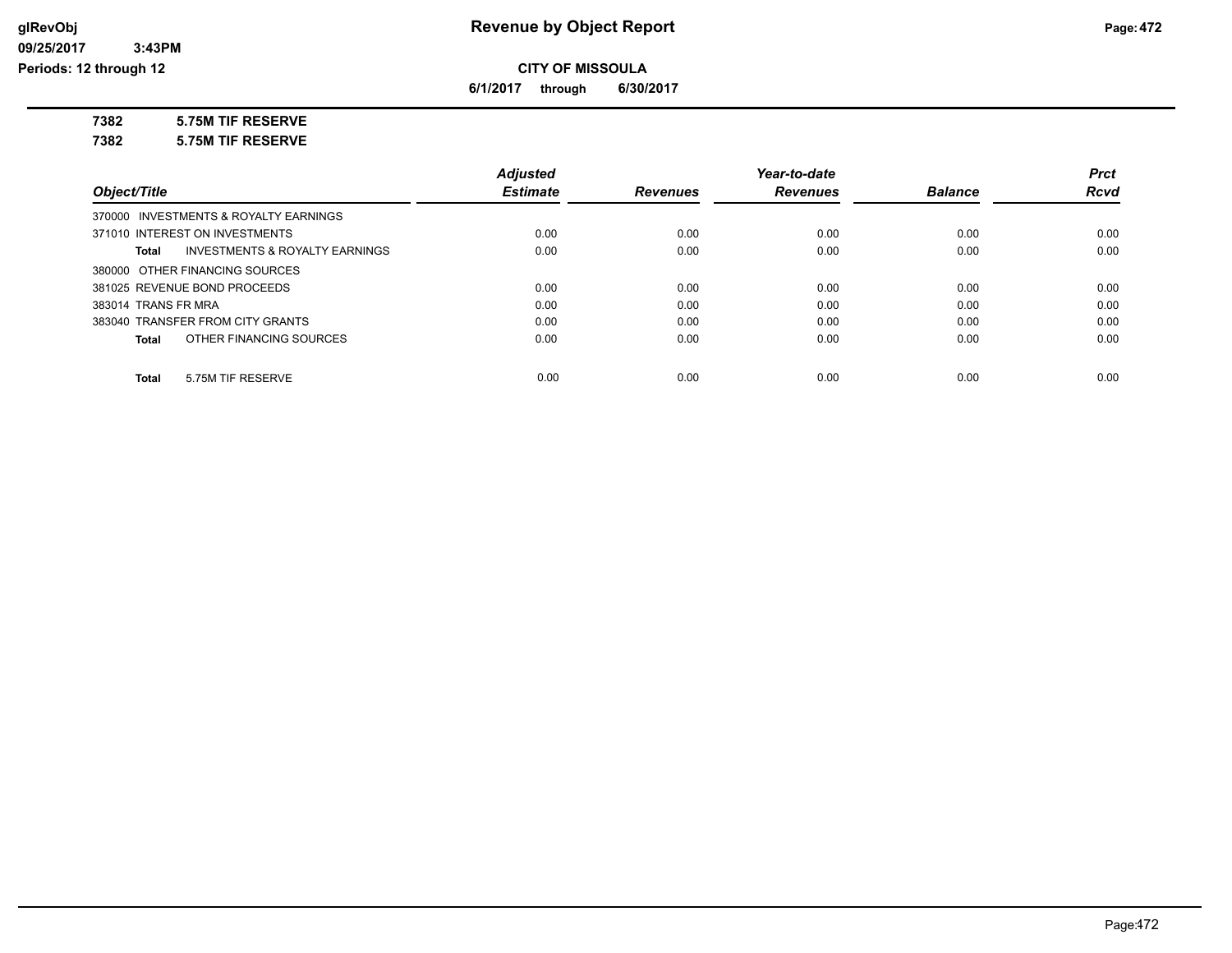**6/1/2017 through 6/30/2017**

#### **7382 5.75M TIF RESERVE**

|                                                    | <b>Adiusted</b> |                 | Year-to-date    |                | <b>Prct</b> |
|----------------------------------------------------|-----------------|-----------------|-----------------|----------------|-------------|
| Object/Title                                       | <b>Estimate</b> | <b>Revenues</b> | <b>Revenues</b> | <b>Balance</b> | <b>Rcvd</b> |
| 370000 INVESTMENTS & ROYALTY EARNINGS              |                 |                 |                 |                |             |
| 371010 INTEREST ON INVESTMENTS                     | 0.00            | 0.00            | 0.00            | 0.00           | 0.00        |
| <b>INVESTMENTS &amp; ROYALTY EARNINGS</b><br>Total | 0.00            | 0.00            | 0.00            | 0.00           | 0.00        |
| 380000 OTHER FINANCING SOURCES                     |                 |                 |                 |                |             |
| 381025 REVENUE BOND PROCEEDS                       | 0.00            | 0.00            | 0.00            | 0.00           | 0.00        |
| 383014 TRANS FR MRA                                | 0.00            | 0.00            | 0.00            | 0.00           | 0.00        |
| 383040 TRANSFER FROM CITY GRANTS                   | 0.00            | 0.00            | 0.00            | 0.00           | 0.00        |
| OTHER FINANCING SOURCES<br>Total                   | 0.00            | 0.00            | 0.00            | 0.00           | 0.00        |
| 5.75M TIF RESERVE<br><b>Total</b>                  | 0.00            | 0.00            | 0.00            | 0.00           | 0.00        |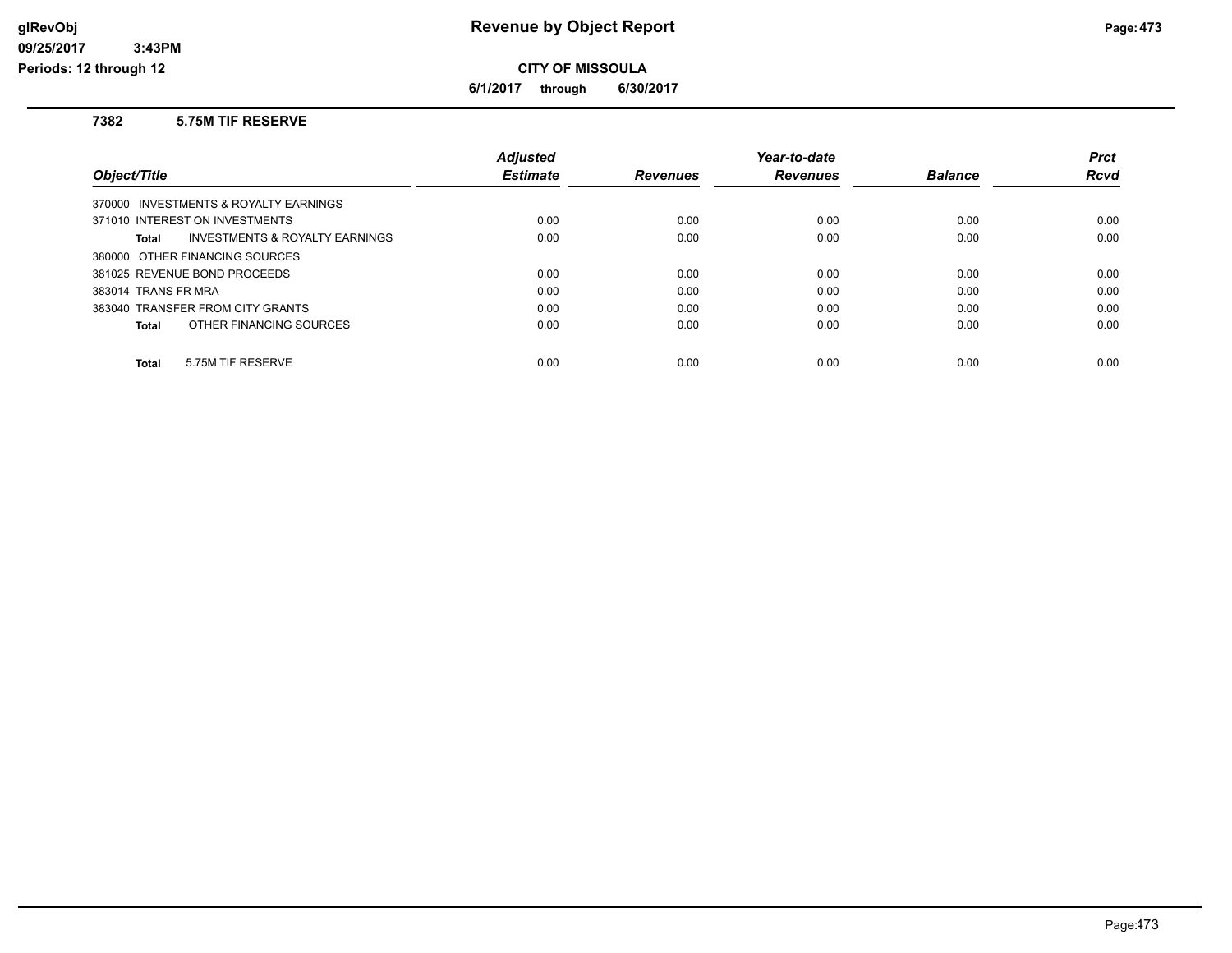**6/1/2017 through 6/30/2017**

#### **7383 RIVERFRONT TRIANGLE URD**

**7383 RIVERFRONT TRIANGLE URD**

|                                                    | <b>Adjusted</b> |                 | Year-to-date    |                | <b>Prct</b> |
|----------------------------------------------------|-----------------|-----------------|-----------------|----------------|-------------|
| Object/Title                                       | <b>Estimate</b> | <b>Revenues</b> | <b>Revenues</b> | <b>Balance</b> | <b>Rcvd</b> |
| 310000 TAXES/ASSESSMENTS                           |                 |                 |                 |                |             |
| 311011 TAX INCREMENT                               | 0.00            | 0.00            | 0.00            | 0.00           | 0.00        |
| 312001 PENALTIES & INTEREST                        | 0.00            | 0.00            | 0.00            | 0.00           | 0.00        |
| TAXES/ASSESSMENTS<br>Total                         | 0.00            | 0.00            | 0.00            | 0.00           | 0.00        |
| 330000 INTERGOVERNMENTAL REVENUES                  |                 |                 |                 |                |             |
| 335210 PERSONAL PROPERTY TAX REIMBURSEMENT         | 9,316.00        | 4,657.92        | 9,315.84        | 0.16           | 100.00      |
| INTERGOVERNMENTAL REVENUES<br>Total                | 9.316.00        | 4,657.92        | 9.315.84        | 0.16           | 100.00      |
| 370000 INVESTMENTS & ROYALTY EARNINGS              |                 |                 |                 |                |             |
| 371010 INTEREST ON INVESTMENTS                     | 0.00            | 0.00            | 0.00            | 0.00           | 0.00        |
| <b>INVESTMENTS &amp; ROYALTY EARNINGS</b><br>Total | 0.00            | 0.00            | 0.00            | 0.00           | 0.00        |
| <b>RIVERFRONT TRIANGLE URD</b><br><b>Total</b>     | 9.316.00        | 4.657.92        | 9,315.84        | 0.16           | 100.00      |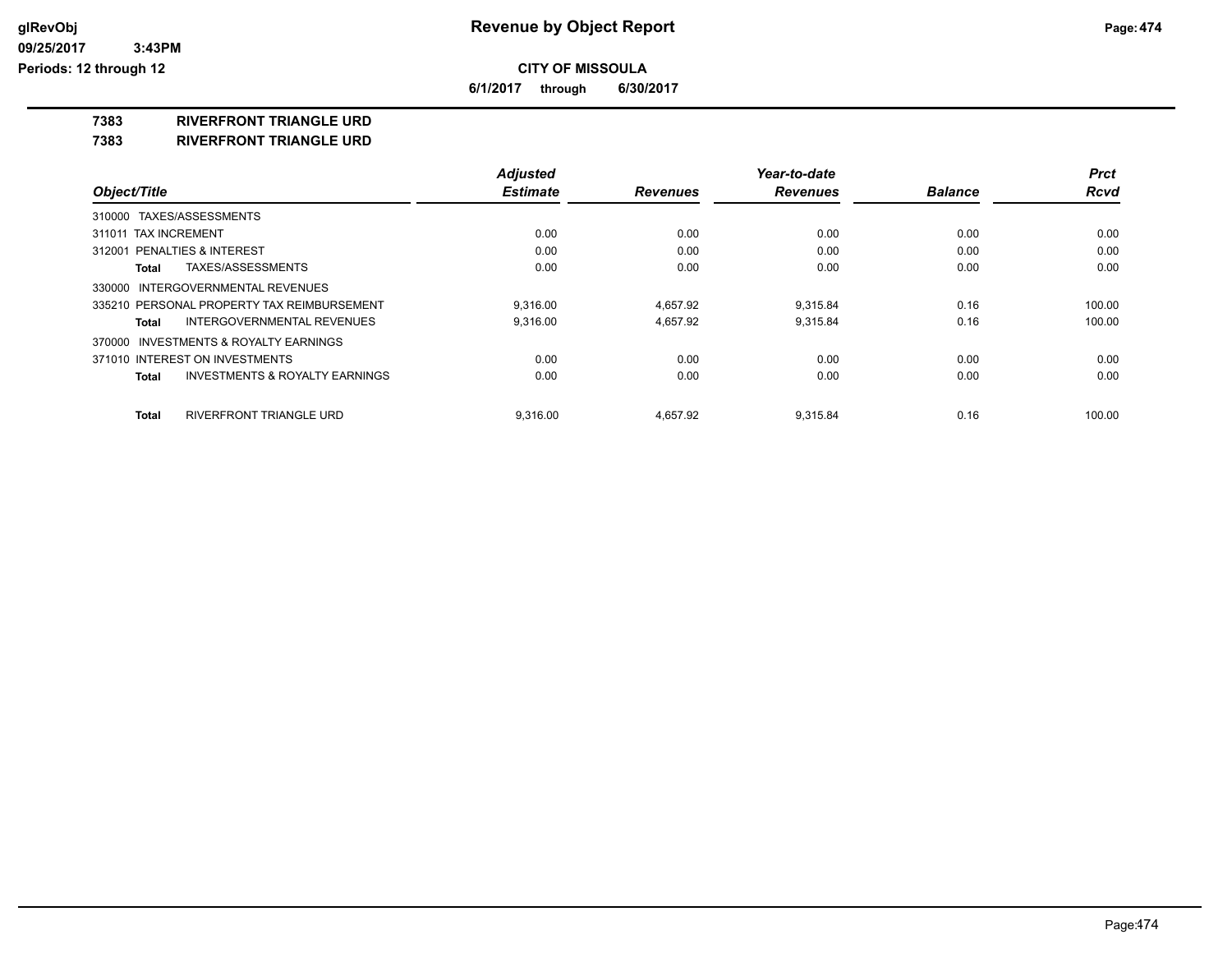**6/1/2017 through 6/30/2017**

#### **7383 RIVERFRONT TRIANGLE URD**

|                                                    | <b>Adjusted</b> |                 | Year-to-date    |                | <b>Prct</b> |
|----------------------------------------------------|-----------------|-----------------|-----------------|----------------|-------------|
| Object/Title                                       | <b>Estimate</b> | <b>Revenues</b> | <b>Revenues</b> | <b>Balance</b> | <b>Rcvd</b> |
| 310000 TAXES/ASSESSMENTS                           |                 |                 |                 |                |             |
| 311011 TAX INCREMENT                               | 0.00            | 0.00            | 0.00            | 0.00           | 0.00        |
| PENALTIES & INTEREST<br>312001                     | 0.00            | 0.00            | 0.00            | 0.00           | 0.00        |
| TAXES/ASSESSMENTS<br>Total                         | 0.00            | 0.00            | 0.00            | 0.00           | 0.00        |
| 330000 INTERGOVERNMENTAL REVENUES                  |                 |                 |                 |                |             |
| 335210 PERSONAL PROPERTY TAX REIMBURSEMENT         | 9.316.00        | 4.657.92        | 9.315.84        | 0.16           | 100.00      |
| INTERGOVERNMENTAL REVENUES<br><b>Total</b>         | 9.316.00        | 4.657.92        | 9.315.84        | 0.16           | 100.00      |
| 370000 INVESTMENTS & ROYALTY EARNINGS              |                 |                 |                 |                |             |
| 371010 INTEREST ON INVESTMENTS                     | 0.00            | 0.00            | 0.00            | 0.00           | 0.00        |
| <b>INVESTMENTS &amp; ROYALTY EARNINGS</b><br>Total | 0.00            | 0.00            | 0.00            | 0.00           | 0.00        |
| <b>RIVERFRONT TRIANGLE URD</b><br><b>Total</b>     | 9.316.00        | 4.657.92        | 9.315.84        | 0.16           | 100.00      |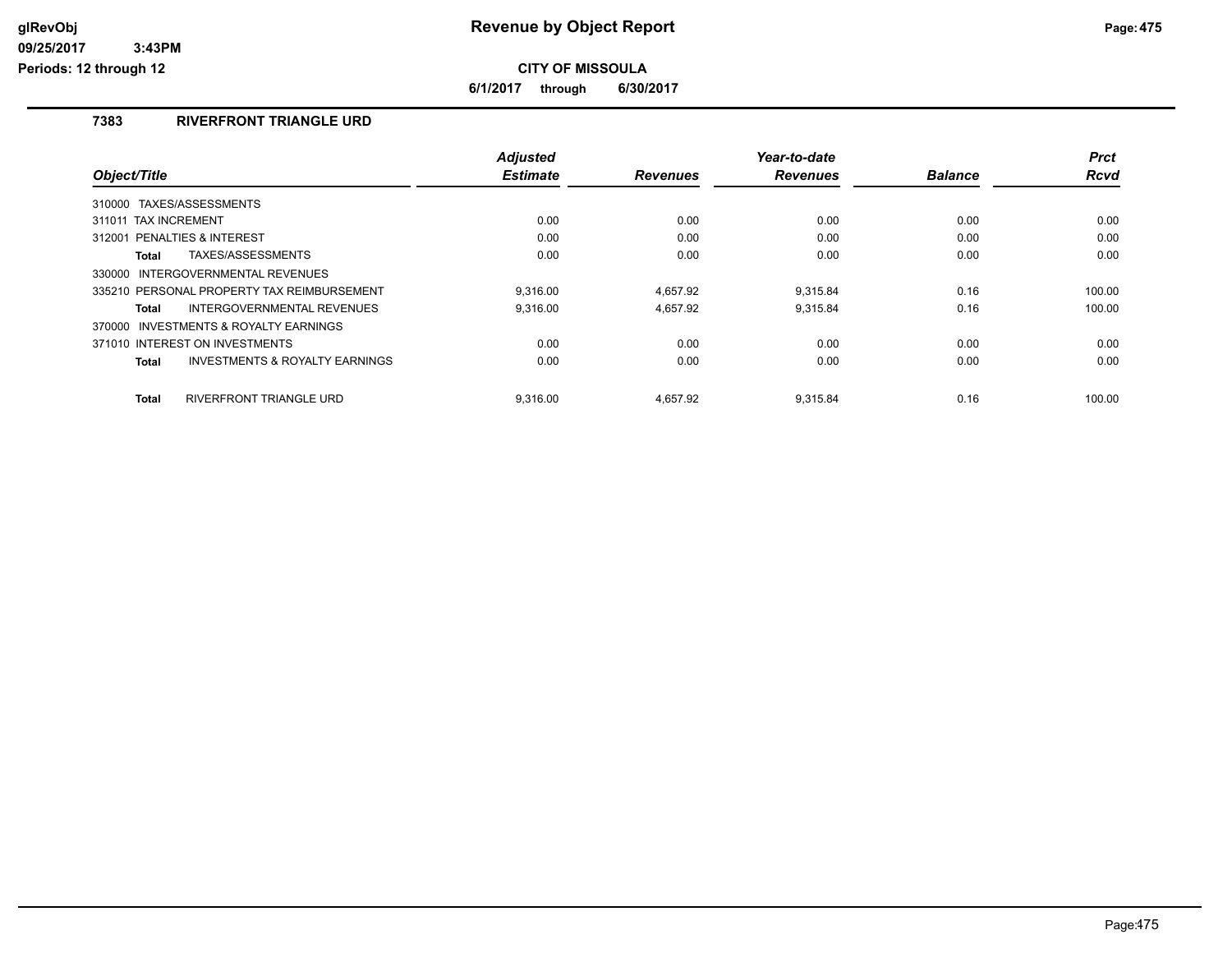**6/1/2017 through 6/30/2017**

### **7384 NRSS DEBT SERVICE CLEARING**

**7384 NRSS DEBT SERVICE CLEARING**

|                                                    | <b>Adjusted</b> |                 | Year-to-date    |                | <b>Prct</b> |
|----------------------------------------------------|-----------------|-----------------|-----------------|----------------|-------------|
| Object/Title                                       | <b>Estimate</b> | <b>Revenues</b> | <b>Revenues</b> | <b>Balance</b> | <b>Rcvd</b> |
| 310000 TAXES/ASSESSMENTS                           |                 |                 |                 |                |             |
| 311011 TAX INCREMENT                               | 59,452.00       | 32,000.45       | 87,364.74       | $-27,912.74$   | 146.95      |
| 312001 PENALTIES & INTEREST                        | 0.00            | 18.98           | 123.67          | $-123.67$      | 0.00        |
| TAXES/ASSESSMENTS<br>Total                         | 59,452.00       | 32.019.43       | 87.488.41       | $-28.036.41$   | 147.16      |
| 370000 INVESTMENTS & ROYALTY EARNINGS              |                 |                 |                 |                |             |
| 371010 INTEREST ON INVESTMENTS                     | 0.00            | 0.00            | 0.00            | 0.00           | 0.00        |
| <b>INVESTMENTS &amp; ROYALTY EARNINGS</b><br>Total | 0.00            | 0.00            | 0.00            | 0.00           | 0.00        |
| 380000 OTHER FINANCING SOURCES                     |                 |                 |                 |                |             |
| 383014 TRANS FR MRA                                | 0.00            | 0.00            | 0.00            | 0.00           | 0.00        |
| OTHER FINANCING SOURCES<br>Total                   | 0.00            | 0.00            | 0.00            | 0.00           | 0.00        |
| NRSS DEBT SERVICE CLEARING<br>Total                | 59.452.00       | 32.019.43       | 87.488.41       | $-28.036.41$   | 147.16      |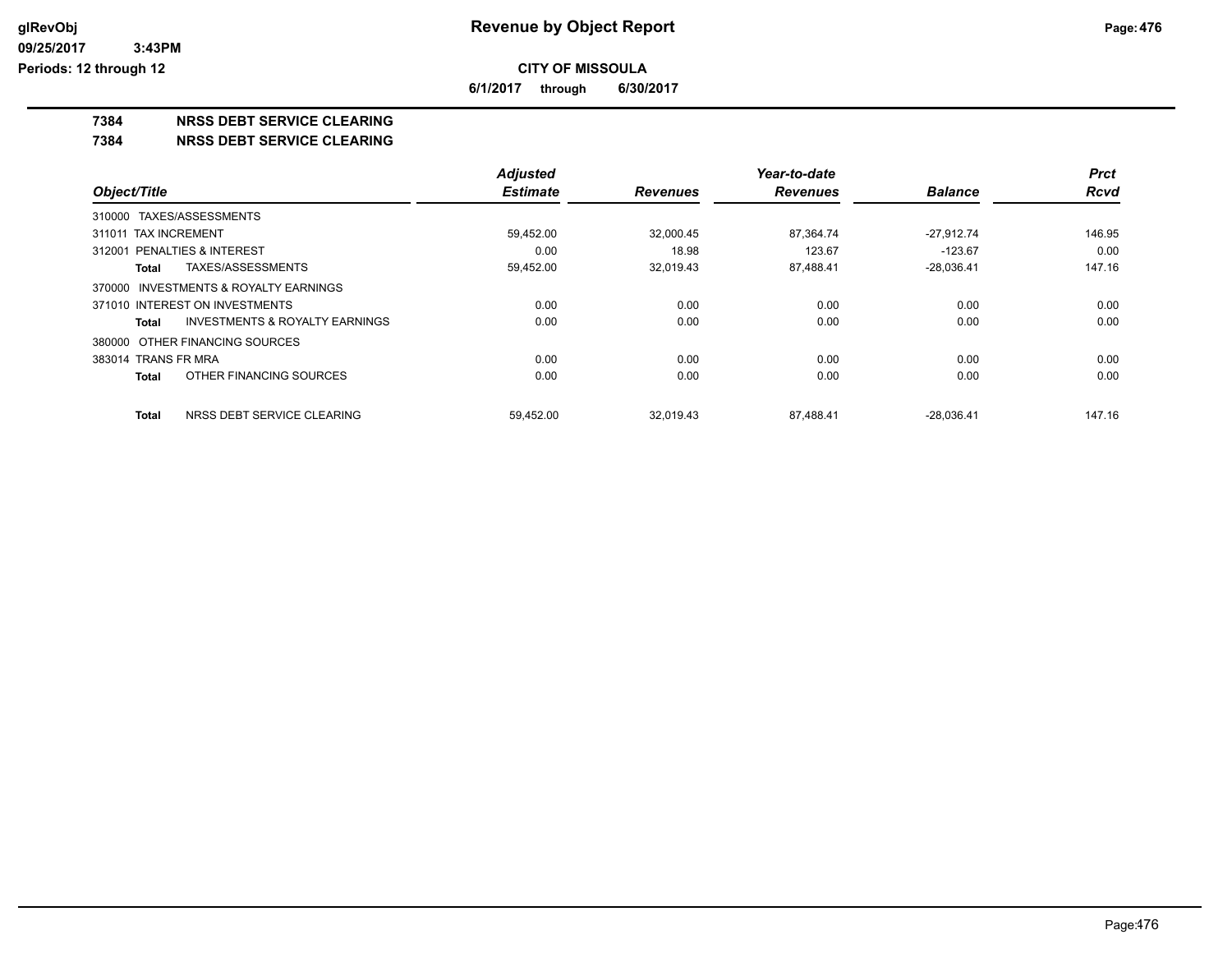**6/1/2017 through 6/30/2017**

#### **7384 NRSS DEBT SERVICE CLEARING**

|                                                           | <b>Adjusted</b> |                 | Year-to-date    |                | <b>Prct</b> |
|-----------------------------------------------------------|-----------------|-----------------|-----------------|----------------|-------------|
| Object/Title                                              | <b>Estimate</b> | <b>Revenues</b> | <b>Revenues</b> | <b>Balance</b> | <b>Rcvd</b> |
| TAXES/ASSESSMENTS<br>310000                               |                 |                 |                 |                |             |
| 311011 TAX INCREMENT                                      | 59,452.00       | 32.000.45       | 87.364.74       | $-27.912.74$   | 146.95      |
| PENALTIES & INTEREST<br>312001                            | 0.00            | 18.98           | 123.67          | $-123.67$      | 0.00        |
| TAXES/ASSESSMENTS<br><b>Total</b>                         | 59,452.00       | 32,019.43       | 87,488.41       | $-28,036.41$   | 147.16      |
| 370000 INVESTMENTS & ROYALTY EARNINGS                     |                 |                 |                 |                |             |
| 371010 INTEREST ON INVESTMENTS                            | 0.00            | 0.00            | 0.00            | 0.00           | 0.00        |
| <b>INVESTMENTS &amp; ROYALTY EARNINGS</b><br><b>Total</b> | 0.00            | 0.00            | 0.00            | 0.00           | 0.00        |
| 380000 OTHER FINANCING SOURCES                            |                 |                 |                 |                |             |
| 383014 TRANS FR MRA                                       | 0.00            | 0.00            | 0.00            | 0.00           | 0.00        |
| OTHER FINANCING SOURCES<br><b>Total</b>                   | 0.00            | 0.00            | 0.00            | 0.00           | 0.00        |
| NRSS DEBT SERVICE CLEARING<br><b>Total</b>                | 59,452.00       | 32.019.43       | 87.488.41       | $-28.036.41$   | 147.16      |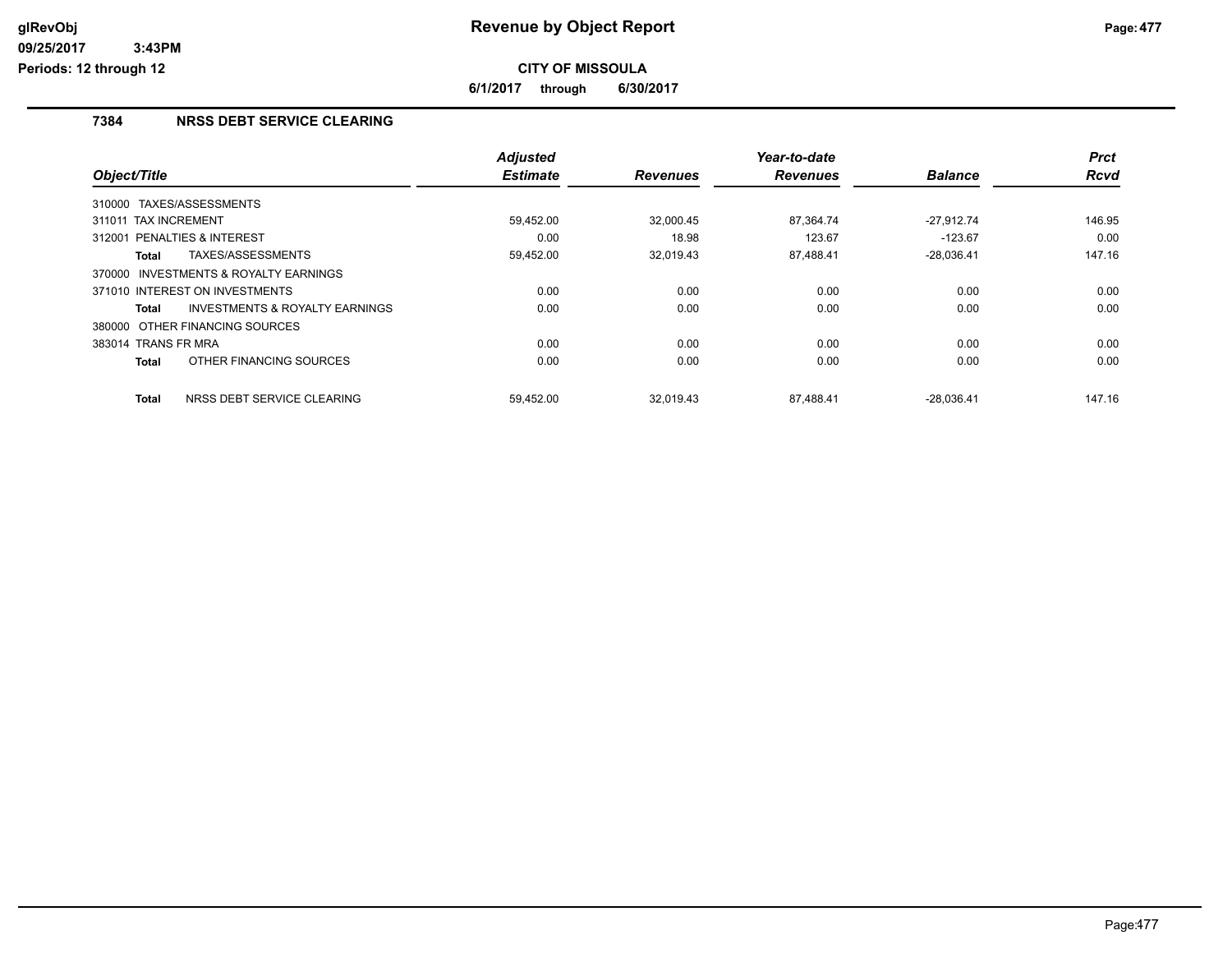**6/1/2017 through 6/30/2017**

**7385 FRONT STREET URD**

**7385 FRONT STREET URD**

|                                                    | <b>Adjusted</b> |                 | Year-to-date    |                | <b>Prct</b> |
|----------------------------------------------------|-----------------|-----------------|-----------------|----------------|-------------|
| Object/Title                                       | <b>Estimate</b> | <b>Revenues</b> | <b>Revenues</b> | <b>Balance</b> | <b>Rcvd</b> |
| 310000 TAXES/ASSESSMENTS                           |                 |                 |                 |                |             |
| 311011 TAX INCREMENT                               | 0.00            | 0.00            | 0.00            | 0.00           | 0.00        |
| TAXES/ASSESSMENTS<br><b>Total</b>                  | 0.00            | 0.00            | 0.00            | 0.00           | 0.00        |
| <b>INTERGOVERNMENTAL REVENUES</b><br>330000        |                 |                 |                 |                |             |
| 331056 MDT FEDERAL CMAQ                            | 0.00            | 0.00            | 0.00            | 0.00           | 0.00        |
| 335210 PERSONAL PROPERTY TAX REIMBURSEMENT         | 0.00            | 0.00            | 0.00            | 0.00           | 0.00        |
| <b>INTERGOVERNMENTAL REVENUES</b><br><b>Total</b>  | 0.00            | 0.00            | 0.00            | 0.00           | 0.00        |
| 360000 MISCELLANEOUS REVENUES                      |                 |                 |                 |                |             |
| 365000 DONATIONS                                   | 0.00            | 0.00            | 0.00            | 0.00           | 0.00        |
| MISCELLANEOUS REVENUES<br><b>Total</b>             | 0.00            | 0.00            | 0.00            | 0.00           | 0.00        |
| 370000 INVESTMENTS & ROYALTY EARNINGS              |                 |                 |                 |                |             |
| 371010 INTEREST ON INVESTMENTS                     | 0.00            | 0.00            | 0.00            | 0.00           | 0.00        |
| <b>INVESTMENTS &amp; ROYALTY EARNINGS</b><br>Total | 0.00            | 0.00            | 0.00            | 0.00           | 0.00        |
| 380000 OTHER FINANCING SOURCES                     |                 |                 |                 |                |             |
| 381010 BOND PROCEEDS                               | 0.00            | 0.00            | 66,573.94       | $-66,573.94$   | 0.00        |
| 381029 PARKING STRUCTURE BOND PROCEEDS             | 0.00            | 0.00            | 0.00            | 0.00           | 0.00        |
| 381071 WILMA NOTE PROCEEDS                         | 0.00            | 0.00            | 0.00            | 0.00           | 0.00        |
| 381072 FIB NOTE PROCEEDS                           | 0.00            | 0.00            | 0.00            | 0.00           | 0.00        |
| 383066 TRANSFER FROM FRONT ST CLEARING             | 0.00            | 0.00            | 71,367.45       | $-71,367.45$   | 0.00        |
| 383067 TRANSFER FROM FSPS                          | 70,235.00       | 0.00            | 0.00            | 70,235.00      | 0.00        |
| 383068 TRANSFER FROM SUBORDINATE LIEN              | 0.00            | 0.00            | 0.00            | 0.00           | 0.00        |
| OTHER FINANCING SOURCES<br><b>Total</b>            | 70,235.00       | 0.00            | 137,941.39      | $-67,706.39$   | 196.40      |
| <b>FRONT STREET URD</b><br><b>Total</b>            | 70,235.00       | 0.00            | 137,941.39      | $-67,706.39$   | 196.40      |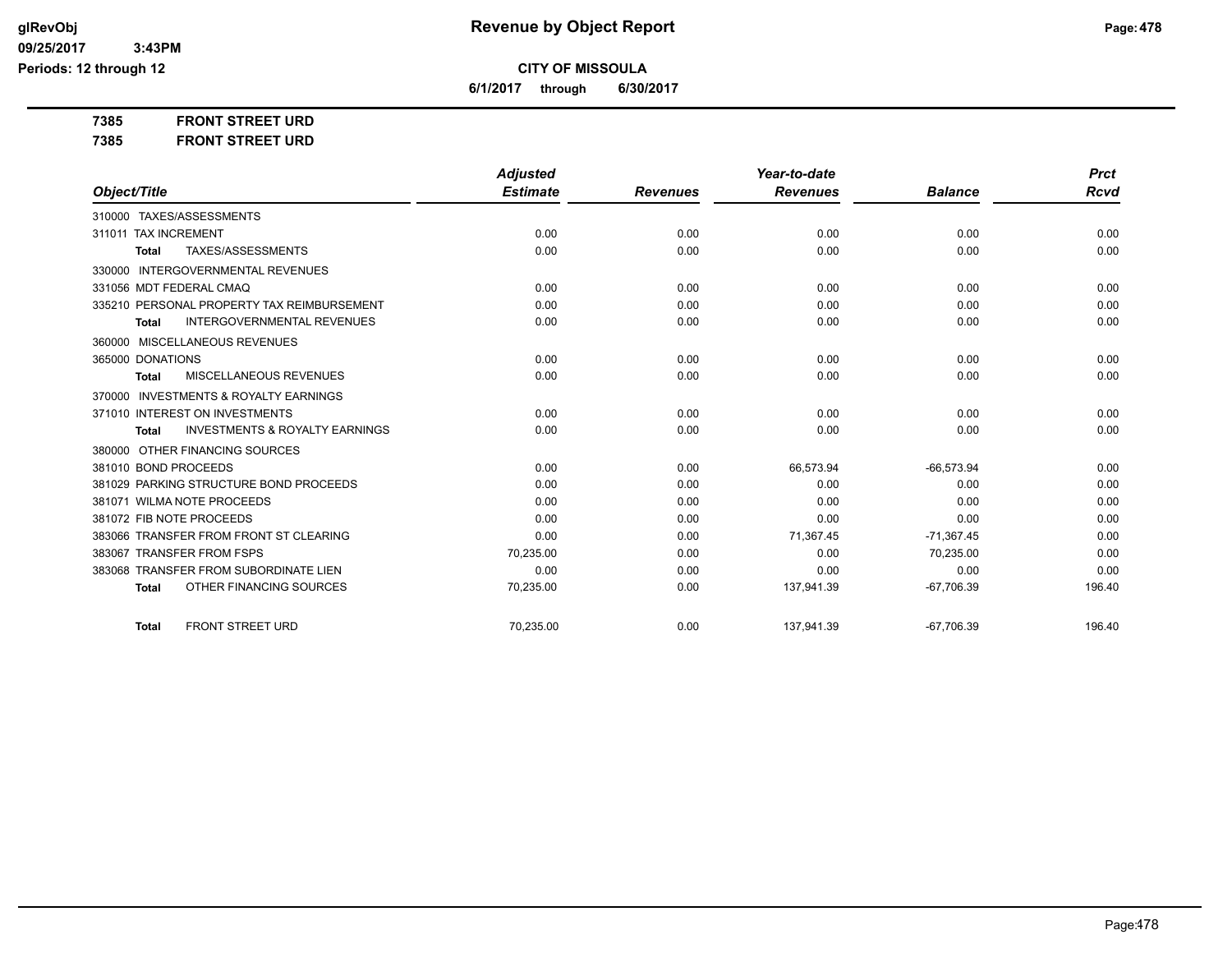**6/1/2017 through 6/30/2017**

#### **7385 FRONT STREET URD**

|                                                           | <b>Adjusted</b> |                 | Year-to-date    |                | <b>Prct</b> |
|-----------------------------------------------------------|-----------------|-----------------|-----------------|----------------|-------------|
| Object/Title                                              | <b>Estimate</b> | <b>Revenues</b> | <b>Revenues</b> | <b>Balance</b> | Rcvd        |
| 310000 TAXES/ASSESSMENTS                                  |                 |                 |                 |                |             |
| 311011 TAX INCREMENT                                      | 0.00            | 0.00            | 0.00            | 0.00           | 0.00        |
| TAXES/ASSESSMENTS<br><b>Total</b>                         | 0.00            | 0.00            | 0.00            | 0.00           | 0.00        |
| 330000 INTERGOVERNMENTAL REVENUES                         |                 |                 |                 |                |             |
| 331056 MDT FEDERAL CMAO                                   | 0.00            | 0.00            | 0.00            | 0.00           | 0.00        |
| 335210 PERSONAL PROPERTY TAX REIMBURSEMENT                | 0.00            | 0.00            | 0.00            | 0.00           | 0.00        |
| <b>INTERGOVERNMENTAL REVENUES</b><br><b>Total</b>         | 0.00            | 0.00            | 0.00            | 0.00           | 0.00        |
| 360000 MISCELLANEOUS REVENUES                             |                 |                 |                 |                |             |
| 365000 DONATIONS                                          | 0.00            | 0.00            | 0.00            | 0.00           | 0.00        |
| MISCELLANEOUS REVENUES<br><b>Total</b>                    | 0.00            | 0.00            | 0.00            | 0.00           | 0.00        |
| 370000 INVESTMENTS & ROYALTY EARNINGS                     |                 |                 |                 |                |             |
| 371010 INTEREST ON INVESTMENTS                            | 0.00            | 0.00            | 0.00            | 0.00           | 0.00        |
| <b>INVESTMENTS &amp; ROYALTY EARNINGS</b><br><b>Total</b> | 0.00            | 0.00            | 0.00            | 0.00           | 0.00        |
| 380000 OTHER FINANCING SOURCES                            |                 |                 |                 |                |             |
| 381010 BOND PROCEEDS                                      | 0.00            | 0.00            | 66,573.94       | $-66,573.94$   | 0.00        |
| 381029 PARKING STRUCTURE BOND PROCEEDS                    | 0.00            | 0.00            | 0.00            | 0.00           | 0.00        |
| 381071 WILMA NOTE PROCEEDS                                | 0.00            | 0.00            | 0.00            | 0.00           | 0.00        |
| 381072 FIB NOTE PROCEEDS                                  | 0.00            | 0.00            | 0.00            | 0.00           | 0.00        |
| 383066 TRANSFER FROM FRONT ST CLEARING                    | 0.00            | 0.00            | 71,367.45       | $-71,367.45$   | 0.00        |
| 383067 TRANSFER FROM FSPS                                 | 70,235.00       | 0.00            | 0.00            | 70,235.00      | 0.00        |
| 383068 TRANSFER FROM SUBORDINATE LIEN                     | 0.00            | 0.00            | 0.00            | 0.00           | 0.00        |
| OTHER FINANCING SOURCES<br><b>Total</b>                   | 70,235.00       | 0.00            | 137,941.39      | $-67,706.39$   | 196.40      |
| <b>FRONT STREET URD</b><br><b>Total</b>                   | 70.235.00       | 0.00            | 137.941.39      | $-67.706.39$   | 196.40      |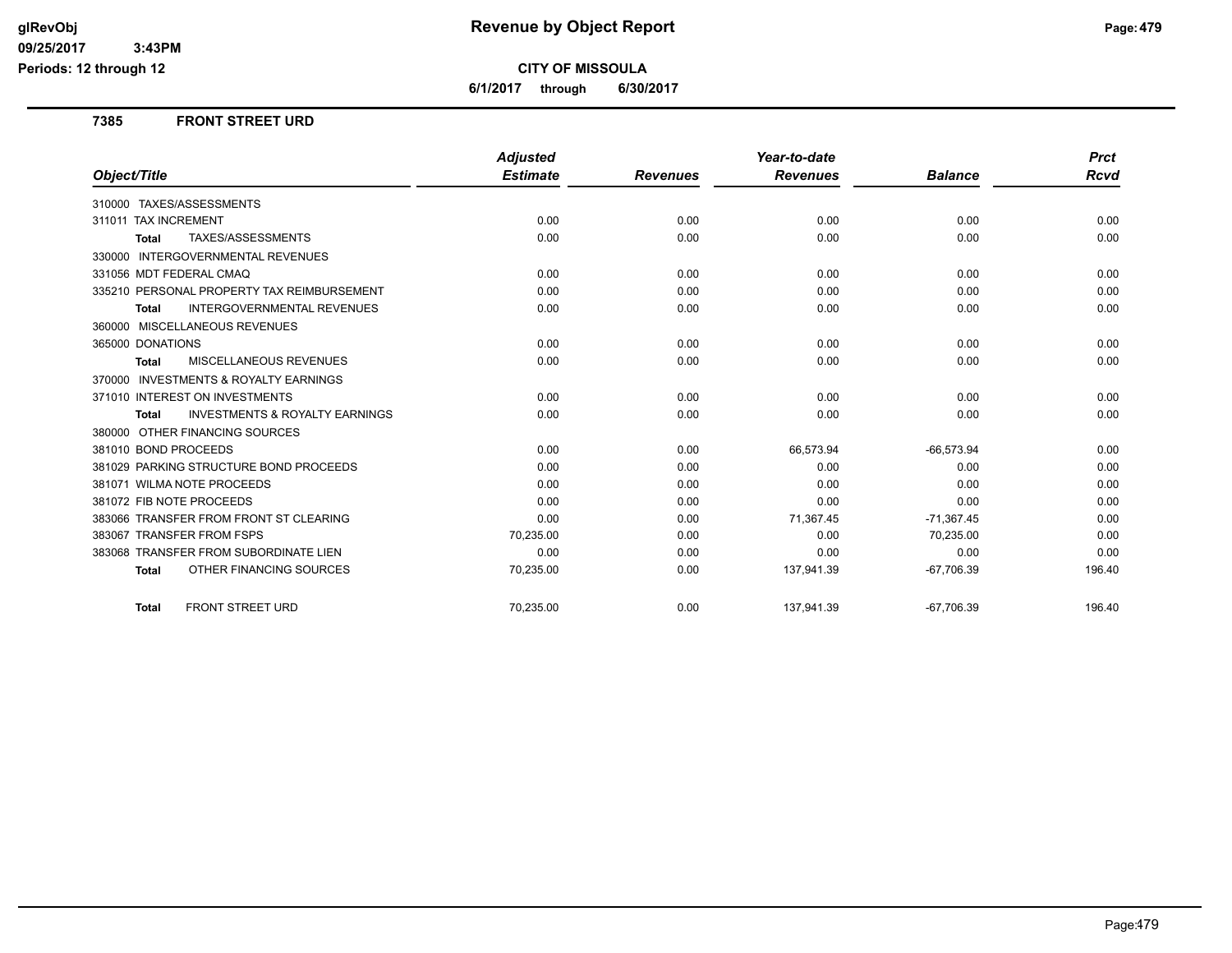**6/1/2017 through 6/30/2017**

# **7386 DEBT SERVICE-SAFEWAY/ST PAT 1.5M**

#### **7386 DEBT SERVICE-SAFEWAY/ST PAT 1.5M**

|                                                     | <b>Adjusted</b> |                 | Year-to-date    |                | <b>Prct</b> |
|-----------------------------------------------------|-----------------|-----------------|-----------------|----------------|-------------|
| Object/Title                                        | <b>Estimate</b> | <b>Revenues</b> | <b>Revenues</b> | <b>Balance</b> | <b>Rcvd</b> |
| 310000 TAXES/ASSESSMENTS                            |                 |                 |                 |                |             |
| <b>TAX INCREMENT</b><br>311011                      | 0.00            | 0.00            | 0.00            | 0.00           | 0.00        |
| TAXES/ASSESSMENTS<br>Total                          | 0.00            | 0.00            | 0.00            | 0.00           | 0.00        |
| 360000 MISCELLANEOUS REVENUES                       |                 |                 |                 |                |             |
| 365000 DONATIONS                                    | 0.00            | 0.00            | 0.00            | 0.00           | 0.00        |
| <b>MISCELLANEOUS REVENUES</b><br>Total              | 0.00            | 0.00            | 0.00            | 0.00           | 0.00        |
| <b>INVESTMENTS &amp; ROYALTY EARNINGS</b><br>370000 |                 |                 |                 |                |             |
| 371010 INTEREST ON INVESTMENTS                      | 0.00            | 0.00            | 0.00            | 0.00           | 0.00        |
| <b>INVESTMENTS &amp; ROYALTY EARNINGS</b><br>Total  | 0.00            | 0.00            | 0.00            | 0.00           | 0.00        |
| 380000 OTHER FINANCING SOURCES                      |                 |                 |                 |                |             |
| 383014 TRANS FR MRA                                 | 127,012.00      | 0.00            | 115,103.00      | 11,909.00      | 90.62       |
| 383037 TRANSFER - URD II                            | 0.00            | 0.00            | 0.00            | 0.00           | 0.00        |
| 384000 GUARANTOR REVENUE                            | 0.00            | 0.00            | 0.00            | 0.00           | 0.00        |
| OTHER FINANCING SOURCES<br>Total                    | 127,012.00      | 0.00            | 115,103.00      | 11,909.00      | 90.62       |
| DEBT SERVICE-SAFEWAY/ST PAT 1.5M<br><b>Total</b>    | 127,012.00      | 0.00            | 115,103.00      | 11,909.00      | 90.62       |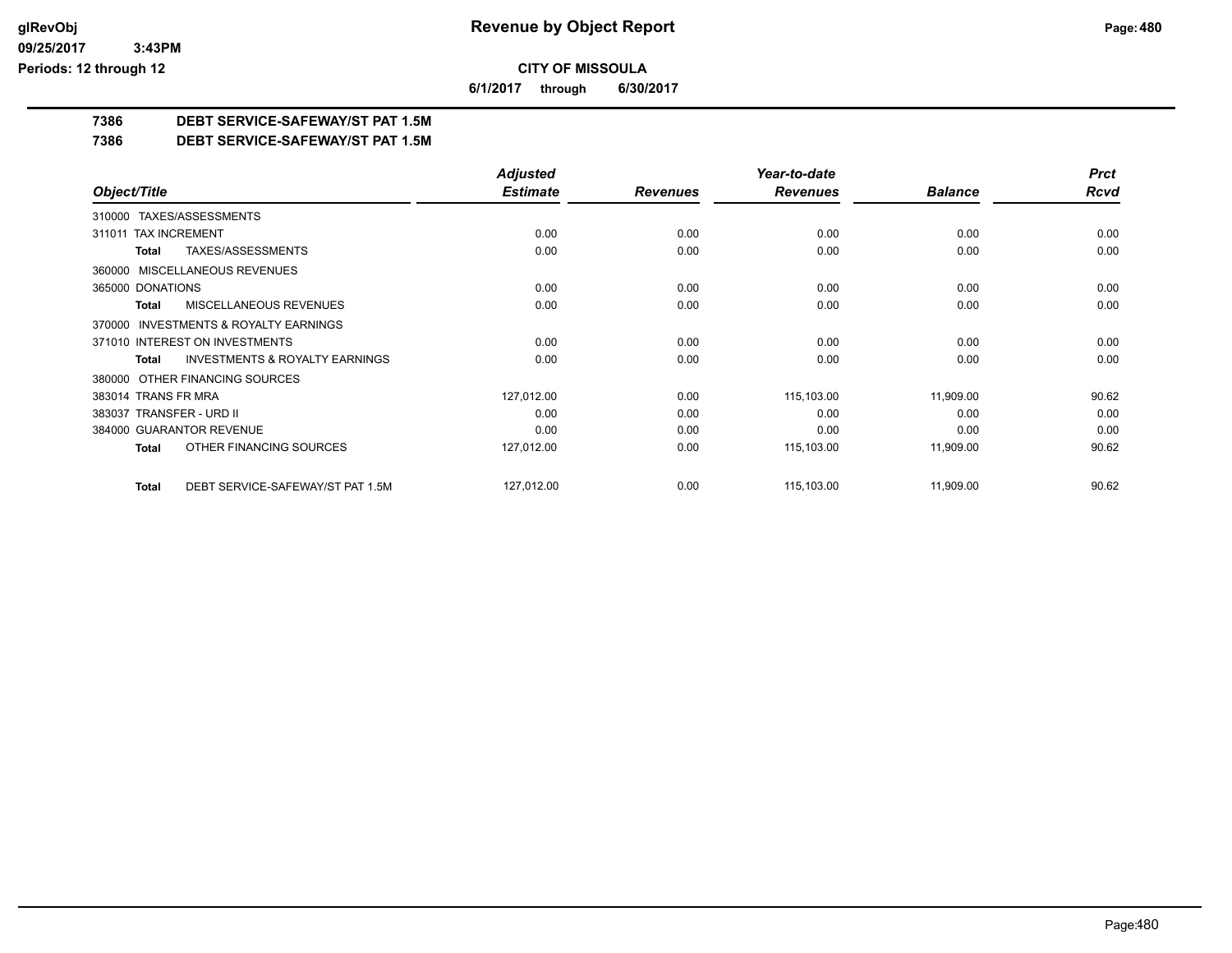**6/1/2017 through 6/30/2017**

#### **7386 DEBT SERVICE-SAFEWAY/ST PAT 1.5M**

|                                                     | <b>Adjusted</b> |                 | Year-to-date    |                | <b>Prct</b> |
|-----------------------------------------------------|-----------------|-----------------|-----------------|----------------|-------------|
| Object/Title                                        | <b>Estimate</b> | <b>Revenues</b> | <b>Revenues</b> | <b>Balance</b> | <b>Rcvd</b> |
| 310000 TAXES/ASSESSMENTS                            |                 |                 |                 |                |             |
| <b>TAX INCREMENT</b><br>311011                      | 0.00            | 0.00            | 0.00            | 0.00           | 0.00        |
| TAXES/ASSESSMENTS<br><b>Total</b>                   | 0.00            | 0.00            | 0.00            | 0.00           | 0.00        |
| 360000 MISCELLANEOUS REVENUES                       |                 |                 |                 |                |             |
| 365000 DONATIONS                                    | 0.00            | 0.00            | 0.00            | 0.00           | 0.00        |
| <b>MISCELLANEOUS REVENUES</b><br><b>Total</b>       | 0.00            | 0.00            | 0.00            | 0.00           | 0.00        |
| <b>INVESTMENTS &amp; ROYALTY EARNINGS</b><br>370000 |                 |                 |                 |                |             |
| 371010 INTEREST ON INVESTMENTS                      | 0.00            | 0.00            | 0.00            | 0.00           | 0.00        |
| <b>INVESTMENTS &amp; ROYALTY EARNINGS</b><br>Total  | 0.00            | 0.00            | 0.00            | 0.00           | 0.00        |
| 380000 OTHER FINANCING SOURCES                      |                 |                 |                 |                |             |
| 383014 TRANS FR MRA                                 | 127,012.00      | 0.00            | 115,103.00      | 11,909.00      | 90.62       |
| 383037 TRANSFER - URD II                            | 0.00            | 0.00            | 0.00            | 0.00           | 0.00        |
| 384000 GUARANTOR REVENUE                            | 0.00            | 0.00            | 0.00            | 0.00           | 0.00        |
| OTHER FINANCING SOURCES<br><b>Total</b>             | 127,012.00      | 0.00            | 115,103.00      | 11,909.00      | 90.62       |
| DEBT SERVICE-SAFEWAY/ST PAT 1.5M<br><b>Total</b>    | 127,012.00      | 0.00            | 115,103.00      | 11,909.00      | 90.62       |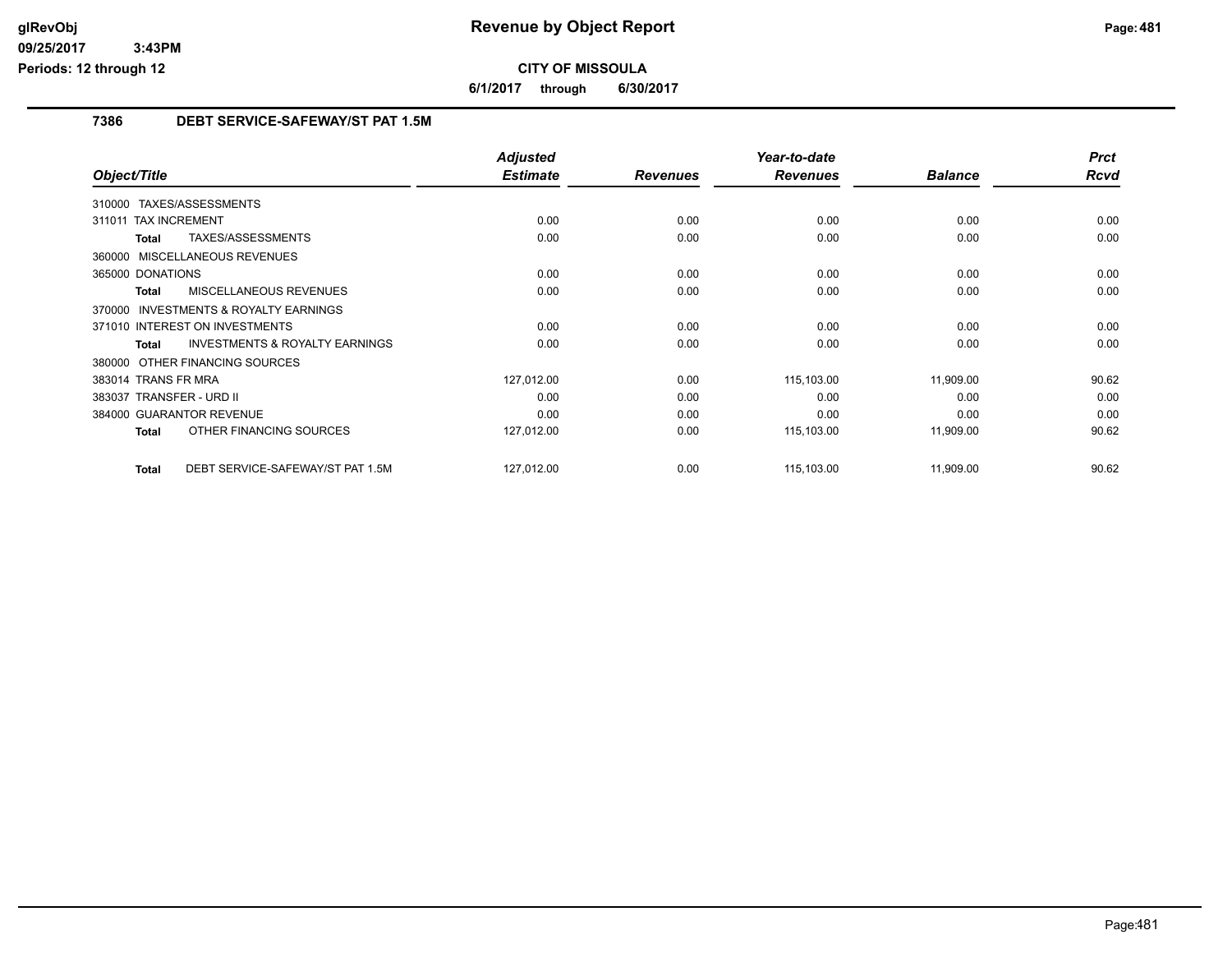**6/1/2017 through 6/30/2017**

# **7387 DEBT SERVICE-BROWNFIELD RLF 1.125M**

**7387 DEBT SERVICE-BROWNFIELD RLF 1.125M**

|                                                    | <b>Adjusted</b> |                 | Year-to-date    |                | <b>Prct</b> |
|----------------------------------------------------|-----------------|-----------------|-----------------|----------------|-------------|
| Object/Title                                       | <b>Estimate</b> | <b>Revenues</b> | <b>Revenues</b> | <b>Balance</b> | <b>Rcvd</b> |
| 310000 TAXES/ASSESSMENTS                           |                 |                 |                 |                |             |
| 311011 TAX INCREMENT                               | 0.00            | 0.00            | 0.00            | 0.00           | 0.00        |
| TAXES/ASSESSMENTS<br>Total                         | 0.00            | 0.00            | 0.00            | 0.00           | 0.00        |
| 370000 INVESTMENTS & ROYALTY EARNINGS              |                 |                 |                 |                |             |
| 371010 INTEREST ON INVESTMENTS                     | 0.00            | 0.00            | 0.00            | 0.00           | 0.00        |
| <b>INVESTMENTS &amp; ROYALTY EARNINGS</b><br>Total | 0.00            | 0.00            | 0.00            | 0.00           | 0.00        |
| 380000 OTHER FINANCING SOURCES                     |                 |                 |                 |                |             |
| 383014 TRANS FR MRA                                | 54,716.00       | 0.00            | 58,092.00       | $-3,376.00$    | 106.17      |
| 383016 TRANS FR TAX INCREMENT BOND                 | 0.00            | 0.00            | 0.00            | 0.00           | 0.00        |
| OTHER FINANCING SOURCES<br>Total                   | 54,716.00       | 0.00            | 58,092.00       | $-3,376.00$    | 106.17      |
| DEBT SERVICE-BROWNFIELD RLF 1.125M<br>Total        | 54.716.00       | 0.00            | 58.092.00       | $-3.376.00$    | 106.17      |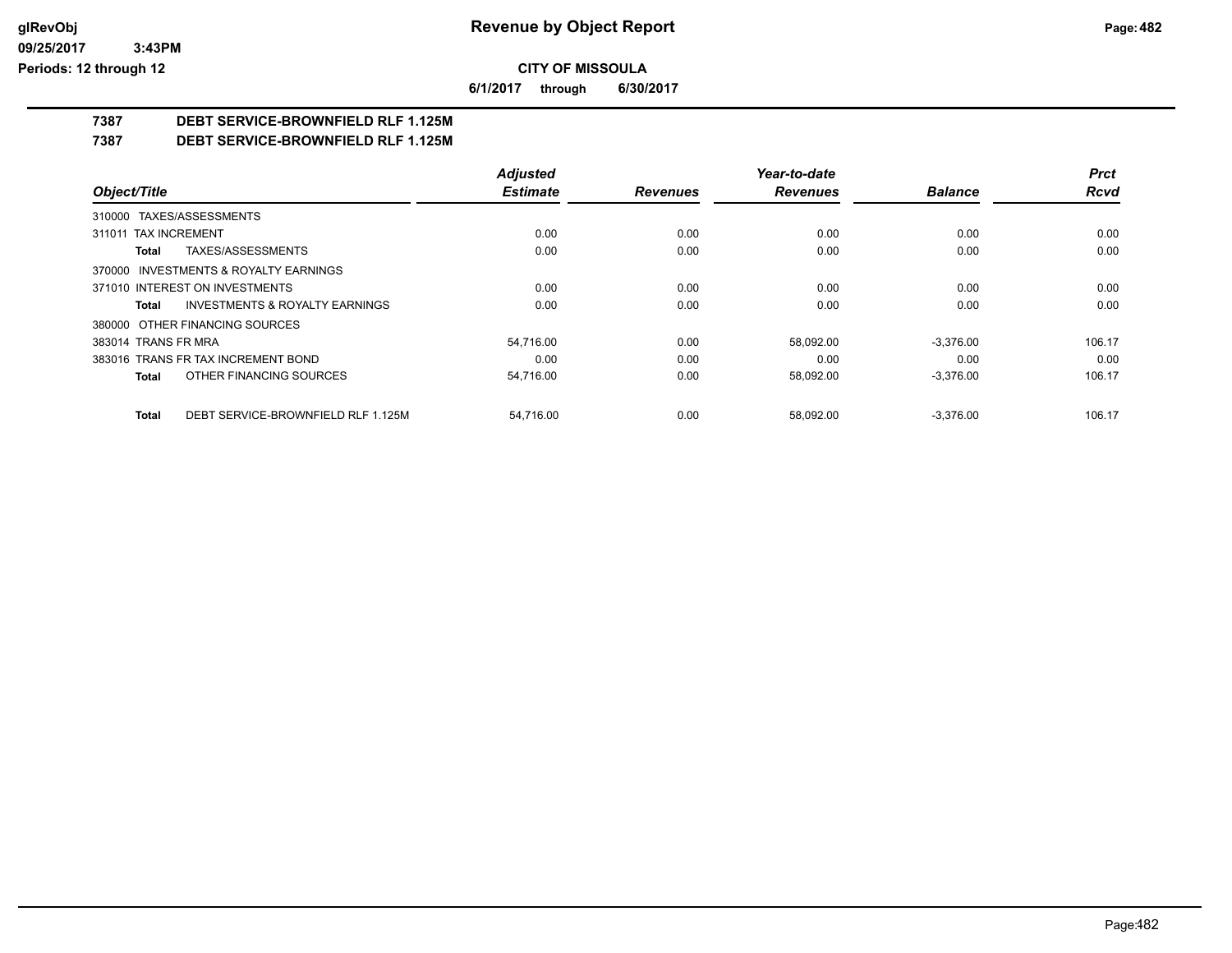**6/1/2017 through 6/30/2017**

#### **7387 DEBT SERVICE-BROWNFIELD RLF 1.125M**

| Object/Title                                       | <b>Adjusted</b><br><b>Estimate</b> | <b>Revenues</b> | Year-to-date<br><b>Revenues</b> | <b>Balance</b> | <b>Prct</b><br><b>Rcvd</b> |
|----------------------------------------------------|------------------------------------|-----------------|---------------------------------|----------------|----------------------------|
|                                                    |                                    |                 |                                 |                |                            |
| 310000 TAXES/ASSESSMENTS                           |                                    |                 |                                 |                |                            |
| 311011 TAX INCREMENT                               | 0.00                               | 0.00            | 0.00                            | 0.00           | 0.00                       |
| TAXES/ASSESSMENTS<br><b>Total</b>                  | 0.00                               | 0.00            | 0.00                            | 0.00           | 0.00                       |
| 370000 INVESTMENTS & ROYALTY EARNINGS              |                                    |                 |                                 |                |                            |
| 371010 INTEREST ON INVESTMENTS                     | 0.00                               | 0.00            | 0.00                            | 0.00           | 0.00                       |
| INVESTMENTS & ROYALTY EARNINGS<br>Total            | 0.00                               | 0.00            | 0.00                            | 0.00           | 0.00                       |
| 380000 OTHER FINANCING SOURCES                     |                                    |                 |                                 |                |                            |
| 383014 TRANS FR MRA                                | 54.716.00                          | 0.00            | 58.092.00                       | $-3.376.00$    | 106.17                     |
| 383016 TRANS FR TAX INCREMENT BOND                 | 0.00                               | 0.00            | 0.00                            | 0.00           | 0.00                       |
| OTHER FINANCING SOURCES<br><b>Total</b>            | 54.716.00                          | 0.00            | 58.092.00                       | $-3.376.00$    | 106.17                     |
| DEBT SERVICE-BROWNFIELD RLF 1.125M<br><b>Total</b> | 54.716.00                          | 0.00            | 58.092.00                       | $-3.376.00$    | 106.17                     |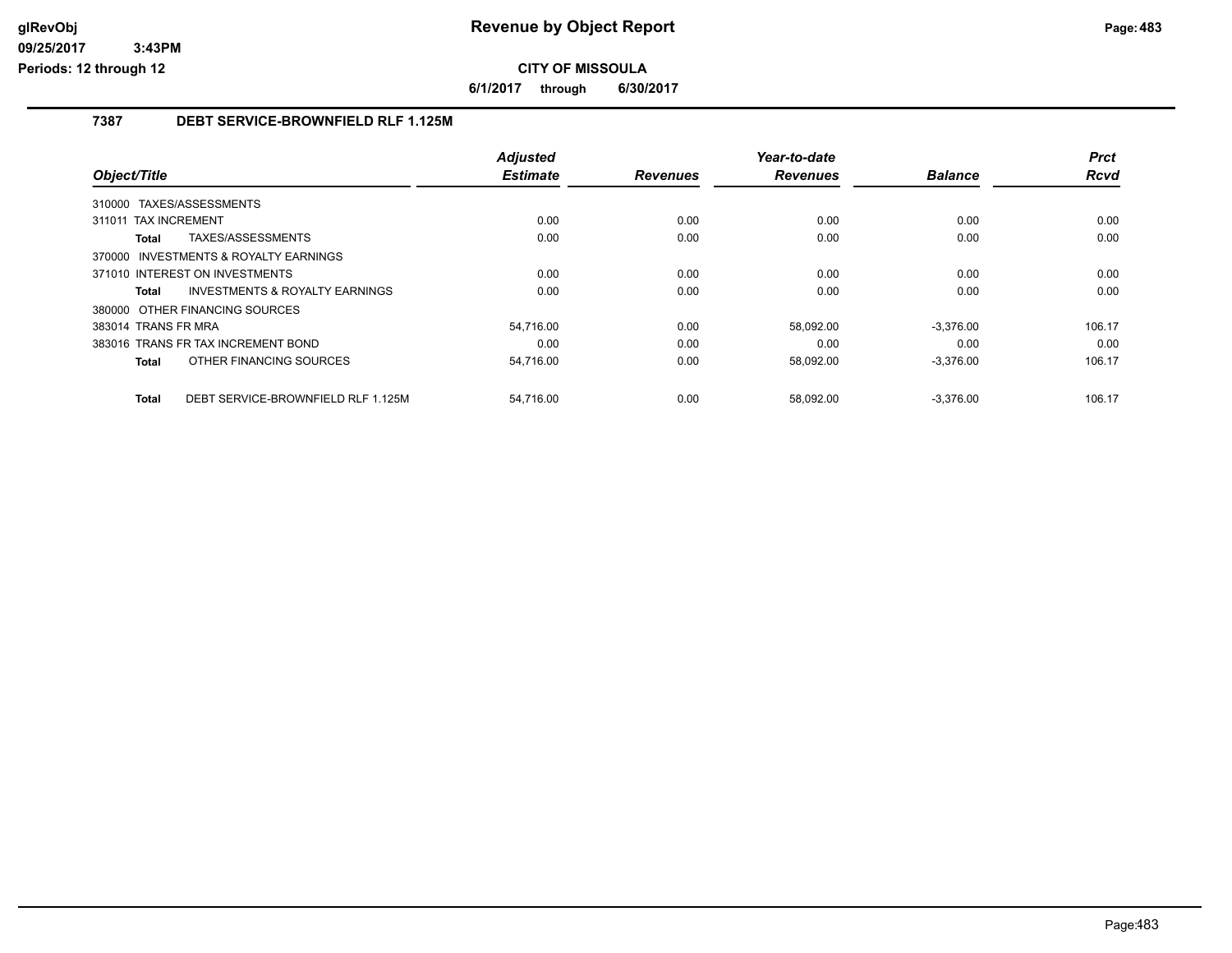**6/1/2017 through 6/30/2017**

**7388 RESERVE-3.6m TIF**

**7388 RESERVE-3.6m TIF**

|                                                    | <b>Adiusted</b> |                 | Year-to-date    |                | <b>Prct</b> |
|----------------------------------------------------|-----------------|-----------------|-----------------|----------------|-------------|
| Object/Title                                       | <b>Estimate</b> | <b>Revenues</b> | <b>Revenues</b> | <b>Balance</b> | <b>Rcvd</b> |
| 370000 INVESTMENTS & ROYALTY EARNINGS              |                 |                 |                 |                |             |
| 371010 INTEREST ON INVESTMENTS                     | 0.00            | 0.00            | 0.00            | 0.00           | 0.00        |
| 371020 GAIN/LOSS IN MARKET VALUE OF INVESTMENTS    | 0.00            | 0.00            | 0.00            | 0.00           | 0.00        |
| <b>INVESTMENTS &amp; ROYALTY EARNINGS</b><br>Total | 0.00            | 0.00            | 0.00            | 0.00           | 0.00        |
| 380000 OTHER FINANCING SOURCES                     |                 |                 |                 |                |             |
| 381025 REVENUE BOND PROCEEDS                       | 0.00            | 0.00            | 0.00            | 0.00           | 0.00        |
| 383014 TRANS FR MRA                                | 0.00            | 0.00            | 0.00            | 0.00           | 0.00        |
| 383037 TRANSFER - URD II                           | 0.00            | 0.00            | 0.00            | 0.00           | 0.00        |
| 383040 TRANSFER FROM CITY GRANTS                   | 0.00            | 0.00            | 0.00            | 0.00           | 0.00        |
| OTHER FINANCING SOURCES<br>Total                   | 0.00            | 0.00            | 0.00            | 0.00           | 0.00        |
| RESERVE-3.6m TIF<br><b>Total</b>                   | 0.00            | 0.00            | 0.00            | 0.00           | 0.00        |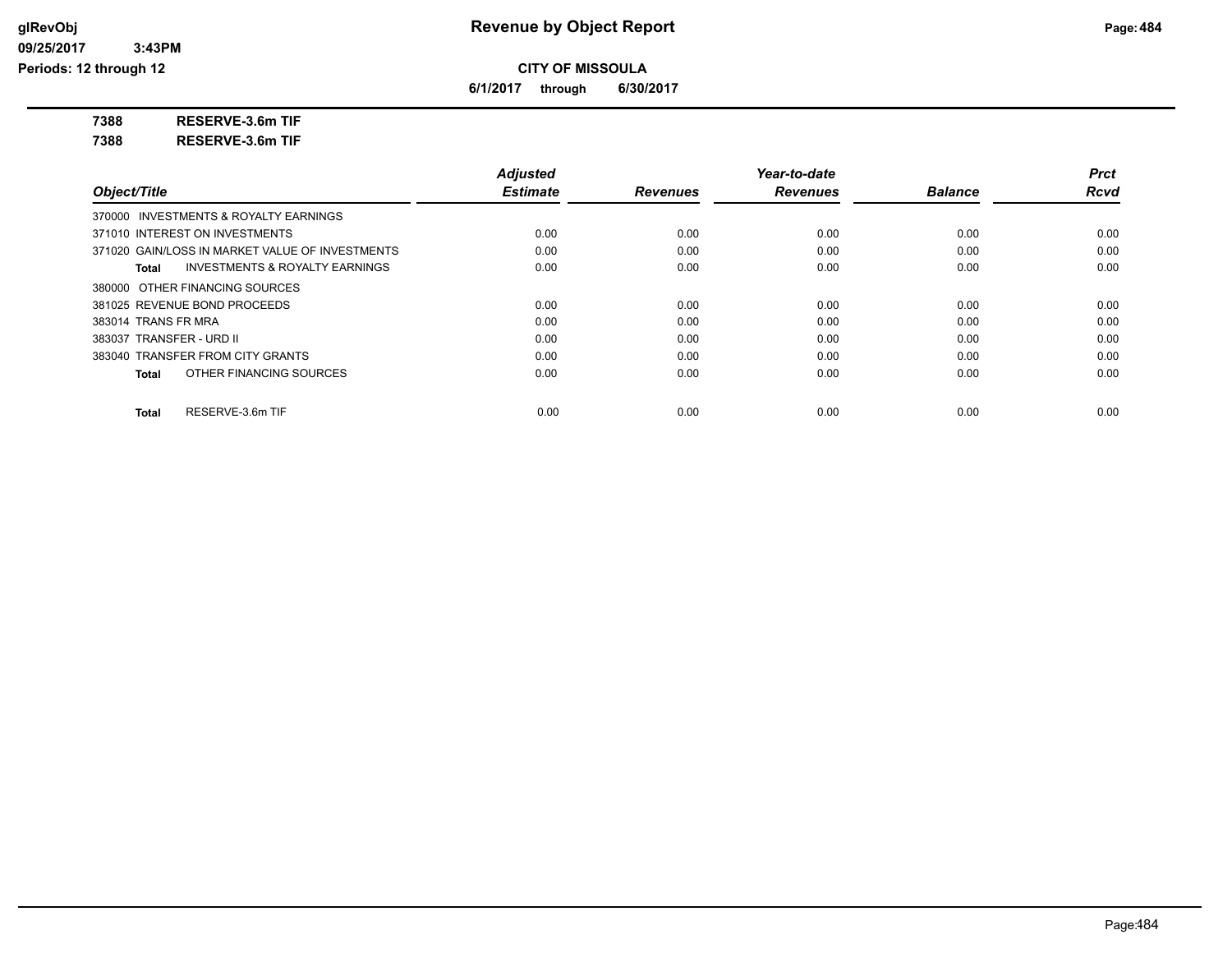**6/1/2017 through 6/30/2017**

#### **7388 RESERVE-3.6m TIF**

|                                                | <b>Adjusted</b> |                 | Year-to-date    |                | <b>Prct</b> |
|------------------------------------------------|-----------------|-----------------|-----------------|----------------|-------------|
| Object/Title                                   | <b>Estimate</b> | <b>Revenues</b> | <b>Revenues</b> | <b>Balance</b> | <b>Rcvd</b> |
| 370000 INVESTMENTS & ROYALTY EARNINGS          |                 |                 |                 |                |             |
| 371010 INTEREST ON INVESTMENTS                 | 0.00            | 0.00            | 0.00            | 0.00           | 0.00        |
| 371020 GAIN/LOSS IN MARKET VALUE OF INVESTMENT | 0.00            | 0.00            | 0.00            | 0.00           | 0.00        |
| INVESTMENTS & ROYALTY EARNINGS<br>Total        | 0.00            | 0.00            | 0.00            | 0.00           | 0.00        |
| 380000 OTHER FINANCING SOURCES                 |                 |                 |                 |                |             |
| 381025 REVENUE BOND PROCEEDS                   | 0.00            | 0.00            | 0.00            | 0.00           | 0.00        |
| 383014 TRANS FR MRA                            | 0.00            | 0.00            | 0.00            | 0.00           | 0.00        |
| 383037 TRANSFER - URD II                       | 0.00            | 0.00            | 0.00            | 0.00           | 0.00        |
| 383040 TRANSFER FROM CITY GRANTS               | 0.00            | 0.00            | 0.00            | 0.00           | 0.00        |
| OTHER FINANCING SOURCES<br>Total               | 0.00            | 0.00            | 0.00            | 0.00           | 0.00        |
|                                                |                 |                 |                 |                |             |
| RESERVE-3.6m TIF<br>Total                      | 0.00            | 0.00            | 0.00            | 0.00           | 0.00        |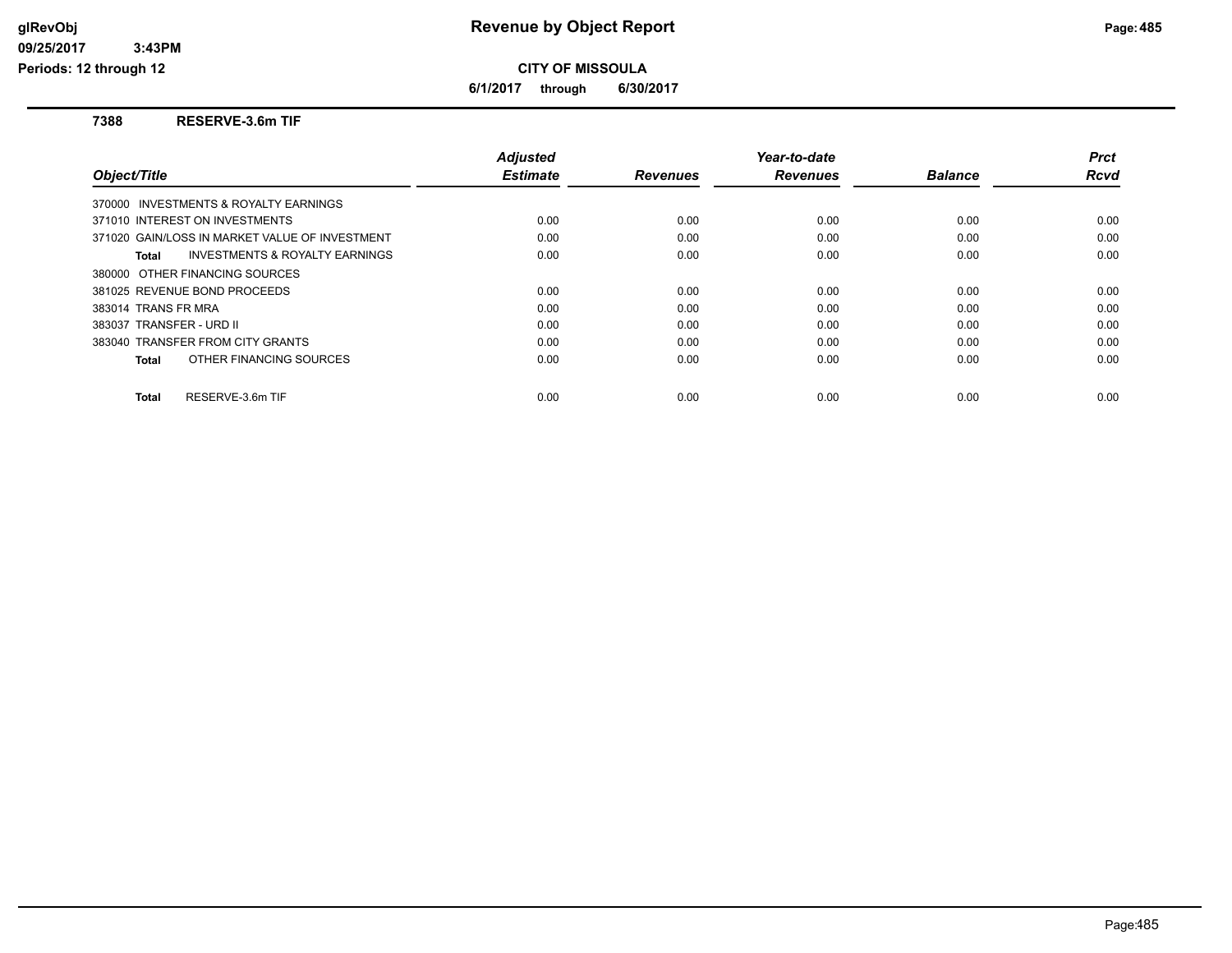**6/1/2017 through 6/30/2017**

**7389 DEBT SERVICE - 3.6M/5.75M**

**7389 DEBT SERVICE - 3.6M/5.75M**

|                     |                                                 | Adjusted        |                 | Year-to-date    |                | <b>Prct</b> |
|---------------------|-------------------------------------------------|-----------------|-----------------|-----------------|----------------|-------------|
| Object/Title        |                                                 | <b>Estimate</b> | <b>Revenues</b> | <b>Revenues</b> | <b>Balance</b> | Rcvd        |
|                     | 370000 INVESTMENTS & ROYALTY EARNINGS           |                 |                 |                 |                |             |
|                     | 371010 INTEREST ON INVESTMENTS                  | 0.00            | 0.00            | 0.00            | 0.00           | 0.00        |
|                     | 371020 GAIN/LOSS IN MARKET VALUE OF INVESTMENTS | 0.00            | 0.00            | 0.00            | 0.00           | 0.00        |
| Total               | <b>INVESTMENTS &amp; ROYALTY EARNINGS</b>       | 0.00            | 0.00            | 0.00            | 0.00           | 0.00        |
|                     | 380000 OTHER FINANCING SOURCES                  |                 |                 |                 |                |             |
|                     | 381009 TRANSFER FROM CLEARING                   | 0.00            | 0.00            | 0.00            | 0.00           | 0.00        |
|                     | 381025 REVENUE BOND PROCEEDS                    | 0.00            | 0.00            | 0.00            | 0.00           | 0.00        |
| 383014 TRANS FR MRA |                                                 | 676.312.00      | 0.00            | 679.473.27      | $-3.161.27$    | 100.47      |
| Total               | OTHER FINANCING SOURCES                         | 676.312.00      | 0.00            | 679.473.27      | $-3.161.27$    | 100.47      |
| <b>Total</b>        | DEBT SERVICE - 3.6M/5.75M                       | 676.312.00      | 0.00            | 679.473.27      | $-3.161.27$    | 100.47      |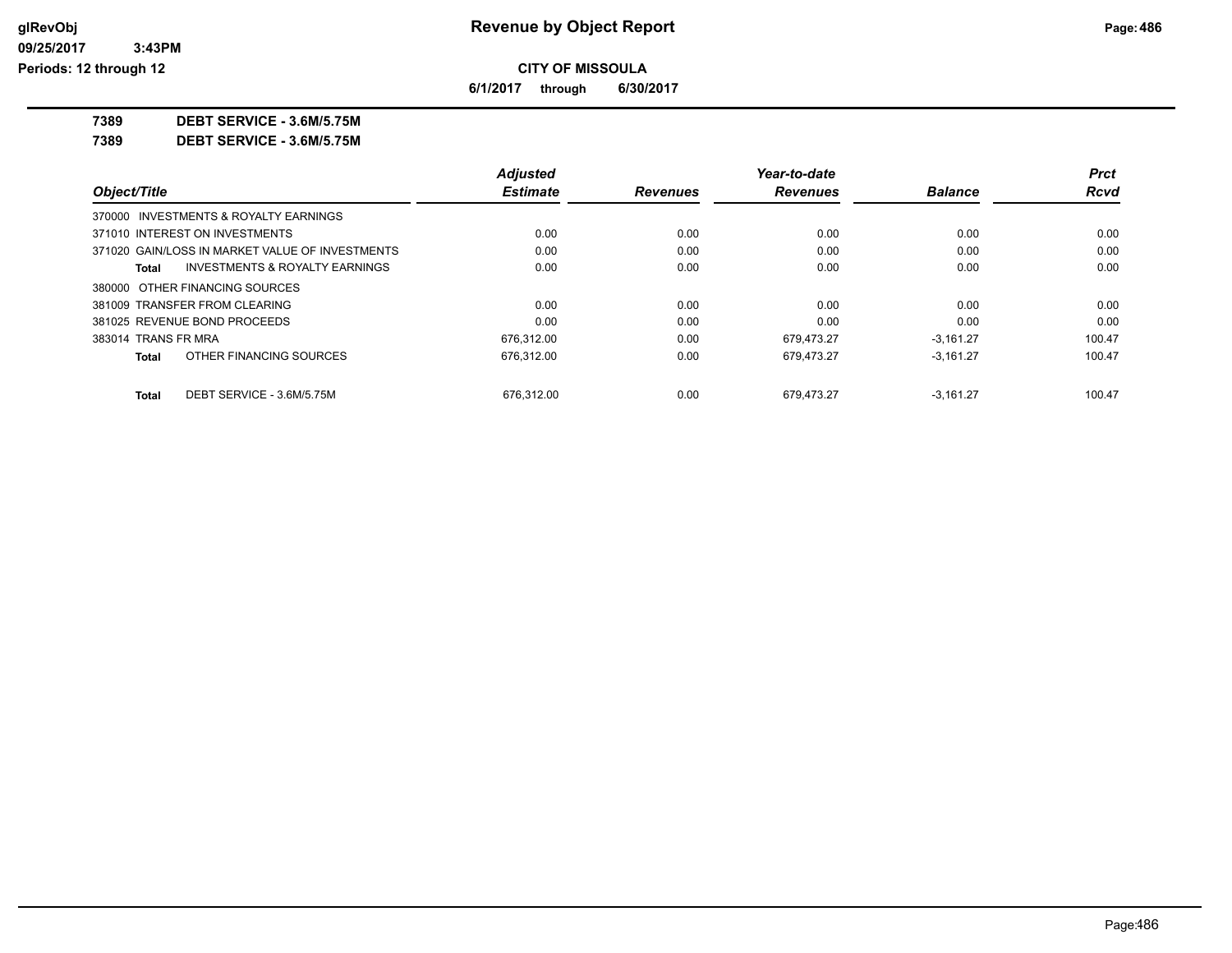**6/1/2017 through 6/30/2017**

#### **7389 DEBT SERVICE - 3.6M/5.75M**

| Object/Title                                       | <b>Adjusted</b><br><b>Estimate</b> | <b>Revenues</b> | Year-to-date<br><b>Revenues</b> | <b>Balance</b> | <b>Prct</b><br><b>Rcvd</b> |
|----------------------------------------------------|------------------------------------|-----------------|---------------------------------|----------------|----------------------------|
| 370000 INVESTMENTS & ROYALTY EARNINGS              |                                    |                 |                                 |                |                            |
| 371010 INTEREST ON INVESTMENTS                     | 0.00                               | 0.00            | 0.00                            | 0.00           | 0.00                       |
| 371020 GAIN/LOSS IN MARKET VALUE OF INVESTMENT     | 0.00                               | 0.00            | 0.00                            | 0.00           | 0.00                       |
| <b>INVESTMENTS &amp; ROYALTY EARNINGS</b><br>Total | 0.00                               | 0.00            | 0.00                            | 0.00           | 0.00                       |
| 380000 OTHER FINANCING SOURCES                     |                                    |                 |                                 |                |                            |
| 381009 TRANSFER FROM CLEARING                      | 0.00                               | 0.00            | 0.00                            | 0.00           | 0.00                       |
| 381025 REVENUE BOND PROCEEDS                       | 0.00                               | 0.00            | 0.00                            | 0.00           | 0.00                       |
| 383014 TRANS FR MRA                                | 676.312.00                         | 0.00            | 679.473.27                      | $-3.161.27$    | 100.47                     |
| OTHER FINANCING SOURCES<br><b>Total</b>            | 676.312.00                         | 0.00            | 679.473.27                      | $-3.161.27$    | 100.47                     |
| DEBT SERVICE - 3.6M/5.75M<br><b>Total</b>          | 676.312.00                         | 0.00            | 679.473.27                      | $-3.161.27$    | 100.47                     |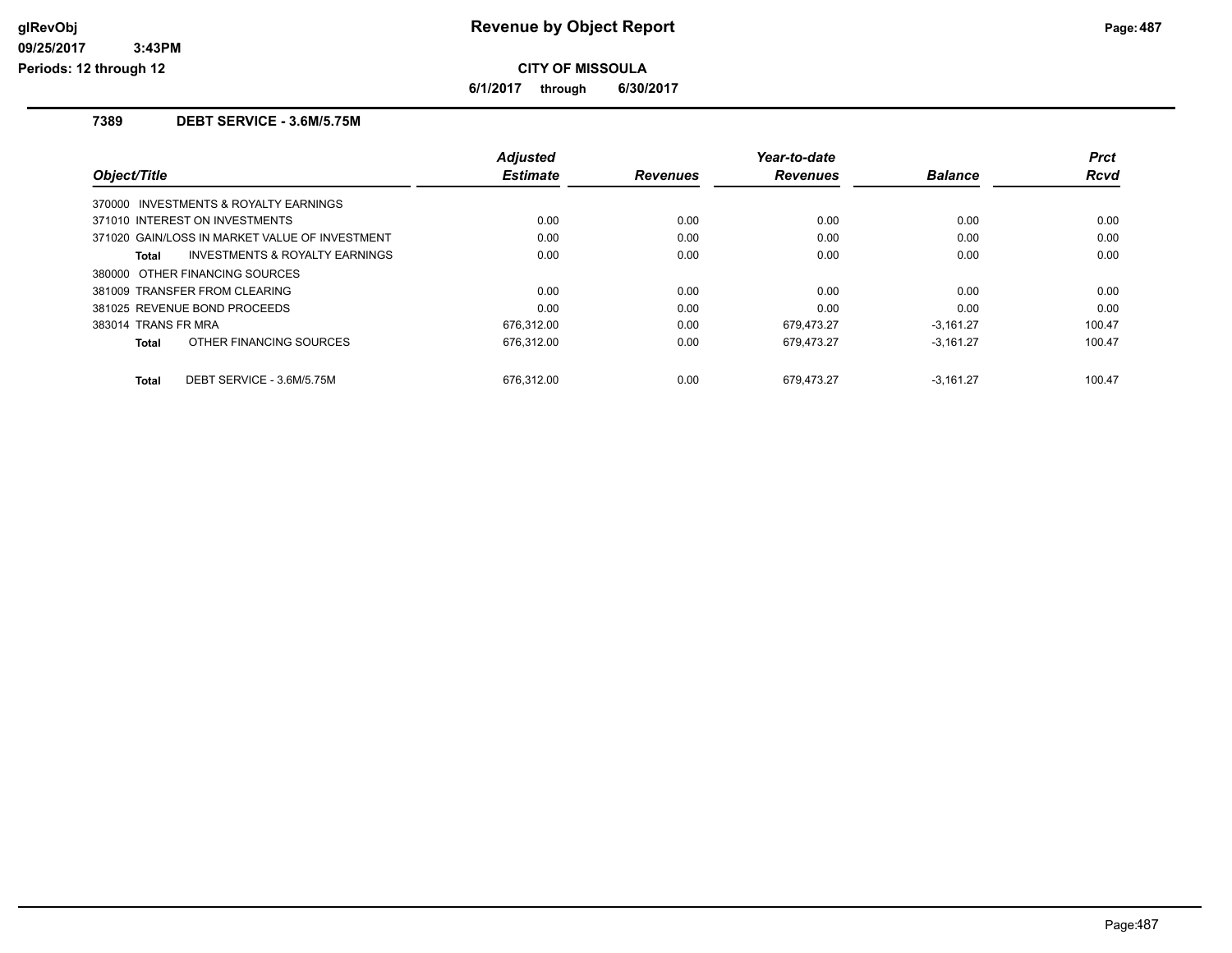**6/1/2017 through 6/30/2017**

**7390 URDII CLEARING - 3.6M TIF**

**7390 URDII CLEARING - 3.6M TIF**

|                                                           | <b>Adjusted</b> |                 | Year-to-date    |                | <b>Prct</b> |
|-----------------------------------------------------------|-----------------|-----------------|-----------------|----------------|-------------|
| Object/Title                                              | <b>Estimate</b> | <b>Revenues</b> | <b>Revenues</b> | <b>Balance</b> | Rcvd        |
| TAXES/ASSESSMENTS<br>310000                               |                 |                 |                 |                |             |
| 310000 TAXES/ASSESSMENTS                                  | 0.00            | 0.00            | 0.00            | 0.00           | 0.00        |
| 311011 TAX INCREMENT                                      | 1,682,563.00    | 706,547.82      | 1,665,429.36    | 17,133.64      | 98.98       |
| PENALTIES & INTEREST<br>312001                            | 0.00            | 509.48          | 2,430.51        | $-2,430.51$    | 0.00        |
| TAXES/ASSESSMENTS<br><b>Total</b>                         | 1,682,563.00    | 707,057.30      | 1,667,859.87    | 14,703.13      | 99.13       |
| INTERGOVERNMENTAL REVENUES<br>330000                      |                 |                 |                 |                |             |
| 335210 PERSONAL PROPERTY TAX REIMBURSEMENT                | 187,331.00      | 93,665.65       | 187,331.30      | $-0.30$        | 100.00      |
| 335230 HB 124 REVENUE                                     | 255,260.00      | 127,630.00      | 255,260.00      | 0.00           | 100.00      |
| INTERGOVERNMENTAL REVENUES<br>Total                       | 442,591.00      | 221,295.65      | 442,591.30      | $-0.30$        | 100.00      |
| INVESTMENTS & ROYALTY EARNINGS<br>370000                  |                 |                 |                 |                |             |
| 371010 INTEREST ON INVESTMENTS                            | 0.00            | 0.00            | 0.00            | 0.00           | 0.00        |
| 371020 GAIN/LOSS IN MARKET VALUE OF INVESTMENTS           | 0.00            | 0.00            | 0.00            | 0.00           | 0.00        |
| <b>INVESTMENTS &amp; ROYALTY EARNINGS</b><br><b>Total</b> | 0.00            | 0.00            | 0.00            | 0.00           | 0.00        |
| OTHER FINANCING SOURCES<br>380000                         |                 |                 |                 |                |             |
| 383037 TRANSFER FROM URD II                               | 0.00            | 0.00            | 0.00            | 0.00           | 0.00        |
| OTHER FINANCING SOURCES<br><b>Total</b>                   | 0.00            | 0.00            | 0.00            | 0.00           | 0.00        |
| URDII CLEARING - 3.6M TIF<br><b>Total</b>                 | 2,125,154.00    | 928,352.95      | 2,110,451.17    | 14,702.83      | 99.31       |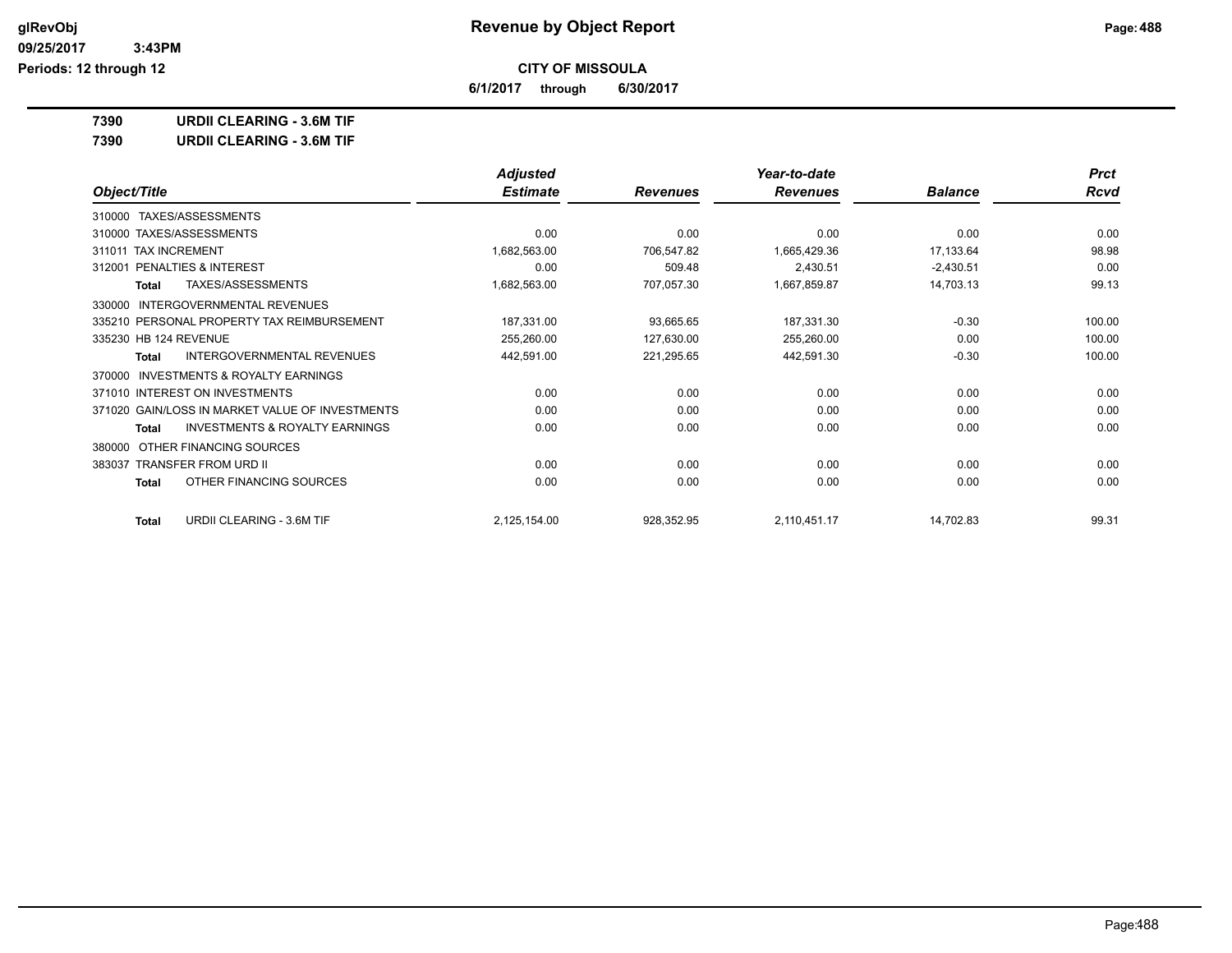**6/1/2017 through 6/30/2017**

#### **7390 URDII CLEARING - 3.6M TIF**

|                                                     | <b>Adjusted</b> |                 | Year-to-date    |                | <b>Prct</b> |
|-----------------------------------------------------|-----------------|-----------------|-----------------|----------------|-------------|
| Object/Title                                        | <b>Estimate</b> | <b>Revenues</b> | <b>Revenues</b> | <b>Balance</b> | Rcvd        |
| <b>TAXES/ASSESSMENTS</b><br>310000                  |                 |                 |                 |                |             |
| 310000 TAXES/ASSESSMENTS                            | 0.00            | 0.00            | 0.00            | 0.00           | 0.00        |
| 311011 TAX INCREMENT                                | 1,682,563.00    | 706,547.82      | 1,665,429.36    | 17,133.64      | 98.98       |
| 312001 PENALTIES & INTEREST                         | 0.00            | 509.48          | 2,430.51        | $-2,430.51$    | 0.00        |
| TAXES/ASSESSMENTS<br><b>Total</b>                   | 1,682,563.00    | 707,057.30      | 1,667,859.87    | 14,703.13      | 99.13       |
| INTERGOVERNMENTAL REVENUES<br>330000                |                 |                 |                 |                |             |
| 335210 PERSONAL PROPERTY TAX REIMBURSEMENT          | 187,331.00      | 93,665.65       | 187,331.30      | $-0.30$        | 100.00      |
| 335230 HB 124 REVENUE                               | 255,260.00      | 127,630.00      | 255,260.00      | 0.00           | 100.00      |
| <b>INTERGOVERNMENTAL REVENUES</b><br>Total          | 442,591.00      | 221,295.65      | 442,591.30      | $-0.30$        | 100.00      |
| <b>INVESTMENTS &amp; ROYALTY EARNINGS</b><br>370000 |                 |                 |                 |                |             |
| 371010 INTEREST ON INVESTMENTS                      | 0.00            | 0.00            | 0.00            | 0.00           | 0.00        |
| 371020 GAIN/LOSS IN MARKET VALUE OF INVESTMENT      | 0.00            | 0.00            | 0.00            | 0.00           | 0.00        |
| <b>INVESTMENTS &amp; ROYALTY EARNINGS</b><br>Total  | 0.00            | 0.00            | 0.00            | 0.00           | 0.00        |
| OTHER FINANCING SOURCES<br>380000                   |                 |                 |                 |                |             |
| 383037 TRANSFER FROM URD II                         | 0.00            | 0.00            | 0.00            | 0.00           | 0.00        |
| OTHER FINANCING SOURCES<br><b>Total</b>             | 0.00            | 0.00            | 0.00            | 0.00           | 0.00        |
| URDII CLEARING - 3.6M TIF<br><b>Total</b>           | 2,125,154.00    | 928,352.95      | 2,110,451.17    | 14,702.83      | 99.31       |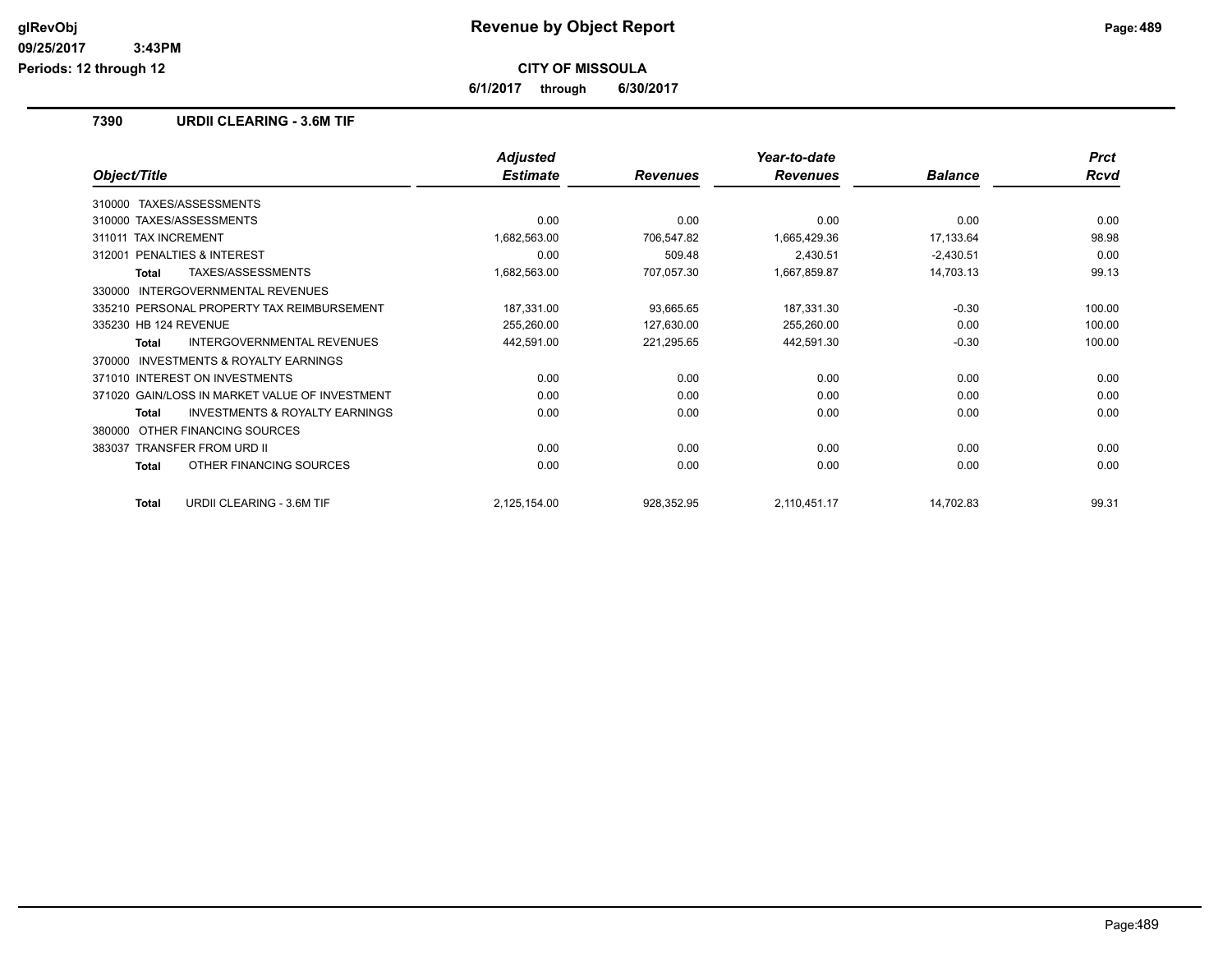**6/1/2017 through 6/30/2017**

**7391 MRA - URD I FUND**

**7391 MRA - URD I FUND**

| <b>Adjusted</b> |                 | Year-to-date    |                | <b>Prct</b> |
|-----------------|-----------------|-----------------|----------------|-------------|
| <b>Estimate</b> | <b>Revenues</b> | <b>Revenues</b> | <b>Balance</b> | <b>Rcvd</b> |
|                 |                 |                 |                |             |
| 0.00            | 0.00            | 0.00            | 0.00           | 0.00        |
| 0.00            | 0.00            | 0.00            | 0.00           | 0.00        |
| 0.00            | 0.00            | 0.00            | 0.00           | 0.00        |
|                 |                 |                 |                |             |
| 0.00            | 0.00            | 0.00            | 0.00           | 0.00        |
| 0.00            | 0.00            | 0.00            | 0.00           | 0.00        |
| 0.00            | 0.00            | 0.00            | 0.00           | 0.00        |
|                 |                 |                 |                |             |
| 0.00            | 0.00            | 0.00            | 0.00           | 0.00        |
| 0.00            | 0.00            | 0.00            | 0.00           | 0.00        |
| 0.00            | 0.00            | 0.00            | 0.00           | 0.00        |
| 0.00            | 0.00            | 0.00            | 0.00           | 0.00        |
| 0.00            | 0.00            | 0.00            | 0.00           | 0.00        |
|                 |                 |                 |                |             |
| 0.00            | 0.00            | 0.00            | 0.00           | 0.00        |
| 0.00            | 0.00            | 0.00            | 0.00           | 0.00        |
| 0.00            | 0.00            | 0.00            | 0.00           | 0.00        |
|                 |                 |                 |                |             |
| 0.00            | 0.00            | 0.00            | 0.00           | 0.00        |
| 0.00            | 0.00            | 0.00            | 0.00           | 0.00        |
| 0.00            | 0.00            | 0.00            | 0.00           | 0.00        |
| 0.00            | 0.00            | 0.00            | 0.00           | 0.00        |
| 0.00            | 0.00            | 0.00            | 0.00           | 0.00        |
| 0.00            | 0.00            | 0.00            | 0.00           | 0.00        |
| 0.00            | 0.00            | 0.00            | 0.00           | 0.00        |
| 0.00            | 0.00            | 0.00            | 0.00           | 0.00        |
|                 |                 |                 |                |             |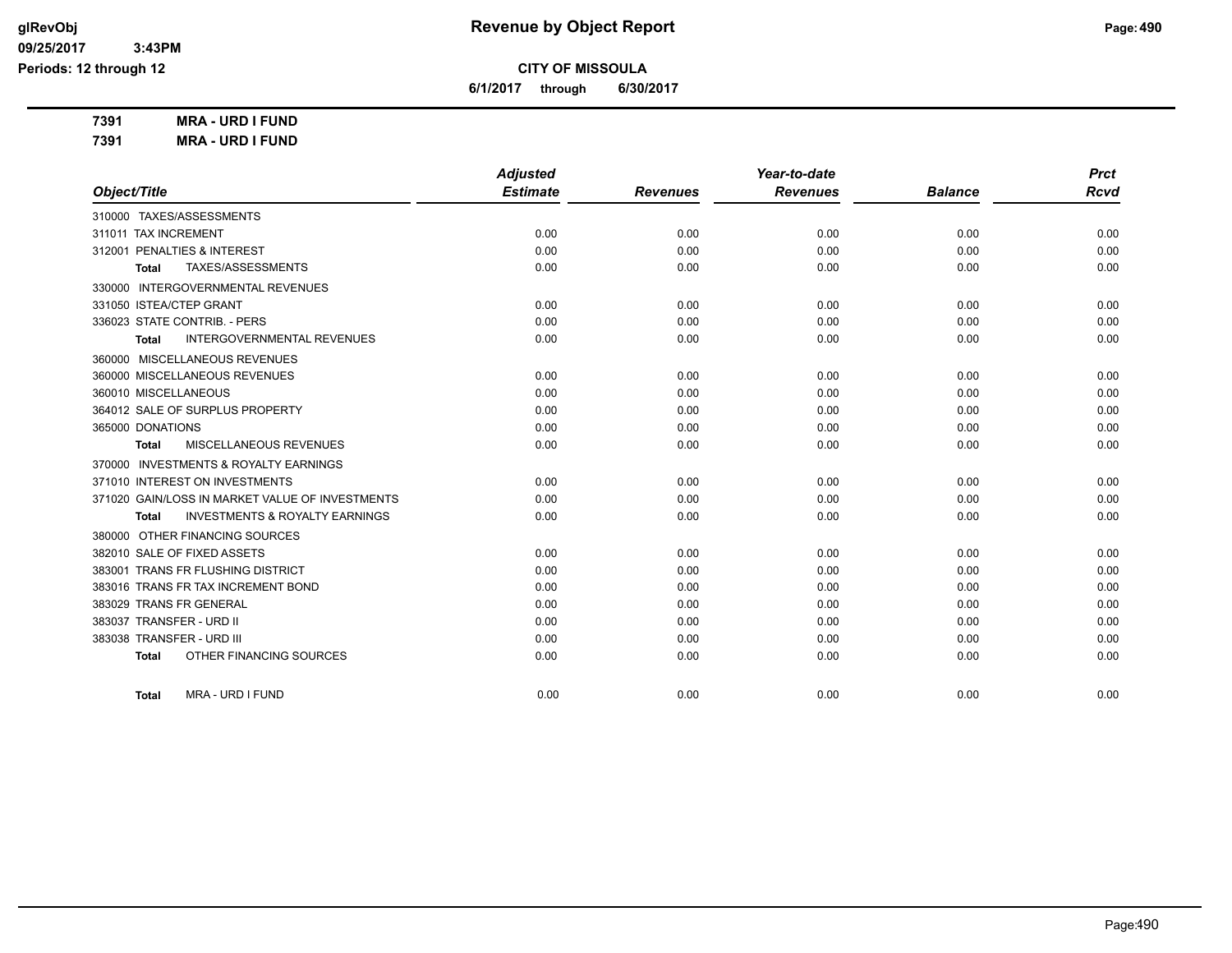**Periods: 12 through 12**

**CITY OF MISSOULA**

**6/1/2017 through 6/30/2017**

# **7391 MRA - URD I FUND**

 **3:43PM**

|                                                           | <b>Adjusted</b> |                 | Year-to-date    |                | <b>Prct</b> |
|-----------------------------------------------------------|-----------------|-----------------|-----------------|----------------|-------------|
| Object/Title                                              | <b>Estimate</b> | <b>Revenues</b> | <b>Revenues</b> | <b>Balance</b> | <b>Rcvd</b> |
| 310000 TAXES/ASSESSMENTS                                  |                 |                 |                 |                |             |
| 311011 TAX INCREMENT                                      | 0.00            | 0.00            | 0.00            | 0.00           | 0.00        |
| 312001 PENALTIES & INTEREST                               | 0.00            | 0.00            | 0.00            | 0.00           | 0.00        |
| TAXES/ASSESSMENTS<br><b>Total</b>                         | 0.00            | 0.00            | 0.00            | 0.00           | 0.00        |
| 330000 INTERGOVERNMENTAL REVENUES                         |                 |                 |                 |                |             |
| 331050 ISTEA/CTEP GRANT                                   | 0.00            | 0.00            | 0.00            | 0.00           | 0.00        |
| 336023 STATE CONTRIB. - PERS                              | 0.00            | 0.00            | 0.00            | 0.00           | 0.00        |
| <b>INTERGOVERNMENTAL REVENUES</b><br><b>Total</b>         | 0.00            | 0.00            | 0.00            | 0.00           | 0.00        |
| 360000 MISCELLANEOUS REVENUES                             |                 |                 |                 |                |             |
| 360000 MISCELLANEOUS REVENUES                             | 0.00            | 0.00            | 0.00            | 0.00           | 0.00        |
| 360010 MISCELLANEOUS                                      | 0.00            | 0.00            | 0.00            | 0.00           | 0.00        |
| 364012 SALE OF SURPLUS PROPERTY                           | 0.00            | 0.00            | 0.00            | 0.00           | 0.00        |
| 365000 DONATIONS                                          | 0.00            | 0.00            | 0.00            | 0.00           | 0.00        |
| MISCELLANEOUS REVENUES<br><b>Total</b>                    | 0.00            | 0.00            | 0.00            | 0.00           | 0.00        |
| 370000 INVESTMENTS & ROYALTY EARNINGS                     |                 |                 |                 |                |             |
| 371010 INTEREST ON INVESTMENTS                            | 0.00            | 0.00            | 0.00            | 0.00           | 0.00        |
| 371020 GAIN/LOSS IN MARKET VALUE OF INVESTMENT            | 0.00            | 0.00            | 0.00            | 0.00           | 0.00        |
| <b>INVESTMENTS &amp; ROYALTY EARNINGS</b><br><b>Total</b> | 0.00            | 0.00            | 0.00            | 0.00           | 0.00        |
| 380000 OTHER FINANCING SOURCES                            |                 |                 |                 |                |             |
| 382010 SALE OF FIXED ASSETS                               | 0.00            | 0.00            | 0.00            | 0.00           | 0.00        |
| 383001 TRANS FR FLUSHING DISTRICT                         | 0.00            | 0.00            | 0.00            | 0.00           | 0.00        |
| 383016 TRANS FR TAX INCREMENT BOND                        | 0.00            | 0.00            | 0.00            | 0.00           | 0.00        |
| 383029 TRANS FR GENERAL                                   | 0.00            | 0.00            | 0.00            | 0.00           | 0.00        |
| 383037 TRANSFER - URD II                                  | 0.00            | 0.00            | 0.00            | 0.00           | 0.00        |
| 383038 TRANSFER - URD III                                 | 0.00            | 0.00            | 0.00            | 0.00           | 0.00        |
| OTHER FINANCING SOURCES<br><b>Total</b>                   | 0.00            | 0.00            | 0.00            | 0.00           | 0.00        |
| MRA - URD I FUND<br>Total                                 | 0.00            | 0.00            | 0.00            | 0.00           | 0.00        |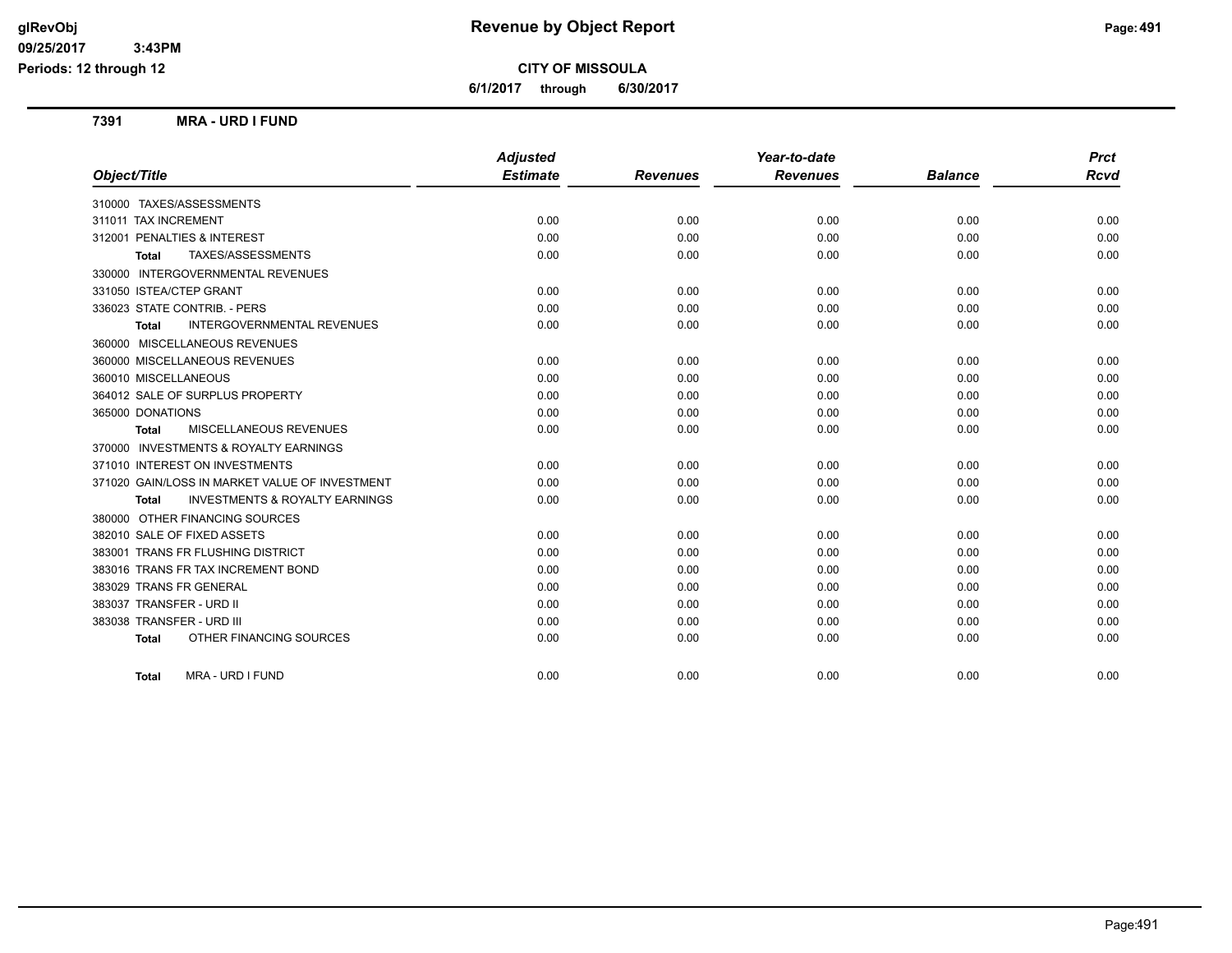**6/1/2017 through 6/30/2017**

**7392 MRA - URD II FUND**

**7392 MRA - URD II FUND**

|                                                           | <b>Adjusted</b> |                 | Year-to-date    |                | <b>Prct</b> |
|-----------------------------------------------------------|-----------------|-----------------|-----------------|----------------|-------------|
| Object/Title                                              | <b>Estimate</b> | <b>Revenues</b> | <b>Revenues</b> | <b>Balance</b> | <b>Rcvd</b> |
| 310000 TAXES/ASSESSMENTS                                  |                 |                 |                 |                |             |
| 311011 TAX INCREMENT                                      | 0.00            | 0.00            | 0.00            | 0.00           | 0.00        |
| TAXES/ASSESSMENTS<br><b>Total</b>                         | 0.00            | 0.00            | 0.00            | 0.00           | 0.00        |
| 330000 INTERGOVERNMENTAL REVENUES                         |                 |                 |                 |                |             |
| 330000 INTERGOVERNMENTAL REVENUES                         | 0.00            | 0.00            | 0.00            | 0.00           | 0.00        |
| 331050 ISTEA/CTEP GRANT                                   | 0.00            | 0.00            | 0.00            | 0.00           | 0.00        |
| 331060 NATL RECREATION TRAILS GRANTS                      | 0.00            | 0.00            | 0.00            | 0.00           | 0.00        |
| 335210 PERSONAL PROPERTY TAX REIMBURSEMENT                | 0.00            | 0.00            | 0.00            | 0.00           | 0.00        |
| 335250 STATE REIMB - SB #184                              | 0.00            | 0.00            | 0.00            | 0.00           | 0.00        |
| 336023 STATE CONTRIB. - PERS                              | 0.00            | 0.00            | 0.00            | 0.00           | 0.00        |
| <b>INTERGOVERNMENTAL REVENUES</b><br><b>Total</b>         | 0.00            | 0.00            | 0.00            | 0.00           | 0.00        |
| 340000 CHARGES FOR SERVICES                               |                 |                 |                 |                |             |
| 343300 MISC CHARGES FOR SERVICES                          | 0.00            | 0.00            | 0.00            | 0.00           | 0.00        |
| <b>CHARGES FOR SERVICES</b><br>Total                      | 0.00            | 0.00            | 0.00            | 0.00           | 0.00        |
| 360000 MISCELLANEOUS REVENUES                             |                 |                 |                 |                |             |
| 360000 MISCELLANEOUS REVENUES                             | 0.00            | 0.00            | 0.00            | 0.00           | 0.00        |
| 360007 RLF REVENUES                                       | 0.00            | 0.00            | 0.00            | 0.00           | 0.00        |
| 360010 MISCELLANEOUS                                      | 0.00            | 0.00            | 0.00            | 0.00           | 0.00        |
| 365000 DONATIONS                                          | 0.00            | 0.00            | 0.00            | 0.00           | 0.00        |
| MISCELLANEOUS REVENUES<br><b>Total</b>                    | 0.00            | 0.00            | 0.00            | 0.00           | 0.00        |
| 370000 INVESTMENTS & ROYALTY EARNINGS                     |                 |                 |                 |                |             |
| 371010 INTEREST ON INVESTMENTS                            | 0.00            | 0.00            | 0.00            | 0.00           | 0.00        |
| 371020 GAIN/LOSS IN MARKET VALUE OF INVESTMENTS           | 0.00            | 0.00            | 0.00            | 0.00           | 0.00        |
| <b>INVESTMENTS &amp; ROYALTY EARNINGS</b><br><b>Total</b> | 0.00            | 0.00            | 0.00            | 0.00           | 0.00        |
| 380000 OTHER FINANCING SOURCES                            |                 |                 |                 |                |             |
| 381009 TRANSFERS IN                                       | 0.00            | 0.00            | 0.00            | 0.00           | 0.00        |
| 381025 REVENUE BOND PROCEEDS                              | 0.00            | 0.00            | 0.00            | 0.00           | 0.00        |
| 381026 DEBT SERVICE/BROWNSFIELD RLF 1.125M                | 0.00            | 0.00            | 0.00            | 0.00           | 0.00        |
| 381027 SOUTH RESERVE TRAIL CROSSING 5.M                   | 0.00            | 0.00            | 0.00            | 0.00           | 0.00        |
| 381028 BOND PROCEEDS-MILL SITE                            | 0.00            | 0.00            | 0.00            | 0.00           | 0.00        |
| 381074 CIVIC STADIUM TIF NOTES 1.5M                       | 0.00            | 0.00            | 0.00            | 0.00           | 0.00        |
| 383014 TRANS FR MRA                                       | 1,121,177.00    | 0.00            | 216,802.45      | 904,374.55     | 19.34       |
| 383037 TRANSFER - URD II                                  | 0.00            | 0.00            | 0.00            | 0.00           | 0.00        |
| 383038 TRANSFER - URD III                                 | 0.00            | 0.00            | 0.00            | 0.00           | 0.00        |
| 383039 FROM SID TRANSFERS                                 | 0.00            | 0.00            | 0.00            | 0.00           | 0.00        |
| 383060 TRANSFERS FROM FRONT ST URD                        | 0.00            | 0.00            | 0.00            | 0.00           | 0.00        |
| 383061 TRANSFERS FROM PARK IMPACT FEES                    | 0.00            | 0.00            | 0.00            | 0.00           | 0.00        |
| 383062 TRANSFERS FROM PARK SIDS                           | 0.00            | 0.00            | 0.00            | 0.00           | 0.00        |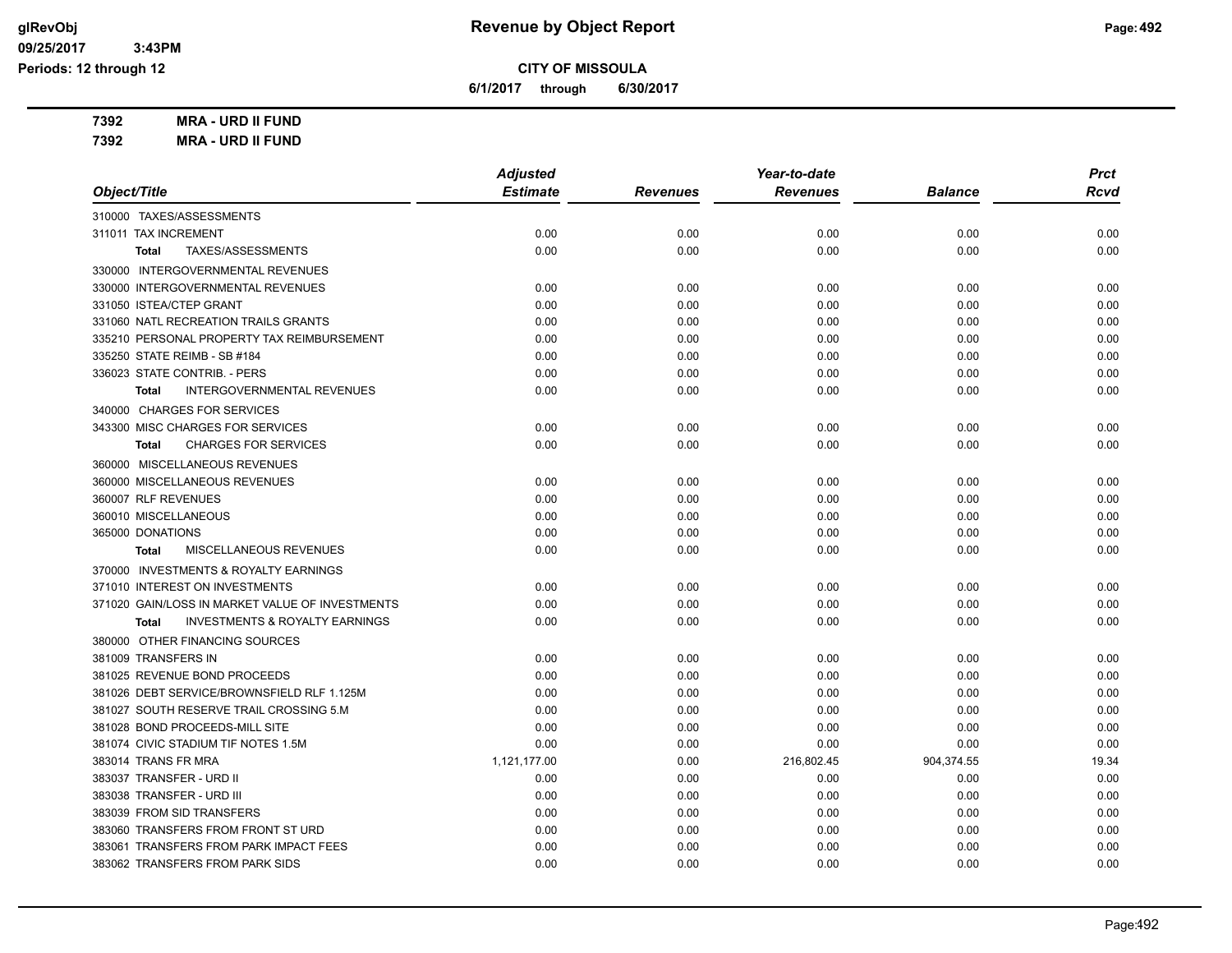**09/25/2017 3:43PM Periods: 12 through 12**

# **CITY OF MISSOULA**

**6/1/2017 through 6/30/2017**

**7392 MRA - URD II FUND 7392 MRA - URD II FUND**

|                                         | <b>Adjusted</b> |                                    | <b>Prct</b> |                |             |
|-----------------------------------------|-----------------|------------------------------------|-------------|----------------|-------------|
| Obiect/Title                            | <b>Estimate</b> | <b>Revenues</b><br><b>Revenues</b> |             | <b>Balance</b> | <b>Rcvd</b> |
| 383063 TRANSF FROM SAFETY-LU (CTEP)FUND | 0.00            | 0.00                               | 0.00        | 0.00           | 0.00        |
| OTHER FINANCING SOURCES<br><b>Total</b> | 1.121.177.00    | 0.00                               | 216.802.45  | 904.374.55     | 19.34       |
| MRA - URD II FUND<br>Total              | 1,121,177.00    | 0.00                               | 216.802.45  | 904.374.55     | 19.34       |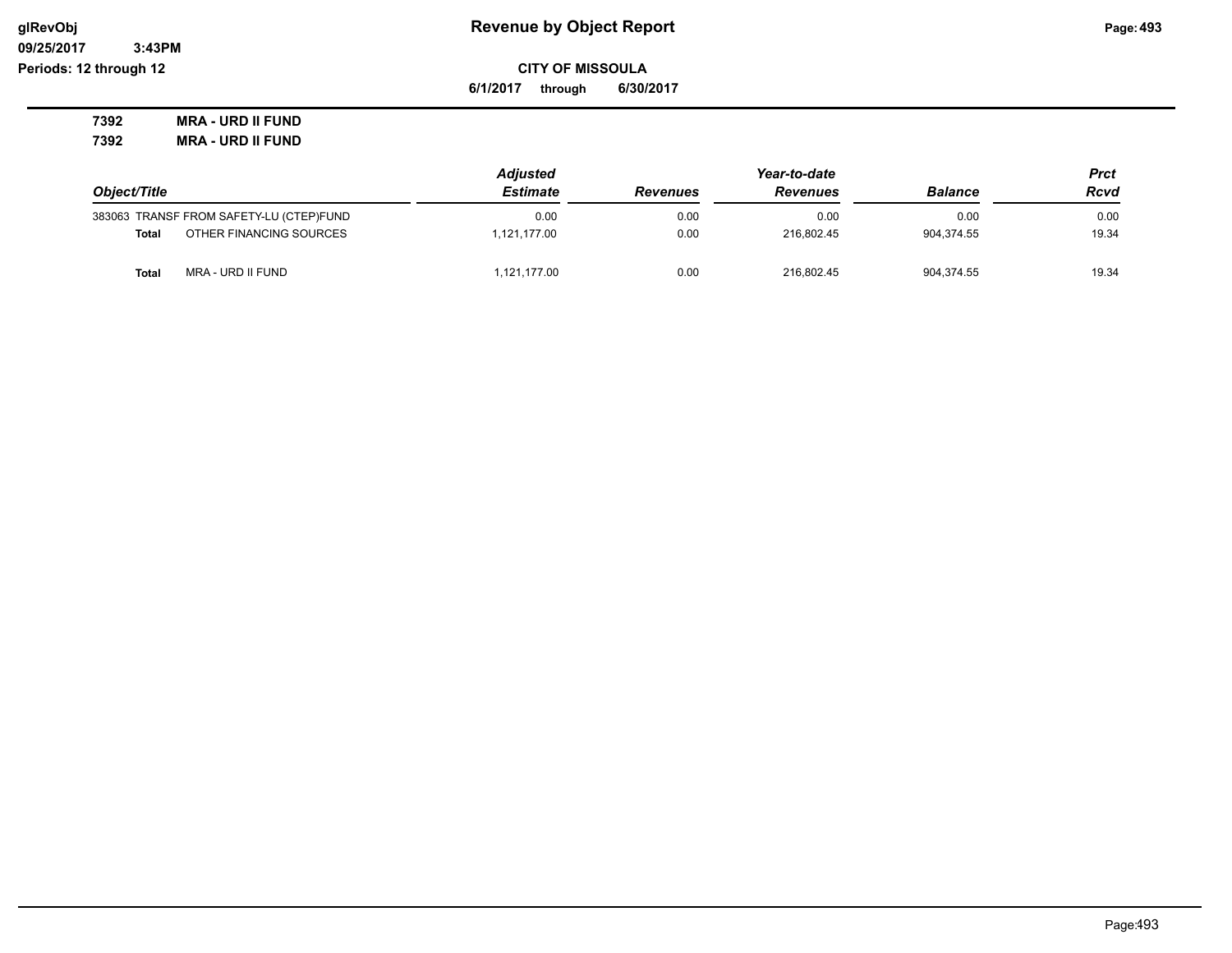**Periods: 12 through 12**

**CITY OF MISSOULA**

**6/1/2017 through 6/30/2017**

# **7392 MRA - URD II FUND**

|                                                           | <b>Adjusted</b> | Year-to-date    |                 |                | <b>Prct</b> |
|-----------------------------------------------------------|-----------------|-----------------|-----------------|----------------|-------------|
| Object/Title                                              | <b>Estimate</b> | <b>Revenues</b> | <b>Revenues</b> | <b>Balance</b> | Rcvd        |
| 310000 TAXES/ASSESSMENTS                                  |                 |                 |                 |                |             |
| 311011 TAX INCREMENT                                      | 0.00            | 0.00            | 0.00            | 0.00           | 0.00        |
| TAXES/ASSESSMENTS<br><b>Total</b>                         | 0.00            | 0.00            | 0.00            | 0.00           | 0.00        |
| 330000 INTERGOVERNMENTAL REVENUES                         |                 |                 |                 |                |             |
| 330000 INTERGOVERNMENTAL REVENUES                         | 0.00            | 0.00            | 0.00            | 0.00           | 0.00        |
| 331050 ISTEA/CTEP GRANT                                   | 0.00            | 0.00            | 0.00            | 0.00           | 0.00        |
| 331060 NATL RECREATION TRAILS GRANTS                      | 0.00            | 0.00            | 0.00            | 0.00           | 0.00        |
| 335210 PERSONAL PROPERTY TAX REIMBURSEMENT                | 0.00            | 0.00            | 0.00            | 0.00           | 0.00        |
| 335250 STATE REIMB - SB #184                              | 0.00            | 0.00            | 0.00            | 0.00           | 0.00        |
| 336023 STATE CONTRIB. - PERS                              | 0.00            | 0.00            | 0.00            | 0.00           | 0.00        |
| <b>INTERGOVERNMENTAL REVENUES</b><br><b>Total</b>         | 0.00            | 0.00            | 0.00            | 0.00           | 0.00        |
| 340000 CHARGES FOR SERVICES                               |                 |                 |                 |                |             |
| 343300 MISC CHARGES FOR SERVICES                          | 0.00            | 0.00            | 0.00            | 0.00           | 0.00        |
| <b>CHARGES FOR SERVICES</b><br><b>Total</b>               | 0.00            | 0.00            | 0.00            | 0.00           | 0.00        |
| 360000 MISCELLANEOUS REVENUES                             |                 |                 |                 |                |             |
| 360000 MISCELLANEOUS REVENUES                             | 0.00            | 0.00            | 0.00            | 0.00           | 0.00        |
| 360007 RLF REVENUES                                       | 0.00            | 0.00            | 0.00            | 0.00           | 0.00        |
| 360010 MISCELLANEOUS                                      | 0.00            | 0.00            | 0.00            | 0.00           | 0.00        |
| 365000 DONATIONS                                          | 0.00            | 0.00            | 0.00            | 0.00           | 0.00        |
| MISCELLANEOUS REVENUES<br><b>Total</b>                    | 0.00            | 0.00            | 0.00            | 0.00           | 0.00        |
| 370000 INVESTMENTS & ROYALTY EARNINGS                     |                 |                 |                 |                |             |
| 371010 INTEREST ON INVESTMENTS                            | 0.00            | 0.00            | 0.00            | 0.00           | 0.00        |
| 371020 GAIN/LOSS IN MARKET VALUE OF INVESTMENT            | 0.00            | 0.00            | 0.00            | 0.00           | 0.00        |
| <b>INVESTMENTS &amp; ROYALTY EARNINGS</b><br><b>Total</b> | 0.00            | 0.00            | 0.00            | 0.00           | 0.00        |
| 380000 OTHER FINANCING SOURCES                            |                 |                 |                 |                |             |
| 381009 TRANSFERS IN                                       | 0.00            | 0.00            | 0.00            | 0.00           | 0.00        |
| 381025 REVENUE BOND PROCEEDS                              | 0.00            | 0.00            | 0.00            | 0.00           | 0.00        |
| 381026 DEBT SERVICE/BROWNSFIELD RLF 1.125M                | 0.00            | 0.00            | 0.00            | 0.00           | 0.00        |
| 381027 SOUTH RESERVE TRAIL CROSSING 5.M                   | 0.00            | 0.00            | 0.00            | 0.00           | 0.00        |
| 381028 BOND PROCEEDS-MILL SITE                            | 0.00            | 0.00            | 0.00            | 0.00           | 0.00        |
| 381074 CIVIC STADIUM TIF NOTES 1.5M                       | 0.00            | 0.00            | 0.00            | 0.00           | 0.00        |
| 383014 TRANS FR MRA                                       | 1,121,177.00    | 0.00            | 216,802.45      | 904,374.55     | 19.34       |
| 383037 TRANSFER - URD II                                  | 0.00            | 0.00            | 0.00            | 0.00           | 0.00        |
| 383038 TRANSFER - URD III                                 | 0.00            | 0.00            | 0.00            | 0.00           | 0.00        |
| 383039 FROM SID TRANSFERS                                 | 0.00            | 0.00            | 0.00            | 0.00           | 0.00        |
| 383060 TRANSFERS FROM FRONT ST URD                        | 0.00            | 0.00            | 0.00            | 0.00           | 0.00        |
| 383061 TRANSFERS FROM PARK IMPACT FEES                    | 0.00            | 0.00            | 0.00            | 0.00           | 0.00        |
| 383062 TRANSFERS FROM PARK SIDS                           | 0.00            | 0.00            | 0.00            | 0.00           | 0.00        |
| 383063 TRANSF FROM SAFETY-LU (CTEP)FUND                   | 0.00            | 0.00            | 0.00            | 0.00           | 0.00        |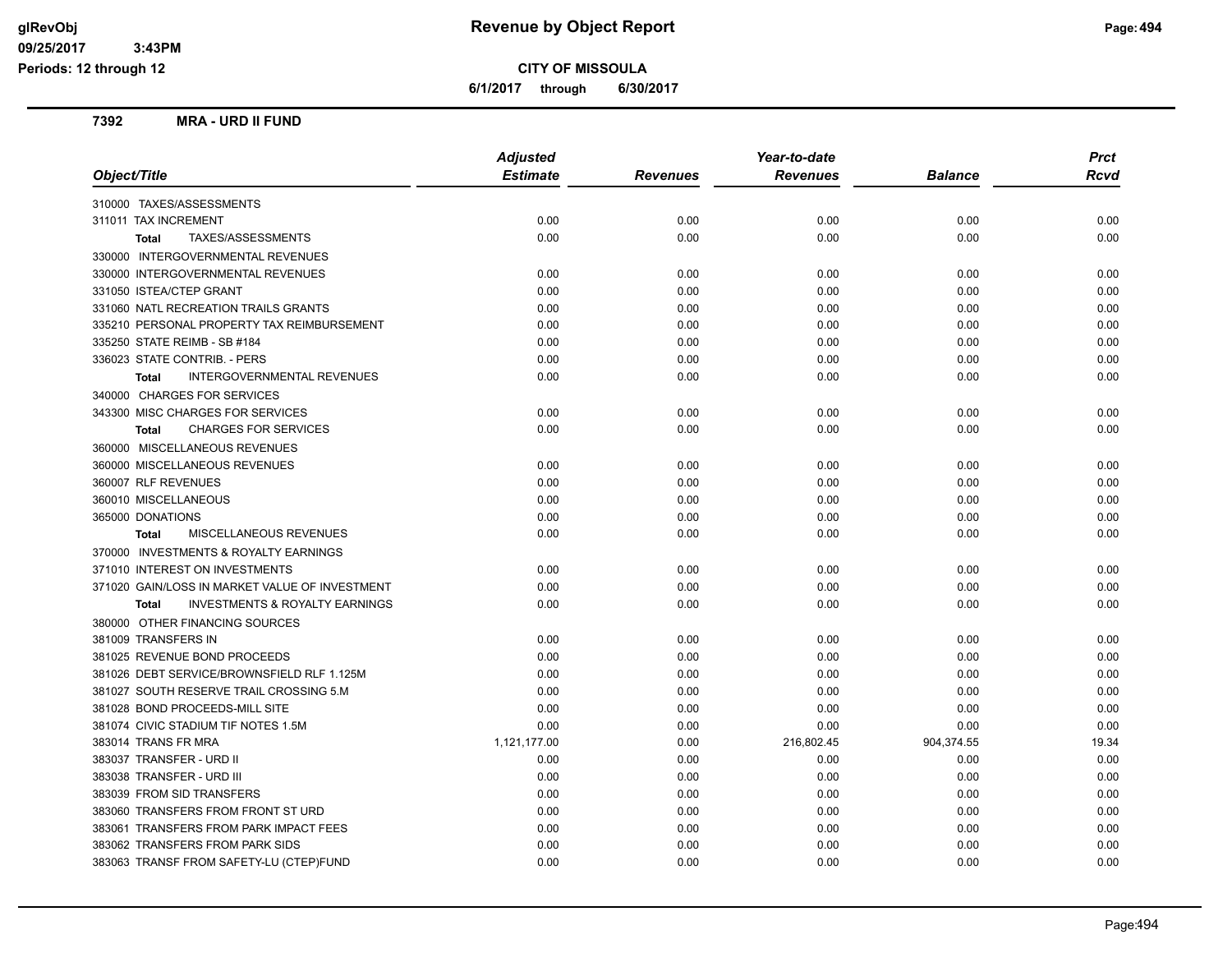**6/1/2017 through 6/30/2017**

**7392 MRA - URD II FUND**

|              |                         | <b>Adjusted</b> |                 |                | <b>Prct</b> |       |
|--------------|-------------------------|-----------------|-----------------|----------------|-------------|-------|
| Object/Title | <b>Estimate</b>         | <b>Revenues</b> | <b>Revenues</b> | <b>Balance</b> | <b>Rcvd</b> |       |
| <b>Total</b> | OTHER FINANCING SOURCES | 1,121,177.00    | 0.00            | 216,802.45     | 904.374.55  | 19.34 |
| Total        | MRA - URD II FUND       | 1,121,177.00    | 0.00            | 216,802.45     | 904,374.55  | 19.34 |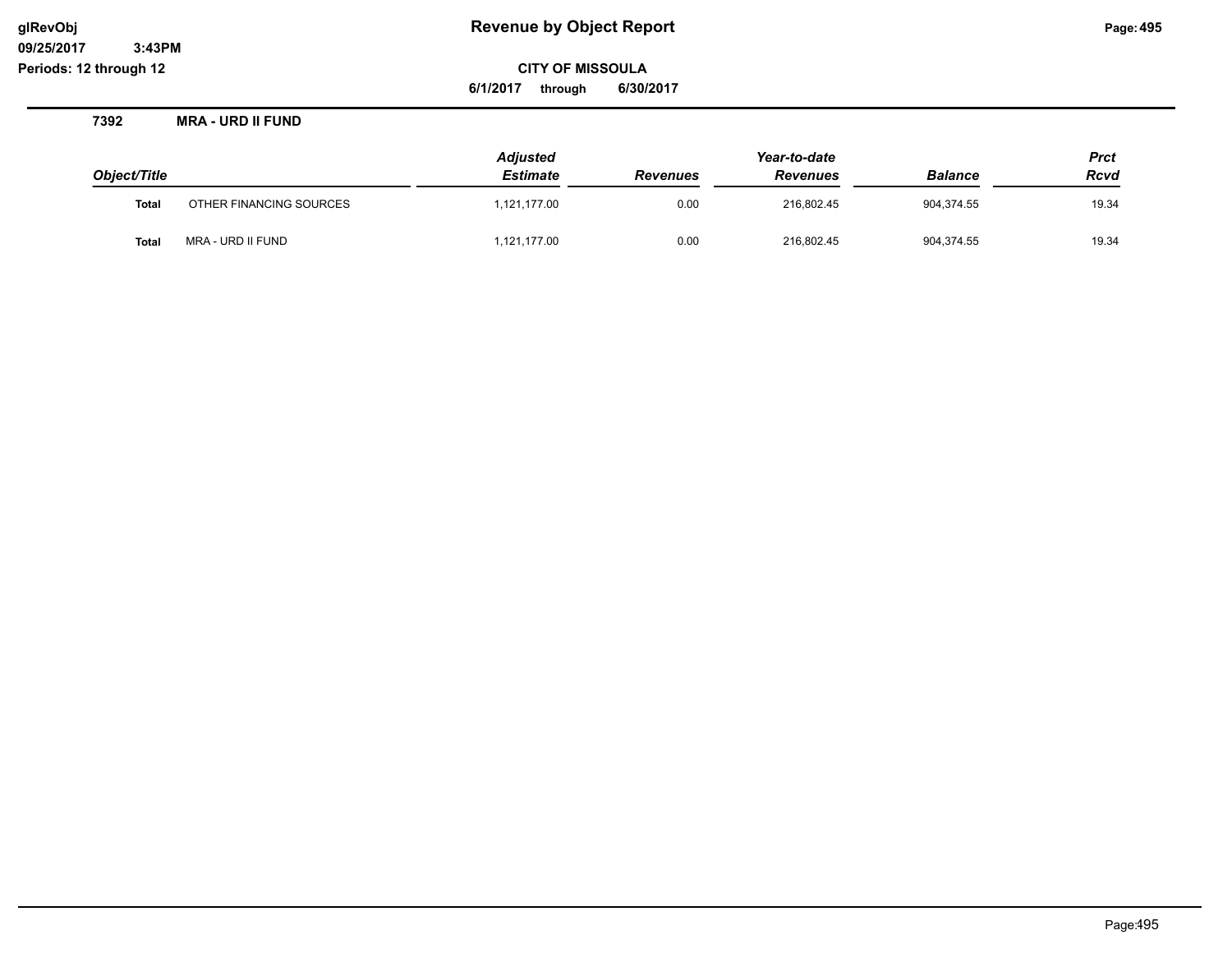**6/1/2017 through 6/30/2017**

**7393 MRA - URD III FUND**

**7393 MRA - URD III FUND**

|                                                           | <b>Adjusted</b> |                 | Year-to-date    |                   | <b>Prct</b> |
|-----------------------------------------------------------|-----------------|-----------------|-----------------|-------------------|-------------|
| Object/Title                                              | <b>Estimate</b> | <b>Revenues</b> | <b>Revenues</b> | <b>Balance</b>    | <b>Rcvd</b> |
| 310000 TAXES/ASSESSMENTS                                  |                 |                 |                 |                   |             |
| 311011 TAX INCREMENT                                      | 0.00            | 0.00            | 0.00            | 0.00              | 0.00        |
| 312001 PENALTIES & INTEREST                               | 0.00            | 0.00            | 0.00            | 0.00              | 0.00        |
| TAXES/ASSESSMENTS<br><b>Total</b>                         | 0.00            | 0.00            | 0.00            | 0.00              | 0.00        |
| 330000 INTERGOVERNMENTAL REVENUES                         |                 |                 |                 |                   |             |
| 331050 ISTEA/CTEP GRANT                                   | 0.00            | 0.00            | 0.00            | 0.00              | 0.00        |
| 331060 NATL RECREATION TRAILS GRANTS                      | 0.00            | 0.00            | 0.00            | 0.00              | 0.00        |
| 335210 PERSONAL PROPERTY TAX REIMBURSEMENT                | 0.00            | 0.00            | 0.00            | 0.00              | 0.00        |
| 336020 STATE PENSION CONTRIBUTION                         | 0.00            | 0.00            | 0.00            | 0.00              | 0.00        |
| 336023 STATE CONTRIB. - PERS                              | 0.00            | 0.00            | 297.86          | $-297.86$         | 0.00        |
| <b>INTERGOVERNMENTAL REVENUES</b><br><b>Total</b>         | 0.00            | 0.00            | 297.86          | $-297.86$         | 0.00        |
| 340000 CHARGES FOR SERVICES                               |                 |                 |                 |                   |             |
| 343065 BUILDING RENTALS                                   | 0.00            | 0.00            | 0.00            | 0.00              | 0.00        |
| <b>CHARGES FOR SERVICES</b><br><b>Total</b>               | 0.00            | 0.00            | 0.00            | 0.00              | 0.00        |
| 360000 MISCELLANEOUS REVENUES                             |                 |                 |                 |                   |             |
| 360000 MISCELLANEOUS REVENUES                             | 7,100,000.00    | 0.00            | 3.75            | 7,099,996.25      | 0.00        |
| 360010 MISCELLANEOUS                                      | 0.00            | 0.00            | 0.00            | 0.00              | 0.00        |
| 362000 OTHER MISCELLANEOUS REVENUE                        | 0.00            | 0.00            | 0.00            | 0.00              | 0.00        |
| 362004 URD III FACADE IMPROVEMENT LOAN REC                | 0.00            | 0.00            | 0.00            | 0.00              | 0.00        |
| 365000 DONATIONS                                          | 0.00            | 0.00            | 0.00            | 0.00              | 0.00        |
| MISCELLANEOUS REVENUES<br><b>Total</b>                    | 7,100,000.00    | 0.00            | 3.75            | 7,099,996.25      | 0.00        |
| 370000 INVESTMENTS & ROYALTY EARNINGS                     |                 |                 |                 |                   |             |
| 371010 INTEREST ON INVESTMENTS                            | 0.00            | 0.00            | 0.00            | 0.00              | 0.00        |
| 371020 GAIN/LOSS IN MARKET VALUE OF INVESTMENTS           | 0.00            | 0.00            | 0.00            | 0.00              | 0.00        |
| <b>INVESTMENTS &amp; ROYALTY EARNINGS</b><br><b>Total</b> | 0.00            | 0.00            | 0.00            | 0.00              | 0.00        |
| 380000 OTHER FINANCING SOURCES                            |                 |                 |                 |                   |             |
| 381000 LOAN PROCEEDS                                      | 0.00            | 0.00            | 0.00            | 0.00              | 0.00        |
| 381024 MARY AVENUE BOND PROCEEDS                          | 0.00            | 0.00            | 5,400,000.00    | $-5,400,000.00$   | 0.00        |
| 381025 REVENUE BOND PROCEEDS                              | 0.00            | 1,600,000.00    | 1,600,000.00    | $-1,600,000.00$   | 0.00        |
| 381027 5M SO RESERVE TRAIL CROSSING                       | 0.00            | 0.00            | 0.00            | 0.00              | 0.00        |
| 383014 TRANS FR MRA                                       | 1,401,738.00    | 0.00            | 541,125.26      | 860,612.74        | 38.60       |
| 383037 TRANSFER - URD II                                  | 250,000.00      | 250,000.00      | 250,000.00      | 0.00              | 100.00      |
| OTHER FINANCING SOURCES<br><b>Total</b>                   | 1,651,738.00    | 1,850,000.00    | 7,791,125.26    | $-6, 139, 387.26$ | 471.69      |
| <b>MRA - URD III FUND</b><br>Total                        | 8,751,738.00    | 1,850,000.00    | 7,791,426.87    | 960,311.13        | 89.03       |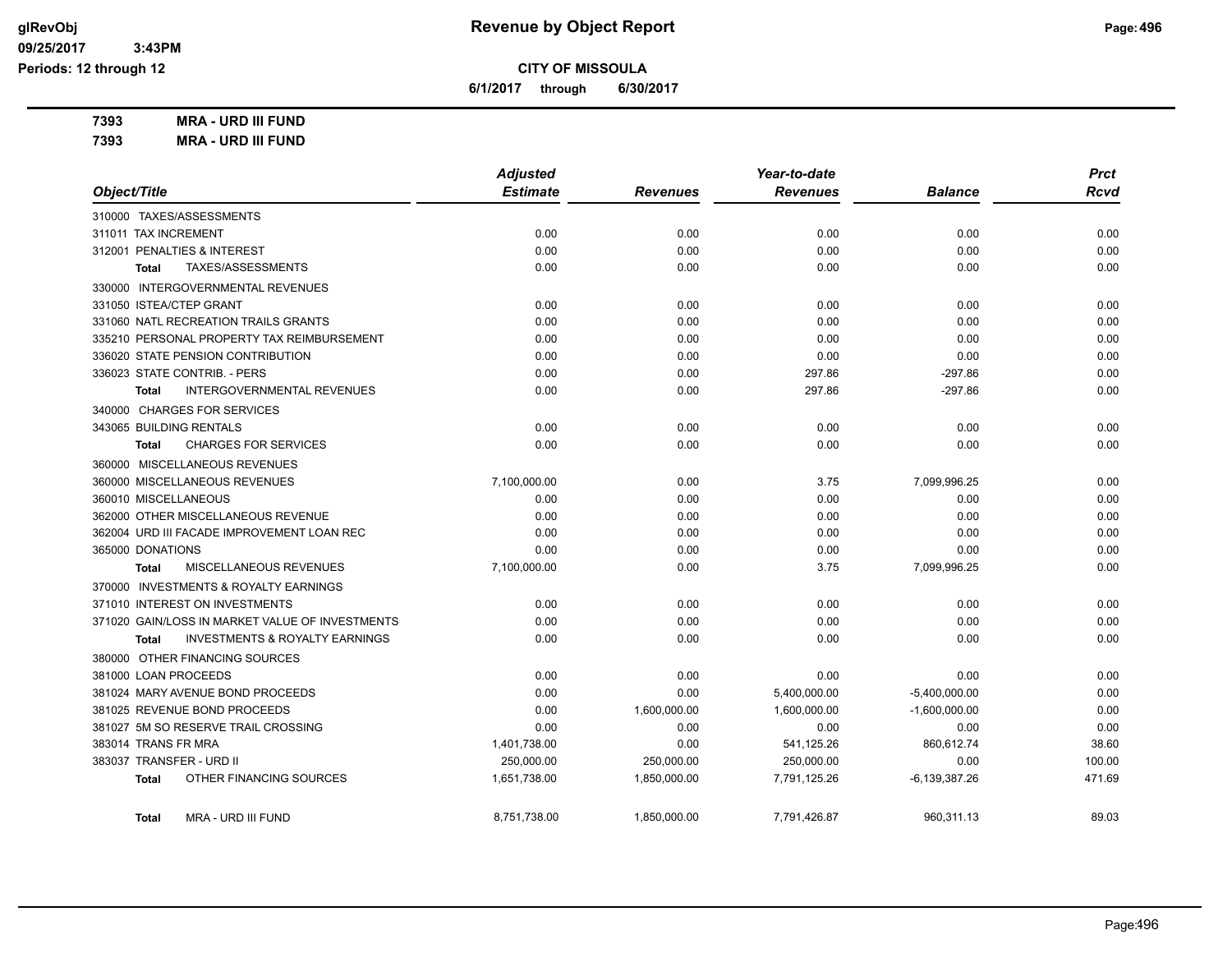**CITY OF MISSOULA 6/1/2017 through 6/30/2017**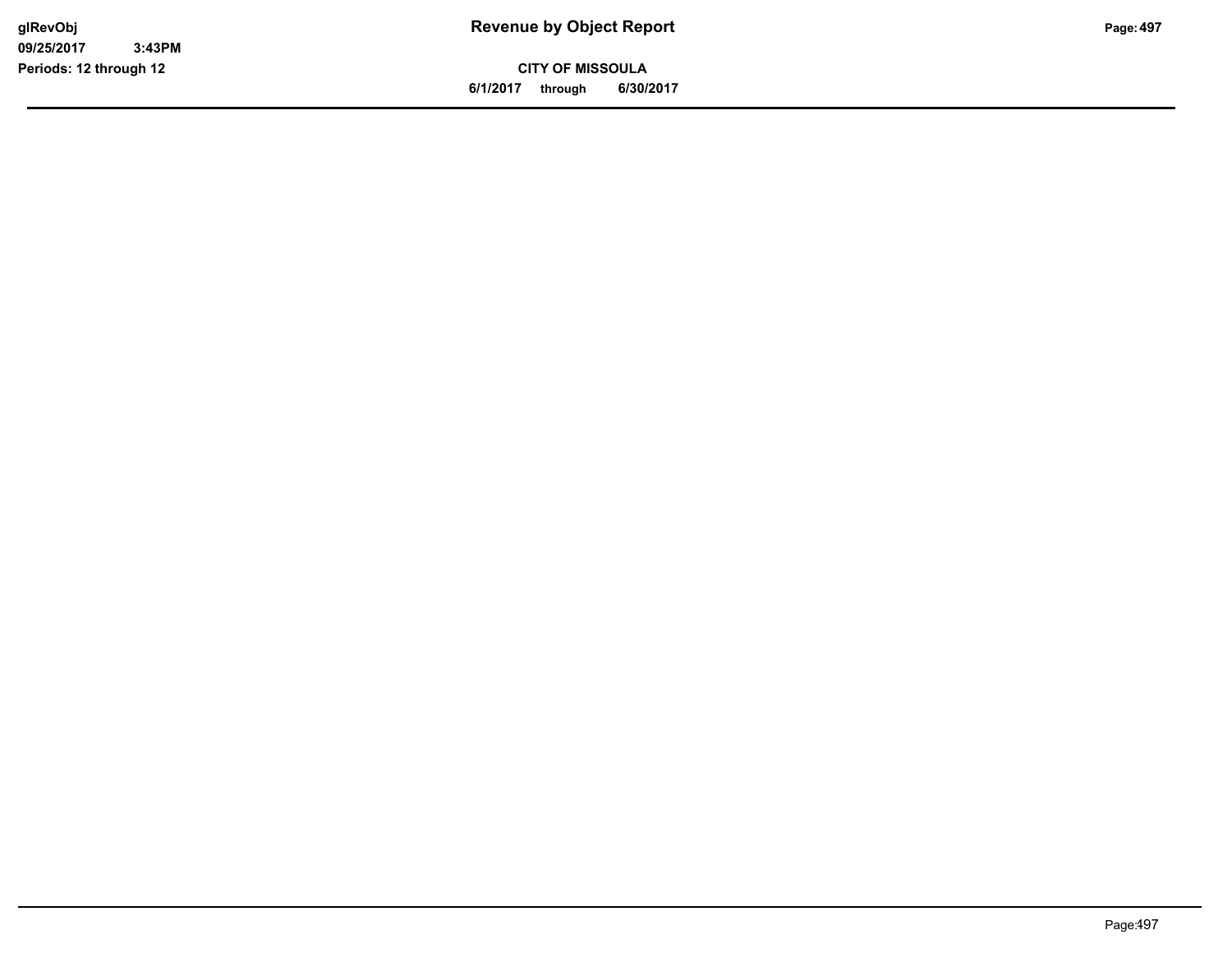**6/1/2017 through 6/30/2017**

#### **7393 MRA - URD III FUND**

|                                                           | <b>Adjusted</b> |                 | Year-to-date    |                   | <b>Prct</b> |
|-----------------------------------------------------------|-----------------|-----------------|-----------------|-------------------|-------------|
| Object/Title                                              | <b>Estimate</b> | <b>Revenues</b> | <b>Revenues</b> | <b>Balance</b>    | <b>Rcvd</b> |
| 310000 TAXES/ASSESSMENTS                                  |                 |                 |                 |                   |             |
| 311011 TAX INCREMENT                                      | 0.00            | 0.00            | 0.00            | 0.00              | 0.00        |
| 312001 PENALTIES & INTEREST                               | 0.00            | 0.00            | 0.00            | 0.00              | 0.00        |
| TAXES/ASSESSMENTS<br><b>Total</b>                         | 0.00            | 0.00            | 0.00            | 0.00              | 0.00        |
| 330000 INTERGOVERNMENTAL REVENUES                         |                 |                 |                 |                   |             |
| 331050 ISTEA/CTEP GRANT                                   | 0.00            | 0.00            | 0.00            | 0.00              | 0.00        |
| 331060 NATL RECREATION TRAILS GRANTS                      | 0.00            | 0.00            | 0.00            | 0.00              | 0.00        |
| 335210 PERSONAL PROPERTY TAX REIMBURSEMENT                | 0.00            | 0.00            | 0.00            | 0.00              | 0.00        |
| 336020 STATE PENSION CONTRIBUTION                         | 0.00            | 0.00            | 0.00            | 0.00              | 0.00        |
| 336023 STATE CONTRIB. - PERS                              | 0.00            | 0.00            | 297.86          | $-297.86$         | 0.00        |
| <b>INTERGOVERNMENTAL REVENUES</b><br>Total                | 0.00            | 0.00            | 297.86          | $-297.86$         | 0.00        |
| 340000 CHARGES FOR SERVICES                               |                 |                 |                 |                   |             |
| 343065 BUILDING RENTALS                                   | 0.00            | 0.00            | 0.00            | 0.00              | 0.00        |
| <b>CHARGES FOR SERVICES</b><br>Total                      | 0.00            | 0.00            | 0.00            | 0.00              | 0.00        |
| 360000 MISCELLANEOUS REVENUES                             |                 |                 |                 |                   |             |
| 360000 MISCELLANEOUS REVENUES                             | 7,100,000.00    | 0.00            | 3.75            | 7,099,996.25      | 0.00        |
| 360010 MISCELLANEOUS                                      | 0.00            | 0.00            | 0.00            | 0.00              | 0.00        |
| 362000 OTHER MISCELLANEOUS REVENUE                        | 0.00            | 0.00            | 0.00            | 0.00              | 0.00        |
| 362004 URD III FACADE IMPROVEMENT LOAN REC                | 0.00            | 0.00            | 0.00            | 0.00              | 0.00        |
| 365000 DONATIONS                                          | 0.00            | 0.00            | 0.00            | 0.00              | 0.00        |
| MISCELLANEOUS REVENUES<br>Total                           | 7,100,000.00    | 0.00            | 3.75            | 7,099,996.25      | 0.00        |
| 370000 INVESTMENTS & ROYALTY EARNINGS                     |                 |                 |                 |                   |             |
| 371010 INTEREST ON INVESTMENTS                            | 0.00            | 0.00            | 0.00            | 0.00              | 0.00        |
| 371020 GAIN/LOSS IN MARKET VALUE OF INVESTMENT            | 0.00            | 0.00            | 0.00            | 0.00              | 0.00        |
| <b>INVESTMENTS &amp; ROYALTY EARNINGS</b><br><b>Total</b> | 0.00            | 0.00            | 0.00            | 0.00              | 0.00        |
| 380000 OTHER FINANCING SOURCES                            |                 |                 |                 |                   |             |
| 381000 LOAN PROCEEDS                                      | 0.00            | 0.00            | 0.00            | 0.00              | 0.00        |
| 381024 MARY AVENUE BOND PROCEEDS                          | 0.00            | 0.00            | 5,400,000.00    | $-5,400,000.00$   | 0.00        |
| 381025 REVENUE BOND PROCEEDS                              | 0.00            | 1,600,000.00    | 1,600,000.00    | $-1,600,000.00$   | 0.00        |
| 381027 5M SO RESERVE TRAIL CROSSING                       | 0.00            | 0.00            | 0.00            | 0.00              | 0.00        |
| 383014 TRANS FR MRA                                       | 1,401,738.00    | 0.00            | 541,125.26      | 860,612.74        | 38.60       |
| 383037 TRANSFER - URD II                                  | 250,000.00      | 250,000.00      | 250,000.00      | 0.00              | 100.00      |
| OTHER FINANCING SOURCES<br><b>Total</b>                   | 1,651,738.00    | 1,850,000.00    | 7,791,125.26    | $-6, 139, 387.26$ | 471.69      |
| <b>MRA - URD III FUND</b><br><b>Total</b>                 | 8,751,738.00    | 1,850,000.00    | 7,791,426.87    | 960,311.13        | 89.03       |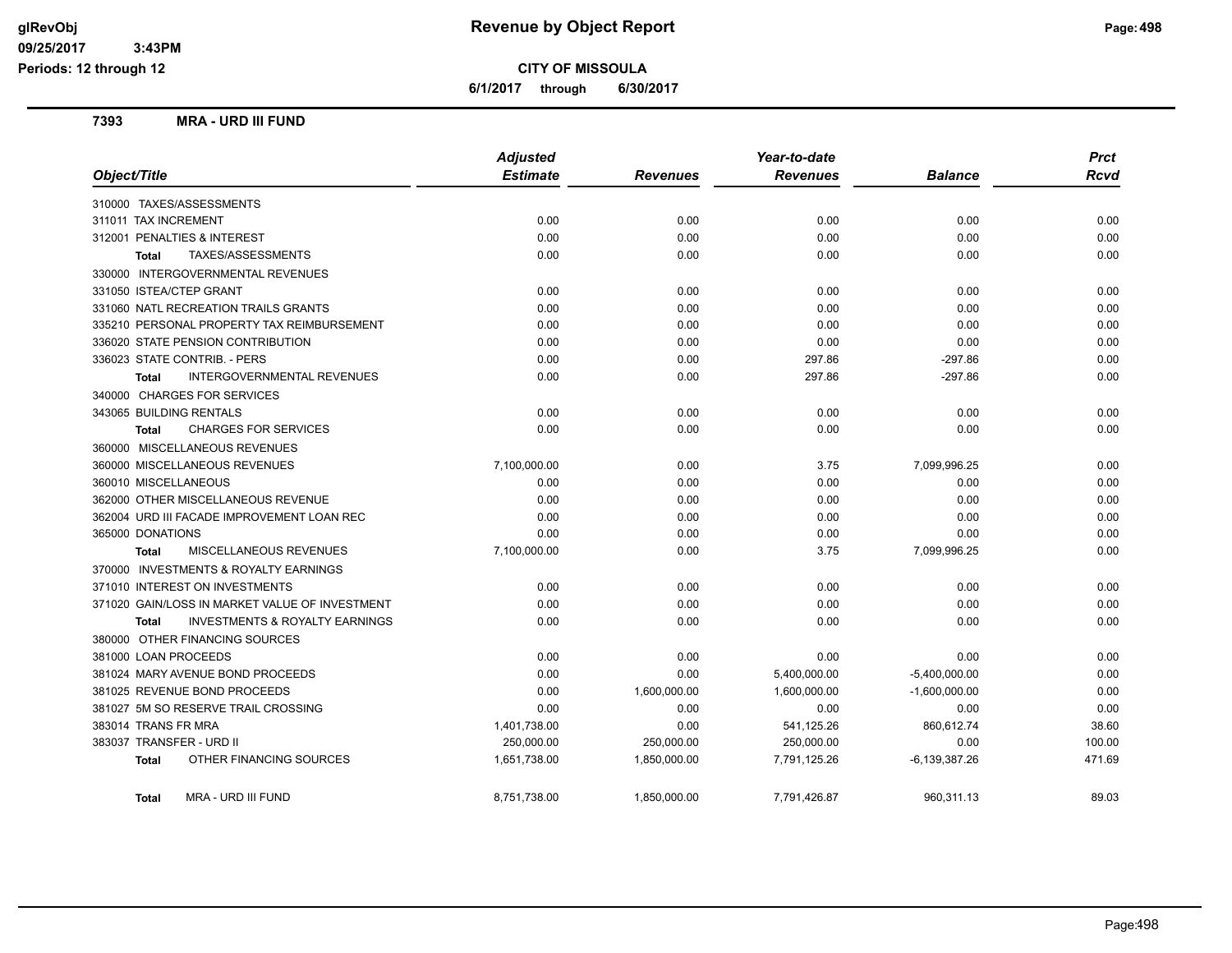**6/1/2017 through 6/30/2017**

# **7394 MRA URD III TI DEBT CLEARING FUND**

**7394 MRA URD III TI DEBT CLEARING FUND**

|                                                           | <b>Adjusted</b> |                 | Year-to-date    |                | <b>Prct</b> |
|-----------------------------------------------------------|-----------------|-----------------|-----------------|----------------|-------------|
| Object/Title                                              | <b>Estimate</b> | <b>Revenues</b> | <b>Revenues</b> | <b>Balance</b> | Rcvd        |
| TAXES/ASSESSMENTS<br>310000                               |                 |                 |                 |                |             |
| <b>TAX INCREMENT</b><br>311011                            | 1,467,088.00    | 675,557.66      | 1,591,097.08    | $-124,009.08$  | 108.45      |
| PENALTIES & INTEREST<br>312001                            | 0.00            | 446.73          | 1,691.97        | $-1,691.97$    | 0.00        |
| TAXES/ASSESSMENTS<br>Total                                | 1,467,088.00    | 676,004.39      | 1,592,789.05    | $-125,701.05$  | 108.57      |
| INTERGOVERNMENTAL REVENUES<br>330000                      |                 |                 |                 |                |             |
| 335210 PERSONAL PROPERTY TAX REIMBURSEMENT                | 277,850.00      | 138,925.02      | 277,850.04      | $-0.04$        | 100.00      |
| 335250 STATE REIMB - SB #184                              | 0.00            | 0.00            | 0.00            | 0.00           | 0.00        |
| INTERGOVERNMENTAL REVENUES<br>Total                       | 277,850.00      | 138,925.02      | 277,850.04      | $-0.04$        | 100.00      |
| <b>INVESTMENTS &amp; ROYALTY EARNINGS</b><br>370000       |                 |                 |                 |                |             |
| 371010 INTEREST ON INVESTMENTS                            | 0.00            | 0.00            | 0.00            | 0.00           | 0.00        |
| 371020 GAIN/LOSS IN MARKET VALUE OF INVESTMENTS           | 0.00            | 0.00            | 0.00            | 0.00           | 0.00        |
| <b>INVESTMENTS &amp; ROYALTY EARNINGS</b><br><b>Total</b> | 0.00            | 0.00            | 0.00            | 0.00           | 0.00        |
| OTHER FINANCING SOURCES<br>380000                         |                 |                 |                 |                |             |
| 383014 TRANS FR MRA                                       | 0.00            | 0.00            | 0.00            | 0.00           | 0.00        |
| OTHER FINANCING SOURCES<br><b>Total</b>                   | 0.00            | 0.00            | 0.00            | 0.00           | 0.00        |
| MRA URD III TI DEBT CLEARING FUND<br><b>Total</b>         | 1,744,938.00    | 814,929.41      | 1,870,639.09    | $-125,701.09$  | 107.20      |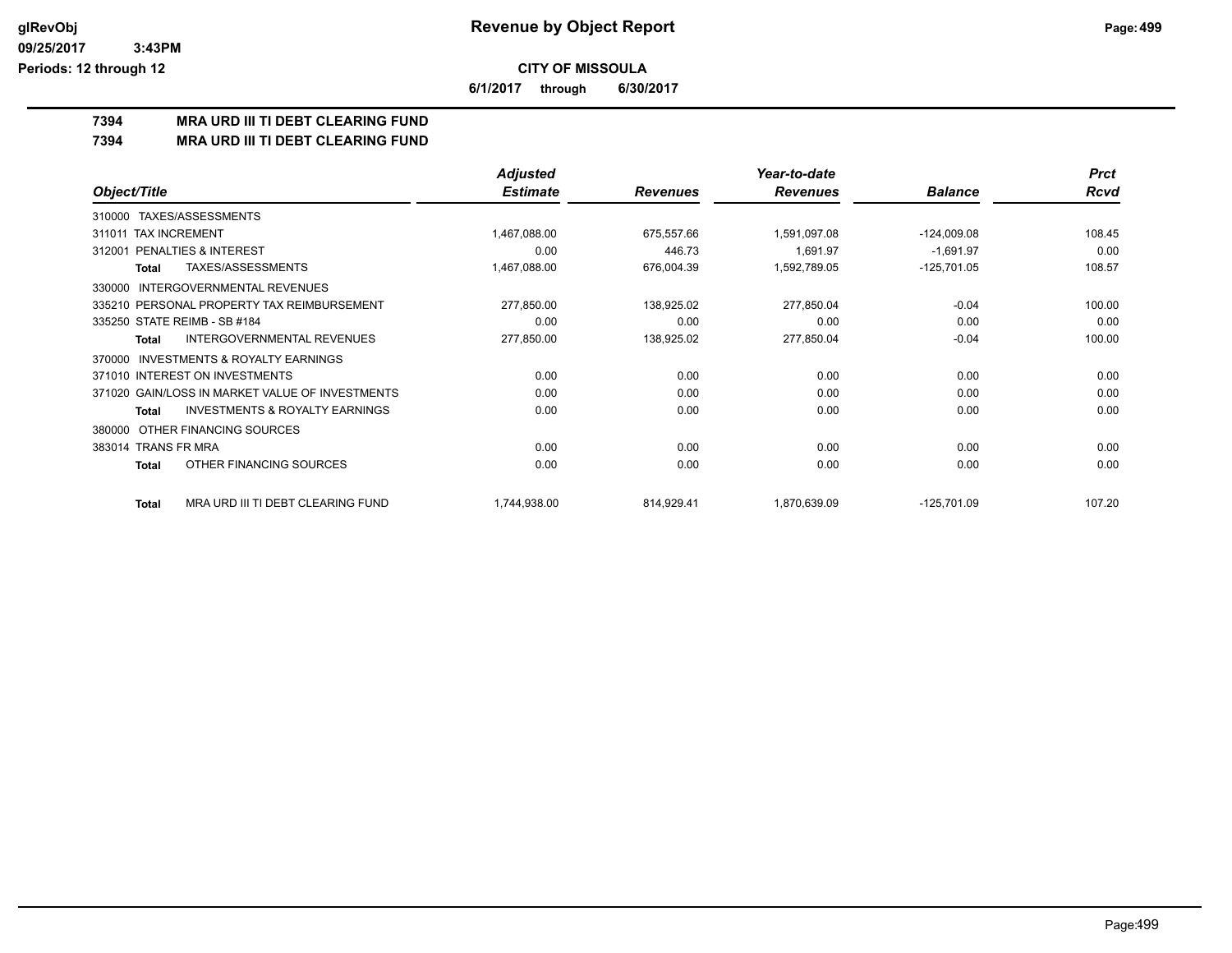**6/1/2017 through 6/30/2017**

#### **7394 MRA URD III TI DEBT CLEARING FUND**

|                                                    | <b>Adjusted</b> |                 | Year-to-date    |                | <b>Prct</b> |
|----------------------------------------------------|-----------------|-----------------|-----------------|----------------|-------------|
| Object/Title                                       | <b>Estimate</b> | <b>Revenues</b> | <b>Revenues</b> | <b>Balance</b> | Rcvd        |
| 310000 TAXES/ASSESSMENTS                           |                 |                 |                 |                |             |
| 311011 TAX INCREMENT                               | 1,467,088.00    | 675,557.66      | 1,591,097.08    | $-124,009.08$  | 108.45      |
| 312001 PENALTIES & INTEREST                        | 0.00            | 446.73          | 1,691.97        | $-1,691.97$    | 0.00        |
| TAXES/ASSESSMENTS<br>Total                         | 1,467,088.00    | 676,004.39      | 1,592,789.05    | $-125,701.05$  | 108.57      |
| INTERGOVERNMENTAL REVENUES<br>330000               |                 |                 |                 |                |             |
| 335210 PERSONAL PROPERTY TAX REIMBURSEMENT         | 277,850.00      | 138,925.02      | 277,850.04      | $-0.04$        | 100.00      |
| 335250 STATE REIMB - SB #184                       | 0.00            | 0.00            | 0.00            | 0.00           | 0.00        |
| <b>INTERGOVERNMENTAL REVENUES</b><br><b>Total</b>  | 277,850.00      | 138,925.02      | 277,850.04      | $-0.04$        | 100.00      |
| INVESTMENTS & ROYALTY EARNINGS<br>370000           |                 |                 |                 |                |             |
| 371010 INTEREST ON INVESTMENTS                     | 0.00            | 0.00            | 0.00            | 0.00           | 0.00        |
| 371020 GAIN/LOSS IN MARKET VALUE OF INVESTMENT     | 0.00            | 0.00            | 0.00            | 0.00           | 0.00        |
| <b>INVESTMENTS &amp; ROYALTY EARNINGS</b><br>Total | 0.00            | 0.00            | 0.00            | 0.00           | 0.00        |
| OTHER FINANCING SOURCES<br>380000                  |                 |                 |                 |                |             |
| 383014 TRANS FR MRA                                | 0.00            | 0.00            | 0.00            | 0.00           | 0.00        |
| OTHER FINANCING SOURCES<br><b>Total</b>            | 0.00            | 0.00            | 0.00            | 0.00           | 0.00        |
| MRA URD III TI DEBT CLEARING FUND<br>Total         | 1,744,938.00    | 814,929.41      | 1,870,639.09    | $-125,701.09$  | 107.20      |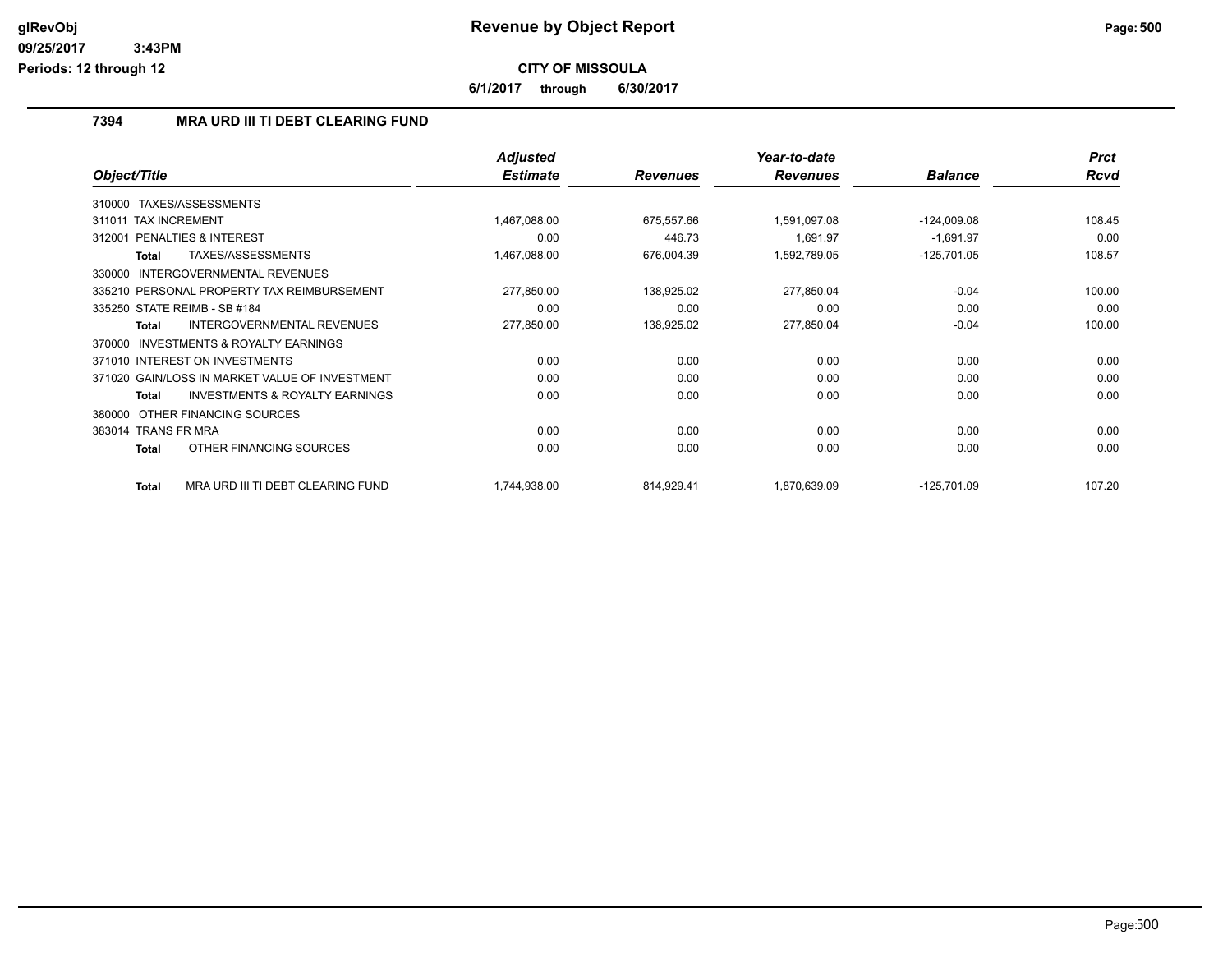**6/1/2017 through 6/30/2017**

# **7395 MRA TAX INCREMENT DEBT SERVICE**

# **7395 MRA TAX INCREMENT DEBT SERVICE**

|                                                | <b>Adjusted</b> | Year-to-date    |                 |                | <b>Prct</b> |
|------------------------------------------------|-----------------|-----------------|-----------------|----------------|-------------|
| Object/Title                                   | <b>Estimate</b> | <b>Revenues</b> | <b>Revenues</b> | <b>Balance</b> | <b>Rcvd</b> |
| 370000 INVESTMENTS & ROYALTY EARNINGS          |                 |                 |                 |                |             |
| 371010 INTEREST ON INVESTMENTS                 | 0.00            | 0.00            | 0.00            | 0.00           | 0.00        |
| INVESTMENTS & ROYALTY EARNINGS<br>Total        | 0.00            | 0.00            | 0.00            | 0.00           | 0.00        |
| 380000 OTHER FINANCING SOURCES                 |                 |                 |                 |                |             |
| 383014 TRANS FR MRA                            | 343.200.00      | 0.00            | 475.512.50      | -132.312.50    | 138.55      |
| OTHER FINANCING SOURCES<br>Total               | 343,200.00      | 0.00            | 475.512.50      | $-132.312.50$  | 138.55      |
| MRA TAX INCREMENT DEBT SERVICE<br><b>Total</b> | 343.200.00      | 0.00            | 475.512.50      | $-132.312.50$  | 138.55      |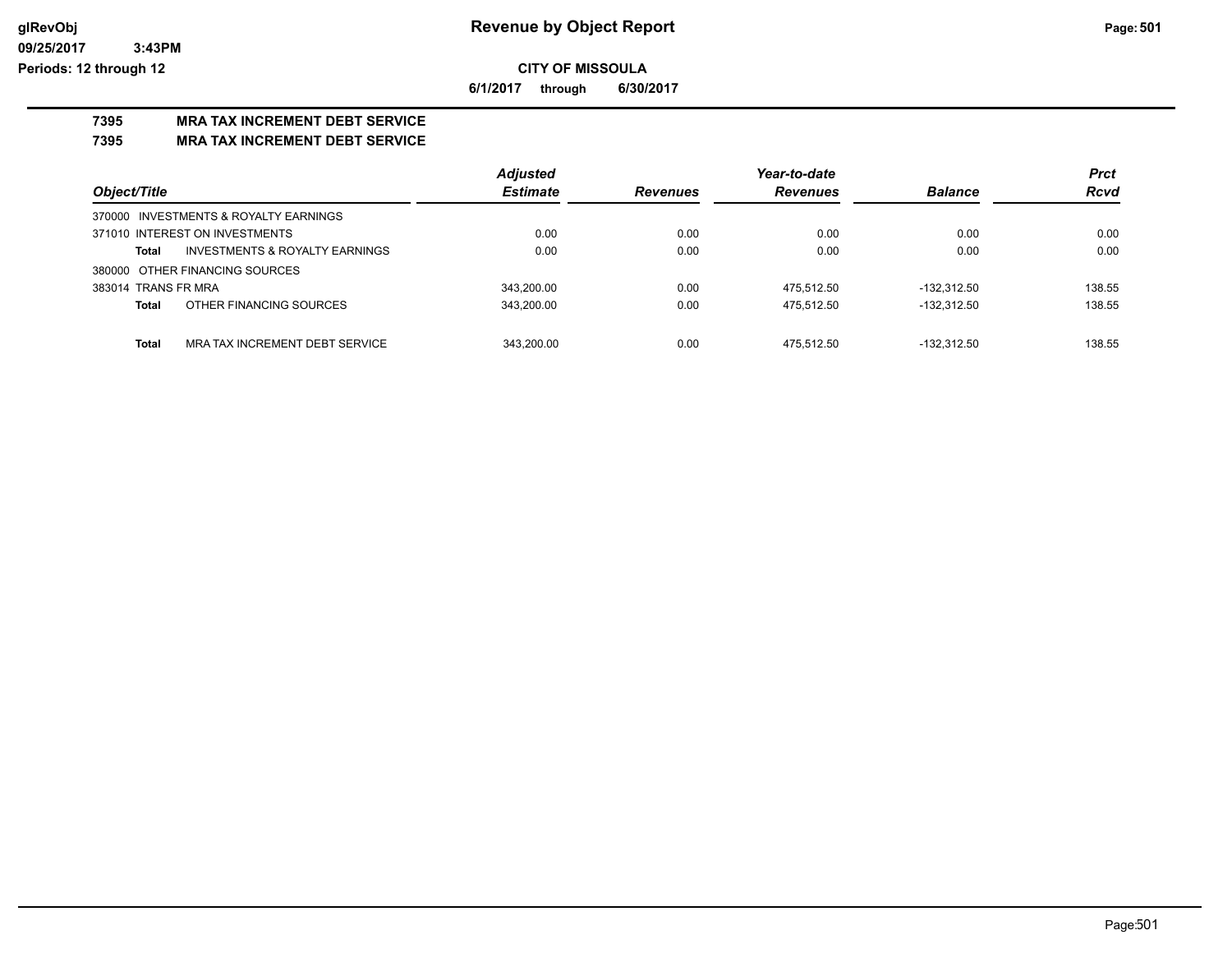**6/1/2017 through 6/30/2017**

#### **7395 MRA TAX INCREMENT DEBT SERVICE**

| Object/Title                                       | <b>Adjusted</b><br><b>Estimate</b> | <b>Revenues</b> | Year-to-date<br><b>Revenues</b> | <b>Balance</b> | <b>Prct</b><br><b>Rcvd</b> |
|----------------------------------------------------|------------------------------------|-----------------|---------------------------------|----------------|----------------------------|
|                                                    |                                    |                 |                                 |                |                            |
| 370000 INVESTMENTS & ROYALTY EARNINGS              |                                    |                 |                                 |                |                            |
| 371010 INTEREST ON INVESTMENTS                     | 0.00                               | 0.00            | 0.00                            | 0.00           | 0.00                       |
| <b>INVESTMENTS &amp; ROYALTY EARNINGS</b><br>Total | 0.00                               | 0.00            | 0.00                            | 0.00           | 0.00                       |
| 380000 OTHER FINANCING SOURCES                     |                                    |                 |                                 |                |                            |
| 383014 TRANS FR MRA                                | 343.200.00                         | 0.00            | 475.512.50                      | $-132.312.50$  | 138.55                     |
| OTHER FINANCING SOURCES<br><b>Total</b>            | 343,200.00                         | 0.00            | 475.512.50                      | $-132.312.50$  | 138.55                     |
|                                                    |                                    |                 |                                 |                |                            |
| MRA TAX INCREMENT DEBT SERVICE<br><b>Total</b>     | 343.200.00                         | 0.00            | 475.512.50                      | $-132.312.50$  | 138.55                     |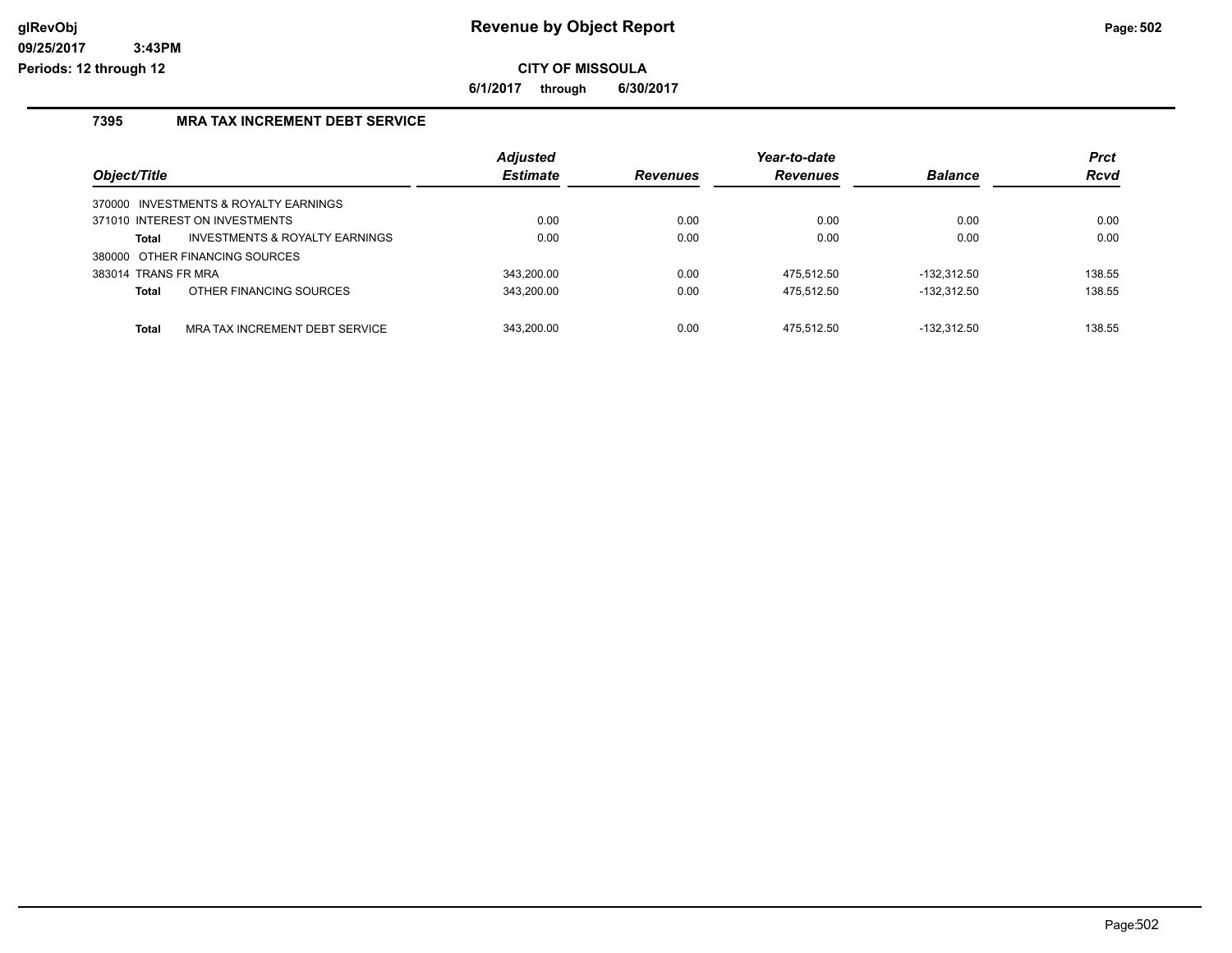**6/1/2017 through 6/30/2017**

# **7396 NRSS DEBT SERVICE SINKING FUND**

**7396 NRSS DEBT SERVICE SINKING FUND**

|                                                           | <b>Adjusted</b> |                 | Year-to-date    |                | <b>Prct</b> |
|-----------------------------------------------------------|-----------------|-----------------|-----------------|----------------|-------------|
| Object/Title                                              | <b>Estimate</b> | <b>Revenues</b> | <b>Revenues</b> | <b>Balance</b> | <b>Rcvd</b> |
| 370000 INVESTMENTS & ROYALTY EARNINGS                     |                 |                 |                 |                |             |
| 371010 INTEREST ON INVESTMENTS                            | 0.00            | 0.00            | 0.00            | 0.00           | 0.00        |
| 371020 GAIN/LOSS IN MARKET VALUE OF INVESTMENTS           | 0.00            | 0.00            | 0.00            | 0.00           | 0.00        |
| <b>INVESTMENTS &amp; ROYALTY EARNINGS</b><br><b>Total</b> | 0.00            | 0.00            | 0.00            | 0.00           | 0.00        |
| 380000 OTHER FINANCING SOURCES                            |                 |                 |                 |                |             |
| 383014 TRANS FR MRA                                       | 31.690.00       | 0.00            | 30.403.00       | 1.287.00       | 95.94       |
| OTHER FINANCING SOURCES<br><b>Total</b>                   | 31.690.00       | 0.00            | 30.403.00       | 1.287.00       | 95.94       |
| NRSS DEBT SERVICE SINKING FUND                            | 31.690.00       | 0.00            | 30.403.00       | 1.287.00       | 95.94       |
| <b>Total</b>                                              |                 |                 |                 |                |             |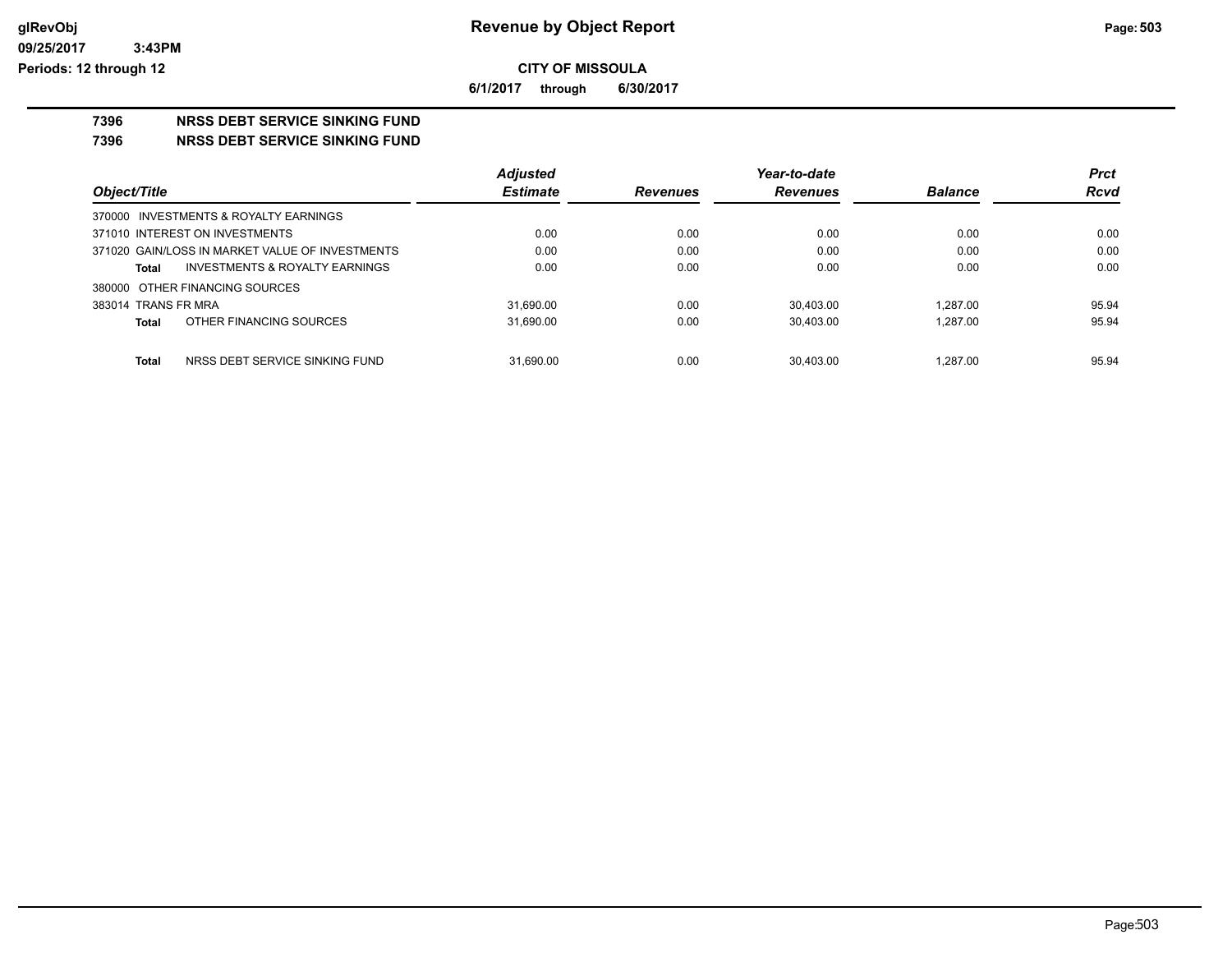**6/1/2017 through 6/30/2017**

#### **7396 NRSS DEBT SERVICE SINKING FUND**

|                     |                                                | <b>Adjusted</b> | Year-to-date    |                 |                | <b>Prct</b> |
|---------------------|------------------------------------------------|-----------------|-----------------|-----------------|----------------|-------------|
| Object/Title        |                                                | <b>Estimate</b> | <b>Revenues</b> | <b>Revenues</b> | <b>Balance</b> | <b>Rcvd</b> |
|                     | 370000 INVESTMENTS & ROYALTY EARNINGS          |                 |                 |                 |                |             |
|                     | 371010 INTEREST ON INVESTMENTS                 | 0.00            | 0.00            | 0.00            | 0.00           | 0.00        |
|                     | 371020 GAIN/LOSS IN MARKET VALUE OF INVESTMENT | 0.00            | 0.00            | 0.00            | 0.00           | 0.00        |
| Total               | <b>INVESTMENTS &amp; ROYALTY EARNINGS</b>      | 0.00            | 0.00            | 0.00            | 0.00           | 0.00        |
|                     | 380000 OTHER FINANCING SOURCES                 |                 |                 |                 |                |             |
| 383014 TRANS FR MRA |                                                | 31.690.00       | 0.00            | 30.403.00       | 1.287.00       | 95.94       |
| Total               | OTHER FINANCING SOURCES                        | 31.690.00       | 0.00            | 30.403.00       | 1.287.00       | 95.94       |
| <b>Total</b>        | NRSS DEBT SERVICE SINKING FUND                 | 31.690.00       | 0.00            | 30.403.00       | 1.287.00       | 95.94       |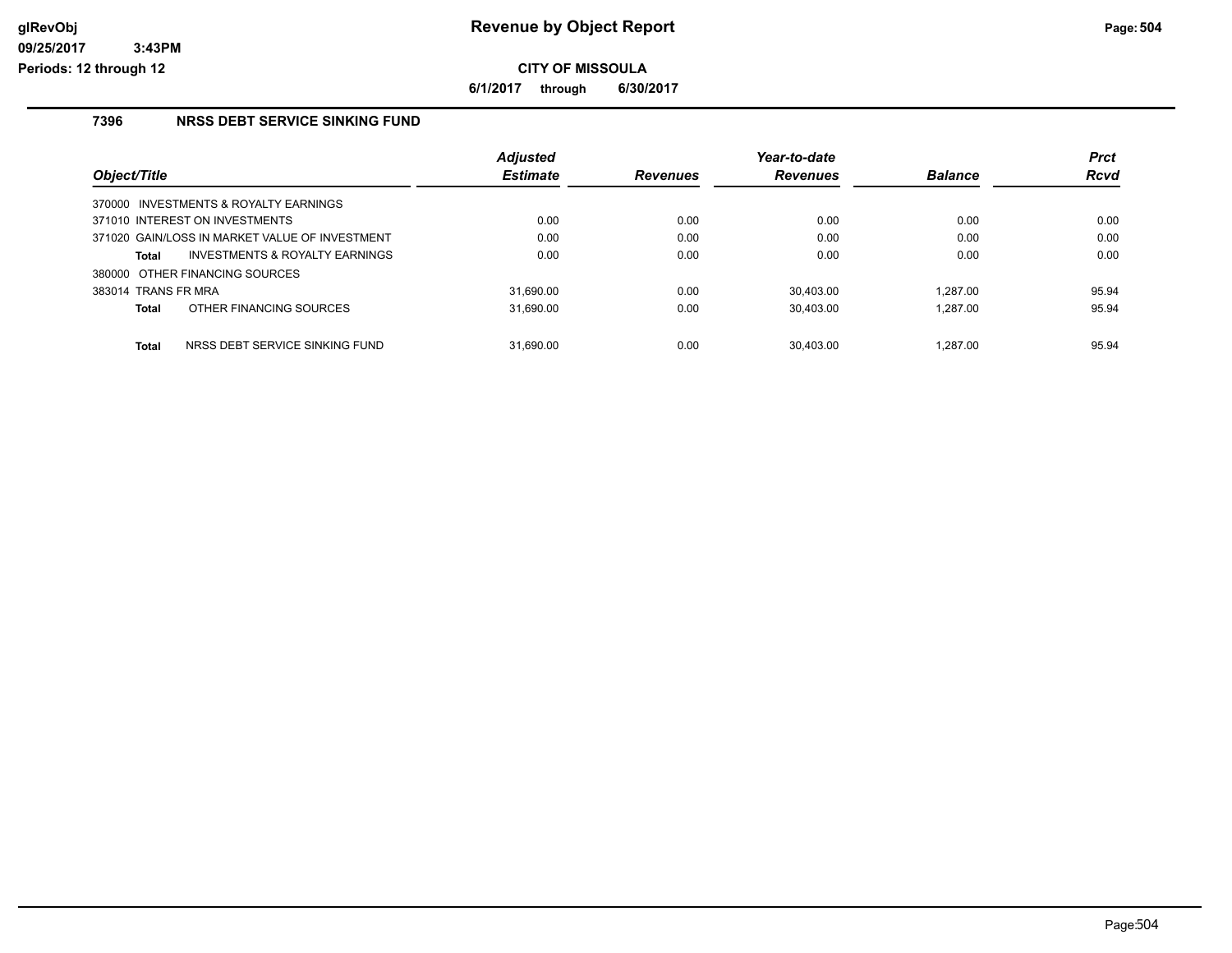**6/1/2017 through 6/30/2017**

**7397 NORTH RESERVE/SCOTT ST URD**

**7397 NORTH RESERVE/SCOTT ST URD**

|                                                           | <b>Adjusted</b> |                 | Year-to-date    |                | <b>Prct</b> |
|-----------------------------------------------------------|-----------------|-----------------|-----------------|----------------|-------------|
| Object/Title                                              | <b>Estimate</b> | <b>Revenues</b> | <b>Revenues</b> | <b>Balance</b> | <b>Rcvd</b> |
| 310000 TAXES/ASSESSMENTS                                  |                 |                 |                 |                |             |
| <b>TAX INCREMENT</b><br>311011                            | 0.00            | 0.00            | 0.00            | 0.00           | 0.00        |
| PENALTIES & INTEREST<br>312001                            | 0.00            | 0.00            | 0.00            | 0.00           | 0.00        |
| TAXES/ASSESSMENTS<br><b>Total</b>                         | 0.00            | 0.00            | 0.00            | 0.00           | 0.00        |
| INTERGOVERNMENTAL REVENUES<br>330000                      |                 |                 |                 |                |             |
| 335210 PERSONAL PROPERTY TAX REIMBURSEMENT                | 0.00            | 0.00            | 0.00            | 0.00           | 0.00        |
| <b>INTERGOVERNMENTAL REVENUES</b><br>Total                | 0.00            | 0.00            | 0.00            | 0.00           | 0.00        |
| MISCELLANEOUS REVENUES<br>360000                          |                 |                 |                 |                |             |
| 360000 MISCELLANEOUS REVENUES                             | 0.00            | 0.00            | 0.00            | 0.00           | 0.00        |
| MISCELLANEOUS REVENUES<br><b>Total</b>                    | 0.00            | 0.00            | 0.00            | 0.00           | 0.00        |
| INVESTMENTS & ROYALTY EARNINGS<br>370000                  |                 |                 |                 |                |             |
| 371010 INTEREST ON INVESTMENTS                            | 0.00            | 0.00            | 0.00            | 0.00           | 0.00        |
| <b>INVESTMENTS &amp; ROYALTY EARNINGS</b><br><b>Total</b> | 0.00            | 0.00            | 0.00            | 0.00           | 0.00        |
| OTHER FINANCING SOURCES<br>380000                         |                 |                 |                 |                |             |
| 381010 BOND PROCEEDS                                      | 0.00            | 0.00            | 645,166.47      | $-645, 166.47$ | 0.00        |
| 383014 TRANS FR MRA                                       | 27,762.00       | 0.00            | 37,229.59       | $-9,467.59$    | 134.10      |
| OTHER FINANCING SOURCES<br><b>Total</b>                   | 27,762.00       | 0.00            | 682,396.06      | $-654,634.06$  | 2,458.02    |
| NORTH RESERVE/SCOTT ST URD<br><b>Total</b>                | 27,762.00       | 0.00            | 682,396.06      | $-654,634.06$  | 2,458.02    |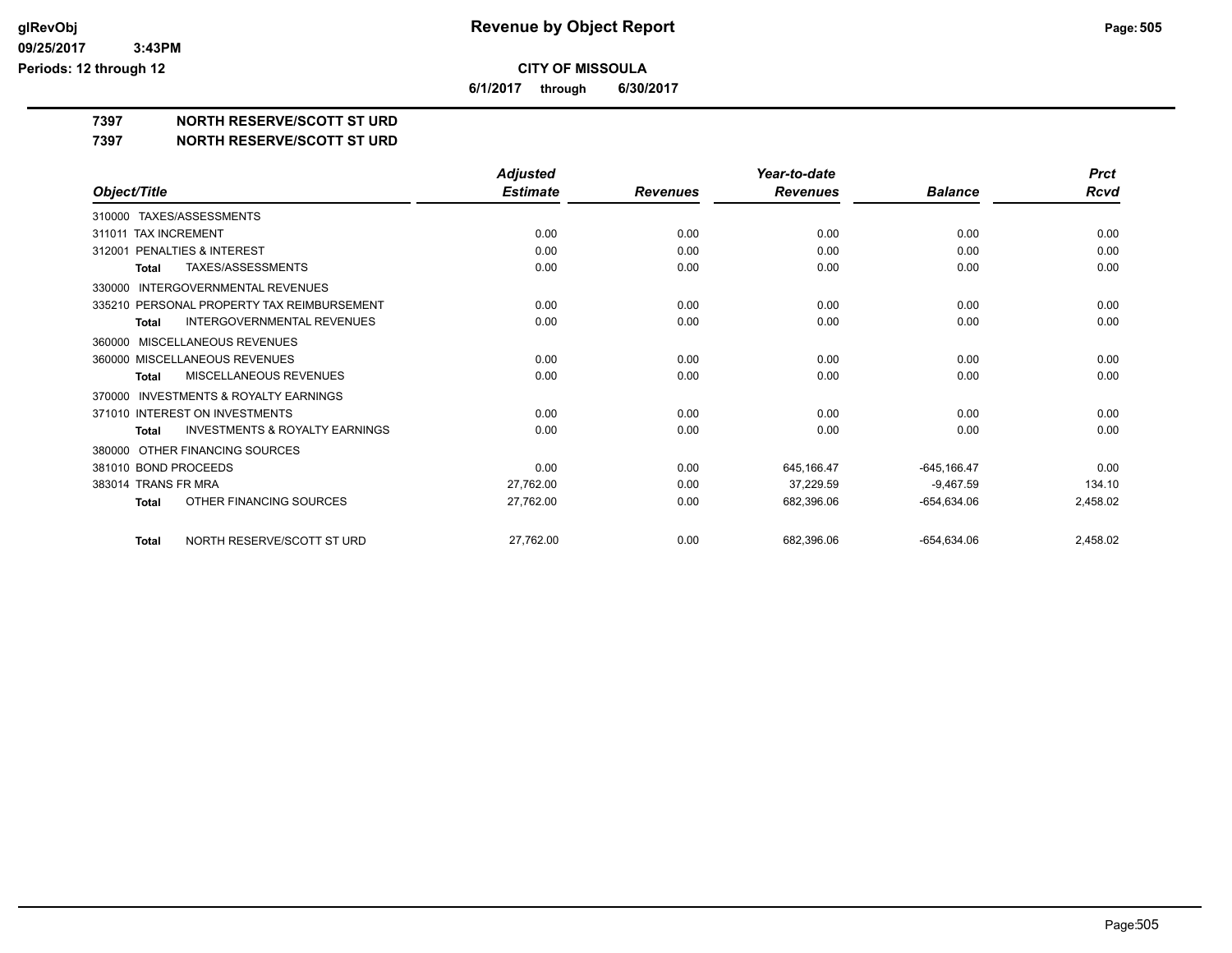**6/1/2017 through 6/30/2017**

# **7397 NORTH RESERVE/SCOTT ST URD**

|                                                           | <b>Adjusted</b> |                 | Year-to-date    |                | <b>Prct</b> |
|-----------------------------------------------------------|-----------------|-----------------|-----------------|----------------|-------------|
| Object/Title                                              | <b>Estimate</b> | <b>Revenues</b> | <b>Revenues</b> | <b>Balance</b> | <b>Rcvd</b> |
| 310000 TAXES/ASSESSMENTS                                  |                 |                 |                 |                |             |
| 311011 TAX INCREMENT                                      | 0.00            | 0.00            | 0.00            | 0.00           | 0.00        |
| PENALTIES & INTEREST<br>312001                            | 0.00            | 0.00            | 0.00            | 0.00           | 0.00        |
| TAXES/ASSESSMENTS<br><b>Total</b>                         | 0.00            | 0.00            | 0.00            | 0.00           | 0.00        |
| <b>INTERGOVERNMENTAL REVENUES</b><br>330000               |                 |                 |                 |                |             |
| 335210 PERSONAL PROPERTY TAX REIMBURSEMENT                | 0.00            | 0.00            | 0.00            | 0.00           | 0.00        |
| <b>INTERGOVERNMENTAL REVENUES</b><br><b>Total</b>         | 0.00            | 0.00            | 0.00            | 0.00           | 0.00        |
| 360000 MISCELLANEOUS REVENUES                             |                 |                 |                 |                |             |
| 360000 MISCELLANEOUS REVENUES                             | 0.00            | 0.00            | 0.00            | 0.00           | 0.00        |
| <b>MISCELLANEOUS REVENUES</b><br><b>Total</b>             | 0.00            | 0.00            | 0.00            | 0.00           | 0.00        |
| 370000 INVESTMENTS & ROYALTY EARNINGS                     |                 |                 |                 |                |             |
| 371010 INTEREST ON INVESTMENTS                            | 0.00            | 0.00            | 0.00            | 0.00           | 0.00        |
| <b>INVESTMENTS &amp; ROYALTY EARNINGS</b><br><b>Total</b> | 0.00            | 0.00            | 0.00            | 0.00           | 0.00        |
| 380000 OTHER FINANCING SOURCES                            |                 |                 |                 |                |             |
| 381010 BOND PROCEEDS                                      | 0.00            | 0.00            | 645,166.47      | $-645, 166.47$ | 0.00        |
| 383014 TRANS FR MRA                                       | 27,762.00       | 0.00            | 37,229.59       | $-9,467.59$    | 134.10      |
| OTHER FINANCING SOURCES<br><b>Total</b>                   | 27,762.00       | 0.00            | 682,396.06      | $-654,634.06$  | 2,458.02    |
| NORTH RESERVE/SCOTT ST URD<br><b>Total</b>                | 27,762.00       | 0.00            | 682,396.06      | $-654,634.06$  | 2,458.02    |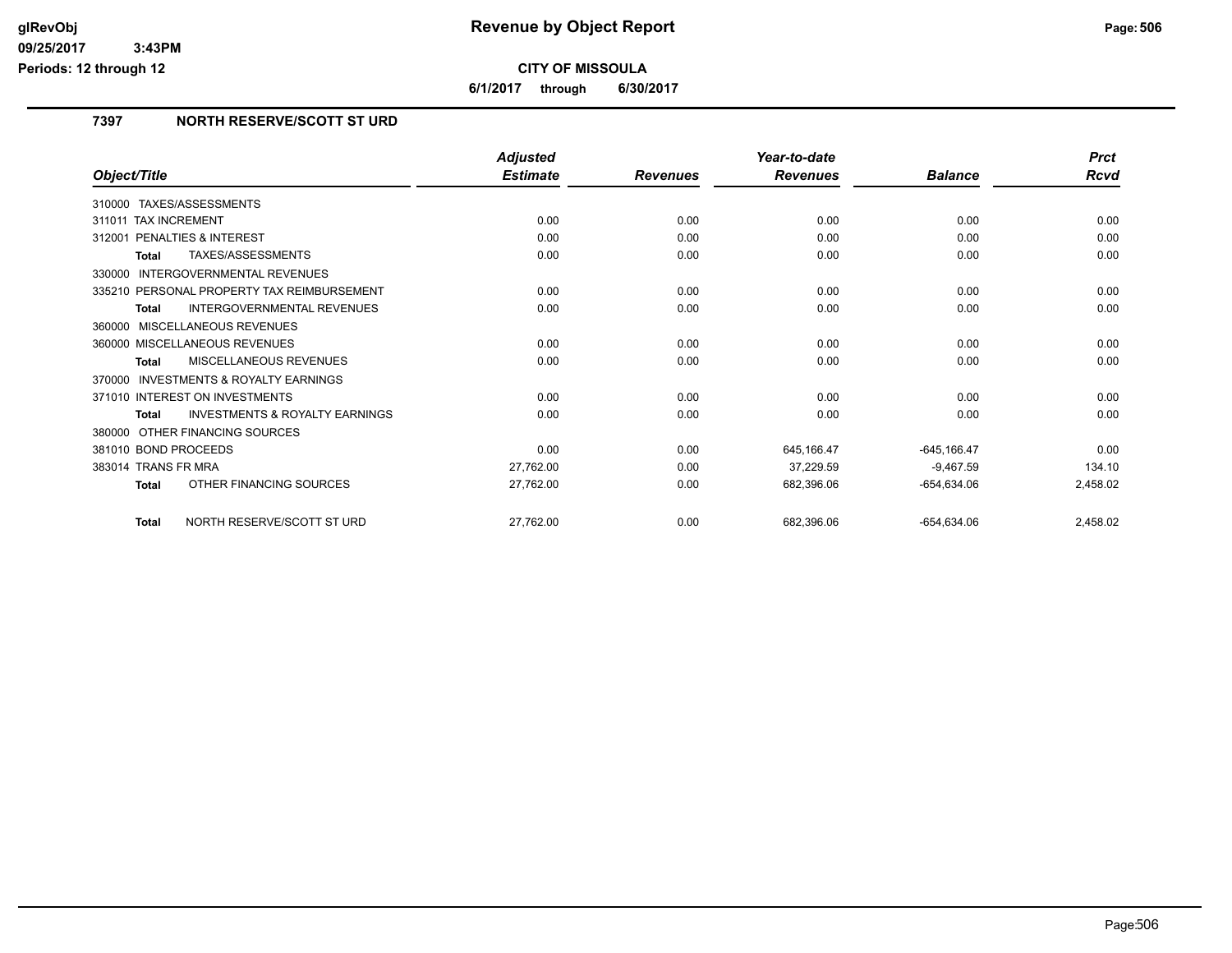**6/1/2017 through 6/30/2017**

# **7399 INTERMOUNTAIN BOND DEBT SERVICE**

# **7399 INTERMOUNTAIN BOND DEBT SERVICE**

|                                                           | <b>Adjusted</b> |                 | Year-to-date    |                | <b>Prct</b> |
|-----------------------------------------------------------|-----------------|-----------------|-----------------|----------------|-------------|
| Object/Title                                              | <b>Estimate</b> | <b>Revenues</b> | <b>Revenues</b> | <b>Balance</b> | Rcvd        |
| TAXES/ASSESSMENTS<br>310000                               |                 |                 |                 |                |             |
| 311011 TAX INCREMENT                                      | 0.00            | 0.00            | 0.00            | 0.00           | 0.00        |
| TAXES/ASSESSMENTS<br>Total                                | 0.00            | 0.00            | 0.00            | 0.00           | 0.00        |
| 370000 INVESTMENTS & ROYALTY EARNINGS                     |                 |                 |                 |                |             |
| 371010 INTEREST ON INVESTMENTS                            | 0.00            | 0.00            | 0.00            | 0.00           | 0.00        |
| <b>INVESTMENTS &amp; ROYALTY EARNINGS</b><br><b>Total</b> | 0.00            | 0.00            | 0.00            | 0.00           | 0.00        |
| 380000 OTHER FINANCING SOURCES                            |                 |                 |                 |                |             |
| 381025 REVENUE BOND PROCEEDS                              | 0.00            | 0.00            | 0.00            | 0.00           | 0.00        |
| 383000 OPERATING TRANSFERS                                | 145,937.00      | 0.00            | 0.00            | 145,937.00     | 0.00        |
| 383014 TRANS FR MRA                                       | 0.00            | 0.00            | 112,627.50      | $-112,627.50$  | 0.00        |
| OTHER FINANCING SOURCES<br><b>Total</b>                   | 145,937.00      | 0.00            | 112,627.50      | 33,309.50      | 77.18       |
| <b>INTERMOUNTAIN BOND DEBT SERVICE</b><br><b>Total</b>    | 145.937.00      | 0.00            | 112.627.50      | 33.309.50      | 77.18       |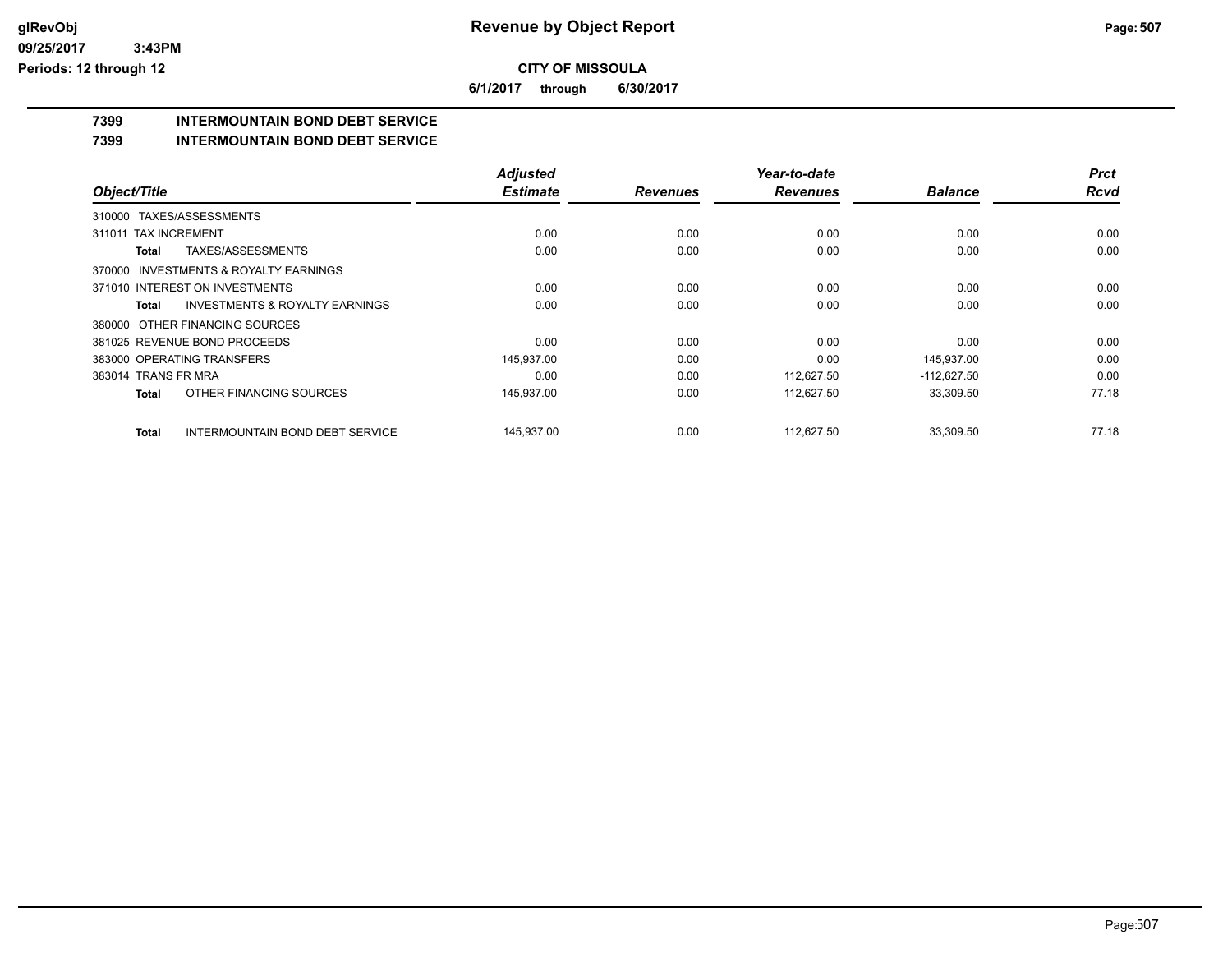**6/1/2017 through 6/30/2017**

# **7399 INTERMOUNTAIN BOND DEBT SERVICE**

|                                                        | <b>Adjusted</b> |                 | Year-to-date    |                | <b>Prct</b> |
|--------------------------------------------------------|-----------------|-----------------|-----------------|----------------|-------------|
| Object/Title                                           | <b>Estimate</b> | <b>Revenues</b> | <b>Revenues</b> | <b>Balance</b> | Rcvd        |
| 310000 TAXES/ASSESSMENTS                               |                 |                 |                 |                |             |
| <b>TAX INCREMENT</b><br>311011                         | 0.00            | 0.00            | 0.00            | 0.00           | 0.00        |
| TAXES/ASSESSMENTS<br><b>Total</b>                      | 0.00            | 0.00            | 0.00            | 0.00           | 0.00        |
| 370000 INVESTMENTS & ROYALTY EARNINGS                  |                 |                 |                 |                |             |
| 371010 INTEREST ON INVESTMENTS                         | 0.00            | 0.00            | 0.00            | 0.00           | 0.00        |
| <b>INVESTMENTS &amp; ROYALTY EARNINGS</b><br>Total     | 0.00            | 0.00            | 0.00            | 0.00           | 0.00        |
| 380000 OTHER FINANCING SOURCES                         |                 |                 |                 |                |             |
| 381025 REVENUE BOND PROCEEDS                           | 0.00            | 0.00            | 0.00            | 0.00           | 0.00        |
| 383000 OPERATING TRANSFERS                             | 145,937.00      | 0.00            | 0.00            | 145,937.00     | 0.00        |
| 383014 TRANS FR MRA                                    | 0.00            | 0.00            | 112,627.50      | $-112,627.50$  | 0.00        |
| OTHER FINANCING SOURCES<br><b>Total</b>                | 145,937.00      | 0.00            | 112,627.50      | 33,309.50      | 77.18       |
| <b>INTERMOUNTAIN BOND DEBT SERVICE</b><br><b>Total</b> | 145,937.00      | 0.00            | 112.627.50      | 33,309.50      | 77.18       |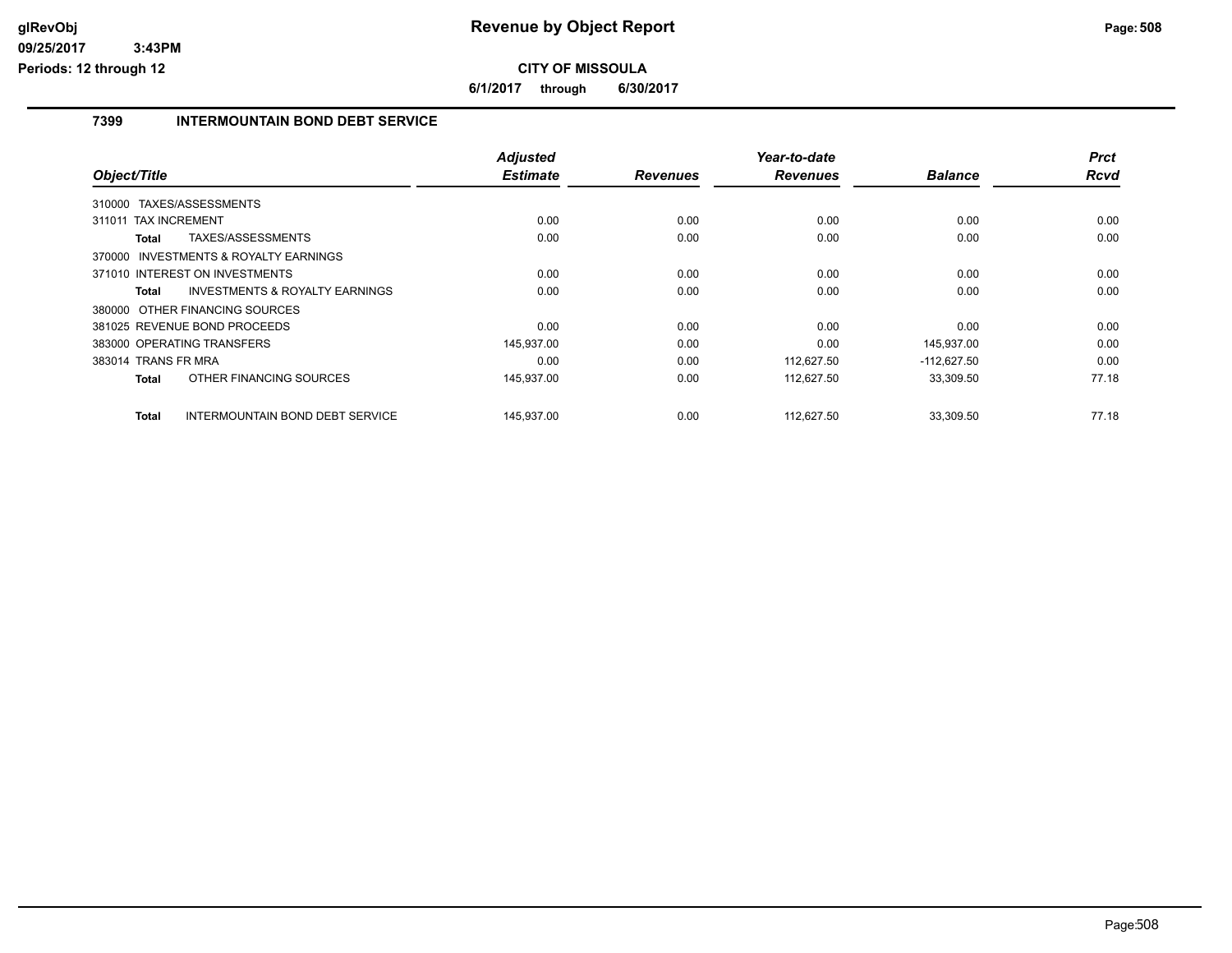**6/1/2017 through 6/30/2017**

#### **7400 FRONT ST BOND CLEARING**

**7400 FRONT ST BOND CLEARING**

|                                                           | <b>Adjusted</b> |                 | Year-to-date    |                | <b>Prct</b> |
|-----------------------------------------------------------|-----------------|-----------------|-----------------|----------------|-------------|
| Object/Title                                              | <b>Estimate</b> | <b>Revenues</b> | <b>Revenues</b> | <b>Balance</b> | <b>Rcvd</b> |
| 310000 TAXES/ASSESSMENTS                                  |                 |                 |                 |                |             |
| 311011 TAX INCREMENT                                      | 562.468.00      | 99.467.56       | 328.510.45      | 233.957.55     | 58.41       |
| <b>PENALTIES &amp; INTEREST</b><br>312001                 | 0.00            | 101.38          | 495.31          | -495.31        | 0.00        |
| TAXES/ASSESSMENTS<br>Total                                | 562.468.00      | 99,568.94       | 329,005.76      | 233.462.24     | 58.49       |
| 330000 INTERGOVERNMENTAL REVENUES                         |                 |                 |                 |                |             |
| 335210 PERSONAL PROPERTY TAX REIMBURSEMENT                | 53.975.00       | 26.987.29       | 53.974.58       | 0.42           | 100.00      |
| INTERGOVERNMENTAL REVENUES<br>Total                       | 53,975.00       | 26,987.29       | 53,974.58       | 0.42           | 100.00      |
| 370000 INVESTMENTS & ROYALTY EARNINGS                     |                 |                 |                 |                |             |
| 371010 INTEREST ON INVESTMENTS                            | 0.00            | 0.00            | 0.00            | 0.00           | 0.00        |
| <b>INVESTMENTS &amp; ROYALTY EARNINGS</b><br><b>Total</b> | 0.00            | 0.00            | 0.00            | 0.00           | 0.00        |
| <b>FRONT ST BOND CLEARING</b><br><b>Total</b>             | 616.443.00      | 126.556.23      | 382.980.34      | 233.462.66     | 62.13       |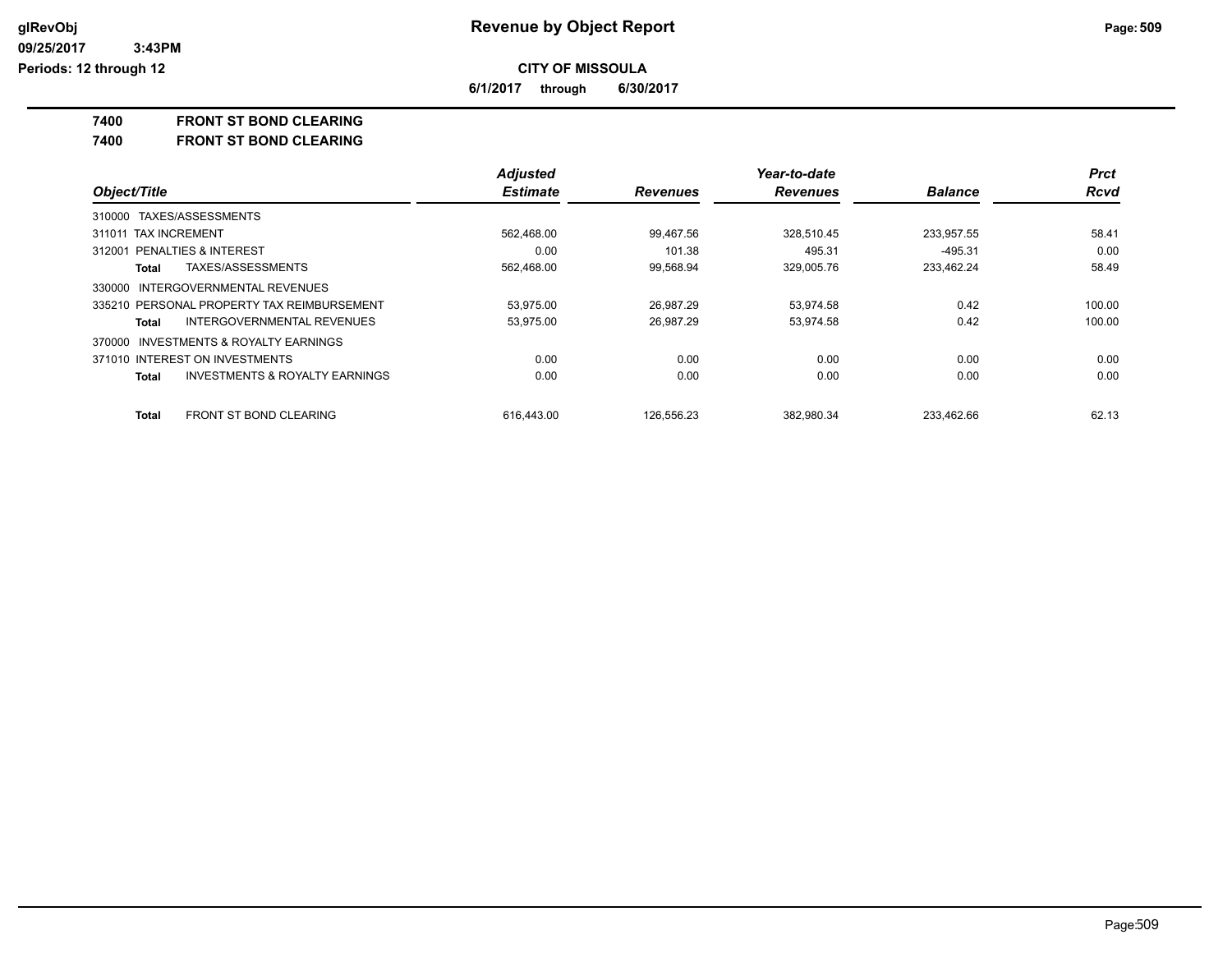**6/1/2017 through 6/30/2017**

# **7400 FRONT ST BOND CLEARING**

|                                               | <b>Adjusted</b> |                 | Year-to-date    |                | <b>Prct</b> |
|-----------------------------------------------|-----------------|-----------------|-----------------|----------------|-------------|
| Object/Title                                  | <b>Estimate</b> | <b>Revenues</b> | <b>Revenues</b> | <b>Balance</b> | Rcvd        |
| TAXES/ASSESSMENTS<br>310000                   |                 |                 |                 |                |             |
| 311011 TAX INCREMENT                          | 562,468.00      | 99.467.56       | 328.510.45      | 233,957.55     | 58.41       |
| 312001 PENALTIES & INTEREST                   | 0.00            | 101.38          | 495.31          | $-495.31$      | 0.00        |
| TAXES/ASSESSMENTS<br>Total                    | 562,468.00      | 99,568.94       | 329,005.76      | 233.462.24     | 58.49       |
| INTERGOVERNMENTAL REVENUES<br>330000          |                 |                 |                 |                |             |
| 335210 PERSONAL PROPERTY TAX REIMBURSEMENT    | 53.975.00       | 26.987.29       | 53,974.58       | 0.42           | 100.00      |
| INTERGOVERNMENTAL REVENUES<br>Total           | 53.975.00       | 26.987.29       | 53,974.58       | 0.42           | 100.00      |
| INVESTMENTS & ROYALTY EARNINGS<br>370000      |                 |                 |                 |                |             |
| 371010 INTEREST ON INVESTMENTS                | 0.00            | 0.00            | 0.00            | 0.00           | 0.00        |
| INVESTMENTS & ROYALTY EARNINGS<br>Total       | 0.00            | 0.00            | 0.00            | 0.00           | 0.00        |
| <b>FRONT ST BOND CLEARING</b><br><b>Total</b> | 616.443.00      | 126.556.23      | 382.980.34      | 233.462.66     | 62.13       |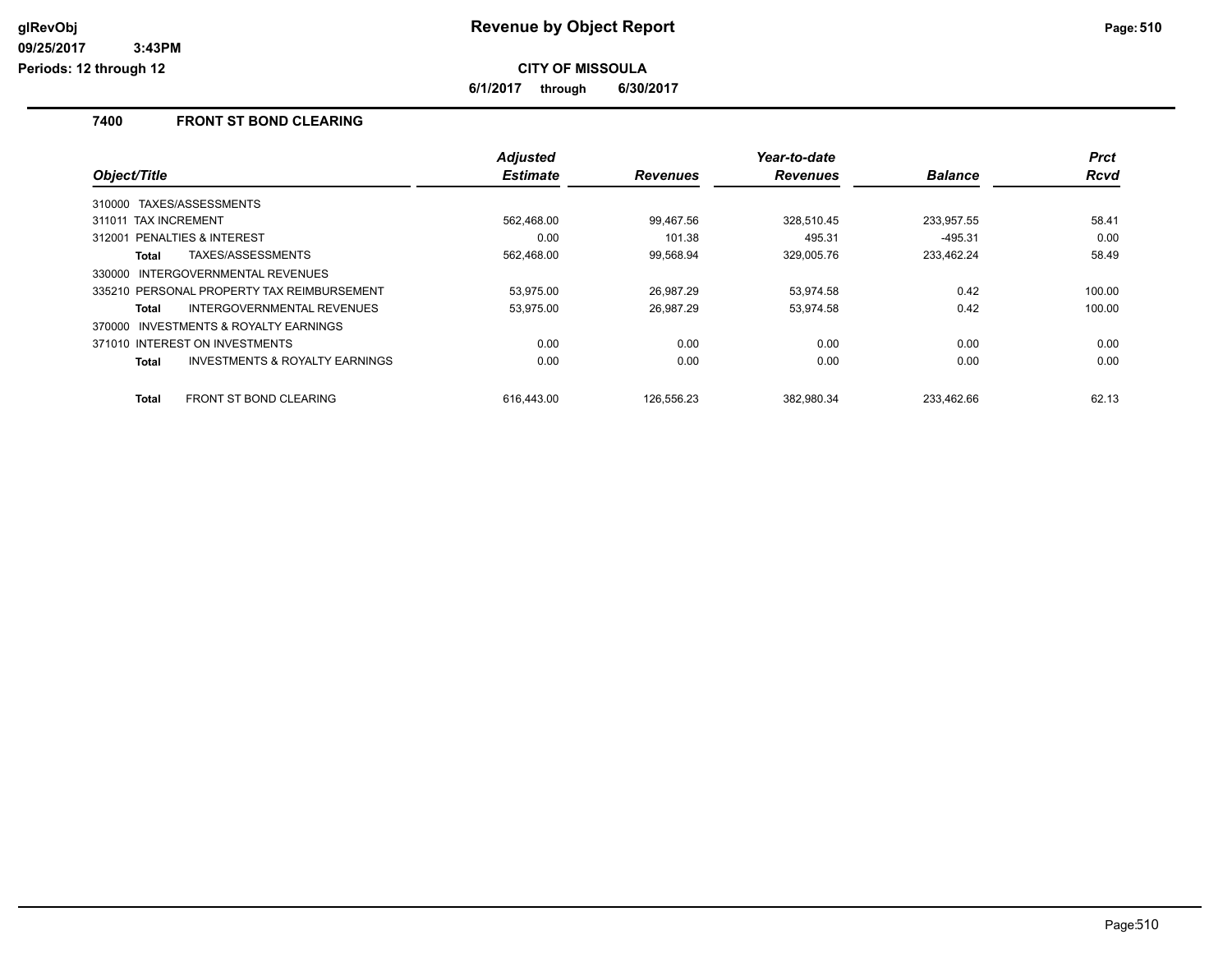**6/1/2017 through 6/30/2017**

# **7401 FRONT ST PARKING STRUCTURE**

**7401 FRONT ST PARKING STRUCTURE**

|                                                   | <b>Adjusted</b> |                 | Year-to-date    |                | <b>Prct</b> |
|---------------------------------------------------|-----------------|-----------------|-----------------|----------------|-------------|
| Object/Title                                      | <b>Estimate</b> | <b>Revenues</b> | <b>Revenues</b> | <b>Balance</b> | <b>Rcvd</b> |
| 370000 INVESTMENTS & ROYALTY EARNINGS             |                 |                 |                 |                |             |
| 371010 INTEREST ON INVESTMENTS                    | 0.00            | 0.00            | 0.00            | 0.00           | 0.00        |
| INVESTMENTS & ROYALTY EARNINGS<br>Total           | 0.00            | 0.00            | 0.00            | 0.00           | 0.00        |
| 380000 OTHER FINANCING SOURCES                    |                 |                 |                 |                |             |
| 383066 TRANSFER FROM FRONT ST CLEARING            | 208.290.00      | 0.00            | 142.772.10      | 65.517.90      | 68.54       |
| OTHER FINANCING SOURCES<br>Total                  | 208.290.00      | 0.00            | 142.772.10      | 65.517.90      | 68.54       |
|                                                   |                 |                 |                 |                |             |
| <b>FRONT ST PARKING STRUCTURE</b><br><b>Total</b> | 208.290.00      | 0.00            | 142.772.10      | 65.517.90      | 68.54       |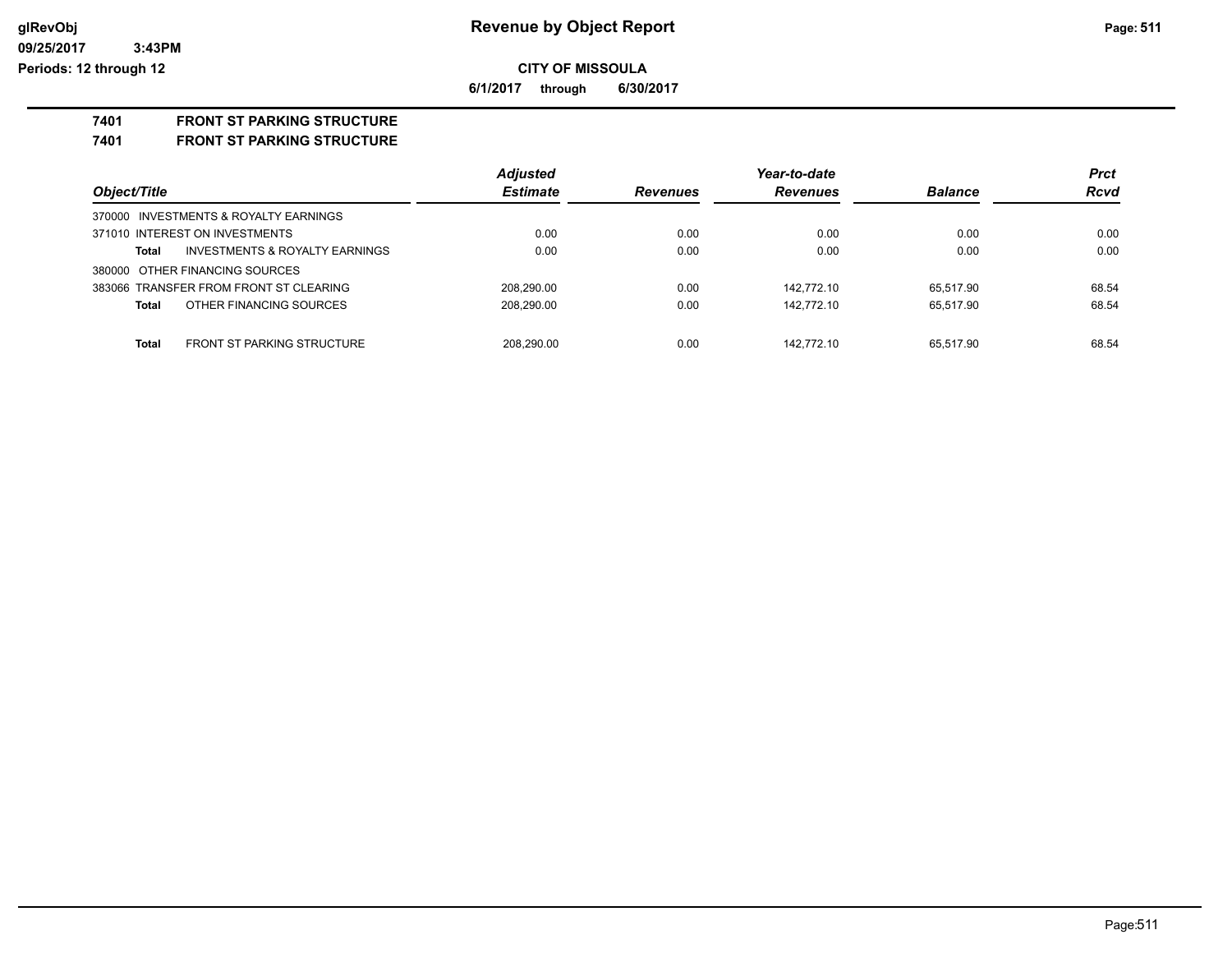**6/1/2017 through 6/30/2017**

# **7401 FRONT ST PARKING STRUCTURE**

| Object/Title                                       | <b>Adjusted</b><br><b>Estimate</b> | <b>Revenues</b> | Year-to-date<br><b>Revenues</b> | <b>Balance</b> | <b>Prct</b><br><b>Rcvd</b> |
|----------------------------------------------------|------------------------------------|-----------------|---------------------------------|----------------|----------------------------|
| 370000 INVESTMENTS & ROYALTY EARNINGS              |                                    |                 |                                 |                |                            |
| 371010 INTEREST ON INVESTMENTS                     | 0.00                               | 0.00            | 0.00                            | 0.00           | 0.00                       |
| <b>INVESTMENTS &amp; ROYALTY EARNINGS</b><br>Total | 0.00                               | 0.00            | 0.00                            | 0.00           | 0.00                       |
| 380000 OTHER FINANCING SOURCES                     |                                    |                 |                                 |                |                            |
| 383066 TRANSFER FROM FRONT ST CLEARING             | 208.290.00                         | 0.00            | 142.772.10                      | 65.517.90      | 68.54                      |
| OTHER FINANCING SOURCES<br>Total                   | 208.290.00                         | 0.00            | 142.772.10                      | 65.517.90      | 68.54                      |
|                                                    |                                    |                 |                                 |                |                            |
| <b>FRONT ST PARKING STRUCTURE</b><br><b>Total</b>  | 208.290.00                         | 0.00            | 142.772.10                      | 65.517.90      | 68.54                      |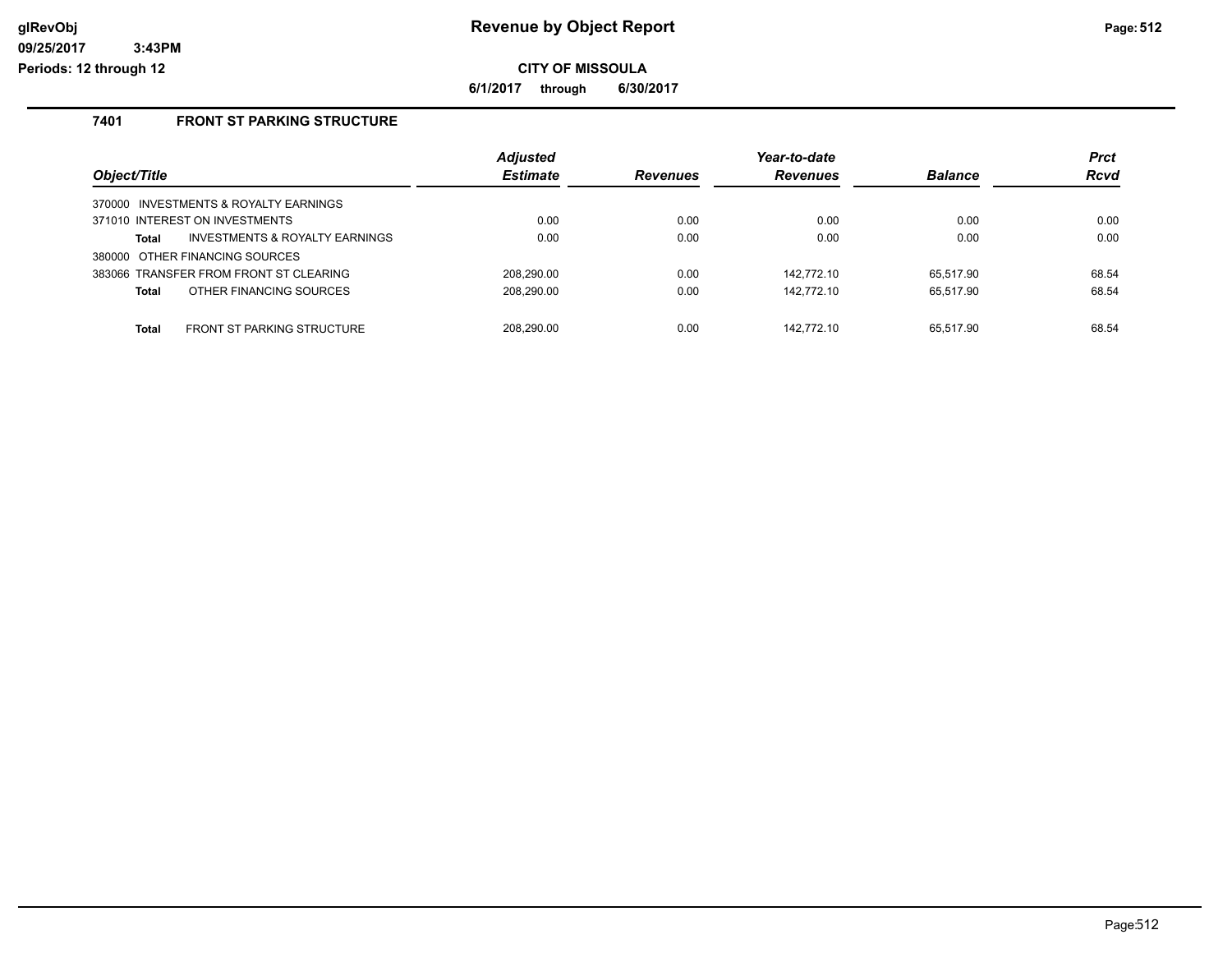**6/1/2017 through 6/30/2017**

# **7402 FRONT ST SUBORDINATE LIEN NOTE**

**7402 FRONT ST SUBORDINATE LIEN NOTE**

|                                                    | <b>Adjusted</b> |                 | Year-to-date    |                | <b>Prct</b> |
|----------------------------------------------------|-----------------|-----------------|-----------------|----------------|-------------|
| Object/Title                                       | <b>Estimate</b> | <b>Revenues</b> | <b>Revenues</b> | <b>Balance</b> | <b>Rcvd</b> |
| 330000 INTERGOVERNMENTAL REVENUES                  |                 |                 |                 |                |             |
| 338001 EXCESS PLEDGED TAX INCREMENT RETURNED       | 0.00            | 0.00            | 0.00            | 0.00           | 0.00        |
| <b>INTERGOVERNMENTAL REVENUES</b><br>Total         | 0.00            | 0.00            | 0.00            | 0.00           | 0.00        |
| 370000 INVESTMENTS & ROYALTY EARNINGS              |                 |                 |                 |                |             |
| 371010 INTEREST ON INVESTMENTS                     | 0.00            | 0.00            | 0.00            | 0.00           | 0.00        |
| <b>INVESTMENTS &amp; ROYALTY EARNINGS</b><br>Total | 0.00            | 0.00            | 0.00            | 0.00           | 0.00        |
| 380000 OTHER FINANCING SOURCES                     |                 |                 |                 |                |             |
| 383066 TRANSFER FROM FRONT ST CLEARING             | 131.207.00      | 0.00            | 38,888.00       | 92.319.00      | 29.64       |
| 383067 TRANSFER FROM FSPS                          | 0.00            | 0.00            | 0.00            | 0.00           | 0.00        |
| OTHER FINANCING SOURCES<br>Total                   | 131,207.00      | 0.00            | 38,888.00       | 92.319.00      | 29.64       |
| FRONT ST SUBORDINATE LIEN NOTE<br>Total            | 131.207.00      | 0.00            | 38.888.00       | 92.319.00      | 29.64       |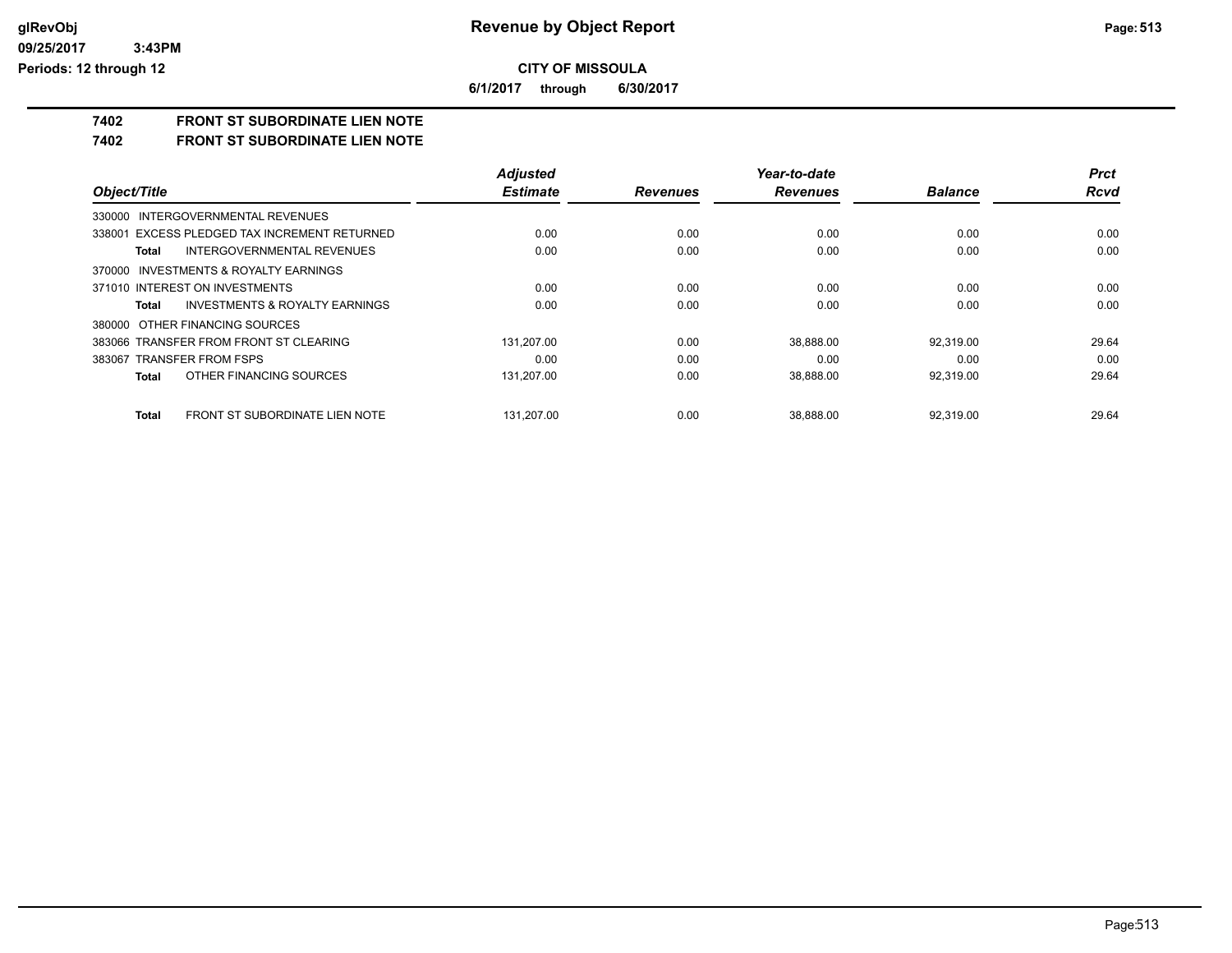**6/1/2017 through 6/30/2017**

# **7402 FRONT ST SUBORDINATE LIEN NOTE**

|                                                    | <b>Adjusted</b> |                 | Year-to-date    |                | <b>Prct</b> |
|----------------------------------------------------|-----------------|-----------------|-----------------|----------------|-------------|
| Object/Title                                       | <b>Estimate</b> | <b>Revenues</b> | <b>Revenues</b> | <b>Balance</b> | <b>Rcvd</b> |
| INTERGOVERNMENTAL REVENUES<br>330000               |                 |                 |                 |                |             |
| EXCESS PLEDGED TAX INCREMENT RETURNED<br>338001    | 0.00            | 0.00            | 0.00            | 0.00           | 0.00        |
| <b>INTERGOVERNMENTAL REVENUES</b><br>Total         | 0.00            | 0.00            | 0.00            | 0.00           | 0.00        |
| 370000 INVESTMENTS & ROYALTY EARNINGS              |                 |                 |                 |                |             |
| 371010 INTEREST ON INVESTMENTS                     | 0.00            | 0.00            | 0.00            | 0.00           | 0.00        |
| <b>INVESTMENTS &amp; ROYALTY EARNINGS</b><br>Total | 0.00            | 0.00            | 0.00            | 0.00           | 0.00        |
| 380000 OTHER FINANCING SOURCES                     |                 |                 |                 |                |             |
| 383066 TRANSFER FROM FRONT ST CLEARING             | 131.207.00      | 0.00            | 38.888.00       | 92.319.00      | 29.64       |
| 383067 TRANSFER FROM FSPS                          | 0.00            | 0.00            | 0.00            | 0.00           | 0.00        |
| OTHER FINANCING SOURCES<br>Total                   | 131,207.00      | 0.00            | 38,888.00       | 92,319.00      | 29.64       |
|                                                    |                 |                 |                 |                |             |
| FRONT ST SUBORDINATE LIEN NOTE<br>Total            | 131.207.00      | 0.00            | 38.888.00       | 92.319.00      | 29.64       |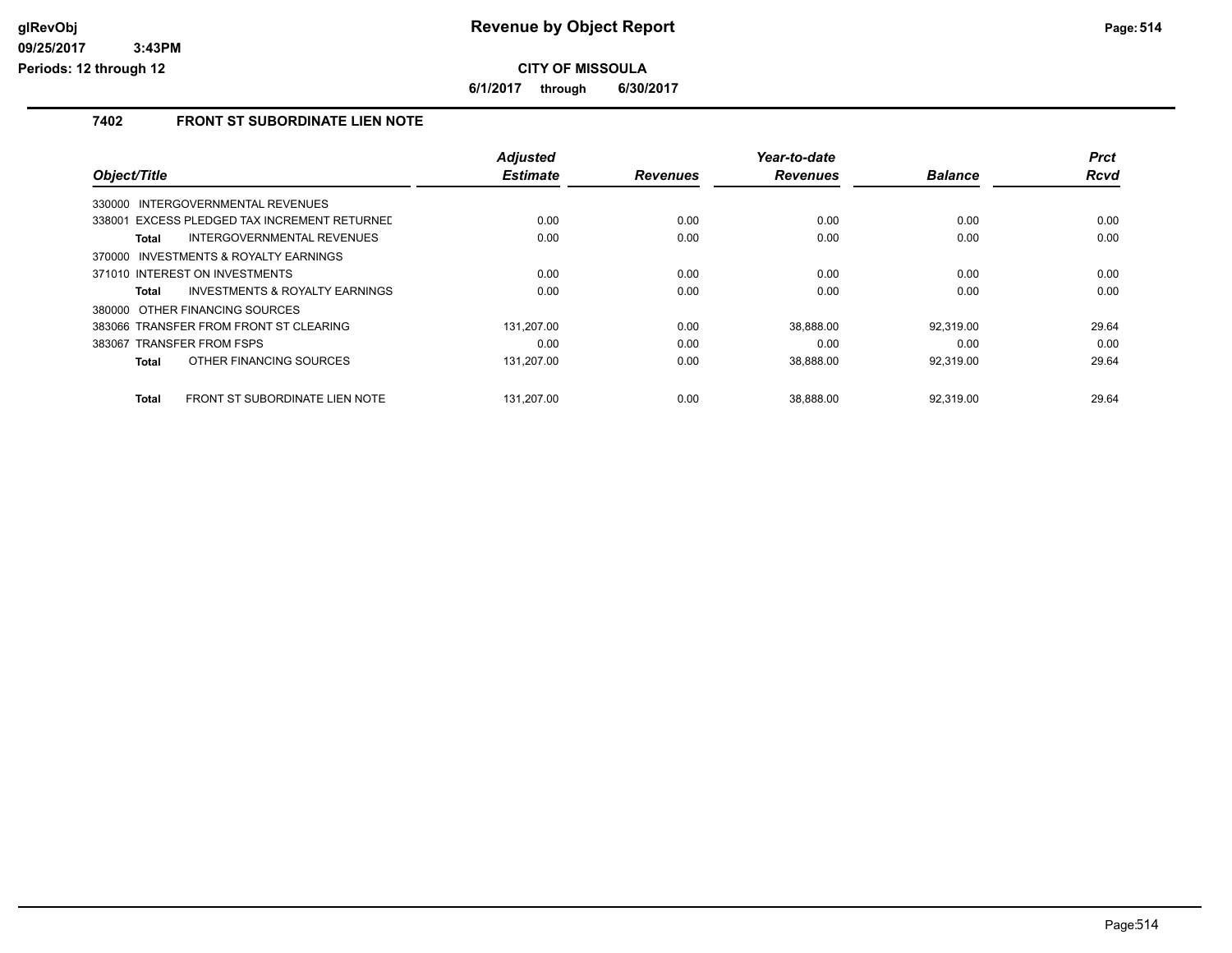**6/1/2017 through 6/30/2017**

# **7447 COURT COLLECTED PARKING FINES**

**7447 COURT COLLECTED PARKING FINES**

|                                                | <b>Adjusted</b> |                 | Year-to-date    |                | <b>Prct</b> |
|------------------------------------------------|-----------------|-----------------|-----------------|----------------|-------------|
| Object/Title                                   | <b>Estimate</b> | <b>Revenues</b> | <b>Revenues</b> | <b>Balance</b> | <b>Rcvd</b> |
| 350000 FINES & FORFEITURES                     |                 |                 |                 |                |             |
| 352002 PARKING FINES                           | 0.00            | 100.00          | 100.00          | $-100.00$      | 0.00        |
| <b>FINES &amp; FORFEITURES</b><br><b>Total</b> | 0.00            | 100.00          | 100.00          | $-100.00$      | 0.00        |
| 370000 INVESTMENTS & ROYALTY EARNINGS          |                 |                 |                 |                |             |
| 371010 INTEREST ON INVESTMENTS                 | 0.00            | 0.00            | 0.00            | 0.00           | 0.00        |
| INVESTMENTS & ROYALTY EARNINGS<br><b>Total</b> | 0.00            | 0.00            | 0.00            | 0.00           | 0.00        |
|                                                |                 |                 |                 |                |             |
| COURT COLLECTED PARKING FINES<br><b>Total</b>  | 0.00            | 100.00          | 100.00          | $-100.00$      | 0.00        |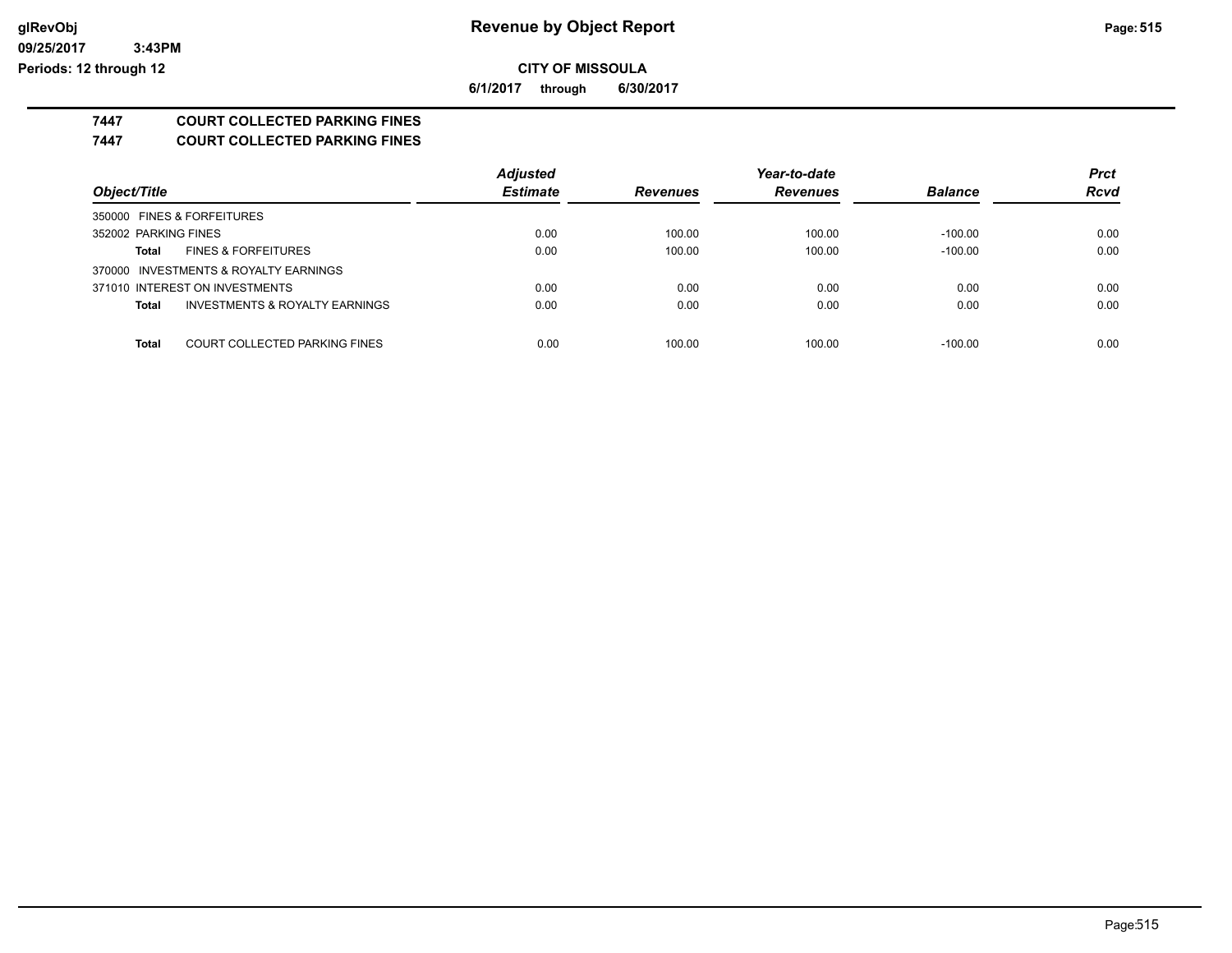**6/1/2017 through 6/30/2017**

# **7447 COURT COLLECTED PARKING FINES**

| Object/Title                                       | <b>Adjusted</b><br><b>Estimate</b> | <b>Revenues</b> | Year-to-date<br><b>Revenues</b> | <b>Balance</b> | <b>Prct</b><br><b>Rcvd</b> |
|----------------------------------------------------|------------------------------------|-----------------|---------------------------------|----------------|----------------------------|
| <b>FINES &amp; FORFEITURES</b><br>350000           |                                    |                 |                                 |                |                            |
| 352002 PARKING FINES                               | 0.00                               | 100.00          | 100.00                          | $-100.00$      | 0.00                       |
| <b>FINES &amp; FORFEITURES</b><br>Total            | 0.00                               | 100.00          | 100.00                          | $-100.00$      | 0.00                       |
| INVESTMENTS & ROYALTY EARNINGS<br>370000           |                                    |                 |                                 |                |                            |
| 371010 INTEREST ON INVESTMENTS                     | 0.00                               | 0.00            | 0.00                            | 0.00           | 0.00                       |
| <b>INVESTMENTS &amp; ROYALTY EARNINGS</b><br>Total | 0.00                               | 0.00            | 0.00                            | 0.00           | 0.00                       |
|                                                    |                                    |                 |                                 |                |                            |
| COURT COLLECTED PARKING FINES<br>Total             | 0.00                               | 100.00          | 100.00                          | $-100.00$      | 0.00                       |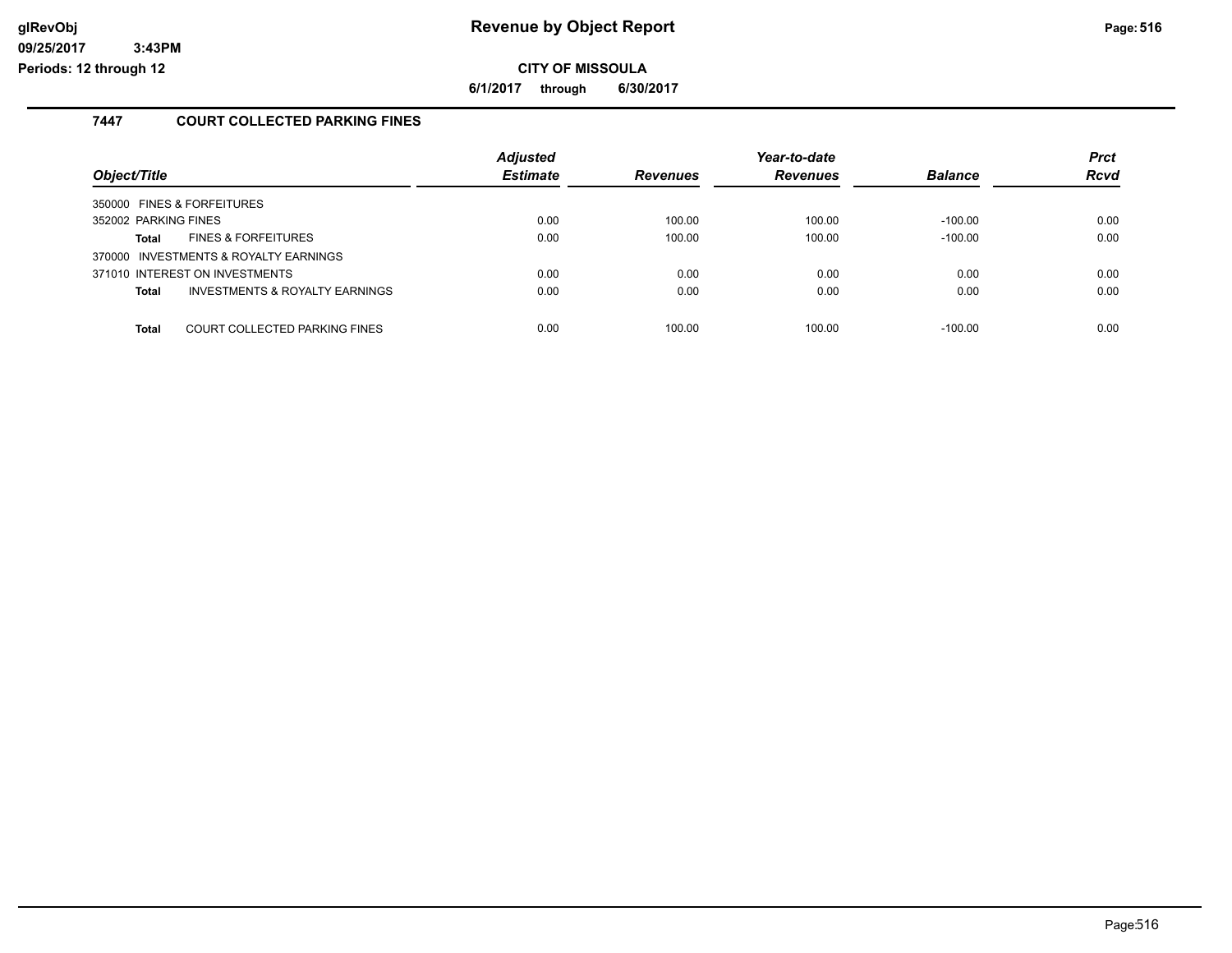**6/1/2017 through 6/30/2017**

**7458 COURT SURCHARGE**

**7458 COURT SURCHARGE**

|                                                           | <b>Adjusted</b> |                 | Year-to-date    |                | <b>Prct</b> |
|-----------------------------------------------------------|-----------------|-----------------|-----------------|----------------|-------------|
| Object/Title                                              | <b>Estimate</b> | <b>Revenues</b> | <b>Revenues</b> | <b>Balance</b> | <b>Rcvd</b> |
| 350000 FINES & FORFEITURES                                |                 |                 |                 |                |             |
| 351032 SURCHARGE ON FINES                                 | 0.00            | $-9.581.68$     | $-5.307.09$     | 5.307.09       | 0.00        |
| <b>FINES &amp; FORFEITURES</b><br>Total                   | 0.00            | $-9.581.68$     | $-5.307.09$     | 5.307.09       | 0.00        |
| 370000 INVESTMENTS & ROYALTY EARNINGS                     |                 |                 |                 |                |             |
| 371010 INTEREST ON INVESTMENTS                            | 0.00            | 0.00            | 0.00            | 0.00           | 0.00        |
| 371020 GAIN/LOSS IN MARKET VALUE OF INVESTMENTS           | 0.00            | 0.00            | 0.00            | 0.00           | 0.00        |
| <b>INVESTMENTS &amp; ROYALTY EARNINGS</b><br><b>Total</b> | 0.00            | 0.00            | 0.00            | 0.00           | 0.00        |
| <b>COURT SURCHARGE</b><br><b>Total</b>                    | 0.00            | $-9.581.68$     | $-5.307.09$     | 5.307.09       | 0.00        |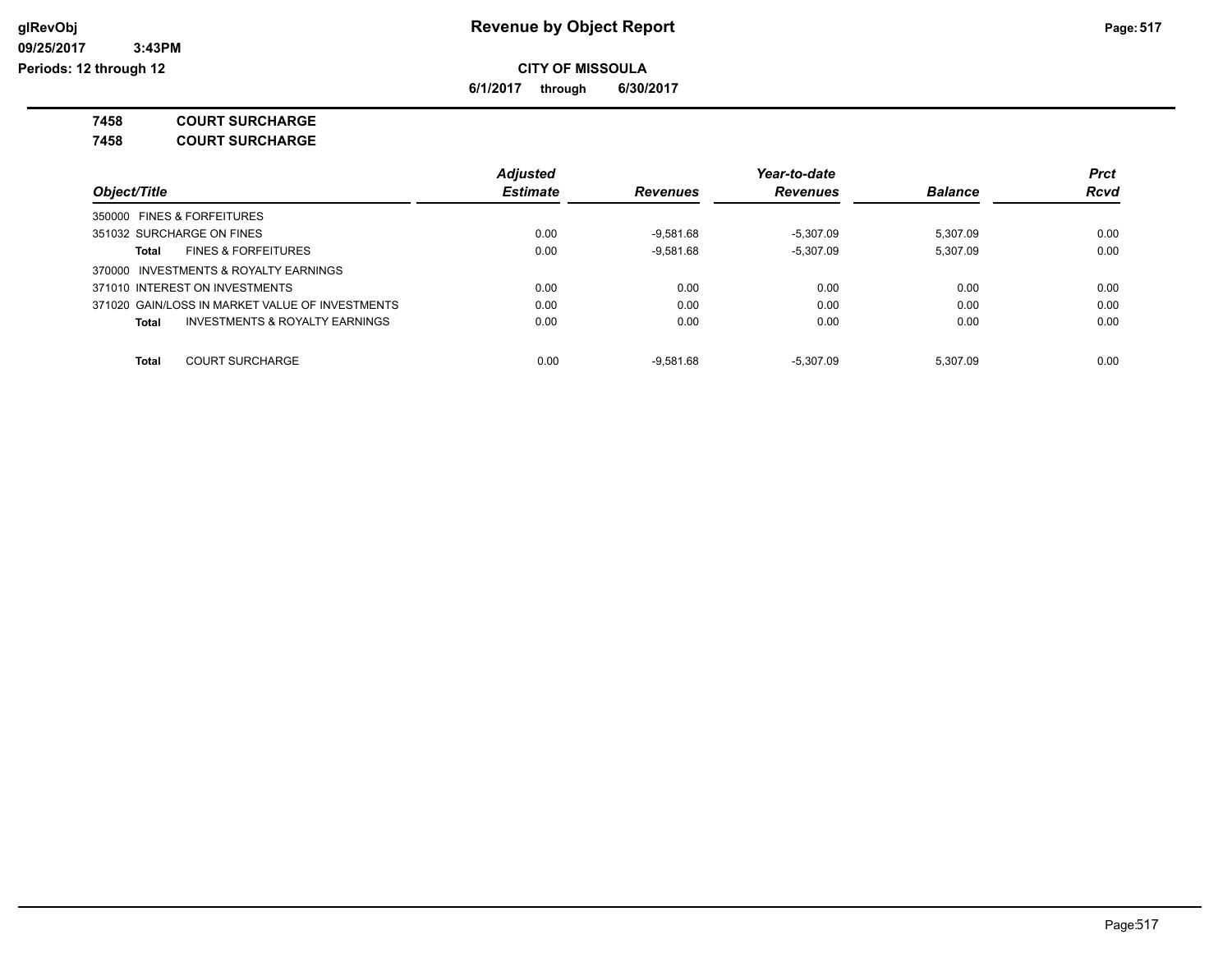**6/1/2017 through 6/30/2017**

#### **7458 COURT SURCHARGE**

|                                                    | <b>Adjusted</b> |                 | Year-to-date    |                | <b>Prct</b> |
|----------------------------------------------------|-----------------|-----------------|-----------------|----------------|-------------|
| Object/Title                                       | <b>Estimate</b> | <b>Revenues</b> | <b>Revenues</b> | <b>Balance</b> | <b>Rcvd</b> |
| 350000 FINES & FORFEITURES                         |                 |                 |                 |                |             |
| 351032 SURCHARGE ON FINES                          | 0.00            | $-9.581.68$     | $-5.307.09$     | 5.307.09       | 0.00        |
| <b>FINES &amp; FORFEITURES</b><br>Total            | 0.00            | $-9,581.68$     | $-5,307.09$     | 5.307.09       | 0.00        |
| 370000 INVESTMENTS & ROYALTY EARNINGS              |                 |                 |                 |                |             |
| 371010 INTEREST ON INVESTMENTS                     | 0.00            | 0.00            | 0.00            | 0.00           | 0.00        |
| 371020 GAIN/LOSS IN MARKET VALUE OF INVESTMENT     | 0.00            | 0.00            | 0.00            | 0.00           | 0.00        |
| <b>INVESTMENTS &amp; ROYALTY EARNINGS</b><br>Total | 0.00            | 0.00            | 0.00            | 0.00           | 0.00        |
| Total<br><b>COURT SURCHARGE</b>                    | 0.00            | $-9.581.68$     | $-5.307.09$     | 5.307.09       | 0.00        |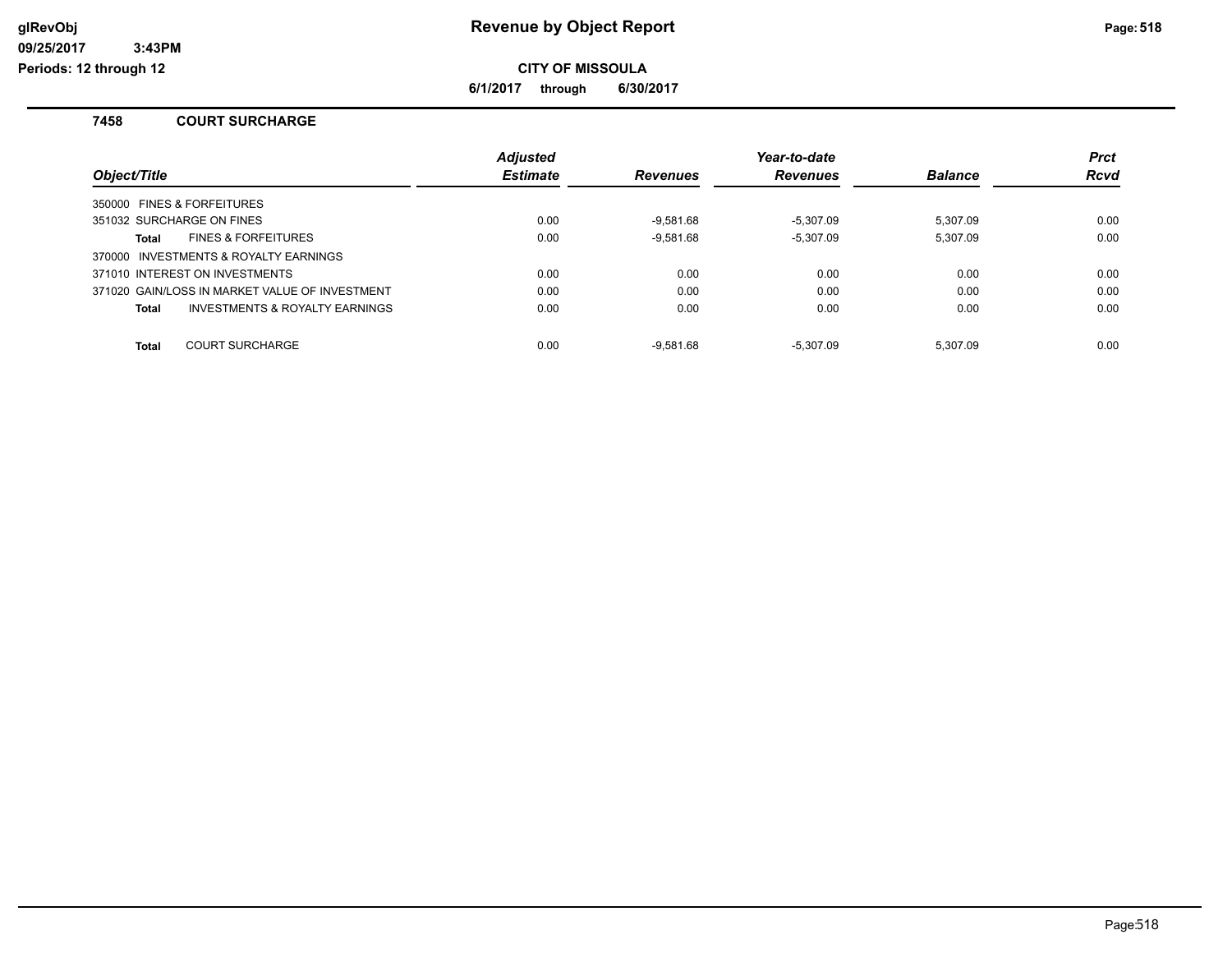**6/1/2017 through 6/30/2017**

**7469 PUBLIC DEFENDER FEES**

**7469 PUBLIC DEFENDER FEES**

|                                                    | <b>Adjusted</b> |                 | Year-to-date    |                | <b>Prct</b> |
|----------------------------------------------------|-----------------|-----------------|-----------------|----------------|-------------|
| Object/Title                                       | <b>Estimate</b> | <b>Revenues</b> | <b>Revenues</b> | <b>Balance</b> | <b>Rcvd</b> |
| 350000 FINES & FORFEITURES                         |                 |                 |                 |                |             |
| 351032 SURCHARGE ON FINES                          | 0.00            | 0.00            | 0.00            | 0.00           | 0.00        |
| 351033 PUBLIC DEFENDER FEES                        | 0.00            | $-125.00$       | $-40.00$        | 40.00          | 0.00        |
| <b>FINES &amp; FORFEITURES</b><br>Total            | 0.00            | $-125.00$       | $-40.00$        | 40.00          | 0.00        |
| 370000 INVESTMENTS & ROYALTY EARNINGS              |                 |                 |                 |                |             |
| 371010 INTEREST ON INVESTMENTS                     | 0.00            | 0.00            | 0.00            | 0.00           | 0.00        |
| 371020 GAIN/LOSS IN MARKET VALUE OF INVESTMENTS    | 0.00            | 0.00            | 0.00            | 0.00           | 0.00        |
| <b>INVESTMENTS &amp; ROYALTY EARNINGS</b><br>Total | 0.00            | 0.00            | 0.00            | 0.00           | 0.00        |
| PUBLIC DEFENDER FEES<br><b>Total</b>               | 0.00            | $-125.00$       | $-40.00$        | 40.00          | 0.00        |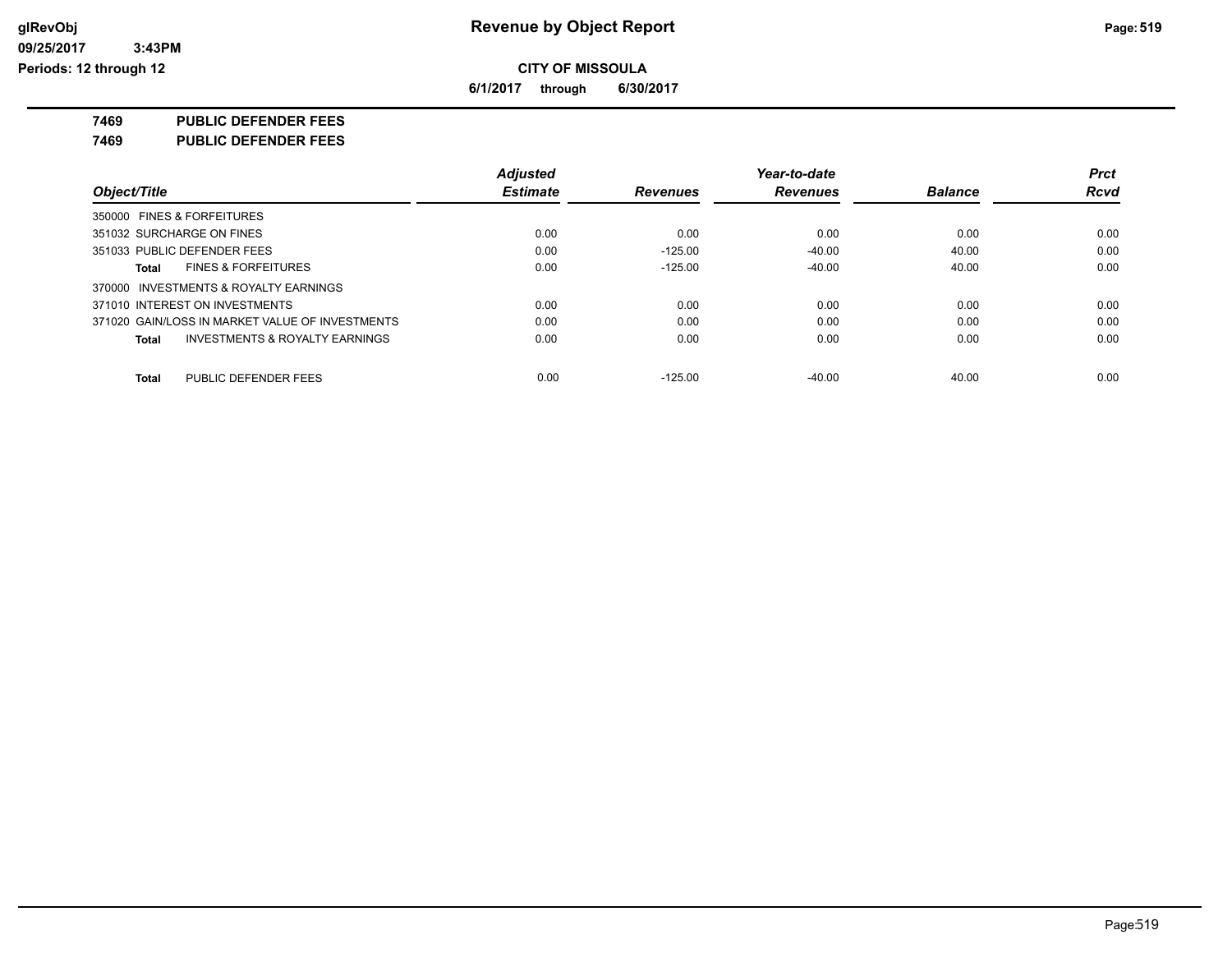**6/1/2017 through 6/30/2017**

# **7469 PUBLIC DEFENDER FEES**

|                                                | <b>Adjusted</b> |                 | Year-to-date    |                | <b>Prct</b> |
|------------------------------------------------|-----------------|-----------------|-----------------|----------------|-------------|
| Object/Title                                   | <b>Estimate</b> | <b>Revenues</b> | <b>Revenues</b> | <b>Balance</b> | <b>Rcvd</b> |
| 350000 FINES & FORFEITURES                     |                 |                 |                 |                |             |
| 351032 SURCHARGE ON FINES                      | 0.00            | 0.00            | 0.00            | 0.00           | 0.00        |
| 351033 PUBLIC DEFENDER FEES                    | 0.00            | $-125.00$       | $-40.00$        | 40.00          | 0.00        |
| <b>FINES &amp; FORFEITURES</b><br>Total        | 0.00            | $-125.00$       | $-40.00$        | 40.00          | 0.00        |
| 370000 INVESTMENTS & ROYALTY EARNINGS          |                 |                 |                 |                |             |
| 371010 INTEREST ON INVESTMENTS                 | 0.00            | 0.00            | 0.00            | 0.00           | 0.00        |
| 371020 GAIN/LOSS IN MARKET VALUE OF INVESTMENT | 0.00            | 0.00            | 0.00            | 0.00           | 0.00        |
| INVESTMENTS & ROYALTY EARNINGS<br>Total        | 0.00            | 0.00            | 0.00            | 0.00           | 0.00        |
| PUBLIC DEFENDER FEES<br><b>Total</b>           | 0.00            | $-125.00$       | $-40.00$        | 40.00          | 0.00        |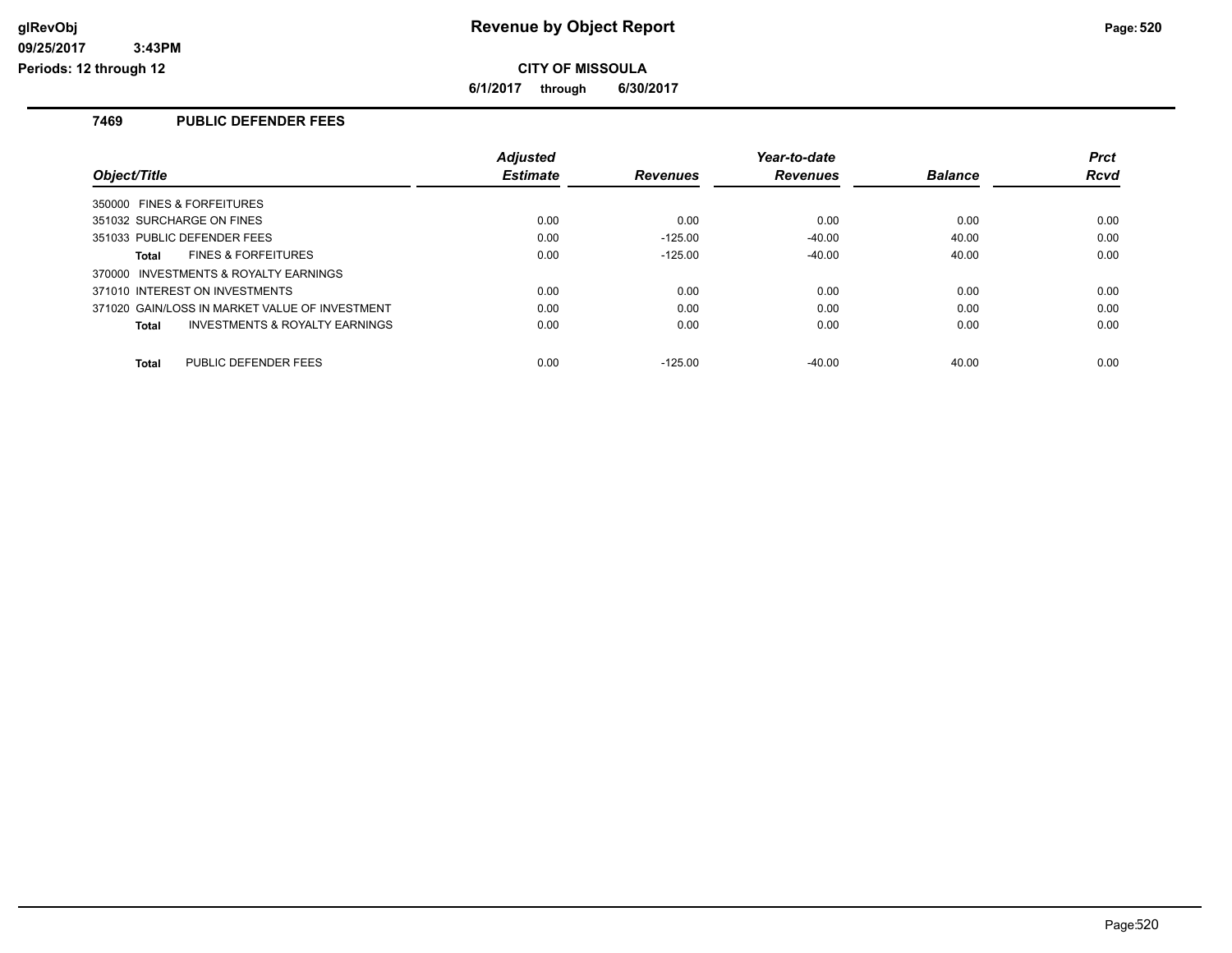**6/1/2017 through 6/30/2017**

# **7900 PAYROLL CLEARING FUND**

**7900 PAYROLL CLEARING FUND**

|                                                           | <b>Adjusted</b> |                 | Year-to-date    | Prct           |      |
|-----------------------------------------------------------|-----------------|-----------------|-----------------|----------------|------|
| Object/Title                                              | <b>Estimate</b> | <b>Revenues</b> | <b>Revenues</b> | <b>Balance</b> | Rcvd |
| 370000 INVESTMENTS & ROYALTY EARNINGS                     |                 |                 |                 |                |      |
| 371010 INTEREST ON INVESTMENTS                            | 0.00            | 0.00            | 0.00            | 0.00           | 0.00 |
| 371020 GAIN/LOSS IN MARKET VALUE OF INVESTMENTS           | 0.00            | 0.00            | 0.00            | 0.00           | 0.00 |
| <b>INVESTMENTS &amp; ROYALTY EARNINGS</b><br><b>Total</b> | 0.00            | 0.00            | 0.00            | 0.00           | 0.00 |
| PAYROLL CLEARING FUND<br>Total                            | 0.00            | 0.00            | 0.00            | 0.00           | 0.00 |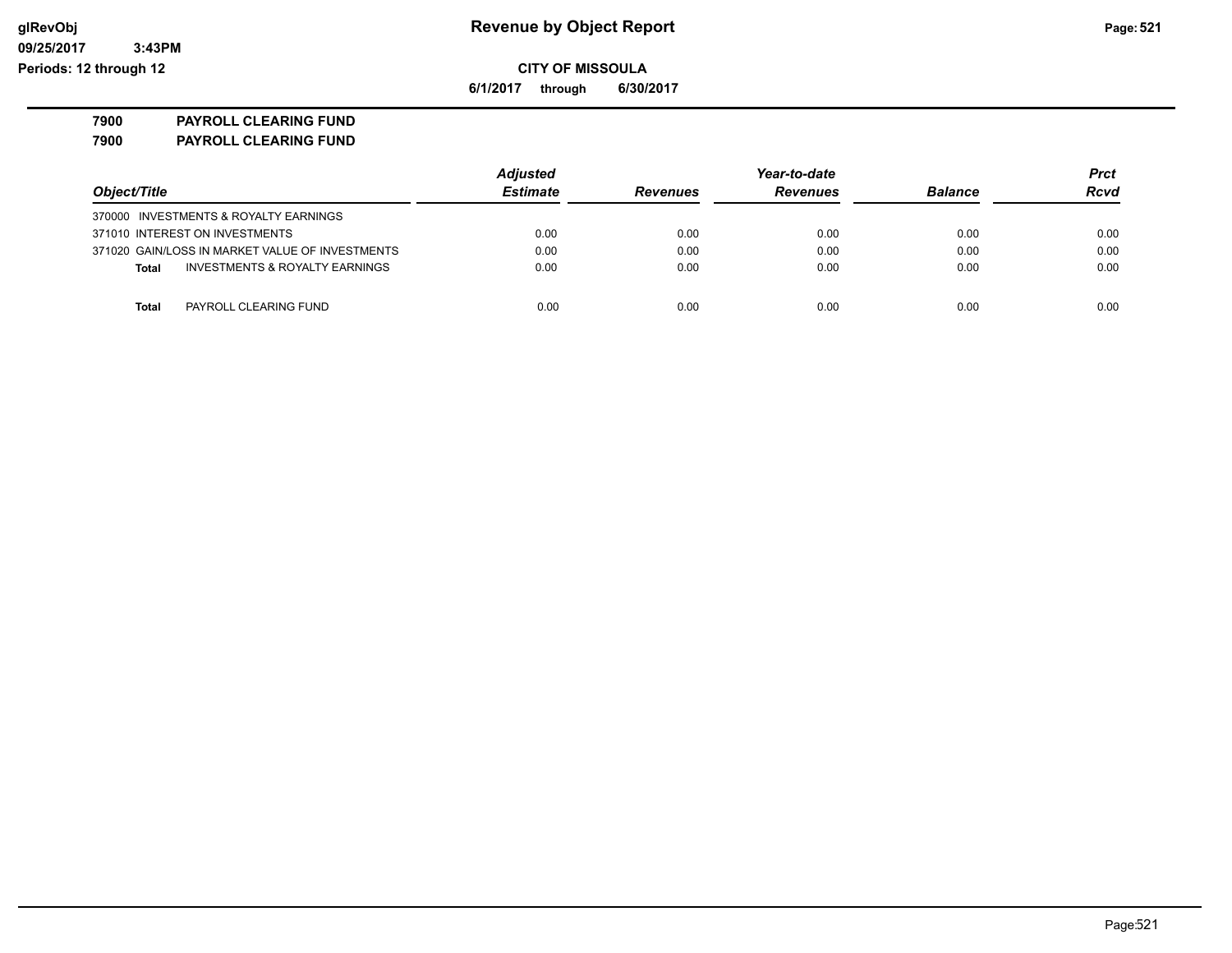**6/1/2017 through 6/30/2017**

#### **7900 PAYROLL CLEARING FUND**

| Object/Title                                              | <b>Adjusted</b><br><b>Estimate</b> | <b>Revenues</b> | Year-to-date<br><b>Revenues</b> | <b>Balance</b> | <b>Prct</b><br><b>Rcvd</b> |
|-----------------------------------------------------------|------------------------------------|-----------------|---------------------------------|----------------|----------------------------|
| 370000 INVESTMENTS & ROYALTY EARNINGS                     |                                    |                 |                                 |                |                            |
| 371010 INTEREST ON INVESTMENTS                            | 0.00                               | 0.00            | 0.00                            | 0.00           | 0.00                       |
| 371020 GAIN/LOSS IN MARKET VALUE OF INVESTMENT            | 0.00                               | 0.00            | 0.00                            | 0.00           | 0.00                       |
| <b>INVESTMENTS &amp; ROYALTY EARNINGS</b><br><b>Total</b> | 0.00                               | 0.00            | 0.00                            | 0.00           | 0.00                       |
|                                                           |                                    |                 |                                 |                |                            |
| PAYROLL CLEARING FUND<br>Total                            | 0.00                               | 0.00            | 0.00                            | 0.00           | 0.00                       |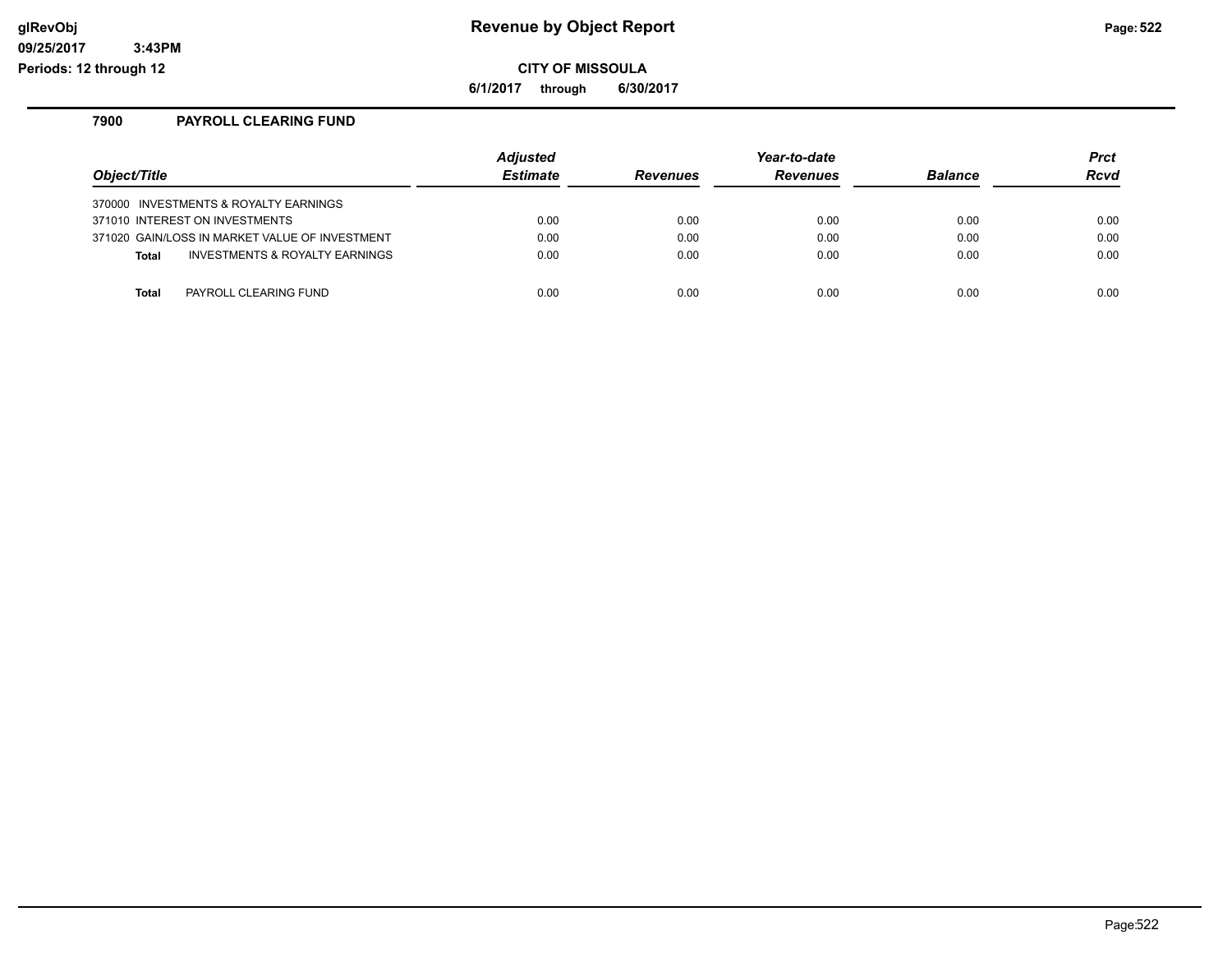**6/1/2017 through 6/30/2017**

**7903 COUNTY CLEARING**

**7903 COUNTY CLEARING**

|                                                    | <b>Adjusted</b> |                 | Year-to-date    |                | <b>Prct</b> |
|----------------------------------------------------|-----------------|-----------------|-----------------|----------------|-------------|
| Object/Title                                       | <b>Estimate</b> | <b>Revenues</b> | <b>Revenues</b> | <b>Balance</b> | <b>Rcvd</b> |
| 320000 LICENSES & PERMITS                          |                 |                 |                 |                |             |
| 323030 ANIMAL LICENSES                             | 0.00            | 814.97          | 9.531.92        | $-9,531.92$    | 0.00        |
| <b>LICENSES &amp; PERMITS</b><br>Total             | 0.00            | 814.97          | 9,531.92        | $-9,531.92$    | 0.00        |
| 360000 MISCELLANEOUS REVENUES                      |                 |                 |                 |                |             |
| 360010 MISCELLANEOUS                               | 0.00            | 0.00            | 0.00            | 0.00           | 0.00        |
| MISCELLANEOUS REVENUES<br>Total                    | 0.00            | 0.00            | 0.00            | 0.00           | 0.00        |
| 370000 INVESTMENTS & ROYALTY EARNINGS              |                 |                 |                 |                |             |
| 371010 INTEREST ON INVESTMENTS                     | 0.00            | 0.00            | 0.00            | 0.00           | 0.00        |
| 371020 GAIN/LOSS IN MARKET VALUE OF INVESTMENTS    | 0.00            | 0.00            | 0.00            | 0.00           | 0.00        |
| <b>INVESTMENTS &amp; ROYALTY EARNINGS</b><br>Total | 0.00            | 0.00            | 0.00            | 0.00           | 0.00        |
| <b>COUNTY CLEARING</b><br><b>Total</b>             | 0.00            | 814.97          | 9.531.92        | $-9,531.92$    | 0.00        |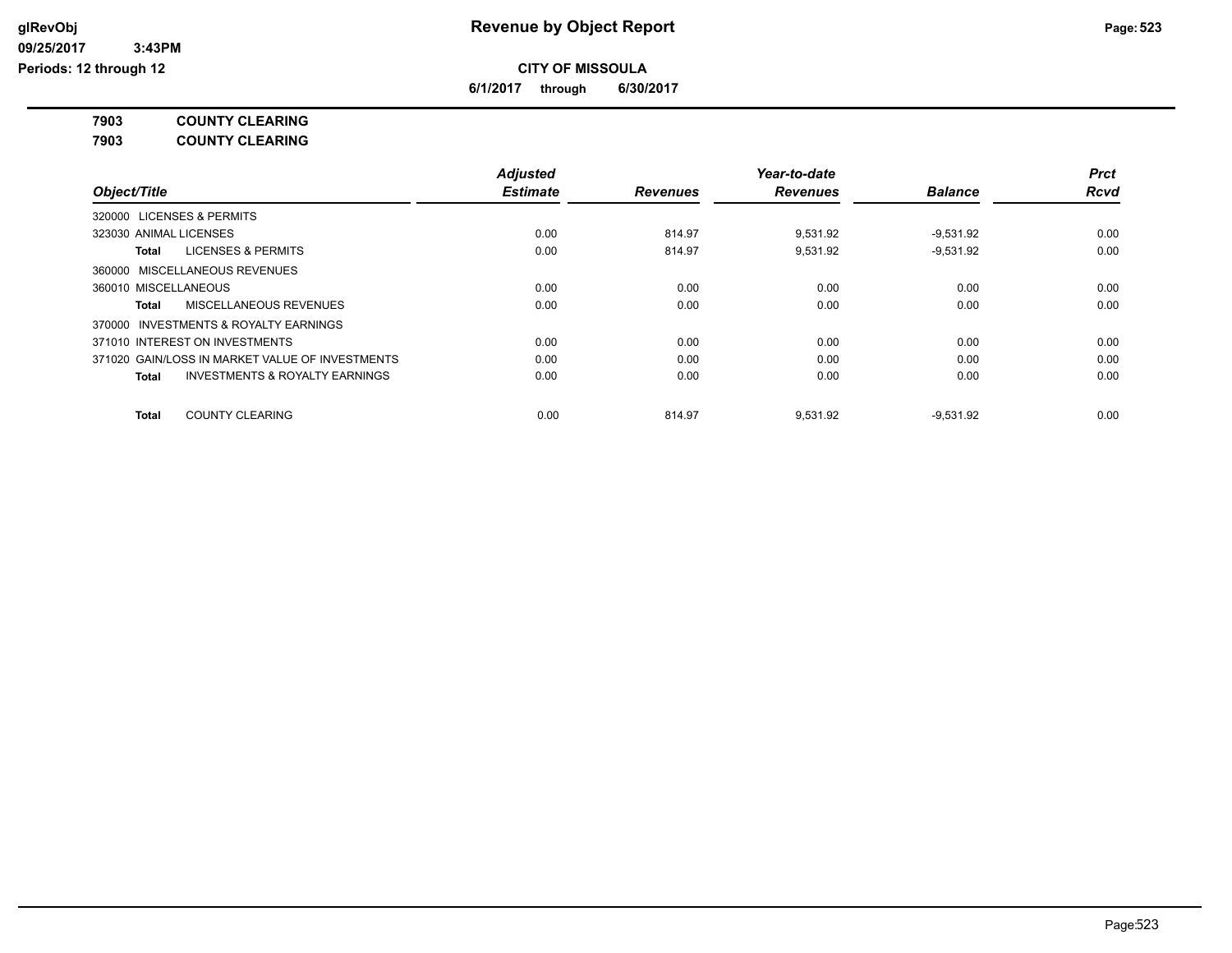**6/1/2017 through 6/30/2017**

#### **7903 COUNTY CLEARING**

| Object/Title                                              | <b>Adjusted</b><br><b>Estimate</b> | <b>Revenues</b> | Year-to-date<br><b>Revenues</b> | <b>Balance</b> | <b>Prct</b><br><b>Rcvd</b> |
|-----------------------------------------------------------|------------------------------------|-----------------|---------------------------------|----------------|----------------------------|
|                                                           |                                    |                 |                                 |                |                            |
| 320000 LICENSES & PERMITS                                 |                                    |                 |                                 |                |                            |
| 323030 ANIMAL LICENSES                                    | 0.00                               | 814.97          | 9.531.92                        | $-9,531.92$    | 0.00                       |
| LICENSES & PERMITS<br><b>Total</b>                        | 0.00                               | 814.97          | 9.531.92                        | $-9.531.92$    | 0.00                       |
| 360000 MISCELLANEOUS REVENUES                             |                                    |                 |                                 |                |                            |
| 360010 MISCELLANEOUS                                      | 0.00                               | 0.00            | 0.00                            | 0.00           | 0.00                       |
| MISCELLANEOUS REVENUES<br><b>Total</b>                    | 0.00                               | 0.00            | 0.00                            | 0.00           | 0.00                       |
| 370000 INVESTMENTS & ROYALTY EARNINGS                     |                                    |                 |                                 |                |                            |
| 371010 INTEREST ON INVESTMENTS                            | 0.00                               | 0.00            | 0.00                            | 0.00           | 0.00                       |
| 371020 GAIN/LOSS IN MARKET VALUE OF INVESTMENT            | 0.00                               | 0.00            | 0.00                            | 0.00           | 0.00                       |
| <b>INVESTMENTS &amp; ROYALTY EARNINGS</b><br><b>Total</b> | 0.00                               | 0.00            | 0.00                            | 0.00           | 0.00                       |
|                                                           |                                    |                 |                                 |                |                            |
| <b>COUNTY CLEARING</b><br><b>Total</b>                    | 0.00                               | 814.97          | 9.531.92                        | $-9.531.92$    | 0.00                       |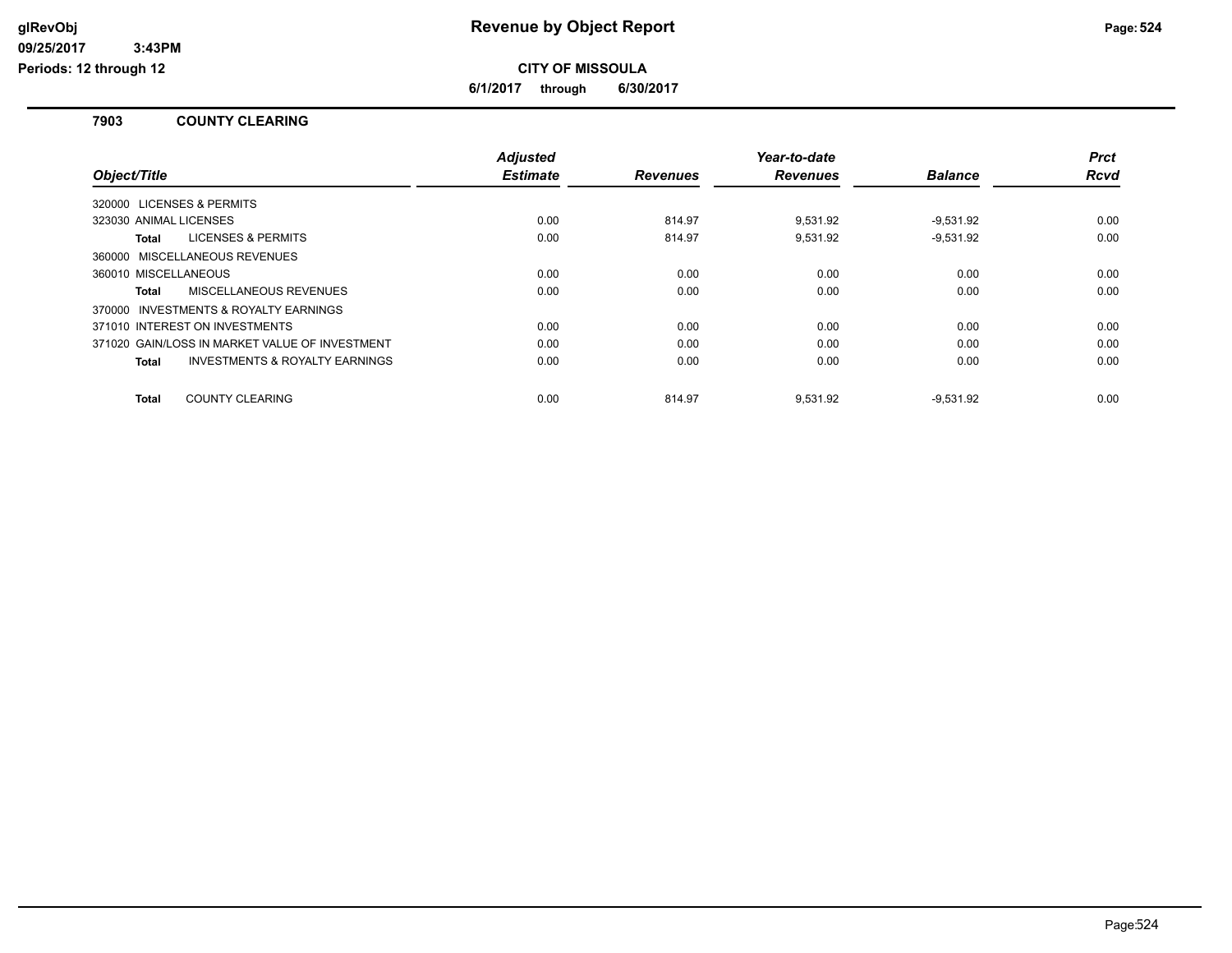**6/1/2017 through 6/30/2017**

**7904 SEWER REBATE**

**7904 SEWER REBATE**

|                                                           | <b>Adjusted</b> |                 | Year-to-date    |                | <b>Prct</b> |
|-----------------------------------------------------------|-----------------|-----------------|-----------------|----------------|-------------|
| Object/Title                                              | <b>Estimate</b> | <b>Revenues</b> | <b>Revenues</b> | <b>Balance</b> | <b>Rcvd</b> |
| 340000 CHARGES FOR SERVICES                               |                 |                 |                 |                |             |
| 343036 *** Title Not Found ***                            | 0.00            | 0.00            | 10,364.16       | $-10,364.16$   | 0.00        |
| <b>CHARGES FOR SERVICES</b><br>Total                      | 0.00            | 0.00            | 10,364.16       | $-10,364.16$   | 0.00        |
| MISCELLANEOUS REVENUES<br>360000                          |                 |                 |                 |                |             |
| 360010 MISCELLANEOUS                                      | 0.00            | 0.00            | 0.00            | 0.00           | 0.00        |
| MISCELLANEOUS REVENUES<br>Total                           | 0.00            | 0.00            | 0.00            | 0.00           | 0.00        |
| INVESTMENTS & ROYALTY EARNINGS<br>370000                  |                 |                 |                 |                |             |
| 371010 INTEREST ON INVESTMENTS                            | 0.00            | 0.00            | 0.00            | 0.00           | 0.00        |
| 371020 GAIN/LOSS IN MARKET VALUE OF INVESTMENTS           | 0.00            | 0.00            | 0.00            | 0.00           | 0.00        |
| <b>INVESTMENTS &amp; ROYALTY EARNINGS</b><br><b>Total</b> | 0.00            | 0.00            | 0.00            | 0.00           | 0.00        |
| <b>SEWER REBATE</b><br><b>Total</b>                       | 0.00            | 0.00            | 10.364.16       | $-10.364.16$   | 0.00        |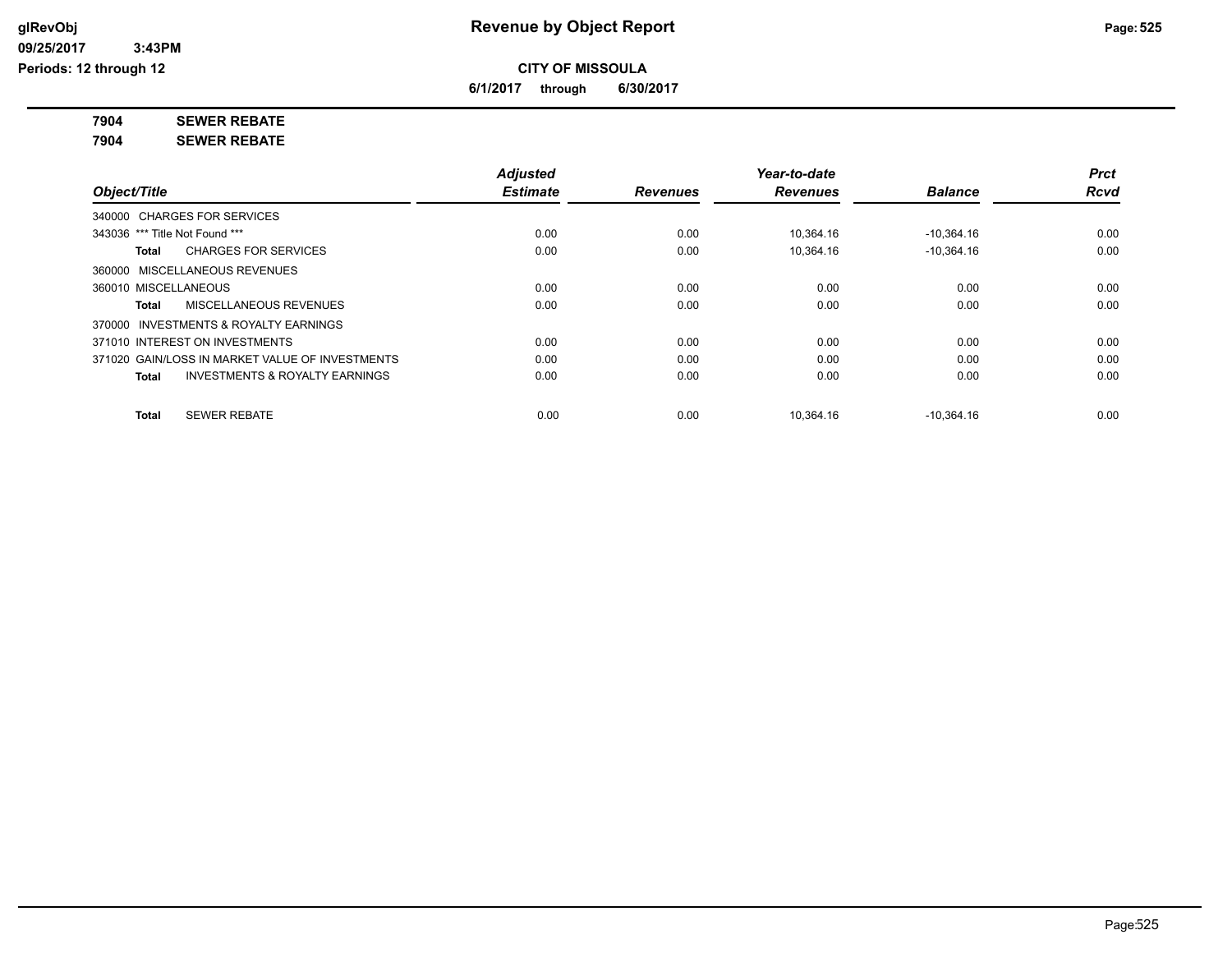**6/1/2017 through 6/30/2017**

#### **7904 SEWER REBATE**

|                                                           | <b>Adjusted</b> |                 | Year-to-date    |                | <b>Prct</b> |
|-----------------------------------------------------------|-----------------|-----------------|-----------------|----------------|-------------|
| Object/Title                                              | <b>Estimate</b> | <b>Revenues</b> | <b>Revenues</b> | <b>Balance</b> | <b>Rcvd</b> |
| 340000 CHARGES FOR SERVICES                               |                 |                 |                 |                |             |
| 343036 *** Title Not Found ***                            | 0.00            | 0.00            | 10.364.16       | $-10.364.16$   | 0.00        |
| <b>CHARGES FOR SERVICES</b><br>Total                      | 0.00            | 0.00            | 10.364.16       | $-10,364.16$   | 0.00        |
| 360000 MISCELLANEOUS REVENUES                             |                 |                 |                 |                |             |
| 360010 MISCELLANEOUS                                      | 0.00            | 0.00            | 0.00            | 0.00           | 0.00        |
| MISCELLANEOUS REVENUES<br>Total                           | 0.00            | 0.00            | 0.00            | 0.00           | 0.00        |
| 370000 INVESTMENTS & ROYALTY EARNINGS                     |                 |                 |                 |                |             |
| 371010 INTEREST ON INVESTMENTS                            | 0.00            | 0.00            | 0.00            | 0.00           | 0.00        |
| 371020 GAIN/LOSS IN MARKET VALUE OF INVESTMENT            | 0.00            | 0.00            | 0.00            | 0.00           | 0.00        |
| <b>INVESTMENTS &amp; ROYALTY EARNINGS</b><br><b>Total</b> | 0.00            | 0.00            | 0.00            | 0.00           | 0.00        |
|                                                           |                 |                 |                 |                |             |
| <b>SEWER REBATE</b><br>Total                              | 0.00            | 0.00            | 10.364.16       | $-10.364.16$   | 0.00        |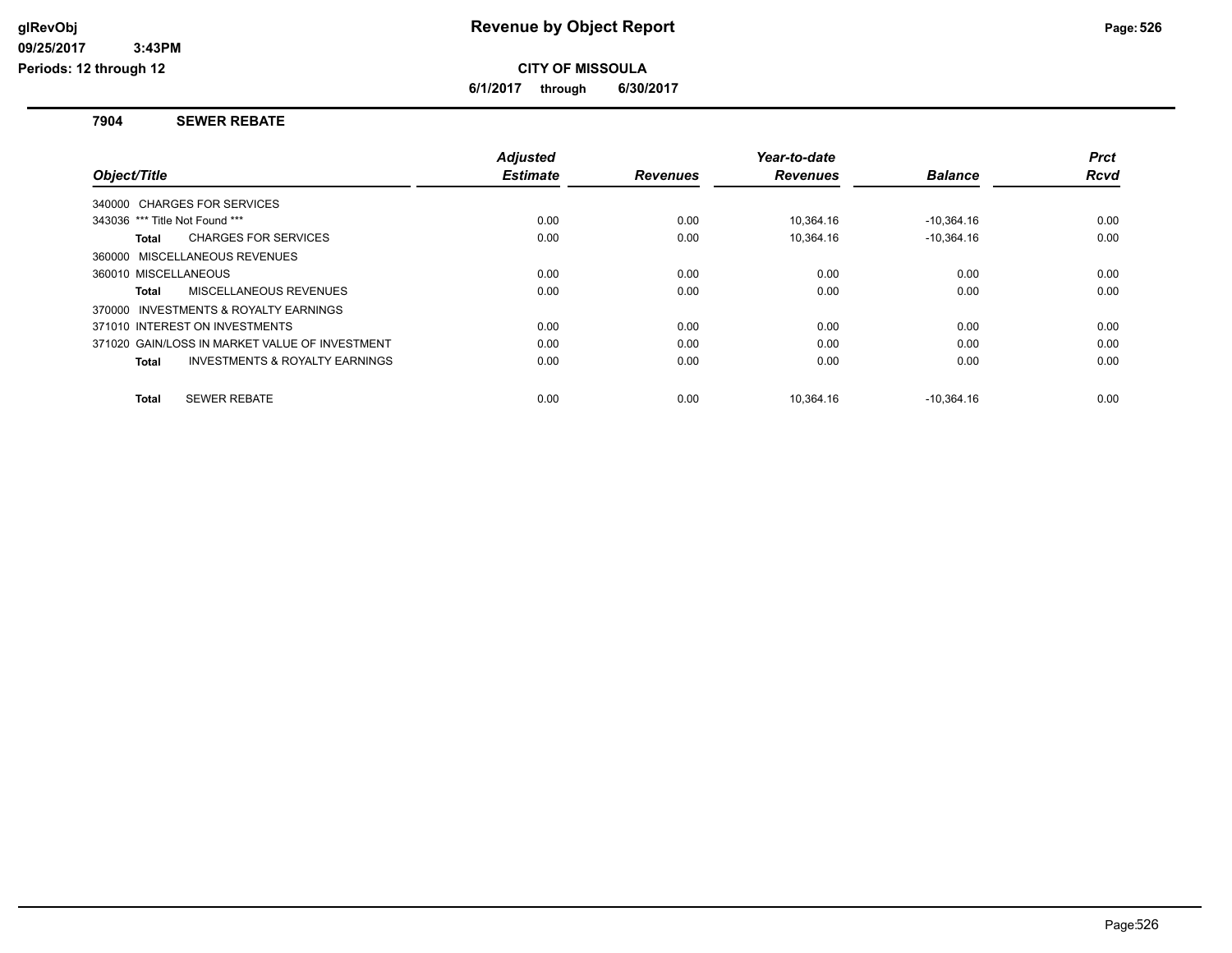**6/1/2017 through 6/30/2017**

**7905 WYE SEWER RSID 8489**

**7905 WYE SEWER RSID 8489**

|                                                 | <b>Adjusted</b> |                 | Year-to-date    |                | Prct        |
|-------------------------------------------------|-----------------|-----------------|-----------------|----------------|-------------|
| Object/Title                                    | <b>Estimate</b> | <b>Revenues</b> | <b>Revenues</b> | <b>Balance</b> | <b>Rcvd</b> |
| 360000 MISCELLANEOUS REVENUES                   |                 |                 |                 |                |             |
| 360010 MISCELLANEOUS                            | 0.00            | 0.00            | 0.00            | 0.00           | 0.00        |
| MISCELLANEOUS REVENUES<br>Total                 | 0.00            | 0.00            | 0.00            | 0.00           | 0.00        |
| 370000 INVESTMENTS & ROYALTY EARNINGS           |                 |                 |                 |                |             |
| 371010 INTEREST ON INVESTMENTS                  | 0.00            | 0.00            | 0.00            | 0.00           | 0.00        |
| 371020 GAIN/LOSS IN MARKET VALUE OF INVESTMENTS | 0.00            | 0.00            | 0.00            | 0.00           | 0.00        |
| INVESTMENTS & ROYALTY EARNINGS<br>Total         | 0.00            | 0.00            | 0.00            | 0.00           | 0.00        |
|                                                 |                 |                 |                 |                |             |
| WYE SEWER RSID 8489<br><b>Total</b>             | 0.00            | 0.00            | 0.00            | 0.00           | 0.00        |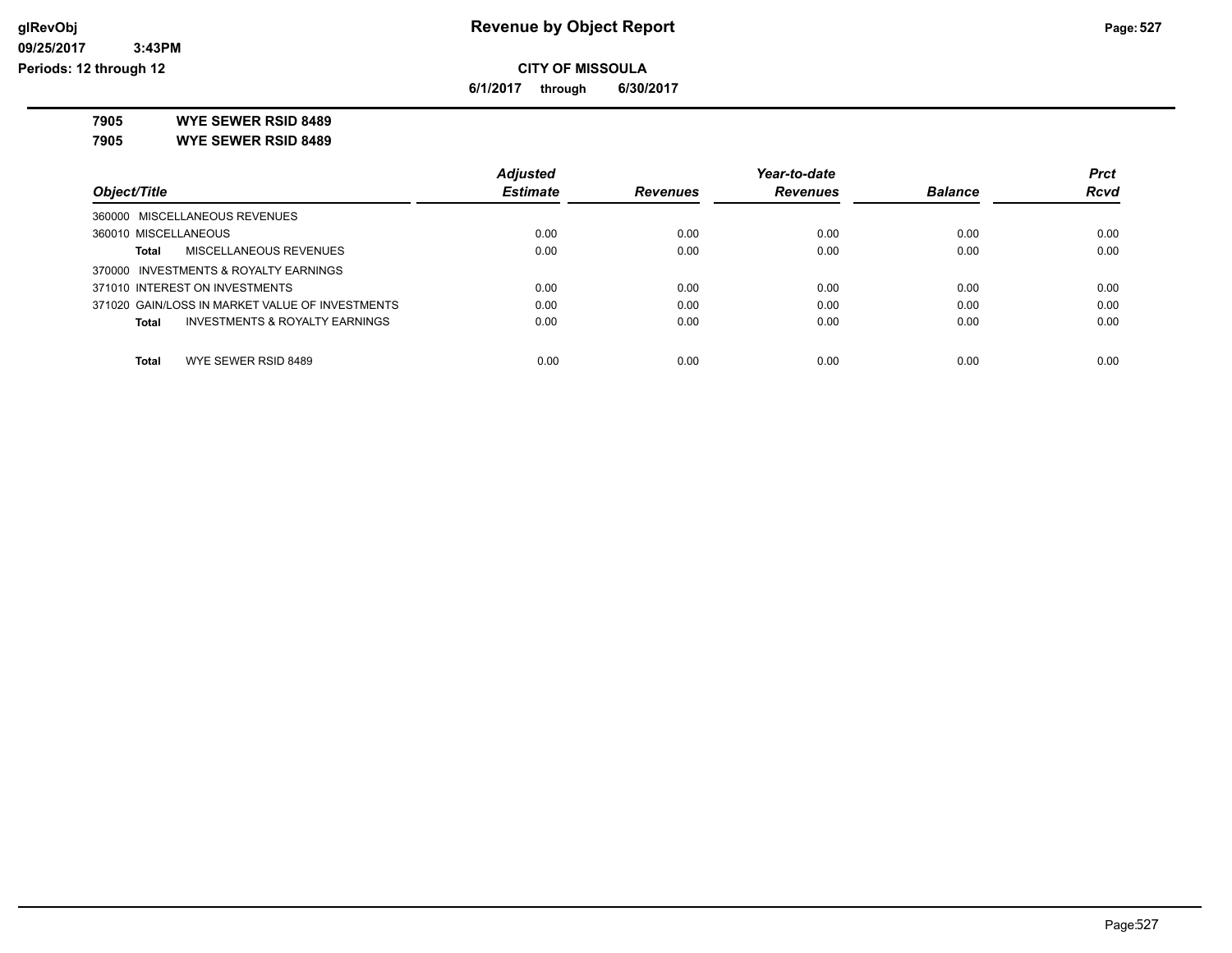**6/1/2017 through 6/30/2017**

#### **7905 WYE SEWER RSID 8489**

|                                                | <b>Adjusted</b> |                 | Year-to-date    |                | <b>Prct</b> |
|------------------------------------------------|-----------------|-----------------|-----------------|----------------|-------------|
| Object/Title                                   | <b>Estimate</b> | <b>Revenues</b> | <b>Revenues</b> | <b>Balance</b> | <b>Rcvd</b> |
| 360000 MISCELLANEOUS REVENUES                  |                 |                 |                 |                |             |
| 360010 MISCELLANEOUS                           | 0.00            | 0.00            | 0.00            | 0.00           | 0.00        |
| MISCELLANEOUS REVENUES<br>Total                | 0.00            | 0.00            | 0.00            | 0.00           | 0.00        |
| 370000 INVESTMENTS & ROYALTY EARNINGS          |                 |                 |                 |                |             |
| 371010 INTEREST ON INVESTMENTS                 | 0.00            | 0.00            | 0.00            | 0.00           | 0.00        |
| 371020 GAIN/LOSS IN MARKET VALUE OF INVESTMENT | 0.00            | 0.00            | 0.00            | 0.00           | 0.00        |
| INVESTMENTS & ROYALTY EARNINGS<br>Total        | 0.00            | 0.00            | 0.00            | 0.00           | 0.00        |
| <b>Total</b><br>WYE SEWER RSID 8489            | 0.00            | 0.00            | 0.00            | 0.00           | 0.00        |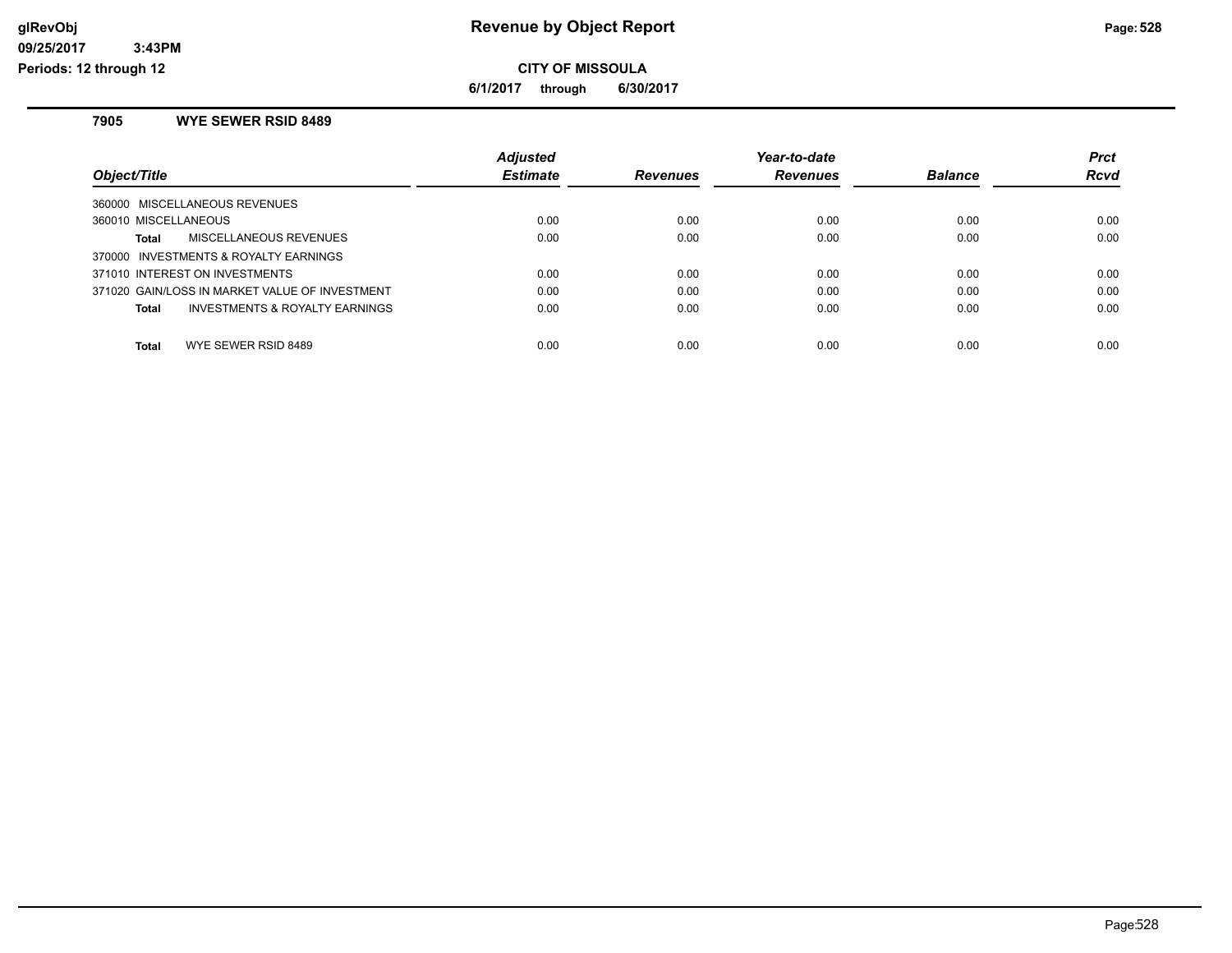**6/1/2017 through 6/30/2017**

**7906 COUNTY PARK BOARD CIP**

**7906 COUNTY PARK BOARD CIP**

|                                                 | <b>Adjusted</b> |                 | Year-to-date    |                | <b>Prct</b> |
|-------------------------------------------------|-----------------|-----------------|-----------------|----------------|-------------|
| Object/Title                                    | <b>Estimate</b> | <b>Revenues</b> | <b>Revenues</b> | <b>Balance</b> | <b>Rcvd</b> |
| 340000 CHARGES FOR SERVICES                     |                 |                 |                 |                |             |
| 346050 COUNTY PLAYGROUND CONTRACT               | 0.00            | 0.00            | 0.00            | 0.00           | 0.00        |
| <b>CHARGES FOR SERVICES</b><br>Total            | 0.00            | 0.00            | 0.00            | 0.00           | 0.00        |
| 370000 INVESTMENTS & ROYALTY EARNINGS           |                 |                 |                 |                |             |
| 371010 INTEREST ON INVESTMENTS                  | 0.00            | 0.00            | 0.00            | 0.00           | 0.00        |
| 371020 GAIN/LOSS IN MARKET VALUE OF INVESTMENTS | 0.00            | 0.00            | 0.00            | 0.00           | 0.00        |
| INVESTMENTS & ROYALTY EARNINGS<br>Total         | 0.00            | 0.00            | 0.00            | 0.00           | 0.00        |
|                                                 |                 |                 |                 |                |             |
| <b>COUNTY PARK BOARD CIP</b><br>Total           | 0.00            | 0.00            | 0.00            | 0.00           | 0.00        |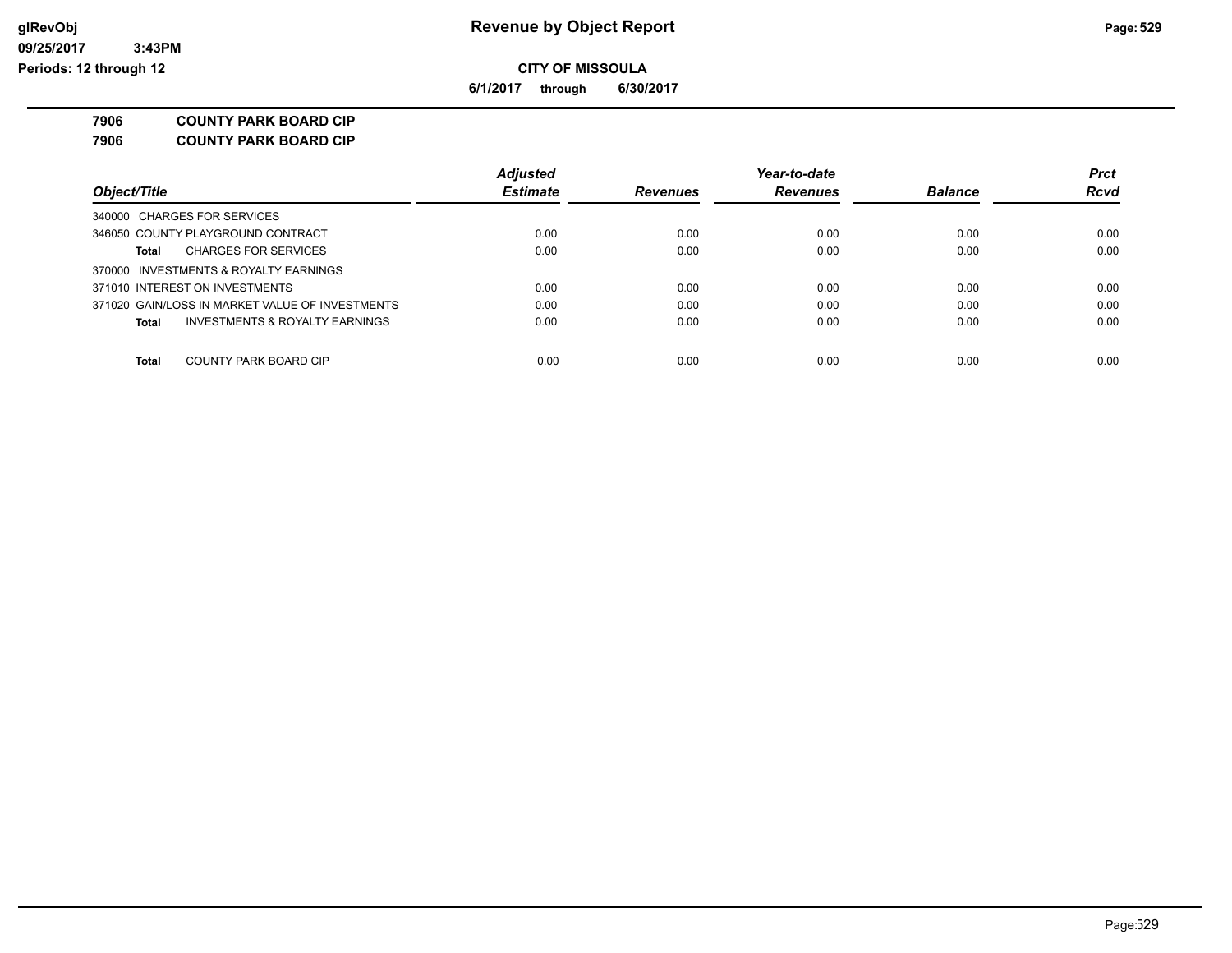**6/1/2017 through 6/30/2017**

# **7906 COUNTY PARK BOARD CIP**

|                                                | Adjusted        |                 | Year-to-date    |                | <b>Prct</b> |
|------------------------------------------------|-----------------|-----------------|-----------------|----------------|-------------|
| Object/Title                                   | <b>Estimate</b> | <b>Revenues</b> | <b>Revenues</b> | <b>Balance</b> | <b>Rcvd</b> |
| 340000 CHARGES FOR SERVICES                    |                 |                 |                 |                |             |
| 346050 COUNTY PLAYGROUND CONTRACT              | 0.00            | 0.00            | 0.00            | 0.00           | 0.00        |
| <b>CHARGES FOR SERVICES</b><br>Total           | 0.00            | 0.00            | 0.00            | 0.00           | 0.00        |
| 370000 INVESTMENTS & ROYALTY EARNINGS          |                 |                 |                 |                |             |
| 371010 INTEREST ON INVESTMENTS                 | 0.00            | 0.00            | 0.00            | 0.00           | 0.00        |
| 371020 GAIN/LOSS IN MARKET VALUE OF INVESTMENT | 0.00            | 0.00            | 0.00            | 0.00           | 0.00        |
| INVESTMENTS & ROYALTY EARNINGS<br>Total        | 0.00            | 0.00            | 0.00            | 0.00           | 0.00        |
| Total<br>COUNTY PARK BOARD CIP                 | 0.00            | 0.00            | 0.00            | 0.00           | 0.00        |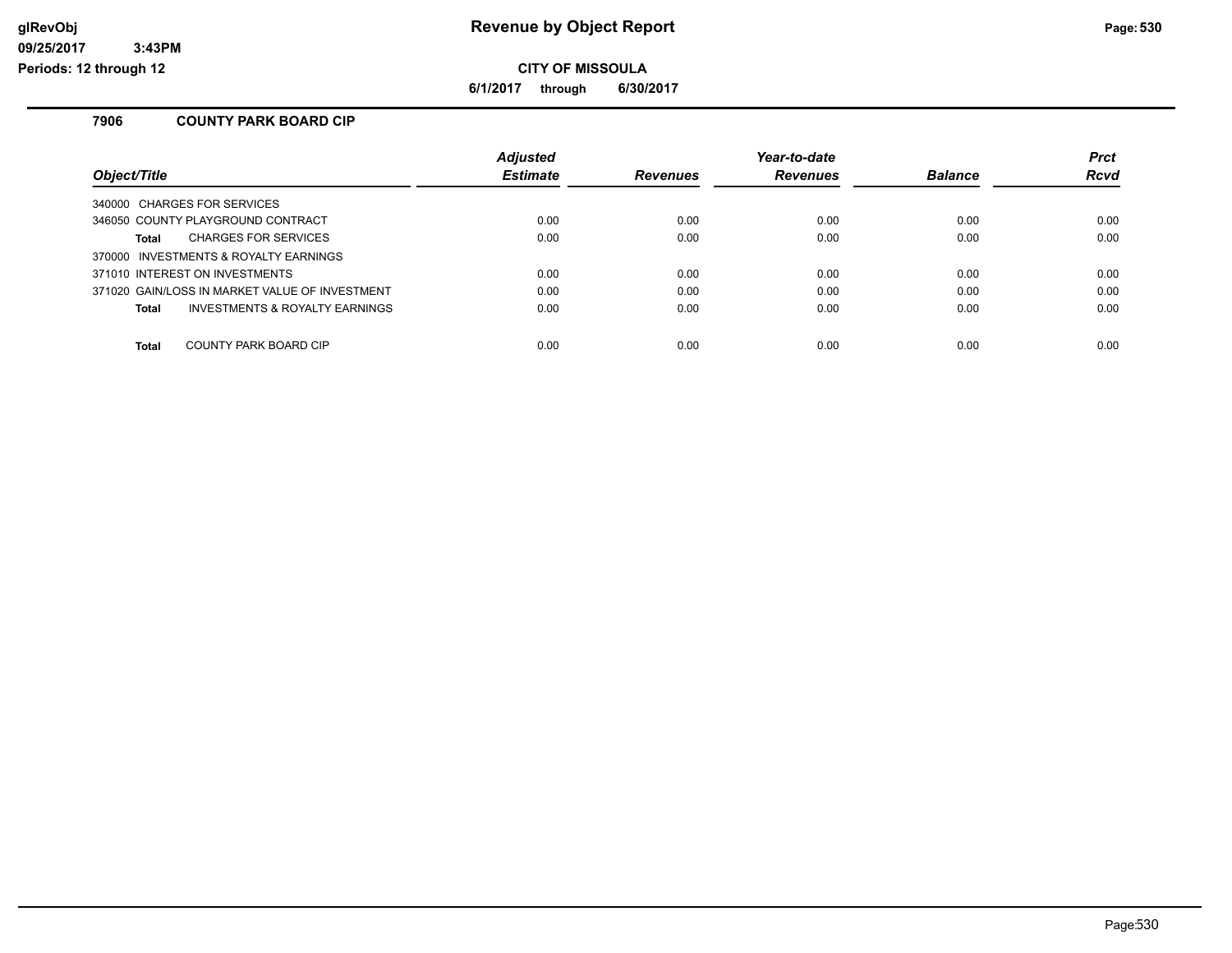**6/1/2017 through 6/30/2017**

# **7907 ELK HILLS SUBDIVISION**

**7907 ELK HILLS SUBDIVISION**

|                                                 | <b>Adjusted</b> |                 | Year-to-date    |                | Prct |
|-------------------------------------------------|-----------------|-----------------|-----------------|----------------|------|
| Object/Title                                    | <b>Estimate</b> | <b>Revenues</b> | <b>Revenues</b> | <b>Balance</b> | Rcvd |
| 370000 INVESTMENTS & ROYALTY EARNINGS           |                 |                 |                 |                |      |
| 371010 INTEREST ON INVESTMENTS                  | 0.00            | 0.00            | 0.00            | 0.00           | 0.00 |
| 371020 GAIN/LOSS IN MARKET VALUE OF INVESTMENTS | 0.00            | 0.00            | 0.00            | 0.00           | 0.00 |
| INVESTMENTS & ROYALTY EARNINGS<br><b>Total</b>  | 0.00            | 0.00            | 0.00            | 0.00           | 0.00 |
| <b>Total</b><br>ELK HILLS SUBDIVISION           | 0.00            | 0.00            | 0.00            | 0.00           | 0.00 |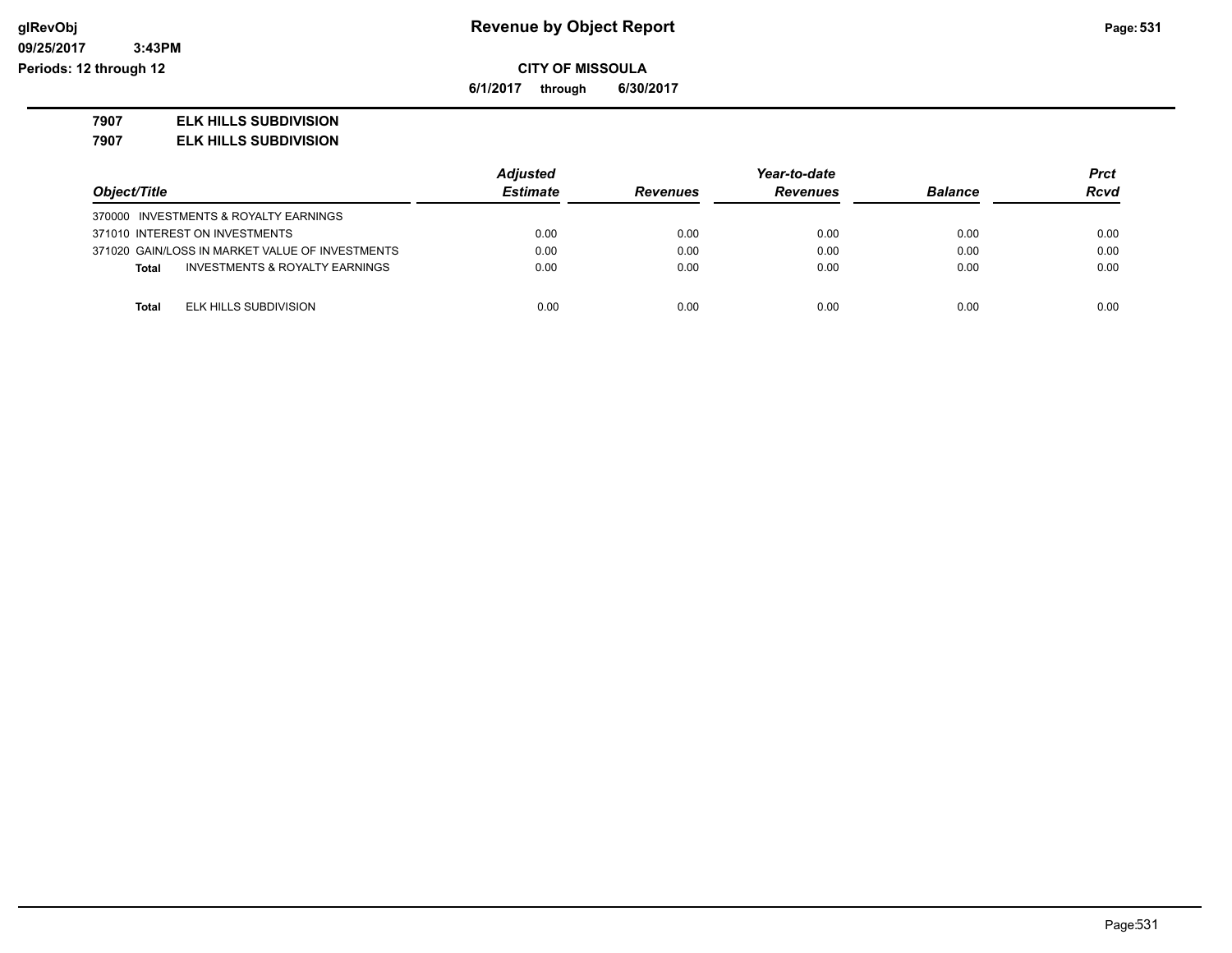**6/1/2017 through 6/30/2017**

#### **7907 ELK HILLS SUBDIVISION**

| Object/Title |                                                | <b>Adjusted</b><br><b>Estimate</b> | <b>Revenues</b> | Year-to-date<br><b>Revenues</b> | <b>Balance</b> | <b>Prct</b><br><b>Rcvd</b> |
|--------------|------------------------------------------------|------------------------------------|-----------------|---------------------------------|----------------|----------------------------|
|              | 370000 INVESTMENTS & ROYALTY EARNINGS          |                                    |                 |                                 |                |                            |
|              | 371010 INTEREST ON INVESTMENTS                 | 0.00                               | 0.00            | 0.00                            | 0.00           | 0.00                       |
|              | 371020 GAIN/LOSS IN MARKET VALUE OF INVESTMENT | 0.00                               | 0.00            | 0.00                            | 0.00           | 0.00                       |
| <b>Total</b> | INVESTMENTS & ROYALTY EARNINGS                 | 0.00                               | 0.00            | 0.00                            | 0.00           | 0.00                       |
|              |                                                |                                    |                 |                                 |                |                            |
| Total        | ELK HILLS SUBDIVISION                          | 0.00                               | 0.00            | 0.00                            | 0.00           | 0.00                       |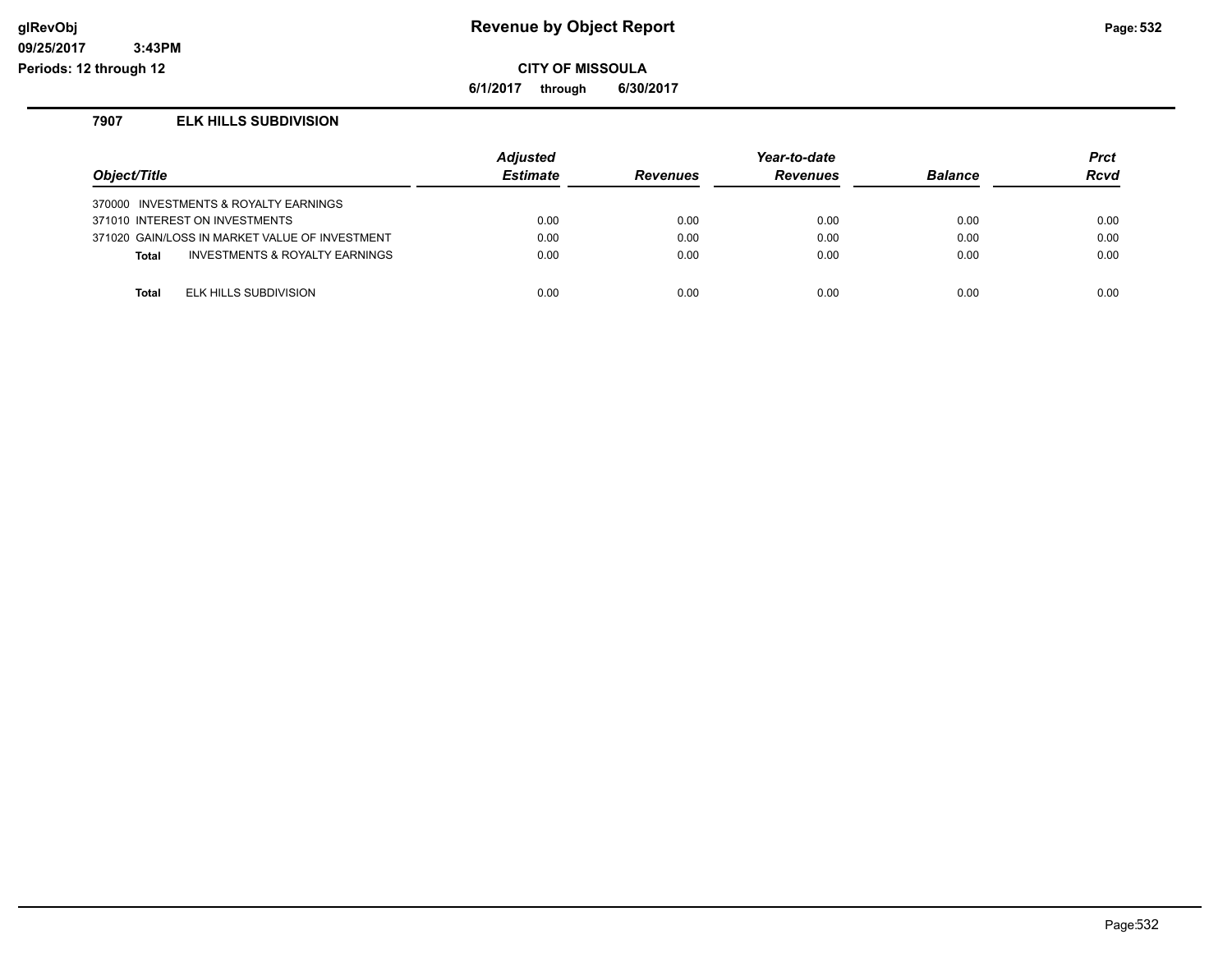**6/1/2017 through 6/30/2017**

# **7908 RATTLESNAKE-CORNERSTONE TRAIL SW**

# **7908 RATTLESNAKE-CORNERSTONE TRAIL SW**

|                                                 | <b>Adjusted</b> |                 | Year-to-date    |                | <b>Prct</b> |
|-------------------------------------------------|-----------------|-----------------|-----------------|----------------|-------------|
| Object/Title                                    | <b>Estimate</b> | <b>Revenues</b> | <b>Revenues</b> | <b>Balance</b> | <b>Rcvd</b> |
| 370000 INVESTMENTS & ROYALTY EARNINGS           |                 |                 |                 |                |             |
| 371010 INTEREST ON INVESTMENTS                  | 0.00            | 0.00            | 0.00            | 0.00           | 0.00        |
| 371020 GAIN/LOSS IN MARKET VALUE OF INVESTMENTS | 0.00            | 0.00            | 0.00            | 0.00           | 0.00        |
| INVESTMENTS & ROYALTY EARNINGS<br>Total         | 0.00            | 0.00            | 0.00            | 0.00           | 0.00        |
| 380000 OTHER FINANCING SOURCES                  |                 |                 |                 |                |             |
| 383000 OPERATING TRANSFERS                      | 0.00            | 0.00            | 0.00            | 0.00           | 0.00        |
| OTHER FINANCING SOURCES<br>Total                | 0.00            | 0.00            | 0.00            | 0.00           | 0.00        |
|                                                 |                 |                 |                 |                |             |
| Total<br>RATTLESNAKE-CORNERSTONE TRAIL SW       | 0.00            | 0.00            | 0.00            | 0.00           | 0.00        |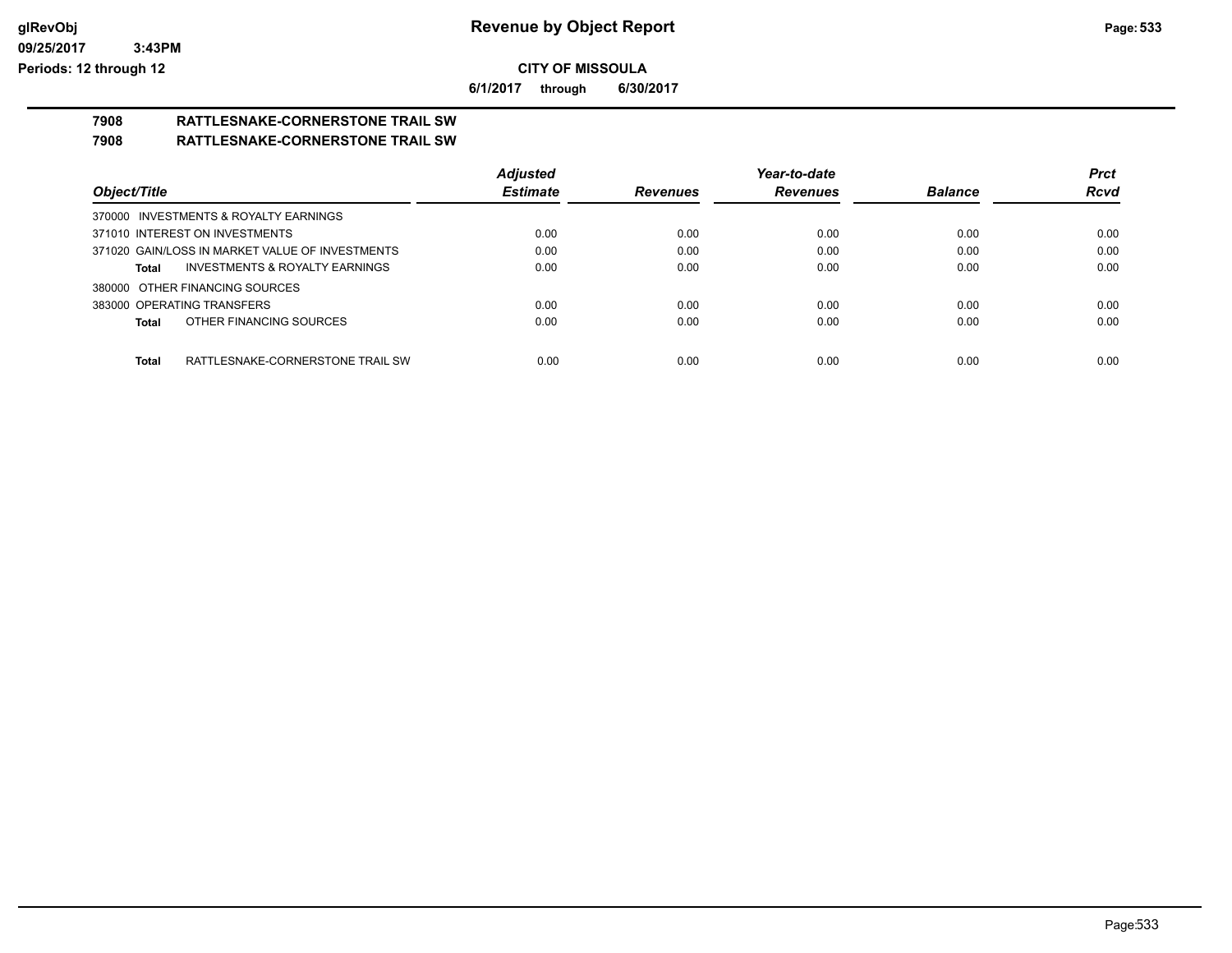**6/1/2017 through 6/30/2017**

#### **7908 RATTLESNAKE-CORNERSTONE TRAIL SW**

|                                                | <b>Adjusted</b> |                 | Year-to-date    |                | <b>Prct</b> |
|------------------------------------------------|-----------------|-----------------|-----------------|----------------|-------------|
| Object/Title                                   | <b>Estimate</b> | <b>Revenues</b> | <b>Revenues</b> | <b>Balance</b> | <b>Rcvd</b> |
| 370000 INVESTMENTS & ROYALTY EARNINGS          |                 |                 |                 |                |             |
| 371010 INTEREST ON INVESTMENTS                 | 0.00            | 0.00            | 0.00            | 0.00           | 0.00        |
| 371020 GAIN/LOSS IN MARKET VALUE OF INVESTMENT | 0.00            | 0.00            | 0.00            | 0.00           | 0.00        |
| INVESTMENTS & ROYALTY EARNINGS<br>Total        | 0.00            | 0.00            | 0.00            | 0.00           | 0.00        |
| 380000 OTHER FINANCING SOURCES                 |                 |                 |                 |                |             |
| 383000 OPERATING TRANSFERS                     | 0.00            | 0.00            | 0.00            | 0.00           | 0.00        |
| OTHER FINANCING SOURCES<br>Total               | 0.00            | 0.00            | 0.00            | 0.00           | 0.00        |
|                                                |                 |                 |                 |                |             |
| Total<br>RATTLESNAKE-CORNERSTONE TRAIL SW      | 0.00            | 0.00            | 0.00            | 0.00           | 0.00        |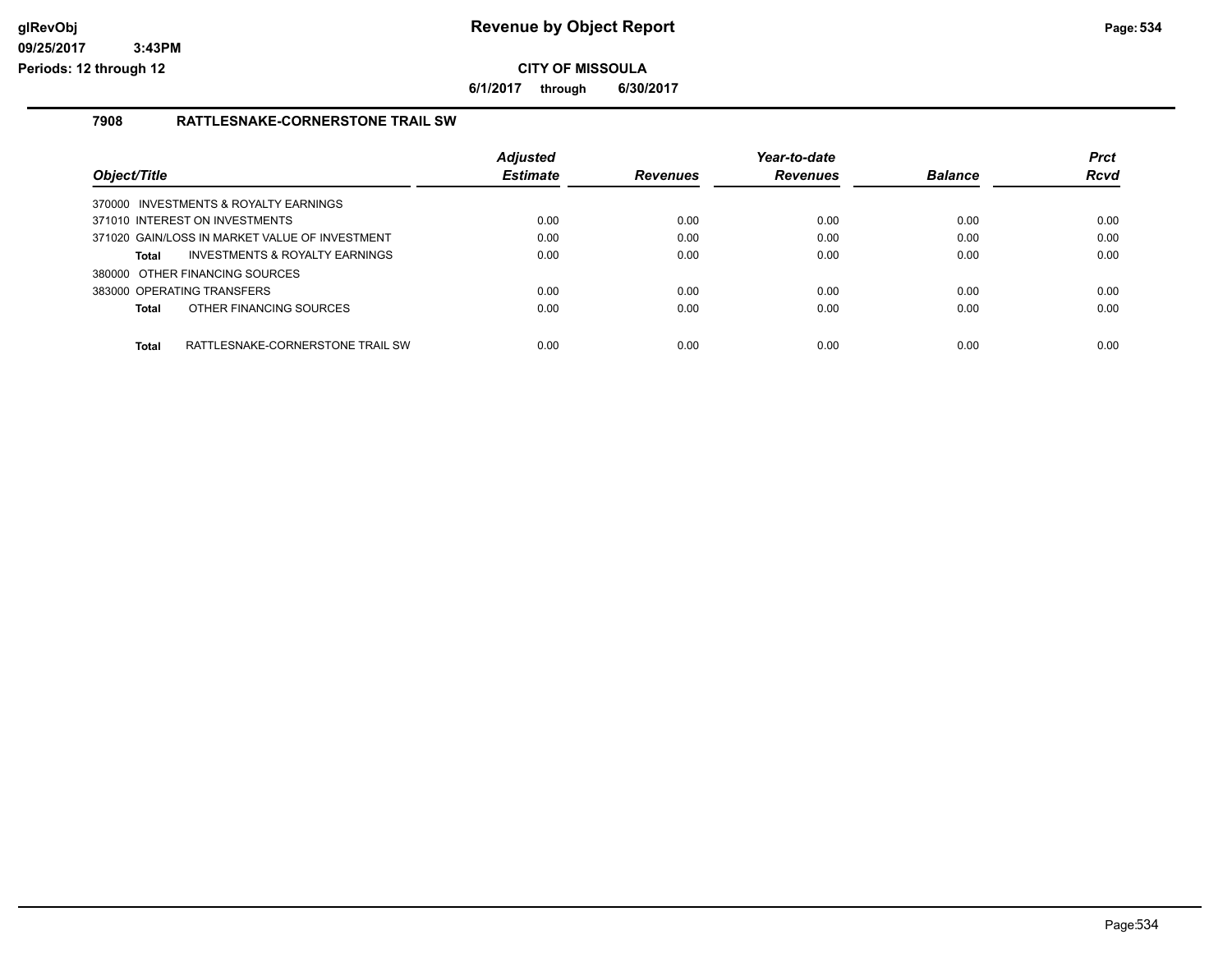**6/1/2017 through 6/30/2017**

# **7909 YOUTH PROGRAMS**

**7909 YOUTH PROGRAMS**

|                                                           | <b>Adjusted</b> |                 | Year-to-date    |                |             |
|-----------------------------------------------------------|-----------------|-----------------|-----------------|----------------|-------------|
| Object/Title                                              | <b>Estimate</b> | <b>Revenues</b> | <b>Revenues</b> | <b>Balance</b> | <b>Rcvd</b> |
| 370000 INVESTMENTS & ROYALTY EARNINGS                     |                 |                 |                 |                |             |
| 371010 INTEREST ON INVESTMENTS                            | 0.00            | 0.00            | 0.00            | 0.00           | 0.00        |
| 371020 GAIN/LOSS IN MARKET VALUE OF INVESTMENTS           | 0.00            | 0.00            | 0.00            | 0.00           | 0.00        |
| <b>INVESTMENTS &amp; ROYALTY EARNINGS</b><br><b>Total</b> | 0.00            | 0.00            | 0.00            | 0.00           | 0.00        |
|                                                           |                 |                 |                 |                |             |
| YOUTH PROGRAMS<br><b>Total</b>                            | 0.00            | 0.00            | 0.00            | 0.00           | 0.00        |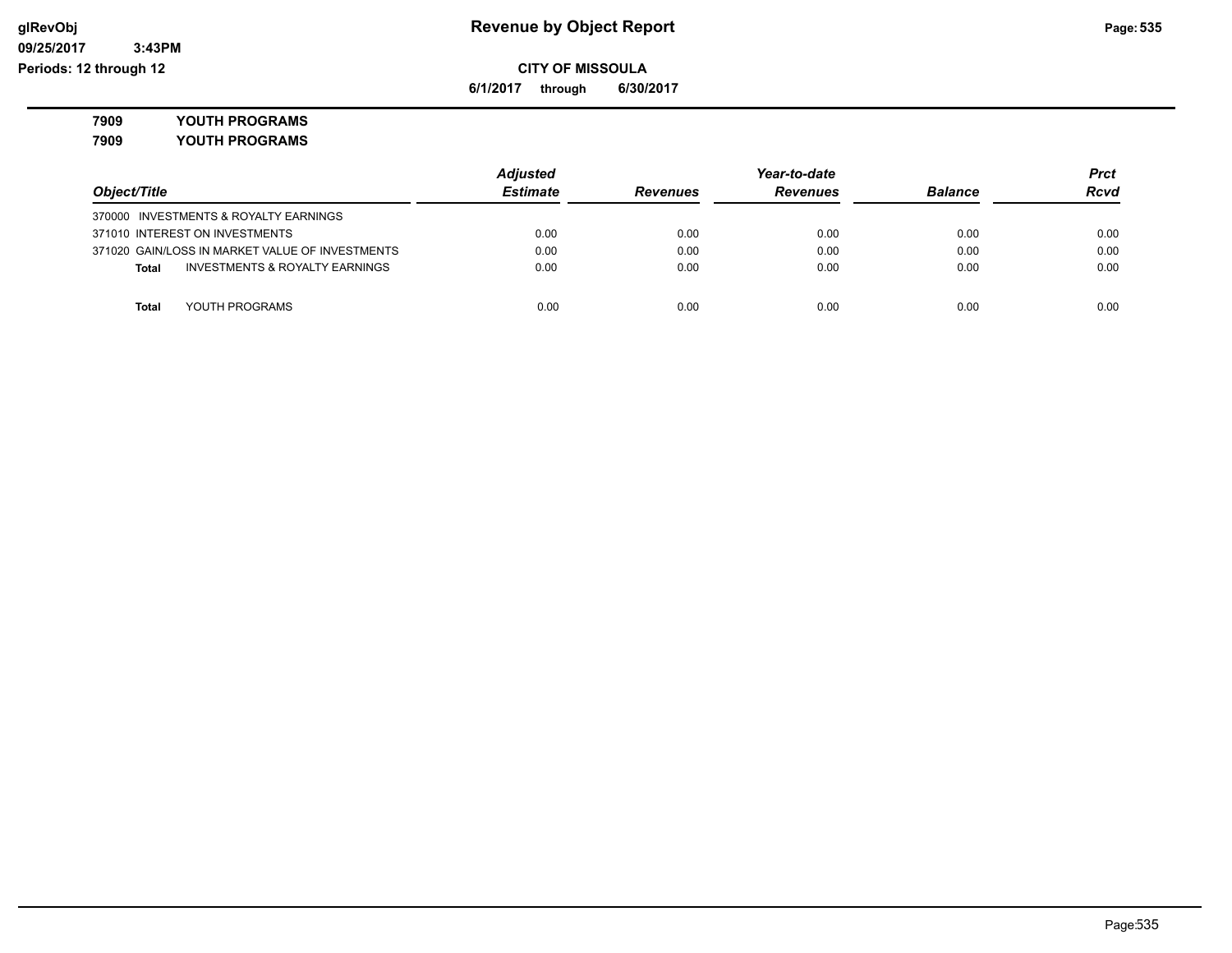**6/1/2017 through 6/30/2017**

#### **7909 YOUTH PROGRAMS**

| Object/Title                                              | Adjusted<br><b>Estimate</b> | <b>Revenues</b> | Year-to-date<br><b>Revenues</b> | <b>Balance</b> | <b>Prct</b><br><b>Rcvd</b> |
|-----------------------------------------------------------|-----------------------------|-----------------|---------------------------------|----------------|----------------------------|
| 370000 INVESTMENTS & ROYALTY EARNINGS                     |                             |                 |                                 |                |                            |
| 371010 INTEREST ON INVESTMENTS                            | 0.00                        | 0.00            | 0.00                            | 0.00           | 0.00                       |
| 371020 GAIN/LOSS IN MARKET VALUE OF INVESTMENT            | 0.00                        | 0.00            | 0.00                            | 0.00           | 0.00                       |
| <b>INVESTMENTS &amp; ROYALTY EARNINGS</b><br><b>Total</b> | 0.00                        | 0.00            | 0.00                            | 0.00           | 0.00                       |
|                                                           |                             |                 |                                 |                |                            |
| YOUTH PROGRAMS<br>Tota                                    | 0.00                        | 0.00            | 0.00                            | 0.00           | 0.00                       |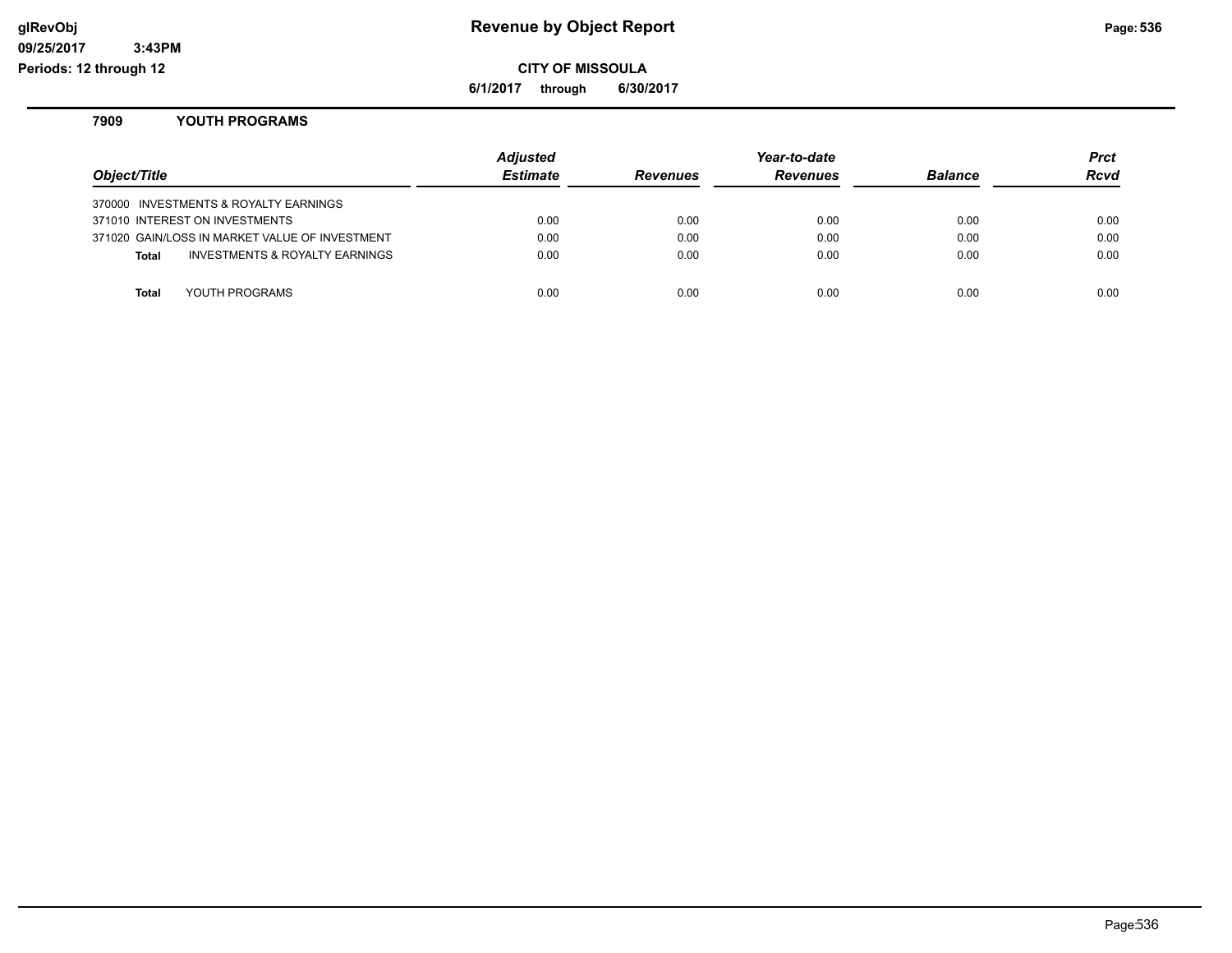**6/1/2017 through 6/30/2017**

# **7910 SIDEWALK & CURB LOAN FUND**

**7910 SIDEWALK & CURB LOAN FUND**

|                                                 | <b>Adjusted</b> |                 | Year-to-date    |                |      |
|-------------------------------------------------|-----------------|-----------------|-----------------|----------------|------|
| Object/Title                                    | <b>Estimate</b> | <b>Revenues</b> | <b>Revenues</b> | <b>Balance</b> | Rcvd |
| 370000 INVESTMENTS & ROYALTY EARNINGS           |                 |                 |                 |                |      |
| 371010 INTEREST ON INVESTMENTS                  | 0.00            | 0.00            | 0.00            | 0.00           | 0.00 |
| 371020 GAIN/LOSS IN MARKET VALUE OF INVESTMENTS | 0.00            | 0.00            | 0.00            | 0.00           | 0.00 |
| INVESTMENTS & ROYALTY EARNINGS<br><b>Total</b>  | 0.00            | 0.00            | 0.00            | 0.00           | 0.00 |
| SIDEWALK & CURB LOAN FUND<br><b>Total</b>       | 0.00            | 0.00            | 0.00            | 0.00           | 0.00 |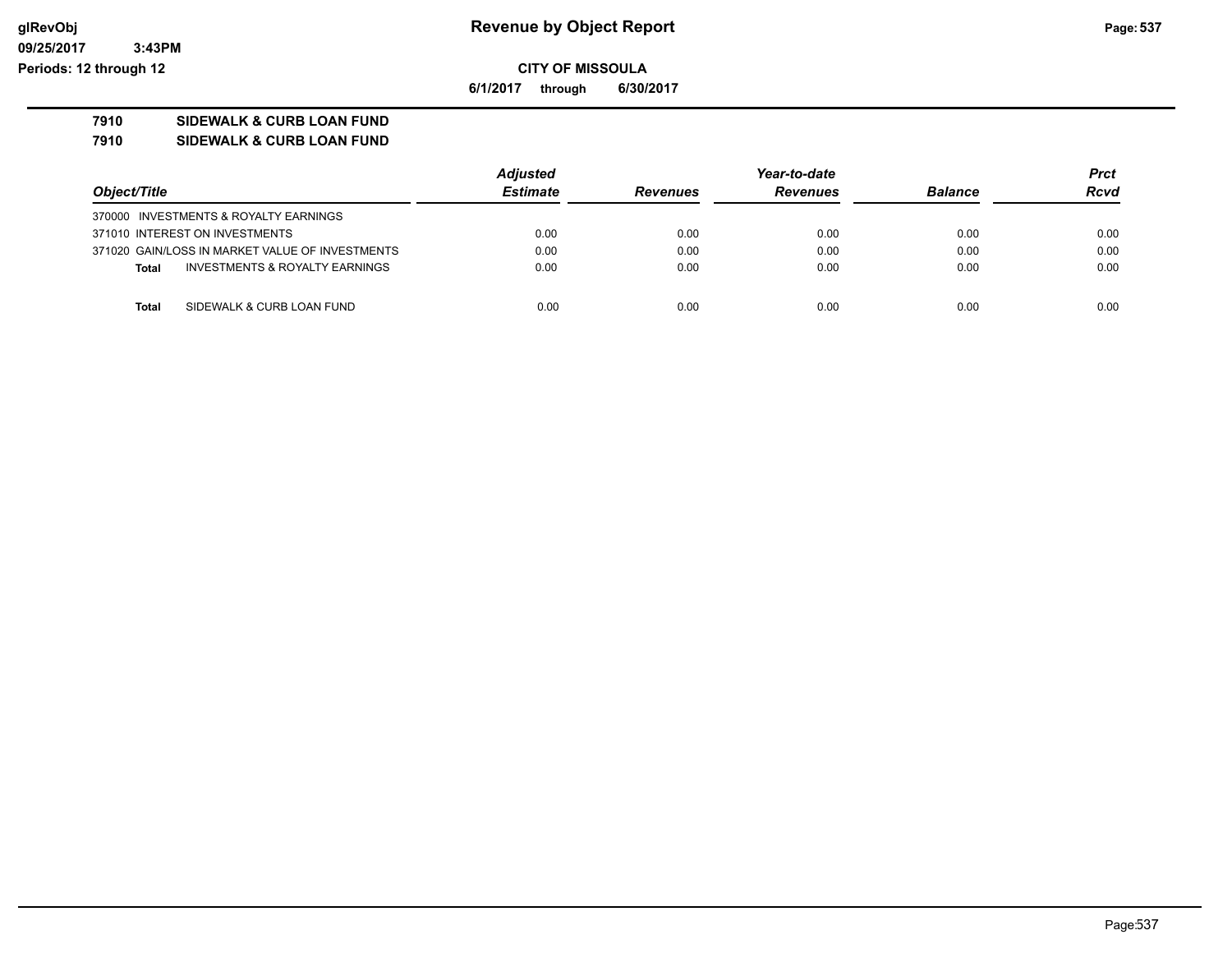**6/1/2017 through 6/30/2017**

# **7910 SIDEWALK & CURB LOAN FUND**

| Object/Title                                   | <b>Adjusted</b><br><b>Estimate</b> | <b>Revenues</b> | Year-to-date<br><b>Revenues</b> | <b>Balance</b> | <b>Prct</b><br>Rcvd |
|------------------------------------------------|------------------------------------|-----------------|---------------------------------|----------------|---------------------|
| 370000 INVESTMENTS & ROYALTY EARNINGS          |                                    |                 |                                 |                |                     |
| 371010 INTEREST ON INVESTMENTS                 | 0.00                               | 0.00            | 0.00                            | 0.00           | 0.00                |
| 371020 GAIN/LOSS IN MARKET VALUE OF INVESTMENT | 0.00                               | 0.00            | 0.00                            | 0.00           | 0.00                |
| INVESTMENTS & ROYALTY EARNINGS<br><b>Total</b> | 0.00                               | 0.00            | 0.00                            | 0.00           | 0.00                |
|                                                |                                    |                 |                                 |                |                     |
| SIDEWALK & CURB LOAN FUND<br>Total             | 0.00                               | 0.00            | 0.00                            | 0.00           | 0.00                |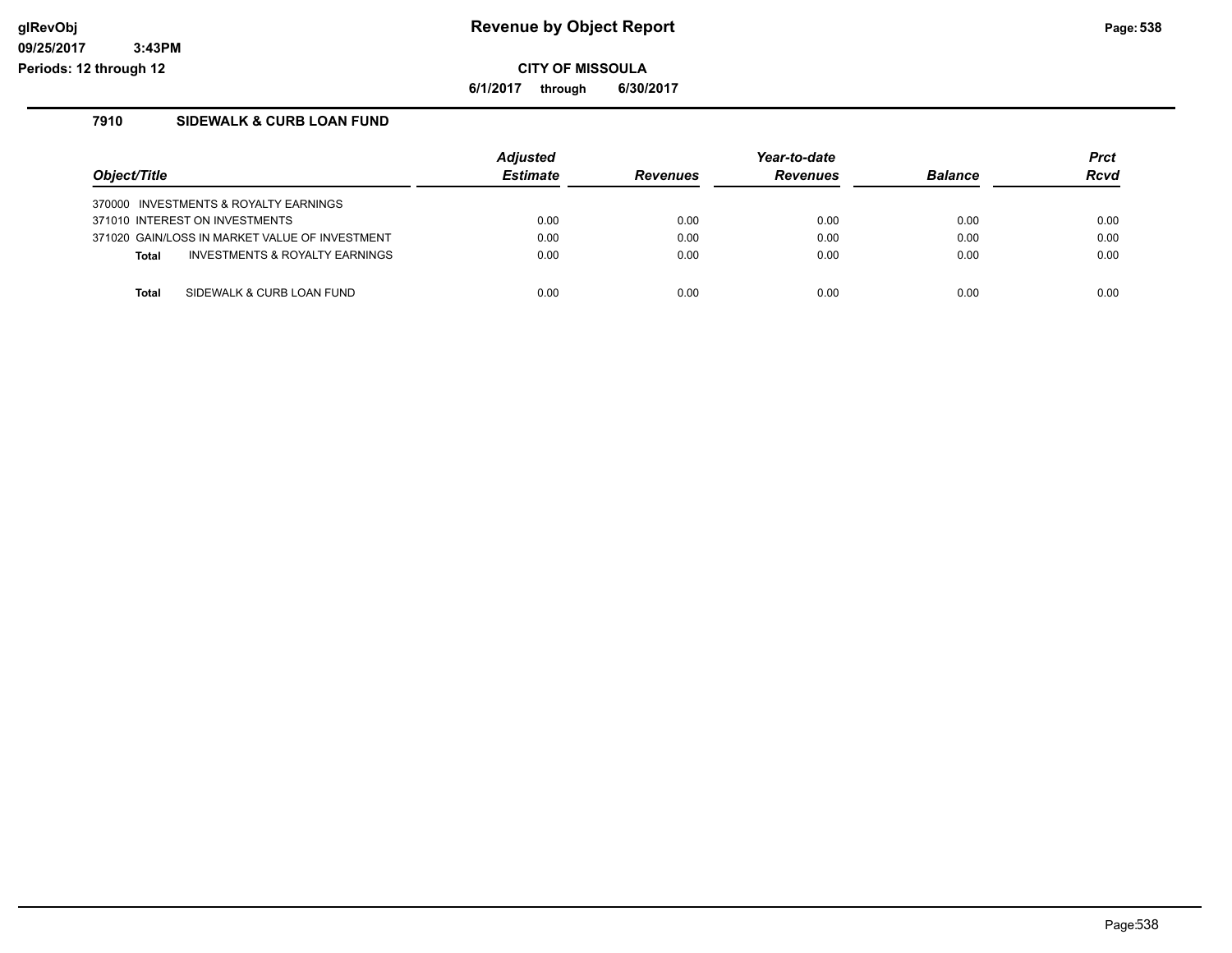**6/1/2017 through 6/30/2017**

**7911 RESIDENTIAL INSPECTION FUND**

**7911 RESIDENTIAL INSPECTION FUND**

|                                                    | <b>Adjusted</b> |                 | Year-to-date    |                | <b>Prct</b> |
|----------------------------------------------------|-----------------|-----------------|-----------------|----------------|-------------|
| Object/Title                                       | <b>Estimate</b> | <b>Revenues</b> | <b>Revenues</b> | <b>Balance</b> | <b>Rcvd</b> |
| 320000 LICENSES & PERMITS                          |                 |                 |                 |                |             |
| 323018 PAVING ASSESSMENTS                          | 0.00            | 0.00            | 0.00            | 0.00           | 0.00        |
| <b>LICENSES &amp; PERMITS</b><br>Total             | 0.00            | 0.00            | 0.00            | 0.00           | 0.00        |
| 360000 MISCELLANEOUS REVENUES                      |                 |                 |                 |                |             |
| 360010 MISCELLANEOUS                               | 0.00            | 0.00            | 0.00            | 0.00           | 0.00        |
| 365001 *** Title Not Found ***                     | 0.00            | 0.00            | 0.00            | 0.00           | 0.00        |
| 365002 OTHER RECREATION DONATIONS                  | 0.00            | 0.00            | 0.00            | 0.00           | 0.00        |
| MISCELLANEOUS REVENUES<br>Total                    | 0.00            | 0.00            | 0.00            | 0.00           | 0.00        |
| 370000 INVESTMENTS & ROYALTY EARNINGS              |                 |                 |                 |                |             |
| 371010 INTEREST ON INVESTMENTS                     | 0.00            | 0.00            | 0.00            | 0.00           | 0.00        |
| 371020 GAIN/LOSS IN MARKET VALUE OF INVESTMENTS    | 0.00            | 0.00            | 0.00            | 0.00           | 0.00        |
| <b>INVESTMENTS &amp; ROYALTY EARNINGS</b><br>Total | 0.00            | 0.00            | 0.00            | 0.00           | 0.00        |
|                                                    |                 |                 |                 |                |             |
| <b>RESIDENTIAL INSPECTION FUND</b><br>Total        | 0.00            | 0.00            | 0.00            | 0.00           | 0.00        |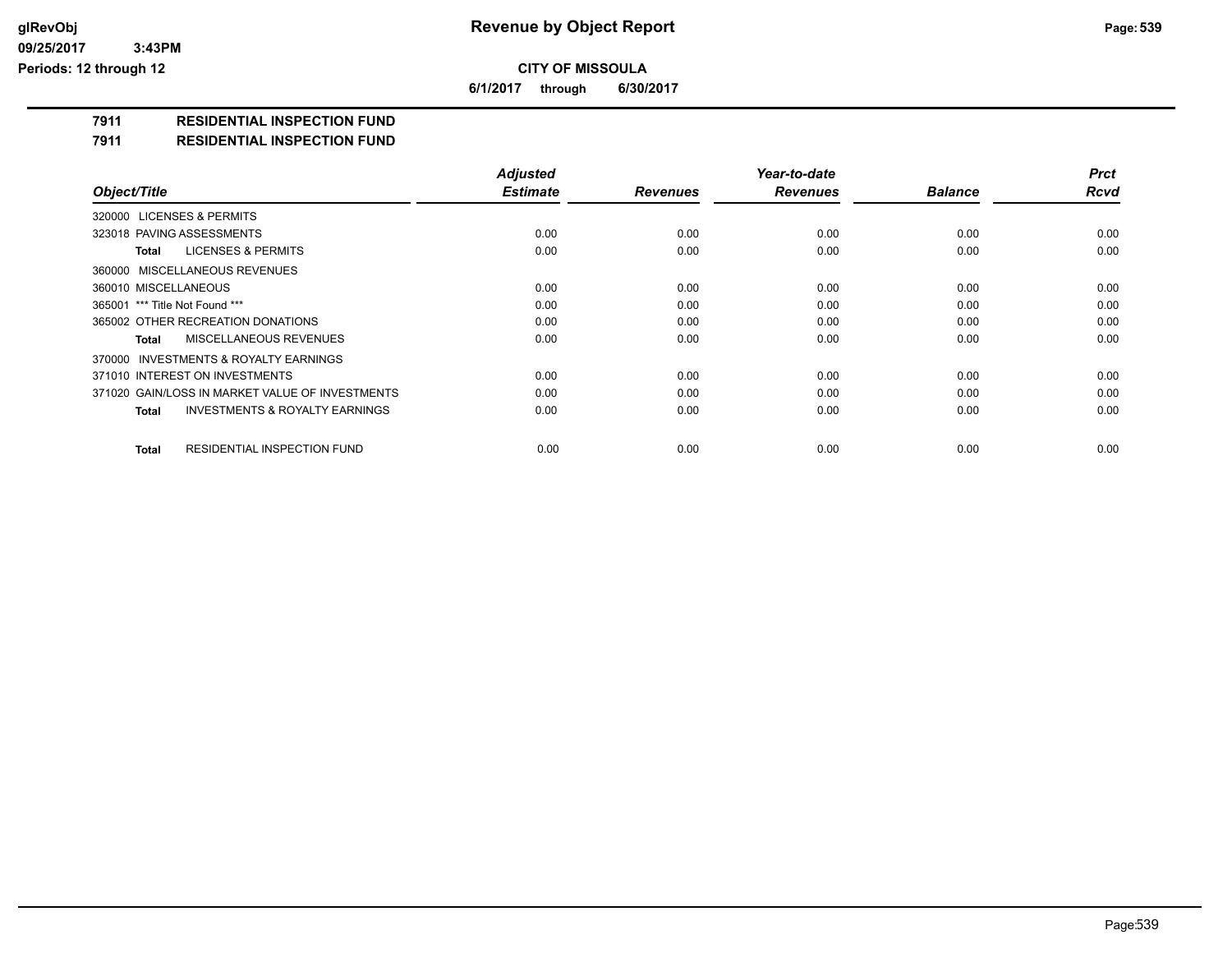**6/1/2017 through 6/30/2017**

# **7911 RESIDENTIAL INSPECTION FUND**

| Object/Title                                              | <b>Adjusted</b><br><b>Estimate</b> | <b>Revenues</b> | Year-to-date<br><b>Revenues</b> | <b>Balance</b> | <b>Prct</b><br><b>Rcvd</b> |
|-----------------------------------------------------------|------------------------------------|-----------------|---------------------------------|----------------|----------------------------|
|                                                           |                                    |                 |                                 |                |                            |
| 320000 LICENSES & PERMITS                                 |                                    |                 |                                 |                |                            |
| 323018 PAVING ASSESSMENTS                                 | 0.00                               | 0.00            | 0.00                            | 0.00           | 0.00                       |
| <b>LICENSES &amp; PERMITS</b><br><b>Total</b>             | 0.00                               | 0.00            | 0.00                            | 0.00           | 0.00                       |
| 360000 MISCELLANEOUS REVENUES                             |                                    |                 |                                 |                |                            |
| 360010 MISCELLANEOUS                                      | 0.00                               | 0.00            | 0.00                            | 0.00           | 0.00                       |
| 365001 *** Title Not Found ***                            | 0.00                               | 0.00            | 0.00                            | 0.00           | 0.00                       |
| 365002 OTHER RECREATION DONATIONS                         | 0.00                               | 0.00            | 0.00                            | 0.00           | 0.00                       |
| <b>MISCELLANEOUS REVENUES</b><br><b>Total</b>             | 0.00                               | 0.00            | 0.00                            | 0.00           | 0.00                       |
| 370000 INVESTMENTS & ROYALTY EARNINGS                     |                                    |                 |                                 |                |                            |
| 371010 INTEREST ON INVESTMENTS                            | 0.00                               | 0.00            | 0.00                            | 0.00           | 0.00                       |
| 371020 GAIN/LOSS IN MARKET VALUE OF INVESTMENT            | 0.00                               | 0.00            | 0.00                            | 0.00           | 0.00                       |
| <b>INVESTMENTS &amp; ROYALTY EARNINGS</b><br><b>Total</b> | 0.00                               | 0.00            | 0.00                            | 0.00           | 0.00                       |
|                                                           |                                    |                 |                                 |                |                            |
| RESIDENTIAL INSPECTION FUND<br><b>Total</b>               | 0.00                               | 0.00            | 0.00                            | 0.00           | 0.00                       |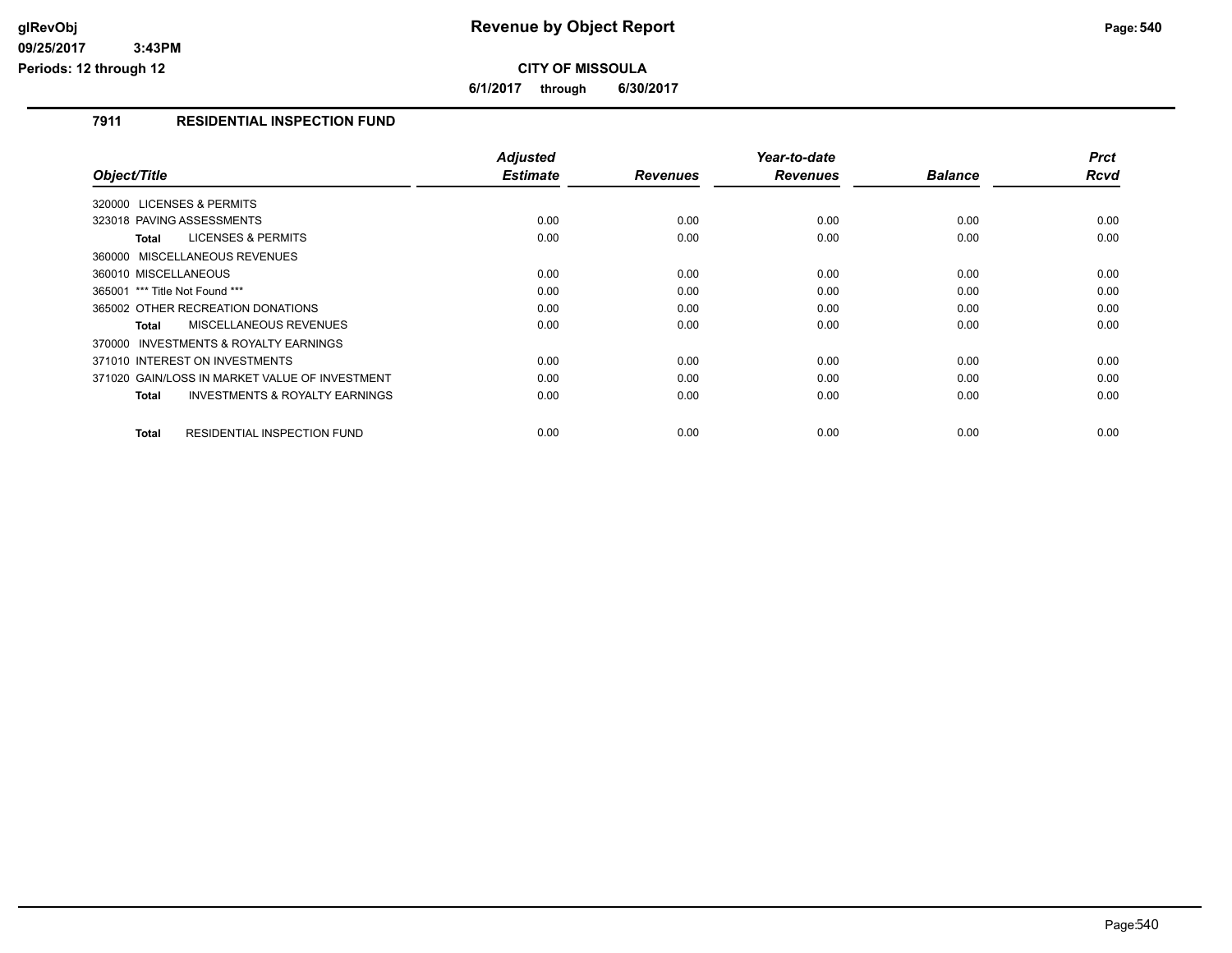**09/25/2017 3:43PM Periods: 12 through 12**

**CITY OF MISSOULA**

**6/1/2017 through 6/30/2017**

# **7955 PROPERTY TAX RELIEF FUND**

**7955 PROPERTY TAX RELIEF FUND**

|                                           | <b>Adjusted</b> |                 | Year-to-date    |                | <b>Prct</b> |
|-------------------------------------------|-----------------|-----------------|-----------------|----------------|-------------|
| Object/Title                              | <b>Estimate</b> | <b>Revenues</b> | <b>Revenues</b> | <b>Balance</b> | <b>Rcvd</b> |
| 360000 MISCELLANEOUS REVENUES             |                 |                 |                 |                |             |
| 365010 FRIENDS OF MISSOULA PARKS DONATION | 0.00            | 0.00            | 0.00            | 0.00           | 0.00        |
| MISCELLANEOUS REVENUES<br>Total           | 0.00            | 0.00            | 0.00            | 0.00           | 0.00        |
| PROPERTY TAX RELIEF FUND<br><b>Total</b>  | 0.00            | 0.00            | 0.00            | 0.00           | 0.00        |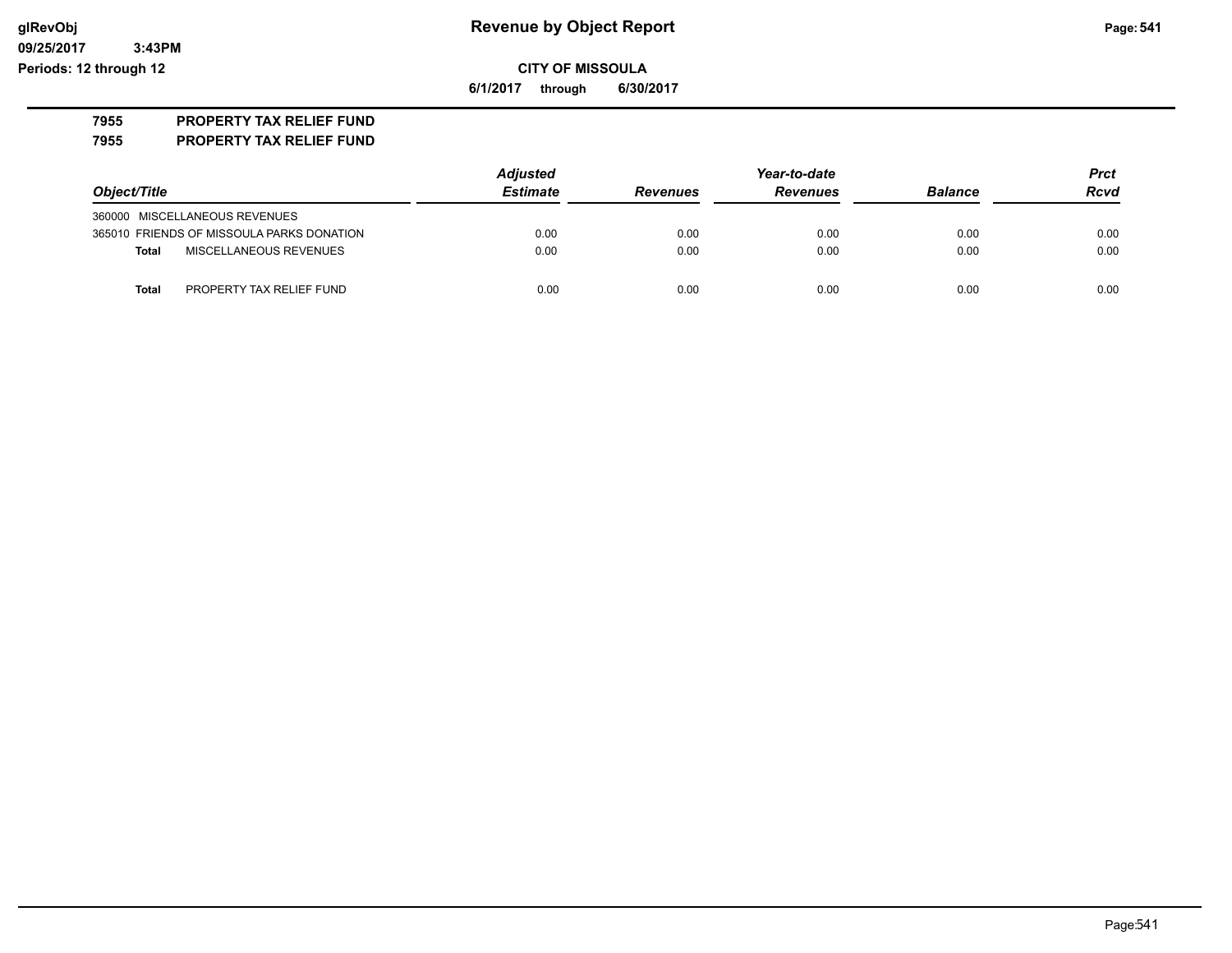**6/1/2017 through 6/30/2017**

### **7955 PROPERTY TAX RELIEF FUND**

| Object/Title |                                           | Adjusted<br><b>Estimate</b> | <b>Revenues</b> | Year-to-date<br><b>Revenues</b> | <b>Balance</b> | <b>Prct</b><br><b>Rcvd</b> |
|--------------|-------------------------------------------|-----------------------------|-----------------|---------------------------------|----------------|----------------------------|
|              | 360000 MISCELLANEOUS REVENUES             |                             |                 |                                 |                |                            |
|              | 365010 FRIENDS OF MISSOULA PARKS DONATION | 0.00                        | 0.00            | 0.00                            | 0.00           | 0.00                       |
| <b>Total</b> | MISCELLANEOUS REVENUES                    | 0.00                        | 0.00            | 0.00                            | 0.00           | 0.00                       |
| Total        | PROPERTY TAX RELIEF FUND                  | 0.00                        | 0.00            | 0.00                            | 0.00           | 0.00                       |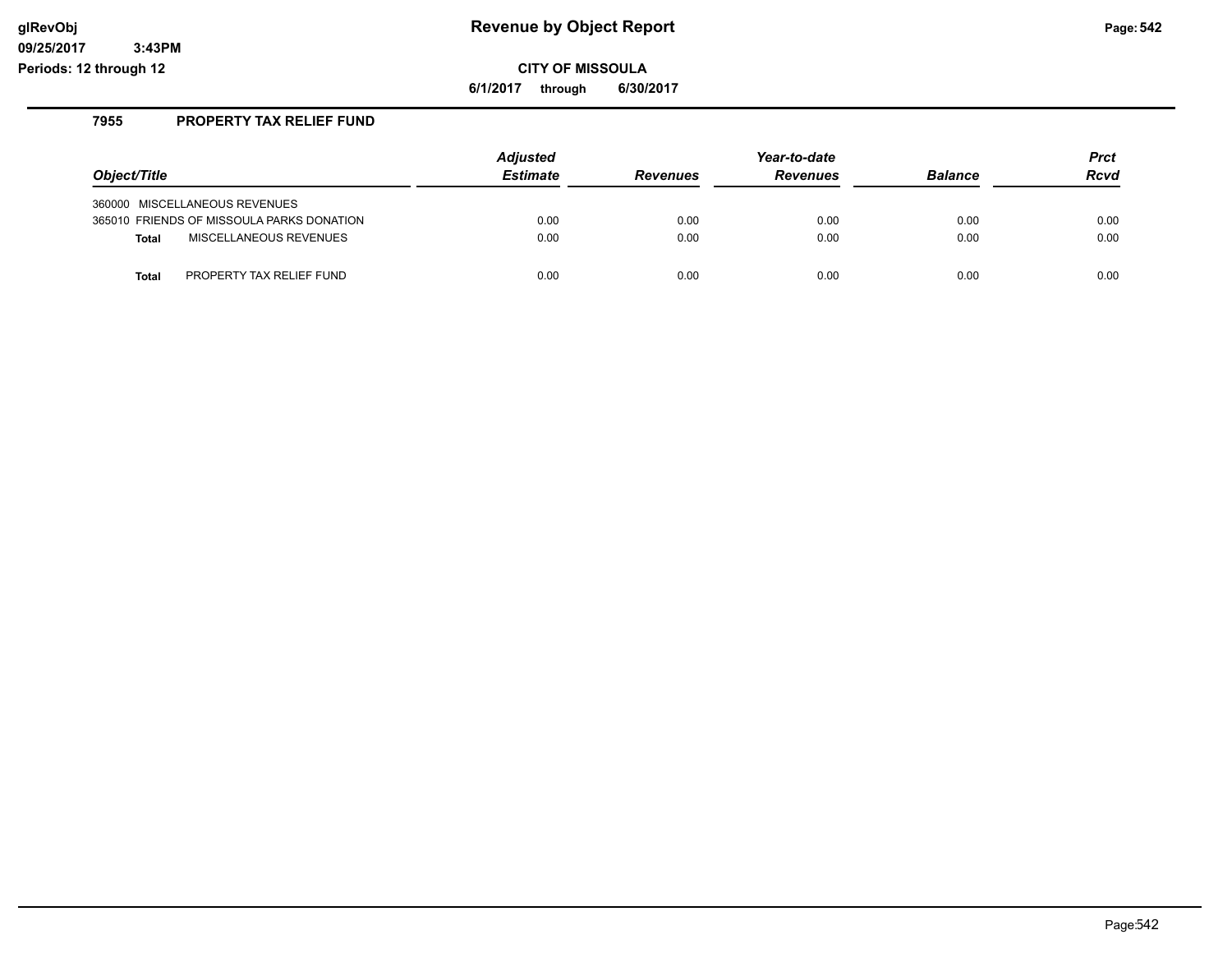#### **09/25/2017 3:43PM Periods: 12 through 12**

**CITY OF MISSOULA**

**6/1/2017 through 6/30/2017**

### **9000 GENERAL FIXED ASSETS ACCOUNT GROUP 9000 GENERAL FIXED ASSETS ACCOUNT GROUP**

| Object/Title                   |                                           | <b>Adjusted</b> |                 | Year-to-date    |                | Prct |
|--------------------------------|-------------------------------------------|-----------------|-----------------|-----------------|----------------|------|
|                                |                                           | <b>Estimate</b> | <b>Revenues</b> | <b>Revenues</b> | <b>Balance</b> | Rcvd |
|                                | 380000 OTHER FINANCING SOURCES            |                 |                 |                 |                |      |
| 382000 *** Title Not Found *** |                                           | 0.00            | 0.00            | 0.00            | 0.00           | 0.00 |
| <b>Total</b>                   | OTHER FINANCING SOURCES                   | 0.00            | 0.00            | 0.00            | 0.00           | 0.00 |
| <b>Total</b>                   | <b>GENERAL FIXED ASSETS ACCOUNT GROUP</b> | 0.00            | 0.00            | 0.00            | 0.00           | 0.00 |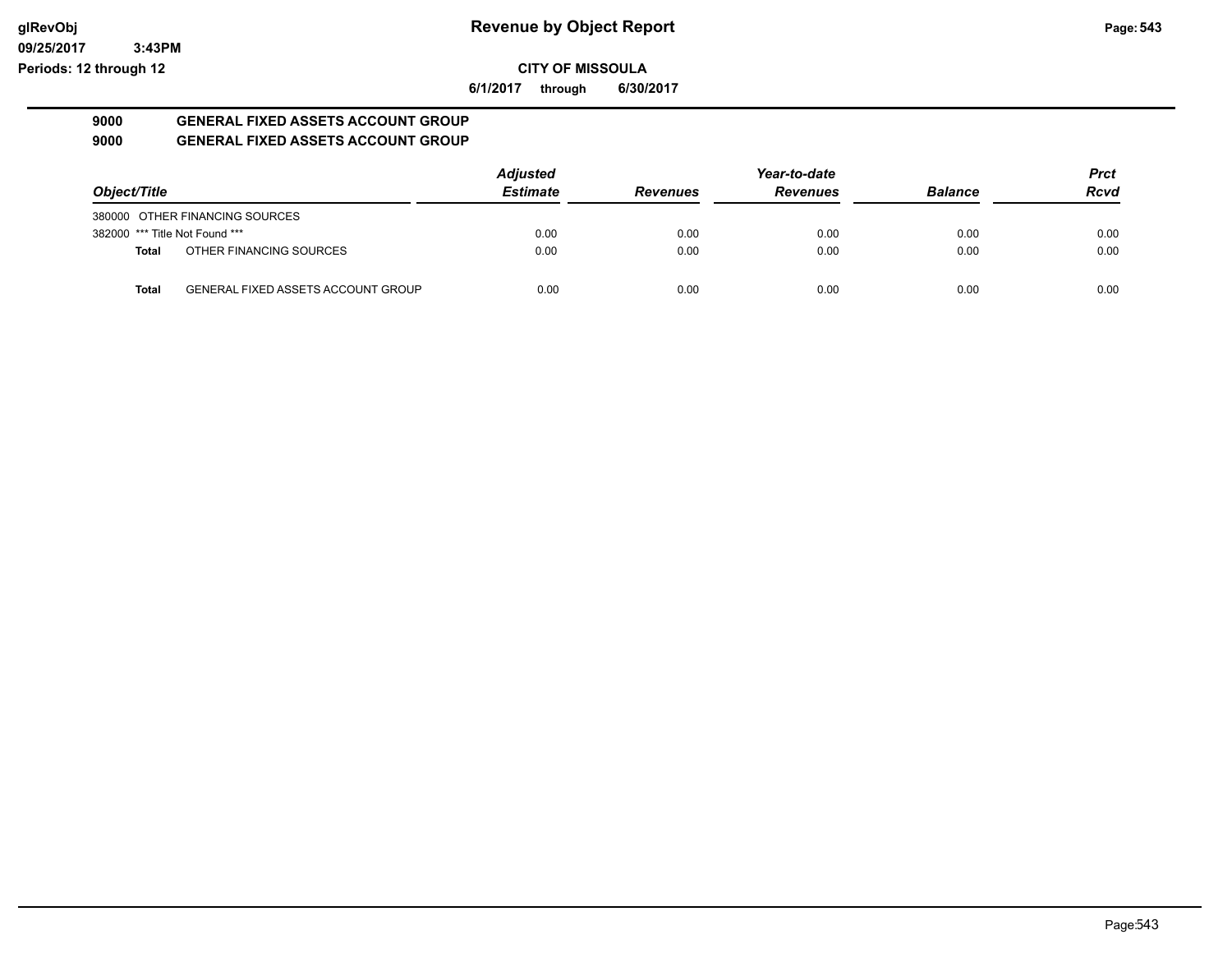**6/1/2017 through 6/30/2017**

### **9000 GENERAL FIXED ASSETS ACCOUNT GROUP**

| Object/Title                   |                                           | <b>Adjusted</b><br><b>Estimate</b> | <b>Revenues</b> | Year-to-date<br><b>Revenues</b> | <b>Balance</b> | <b>Prct</b><br><b>Rcvd</b> |
|--------------------------------|-------------------------------------------|------------------------------------|-----------------|---------------------------------|----------------|----------------------------|
|                                | 380000 OTHER FINANCING SOURCES            |                                    |                 |                                 |                |                            |
| 382000 *** Title Not Found *** |                                           | 0.00                               | 0.00            | 0.00                            | 0.00           | 0.00                       |
| <b>Total</b>                   | OTHER FINANCING SOURCES                   | 0.00                               | 0.00            | 0.00                            | 0.00           | 0.00                       |
| <b>Total</b>                   | <b>GENERAL FIXED ASSETS ACCOUNT GROUF</b> | 0.00                               | 0.00            | 0.00                            | 0.00           | 0.00                       |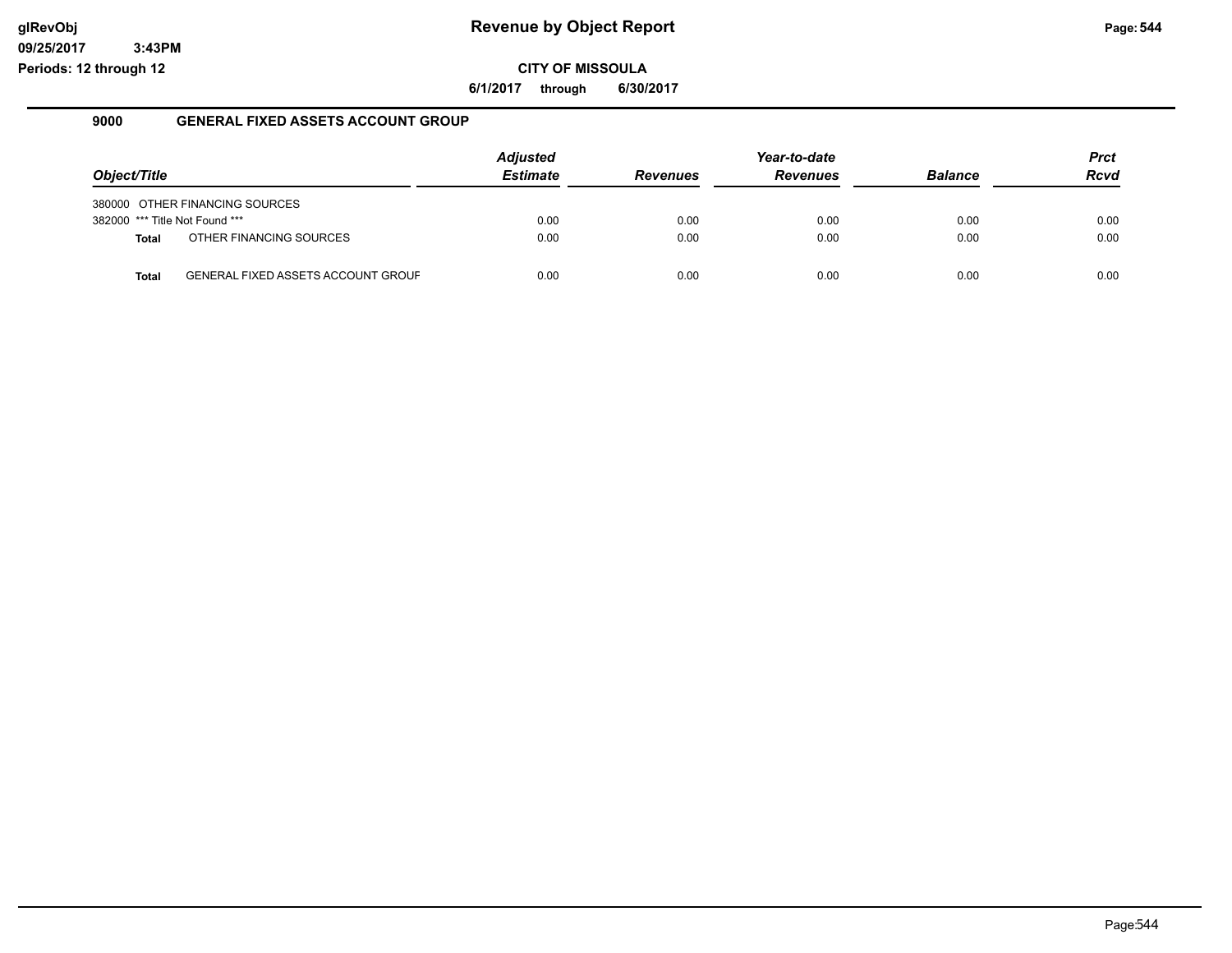**CITY OF MISSOULA 6/1/2017 through 6/30/2017**

#### *Grand Totals*

|                                                | <b>Adjusted</b> |                 | Year-to-date    |                | <b>Prct</b> |
|------------------------------------------------|-----------------|-----------------|-----------------|----------------|-------------|
| Object/Title                                   | <b>Estimate</b> | <b>Revenues</b> | <b>Revenues</b> | <b>Balance</b> | <b>Rcvd</b> |
| 310000 TAXES/ASSESSMENTS                       |                 |                 |                 |                |             |
| 310000 TAXES/ASSESSMENTS                       | 0.00            | 0.00            | 0.00            | 0.00           | 0.00        |
| 311000 GENERAL PROPERTY TAXES                  | 29,422,797.00   | 11,784,608.65   | 27,623,266.68   | 1,799,530.32   | 93.88       |
| 311001 CURRENT TAXES                           | 0.00            | 0.00            | 0.00            | 0.00           | 0.00        |
| 311005 DELINQUENT TAXES                        | 0.00            | 935.39          | 18,572.09       | $-18,572.09$   | 0.00        |
| 311011 TAX INCREMENT                           | 4,135,893.00    | 1,614,355.47    | 3,953,057.58    | 182,835.42     | 95.58       |
| 311030 MOTOR VEHICLE TAXES                     | 1,360,088.00    | 137,086.36      | 1,146,659.32    | 213,428.68     | 84.31       |
| 312000 PENALTIES & INTEREST - DELINQUENT TAXES | 0.00            | 0.00            | 0.00            | 0.00           | 0.00        |
| 312001 PENALTIES & INTEREST                    | 63,000.00       | 8,104.83        | 47,004.80       | 15,995.20      | 74.61       |
| 314000 PROP TAX - OTHER THAN ASSESSED VAL      | 0.00            | 0.00            | 0.00            | 0.00           | 0.00        |
| 314001 LIGHT VEHICLE TAX                       | 0.00            | 0.00            | 0.00            | 0.00           | 0.00        |
| 314100 TBID REVENUE                            | 296,713.00      | 0.00            | 0.00            | 296,713.00     | 0.00        |
| TAXES/ASSESSMENTS<br><b>Total</b>              | 35,278,491.00   | 13,545,090.70   | 32,788,560.47   | 2,489,930.53   | 92.94       |
| 320000 LICENSES & PERMITS                      |                 |                 |                 |                |             |
| 322011 LIQUOR LICENSES                         | 33,975.00       | 0.00            | 32,310.50       | 1,664.50       | 95.10       |
| 322012 BEER LICENSES                           | 34,900.00       | 400.00          | 46,600.50       | $-11,700.50$   | 133.53      |
| 322013 WINE LICENSES                           | 11,700.00       | 0.00            | 200.00          | 11,500.00      | 1.71        |
| 322014 GOING OUT OF BUSINESS LICENSE           | 0.00            | 0.00            | 0.00            | 0.00           | 0.00        |
| 322020 GENERAL BUSINESS/PROF/OCCUPATIONAL LIC  | 677,941.00      | 190,789.10      | 656,492.25      | 21,448.75      | 96.84       |
| 322021 RENTAL LICENSES                         | 62,045.00       | 6,425.07        | 64,555.57       | $-2,510.57$    | 104.05      |
| 322022 BLIC PENALTIES & LICENSES               | 12.607.00       | 911.75          | 1.732.42        | 10,874.58      | 13.74       |
| 322023 TOURIST HOME REGISTRATION               | 0.00            | 200.00          | 1,350.00        | $-1,350.00$    | 0.00        |
| 322031 FRANCHISE FEE - AT&T                    | 680,000.00      | 0.00            | 514,847.39      | 165,152.61     | 75.71       |
| 322034 PEG ACCESS                              | 56,000.00       | 0.00            | 29,027.26       | 26,972.74      | 51.83       |
| 323011 BUILDING PERMITS                        | 1,111,650.00    | 242,285.03      | 1,511,699.27    | -400,049.27    | 135.99      |
| 323012 ELECTRICAL PERMITS                      | 239,641.00      | 40,840.23       | 295,859.22      | $-56,218.22$   | 123.46      |
| 323013 PLUMBING PERMITS                        | 137,006.00      | 11,938.60       | 204,573.60      | $-67,567.60$   | 149.32      |
| 323014 BLDG PERMIT REVIEW FEE                  | 0.00            | 0.00            | 0.00            | 0.00           | 0.00        |
| 323015 EXCAVATING PERMITS                      | 414,681.00      | 59,601.15       | 585,875.65      | $-171, 194.65$ | 141.28      |
| 323016 MOVING PERMITS                          | 0.00            | 0.00            | 1,272.00        | $-1,272.00$    | 0.00        |
| 323017 MECHANICAL PERMITS                      | 100,282.00      | 12,431.80       | 141,134.60      | $-40,852.60$   | 140.74      |
| 323018 PAVING ASSESSMENTS                      | 7,140.00        | 0.00            | 3,116.00        | 4,024.00       | 43.64       |
| 323019 ALARM USERS PERMITS                     | 16,068.00       | 364.00          | 13,530.00       | 2,538.00       | 84.20       |
| 323020 FENCE PERMITS                           | 14,068.00       | 1,722.00        | 11,104.00       | 2,964.00       | 78.93       |
| 323021 PAVING PERMITS                          | 33,619.00       | 5,132.84        | 43,671.84       | $-10,052.84$   | 129.90      |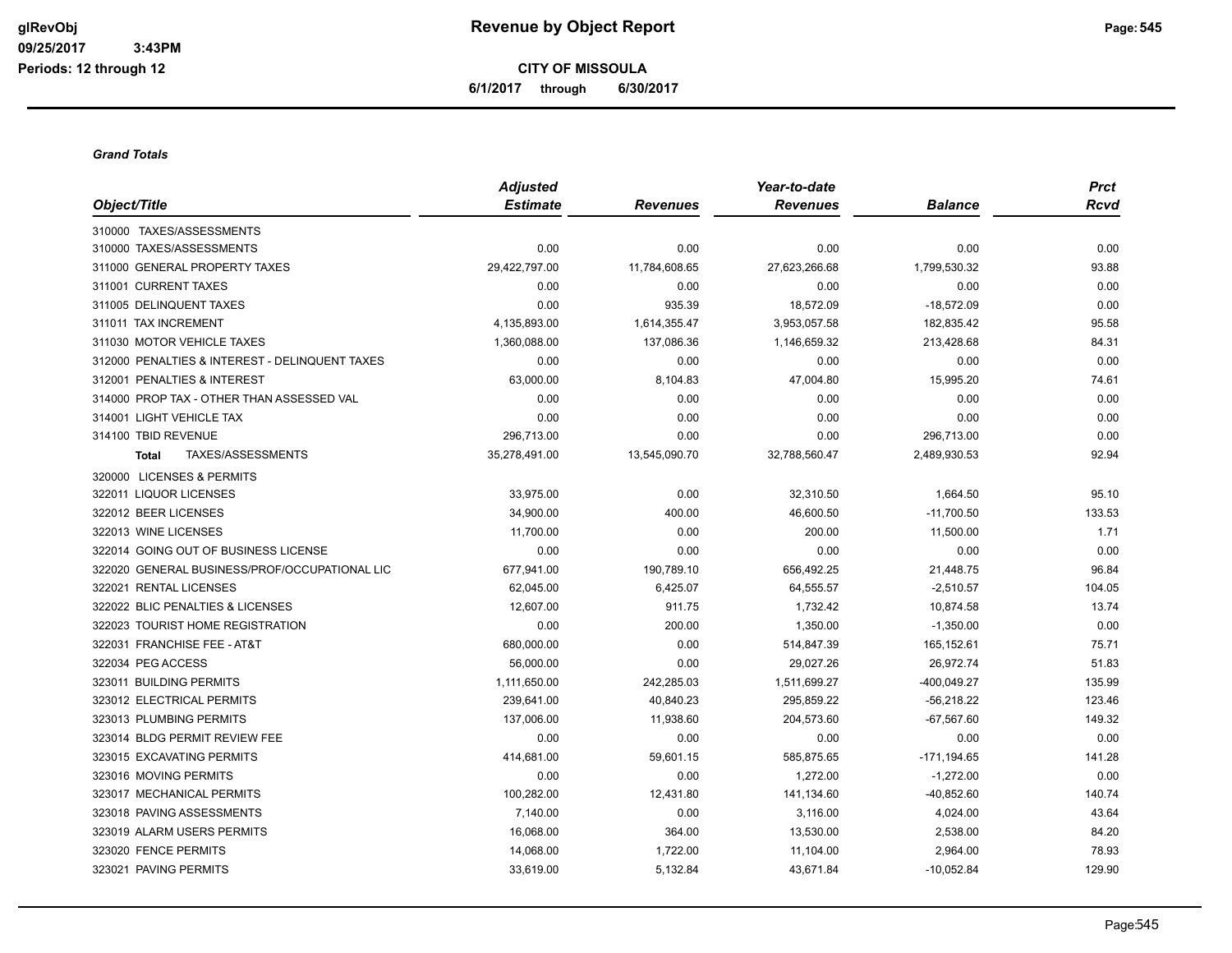**6/1/2017 through 6/30/2017**

| Object/Title                                   | <b>Adjusted</b><br><b>Estimate</b> | Revenues   | Year-to-date<br><b>Revenues</b> | <b>Balance</b> | <b>Prct</b><br>Rcvd |
|------------------------------------------------|------------------------------------|------------|---------------------------------|----------------|---------------------|
| 323022 GRADING/DRAINAGE PERMITS                | 7,877.00                           | 1,880.00   | 19,177.00                       | $-11,300.00$   | 243.46              |
| 323023 ADA ACCESS PERMITS                      | 14,630.00                          | 2,776.00   | 17,518.00                       | $-2,888.00$    | 119.74              |
| 323025 STREET USE PERMITS                      | 3,939.00                           | 624.00     | 3,913.00                        | 26.00          | 99.34               |
| 323026 PYROTECHNICS PERMITS                    | 3,060.00                           | 1,160.00   | 4,110.00                        | $-1,050.00$    | 134.31              |
| 323027 HAULER PERMITS                          | 0.00                               | 0.00       | 1,045.50                        | $-1,045.50$    | 0.00                |
| 323030 ANIMAL LICENSES                         | 0.00                               | 814.97     | 9,531.92                        | $-9,531.92$    | 0.00                |
| 323031 CHICKEN LICENSES                        | 477.00                             | 90.00      | 600.00                          | $-123.00$      | 125.79              |
| 323052 STORM WATER POLLUTION PREVENTION PERMIT | 3,887.00                           | 1,939.00   | 7,934.00                        | $-4,047.00$    | 204.12              |
| 323054 ZONING COMPLIANCE PERMITS               | 3,152.00                           | 2,375.00   | 19,572.00                       | $-16,420.00$   | 620.94              |
| 323055 FLOOD PLAIN PERMITS                     | 1,020.00                           | 0.00       | 2,308.00                        | $-1,288.00$    | 226.27              |
| 323056 SIGN PERMITS                            | 10,200.00                          | 1,129.00   | 13,632.00                       | $-3,432.00$    | 133.65              |
| 323057 SIDEWALK CAFE PERMIT                    | 255.00                             | 79.50      | 503.50                          | $-248.50$      | 197.45              |
| <b>LICENSES &amp; PERMITS</b><br><b>Total</b>  | 3,691,820.00                       | 585,909.04 | 4,258,796.99                    | -566,976.99    | 115.36              |
| 330000 INTERGOVERNMENTAL REVENUES              |                                    |            |                                 |                |                     |
| 330000 INTERGOVERNMENTAL REVENUES              | 95,948.00                          | 0.00       | 483,195.67                      | $-387,247.67$  | 503.60              |
| 330005 MUTD GRANT ADMIN FEE                    | 0.00                               | 0.00       | 4,514.65                        | $-4,514.65$    | 0.00                |
| 331000 FEDERAL GRANTS                          | 14,383.00                          | 0.00       | 29,370.12                       | $-14,987.12$   | 204.20              |
| 331001 BYRNE DISCRETIONARY                     | 0.00                               | 0.00       | 0.00                            | 0.00           | 0.00                |
| 331002 COUNTY ASSISTANCE CIP PROJECTS          | 0.00                               | 0.00       | 0.00                            | 0.00           | 0.00                |
| 331003 STATE HOME PROGRAM INCOME               | 186,935.00                         | 0.00       | 0.00                            | 186,935.00     | 0.00                |
| 331004 CITY ASSESSMENTS                        | 0.00                               | 0.00       | 0.00                            | 0.00           | 0.00                |
| 331005 WESTERN FEDERAL LANDS GRANT             | 0.00                               | 0.00       | 0.00                            | 0.00           | 0.00                |
| 331010 ENTITLEMENT - CDBG                      | 577,639.00                         | 26,006.49  | 353,071.50                      | 224,567.50     | 61.12               |
| 331011 NSP GRANT/SILVERTIP PROJECT             | 0.00                               | 0.00       | 0.00                            | 0.00           | 0.00                |
| 331012 ARRA/CDBG STIMULUS REVENUE              | 112,504.00                         | 0.00       | 0.00                            | 112,504.00     | 0.00                |
| 331013 NORTHSIDE PED BRIDGE ARRA GRANT         | 0.00                               | 0.00       | 0.00                            | 0.00           | 0.00                |
| 331014 EECBG GRANT                             | 0.00                               | 0.00       | 0.00                            | 0.00           | 0.00                |
| 331016 HOMEWORD 1800 PHILLIPS                  | 0.00                               | $-337.28$  | 0.00                            | 0.00           | 0.00                |
| 331017 HUD 6.7M/SILVERTIP APTS                 | 0.00                               | 0.00       | 0.00                            | 0.00           | 0.00                |
| 331018 MHA 1M/SILVERTIP APTS                   | 0.00                               | 0.00       | 0.00                            | 0.00           | 0.00                |
| 331022 EQUIPMENT GRANT                         | 44,100.00                          | 0.00       | 0.00                            | 44,100.00      | 0.00                |
| 331023 COPS HIRING GRANT 2011                  | 85,000.00                          | 0.00       | 36,349.56                       | 48,650.44      | 42.76               |
| 331024 DEPT OF JUSTICE GRANTS                  | 50,000.00                          | 0.00       | 70,232.21                       | $-20,232.21$   | 140.46              |
| 331025 COPS TECH GRANTS                        | 0.00                               | 0.00       | 0.00                            | 0.00           | 0.00                |
| 331026 ICAC GRANT                              | 105,411.00                         | 0.00       | 75,832.62                       | 29,578.38      | 71.94               |
| 331027 JAG GRANTS REVENUE                      | 60,373.00                          | 0.00       | 60,373.00                       | 0.00           | 100.00              |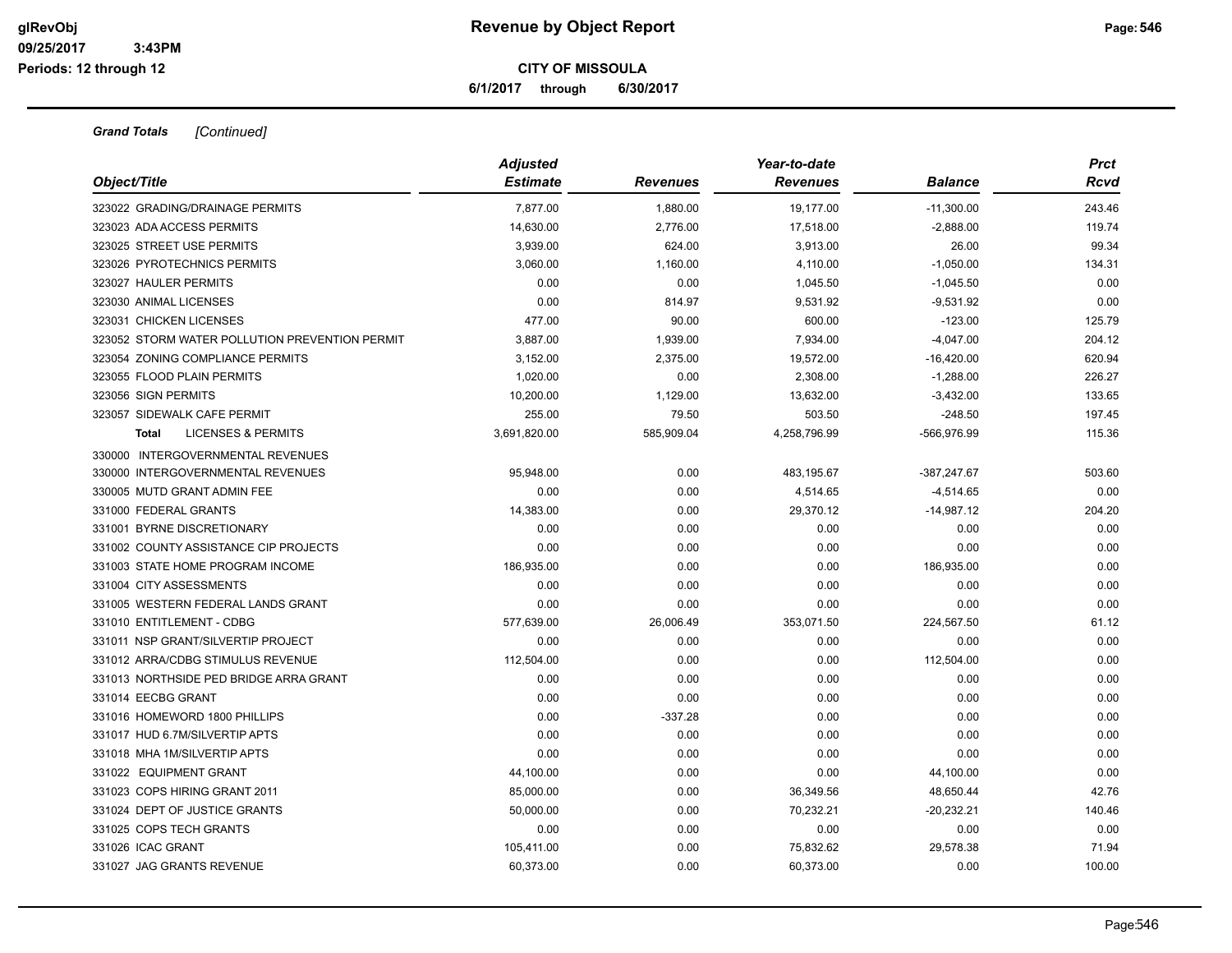**6/1/2017 through 6/30/2017**

| Object/Title                                | <b>Adjusted</b><br><b>Estimate</b> | <b>Revenues</b> | Year-to-date<br><b>Revenues</b> | <b>Balance</b> | <b>Prct</b><br>Rcvd |
|---------------------------------------------|------------------------------------|-----------------|---------------------------------|----------------|---------------------|
| 331028 DUI-COPS IN SHOPS                    | 5,000.00                           | 0.00            | 0.00                            | 5,000.00       | 0.00                |
| 331029 CHRP GRANT                           | 0.00                               |                 | 0.00                            | 0.00           | 0.00                |
| 331030 COMMUNITY RESOURCE OFFICER/MCPS      | 0.00                               | 0.00<br>0.00    | 0.00                            | 0.00           | 0.00                |
| 331033 WORD                                 | 0.00                               | 0.00            | 2,899.28                        | $-2,899.28$    | 0.00                |
| 331038 EPA BROWNSFIELD GRANT                | 509,603.00                         | 0.00            | 36,265.08                       | 473,337.92     | 7.12                |
| 331050 ISTEA/CTEP GRANT                     |                                    |                 |                                 |                |                     |
|                                             | 0.00                               | 0.00            | 0.00                            | 0.00           | 0.00                |
| 331052 MDT CMAQ STRIPING GRANT              | 0.00                               | 0.00            | 0.00                            | 0.00           | 0.00                |
| 331053 CTEP PLAYFAIR                        | 0.00                               | 0.00            | 53,488.16                       | $-53,488.16$   | 0.00                |
| 331054 FHWA PL GRANT                        | 851,201.00                         | 0.00            | 336,564.20                      | 514,636.80     | 39.54               |
| 331055 FTA GRANT                            | 166,584.00                         | 0.00            | 86,282.93                       | 80,301.07      | 51.80               |
| 331056 MDT FEDERAL CMAQ                     | 285,698.00                         | 0.00            | 149,105.24                      | 136,592.76     | 52.19               |
| 331060 NATL RECREATION TRAILS GRANTS        | 0.00                               | 0.00            | 0.00                            | 0.00           | 0.00                |
| 331090 EPA GRANT                            | 378,075.00                         | 138,374.34      | 198,303.27                      | 179,771.73     | 52.45               |
| 331091 US DOT HMEP GRANT                    | 0.00                               | 0.00            | 36,632.13                       | $-36,632.13$   | 0.00                |
| 331113 *** Title Not Found ***              | 60,000.00                          | 0.00            | 54,546.00                       | 5,454.00       | 90.91               |
| 331114 TITLE III GRANT-MSLA CO              | 14,500.00                          | 0.00            | 0.00                            | 14,500.00      | 0.00                |
| 331156 CTEP GRANTS                          | 0.00                               | 0.00            | 0.00                            | 0.00           | 0.00                |
| 331160 SAFE ROUTES TO SCHOOLS fY08 \$82,500 | 0.00                               | 0.00            | 0.00                            | 0.00           | 0.00                |
| 331170 HISTORICAL PRESERVATION GRANT        | 5,500.00                           | 0.00            | 5,500.00                        | 0.00           | 100.00              |
| 331178 DUI TASK FORCE                       | 0.00                               | 0.00            | 0.00                            | 0.00           | 0.00                |
| 331180 LIBRARY LITERACY GRANT               | 0.00                               | 0.00            | 0.00                            | 0.00           | 0.00                |
| 331181 GRANTS/DONATIONS - FORT MISSOULA     | 0.00                               | 0.00            | 0.00                            | 0.00           | 0.00                |
| 331990 IRS REIMB/DEBT SVS INTEREST          | 251,145.00                         | 0.00            | 116,907.84                      | 134,237.16     | 46.55               |
| 331992 FEDERAL ARRA GRANTS                  | 0.00                               | 0.00            | 0.00                            | 0.00           | 0.00                |
| 334013 STATE GRANT - OT SEATBELT            | 53,600.00                          | 14,001.84       | 41,482.87                       | 12,117.13      | 77.39               |
| 334014 *** Title Not Found ***              | 0.00                               | 0.00            | 0.00                            | 0.00           | 0.00                |
| 334015 COPS TECHNOLOGY GRANT                | 279,242.00                         | 0.00            | 151,147.42                      | 128,094.58     | 54.13               |
| 334016 BULLETPROOF VEST GRANT               | 10,500.00                          | 0.00            | 0.00                            | 10,500.00      | 0.00                |
| 334017 SCHOOL RESOURCE OFFICER              | 240,000.00                         | 0.00            | 68,850.00                       | 171,150.00     | 28.69               |
| 334018 STATE GRANT - CAPITAL                | 0.00                               | 0.00            | 0.00                            | 0.00           | 0.00                |
| 334020 UNDERAGE DRINKING GRANT              | 10,903.00                          | 0.00            | 0.00                            | 10,903.00      | 0.00                |
| 334025 COUNTY WEED                          | 15,000.00                          | 0.00            | 43,007.68                       | $-28,007.68$   | 286.72              |
| 334026 FOREST HEALTH GRANT                  | 20,000.00                          | 0.00            | 0.00                            | 20,000.00      | 0.00                |
| 334028 DEPT OF AG INTERN GRANT              | 0.00                               | 0.00            | 0.00                            | 0.00           | 0.00                |
| 334040 GAS TAX APPORTIONMENT                | 1,081,510.00                       | 90,125.79       | 1,081,509.50                    | 0.50           | 100.00              |
| 334045 MONTANA DEPARTMENT TRANSPORTATION    | 0.00                               | 0.00            | 0.00                            | 0.00           | 0.00                |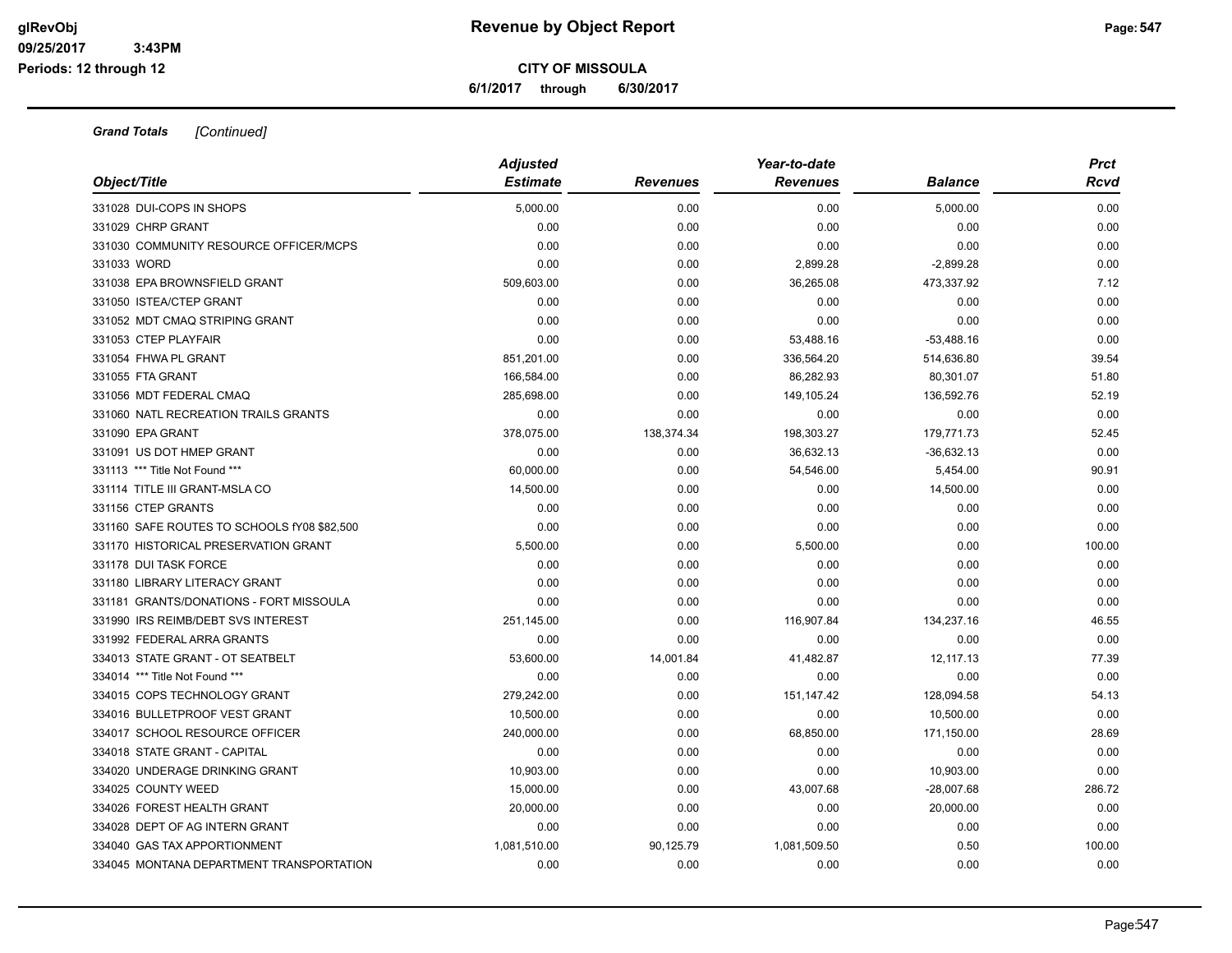**6/1/2017 through 6/30/2017**

| Object/Title                                  | <b>Adjusted</b><br><b>Estimate</b> | <b>Revenues</b> | Year-to-date<br><b>Revenues</b> | <b>Balance</b> | <b>Prct</b><br>Rcvd |
|-----------------------------------------------|------------------------------------|-----------------|---------------------------------|----------------|---------------------|
| 334056 BANK CORP. LIC. TAX - (PREVIOUS YEARS) | 0.00                               | 0.00            | 0.00                            | 0.00           | 0.00                |
| 334061 IMPACT FEES-CLEARING ACCOUNT           | 0.00                               | 0.00            | 0.00                            | 0.00           | 0.00                |
| 334071 DEQ/RIVER WATER SAMPLING               | 0.00                               | 0.00            | 0.00                            | 0.00           | 0.00                |
| 334076 BIG SKY TRUST FUND GRANTS              | 0.00                               | 0.00            | 0.00                            | 0.00           | 0.00                |
| 334112 WELLNESS GRANT                         | 0.00                               | 0.00            | 0.00                            | 0.00           | 0.00                |
| 334120 TSEP GRANT                             | 0.00                               | 0.00            | 0.00                            | 0.00           | 0.00                |
| 334121 DNRC GRANT                             | 50,000.00                          | 0.00            | 8,197.98                        | 41,802.02      | 16.40               |
| 334122 RENEWABLE RESOURCE GRANTS              | 0.00                               | 0.00            | 0.00                            | 0.00           | 0.00                |
| 334123 MAQI FEDERAL ASSISTANCE                | 0.00                               | 0.00            | 0.00                            | 0.00           | 0.00                |
| 334124 GRANTS-CIP                             | 0.00                               | 0.00            | 0.00                            | 0.00           | 0.00                |
| 334125 FWP GRANT                              | 27,000.00                          | 0.00            | 11,997.08                       | 15,002.92      | 44.43               |
| 334126 DEVELOPER ASSESSMENTS                  | 0.00                               | 0.00            | 0.00                            | 0.00           | 0.00                |
| 334127 TONKIN TRAIL - FISH WILDLIFE PARKS     | 0.00                               | 0.00            | 0.00                            | 0.00           | 0.00                |
| 334128 CDBG FIRE HYDRANT GRANT                | 0.00                               | 0.00            | 0.00                            | 0.00           | 0.00                |
| 334140 DNRC GRANT                             | 0.00                               | 0.00            | 0.00                            | 0.00           | 0.00                |
| 334143 MONTANA TOURISM GRANT                  | 0.00                               | 0.00            | 0.00                            | 0.00           | 0.00                |
| 334145 WESTERN MT MENTAL HEALTH CTR           | 0.00                               | 0.00            | 0.00                            | 0.00           | 0.00                |
| 334146 ADDI FUNDS-1ST TIME HOMEBUYERS         | 0.00                               | 0.00            | 0.00                            | 0.00           | 0.00                |
| 334149 MISSOULA HOMEOWNERSHIP PROGRAM         | 0.00                               | 0.00            | 0.00                            | 0.00           | 0.00                |
| 334153 FY14 DISTRICT XI HRC TBRA              | 0.00                               | 0.00            | $-8.00$                         | 8.00           | 0.00                |
| 334154 HOMEWORD SWEETGRASS                    | 0.00                               | 1,783.55        | 104,410.55                      | $-104,410.55$  | 0.00                |
| 334155 FY08 NMCDC                             | 0.00                               | 0.00            | 0.00                            | 0.00           | 0.00                |
| 334156 *** Title Not Found ***                | 437,800.00                         | $-24, 193.37$   | 15.990.48                       | 421,809.52     | 3.65                |
| 334157 FY09 MHA                               | 0.00                               | 0.00            | 0.00                            | 0.00           | 0.00                |
| 334159 FY09 HOMEWORD                          | 0.00                               | 0.00            | 0.00                            | 0.00           | 0.00                |
| 334160 FY09 NMCDC                             | 0.00                               | 0.00            | 0.00                            | 0.00           | 0.00                |
| 334161 FY10 DISTRICT XI HRC                   | 0.00                               | 0.00            | 0.00                            | 0.00           | 0.00                |
| 334163 FY10 homeWORD/SOLSTICE APT             | 0.00                               | 0.00            | 0.00                            | 0.00           | 0.00                |
| 334251 RTP/TAP STATE GRANTS                   | 0.00                               | 0.00            | $-2,548.00$                     | 2,548.00       | 0.00                |
| 334990 ARRA FUNDING                           | 0.00                               | 0.00            | 0.00                            | 0.00           | 0.00                |
| 334991 ARRA HB645 FUNDING                     | 0.00                               | 0.00            | 0.00                            | 0.00           | 0.00                |
| 334992 ARRA LOAN                              | 0.00                               | 0.00            | 0.00                            | 0.00           | 0.00                |
| 335075 STATE GAMBLING/VIDEO/KENO/BINGO FEES   | 127,650.00                         | 0.00            | 127,595.56                      | 54.44          | 99.96               |
| 335210 PERSONAL PROPERTY TAX REIMBURSEMENT    | 963,588.00                         | 264,235.88      | 528,471.76                      | 435,116.24     | 54.84               |
| 335230 HB 124 REVENUE                         | 8,327,658.00                       | 2,254,508.67    | 8,762,774.68                    | -435,116.68    | 105.22              |
| 335250 STATE REIMB - SB #184                  | 0.00                               | 0.00            | 0.00                            | 0.00           | 0.00                |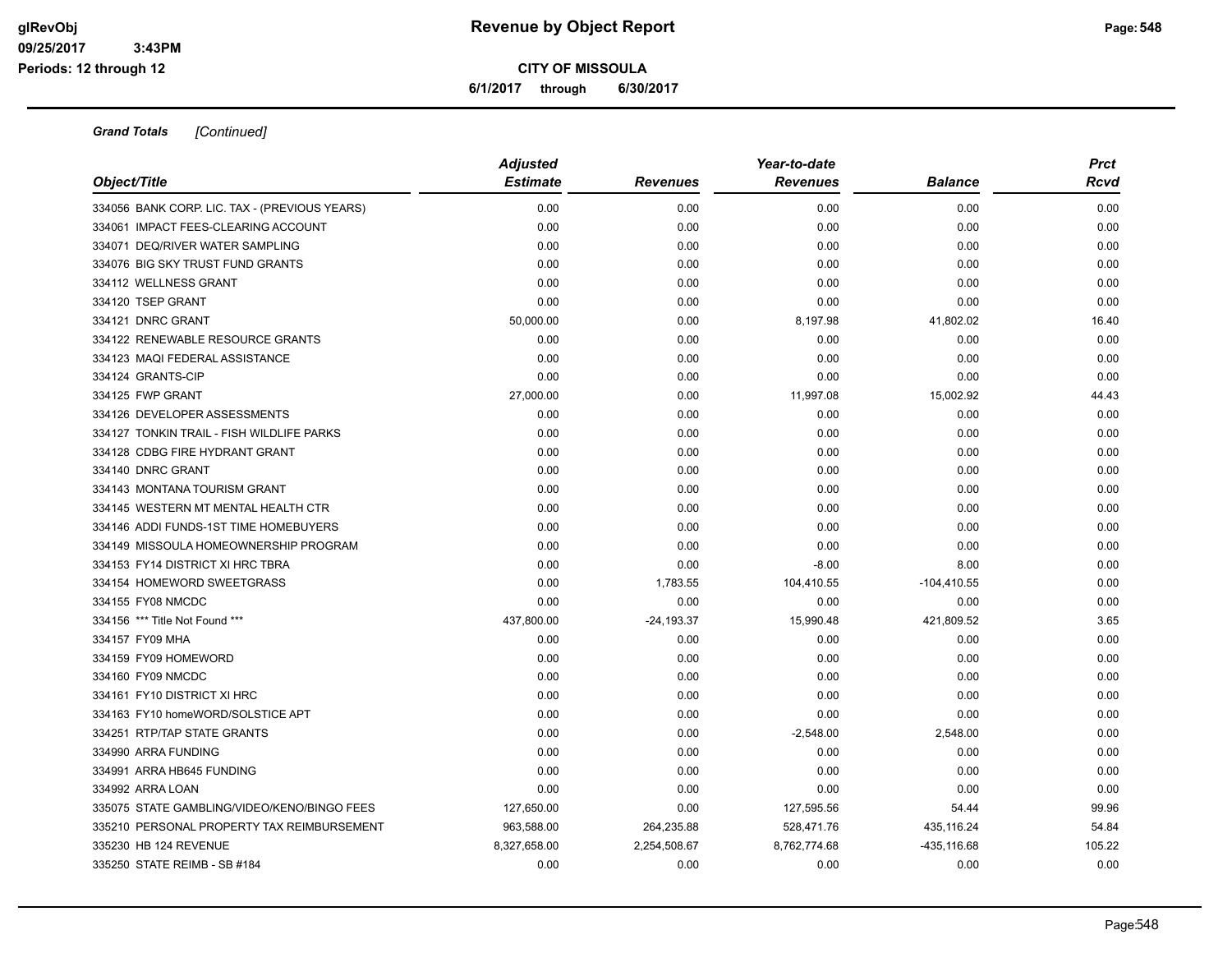**6/1/2017 through 6/30/2017**

|                                                   | <b>Adjusted</b> |                 | Year-to-date    |                | <b>Prct</b> |  |
|---------------------------------------------------|-----------------|-----------------|-----------------|----------------|-------------|--|
| Object/Title                                      | <b>Estimate</b> | <b>Revenues</b> | <b>Revenues</b> | <b>Balance</b> | Rcvd        |  |
| 336001 MDT REIMBURSEMENTS                         | 0.00            | 0.00            | 152,600.00      | $-152,600.00$  | 0.00        |  |
| 336020 STATE PENSION CONTRIBUTION                 | 0.00            | 0.00            | 0.00            | 0.00           | 0.00        |  |
| 336021 STATE CONTRIB - POLICE RETIREMENT          | 2,459,661.00    | 276,619.74      | 2,275,906.52    | 183,754.48     | 92.53       |  |
| 336022 STATE CONTRIB. - FIRE RETIREMENT           | 2,265,164.00    | 278,186.11      | 2,306,414.01    | $-41,250.01$   | 101.82      |  |
| 336023 STATE CONTRIB. - PERS                      | 10,098.00       | 0.00            | 14,924.77       | $-4,826.77$    | 147.80      |  |
| 336030 COUNTY CONTRIBUTION                        | 9,900.00        | 0.00            | 22,923.60       | $-13,023.60$   | 231.55      |  |
| 337000 LOCAL GRANTS                               | 0.00            | 0.00            | 0.00            | 0.00           | 0.00        |  |
| 337002 MRA GRANT                                  | 0.00            | 0.00            | 1,000.00        | $-1,000.00$    | 0.00        |  |
| 337003 HEALTH DEPT-STORM WATER MGMT               | 0.00            | 0.00            | 20,000.00       | $-20,000.00$   | 0.00        |  |
| 337004 MRA GRANTS                                 | 0.00            | 0.00            | 0.00            | 0.00           | 0.00        |  |
| 337010 COUNTY REIMBURSEMENT-DEANOS                | 0.00            | 0.00            | 0.00            | 0.00           | 0.00        |  |
| 337012 LEGAL SERVICES-CONTRACTED/REIMB.           | 6,000.00        | 0.00            | 6,412.50        | $-412.50$      | 106.88      |  |
| 337013 MUTD SIGN MAINTENANCE AGREEMENT            | 3,000.00        | 0.00            | 3,000.00        | 0.00           | 100.00      |  |
| 338000 LOCAL SHARING OF TAX INCREMENT             | 266,851.00      | 0.00            | 208,290.00      | 58,561.00      | 78.05       |  |
| 338001 EXCESS PLEDGED TAX INCREMENT RETURNED      | 0.00            | 0.00            | 0.00            | 0.00           | 0.00        |  |
| 338100 PLANNING MILLS PASSED THRU COUNTY          | 329,157.00      | 0.00            | 300,000.00      | 29,157.00      | 91.14       |  |
| 339000 PAYMENT IN LIEU OF TAXES                   | 34,056.00       | 0.00            | 14,898.00       | 19,158.00      | 43.75       |  |
| <b>INTERGOVERNMENTAL REVENUES</b><br><b>Total</b> | 20,887,937.00   | 3,319,311.76    | 18,458,682.42   | 2,429,254.58   | 88.37       |  |
| 340000 CHARGES FOR SERVICES                       |                 |                 |                 |                |             |  |
| 340051 GRILL VAN CONCESSIONS                      | 38,000.00       | 7,715.84        | 37,944.89       | 55.11          | 99.85       |  |
| 341009 BLDG ADMIN FEES                            | 363,860.00      | 181,930.00      | 363,860.00      | 0.00           | 100.00      |  |
| 341010 MISCELLANEOUS COLLECTIONS                  | 76,264.00       | 35,000.00       | 35,175.00       | 41,089.00      | 46.12       |  |
| 341011 TRANSPORTATION ADMIN FEES                  | 24,720.00       | 12,360.00       | 24,720.00       | 0.00           | 100.00      |  |
| 341012 MAYORS PROCLAMATION FEES                   | 100.00          | 0.00            | 0.00            | 100.00         | 0.00        |  |
| 341013 AIR FUND FEES                              | 250.00          | 35.00           | 105.00          | 145.00         | 42.00       |  |
| 341015 SEWER ADMINISTRATION FEES                  | 1,350,838.00    | 675,419.00      | 1,350,838.00    | 0.00           | 100.00      |  |
| 341016 MRA ADMINISTRATION FEES                    | 148,635.00      | 74,318.00       | 148,636.00      | $-1.00$        | 100.00      |  |
| 341017 LIGHTING ADMINISTRATION FEES               | 15,916.00       | 7,958.00        | 15,916.00       | 0.00           | 100.00      |  |
| 341018 PARKING COMM ADMIN FEES                    | 198,357.00      | 99,179.00       | 198,358.00      | $-1.00$        | 100.00      |  |
| 341019 *** Title Not Found ***                    | 4,647.00        | 2,324.00        | 4,648.00        | $-1.00$        | 100.02      |  |
| 341023 PLANNING ADMIN FEES                        | 25,462.00       | 12,731.00       | 25,462.00       | 0.00           | 100.00      |  |
| 341024 HOUSING GRANT ADMIN FEES                   | 52,000.00       | 0.00            | 0.00            | 52,000.00      | 0.00        |  |
| 341026 WATER ADMINISTRATION FEES                  | 0.00            | 0.00            | 0.00            | 0.00           | 0.00        |  |
| 341027 STORMWATER ADMINISTRATION FEES             | 0.00            | 13,190.00       | 26,380.00       | $-26,380.00$   | 0.00        |  |
| 341032 IMPACT FEE CLEARING ACCOUNT                | 1,200,000.00    | 204,623.78      | 1,876,965.08    | $-676,965.08$  | 156.41      |  |
| 341033 IMPACT FEES-PARKS SHARE                    | 0.00            | 0.00            | 0.00            | 0.00           | 0.00        |  |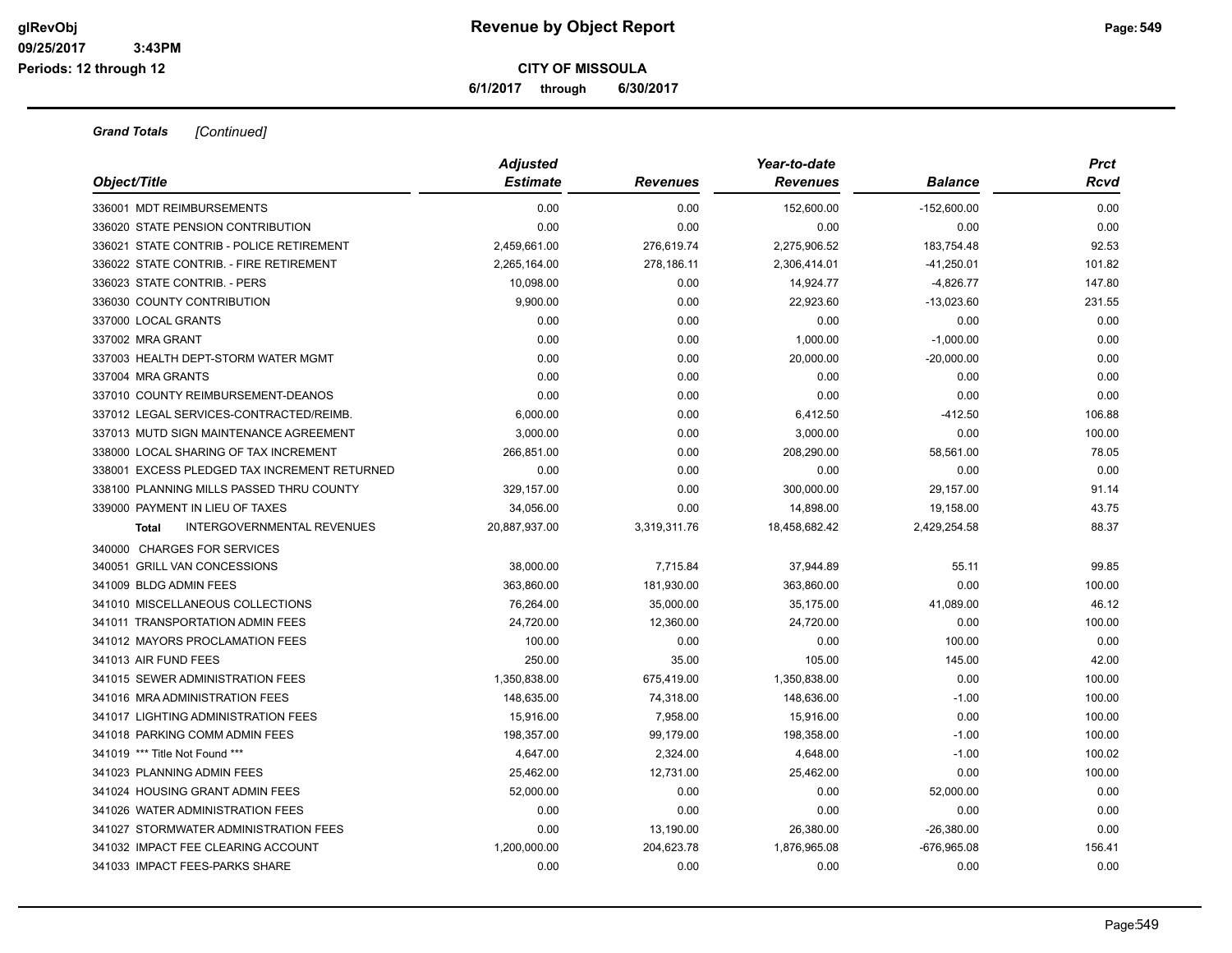**6/1/2017 through 6/30/2017**

| Object/Title                               | <b>Adjusted</b><br><b>Estimate</b> | <b>Revenues</b> | Year-to-date<br><b>Revenues</b> | <b>Balance</b> | <b>Prct</b><br>Rcvd |
|--------------------------------------------|------------------------------------|-----------------|---------------------------------|----------------|---------------------|
|                                            |                                    |                 |                                 |                |                     |
| 341034 IMPACT FEES-FIRE SHARE              | 0.00                               | 0.00            | 0.00                            | 0.00           | 0.00                |
| 341035 IMPACT FEES-POLICE SHARE            | 0.00                               | 0.00            | 0.00                            | 0.00           | 0.00                |
| 341036 IMPACT FEES-COMMUNITY SERVICE SHARE | 0.00                               | 0.00            | 0.00                            | 0.00           | 0.00                |
| 341037 IMPACT FEE-ROAD SHARE               | 0.00                               | 0.00            | 0.00                            | 0.00           | 0.00                |
| 341041 SEWER EXTENSION RECORDING FEES      | 4,500.00                           | 539.00          | 4,884.00                        | $-384.00$      | 108.53              |
| 341052 MUNICIPAL COURT FILING FEES         | 330,916.00                         | 30,414.58       | 284,295.38                      | 46,620.62      | 85.91               |
| 341055 CRIME VICTIM SURCHARGE              | 2,500.00                           | 127.00          | 1,415.33                        | 1,084.67       | 56.61               |
| 341067 SUBDIVISION EXEMPTION AFFIDAVITS    | 0.00                               | 600.00          | 5,391.16                        | $-5,391.16$    | 0.00                |
| 341068 SUBDIVISON FEES                     | 5,100.00                           | 0.00            | 30,044.00                       | $-24,944.00$   | 589.10              |
| 341069 REZONING FEES                       | 5,100.00                           | 4,965.00        | 31,105.00                       | $-26,005.00$   | 609.90              |
| 341070 DESIGN REVIEW BOARD                 | 15,300.00                          | 4,827.44        | 37,252.98                       | $-21,952.98$   | 243.48              |
| 341073 FIRE PLAN CHECK FEES                | 28,541.00                          | 4,035.00        | 41,441.00                       | $-12,900.00$   | 145.20              |
| 341074 FIRE INSPECTION FEES                | 51,000.00                          | 5,817.00        | 70,547.00                       | $-19,547.00$   | 138.33              |
| 341076 ENGINEERING PLAN CHECK FEES         | 34,148.00                          | 6,176.00        | 55,451.00                       | $-21,303.00$   | 162.38              |
| 341078 ENGINEERING MAP FEES                | 122.00                             | 5.00            | 107.00                          | 15.00          | 87.70               |
| 341079 GREASE INTERCEPTOR APPEAL FEES      | 2,000.00                           | 330.00          | 948.00                          | 1,052.00       | 47.40               |
| 341090 STREET VACATION PETITION FEES       | 0.00                               | 0.00            | 0.00                            | 0.00           | 0.00                |
| 341091 INSPECTION CODE BOOKS & COPIES      | 1,393.00                           | 60.00           | 611.75                          | 781.25         | 43.92               |
| 341450 *** Title Not Found ***             | 0.00                               | 0.00            | 0.00                            | 0.00           | 0.00                |
| 342000 ANTI-GRAFFITI PROJECT               | 5,000.00                           | 0.00            | 787.50                          | 4,212.50       | 15.75               |
| 342010 POLICE/BID AGREEMENT                | 48,000.00                          | 0.00            | 49,115.00                       | $-1,115.00$    | 102.32              |
| 342012 PD REIMBURSABLE SERVICES            | 750.00                             | 0.00            | 531.66                          | 218.34         | 70.89               |
| 342013 SECURITY INVEST FEES                | 151,600.00                         | 2,562.27        | 50,594.86                       | 101,005.14     | 33.37               |
| 342014 POLICE DEPARTMENT SERVICE FEES      | 15,000.00                          | 16,500.66       | 49,808.41                       | $-34,808.41$   | 332.06              |
| 342015 POLICE OVERTIME FEES                | 84,000.00                          | 8,376.43        | 93,055.15                       | $-9,055.15$    | 110.78              |
| 342016 POLICE TRAINING FEES                | 36,000.00                          | 812.02          | 7,841.26                        | 28,158.74      | 21.78               |
| 342017 CATERING FEES                       | 7,200.00                           | 490.00          | 4,340.00                        | 2,860.00       | 60.28               |
| 342018 DESK REPORTS                        | 20,000.00                          | 2,083.00        | 28,280.00                       | $-8,280.00$    | 141.40              |
| 342019 ABANDONED VEHICLE REVENUE FEES      | 12,500.00                          | 385.00          | 17,210.00                       | $-4,710.00$    | 137.68              |
| 342020 FIRE DEPARTMENT FEES                | 100.00                             | 89.50           | 731.50                          | $-631.50$      | 731.50              |
| 342021 CPR EDUCATION PROGRAM               | 7,435.00                           | 770.00          | 8,445.00                        | $-1,010.00$    | 113.58              |
| 342022 OUTSIDE HIRES                       | 920,150.00                         | 10,194.33       | 557,954.33                      | 362,195.67     | 60.64               |
| 342060 BIKE PROGRAM SALES & FEES           | 2,700.00                           | 0.00            | 0.00                            | 2,700.00       | 0.00                |
| 343000 PW REIMBURSABLE SERVICES            | 31,258.00                          | 5,028.68        | 52,620.31                       | $-21,362.31$   | 168.34              |
| 343001 SIGN FABRICATION & CONTRACTS        | 500.00                             | 0.00            | 0.00                            | 500.00         | 0.00                |
| 343002 OTHER AGENCIES - VEH MAINT          | 48,000.00                          | 27.640.22       | 58,526.80                       | $-10,526.80$   | 121.93              |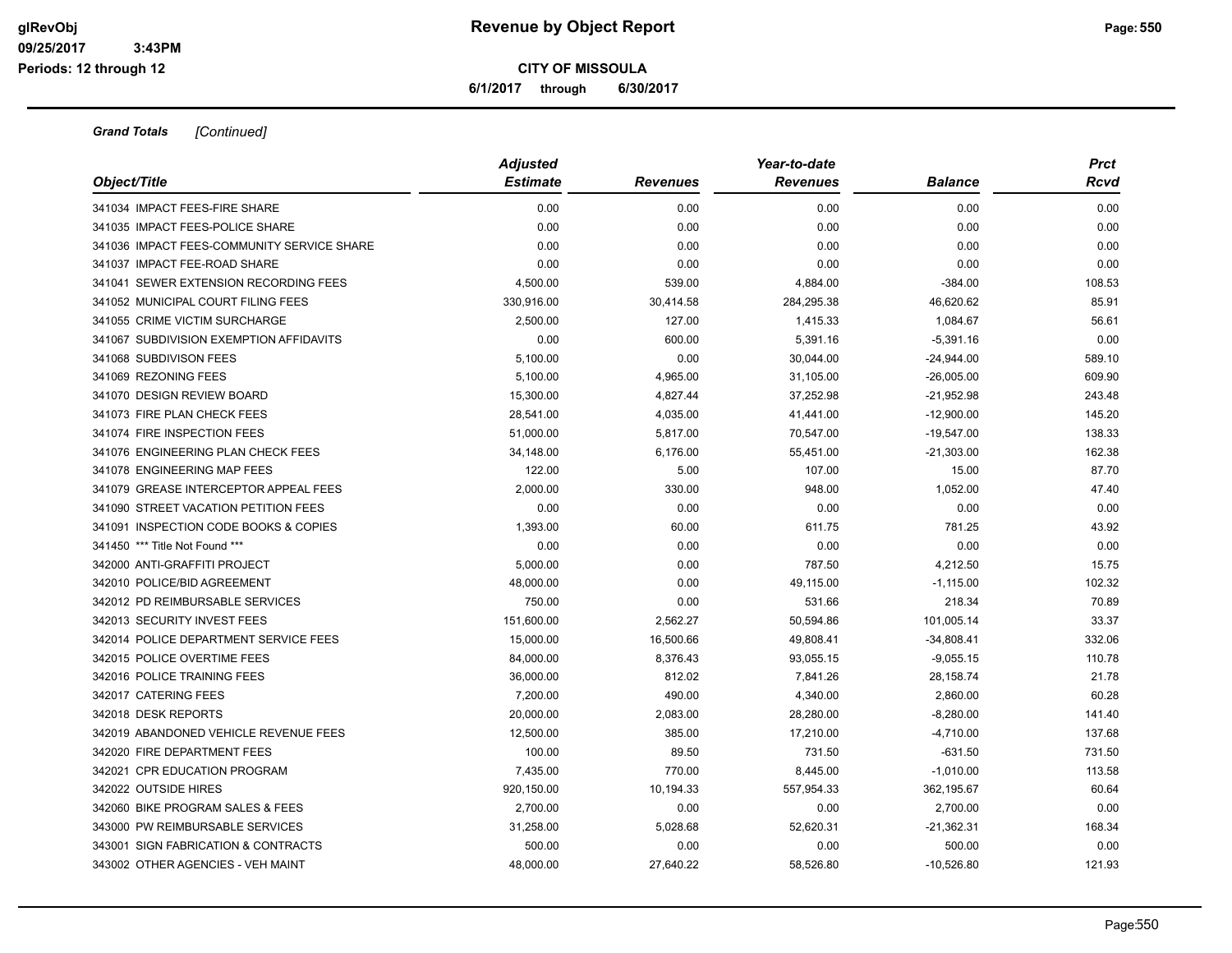**6/1/2017 through 6/30/2017**

|                                             | <b>Adjusted</b> |                 | Year-to-date    |                 | <b>Prct</b> |  |
|---------------------------------------------|-----------------|-----------------|-----------------|-----------------|-------------|--|
| Object/Title                                | <b>Estimate</b> | <b>Revenues</b> | <b>Revenues</b> | <b>Balance</b>  | Rcvd        |  |
| 343003 STATE PAYMENT - TRAFFIC COUNTS       | 4,450.00        | 0.00            | 0.00            | 4,450.00        | 0.00        |  |
| 343004 SPECIAL STATE CONTRACTS              | 80,000.00       | 0.00            | 117, 117.34     | $-37,117.34$    | 146.40      |  |
| 343005 NON-ARRA MOUNTAIN WATER CONTRACT     | 0.00            | 0.00            | 0.00            | 0.00            | 0.00        |  |
| 343006 OTHER GOVT AGENCY-STREET PROJECTS    | 98,318.00       | 0.00            | 0.00            | 98,318.00       | 0.00        |  |
| 343009 TOW CHARGES                          | 0.00            | 0.00            | 0.00            | 0.00            | 0.00        |  |
| 343010 STREET DEPT SALES & SERVICES         | 19,195.00       | 0.00            | 0.00            | 19,195.00       | 0.00        |  |
| 343011 STREET AND ROADWAY REPAIR CHARGES    | 0.00            | 0.00            | 0.00            | 0.00            | 0.00        |  |
| 343013 SNOW REMOVAL FEES                    | 2.933.00        | 210.00          | 1,403.56        | 1.529.44        | 47.85       |  |
| 343015 PARKING                              | 1,672,690.00    | 0.00            | 0.00            | 1,672,690.00    | 0.00        |  |
| 343016 METER MONEY                          | 0.00            | 108,339.46      | 1,036,337.56    | $-1,036,337.56$ | 0.00        |  |
| 343017 PARKING LEASE REVENUE                | 0.00            | 176,413.00      | 907,016.01      | $-907,016.01$   | 0.00        |  |
| 343018 SALE OF MATERIALS                    | 0.00            | 9,464.40        | 117,282.19      | $-117,282.19$   | 0.00        |  |
| 343021 METERED WATER REVENUE                | 0.00            | $-872.84$       | $-872.84$       | 872.84          | 0.00        |  |
| 343022 UNMETERED WATER REVENUE              | 0.00            | $-344.88$       | $-344.88$       | 344.88          | 0.00        |  |
| 343023 BULK WATER SALES                     | 0.00            | 0.00            | 0.00            | 0.00            | 0.00        |  |
| 343024 SALES OF WATER MATERIALS             | 0.00            | 0.00            | 0.00            | 0.00            | 0.00        |  |
| 343025 *** Title Not Found ***              | 0.00            | 0.00            | 0.00            | 0.00            | 0.00        |  |
| 343031 SEWER SERVICE CHARGES                | 0.00            | 0.00            | 12,078.00       | $-12,078.00$    | 0.00        |  |
| 343032 SEWER INSTALLATION CHARGES           | 86,384.00       | $-4,730.00$     | 22,658.25       | 63,725.75       | 26.23       |  |
| 343033 *** Title Not Found ***              | 0.00            | 0.00            | 0.00            | 0.00            | 0.00        |  |
| 343034 TREATMENT FACILITIES FEES            | 9,082,562.00    | 122,931.69      | 8,780,983.33    | 301,578.67      | 96.68       |  |
| 343035 SALE OF SEWER MATERIALS AND SUPPLIES | 0.00            | 2,221.11        | $-20,248.33$    | 20,248.33       | 0.00        |  |
| 343036 *** Title Not Found ***              | 0.00            | 0.00            | 10,364.16       | $-10,364.16$    | 0.00        |  |
| 343037 GREASE INTERCEPTOR LOANS             | 0.00            | 0.00            | 0.00            | 0.00            | 0.00        |  |
| 343038 P & I TAX LIENS                      | 0.00            | 439.97          | 3.420.06        | $-3,420.06$     | 0.00        |  |
| 343039 DISPOSAL FEES                        | 0.00            | 4,754.52        | 30,419.72       | $-30,419.72$    | 0.00        |  |
| 343041 COMPOST TIPPING FEES                 | 5,000.00        | 29,009.52       | 78,665.48       | $-73,665.48$    | 1,573.31    |  |
| 343042 CITY COMPOST TIPPING FEES            | 0.00            | 0.00            | 0.00            | 0.00            | 0.00        |  |
| 343045 COMPOST SALES                        | 0.00            | 34,078.00       | 119,281.00      | -119,281.00     | 0.00        |  |
| 343046 COMPOST DELIVERY CHARGE              | 0.00            | 0.00            | 0.00            | 0.00            | 0.00        |  |
| 343065 BUILDING RENTALS                     | 0.00            | 0.00            | 0.00            | 0.00            | 0.00        |  |
| 343080 STATE MAINTENANCE CONTRACT           | 530,082.00      | 122,552.87      | 610,148.48      | $-80,066.48$    | 115.10      |  |
| 343083 CONTRACT SEWER APPLICATIONS          | 0.00            | 0.00            | 0.00            | 0.00            | 0.00        |  |
| 343084 STREET MAINTENANCE MATERIALS REIMB   | 55,500.00       | 0.00            | 10,744.31       | 44,755.69       | 19.36       |  |
| 343097 SIDEWALK AND CURB FEES               | 340,000.00      | 17,152.00       | 325,644.19      | 14,355.81       | 95.78       |  |
| 343300 MISC CHARGES FOR SERVICES            | 0.00            | 0.00            | 0.00            | 0.00            | 0.00        |  |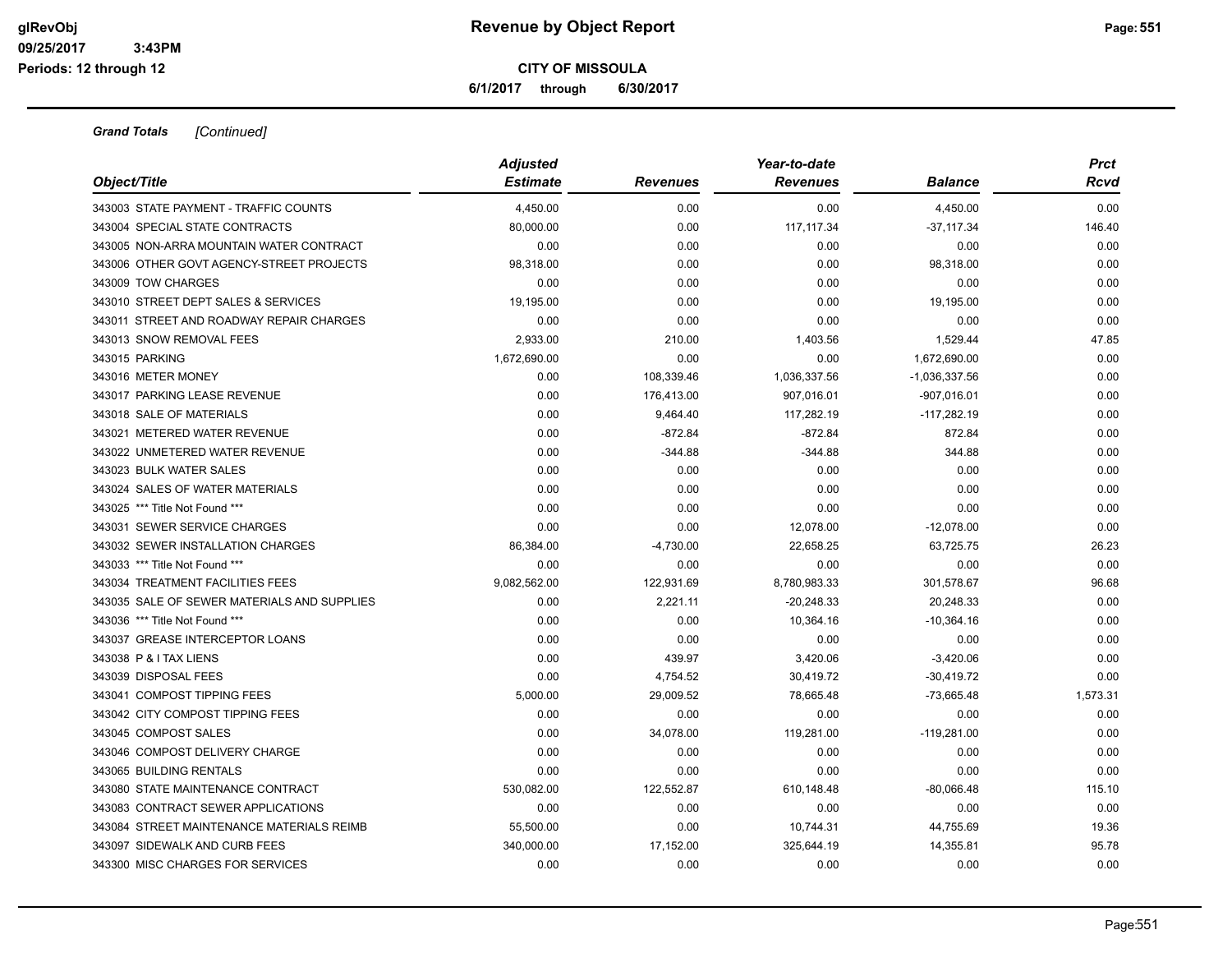**6/1/2017 through 6/30/2017**

|                                          | <b>Adjusted</b> |                 | Year-to-date    |                | <b>Prct</b> |  |
|------------------------------------------|-----------------|-----------------|-----------------|----------------|-------------|--|
| Object/Title                             | <b>Estimate</b> | <b>Revenues</b> | <b>Revenues</b> | <b>Balance</b> | Rcvd        |  |
| 343301 BOOT REMOVAL                      | 0.00            | 1,155.00        | 11,615.00       | $-11,615.00$   | 0.00        |  |
| 343302 PARKS SOIL PROJECT                | 0.00            | 0.00            | 0.00            | 0.00           | 0.00        |  |
| 343310 SALE OF NICHE NAMEPLATES & VASES  | 5,000.00        | 700.00          | 6,800.00        | $-1,800.00$    | 136.00      |  |
| 343311 SALE OF NICHES                    | 3,200.00        | 0.00            | 0.00            | 3,200.00       | 0.00        |  |
| 343320 CEMETERY - SALE OF PLOTS          | 12,870.00       | $-700.00$       | 26,700.00       | $-13,830.00$   | 207.46      |  |
| 343321 CEMETERY FOUNDATIONS              | 1,570.00        | 0.00            | 6,690.00        | $-5,120.00$    | 426.11      |  |
| 343322 CEMETERY FLOWER CARE              | 4,250.00        | 0.00            | 7,780.00        | $-3,530.00$    | 183.06      |  |
| 343323 CEMETERY - LINER INSTALL FEES     | 5,580.00        | 1,000.00        | 23,500.00       | $-17,920.00$   | 421.15      |  |
| 343324 OTHER CEMETERY FEES               | 1,500.00        | 300.00          | 3,600.00        | $-2,100.00$    | 240.00      |  |
| 343325 2ND INTERMENT RIGHT               | 0.00            | 2,000.00        | 7,200.00        | $-7,200.00$    | 0.00        |  |
| 343340 CEMETERY - OPENINGS & CLOSINGS    | 10,950.00       | 1,750.00        | 27,700.00       | $-16,750.00$   | 252.97      |  |
| 343350 CEMETERY CARE, FEES               | 104,000.00      | 0.00            | 0.00            | 104,000.00     | 0.00        |  |
| 343360 WEED CONTROL                      | 3,000.00        | 0.00            | 2,255.82        | 744.18         | 75.19       |  |
| 345032 STORMWATER INSTALLATION FEES      | 0.00            | 0.00            | 0.00            | 0.00           | 0.00        |  |
| 345034 STORMWATER USE FEES               | 257,500.00      | 106.11          | 133,814.80      | 123,685.20     | 51.97       |  |
| 345036 STORM WATER USE FEE PENALTY       | 0.00            | 0.00            | 0.00            | 0.00           | 0.00        |  |
| 346000 FEES                              | 223,100.00      | 22,236.86       | 58,895.08       | 164,204.92     | 26.40       |  |
| 346001 TENNIS FEE                        | 1,000.00        | 0.00            | 1,380.00        | $-380.00$      | 138.00      |  |
| 346030 SWIMMING POOL FEES                | 604,825.00      | 108,579.79      | 490,106.71      | 114,718.29     | 81.03       |  |
| 346031 RECREATION FEES                   | 244,283.00      | 31,237.69       | 450,567.17      | $-206, 284.17$ | 184.44      |  |
| 346032 PRESCHOOL PROGRAMS                | 0.00            | 0.00            | 0.00            | 0.00           | 0.00        |  |
| 346033 PARK FEES/FACILITY RENTALS        | 9,075.00        | 44,243.80       | 116,090.56      | $-107,015.56$  | 1,279.23    |  |
| 346034 GROUNDS MAINTENANCE CONTRACT      | 181,734.00      | 0.00            | 48,368.00       | 133,366.00     | 26.61       |  |
| 346036 PARK CONCESSION FEES              | 23,000.00       | 300.50          | 5,217.14        | 17,782.86      | 22.68       |  |
| 346037 YOUTH DRUG COURT CONTRACT         | 11,700.00       | 0.00            | 0.00            | 11,700.00      | 0.00        |  |
| 346040 MCCORMICK SWIMMING POOL           | 0.00            | 0.00            | 0.00            | 0.00           | 0.00        |  |
| 346050 COUNTY PLAYGROUND CONTRACT        | 3,150.00        | 0.00            | 85.00           | 3,065.00       | 2.70        |  |
| 346051 MONTANA PARKS/REC CONFERENCE 2012 | 4,500.00        | 404.60          | 3,641.40        | 858.60         | 80.92       |  |
| 346052 PLAYGROUND SAFETY TRAINING        | 0.00            | 0.00            | 0.00            | 0.00           | 0.00        |  |
| 346053 CITY LIFE PROGRAMS                | 7,250.00        | 445.00          | 9,893.00        | $-2,643.00$    | 136.46      |  |
| 346054 PARKS MISC OVERTIME FEES          | 0.00            | 1,075.62        | 1,858.40        | $-1,858.40$    | 0.00        |  |
| 346055 COUNTY PARK SUPPORT               | 0.00            | 0.00            | 0.00            | 0.00           | 0.00        |  |
| 346056 PICNIC SITE FEES                  | 0.00            | 0.00            | 0.00            | 0.00           | 0.00        |  |
| 346060 CURRENTS SWIMMING FACILITY        | 442,900.00      | 69,023.41       | 484,317.24      | $-41,417.24$   | 109.35      |  |
| 346061 CURRENTS ENTERPRISE               | 0.00            | 0.00            | 0.00            | 0.00           | 0.00        |  |
| 346062 SPLASH ENTERPRISE                 | 0.00            | 0.00            | 0.00            | 0.00           | 0.00        |  |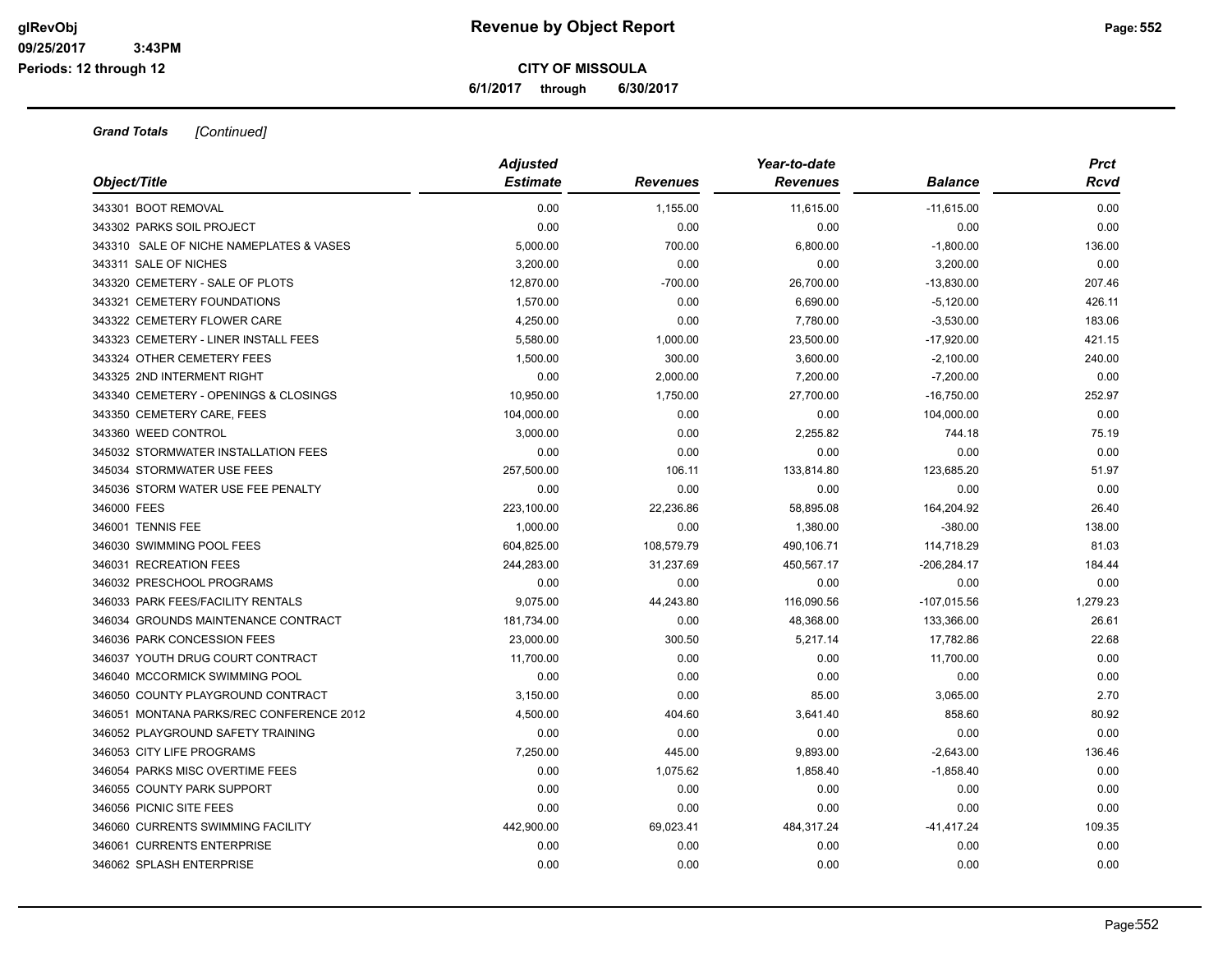**6/1/2017 through 6/30/2017**

|                                             | <b>Adjusted</b> |                 | Year-to-date    |                | <b>Prct</b> |
|---------------------------------------------|-----------------|-----------------|-----------------|----------------|-------------|
| Object/Title                                | <b>Estimate</b> | <b>Revenues</b> | <b>Revenues</b> | <b>Balance</b> | Rcvd        |
| 346070 RECREATION GENERAL MERCHANDISE       | 0.00            | 0.00            | 30.00           | $-30.00$       | 0.00        |
| 346080 PAYMENT IN LIEU OF PARKS             | 243,228.00      | 0.00            | 30,760.00       | 212,468.00     | 12.65       |
| 346082 HIGH PARK EASEMENT EXCHANGE          | 0.00            | 0.00            | 0.00            | 0.00           | 0.00        |
| <b>CHARGES FOR SERVICES</b><br><b>Total</b> | 19,756,141.00   | 2,365,088.95    | 19,773,306.26   | $-17,165.26$   | 100.09      |
| 350000 FINES & FORFEITURES                  |                 |                 |                 |                |             |
| 351013 DRUG FORFEITURES                     | 16,800.00       | 1,435.00        | 15,223.99       | 1,576.01       | 90.62       |
| 351022 LAW ENFORCEMENT ACADEMY SURCHARGE #5 | 0.00            | $-10, 132.79$   | $-5,508.23$     | 5,508.23       | 0.00        |
| 351031 TRAFFIC FINES                        | 1,356,738.00    | 104,722.09      | 1,129,460.01    | 227,277.99     | 83.25       |
| 351032 SURCHARGE ON FINES                   | 129,089.00      | $-1,694.32$     | 81,002.54       | 48,086.46      | 62.75       |
| 351033 PUBLIC DEFENDER FEES                 | 125,000.00      | 6,215.43        | 68,796.88       | 56,203.12      | 55.04       |
| 351034 CELLULAR PHONE FINES                 | 65,000.00       | 13,148.12       | 83,302.75       | $-18,302.75$   | 128.16      |
| 351035 CELL PHONE FINES: EDUCATION          | 65,000.00       | 13,148.12       | 83,302.75       | -18,302.75     | 128.16      |
| 352000 TICKETS                              | 0.00            | 0.00            | 0.00            | 0.00           | 0.00        |
| 352001 PARKING TICKET REVENUE               | 270,000.00      | 19,259.00       | 222,438.00      | 47,562.00      | 82.38       |
| 352002 PARKING FINES                        | 0.00            | 100.00          | 100.00          | $-100.00$      | 0.00        |
| 355000 FALSE ALARM PENALTY                  | 10,000.00       | 1,092.00        | 9,490.00        | 510.00         | 94.90       |
| <b>FINES &amp; FORFEITURES</b><br>Total     | 2,037,627.00    | 147,292.65      | 1,687,608.69    | 350,018.31     | 82.82       |
| 360000 MISCELLANEOUS REVENUES               |                 |                 |                 |                |             |
| 360000 MISCELLANEOUS REVENUES               | 7,125,000.00    | 0.00            | 3.75            | 7,124,996.25   | 0.00        |
| 360001 COPIES                               | 2,200.00        | 214.25          | 2,164.25        | 35.75          | 98.38       |
| 360002 PHONES                               | 0.00            | 0.00            | 0.00            | 0.00           | 0.00        |
| 360003 MMIA REIMBURSEMENT-ATTORNEY          | 0.00            | 0.00            | $-138.80$       | 138.80         | 0.00        |
| 360005 LOAN REPAYMENTS                      | 25,000.00       | 40,183.85       | 40,183.85       | $-15, 183.85$  | 160.74      |
| 360007 RLF REVENUES                         | 0.00            | 0.00            | 0.00            | 0.00           | 0.00        |
| 360010 MISCELLANEOUS                        | 1,325,095.00    | $-295,968.08$   | 335,666.98      | 989,428.02     | 25.33       |
| 360011 YOUTH COUNCIL FUNDS                  | 0.00            | 0.00            | 0.00            | 0.00           | 0.00        |
| 360012 SEWER GRANT REPAYMENTS               | 0.00            | 0.00            | 0.00            | 0.00           | 0.00        |
| 360013 REPAYMENT OF SEWER GRANT             | 7,000.00        | 0.00            | 8,762.00        | $-1,762.00$    | 125.17      |
| 360014 REPAYMENT OF LOAN/MHA                | 0.00            | 0.00            | 0.00            | 0.00           | 0.00        |
| 360015 CONFERENCE REVENUES - BUILDING       | 0.00            | 0.00            | 0.00            | 0.00           | 0.00        |
| 360016 MRA SHARE OF CIVIC STADIUM PARKING   | 0.00            | 0.00            | 0.00            | 0.00           | 0.00        |
| 360017 PARK PLANS FORFEITURE                | 0.00            | 0.00            | 0.00            | 0.00           | 0.00        |
| 360018 MARKET ON FRONT UTILITY PAYMENTS     | 0.00            | 198.31          | 1,597.74        | $-1,597.74$    | 0.00        |
| 360019 GARBAGE-MARKET ON FRONT              | 0.00            | 269.03          | 974.45          | $-974.45$      | 0.00        |
| 360020 GREENOUGH PARK ENCROACHMENTS         | 0.00            | 0.00            | 0.00            | 0.00           | 0.00        |
| 360030 CONTRIBUTIONS FROM PROPERTY OWNERS   | 0.00            | 0.00            | 0.00            | 0.00           | 0.00        |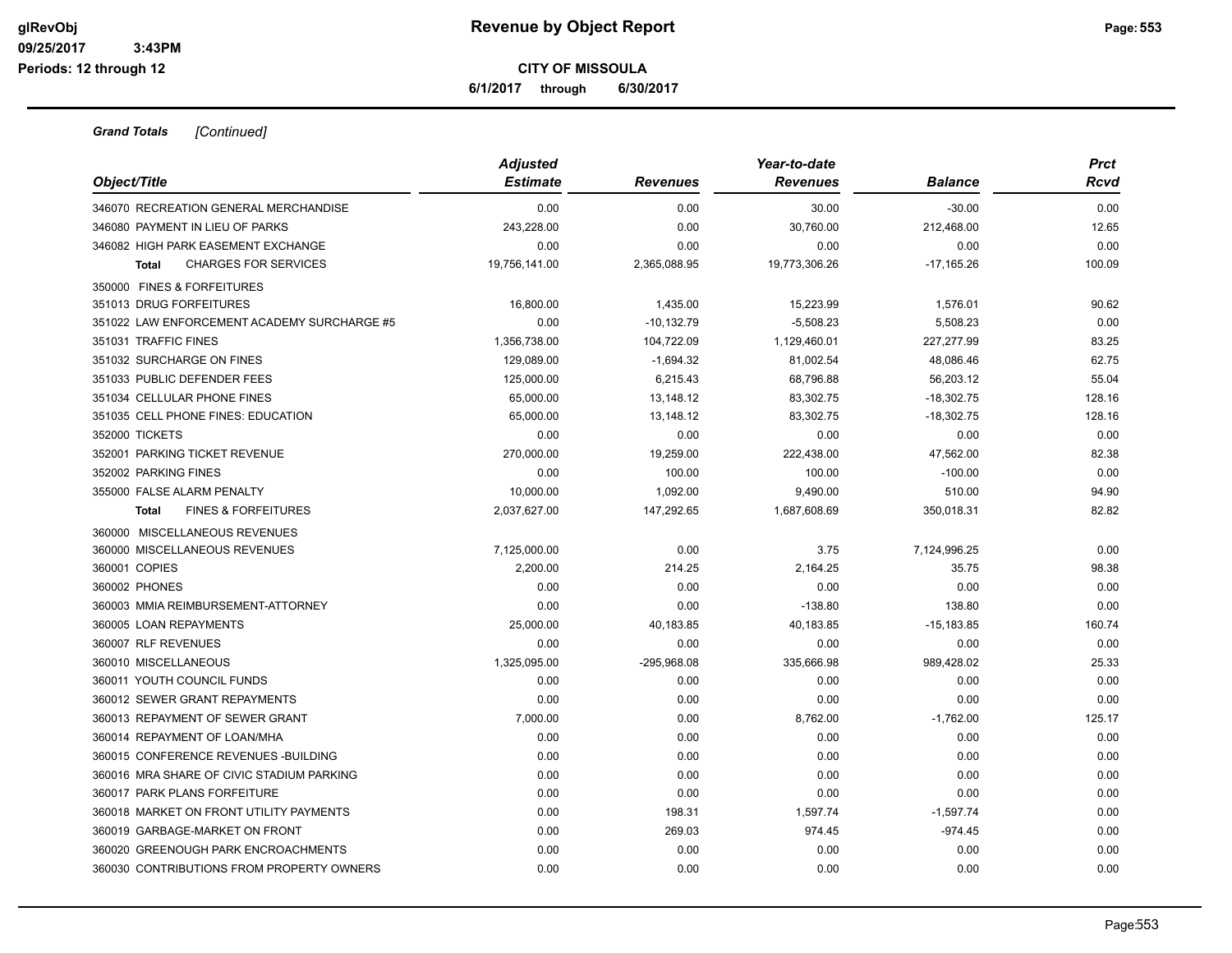**6/1/2017 through 6/30/2017**

| Object/Title                               | <b>Adjusted</b> |                 | Year-to-date    |                | <b>Prct</b> |
|--------------------------------------------|-----------------|-----------------|-----------------|----------------|-------------|
|                                            | <b>Estimate</b> | <b>Revenues</b> | <b>Revenues</b> | <b>Balance</b> | Rcvd        |
| 360050 OVER/SHORT                          | 0.00            | 1.00            | 2.00            | $-2.00$        | 0.00        |
| 360100 REFUNDS                             | 200.00          | 0.00            | 0.00            | 200.00         | 0.00        |
| 361000 RATTLESNAKE LAND LEASES             | 0.00            | 0.00            | 2,100.00        | $-2,100.00$    | 0.00        |
| 361003 CARAS PARK CONCERT REVENUE          | 0.00            | 0.00            | 0.00            | 0.00           | 0.00        |
| 361010 RENTAL REVENUE                      | 120,000.00      | 0.00            | 3,517.81        | 116,482.19     | 2.93        |
| 361013 CLOSED GRANT REPAYMENTS             | 0.00            | 0.00            | 0.00            | 0.00           | 0.00        |
| 361200 RADIO TOWER LEASE PAYMENTS          | 0.00            | 0.00            | 5,000.00        | $-5,000.00$    | 0.00        |
| 361201 EKO LAND LEASE                      | 0.00            | 0.00            | 0.00            | 0.00           | 0.00        |
| 362000 OTHER MISCELLANEOUS REVENUE         | 20,105.00       | 0.00            | 32,310.55       | $-12,205.55$   | 160.71      |
| 362002 BAD CHECK CHARGES                   | 500.00          | 0.00            | 292.50          | 207.50         | 58.50       |
| 362003 US BANK FEE REIMBURSEMENT           | 0.00            | 0.00            | 0.00            | 0.00           | 0.00        |
| 362004 URD III FACADE IMPROVEMENT LOAN REC | 0.00            | 0.00            | 0.00            | 0.00           | 0.00        |
| 362005 LEASE LATE PAYMENT PENALTY          | 0.00            | 0.00            | 0.00            | 0.00           | 0.00        |
| 362006 GAIC INSURANCE SETTLEMENT           | 0.00            | 0.00            | 0.00            | 0.00           | 0.00        |
| 362007 *** Title Not Found ***             | 0.00            | 0.00            | 0.00            | 0.00           | 0.00        |
| 362011 SALE OF UNCLAIMED PROPERTY          | 0.00            | 0.00            | 2,321.25        | $-2,321.25$    | 0.00        |
| 362012 REC/GREEN TAG PROGRAM               | 300.00          | 0.00            | 0.00            | 300.00         | 0.00        |
| 363000 ASSESSMENTS PAID                    | 15,000.00       | 0.00            | 0.00            | 15,000.00      | 0.00        |
| 363010 LIGHTING ASSESSMENTS                | 380,056.00      | 20,014.27       | 361,737.37      | 18,318.63      | 95.18       |
| 363020 PROPERTY ASSESSMENTS                | 4,667,343.00    | 1,823,682.98    | 4,442,179.22    | 225, 163. 78   | 95.18       |
| 363021 PAYOFF PRINCIPAL ASSESSMENTS        | 0.00            | 69,178.61       | 265,110.17      | $-265, 110.17$ | 0.00        |
| 363022 BOND INTEREST ASSESSMENTS           | 0.00            | 0.00            | 0.00            | 0.00           | 0.00        |
| 363030 SIDEWALK AND CURB ASSESSMENTS       | 0.00            | 0.00            | 0.00            | 0.00           | 0.00        |
| 363040 PENALTY AND INTEREST                | 0.00            | 1,745.15        | 17,024.84       | $-17,024.84$   | 0.00        |
| 364012 SALE OF SURPLUS PROPERTY            | 40,000.00       | 0.00            | 57,992.47       | $-17,992.47$   | 144.98      |
| 364040 INSURANCE AND DAMAGE RECOVERY       | 40,000.00       | 765.66          | 41,829.39       | $-1,829.39$    | 104.57      |
| 364041 WORKERS COMPENSATION REIMBURSEMENT  | 2,500.00        | 0.00            | 0.00            | 2,500.00       | 0.00        |
| 364042 EXPENDITURE REIMBURSEMENTS          | 1,200.00        | 0.00            | 0.00            | 1,200.00       | 0.00        |
| 364043 RATTLESNAKE CORRIDOR REIMBURSEMENT  | 10,000.00       | 0.00            | 12,298.00       | $-2,298.00$    | 122.98      |
| 364044 EMERGENCY RESPONSE REIMBURSEMENT    | 50,000.00       | 0.00            | 0.00            | 50,000.00      | 0.00        |
| 364047 MMIA EXPENDITURE REIMBURSEMENT      | 0.00            | 0.00            | 0.00            | 0.00           | 0.00        |
| 365000 DONATIONS                           | 58,410.00       | 10,000.00       | 21,409.45       | 37,000.55      | 36.65       |
| 365001 *** Title Not Found ***             | 19,650.00       | 18,567.40       | 207,040.97      | -187,390.97    | 1,053.64    |
| 365002 OTHER RECREATION DONATIONS          | 70,000.00       | 1,728.75        | 18,315.49       | 51,684.51      | 26.16       |
| 365003 DONATIONS - SMOKE ALARMS            | 0.00            | 0.00            | 100.55          | $-100.55$      | 0.00        |
| 365004 GRANT CR TRAIL ASSN DONATION        | 0.00            | 0.00            | 0.00            | 0.00           | 0.00        |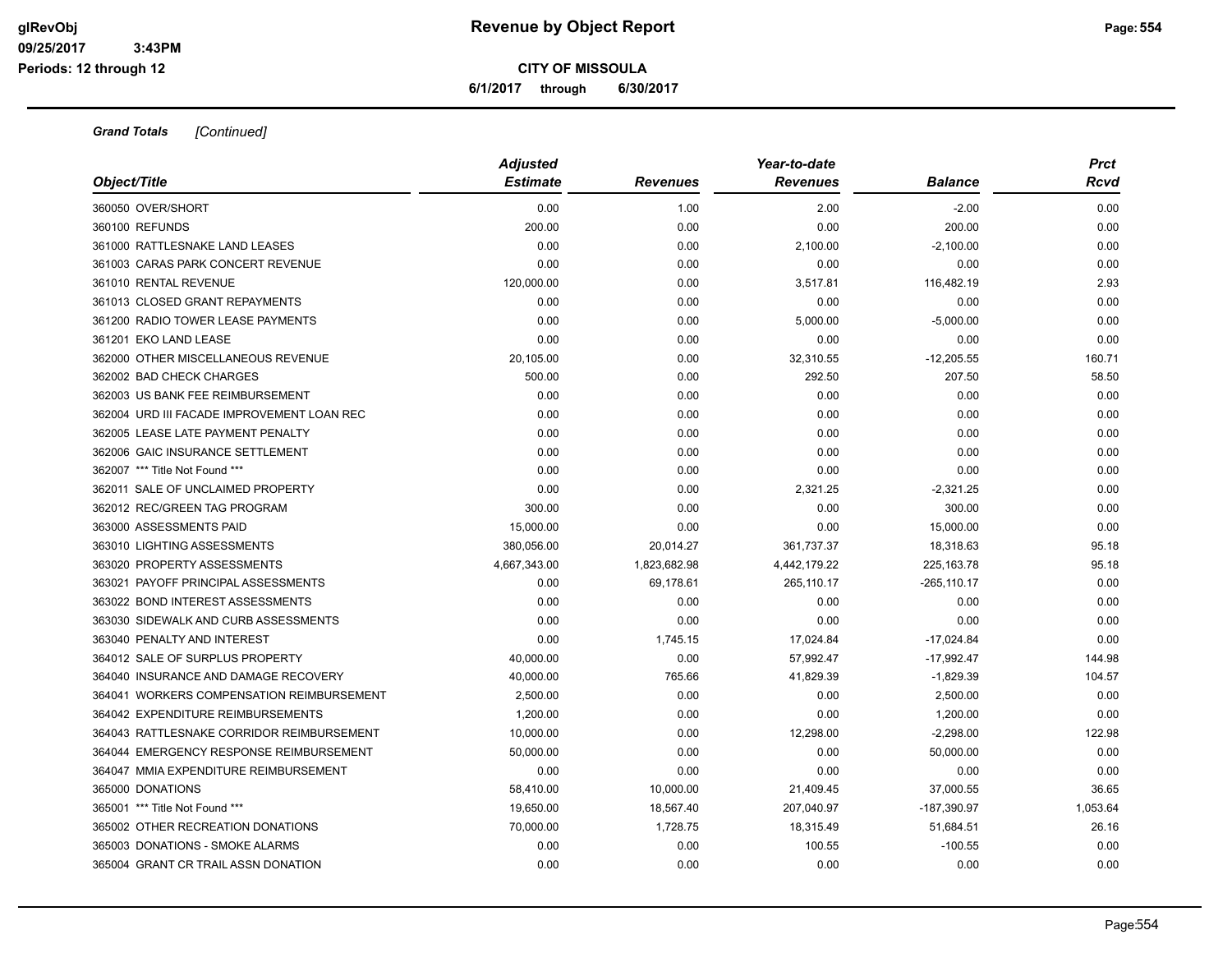**6/1/2017 through 6/30/2017**

| Object/Title                                              | <b>Adjusted</b><br><b>Estimate</b> | <b>Revenues</b> | Year-to-date<br><b>Revenues</b> | <b>Balance</b>  | <b>Prct</b><br>Rcvd |
|-----------------------------------------------------------|------------------------------------|-----------------|---------------------------------|-----------------|---------------------|
|                                                           |                                    |                 |                                 |                 |                     |
| 365005 DONATIONS - ARCO                                   | 0.00                               | 0.00            | 0.00                            | 0.00            | 0.00                |
| 365009 DONATIONS - BASKETBALL/TENNIS COURT                | 45,000.00                          | 630.00          | 1,854.00                        | 43,146.00       | 4.12                |
| 365010 FRIENDS OF MISSOULA PARKS DONATION                 | 0.00                               | 0.00            | 0.00                            | 0.00            | 0.00                |
| 365015 GREEN BLOCK PILOT PROJECT                          | 0.00                               | 0.00            | 0.00                            | 0.00            | 0.00                |
| 365016 LOCAL MATCH MDT                                    | 30,000.00                          | 0.00            | 15,970.52                       | 14,029.48       | 53.24               |
| 365019 PARKS DONATIONS                                    | 271,100.00                         | 3,031.00        | 30,592.35                       | 240,507.65      | 11.28               |
| 365020 OPEN SPACE DONATIONS                               | 10,000.00                          | 0.00            | 25.00                           | 9,975.00        | 0.25                |
| 365021 PARKS AND RECS GRANTS & CONTRIBUTIONS              | 15,000.00                          | 0.00            | 15,000.00                       | 0.00            | 100.00              |
| 365023 NORTHWESTERN ENERGY GRANT                          | 0.00                               | 0.00            | 83.93                           | $-83.93$        | 0.00                |
| 365030 DONATIONS STADIUM R&D                              | 0.00                               | 0.00            | 0.00                            | 0.00            | 0.00                |
| 365100 RECREATION OUTDOOR                                 | 30,000.00                          | 0.00            | 2,201.00                        | 27,799.00       | 7.34                |
| 365101 RECREATION SCHOLARSHIP                             | 0.00                               | 47.46           | 2,996.18                        | $-2,996.18$     | 0.00                |
| 365102 RECREATION YOUTH & ADULT SPORTS                    | 0.00                               | 0.00            | 3,070.00                        | $-3,070.00$     | 0.00                |
| 365103 URBAN FORESTRY PROGRAMS                            | 55,000.00                          | 500.00          | 4,598.00                        | 50,402.00       | 8.36                |
| 365109 CONSERVATION LANDS DONATIONS                       | 20,000.00                          | 0.00            | 0.00                            | 20,000.00       | 0.00                |
| 368000 SALE OF COINS                                      | 0.00                               | 0.00            | 0.00                            | 0.00            | 0.00                |
| 368001 SALE OF POLICE PROMOTIONS                          | 0.00                               | 0.00            | 0.00                            | 0.00            | 0.00                |
| 368002 SALE OF FIRE PROMOTIONS                            | 0.00                               | 0.00            | 0.00                            | 0.00            | 0.00                |
| 368005 *** Title Not Found ***                            | 0.00                               | 15,000.00       | 15,000.00                       | $-15,000.00$    | 0.00                |
| MISCELLANEOUS REVENUES<br><b>Total</b>                    | 14,455,659.00                      | 1,709,789.64    | 5,971,187.23                    | 8,484,471.77    | 41.31               |
| 370000 INVESTMENTS & ROYALTY EARNINGS                     |                                    |                 |                                 |                 |                     |
| 371010 INTEREST ON INVESTMENTS                            | 3,500.00                           | $-658,446.68$   | 7,386.52                        | $-3,886.52$     | 211.04              |
| 371020 GAIN/LOSS IN MARKET VALUE OF INVESTMENTS           | 0.00                               | 0.00            | 0.00                            | 0.00            | 0.00                |
| 371500 INTEREST ON INTERFUND LOAN                         | 0.00                               | 0.00            | 0.00                            | 0.00            | 0.00                |
| 373002 LOAN REPAYMENT - FAMILY SERVICES                   | 70,000.00                          | 0.00            | 946.15                          | 69,053.85       | 1.35                |
| 373006 BURNS ST COMMONS                                   | 0.00                               | 0.00            | 0.00                            | 0.00            | 0.00                |
| <b>INVESTMENTS &amp; ROYALTY EARNINGS</b><br><b>Total</b> | 73,500.00                          | $-658,446.68$   | 8,332.67                        | 65,167.33       | 11.34               |
| 380000 OTHER FINANCING SOURCES                            |                                    |                 |                                 |                 |                     |
| 380000 OTHER FINANCING SOURCES                            | 0.00                               | 0.00            | 0.00                            | 0.00            | 0.00                |
| 381000 LOAN PROCEEDS                                      | 35,000.00                          | 0.00            | 0.00                            | 35,000.00       | 0.00                |
| 381002 SRF LOAN                                           | 0.00                               | 0.00            | 466,773.00                      | -466,773.00     | 0.00                |
| 381009 TRANSFERS IN                                       | 516,220.00                         | 0.00            | 0.00                            | 516,220.00      | 0.00                |
| 381010 BOND PROCEEDS                                      | 401,084.00                         | 0.00            | 1,415,017.06                    | $-1,013,933.06$ | 352.80              |
| 381011 \$1,860,000 General Fund Obligation Bond           | 0.00                               | 0.00            | 0.00                            | 0.00            | 0.00                |
| 381012 \$680,000 FIRE GF DEBT                             | 0.00                               | 0.00            | 0.00                            | 0.00            | 0.00                |
| 381015 \$1.010.000 LIMITED TAX GO BONDS 2010C             | 0.00                               | 0.00            | 0.00                            | 0.00            | 0.00                |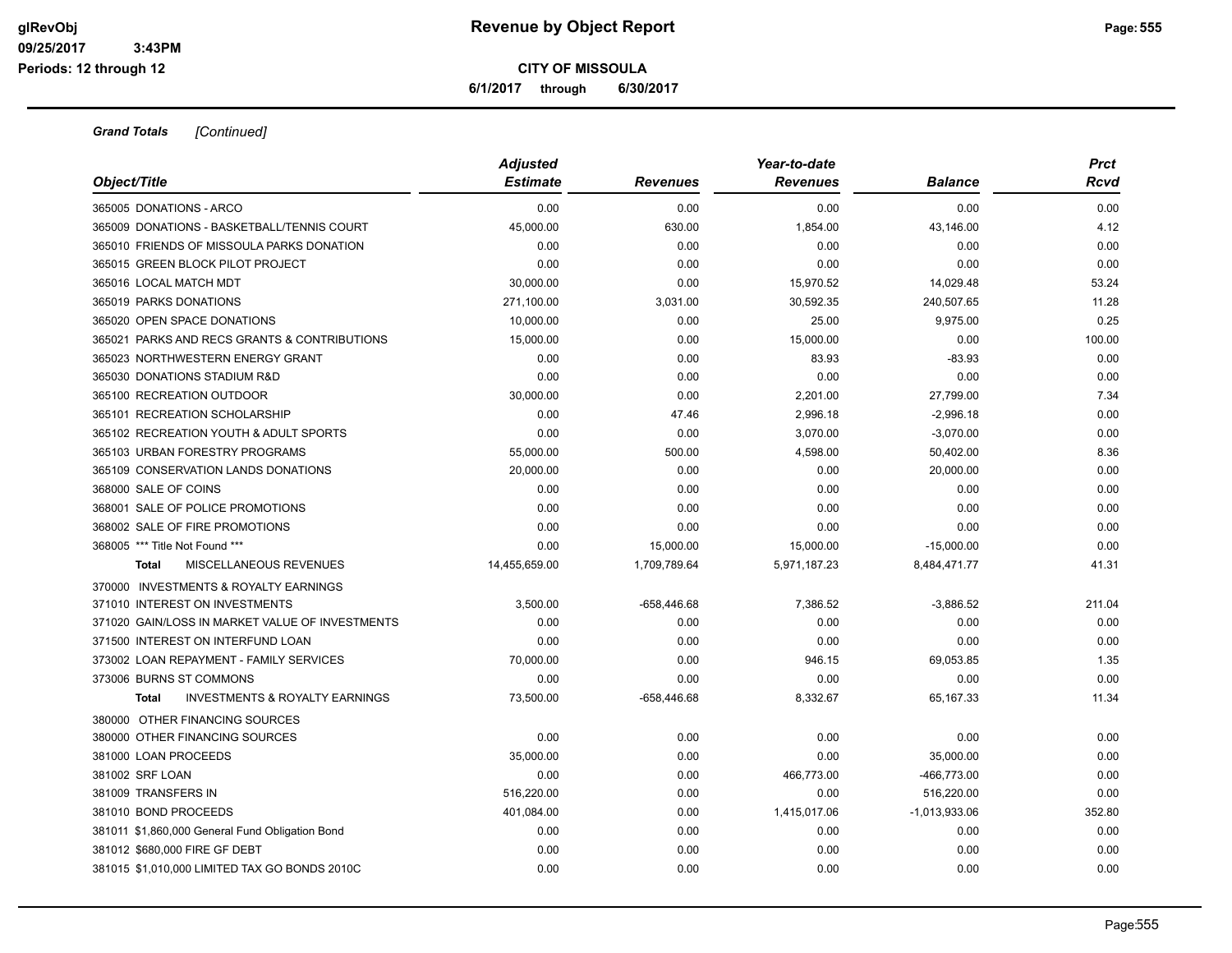**6/1/2017 through 6/30/2017**

| Object/Title                                   | <b>Adjusted</b><br><b>Estimate</b> | <b>Revenues</b> | Year-to-date<br><b>Revenues</b> | <b>Balance</b>  | <b>Prct</b><br>Rcvd |
|------------------------------------------------|------------------------------------|-----------------|---------------------------------|-----------------|---------------------|
| 381020 REVENUE BONDS                           | 2,517,966.00                       | 0.00            | 0.00                            | 2,517,966.00    | 0.00                |
| 381024 MARY AVENUE BOND PROCEEDS               | 0.00                               | 0.00            | 5,400,000.00                    | $-5,400,000.00$ | 0.00                |
| 381025 REVENUE BOND PROCEEDS                   | 0.00                               | 1,600,000.00    | 1,600,000.00                    | $-1,600,000.00$ | 0.00                |
| 381026 DEBT SERVICE/BROWNSFIELD RLF 1.125M     | 0.00                               | 0.00            | 0.00                            | 0.00            | 0.00                |
| 381027 SOUTH RESERVE TRAIL CROSSING 5.M        | 0.00                               | 0.00            | 0.00                            | 0.00            | 0.00                |
| 381028 BOND PROCEEDS-MILL SITE                 | 0.00                               | 0.00            | 0.00                            | 0.00            | 0.00                |
| 381029 PARKING STRUCTURE BOND PROCEEDS         | 0.00                               | 0.00            | 0.00                            | 0.00            | 0.00                |
| 381030 SID BONDS PROCEEDS                      | 2,892,685.00                       | 0.00            | 2,869,735.00                    | 22,950.00       | 99.21               |
| 381070 PROCEEDS FROM NOTES/LOANS/INTERCAP      | 0.00                               | 0.00            | 0.00                            | 0.00            | 0.00                |
| 381071 WILMA NOTE PROCEEDS                     | 0.00                               | 0.00            | 0.00                            | 0.00            | 0.00                |
| 381072 FIB NOTE PROCEEDS                       | 0.00                               | 0.00            | 0.00                            | 0.00            | 0.00                |
| 381074 CIVIC STADIUM TIF NOTES 1.5M            | 0.00                               | 0.00            | 0.00                            | 0.00            | 0.00                |
| 381090 PROCEEDS FROM CAPITAL LEASE             | 632,258.00                         | -403,389.52     | 1,355,037.12                    | $-722,779.12$   | 214.32              |
| 382000 *** Title Not Found ***                 | 0.00                               | 0.00            | 0.00                            | 0.00            | 0.00                |
| 382010 SALE OF FIXED ASSETS                    | 0.00                               | 0.00            | 0.00                            | 0.00            | 0.00                |
| 383000 OPERATING TRANSFERS                     | 485,312.00                         | 193,055.75      | 720,924.25                      | $-235,612.25$   | 148.55              |
| 383001 TRANS FR FLUSHING DISTRICT              | 41.200.00                          | 19.261.00       | 39.861.00                       | 1,339.00        | 96.75               |
| 383002 TRANS FR GAS TAX                        | 564,000.00                         | 282,000.00      | 564,000.00                      | 0.00            | 100.00              |
| 383003 TRANS FR COMPREHENSIVE INSURANCE LEVY   | 0.00                               | 0.00            | 0.00                            | 0.00            | 0.00                |
| 383004 TRANS FR EMPLOYEE HEALTH INSURANCE LEVY | 4,778,675.00                       | 2,389,338.00    | 4,778,676.00                    | $-1.00$         | 100.00              |
| 383007 TRANS FR CABLE FRANCHISE                | 301,433.00                         | 150,717.00      | 301,434.00                      | $-1.00$         | 100.00              |
| 383009 TRANS FR TITLE I                        | 0.00                               | 0.00            | 0.00                            | 0.00            | 0.00                |
| 383010 TRANS FR CIP                            | 11,387.00                          | 0.00            | 0.00                            | 11,387.00       | 0.00                |
| 383011 TRANS FR SID REVOLVING                  | 100,000.00                         | 0.00            | 0.00                            | 100,000.00      | 0.00                |
| 383013 TRANS FR SID DEBT SERVICE               | 0.00                               | 0.00            | 0.00                            | 0.00            | 0.00                |
| 383014 TRANS FR MRA                            | 3,783,607.00                       | 0.00            | 2,266,368.57                    | 1,517,238.43    | 59.90               |
| 383015 TRANS FR MPC                            | 0.00                               | 0.00            | 25,000.00                       | $-25,000.00$    | 0.00                |
| 383016 TRANS FR TAX INCREMENT BOND             | 0.00                               | 0.00            | 0.00                            | 0.00            | 0.00                |
| 383017 TRANS FR BUILDING                       | 0.00                               | 0.00            | 0.00                            | 0.00            | 0.00                |
| 383020 TRANS FR CEMETERY CARE                  | 0.00                               | 0.00            | 0.00                            | 0.00            | 0.00                |
| 383021 TRANS FR P&R TRAILS DEVLP               | 0.00                               | 0.00            | 0.00                            | 0.00            | 0.00                |
| 383022 TRANS FR OPEN SPACE BOND                | 0.00                               | 0.00            | 0.00                            | 0.00            | 0.00                |
| 383023 TRANS FR DRUG FORFEITURE                | 0.00                               | 0.00            | 0.00                            | 0.00            | 0.00                |
| 383024 TRANS FR SEWER CLEARING                 | 7,743,387.00                       | 0.00            | 0.00                            | 7,743,387.00    | 0.00                |
| 383025 TRANS FR SEWER R & D                    | 0.00                               | 0.00            | 0.00                            | 0.00            | 0.00                |
| 383026 TRANS FR CDBG                           | 158.000.00                         | 0.00            | 160,000.00                      | $-2,000.00$     | 101.27              |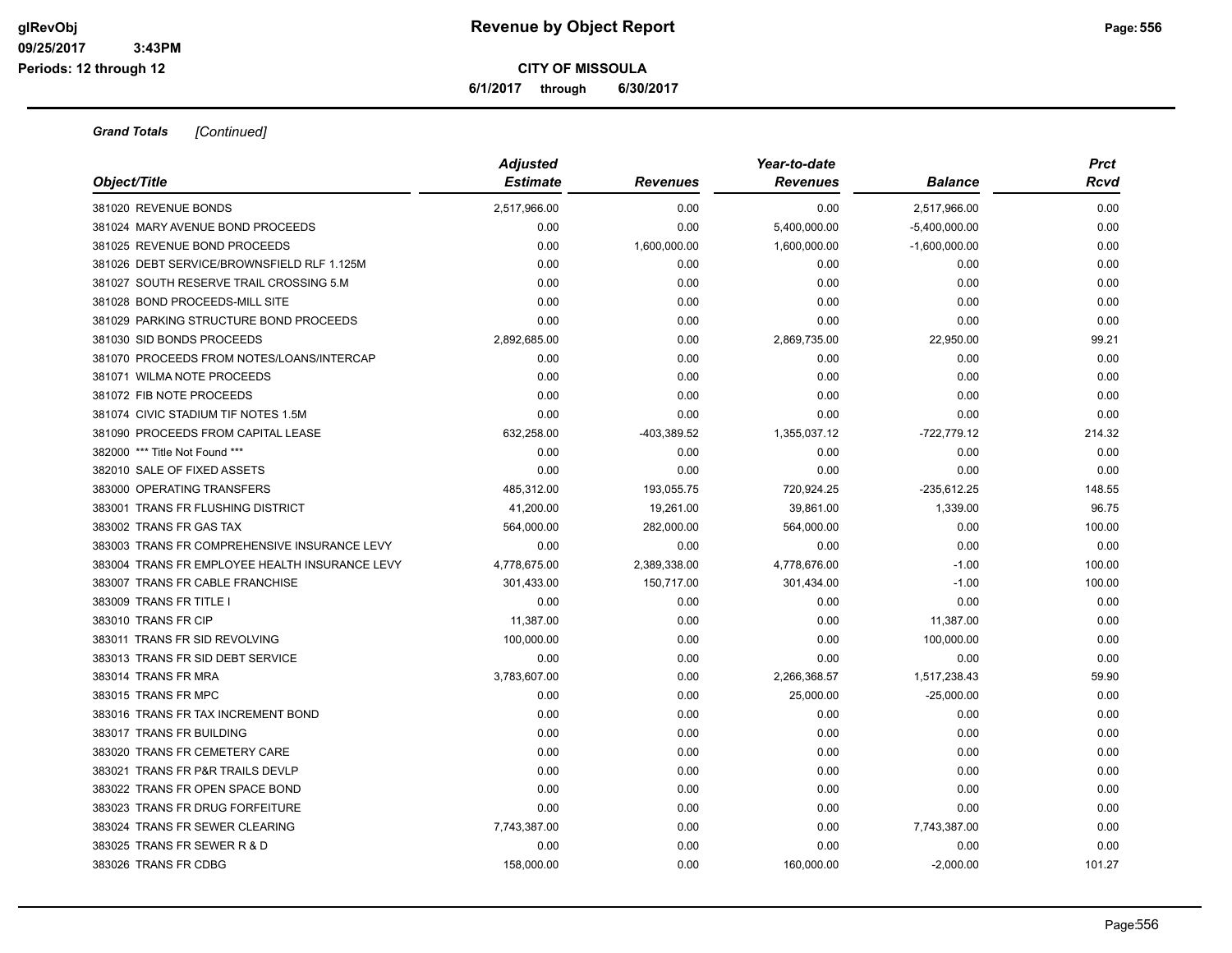**6/1/2017 through 6/30/2017**

|                                              | <b>Adjusted</b> |              | Year-to-date    |                | <b>Prct</b> |
|----------------------------------------------|-----------------|--------------|-----------------|----------------|-------------|
| Object/Title                                 | <b>Estimate</b> | Revenues     | <b>Revenues</b> | <b>Balance</b> | Rcvd        |
| 383028 TRANS FROM GF FOR HEALTH RESERVE      | 0.00            | 294,666.64   | 442,000.00      | $-442,000.00$  | 0.00        |
| 383029 TRANS FR GENERAL                      | 2,160,531.00    | 1,157,837.54 | 1,711,689.82    | 448,841.18     | 79.23       |
| 383034 TRANS FR 01 SERIES DEBT SERVICE       | 0.00            | 0.00         | 0.00            | 0.00           | 0.00        |
| 383036 TRANSFER - GRANT                      | 0.00            | 0.00         | 0.00            | 0.00           | 0.00        |
| 383037 TRANSFER FROM URD II                  | 250,000.00      | 250,000.00   | 250,000.00      | 0.00           | 100.00      |
| 383038 TRANSFER - URD III                    | 0.00            | 0.00         | 0.00            | 0.00           | 0.00        |
| 383039 FROM SID TRANSFERS                    | 0.00            | 0.00         | 0.00            | 0.00           | 0.00        |
| 383040 TRANSFER FROM CITY GRANTS             | 0.00            | 0.00         | 0.00            | 0.00           | 0.00        |
| 383041 TRANS FR CDBG                         | 0.00            | 0.00         | 0.00            | 0.00           | 0.00        |
| 383042 TRANSFERS FROM OTHER FUNDS            | 270,238.00      | 0.00         | 0.00            | 270,238.00     | 0.00        |
| 383043 TRANSFERS FROM IMPACT FEES            | 0.00            | 0.00         | 0.00            | 0.00           | 0.00        |
| 383044 TRANSFER FROM PYMT IN LIEU OF PARKS   | 0.00            | 0.00         | 0.00            | 0.00           | 0.00        |
| 383045 TRANSFER FROM PARK ENTERPRISE         | 0.00            | 0.00         | 0.00            | 0.00           | 0.00        |
| 383050 TRANSFER FROM IMPACT FEES             | 0.00            | 0.00         | 0.00            | 0.00           | 0.00        |
| 383060 TRANSFERS FROM FRONT ST URD           | 0.00            | 0.00         | 0.00            | 0.00           | 0.00        |
| 383061 TRANSFERS FROM PARK IMPACT FEES       | 0.00            | 0.00         | 0.00            | 0.00           | 0.00        |
| 383062 TRANSFERS FROM PARK SIDS              | 0.00            | 0.00         | 0.00            | 0.00           | 0.00        |
| 383063 TRANSF FROM SAFETY-LU (CTEP)FUND      | 0.00            | 0.00         | 0.00            | 0.00           | 0.00        |
| 383065 TRANSFER FROM WWTF                    | 50,213.00       | 50,213.00    | 50,213.00       | 0.00           | 100.00      |
| 383066 TRANSFER FROM FRONT ST CLEARING       | 339,497.00      | 0.00         | 253,027.55      | 86,469.45      | 74.53       |
| 383067 TRANSFER FROM FSPS                    | 70,235.00       | 0.00         | 0.00            | 70,235.00      | 0.00        |
| 383068 TRANSFER FROM SUBORDINATE LIEN        | 0.00            | 0.00         | 0.00            | 0.00           | 0.00        |
| 383400 CAPITAL CONTRIBUTION                  | 0.00            | 0.00         | 0.00            | 0.00           | 0.00        |
| 384000 GUARANTOR REVENUE                     | 0.00            | 0.00         | 0.00            | 0.00           | 0.00        |
| OTHER FINANCING SOURCES<br>Total             | 28,102,928.00   | 5,983,699.41 | 24,669,756.37   | 3,433,171.63   | 87.78       |
| 390000 INTERNAL SERVICES                     |                 |              |                 |                |             |
| 396001 INSURANCE REIMBURSEMENTS              | 0.00            | 0.00         | 0.00            | 0.00           | 0.00        |
| 396002 CITY CONTRIBUTIONS                    | 3,255,600.00    | 270,445.30   | 3,311,711.25    | $-56, 111.25$  | 101.72      |
| 396003 EMPLOYEE DEDUCTION CONTRIBUTIONS      | 1,101,219.00    | 120,416.53   | 1,125,975.84    | $-24,756.84$   | 102.25      |
| 396004 RETIREE CONTRIBUTIONS                 | 433,080.00      | 33,410.35    | 381,129.12      | 51,950.88      | 88.00       |
| 396005 FIRE + POLICE ADDTL HEALTH CONTRIB    | 1,572,000.00    | 238,496.56   | 1,779,350.56    | $-207,350.56$  | 113.19      |
| 396006 RX REBATES                            | 0.00            | 0.00         | 12,767.44       | $-12,767.44$   | 0.00        |
| 396007 OTHER PARTICIPANT HEALTH PREM CONTRIB | 0.00            | 0.00         | 912.45          | $-912.45$      | 0.00        |
| 396008 COBRA CONTRIBUTIONS                   | 4,800.00        | 0.00         | 0.00            | 4,800.00       | 0.00        |
| 396009 WELLNESS PROGRAM CONTRIBUTIONS        | 0.00            | 0.00         | 0.00            | 0.00           | 0.00        |
| 396010 EMPLOYEE SUPPLI LIFE INSURANCE CONTRI | 0.00            | 4,470.83     | 30.376.77       | $-30,376.77$   | 0.00        |